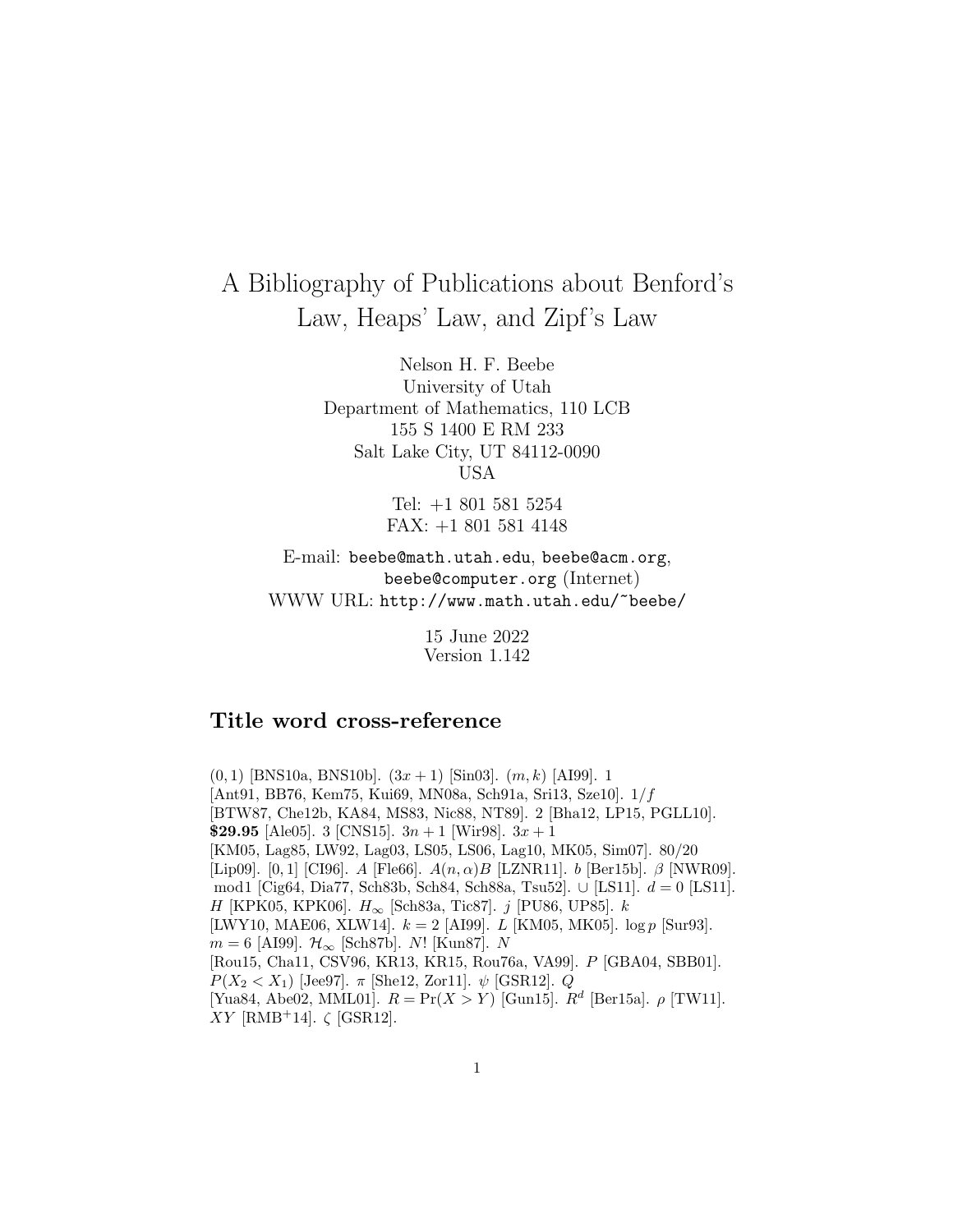**-ary** [Ber15b]. **-Decay** [NWR09]. **-digit** [KR13, KR15]. **-échantillon** [Rou76a]. **-exponential** [Abe02, MML01]. **-function** [KPK05, KPK06]. **-functions** [KM05, MK05]. **-gram** [Cha11]. **-Mathematics** [LS11]. **-order** [Yua84]. **-sample** [Rou76a]. **-summability** [Sch83a]. **-tuple** [CSV96]. **-uniform** [Sch87b]. **-Zipf** [AI99, VA99].

**0** [Ale05]. **0-691-09983-9** [Ale05]. **06-10-1826R** [HYYH08].

**1** [Bro98]. **11th** [NKZ12]. **'12** [NKZ12]. **14th** [NKZ12]. **16th** [GCB<sup>+</sup>05]. **1800s** [Mil15c, Mil15d]. **1826R** [HYYH08]. **19** [GBF21, KO20, LHJ20, MM21].

**2** [GBF21]. **2-cycles** [Sim07]. **2000s** [MK13]. **2005** [NSGP05]. **2009** [Meb10c, PS09, Rou14]. **2010** [And11]. **2012** [NKZ12]. **2020** [CLT20]. **27th** [CLT20]. **2nd** [SM11].

**41** [Ano93].

**500** [CEZ10]. **573** [Ano50].

**9** [Ale05].

### **abgegriffenen** [Sch06]. **Absaroka** [Bar11]. **Abuse**

[San87a, San87b, San88, San92]. **academic** [TV21]. **accelerated** [AS15]. **acceptance** [KMN09]. **access** [PQ00]. **according** [AYS16]. **Accounting** [AA10, Bha02, BK08, Cal13, DHP04, Iud12, Nig93, Nig12, OW12, Wan11b, BL95, FGZZ11a, KB07, LWFW14, Moc02, Nig11e, QW03, Sav04, SS10]. **Accuracy**

[Ben43, LP15, dMH06, CFH<sup>+</sup>20, HSR<sup>+</sup>08a, HSR<sup>+</sup>08b, Has03, ZIWU14]. **accurate** [ZHS09]. **Achieving** [MYP14, Est16]. **Achilles** [Moc17]. **Achillesferse** [Moc17]. **ACM** [PS09]. **ACMOS** [NKZ12]. **Acquisition** [NKRS15, Est16]. **across** [Per10, Sch06]. **act** [AG08, Bec14]. **activity** [EKJ<sup>+</sup>20, Mir14]. **actually** [BKS05]. **adaptation** [Sjo14]. **adapted** [LCC<sup>+</sup>05]. **Adaptive** [LEC<sup>+</sup>15, LBC06]. **add** [BOT06]. **Adding** [Nig99a]. **Addison** [Ano50]. **Addison-Wesley** [Ano50]. **addition** [FT86]. **additive** [BE69, Jec92, MN14, Ree06]. **adjusted** [Rou92]. **Advance** [Sta12]. **adventures** [GM97b]. **Adversarial** [SJP<sup>+</sup>15]. **AdWords** [GML15]. **aerobiological** [DdA<sup>+</sup>09]. **aeruginosa**} [CLRTFM08]. **aesthetics** [MRM<sup>+</sup>05, NSGP05]. **affiliation** [MG15]. **after** [eSHK05]. **Again** [Rai85]. **against** [HNY20, MPS11]. **agenda** [Nor13]. **agent** [MG07a]. **agent-based** [MG07a]. **agglomeration** [MML01]. **agglomerations** [GB13]. **aggregated** [MAC14b]. **Aggregation** [RRZR09, EKJ<sup>+</sup>20]. **ago** [Sch06]. **Agrarprodukte** [GTM12]. **Agree** [SW10]. **agricultural** [GTM12]. **Aid** [Ban00, NM97]. **Air** [P´er07, Bro05, Sto16]. **al** [Bur04, PT04]. **al.** [MBG<sup>+</sup>96]. **al´eatoire** [Rou76a].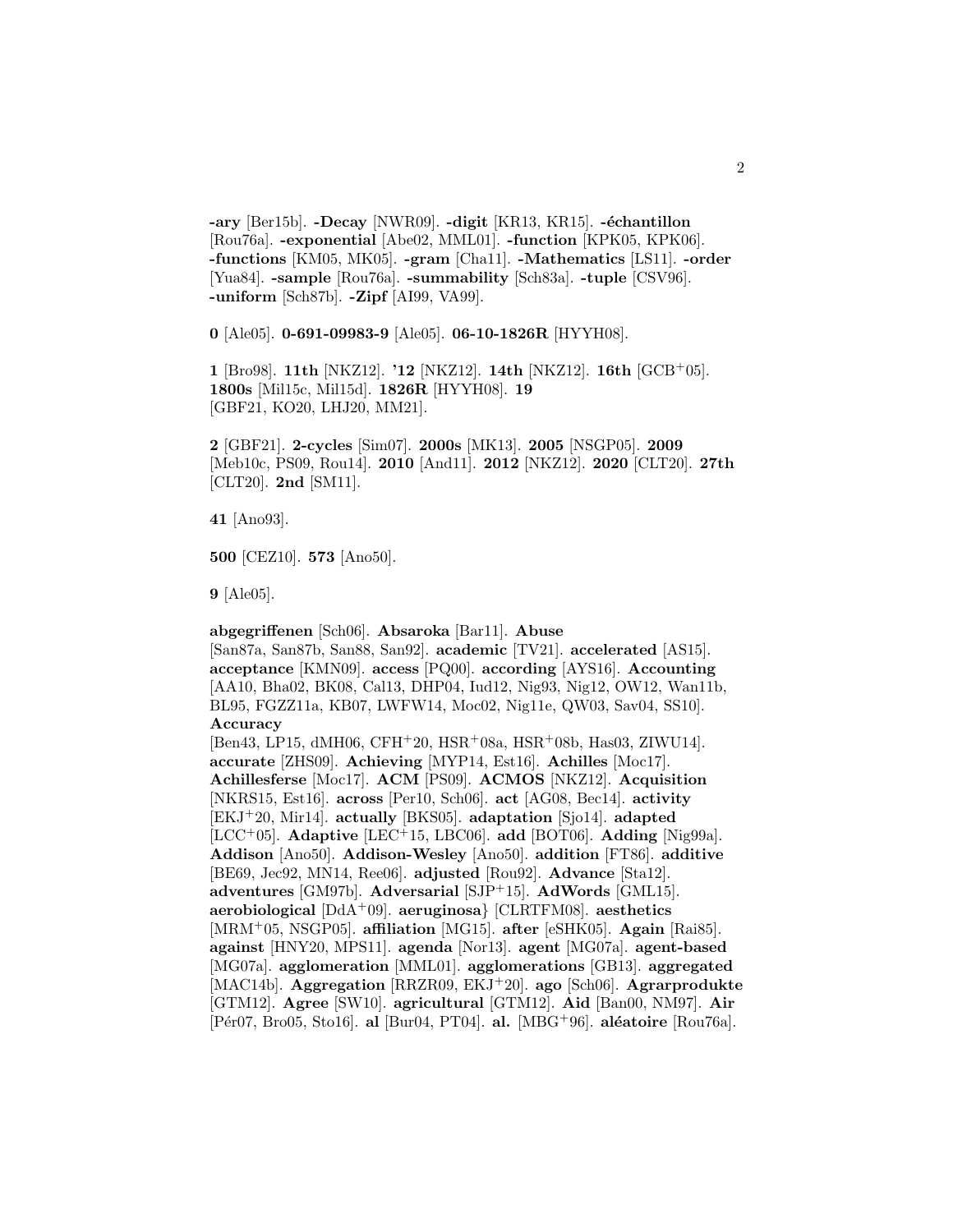**Alfred** [Har09]. **algebraic** [Var99]. **alg´ebriques** [Var99]. **algebro** [ZF15]. **algebro-geometric** [ZF15]. **algorithm** [FC14, Gar11, KSH11, PGLL10, WYTD93, WDY93]. **Algorithmic** [McA03, McA05]. **algorithmically** [TGD05]. **Algorithms** [Haf13, Knu69, Knu98, BFS03, Yua84]. **allocation** [HG14, KSH11]. **Almost** [Dur74, Sch88c]. **along** [JD11, JD12]. **alpha** [BMP93]. **alternative** [BP06, HSR<sup>+</sup>08a, HSR<sup>+</sup>08b, Uze10]. **Always** [Da 20]. **ambient** [Bro05]. **ambiguities** [HN05]. **Ambiguity** [Wil72]. **America** [Car15, Meb08a]. **American** [Meb06b, Meb08b, Meb08c]. **AMEX** [Bar11]. **among** [AA11, LWFW14]. **amount** [LAL15]. **AMR** [LYH15]. **Amsterdam** [AW89]. **Analiz** [AA10]. **Analogous** [Can03a, Can03b]. **Analyse** [Bah15]. **analyses** [Bat09]. **Analysing** [PK06]. **Analysis** [AA10, Ans09, BR15, CS11, CL87b, CT05, Cod99, FWW85, HR10, LDJ89, Lin08, Liu15, MK10, MSA+11, Möl09, Nig96a, Nig97, Nig01, OB13, Ped94, QBP<sup>+</sup>04, RVAN15, RGE13, RGL14, Sen73, Sim98, SB15, SPGM12, Van15a, Van15b, WG68, WSY11, ŽD11, AYS16, Ano05, AA11, AI99, Bah15, BSM15, CSC14, CMHS95, CSV96, DMF09, FDA<sup>+</sup>04, GBF21, Has03, Jon02, Lan00, LOR06, Man59, MBG<sup>+</sup>95, MWS99, Mil15b, MS08, M¨ul03, Nig92, Nig99a, Nig00b, Nig00c, Nil10, Par75, Pos04c, Pos10, RR03, SF11, SH10, Tay05, VA99, Wan11a, dGGd21]. **Analytical** [KZ15, NM97, Bro05, Bro07, DN00]. **analytics** [Nig11e]. **Analyzing** [AR13]. **Anastasi** [Lim06]. **Andersen** [Nig05]. **Anesthesia** [HKKS06, Mar12, HZKS12]. **angewendet** [GTM12]. **anharmonic** [Mas06a]. **animal** [Ano05, DMJH11, MDJH05]. **animals** [BGP07]. **ANN** [BXK11]. **ANN-based** [BXK11]. **annotated** [Lag03]. **Anomalies** [Car88, SGW04, Rou09]. **Anomalous** [Ben38, San02a, San02b, San02c, CI96, Ste93]. **anomaly** [PT11, Rou14]. **anomaux** [San02c]. **answers** [Zen11]. **Antiforensics** [MTT13]. **Anwendbarkeit** [BBJ11]. **Anwendungsm¨oglichkeiten** [M¨ul03]. **aplicaciones** [PT04]. **Apparatus** [SF11]. **Apparent** [Kub77, BH74]. **Appearance** [NKRS15]. **applicability** [BSWB16, BBJ11, STJ09, WSB15, WSB16, YLX14]. **Application** [AdSPG<sup>+</sup>76, Bak07, BCCP18, Dun67, FGZZ11a, Fed82a, Fed82b, Gut16, Hsü48, HSM17, Izs06, Jin09a, KZ08a, ZK09, pLCjW04, MRR<sup>+</sup>10, Nig96b, NM07b, OB13, PGQA<sup>+</sup>15, Shi09, Wor75, ZSB<sup>+</sup>12, Boy94, BMM84, CSC14, GD14, Hür03, Hür06b, Hür09, Jin09b, KŽ08b, KB03, Mas05d, MF21, PGHA07, Sch88a, TRB<sup>+</sup>12]. **Applications** [Egg90b, EG12a, EG12b, Fel68, Ism04, Iud12, M¨ul03, Nig12, Tor06, Ber15b, Dia73, Fer13, FSS07, Giu11, Hil02, Hor09b, Kos15, MM04, MM14, Mil15a, PT04, PT11, Rai03, Krä15]. **Applied** [NM07a, DdA<sup>+</sup>09, GTM12, MPS11, Mas06e, NM06, SH10]. **Applying** [BG11b, CT05, GM12, HSD12]. **Apprendre** [Rou10]. **Approach** [MZLH15a, MZLH15b, Möl09, Asa81, ACC16, Bec14, HSR+08a, CL87b, CL87a, Che91, GSR12, HSR<sup>+</sup>08b, LCJ10, LB14, LSS00, MG07a, Mei09, Nil10]. **Approaches** [RZS<sup>+</sup>15]. **appropriate** [MDJH05]. **Approximate** [You13, ANRV07]. **approximation** [BK07, DL07, DL08]. **Approximations**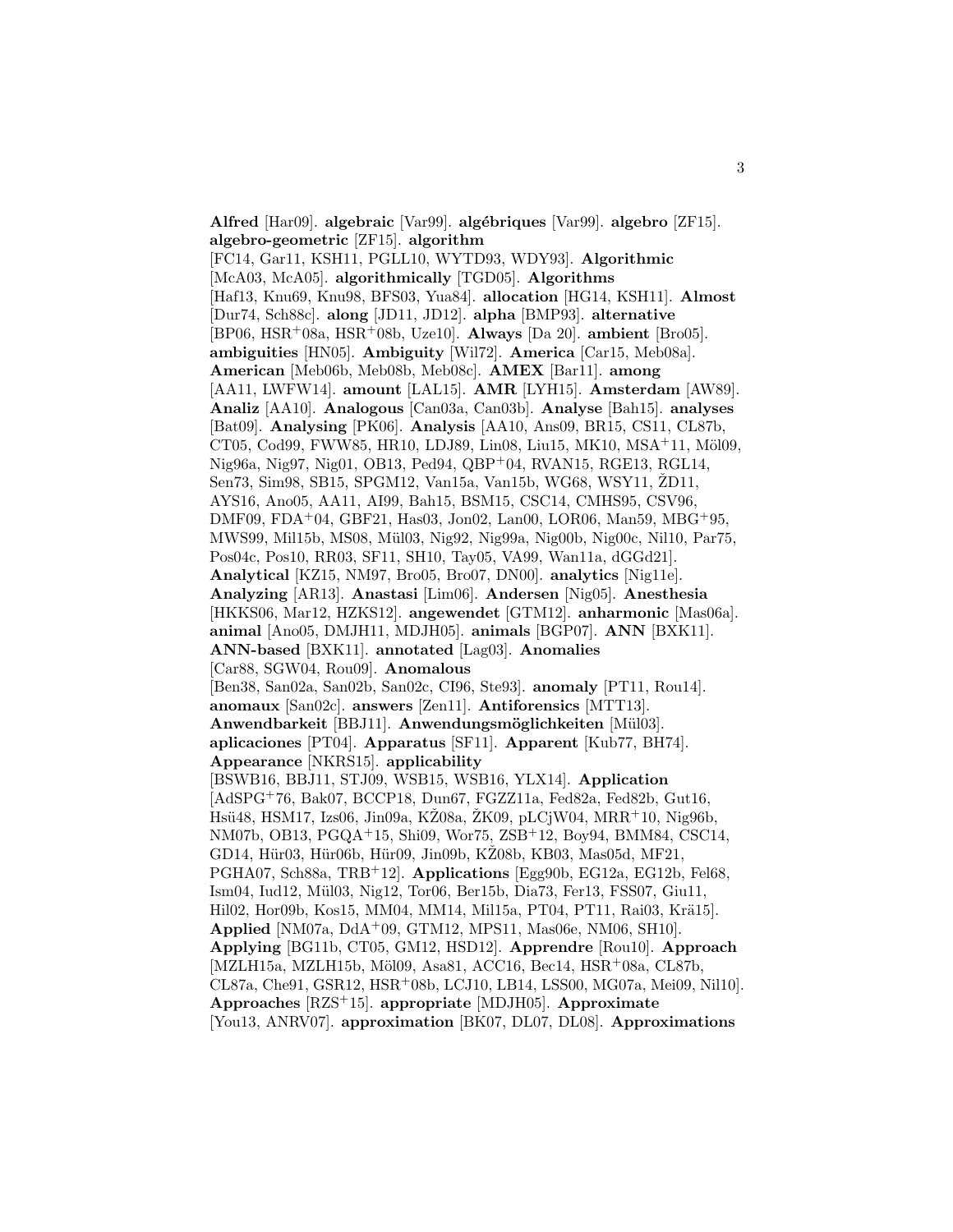[BX18, BX19]. **April** [NKZ12, Rai03]. **arcane** [M¨ul11]. **area** [Sud10]. **Areas** [WDB95]. **Argentina** [CS11]. **arguments** [AS68, Egg07]. **ARITH** [CLT20]. **Arithmetic** [BB85, CLT20, JL08, Kre73, Kre75, CHL19]. **Arithmetik** [Kre75, Kre73]. **arithm´etiques** [JL08]. **Arnold** [Gre86, Sha89]. **articles** [AYS14, CC11]. **artifact** [LYY09]. **Artificial** [Sun28]. **ary** [Ber15b]. **Asia** [BCM02]. **Asian** [Jin09a, Jin09b]. **Aspects** [FM95, JP01, MdSSZ09, Bro80a, Bro80b, Bro80c, Hea78, MNW<sup>+</sup>05, Pha13, PL86, SCD01]. **Aspectual** [Nov10]. **Assessing** [Has02, Mac14a, Nig11a, Wal02, dMH06]. **Assessment** [Moh79, Nig05]. **assignment** [XS09]. **assimilation** [Sea02a, Sea02b]. **Assist** [DHP04]. **assisted** [DN00]. **Association** [XP89]. **associations** [FMS10]. Associativity [LB09]. associés [BMM10]. Assumption [Ami07]. **assumptions** [XS09]. **Assurance** [DCH<sup>+</sup>17]. **Astonishing** [Liv02]. **Astronom** [Sch06]. **astronomer** [Sch06]. **Astronomy** [AL14b]. **Astrophysical** [MdSPZ06]. **Asymmetric** [BFLB10, KP05, CL04a]. **asymmetries** [BFLB10]. **Asymptotic** [GBTB<sup>+</sup>16, Rou76a, Sta05, Loy73, Mas06b, Pet03, Sch83b, Sch84, Sch86, Sch87a]. **asymptotics** [OJM15, SM06b]. **asymptotiques** [Rou76a]. **Atherton** [Gro67]. **atmospheric** [LF16]. **atomic** [Pai08, Pai13]. **attacks** [MTT13]. **Attempted** [Meb06a]. **attractors** [Nic88, NT89]. **attribution** [FNP<sup>+</sup>15, Rou92]. **Auctions** [Gil05, GML15, Gil07, LG10]. **audio** [LYH15]. **Audit** [GC13, Lan03, Sta12, WSU08, BBE10, KMN09, Mül03]. Auditing [KŽ08a, ŽK09, Lu07, Möl09, Nig00a, Nig12, Yor00, BL95, SS10]. **Auditor** [Nig96a, BXK11]. **Auditors** [Nig01, Rob97, Nig00c]. **audits** [GD14, She94, TS94]. **Aufdeckung** [Moc02, HB18]. **August** [AW89]. **authenticating** [PGLL10]. **authenticity** [Has02, Has03]. **Author** [KR01, Egg94, Lag03]. **Authors** [WDB95, MG07b]. **Authorship** [SDK14, Aus14, OM11, Row05]. **Auto** [LCY<sup>+</sup>15]. **Auto-Generated** [LCY<sup>+</sup>15]. **autocatalytic** [HS01, MBS99]. **Autocratic** [Sjo14]. **Automated** [ABBM10]. **Automatic** [Fed82b, Kle17, NKRS15, SSMW05, YSC13, LFCR04, NKZ12, Pet03]. **Automatically** [LP15, Par75]. **autonomous** [HJ15, Liu15]. **aux** [Jan12]. **Availability** [Kub77]. **Avalanches** [NS96]. **Averages** [Dia74]. **Averaging** [JD11, JD12]. **Avoidance** [Man08]. **Aware** [LHK<sup>+</sup>15, IG08, SLS<sup>+</sup>16]. **axial** [RDFM10]. **Azerbaijan** [Her10]. **aziende** [Bra76].

**B** [Sha89]. **B.** [Gre86]. **back** [BH11b]. **background** [Sea02a, Sea02b]. **Badly** [MAdV05]. **ball** [CM11, Wap12]. **ball-bin** [CM11]. **bank** [YD15]. **Banking** [GP13, OB13]. **bankruptcy** [Fuj04]. **Bargaining** [KM11]. **barriers** [DDS98, DK09, LV94, LG10]. **Base** [Hil95a, Bha12, Sch98]. **Base-invariance** [Hil95a]. **Baseball** [Reg12]. **Based** [AA10, BS10a, CS09b, Kle17, LHK<sup>+</sup>15, RBXM15, Van15a, Van15b, YSC13, Yul25, ANRV07, BXK11, CW97, CZ04, DS01, Egg94, ER02, FGZZ11a, GJS07, LZL<sup>+</sup>12, MG07a, MZLH15a, MZLH15b, MF21, OJM15, PGLL10, RAV10, SZVHA10, SLS<sup>+</sup>16, Sud10, SH10, TA12, TH13, WC03, Wu08, XWLD11, ZDCW12, dGGd21]. **bases**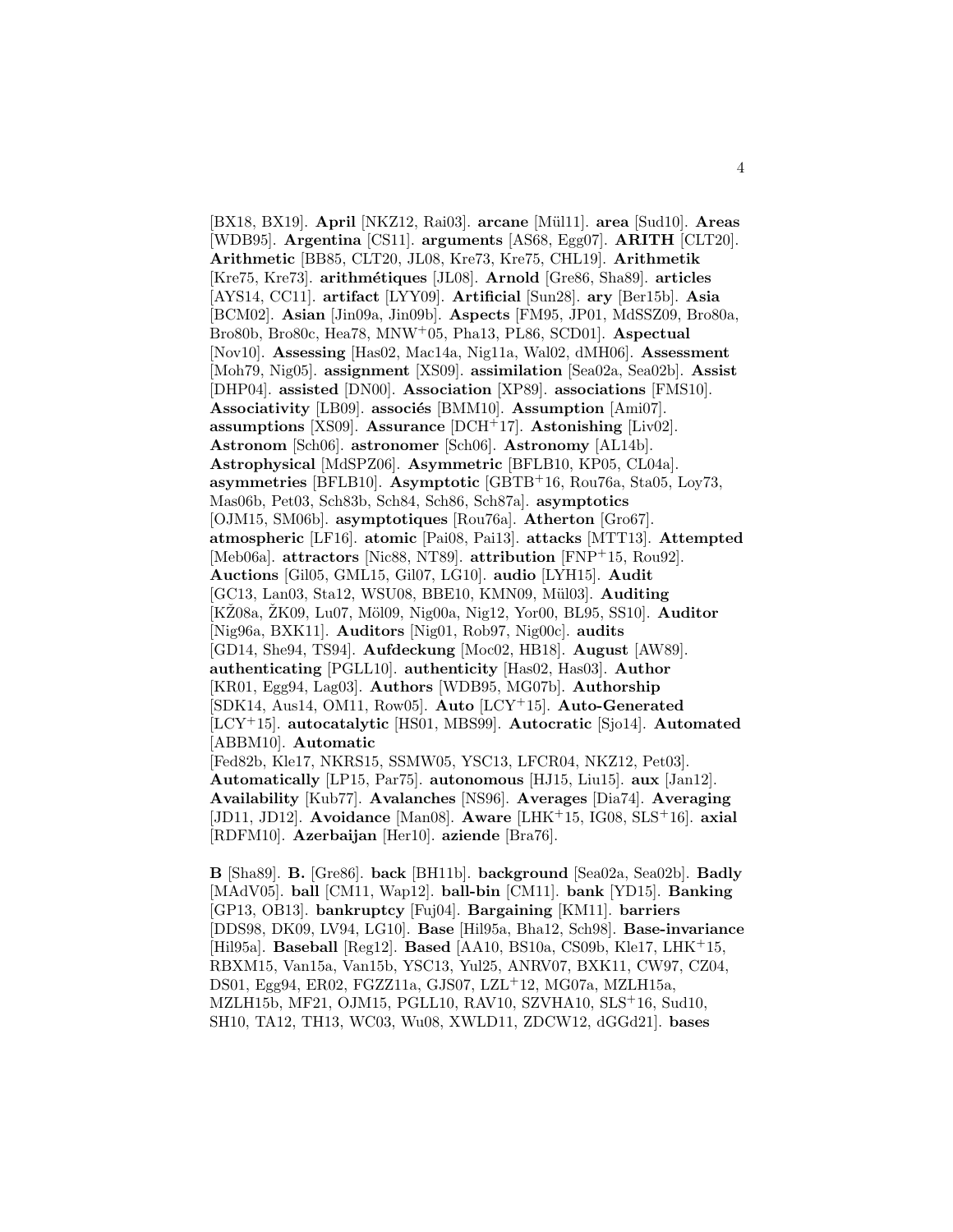[AW89, Sch81]. **basic** [BH11a]. **Basics** [Nig11b]. **Basis** [Kre73, Kre75, Moo36, Mor06, Abe02, Bah15, HSD12, Los01, Nag05, RRR04]. **Basiswahl** [Kre73, Kre75]. **Batched** [LDJ89]. **Bayes** [Jee97, McG11, Sol00]. **Bayesian** [AP89, JKK<sup>+</sup>08, JKK<sup>+</sup>09]. **Be** [HKKS06, LCC<sup>+</sup>05, Mac14a, Nig93, Sav04]. **Beale** [Was21]. **Beautiful** [MPM02]. **beauty** [MA18]. **BEC** [LS11]. **Beckmann** [Shi89]. **been** [OV93]. **Before** [WHN13]. **begin** [TFGS07]. **Begründung** [Hum08]. **Behaving** [MAdV05]. **Behavior** [BDE<sup>+</sup>14, BDE<sup>+</sup>17, Car88, Gor12a, Ano50, AJ14, BMT96, Che95, CCT95, CSV96, DM19, MNW<sup>+</sup>05, Mir14, OV95, RV98]. **behavioral** [DZ03]. **Behaviour** [RBXM15, DD06, HKL<sup>+</sup>06, Sch87a, Zip49]. **Beijing** [Sto16]. **Being** [CEZ17, CEZ18]. **beizukommen** [SHC<sup>+</sup>12]. **Belies** [Lee18]. **benchmarking** [Wal02]. **Benchmarks** [RGE13]. **Benford** [Bah15, BCCP18, BP20, Die04a, DM19, For10, Haf13, Hum06, Hum18, Moc02, Moc17, MdSSZ09, Mül03, Nig00b, Ole10, Ole14, PT04, Pos04c, Pos10, Tor06, Zun19, AS05, AA10, AR13, AP10, Ale09, AL14b, AL14a, All97, AR09, AR10, AR11, AYS14, AYS16, ARS11, AOT13, Ano11, Ano13, AG05, AA11, AJ14, AHI14, AHI15, ACC16, Bah15, BSO10, Bal12, Bal15, BNS10a, BNS10b, Ban13, BCP21, BG09, BG10, BG11a, BGTM<sup>+</sup>11, BBC<sup>+</sup>18, Ben19, Ber03, Ber04, Ber05b, Ber05a, Ber05c, BBH05, BH07, BH09, BH10a, BH10b, Ber10, BH11b, BH11a, BHKR11, Ber11, BE14a, BE14b, BH15b, Ber15a, BH15a, BE16, BH17, BX18, BX19, BH21, BK07, BDE<sup>+</sup>14, BDE<sup>+</sup>17, Bha12, Bha02, BKS05, BK08, BXK11, BSM14, BSM15, BS10b, BJS06]. **Benford** [BMM10, BSWB16, BF09, Bra78, BBJ11, BG11b, Bro05, Bro07, Bro98, BMP93, Bul11, BK91, Bur10a, Bur09, BS92, BW98, CHL19, CFH<sup>+</sup>20, CC11, CBC<sup>+</sup>19, CM21, CS09a, CPS16, CG07, CKT<sup>+</sup>09, Cio05, CT05, CA12, Con10, CEZ10, CEZ17, CEZ18, CLRTFM08, CSC14, Cra10, CLM15, D'A20, Da 20, DD06, DCH<sup>+</sup>17, DDS98, Dea93, DMO10, DMO11, DS05, DJ10a, DJ13, Dep08, Die04a, Die04b, Die07, DJ10b, Die12, DdA<sup>+</sup>09, DN00, DL07, DL08, DM19, DHL<sup>+</sup>20, DHP04, EHM<sup>+</sup>14, Egg11, EG12a, EG12b, Eli13, EL03, FC20, FGZZ11b, FG10, FLM<sup>+</sup>21, Fel17, Few09, FGPM12, FGPM16, Fru16, FSS07, GBTB<sup>+</sup>16, GD08, GD09b, GD09a, GD11, GR07, GW01, GW04, GM12, Gil05, Gil07, GJ10, GC13, GGP09, GJARPGAC10, Goo16, Gor12a, Got92, GN02, GP13, GGA03]. **Benford** [GJS07, GM22, GTM12, GT09, HCS09, HB18, Has02, Hay09, HSD12, HR10, Hil95a, Hil97, Hil02, Hil11, HF16, HV01, Hop16, Hor09a, HKKS06, HNY20, HJJYM11, HSM17, Hum06, Hum08, Hum18, Hün07, Hür03, Hür04, Hür06a, Hür06b, Hür09, Hür15a, IMS15, IHPS14, IHWZ17, Iud12, Jam01, JTY14, JTY16, JKK<sup>+</sup>08, JKK<sup>+</sup>09, JdlR04, JdlR09, Jas10, JHTS10, JSZ11, Jol01, Jol05, Jol09, JS06, JS09, Kaf09b, KNRS88, KSG<sup>+</sup>16, KBHR10, KK20, KR12, KR13, KR15, Kim12, Kle17, KO20, KM05, Kos15, KŽ08a, KŽ08b, ŽK09, Krä15, KV14, Kre03, Kry09, KP04, KP05, KPK05, KPK06, KB03, KB07, Lac18, LS05, LS06, LCJ15, LHJ20, LSE00, Lee15, pLCjW04, LFY15, LF16, LK12, LZNR11, Lol08, Low00a, Low00b, LB05, LBC06, LB06b, LG10, LL08, LS11, MRR<sup>+</sup>10]. **Benford** [MM21, ME22, Meb06a, Meb06b, Meb06c, Meb08b, Meb08c, Meb11,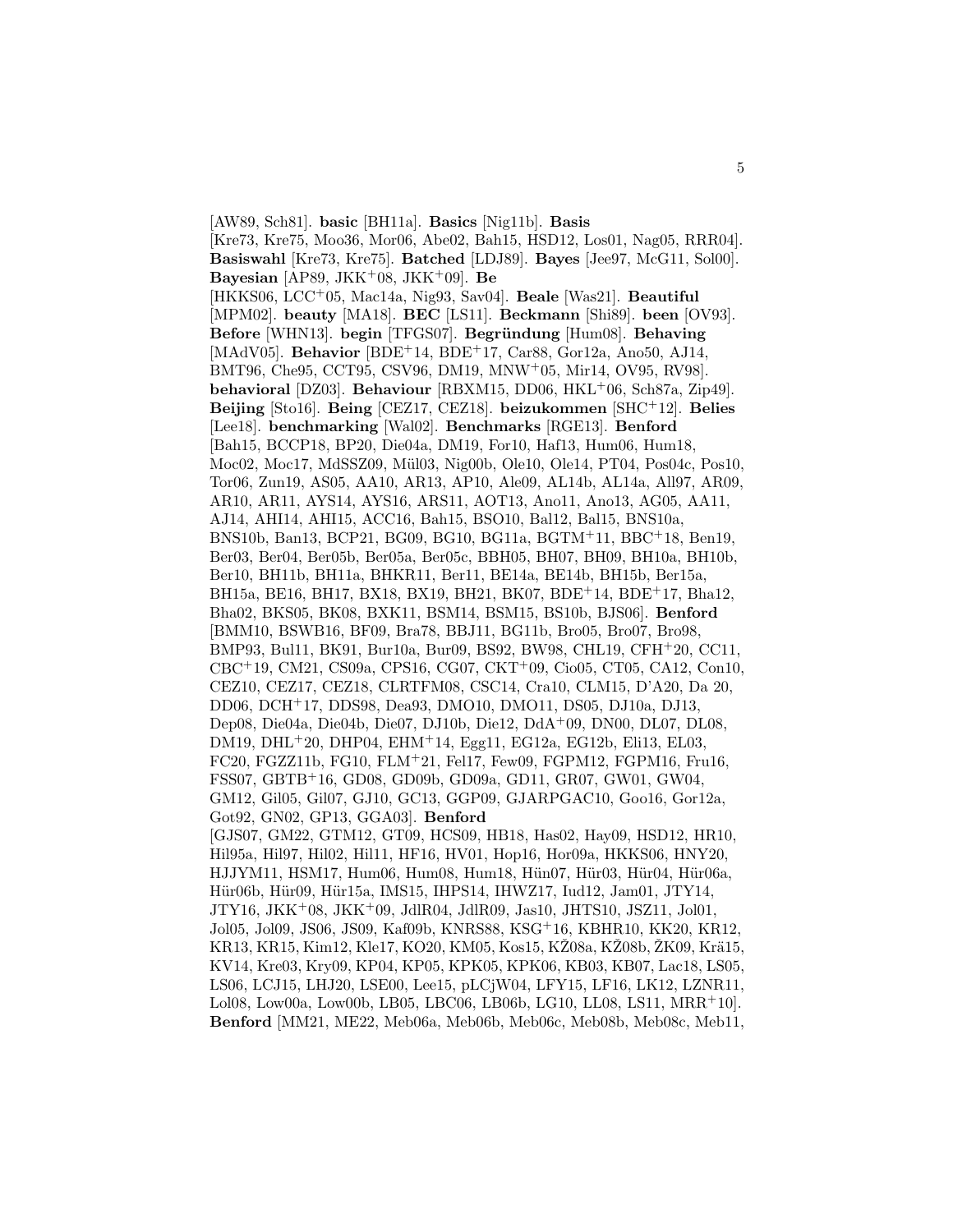Meb15, MTT13, Mil04, MK05, MN06a, MN06b, MN08a, MN08b, Mil15a, Mil15b, Mil15e, Mir14, MAC14b, MA18, Moc02, Moc17, MW04, Möl09, MdSPZ06, Mor06, Mör01, Mül03, MF21, Nag84, NS87, NKS90, Nag05, NHD16, NR08, NWR09, Nig93, Nig96b, NM97, Nig98, Nig00c, NM06, NM07a, NM09, Nig11a, Nig11b, Nig11c, Nig11d, Nig12, Nig15, Nov10, NM07b, Ole10, Ole14, OMNO10, OB13, Pai08, PSM10, Pav81, Pav82, PGHA07, PGQA<sup>+</sup>15, PT04, PT11, Pet81a, Pet81b, Pha13, PTTV01, PR22, Pos04a, Pos04b, Pos04c, Pos10, QZH10, QZHC11, QW03, RMB<sup>+</sup>14, RGE13, RGBK14, Rav08, Reg12, Reg82, RC18, Rob11, RM11, RR09, Ros11, Rou09, Rou15, RS19, STJ09, STJ10, STA11, SM06a, Sch88c, Sch88a]. **Benford** [Sch88b, Sch88d, Sch89, Sch90, SN91, Sch91a, Sch98, Sch10, Sch08, Sch15, SF01, Sea02a, Sea02b, SS11, Sen73, SLS<sup>+</sup>16, SW10, SF11, SM11, SPP17, SB15, Sin74, SID13, SID15, Smi97, Smi13, SCD01, SPGM12, Sta10, Str10, SH10, SB93, SCE03, TRB<sup>+</sup>12, Tao09, Töd09, TBL00, TV21, cTnHwH17, Val12, Van15a, Van15b, Var72, VW22, Vog00, Vol20, Vuk08, Wag10, WCCK09, Wan11b, Wan11a, Was21, Was81, WSU08, Wei11, WCP<sup>+</sup>07, WSB15, WSB16, WSY11, Wój13a, Wło71, Wój13b, Wój14, Yor00, ZD11, ZHS09, Zor11, dSFSL20, dGGd21, dVM13, eSHK05]. **Benford-Gesetz** [Hum06, Hum18]. **Benford-Gesetzes** [Hum08]. **Benford-like** [GJS07]. **Benford-Tests** [HB18]. **Benfordov** [Jas10]. **Benfords** [Pos05, ARS10, Nig01, Sav06, GTM12, Hün07]. **Benford'sche** [Bul11, BBJ11]. **Benoˆıt** [And11, Baw11, Val11]. **BEQS** [LS11]. **Berichtigung** [Kre75]. **Bernie** [Hen11]. **Best** [BX18, BX19, Lan04]. **Beta** [ZSB<sup>+</sup>12, RS19, UP85]. **Betrayal** [Jud04]. **Betriebsprüfung** [BBE10]. **Better** [Haf13, Kos06, RMB<sup>+</sup>14]. **Between** [VB08, CL86a, CL86b, Che12a, Egg05b, Egg13, GBA04, Hav95, Hub78, Irm97, LAL15, Nic88, NT89, Orl76]. **Bevölkerungskonzentration** [Aue13]. **bevorzugt** [Hum18]. **Beyond** [LFY15, Mon01, BBL07, Bro07, DM19, EC12, FNP<sup>+</sup>15, HHC<sup>+</sup>14, Knu01, SMS10]. **biased** [VA99]. **biases** [Nig00b]. **Bible** [Sal97]. **Bibliographic** [Fed82a, Fed82b]. **bibliographies** [Egg90b]. **Bibliography** [BH09, Vla79, H¨ur06a, Lag03, Li11, MS10]. **Bibliometric** [Fai69, Fai05, Nic89, AYS16, OV97, NGJ03]. **bibliometrics** [Per90]. **Big** [Mil15c, Mil15d]. **bin** [CM11]. **Binary** [HM65, CMHS95, Den97]. **binomial** [Sar73]. **Bioinformatics** [Tor06]. **Biological** [GM08]. **Biology** [SG00, Mel06, Zip35, Zip65]. **Biometric** [IHWZ17, IHPS14]. **birth** [AHI14, AHI15, KPH10]. **Bivariate** [CT07, Jee97, GN07]. **Black** [Sch08]. **Bladder** [ZSB<sup>+</sup>12]. **blind** [MS09, MS10]. **Block** [JHTS10, LYY09]. **Blocs** [Lee18]. **blogosphere** [Dep08]. **blood** [D'A20]. **blooper** [Her98]. **Blunders** [Hil11]. **body** [DG12]. **Bolsa** [dGGd21]. **Book** [Ale05, Ano50, Bal66, Gre86, Har09, Lim06, Mel06, Sha89, BBM11b, Gei48]. **Boolean** [VK90]. **bootstrap** [Rou15, SH10, VAGE09]. **Bose** [Mas05a, Mas06a]. **Bosnian** [Jas10]. **bots** [ME22]. **bound** [H¨ur15c]. **Bounds** [Kem75, BCIS09, DL07, DL08]. **Bradford** [Asa81, Bas92, Bas94, Boo94, Bro77, Bro79, Bur91, CL86a, CL86b, CL87a, Che95, CCT95, CZ98, DG78,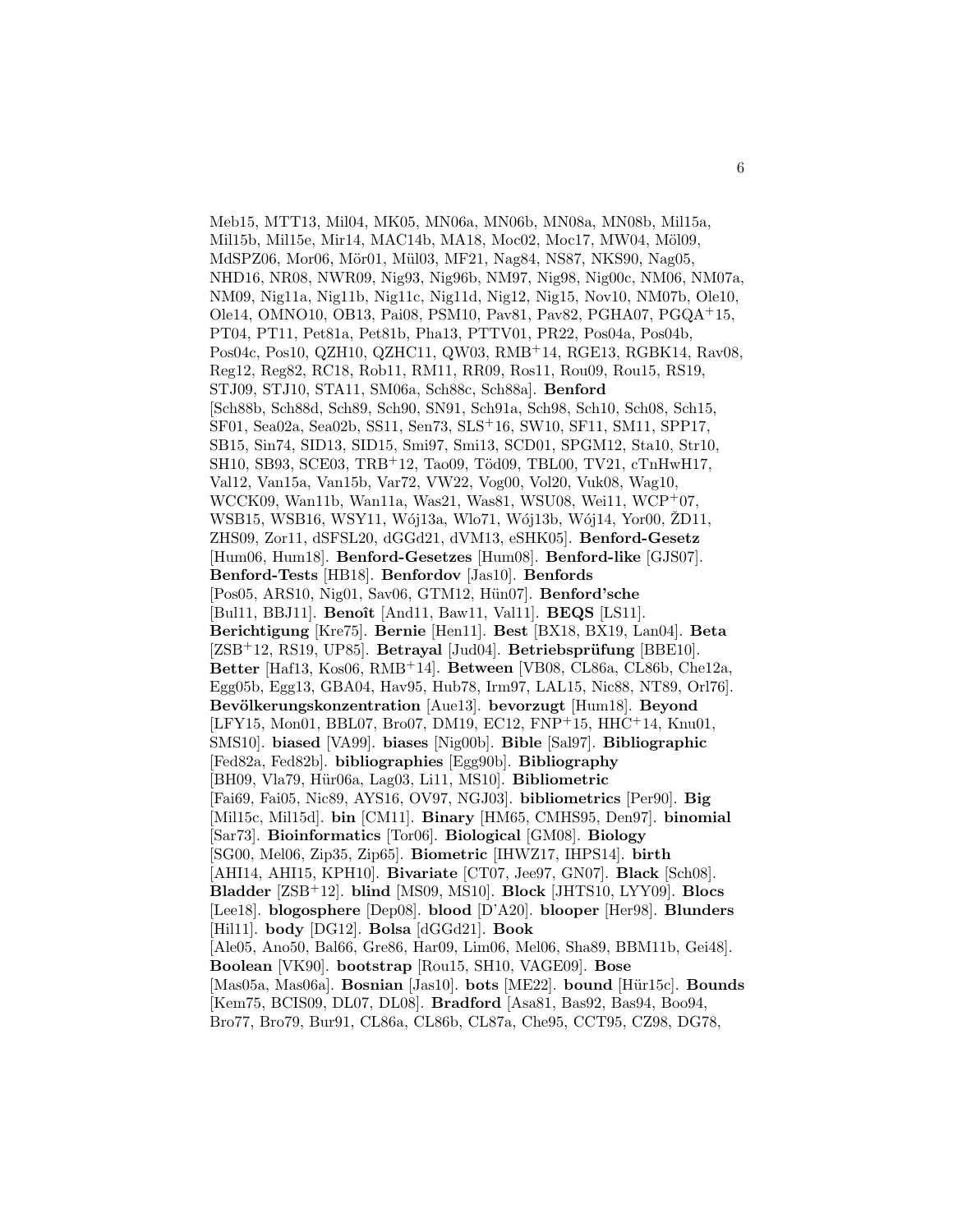Egg85, Egg86, Egg90b, Egg90a, Fai69, Fai05, Gro67, Has76, HN05, HHC<sup>+14</sup>, Hub76, Hub78, KLC84, Lei80, MM84, MK79, Mor81, NH07, OV93, OV95, OV97, Per90, PL86, Pop75, PK78, Sud10, Wil72, Wor75]. **Bradfordizing** [May08]. **Braid** [dLKHS04a, dLKHS06]. **Brain** [QBP<sup>+</sup>04]. **Brazil** [Soo13]. **Brazilian** [GBF21, GR07, MR06]. **BRD** [Bah15]. **Breakdown** [AHI14, AHI15, Rou92, BSWB16, KR01]. **Breaking** [CG07]. **Bribery** [Bec14]. **Brief** [Egg10b, EG12b, Gro67, Hub78, KH95, KG72a, Lou92, MK79, Mit03, Mur73a, Nic87a, Sch75c, Voo74a]. **broken** [Low00b]. **Brown** [KsS73]. **Bucket** [KNT89]. **budget** [Vog00]. **Budgets¨undern** [Vog00]. **Bug** [CL04a]. **Builder** [Lu07, KA15]. **Building** [LB06b]. **Bundestag** [BG11b]. **Burr** [CGJ10, KP09]. **Burridge** [Has07]. **Bursting** [Zom14]. **Business** [NCT10, NCT13]. **busters** [Ano12]. **busy** [PQ00].

**C** [Gre86, Sha89, Yul25]. **cache** [DS01, JK08, VM04]. **caching** [HS08, SM06b]. **CAD** [PGLL10]. **Calcul** [Poi12]. **Calculation** [Lon92, Egg90b, Lou92, Poi12]. **calculations** [FG10]. **Calculus** [ABBM10, Bro79, Uze10]. **Calibration** [SBB01]. **Cambridge** [Ano50, Mel06]. **came** [Sch06]. **Camera** [LEC<sup>+</sup>15]. **campaign** [CG07]. **Can** [AP10, HKKS06, IKC96, LCC<sup>+</sup>05, Meb15, Mil15c, Mil15d, MWE95, Nig93, Nig99b, Ano11, RR03, Sav04, Sta10, Meb10b]. **Cancer** [LY02, ZSB<sup>+</sup>12]. **Capital** [Bar11]. **cards** [Che12c]. **cards-shuffling** [Che12c]. **Carolina** [Meb10d]. **Case** [GR07, Lu07, Vuk08, Bro05, CEZ10, Kim12, Knu01, LB06b, Rou92]. **cases** [FGZZ11a, GBF21]. **Cauchy** [EHM<sup>+</sup>14]. **cautionary** [Bur04]. **Cayley** [SS09]. **Cayley-tree-like** [SS09]. **cells** [CLRTFM08]. **censored**

[KS10, RAV10, TH13, Wu08]. **censoring** [AS15, SZVHA10, WC03]. **Cent** [HKWE14]. **Central** [MN06a, MN08a, Per96, TbG98, ŽD11]. **centuries** [McG11]. **Certain** [BD70, Gil05, KsS73, AS68, Gil07, LG10, Sch88d]. **CFE** [Sta10]. **Chain** [KV14, CS09a, HCS09]. **Chains**

[BHKR11, JKK<sup>+</sup>08, JKK<sup>+</sup>09, KBHR10, RS19]. **challenge** [Bro80b, Lag10]. **chance** [Tij04, Tij07, Tij12]. **change** [Nig05, STA11, Zip29]. **changes** [FMS10]. **changing** [Bro81]. **channel** [SPGC10]. **channels** [MWS99]. **Chaos** [LFY15, Sch91b, KA84]. **Chaotic** [KN90, KN91, NNN89, Nic88, NT89]. **Chapter** [NEM09]. **Characteristic** [Egg10a, XS09]. **Characterization** [All97, BE14b, BE16, OJM15, Tag70, TA12, Wój14]. **characterizations** [TH13]. **Characterizing** [CNS15, JK08]. **Chart** [Wil06]. **cheats** [Sch06]. **check** [LSS00]. **Checking** [CEZ10]. **Chemical** [YSC13]. **Chess** [BT09]. **chiffre** [FL84, FL94, FL96, Hil99b]. **chiffres** [Var99]. **China** [Bar11, BM08, Hol14, HNY20, Soo13]. **Chinese** [GB13, Pen10, SW10, ZCW09]. **Choice** [Kre73, Kre75, SID13, SID15, Hop16]. **Choices** [Kub77]. **Chosen** [Sim98]. **cifre** [Gin57, Her57]. **ciphers** [Was21]. **Circular** [Haf69]. **citation** [HHC<sup>+</sup>14]. **citations** [CC11]. **Cities** [Bat08, BS00, Gab99, IO03, Knu01, MPS11, MG07a, MAC14b, MR06, Pen10,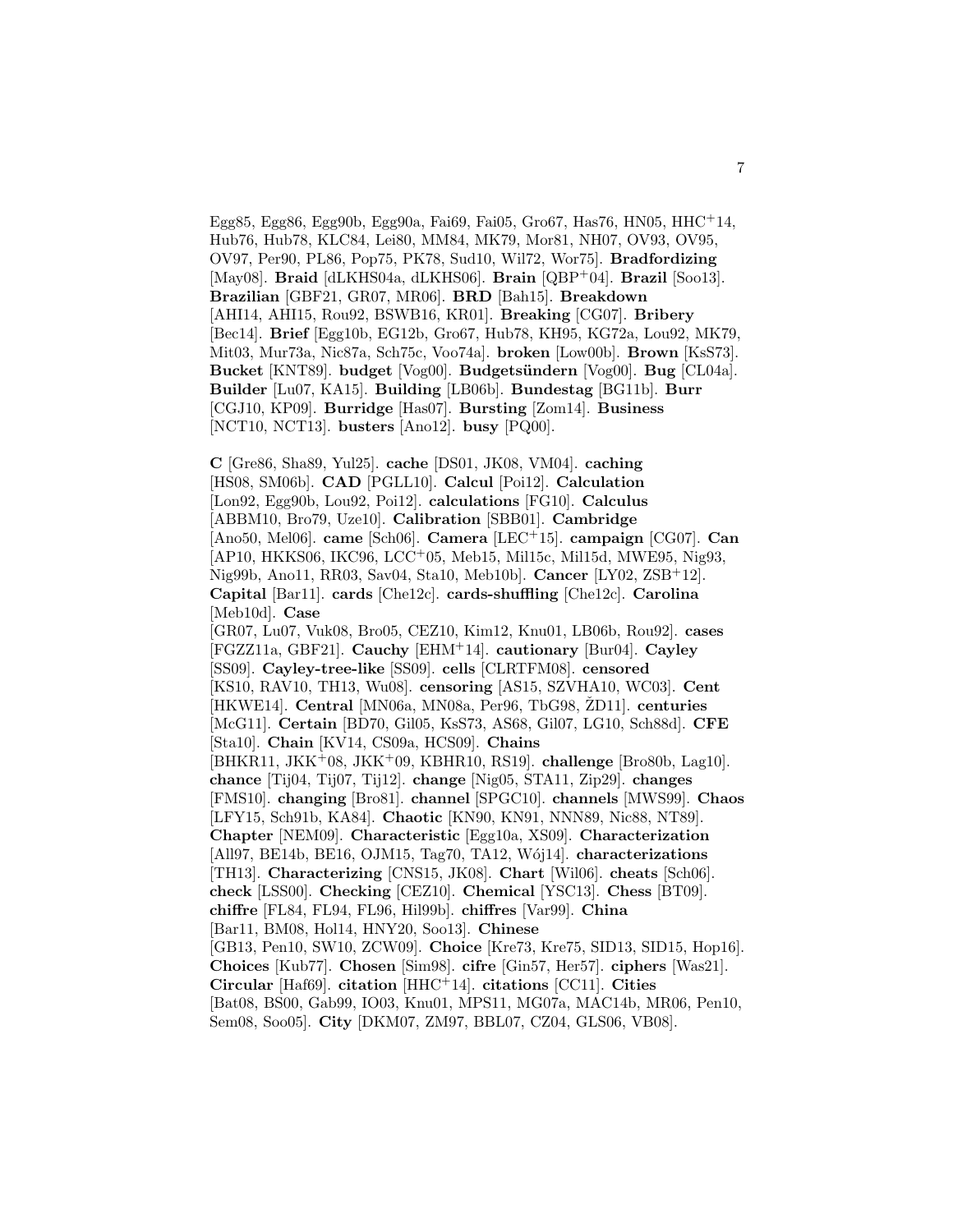**city-size** [CZ04, GLS06]. **clarifying** [WSB15, WSB16]. **Class** [Sim55, CHL19, Man59]. **classes** [Bro80b]. **Classic** [Gor12b]. **Classical** [BH10a, BH10b, OV97, RRZR09, Uze10]. **Classification** [IHWZ17, IG08, LB06a, LY02, CL05, MRM<sup>+</sup>05]. **Classification-aware** [IG08]. **classifiers** [CL05]. **Classifying** [MPM02]. **Clinching** [GML15]. **Clinical** [Mac14a, Ora17, TMS02]. **Clintons** [She94, TS94]. **Cloud** [Zom14]. **CLT** [AP10]. **cluster** [KSH11]. **Clustering** [AVV08, BCK12, BCM02, BM08]. **Clusters** [SPGM12]. **co** [Aus14]. **co-authorship** [Aus14]. **coagulation** [Whi82]. **coauthorship** [MG07b]. **COBIB** [Pet08]. **code** [McG11]. **Coding** [Lin20, MBG<sup>+</sup>95, WR03]. **coefficient** [CGJ10]. **Coefficients** [ARS10, GS01, JTY14, ARS11, FSS07, HW15, JTY16, Sar73, SN91, SF11]. **coexisting** [Nic88, NT89]. **Cognitive** [Kle17, Van02, AVV08]. **coherent** [NS96]. **collaboration** [MG07b]. **collection** [FGZZ11b]. **collisions** [Kim12]. **colonies** [CLRTFM08]. **Color** [BEJ07]. **Columbia** [SDK14]. **Columns** [LLD15]. **Combat** [Wal03]. **Combinations** [Sim98]. **combinatoric** [Pet81b]. **command** [Che91]. **Comment** [Meb11, Sti87, SS09, Vos96]. **Comments** [LWY10, Sco13]. **commerce** [HKWE14]. **commercial** [GHP09]. **Common** [Ban13, For10, BCC05, FC20, RH02, Urz11]. **Communication** [Egg10b, EG12b, MM86, Ano05, CMFS11, DMJH11, KA15, MDJH05]. **Communications** [Gro67, Hub78, KH95, KG72a, Lou92, MK79, Mur73a, Nic87a, Pet81b, Sch75c, Voo74a, BOT06]. **Communities** [Vla72]. **Companies** [Vuk08, ŽD11, OTT99, Sav06, YD15]. **comparative** [SH10]. **Compare** [AP10]. **Comparing** [Lan04]. **Comparison** [LW14, Pra88, AYS14, KG72a, KG72b, NG04, SF08]. **competing** [HSM11]. **competition** [KZ15]. **Complementing** [Rou15]. **Completely** [KP05]. **completion** [Egg90b]. **Complex** [Ada11, MK09, NBH<sup>+</sup>98, GM97b, Pai08, SAG<sup>+</sup>00, Uze10]. **Complexity** [BB76, SG00, GSW92, KMN09, WZS12]. **Compliance** [Nig96b, dVM13]. **components** [BS00]. **composition** [Els78, Hil70]. **compressed** [MTT13]. **compressible** [TGD05]. **Compression** [CS09b, Bak07, McA05, QZH10, ZHS09]. **Computation** [DW15, Gut16, Ste74, Won69, Zen11]. **Computational** [NSGP05, Hea78, NSGP05]. **Computer** [CLT20, DN00, Lan03, OM11, RK79, RVAN15, Tur87, Hor09b, Tic88, XWLD11]. **computer-oriented** [Tic88]. **computergerechte** [Tic88]. **Computers** [MPM02, Lin86]. **Computing** [HM65, Sch88b, LWY10, MAE06, Rai03]. **Concentration** [Nal03, Aue13, Egg05c]. **concentrations** [Bro05]. **concept** [HN05]. **Concerning** [Kui69, Sco13]. **Conclusions** [Yul25]. **condensate** [Mas06b]. **Conditional** [BKS05, AG05, GGO15, GGA03]. **conditions** [BSO10]. **Conference** [ACM00, And09, AW89, GCB<sup>+</sup>05, NKZ12]. **confidence** [Fer13]. **confirms** [Aro13]. **Conform** [HR10, San02a, San02b, San02c]. **Conformity** [Nig11a, CM21, KK20, MAC14b]. **Confronting** [Kru96a]. **conjecture** [Ben75, CL04b, Hai69, TW71]. **connected** [Hai69]. **connection**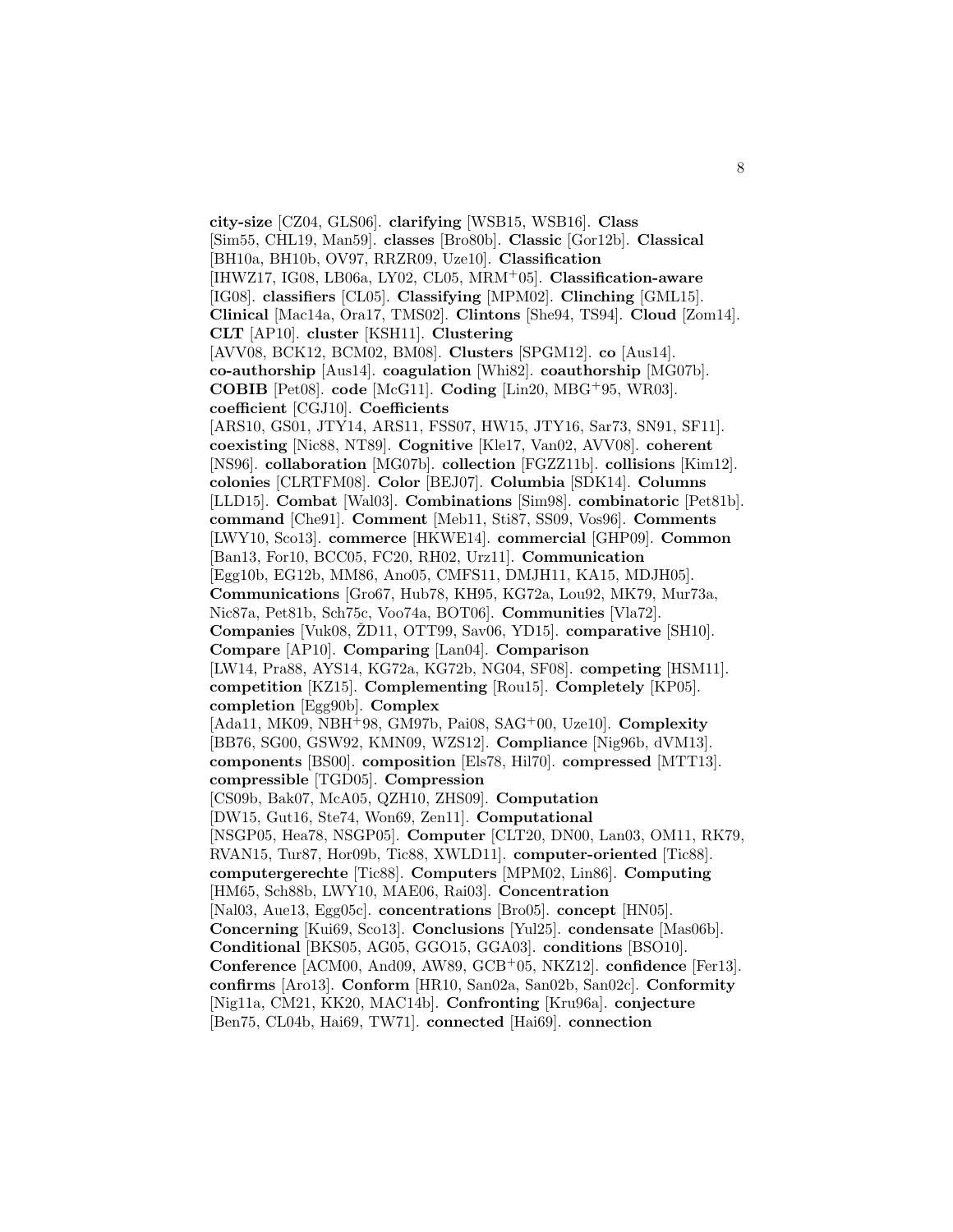[MS11, Orl76]. **connections** [EC12]. **connues** [Rou76a]. **Consensus** [Lee18]. **consequence** [Egg11, TbG98]. **Consequences** [Egg85, FRB05]. **conservatism** [LWFW14]. **considerations** [WSB15, WSB16]. **considered** [And09]. **Constant** [Hav03, AS15, Ale05]. **constant-partially** [AS15]. **Constants** [ALT16, Ben43, GM08, BK91]. **constrained** [Izs06]. **Constraints** [LP15, MZLH15a, MZLH15b]. **Constructal** [Pér07]. **Constructing** [Cha11]. **construction** [ZF15, ER02]. **contain** [Ora17]. **content** [PQ00, SLS<sup>+</sup>16]. **content-aware** [SLS<sup>+</sup>16]. **Context** [NKRS15, Rav08]. **Context-Free** [Rav08]. **continued** [JL08, Sch90]. **continues** [JL08]. **Continuous**  $[BGTM+11, Nig00a, BBC+18, Egg05b, Egg05c, Mei09, Wój13a, Wój13b].$ **contour** [RV09]. **Contrast** [AP10]. **contributions** [Jan12]. **control** [DdA<sup>+</sup>09, NKZ12]. **controlling** [Ole10, Ole14]. **Controllinginstrumente** [Ole10, Ole14]. **controversy** [McG11]. **convenience** [MTTT08]. **converge** [W´oj13a, W´oj13b]. **Convergence** [FG76, Sch88c, Dur74, Giu11, Yua84]. **convergents** [JL08]. **converges** [KR15]. **Convexity** [RRZR09]. **convolution** [Egg94, NK07]. **cook** [FMS10]. **cooperative** [Liu15]. **copula** [DM19]. **corporate** [Ana03, Lim06]. **Correction** [Kre75, QBP<sup>+</sup>04, RME98]. **correlated** [KUY05]. **Correlates** [BEJ07]. **Correlations** [CMHS95]. **Correspondence** [Hay09]. **Corrigenda** [AG72]. **corruption** [Sto16]. **cortex** [BFLB10]. **cosmetic** [AG08, LW14]. **Costs** [ZM08]. **could** [M¨ul11]. **count** [Meb15]. **Countries** [MS13, vZ13]. **country** [Soo05]. **Counts** [DCH<sup>+</sup>17, Meb06a, Meb06c, MK10, Meb10d, Rou92, Tay05, Yeh07]. **County** [GM22]. **County-Level** [GM22]. **Cours** [Lef82, Par97]. **Course** [Par97]. **Court** [Lee18]. **CoV** [GBF21]. **COVID** [GBF21, KO20, LHJ20, MM21, VW22]. **COVID-19** [GBF21, KO20, LHJ20, MM21]. **CPAs** [Nig99b]. **cracked** [McG11]. **Creativity** [Ben84]. **credibility** [FGZZ11a]. **Credit** [HH13, ACC16]. **Crime** [Aro13, HR10]. **Crime-fighting** [Aro13]. **Crisis** [HH13]. **Critical** [LK12, MNW<sup>+</sup>05, NH07, Rob11, Sta99]. **criticality** [BTW87, Bak96, SM96]. **critique** [Man59]. **Croatia** [Vuk08]. **Cross** [DM92, LZNR11, SF08, Soo05]. **cross-country** [Soo05]. **Cross-linguistic** [DM92, SF08]. **cross-sections** [LZNR11]. **crude** [BCK12]. **crystal** [Wap12]. **CS** [RVAN15]. **Cubes** [Ros12]. **Cult** [ZM08]. **Cultural** [NKRS15, BCM02]. **Culture** [BM08, MSA<sup>+</sup>11, ZM01]. **cumulative** [SZVHA10]. **curiosities** [Wap12]. **curiosity** [STA11]. **Curious** [Cou10]. **current** [Bar11, MWS99]. **curve** [Egg06, LHJ20]. **curves** [ANRV07]. **Customs** [BCCP18, Lac18]. **Cut** [Gai06]. **Cut-out** [Gai06]. **cyanobacterium** [CLRTFM08]. **cycles** [Sim07].

**D** [CNS15, LP15, PGLL10]. **D.** [KPK05]. **D.C.L.** [Doo10]. **damage** [HB18]. **Dangers** [CT05]. **Darmstadt** [RVAN15]. **Darstellungen** [Tic88]. **Data** [AR13, BHM08, BS10b, CH97, CM21, CSN09b, Con10, DG10, Die04b, Die07, DHP04, EHM<sup>+</sup>14, GGP09, Gra10, Gut16, Han07, Hil99a, HHG14, JS09, Kle17, Kos12, Kos13, KV14, Kri10, Lan04, LY02, LB05, Lu07, Mac14a,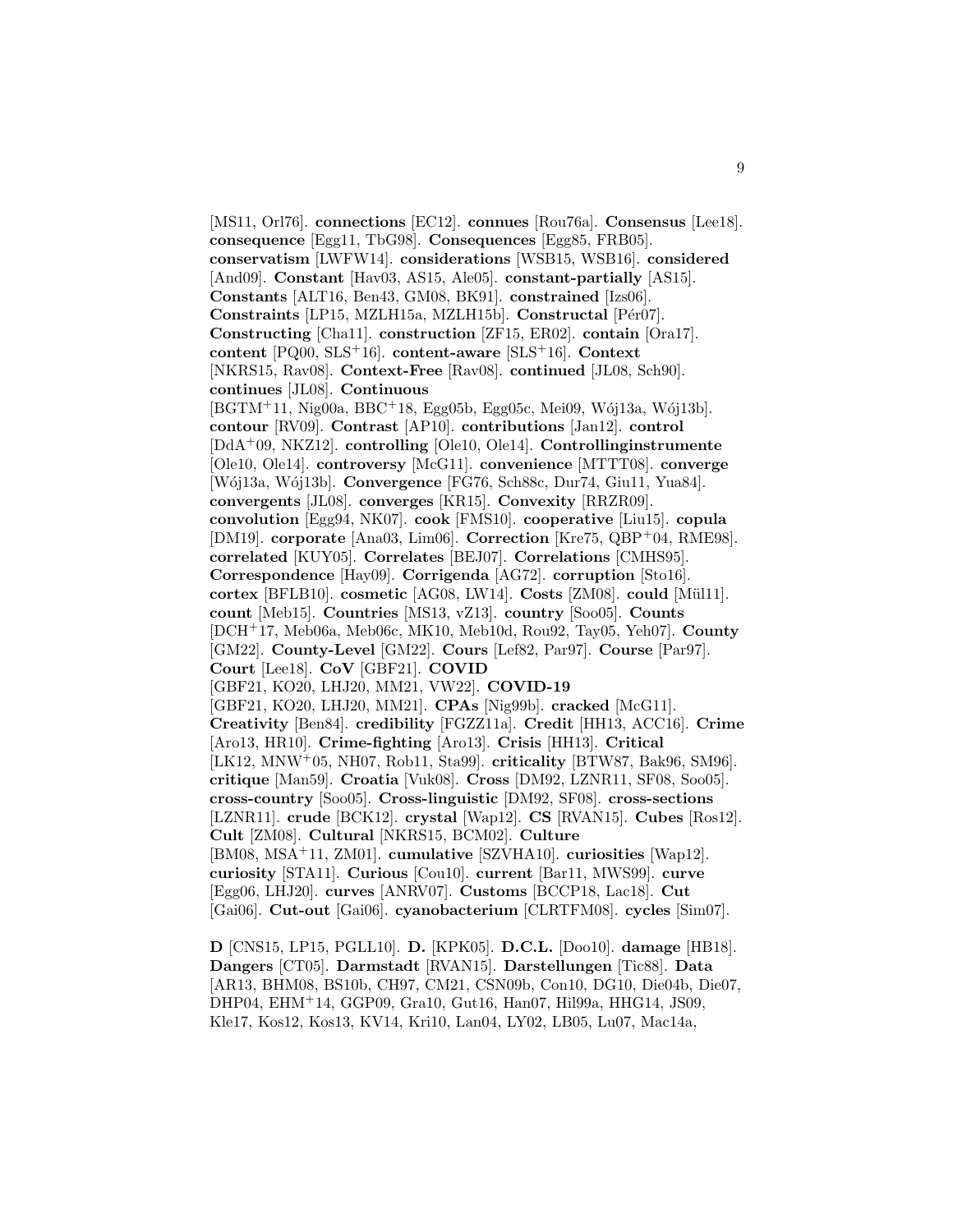MRR<sup>+</sup>10, MM21, MS13, Mil15c, Mil15d, MWE95, MDDK02, NM07a, NM09, Pre81, RGBE11, RGL14, VW22, Wag10, Wan11b, WG68, WAT15, YSC13, dMH06, AS15, AYS14, AW89, AP89, AHI14, AHI15, ACC16, Bah15, Bia15, Bro05, Bro07, HSR<sup>+</sup>08a, CCC09, CSN07, CSN09a, CA12, DD06, DdA<sup>+</sup>09, EG12a, EG12b, FGZZ11a, FGZZ11b, GW04, GD14, GJS07, Gro67, GTM12, HSR<sup>+</sup>08b, Has02, Has03, Hil96, HV01, HRJB02a, HRJB02b, HNY20, HDV13, HSM17, JS06, KG72a, KG72b, LCJ10, LFCR04, LWY10, Mar12, MK79, McA03, McA05, MAE06, Mir14, MF21]. **data** [NM06, Ora17, OMNO10, PT11, QW03, RRRB11, Row05, Sav04, Sav06, Sch10, Sea02a, Sea02b, SS12, Sto16, SCE03, TMS02, TGD05, VA99, Wal02, WYTD93, WDY93, ZIWU14, dVM13, Die04a, Ole10, Ole14]. **data-based** [GJS07]. **Database** [Fed82a, Fed84, Fed87, IG08, LD04, PS09, Par75]. **Databases** [DCH<sup>+</sup>17]. **DATAS(R)** [Lan00]. **Daten** [Bah15]. **Datenf¨alschung.** [Die04a]. **DCT** [SF11]. **DDR** [Bah15]. **Death** [DCH<sup>+</sup>17, Hen11, KPH10]. **debugging** [CL04a]. **Decade** [AR13, CS11]. **Decay** [NWR09, BMP93]. **Deception** [Han07]. **decimal** [FL84, FL94, FL96, FL94, FL96, FL84]. **Decision** [ANRV07, BXK11, CS09a, CL05, HCS09, Wal02]. **Decision-making** [ANRV07, CS09a, HCS09]. **Decisions** [BG54]. **Decomposition** [HHG14]. **Decompositions** [BDE<sup>+</sup>14, BDE<sup>+</sup>17]. **decompressed** [LYH15]. **d'´economie** [Par97]. **deconstruction** [LAL15]. **Decreasing** [Wan11b]. **default** [ACC16]. **Defense** [SJP<sup>+</sup>15]. **Deficit** [RGBK14]. **defraud** [Rou10]. **delay** [LC15]. **delight** [War03b]. **della** [Bra76, Her57]. **Democracy** [CS11, BG11b]. **Democratic** [Meb10d]. **demography** [Tag70]. **Denetiminde** [AA10]. **Denmark** [Knu01]. **d´enombrable** [Rou76a]. **d´enominateurs** [JL08]. **denominators** [JL08]. **densities** [MS11]. **Density** [She68, AG05, GGA03]. **d'Entretien** [Lef82]. **denumerable** [Rou76a]. **Depend** [GS01]. **Dependence** [WDB95, Art94, DB14, Egg06, Los01]. **Dependent** [BGTM<sup>+</sup>11, BBC<sup>+</sup>18, LL08, Yeh07]. **Derivation** [BH10a, BH10b, Kaf09b, BJS06, Dea93, Hil95c, Hum08, Lip09, RR09, TR91, vLvdW05]. **Derivative** [HH13]. **describing** [Mac22]. **Description** [Fai69, Fai05]. **Design** [KV14, LHK<sup>+</sup>15, Tur87, Ben75, CL05, HKL<sup>+</sup>06]. **designed** [LACL14]. **d'Estoup** [Pet73]. **Detailed** [BBK<sup>+</sup>15]. **Detect** [CT05, Die04b, Die07, GP13, Vuk08, Ano11, FGZZ11b, Lac18, Lan00, Nig94, Nig00b, Rou10, Sav06, TB00, TMS02. Detected [HKKS06]. détecter [Rou10]. **Detecting** [AHH08, BG09, BG10, BG11a, DMO10, DHP04, GW04, HDV13, JS06, JS09, KB07, Lan03, LFCR04, LB05, Meb06a, Nig15, RGL14, Sta12, SCE03, WSY11, BKS05, HSM17, MF21]. **Detection** [Ban00, BCCP18, BH02, BPS11, CS09b, Cod99, DMO11, DJ10b, Kle17, KV14, LZL<sup>+</sup>12, Meb11, Nig12, NEM09, RRRB11, SLS<sup>+</sup>16, Smi13, AOT13, BCP21, BM13, BMM10, CBC<sup>+</sup>19, CG07, DG10, DMF09, Gra10, GHP09, GD14, HYYH08, Kos15, Kri10, KB03, LYY09, LFCR04, Low00a, LBC06, ME22, MTT13, NHD16, Nig92, PT11, Sch10, ZHS09, dGGd21, HB18, BMM10]. **Detective** [Kos12]. **detector** [STA11]. **detects** [SS11]. **determinant**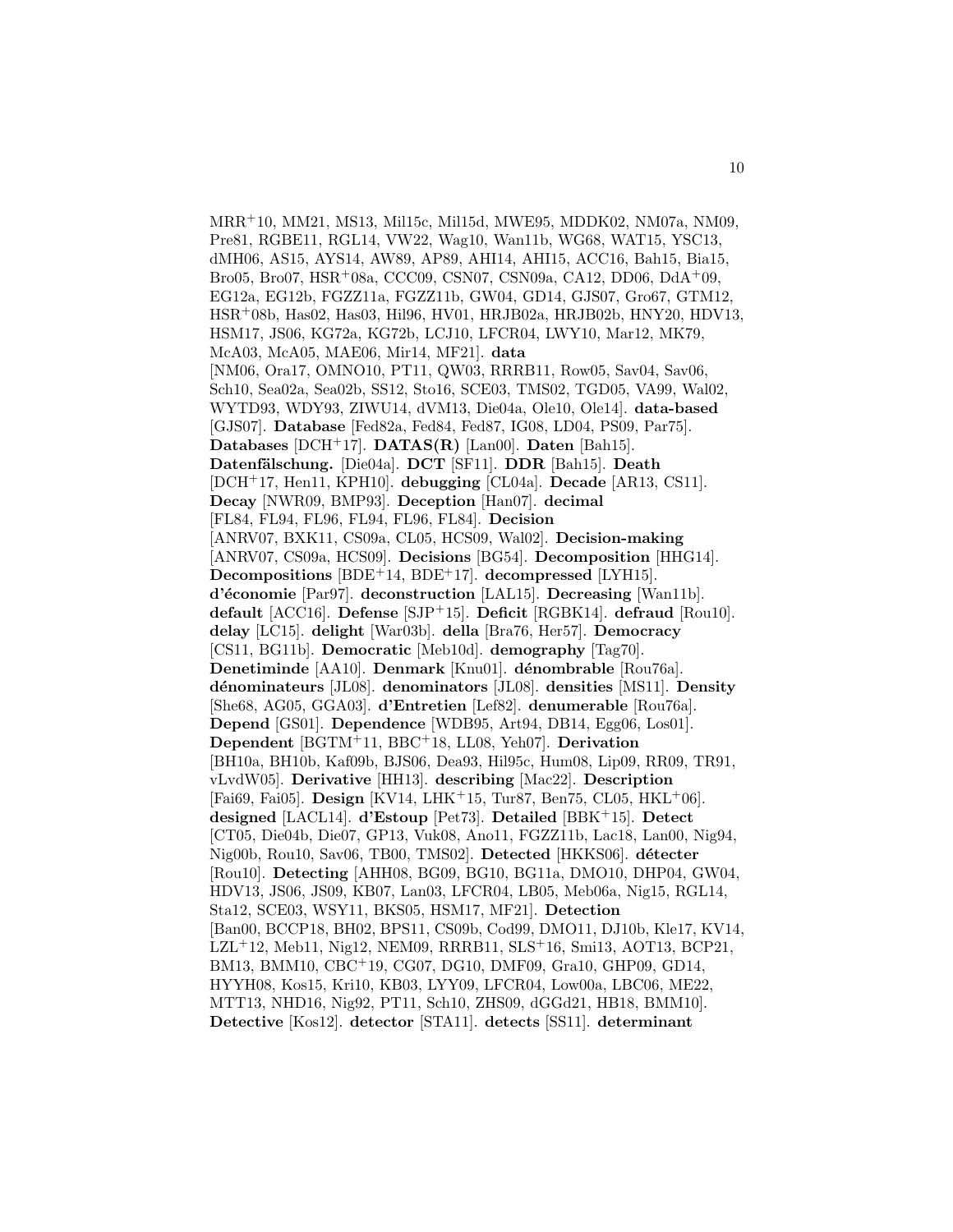[Zip29]. **Determination** [She12]. **Deterring** [AHH08]. **deutschen** [QW03]. **deuxi`e** [Poi12]. **developed** [LW14]. **Developing** [MVW<sup>+</sup>03]. **Development** [Jin09a, LD04, WDB95, ZM97, Che12c, MZ98a, NGJ03]. **developments** [CH61, eSHK05]. **Deviation** [LZZ13]. **deviations** [HSM11]. **Devil** [BS09]. **diagnose** [Meb15, Die02]. **Diagnosis** [Die02]. **Diagnostics** [BVT96, MK09, NM09]. **diagram** [AI99]. **dictionaries** [Mas05c, Mas05b]. **Dictionary** [LZZ13]. **Did** [WHN13, VM04]. **Difference** [BE14a, LCY<sup>+</sup>15, Meb10b, BS07, WR03]. **Different** [HKKS06, Afi10, BP84, Egg90a, Nag05, New81]. **Differential** [CGPT15, GÁVRRL14]. **Difficulties** [BG09, BG10, BG11a]. **Difficulty** [Hil99a]. **Digit** [ABBM10, BS10a, CS09b, Die04b, Die07, Dun69, Gor12a, Hay08a, Hay08b, Hay09, Hil98, KC86, KBRV04, Kun87, Lin08, LB07, LG78, LMH99, ML84, Meb08a, MK10, Meb12, MK13, Pos04c, Rai85, Rod04, Sal97, SM10b, SM10c, Shi09, SM11, Sri13, AS68, Adh69, AP99, Bia15, Boy94, BMP93, BE69, Cio05, Coh76, CK84, DMF09, FGZZ11a, Fle66, FL84, FL94, FL96, Has03, Hil88, Hil95b, Hil95c, Hil99b, Hum06, Hum18, Hür15b, Hür15c, KNRS88, KR13, KR15, Kre02, LZL<sup>+</sup>12, LL08, LL09, LS11, MM15, MS11, MS12, MS15, Meb06b, Meb08b, Meb08c, Meb10b, Meb10d, Mir12a, MAC14b, Mir16, Mül03, NKS90, Nig00b, Poc06, Pos04a, Rai76, Rou14, SM09, SM10d, SM10e, Sta05, Sur93, TFGS07, XWLD11, Pos10]. **Digit-Based** [BS10a]. **Digital** [AA10, BM13, CNS15, CT05, Cod99, HR10, LOR06, LP15, Nig96a, Nig97, Nig00b, Nig00c, Nig01, OB13, RGL14, Shi09, BBE10, BBJ11, Lan00, Nig92, Nig94, Nig99a, RR03, SB15, SH10]. **digitalen** [BBE10, BBJ11]. **Digitized** [MSA<sup>+</sup>11]. **dígito** [AP99]. **Digits** [BS09, Dav76, FG76, FM95, Fri84, HH13, Kos06, Ley96, Meb07, MWE95, MDDK02, Nig11c, PU86, Pin61, Pre81, Ros12, Sli98, Sun28, Tsa74, Web75, Whi72, Won69, BHS11, Ber04, Ber05a, BK91, Dia73, Dia77, GSR12, Gin57, Her57, HS05, HW86, Hün07, Irm97, IRU83, Jec92, KR81, KR04, KB07, LCJ10, Lem86, LS14, MM50, Meb15, Mir11, Mir12b, Mör01, New81, Nig99c, Pha13, PK06, Rai69a, STA11, Sar73, Sti45, TW71, Tur82, UP85, Var99, War03a]. **Dijital** [AA10]. **Dijkstra** [FC14]. **dimension** [Mas06b]. **dimensional** [Ber05c, BBH05, Has07, MS08, SCD01]. **dimensioni** [Bra76]. **diophantine** [Tic85]. **Direct** [Kaf09b, Lu07]. **Dirichlet** [PR22]. **Dirty** [NKL03, NKL04, MA18]. disaster [Mül11]. disciplinary [Boo94]. **disclosure** [Moc02]. **discovering** [GÁVRRL14]. **discovery** [BP06, OMNO10]. **discrepancies** [ACC16]. **discrepancy** [Kem75]. **Discrete** [BE14b, KP09, BE16, Egg05b, KPF15, Mei09, SCD01, Yeh90, Yeh07]. **Discrete-Time** [BE14b, BE16]. **Discussion** [Gra10, Kri10, pLCjW04, Möl09, ZIWU14, Val12]. Dishonesty [Han07]. **disparate** [Par75]. **distance** [Hav95]. **Distances** [HF16]. **Distinguish** [IKC96]. **Distinguishing** [LFY15]. **Distortion** [BHM08]. **distractors** [Hop16]. **Distributed** [Blu70, DW15, LEC<sup>+</sup>15, MYP14, HG14, KR13, MN14, Sch89]. **Distribution**

[AMP06, AS68, Ami07, Ant91, Axt01, BT09, BGVV99, BD70, CH97, CT07,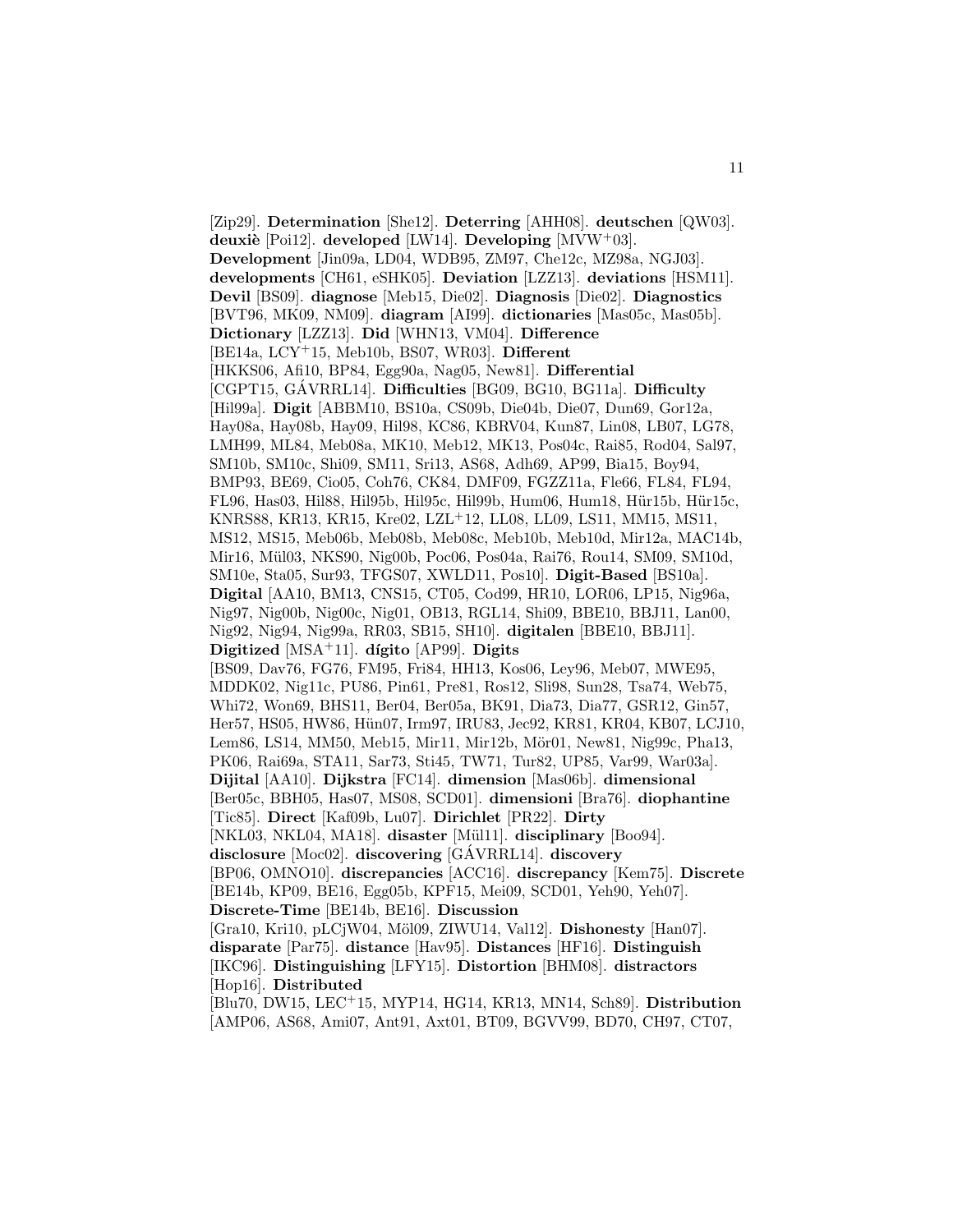Coi77, EHM<sup>+</sup>14, FG76, iCE10, FGPM12, Fri84, FH45, Ham70, HW87, Ism04, Jee97, KC86, Kui69, KPK06, Ley96, Lot26, MSSvK08, MYZ67, NP12, PU86, Pav82, PTTV98, Pin61, Rai69b, Rav08, SDK14, Sch73, Sch88b, SM10b, SPP17, Sim55, Sim98, Tur87, Vla79, Web75, Won69, XP89, YZ16, ZSB<sup>+</sup>12, AAMAE03, ADAI13, Adh69, Afi10, Asa81, BNS10a, BNS10b, Bel88, BBL07, BS07, Bra76, BK91, Bur91, CH61, Cig64, Cio05, CLM15, Dia73, Dia77, Die04a, DN10, DN11, DS01, DHL<sup>+</sup>20, EMS11, EMS13, FWW85, FP04, FGPM16, Gar11, Gun15, GTC<sup>+</sup>07, HZZ14, HW86, Hol69, Hum06, IMS15, Irm97, Jec92, KSG<sup>+</sup>16, KR81, KR04, KPF15, KN74, KN06, KPK05, LCJ10, Lem86, Li92]. **distribution** [Loy73, Mac22, MM50, MML01, MPS11, Man59, Man60, MRSCCS11, MK79, Mir12a, MAC14b, Mir16, Mor81, Mör01, NG04, OJM15, OTT99, OV97, Orl76, OC83, OM11, Par75, Pav81, Per90, Pet03, PTTV01, PL86, Pos04b, PK78, Rai69a, RAV10, RDFM10, SZVHA10, Sch81, Sch83b, Sch83a, Sch84, Sch86, Sch87a, Sch87b, Sch88d, Sco13, Sem08, Sha05, SM09, SS12, SBH<sup>+</sup>95, Sti45, SM06b, Tao09, TW71, Tic85, Tic86, Tic87, Too92, TKP14, Tsu52, Tur82, UP85, VAGE09, Vol20, WZS12, War03a, Wey15, WC03, Wu08, ZM01, ZDCW12, ZCW09, dSFSL20, dCS15, vZ13]. **Distributions**

[BB85, CSN09b, DKM07, Dun67, Fai69, Fai05, For10, JL08, JKK<sup>+</sup>08, Kaf09a, Kon65, LSE00, LB05, Mit03, Mor06, Pre81, Rod04, SM10a, Tsa74, Whi83, Abe02, Bas92, BCC05, BSM14, BG78, CZ04, CM11, CGJ10, CSN07, CSN09a, ER02, FC20, GGPS03, GLS06, GJS07, GLSW96, GN07, Hai69, HT05a, HT05b, HT06, Hil70, Hil96, HRJB02a, HRJB02b, HDV13, Hür15c, Izs06, JKK<sup>+</sup>09, JdlR04, Jon02, KK20, KUY05, KS10, KG72a, KG72b, KP09, KP04, MBS99, MPS11, Mas05a, MM06, MS83, NK07, New05, Nig92, Per10, Ree06, RS19, Tag70, TA12, TH13, cTnHwH17, Yeh02, You13, ZA95, Gre86, Sha89]. **distribuzione** [Bra76, Her57]. **Divergence** [IHWZ17]. **Divergent** [Har49, Har91]. **dividends** [AVV08]. **dividing** [GSR12]. **division** [Per96]. **DNA** [Vos96, BHB+96, GÁVRRL14, IKC96, MBG+94, MBG+95]. **Do** [AVV08, iCE10, FDA<sup>+</sup>04, IHPS14, LLD15, MS13, San02a, San02b, SPP17, TBL00, WHN13, TFGS07, Vog00, San02c]. **Doctoral** [Sud10]. **doctored** [LYY09]. **Document** [BMLRV10]. **Documentation** [Fai69, Fai05]. **Documents** [YLX14, Pet73]. **Does**

[Ber10, GT09, GTC<sup>+</sup>07, Hay08a, HR10, SW10, DB14, Moc02, SM11]. **domain** [NHD16]. **dominates** [Car10]. **done** [Meb10d]. **Double** [CS09b, OR07, MTT13, TRB<sup>+</sup>12]. **doubly** [Wu08]. **Dow** [LV94, Nig98]. **Dowe** [McA05]. **down** [McG11]. **Dr.** [Yul25]. **Drivers** [DKM07]. **Droplet** [Kim12, FM89]. **drug** [OMNO10]. **DSS#** [HYYH08]. **dual** [Egg86, ER02]. **Duality** [ER02]. **dubious** [KB07]. **d'un** [Rou76a]. **Duncan** [Kui69, KsS73]. **d'une** [Rou76a]. **Duplication** [Nig11c]. **During** [HH13, AA11, MK13, OM11]. **Dynamic**

[CCT95, KNT89, LEC<sup>+</sup>15, LP15, BBL07, Che95, OV95, Par75, Zip35, Zip65]. **dynamical** [Ber03, Ber05b, Ber05c, BBH05, Ber11, MG15, Nil10, OR07, SCD01, TBL00, Wir98]. **Dynamics** [Ber04, Ber05a, KN91, LC15, MZS99,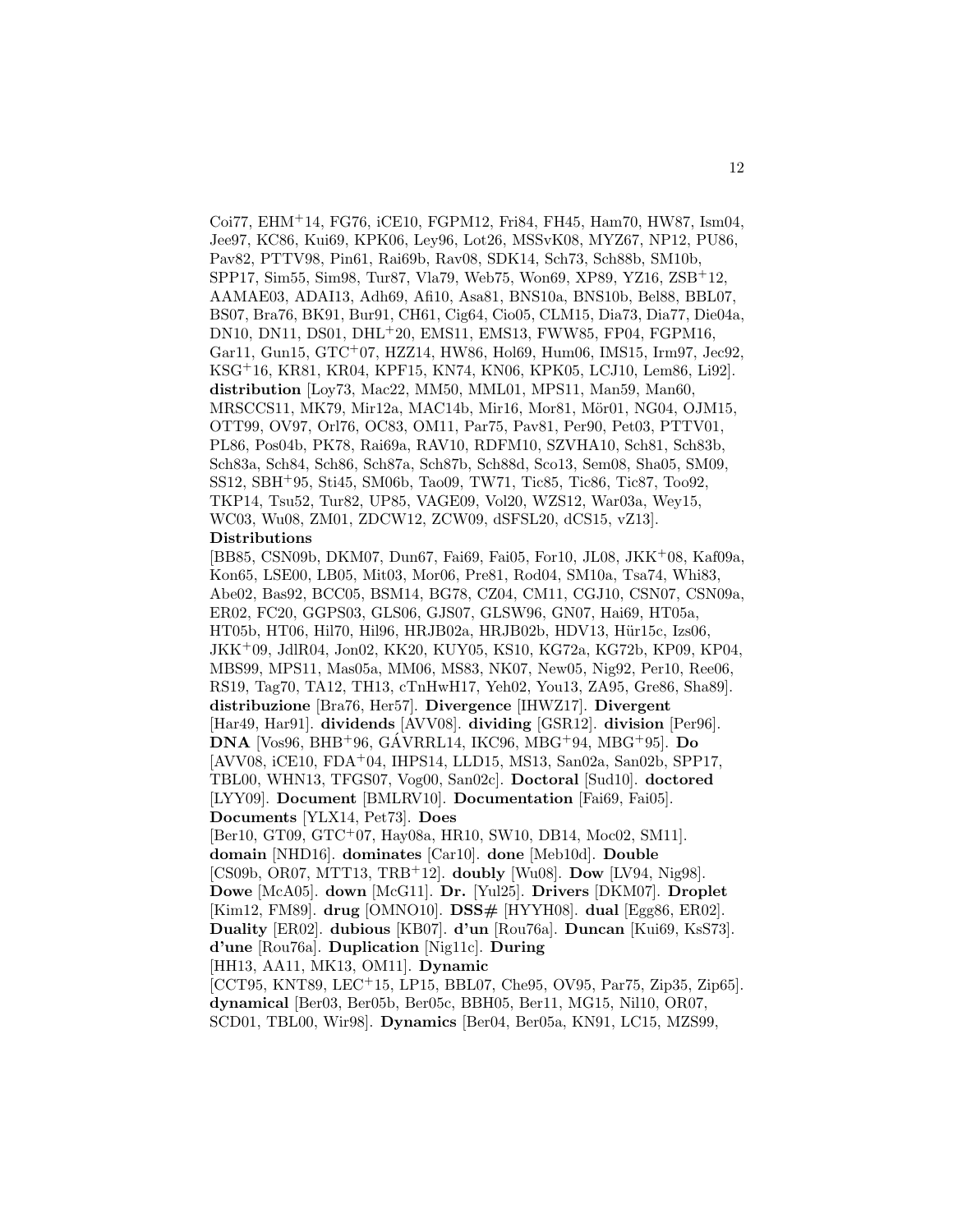ACCG13, AFS04, HA99, KN90, dLKHS04a, dLKHS06, NNN89, PQ00].

**e-commerce** [HKWE14]. **Earnings** [AA11, SGW04, Van02, Vuk08, YD15, AG08, DZ03, LW14, LWFW14, Nig05, Tho89]. **earthquake** [BCC05, Has07]. **earthquakes** [SS11]. **Eases** [Ban13]. **East** [ŽD11]. **Easy** [Ban13, RR03]. **easy-to-use** [RR03]. **eBay** [Gil07, LG10, Gil05]. **échantillon** [Rou76a]. **ECML** [GCB<sup>+</sup>05]. **ecology** [HSM11]. **econometrics** [Jin09b]. **Economic** [GT09, MS13, RGBE11, ZCW09, Sch10]. **Economics** [Ism04, Jin09a, NCT10, NCT13, T¨od09, Jin09b, Wan11b]. **economies** [SR01]. **´economiques** [Gib31]. **Economy** [Kru96b, NM07b, Art94, Par97]. **Econophysics** [ACCG13]. **ecosystem** [HJ15]. **ed** [Krä15]. **eddy** [LF16]. **edge** [Hol18]. **Editor** [Goo65, Hil11, Bas94, Bro79, Bur04, Che95, Hay08a, Hub77, Kri77, Lon92, OV93, OV95, Var72]. **Editorial** [BCP21]. **eDonkey** [HKL<sup>+</sup>06]. **Education** [RVAN15]. **Effect** [KNT89, QBP+04, WCP+07, DB14, EKJ+20, GLSW96, Her10, SF08, Shi89]. **Effective** [DHP04]. **Effectiveness** [RGBK14]. **Effects** [May08, Mil57, RME98, LF16]. **Efficient** [Bac98, DN10, DN11, RZS<sup>+</sup>15, LWY10, MAE06, Par75, Urz00]. **effort** [FS03, LAL15, Zip49, Ano50]. **eight** [Ora17]. **eighth** [PS09]. **Eins** [Hum18, Wey15]. **Einsatz** [BBE10]. **Einstein** [Hol18, Mas05a]. **Election** [AHH08, Ans09, BS10a, DMO11, Meb06a, Meb06b, Meb06c, Meb08a, Meb08b, Meb08c, Meb09, Meb10a, Meb10b, Meb11, Meb12, Mebxx, Bat09, Her10, Rou09, Rou14, SM11, Sjo14, Meb10c]. **Elections** [DMO10, GM22, Meb06b, Meb08b, BG11b, Meb08c, Meb15]. **Electoral** [AHH08, KM11, MK09, MK10, Tor06, BG11b, LB14, Nor13, PT11]. **electronic** [KH95]. **electronics** [NKZ12]. **Electrons** [BRS38]. **Elegant** [Da 20]. **elementarmathematische** [Hum08]. **Elementary** [Gou77, Hum08]. **Elements** [Kle17, LWY10, MBS99, MK79, MAE06, Pet03]. **elicitation** [XLW14]. **elles** [San02c]. **Elucidating** [KSG<sup>+</sup>16]. **elusive** [Bas94, OV93]. **Embedded** [LHK<sup>+</sup>15]. **Emerald** [Row05]. **emerged** [McG11]. **Emergence** [BA99, CMFS11, RDFM10, SL96, FGPM16, MG07a]. **emerging** [LW14]. **emissions** [ZIWU14]. **empirica** [Bra76]. **Empirical**  $[CG77, CSN09b, Fa69, Fa05, GM97a, LSS00, MSSvK08, Möl09, RGE13,$ RGBK14, SF01, SM10a, TGD05, Van15a, Van15b, ZS11, Bro84, CSN07, CSN09a, DG78, GJS07, HSD12, IO03, LW14, McA03, McA05, MW04, Nic89, Pao86a, Pao86b, Rou05, Tay05, Bra76]. **employee** [HSR<sup>+</sup>08a, HSR<sup>+</sup>08b]. **employee-reported** [HSR<sup>+</sup>08a, HSR<sup>+</sup>08b]. **Encoded** [MPM02]. **ended** [Sto16]. **Energy** [LP15, MZLH15a, MZLH15b]. **Engineering** [ACM00, Moo36, LSS00, PGLL10]. **engineers** [Ham62]. **English** [NG04]. **ENIAC** [She12]. **Enigma** [McG11]. **Enron** [Nig05]. **ensembles** [BP06]. **Enterprise** [SJP<sup>+</sup>15]. **entlarven** [Sch06]. **entries** [DG10, Gra10, Kri10]. **Entropic** [RRR04]. **entropies** [Abe02]. **Entropy** [Cio05, HT01, Kaf09a, Kaf09b, Abe02, HT05a, HT05b, HT06, LAL15, Liu08, Yav74]. **entry** [dGL13]. **Entwicklungen** [CH61]. **Environment** [Fed82a, Fed87, Wan11b].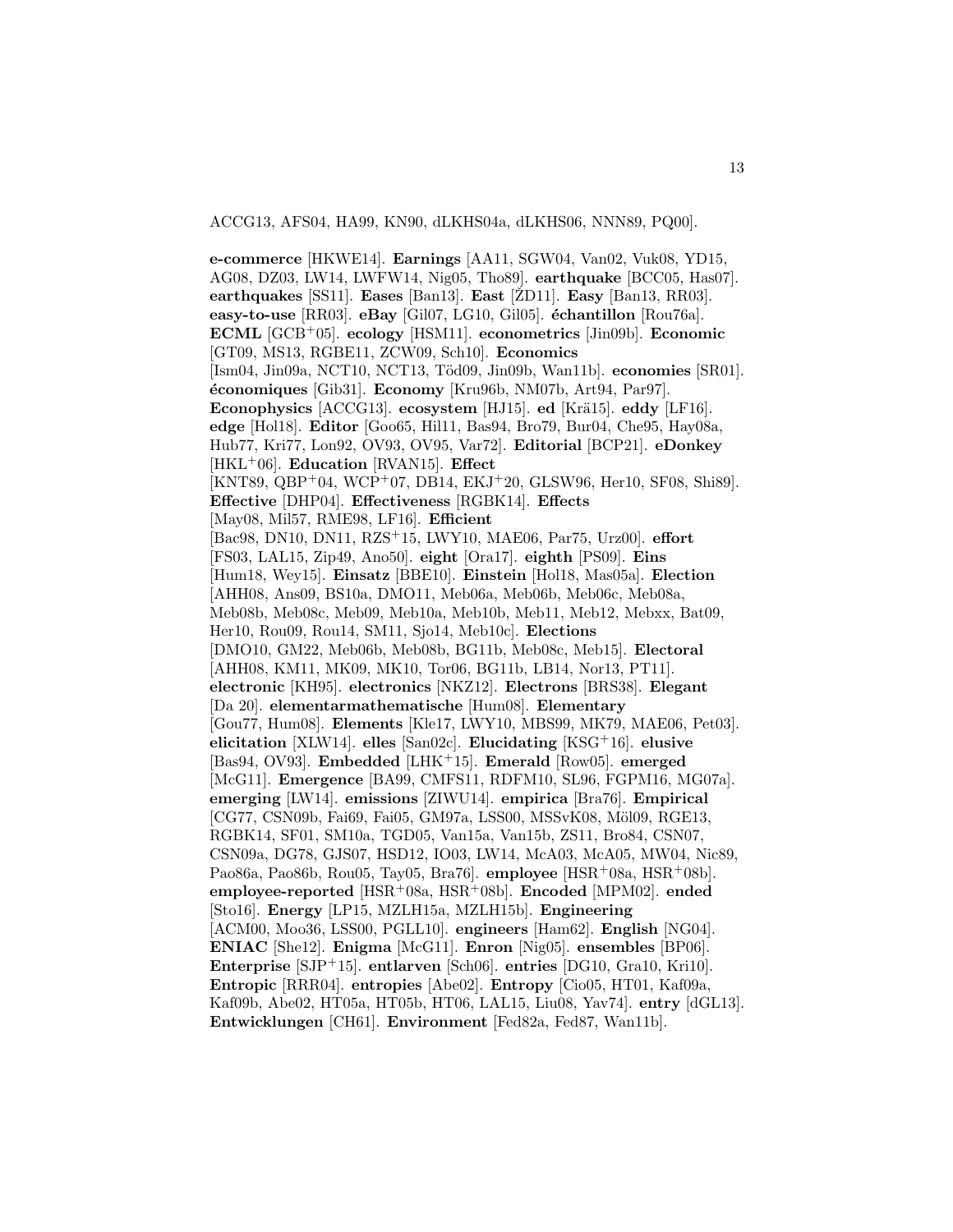**environments** [LC15]. **episode** [Nig05]. **Eponymy** [WHN13]. **EPS** [DZ03]. Equations [BE14a, BG15, BS07, Whi82]. **équidistribuées** [Jol05, Jol09]. **equidistributed** [Jol05, Jol09]. **equilibrium** [Kim12]. **Equipartitions** [IMS15]. **Equity** [LK12]. **Equivalent** [Pet81a]. **era** [AA11]. **Ergebnisse** [Die04a]. **ergodic** [Jan12]. **ergodicity** [Dur74]. **ergodique** [Jan12]. **Erratum** [Wat96a]. **Error** [BB85, Bor20, Lon92, Sti87, ZM08, BCIS09, DL07, DL08, Lou92, Sav06, SCE03]. **error-prone** [SCE03]. **Errors** [CT05, Tsa74, Die02, Nig00b, Nig15, OR07, SHC<sup>+</sup>12, Sea02a, Sea02b]. **Erscheinungen** [Fur46, Gei48]. **ersten** [Hum06]. **Esperanto** [MPPH06]. **Essere** [CEZ17]. **Essex** [Rai03]. **established** [BG11b]. **estimate** [Gar11]. **Estimates** [FG76, Sch87b]. **Estimating** [AS15, QZH10]. **Estimation** [AMP06, ADAI13, AG70, AG72, BVT96, CT07, GMV09, HW87, Jee97, Nic87a, Nic87b, Afi10, AP89, DN10, DN11, HZZ14, Izs06, KS10, Sco13, SS12, Wu08]. **Estimator** [Ism04, GGO15, HDV13]. **estimators** [TKP14]. **Estoup** [Pet73]. **ethics** [Wan11b]. **EU** [RGBE11]. **EU-Governmental** [RGBE11]. **Euclid** [Lin86]. **Euler** [Ale05, Hav03, LS14]. **euro** [eSHK05]. **Eurographics** [NSGP05]. **European** [GCB+05, DK09, FDA+04, FAD+04, LK12, ŽD11]. **evaders** [Hün07]. **Evaluating** [RBXM15]. **Evaluation** [CZ98, Fed87, KZ08b, LK12, NHD16, dMH06, CL05, FGZZ11a, Fed84, MM82, May08]. **Evasion** [CG93, Nig92]. **Eveiller** [GD10]. **Events** [CYG07, MZ99]. **Everyday** [Wan11b, Tij04, Tij07, Tij12]. **everything** [Cio05]. **Evidence** [BCM02, BM08, Car88, CG93, Mac14a, MS13, RGBK14, Soo13, YZ16, ZIWU14, LW14, Mar12]. **EvoBIO** [Rai03]. **EvoCOP** [Rai03]. **EvoIASP** [Rai03]. **Evolution** [GB13, KM11, Yul25, CGPT15, CMFS11, GAVRRL14, SM96, TR91, TST97]. ´ **Evolutionary** [MVW<sup>+</sup>03, OKO06, Rai03]. **EvoMUSART** [Rai03]. **EvoROB** [Rai03]. **EvoSTIM** [Rai03]. **EvoWorkshops** [Rai03]. **Exact** [Lei80, KZ15, Mor81]. **Examination** [MDDK02, Rob97, Sun28, BBJ11, DG78, IO03, NH07, Pao86a, Pao86b, Sav06]. **Examinations** [Lan04]. **Examining** [Has03]. **Example** [BS10b, GD10, Per10]. **examples** [Dur91, Dur05, Got92]. **exams** [Hop16]. **Excel** [RR03]. **Excessive** [Man08]. **exchange** [Car15, Sav06]. **excursions** [Hol18]. **exemple** [GD10]. **exercices** [Est16]. **Exercises** [SID13, SID15, Est16]. **Exhibit** [iCE10, Li92, Par75]. **existence** [Lol08, Sim07]. **existing** [LX05]. **Exoplanets** [SPP17]. **expanding** [CI96]. **expectations** [HW15, Wap12]. **Expenditure** [RGL14, MTTT08]. **experiment** [CS09a, HCS09]. **Experimental** [Da 20, Hs¨u48, dLKHS04b, MNW<sup>+</sup>05]. **Experimenten** [Die04a]. Experiments [LHK<sup>+</sup>15, Sun28, Die04a, FM89, LACL14, Wan11b]. **Explaining** [PTTV01, Smi97, Egg10b, Egg10c, GLS06]. **Explanation** [AP10, Few09, SF01, BTW87, BH11b, Bha12, Coh76, Egg94, Gab99, OKO06, Ree03, TW11, ZCW09]. **Explicit** [DL07, DL08, Zör15]. **exploratory** [DG10, Gra10, Kri10]. **Explore** [YLX14]. **Exploring** [Ale05, FNP<sup>+</sup>15, Hav03, LB07, VW22, Cha11]. **exponent** [cTnHwH17].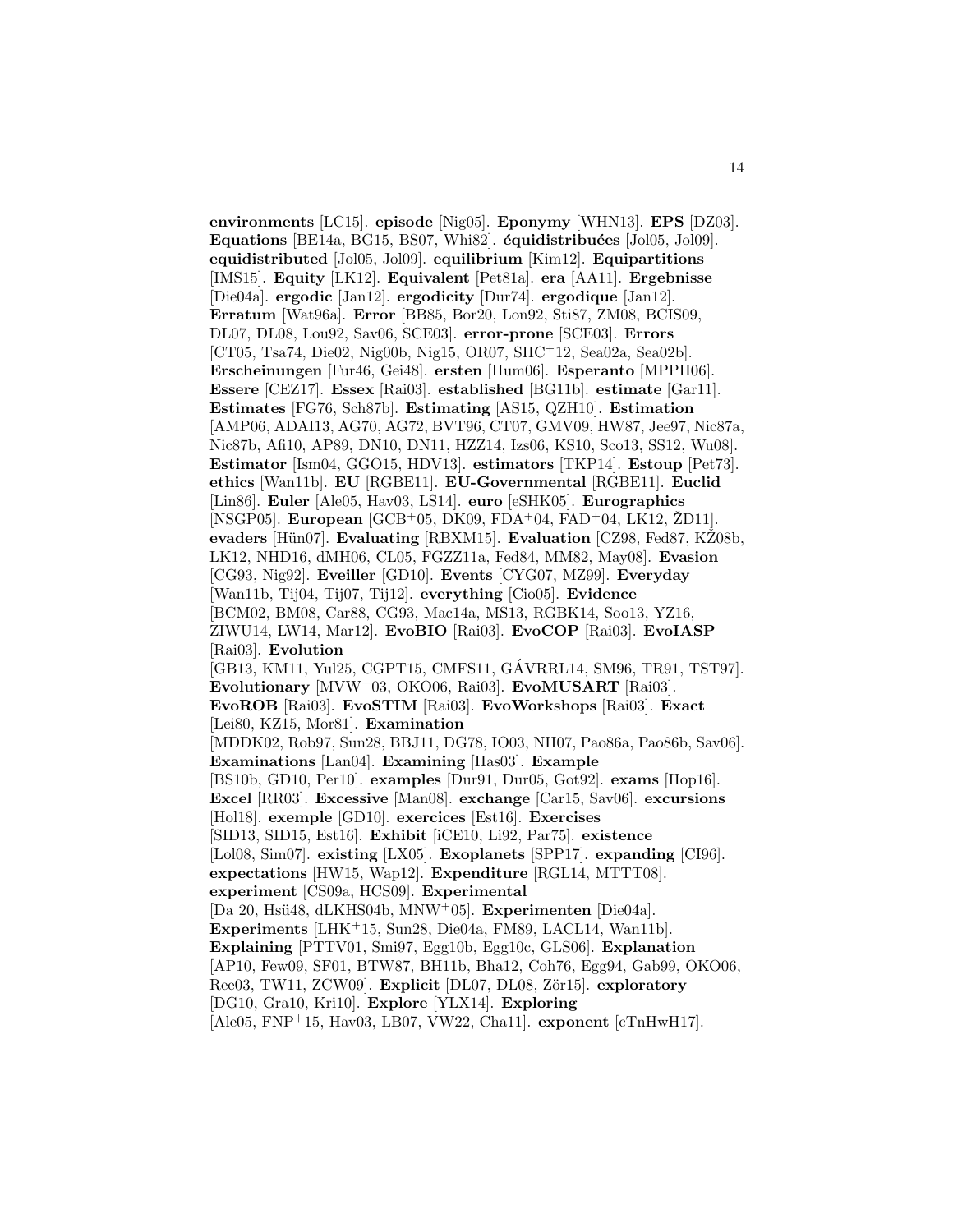**Exponential** [HW15, KC86, Abe02, EL03, HS01, KS10, MML01]. **Exponentiated** [ZSB<sup>+</sup>12, Afi10]. **exponents** [RMB<sup>+</sup>14]. **expose** [Sch06]. **Expression** [FK03, RV98]. **Expressions** [ALT16, JP01]. **extended** [MRSCCS11]. **Extension** [Pra88, AG05, BKS05, GGA03, Ree03, SB93]. **Extensions** [Sch08]. **Extinction** [SM96, HW15, NP02]. **Extraction** [YSC13, LYY09]. **Extrasolar** [SPP17]. **extraterrestrial** [DMJH11]. **Extremal** [MN14]. **extreme** [GMV09, Per82]. **eyelids** [BBK<sup>+</sup>15].

**F** [KPK05]. **F.** [Pav81]. **F.R.S** [Doo10]. **F.R.S.** [Yul25]. **fabricated** [Hil96, HSM17]. **Fabrication** [MWE95, Mar12]. **fabulous** [Har09]. **Face** [MM87, Sti87]. **Fact** [RGBE11]. **Factor** [Vla76, Egg13]. **factorials** [Sar73]. **Factorization** [LS11]. **Factors** [Vla72, BCM02, CC11]. **Facts** [DJ10b, Lin86, SM11]. **Fahrtenb¨uchern** [BBJ11]. **failure** [Ano93, Tra92]. **fair** [HG14]. **Fairthorne** [Rou05]. **fait** [Hil99b]. **fake** [Pos04c]. **Faked** [SSMW05]. **Faking** [Hil99a]. **F¨alschungsaufsp¨urung** [Pos04c, Pos05]. **False** [Ioa05, Lin08, Per05]. **Falsification** [MK09, Die04a]. **falsified** [HZKS12]. **Falsify** [MS13]. **Familia** [dGGd21]. **Families** [Mor06, RH02]. **family** [GJS07, Hür15c, ZM01]. **far** [OV93]. **Fast** [MS15, Wój13a, Wój13b]. **fat** [Yeh90]. fat-tailed [Yeh90]. fault [SM06b]. Fear [Lan03, Hün07]. Feature [CCC09, ME22, YSC13, NHD16, QZHC11, RRRB11]. **Feature-preserved** [CCC09]. **Features** [MBG<sup>+</sup>94, Vos96, Egg94, FNP<sup>+</sup>15, KMN09, LZL<sup>+</sup>12, Par75]. **Federalism** [KM11]. **feedforward** [VK90]. **Fehlerquellen** [Die02]. **Feller** [BH10a, BH10b, Val12]. **Fibonacci** [Har09, BHS11, Dun67, FM95, Kui69, LS14, She68, SB93, Was81, Web75, Wlo71]. **Fiction** [RGBE11]. **field** [CS09a, HCS09, Sea02a, Sea02b]. **Fields** [Da 20, Per10]. **Fifteenth** [AW89]. **Fight** [Mil15c, Mil15d]. **Fighting** [AH09, LOR06, Aro13]. **fights** [Dub01]. **Figures** [Ans09, FH45, GF44, Rai69b, Wel05]. **File** [Fed87, HKL<sup>+</sup>06, RH02, XS09]. **Files** [LDJ89, SPGC10]. **filings** [HSD12]. **Filtering** [LP15]. **Final** [Pre81, Sun28]. **finance** [CG07]. **Financial** [AR13, Ber95, BPS11, DG12, EHM<sup>+</sup>14, GR07, HH13, RGE13, Van15a, Van15b, AI99, BKS05, BS00, CA12, CEZ10, FGZZ11a, GGPS03, GD14, HSD12, HS01, KB03, Mir12a, Mir16, RRRB11, RC18, RR03, SHC<sup>+</sup>12, VA99]. **Finanz** [SHC<sup>+</sup>12]. **Finanz-** [SHC<sup>+</sup>12]. **Find** [LCY<sup>+</sup>15]. **Find-the-Difference** [LCY<sup>+</sup>15]. **Findings** [Ioa05]. **finds** [Mar12]. **fingerprints** [SPGC10]. **Finite** [BHM08, BHKR11, BX18, BX19, KBHR10, NKL04, NKL03]. **Finite-state** [BHKR11, KBHR10]. **Finitely** [BE69, Jec92]. **FIR** [LP15]. **Firm** [Axt01, dGL13, HNY20]. **firm-level** [HNY20]. **Firms** [Bal66, Wan11b, AA11, Bra76, FDA<sup>+</sup>04, FAD<sup>+</sup>04, Fuj04, SBH<sup>+</sup>95, ZCW09]. **First** [CS09b, Die04b, Die07, Fri84, Gor12a, Hil98, HH13, KC86, KBRV04, Kre02, Kun87, LG78, LMH99, PU86, Pin61, Rai69b, Rai85, Rod04, Ros12, SM09, SM10b, SM10c, SM10d, Sri13, Web75, AP99, Bia15, BMP93, BE69,

Cio05, Coh76, CK84, FGZZ11a, FL84, FL94, FL96, Hil88, Hil99b, HW86,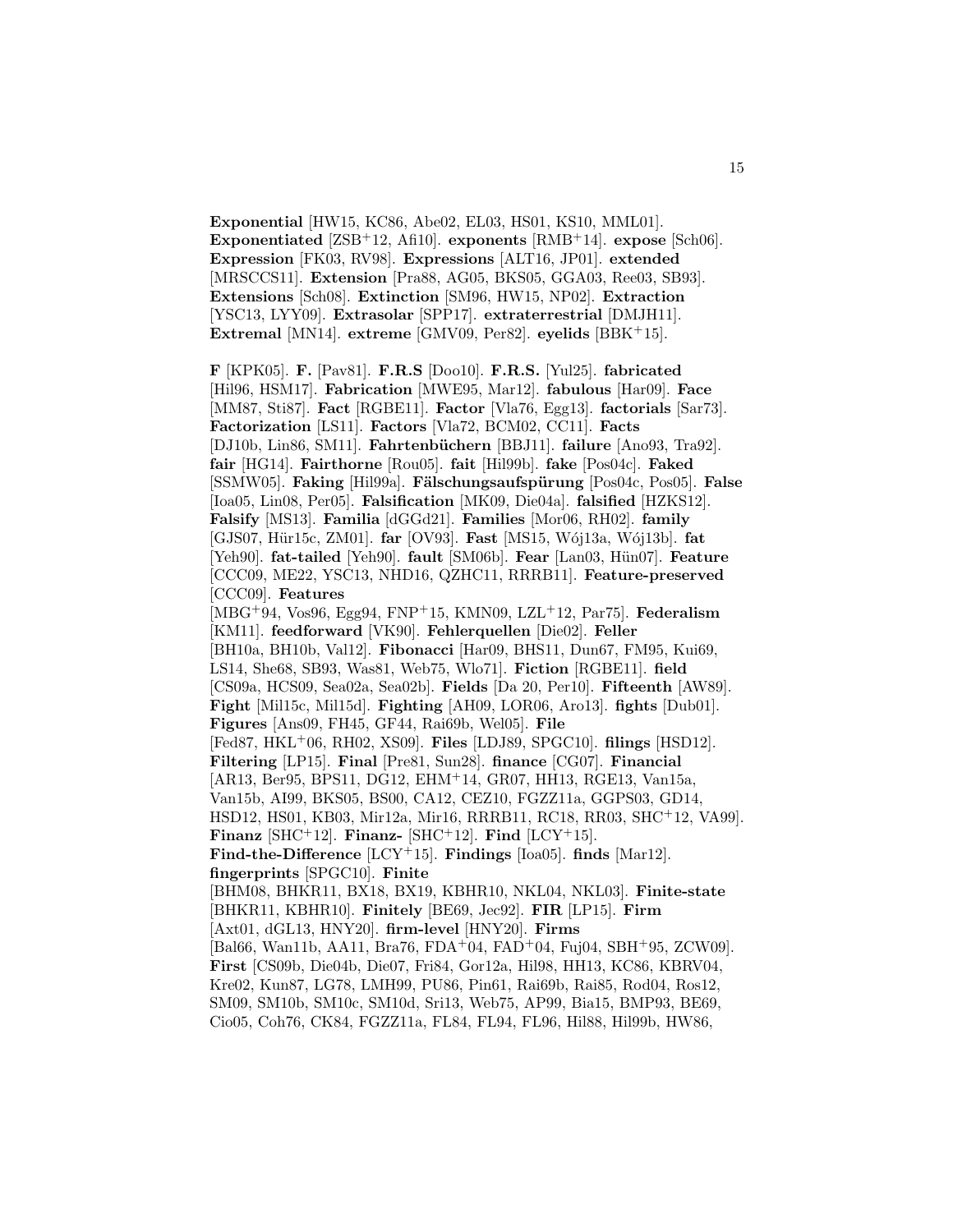Hum06, Hür15b, Hür15c, Irm97, KNRS88, KR81, LCJ10, Lem86, LZL<sup>+12</sup>, LS14, LL08, LL09, MM50, MS11, MS12, MS15, NKS90, Nig99c, Pos04a, Rai69a, Rai76, Rou14, STA11, TFGS07, UP85, Shi09]. **First-Digit** [KBRV04, SM10c, SM10d, Bia15, Rou14]. **Fisher** [HPV<sup>+</sup>09]. **fishery** [GHP09]. **Fishpole** [Ano32]. **Fit** [BCCP18, KG72a, KG72b, OJM15, SZVHA10, SS06, VAGE09, Zör15]. **Fitness** [MVW<sup>+</sup>03]. **fitted** [vZ13]. **Fitting** [Bur04, CH97]. **Fixed** [CKT<sup>+</sup>09, Gar11, Sav04]. **Fixed-Odds** [CKT<sup>+</sup>09]. **fixed-point** [Gar11]. **flag** [RR03]. **flattening** [LHJ20]. **Flaws** [BH10a, BH10b]. **Floating** [BB85, Kre73, Kre75, Sch88c, Ste74, FT86, Sch73, Sch86]. **Floating-Point** [Kre73, Kre75, Sch88c, FT86, Sch73, Sch86]. **flow** [GMV09]. **flows** [Ber15a, Bia15, Mir12a, Mir16]. **fluctuations** [GGPS03, MBS99, MWS99, Rob11]. **focus** [M¨ul03]. **focused** [LACL14]. **Foil** [Ber95]. **Follow** [Bur10a, Bur09, SPP17, GTC<sup>+</sup>07, IHPS14, TBL00]. **Following** [Bro98, LL08]. **Follows** [Haf13]. **food** [Liu15, Wan11b]. **food-limited** [Liu15]. **Force** [Can03a, Can03b]. **Forecasting** [GT09]. **Forensic** [Bha02, BK08, Cal13, Iud12, Nig93, Nig11e, Nig12, OW12, BL95, GBF21, Kos15, KB07, QZHC11, SS10]. **Forensics** [Meb06b, Meb06c, Meb08a, Meb08b, Mebxx, Piv13, Shi09, Ana03, DG12, FSS07, Lim06, MS09, Meb08c, QZH10, SB15, TRB<sup>+</sup>12, WCCK09, XWLD11, ZHS09]. **forgery** [BM13, MS10]. **Form** [Pet81a, Che80, Hil74, Whi82]. **Formal** [MM86, vLvdW05]. **Formation** [ZM97, PK06]. **Forms** [ARS10, ARS11, HW75b, Hub78]. **formula** [Dub01, Has76, Mas06e, Mas06d]. **Formulation** [Lei80, Asa81, PK78]. **Forschung** [Die02]. **Forum** [BCP21, Dun80, Moh80]. **Foundation** [Fed82a]. **foundations** [Bro80a, Bro80b, Bro80c, Bro81, Dur06]. **Founded** [Da 20]. **Fourier** [Boy94, Mil15b]. **FPGAs** [WAT15]. **Fractal** [Den97, CZ04, Che12b, Gai06]. **Fractals** [Sch91b, Egg05a]. **Fractional** [Pav82, Sur93, ER02, Giu11]. **fractions** [JL08, Pav81, Sch90]. **fragile** [PGLL10]. **framework** [Egg10a]. **France** [NKZ12]. **Fraud** [AH09, AHH08, Ban13, Ban00, BCCP18, BG09, BG10, BG11a, BS10a, Ber95, BL95, BH02, BPS11, CT05, Cod99, DMO10, DMO11, DJ10b, DHP04, GR07, Han07, Jud04, Kle17, Kos12, KV14, Lan03, Lan04, LB05, Lu07, MK10, Meb10a, Meb10b, Meb10c, Meb11, Meb12, Mil15c, Mil15d, Nig99b, Nig12, NEM09, Rob97, SS10, Smi13, Sta12, Töd09, Wal03, WSY11, Ana03, Ano11, Bat09, BKS05, CG07, DG10, DMF09, Dub01, GW04, Gra10, GHP09, GD14, HB18, HZKS12, HYYH08, Kos15, Kri10, KB03, Lac18, Lan00, LB14, LOR06, Lim06, LFCR04, Low00a, LBC06, LB06b, MF21, Nig94, Nig00b, Nig15, RRRB11, Rou10, Sav06, Sch10, SHC<sup>+</sup>12, SM11, Sjo14, TB00, TMS02, dGGd21, BMM10]. **frauder** [Rou10]. **fraudes** [BMM10, Rou10]. **Frauds** [KM11, BCP21, CBC<sup>+</sup>19]. **Fraudster** [Sta10]. **Fraudulent** [CS11, Die04b, Die07, GP13, SSMW05, SCE03]. **Free** [Rav08, SS09]. **French** [Par97, Bel88, BMM10, DJ10a, DJ13, Dev57, Est16, Fra17, FL84, FL94, FL96, GD08, GD09b, GD10, Hil99b, JL08, Jan12, Jol05, Jol09, Lef82, Pet73,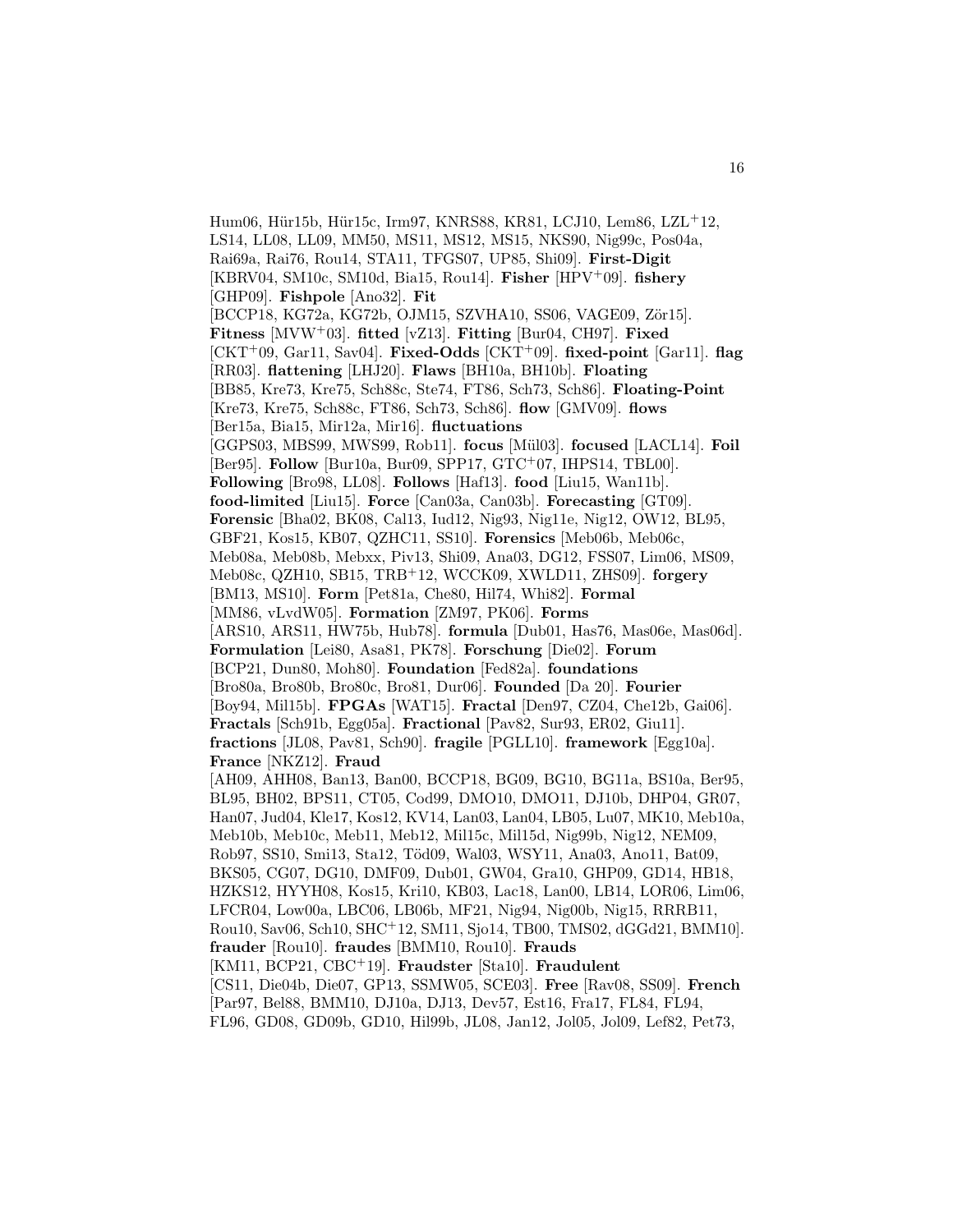Poi12, Rou76a, Rou76b, Rou78, Rou10, San02c, Var99]. **frequencies** [Bia15, CM11, FP04, LL08, LL09, Nig94, Zör15]. **Frequency** [BEJ07, BG78, CYG07, Coi77, DMO06, EC11, Lot26, Vla79, DM92, ER02, iCV18, Gin57, Has03, Her57, Hil74, Li92, Mac22, Mas05c, Mas05b, NHD16, New81, Par75, SEOV04, Tul85, Zip29, Zip32]. **Frequency-rank** [BG78]. **frequent** [LWY10, MAE06]. **frequenza** [Gin57]. **Freund** [MM99, MM04, MM14]. **FRG** [Bah15]. **front** [LACL14]. **führende** [Hum18, H¨un07]. **Fujii** [Mar12]. **Full** [SM10b, SM09]. **Fully** [NKRS15]. **Function** [BMLRV10, Egg05b, Egg06, ER12, KPK05, KPK06, LS05, LS06, LS14, SZVHA10, Sur93, Wir98]. **functional** [Egg13]. **Functions** [ARS10, MVW<sup>+</sup>03, ML84, Sim55, AS68, ARS11, BFLB10, BNS10a, BNS10b, GSR12, KM05, Man59, MK05, Pos04b]. **Fundamental** [BH10a, BH10b, DKM07]. **Fundamentals** [HT01]. **Fürchten** [Hün07]. **Furlan** [Gei48, Reg82]. **Further** [BGVV99, Sen73, Tur84, Val11]. **Fuzzy** [AP10, Kle17, NKL03].

**G.** [Mel06]. **Galaxies** [HF16]. **Game** [CKT<sup>+</sup>09, LCY<sup>+</sup>15, Mor10, RBXM15]. **Games** [BG54]. **gamma** [DHL<sup>+</sup>20, NK07, Hav03, Ale05]. **Gammes** [Est16]. **Gardner** [McA05]. **gas** [Mas06a, Mas06c]. **Gaussian** [HS01]. **Gaussian-like** [HS01]. **GDP** [Hol14]. **GDR** [Bah15]. **gem** [BH11b]. **Gene** [FK03, RH02]. **genera** [RH02]. **General** [Ben43, BS10b, Asa81, Kos15, Lol08, Mac22, Mas05a, OV97, GD09b]. **g´en´erale** [GD09b]. **generalisation** [Par75]. **generalised** [ZHS09]. **Generalization** [Won69, Orl70, PGHA07]. **Generalizations** [Lag85]. **Generalized** [AR09, BDE<sup>+</sup>17, CH97, Gun15, HW87, CGJ10, CMHS95, EG12a, EG12b, FSS07, Hür03, LAL15, LL08, Orl76, Ris08, Sha05, SF11, SS12, TA12, TH13, VAGE09, W´oj14, dCS15, vZ13, BP20]. **Generalizing** [Hür06b, Hür09, LCJ15]. Generate [MWE95, RDFM10]. Generated [LCY<sup>+</sup>15, LP15, MN14, Wir98, Zör15]. **generates** [Hub02]. **Generating** [KN91, XLW14, KN90]. **Generation** [LB07, YSC13]. **Generative** [Mit03]. **generators** [Bac98, Dia73]. **Generic** [SL96]. **Genes** [LY02, NP12, KSG<sup>+</sup>16]. **genetic** [FC14]. **Genome** [FGPM12]. **geography** [Soo13]. **Geometric** [MdSSZ09, ZF15]. **Geometrical** [AAMAE03]. **Geometry** [NKRS15, Lee15]. **Geophysical** [NM07a, NM06]. **George** [Ano50, VW06]. **Geosciences** [STJ09]. **German** [Mör01, Szé90, Zel58, ZB70, Aue13, Bah15, BBE10, BBJ11, Bul11, CH61, Die02, Die04a, Fur46, Gei48, GTM12, HB18, Hum06, Hum08, Hum18, Kre73, Kre75, Moc02, Moc17, Mül03, Ole10, Ole14, Pos04c, Pos10, QW03, SSMW05, Sch73, Sch06, SHC<sup>+</sup>12, Tic86, Tic87, Tic88, Vog00, Wey15]. **Germany** [BG11b]. **Gesetz** [Aue13, BBJ11, GTM12, Hum06, Hum18, Hün07, Mör01, Pos04c, Pos10, Sch06, Vog00, Bul11, Pos05]. Gesetzes [Hum08]. **Gibbs** [Mas05a]. **Gibrat** [AFS04, FDA<sup>+</sup>04, FAD<sup>+</sup>04, Soo13]. **Gini** [Bur91]. **Girona** [NSGP05]. **given** [Par97]. **gives** [RMB<sup>+</sup>14]. **glare** [QZHC11]. **Gleichverteilung** [Wey15, CH61, Tic86, Tic87]. **Gleitkomma** [Kre75, Kre73]. **Gleitkomma-Arithmetik** [Kre75, Kre73].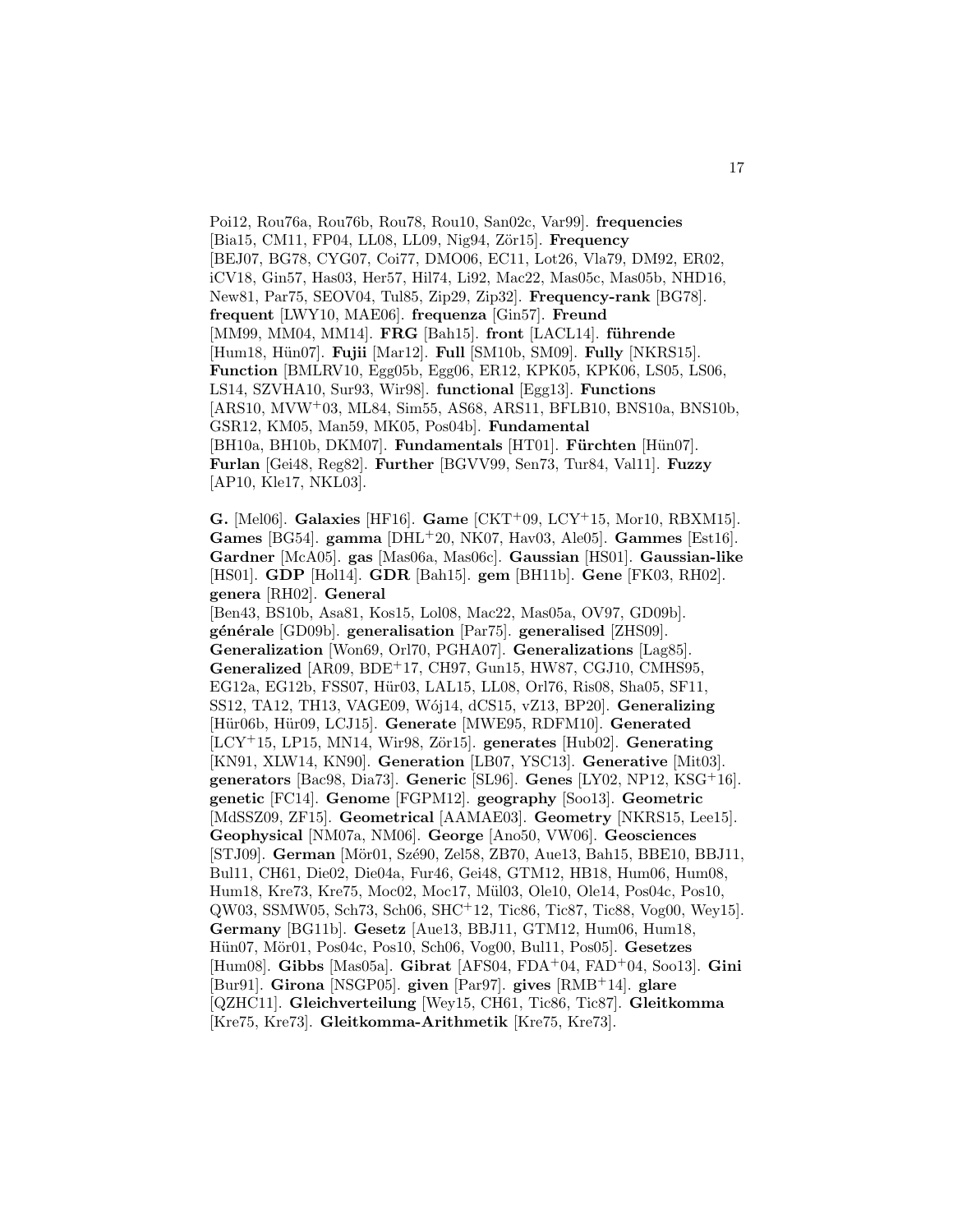**Gleitkommadarstellung** [Sch73]. **Global** [DKM07, LD04]. **go** [VM04]. **Goal** [Car88]. **Goal-Oriented** [Car88]. **G¨odel** [Hol18]. **Golden** [Liv02]. **Good** [Mac14a]. **Goodness** [BCCP18, OJM15, KG72a, KG72b, SZVHA10, VAGE09, Zör15]. **Goodness-of-Fit** [BCCP18, OJM15, Zör15]. **Got** [Ber95, Nig99b]. **Governmental** [RGBE11]. **GRACE** [KNT89]. **Grain** [DB14]. **gram** [Cha11]. **Graph** [BGP07, Asa81, BP06]. **graph-oriented** [Asa81]. **Grapheme** [BEJ07]. **Grapheme-Color** [BEJ07]. **Graphical** [MZLH15a, MZLH15b]. **Graphics** [NSGP05, PGLL10, XWLD11]. **Great** [Jud04]. **greater** [HHC<sup>+</sup>14]. **Greek** [M¨ul11]. **grid** [LYY09]. **Grouped** [AG70, AG72]. **groups** [MM15]. **growing** [MS15, ZS11]. **Growth** [Bal66, HA99, MZS99, Ros11, Ano02, FM89, MHS95, MG07b]. **Grundlage** [Bah15]. **guessing** [Hil88]. **Guesstimation** [ABBM10]. **guide** [GD14].

**H.** [KPK05, Man59]. **H.F.D.** [KPK06]. **Hacker** [War03b]. **Hadron** [SM10b, SM09]. **Half** [NWR09, BMP93, FG10, NR08]. **half-life** [FG10]. **Half-Lives** [NWR09, NR08]. **Hall** [DB14]. **Halstead** [Pra88]. **Handelsdaten** [GTM12]. **harmful** [And09]. **harmonic** [Per82]. **Harmoniegesetz** [Fur46, Gei48]. **Harmony** [Fur46, Gei48]. **Hash** [KNT89, SD78, WYTD93]. **Havil** [Ale05]. **hazard** [SZVHA10]. **headings** [Pet08]. **Health** [LB05]. **Heap** [Egg07, LB09, LZZ13]. **Heaps** [EC12, GS01, vLvdW05]. **heavy** [BCIS09]. **heel** [Moc17]. **height** [Egg06]. **heirs** [Pus04]. **Help** [M¨ol09, Nig99b]. **helps** [Lac18]. **Herdan** [Egg07]. **Heritage** [NKRS15]. **Heterogeneity** [LEC<sup>+</sup>15]. **heuristic** [BP06]. **heuristics** [GT99]. **heute** [Sch06]. **Hidden** [BHB<sup>+</sup>96, IG08, SPGC10]. **hidden-web** [IG08]. **Hierarchical** [Bas92, JKK<sup>+</sup>08, Che12a, Che12c, JKK<sup>+</sup>09]. **Hierarchy** [Kru96a, Sem08, Che12b, ZF15]. **Hilfe** [HB18]. **Hill** [HDV13]. **hint** [Bat09]. **History** [Mit03, Sch75b, Pet73]. **hitters** [BCIS09]. **Hold** [GT09, FDA<sup>+</sup>04]. **holding** [YD15]. **homogeneous** [CW97]. **Hubble** [HF16]. **Human** [LZZ13, NP12, Zip49, Bro80b, FS03, OKO06, Ano50]. **Humanities** [Mur73b, Hub77, Mur73a]. **Humans** [Haf13]. **hundert** [Sch06]. **hundred** [Sch06]. **hunted** [McG11]. **Hybrid** [KNT89, GAVRRL14]. **hybridized** [FC14]. **Hydrology** [NM07a, NM06]. **Hyperbolic** [Fai69, Fai05, HT05a, HT05b, HT06]. **Hypergeometric** [BMLRV10].

**Hypotheses** [SBB01]. **hypothesis** [BCK12, DDS98].

**i.e** [CEZ17]. **Ibry** [WHN13]. **ICSE** [ACM00]. **ideal** [Mas06c]. **Identification** [IHWZ17, JHTS10, LYH15, SSMW05]. **identifying** [MS10]. **ideograms** [NG04]. **ideological** [Mir11]. **IEEE** [Ano93, CLT20]. **II** [Bro80b, Jol09, MS08, RAV10, SZVHA10, Tic86, WC03, Wu08]. **III** [Bro80c]. **illicit** [Mir12a, Mir16]. **Illuminating** [Moo36]. **Illustrates** [Nig98]. **Illustration** [Sta14, BMP93]. **im** [Moc02]. **Image** [NHD16, Piv13, QZHC11, SM06a, ZHS09, BM13, FSS07, LYY09, MS09,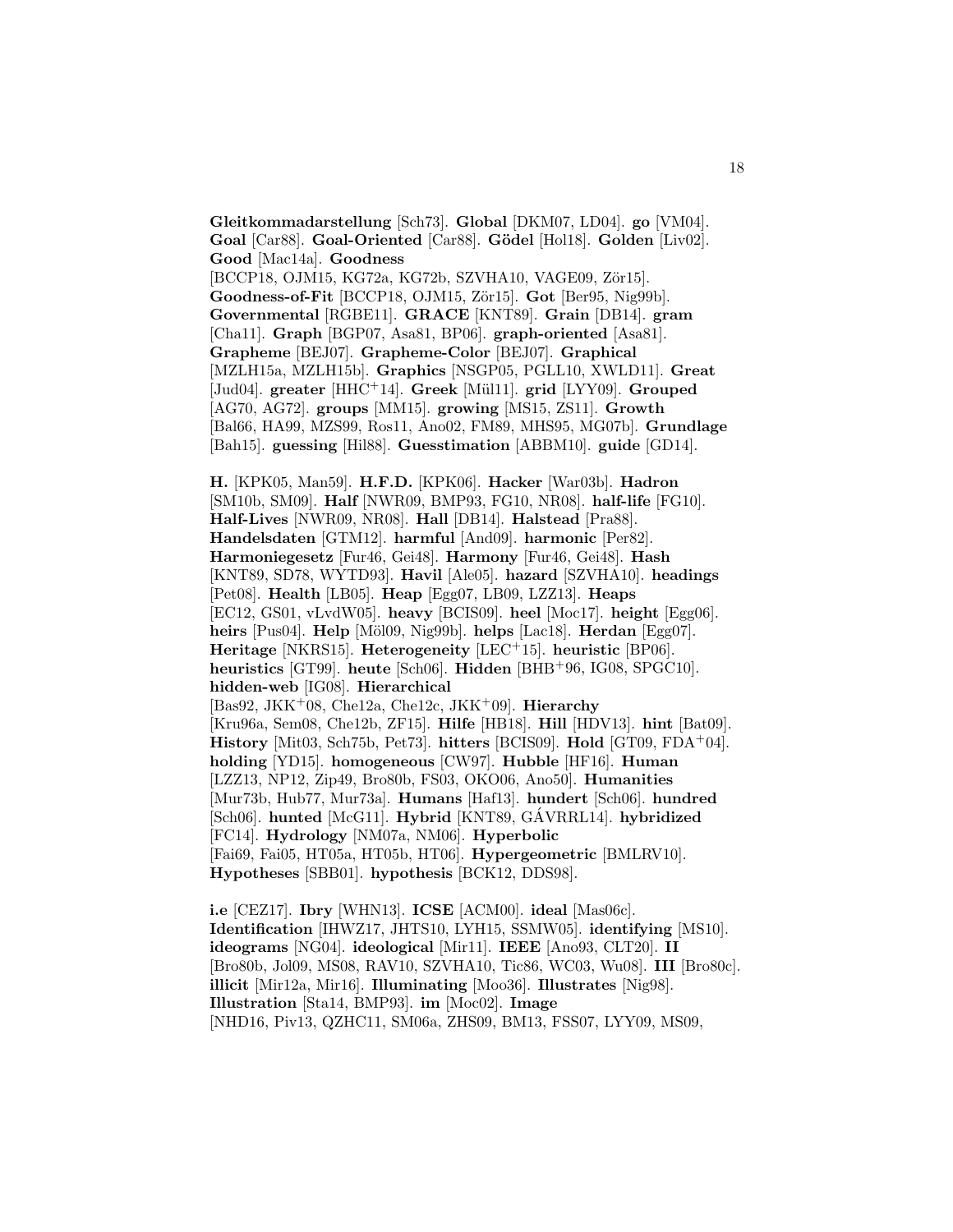MS10, QZH10, SLS<sup>+</sup>16, SB15, TRB<sup>+</sup>12, WCCK09]. **Images** [AS05, DS05, GJARPGAC10, IHWZ17, Jol01, IHPS14, LZL<sup>+</sup>12, MTT13, PGHA07, PGQA<sup>+</sup>15, ZHS09]. **Imaging** [NSGP05]. **immune** [BMT96]. **Impact** [KMN09, AG08, CC11, Egg13, RRZR09]. **Implication** [Hay08b]. **Implications** [Kry09, MK13, Mor81, Tur87, YZ16, HKL<sup>+</sup>06]. **Implies** [GD11, HF16, Hil95a]. **Imply** [Ber10, GD09a]. **Importance** [LY02, CEZ17, CEZ18]. **importanza** [CEZ17]. **Improved** [BR15, TKP14, ZIWU14]. **improving** [CS09a, HCS09, QZHC11]. **impulsive** [LC15]. **inaccurate** [Ora17]. **incidence** [Nig05]. **Income** [Car88, ŽD11, Mac22, Man60, MAC14b, Nig92, OTT99]. **incomes** [RH02, Ree03]. **Incomplete** [LB05]. **Incongruence** [GBA04]. **inconsistencies** [MS09]. **increase** [BOT06]. **Increasing** [Art94, W´oj13a, W´oj13b]. **independence** [DM19]. **Independent** [KC86, VM04, XS09]. **Independently** [Blu70]. **Index** [BVT96, Tor06, Bur91, CL87b, CL87a, CM11, GGO15, LV94, PK06]. **Indexe** [Ley96]. **Indexed** [Fed87]. **India** [Soo13]. **Indian** [GB13, RVAN15]. **indication** [dVM13]. **Indicator** [Töd09]. **indicators** [AYS16, RRZR09]. **Indices** [SW10, Nal03]. **individual** [HSD12]. **individuality** [Bro80b]. **Individuals** [MZ98b]. **Induced** [Van02]. **inductive** [Sim07]. **Industry** [Ros11]. **inefficiencies** [Nig00b]. **Inégalités** [Gib31]. **Inequalities** [BHM08, Tic85, Tic86]. **Inequality** [Kaf08]. **inexpensive** [HSR<sup>+</sup>08a, HSR<sup>+</sup>08b]. **Infamous** [CS11]. **Inference** [WC03, dCS15]. **inferences** [Gun15]. **Infinite** [CI96, NKL04, NKL03]. **Inflation** [GR07, KR01]. **influence** [BCM02]. **influential** [HDV13]. **Information** [Bra34, Bra85, DMJH11, GN07, Hea78, KMN09, Voo74b, Baw11, Ben75, Bro80a, Bro80b, Bro80c, Bro81, Egg05d, Pop75, Voo74a, Bro81]. **Informational** [Man53]. **informetric** [Egg05a, Egg07, EG12a, EG12b]. **informetrics** [Egg05d]. **Ingmar** [Har09]. **Initial** [Dav76, Dun69, Sli98, Whi72, BHS11, BK91, Fle66, Gin57, Her57]. **iniziali** [Gin57, Her57]. **input** [LC15]. **instabilities** [Abe02]. **Institutional** [Lee18, LWFW14]. **institutions** [Per10]. **Instrument** [WSU08, Sch10]. **instruments** [Ole10, Ole14]. **Insurance** [LB05, HB18]. **Integer** [H¨ur04, ML84, Fle66, H¨ur06b, H¨ur09, H¨ur15b, Yeh90]. **Integers** [JD11, JD12, Dia73]. **Integrated** [QBP<sup>+</sup>04, GGO15, LWY10, MAE06]. **Integrating** [RBXM15]. **integrators** [BG15]. **Integrity** [Mac14a, LSS00, Nor13]. **intellectual** [Ana03, Lim06]. **intelligence** [DMJH11]. **inter** [LAL15]. **inter-textual** [LAL15]. **intérêt** [GD10]. **Interacting** [MZ98b, NBH<sup>+</sup>98]. **interdependence** [Fur46, Gei48]. **Interdependenz** [Fur46, Gei48]. **interest** [GD10]. **Intermittency** [MZ98a, ZM97, Poc98, Rob11]. **Intermittent** [Mil57, KA84, MBS99]. **Internal** [NBH<sup>+</sup>98, KMN09]. **International** [ACM00, AW89, Jin09a, NKZ12, NM07b, CBC<sup>+</sup>19, Lac18]. **Internet** [AJ14, BFS03, BS00, GTC<sup>+</sup>07, HA99, LB09, RH02]. **Interoccurrence** [Has07]. **Interpretation**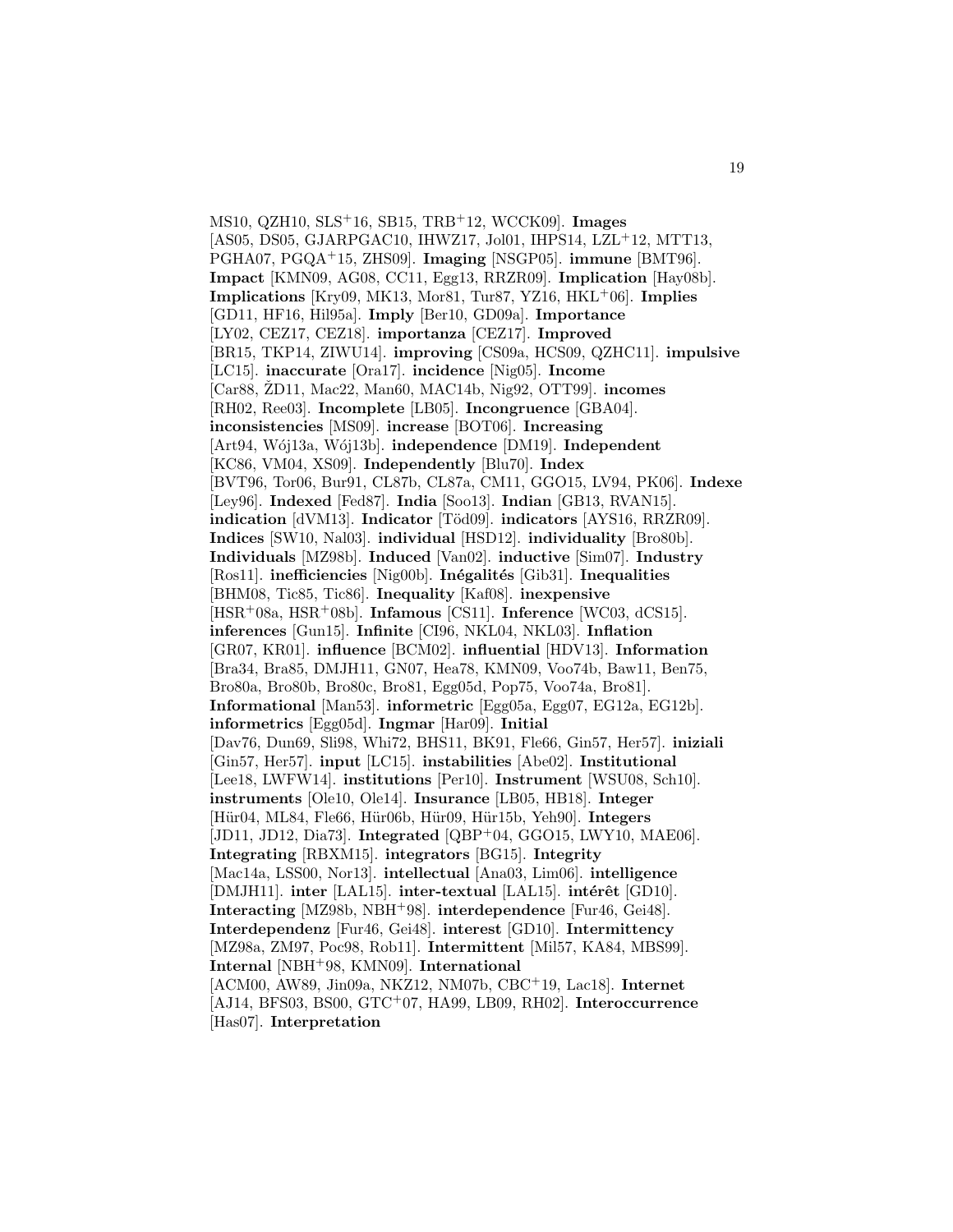[AdSPG<sup>+</sup>76, Bra76, Egg05a, GJ10, Hub76, OR07, TR91]. **Interpretations** [Dun80, Moh80]. **interpretativi** [Bra76]. **Interrogation** [Lan04]. **Interval** [Wu08, Per96]. **Intervals** [NKL04, NKL03]. **intervention** [LFCR04]. **interventional** [CSC14]. **Interviews** [SSMW05]. **Introduction** [Fel50, Fel57, Fel66, Fel68, Gut16, HW75a, BH15b, BH15a, Hor09b, Mil15e, Zip35, Zip65, eSHK05]. **Intuition** [Lee18]. **Intuitive** [WSB15, WSB16]. **invariance** [Hil95a, KR12, SAG<sup>+</sup>00, Vol20, Wój14]. **Invariant** [All97, GM08, Whi83, CI96]. **Invariant-Sum** [All97]. **Inventory** [dMH06]. **inverse** [DB14, DHL<sup>+</sup>20, Per05]. **Inversion** [LS11]. **Investigating** [MPPH06, Ana03, Lim06, RC18]. **Investigation** [SF01, Fur46, Gei48, HSD12, HYYH08, LSS00, Soo05]. **Investigations** [Wan11b, Nig11e]. **Investigative** [Bha02]. **Investing** [Wal03]. **investments** [AB03]. **investors** [Bar11, LWFW14]. **Invitation** [MTB06]. **ionic** [MWS99]. **IR** [BSWB16]. **Iran** [Ans09, Meb09, Meb10c]. **Iranian** [Rou14, Bat09, Rou09]. **Ireland** [ACM00]. **Irregularities** [Nig99b, BG11b, FGZZ11b, Nig00b, RR03, TMS02]. **Irrelevance** [DMO10]. **Irrespective** [Hay08b]. **Irrungen** [SHC<sup>+</sup>12]. **IRS** [Her98]. **ISBN** [Ale05]. **Ising** [SS09]. **Island** [PS09]. **isomorphism** [BP06]. **ISPs** [CL05]. **issues** [RRZR09]. **Italian** [Bra76, CEZ17, Gin57, Her57, MAC14b]. **iterated** [Sch88a, Sch91a]. **IV** [Bro81]. **I've** [Nig99b].

**J** [Kr¨a15, Lim06, Yul25]. **jaguar** [GM97b]. **Jahren** [Sch06]. **Japanese** [NG04, SGW04]. **JCR** [AYS16]. **JCR(R)** [AYS14]. **Jersey** [Lim06]. **Jobs** [ZM08]. **Johannesburg** [Sav06]. **John** [Lim06, MM99, MM04, MM14]. **Join** [KNT89, WYTD93, WDY93]. **Jones** [LV94]. **Josef** [Bal66]. **Journal** [SDK14, DG10, Gra10, Kri10, Mar12, MG07b]. **journals** [AYS14, CC11, Ora17]. **JPEG** [AOT13, FSS07, LYY09, LZL<sup>+</sup>12, SF11, TRB<sup>+</sup>12, ZHS09]. **JPEG2000** [QZH10]. **Jules** [WHN13]. **Julian** [Ale05]. **July** [PS09]. **June** [ACM00, CLT20, PS09]. **Justice** [ZM08].

**Kanunu** [AA10]. **Kautilya** [Bha02]. **Keenan** [Gro67]. **Keys** [SD78]. **Kfz** [HB18]. **Kfz-Sch¨aden** [HB18]. **kind** [Mas07]. **Kinematics** [AFS04]. **Kinetic** [GM08]. **Kinetics** [FM89]. **Kingsley** [VW06]. **klassische** [Sz´e90]. **KMUs** [Moc17]. **Knopoff** [Has07]. **knowledge** [DG12]. **known** [Rou76a]. **Kolmogorov** [Lon92, Lou92]. **Krylov** [TR91].

**L** [Kui69]. **L.** [Gei48]. **l.s.d** [Tur84, Tur87]. **lacunarity** [Mas06c]. **Lady** [Wea63, Wea82]. **lakes** [LD04]. **Lamp** [Ano32]. **landscapes** [Bro80c]. **Language** [BHB<sup>+</sup>96, BMLRV10, GS01, IKC96, Mel06, Cha11, DMZ05, FS03, KG72a, KG72b, Par75, Zip32, Zip35, Zip65]. **Languages** [LZZ13, Man53, Rav08, Che91, MPPH06, TST97]. **Large** [Ber10, DCH<sup>+</sup>17, ZM97, AW89, BGP07, CI96, CL05, SM96]. **Large-Scale** [ZM97, SM96]. **Largely** [Bur10a, Bur09]. **Laser** [FNP<sup>+</sup>15]. **Last**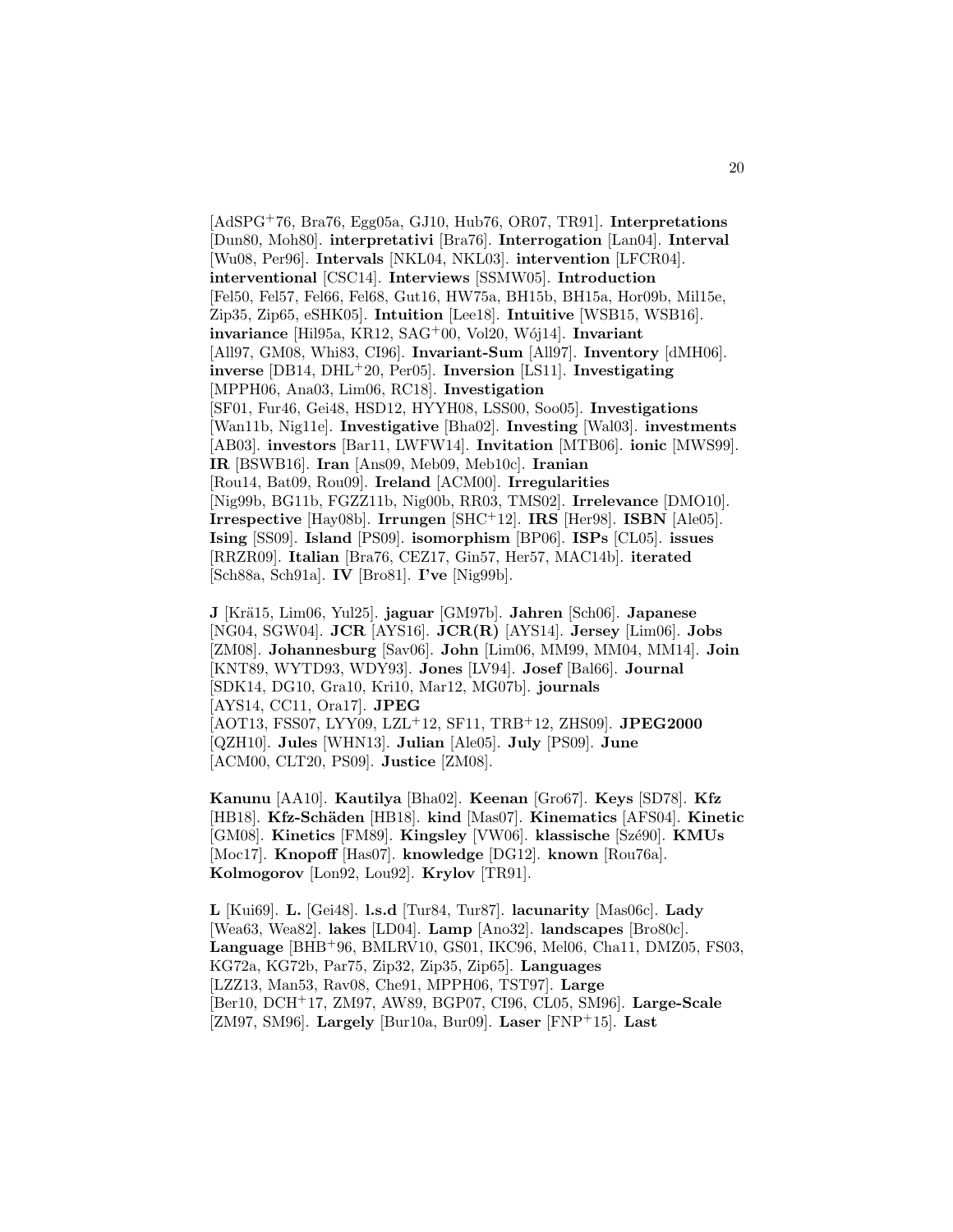[Nig11c, DMF09]. **Last-Two** [Nig11c]. **latest** [Lin86]. **Latin** [Car15]. **Lausanne** [Par97]. **Lavelette** [Pop02]. **Law** [AL14b, ARS10, Ben38, BH07, Bor20, Bra78, BT37, CSN09b, CBP12, Da 20, GM97a, Hum06, Jol05, Jol09, KN91, Lon92, LMH99, LS11, Mir11, Mit03, Moc02, Moc17, MdSPZ06, Nig01, NBH<sup>+</sup>98, Ole10, Ole14, Pet08, QW03, San02a, SDK14, Sav06, Sch88b, SM10c, Sta14, Ada11, ARMG03, ARS11, Ano93, Ano02, Ano05, Ano07, AG05, AFS04, AA11, Aro13, Aue13, AB03, ANFF16, ACC16, BBM11a, Bak07, Bal12, BNS10a, BNS10b, BCP21, BBC<sup>+</sup>18, BBL07, Ben19, Ben75, Ber03, Ber05b, Ber05a, Ber05c, BBH05, BH11b, BH21, BK07, BKS05, BXK11, BCC05, BJS06, BMM10, BP84, BBJ11, Bra76, Bro84, Bro05, Bro07, BMP93, BK91, BS92, CFH<sup>+</sup>20, CC11, CI96, CK05, CBC<sup>+</sup>19, Cha11, Che78, Che80, CL87b, Che91, CW97, Che12a, Che12b]. **law** [Che12c, CG07, Cio05, CSN07, CSN09a, CEZ10, CEZ17, CEZ18, CMS10, CMFS11, CLRTFM08, Cou10, CSV96, D'A20, DMZ05, DD06, Dea93, DJ13, Den97, Dev57, DdA<sup>+</sup>09, DL07, DL08, Dur06, DM19, DHL<sup>+</sup>20, EKJ<sup>+</sup>20, Egg99a, Egg99b, Egg11, EG12a, EG12b, Eli11, EC12, EL03, FWW85, FC20, FGZZ11a, FGZZ11b, FG10, FLM<sup>+</sup>21, iCV18, FS02, FRB05, FSS07, Fuj04, Gab99, GGPS03, Gai06, GLS06, GB13, GD08, GD09b, GD09a, GM12, GJ10, Goo16, GGA03, GSW92, GLSW96, HT05a, HT05b, HT06, Has02, HPV<sup>+</sup>09, Hil70, Hil74, HW75b, Hil95c, Hil99b, Hil02, HSM11, HN05, HV01, HHC<sup>+</sup>14, HNY20, HSM17, Hür03, Hür04, Hür06b, Hür09, IO03, Irm97, JdlR04, JdlR09, JSZ11, Jol01, JS06, KNRS88, KN90, KH02, KUY05, Knu01, KA84, KM05]. law [Kos15, Krä15, Kre02, Kre03, KP04, KPK05, KB03, KB07, Lac18, LAL15, LS05, LS06, LHJ20, LBL01, Li92, LX05, LF16, Lip09, Liu08, LZNR11, Lol08, LCC<sup>+</sup>05, LBC06, LB06b, LL08, Mac22, MBS99, MRM<sup>+</sup>05, MPPH06, Man60, Man62, Mas05a, Mas05c, Mas05b, Mas05d, Mas06a, Mas06b, Mas06c, MM06, Mas07, Mas06e, Mas06d, ME22, MDJH05, Mil04, MK05, MN08b, Mir12b, MAC14b, MA18, MTTT08, MW04, Mon01, Mör01, MR06, Mül11, MF21, NG04, Nag84, NS87, NKS90, Nag05, Nal03, New05, NR08, NH07, Nic88, NNN89, NT89, Nig00b, Nig00c, NM06, OKO06, OTT99, OV97, Orl70, Orl76, PBP07, Pai08, Pao85, Pav81, Pen10, Per10, PT11, Per96, Pet81b, Pet73, Pha13, Poc06, Pop02, Pos04a, Pos04b, Pos10, RRR04, Ree06, Ree03, Reg82, RDFM10, RC18]. **law** [Rou76a, Rou78, Row05, RS19, SMS10, STJ10, STA11, Sch88a, Sch88d, Sch89, Sch90, SN91, Sch91a, Sch06, SS06, Sea02a, Sem08, SS11, SM10d, SM10e, SLS<sup>+</sup>16, Sin74, SCD01, SR01, Ste93, Str10, Tag70, TW11, Tao09, TBL00, TFGS07, TV21, Tra92, TbG98, TR91, Tul85, Urz00, Urz11, Vol20, Wan11a, Wat96a, Wat96b, WH75, XWLD11, Yav74, Yor00, ZS11, Zör15, Zor11, Zun19, dSFSL20, vLvdW05, AS05, AG70, AG72, AA10, AR13, AP10, Ale09, AL14a, All97, AdSPG<sup>+</sup>76, AYS14, AYS16, AOT13, Ano11, Ano13, AJ14, AHI14, AHI15, Bah15, BSO10, Bal15, Ban13, BCCP18, Bas92, Bas94, BG09, BG10, BG11a, BGTM<sup>+</sup>11, Ben84, Ber04, BH10a, BH10b, Ber10, BH11a, BHKR11, BE14b, BH15b, BH15a, BE16, BH17, BX18, BX19, Bha12, BK08]. **Law** [BT09, Boo94, BSWB16, BF09, BG11b, BOT06, Bro77, Bro79, Bro98, Bul11,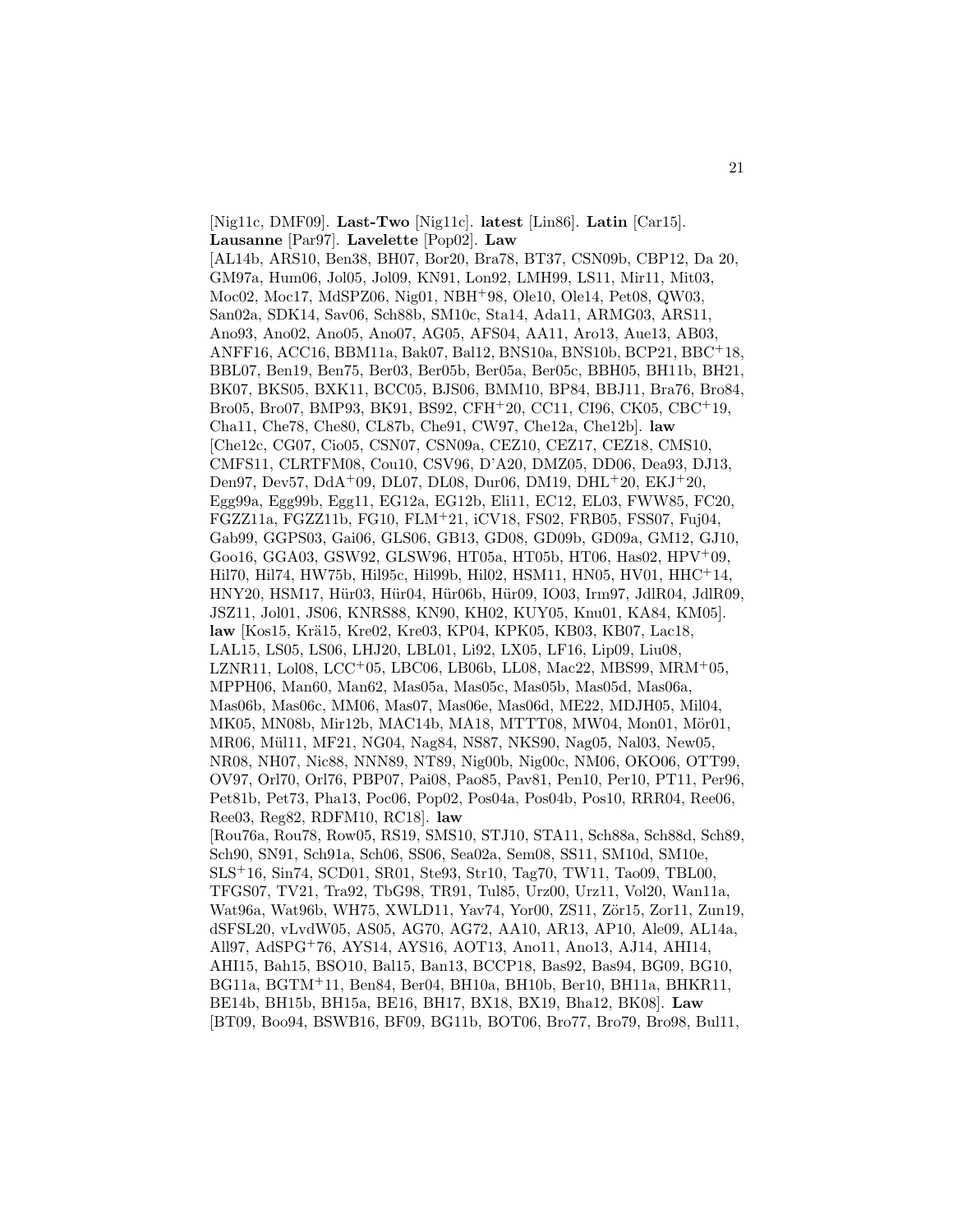Bur10a, Bur09, Bur04, BW98, CHL19, CM21, CS09a, CL86a, CL86b, CL87a, Che95, CCT95, CZ98, CKT<sup>+</sup>09, CT05, CA12, Con10, CLM15, DCH<sup>+</sup>17, DDS98, DMO10, DMO11, DS05, DJ10a, Die04b, Die07, DJ10b, Die12, DN00, DG78, DHP04, EHM<sup>+</sup>14, EC11, Egg85, Egg86, Egg90b, Egg94, Egg07, Egg10b, Egg10c, Eli13, Fed82a, iCE10, Few09, For10, FGPM16, Fru16, Fur46, FK03, GR07, Gei48, GW01, GW04, Gil05, Gil07, GC13, GGP09, GJARPGAC10, GN02, GP13, GM22, Gro67, GTM12, GT09, Haf13, HCS09, Has76, Hay09, HSD12, HR10, Hil95a, Hil97, Hil11, HF16, Hop16, Hor09a, HKKS06, HYYH08, Hub02, Hub76, Hub77, Hub78, HJJYM11, Hum08, Hum18, Hün07, Hür06a]. Law [Hür15a, IMS15, IHPS14, IHWZ17, Iud12, Jam01, JTY14, JTY16, JKK<sup>+</sup>08, JKK<sup>+</sup>09, Jas10, JHTS10, Jin09a, Jin09b, JS09, Kaf08, Kaf09b, KK95, KLC84, KBHR10, KK20, Kim12, Kle17, KO20, KH95, Kos15, KŽ08a, KŽ08b, ŽK09, KV14, KR01, Kri77, Kry09, KP05, KPK06, LB09, LCJ15, Lee18, LSE00, Lee15, Lef82, Lei80, LY02, pLCjW04, Li11, LFY15, LK12, Lou92, Low00a, Low00b, LB05, LG10, MM82, MM84, MSSvK08, MPM02, MVW<sup>+</sup>03, Man08, MRR<sup>+</sup>10, MG07a, MM21, MZ98b, Meb06a, Meb06b, Meb06c, Meb08b, Meb08c, Meb11, Meb15, MTT13, MN06a, MN06b, MN08a, Mil15a, Mil15b, Mil15e, Mir14, Moc02, Moc17, Möl09, MdSSZ09, MG07b, Mor06, Mül03, Mur73a, Mur73b, NP12, NHD16, NGJ03, NWR09, Nic89, Nig93, Nig96b, NM97, Nig98, NM07a, NM09, Nig11a, Nig11b, Nig11c]. **Law** [Nig11d, Nig12, Nig15, Nov10, NM07b, OW12, Ole10, Ole14, OV93, OV95, OMNO10, OM11, OB13, PSM10, Pao86a, Pao86b, Pav82, PGHA07, PGQA<sup>+</sup>15, PT04, Pet81a, PMdM<sup>+</sup>99, Pop75, Pos04c, Pot81, QZH10, QZHC11, QW03, RK79, RMB<sup>+</sup>14, RGE13, RGBK14, Reg12, RM11, RR09, Ros11, Rou09, Rou15, Rou92, STJ09, SM06a, San02b, San02c, SDK14, Sch88c, Sch74, Sch75c, Sch75b, Sch75a, Sch10, Sch08, Sch15, SF01, Sea02b, Sen73, SW10, Shi09, SF11, SM11, SB15, SID13, SID15, Smi97, Soo05, Sor12, SPGM12, Sta10, SH10, SB93, SCE03, TRB+12, Töd09, Tor06, cTnHwH17, TST97, Van15a, Van15b, Var72, Vla72, Vla76, Vla79, Vog00, Vuk08, WDB95, Wag10, WHN13, WCCK09, Wan11b, Was21, Was81, WSU08, Wei11, WCP<sup>+</sup>07, WSB15, WSB16, Wil72, W´oj13a, Wlo71]. **Law** [Wój13b, Wój14, Wor75, YLX14, ŽD11, ZHS09, dGGd21, dVM13, eSHK05, GD11, BP20, Sch98, Sud10, Bal66]. **Law-Based** [AA10]. **Law-Like** [iCE10]. **Law-Test** [SM11]. **Laws** [AR09, KP05, Rob11, Sch91b, VW22, AR10, AR11, BS00, Che89, ER02, Egg05d, Egg05a, Eli11, FDA+04, Hür06b, Hür09, LB06a, MM15, Mei09, New05, Per82, Per05, PTTV01, Ree01, RH02, Rou76b, Rou05, SM08, GS01, LZZ13]. **LC50** [dVM13]. **lead** [ZIWU14]. **Leading** [Kos06, MM15, MZ98b, Dia73, Dia77, Has03, Hum18, Hün07, IRU83, Jec92, Mir11, Mir12a, Mir12b, Mir16, Pha13, Sti45, Tur82, Var99, War03a, XWLD11]. **leads** [FWW85, KR01, Liu08, Mas05a]. **Learning** [CS11, Kle17, LB05, MYP14, RBXM15, VK90, GCB<sup>+</sup>05, Jas10, LB06b, Rou10]. **Least** [FS03, Ano50, SM06b, Yua84, Zip49]. **least-recently-used** [SM06b]. **Leaving** [SPGC10]. **Lecons** [Poi12]. **Lectures** [Poi12]. **Legal** [Sch75b].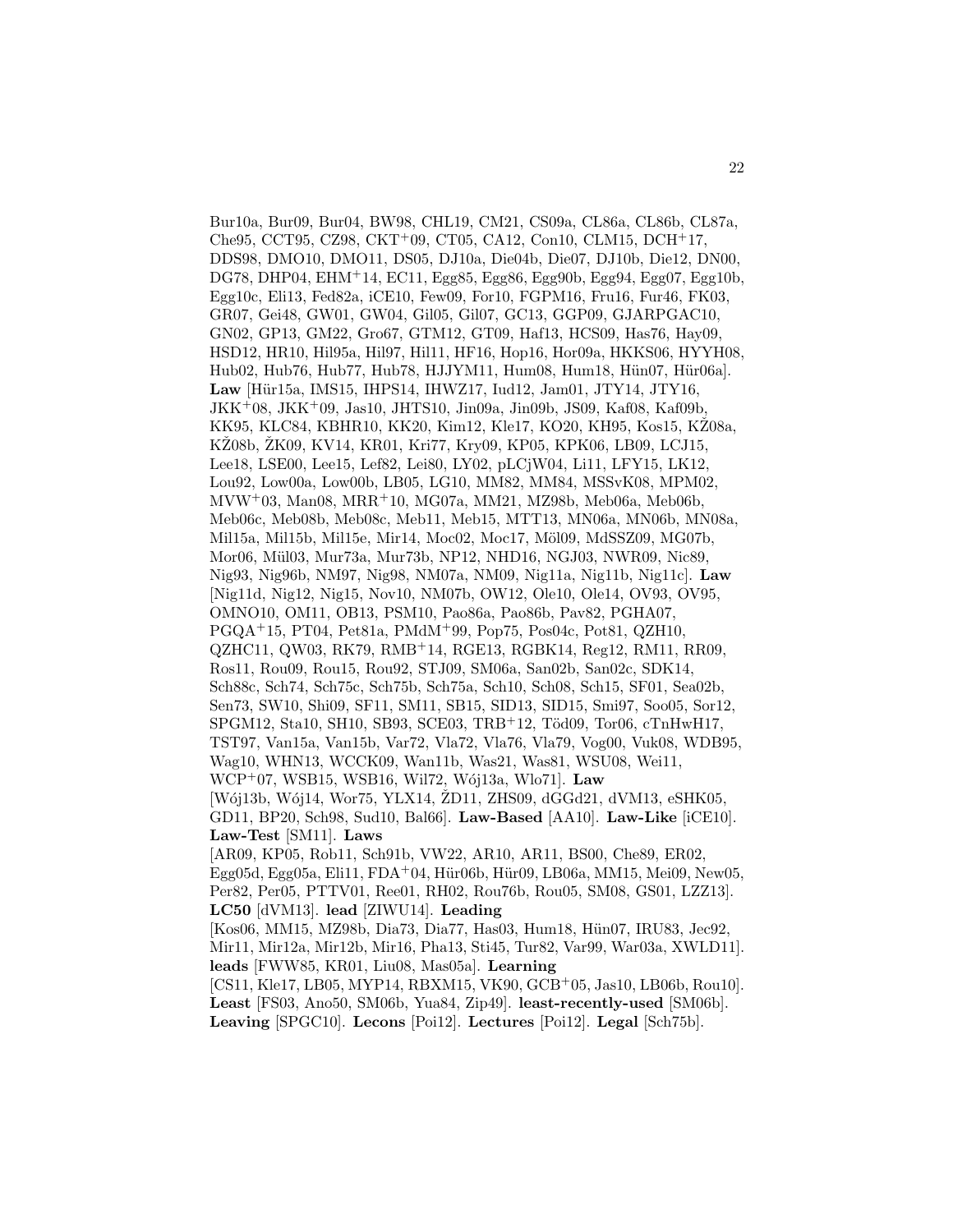**Legends** [DJ10b]. **legge** [Bra76, CEZ17]. **Lehmann** [Har09]. **lehrt** [Hün07]. **Leimkuhler** [Egg90b]. **leistet** [Moc02]. **L'Emploi** [Lef82]. **length** [RDFM10, SEOV04]. **Lerch** [KPH10]. **less** [HKL<sup>+</sup>06]. **Letter** [Bar11, Goo65, Hay08a, Hil11, Var72]. **Letters** [Bas94, Bro79, Bur04, Che95, Hub77, Kri77, Lon92, OV93, OV95]. **Level** [GM22, MM86, HNY20]. **levels** [BP84]. **Levy** [Man60, HS01, LC15, MBS99, Sch15]. Lévy-stable [MBS99]. Lexical [EC11]. **Ley** [PT04]. **L'histoire** [Pet73]. **Libor** [AMKMS12, RGE13, AMVBJ11]. **Librarianship** [Sch75a, Sch75c]. **Library** [Sch74]. **lie** [Vog00, MM15]. **lies** [Hen11]. **Life** [Ami07, SG00, Wan11b, AS15, Aro14, FG10, Tij04, Tij07, Tij12]. **Lifetime** [NKL04, Sol00, NKL03]. **Light** [LK12, MNW<sup>+</sup>05]. **Lightning** [MRR<sup>+</sup>10]. **Like** [BMLRV10, iCE10, Ber03, Ber05b, DS01, GJS07, GTC<sup>+</sup>07, HS01, Li92, RV98, SS09, Too92]. **Likelihood** [dCS15, GJS07, Izs06]. **likely** [Bur10b, Ora17, Sto16]. **Limerick** [ACM00]. **Limit** [Eli11, MN06a, Per96, TbG98, KPH10, MN08a, Sze10]. **limitation** [Cha11]. **Limited** [LZZ13, Liu15]. **Limitierungsverfahren** [Zel58, ZB70]. **Limiting** [CM11, Zel58, ZB70]. **Limits** [Dia73, You13]. **line** [RDFM10]. **linéaires** [DJ10a, DJ13]. **Linear** [BE14a, BE14b, RM11, Ber15a, BE16, MM15, NS87, SN91, DJ10a, DJ13]. **lines** [RV09]. **Linguistic** [KN91, MBG<sup>+</sup>94, Vos96, DM92, KN90, SF08]. **Linguistics** [KK95, MBG<sup>+</sup>95, MM06, Mon01, Tag70]. **Linux** [MSSvK08]. **Lisp** [CG77]. **List** [CG77, Ped94]. **list-update** [Ped94]. **Listed** [Vuk08, Sav06]. **Lists** [WAT15]. **Literatur** [SHC<sup>+</sup>12]. **Literature** [RK79, DG78, MG07b, Pop75, SHC<sup>+</sup>12]. **Litigation** [Nig96a]. **Lives** [NWR09, ZM08, BMP93, NR08]. **LL.D** [Doo10]. **lobster** [GHP09]. **local** [CHL19, Dur06, Rou15]. **locality** [BMM84, VM04]. **Location** [HM65, RBXM15, Shi89]. **Location-Based** [RBXM15]. **Log** [LS11, Bra76, Bro84, PGLL10, Per10, SPGC10, Too92]. **Log-Law** [LS11]. **log-like** [Too92]. **log-normal** [Bra76, Per10]. **log-polar** [PGLL10]. **Logarithm** [NKL04, NKL03, Sch88a, Sch91a, TW71]. **logarithmes** [Fra17]. **Logarithmic** [BB85, Jon02, Jec92, LB06a, MA18, NKS90, Sch81, Sch86]. **logarithmically** [CPS16]. **Logarithms** [BD70, Kui69, KsS73, BK07, Fra17]. **logbooks** [BBJ11]. **Logic** [Bor20, Kle17]. **Logical** [GBTB<sup>+</sup>16]. **logistic** [OR07]. **Lognormal** [Mit03, MPS11]. **logonormale** [Bra76]. **Loi** [GD09b, Jol05, Jol09, Lef82, BMM10, DJ10a, DJ13, Dev57, GD08, Hil99b, Pet73, San02c]. **Lois** [Rou78, Rou76a, Rou76b]. **long** [Ben19, MS83]. **Looking** [Aro14, Bro98, WHP99]. **Lorenz** [Egg06]. **loss** [FT86, HT05a, HT05b, HT06]. **Lotka** [Lon92, AdSPG<sup>+</sup>76, BG15, Bur04, CL86a, CL86b, Coi77, Egg85, Egg94, ER02, Egg05b, Egg10b, Egg10c, ER12, HJ15, HW15, Hub02, Hub77, KH95, KR01, Kri77, KZ15, Liu15, LC15, Lou92, MM82, MG07b, Mur73a, Mur73b, NGJ03, Nic89, OM11, Pao85, Pao86a, Pao86b, Pet08, Pot81, RK79, Rou92,

Row05, SDK14, Sch74, Sch75c, Sch75b, Sch75a, Vla72, Vla76, Vla79, Voo74a,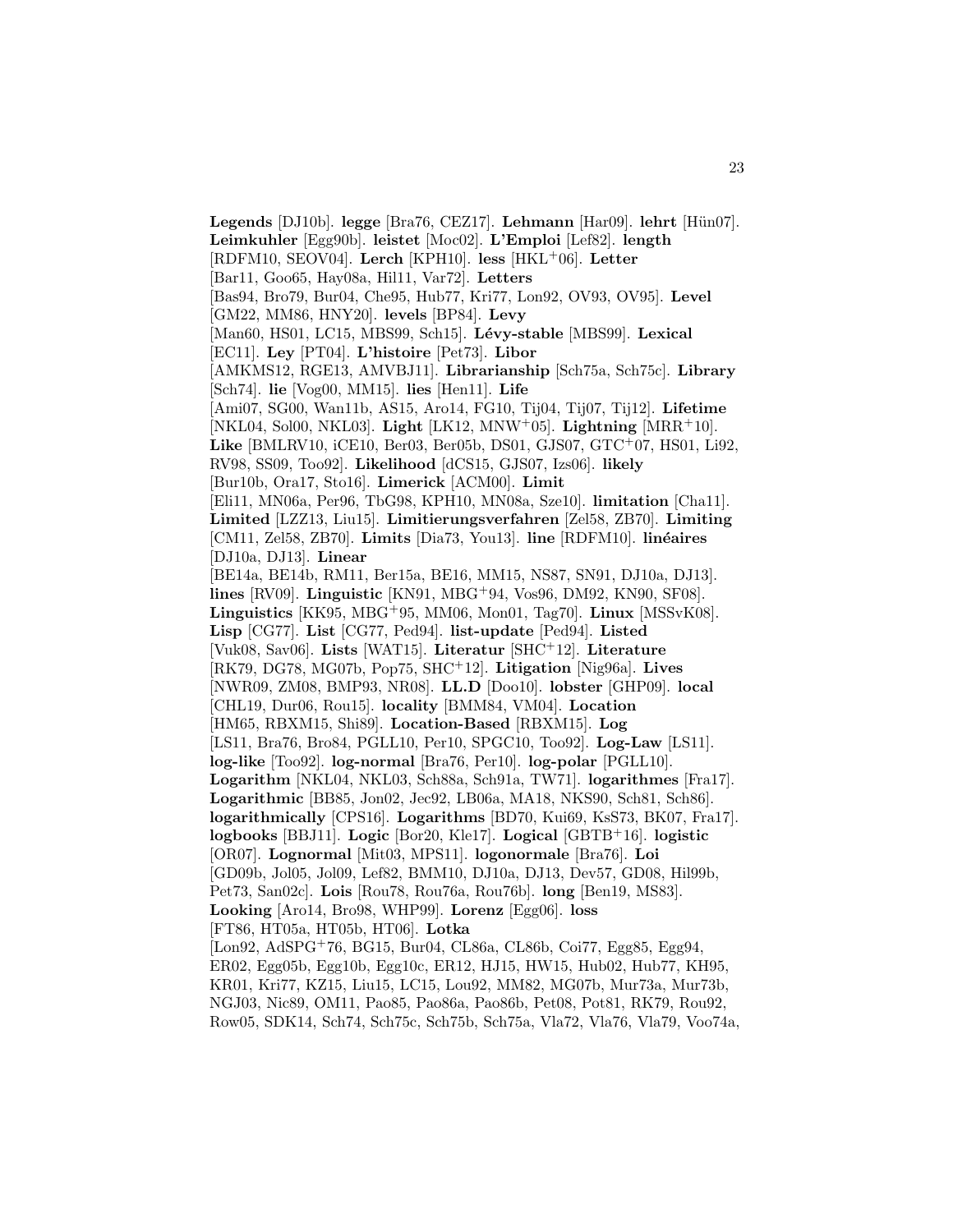Voo74b, WDB95, WZS12, Wan15, YLX14, ZF15]. **Lotkaian** [Egg05d, Egg05a, Egg05c, Egg09, Egg10a]. **Lottery** [Sim98]. **Loyalty** [KM11]. **LRU** [JK08]. **Lucas** [Was81, Wlo71]. **Luck** [Wea63, Wea82]. **l¨ugen** [Vog00]. **Luhn** [Los01]. **lying** [Vog00].

**M.** [Ano93]. **M32** [KR81]. **MA** [Mel06]. **Machine**

[CS11, GCB<sup>+</sup>05, HM65, Kle17, GCB<sup>+</sup>05]. **Machines** [Meb06a]. **MacRoberts** [Sti87]. **Macroeconomic** [GGP09, NM07b, Bah15]. **Made** [Ban13]. **Madoff** [Hen11]. **magnetic** [dLKHS04a]. **magnitude** [BH74]. **Maintenance** [Lef82]. **major** [Ora17]. **make** [GT99]. **makes** [Hil99b]. **Making** [Die12, HRJB02a, HRJB02b, ANRV07, CS09a, HCS09, Wal02]. **makro¨okonomischen** [Bah15]. **malicious** [ME22]. **Malo** [NKZ12]. **Management**

[Hay08b, LP15, Van02, Vuk08, AG08, AA11, Car15, DZ03, LW14, Nig05]. **Managers** [Rob97, SGW04, AVV08]. **managing** [WYTD93, WDY93]. **Mandelbrot**

[And11, Aus14, Lef82, MVW<sup>+</sup>03, ARMG03, Baw11, BP84, Cha11, Dev57, Egg99a, Egg99b, Fai69, Fai05, GMV09, Izs06, dLKHS04b, dLKHS06, Lef82, MPM02, Mas05a, Mas05d, Mas06c, Mon01, Orl70, Orl76, TW11, Val11, You13]. **Manifestation** [MG07b]. **Manipulation**

[AHH08, RGE13, AMKMS12, LWFW14]. **Manipulationen** [Moc02]. **manipulations** [Moc02]. **Manner** [DCH<sup>+</sup>17]. **Mantegna** [MBG<sup>+</sup>96]. **Mantissa** [Kon65, Sch88b, SM10a, EMS11, EMS13, Sch73, Sch81, Sch87a]. **mantissae** [BS07]. **Mantissas** [BHM08, Sch88c, Sch86]. **Mantisse** [Sch73]. **many** [MBS99, Tay05]. **Map** [Sch75a, OR07, Sch75c]. **maps** [Bro80c]. **Marey** [WHN13]. **Market**

[HH13, RGE13, BCC05, GGPS03, Mas05a, Mas05d]. **Marketing** [Lu07]. **Markets** [LK12, BS00, BCM02, CEZ10, DDS98, DK09, LW14, RC18]. **Markov** [BHKR11, KK95, KN90, KN91, KBHR10, NNN89]. **Markovian** [Rou76b, Rou78]. **markoviennes** [Rou76b, Rou78]. **Marsaglia** [Bac98]. **Maslov** [Mas06e, Mas06d]. **Mass** [Ano50]. **massive** [SS12]. **Math** [Ber95, Dub01, Wel05]. **Mathematical**

[Egg07, Iud12, Nig99b, Whi72, Yul25, AI99, BH11b, BH15a, BBE10, Che12a, Cou10, Hum08, Jin09b, Mac22, MM99, MM04, MM14, STA11, Szé90, Wap12]. **Mathematics** [H¨un07, LS11, Ano11, BH21, CFH<sup>+</sup>20]. **Mathematik** [Hün07]. mathematisch [BBE10]. mathematisch-statistischer [BBE10]. **mathematischer** [Sz´e90]. **maths** [Aro13]. **matrices** [GN07]. **Matrix** [Pet66]. **Matthew** [VB08]. **Maximal** [Liu08, TN87]. **Maximum** [HT01, Izs06, Ano02]. **May** [NSGP05]. **McAllister** [TGD05]. **me** [Poi12]. **Mean** [MK10, Moc02]. **meaning** [iCV18]. **meaning-frequency** [iCV18]. **measure** [BMM84]. **Measurement** [Bor20, MM87, Sti87]. **Measurements** [Moh79]. **Measures** [MM86, BE69, CI96, CZ04, Dia73, Jec92, Per10, Sch89]. **Measuring** [KK20, M¨ol09, LSS00]. **Mechanism** [MSSvK08]. **media** [GTC<sup>+</sup>07, ME22]. **Medical** [Ism04, GBA04, SHC<sup>+</sup>12]. **Medicine** [Sch75b].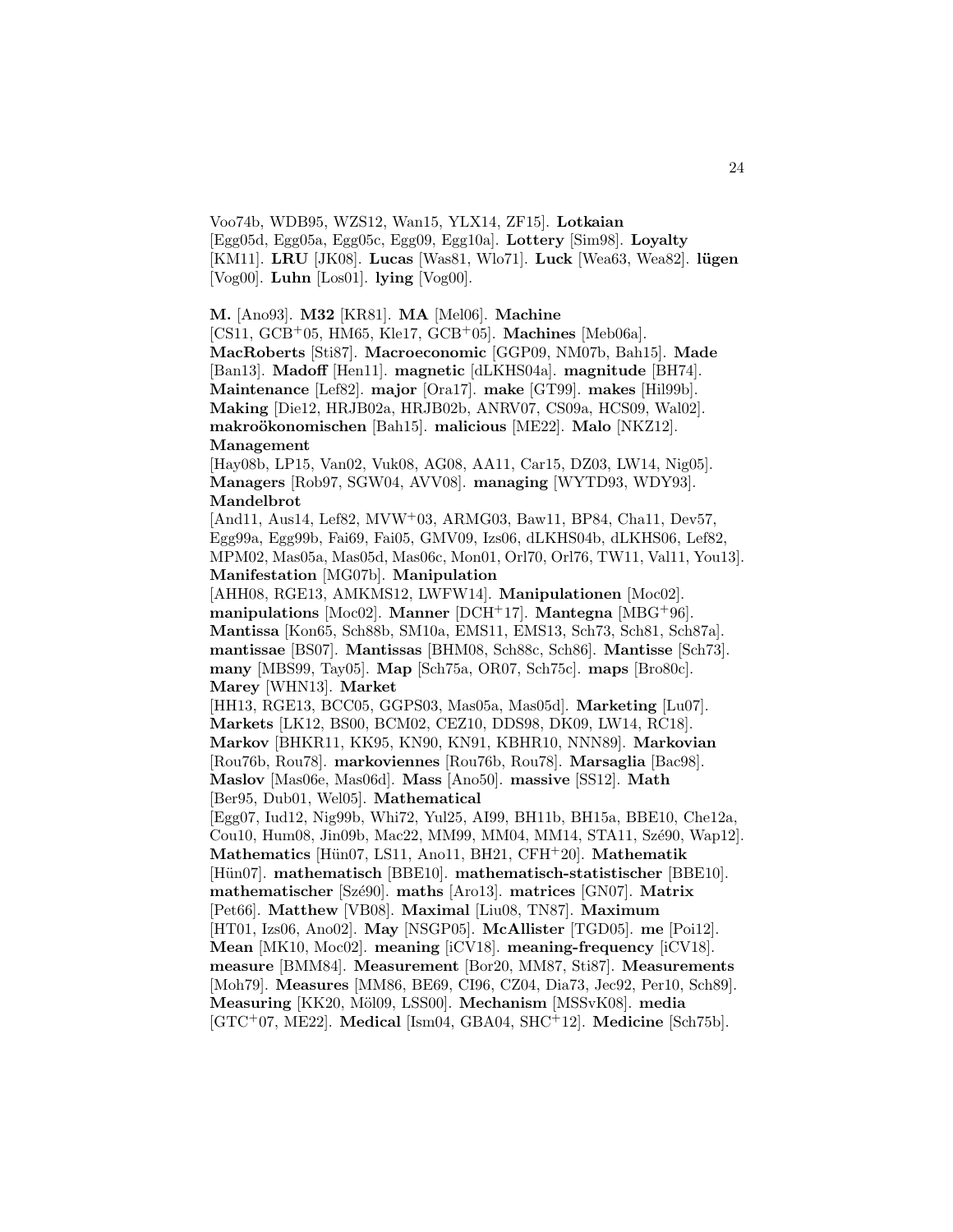**Medieval** [CNS15]. **medizinischen** [SHC<sup>+</sup>12]. **MEDLINE** [Fed82b]. **members** [BOT06]. **membrane** [MWS99]. **Memo** [Meb10d]. **Mental** [Bor20, Hs¨u48]. **merge** [WDY93]. **merkw¨urdiges** [Sch06]. **metabolomics** [D'A20]. **metals** [DB14]. **Metcalfe** [BOT06]. **Method** [BH07, KNT89, SHC<sup>+</sup>12, Est16, SF11, Tic87]. **Methode** [SHC<sup>+</sup>12, Est16]. **Methoden** [BBE10]. **Methodical** [M¨ol09]. **methodische** [Die02]. **methodological** [Die02]. **methodology** [dGGd21]. **Methods** [Cig64, Fle81, FLP03, WG68, BFS03, BCP21, BPS11, BBE10, HSR<sup>+</sup>08a, HSR<sup>+</sup>08b, Ham62, Her10, MS10, MBG<sup>+</sup>95, Nig11e]. **metric** [Yua84]. **metrical** [Fur46, Gei48]. **metrische** [Fur46, Gei48]. **Microarray** [LY02, HRJB02a, HRJB02b]. **microarrays** [LCC<sup>+</sup>05]. **Microcystis** [CLRTFM08]. **microelectronics** [NKZ12]. **microparticle** [dLKHS06]. **microparticles** [dLKHS04a]. **Microscopy** [CNS15]. **MIDI** [MPM02]. **MIDI-Encoded** [MPM02]. **Might** [MS13]. **Military** [RGL14]. **millennium** [ACM00]. **Miller** [Krä15]. **Millions** [MSA<sup>+</sup>11]. **Mimicking** [KN91, KN90]. **minification** [CGJ10, Ris08]. **Minimizing** [MZLH15a, MZLH15b]. **Mining** [Bar11, Ole10, Ole14, DG10, Gra10, GD14, Kri10, RRRB11]. **MINO** [NKZ12]. **Misconception** [Sta10]. **misleading** [SM11]. **misreporting** [GBF21]. **miss** [JK08]. **Mixtures** [Rod04, Bal12, Bal15]. **Mobile** [RBXM15]. **Mobilizations** [MK13]. **Mod** [Ant91, Kui69, Sch91a, Wey15]. **mode** [LZL<sup>+</sup>12]. **mode-based** [LZL<sup>+</sup>12]. **Model** [BMLRV10, Fed82b, LB05, MZLH15a, MZLH15b, RVAN15, Sol00, ZM97, Aus14, BBL07, CW97, CZ04, Che12c, FWW85, FP04, GGO15, Has07, HW15, Hub02, IMS15, Liu15, MZ98a, MG15, MG07b, OKO06, Per82, SM96, SS09, VM04, Yeh90]. **Model-based** [MZLH15a, MZLH15b]. **Modeling** [BFS03, NP02, Che89, HS08, KR12, Nic89, ZDCW12]. **modelli** [Bra76]. **Modelling** [MHS95, MRSCCS11, NKZ12]. **Models** [JKK<sup>+</sup>08, LW92, Mit03, Moh79, BCC05, Bra76, Cha11, CM11, CZ98, DM19, HV01, Izs06, JKK<sup>+</sup>09, Los01, OV97, RMB<sup>+</sup>14, Yeh07]. **Modern** [MTB06, Sta99]. **Modified** [She68, cTnHwH17, WSY11]. **Modular** [ARS10, ARS11]. **Module** [AH09]. **Modulo** [BD70, Kem75, Loy73, MN08a, Sze10, Too92, MN06a]. **monetären** [Bah15]. **monetary** [Bah15]. **Money** [TS94]. **monitoring** [CSC14]. **monkey** [BBM11b]. **Monographs** [Wor75]. **Mont** [NKZ12]. **mortality** [GBF21]. **Most** [Ber15a, Ioa05, Liv02, Wel05, AS68, Adh69, Boy94, MPS11]. **motif** [BP06, BGP07]. motifs [GÁVRRL14]. motion [LF16]. movies [KSH11]. **MPEG** [CS09b]. **Mr.** [Cra10]. **much** [BOT06]. **Muhasebe** [AA10]. **Multi** [Ber05c, CZ04, JHTS10, Boo94, CGPT15, Egg99a, Egg99b, FC14]. **Multi-dimensional** [Ber05c]. **multi-disciplinary** [Boo94]. **Multi-fractal** [CZ04]. **multi-objective** [CGPT15, FC14]. **Multi-size** [JHTS10]. **multi-word** [Egg99a, Egg99b]. **multiauthorship** [Rou92]. **multiband** [HG14]. **Multicore** [LHK<sup>+</sup>15]. **multifragmentation** [CK05, PBP07]. **multinomial** [Izs06]. **Multiobjective** [BR15, RZS<sup>+</sup>15]. **Multiple** [BRS38, SID13, SID15, Fed84, Hop16, LACL14]. **Multiple-Choice**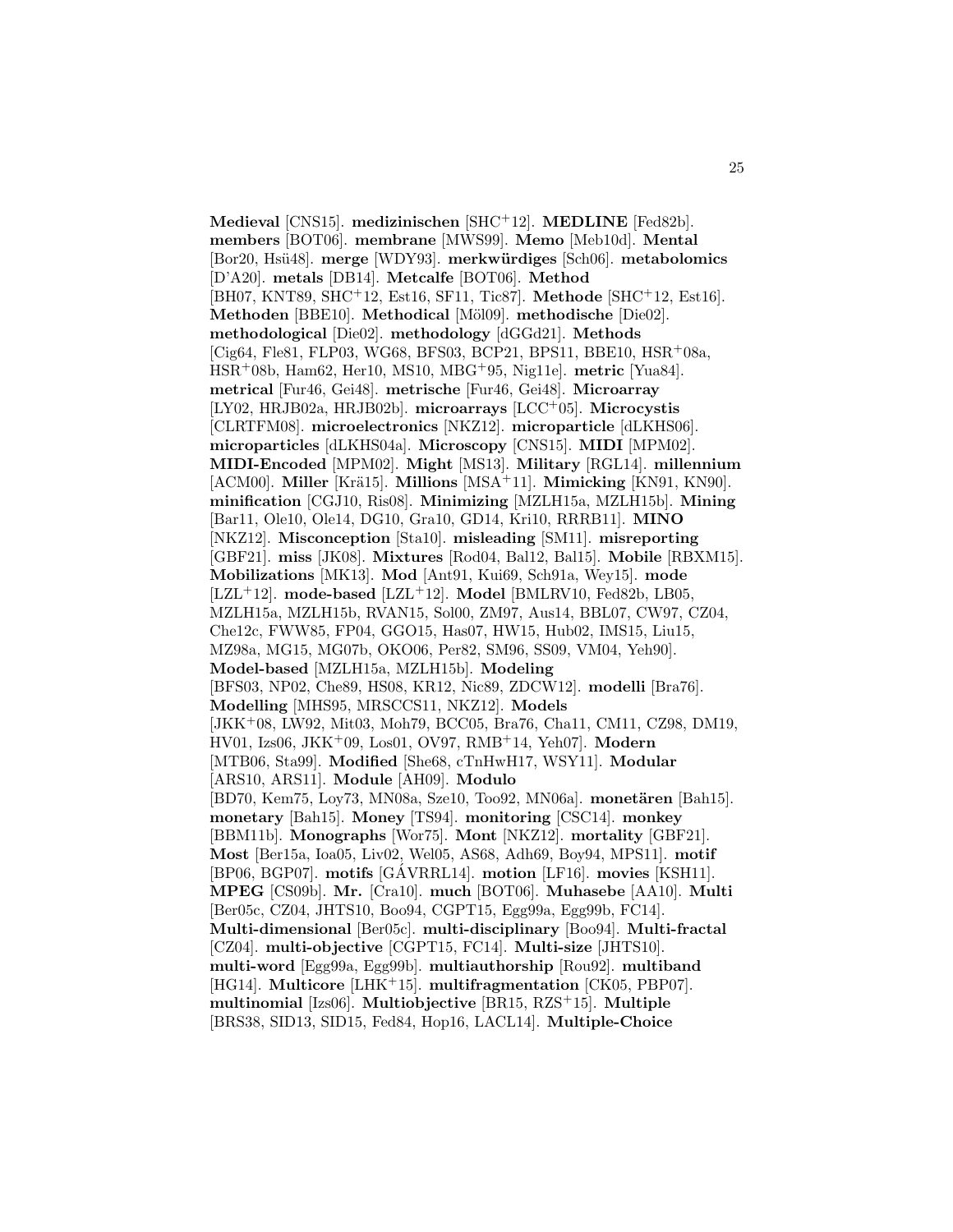[SID13, SID15]. **Multiplication** [Mor10]. **Multiplicative** [Uze10, MZ99]. **multipliers** [Egg90a]. **multispecies** [HJ15]. **Multivariate** [HHG14, MF21, Yeh02, Yeh07]. **Museum** [RBXM15]. **Music** [MPM02, MVW<sup>+</sup>03, MRM<sup>+</sup>05, MF21]. **mutation** [Ber15b]. **mutualism** [HJ15]. mystérieuse<sup>[GD08]</sup>. Mysterious<sup>[Wel05</sup>, GD08]. Mystery [Kru96a].

**Name** [YSC13, Pet08, Rou76a]. **names** [ZM01]. **nanoelectronics** [NKZ12]. **Naranan** [Egg10b, Egg10c, Hub76]. **National** [Sim98]. **Natural** [AS05, DS05, GJARPGAC10, BK07, Cha11, Che91, EMS11, EMS13, LCJ10, Man62, New81, STJ10]. **Naturally** [Gil05, Gil07, Liu08]. **Nature** [Kaf09a, Pér07, PTTV98, Bak96, Car10, Cou10, GN02, PTTV01, RH02]. **Negative** [Lin08, Mas06b]. **n'est** [GD08]. **Net** [ŽD11]. **Netherlands** [AW89]. **network** [ACCG13, HKL<sup>+</sup>06, SS09]. **Networks** [BW98, IHWZ17, LEC<sup>+</sup>15, BA99, BGP07, BOT06, MPPH06, TV21, VK90, ZS11]. **neue** [Szé90]. **Neuere** [CH61]. **Neural** [BW98, IHWZ17, MPPH06]. **neuromuscular** [dSFSL20]. **neutrosophic** [BKS05]. **Newby** [Bur04]. **Newcomb** [Doo10, PT04, Pos10, BCCP18, CBC<sup>+</sup>19, FG10, For10, Haf13, HV01, Kre03, Lac18, MdSPZ06, MdSSZ09, PT04, PT11, Pos10, Rav08, RR09, Smi13, Tor06, dSFSL20]. **Newforms** [JTY14, JTY16]. **Newton** [BH07]. **next** [CGPT15]. **nichts** [Vog00]. **NMR** [BSM14]. **No** [BHB<sup>+</sup>96, BH11b]. **No.** [Bro98]. **NOEC** [dVM13]. **Noise** [IKC96, LFY15, BTW87, Che12b, LC15, MS09, MS83, NS96]. **nom** [Rou76a]. **nombres** [FL94, FL96, San02c, Var99]. **nominal** [eSHK05]. **Non** [RM11, SD78, CI96, CW97, GJS07, HJ15, Kim12, LF16, Liu08, Liu15, Lol08, Sim07, SR01, LS11]. **non-autonomous** [HJ15, Liu15]. **non-equilibrium** [Kim12]. **non-existence** [Lol08, Sim07]. **non-homogeneous** [CW97]. **Non-Linear** [RM11]. **non-parametric** [GJS07]. **NON-Shor** [LS11]. **non-stationarity** [LF16]. **non-stationary** [SR01]. **non-symmetric** [Liu08]. **non-uniformly** [CI96]. **Non-Unique** [SD78]. **nonautonomous** [Ber03, BS07]. **Noncoding** [BHB<sup>+</sup>96, IKC96, MBG<sup>+</sup>94, Vos96, MBG<sup>+</sup>95]. **Nonextensive** [SM10c, SM10d]. **nonlinear** [Pop02]. **Normal** [Bor20, Bra76, Per10]. **normalize** [LCC<sup>+</sup>05]. **normalized** [Abe02]. **not-Benford** [Pos04a]. **Note** [Dun69, HM65, Meb09, New81, Sli98, Egg90a, Hil96, Man59, SN91]. **Notes** [Kon65, Whi72, Val11, She94]. **Notion** [Ant91]. **Novel** [JHTS10, SF01, CSC14, LSS00]. **November** [And11]. **NPO** [Van15a, Van15b]. **Nuclear** [HJJYM11, FG10, JSZ11, MNW<sup>+</sup>05, PBP07]. **nuclei** [NR08]. **Null** [SBB01, FP04]. **Number** [Ano13, Ber95, Can03a, CKT<sup>+</sup>09, FMS10, Kry09, Liv02, LB07, LS11, MTB06, Nig99b, Nig11c, Bac98, BFLB10, BH74, BS00, Can03b, Car10, CLRTFM08, DM92, Dia73, Hil88, Lem86, Lin86, MS12, Nig00b, Sav04, Tic86, WHP99]. **number-theoretic** [Tic86]. **Number-Theory** [LS11]. **Numberphile** [Ano13]. **Numbers** [BS10a, Ben38, Car88, CKT<sup>+</sup>09, Dun67, FM95, FH45,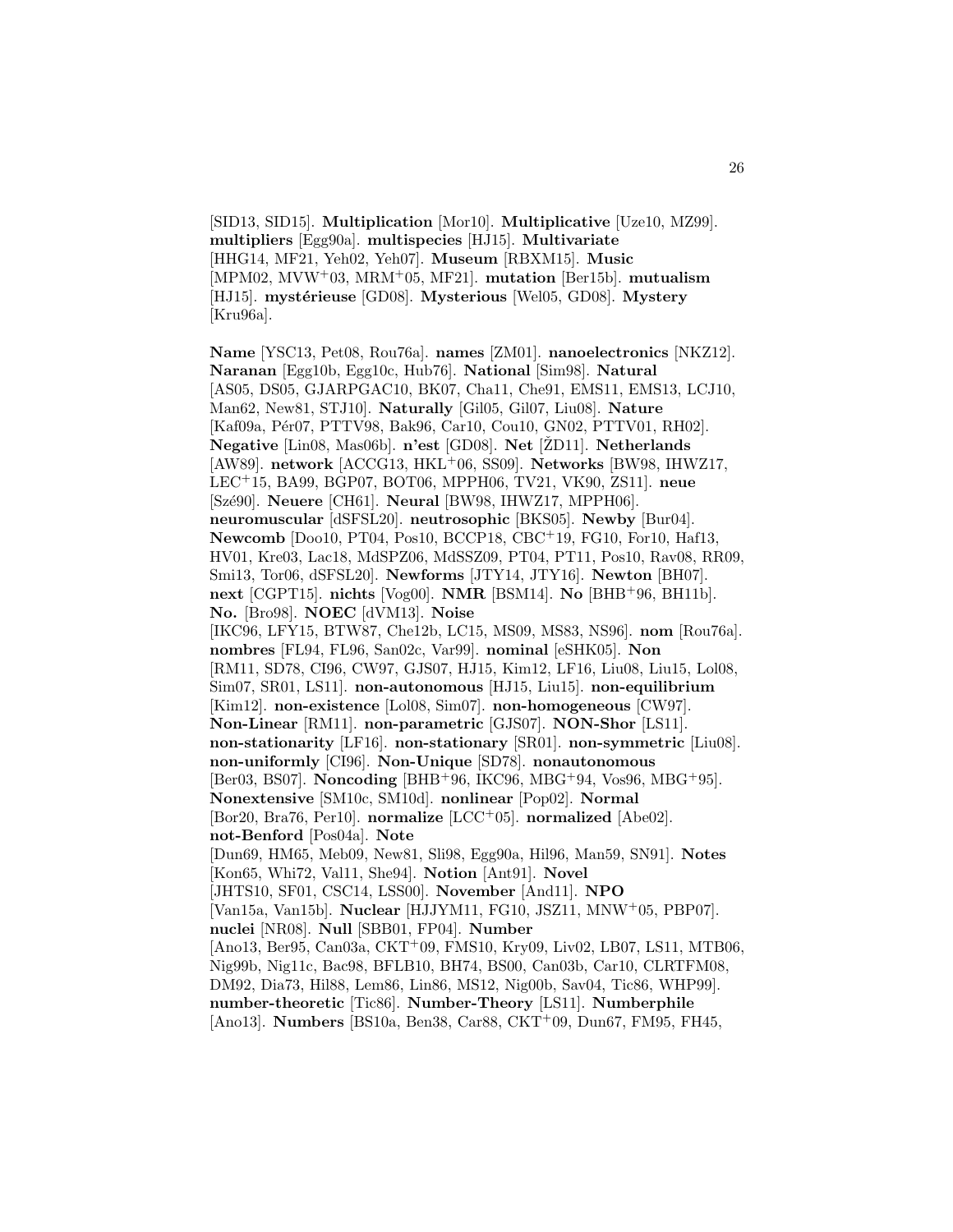GF44, Ham70, HW75a, Hsü48, JP01, Kui69, LK12, NM07b, PTTV98, San02a, Vog00, Was81, Web75, Wel05, Wlo71, Aro14, BHS11, BK07, BS92, CI96, CK84, D'A20, Dia74, DMO06, EMS11, EMS13, FL94, FL96, GSR12, Gin57, Her57, Hum06, Hum18, IMS15, KR04, LOR06, Lin86, LS14, LL09, MS15, Mir11, New81, PTTV01, Sav04, SF08, Sta05, Ste93, SB93, Tic88, TFGS07, Tsu52, Var99, Wey15, San02b, San02c, Har09]. **numeri** [Gin57, Her57]. **numeric** [Bah15]. **Numerical** [ALT16, Ham62, JP01, Kub77, FMS10, KR12]. **nuovi** [Bra76].

**Obey** [BHKR11, Wlo71, BS92, FC20, KBHR10, SB93]. **Obeys** [BH07]. **Obituary** [And11]. **Objective** [Bro80c, CGPT15, FC14]. **objectives** [LACL14]. **Observation** [Mil15c, Mil15d, Her10, dLKHS04b, Sar73]. **Observations** [AG70, AG72, Vla72, Bur04]. **observe** [Ano93, Tra92]. **observed** [Gin57]. **Observes** [NP12]. **Occupational** [Lan03]. **Occur** [Hay08a]. **occurrence** [DMO06]. **Occurring** [Gil05, Kos13, Gil07]. **Occurs** [Hay08b]. **October** [And11, GCB<sup>+</sup>05]. **Odds** [CKT<sup>+</sup>09]. **officers** [Lac18]. **oil** [BCK12]. **Omnidirectional** [NKRS15]. **One** [AP10, BBH05, BD70, KP04, LLD15, Mat99, Yeh90, Car10, CEZ17, CEZ18, Hum18, MS08, SCD01, Too92, WHP99, Wey15]. **One-dimensional** [BBH05, MS08, SCD01]. **One-sided** [KP04]. **Online** [BH09]. **ONLY** [LS11]. **Open** [MSSvK08, NGJ03]. **Openings** [BT09]. **operational** [Ano93, Tra92]. **Optimal** [LACL14, SJP<sup>+</sup>15, Zom14, BCIS09, Kre73, Kre75]. **Optimale** [Kre73, Kre75]. **Optimality** [MYP14]. **Optimization** [BR15, LP15]. **optimizing** [GAVRRL14]. **Optimum** [McK80]. **optoelectronics** [NKZ12]. **Order** [Haf13, MN06b, MN08b, NM09, Nig11d, CSC14, SN91, TA12, TH13, Yua84]. **Oregon** [CLT20]. **organization** [BP84, LF16]. **organized** [BTW87, Bak96, SM96]. **Organizes** [PMdM<sup>+</sup>99]. **Organizing** [Kru96b, SAG<sup>+</sup>00]. **Oriented** [Car88, Asa81, Tic88]. **origin** [BCC05, CSV96, WSB15, WSB16, ZS11]. **origins** [iCV18, FS03]. **oscillators** [Mas06a]. **osservati** [Gin57]. **Other** [Nig99b, NM07a, MPPH06, MS83, NM06, RRZR09, Ree01, TN87, TMS02]. **Outils** [Lef82]. **Outlier** [Meb08a]. **outliers** [DN11, Sco13]. **output**

[CSC14, Per10, VM04]. **outputs** [vZ13]. **overcome** [SHC<sup>+</sup>12]. **Overflow** [FT86]. **Oversight** [AA10]. **Overview** [Piv13]. **overwhelming** [Mar12]. **ovvero** [CEZ17]. **Oxley** [AG08].

**P** [Mas06d]. **Pacific** [BCM02]. **packages** [XLW14]. **Packet** [CL05]. **Pages** [NKL04, Ale05, MA18, NKL03, Sch06]. **Paintings** [CNS15]. **Panel** [CNS15, Sch10]. **Paper** [Kui69, KsS73, Bur04, Man59]. **papers** [GBA04, HZKS12, HSM17, MG07b, Sco13, Kon65]. **paradigm** [BSM15, Bro81, Poc06]. **paradox** [Fel17, RRZR09, Nov10]. **Paradoxa** [Sz´e90]. **Paradoxes** [Sz´e90]. **paradoxical** [BBM11b]. **Parallel** [WDY93, Nic88, NT89, WYTD93]. **Parallelizing** [GÁVRRL14, WAT15].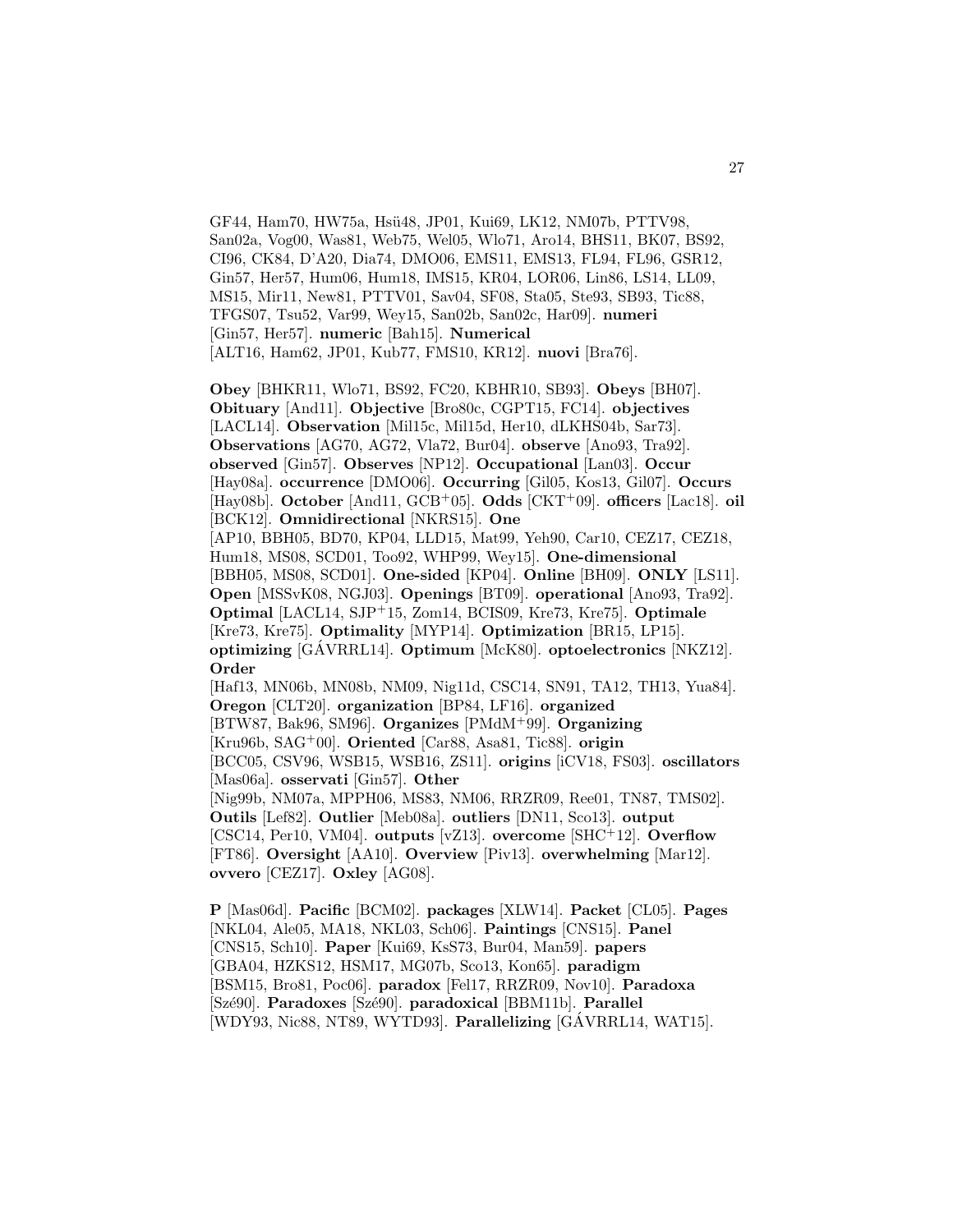**Parameter** [AMP06, CT07, HW87, Ism04, CZ04, Gar11, TW11]. **Parameters**

[DS01, ADAI13, AS15, Izs06, KS10, Nic87a, Nic87b, Sco13, TN87, TKP14]. **parametric** [GJS07]. **Pareto** [Bal66, Gre86, AMP06, AAMAE03, ADAI13, AS15, ANRV07, Afi10, AG70,

AG72, Ami07, AFS04, AP89, Aus14, BVT96, BB76, Blu70, BT37, CH97, CT07, CGPT15, CGJ10, DW15, DN10, DN11, FWW85, FC14, Fer13, FDA<sup>+</sup>04, FAD<sup>+</sup>04, GGO15, GAVRRL14, Gun15, GN07, HZZ14, HW87, ´ HDV13, HHG14, Ism04, Jee97, KS10, KA84, KPF15, KP09, Lip09, LACL14, Mac22, MPS11, Man60, Man62, MYP14, Mas05a, McK80, Mei09, MN14, MTTT08, NK07, New05, OJM15, Orl76, Per82, RAV10, RRR04, Ree01, Ree03, RZS<sup>+</sup>15, Ris08, SZVHA10, San87a, San87b, San88, San92, SS06, Sco13, SJP<sup>+</sup>15, SM08, Sol00, SR01, SS12, Sta14, Tao09, TA12, TH13, TKP14, VAGE09, Wil06, WC03, Wu08, XP89, ZSB<sup>+</sup>12, Zom14, dCS15, vZ13, Sha89]. **Pareto-Efficient** [RZS<sup>+</sup>15]. **Pareto-Optimal** [SJP<sup>+</sup>15, Zom14]. **Pareto-type** [HDV13]. **Part** [Bro80a, Bro80b, Bro80c, Bro81, Sha05]. **Partial** [QBP<sup>+</sup>04, RME98, WCP<sup>+</sup>07, HS08]. **Partial-Volume** [QBP<sup>+</sup>04]. **partially** [AS15]. **particular** [FGZZ11a]. **Partisan** [Lee18]. **Partition** [ARS10, ARS11]. **partitioning** [Lip09]. **Partitions** [KN91, KN90, NNN89]. **Parts** [Pav82, Giu11, Sur93]. **Passive** [LYY09, BM13, Her10]. **Patent** [YLX14, HHC<sup>+</sup>14]. **path** [Art94, FC14]. **Pathology** [Hay08a, Hay08b]. **paths** [RC18]. **Pathway** [GM08]. **Patient** [Hay08b]. **Patterns** [DKM07, Mil15c, Mil15d, Rod04, SGW04, IRU83, MHS95, MS08, NGJ03, Nig99c, Nig00b, RDFM10, Tho89]. **Payment** [KŽ08a, ŽK09]. **Peculiar** [Gor12a, Ley96, Nig99c, Rai69a]. **Peer** [HKL<sup>+</sup>06, ANFF16, HS08]. **peer-to-peer** [HS08]. **pendant** [Poi12]. **People** [BM08, Bur10a, Bur09, MWE95]. **Percentages** [DF79, MYZ67]. **percolation** [Ber15b, PBP07, Wat96a, Wat96b]. **Performance** [Egg09, Fed87, LP15, MZLH15a, MZLH15b, Vla79, NHD16, WR03]. **Periodic** [HJ15]. **periodical** [Pop75, SN91]. **Periodicity** [She68]. **Periods** [WDB95]. **permanence** [LAL15]. **persistence** [Sjo14]. **person** [MTTT08]. **Personal** [Pet08]. **Personalized** [KA15, LCY<sup>+</sup>15]. **Perspective** [Bat08, Eli13]. **persuasive** [KA15]. **Pervades** [SG00]. **PET** [QBP<sup>+</sup>04, RME98, WCP<sup>+</sup>07]. **PET/SPECT** [QBP<sup>+</sup>04]. **Petch** [DB14]. **Petiet** [WHN13]. **Phantomware** [AH09]. **Phase** [Mas07, RMB<sup>+</sup>14, SS11]. **Phenomena** [Kos06, MZS99, Vla79, Fur46, Gei48, Sta99]. **Phenomenon** [Hil98, LG78, Nig99b, Rai85, Bas94, Coh76, CK84, Hil88, Hil95b, HHC<sup>+</sup>14, MS11, MS12, MS15, OV93, Val12, WZS12]. **Phi** [Liv02]. **philology** [Zip35, Zip65]. **Philosophical** [Bro80a]. **phonetic** [Zip29]. **phonograms** [NG04]. **Photorealistic** [XWLD11]. **phrases** [Egg99a, Egg99b]. **Physical** [ALT16, Ben43, GSW92, Kos13, BK91]. **Physics** [HJJYM11, LS11, PSM10, Sud10, JSZ11, SM10e]. **pillars** [Sta99]. **pitfall** [Urz11]. **Pitfalls** [Gou77, Goo16]. **PL** [Els78]. **PL/I** [Els78]. **placement** [FMS10]. **planar** [Wan15]. **planetary** [Aro13]. **planning** [FC14]. **plant**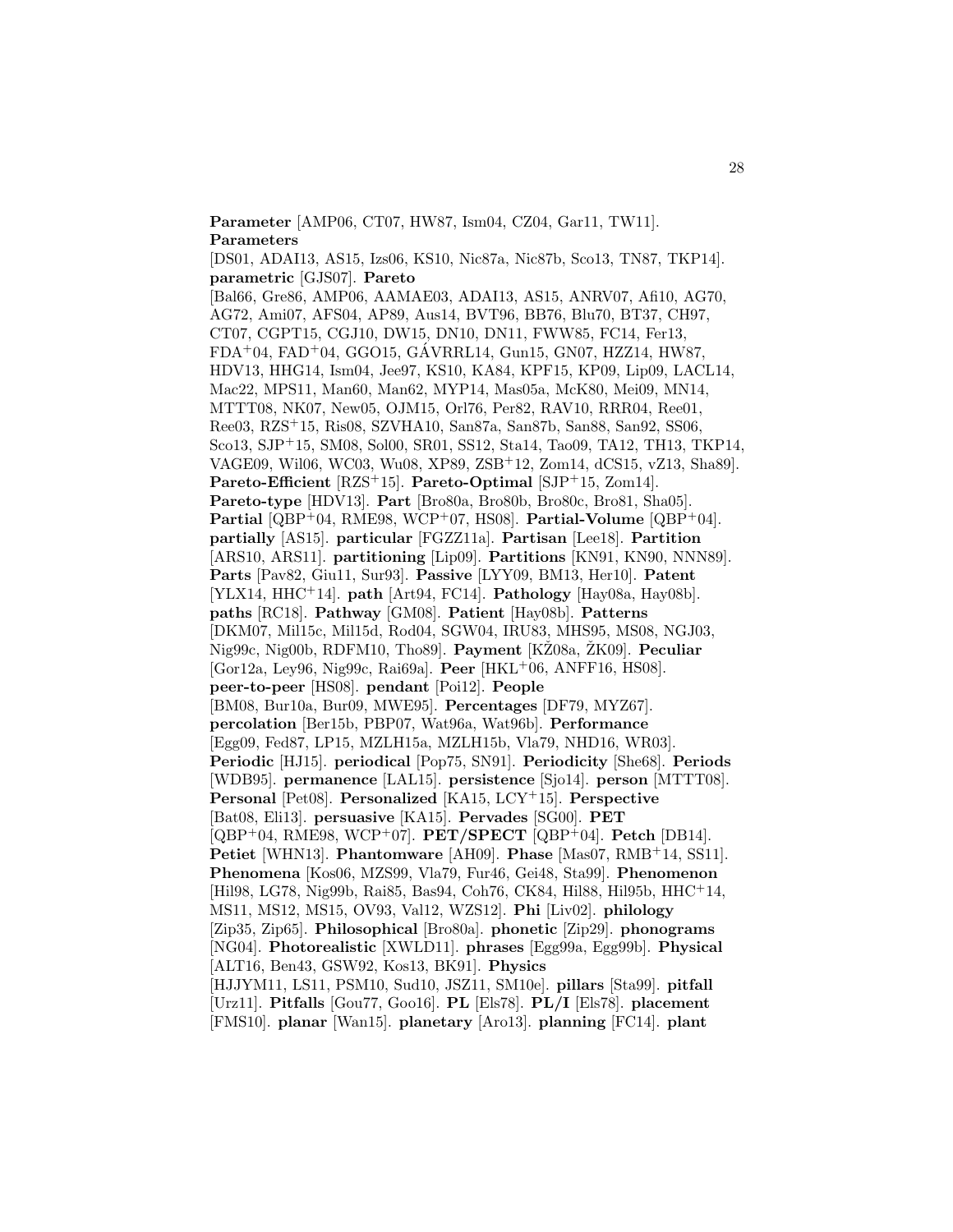[Shi89]. **Play** [LCY<sup>+</sup>15]. **Players** [Sim98]. **Pleasant** [MVW<sup>+</sup>03]. **Plots** [BVT96, Hav95, SBH<sup>+</sup>95]. **Plotting** [WG68]. **PODS'09** [PS09]. **Poincaré** [TW71]. **Point**

[BB85, HM65, Kre73, Kre75, Sch88c, Ste74, FT86, Gar11, Sch73, Sch86]. **Points** [Van02, AVV08, HKWE14, HDV13]. **Poisson** [BG15, Eli13]. **polar** [PGLL10]. **Polignac** [CL04b]. **Political** [NM07b, Par97]. **politique** [Par97]. **pollutant** [Bro05]. **polluted** [LC15]. **Polyhedral** [GML15]. **polymers** [BSWB16]. **Polytope** [GML15]. **Popularity** [BT09, Aus14]. **population** [Aue13, BS00, GBF21, Hil70]. **Populations** [San02a, San02b, San02c]. **portfolio** [PK06]. **Portland** [CLT20]. **Porto** [GCB<sup>+</sup>05]. **Portugal** [GCB<sup>+</sup>05]. **Posamentier** [Har09]. **positivity** [BG15]. **possessing** [Nic88, NT89]. **possibility** [TR91]. **Possible** [AR10, AR11, CSV96]. **possibly** [SCE03]. **poster** [PQ00]. **potential** [Bar11, DdA<sup>+</sup>09]. **potentials** [NH07]. **pour** [Est16, FL94, FL96, GD10]. **Pourquoi** [GD08]. **Power** [BS00, CSN07, CSN09a, CSN09b, CBP12, Egg05d, EC12, HS01, LHK<sup>+</sup>15, MBS99, Mat99, Mit03, New05, NBH<sup>+</sup>98, Ree06, Sch91b, Ber03, Ber05b, BCC05, CSV96, EKJ<sup>+</sup>20, Egg05a, Egg05b, GGPS03, Hür06b, Hür09, LB06a, Per05, Ree01, RH02, RDFM10, Rou05]. **Power-Aware** [LHK<sup>+</sup>15]. **Power-Law**

[CSN09b, CSN07, CSN09a, EC12, MBS99, Ree06, CSV96, GGPS03]. **power-like** [Ber03, Ber05b]. **powerful** [H¨ur15b, MPS11]. **powers** [EMS11, EMS13, Hür04, Hür15b, MM50, Wój13a, Wój13b]. **pp** [Ano50]. **Practical** [NH07]. **Practice** [Vuk08, ER12, Mül03, Pos04c, Pos10]. **Practices** [GP13]. **Pragmatic** [JP01]. **Praxis** [Pos05, Pos04c, Pos10]. **pre** [AA11, NHD16]. **pre-processing** [NHD16]. **pre-SEC** [AA11]. **precinct** [Meb10d]. **Precise** [AI99, SBB01, Sti87]. **precision** [OR07]. **predict** [BFLB10]. **Predicted** [HSM11, MAC14b]. **Prediction** [Fai69, Fai05, RAV10, Sol00, AP89, Bac98]. **Predictions** [LK12]. **Preference** [Hay08a, Hay08b, Hay09, LACL14, XLW14]. **Preferences** [Sal97]. **preferential** [Ree06]. **preferred** [Hum18]. **prefrontal** [BFLB10]. **Preliminary** [Ans09, KS10]. **premier** [FL84, FL94, FL96, Hil99b]. **Premiers** [Var99, FL94, FL96]. **presence** [DN11, SZVHA10, Sco13]. **presentation** [KA15]. **Preservation** [NKRS15]. **preserved** [CCC09]. **Presidential** [Meb10c, Her10, Meb08c, Rou09, Ans09, GM22, Meb06b, Meb08b, Meb09, Rou14]. **Press** [Ale05, Mel06]. **preventative** [Bec14]. **prevented** [M¨ul11]. **Price** [HKWE14, eSHK05, BCM02, BM08, KH95]. **Prices** [Gil05, BCK12, Gil07, KŽ08b]. **pricing** [BCK12, Shi89, eSHK05]. **primary** [Meb10d]. **Prime** [CK84, Wel05, EMS11, EMS13, FL94, FL96, LL09]. **primer** [AP99, BH21, LOR06]. Primes [Whi72, LL08]. primitivité [DJ10a, DJ13]. **primitivity** [DJ10a, DJ13]. **Princeton** [Ale05]. **Principle** [Kaf09a, Kaf09b, Nov10, RME98, Ano50, HPV<sup>+</sup>09, Zip32, Zip49, San87a, San87b, San88, San92]. **Principles** [PS09, SAG<sup>+</sup>00]. **Printer** [JHTS10, FNP<sup>+</sup>15]. **prior** [Hil70]. **private** [YD15]. **Proactively** [Lan03].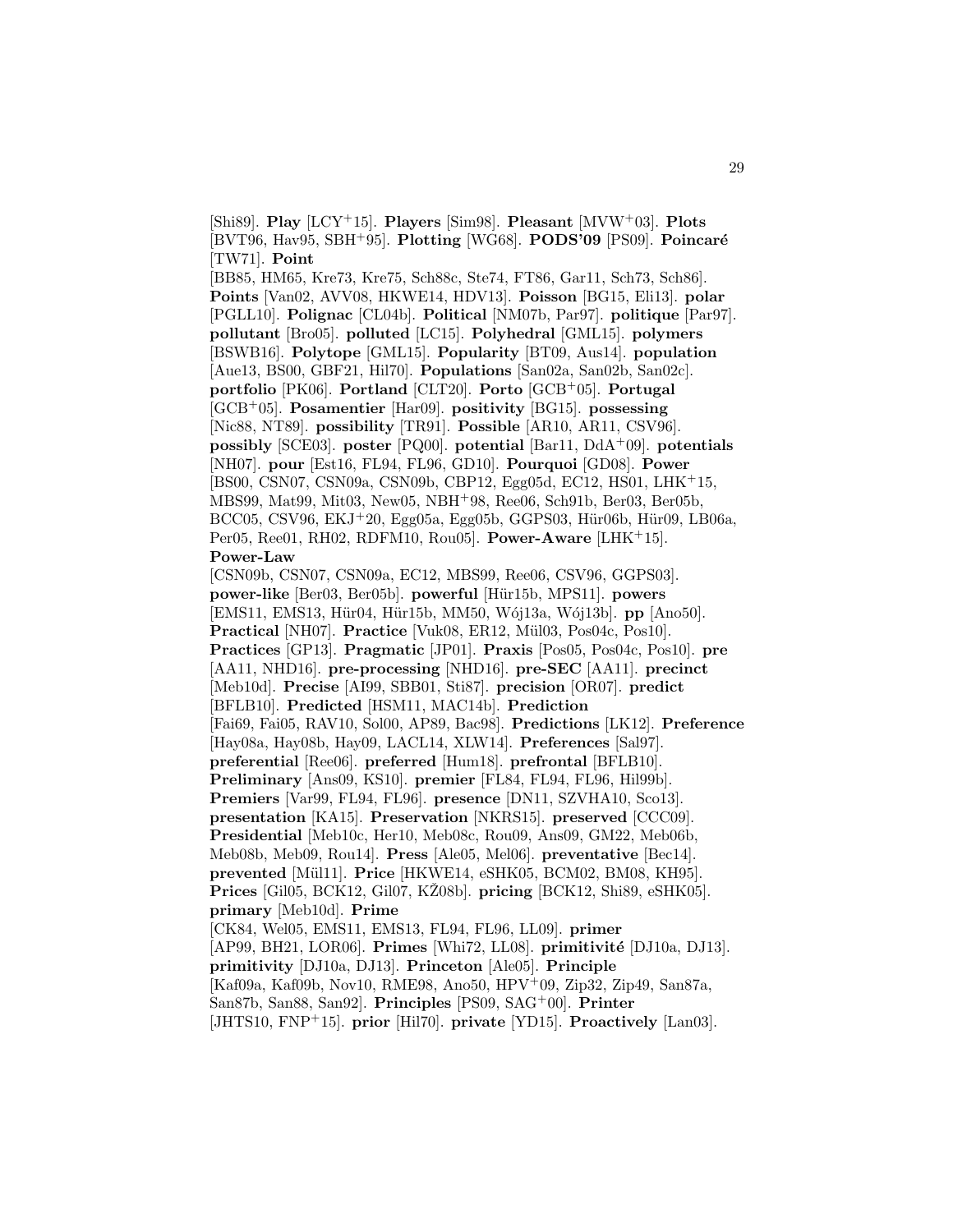**Probabilistic** [FM95, MZLH15a, MZLH15b, BFS03, GJ10, Loy73]. **Probabilit´es** [Poi12, Jan12]. **Probabilities** [LB09, NKL04, Poi12, NKL03]. **Probability** [Dur91, Dur05, Fel50, Fel57, Fel66, Fel68, GSR12, Gor12b, Gou77, Hor09b, Wea63, WG68, BKS05, Dia74, FC20, Fle66, GLSW96, Hai69, Jan12, SM06b, Sz´e90, Tij04, Tij07, Tij12, Wea82]. **Probable** [Ben43]. **Probably** [Bur10b, LX05]. **Problem** [AdSPG<sup>+</sup>76, Dun69, KBRV04, Lag85, LW92, Lin08, Boy94, BE69, CGPT15, FL84, FL94, FL96, KNRS88, KM05, Lag03, Lag10, Mac22, MK05, Rai76, Sim07, Sin03]. **problème** [FL84, FL94, FL96]. **Problems** [Gor12b, JS09, RGL14, Str12, JS06]. **procaryotic** [RV98]. **Procedure** [BW98, Pao85]. **Procedures** [NM97, DN00, SH10]. **proceedings** [AW89, CLT20, NKZ12, ACM00, PS09, Rai03, GCB<sup>+</sup>05]. **process** [Egg05d, Ris08, Yeh90]. **Processes** [Bal66, KK95, Tor06, Ber15b, CGJ10, FM89, Kim12, KPH10, LSS00, MZ99, MN14, Nic89, Nic88, NT89, PT11, Sch08, Sch15, Zel58, ZB70]. **Processing** [LP15, WAT15, NHD16, Nig00b]. **Product** [Dur06]. **production** [BH74, Egg05d]. **Productivity** [Coi77, Lot26, Egg09, Row05, MM82]. **Products** [MN06a, GTM12, HSM11, MN08a]. **professé** [Par97]. **professées** [Poi12]. **Profession** [Sta12, KMN09]. **Profiles** [EC11]. **program** [BMM84]. **Programming** [Ben84, Gut16, Che91, NGJ03]. **programs** [Els78, dGGd21]. **Progress** [Fai69, Fai05, MPM02]. **progressive** [AS15, WC03]. **progressively** [RAV10, TH13]. **proliferation** [Dur06]. **promises** [Goo16]. **prone** [SCE03]. **proof** [Egg10b, Egg10c, Pet81b, Sim07, Spe09]. **propagation** [CL04a]. **proper** [TRB<sup>+</sup>12]. **Properties** [Iud12, AAMAE03, Ber11, KZ15, RRZR09, Rou76a, Sta05, Str10, TN87, Yeh02]. **Property** [KC86, Kun87, Ana03, BBM11b, Rou92, Lim06]. **proportional** [HS08]. **Proportionally** [HG14]. **Proportions** [Fle81, FLP03, MPPH06]. **propos** [Bel88, Fra17]. Propriétés [Rou76a]. protein [LX05, RV98]. Proteins [MdSSZ09]. **Providence** [PS09]. **Prüfung** [BBJ11]. **Prüfungspraxis** [Mül03]. **Psychiatric** [PMdM<sup>+</sup>99]. **Psycho** [Mel06, Zip35, Zip65]. **Psycho-biology** [Mel06, Zip35, Zip65]. **Psychological** [DK09, Kry09, DDS98, LV94, LG10, eSHK05]. **public** [YD15]. **publication** [Egg94]. **Publications** [Jin09b]. **Published** [Ioa05]. **publishing** [KH95, TV21]. **Puerto** [PT11]. **Pulsars** [SM10a]. **Punchworks** [CNS15]. **Pure** [LS11]. **puzzle** [Sch06, ZIWU14]. **Python** [Gut16].

**Qualität** [Die02]. **Qualitative** [PL86]. **Qualitätstest** [GTM12]. **Quality** [DCH<sup>+</sup>17, GGP09, Moh79, Möl09, Van15a, Van15b, ANFF16, Die02, DdA<sup>+</sup>09, GTM12, Hol14, HNY20, Sto16, Wal02]. **Quantifying** [ANFF16, LF16, WCP<sup>+</sup>07]. **Quantile** [BVT96, HW87, SS12]. **Quantitative** [BPS11, MM86, MSA<sup>+</sup>11, Mon01, Bro80b, Bro80c]. **Quantities** [Kos13, Kos15]. **quantization** [Mas05d, Mas07]. **quantized** [Mas06b]. **quantum** [RMB<sup>+</sup>14, SS11]. **quark** [GM97b]. **Quarterly** [GR07]. **quasiperiodic** [ZF15]. **Quebec** [AH09]. **quella** [Bra76]. **Quelques**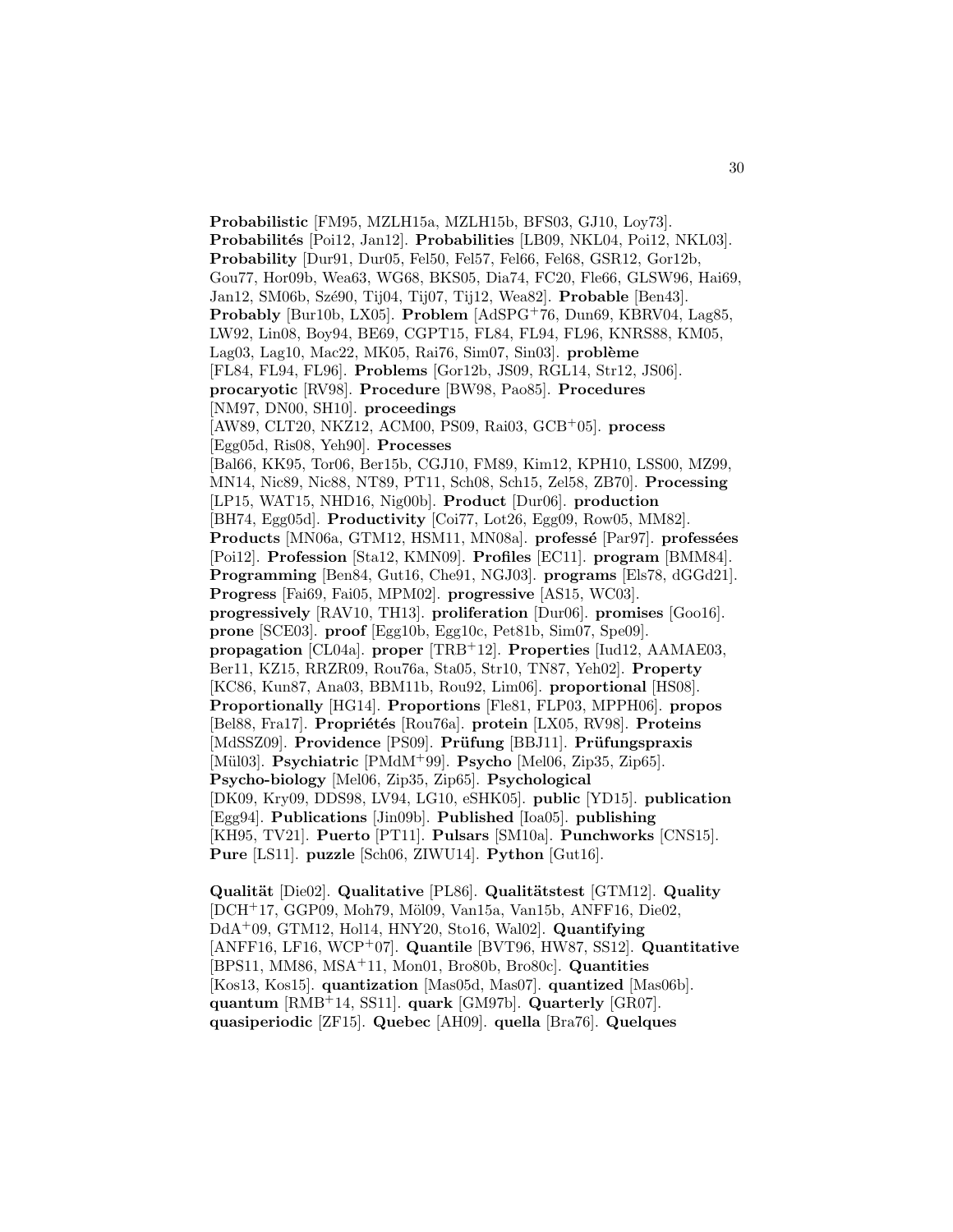[BMM10, Jan12]. **Questioned** [MDDK02]. **questionnaire** [TMS02]. **questions** [Zen11]. **queue** [Bel88]. **Quick** [PT11, Mil15e].

**R** [Hor09b]. **R.** [Kui69]. **radiation** [CSC14]. **radiology** [CSC14]. **Radix** [Lin20]. **Raising** [GD10]. **Random** [BGTM<sup>+</sup>11, iCE10, Hil88, JD11, JD12, Li92, LB07, MS12, MWE95, Sol00, AS68, Bac98, BH74, BA99, BBC<sup>+</sup>18, BT18, CGJ10, Dia73, EL03, FS02, Fle66, GSR12, Giu11, HS05, Hol69, Hür15c, Kem75, KR13, Lip09, MN14, Per96, Rou76a, Sch73, Sch81, Sta05, Sze10, UP85, Val12, W´oj13a, W´oj13b, WC03, Yeh90, Bal66]. **Randomized** [Die12]. **randomly** [Zör15]. **Randomness** [Nil10, Zen11, McA03]. **ranges** [Est16]. **Rank** [BGVV99, iCE10, KUY05, BG78, Hai69, Hil74, MM06]. **rank-frequency** [Hil74]. **rank-size** [Hai69]. **Ranked** [CT07, ADAI13]. **Ranking** [Bro84, GLSW96, Jin09b]. **Rankings** [Jin09a]. **rapidly** [FMS10]. **rare** [Ber15b]. **Rate** [GM08, AMVBJ11, Car15]. **Rates** [Fle81, FLP03, Ano93, Tra92]. **Ratio** [Liv02]. **rational** [BK07]. **Rationales** [KLC84]. **ratios** [Poc98]. **Rätsel** [Sch06]. **Re** [MM82, YLX14]. **Re-applicability** [YLX14]. **Re-evaluation** [MM82]. **reactions** [LZNR11]. **Reading** [SF08, Yul27]. **Real** [iCE10, Kem75, Nil10]. **really** [GTC<sup>+</sup>07]. **Reals** [Lin20]. **reason** [DMZ05]. **recall** [PT04, Tay05]. **received** [NH07]. **recently** [SM06b]. **Rechnungslegungsdaten** [QW03]. **Rechnungswesen** [Moc02]. **reciprocal** [FGPM16]. **Recognizing** [MPM02]. **Recommender** [RZS<sup>+</sup>15]. **Reconcilable** [McK80]. **Reconstruction** [SM06a, BBK<sup>+</sup>15]. **Recording** [AH09]. **Records** [SD78, ARMG03]. **recovering** [LCJ10]. **Recurrence** [FLM<sup>+</sup>21, Sli98, DJ10a, DJ13, Jol05, Jol09, NS87, Nil10, DJ10a, DJ13, Jol05, Jol09]. **recurrences** [SN91]. **Recurrent** [Sin74]. **Recursive** [BD70, KsS73, RM11]. **red** [RR03]. **red-flag** [RR03]. **redistributions** [Ree06]. **reduced** [Sch83b, Sch84]. **Reduction** [Nig96a]. **Reference** [Van02, AVV08, FRB05, VM04]. **References** [Sud10]. **Referendum** [PT04, Her10, Tay05]. **Refinement** [Mas05b, Mas06a, Mas06c]. **Refining** [Mas05c]. **Regarding** [Lon92]. **regimes** [HS01]. **region** [LZL<sup>+</sup>12]. **regions** [Fer13, MAC14b]. **Regression** [BG09, BG10, BG11a, BVT96, Fed84]. **regressions** [Pen10]. **Regular** [AG05, GGA03, Pet66, RC18]. **Regularities** [ACC16, Bur10a, Bur09, Kry09, Pai13, DM92]. **Regularity** [GD11, HS05, GD09a]. **Reihen** [GTM12]. **reinforcement** [Jas10, LB06b]. **Related** [Vla79, UP85, Yeh02]. **Relation** [For10, Hay09, Egg09, Egg13, dLKHS04a, dLKHS04b, dLKHS06, Mas06b]. **relational** [WR03]. **Relations** [DJ10a, DJ13, Egg05b, FLM<sup>+</sup>21, Jol05, Jol09, LWFW14, RV09]. **relationship** [CL86a, CL86b, Che12a, Egg94, Hub78, Irm97, LAL15, TN87]. **Relative** [Kos13, Zip29, Kos15, MPPH06, RRZR09, Sch81, Zip32]. **relativistic** [ZF15]. **Release** [dMH06, CGPT15]. **Relevance** [Kry09, NM07a, NM06, Sea02b]. **Reliability** [Ano93, Wan11b, CW97, Jon02, dVM13]. **religions** [Mir12b]. **religious** [MG15, Mir14]. **rely** [AVV08]. **Remark** [Kui69, KsS73]. **Remarks**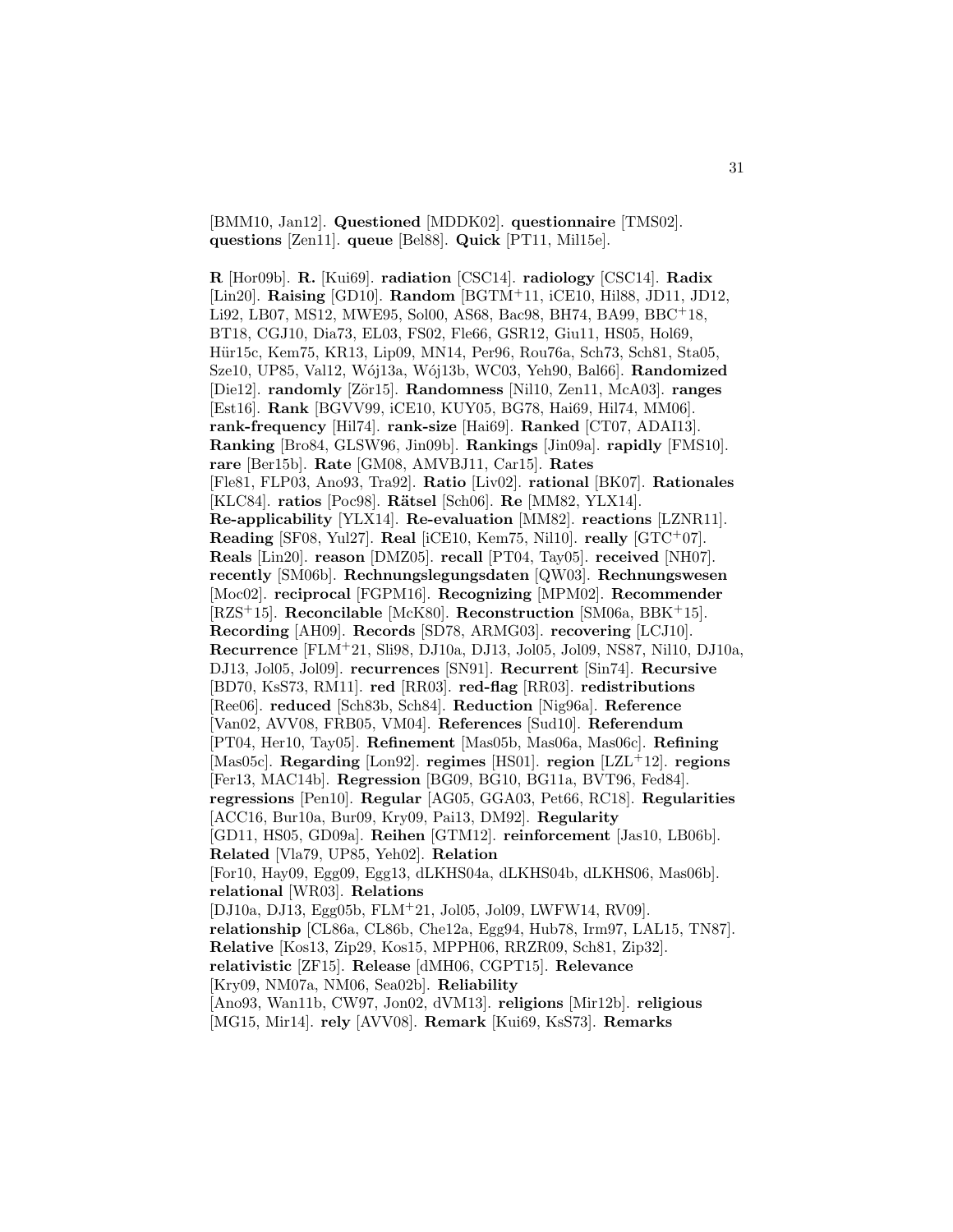[Ale09, Dav76]. **removals** [WC03]. **removes** [Par75]. **renormalization** [Sta99]. **R´enyi** [Abe02]. **Reply** [MM87, MBG<sup>+</sup>96, McA05, TGD05]. **report** [Her98]. **Reported** [SGW04, dMH06, HSR<sup>+</sup>08a, DZ03, HSR<sup>+</sup>08b, Tho89, ZIWU14]. **Reporting** [Hay08b, KO20]. **Reports** [Lan03, HSD12]. **Representation** [Kry09, Sch73, ZA95]. **representations** [Tic88]. **Republic** [BM08]. **request** [SM06b]. **Research** [Bas92, CL86b, CCT95, Egg86, Egg90b, Egg90a, Egg94, Egg99b, GT09, Hür15a, Ioa05, KR01, Nic89, Pao86b, Rou92, Die02, GD14, MG07b, Nor13, Per10, Row05, vZ13]. **researches** [NKZ12]. **reset** [MZ99]. **Resistance** [Ylv77]. **resizing** [SLS<sup>+</sup>16]. **resource** [HG14]. **Resources** [Bar11, Man62]. **Response** [Die12, Kub77, Che95]. **restricted** [TKP14]. **Result** [LB09]. **Resultate** [Tic88]. **Results** [Lin08, NM07a, Adh69, Loy73, NM06, SM11, TA12, Tic88, Die04a]. **Retrieval** [BMLRV10, Ben75, Hea78, QZHC11]. **Return** [BGVV99, BS92]. **returns** [Art94, GMV09, Pos04c]. **Revelations** [WHN13, Tur84]. **Review** [Ale05, Bal66, BH02, BW98, Gei48, Har09, Lan00, Lim06, Mel06, Sha89, Ano50, SDK14]. **reviewers** [ANFF16]. **reviewing** [And09]. **Reviews** [Gre86]. **revised** [Wan11a]. **Revising** [Wil06]. **Revisited** [Sud10, ER02, Egg13, FAD<sup>+</sup>04, Pot81, SEOV04]. **Revocatorio** [PT04]. **Rhode** [PS09]. **Rich** [YSC13]. **riches** [Aro13]. **Rico** [PT11]. **Riemann** [LL08, LL09]. **rife** [Cou10]. **Risk** [Nig96a, ACCG13]. **risks** [BMM10]. **risques** [BMM10]. **Robert** [Rou05]. **robustness** [Rou92]. **Role** [Kos12, ZM97]. **Rolling** [Pen10]. **root** [DB14]. **rough** [RV09]. **roulette** [Haf69]. **Round** [JP01, LK12, SGW04]. **Rounded** [MYZ67]. **Rounding** [DZ03, DF79]. **Rounding-up** [DZ03]. **Roundoff** [BB85, Tsa74]. **roundup** [YD15]. **rule** [McG11]. **rules** [Cha11, RDFM10, Tij04, Tij07, Tij12]. **Russell** [Nov10]. **Russia** [Meb08a, MK09, MK10]. **Russian** [KM11, McG11].

**S** [Kr¨a15, Ans09, AB03, BG11a]. **S&P** [CEZ10]. **sa** [Hil99b]. **Saint** [NKZ12]. **Saint-Michel** [NKZ12]. **Sales** [AH09]. **Sample** [Sol00, Afi10, Pen10, Rou76a, Wu08]. **Samples** [GC13, KS10, RAV10]. **Sampling** [CT07, Sun28, TN87, ADAI13, BGP07, CCC09]. **Sarbanes** [AG08]. **SARS** [GBF21]. **SARS-CoV-2** [GBF21]. **satisfies** [CLRTFM08]. **Satisfying** [LSE00, Pos04b, TRB<sup>+</sup>12]. **Savvy** [Sta10]. **Say** [BS10a, LLD15]. **Scale** [Bat08, BHM08, GM08, Poc98, SAG<sup>+</sup>00, Whi83, Yul27, ZM97, ADAI13, DB14, Poc06, SM96, SS09, TKP14, Vol20, Wój14]. **Scale-Distortion** [BHM08]. **scale-free** [SS09]. **scale-invariance** [Vol20, W´oj14]. **Scale-Invariant** [GM08, Whi83]. **scaled** [BH74]. **scales** [Egg10a]. **Scaling** [MZS99, NBH<sup>+</sup>98, RV09, SL96, Sta99, VB08, ARMG03, BA99, BS00, BMT96, CI96, Che12a, FS03, NS96, RMB<sup>+</sup>14]. **scam** [Ano12]. **Scarrott** [Ben75]. **Scatter** [GD09a, GD11]. **Scattering** [BRS38, Sud10, DG78, HN05, HHC<sup>+</sup>14]. **Schäden** [HB18]. **Schedule** [WHN13]. **schedules** [EKJ<sup>+</sup>20]. **Scheme** [JHTS10]. **schemes** [Afi10]. **Scholar** [Ber95]. **Scholes** [Sch08]. **Schools** [RVAN15]. **Schwerpunkt**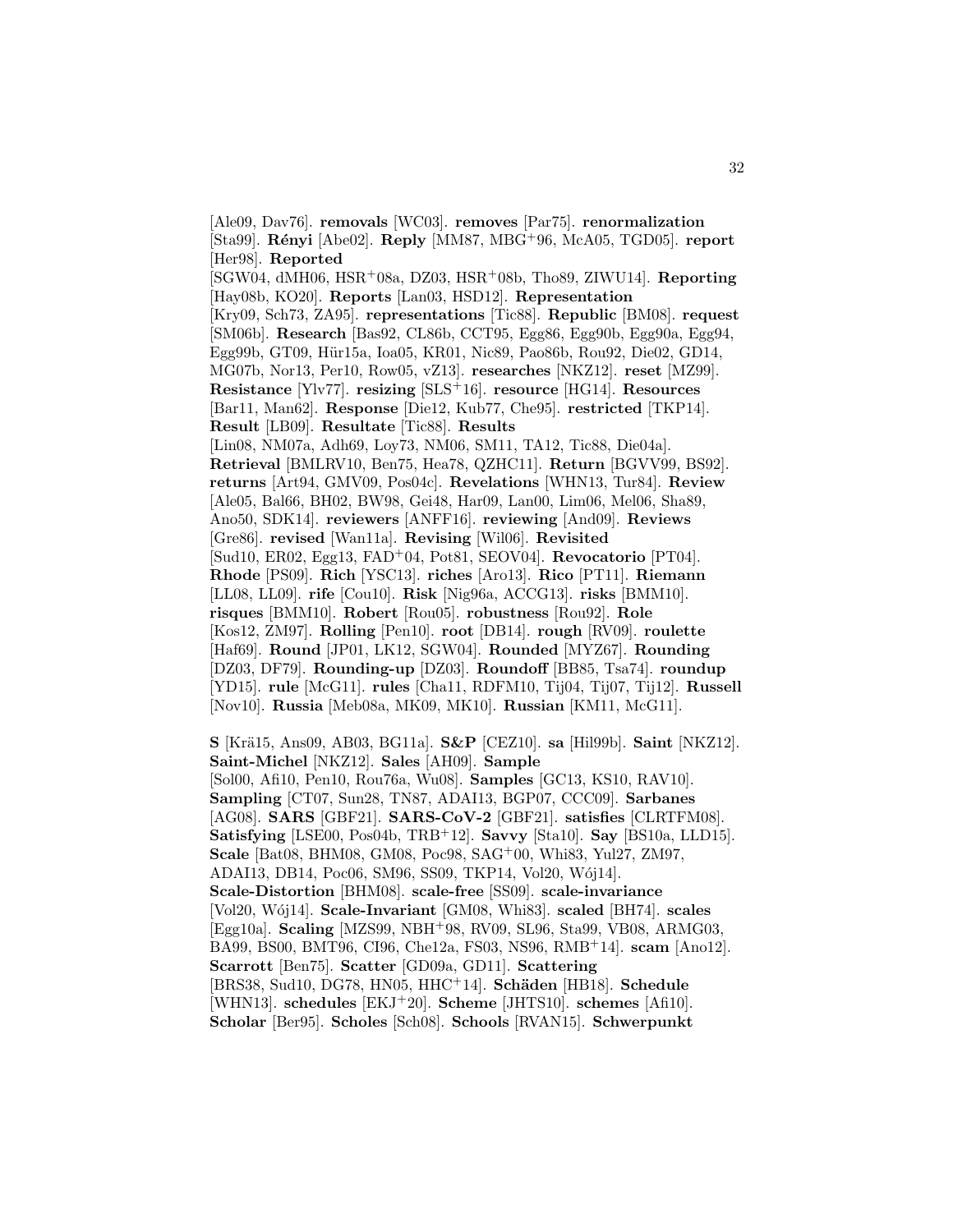[Mül03]. **Science** 

[Han07, Jud04, Kle17, MM86, OM11, RK79, RVAN15, Sch74, Voo74b, ACC16, Bak96, Bro80a, Bro80b, Bro80c, Bro81, Die02, Hor09b, Pop75, Voo74a]. **sciences** [Bro79, STJ10]. **Scientific** [Coi77, Die04b, Die07, HZKS12, Hür15a, Lot26, MM82, Moo36, Vla72, Vla79, WDB95, AYS14, CC11, DG78, HSM17, Per10, SHC<sup>+</sup>12]. **Scientists** [MAdV05, Ham62]. **Scopus** [AYS14]. **scores** [Egg10a]. **Scoring** [BMLRV10]. **screening** [Bro05, Bro07]. **Search** [Ban13, LB09, SD78, BGP07, DMJH11, LACL14]. **Searching** [BG11b, LDJ89]. **seascape** [MS08, SM08]. **SEC** [AA11, HSD12]. **Second** [LLD15, Meb06b, Meb08b, MK10, Meb10b, Meb12, MK13, NM09, Nig11d, CSC14, Meb08c, Meb10d, Poi12, SN91, Kaf08]. **Second-Digit** [MK10, Meb12, Meb06b, Meb08b, Meb10b, Meb08c, Meb10d]. **Second-Order** [NM09, Nig11d]. **Secondary** [CG93]. **secondo** [Bra76]. **sections** [LZNR11]. **Sector** [OB13]. **seine** [BBJ11]. **Seismic** [SPGM12]. **Seiten** [Sch06]. **Selected** [Zip32]. **Selecting** [GC13, WSU08]. **Selection** [CKT<sup>+</sup>09, WDB95, IG08, ME22, RRRB11]. **Selections** [MK09]. **selective** [ZDCW12]. **Self** [BTW87, Kru96b, dMH06, Bak96, Baw11, Egg05a, SM96, ZIWU14]. **Self-organized** [BTW87, Bak96, SM96]. **Self-Organizing** [Kru96b]. **Self-Reported** [dMH06, ZIWU14]. **self-similar** [Egg05a]. **self-similarity** [Baw11]. **semester** [Poi12]. **semestre** [Poi12]. **Semi** [ABBM10, CGJ10, PGLL10, Ris08]. **Semi-Automated** [ABBM10]. **semi-Burr** [CGJ10]. **semi-fragile** [PGLL10]. **semi-Pareto** [CGJ10, Ris08]. **Seminumerical** [Knu69, Knu98]. **semiotic** [Mas06e, Mas06d]. **semiotics** [MM06]. **Senate** [Meb10d]. **sense** [HRJB02a, HRJB02b]. **Sensitivity** [Bur10a, Bur09, Kry09]. **Sentance** [SB93]. **sentence** [SEOV04]. **Separable** [LP15]. **Sequence** [BD70, Kui69, KsS73, Whi72, JK08]. **Sequences** [BHS11, BD70, KN91, KC86, KsS73, MBG<sup>+</sup>94, ML84, RM11, She68, Sli98, Vos96, BNS10a, BNS10b, Ber11, CHL19, CPS16, CMHS95, Den97, Giu11,  $GAVRRL14, Got92, Hol69, Hür06b, Hür09, Jol05, Jol09, KN90, KN74, KN06,$ LX05, MBG<sup>+</sup>95, MS12, MS15, NS87, Pet03, Pos04b, Sch83a, Sch88d, Sch89, Sin74, Sta05, Too92]. **Sequential** [LDJ89]. **Series** [SPGM12, AI99, Boy94, GTM12, Har49, Har91, VA99, Yeh90, Yeh07]. **Serjev** [WHN13]. **server** [HKL<sup>+</sup>06, PQ00]. **server-less** [HKL<sup>+</sup>06]. **servers** [KSH11]. **service** [SPGC10]. **Services** [M¨ol09]. **session** [PQ00]. **Set** [CT07, YSC13, ADAI13, Mas05a]. **Sets** [BHM08, Can03a, DW15, HHG14, Kos13, Mil15c, Mil15d, AG05, Can03b, Gai06, GW04, GGA03, LCJ10, TGD05, WR03]. **Several** [FC20, KG72a, KG72b, Sch81]. **Severe** [CYG07, FT86]. **Shape** [Bat08, Ism04, ADAI13]. **shareholders** [Bar11]. **sharing** [HKL<sup>+</sup>06]. **Shen** [Bar11]. **shift** [TW11]. **shifted** [ER12]. **Shifter** [WAT15]. **shock** [eSHK05]. **Shor** [LS11]. **Short** [Kon65, Pet81b, Ben19, BH15a, Egg10b, Egg10c].

33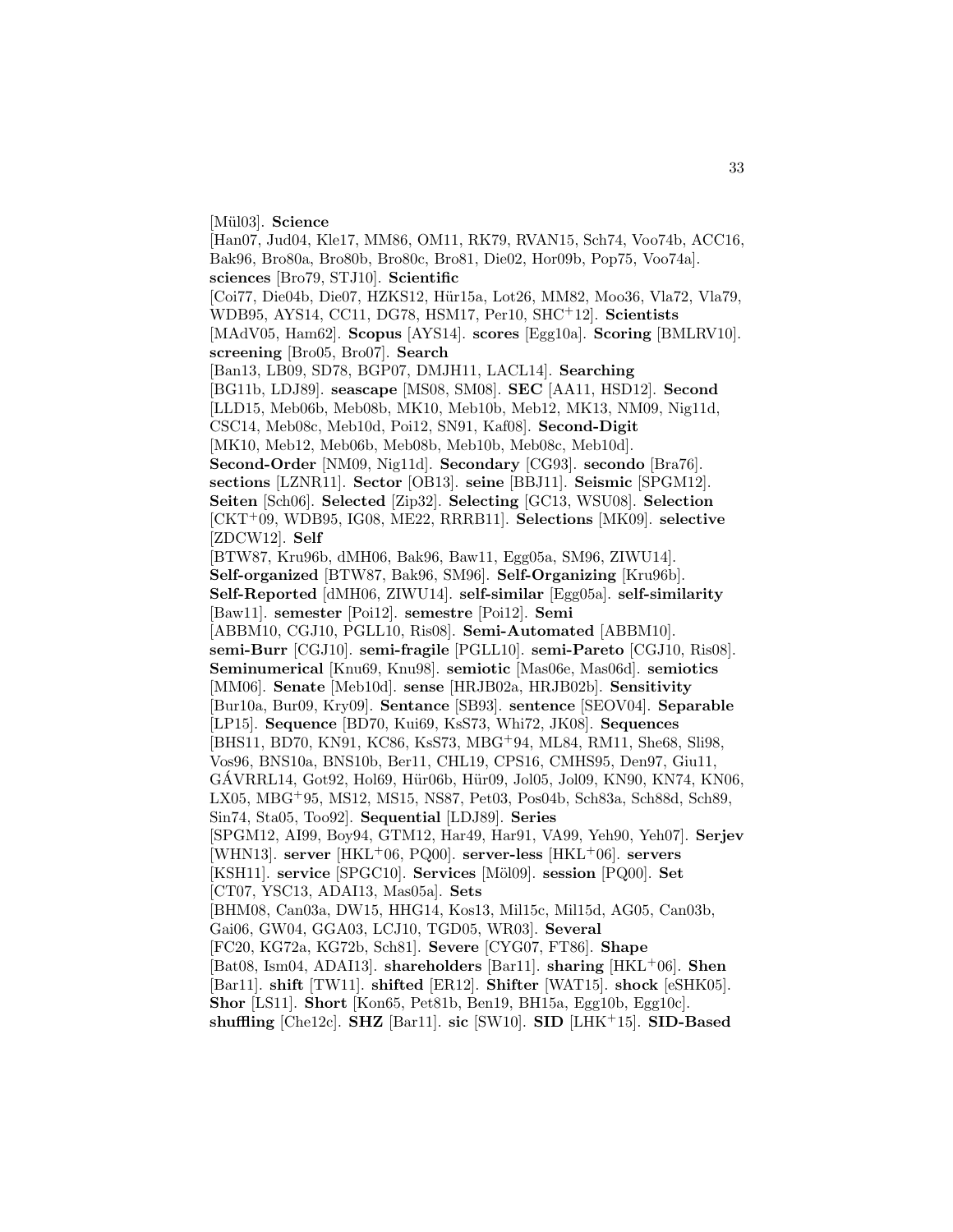[LHK<sup>+</sup>15]. **sided** [KP04]. **Sierpiński** [PR22]. **SIGACT** [PS09]. **SIGART** [PS09]. **sight** [BH11b]. **SIGMOD** [PS09]. **SIGMOD-SIGACT-SIGART** [PS09]. **signal** [SM11]. **Signaling** [KM11]. **Significance** [LK12, ZM08, FG10, FT86, OC83]. **significands** [BT18]. **Significant** [ABBM10, FH45, Gor12a, GF44, HH13, Pin61, Rai69b, Rod04, Tsa74, Var99, Won69, AS68, Adh69, AP99, Boy94, Hil95b, Hil95c, Hil99b, HS05, HW86, Hür15c, KR04, LCJ10, Pha13, Poc06, Rai69a, Sar73, SM10e, Tur82. **significant-digit** [Hil95b, Hil95c]. **significatif** [Hil99b]. **significatifs** [Var99]. **significativo** [AP99]. **Signs** [BHB<sup>+</sup>96, SG00]. **Silence** [Mil57]. **similar** [Egg05a]. **Similarity** [BMLRV10, Baw11]. **similarly** [SS11]. **Simon** [Che91, Doo10, Gar11, Man59]. **Simple** [Few09, GT99, Ism04, Mil15c, Mil15d, Sta10, BH11b, Egg11, GM97b, Sim07, TR91, Urz00]. **Simplification** [HHG14]. **Simpson** [RRZR09]. **simulation** [MG07a, NKZ12]. **Simulations** [FM89]. **Simulator** [LHK<sup>+</sup>15]. **Single** [ABBM10]. **Single-Significant-Digit** [ABBM10]. **sinners** [Vog00]. **sites** [BS00]. **Situation** [RVAN15]. **Six** [Yeh02]. **Size** [Bat08, BGVV99, DKM07, KNT89, Sol00, BBL07, Bra76, CZ04, CM11, DB14, Egg06, GLS06, Hai69, JHTS10, LL08, Sem08, SBH<sup>+</sup>95, TN87]. **size-dependent** [LL08]. **Sizes** [Axt01, FGPM12, LZZ13, RH02]. **Skew** [Sim55, YZ16, Man59, WYTD93, WDY93]. **sleeping** [MA18]. **sleuth** [RR03]. **slide** [Haf69]. **Slovenia's** [Per10]. **Small** [DCH<sup>+</sup>17, Rou15]. **Smallest** [Fer13]. **Smart** [LEC<sup>+</sup>15, GT99]. **SMEs** [Moc17]. **Smirnov** [Lon92, Lou92]. **Smoothed** [BR15, ANRV07]. **Snap** [LCY<sup>+</sup>15]. **SNARC** [FMS10, SF08]. **Social** [McK80, RGBK14, Bro79, Die02, Fur46, Gei48, ME22, ZS11, dGGd21]. **Socio** [Sch10]. **Socio-Economic** [Sch10]. **Sociological** [Kaf08]. **SOEP** [Sch10, SSMW05]. **Software** [ACM00, Ban13, Lan03, Lan04, Moh79, QBP<sup>+</sup>04, Wal03, Ano93, CL04a, CW97, LSS00, NGJ03, Tra92]. **soll** [Sch06]. **Solution** [Kle17, HJ15, LWY10, MAE06]. **Solutions** [BE14a, KZ15, Whi82, ZF15]. **Solvable** [FP04]. **Some** [Adh69, Ber11, BMM10, Dav76, Dur06, FM95, For10, Got92, Jan12, LW14, Loy73, Mil57, Mil04, Pha13, Sch87b, TA12, Yeh07, GN07, Str10, Too92, Zen11, Bur04, MS13]. **Sons** [Lim06]. **Sorry** [Sav04]. **sort** [WDY93]. **sorted** [Lag03]. **Source** [IHWZ17, MSSvK08, NGJ03, Rou76b]. **Sources** [Bra34, Bra85, MdSPZ06, Rou76b, Rou78]. **sous** [Rou76a]. **South** [Meb10d]. **sozialen** [Fur46, Gei48]. **sozialwissenschaftlichen** [Die02]. **Space** [BCIS09, LB07, BFLB10, SF08, VB08]. **Space-optimal** [BCIS09]. **Spain** [NSGP05]. **Spanish** [AP99, PT04]. **Spatial** [RDFM10, FMS10, NHD16]. **spatial-numerical** [FMS10]. **spatio** [BBK<sup>+</sup>15]. **spatio-temporal** [BBK<sup>+</sup>15]. **Special** [Egg94]. **Specific** [Bra34, Bra85, KSG<sup>+</sup>16]. **SPECT** [QBP<sup>+</sup>04]. **spectra** [BSWB16, Pai08, Pai13]. **spectroscopic** [BSM15]. **spectrum** [KA84]. **speculations** [Lin86]. **speed** [Est16]. **spillovers** [Dur06]. **Spontaneity** [Kub77]. **Spontaneous** [SL96]. **Spot** [Sta10]. **Spotlight** [BK08]. **Spread** [Ber10, Wag10]. **Spur** [Vog00]. **spurious** [GLS06]. **square** [DB14]. **Squares** [Ros12]. **SRM** [AH09]. **Stability** [Abe02, SR01, Wan15]. **Stable** [KP05, KP04, MBS99]. **Standard** [ZM08]. **startles** [Her98]. **state**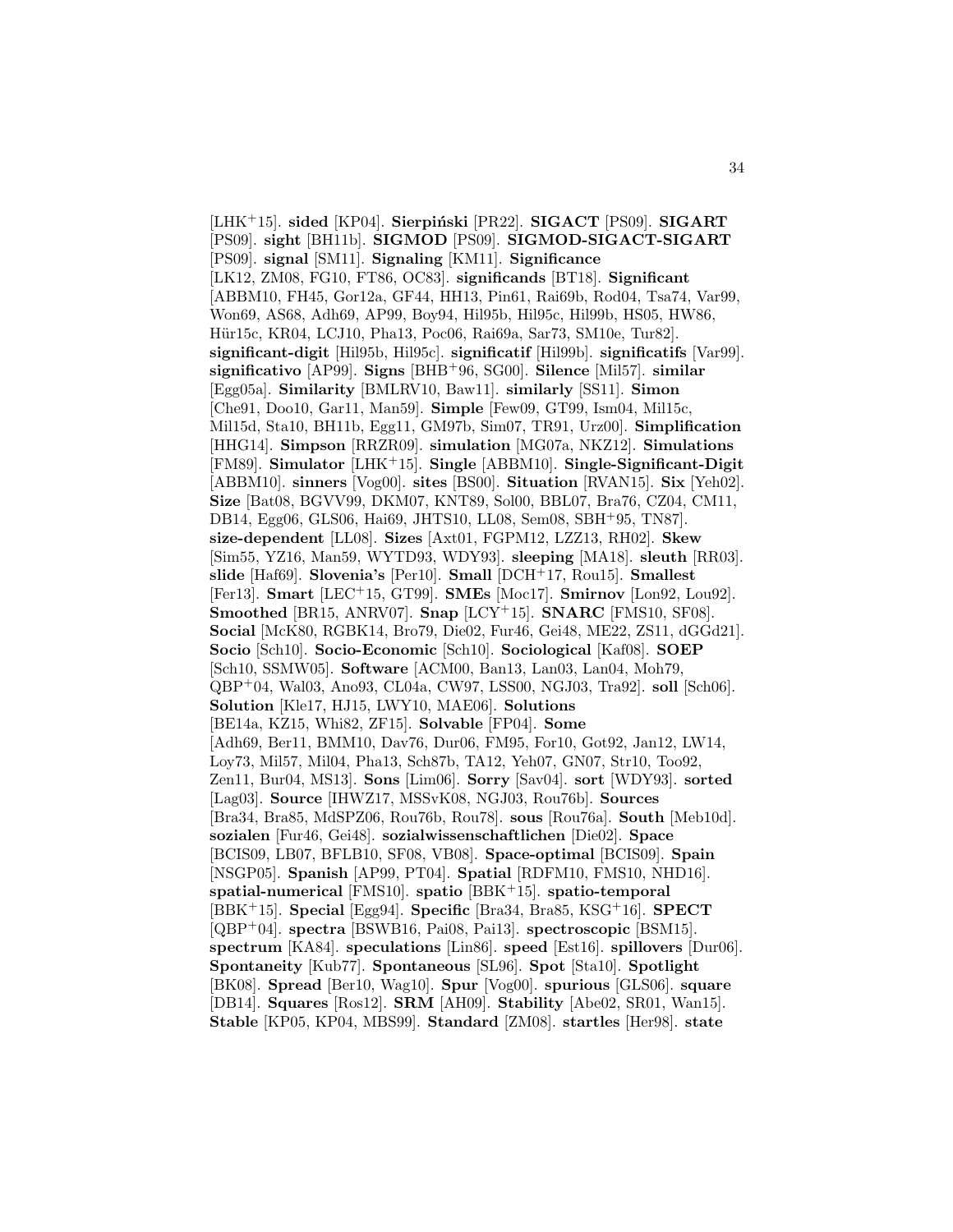#### [BHKR11, KBHR10, MG15, Whi82]. **Statement**

[Van15a, Van15b, GD14, RRRB11]. **Statements** [GR07]. **States** [HKKS06, LW14, MK13]. **Static** [LEC<sup>+</sup>15, KSH11]. **stationarity** [LF16]. **stationary** [SR01]. **Statistical** [Bat09, BG54, BH02, Bur10a, Bur09, Fle81, FLP03, GF44, GHP09, Kry09, LS11, Mac14a, Man53, MWS99, OR07, PSM10, Sin03, Sto16, TMS02, Tic88, ZM08, BCP21, BBE10, CM21, CG07, DMF09, GTM12, Her57, Hil95c, HV01, IMS15, Lan00, MPPH06, MBG<sup>+</sup>95, Mar12, Mül11, OC83, Poc98, Poc06, Reg82, Sch06, SM10e, Sti45, SH10. **Statistical-Physics** [LS11]. **statistici** [Her57]. **Statistician** [Kos12]. **Statistics**

[CS09b, Con28, HR10, Man62, Meb07, MN06b, NCT10, NCT13, Nig97, Nig01, NM07b, RGBK14, SM10c, Fur46, GBA04, Gei48, GD10, Has07, Hol14, MM99, MM04, MN08b, MM14, Nig00b, Nig00c, SM10d, Szé90, TA12, TH13]. **Statistik** [Fur46, Gei48, Sz´e90]. **statistique** [GD10]. **statistische** [GTM12, Tic88]. **statistischer** [BBE10]. **statistisches** [Sch06]. **steady** [Whi82]. **steady-state** [Whi82]. **steganography** [AOT13]. **Steindl** [Bal66]. **Stenographic** [Est16]. **Sténographiques** [Est16]. **step** [Bro07]. **Steuer** [Vog00]. **Steuer-** [Vog00]. **Steuerbetr¨uger** [Sch06]. **Steuererkl¨arungen** [Pos04c]. **Steuers¨undern** [H¨un07]. **stiess** [Sch06]. **Stigler** [LCJ10, MM87, WHN13]. **Stochastic** [LW92, MZ99, SCD01, SL96, HJ15, HW15, Liu15, LC15, MBS99, OV97]. **Stock** [Ley96, Sav06, SW10, Tor06, BCM02, BM08, DD06, DDS98, DK09, KZ08b, Mas05a, Mas05d. **Storage** [Ben75]. **stores** [MTTT08]. **Story** [Liv02]. **strange** [Sch06]. **Strategic** [Meb10a, Meb10b, Sjo14]. **Strategically** [MS13]. **Strategies** [Meb12, MK13]. **Strategy** [AB03, Ped94, XS09]. **streaming** [CCC09, MF21]. **streams** [LWY10, MAE06]. **strength** [DB14]. **strikes** [BH11b]. **String** [IRU83]. **Strong** [Dia74, Lee18, Per05, BCIS09]. **Stronger** [HW75b]. **Structural** [MdSSZ09, Els78]. **Structure** [CG77, HJJYM11, Man53, NBH<sup>+</sup>98, AR10, AR11, Che12c, JSZ11, Pai13, SS09, TST97, Tul85]. **Structured** [Ben84, LDJ89]. **structures** [CL04a]. **struggle** [Mir11]. **Studies** [QBP<sup>+</sup>04, MDJH05, Zip32, Wan11b]. **Study** [Bal66, CG77, Hsü48, MM86, Ora17, DG10, Els78, Gra10, Kri10, LB14, OR07, Sud10]. **studying** [Nor13]. **Subgraph** [BP06, BGP07]. **subject** [HN05]. **Subjective** [NKL04, Bro80c, NKL03]. **Subjects** [Bra34, Bra85]. **submarines** [McG11]. **Subsequences** [Smi13]. **subtraction** [FT86]. **Sufficient** [BSO10]. **suites** [Jol05, Jol09]. **suivent** [San02c]. **suivent-elles** [San02c]. **Sulla** [Gin57, Her57]. **Sum** [All97]. **summability** [Cig64, Dur74, Sch83a]. **Summation** [Nig11d, Tic87]. **Summierungsverfahren** [Tic87]. **Sums** [Blu70, MYZ67, Sch83b, Sch84, Sch86, Sch87a, Sch88a, Sch91a, Sze10].

**Supervised** [CS11]. **Supply** [KV14, CS09a, HCS09]. **support**

[BXK11, ME22]. **Supreme** [Lee18]. **Sure** [Sch88c]. **Surfaces** [BB76, RV09].

**surfers** [LBL01]. **Surprises** [ALT16, Szé90]. **surprising** 

[CFH<sup>+</sup>20, MAC14b]. **Survey** [JS09, BM13, JS06, MS11, Pos04b, SCE03].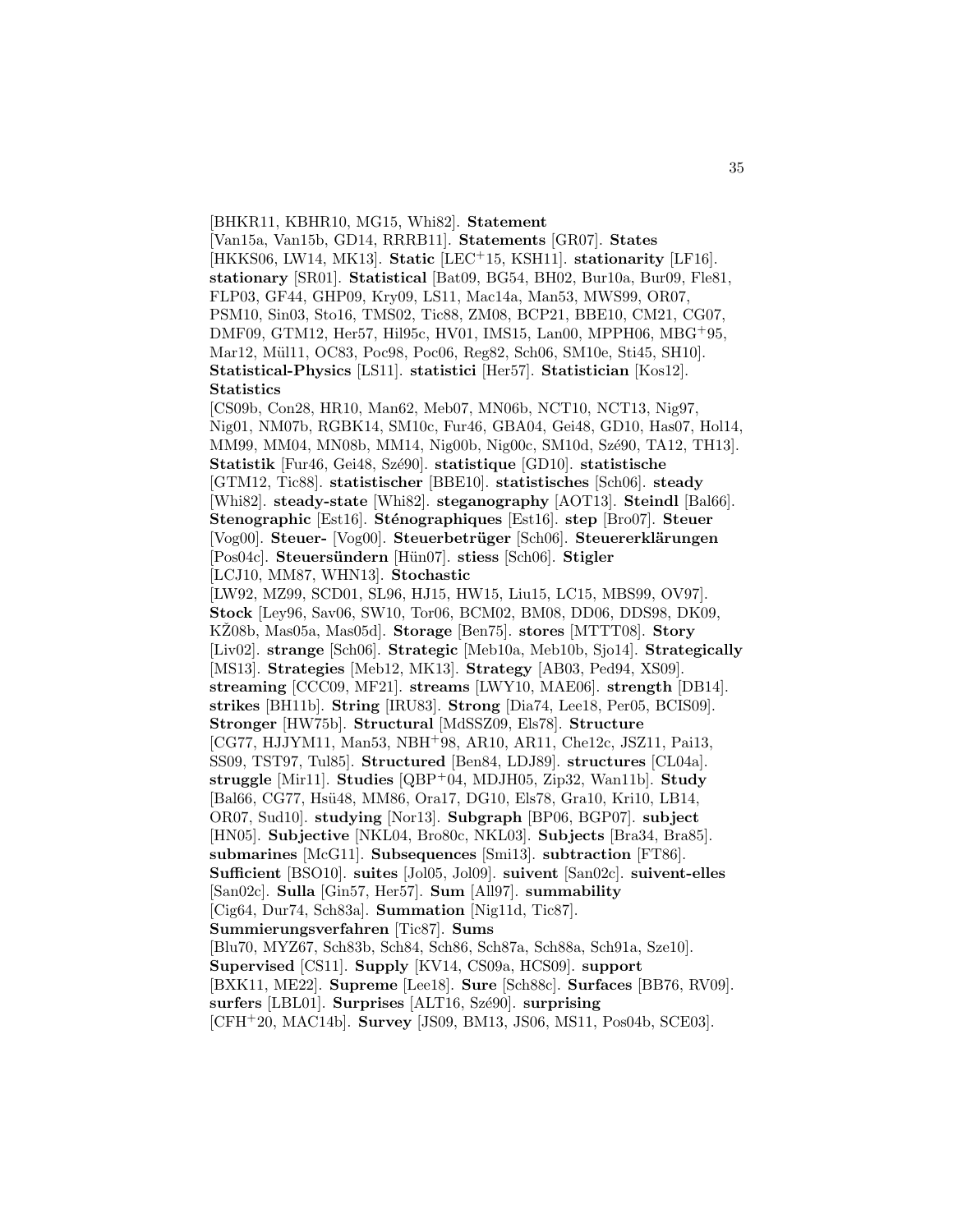**Surveyor** [Dun80, Moh80]. **surveys** [Sch10]. **Survival** [LSE00]. **sus** [PT04]. **Susceptibility** [ZSB<sup>+</sup>12]. **sustainable** [Ano02]. **swaps** [ACC16]. **symbolic** [FRB05, KUY05]. **symmetric** [Liu08]. **symmetries** [Pai13, Poc98, Poc06]. **Symposium** [CLT20, PS09]. **Synaesthesia** [BEJ07]. **Synonymy** [Man08]. **syntactic** [WZS12]. **syntax** [FRB05, VB08]. **Synthetic** [AS05, DS05, GJARPGAC10]. **System** [Fed82b, KŽ08a, ŽK09, NBH<sup>+</sup>98, P´er07, BXK11, BMT96, Egg06, KZ15, MG07a, Wan15, Wir98]. **Systematic** [Da 20, MBG<sup>+</sup>95, LB14]. **systemic** [ACCG13]. **Systems** [BE14b, LHK<sup>+</sup>15, RZS<sup>+</sup>15, SJP<sup>+</sup>15, SL96, Ada11, Ber03, Ber05b, Ber05c, BBH05, BE16, BS00, DS01, Egg05a, Egg09, HKL<sup>+</sup>06, HS08, HG14, HS01, KUY05, LC15, MNW<sup>+</sup>05, MBS99, Mas06e, Mas06d, Nic88, NT89, Nil10, PS09, SCD01, SAG<sup>+</sup>00, TBL00].

36

**Tables** [BG09, BG10, BG11a, GF44, NKL04, SD78, Fra17, MA18, NKL03, Sti45, TW71, WR03]. **Taches** [Lef82]. **Tail** [BVT96, SS06, Bel88, GGO15]. **tailed** [Yeh90]. **tails** [MS83]. **Taiwan** [LW14]. **Taking** [Bec14]. **tale** [D'A20]. **tampered** [LZL<sup>+</sup>12]. **target** [BCK12]. **Targets** [WSU08]. **Tasks** [Lef82]. **Tax**

[AH09, BS92, Her98, WSU08, Hün07, Nig92, Pos04c, Sch06, Vog00, She94]. **taxes** [MAC14b]. **taxonomy** [GD14]. **Taxpayer** [Nig96b]. **taxpayers** [Her98]. **teaches** [H¨un07]. **teams** [MG07b]. **Technical** [Kon65]. **Technique** [Die12, Yor00]. **techniques**

[BM13, BL95, Bro84, Fed84, Nig11e, RRRB11, TMS02]. **Technology** [Sta12, AH09, KMN09, TB00]. **Tell** [Meb10b]. **Temelli** [AA10]. **Temporal** [DD06, BBK<sup>+</sup>15]. **Tend** [Wlo71, BS92, LL08, SB93]. **Term** [Los01]. **Terminal** [FM95, Hay08a, Hay08b, Hay09, MDDK02]. **Terrorist** [CYG07]. **Test** [AP10, BS10a, GBTB<sup>+</sup>16, Lon92, Meb06b, Meb08b, Mor06, SM11, Ylv77, Bra76, FG10, GBA04, GTM12, HB18, KS10, Lou92, MPS11, Meb08c, MF21, Pos04a, SZVHA10, Urz00, VAGE09, ZS11]. **Testbanks** [SID13, SID15]. **Testing** [BCCP18, HSR<sup>+</sup>08a, CS09a, HSR<sup>+</sup>08b, HCS09, HNY20, Kos12, MPS11, Pet08, SBB01, Urz11, Mei09, Pao85]. **Tests** [Ami07, Con10, MSSvK08, Meb08a, MK10, Meb10b, Meb12, Nig97, Nig01, NM09, Nig11c, Nig11d, AS15, BG11b, Meb10d, Nig00b, Nig00c, OJM15, Z¨or15, HB18]. **Testverfahren** [Pos05]. **text** [Bak07, BP84, Che89, FMS10, IG08, LAL15, Tul85]. **Textbook** [SID13, SID15]. **Texts** [iCE10, FS02, Li92]. **textual** [LAL15]. **Theft** [Meb06a, Ana03, Lim06]. **Theil** [CA12]. **Their** [DKM07, Haf13, Ber95, Ber15b, KR12, KG72a, KG72b, LS14, Mas06b, MS11, OJM15, Yeh02]. **Theorem** [Ban13, CL04b, Egg10b, Egg10c, Hür15b, Mas05a, MN08a, Sze10, MN06a, Per96, TbG98]. **theoretic** [Tic86]. **Theoretical** [Fed82a, LLD15, Bha12, Hea78]. **Theorie** [CH61, Pos04c, Pos05, Pos10, Jan12, Zel58, ZB70]. **Theories** [Kry09, Pra88]. **Theory** [BG54, Bro77, Can03a, Can03b, ER12, Fel50, Fel57, Fel66, Fel68,

GM97a, HW75a, KA84, Krä15, LS11, Man53, MTB06, SMS10, Wea63, Yul25,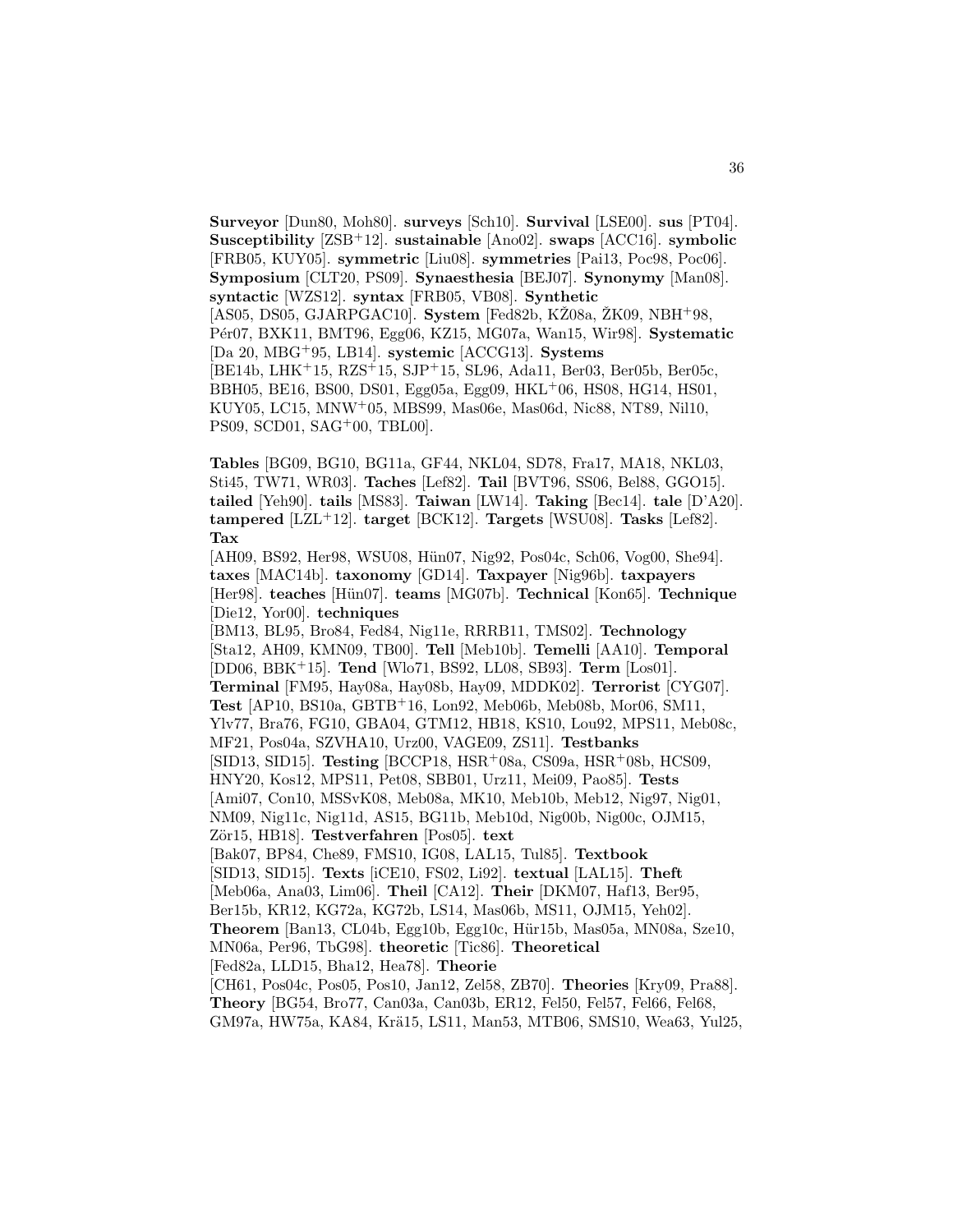BH11a, BH15a, CH61, Dia74, DMJH11, Dur91, Dur05, Egg90b, Egg94, Egg05c, FM89, GGPS03, Jan12, Kos15, dLKHS04a, dLKHS06, Loy73, Mas05a, McG11, Mil15a, PBP07, Pos04c, Pos10, Wea82, Zel58, ZB70]. **There** [CBP12, LV94]. **thermodynamic** [AR10, AR11]. **Thermodynamics** [AR09, Den97]. **theses** [Sud10]. **things** [Bro80b, Lem86]. **Thirty** [LLD15]. **Thirty-One** [LLD15]. **Thirty-Second** [LLD15]. **Thought** [McK80, Hol18]. **thoughts** [Lin86, Mil04]. **thousands** [Her98]. **Three** [Sta99, CZ04, MG15]. **three-parameter** [CZ04]. **three-state** [MG15]. **thresholds** [DZ03]. **ties** [MG07b, Tay05]. **Time** [BE14b, SPGM12, Vla76, WDB95, AI99, BE16, Has07, Yeh90, Yeh07]. **Times** [SD78]. **timing** [SPGC10]. **timing-channel** [SPGC10]. **tissue** [KSG<sup>+</sup>16]. **tolerance** [You13]. **Too** [Mac14a, Tay05]. **tool** [DdA<sup>+</sup>09, HSM17, Lan00, RR03]. **Tools** [Lan04, Lef82, BL95]. **Top** [ŽD11, LWY10, MAE06, XLW14, ZCW09]. **top-** [LWY10, MAE06, XLW14]. **Topics** [ZDCW12]. **topology** [MS08]. **tournament** [CGPT15]. **tournaments** [GAVRRL14]. **toxicant** [LC15]. **Toxics** [dMH06]. **Trachtenberg** [Ano93]. **tracing** [Pos04c]. **track** [ARMG03, Vog00]. **Tracking** [AMVBJ11, Car15, DM19, PK06]. **trade** [CBC<sup>+</sup>19, GTM12, Lac18, dGL13]. **traditional** [HSR<sup>+</sup>08a, HSR<sup>+</sup>08b, SH10, Szé90]. **Traffic** [HS08, Pér07, AJ14, GTC<sup>+</sup>07]. **Trailing** [FG76]. **Train** [WHN13]. **Training** [YSC13]. **Transactions** [Ano93]. **transcriptomes** [OKO06]. **transform** [CA12, TRB<sup>+</sup>12]. **Transformation** [KR12, LB06a, PGLL10]. **Transformations** [Pet66, CI96]. **Transient** [MZS99]. **transitions** [Mas07, RMB<sup>+</sup>14, SS11]. **transmission** [ZM01, dSFSL20]. **transparency** [Sjo14]. **Tree** [LDJ89, CL05, SS09]. **Tree-Structured** [LDJ89]. **trees** [Ber15b]. **Trends** [Bha02]. **Triage** [OW12]. **trials** [Ora17]. **Trip** [Sta10]. **triumphant** [McG11]. **True** [DMZ05, Mac14a, FDA<sup>+</sup>04, Hil96]. **Truncated** [AMP06, KPF15, RS19]. **trust** [Hen11]. **Tsallis** [Abe02, Den97]. **Tuning** [KNT89]. **tuple** [CSV96]. **turbulent** [Bia15, LF16]. **Turkish** [AA10, OB13]. **Turn** [RR03]. **turnover** [KZ08b]. ˇ **Twardy** [McA05]. **twenty** [PS09]. **twenty-eighth** [PS09]. **Two** [Hai69, LW92, Nig11c, Ora17, ER02, Has07, Hub78, McG11, Sco13, cTnHwH17]. **two-dimensional** [Has07]. **two-exponent** [cTnHwH17]. **Type** [CT05, SZVHA10, CM11, GGO15, HJ15, HDV13, KG72a, KG72b, Per82, SM06b, Uze10, Wu08, RAV10, WC03]. **Type-II** [RAV10]. **typology** [SM08].

**U.S.** [Axt01, Ley96]. **Überraschungen** [Szé90]. **Ubiquity** [FGPM16, Ber04, Ber05a]. **ucenje** [Jas10]. **UK** [Rai03, Sim98]. **ultimate** [Lag10]. **Unambiguous** [Rav08]. **unbiased** [MPS11]. **Uncertainty** [GBTB<sup>+</sup>16, MM87]. **uncitedness** [Egg13]. **Uncover** [Nig99b]. **Uncovering** [Lu07]. **underflow** [FT86]. **Underlying** [AR09, Ami07, KC86, AR10, AR11]. **Understanding**

[BGVV99, Gut16, KM11, Kos06, Tij04, Tij07, Tij12, WCCK09]. **Uneven** [PTTV98, PTTV01]. **Unexpected** [Wap12]. **Ungleichungen** [Tic86].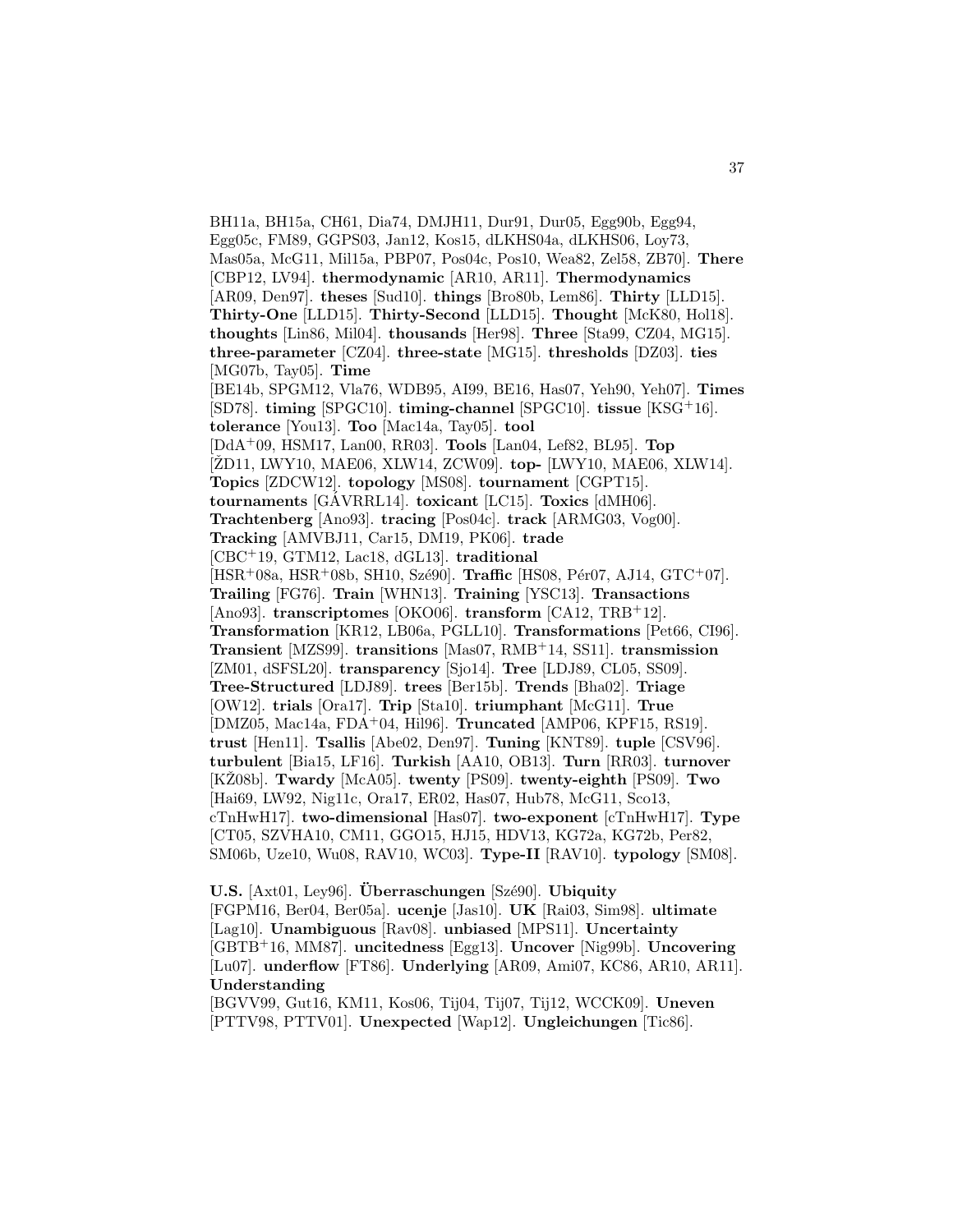**Unified** [LDJ89, ZA95, Mei09, TA12, ZF15, BG11b]. **Uniform** [Ant91, BD70, Dun67, JD11, JD12, Kui69, KN74, KN06, Rod04, Tic85, Vol20, BT18, CH61, Cig64, Dia77, Hol69, Hür15c, JdlR04, Lov73, Sch83b, Sch83a, Sch84, Sch87b, Sch88d, Sch91a, Shi89, Too92, Tsu52, Wey15, Tic86, Tic87]. **uniformity** [LL08]. **uniformly** [CI96, MPS11, Sch89]. **unifying** [GJ10]. **Unique** [SD78]. **unit** [Per96]. **United** [LW14, MK13]. **Units** [NBH<sup>+</sup>98, BP84]. **Unity** [MM84]. **Universal** [MM87]. **Universality** [CMS10, KH02, Sta99, SAG<sup>+</sup>00, VB08]. **Universe** [NKL04, NKL03, AL14a]. **universit´e** [Par97]. **universities** [Jin09b]. **University** [Ale05, Jin09a, Par97]. **unknown** [ZHS09]. **Unsolved** [Str12]. **unstable** [NR08]. **Untangling** [Egg07]. **Untersuchung** [Fur46, Gei48]. **Unusual** [SGW04, Tho89]. **unwanted** [Par75]. **unzipped** [BBM11a]. **Unzipping** [Ada11]. **Update** [Mar12, Ped94]. **upper** [Hür15c]. **Urban** [Kru96a, MZS99, ZM97, Che12c, GB13, MHS95, MML01, MZ98a, RDFM10]. **urn** [KH95]. **USA** [CLT20, PT11]. **Use** [BG09, BG10, BG11a, Da 20, Die12, DHP04, Lef82, Lin08, NM97, OMNO10, San87a, San87b, San88, San92, TV21, Ale09, Ano05, Ban13, BBE10, Bro07, MDJH05, New81, RR03, Sjo14]. **used** [dLKHS04a, dLKHS06, Nig93, SM06b, Wal02]. **useful** [BSM15]. **Uses** [Ber95]. **Using** [BW98, CS11, CT05, Cod99, FGZZ11b, GC13, GP13, Gut16, IHWZ17, KV14, Lan00, Lan03, LY02, LP15, MS09, MK10, MSA<sup>+</sup>11, Nig94, Nig01, NM09, RGE13, RGL14, SD78, Sav06, TB00, Vuk08, WCP<sup>+</sup>07, WSY11, ZD11, ADAI13, BP06, BXK11, BM13, BMP93, DN00, FG10, Fed84, GW04, GMV09, HB18, HHG14, Hür06b, Hür09, JS06, JS09, KSG<sup>+</sup>16, LZL<sup>+</sup>12, LFCR04, LBC06, LB06b, LACL14, MPPH06, MBG<sup>+</sup>95, MRSCCS11, ME22, Nig00b, Nig00c, Nig15, OW12, OM11, QZH10, QZHC11, RVAN15, RRRB11, SM06a, Sch10, SCE03, ZHS09, Die04b, Die07]. **Utilizing** [Sta12].

**V** [Gei48]. **V.** [Mas06d]. **Validation** [RME98, LD04, dSFSL20]. **Validity** [Ami07, CM21, Nic89]. **valuable** [HSM17]. **value** [BOT06, DMF09, Nig99a, Per82, TN87]. **Values** [SBB01, GBA04, GMV09, KM05, MK05]. **Variable** [Lin20, Vla72, BS00, Kem75, Rou76a, Sch73, Sch98, TN87, Wój13a, Wój13b, Yua84]. **Variable-Radix** [Lin20]. **Variables** [BGTM<sup>+</sup>11, AS68, BBC<sup>+</sup>18, BT18, EL03, Giu11, HS05, Hol69, KR12, KR13, Sch81, UP85, Val12, Yeh90]. **Variates** [Blu70]. **variational** [HPV<sup>+</sup>09]. **variational-principle** [HPV<sup>+</sup>09]. **vectors** [MN14]. **vehicle** [HB18]. **Venezuela** [PT04, PT11]. **Venezuelan** [Tay05]. **Verifica** [Bra76]. **verified** [HSM11]. **Versicherungsbetrug** [HB18]. **versus** [Hil96, RGBK14, SM08, SH10]. **Verteilung** [Hum06, M¨or01, Sch73, Die04a]. **Vertical** [ZM01]. **Very** [AW89]. **via** [CEZ10, GB13, LYY09, Lip09, LS11, XLW14]. **via-à-vis** [GB13]. **Video** [LP15, KSH11]. **view** [NH07]. **vindication** [RR09]. **vis** [GB13]. **Visit** [RBXM15]. **Visitor** [RBXM15]. **Visual** [WHN13]. **Visualization** [NSGP05]. **vitesse** [Est16]. **Vocabulary** [Sor12, Con28]. **voids** [Gai06]. **volcanology** [GM12]. **Volterra** [BG15, HJ15, HW15, KZ15, Liu15, LC15, Wan15, ZF15].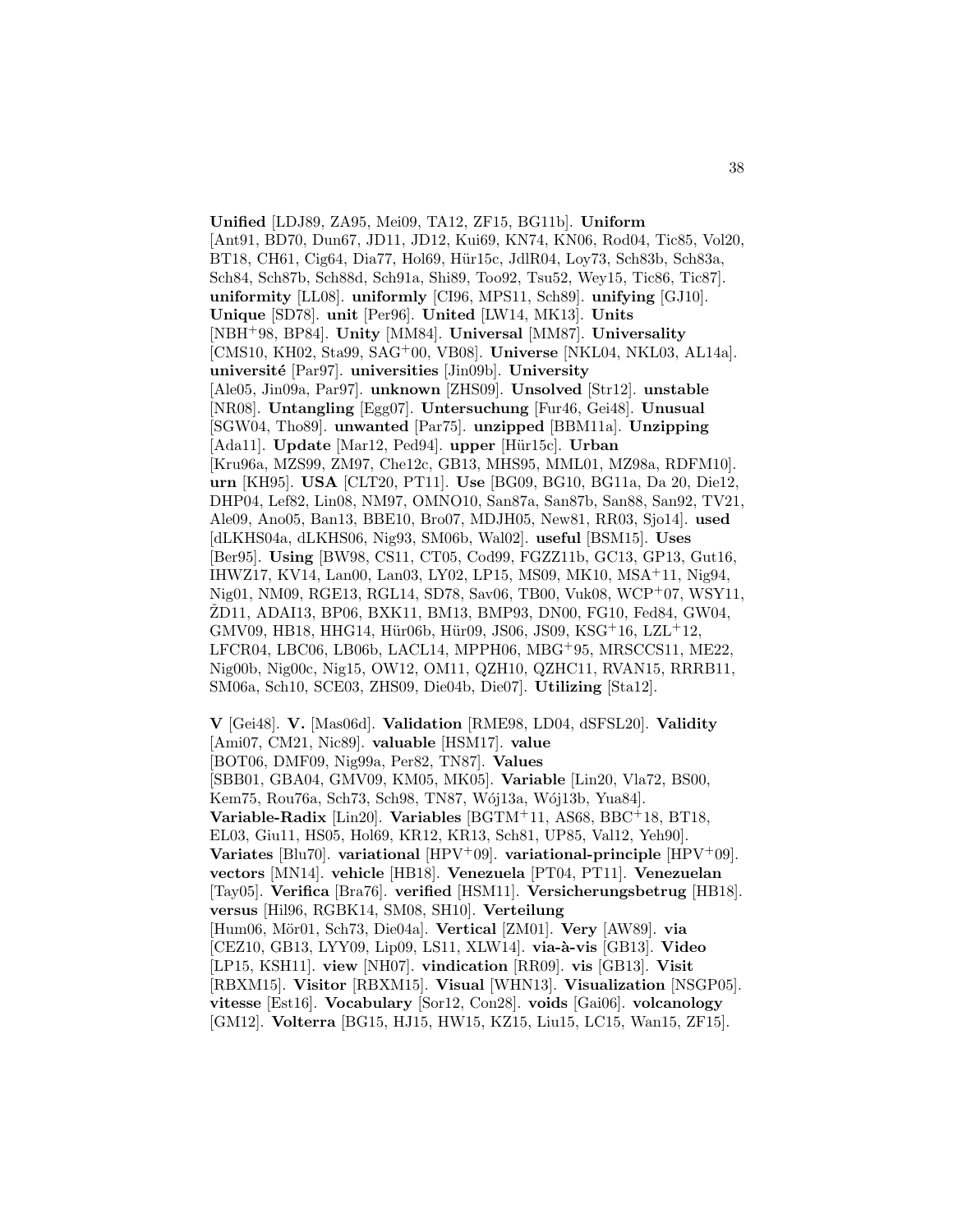**Volume** [Haf13, QBP<sup>+</sup>04, RME98, WCP<sup>+</sup>07]. **Vom** [SHC<sup>+</sup>12]. **Vor** [Sch06]. **Vote** [Meb06a, Meb06c, MK10, Meb15]. **Voter** [Meb12, MK13]. **Votes** [GM22]. **Voting** [Ans09, Lee18, Meb06a, Meb10a, Meb10b]. **vs** [Haf13]. **vulnerability** [WCCK09].

**Wahrscheinlichkeitsrechnung** [Szé90]. **walked** [Hol18]. **want** [Spe09]. **Ward** [PMdM<sup>+</sup>99]. **Warehouse** [KV14]. **warum** [Hum18]. **Was** [Moc02]. **watermarked** [ZHS09]. **watermarking** [PGLL10]. **Watkins** [LS11]. **waves** [Wan15]. **way** [Val12]. **Weak** [CI96, Dia74, Giu11, Che80, MG07b, Per05]. **weakly** [Per82]. **wealth** [FWW85]. **web** [IG08, BFS03, BMLRV10, DMO06, HA99, LBL01, OM11, PQ00]. **Weibull** [CLM15, GGO15, NG04, dSFSL20]. **Weibull-type** [GGO15]. **weighted** [MS11]. **welfare** [dGGd21, dGL13]. **Well** [Da 20]. **Well-Founded** [Da 20]. **Wesley** [Ano50]. **Where** [DK09, VM04]. **which** [Par75]. **Who** [Haf13]. **whose** [AS68]. **Wide** [DMO06, Lee18, HA99]. **Width** [SM10b, SM09]. **Wie** [Hün07]. **Wikileaks** [Con10]. **Wiley** [Lim06]. **will** [Sch06]. **Willis** [Yul25]. **Wilson** [CL04b]. **wireless** [HG14]. **Wissenschaftsbetrug** [SHC<sup>+</sup>12]. **within** [Kos13]. **wizard** [Hen11]. **Wlodarski** [SB93]. **Word** [LB09, SEOV04, Egg99a, Egg99b, FP04, Li92, WZS12]. **words** [DM92, KUY05, TR91]. **Working** [Dun80, Moh80]. **workload** [XS09]. **works** [Bak96]. **Workshop** [NSGP05]. **World** [Liv02, SPP17, ARMG03, Mir12b, dGL13, DMO06, HA99]. **World-Wide** [HA99]. **worldwide** [Mir12a, Mir16]. **worn** [Sch06]. **Worth** [Wal03]. **WoS** [OM11]. **would** [McG11]. **Write** [YZ16]. **wrong** [BOT06, Sav04].

**XBRL** [HSD12]. **xxiii** [Ale05].

**year** [Kri77]. **years** [Per10, Sch06]. **yield** [Has76]. **Yule** [Ber15b, Che91, Gar11, MRSCCS11, RRZR09, XP89]. **Yule-Simon** [Gar11].

**Zahlen** [Hum18, Vog00, Wey15, Tic88]. **zahlentheoretische** [Tic86]. **Zahn** [Hum06]. **zakon** [Jas10]. **Zaman** [Bac98]. **Zapper** [AH09]. **Zeckendorf** [BDE<sup>+</sup>14, BDE<sup>+</sup>17]. **zeros** [LL08, LL09]. **zeroth** [Mas07]. **zeta** [LL08, LL09]. **Zhou** [Bar11]. **Ziffer** [Hum06, Hum18]. **Ziffern** [Hün07, Mör01]. **Ziffernanalyse** [Bah15, M¨ul03, Pos04c, Pos05, Pos10]. **Zipf** [Fai69, Fai05, Mel06, VW22, Ada11, AR09, AR10, AR11, ARMG03, Ano50, Ano93, Ano02, Ano05, Ano07, AFS04, AI99, AB03, Aus14, ANFF16, Axt01, BBM11a, Bak07, Bel88, BBL07, Ben75, Ben84, BT09, BP84, BGVV99, Bra76, BMLRV10, Bro07, BMT96, CK05, Cha11, Che78, Che80, CL86a, CL86b, CL87b, Che89, Che91, CW97, CZ04, Che12a, Che12b, Che12c, CM11, CMS10, CMFS11, CBP12, CMHS95, CSV96, DMZ05, Den97, Dep08, Dev57, DS01, Dur06, EKJ<sup>+</sup>20, EC11, Egg99a, Egg99b, Egg06, Egg10b, Egg10c, Egg11, Eli11, EC12, Fed82a, iCE10, iCV18, FS02, FRB05, FDA<sup>+</sup>04, FAD<sup>+</sup>04, Fuj04, FK03, Gab99, Gai06, GLS06, GB13, GS01, GM97a, GMV09, GSW92, GLSW96, GTC<sup>+</sup>07, Hai69, HT05a, HT05b,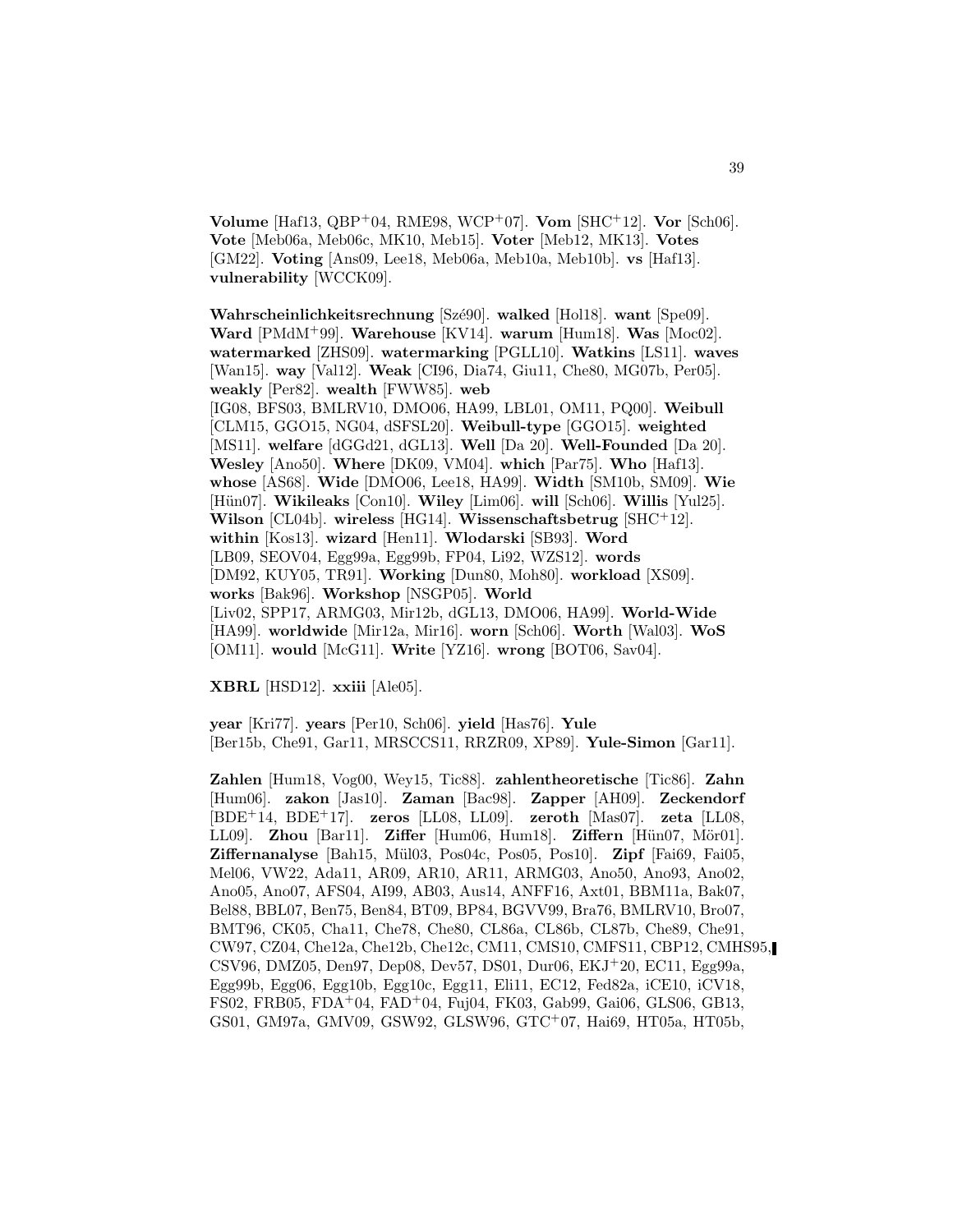HT06, Hav95, HPV<sup>+</sup>09]. **Zipf** [Hil70, Hil74, HW75b, HSM11, HYYH08, IO03, Irm97, IKC96, Izs06, Jin09a, Jin09b, KK95, KN90, KN91, KH02, KUY05, KPH10, Knu01, KA84, KG72a, KG72b, dLKHS04a, dLKHS04b, dLKHS06, LAL15, Lee18, Lef82, LBL01, LY02, LX05, Li11, Liu08, Los01, LCC<sup>+</sup>05, LZZ13, MSSvK08, MPM02, MVW<sup>+</sup>03, MRM<sup>+</sup>05, MPPH06, Man08, MG07a, MZ98b, Mas05a, Mas05c, Mas05b, Mas05d, Mas06a, Mas06b, Mas06c, MM06, Mas07, Mas06e, Mas06d, MDJH05, MS08, Mon01, MR06, NG04, Nal03, NP12, New05, Nic87a, Nic87b, Nic88, NNN89, NT89, Nit05, OW12, OKO06, OTT99, Orl70, Orl76, OC83, PBP07, Pen10, Per10, Per82, Per96, Pet73, PTTV01, PMdM<sup>+</sup>99, Pop02, Pra88, Pus04, RV98, Ree01, Rob11, Rou76a, Rou76b, Rou78, SMS10, SS06, Sem08, SM08, Sha05, Shi89, SEOV04, SR01]. **Zipf** [Soo05, Soo13, Sor12, SBH<sup>+</sup>95, SM06b, Tag70, TN87, TW11, Tao09, Tra92, TbG98, TR91, TST97, Tul85, Urz00, Urz11, VW06, VA99, VB08, Wat96a, Wat96b, WH75, YZ16, Yav74, Yeh90, Yeh02, Yeh07, You13, ZDCW12, ZCW09, ZS11, ZA95, Zör15, dGL13. **Zipf-Like** [BMLRV10, DS01, GTC<sup>+</sup>07, RV98]. **Zipf-Mandelbrot** [MPM02]. **Zipf-scaling** [BMT96]. **Zipf-type** [CM11, KG72a, KG72b, SM06b]. **ZipfAllocation** [KSH11]. **Zipfian** [Egg05c, Fed82b]. **Zipf's** [Li92]. **Zipf's-lawlike** [Li92]. **zipped** [Nit05]. **zone** [BCK12]. **Zufallsgröße** [Sch73]. **zum** [SHC<sup>+</sup>12, Tic87]. **zur** [Pos05, Sch73].

# **References**

#### **Alagoz:2010:MDB**

[AA10] Ali Alagöz and Mustafa Ay. Muhasebe denetiminde Benford kanunu temelli dijital analiz. (Turkish) [Benford Law-based digital analysis of accounting oversight], January 8, 2010. URL www.alialagoz.com.tr/doc-dralialagoz-makaleleri/muhasebe\_denetiminde\_benfrod\_ kanunu\_temelli\_dijital\_analiz.pdf.

#### **Archambault:2011:EMA**

[AA11] J. Archambault and M. Archambault. Earnings management among firms during the pre-SEC era: a Benford's law analysis. Accounting Historians Journal, 38(2):145–170, ???? 2011. ISSN 0148-4184.

# **Abdel-All:2003:GPP**

[AAMAE03] N. H. Abdel-All, M. A. W. Mahmoud, and H. N. Abd-Ellah. Geometrical properties of Pareto distribution. Applied Mathematics and Computation, 145(2–3):321–339, December 25, 2003. CODEN AMHCBQ. ISSN 0096-3003 (print), 1873-5649 (electronic).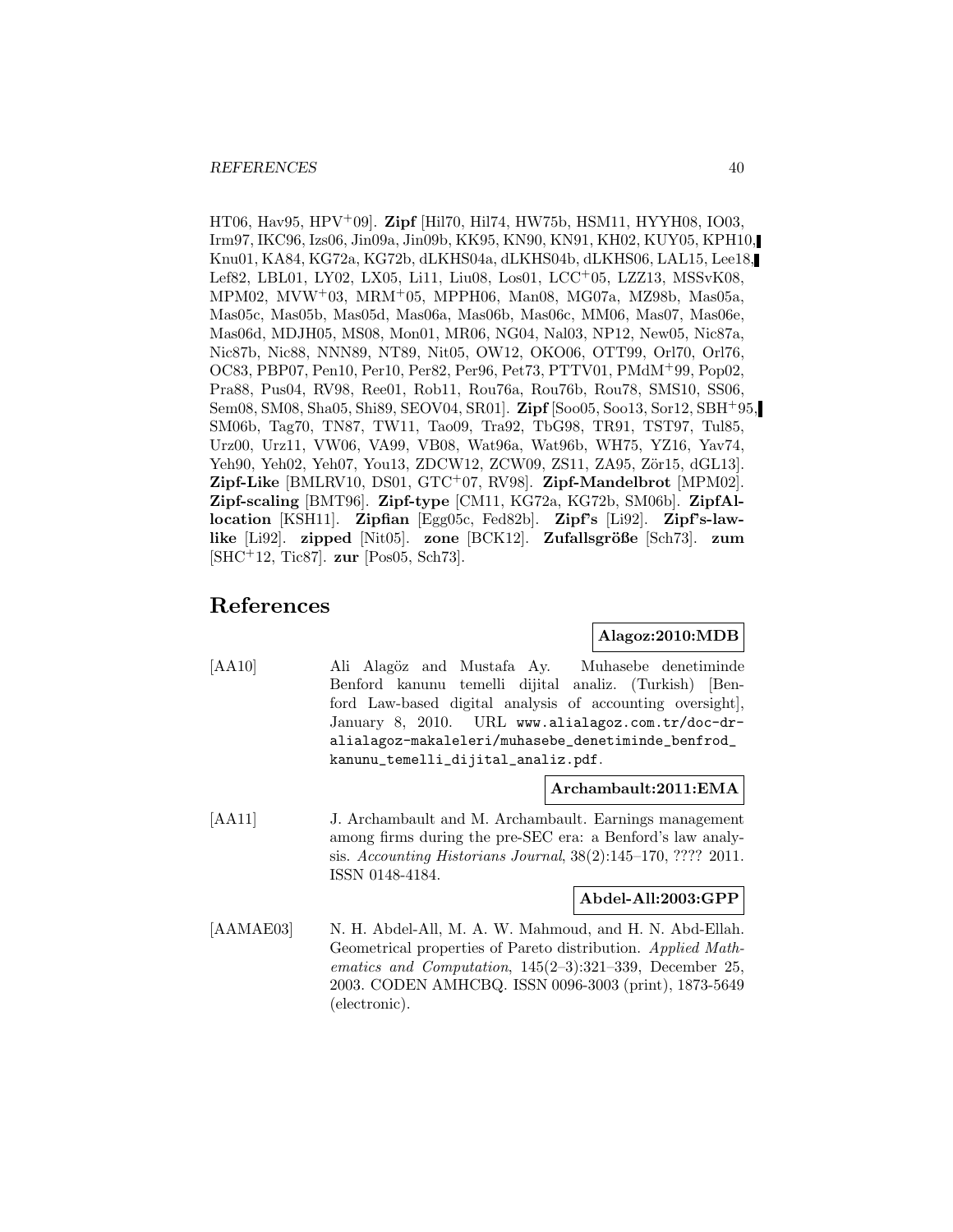#### **Ausloos:2003:SIZ**

[AB03] M. Ausloos and Ph. Bronlet. Strategy for investments from Zipf law(s). Physica A: Statistical Mechanics and its Applications, 324(1–2):30–37, June 1, 2003. CODEN PHYADX. ISSN 0378-4371 (print), 1873-2119 (electronic). URL http://www.sciencedirect.com/science/article/ pii/S0378437102018459. International Econophysics Conference IEC2002 (Bali).

#### **Abourbih:2010:SSD**

[ABBM10] Jonathan A. Abourbih, Luke Blaney, Alan Bundy, and Fiona McNeill. A single-significant-digit calculus for semi-automated guesstimation. Lecture Notes in Computer Science, 6173: 354–368, 2010. CODEN LNCSD9. ISSN 0302-9743 (print), 1611-3349 (electronic). URL http://link.springer.com/ content/pdf/10.1007/978-3-642-14203-1\_31.

# **Abe:2002:STE**

[Abe02] Sumiyoshi Abe. Stability of Tsallis entropy and instabilities of Rényi and normalized Tsallis entropies: a basis for q-exponential distributions. Physical Review E (Statistical physics, plasmas, fluids, and related interdisciplinary topics), 66(??):046134, October 24, 2002. CODEN PLEEE8. ISSN 1539-3755 (print), 1550-2376 (electronic). URL http://link. aps.org/doi/10.1103/PhysRevE.66.046134.

#### **Ausloos:2016:RDC**

[ACC16] Marcel Ausloos, Rosella Castellano, and Roy Cerqueti. Regularities and discrepancies of credit default swaps: a data science approach through Benford's law. Chaos, Solitons & Fractals, 90:8–17, September 2016. CODEN CSFOEH. ISSN 0960-0779 (print), 1873-2887 (electronic).

#### **Abergel:2013:ESR**

[ACCG13] Frédéric Abergel, Bikas K. Chakrabarti, Anirban Chakraborti, and Asim Ghosh, editors. Econophysics of systemic risk and network dynamics. New Econ. Windows. Springer Italia, Milan, Italy, 2013. ISBN 88-470-2553-2, 88-470-2552-4. 119–129 pp.

# **ACM:2000:PIC**

[ACM00] ACM, editor. Proceedings of the 2000 International Conference on Software Engineering: ICSE 2000, the new millen-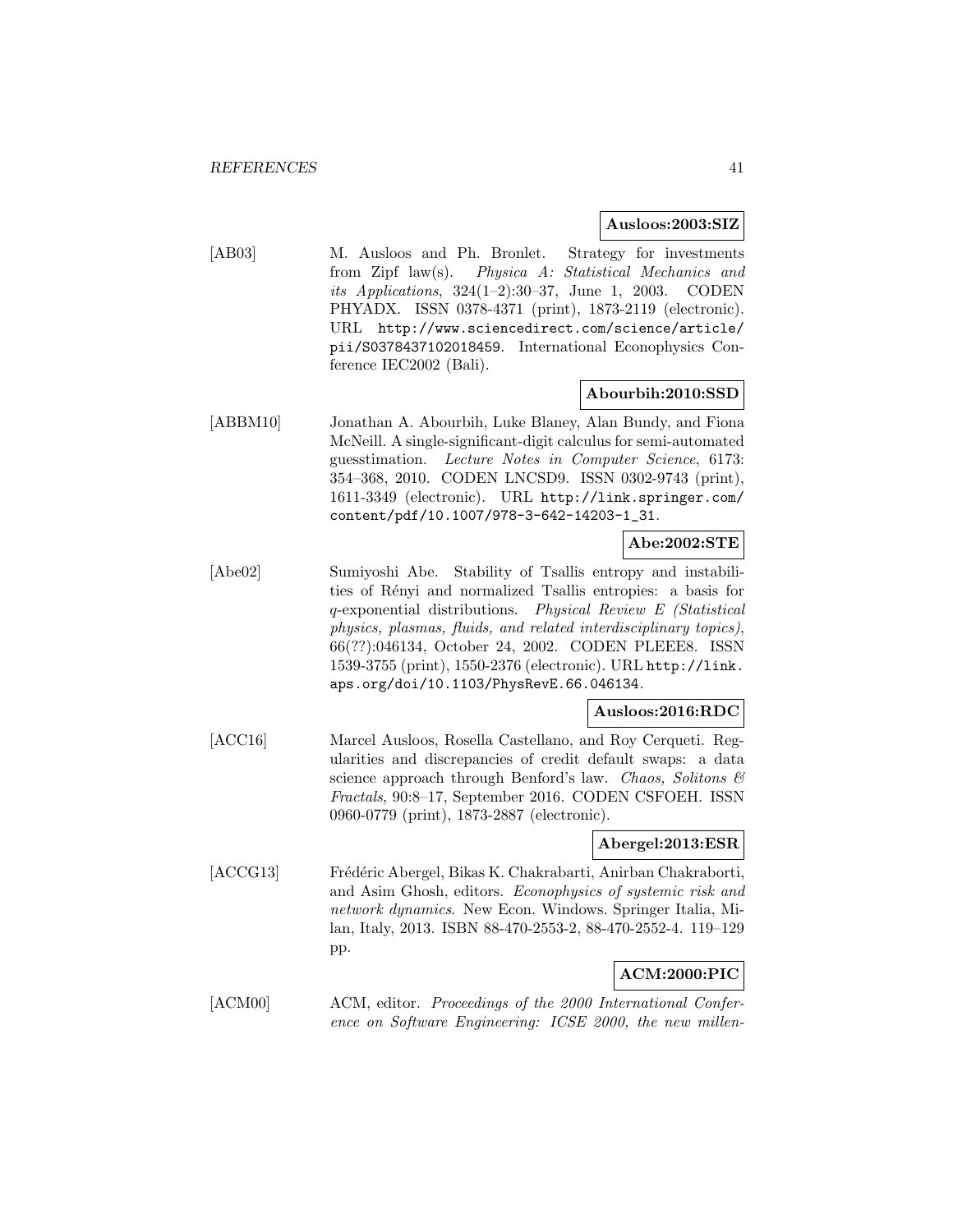nium: June 4–11, 2000, Limerick, Ireland. ACM Press, New York, NY 10036, USA, 2000. ISBN 1-58113-206-9, 0-7803- 6325-6 (casebound), 0-7803-6326-4 (microfiche). LCCN QA76 N271 2000.

#### **Adamic:2011:CSU**

[Ada11] Lada Adamic. Complex systems: Unzipping Zipf's law. Nature, 474(7350):164–165, June 2011. CODEN NATUAS. ISSN 0028-0836 (print), 1476-4687 (electronic). URL http://www. nature.com/nature/journal/v474/n7350/full/474164a. html.

# **Abu-Dayyeh:2013:ESS**

[ADAI13] Walid Abu-Dayyeh, Aissa Assrhani, and Kamarulzaman Ibrahim. Estimation of the shape and scale parameters of Pareto distribution using ranked set sampling. Statistical Papers, 54(1):207–225, February 2013. CODEN STPAE4. ISSN 0932-5026 (print), 1613-9798 (electronic). URL http://link. springer.com/article/10.1007/s00362-011-0420-3.

#### **Adhikari:1969:SRD**

[Adh69] A. K. Adhikari. Some results on the distribution of the most significant digit. Sankhyā (Indian Journal of Statistics), Series B. Methodological, 31(??):413–420, ???? 1969. CODEN SANBBV. ISSN 0581-5738.

# **Allison:1976:LLP**

[AdSPG<sup>+</sup>76] Paul D. Allison, Derek de Solla Price, Belver C. Griffith, Michael J. Moravcsik, and John A. Stewart. Lotka's Law: a problem in its interpretation and application. Social Studies of Science, 6(2):269–276, May 1, 1976. CO-DEN SSSCDH. ISSN 0306-3127 (print), 1460-3659 (electronic). URL https://journals.sagepub.com/doi/pdf/ 10.1177/030631277600600205.

#### **Afify:2010:EEP**

[Afi10] W. M. Afify. On estimation of the exponentiated Pareto distribution under different sample schemes. Statistical Methodology, 7(2):77–83, March 2010. CODEN ???? ISSN 1572- 3127 (print), 1878-0954 (electronic). URL http://www. sciencedirect.com/science/article/pii/S1572312709000653.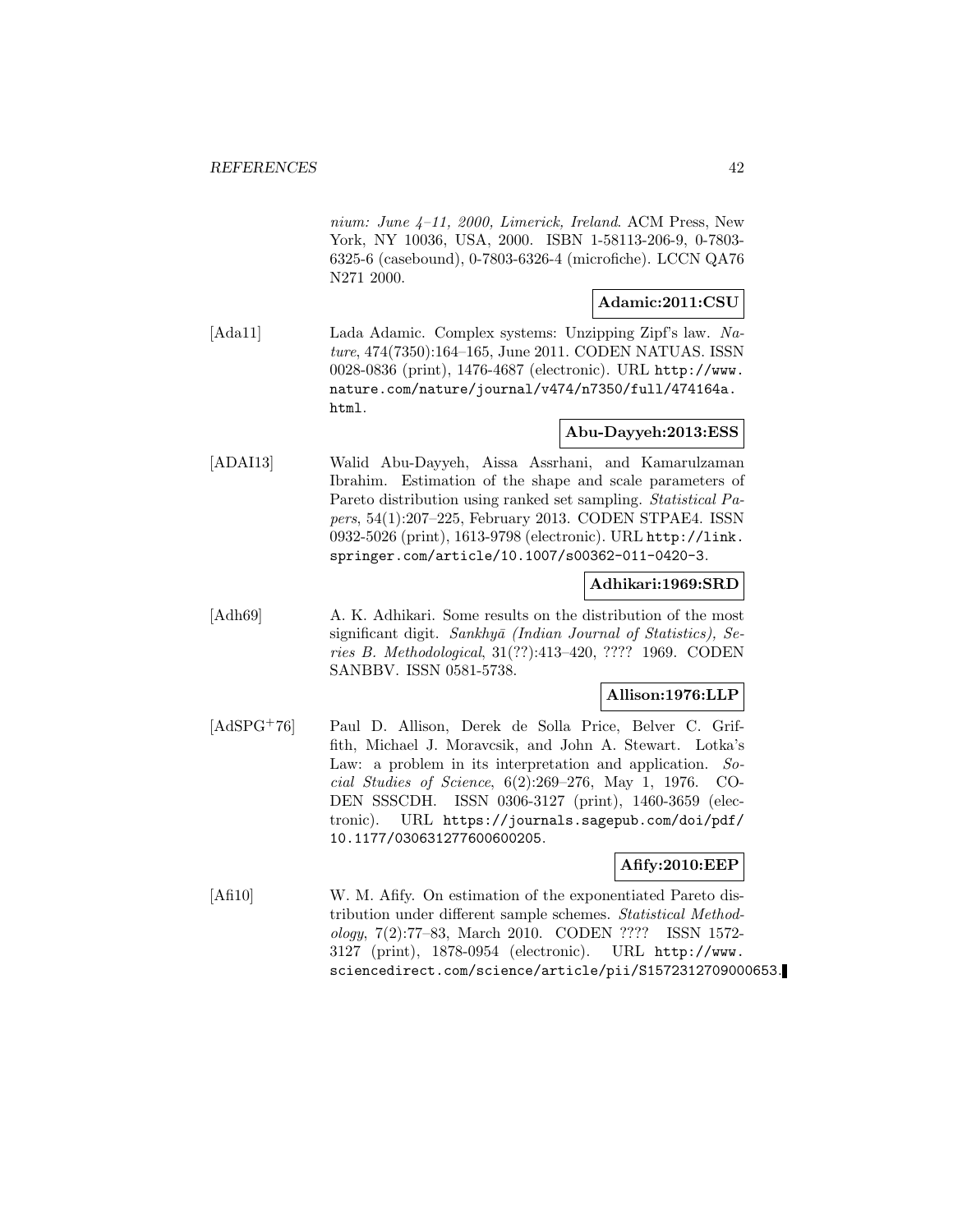#### **Aoyama:2004:KDP**

[AFS04] Hideaki Aoyama, Yoshi Fujiwara, and Wataru Souma. Kinematics and dynamics of Pareto–Zipf's law and Gibrat's law. Physica A: Statistical Mechanics and its Applications, 344(1–2):117–121, December 1, 2004. CODEN PHYADX. ISSN 0378-4371 (print), 1873-2119 (electronic). URL http://www.sciencedirect.com/science/article/ pii/S0378437104009185.

#### **Aigner:1970:EPL**

[AG70] Dennis J. Aigner and Arthur S. Goldberger. Estimation of Pareto's Law from grouped observations. Journal of the American Statistical Association, 65(330):712–723, June 1970. CO-DEN JSTNAL. ISSN 0162-1459 (print), 1537-274X (electronic). URL http://www.jstor.org/stable/2284582.

## **Aigner:1972:CEP**

[AG72] Dennis J. Aigner and Arthur S. Goldberger. Corrigenda: Estimation of Pareto's Law from grouped observations. Journal of the American Statistical Association, 67(337):252, March 1972. CODEN JSTNAL. ISSN 0162-1459 (print), 1537-274X (electronic). URL http://www.jstor.org/stable/2284755.

#### **Antonini:2005:RSC**

[AG05] Rita Giuliano Antonini and Georges Grekos. Regular sets and conditional density: an extension of Benford's law. Colloquium Mathematicum, 103(2):173–192, 2005. CODEN CQMAAQ. ISSN 0010-1354 (print), 1730-6302 (electronic).

#### **Aono:2008:ISO**

[AG08] June Y. Aono and Liming Guan. The impact of Sarbanes– Oxley act on cosmetic earnings management. Research in Accounting Regulation, 20(0):205–215, October 2008. CO-DEN ???? ISSN 1052-0457 (print), 2467-9895 (electronic). URL http://www.sciencedirect.com/science/ article/pii/S1052045707002123.

#### **Ainsworth:2009:QSR**

[AH09] Richard Thompson Ainsworth and Urs Hengartner. Quebec's Sales Recording Module (SRM): Fighting the Zapper, Phantomware, and tax fraud with technology. Canadian Tax Journal, 57(4):715–761, ???? 2009. CODEN ???? ISSN 0068-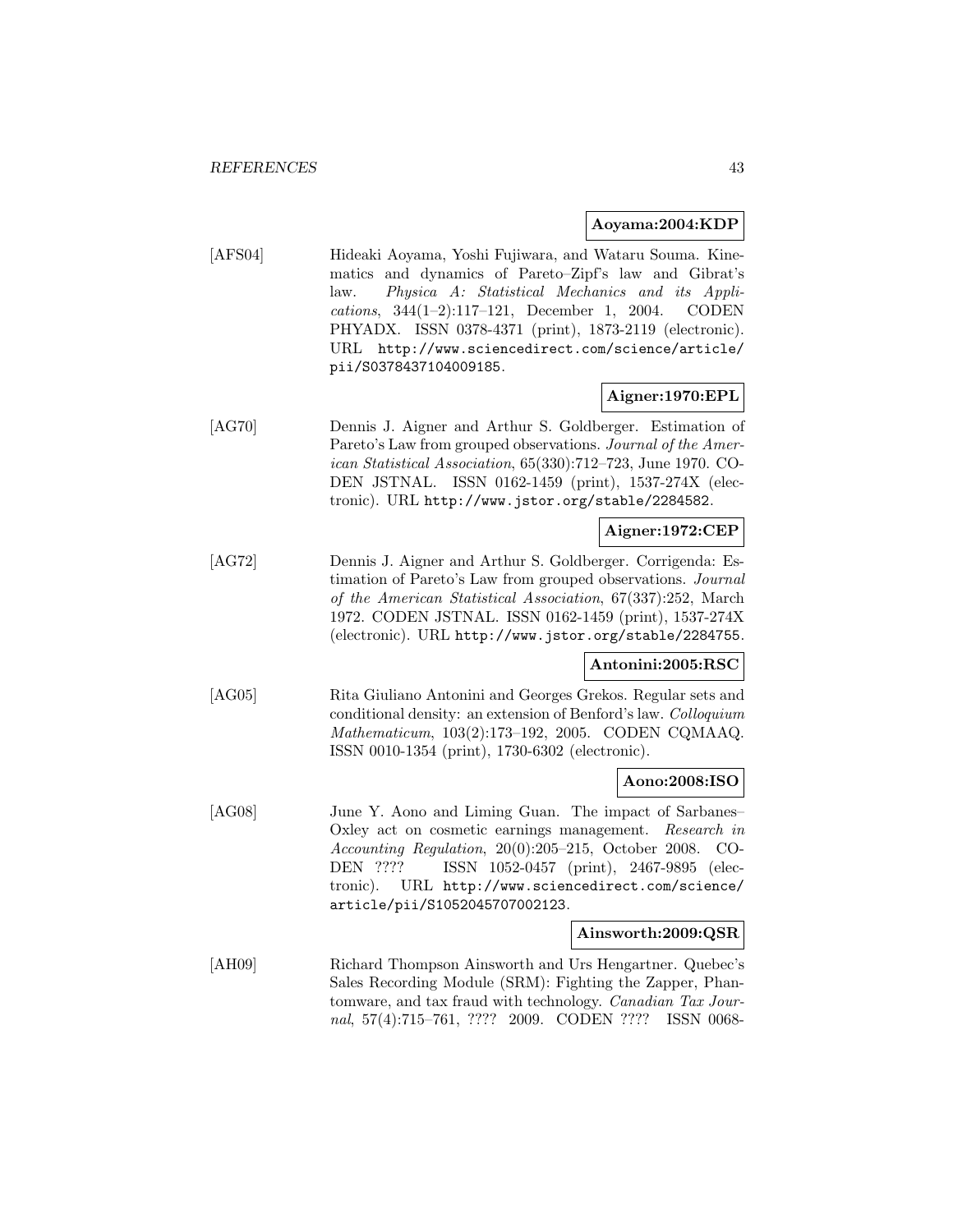9823. URL https://www.ctf.ca/ctfweb/Documents/PDF/ 2009ctj/09ctj4-ainsworth.pdf.

## **Alvarez:2008:EFD**

[AHH08] R. Michael Alvarez, Thad E. (Thad Edward) Hall, and Susan D. Hyde, editors. Election Fraud: Detecting and Deterring Electoral Manipulation. Brookings Institution Press, Washington, DC, USA, 2008. ISBN 0-8157-0138-1 (hardcover), 0-8157-0139-X (paperback). xiii + 255 pp. LCCN JK1994 .E43 2008. URL http://www.loc.gov/catdir/toc/ ecip0810/2008005719.html.

#### **Ausloos:2014:BBL**

[AHI14] M. Ausloos, C. Herteliu, and B. Ileanu. Breakdown of Benford's Law for birth data. arXiv.org, ??(??):17, October 6, 2014. URL http://arxiv.org/abs/1410.1755v1.

## **Ausloos:2015:BBL**

[AHI15] M. Ausloos, C. Herteliu, and B. Ileanu. Breakdown of Benford's Law for birth data. Physica A: Statistical Mechanics and its Applications, 419(0):736–745, 2015. CO-DEN PHYADX. ISSN 0378-4371 (print), 1873-2119 (electronic). URL http://www.sciencedirect.com/science/ article/pii/S0378437114008796.

# **Ausloos:1999:PMK**

 $[AB99]$  M. Ausloos and K. Ivanova. Precise  $(m, k)$ -Zipf diagram analysis of mathematical and financial time series when  $m = 6, k = 2$ . Physica A: Statistical Mechanics and its Applications, 270(3–4):526–542, August 15, 1999. CO-DEN PHYADX. ISSN 0378-4371 (print), 1873-2119 (electronic). URL http://www.sciencedirect.com/science/ article/pii/S0378437199001788.

# **Arshadi:2014:BLB**

[AJ14] Laleh Arshadi and Amir Hossein Jahangir. Benford's Law behavior of Internet traffic. Journal of Network and Computer Applications,  $40(0):194-205$ ,  $2014$ . CO-DEN JNCAF3. ISSN 1084-8045 (print), 1095-8592 (electronic). URL http://www.sciencedirect.com/science/ article/pii/S1084804513001951.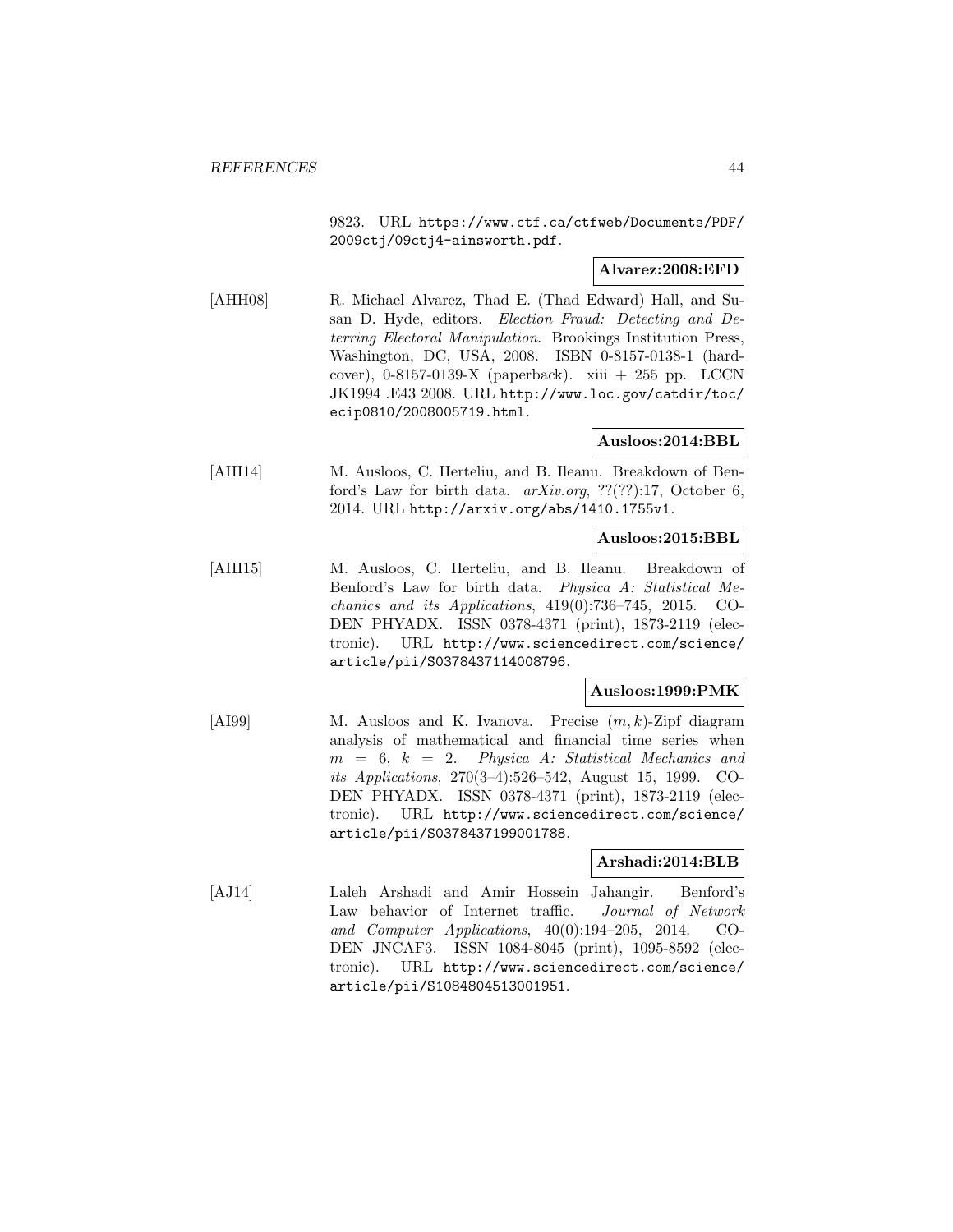#### **Alexopoulos:2014:BLU**

[AL14a] Theodoros Alexopoulos and Stefanos Leontsinis. Benford's Law and the Universe.  $arXiv.org$ , ??(??):6, January 23, 2014. URL http://arxiv.org/abs/1401.5794v2.

#### **Alexopoulos:2014:BLA**

[AL14b] Theodoros Alexopoulos and Stefanos Leontsinis. Benford's law in astronomy. Journal of Astrophysics and Astronomy, 35(4):639–648, 2014. CODEN JASRD7. ISSN 0250- 6335 (print), 0973-7758 (electronic). URL http://link. springer.com/article/10.1007/s12036-014-9303-z. See follow-up [HF16].

## **Alexanderson:2005:BRG**

[Ale05] Gerald L. Alexanderson. Book review: Gamma: Exploring Euler's Constant, by Julian Havil. Princeton, Princeton University Press 2003. xxiii + 266 pages. US \$29.95. ISBN 0-691- 09983-9. The Mathematical Intelligencer, 27(1):86–88, December 2005. CODEN MAINDC. ISSN 0343-6993 (print), 1866-7414 (electronic). URL http://link.springer.com/ article/10.1007/BF02984820.

#### **Alexander:2009:RUB**

[Ale09] James C. Alexander. Remarks on the use of Benford's Law. Working paper, Department of Mathematics and Cognitive Science, Case Western Reserve University, Cleveland, OH, USA, November 23, 2009. URL http://papers.ssrn.com/ sol3/papers.cfm?abstract\_id=1505147.

## **Allaart:1997:ISC**

[All97] Pieter C. Allaart. An invariant-sum characterization of Benford's Law. Journal of Applied Probability, 34(1):288– 291, March 1997. CODEN JPRBAM. ISSN 0021-9002 (print), 1475-6072 (electronic). URL http://www.jstor. org/stable/3215195.

# **Amir:2016:SNE**

[ALT16] Ariel Amir, Mikhail Lemeshko, and Tadashi Tokieda. Surprises in numerical expressions of physical constants. American Mathematical Monthly, 123(6):609–612, June 2016. CO-DEN AMMYAE. ISSN 0002-9890 (print), 1930-0972 (electronic). URL http://www.jstor.org/stable/10.4169/ amer.math.monthly.123.6.609.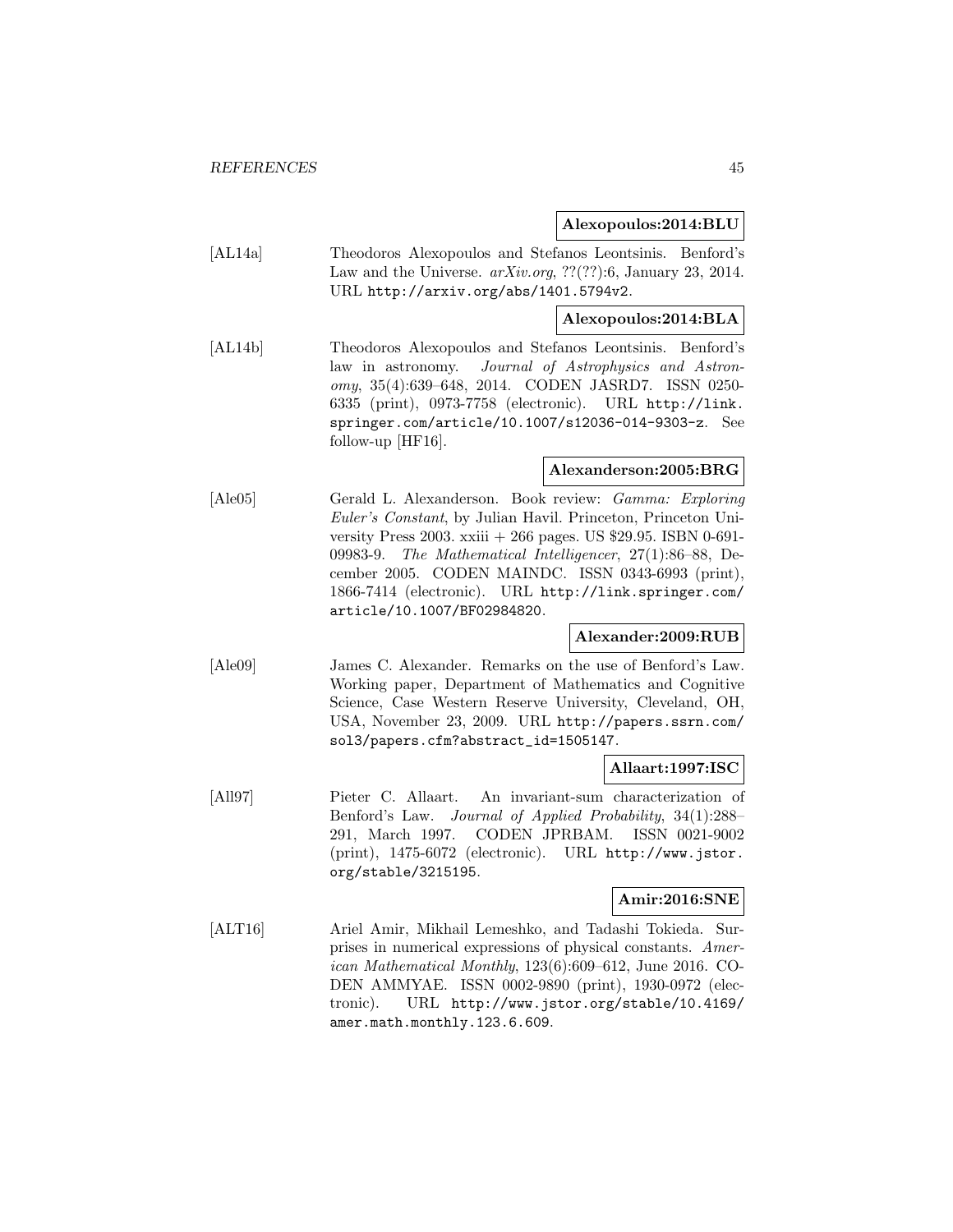## **Amin:2007:TVA**

[Ami07] Zeinab H. Amin. Tests for the validity of the assumption that the underlying distribution of life is Pareto. Journal of Applied Statistics, 34(2):195–201, 2007. CODEN ???? ISSN 0266-4763 (print), 1360-0532 (electronic).

## **Abrantes-Metz:2012:LM**

[AMKMS12] Rosa M. Abrantes-Metz, Michael Kraten, Albert D. Metz, and Gim S. Seow. Libor manipulation? Journal of Banking & Finance, 36(1):136–150, 2012. ISSN 0378-4266 (print), 1872-6372 (electronic). URL http://www.sciencedirect. com/science/article/pii/S0378426611002032.

**Aban:2006:PET**

[AMP06] Inmaculada B. Aban, Mark M. Meerschaert, and Anna K. Panorska. Parameter estimation for the truncated Pareto distribution. Journal of the American Statistical Association, 101 (473):270–277, March 2006. CODEN JSTNAL. ISSN 0162- 1459 (print), 1537-274X (electronic).

#### **Abrantes-Metz:2011:TLR**

[AMVBJ11] R. M. Abrantes-Metz, S. B. Villas-Boas, and G. Judge. Tracking the Libor rate. Applied Economics Letters, 18(10):893– 899, ???? 2011. ISSN 1350-4851 (print), 1466-4291 (electronic). URL http://www.tandfonline.com/doi/abs/10. 1080/13504851.2010.515197.

#### **Anastasi:2003:NFI**

[Ana03] Joe Anastasi. The new forensics: investigating corporate fraud and the theft of intellectual property. Wiley, New York, NY, USA, 2003. ISBN 0-471-26994-8 (hardcover). xiv + 270 pp. LCCN HV8079.W47 A5 2003. URL http://www.loc. gov/catdir/bios/wiley044/2003001697.html; http:/ /www.loc.gov/catdir/description/wiley037/2003001697. html; http://www.loc.gov/catdir/toc/wiley031/2003001697. html.

#### **Anderson:2009:CRC**

[And09] Thomas Anderson. Conference reviewing considered harmful. Operating Systems Review, 43(2):108–116, April 2009. CODEN OSRED8. ISSN 0163-5980 (print), 1943-586X (electronic).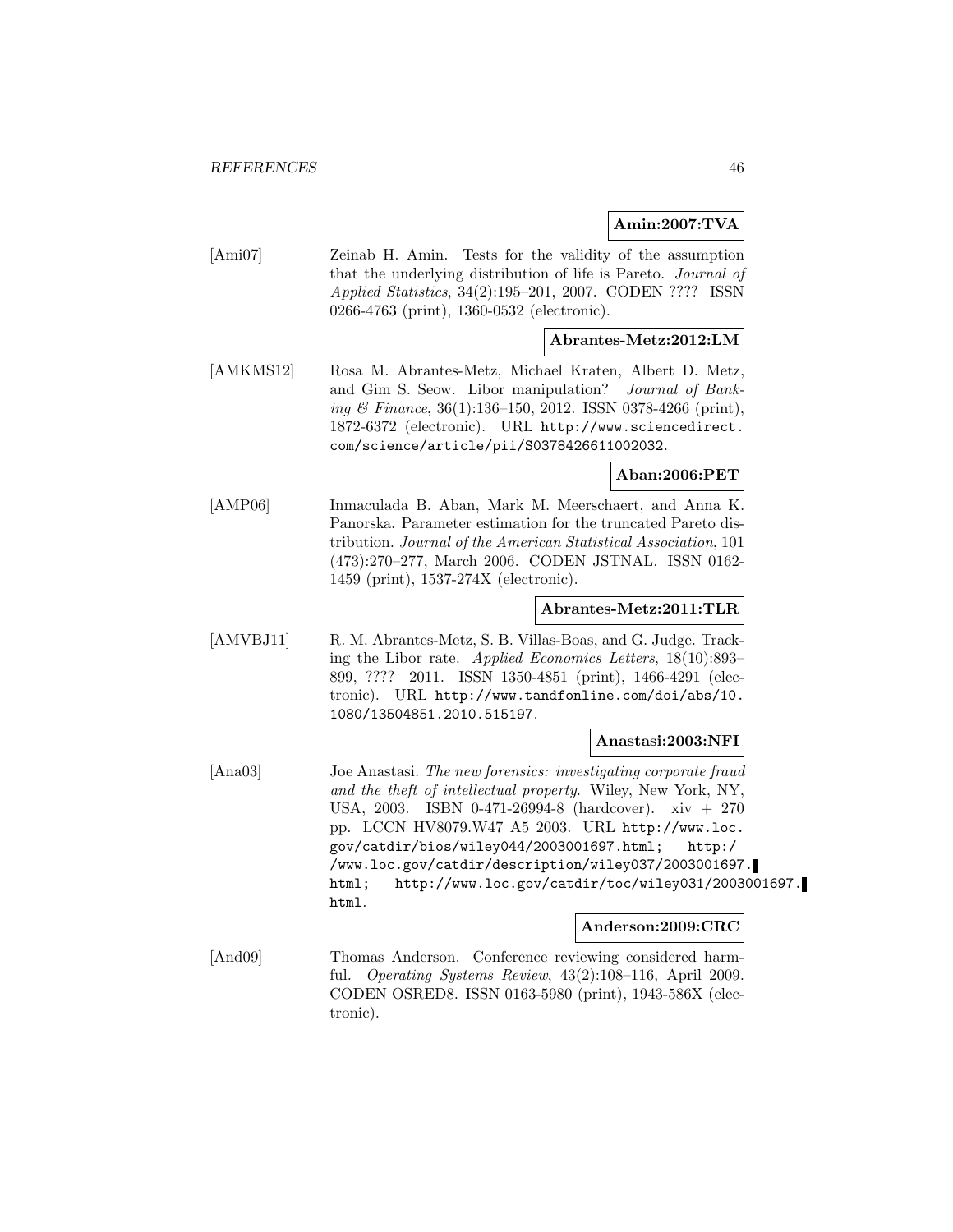#### **Andrew:2011:OBM**

[And11] Alex M. Andrew. Obituary: Benoît Mandelbrot: 20 November 1924–14 October 2010. Kybernetes, 40(1– 2):??, ???? 2011. CODEN KBNTA3. ISSN 0368- 492X (print), 1758-7883 (electronic). URL http://en. wikipedia.org/wiki/ernst\_von\_glasersfeld; http:/ /www.boston.com/news/world/europe/articles/2010/11/ 12/intellectual\_ernst\_von\_glasersf; http://www.emeraldinsight. com/journals.htm?issn=0368-492X&volume=40&issue=1/ 2&articleid=1921825; http://www.guardian.co.uk/science/ 2010/oct/17/benoit-mandelbrot-obituary; http://www. math.yale.edu/mandelbrot/; http://www.telegraph. co.uk/news/obituaries/science-obituaries/8069558/benoitmandelbrot.html.

## **Ausloos:2016:QQP**

[ANFF16] Marcel Ausloos, Olgica Nedic, Agata Fronczak, and Piotr Fronczak. Quantifying the quality of peer reviewers through Zipf's law. Scientometrics, 106(1):347–368, January 2016. CODEN SCNTDX. ISSN 0138-9130 (print), 1588-2861 (electronic). URL http://link.springer.com/article/10. 1007/s11192-015-1704-5.

#### **Anonymous:1932:FL**

[Ano32] Anonymous. Fishpole lamp. Web site, April 30, 1932. URL http://scienceservice.si.edu/pages/012020.htm. This Web site reports that General Electric researcher Frank Benford invented the electric light pointer, the forerunner of the modern laser pointer.

#### **Anonymous:1950:BRZ**

[Ano50] Anonymous. Book review: Zipf, George K., Human behavior and the principle of least effort. Cambridge, (Mass.): Addison-Wesley, 1949, pp. 573. Journal of Clinical Psychology, 6(3): 306, 1950. CODEN JCPYAO. ISSN 0021-9762 (print), 1097- 4679 (electronic).

#### **Anonymous:1993:WFR**

[Ano93] Anonymous. Why failure rates observe Zipf's law in operational software: M. Trachtenberg. IEEE Transactions on Reliability, **41**(3), 386 (1992). Microelectronics and Reliability, 33(13):2062, October 1993. CODEN MCR-LAS. ISSN 0026-2714 (print), 1872-941X (electronic).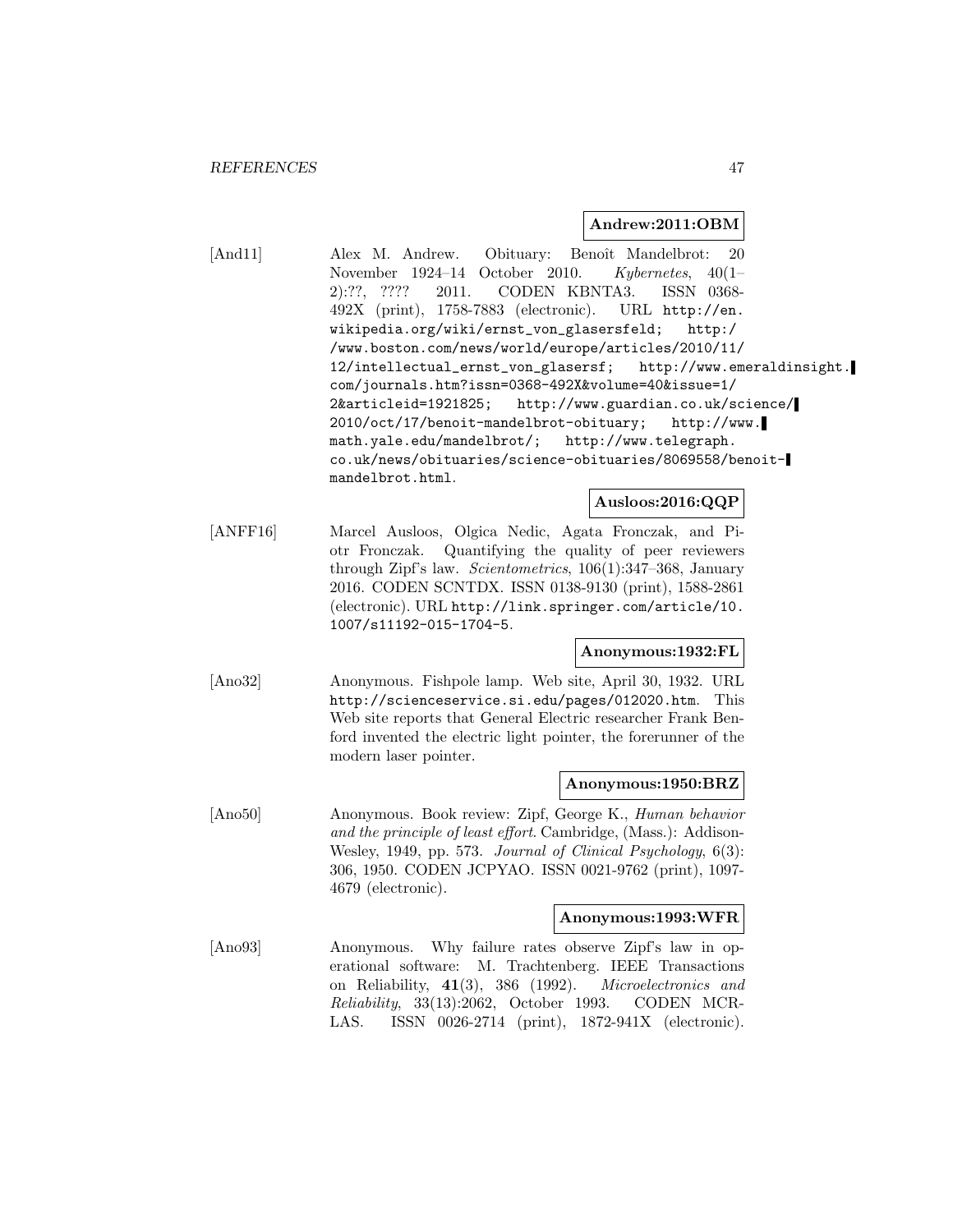URL http://www.sciencedirect.com/science/article/ pii/002627149390406O.

#### **Anonymous:2002:ZLM**

[Ano02] Anonymous. Zipf's law and maximum sustainable growth. Statistics  $\mathcal B$  Probability Letters, 56(2):??, January 15, 2002. CODEN SPLTDC. ISSN 0167-7152 (print), 1879-2103 (electronic). URL http://www.sciencedirect.com/science/ article/pii/S0165188913000341.

#### **Anonymous:2005:UZL**

[Ano05] Anonymous. The use of Zipf's law in animal communication analysis. Animal Behaviour, 69(1):??, January 20, 2005. CODEN ANBEA8. ISSN 0003-3472 (print), 1095- 8282 (electronic). URL http://www.sciencedirect.com/ science/article/pii/S0003347204003471.

#### **Anonymous:2007:ZL**

[Ano07] Anonymous. Zipf's law, 2007. URL http://en.wikipedia. org/wiki/Zipf's\_law.

## **Anonymous:2011:BLH**

[Ano11] Anonymous. Benford's Law — how mathematics can detect fraud! Web video lecture (10m47s)., April 9, 2011. URL https://www.youtube.com/watch?v=vIsDjbhbADY.

#### **Anonymous:2012:SB**

[Ano12] Anonymous. The scam busters. The Economist, ??(??):??, December 15, 2012. CODEN EONOEH. ISSN 0013-0613 (print), 1476-8860 (electronic). URL http://www.economist.com/ news/finance-and-economics/21568364-how-antitrusteconomists-are-getting-better-spotting-cartels-scambusters.

#### **Anonymous:2013:NBL**

[Ano13] Anonymous. Number 1 and Benford's Law — numberphile. Web video lecture., January 20, 2013. URL https://www. youtube.com/watch?v=XXjlR2OK1kM.

## **Ackermann:2007:DMB**

[ANRV07] Heiner Ackermann, Alantha Newman, Heiko Röglin, and Berthold Vöcking. Decision-making based on approximate and smoothed Pareto curves. Theoretical Computer Science,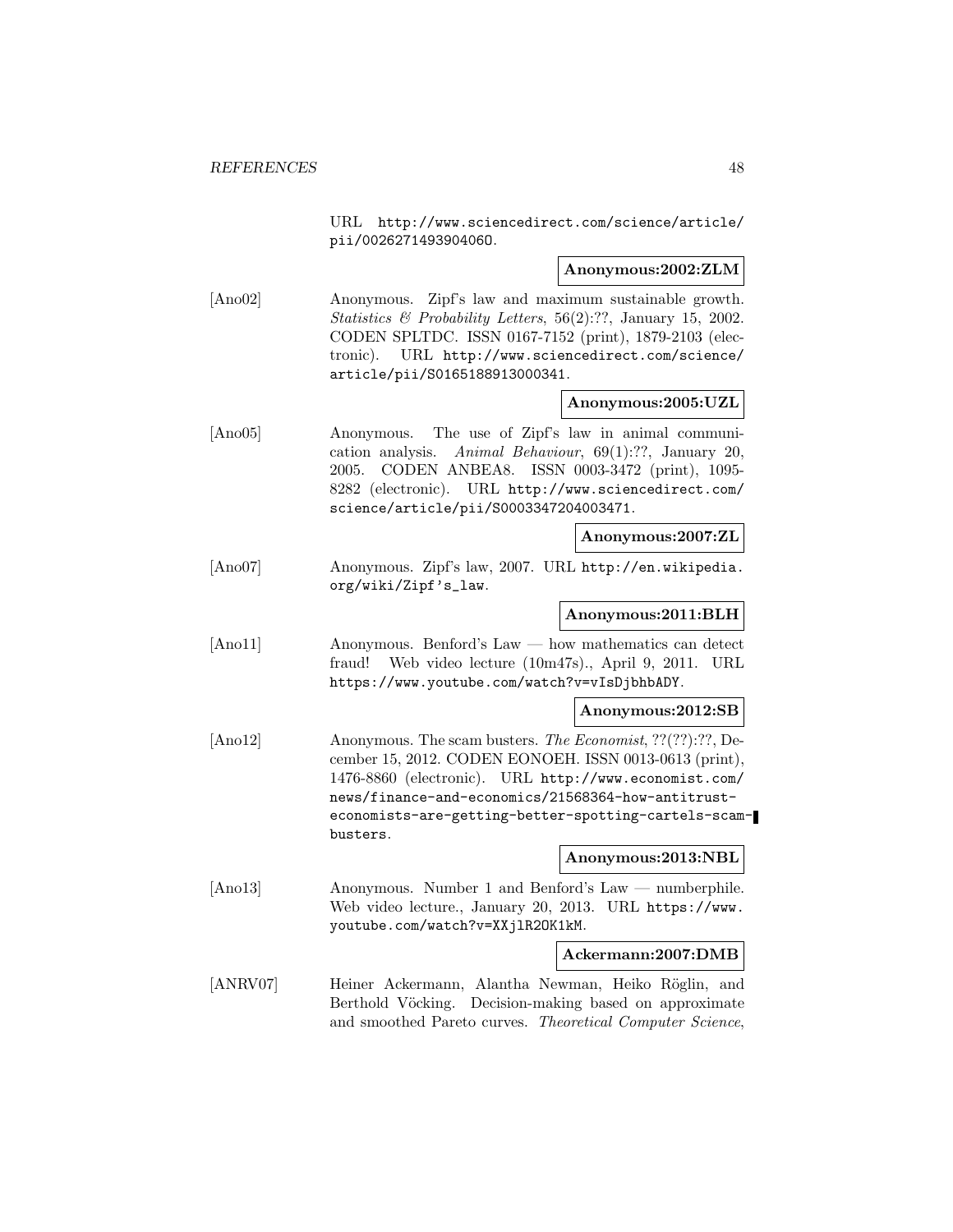378(3):253–270, June 9, 2007. CODEN TCSCDI. ISSN 0304- 3975 (print), 1879-2294 (electronic).

# **Ansari:2009:PAV**

[Ans09] Ali Ansari. Preliminary analysis of the voting figures in Iran s 2009 Presidential election. Report MENAP PP 2009/01, Chatham House and the Institute of Iranian Studies, University of St Andrews, St Andrews, UK, June 21, 2009. URL https://www.chathamhouse.org/sites/files/ chathamhouse/public/Research/Middle%20East/iranelection0609. pdf.

#### **Antonini:1991:NUD**

[Ant91] Rita Giuliano Antonini. On the notion of uniform distribution mod 1. Fibonacci Quarterly, 29(3):230–234, August 1991. CODEN FIBQAU. ISSN 0015-0517. URL http://www.fq. math.ca/Scanned/29-3/antonini.pdf.

#### **Andriotis:2013:JSD**

[AOT13] Panagiotis Andriotis, George Oikonomou, and Theo Tryfonas. JPEG steganography detection with Benford's Law. Digital Investigation, 9(3–4):246–257, 2013. ISSN 1742-2876 (print), 1873-202X (electronic). URL http://www.sciencedirect. com/science/article/pii/S1742287613000066.

# **Arnold:1989:BEP**

[AP89] Barry C. Arnold and S. James Press. Bayesian estimation and prediction for Pareto data. Journal of the American Statistical Association, 84(408):1079–1084, ???? 1989. CODEN JSTNAL. ISSN 0162-1459 (print), 1537-274X (electronic).

## **AyllonBurguillo:1999:PDS**

[AP99] Juan David Ayllón Burguillo and Manuel Perera Domínguez. El primer dígito significativo. (Spanish) [the first significant digit]. Epsilon: Revista de la Sociedad Andaluza de Educación Matemática "Thales", 15(3(45)):339–352, ???? 1999. ISSN 1131-9321.

#### **Aldous:2010:WCO**

[AP10] David Aldous and Tung Phan. When can one test an explanation? Compare and contrast Benford's Law and the fuzzy CLT. The American Statistician, 64(3):221–227, August 2010. CODEN ASTAAJ. ISSN 0003-1305 (print), 1537-2731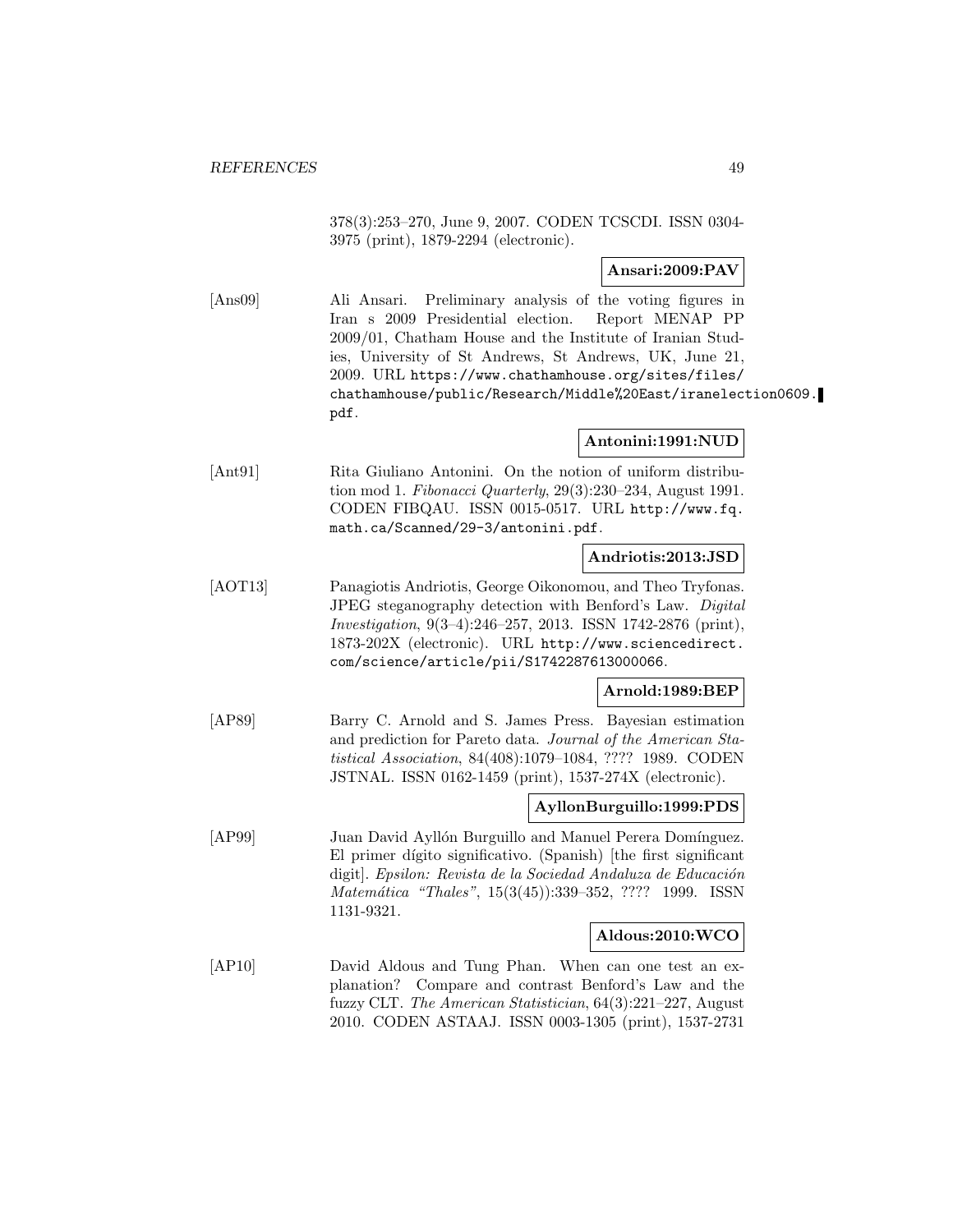(electronic). URL http://www.tandfonline.com/doi/abs/ 10.1198/tast.2010.09098.

#### **Altamirano:2009:GTU**

[AR09] Carlo Altamirano and Alberto Robledo. Generalized thermodynamics underlying the laws of Zipf and Benford. In J. Zhou, editor, Complex Sciences, volume 5, pages 2232–?? Springer-Verlag, Berlin, Germany / Heidelberg, Germany / London, UK / etc., 2009. ISBN 3-642-02468-8. URL http://adsabs. harvard.edu/abs/2009cosc.conf.2232A.

# **Altamirano:2010:PTS**

[AR10] Carlo Altamirano and Alberto Robledo. Possible thermodynamic structure underlying the laws of Zipf and Benford. ArXiv e-prints, August 10, 2010. URL http://arxiv.org/ abs/1008.1614.

#### **Altamirano:2011:PTS**

[AR11] C. Altamirano and A. Robledo. Possible thermodynamic structure underlying the laws of Zipf and Benford. European Physical Journal B: Condensed Matter and Complex Systems, 81(3):345–351, June 2011. CODEN EPJBFY. ISSN 1434- 6028 (print), 1434-6036 (electronic). URL http://adsabs. harvard.edu/abs/2011EPJB...81..345A.

# **Alali:2013:BLA**

[AR13] Fatima A. Alali and Silvia Romero. Benford's Law: Analyzing a decade of financial data. Journal of Emerging Technologies in Accounting, 10(1):1–39, December 2013. ISSN 1554-1908 (print), 1558-7940 (electronic). URL http://aaajournals. org/doi/pdf/10.2308/jeta-50749.

#### **Alvarez-Ramirez:2003:ZMS**

[ARMG03] Jose Alvarez-Ramirez, Monica Meraz, and Gustavo Gallegos. Zipf–Mandelbrot scaling law for world track records. Physica A: Statistical Mechanics and its Applications, 328 (3–4):545–560, October 15, 2003. CODEN PHYADX. ISSN 0378-4371 (print), 1873-2119 (electronic). URL http://www. sciencedirect.com/science/article/pii/S037843710300579X.

#### **Aron:2013:CFM**

| [Aro13] | Jacob Aron. Crime-fighting maths law confirms plane-   |  |  |
|---------|--------------------------------------------------------|--|--|
|         | tary riches. New Scientist, $220(2945):12-, 2013.$ CO- |  |  |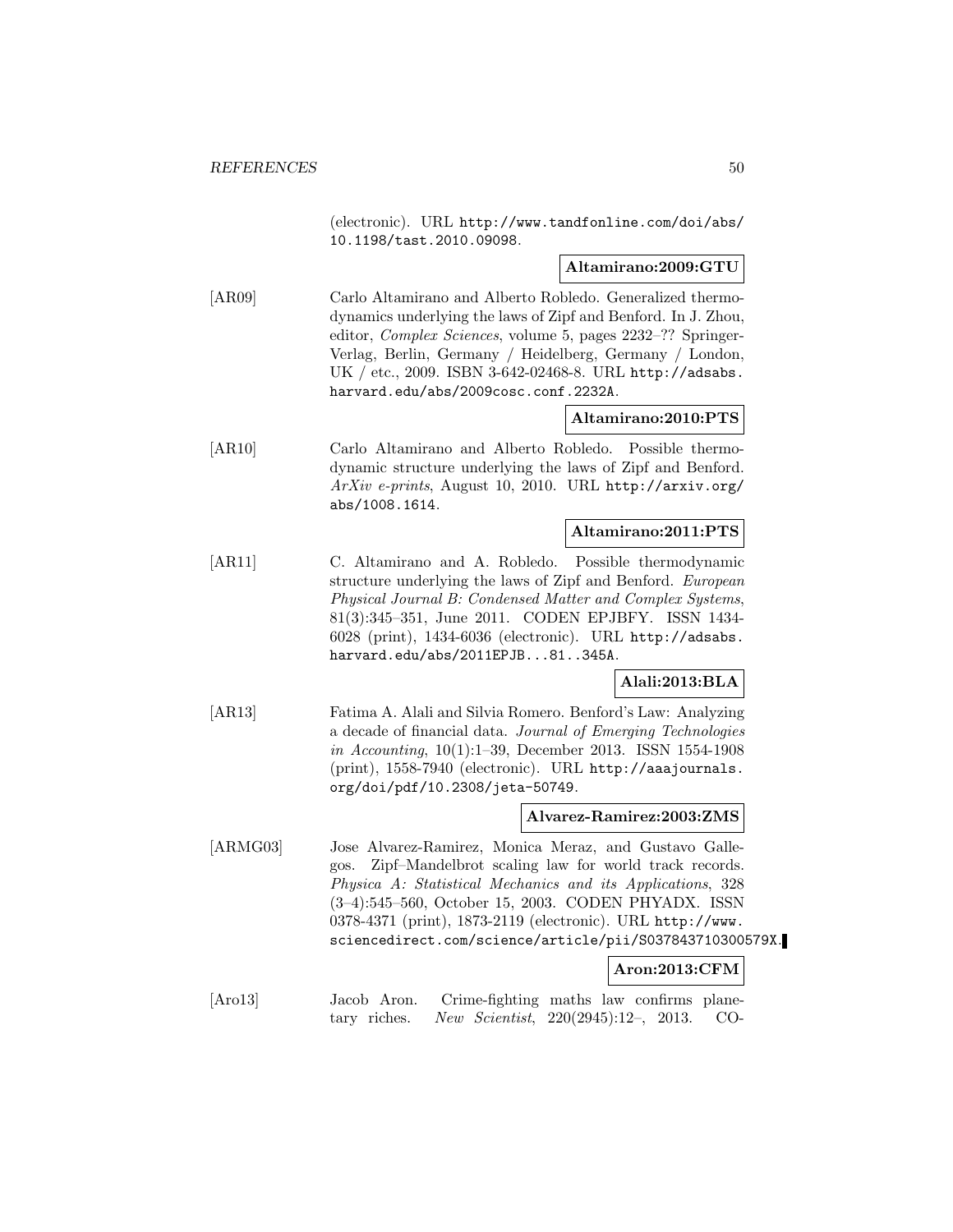DEN NWSCAL. ISSN 0262-4079 (print), 1364-8500 (electronic). URL http://www.sciencedirect.com/science/ article/pii/S026240791362775X.

## **Aron:2014:LLN**

[Aro14] Jacob Aron. Looking for life in numbers. New Scientist, 222(2968):46–47, 2014. CODEN NWSCAL. ISSN 0262- 4079 (print), 1364-8500 (electronic). URL http://www. sciencedirect.com/science/article/pii/S0262407914609258.

## **Anderson:2010:BLC**

[ARS10] Theresa Anderson, Larry Rolen, and Ruth Stoehr. Benford's law for coefficients of modular forms and partition functions. ArXiv e-prints, September 3, 2010. URL http://arxiv.org/ abs/1009.0780.

## **Anderson:2011:BLC**

[ARS11] Theresa C. Anderson, Larry Rolen, and Ruth Stoehr. Benford's law for coefficients of modular forms and partition functions. Proceedings of the American Mathematical Society, 139(5):1533–1541, 2011. CODEN PAMYAR. ISSN 0002- 9939 (print), 1088-6826 (electronic). URL http://adsabs. harvard.edu/abs/2010arXiv1009.0780A.

## **Arthur:1994:IRP**

[Art94] W. Brian Arthur. Increasing returns and path dependence in the economy. Economics, cognition, and society. University of Michigan Press, Ann Arbor, MI, USA, 1994. ISBN 0-472- 09496-3, 0-472-06496-7 (paperback). xx + 201 pp. LCCN HD69.S5 A77 1994. With a foreword by Kenneth J. Arrow.

#### **Adhikari:1968:DMS**

[AS68] A. K. Adhikari and B. P. Sarkar. Distribution of most significant digit in certain functions whose arguments are random variables. Sankhyā (Indian Journal of Statistics), Series B. Methodological, 30(??):47–58, ???? 1968. CODEN SANBBV. ISSN 0581-5738.

#### **Acebo:2005:BLN**

[AS05] E. Acebo and M. Sbert. Benford's Law for natural and synthetic images. In L. Neumann, M. Sbert, B. Gooch, and W. Purgathofer, editors, Conference: Computational Aesthetics 2005: Eurographics Workshop on Computational Aes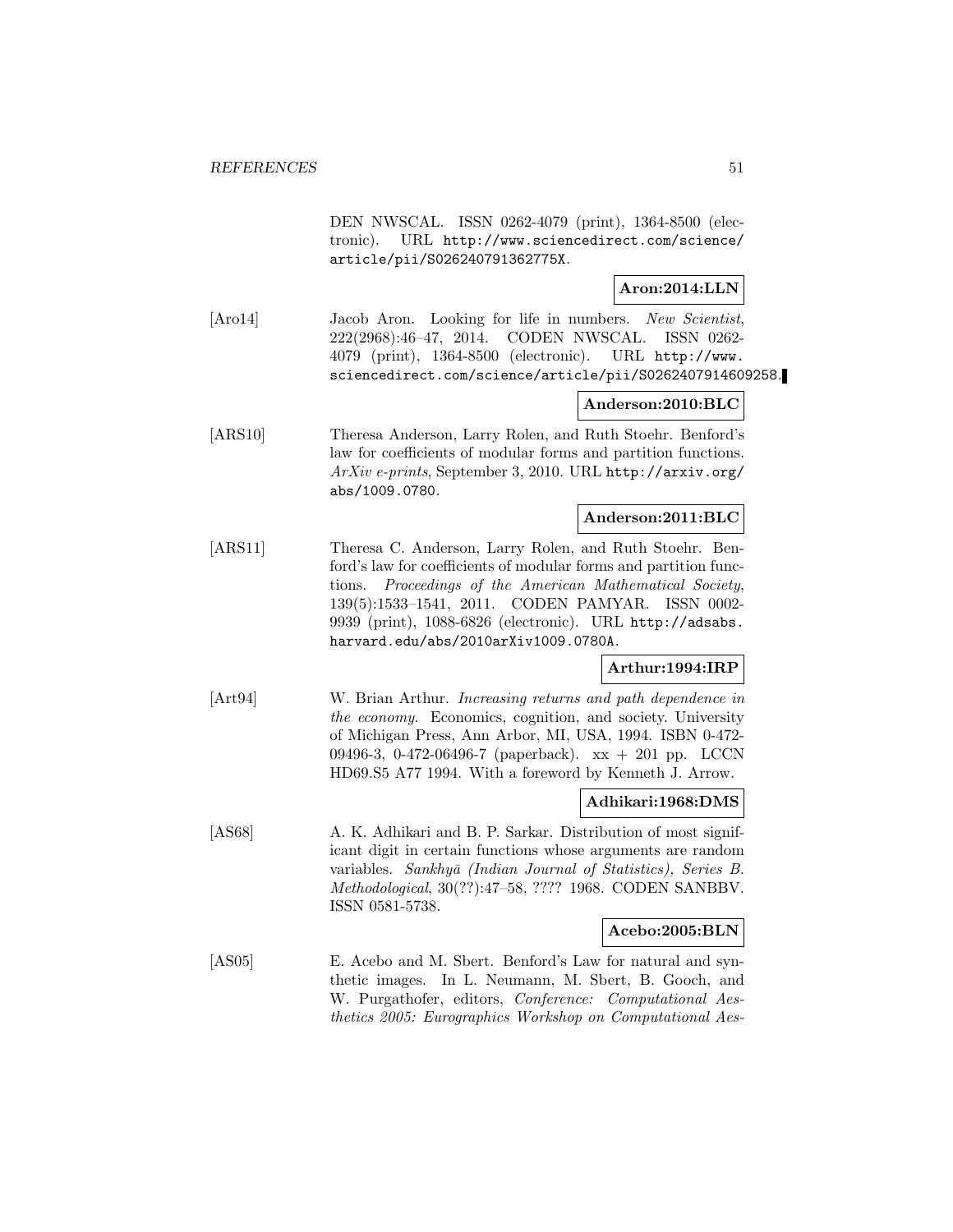thetics in Graphics, Visualization and Imaging 2005, Girona, Spain, May 18–20, 2005, pages 169–176. ????, ????, 2005.

## **Abushal:2015:EPP**

[AS15] Tahani A. Abushal and Ahmed A. Soliman. Estimating the Pareto parameters under progressive censoring data for constant-partially accelerated life tests. Journal of Statistical Computation and Simulation, 85(5):917–934, 2015. CODEN JSCSAJ. ISSN 0094-9655 (print), 1026-7778 (electronic), 1563-5163.

# **Asai:1981:GFB**

[Asa81] Isao Asai. A general formulation of Bradford's distribution: the graph-oriented approach. Journal of the American Society for Information Science, 32(2):113–119, March 1981. CODEN AISJB6. ISSN 0002-8231 (print), 1097-4571 (electronic).

#### **Auerbach:1913:GBG**

[Aue13] Felix Auerbach. Das Gesetz der Bevölkerungskonzentration. (German) [The law of population concentration]. Petermann's Geographische Mitteilungen, 59(1):74–76, ???? 1913. CODEN PGGMA3. ISSN 0031-6229. URL http://hdl.handle.net/ 2027/mdp.39015035583528?urlappend=%3Bseq=122. This paper is reported in [New05] to be the first discovery of  $Zipf's$ Law in connection with city populations (see [Zip32]). See also [Est16].

#### **Ausloos:2014:ZMP**

[Aus14] Marcel Ausloos. Zipf–Mandelbrot–Pareto model for coauthorship popularity. Scientometrics, 101(3):1565–1586, December 2014. CODEN SCNTDX. ISSN 0138-9130 (print), 1588-2861 (electronic). URL http://link.springer.com/ article/10.1007/s11192-014-1302-y.

### **Aerts:2008:CDD**

[AVV08] Walter Aerts, Geert Van Campenhout, and Tom Van Caneghem. Clustering in dividends: Do managers rely on cognitive reference points? Journal of Economic Psychology, 29(3):276–284, 2008. ISSN 0167-4870 (print), 1872-7719 (electronic). URL http://www.sciencedirect.com/science/ article/pii/S0167487007000864.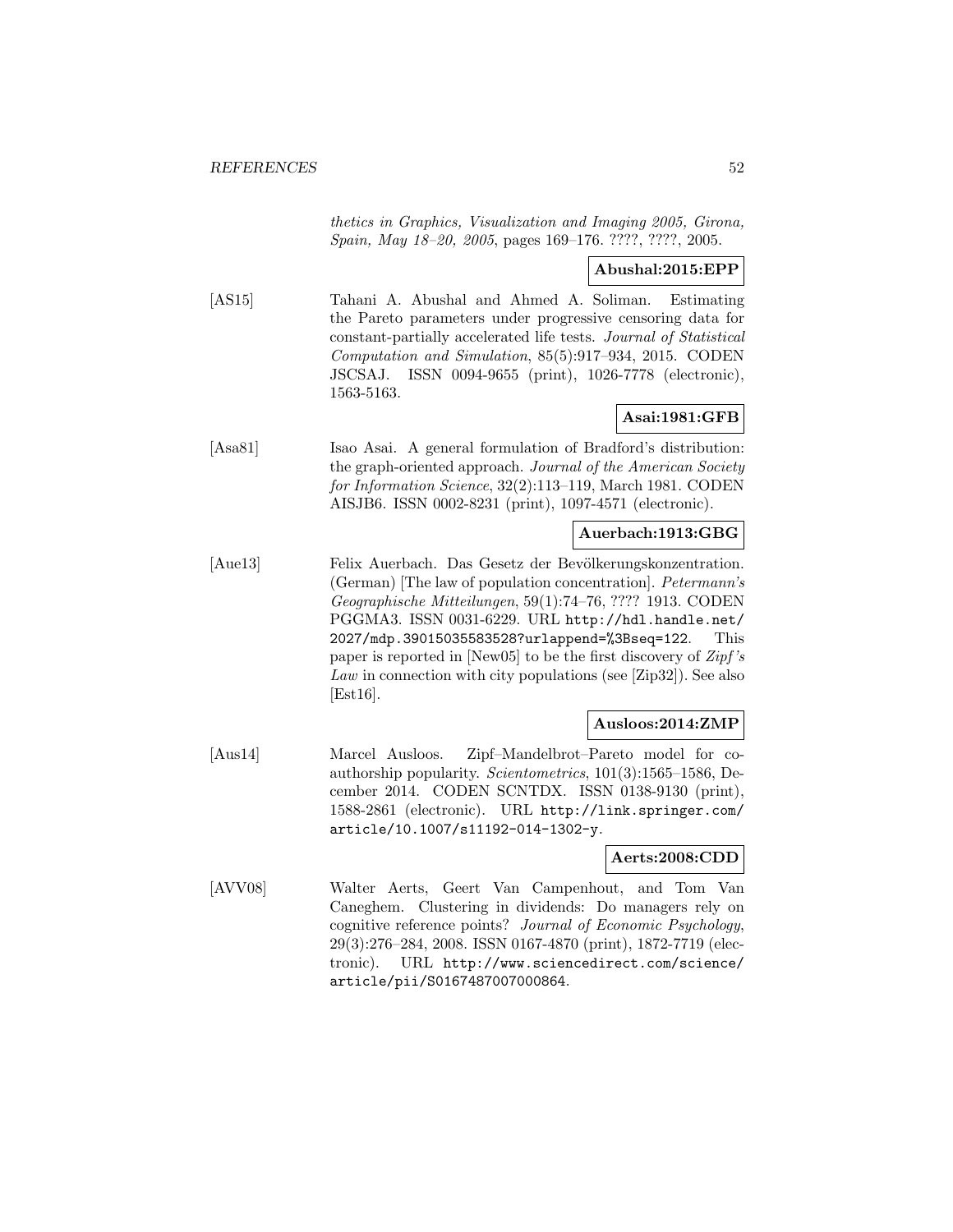#### **Apers:1989:VLD**

[AW89] P. M. G. (Petrus Maria Gerardus) Apers and Gio Wiederhold, editors. Very large data bases: proceedings: proceedings of the Fifteenth International Conference on Very Large Data Bases, August 22–25, 1989, Amsterdam, The Netherlands. Morgan Kaufmann Publishers, Los Altos, CA 94022, USA, 1989. ISBN 1-55860-101-5. LCCN QA 76.9 D3 I61 1989.

**Axtell:2001:ZDU**

[Axt01] R. L. Axtell. Zipf distribution of U.S. firm sizes. Science, 293(5536):1818–1820, September 7, 2001. CODEN SCIEAS. ISSN 0036-8075 (print), 1095-9203 (electronic). URL http:/ /www.sciencemag.org/content/293/5536/1818.

**Alves:2014:BLA**

[AYS14] Alexandre Donizeti Alves, Horacio Hideki Yanasse, and Nei Yoshihiro Soma. Benford's Law and articles of scientific journals: comparison of  $JCR(R)$  and Scopus data. Scientometrics, 98(1):173–184, January 2014. CODEN SCNTDX. ISSN 0138-9130 (print), 1588-2861 (electronic). URL http:/ /link.springer.com/content/pdf/10.1007/s11192-013- 1030-8.pdf.

#### **Alves:2016:ABI**

[AYS16] Alexandre Donizeti Alves, Horacio Hideki Yanasse, and Nei Yoshihiro Soma. An analysis of bibliometric indicators to JCR according to Benford's Law. Scientometrics, 107(3):1489–1499, June 2016. CODEN SCNTDX. ISSN 0138-9130 (print), 1588-2861 (electronic). URL http:/ /link.springer.com/content/pdf/10.1007/s11192-016- 1908-3.pdf.

#### **Barabasi:1999:ESR**

[BA99] Albert-László Barabási and Réka Albert. Emergence of scaling in random networks. Science, 286(5439):509–512, October 15, 1999. CODEN SCIEAS. ISSN 0036-8075 (print), 1095-9203 (electronic). URL http://www.sciencemag.org/ content/286/5439/509.

# **Bach:1998:EPM**

[Bac98] Eric Bach. Efficient prediction of Marsaglia–Zaman random number generators. IEEE Transactions on Information The-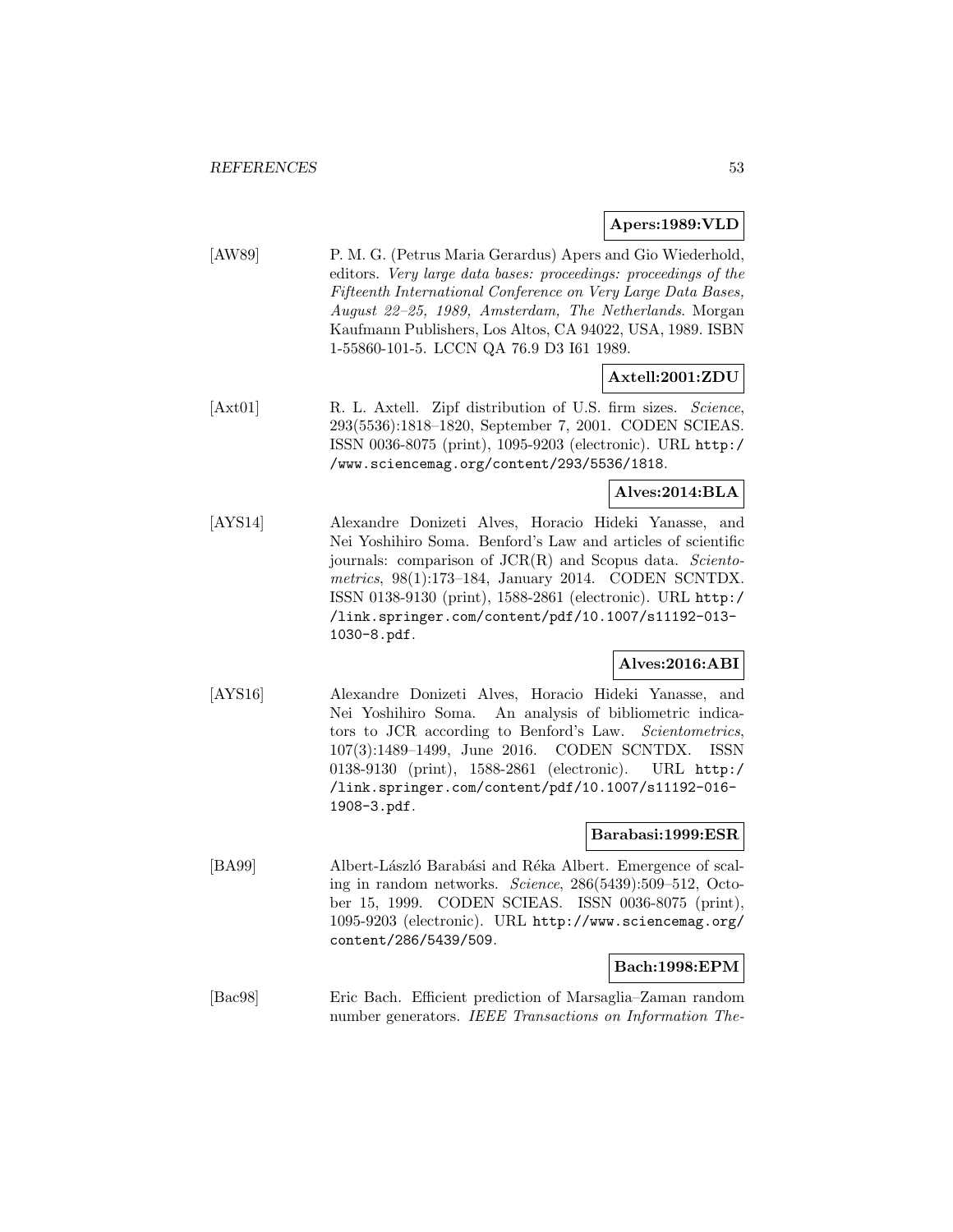ory, 44(3):1253–1257, 1998. CODEN IETTAW. ISSN 0018- 9448 (print), 1557-9654 (electronic).

## **Bahmann:2015:AMM**

[Bah15] Paul Bahmann. Eine Analyse von monetären, makroökonomischen Daten der BRD und DDR: Ziffernanalyse auf Grundlage des Benford's Law. (German) [An analysis of monetary, macroeconomic data of the FRG and the GDR: numeric analysis on the basis of Benford's Law]. AV Akademikerverlag, Saarbrücken, Germany, 2015. ISBN 3-639-80882-7. 76 pp. LCCN ????

# **Bak:1996:HNW**

[Bak96] Per Bak. How nature works: the science of self-organized criticality. Copernicus, New York, NY, USA, 1996. ISBN 0-387- 94791-4 (hardcover). xiii + 212 + 8 pp. LCCN QC173.4.C74 B34 1996.

# **Bakulina:2007:AZL**

[Bak07] M. P. Bakulina. Application of Zipf's law for text compression. Diskretn. Anal. Issled. Oper. Ser. 2, 14(2):3–13, 2007. CODEN ???? ISSN 1560-9901.

# **Ball:1966:BRB**

[Bal66] R. J. Ball. Book review: Random Processes and the Growth of Firms: A Study of the Pareto Law, by Josef Steindl. Journal of the Royal Statistical Society. Series A (General), 129(4): 600–601, ???? 1966. CODEN JSSAEF. ISSN 0035-9238. URL http://www.jstor.org/stable/2982275.

#### **Balanzario:2012:BLM**

[Bal12] E. P. Balanzario. Benford's law for mixtures. Preprint, ????, ????, ???? 2012.

**Balanzario:2015:BLM**

[Bal15] Eugenio P. Balanzario. Benford's Law for mixtures. Communications in Statistics: Theory and Methods, 44(4):698–709, 2015. CODEN CSTMDC. ISSN 0361-0926 (print), 1532-415X (electronic).

#### **Banyard:2000:NAF**

[Ban00] Peter Banyard. A new aid for fraud detection. Credit Management: journal of the Institute of Credit Management, ?? (??):32–33, March 2000. ISSN 0265-2099.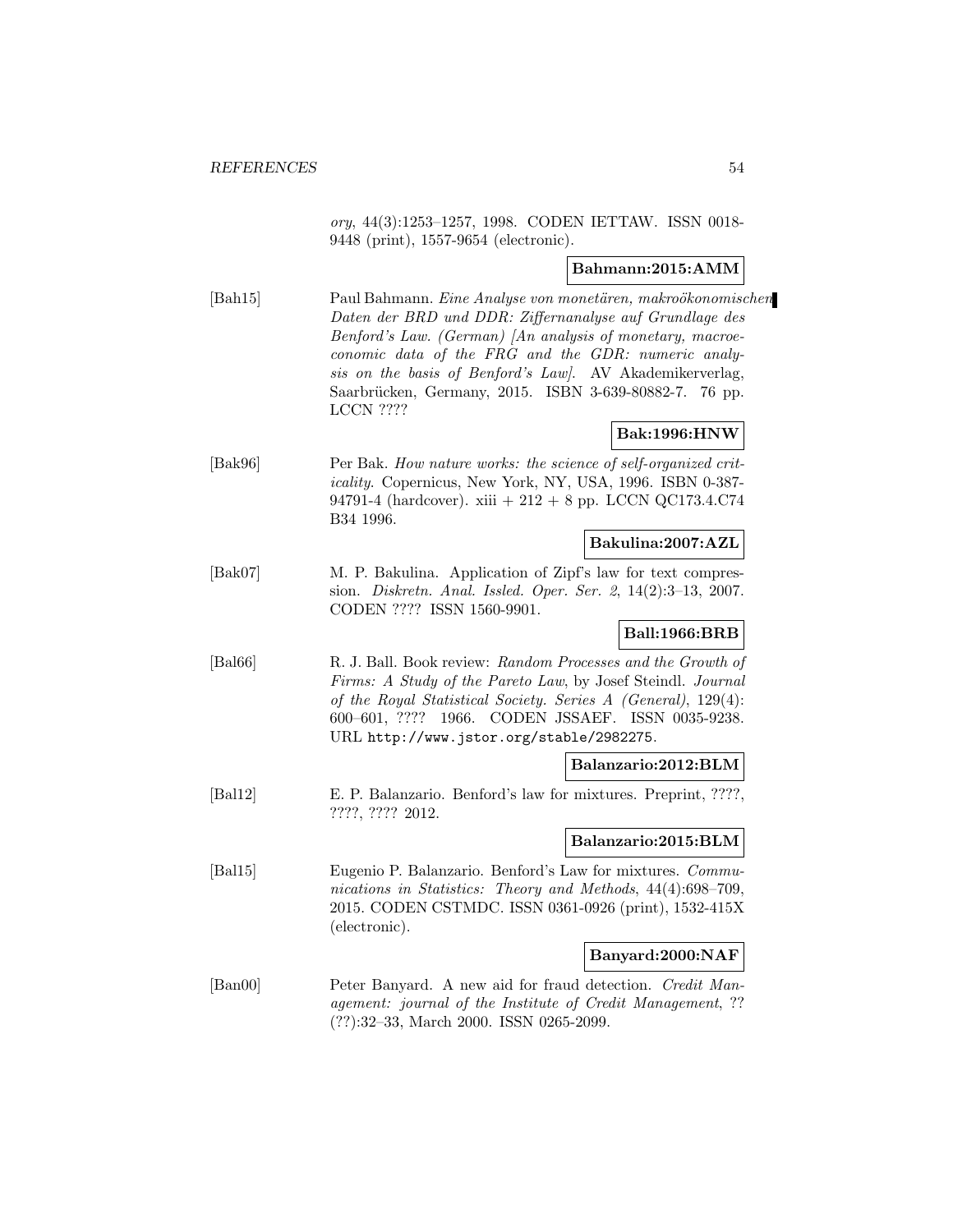# **Banks:2013:BLM**

|                             |                                                                                                                                                                                                                                                                   | Daliks:2019:DLIM                      |
|-----------------------------|-------------------------------------------------------------------------------------------------------------------------------------------------------------------------------------------------------------------------------------------------------------------|---------------------------------------|
| $\left[\text{Ban}13\right]$ | David G. Banks. Benford's Law made easy: Common software<br>eases use of fraud search theorem. Fraud Magazine, ??(??):??,<br>January/February 2013. ISSN 1553-6645. URL http://www.<br>fraud-magazine.com/article.aspx?id=4294968485.                             |                                       |
|                             |                                                                                                                                                                                                                                                                   | Barnes:2011:LCS                       |
| [Bar11]                     | K. Barnes. Letter to China Shen Zhou Mining and Resources<br>(AMEX: SHZ) current shareholders and potential investors<br>from Absaroka Capital. Absaroka Capital Management, LLP,<br>Wyoming, USA., 2011.                                                         |                                       |
|                             |                                                                                                                                                                                                                                                                   | Basu:1992:RHD                         |
| [Bas92]                     | Aparna Basu. Research: Hierarchical distributions and Brad-<br>ford's Law. Journal of the American Society for Information<br>Science, 43(7):494-500, August 1992. CODEN AISJB6. ISSN<br>0002-8231 (print), 1097-4571 (electronic).                               |                                       |
|                             |                                                                                                                                                                                                                                                                   | Basu:1994:LEE                         |
| [Bas94]                     | Aparna Basu. Letters to the Editor: The elusive phenomenon<br>of Bradford's Law. Journal of the American Society for Infor-<br>mation Science, 45(1):59-60, January 1994. CODEN AISJB6.<br>ISSN 0002-8231 (print), 1097-4571 (electronic).                        |                                       |
|                             |                                                                                                                                                                                                                                                                   | Batty:2008:PSS                        |
| [ <b>Bat08</b> ]            | Michael Batty. Perspective: The size, scale, and shape of<br>Science, 318(5864):769-771, February 8, 2008. CO-<br>cities.<br>ISSN 0036-8075 (print), 1095-9203 (elec-<br>DEN SCIEAS.<br>tronic). URL http://www.sciencemag.org/content/319/<br>5864/769.abstract. |                                       |
|                             |                                                                                                                                                                                                                                                                   | Battersby:2009:SAH                    |
| [ <b>Bat09</b> ]            | Stephen Battersby.<br>Iranian election. New Scientist, 202(2714):10-??, June 24,<br>CODEN NWSCAL. ISSN 0262-4079 (print), 1364-<br>2009.<br>8500 (electronic). URL http://www.sciencedirect.com/<br>science/article/pii/S0262407909616821.                        | Statistical analyses hint at fraud in |
|                             |                                                                                                                                                                                                                                                                   | Bawden:2011:BMS                       |

[Baw11] David Bawden. Benoît Mandelbrot and the self-similarity of information. Journal of Documentation, 67(2):??, ????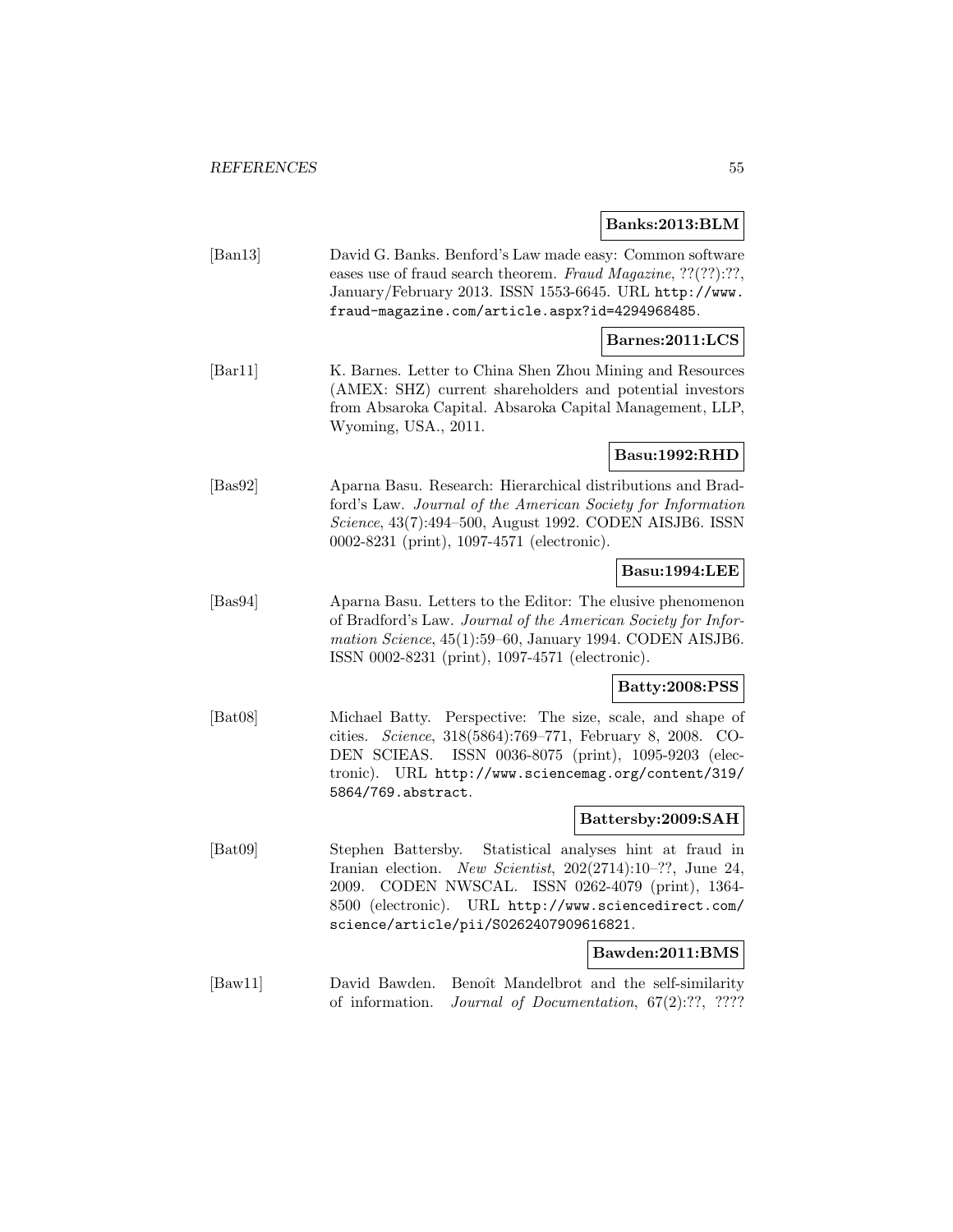2011. CODEN JDOCAS. ISSN 0022-0418 (print), 1758- 7379 (electronic). URL http://www.emeraldinsight. com/journals.htm?issn=0022-0418&volume=67&issue=2& articleid=1911717.

#### **Billera:1976:PSC**

[BB76] Louis J. Billera and Robert E. Bixby. Pareto surfaces of complexity 1. SIAM Journal on Applied Mathematics, 30(1):81– 89, January 1976. CODEN SMJMAP. ISSN 0036-1399 (print), 1095-712X (electronic).

# **Barlow:1985:RED**

[BB85] J. L. Barlow and E. H. Bareiss. On roundoff error distributions in floating point and logarithmic arithmetic. Computing: Archiv für Informatik und Numerik, 34(4):325-347, December 1985. CODEN CMPTA2. ISSN 0010-485X (print), 1436-5057 (electronic).

#### **Becker:2018:BLC**

[BBC<sup>+</sup>18] Thealexa Becker, David Burt, Taylor C. Corcoran, Alec Greaves-Tunnell, Joseph R. Iafrate, Joy Jing, Steven J. Miller, Jaclyn D. Porfilio, Ryan Ronan, Jirapat Samranvedhya, Frederick W. Strauch, and Blaine Talbut. Benford's law and continuous dependent random variables. Annals of Physics, 388: 350–381, 2018. CODEN APNYA6. ISSN 0003-4916 (print), 1096-035x (electronic).

## **Brahler:2010:EMS**

[BBE10] Gernot Brähler, Markus Bensmann, and Anna-Lena Emke. Der Einsatz mathematisch-statistischer Methoden in der digitalen Betriebsprüfung. (German) [The use of mathematical and statistical methods in the digital audit. In *Ilme*nauer Schriften zur Betriebswirtschaftslehre. (German) [Illmenauer writings on economics, volume  $4/2010$ , page 48. Verlag proWiWi e.V., Ilmenau, Germany, April 2010. ISBN 3-940882-23-2. ISSN 1866-2145 (print), 2192-4643 (electronic). LCCN ???? URL https://www.econstor.eu/ dspace/bitstream/10419/55680/1/665348576.pdf.

#### **Berger:2005:ODD**

[BBH05] Arno Berger, Leonid A. Bunimovich, and Theodore P. Hill. One-dimensional dynamical systems and Benford's law. Transactions of the American Mathematical Society, 357(1):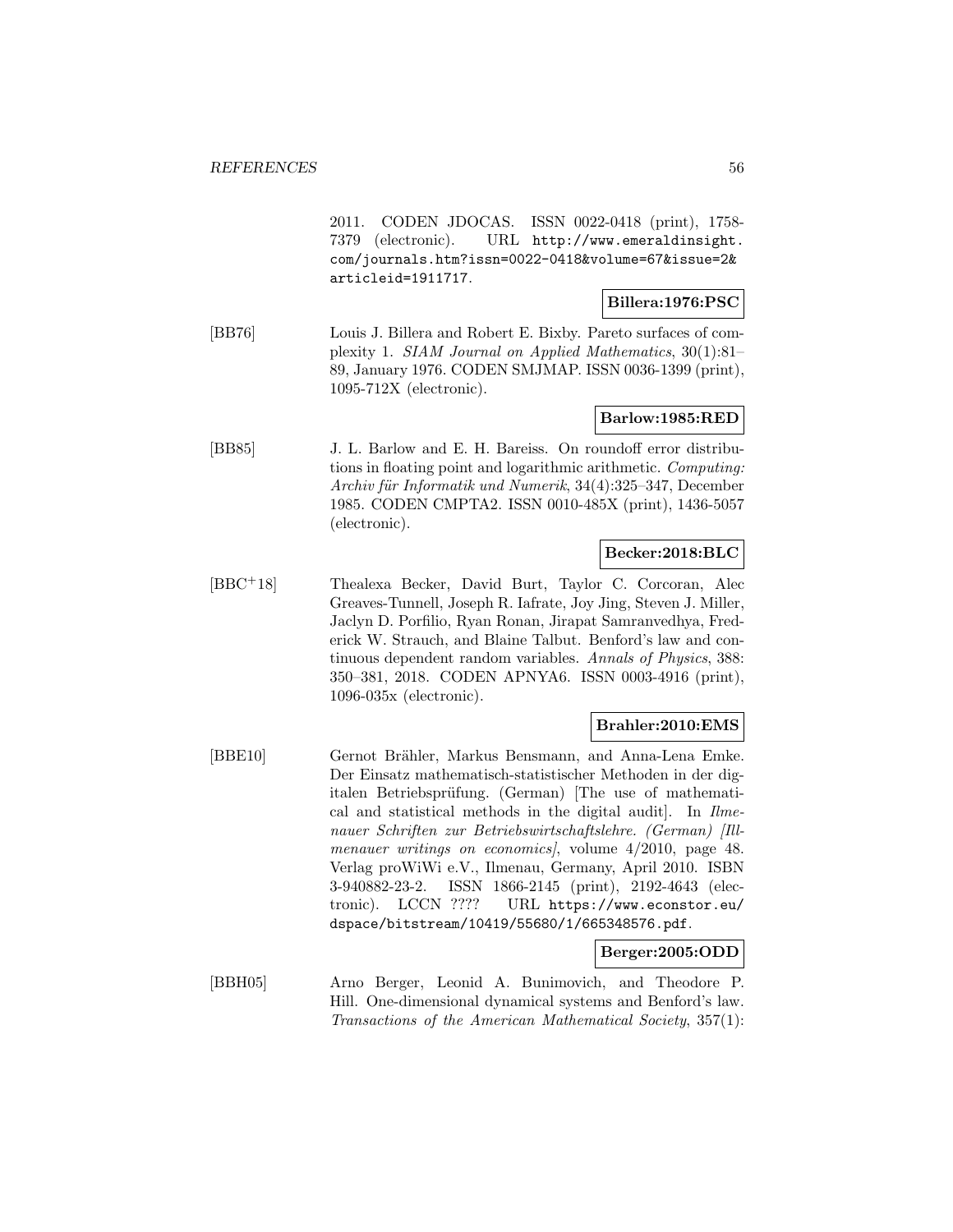197–219, 2005. CODEN TAMTAM. ISSN 0002-9947 (print), 1088-6850 (electronic).

# **Brahler:2011:BGS**

[BBJ11] Gernot Brähler, Markus Bensmann, and Hans-Ralph Jakobi. Das Benfordsche Gesetz und seine Anwendbarkeit bei der digitalen Prüfung von Fahrtenbüchern. (German) [The Benford law and its applicability in the digital examination of logbooks]. In ????, editor, Ilmenauer Schriften zur Betriebswirtschaftslehre, volume 3/2011, page ?? Verlag proWiWi e.V., Ilmenau, Germany, March 2011. ISBN 3-940882-28- 3. ISSN 1866-2145 (print), 2192-4643 (electronic). LCCN ???? URL https://www.econstor.eu/dspace/bitstream/ 10419/55703/1/662518055.pdf.

#### **Bermano:2015:DST**

[BBK<sup>+</sup>15] Amit Bermano, Thabo Beeler, Yeara Kozlov, Derek Bradley, Bernd Bickel, and Markus Gross. Detailed spatio-temporal reconstruction of eyelids. ACM Transactions on Graphics, 34 (4):44:1–44:??, August 2015. CODEN ATGRDF. ISSN 0730- 0301 (print), 1557-7368 (electronic).

#### **Benguigui:2007:DMC**

[BBL07] Lucien Benguigui and Efrat Blumenfeld-Lieberthal. A dynamic model for city size distribution beyond Zipf's law. Physica A: Statistical Mechanics and its Applications, 384(2):613–627, October 15, 2007. CODEN PHYADX. ISSN 0378-4371 (print), 1873-2119 (electronic). URL http://www.sciencedirect.com/science/article/ pii/S0378437107006061.

## **Baek:2011:ZLU**

[BBM11a] Seung Ki Baek, Sebastian Bernhardsson, and Petter Minnhagen. Zipf's law unzipped. New Journal of Physics, 13(4):043004, ???? 2011. CODEN NJOPFM. ISSN 1367-2630. URL http: //iopscience.iop.org/1367-2630/13/4/043004.

#### **Bernhardsson:2011:PPM**

[BBM11b] Sebastian Bernhardsson, Seung Ki Baek, and Petter Minnhagen. A paradoxical property of the monkey book. Journal of Statistical Mechanics: Theory and Experiment, 2011(??):P07013, July 2011. CODEN JSMTC6. ISSN 1742-5468. URL http:/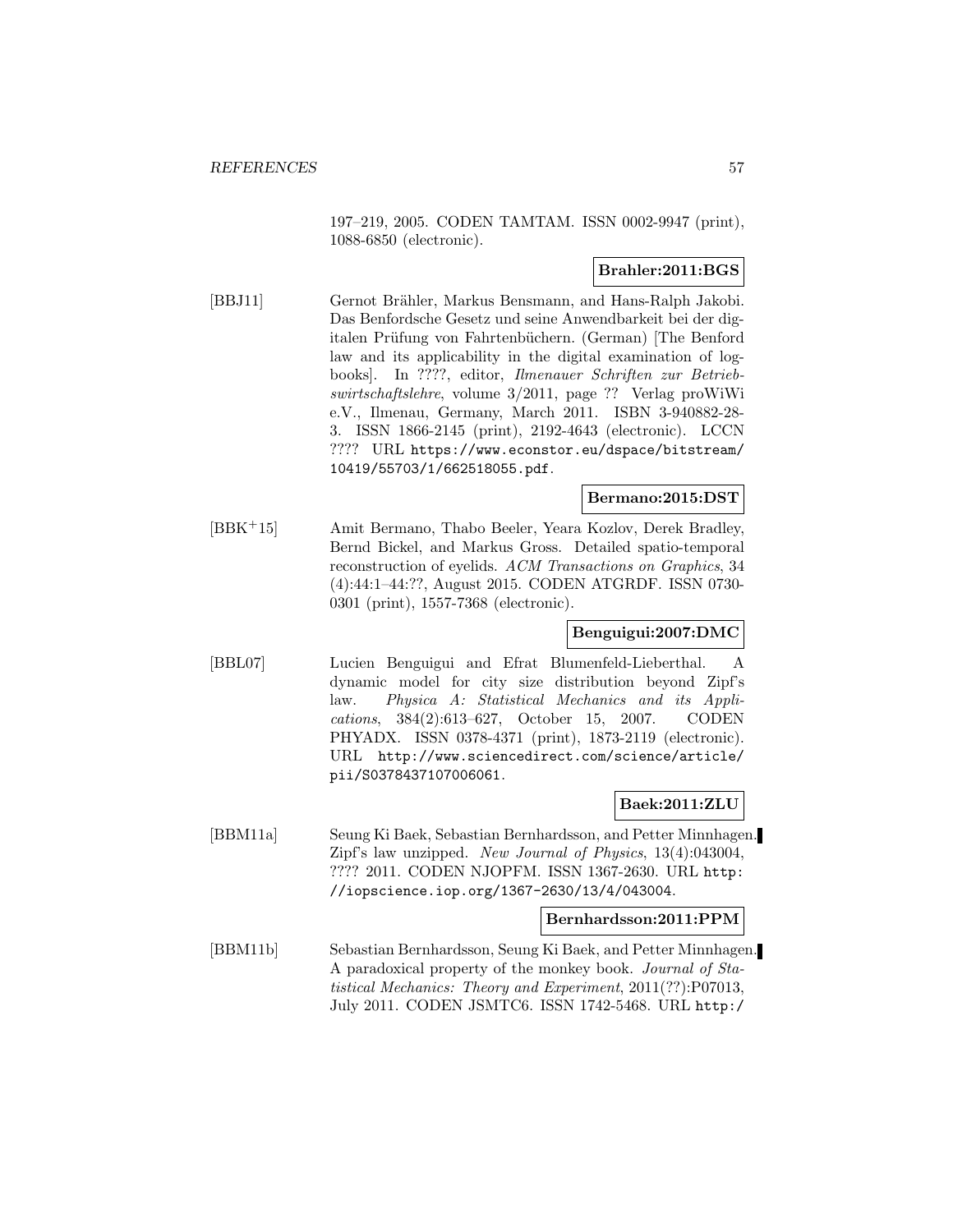/arxiv.org/abs/1103.2681; http://iopscience.iop. org/1742-5468/2011/07/P07013/.

**Bhattacharyya:2005:COP**

[BCC05] P. Bhattacharyya, A. Chatterjee, and B. K. Chakrabarti. A common origin of the power law distributions in models of market and earthquake. ArXiv e-prints, 2005. URL http:// arxiv.org/abs/physics/0510038.

#### **Barabesi:2018:GFT**

[BCCP18] Lucio Barabesi, Andrea Cerasa, Andrea Cerioli, and Domenico Perrotta. Goodness-of-fit testing for the Newcomb– Benford Law with application to the detection of customs fraud. Journal of Business & Economic Statistics, 36(2): 346–358, 2018. ISSN 0735-0015 (print), 1537-2707 (electronic). URL http://www.tandfonline.com/doi/full/10. 1080/07350015.2016.1172014.

# **Berinde:2009:SOH**

[BCIS09] Radu Berinde, Graham Cormode, Piotr Indyk, and Martin J. Strauss. Space-optimal heavy hitters with strong error bounds. In Paredaens and Su [PS09], pages 157–166. ISBN 1-60558-553-X. LCCN ????

#### **Bharati:2012:CCO**

[BCK12] Rakesh Bharati, Susan J. Crain, and Vincent Kaminski. Clustering in crude oil prices and the target pricing zone hypothesis. Energy Economics, 34(4):1115–1123, 2012. ISSN 0140-9883 (print), 1873-6181 (electronic). URL http://www.sciencedirect.com/science/article/ pii/S0140988311002258.

## **Brown:2002:ICF**

[BCM02] Philip Brown, Angeline Chua, and Jason Mitchell. The influence of cultural factors on price clustering: Evidence from Asia Pacific stock markets. Pacific-Basin Finance Journal, 10(3):307–332, 2002. ISSN 0927-538X (print), 1879- 0585 (electronic). URL http://www.sciencedirect.com/ science/article/pii/S0927538X02000495. 13th Annual PACAP/FMA Finance Conference.

#### **Barabesi:2021:FBL**

[BCP21] Lucio Barabesi, Andrea Cerioli, and Domenico Perrotta. Forum on Benford's law and statistical methods for the detec-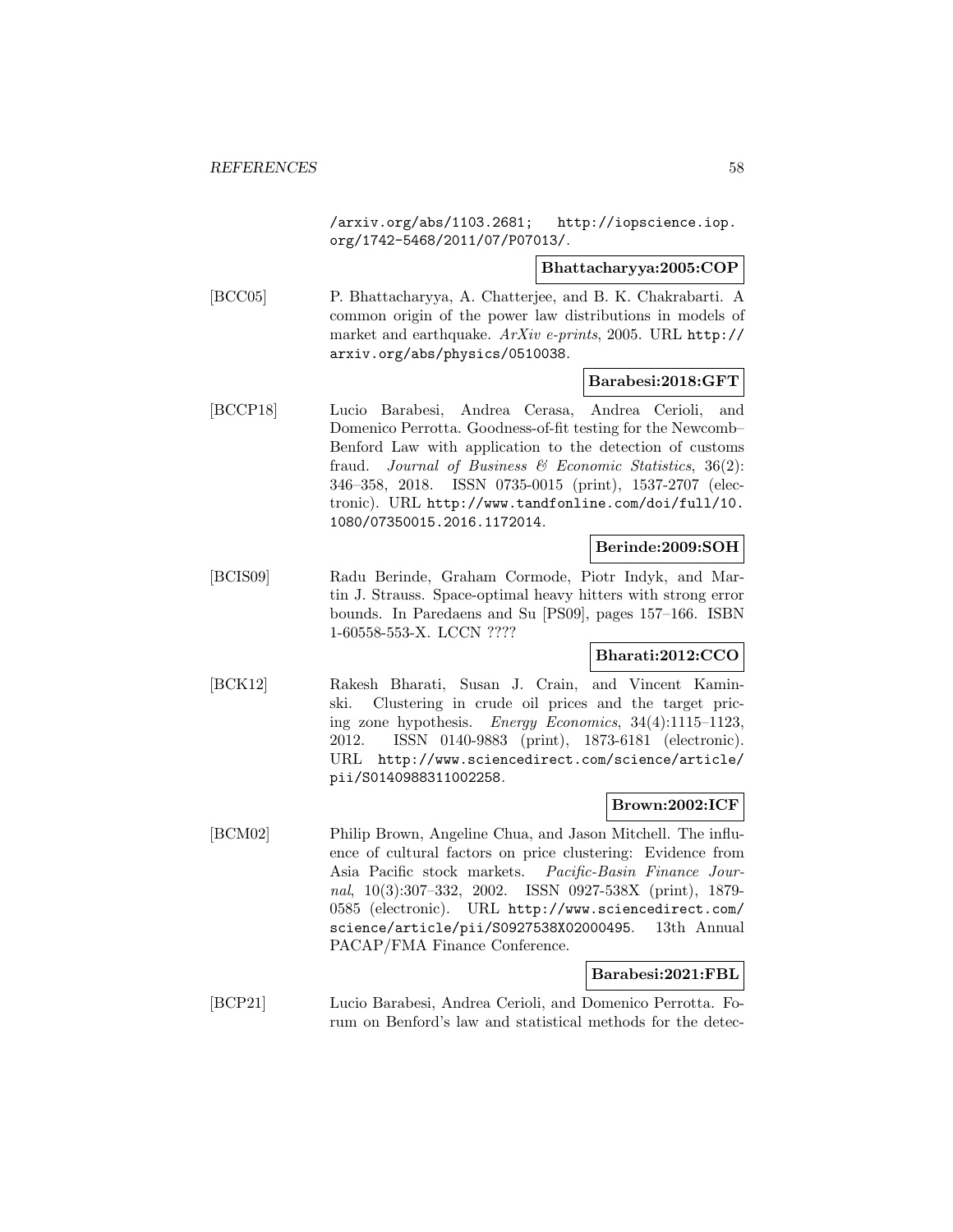tion of frauds [Editorial]. Stat. Methods Appl., 30(3):767-778, 2021. ISSN 1618-2510.

# **Brown:1970:MOU**

[BD70] J. L. Brown, Jr. and R. L. Duncan. Modulo one uniform distribution of the sequence of logarithms of certain recursive sequences. Fibonacci Quarterly, 8(5):482-486, December 1970. CODEN FIBQAU. ISSN 0015-0517. URL http://www.fq. math.ca/Scanned/8-5/brown.pdf. See remark [KsS73].

# **Best:2014:BBZ**

[BDE<sup>+</sup>14] Andrew Best, Patrick Dynes, Xixi Edelsbrunner, Brian Mc-Donald, Steven J. Miller, Kimsy Tor, Caroline Turnage-Butterbaugh, and Madeleine Weinstein. Benford behavior of Zeckendorf decompositions. Fibonacci Quarterly, 52(5): 35–??, December 2014. CODEN FIBQAU. ISSN 0015- 0517. URL http://www.fq.math.ca/Papers1/52-5/Best-Benford.pdf.

## **Best:2017:BBG**

[BDE<sup>+</sup>17] Andrew Best, Patrick Dynes, Xixi Edelsbrunner, Brian Mc-Donald, Steven J. Miller, Kimsy Tor, Caroline Turnage-Butterbaugh, and Madeleine Weinstein. Benford behavior of generalized Zeckendorf decompositions. In M. Nathanson, editor, Springer Proceedings in Mathematics  $\mathcal C$  Statistics, pages 25–37. Springer International Publishing, Cham, Switzerland, 2017.

## **Bumby:1969:FAM**

[BE69] R. Bumby and E. Ellentuck. Finitely additive measures and the first digit problem. Fundamenta mathematicae, 65(??): 33–42, ???? 1969. CODEN ???? ISSN 0016-2736 (print), 1730-6329 (electronic).

# **Berger:2014:BSL**

[BE14a] Arno Berger and Gideon Eshun. Benford solutions of linear difference equations. In Ziyad AlSharawi, Jim M. Cushing, and Saber Elaydi, editors, Theory and Applications of Difference Equations and Discrete Dynamical Systems: ICDEA, Muscat, Oman, May 26–30, 2013, volume 102 of Springer Proceedings in Mathematics  $\mathcal C$  Statistics, pages 23–60. Springer-Verlag, Berlin, Germany / Heidelberg, Germany / London, UK / etc., 2014. ISBN 3-662-44139-X, 3-662-44140-3 (e-book). LCCN QA218 .T446 2014.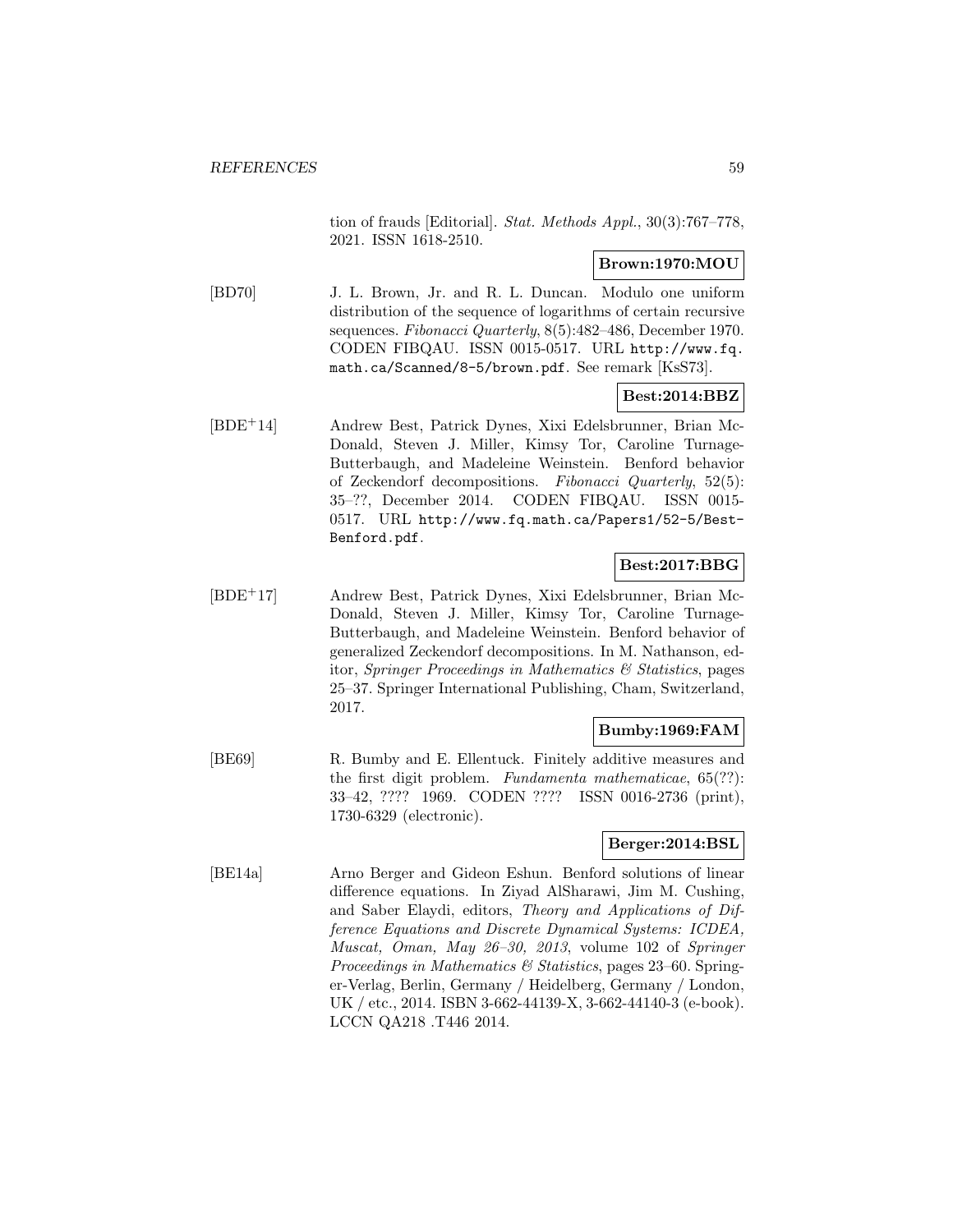#### **Berger:2014:CBL**

[BE14b] Arno Berger and Gideon Eshun. A characterization of Benford's Law in discrete-time linear systems. Journal of Dynamics and Differential Equations, ??(??):1–39, ???? 2014. CODEN JDDEEH. ISSN 1040-7294 (print), 1572-9222 (electronic).

# **Berger:2016:CBL**

[BE16] Arno Berger and Gideon Eshun. A characterization of Benford's Law in discrete-time linear systems. Journal of Dynamics and Differential Equations, 28(2):431–469, 2016. CODEN JDDEEH. ISSN 1040-7294 (print), 1572-9222 (electronic).

## **Beckett:2014:TPA**

[Bec14] Phil Beckett. Taking a preventative approach towards the Bribery Act. Computer Fraud & Security, 2014(6): 16–18, 2014. ISSN 1361-3723 (print), 1873-7056 (electronic). URL http://www.sciencedirect.com/science/ article/pii/S1361372314705020.

# **Beeli:2007:FCG**

[BEJ07] Gian Beeli, Michaela Esslen, and Lutz Jäncke. Frequency correlates in grapheme-color synaesthesia. Psychological Science,  $18(9)$ :788-792, 2007. URL http://pss.sagepub.com/ content/18/9/788.abstract.

### **Belevitch:1988:PQD**

[Bel88] Vitold Belevitch. A propos de la queue de la distribution ` de Zipf. (French) [On the tail of the Zipf distribution]. Ann. Soc. Sci. Bruxelles Sér. I, 102(3):73–85 (1989), 1988. CODEN ASSBAH. ISSN 0037-959X.

# **Benford:1938:LAN**

[Ben38] Frank Benford. The law of anomalous numbers. Proceedings of the American Philosophical Society, 78(4):551–572, March 1938. CODEN PAPCAA. ISSN 0003-049X (print), 2326-9243 (electronic). URL http://links.jstor.org/sici?sici= 0003-049X%2819380331%2978%3A4%3C551%3ATLOAN%3E2.0. CO%3B2-G. See comments about Benford's biased rounding practices [DF79].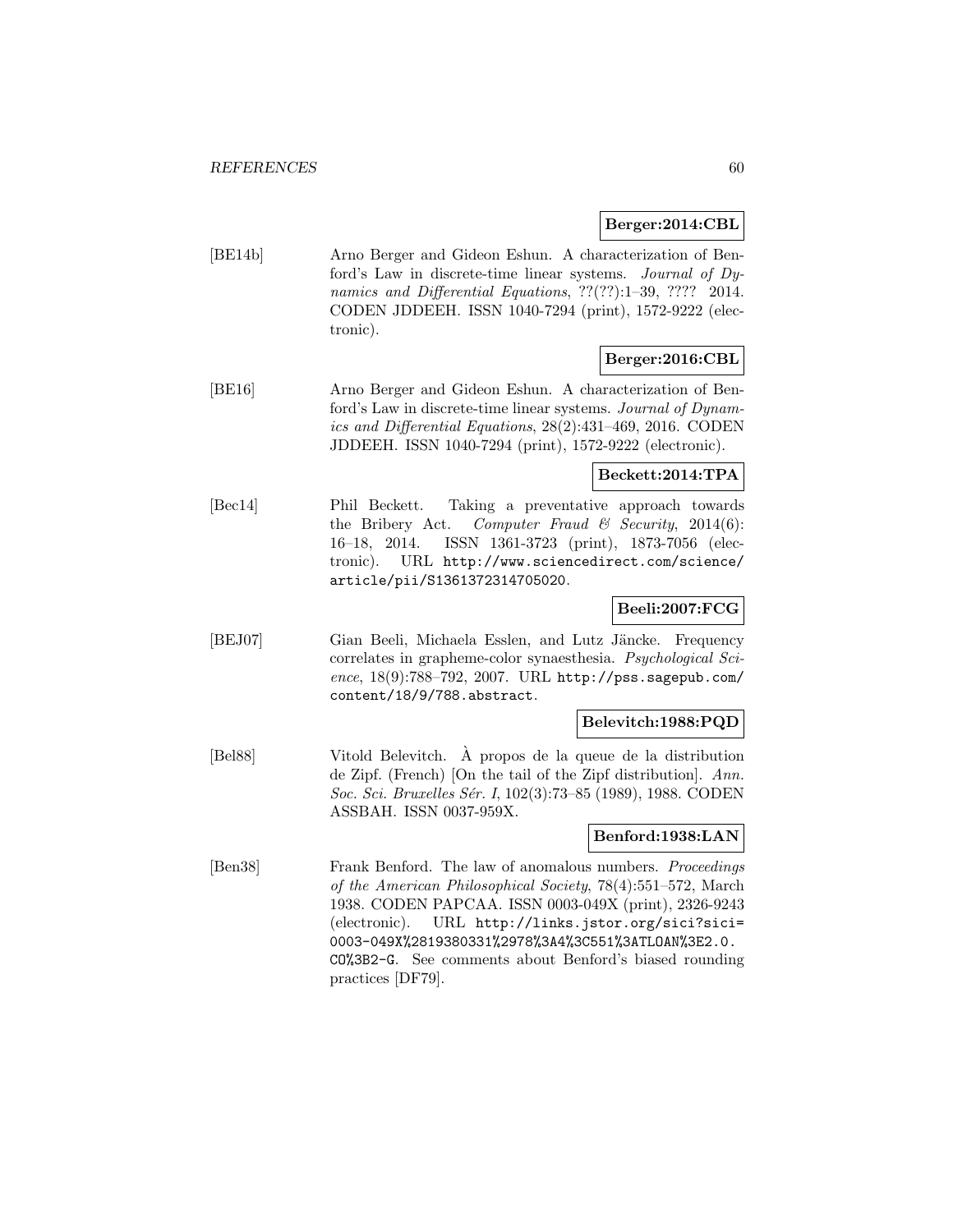# **Benford:1943:PAG**

|                              | <b>Demorationality</b>                                                                                                                                                                                                                                                                |  |
|------------------------------|---------------------------------------------------------------------------------------------------------------------------------------------------------------------------------------------------------------------------------------------------------------------------------------|--|
| $\left[\text{Ben}43\right]$  | Frank Benford.<br>The probable accuracy of the general<br>Physical Review, $63(5-6):212$ , March<br>physical constants.<br>CODEN PHRVAO. ISSN 0031-899X (print), 1536-<br>1943.<br>6065 (electronic). URL http://link.aps.org/doi/10.<br>1103/PhysRev.63.212.                         |  |
|                              | Bennett:1975:SDI                                                                                                                                                                                                                                                                      |  |
| $\left[\text{Ben}75\right]$  | John M. Bennett. Storage design for information retrieval:<br>Scarrott's conjecture and Zipf's law. In Int. Comput. Symp.<br>1975, Proc., Antibes, (1975), pages 233-237. ????, ????, 1975.                                                                                           |  |
|                              | $\bf Bennett{:}1984{:}\mathbf{ZLS}$                                                                                                                                                                                                                                                   |  |
| [Ben84]                      | J. M. Bennett. Zipf's Law, structured programming and cre-<br>ativity. Australian Computer Journal, 16(4):122-129, 1984.<br>CODEN ACMJB2. ISSN 0004-8917.                                                                                                                             |  |
|                              | Benjamin:2019:LSB                                                                                                                                                                                                                                                                     |  |
| [Ben19]                      | Arthur T. Benjamin. The long and the short of Benford's law.<br>Math Horiz., 26(4):8-9, 2019. ISSN 1072-4117.                                                                                                                                                                         |  |
|                              | Berton:1995:HGT                                                                                                                                                                                                                                                                       |  |
| [Ber95]                      | L. Berton. He's got their number. Scholar uses math to foil<br>financial fraud. Wall Street Journal, ??(??):??, July 10, 1995.<br>CODEN WSJOAF. ISSN 0099-9660.                                                                                                                       |  |
|                              | Berger:2003:BLP                                                                                                                                                                                                                                                                       |  |
| $\left[\text{Ber}03\right]$  | Arno Berger. Benford's law in power-like nonautonomous dy-<br>namical systems. Preprint, Vienna University of Technology,<br>Vienna, Austria, 2003.                                                                                                                                   |  |
|                              | Berger:2004:DDU                                                                                                                                                                                                                                                                       |  |
| $\left[\text{Ber}04\right]$  | Dynamics and digits: on the ubiquity of Ben-<br>A. Berger.<br>ford's Law. Preprint, Institute of Mechanics, Vienna Uni-<br>versity of Technology, Vienna, Austria, November 19, 2004.<br>URL http://www.math.leidenuniv.nl/~verduyn/<br>3 pp.<br>EQUADIFF03/MS14/berger_eqdiff03.pdf. |  |
|                              | Berger:2005:DDU                                                                                                                                                                                                                                                                       |  |
| $\left \text{Ber05a}\right $ | A. Berger. Dynamics and digits: on the ubiquity of Benford's<br>law. In $EQUADIFF 2003$ , pages 693-695. World Sci. Publ.,<br>Hackensack, NJ, 2005.                                                                                                                                   |  |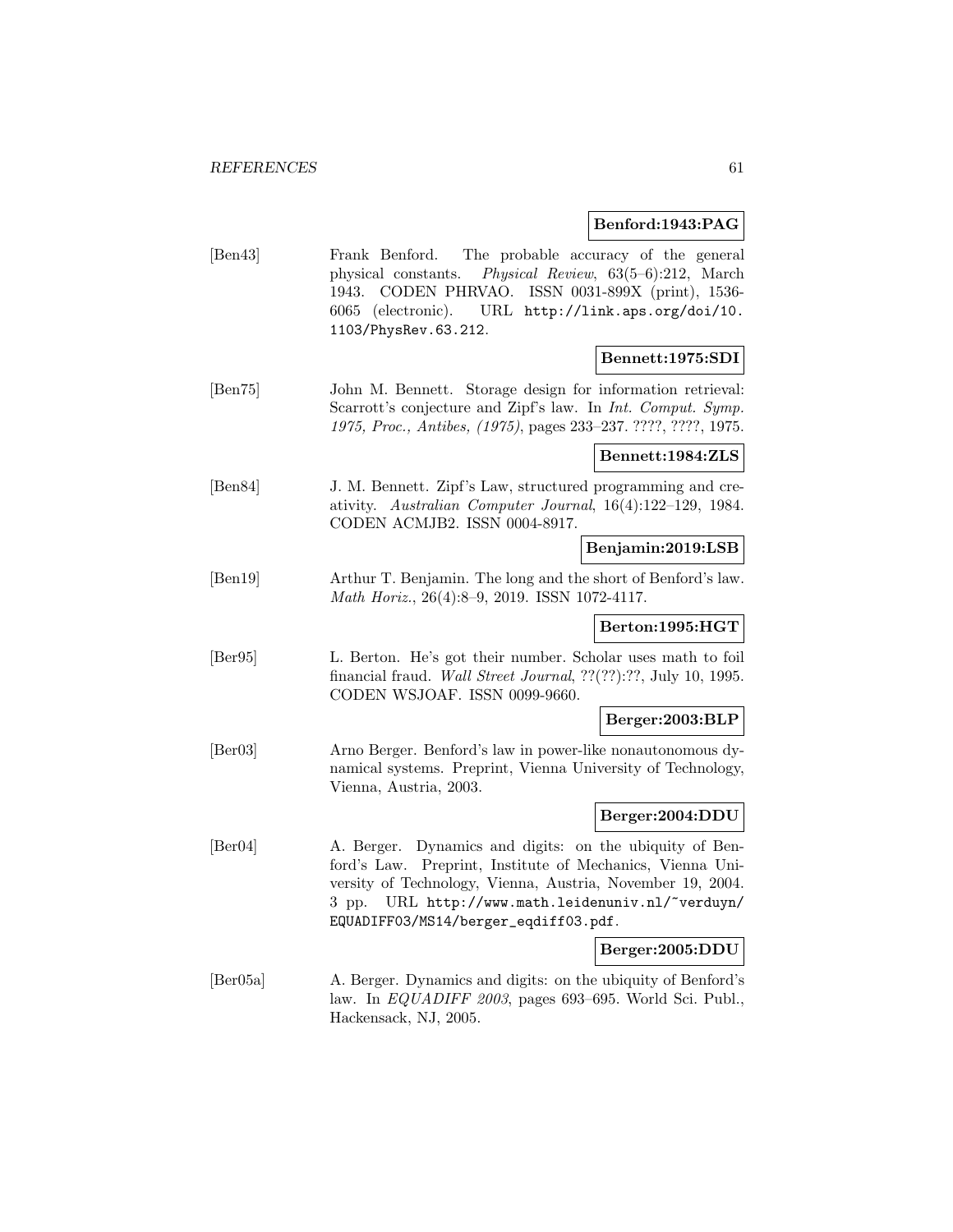## **Berger:2005:BLP**

[Ber05b] Arno Berger. Benford's law in power-like dynamical systems. Stochastics and Dynamics, 5(4):587–607, 2005. CODEN ???? ISSN 0219-4937.

## **Berger:2005:MDD**

[Ber05c] Arno Berger. Multi-dimensional dynamical systems and Benford's law. Discrete and Continuous Dynamical Systems. Series A, 13(1):219–237, 2005. CODEN ???? ISSN 1078-0947 (print), 1553-5231 (electronic).

# **Berger:2010:LSD**

[Ber10] A. Berger. Large spread does not imply Benford's Law. Preprint, Department of Mathematical and Statistical Sciences, University of Alberta, Edmonton, AB, Canada, 2010. URL http://www.math.ualberta.ca/~aberger/ Publications.html.

# **Berger:2011:SDP**

[Ber11] Arno Berger. Some dynamical properties of Benford sequences. Journal of Difference Equations and Applications, 17(2):137–159, 2011. CODEN JDEAEA. ISSN 1023-6198 (print), 1563-5120 (electronic). URL http:// www.tandfonline.com/doi/abs/10.1080/10236198.2010. 549012.

#### **Berger:2015:MLF**

[Ber15a] Arno Berger. Most linear flows on  $R^d$  are Benford. Journal of Differential Equations, 259(5):1933–1957, 2015. CO-DEN JDEQAK. ISSN 0022-0396 (print), 1090-2732 (electronic). URL http://www.sciencedirect.com/science/ article/pii/S0022039615001527.

## **Berzunza:2015:YPR**

[Ber15b] Gabriel Berzunza. Yule processes with rare mutation and their applications to percolation on b-ary trees. Electronic Journal of Probability, 20(??):43:1–43:23, ???? 2015. CODEN ???? ISSN 1083-6489. URL http://ejp.ejpecp.org/article/ view/3789.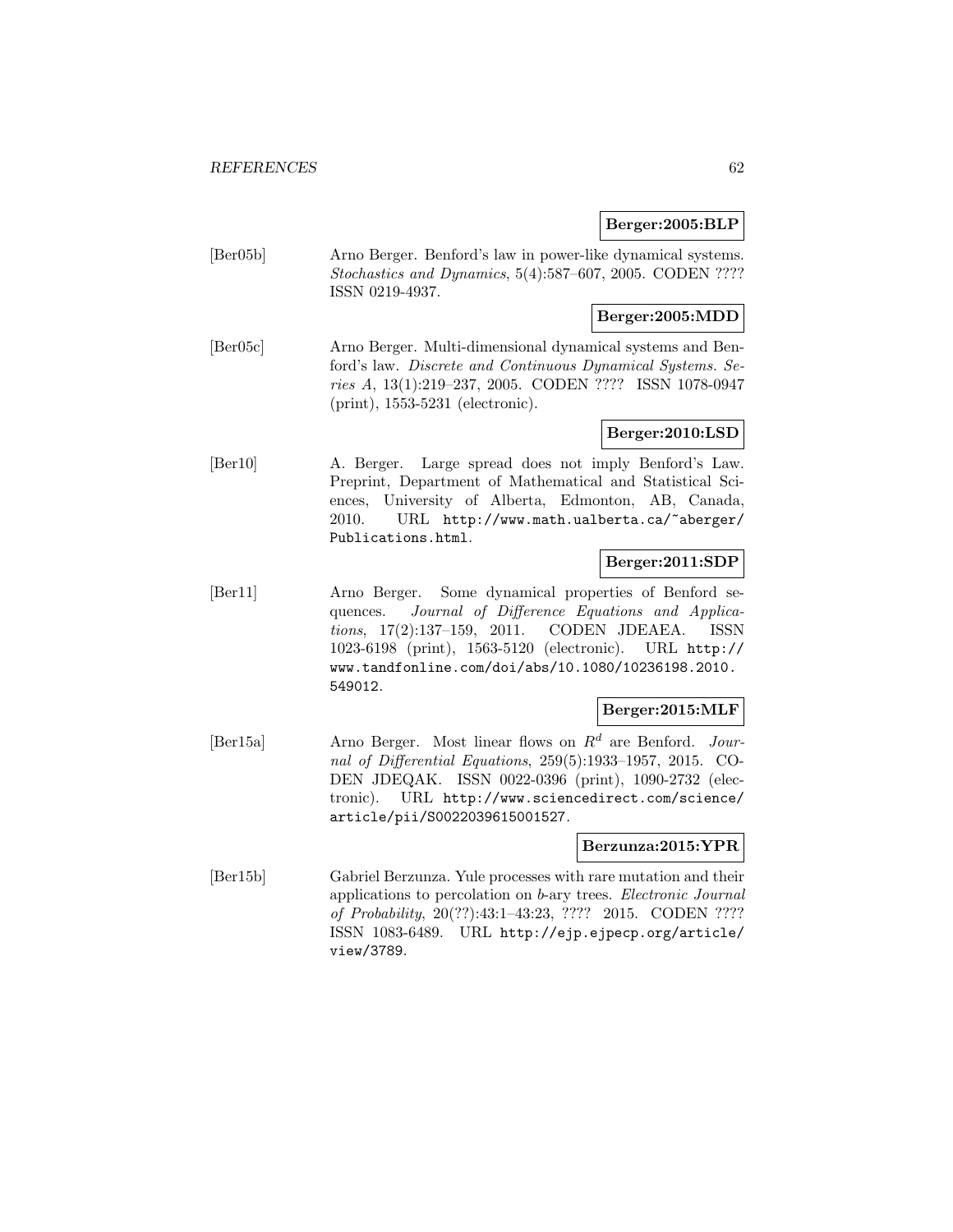#### **Bradley:2009:WBL**

[BF09] Jonathan R. Bradley and David L. Farnsworth. What is Benford's Law? Teaching Statistics, 31(1):2–6, January 2009. CO-DEN ???? ISSN 0141-982X (print), 1467-9639 (electronic).

## **Bachmann:2010:APC**

[BFLB10] Valérie Bachmann, Martin H. Fischer, Hans-Peter Landolt, and Peter Brugger. Asymmetric prefrontal cortex functions predict asymmetries in number space. Brain and Cognition, 74(3):306–311, December 2010. CODEN ???? ISSN 0278-2626 (print), 1090-2147 (electronic). URL http://www.sciencedirect.com/science/article/ pii/S0278262610001272.

# **Baldi:2003:MIW**

[BFS03] Pierre Baldi, Paolo Frasconi, and Padhraic Smyth. Modeling the Internet and the Web: probabilistic methods and algorithms. Wiley, New York, NY, USA, 2003. ISBN 0- 470-86492-3 (e-book), 0-470-84906-1. xix + 285 pp. LCCN TK5105.875.I57 B35 2003eb.

# **Blackwell:1954:TGS**

[BG54] David Blackwell and Meyer A. Girshick. Theory of Games and Statistical Decisions. Wiley, New York, NY, USA, 1954.  $xi + 355$  pp. LCCN QA269 .B5. URL http://catalog. hathitrust.org/Record/000577721.

#### **Brookes:1978:FRD**

[BG78] Bertram C. Brookes and José M. Griffiths. Frequencyrank distributions. Journal of the American Society for Information Science, 29(1):5–13, January 1978. CO-DEN AISJB6. ISSN 0002-8231 (print), 1097-4571 (electronic). URL http://onlinelibrary.wiley.com/doi/10. 1002/asi.4630290104/abstract.

## **Bauer:2009:DDF**

[BG09] J. Bauer and J. Gross. Difficulties detecting fraud? The use of Benford's Law on regression tables. Report ??, Institute of Sociology, LMU Munich, Munich, Germany, ???? 2009.

# **Bauer:2010:DDF**

[BG10] J. Bauer and J. Gross. Difficulties detecting fraud? The use of Benford's Law on regression tables. Report, Institute of Soci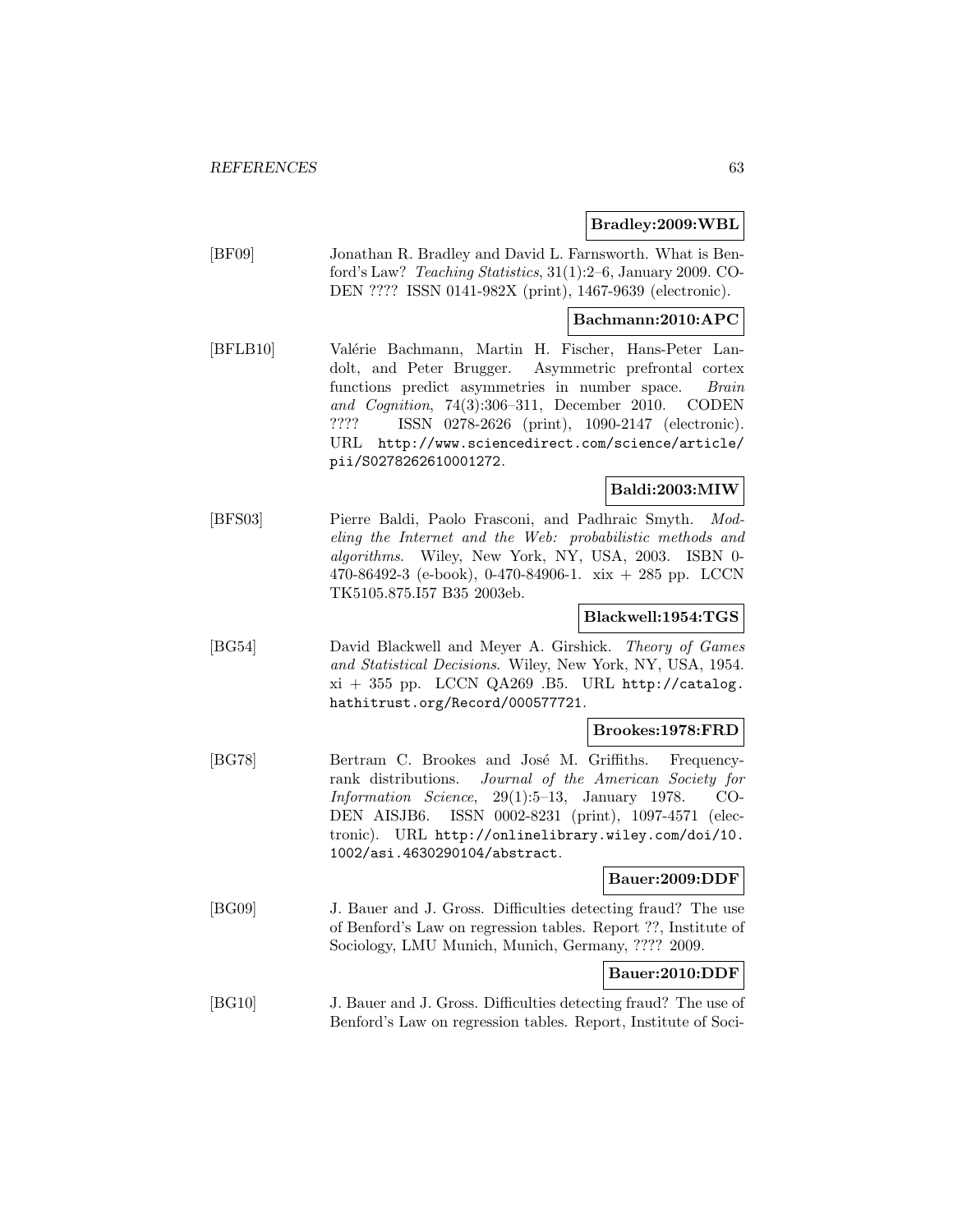ology, Ludwig-Maximilians-Universität, München, Germany, 2010. ???? pp.

# **Bauer:2011:DDF**

[BG11a] Johannes Bauer and Jochen Gross. Difficulties detecting fraud? The use of Benford?s Law on regression tables. Journal of Economics and Statistics (Jahrbücher für  $Nationalökonomie$  und  $Statistik$ ),  $231(5-6):733-748$ , November 2011. URL http://ideas.repec.org/a/jns/jbstat/ v231y2011i5-6p733-748.html.

# **Breunig:2011:SEI**

[BG11b] Christian Breunig and Achim Goerres. Searching for electoral irregularities in an established democracy: Applying Benford's Law tests to Bundestag elections in Unified Germany. Electoral Studies, 30(3):534–545, September 2011. CODEN ???? ISSN 0261-3794 (print), 1873-6890 (electronic). URL http://www.sciencedirect.com/science/ article/pii/S0261379411000370. Special Symposium on the Politics of Economic Crisis.

# **Beck:2015:PPI**

[BG15] Mélanie Beck and Martin J. Gander. On the positivity of Poisson integrators for the Lotka–Volterra equations. BIT Numerical Mathematics, 55(2):319–340, June 2015. CO-DEN BITTEL, NBITAB. ISSN 0006-3835 (print), 1572-9125 (electronic). URL http://link.springer.com/article/10. 1007/s10543-014-0505-1.

#### **Baskerville:2007:GAS**

[BGP07] Kim Baskerville, Peter Grassberger, and Maya Paczuski. Graph animals, subgraph sampling, and motif search in large networks. Physical Review E (Statistical physics, plasmas, fluids, and related interdisciplinary topics), 76(??):036107, September 11, 2007. CODEN PLEEE8. ISSN 1539-3755 (print), 1550-2376 (electronic). URL http://link.aps.org/ doi/10.1103/PhysRevE.76.036107.

# **Becker:2011:BLC**

[BGTM<sup>+</sup>11] T. Becker, A. Greaves-Tunnell, Steven J. Miller, R. Ronan, and F. W. Strauch. Benford's Law and continuous dependent random variables. ArXiv e-prints, November 2011. CODEN ???? ISSN ???? URL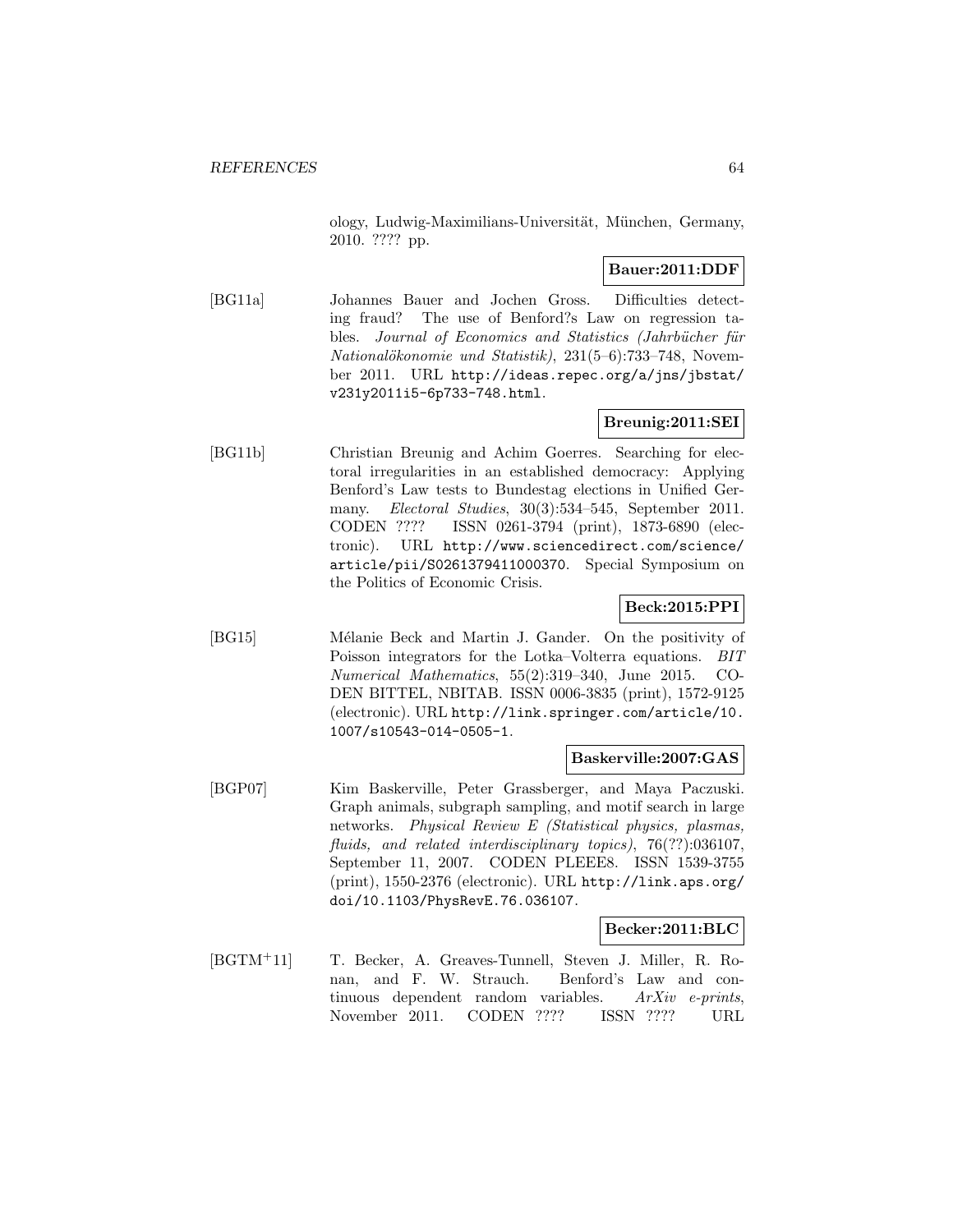http://adsabs.harvard.edu/abs/2011arXiv1111.0568B; http://arxiv.org/abs/1111.0568.

#### **Brakman:1999:RZT**

[BGVV99] Steven Brakman, Harry Garretsen, Charles Van Marrewijk, and Marianne Van Den Berg. The return of Zipf: Towards a further understanding of the rank–size distribution. Journal of Regional Science, 39(1):183–213, 1999. ISSN 0022-4146 (print), 1467-9787 (electronic).

#### **Banks:1974:AMN**

[BH74] William P. Banks and David K. Hill. The apparent magnitude of number scaled by random production. Journal of Experimental Psychology: General, 102(2):353–376, February 1974. CODEN JPGEDD. ISSN 0096-3445 (print), 1939-2222 (electronic). URL http://psycnet.apa.org/ journals/xge/102/2/353/; http://psycnet.apa.org/ psycinfo/1974-24305-001.

#### **Bolton:2002:SFD**

[BH02] Richard J. Bolton and David J. Hand. Statistical fraud detection: A review. *Statistical Science*, 17(3):235–255, August 2002. CODEN STSCEP. ISSN 0883-4237 (print), 2168-8745 (electronic). URL http://projecteuclid.org/euclid.ss/ 1042727940.

#### **Berger:2007:NMO**

[BH07] Arno Berger and Theodore P. Hill. Newton's method obeys Benford's law. American Mathematical Monthly, 114(7):588– 601, August/September 2007. CODEN AMMYAE. ISSN 0002-9890 (print), 1930-0972 (electronic). URL http://www. jstor.org/stable/27642274.

#### **Berger:2009:BOB**

[BH09] A. Berger and T. P. Hill. Benford online bibliography. Technical report, Department of Mathematical and Statistical Sciences, University of Alberta, Edmonton, AB, Canada, 2009. URL http://www.benfordonline.net.

## **Berger:2010:FFFa**

[BH10a] A. Berger and T. P. Hill. Fundamental flaws in Feller's classical derivation of Benford's Law. Preprint, Department of Mathematical and Statistical Sciences, University of Alberta,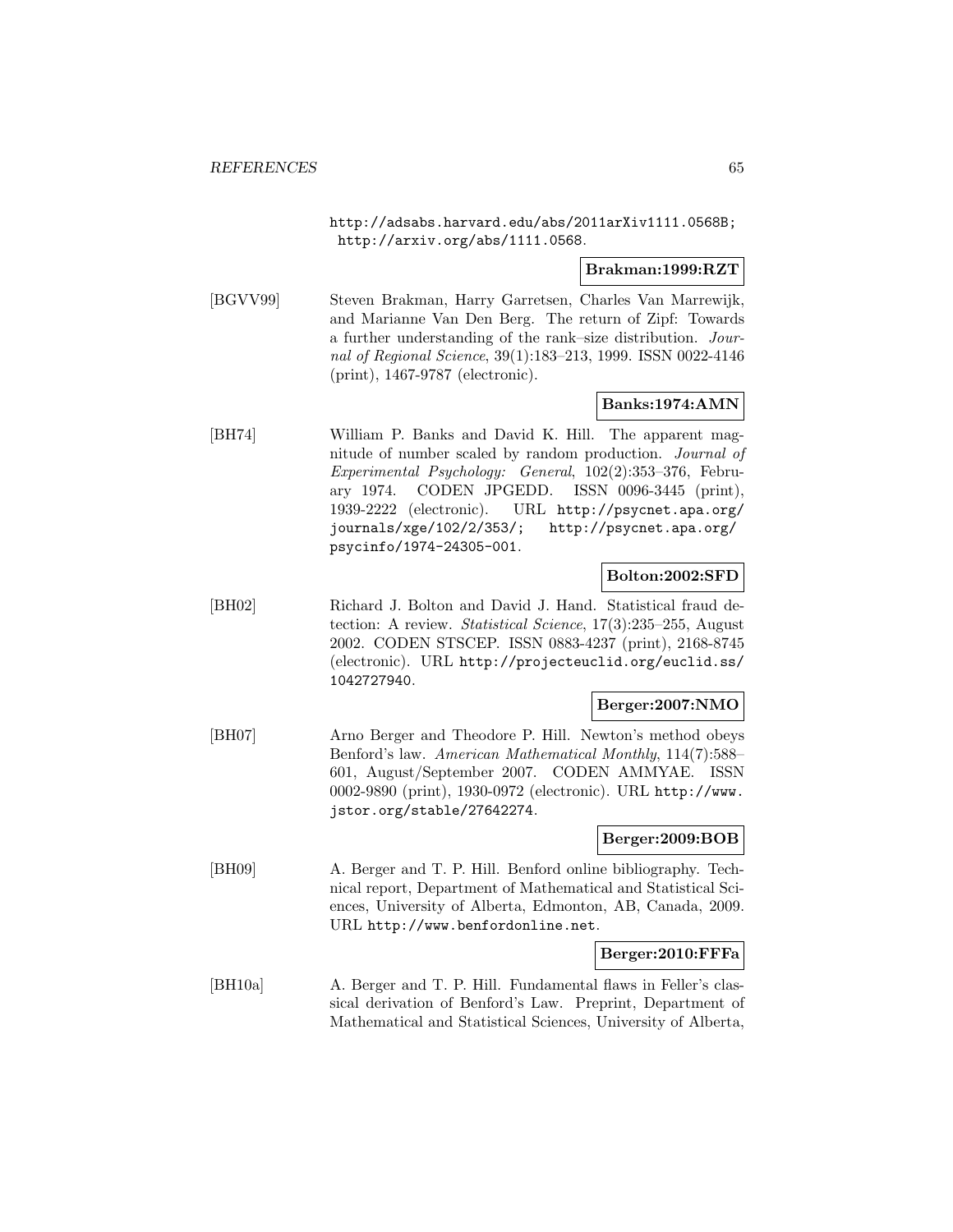Edmonton, AB, Canada, 2010. 8 pp. URL http://www. benfordonline.net/ARTICLES/BergerHill2010.pdf.

**Berger:2010:FFFb**

[BH10b] Arno Berger and Theodore P. Hill. Fundamental flaws in Feller's classical derivation of Benford's Law. ArXiv eprints, May 2010. CODEN ???? ISSN ???? URL http://adsabs.harvard.edu/abs/2010arXiv1005.2598B; http://arxiv.org/abs/1005.2598.

#### **Berger:2011:BTB**

[BH11a] Arno Berger and Theodore P. Hill. A basic theory of Benford's Law. Probability Surveys, 8(??):1–126, ???? 2011. CODEN ???? ISSN 1549-5787. URL http://projecteuclid.org/ euclid.ps/1311860830.

#### **Berger:2011:BLS**

[BH11b] Arno Berger and Theodore P. Hill. Benford's law strikes back: no simple explanation in sight for mathematical gem. The Mathematical Intelligencer, 33(1):85–91, March 2011. CODEN MAINDC. ISSN 0343-6993 (print), 1866-7414 (electronic). URL http://link.springer.com/article/10. 1007/s00283-010-9182-3. See letter [Hil11].

## **Berger:2015:SIM**

[BH15a] Arno Berger and T. P. Hill. A short introduction to the mathematical theory of Benford's Law. In Miller [Mil15a], pages 23– 67. ISBN 0-691-14761-2 (hardcover), 1-4008-6659-6 (e-book). LCCN QA273.6 .B46 2015. URL http://press.princeton. edu/titles/10527.html.

## **Berger:2015:IBL**

[BH15b] Arno Berger and Theodore P. Hill. An introduction to Benford's Law. Princeton University Press, Princeton, NJ, USA, 2015. ISBN 0-691-16306-5, 1-4008-6658-8 (ebook). viii + 248 pp. LCCN QA273.6 .B474 2015. URL http://site.ebrary.com/id/11040167; http:// www.degruyter.com/viewbooktoc/product/465875.

#### **Berger:2017:WLB**

[BH17] Arno Berger and Theodore P. Hill. What is ... Benford's Law? Notices of the American Mathematical So $ciety, 64(2):132-134, February 2017. CODEN AMNOAN.$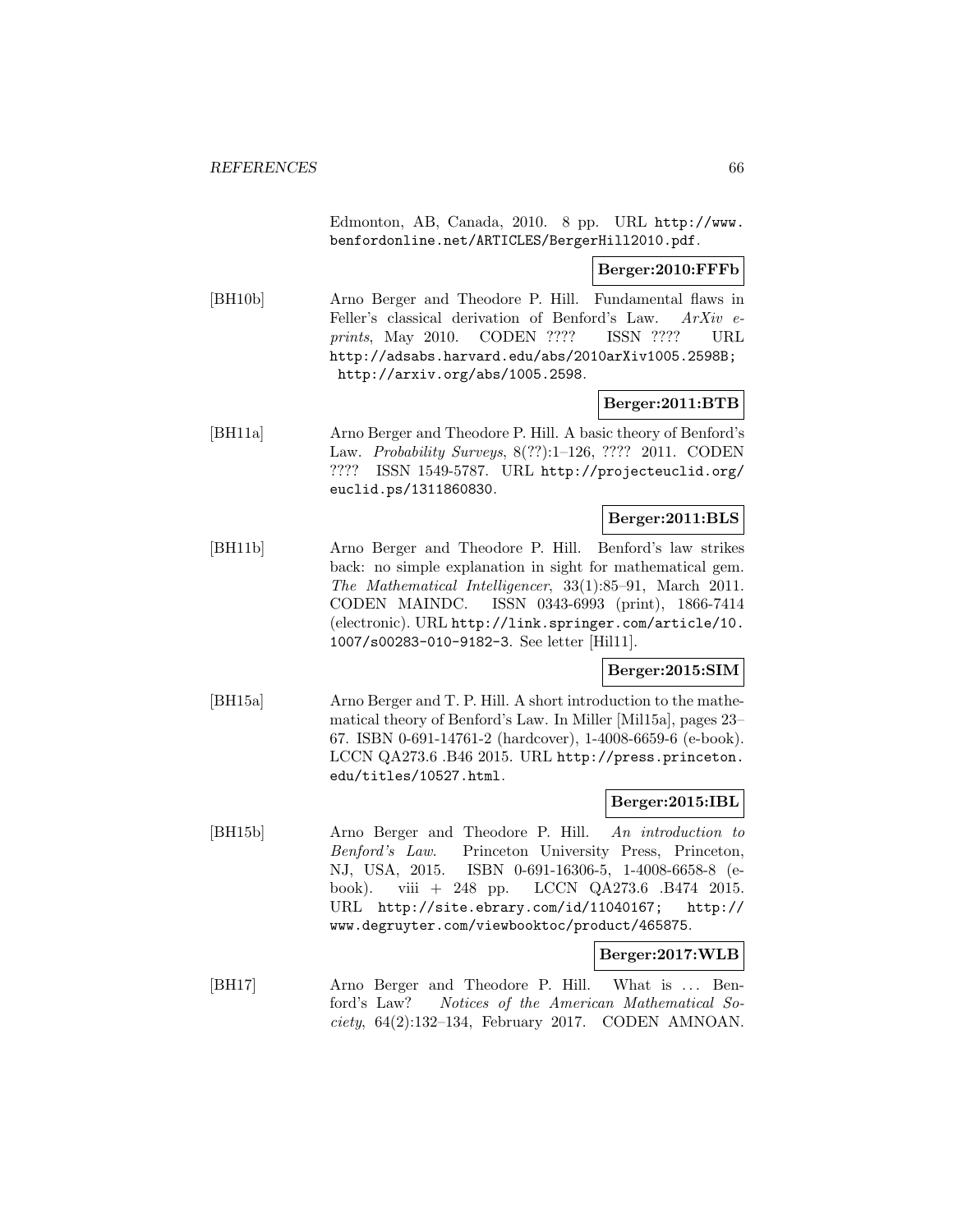ISSN 0002-9920 (print), 1088-9477 (electronic). URL http:/ /www.ams.org/publications/journals/notices/201702/ rnoti-p132.pdf.

## **Berger:2021:MBL**

[BH21] Arno Berger and Theodore P. Hill. The mathematics of Benford's law: a primer. Stat. Methods Appl., 30(3):779–795, 2021. ISSN 1618-2510.

**Bhattacharya:2002:KBT**

[Bha02] S. Bhattacharya. From Kautilya to Benford — trends in forensic and investigative accounting. In ????, editor, 9th World Congress of Accounting Historians, Deakin University, Melbourne, Australia July 30–August 3, 2002, page ?? Accounting Association of Australia and New Zealand, ????, 2002. ISBN ???? LCCN ????

#### **Bharath:2012:BLT**

[Bha12] H. M. Bharath. Benford's Law: A theoretical explanation for base 2. arXiv.org, November 24, 2012. URL http://adsabs. harvard.edu/abs/2012arXiv1211.7008B.

## **Bonhoeffer:1996:NSH**

[BHB<sup>+</sup>96] Sebastian Bonhoeffer, Andreas V. M. Herz, Maarten C. Boerlijst, Sean Nee, Martin A. Nowak, and Robert M. May. No signs of hidden language in noncoding DNA. Physical Review Letters, 76(11):1977, March 1996. CO-DEN PRLTAO. ISSN 0031-9007 (print), 1079-7114 (electronic), 1092-0145. URL http://link.aps.org/doi/10. 1103/PhysRevLett.76.1977.

#### **Berger:2011:FSM**

[BHKR11] Arno Berger, Theodore P. Hill, Bahar Kaynar, and Ad Ridder. Finite-state Markov chains obey Benford's Law. SIAM Journal on Matrix Analysis and Applications, 32(3):665–684, ???? 2011. CODEN SJMAEL. ISSN 0895-4798 (print), 1095- 7162 (electronic). URL http://epubs.siam.org/simax/ resource/1/sjmael/v32/i3/p665\_s1.

## **Berger:2008:SDI**

[BHM08] Arno Berger, Theodore P. Hill, and Kent E. Morrison. Scaledistortion inequalities for mantissas of finite data sets. Journal of Theoretical Probability, 21(1):97–117, March 2008.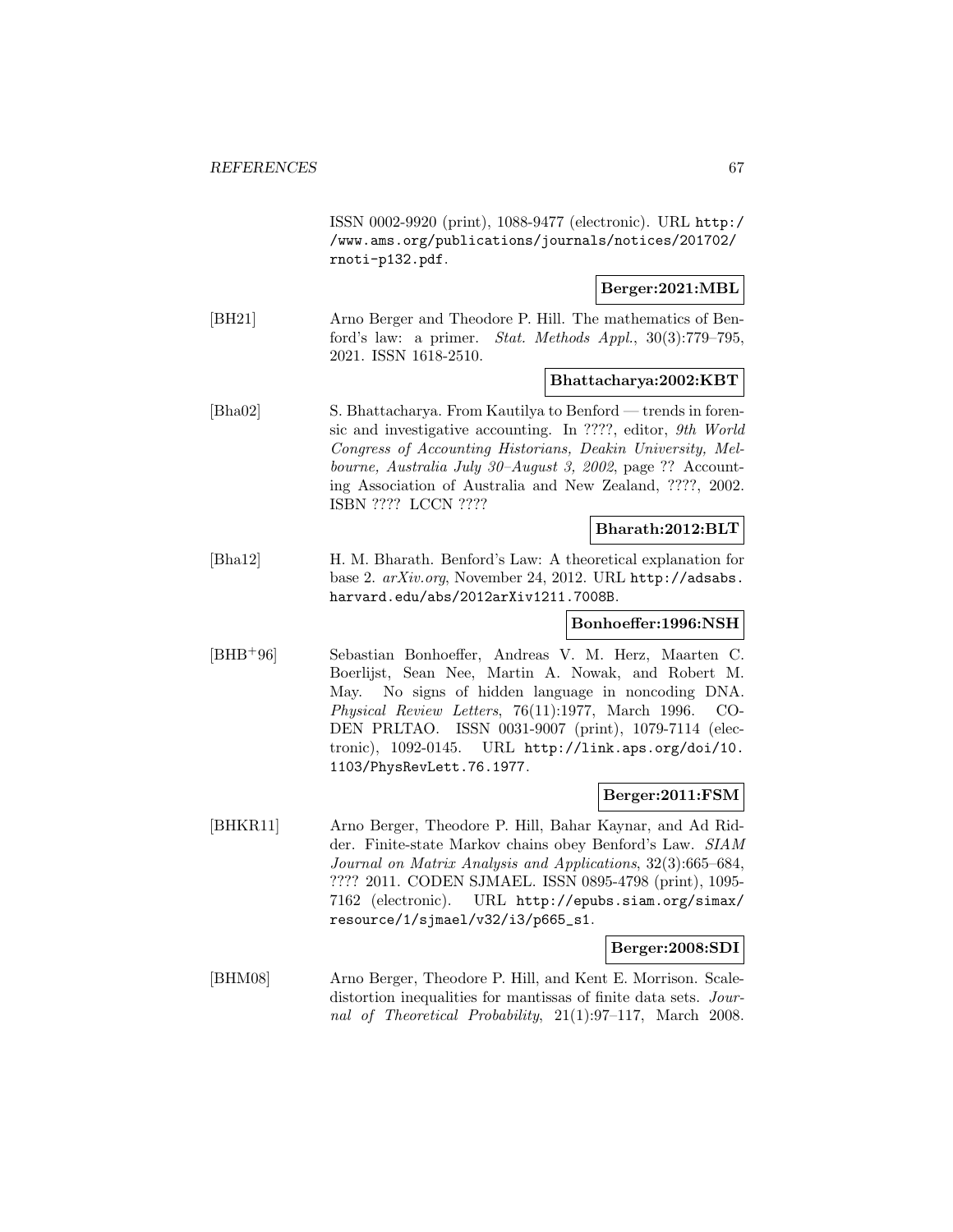CODEN JTPREO. ISSN 0894-9840 (print), 1572-9230 (electronic). URL http://link.springer.com/article/10. 1007/s10959-007-0112-z.

#### **Barrale:2011:SID**

[BHS11] Tom Barrale, R. Hendel, and Michael Sluys. Sequences of the initial digits of Fibonacci numbers. In Proceedings of the 14th international conference on Fibonacci numbers and their applications, Morelia, Mexico, July 5–9, 2010, pages 25–42. Sociedad Matemática Mexicana, México, DF, México, 2011. ISBN 607-02-2543-0 (paperback).

#### **Biau:2015:FDF**

[Bia15] Damien Biau. The first-digit frequencies in data of turbulent flows. Physica A: Statistical Mechanics and its Applications, 440(??):147–154, December 15, 2015. CODEN PHYADX. ISSN 0378-4371 (print), 1873-2119 (electronic).

#### **Bohachevsky:2006:DBL**

[BJS06] Ihor O. Bohachevsky, Mark E. Johnson, and Myron L. Stein. A derivation of Benford's law. American Journal of Mathematical and Management Sciences, 26(3–4):355–370, 2006. CODEN AMMSDX. ISSN 0196-6324.

## **Burke:1991:BLP**

[BK91] John Burke and Eric Kincanon. Benford's law and physical constants: The distribution of initial digits. American Journal of Physics, 59(10):952, October 1991. CODEN AJPIAS. ISSN 0002-9505 (print), 1943-2909 (electronic). URL http://adsabs.harvard.edu/abs/1991AmJPh..59.. 952B; http://ajp.aapt.org/resource/1/ajpias/v59/ i10/p952\_s1.

## **Bernik:2007:BLA**

[BK07] V. I. Bernik and N. I. Kalosha. Benford's law and the approximation of logarithms of natural numbers by rational numbers. Vestsī Nats. Akad. Navuk Belarusī Ser. Fīz.-Mat. Navuk, ?? (3):68–73, 127, 2007. CODEN ???? ISSN 0002-3574.

#### **Bhattacharya:2008:FAB**

[BK08] S. Bhattacharya and K. Kumar. Forensic accounting and Benford's Law [in the spotlight]. IEEE Signal Processing Magazine, 25(2):152–150, March 2008. CODEN ISPRE6.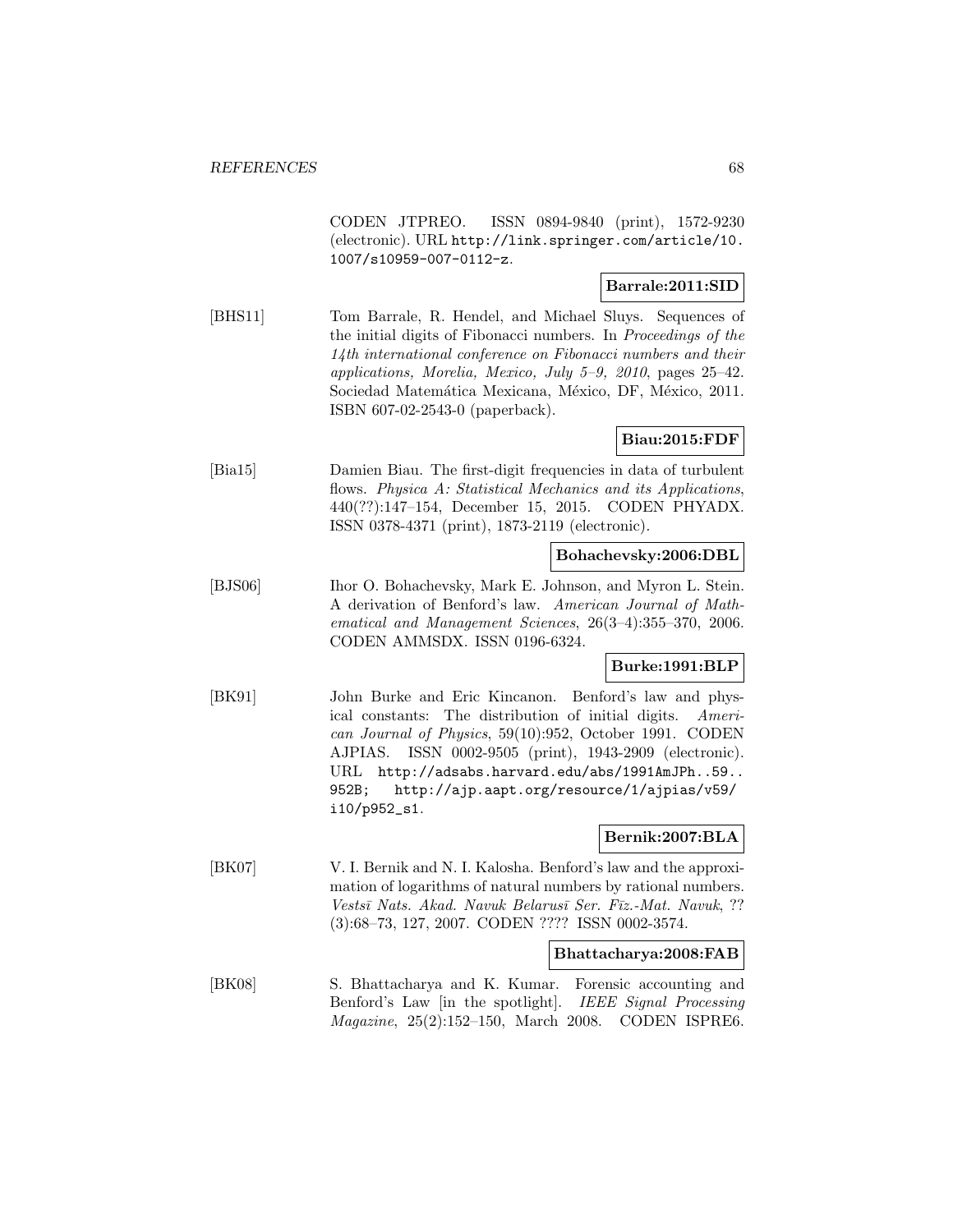ISSN 1053-5888 (print), 1558-0792 (electronic). URL http:/ /adsabs.harvard.edu/abs/2008ISPM...25..152B.

#### **Bhattacharya:2005:CPA**

[BKS05] Sukanto Bhattacharya, Kuldeep Kumar, and Florentin Smarandache. Conditional probability of actually detecting a financial fraud — a neutrosophic extension to Benford's law. International Journal of Applied Mathematics, 17(1): 7–14, 2005. CODEN ???? ISSN 1311-1728. URL http:// arxiv.org/abs/math/0504520.

# **Bologna:1995:FAF**

[BL95] Jack Bologna and Robert J. Lindquist. Fraud auditing and forensic accounting: new tools and techniques. Wiley, New York, NY, USA, second edition, 1995. ISBN 0-471-10646- 1 (hardcover). xv + 249 pp. LCCN HV8079.W47 B65 1995. URL http://www.loc.gov/catdir/bios/wiley042/ 95005510.html; http://www.loc.gov/catdir/description/ wiley033/95005510.html; http://www.loc.gov/catdir/ toc/onix04/95005510.html.

#### **Blum:1970:SID**

[Blu70] M. Blum. On the sums of independently distributed Pareto variates. SIAM Journal on Applied Mathematics, 19(1):191– 198, July 1970. CODEN SMJMAP. ISSN 0036-1399 (print), 1095-712X (electronic).

#### **Brown:2008:CSP**

[BM08] Philip Brown and Jason Mitchell. Culture and stock price clustering: Evidence from The Peoples' Republic of China. Pacific-Basin Finance Journal, 16(1 2):95–120, 2008. ISSN 0927-538X (print), 1879-0585 (electronic). URL http://www.sciencedirect.com/science/article/ pii/S0927538X0700025X. Behavioral Finance in Asia.

## **Birajdar:2013:DIF**

[BM13] Gajanan K. Birajdar and Vijay H. Mankar. Digital image forgery detection using passive techniques: A survey. Digital Investigation, 10(3):226–245, 2013. ISSN 1742-2876 (print), 1873-202X (electronic). URL http://www.sciencedirect. com/science/article/pii/S1742287613000364.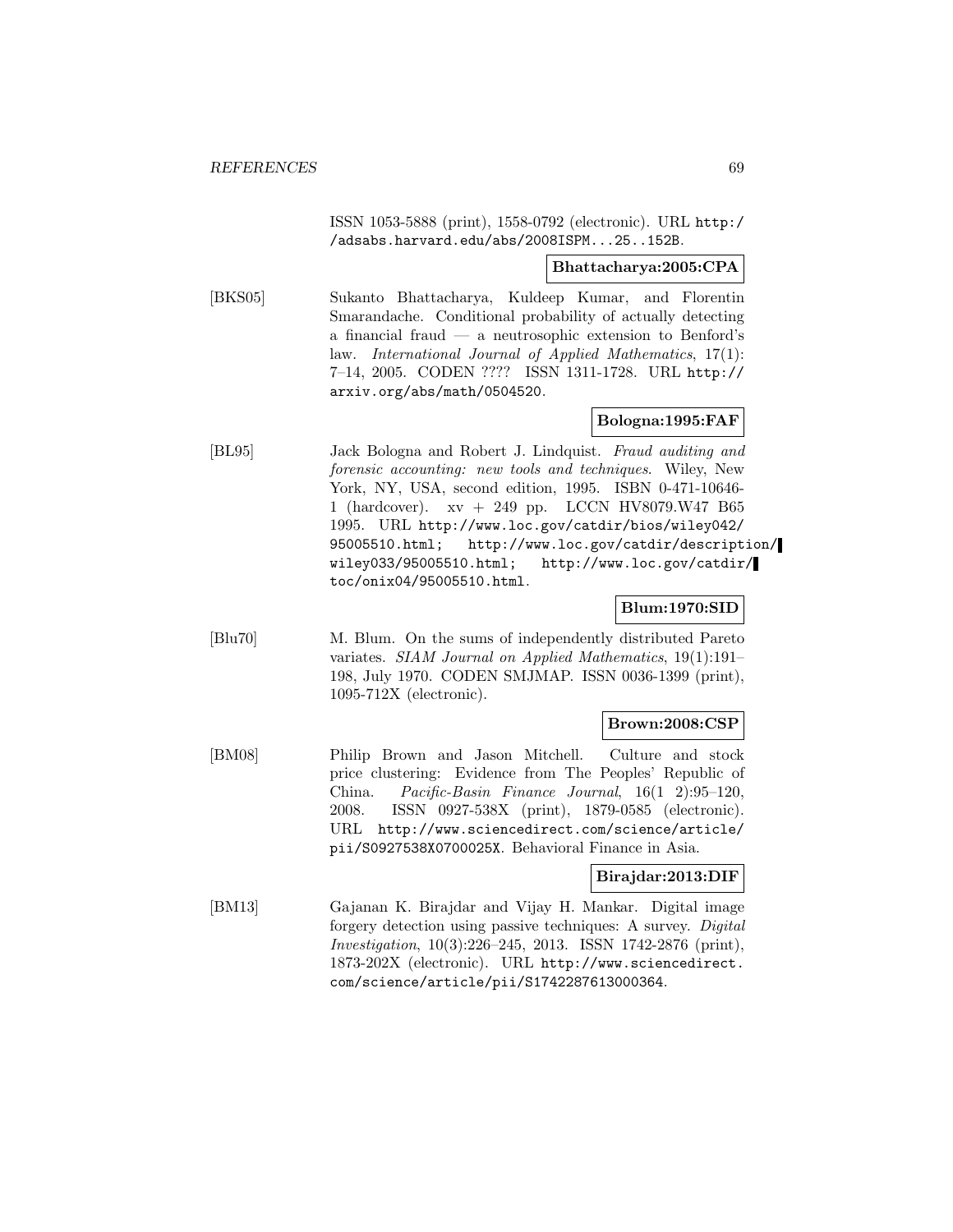#### **Bravo-Marquez:2010:HLM**

[BMLRV10] Felipe Bravo-Marquez, Gaston L'Huillier, Sebastián A. Ríos, and Juan D. Velásquez. Hypergeometric language model and Zipf-like scoring function for Web document similarity retrieval. Lecture Notes in Computer Science, 6393:303– 308, 2010. CODEN LNCSD9. ISSN 0302-9743 (print), 1611-3349 (electronic). URL http://link.springer.com/ content/pdf/10.1007/978-3-642-16321-0\_32.

#### **Bunt:1984:MPL**

[BMM84] Richard B. Bunt, Jennifer M. Murphy, and Shikharesh Majumdar. A measure of program locality and its application. ACM SIGMETRICS Performance Evaluation Review, 12(3): 28–40, August 1984. CODEN ???? ISSN 0163-5999 (print), 1557-9484 (electronic).

#### **Bonache:2010:DFL**

[BMM10] A. B. Bonache, K. Moris, and J. Maurice. Détection de fraudes et loi de Benford: Quelques risques associés. (French) [Fraud detection and Benford's law: Some risks]. Revue Française de Comptabilité, ??(431):24-27, April 2010. CODEN ???? ISSN 0484-8764. URL ????.

#### **Buck:1993:IBF**

[BMP93] B. Buck, A. C. Merchant, and S. M. Perez. An illustration of Benford's first digit law using alpha decay half lives. European Journal of Physics, 14(2):59–63, ???? 1993. CODEN EJPHD4. ISSN 0143-0807 (print), 1361-6404 (electronic). URL http://adsabs.harvard.edu/abs/1993EJPh...14... 59B.

# **Burgos:1996:ZSB**

[BMT96] Javier D. Burgos and Pedro Moreno-Tovar. Zipf-scaling behavior in the immune system. *Biosystems (A6E)*, 39(3): 227–232, November 15, 1996. CODEN BSYMBO. ISSN 0303-2647 (print), 1872-8324 (electronic). URL http://www. sciencedirect.com/science/article/pii/0303264796016188.

#### **Balaz:2010:BLD**

[BNS10a] V. Baláž, K. Nagasaka, and O. Strauch. Benford's law and distribution functions of sequences in  $(0, 1)$ . Mathematical Notes of the Academy of Sciences of the USSR  $=$ Matematicheskie Zametki, 88(3–4):449–463, October 2010.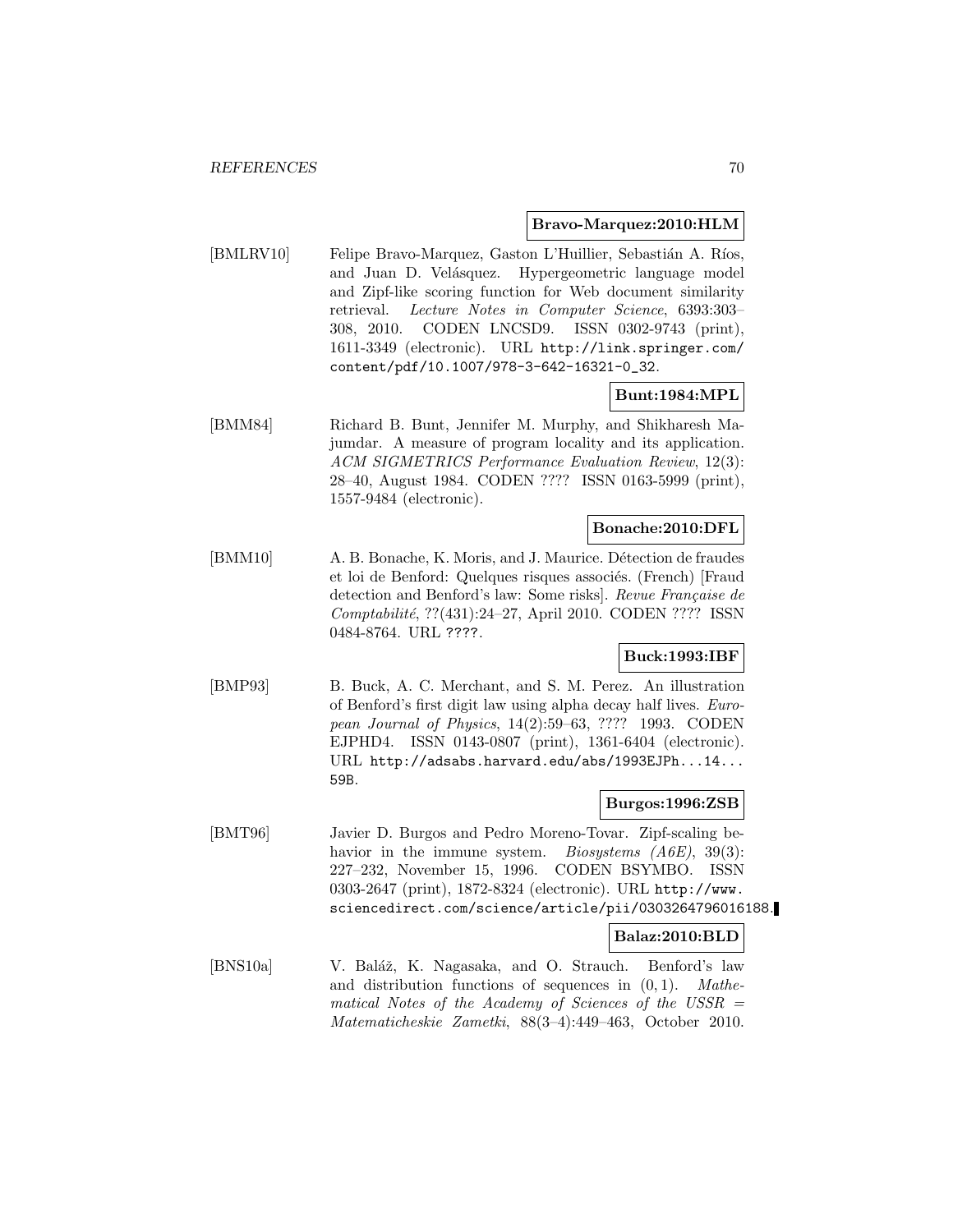|                 | CODEN MTHNB2. ISSN 0001-4346 (print), 1573-8876<br>(electronic). URL http://link.springer.com/article/10.<br>1134/S0001434610090178.                                                                                                                                             |  |  |  |
|-----------------|----------------------------------------------------------------------------------------------------------------------------------------------------------------------------------------------------------------------------------------------------------------------------------|--|--|--|
|                 | Balazh:2010:BLD                                                                                                                                                                                                                                                                  |  |  |  |
| [BNS10b]        | V. Balazh, K. Nagasaka, and O. Shtraukh. Benford's law and<br>distribution functions of sequences in $(0, 1)$ . <i>Matematicheskie</i><br>Zametki, 88(4):485-501, 2010. ISSN 0025-567X.                                                                                          |  |  |  |
|                 | Bookstein:1994:TMD                                                                                                                                                                                                                                                               |  |  |  |
| [Boo94]         | Towards a multi-disciplinary Bradford Law.<br>A. Bookstein.<br>Scientometrics, 30(1):353-361, May 1994. CODEN SCNTDX.<br>ISSN 0138-9130 (print), 1588-2861 (electronic). URL http:/<br>/link.springer.com/article/10.1007/BF02017233.                                            |  |  |  |
|                 | Boring:1920:LNL                                                                                                                                                                                                                                                                  |  |  |  |
| $[{\rm Bor}20]$ | Edwin G. Boring. The logic of the normal law of error in<br>The American Journal of Psychol-<br>mental measurement.<br>ogy, 31(1):1-33, January 1920. CODEN AJPCAA. ISSN<br>0002-9556 (print), 1939-8298 (electronic). URL http://www.<br>jstor.org/stable/1413989.              |  |  |  |
|                 | Briscoe:2006:MLW                                                                                                                                                                                                                                                                 |  |  |  |
| [foot00]        | Bob Briscoe, Andrew Odlyzko, and Benjamin Tilly. Metcalfe's<br>Law is $wrong$ — communications networks increase in value<br>as they add members — but by how much? IEEE Spectrum,<br>43(7):34-39, July 2006. CODEN IEESAM. ISSN 0018-9235<br>$(print), 1939-9340$ (electronic). |  |  |  |
|                 | Boyle:1994:AFS                                                                                                                                                                                                                                                                   |  |  |  |
| [Boy94]         | Jeff Boyle. An application of Fourier series to the most signif-<br>icant digit problem. American Mathematical Monthly, 101(9):<br>879-886, November 1994. CODEN AMMYAE. ISSN 0002-<br>9890 (print), 1930-0972 (electronic).                                                     |  |  |  |
|                 | Boroda:1984:ZML                                                                                                                                                                                                                                                                  |  |  |  |
| [BP84]          | M. G. Boroda and A. A. Polikarpov. The Zipf-Mandelbrot law<br>and units of different levels of text organization. Tartu Riikl.<br><i>Ul. Toimetised,</i> ??(689):35–60, 1984. CODEN ???? ISSN ????                                                                               |  |  |  |
|                 | Baskerville:2006:SEM                                                                                                                                                                                                                                                             |  |  |  |
| [BP06]          | Kim Baskerville and Maya Paczuski. Subgraph ensembles and<br>motif discovery using an alternative heuristic for graph iso-                                                                                                                                                       |  |  |  |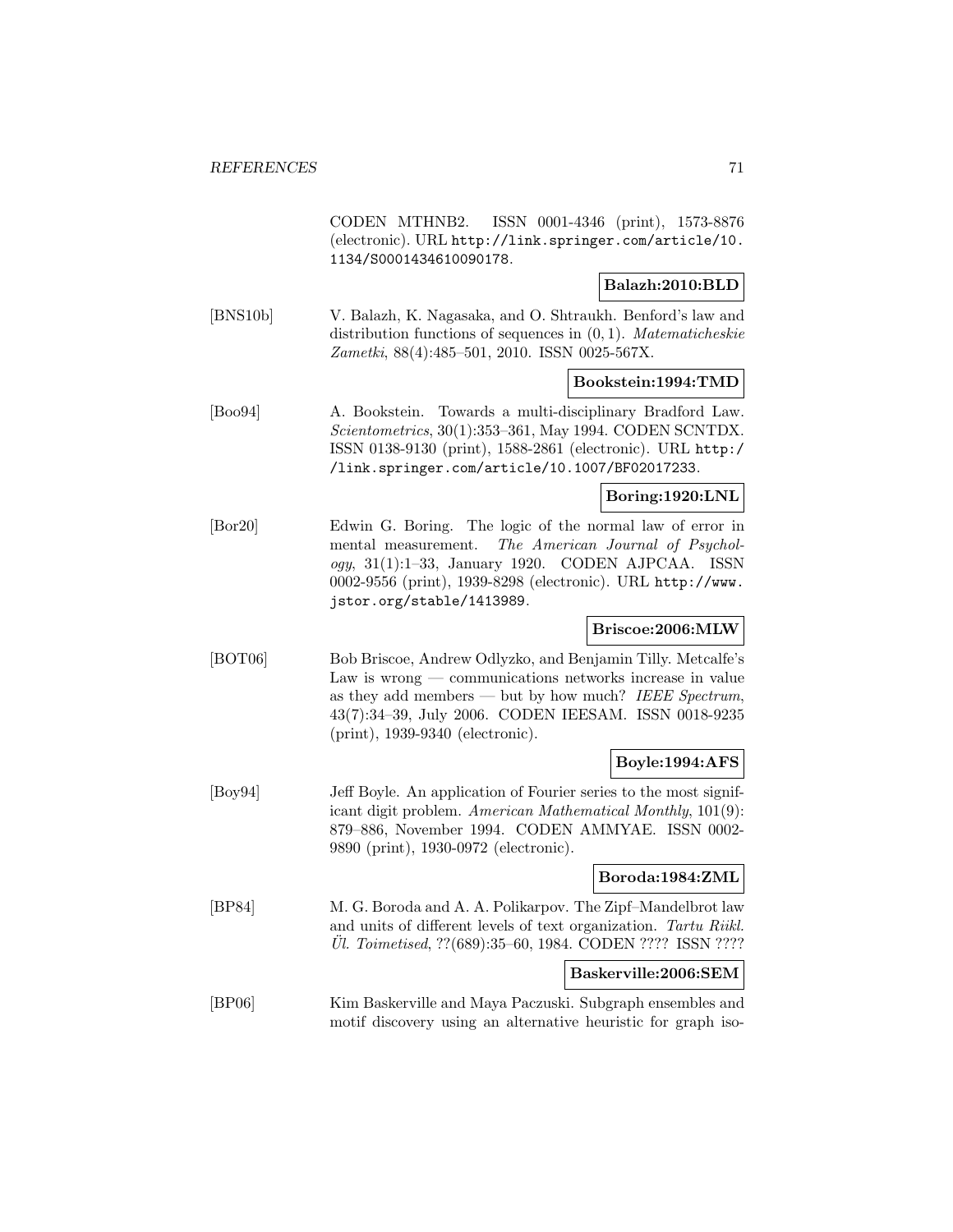morphism. Physical Review E (Statistical physics, plasmas, fluids, and related interdisciplinary topics), 74(??):051903, November 3, 2006. CODEN PLEEE8. ISSN 1539-3755 (print), 1550-2376 (electronic). URL http://link.aps.org/doi/10. 1103/PhysRevE.74.051903.

## **Barabesi:2020:GBL**

[BP20] Lucio Barabesi and Luca Pratelli. On the Generalized Benford law. Statistics & Probability Letters, 160(??):Article 108702, May 2020. CODEN SPLTDC. ISSN 0167-7152 (print), 1879- 2103 (electronic). URL http://www.sciencedirect.com/ science/article/pii/S0167715220300055.

# **Bose:2011:QMD**

[BPS11] Indranil Bose, Selwyn Piramuthu, and Michael J. Shaw. Quantitative methods for detection of financial fraud. Decision Support Systems, 50(3):557–558, February 2011. CO-DEN DSSYDK. ISSN 0167-9236 (print), 1873-5797 (electronic). URL http://www.sciencedirect.com/science/ article/pii/S0167923610001296. On quantitative methods for detection of financial fraud.

# **Brunsch:2015:ISA**

[BR15] Tobias Brunsch and Heiko Röglin. Improved smoothed analysis of multiobjective optimization. Journal of the ACM, 62(1): 4:1–4:??, February 2015. CODEN JACOAH. ISSN 0004-5411 (print), 1557-735X (electronic).

# **Bradford:1934:SIS**

[Bra34] Samuel C. Bradford. Sources of information on specific subjects. Engineering: An Illustrated Weekly Journal (London), 137(??):85–86, January 26, 1934. CODEN ???? ISSN ???? URL http://en.wikipedia.org/wiki/Bradford%27s\_ law. This paper (reprinted in [Bra85]) introduces an observation later known as Bradford's Law: there are exponentiallydiminishing returns of extending a search for references in journals.

#### **Brambilla:1976:DDA**

[Bra76] Francisco Brambilla. La distribuzione delle aziende secondo le dimensioni. Verifica empirica della legge logonormale e di quella di Zipf e nuovi modelli interpretativi. (Italian) [The distribution of firms by size. Empirical test of the log-normal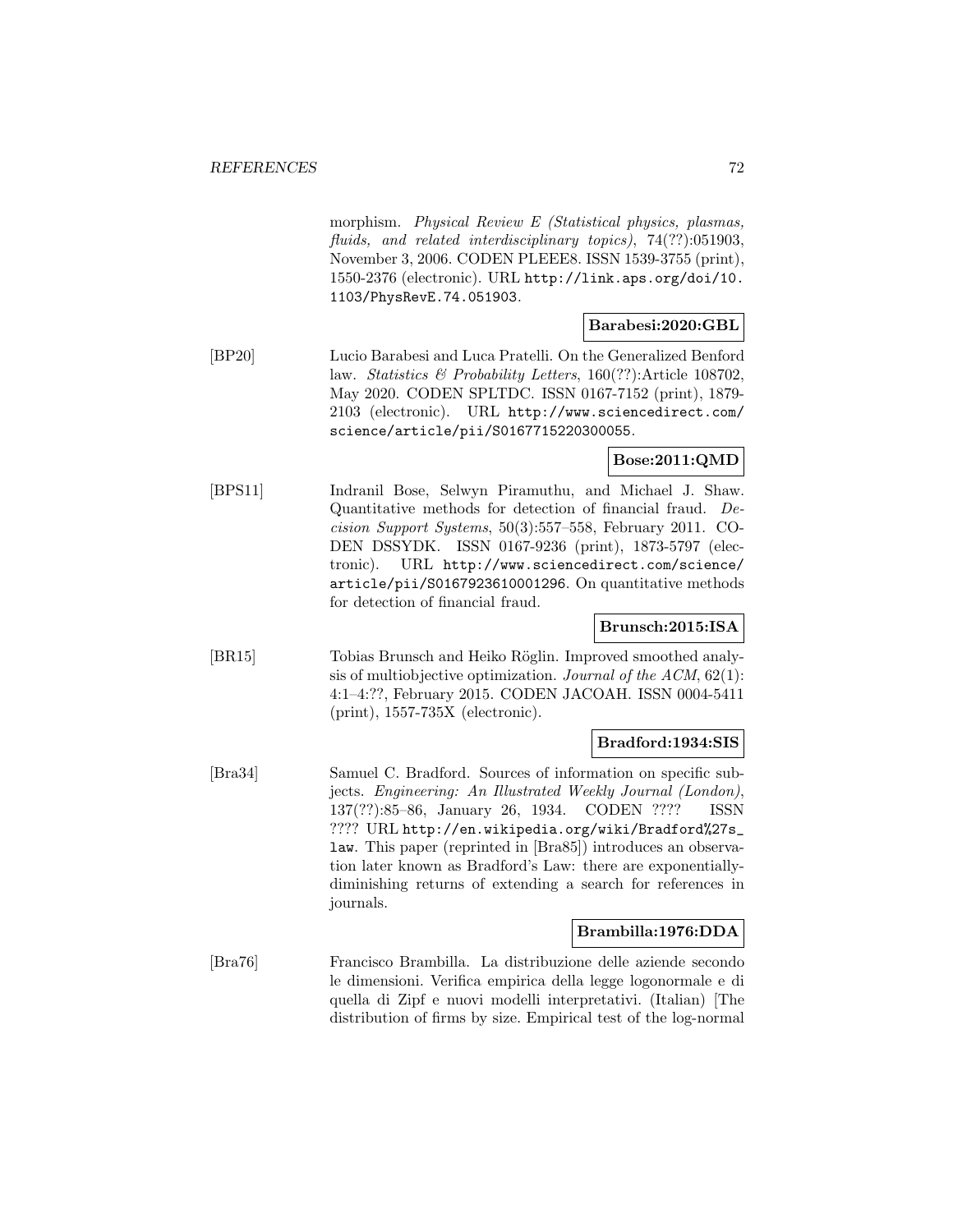|                             | law and Zipf's law and new models of interpretation. <i>Giornale</i><br>degli Economisti e Annali de Economia (Nuova Serie), 35(3–<br>4):131-153, 235, March/April 1976. CODEN ???? ISSN 0017-<br>0097. URL http://www.jstor.org/stable/23242834.                                                               |
|-----------------------------|-----------------------------------------------------------------------------------------------------------------------------------------------------------------------------------------------------------------------------------------------------------------------------------------------------------------|
|                             | Brady:1978:MBL                                                                                                                                                                                                                                                                                                  |
| $\left[\text{Bra}78\right]$ | W. G. Brady. More on Benford's law. Fibonacci Quarterly,<br>16(1):51-52, February 1978. CODEN FIBQAU. ISSN 0015-<br>0517. URL http://www.fq.math.ca/Scanned/16-1/brady.<br>pdf.                                                                                                                                 |
|                             | Bradford:1985:SIS                                                                                                                                                                                                                                                                                               |
| $[\text{Bra85}]$            | Samuel C. Bradford. Sources of information on specific sub-<br>jects. Journal of Information Science, Principles and Prac-<br>tice, 10(4):173-180, October 1985. CODEN JISCDI. ISSN<br>0165-5515 (print), 1741-6485 (electronic). Reprint of [Bra34],<br>the source of Bradford's Law.                          |
|                             | Brookes:1977:TBL                                                                                                                                                                                                                                                                                                |
| $\left[\text{Bro77}\right]$ | Bertram C. Brookes. Theory of the Bradford Law. Journal<br>of Documentation, 33(3):180-209, ???? 1977. CODEN JDO-<br>CAS. ISSN 0022-0418 (print), 1758-7379 (electronic).                                                                                                                                       |
|                             | Brookes:1979:LEB                                                                                                                                                                                                                                                                                                |
| $[\rm Bro79]$               | B. C. Brookes. Letters to the Editor: The Bradford Law: a<br>new calculus for the social sciences? Journal of the Ameri-<br>can Society for Information Science, 30(4):233-234, July 1979.<br>CODEN AISJB6. ISSN 0002-8231 (print), 1097-4571 (elec-<br>tronic).                                                |
|                             | Brookes:1980:FISa                                                                                                                                                                                                                                                                                               |
| [Bro80a]                    | Bertram C. Brookes. The foundations of information science.<br>Part I. Philosophical aspects. Journal of Information Science,<br>Principles and Practice, 2(3-4):125-133, June 1980. CODEN<br>JISCDI. ISSN 0165-5515 (print), 1741-6485 (electronic). URL<br>http://jis.sagepub.com/content/2/3-4/125.abstract. |
|                             | Brookes:1980:FISb                                                                                                                                                                                                                                                                                               |
| [Bro80b]                    | Bertram C. Brookes. The foundations of information science.<br>Part II. Quantitative aspects: classes of things and the chal-<br>lenge of human individuality. Journal of Information Science,<br>Principles and Practice, 2(5):209-221, October 1980. CODEN                                                    |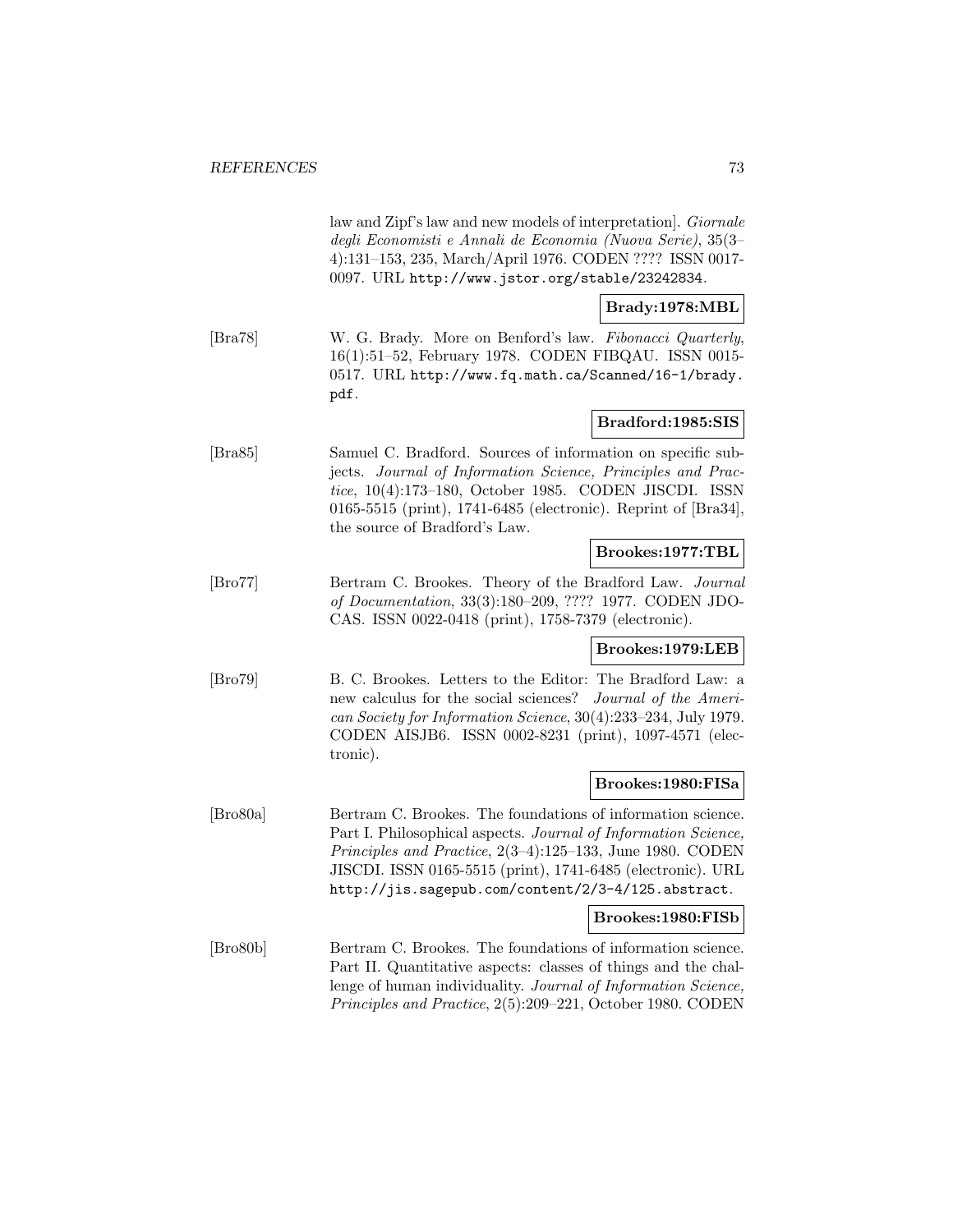JISCDI. ISSN 0165-5515 (print), 1741-6485 (electronic). URL http://jis.sagepub.com/content/2/5/209.abstract.

#### **Brookes:1980:FISc**

[Bro80c] Bertram C. Brookes. The foundations of information science. Part III. Quantitative aspects: Objective maps and subjective landscapes. Journal of Information Science, Principles and Practice, 2(6):269–275, December 1980. CODEN JIS-CDI. ISSN 0165-5515 (print), 1741-6485 (electronic). URL http://jis.sagepub.com/content/2/6/269.abstract.

#### **Brookes:1981:FIS**

[Bro81] Bertram C. Brookes. The foundations of information science. Part IV. Information science: the changing paradigm. Journal of Information Science, Principles and Practice, 3 (1):3–12, February 1981. CODEN JISCDI. ISSN 0165-5515 (print), 1741-6485 (electronic). URL http://jis.sagepub. com/content/3/1/3.

#### **Brookes:1984:RTE**

[Bro84] Bertram C. Brookes. Ranking techniques and the empirical log law. Information Processing and Management, 20(1–2):37– 46, ???? 1984. CODEN IPMADK. ISSN 0306-4573 (print), 1873-5371 (electronic). URL http://www.sciencedirect. com/science/article/pii/0306457384900384.

#### **Browne:1998:FBL**

[Bro98] Malcolm W. Browne. Following Benford's Law, or looking out for No. 1. New York Times, ??(??):F4, August 4, 1998. CODEN NYTIAO. ISSN 0362-4331 (print), 1542-667X, 1553-8095. URL http://search.proquest.com/ hnpnewyorktimes/docview/109868161/13C4AACC02923FE97A/ 1. Science section.

#### **Brown:2005:BLS**

[Bro05] Richard J. C. Brown. Benford's law and the screening of analytical data: the case of pollutant concentrations in ambient air. The Analyst, 130(9):1280–1285, ???? 2005. CODEN ANALAO. ISSN 0003-2654 (print), 1364-5528 (electronic). URL http://www.ncbi.nlm.nih.gov/pubmed/16096674.

#### **Brown:2007:UZL**

[Bro07] R. J. C. Brown. The use of Zipf's law in the screening of analytical data: a step beyond Benford. The Analyst, 132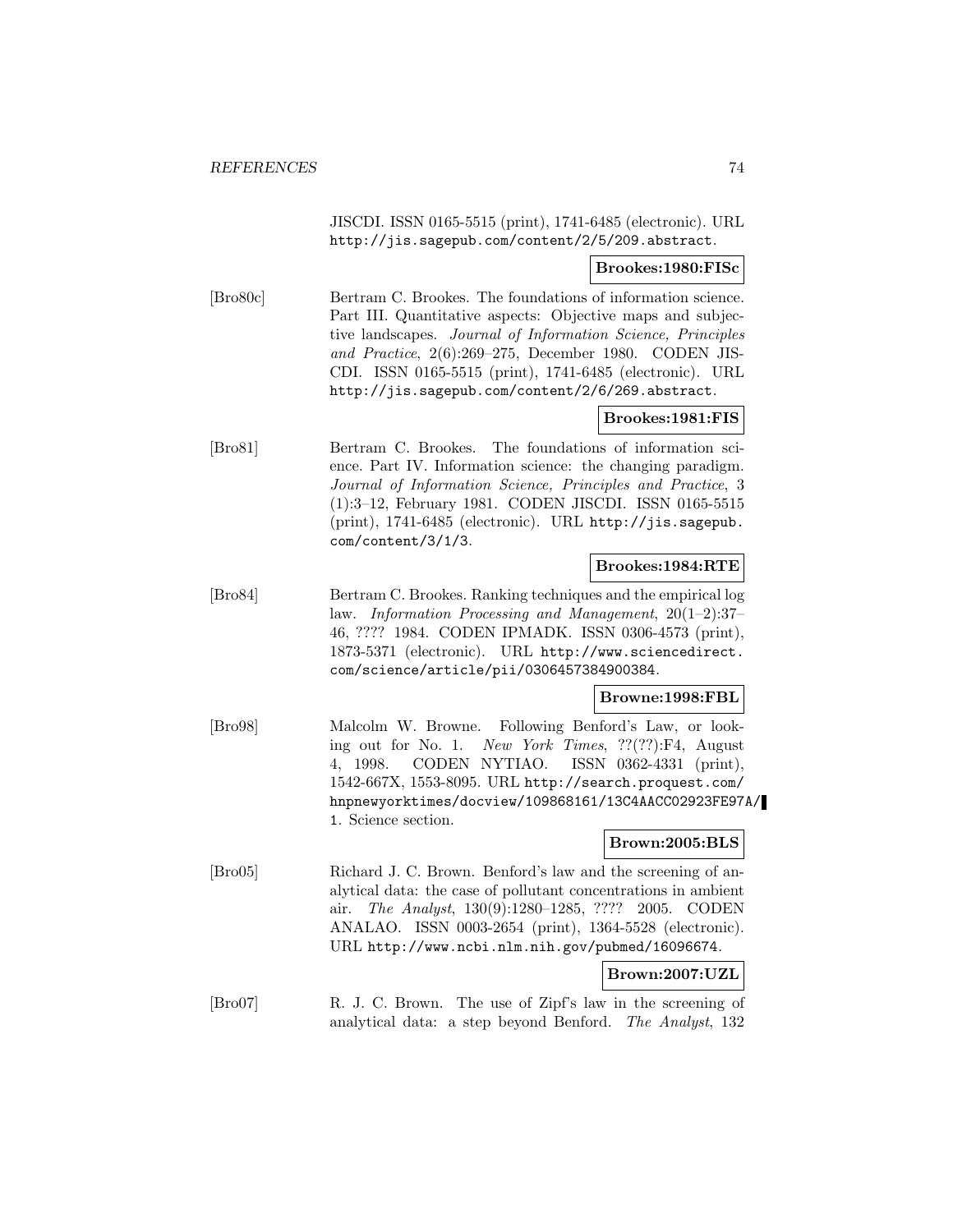(4):344, 2007. CODEN ANALAO. ISSN 0003-2654 (print), 1364-5528 (electronic). URL http://adsabs.harvard.edu/ abs/2007Ana...132..344B.

### **Bethe:1938:MSE**

[BRS38] H. A. Bethe, M. E. Rose, and L. P. Smith. The multiple scattering of electrons. Proceedings of the American Philosophical Society, 78(4):573–585, March 1938. CODEN PAPCAA. ISSN 0003-049X (print), 2326-9243 (electronic). URL http://www. jstor.org/stable/984803. This paper, which immediately follows Benford's [Ben38] in this journal issue, is reported in [LG78, p. 197] to have been of considerable interest to scientists involved in secret nuclear physics work in World War II. That is how Benford's paper "in a journal of rather limited circulation and not usually read by mathematicians" came to be noticed by physicists.

### **Busta:1992:TRN**

[BS92] B. Busta and R. Sundheim. Tax return numbers tend to obey Benford's law. Working Paper W93-106-94, Center for Business Research, St. Cloud State University, St. Cloud, MN, USA, 1992.

# **Blank:2000:PLC**

[BS00] Aharon Blank and Sorin Solomon. Power laws in cities population, financial markets and Internet sites (scaling in systems with a variable number of components). Physica A: Statistical Mechanics and its Applications,  $287(1-2)$ :279-288, November 15, 2000. CODEN PHYADX. ISSN 0378-4371 (print), 1873-2119 (electronic). URL http://www.sciencedirect. com/science/article/pii/S0378437100004647.

#### **Berger:2007:DMN**

[BS07] A. Berger and S. Siegmund. On the distribution of mantissae in nonautonomous difference equations. Journal of Difference Equations and Applications, 13(8–9):829–845, ???? 2007. CODEN JDEAEA. ISSN 1023-6198 (print), 1563-5120 (electronic). URL http://www.math.ualberta.ca/~aberger/ benford\_bibliography/berger\_siegmund\_07.pdf. Second Memorial Issue in Honour of Bernd Aulbach.

### **Beber:2009:DD**

[BS09] B. Beber and A. Scacco. The devil is in the digits. Washington Post, ??(??):??, June 20, 2009. ISSN 0190-8286.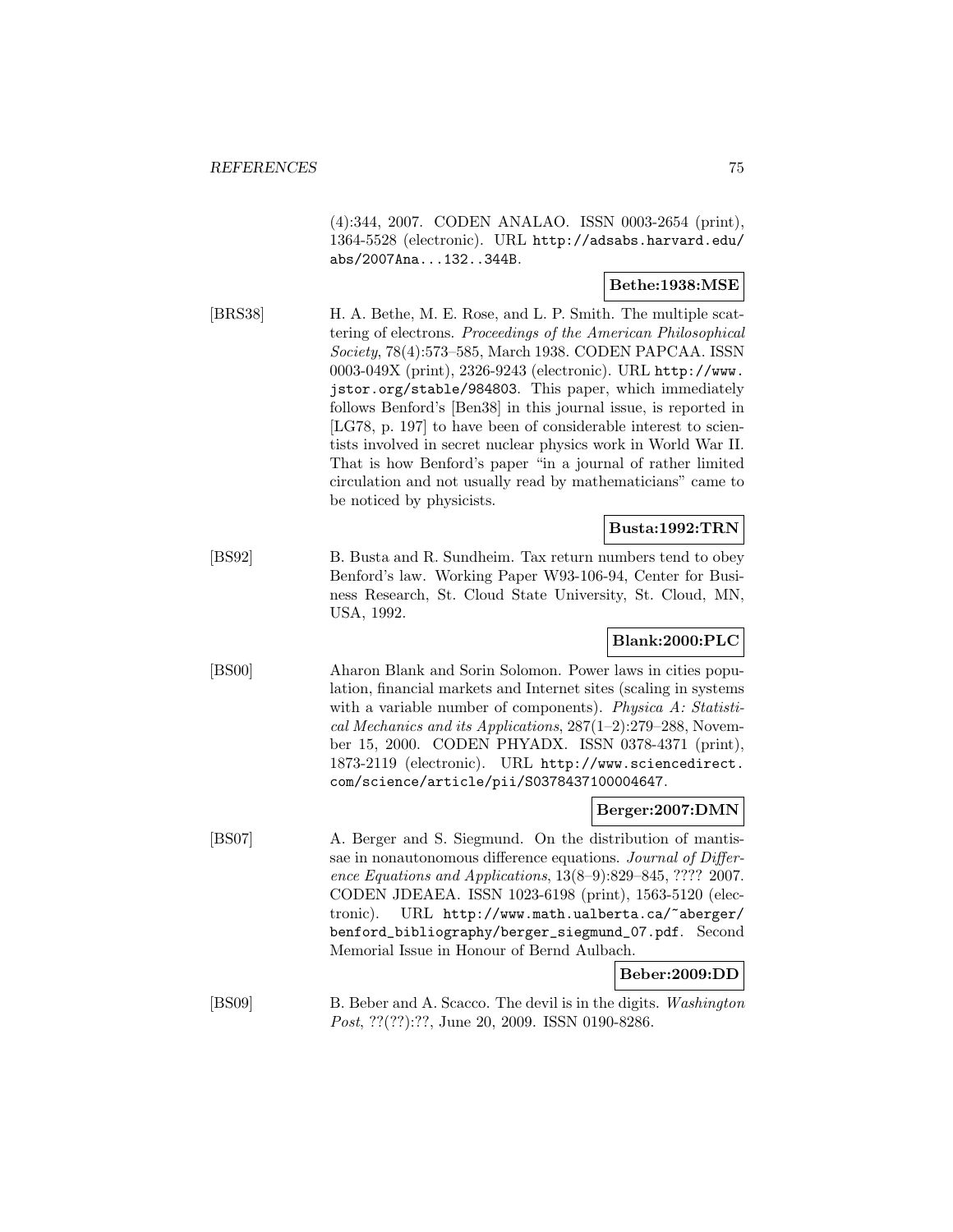#### **Beber:2010:WNS**

[BS10a] Bernd Beber and Alexandria Scacco. What the numbers say: a digit-based test for election fraud. Political Analysis, 20(2):211–234, Spring 2010. ISSN 1047-1987 (print), 1476- 4989 (electronic). URL http://pan.oxfordjournals.org/ content/20/2/211.abstract.

### **Block:2010:GEB**

[BS10b] Henry W. Block and Thomas H. Savits. A general example for Benford data. The American Statistician, 64(4):335–339, November 2010. CODEN ASTAAJ. ISSN 0003-1305 (print), 1537-2731 (electronic).

### **Bhole:2014:BDN**

[BSM14] Gaurav Bhole, Abhishek Shukla, and T. S. Mahesh. Benford distributions in NMR.  $arXiv.org$ , ??(??):6, June 27, 2014. URL http://arxiv.org/abs/1406.7077v1.

### **Bhole:2015:BAU**

[BSM15] Gaurav Bhole, Abhishek Shukla, and T. S. Mahesh. Benford analysis: A useful paradigm for spectroscopic analysis. Chemical Physics Letters, 639(??):36–40, 2015. CO-DEN CHPLBC. ISSN 0009-2614 (print), 1873-4448 (electronic). URL http://www.sciencedirect.com/science/ article/pii/S0009261415006582.

#### **Balanzario:2010:SCB**

[BSO10] Eugenio P. Balanzario and Jorge Sánchez-Ortiz. Sufficient conditions for Benford's Law. Statistics  $\mathcal B$  Probability Letters, 80(23–24):1713–1719, December 1–15, 2010. CO-DEN SPLTDC. ISSN 0167-7152 (print), 1879-2103 (electronic). URL http://www.sciencedirect.com/science/ article/pii/S0167715210002087.

### **Bormashenko:2016:BLA**

[BSWB16] Ed. Bormashenko, E. Shulzinger, G. Whyman, and Ye. Bormashenko. Benford's Law, its applicability and breakdown in the IR spectra of polymers. Physica A: Statistical Mechanics and its Applications, 444(??):524–529, 2016. CO-DEN PHYADX. ISSN 0378-4371 (print), 1873-2119 (electronic). URL http://www.sciencedirect.com/science/ article/pii/S0378437115009498.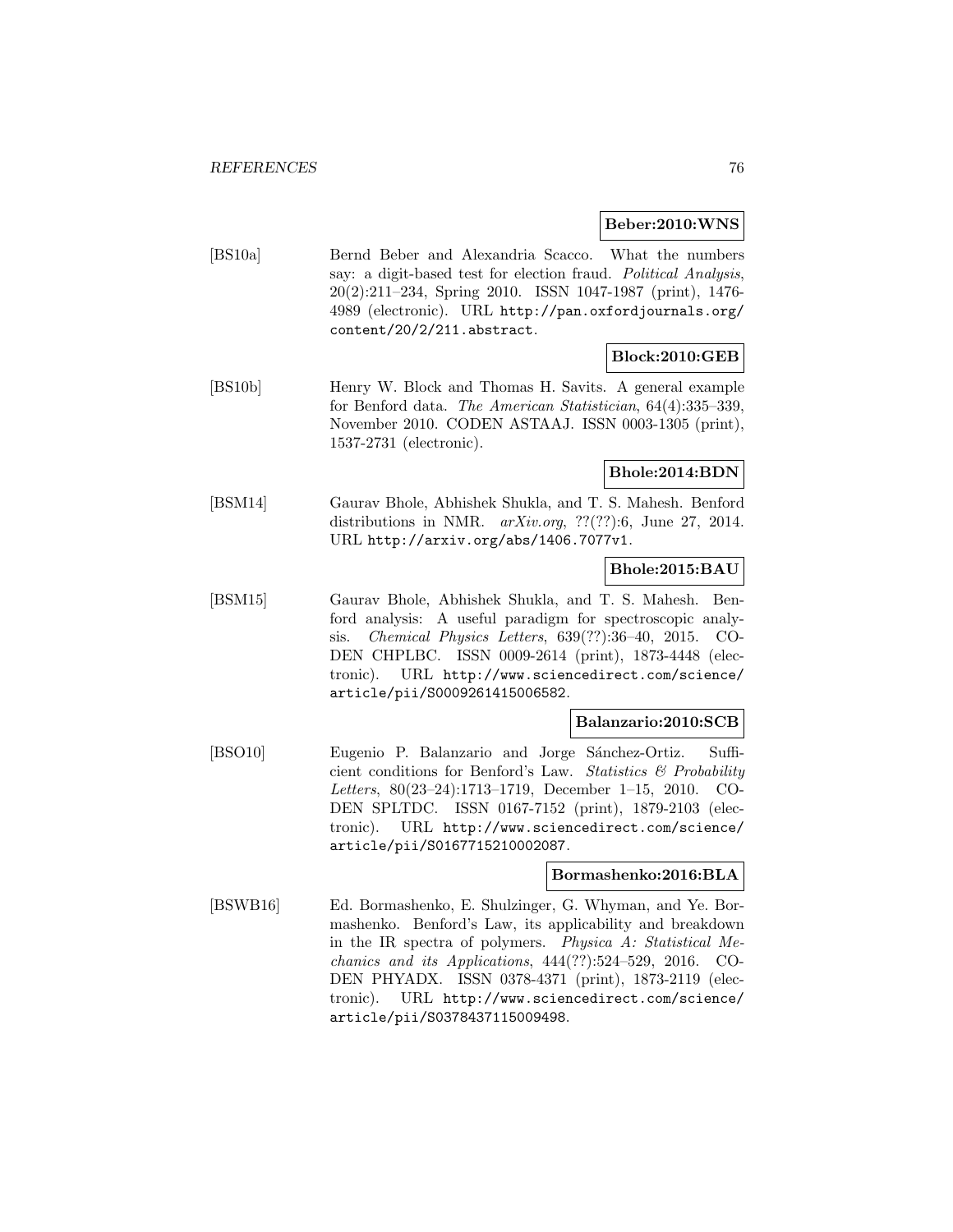**Bresciani-Turroni:1937:PL**

| [BT37]  | C. Bresciani-Turroni. On Pareto's law. Journal of the Royal<br><i>Statistical Society</i> , 100(3):421-432, ???? 1937. ISSN 0952-<br>8385. URL http://www.jstor.org/stable/2980528.                                                                                                                                                                                                          |
|---------|----------------------------------------------------------------------------------------------------------------------------------------------------------------------------------------------------------------------------------------------------------------------------------------------------------------------------------------------------------------------------------------------|
|         | Blasius:2009:ZLP                                                                                                                                                                                                                                                                                                                                                                             |
| [BT09]  | Bernd Blasius and Ralf Tönjes.<br>Zipf's Law in the popu-<br>larity distribution of chess openings. Physical Review Let-<br>ters, 103(21):218701, November 16, 2009. CODEN PRLTAO.<br>ISSN 0031-9007 (print), 1079-7114 (electronic), 1092-0145.<br>URL<br>http://link.aps.org/doi/10.1103/PhysRevLett.<br>103.218701.                                                                       |
|         | Berger:2018:SUR                                                                                                                                                                                                                                                                                                                                                                              |
| [BT18]  | Arno Berger and Isaac Twelves. On the significands of uniform<br>random variables. Journal of Applied Probability, $55(2):353-$<br>367, June 2018. CODEN JPRBAM. ISSN 0021-9002 (print),<br>1475-6072 (electronic). URL https://www.cambridge.org/<br>core/journals/journal-of-applied-probability/article/<br>on-the-significands-of-uniform-random-variables/ODO8DOEEC38F52E431CF412906516 |
|         | Bak:1987:SOC                                                                                                                                                                                                                                                                                                                                                                                 |
| [BTW87] | Per Bak, Chao Tang, and Kurt Wiesenfeld. Self-organized<br>criticality: An explanation of the $1/f$ noise. Physical Review<br>Letters, 59(4):381-384, July 1987. CODEN PRLTAO. ISSN<br>0031-9007 (print), 1079-7114 (electronic), 1092-0145. URL<br>http://link.aps.org/doi/10.1103/PhysRevLett.59.381.                                                                                      |
|         | <b>Bul:2011:BGG</b>                                                                                                                                                                                                                                                                                                                                                                          |
| [Bul11] | K. Bul. Das Benford'sche Gesetz. (German) [Benford's Law].<br>Working paper, Max-von-Laue-gymnasium, Koblenz, Ger-<br>many, 2011.                                                                                                                                                                                                                                                            |
|         | Burrell:1991:BDG                                                                                                                                                                                                                                                                                                                                                                             |
| [Bur91] | Q. L. Burrell.<br>The Bradford distribution and the Gini<br><i>Scientometrics</i> , $21(2):181-194$ , June 1991.<br>CO-<br>index.<br>DEN SCNTDX. ISSN 0138-9130 (print), 1588-2861 (elec-<br>tronic).<br>URL http://link.springer.com/article/10.<br>1007/BF02017568.                                                                                                                        |
|         | Burrell:2004:LEF                                                                                                                                                                                                                                                                                                                                                                             |
| [Bur04] | Quentin L. Burrell. Letters to the Editor: Fitting Lotka's Law:<br>Some cautionary observations on a recent paper by Newby et                                                                                                                                                                                                                                                                |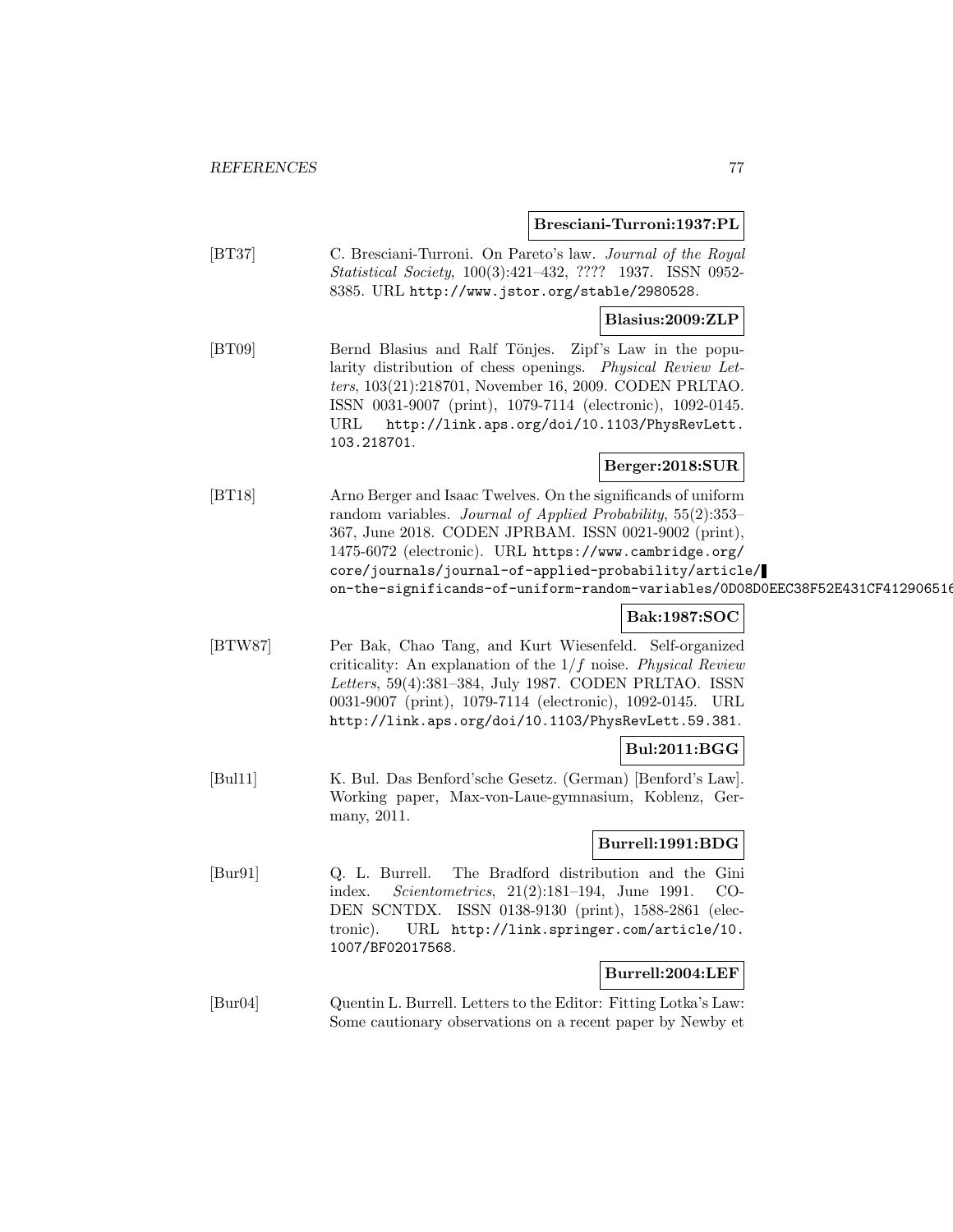al. (2003). Journal of the American Society for Information Science and Technology, 55(13):1209–1210, November 2004. CODEN JASIEF. ISSN 1532-2882 (print), 1532-2890 (electronic). See [NGJ03].

### **Burns:2009:SSR**

[Bur09] B. D. Burns. Sensitivity to statistical regularities: People (largely) follow Benford's Law. In N. Taatgen and H. van Rijn, editors, Proceedings of the Thirty-First Annual Conference of the Cognitive Science Society, Cognitive Science Society, Austin, TX, pages 2872–2877. ????, ????, 2009. ISBN ???? LCCN ????

### **Burns:2000:SSR**

[Bur10a] B. D. Burns. Sensitivity to statistical regularities: People (largely) follow Benford's Law. In Niels A. Taatgen and Hedderik van Rijn, editors, Proceedings of the 31st Annual Conference of the Cognitive Science Society 2009 (CogSci 2009): Amsterdam, Netherlands, 29 July–1 August 2009, pages 2872– 2877. Cognitive Science Society, Austin, TX, USA, 2010. ISBN 1-61567-407-1. LCCN ????

# **Burns:2010:PL**

[Bur10b] John Burns. Probably likely. New Scientist, 208(2786):32– , 2010. CODEN NWSCAL. ISSN 0262-4079 (print), 1364- 8500 (electronic). URL http://www.sciencedirect.com/ science/article/pii/S0262407910628102.

#### **Beirlant:1996:TIE**

[BVT96] Jan Beirlant, Petra Vynckier, and Jozef L. Teugels. Tail index estimation, Pareto quantile plots, and regression diagnostics. Journal of the American Statistical Association, 91 (436):1659–??, ???? 1996. CODEN JSTNAL. ISSN 0162- 1459 (print), 1537-274X (electronic).

### **Busta:1998:UBL**

[BW98] Bruce Busta and Randy Weinberg. Using Benford's Law and neural networks as a review procedure. Managerial Auditing Journal, 13(6):356–366, ???? 1998. CODEN ???? ISSN 0268- 6902 (print), 1758-7735 (electronic).

### **Berger:2018:BFA**

[BX18] Arno Berger and Chuang Xu. Best finite approximations of Benford's Law. Journal of Theoretical Probability, ??(??):??,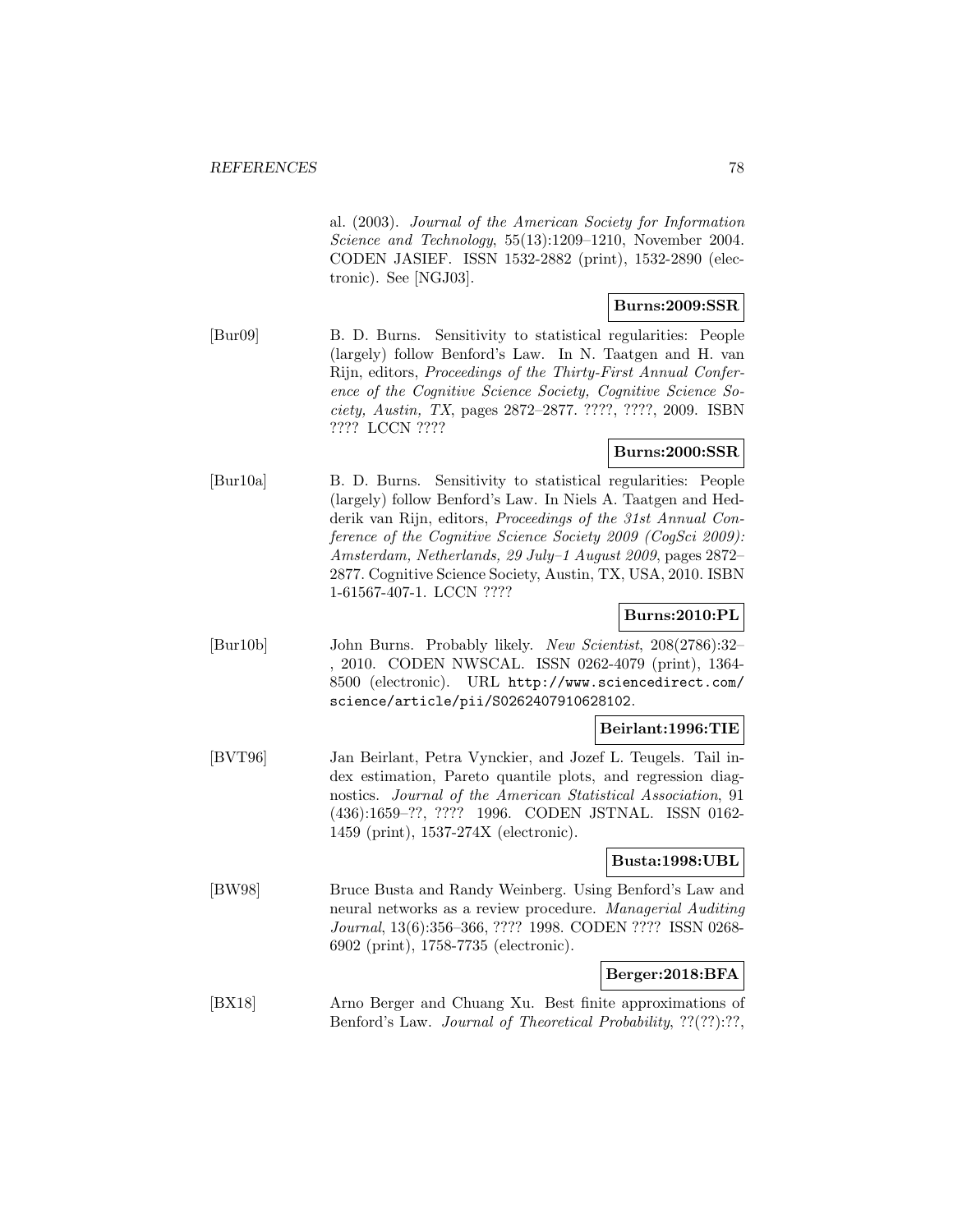April 2018. CODEN JTPREO. ISSN 0894-9840 (print), 1572- 9230 (electronic).

### **Berger:2019:BFA**

[BX19] Arno Berger and Chuang Xu. Best finite approximations of Benford's Law. Journal of Theoretical Probability, 32(3):1525– 1553, September 2019. CODEN JTPREO. ISSN 0894-9840 (print), 1572-9230 (electronic).

#### **Bhattacharya:2011:ABA**

[BXK11] Sukanto Bhattacharya, Dongming Xu, and Kuldeep Kumar. An ANN-based auditor decision support system using Benford's law. Decision Support Systems, 50(3):576–584, February 2011. CODEN DSSYDK. ISSN 0167-9236 (print), 1873- 5797 (electronic). URL http://www.sciencedirect.com/ science/article/pii/S0167923610001351. On quantitative methods for detection of financial fraud.

### **Clippe:2012:BLT**

[CA12] Paulette Clippe and Marcel Ausloos. Benford's Law and Theil transform of financial data. Physica A: Statistical Mechanics and its Applications, 391(24):6556–6567, December 15, 2012. CODEN PHYADX. ISSN 0378-4371 (print), 1873- 2119 (electronic). URL http://www.sciencedirect.com/ science/article/pii/S0378437112007546.

#### **Cali:2013:FA**

[Cal13] J. Cali. Forensic accounting. In Jay A. Siegel, Pekka J. Saukko, and Max M. Houck, editors, Encyclopedia of Forensic Sciences, pages 423–431. Academic Press, Waltham, 2013. ISBN 0-12-382166-5. URL http://www.sciencedirect.com/ science/article/pii/B978012382165200218X.

#### **Canessa:2003:TAFa**

[Can03a] Enrique Canessa. Theory of analogous force on number sets. ArXiv e-prints, 2003. URL http://arxiv.org/abs/condmat/0307703.

#### **Canessa:2003:TAFb**

[Can03b] Enrique Canessa. Theory of analogous force on number sets. Physica A: Statistical Mechanics and its Applications, 328(1–2):44–52, October 2003. CODEN PHYADX. ISSN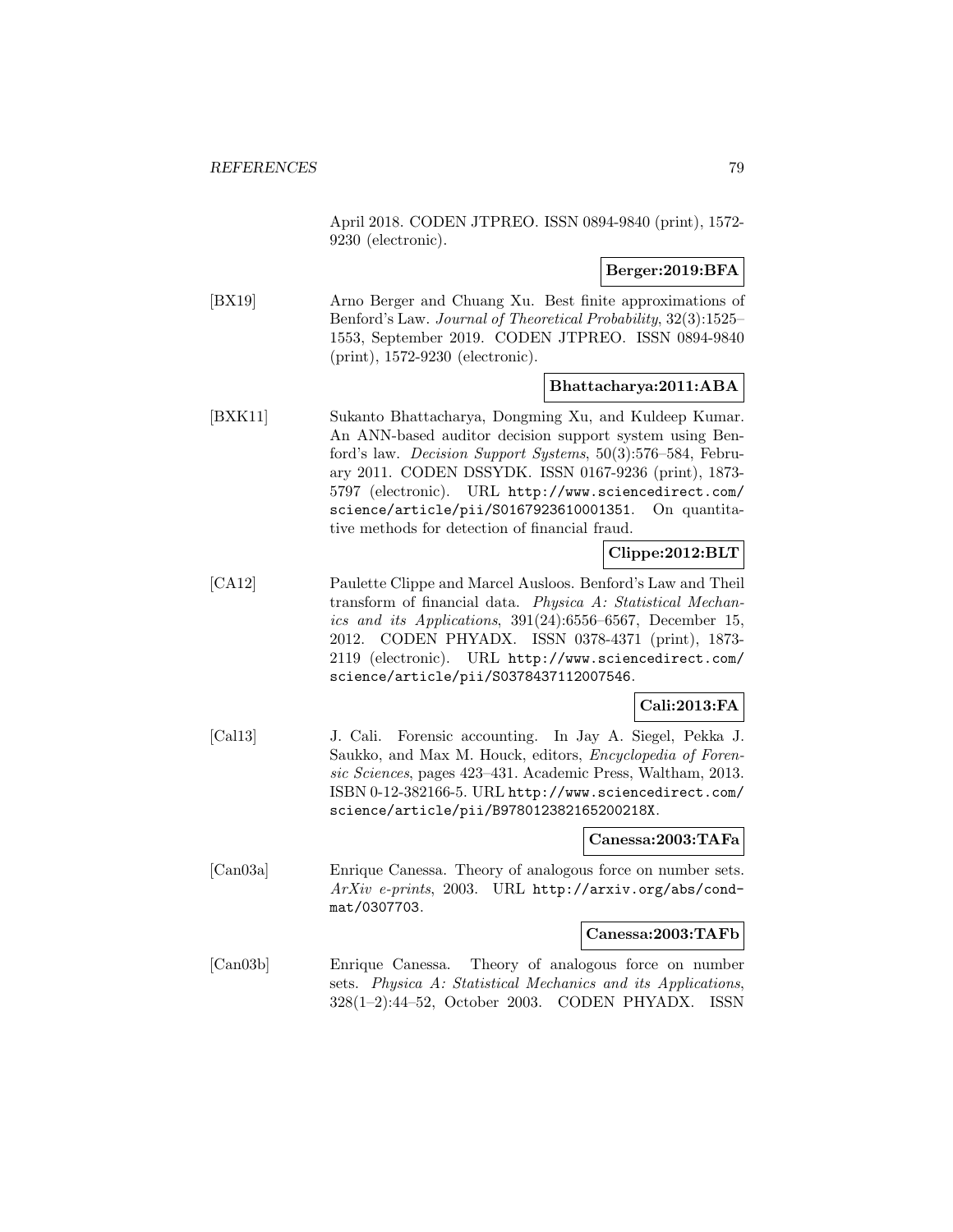### 0378-4371 (print), 1873-2119 (electronic). URL http://www. sciencedirect.com/science/article/pii/S0378437103005260.

#### **Carslaw:1988:AIN**

[Car88] C. A. Carslaw. Anomalies in income numbers: Evidence of goal-oriented behavior. The Accounting Review, 63(2): 321–327, April 1988. CODEN ACRVAS. ISSN 0001-4826 (print), 1558-7967 (electronic). URL http://www.jstor. org/stable/248109.

#### **Cartlidge:2010:NNO**

[Car10] Edwin Cartlidge. In nature, number one dominates. Institute of Physics, Environmental Research Letters, ??(??):??, October 25, 2010. URL http://environmentalresearchweb. org/cws/article/news/44124.

#### **Carrera:2015:TER**

[Car15] César Carrera. Tracking exchange rate management in Latin America. Review of Financial Economics, 25(??): 35–41, 2015. ISSN 1058-3300 (print), 1873-5924 (electronic). URL http://www.sciencedirect.com/science/ article/pii/S105833001500018X. Special Issue on Changing Dynamics in Financial Economics.

### **Cerioli:2019:NBL**

[CBC<sup>+</sup>19] Andrea Cerioli, Lucio Barabesi, Andrea Cerasa, Mario Menegatti, and Domenico Perrotta. Newcomb–Benford law and the detection of frauds in international trade. Proceedings of the National Academy of Sciences of the United States of America, 116(1):106–115, 2019. CODEN PNASA6. ISSN 0027-8424 (print), 1091-6490 (electronic).

#### **Cristelli:2012:TMT**

[CBP12] Matthieu Cristelli, Michael Batty, and Luciano Pietronero. There is more than a power law in Zipf. Scientific Reports, 2(??):1–7, November 2012. CODEN SRCEC3. ISSN 2045- 2322. URL http://www.nature.com/srep/2012/121108/ srep00812/full/srep00812.html.

#### **Campanario:2011:BLC**

[CC11] Juan Campanario and María Coslado. Benford's law and citations, articles and impact factors of scientific journals. Scientometrics, 88(2):421–432, August 2011. CO-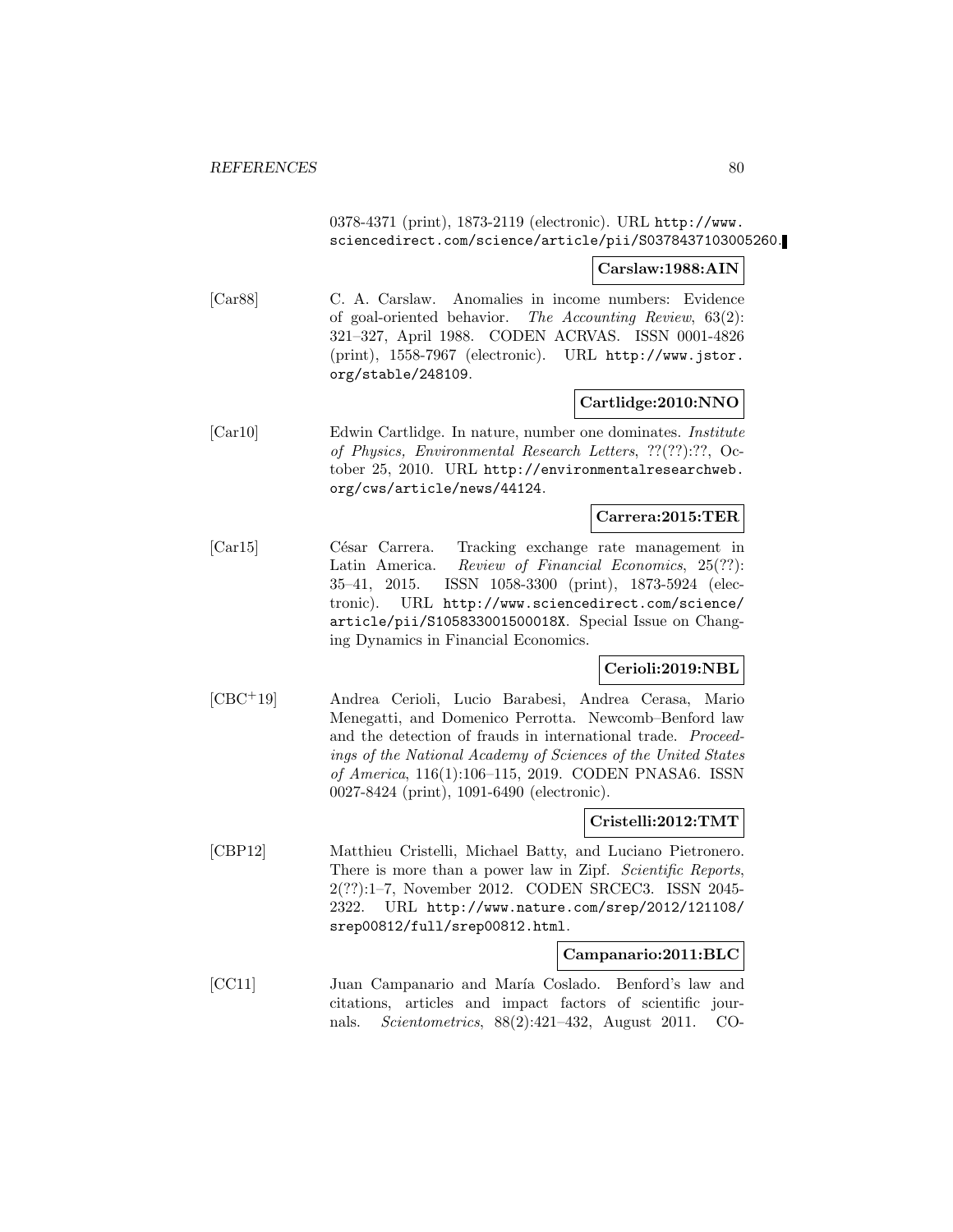DEN SCNTDX. ISSN 0138-9130 (print), 1588-2861 (electronic). URL http://link.springer.com/article/10. 1007/s11192-011-0387-9.

### **Chuang:2009:FPS**

[CCC09] Kun-Ta Chuang, Hung-Leng Chen, and Ming-Syan Chen. Feature-preserved sampling over streaming data. ACM Transactions on Knowledge Discovery from Data (TKDD), 2(4): 15:1–15:??, January 2009. CODEN ???? ISSN 1556-4681 (print), 1556-472X (electronic).

### **Chen:1995:RDB**

[CCT95] Ye-Sho Chen, P. Pete Chong, and Morgan Y. Tong. Research: Dynamic behavior of Bradford's Law. Journal of the American Society for Information Science, 46(5):370–383, June 1995. CODEN AISJB6. ISSN 0002-8231 (print), 1097-4571 (electronic).

### **Corazza:2010:CFM**

[CEZ10] Marco Corazza, Andrea Ellero, and Alberto Zorzi. Checking financial markets via Benford's law: the S&P 500 case. In Mathematical and statistical methods for actuarial sciences and finance, pages 93–102. Springer Italia, Milan, Italy, 2010. URL http://link.springer.com/chapter/10.1007/ 978-88-470-1481-7\_10.

#### **Corazza:2017:LET**

[CEZ17] Marco Corazza, Andrea Ellero, and Alberto Zorzi. L'importanza di essere "UNO" (ovvero la legge di Benford). (Italian) [the importance of being "one" (i.e., the Benford law)]. Lettera Matematica Pristem, 103(1):31–38, December 2017. ISSN 1593-5884 (print), 1970-6820 (electronic).

#### **Corazza:2018:IBO**

[CEZ18] Marco Corazza, Andrea Ellero, and Alberto Zorzi. The importance of being "one" (or Benford's law). Lettera Matematica, 6 (1):33–39, March 01, 2018. ISSN 2281-5937 (print), 2281-6917 (electronic). Translated from the Italian.

#### **Cai:2020:SAB**

[CFH<sup>+</sup>20] Zhaodong Cai, Matthew Faust, A. J. Hildebrand, Junxian Li, and Yuan Zhang. The surprising accuracy of Benford's law in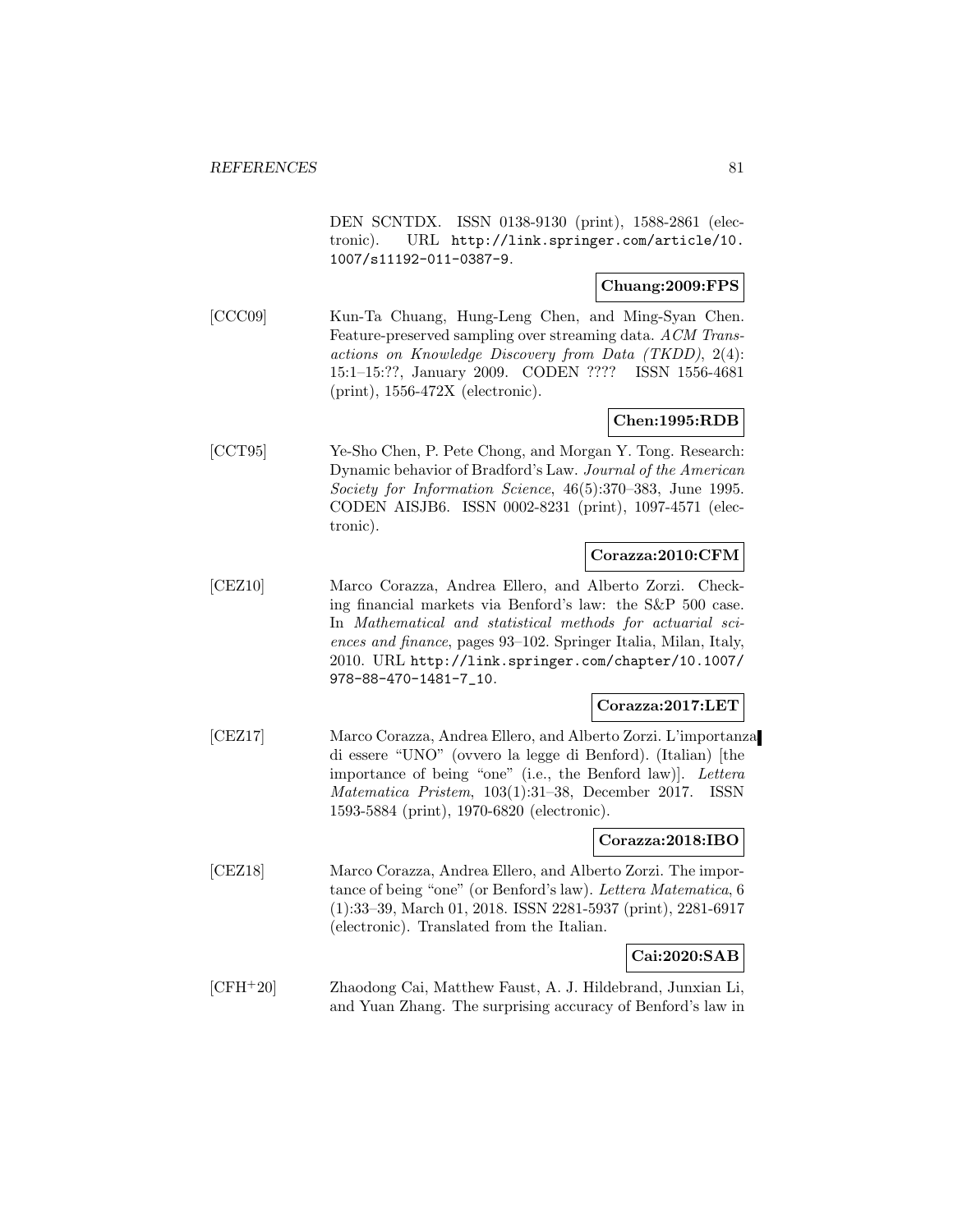mathematics. American Mathematical Monthly, 127(3):217– 237, 2020. CODEN AMMYAE. ISSN 0002-9890 (print), 1930- 0972 (electronic).

### **Clark:1977:ESL**

[CG77] Douglas W. Clark and C. Cordell Green. An empirical study of list structure in Lisp. Communications of the ACM, 20(2): 78–87, February 1977. CODEN CACMA2. ISSN 0001-0782 (print), 1557-7317 (electronic).

#### **Christian:1993:NES**

[CG93] C. W. Christian and S. Gupta. New evidence on "secondary evasion". Journal of the American Taxation Association, 15 (??):72–93, ???? 1993. ISSN 0198-9073 (print), 1558-8017 (electronic).

### **Cho:2007:BBL**

[CG07] Wendy K. Tam Cho and Brian J. Gaines. Breaking the (Benford) law: statistical fraud detection in campaign finance. The American Statistician, 61(3):218– 223, August 2007. CODEN ASTAAJ. ISSN 0003-1305 (print), 1537-2731 (electronic). URL http://pubs.amstat. org/doi/pdfplus/10.1198/000313007X223496; http:/ /www.tandfonline.com/doi/abs/10.1198/000313007X223496.

#### **Cifarelli:2010:GSP**

[CGJ10] D. Michele Cifarelli, R. P. Gupta, and K. Jayakumar. On generalized semi-Pareto and semi-Burr distributions and random coefficient minification processes. Statistical Papers, 51 (1):193–208, January 2010. CODEN STPAE4. ISSN 0932- 5026 (print), 1613-9798 (electronic). URL http://link. springer.com/article/10.1007/s00362-008-0132-5.

#### **Chaves-Gonzalez:2015:DEP**

[CGPT15] José M. Chaves-González and Miguel A. Pérez-Toledano. Differential evolution with Pareto tournament for the multiobjective next release problem. Applied Mathematics and  $Computation$ ,  $252(??):1-13$ , February 1, 2015. CODEN AMHCBQ. ISSN 0096-3003 (print), 1873-5649 (electronic). URL http://www.sciencedirect.com/science/article/ pii/S0096300314016257.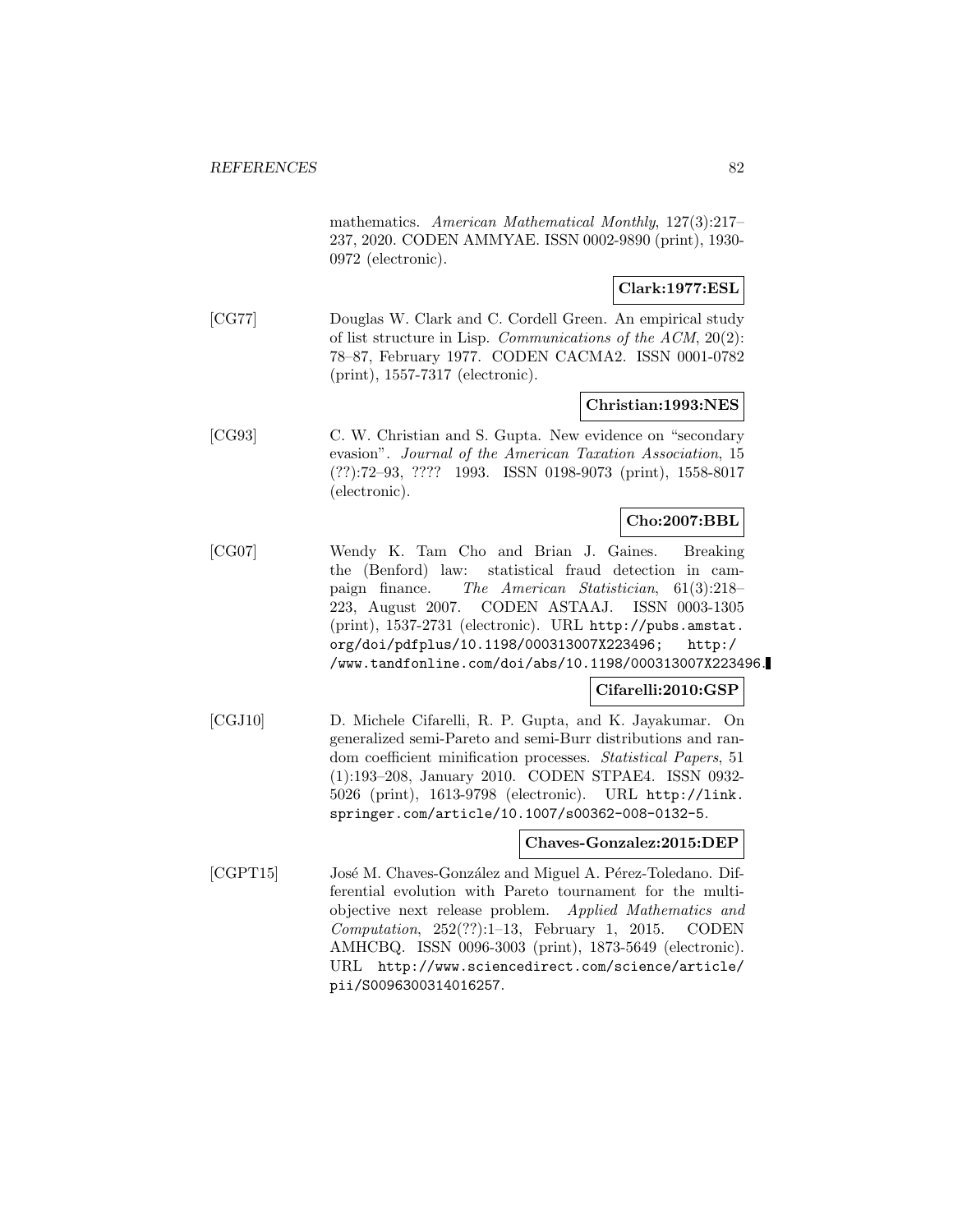#### **Cigler:1961:NET**

[CH61] J. Cigler and G. Helmberg. Neuere Entwicklungen der Theorie der Gleichverteilung. (German) [Recent developments in the theory of uniform distribution]. Jber. Deutsch. Math.–Verein, 64(??):1–50, ???? 1961. CODEN ???? ISSN ????

### **Castillo:1997:FGP**

[CH97] Enrique Castillo and Ali S. Hadi. Fitting the generalized Pareto distribution to data. Journal of the American Statistical Association, 92(440):1609–1620, December 1997. CODEN JSTNAL. ISSN 0162-1459 (print), 1537-274X (electronic). URL http://www.amstat.org/publications/ jasa/abstracts\_97/december/CASTILLO.HTM; http://www. jstor.org/stable/2965432.

# **Chang:2011:CGR**

[Cha11] Harry M. Chang. Constructing n-gram rules for natural language models through exploring the limitation of the Zipf–Mandelbrot law. Computing: Archiv für Informatik und Numerik, 91(3):241–264, March 2011. CODEN CMPTA2. ISSN 0010-485X (print), 1436-5057 (electronic). URL http://www.springerlink.com/openurl.asp?genre= article&issn=0010-485X&volume=91&issue=3&spage=241.

### **Chen:1978:ZL**

[Che78] Wen-Chen Chen. On Zipf's law. Thesis (Ph.D.), University of Michigan, Ann Arbor, MI, USA, 1978. 114 pp. URL http:/ /gateway.proquest.com/openurl?url\_ver=Z39.88-2004& rft\_val\_fmt=info:ofi/fmt:kev:mtx:dissertation&res\_ dat=xri:pqdiss&rft\_dat=xri:pqdiss:7822871.

**Chen:1980:WFZ**

[Che80] Wen Chen Chen. On the weak form of Zipf's law. Journal of Applied Probability, 17(3):611–622, 1980. CODEN JPRBAM. ISSN 0021-9002 (print), 1475-6072 (electronic). URL http:/ /www.jstor.org/stable/3212955.

#### **Chen:1989:ZLT**

[Che89] Ye-Sho Chen. Zipf's laws in text modeling. International Journal of General Systems. Methodology, Applications, Education, 15(3):233–252, 1989. CODEN IJGSAX. ISSN 0308- 1079, 1026-7492, 1563-5104.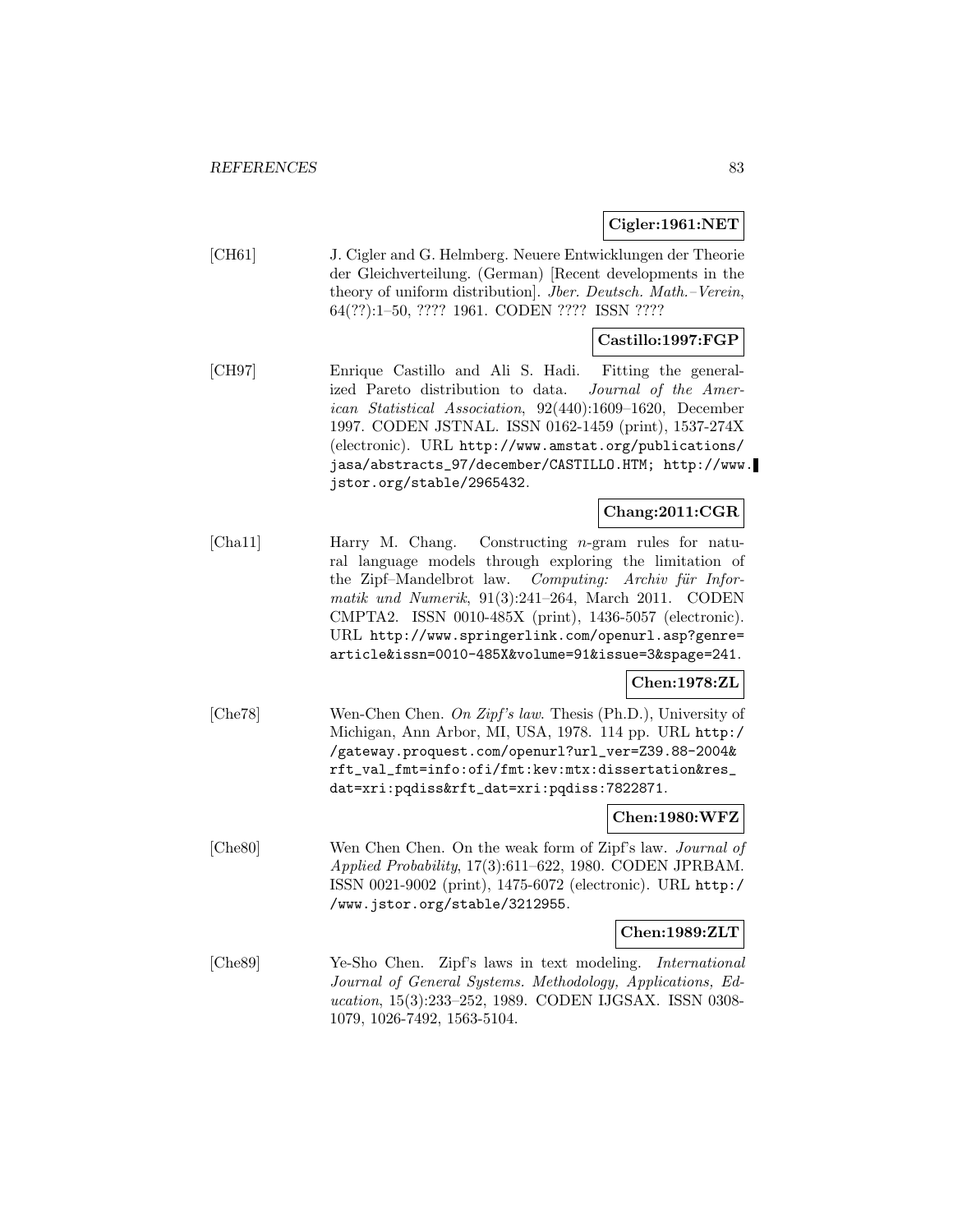#### **Chen:1991:ZLN**

[Che91] Ye-Sho Chen. Zipf's law in natural languages, programming languages, and command languages: the Simon–Yule approach. International Journal of Systems Science, 22(11): 2299–2312, 1991. CODEN IJSYA9. ISSN 0020-7721 (print), 1464-5319 (electronic).

### **Chen:1995:LED**

[Che95] Ye-Sho Chen. Letters to the Editor: On the dynamic behavior of Bradford's Law — response. Journal of the American Society for Information Science, 46(10):799–800, December 1995. CODEN AISJB6. ISSN 0002-8231 (print), 1097-4571 (electronic).

### **Chen:2012:MRB**

[Che12a] Yanguang Chen. The mathematical relationship between Zipf's law and the hierarchical scaling law. Physica A: Statistical Mechanics and its Applications, 391(11):3285–3299, June 1, 2012. CODEN PHYADX. ISSN 0378-4371 (print), 1873-2119 (electronic). URL http://www.sciencedirect. com/science/article/pii/S0378437111009678.

#### **Chen:2012:ZLF**

[Che12b] Yanguang Chen. Zipf's law, 1/f noise, and fractal hierarchy. Chaos, Solitons & Fractals,  $45(1):63-73$ , January 15, 2012. CODEN CSFOEH. ISSN 0960-0779 (print), 1873- 2887 (electronic). URL http://www.sciencedirect.com/ science/article/pii/S0960077911001901.

#### **Chen:2012:ZLH**

[Che12c] Yanguang Chen. Zipf's law, hierarchical structure, and cardsshuffling model for urban development. Discrete Dynamics in Nature and Society, page 480196, 2012. CODEN DDNSFA. ISSN 1026-0226 (print), 1607-887X (electronic).

### **Cai:2019:LBL**

[CHL19] Zhaodong Cai, A. J. Hildebrand, and Junxian Li. A local Benford Law for a class of arithmetic sequences. International Journal of Number Theory, 15(3):613–638, April 2019. ISSN 1793-0421 (print), 1793-7310 (electronic). URL https://www. worldscientific.com/doi/10.1142/S1793042119500325.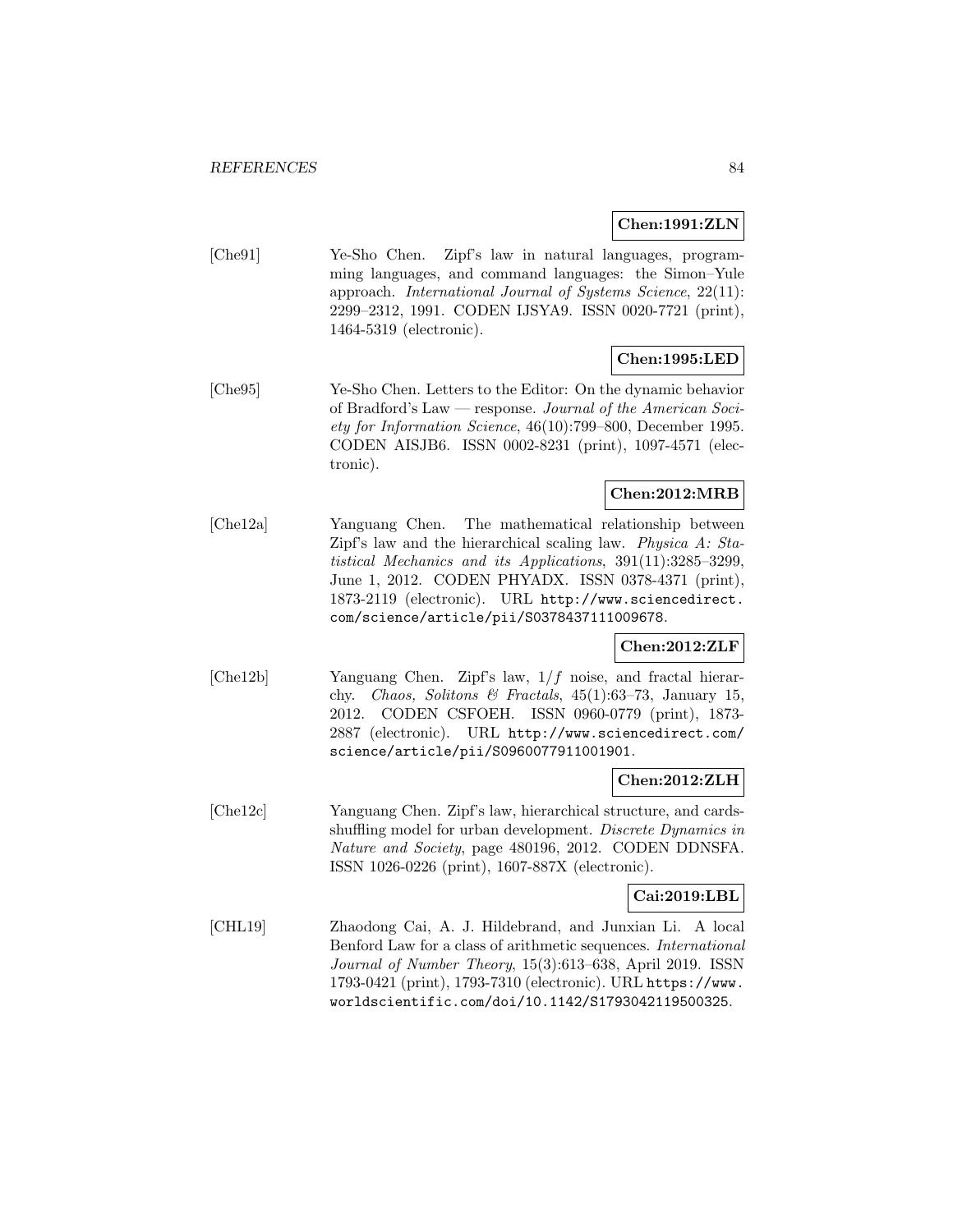# **Campanino:1996:IIM**

|            | <u>ampanmore</u> o origina                                                                                                                                                                                                                                                                                                                              |
|------------|---------------------------------------------------------------------------------------------------------------------------------------------------------------------------------------------------------------------------------------------------------------------------------------------------------------------------------------------------------|
| [CI96]     | Massimo Campanino and Stefano Isola. Infinite invariant mea-<br>sures for non-uniformly expanding transformations of $[0,1]$ :<br>Weak law of large numbers with anomalous scaling. Forum<br>Mathematicum, 8(1):71-92, 1996. CODEN FOMAEF. ISSN<br>0933-7741 (print), 1435-5337 (electronic).                                                           |
|            | Cigler:1964:MSU                                                                                                                                                                                                                                                                                                                                         |
| [Cig64]    | J. Cigler. Methods of summability and uniform distribution<br>mod<br>1. Compositio Mathematica, 16(??):44-51, 1964.<br>$CO-$<br>DEN CMPMAF. ISSN 0010-437X (print), 1570-5846 (elec-<br>                                                                                                                                                                |
|            | Ciofalo:2005:EBF                                                                                                                                                                                                                                                                                                                                        |
| [Cio05]    | Michele Ciofalo. Entropy, Benford's first digit law, and the dis-<br>tribution of everything. Report, Dipartimento di Ingegneria<br>Nucleare, Università degli Studi di Palermo, Palermo, Italy,<br>2005. 34 pp. URL http://www.din.unipa.it/Struttura/<br>Personale/Profili/ciofalo_allegati/Paper_Benford.pdf.                                        |
|            | Cohen:1984:PNF                                                                                                                                                                                                                                                                                                                                          |
| [CK84]     | D. I. A. Cohen and T. M. Katz. Prime numbers and the first<br>digit phenomenon. Journal of Number Theory, 18(3):261-268,<br>June 1984. CODEN JNUTA9. ISSN 0022-314X (print), 1096-<br>1658 (electronic).                                                                                                                                                |
|            | Campi:2005:ZLM                                                                                                                                                                                                                                                                                                                                          |
| [CK05]     | X. Campi and H. Krivine. Zipf's law in multifragmentation.<br><i>Physical Review C (Nuclear Physics)</i> , 72(??):057602, Novem-<br>ber 30, 2005. CODEN PRVCAN. ISSN 0556-2813 (print),<br>1089-490X, 1538-4497. URL http://link.aps.org/doi/10.<br>1103/PhysRevC.72.057602.                                                                            |
|            | Chou:2009:BLN                                                                                                                                                                                                                                                                                                                                           |
| $[CHT+09]$ | Mabel C. Chou, Qingxia Kong, Chung-Piaw Teo, Zuozheng<br>Wang, and Huan Zheng. Benford's Law and number selec-<br>tion in fixed-odds numbers game. Journal of Gambling Stud-<br>ies, 25(4):503-521, December 2009. CODEN JGSTEM. ISSN<br>1050-5350 (print), 1573-3602 (electronic). URL http://link.<br>springer.com/article/10.1007/s10899-009-9145-9. |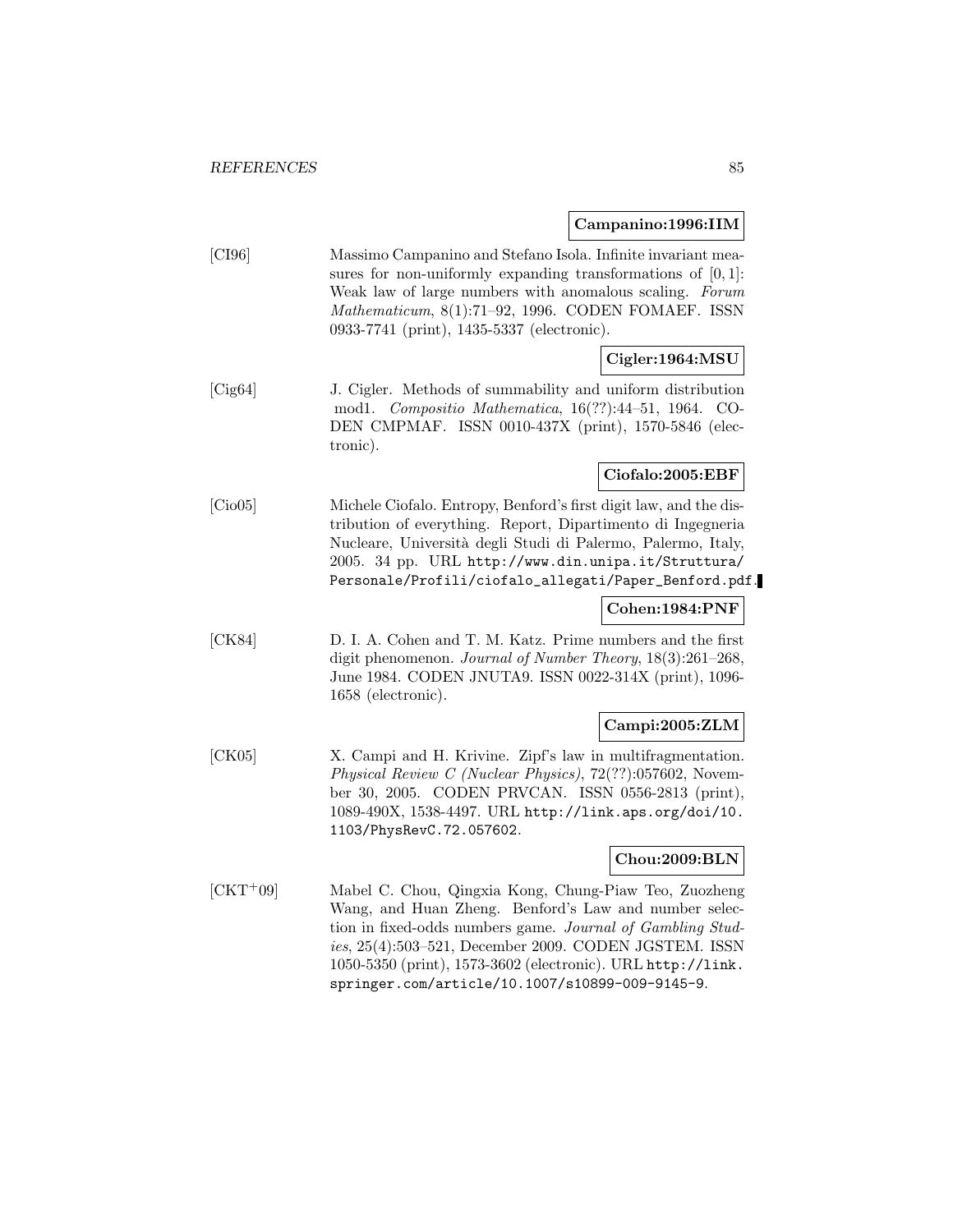#### **Chen:1986:RBL**

| [CL86a] | Ye-Sho Chen and Ferdinand F. Leimkuhler. A relationship     |
|---------|-------------------------------------------------------------|
|         | between Lotka's Law, Bradford's Law, and Zipf's Law. Jour-  |
|         | nal of the American Society for Information Science, 37(5): |
|         | 307-314, 1986. CODEN AISJB6. ISSN 0002-8231 (print),        |
|         | $1097-4571$ (electronic).                                   |

# **Chen:1986:RRB**

[CL86b] Ye-Sho Chen and Ferdinand F. Leimkuhler. Research: A relationship between Lotka's Law, Bradford's Law, and Zipf's Law. Journal of the American Society for Information Science, 37(5):307–314, September 1986. CODEN AISJB6. ISSN 0002-8231 (print), 1097-4571 (electronic).

### **Chen:1987:BLI**

[CL87a] Ye-Sho Chen and F. F. Leimkuhler. Bradford's Law: An index approach. Scientometrics, 11(3–4):183–198, March 1987. CODEN SCNTDX. ISSN 0138-9130 (print), 1588-2861 (electronic). URL http://link.springer.com/article/10. 1007/BF02016591.

# **Chen:1987:AZL**

[CL87b] Ye-Sho Chen and Ferdinand F. Leimkuhler. Analysis of Zipf's law: An index approach. Information Processing and Management, 23(3):171–182, April 1, 1987. CO-DEN IPMADK. ISSN 0306-4573 (print), 1873-5371 (electronic). URL http://www.sciencedirect.com/science/ article/pii/0306457387900021.

### **Challet:2004:BPD**

[CL04a] Damien Challet and Andrea Lombardoni. Bug propagation and debugging in asymmetric software structures. Physical Review E (Statistical physics, plasmas, fluids, and related interdisciplinary topics), 70(4):046109, October 2004. CODEN PLEEE8. ISSN 1539-3755 (print), 1550-2376 (electronic). URL http://link.aps.org/doi/10.1103/ PhysRevE.70.046109; http://pre.aps.org/abstract/ PRE/v70/i4/e046109.

#### **Cong:2004:WTP**

[CL04b] Lin Cong and Zhipeng Li. On Wilson's theorem and Polignac conjecture. ArXiv e-prints, August 2, 2004. URL http:// arxiv.org/abs/math.NT/0408018.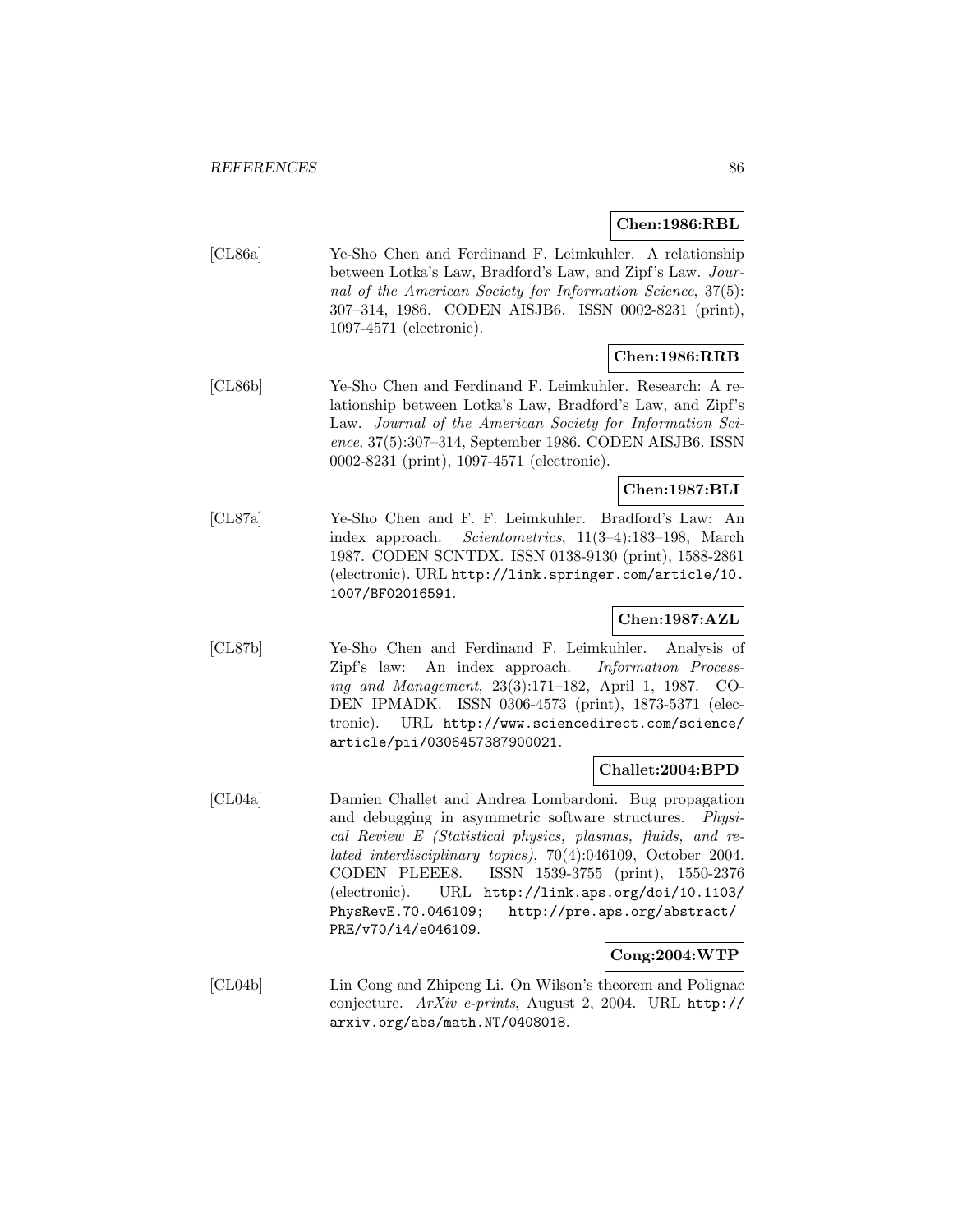**Cohen:2005:PCL**

[CL05] Edith Cohen and Carsten Lund. Packet classification in large ISPs: design and evaluation of decision tree classifiers. ACM SIGMETRICS Performance Evaluation Review, 33(1):73–84, June 2005. CODEN ???? ISSN 0163-5999 (print), 1557-9484 (electronic).

# **Cuff:2015:WDB**

[CLM15] Victoria Cuff, Allison Lewis, and Steven J. Miller. The Weibull distribution and Benford's Law. Involve, 8(5):859–874, 2015. ISSN 1944-4176 (print), 1944-4184 (electronic).

#### **Costas:2008:NCC**

[CLRTFM08] Eduardo Costas, Victoria López-Rodas, F. Javier Toro, and Antonio Flores-Moya. The number of cells in colonies of the cyanobacterium Microcystis aeruginosa satisfies Benford's law. Aquatic Botany, 89(3):341–343, October 2008. CO-DEN AQBODS. ISSN 0304-3770 (print), 1879-1522 (electronic). URL http://www.sciencedirect.com/science/ article/pii/S0304377008000533.

### **Cornea:2020:ISC**

[CLT20] Marius Cornea, Weiqiang Liu, and Arnaud Tisserand, editors. 2020 27th IEEE Symposium on Computer Arithmetic: ARITH 2020: proceedings: Portland, Oregon, USA, 7–10 June 2020. IEEE Computer Society Press, 1109 Spring Street, Suite 300, Silver Spring, MD 20910, USA, 2020. ISBN 1- 72817-120-2, 1-72817-121-0. LCCN ???? URL https:// ieeexplore.ieee.org/servlet/opac?punumber=9146973.

#### **Chida:2011:LSI**

[CM11] Satoshi Chida and Naoto Miyoshi. Limiting size index distributions for ball-bin models with Zipf-type frequencies.  $An$ nals of the Institute of Statistical Mathematics (Tokyo), 63(4): 745–768, 2011. CODEN AISXAD. ISSN 0020-3157 (print), 1572-9052 (electronic).

#### **Cerqueti:2021:DVS**

[CM21] Roy Cerqueti and Mario Maggi. Data validity and statistical conformity with Benford's Law. Chaos, Solitons  $\mathcal C$  Fractals, 144:Paper No. 110740, 7, 2021. CODEN CSFOEH. ISSN 0960-0779 (print), 1873-2887 (electronic).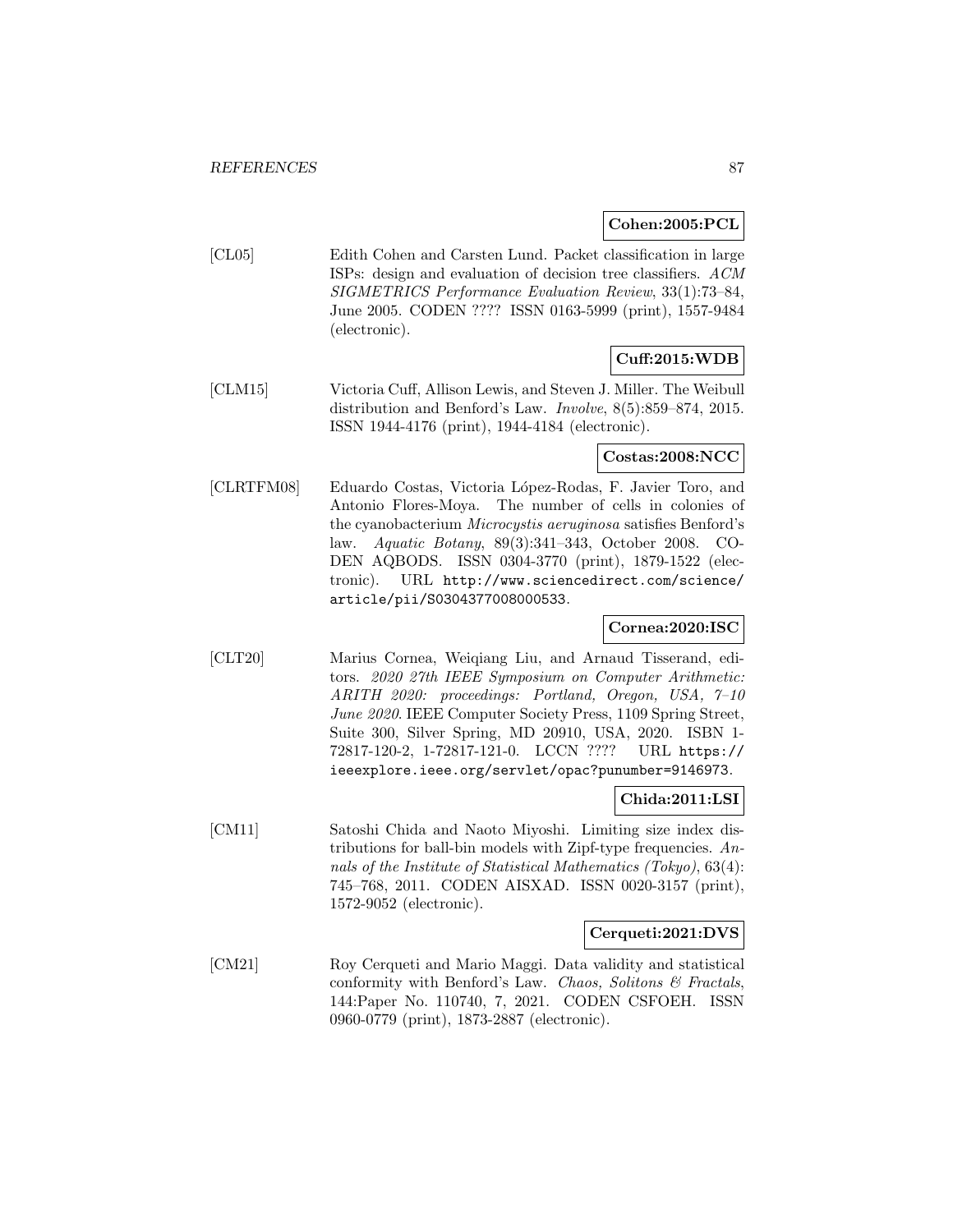#### **Corominas-Murtra:2011:EZL**

[CMFS11] Bernat Corominas-Murtra, Jordi Fortuny, and Ricard V. Solé. Emergence of Zipf's law in the evolution of communication. Physical Review E (Statistical physics, plasmas, fluids, and related interdisciplinary topics), 83(1):036115, March 28, 2011. CODEN PLEEE8. ISSN 1539-3755 (print), 1550-2376 (electronic). URL http://link.aps.org/doi/10. 1103/PhysRevE.83.036115.

#### **Czirok:1995:CBS**

[CMHS95] Andras Czir´ok, Rosario N. Mantegna, Shlomo Havlin, and H. Eugene Stanley. Correlations in binary sequences and a generalized Zipf analysis. Physical Review E (Statistical physics, plasmas, fluids, and related interdisciplinary topics), 52(??):446–??, July 1, 1995. CODEN PLEEE8. ISSN 1539- 3755 (print), 1550-2376 (electronic). URL http://link.aps. org/doi/10.1103/PhysRevE.52.446.

#### **Corominas-Murtra:2010:UZL**

[CMS10] Bernat Corominas-Murtra and Ricard V. Solé. Universality of Zipf's law. Physical Review E (Statistical physics, plasmas, fluids, and related interdisciplinary topics), 82(1): 011102, July 1, 2010. CODEN PLEEE8. ISSN 1539-3755 (print), 1550-2376 (electronic). URL http://link.aps.org/ doi/10.1103/PhysRevE.82.011102.

#### **Cacciari:2015:DMC**

[CNS15] I. Cacciari, P. Nieri, and S. Siano. 3D digital microscopy for characterizing punchworks on medieval panel paintings. Journal on Computing and Cultural Heritage (JOCCH), 7(4): 19:1–19:??, February 2015. CODEN ???? ISSN 1556-4673 (print), 1556-4711 (electronic).

### **Coderre:1999:FDU**

[Cod99] David Coderre. Fraud detection using digital analysis. ED-PACS, 27(3):1–8, ???? 1999. CODEN EDPCDF. ISSN 0736-6981 (print), 1936-1009 (electronic). URL http:// www.tandfonline.com/doi/abs/10.1201/1079/43249.27. 3.19990901/30268.1.

### **Cohen:1976:EFD**

[Coh76] Daniel I. A. Cohen. An explanation of the first digit phenomenon. Journal of Combinatorial Theory (Series A), 20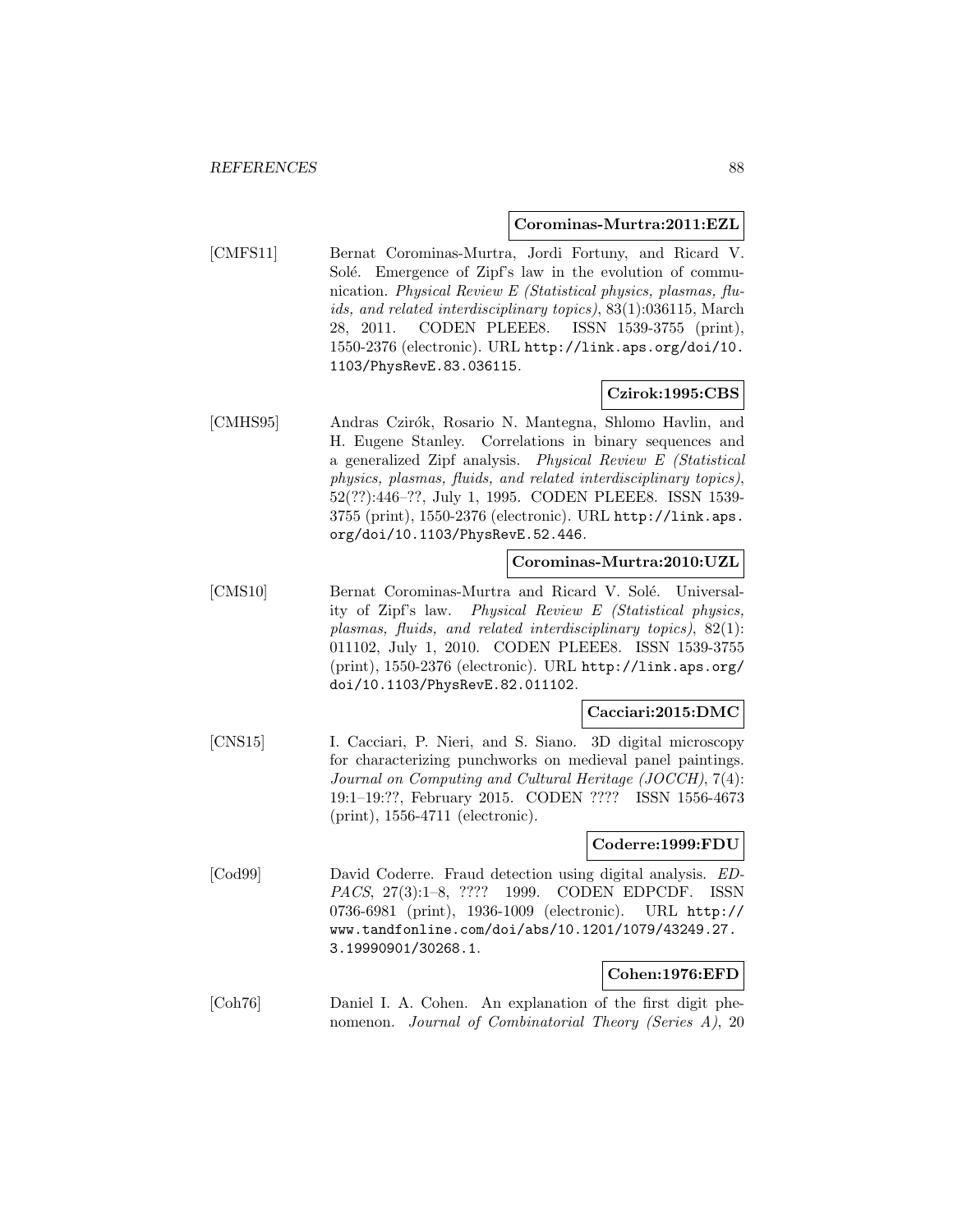(3):367–370, May 1976. CODEN JCBTA7. ISSN 0097-3165 (print), 1096-0899 (electronic).

### **Coile:1977:LFD**

[Coi77] Russell C. Coile. Lotka's frequency distribution of scientific productivity. Journal of the American Society for Information Science, 28(6):366–370, November 1977. CODEN AISJB6. ISSN 0002-8231 (print), 1097-4571 (electronic).

### **Condon:1928:SV**

[Con28] E. U. Condon. Statistics of vocabulary. Science, 67(1733): 300–??, March 16, 1928. CODEN SCIEAS. ISSN 0036-8075 (print), 1095-9203 (electronic).

#### **Conway:2010:CFM**

[Con10] D. Conway. Benford's Law tests for Wikileaks data. Zero Intelligence Agents website., August 1, 2010. URL http:// www.drewconway.com/zia/?p=2234.

### **Courtland:2010:CML**

[Cou10] Rachel Courtland. Curious mathematical law is rife in nature. New Scientist, 208(2782):10, October 16, 2010. CO-DEN NWSCAL. ISSN 0262-4079 (print), 1364-8500 (electronic). URL http://www.sciencedirect.com/science/ article/pii/S0262407910624979.

#### **Chen:2016:LBS**

[CPS16] Evan Chen, Peter S. Park, and Ashvin A. Swaminathan. On logarithmically Benford sequences. Proceedings of the American Mathematical Society, 144(11):4599–4608, 2016. CODEN PAMYAR. ISSN 0002-9939 (print), 1088-6826 (electronic).

# **Crato:2010:MB**

[Cra10] Nuno Crato. Mr. Benford. In Figuring It Out: Entertaining Encounters with Everyday Math, pages 173–178. Springer-Verlag, Berlin, Germany / Heidelberg, Germany / London, UK / etc., 2010. CODEN LNMAA2. ISBN 3-642-04832-3 (hardcover). URL http://link.springer.com/content/pdf/10. 1007/978-3-642-04833-3\_41.pdf.

#### **Chakravorty:2009:TBL**

[CS09a] S. Chakravorty and V. Sridharan. Testing Benford's Law for improving supply chain decision-making: a field exper-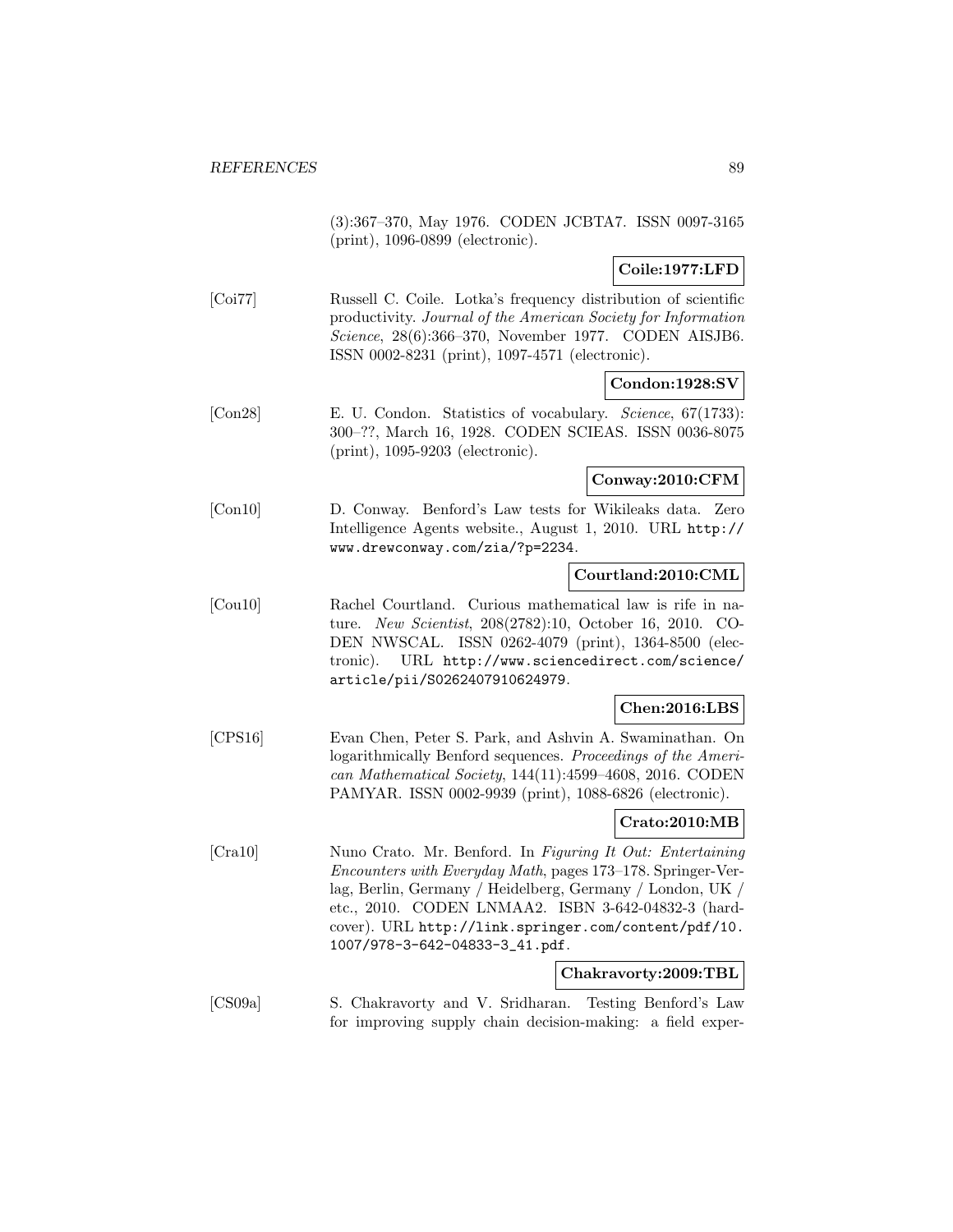iment. Drug Discovery Today, 122(2):606–618, December 2009. CODEN DDTOFS. ISSN 1359-6446 (print), 1878- 5832 (electronic). URL http://www.sciencedirect.com/ science/article/pii/S0925527309002163.

# **Chen:2009:DDM**

[CS09b] Wen Chen and Yun Q. Shi. Detection of double MPEG compression based on first digit statistics. In Digital Watermarking, pages 16–30. Springer-Verlag, Berlin, Germany / Heidelberg, Germany / London, UK / etc., 2009. URL http:// link.springer.com/chapter/10.1007/978-3-642-04438-  $0_{-2}$ .

### **Cantu:2011:FDA**

[CS11] F. Cantu and S. M. Saiegh. Fraudulent democracy? An analysis of Argentina's infamous decade using supervised machine learning. Political Analysis, 19(4):409–433, Autumn 2011. ISSN 1047-1987 (print), 1476-4989 (electronic). URL http:/ /pan.oxfordjournals.org/content/19/4/409.abstract.

#### **Cournane:2014:NAB**

[CSC14] S. Cournane, N. Sheehy, and J. Cooke. The novel application of Benford's second order analysis for monitoring radiation output in interventional radiology. Physica Medica, 30 (4):413–418, 2014. ISSN 1120-1797 (print), 1724-191X (electronic). URL http://www.sciencedirect.com/science/ article/pii/S1120179713004328.

#### **Clauset:2007:PLDa**

[CSN07] Aaron Clauset, Cosma Rohilla Shalizi, and M. E. J. Newman. Power-law distributions in empirical data. ArXiv Physics eprints, June 7, 2007. URL http://arxiv.org/abs/0706. 1062v1. arXiv:0706.1062.

#### **Clauset:2007:PLDb**

[CSN09a] Aaron Clauset, Cosma Rohilla Shalizi, and M. E. J. Newman. Power-law distributions in empirical data. ArXiv Physics e-prints, February 2, 2009. URL http://arxiv.org/abs/ 0706.1062v1. arXiv:0706.1062.

### **Clauset:2009:PLDc**

[CSN09b] Aaron Clauset, Cosma Rohilla Shalizi, and M. E. J. Newman. Power-law distributions in empirical data. SIAM Review, 51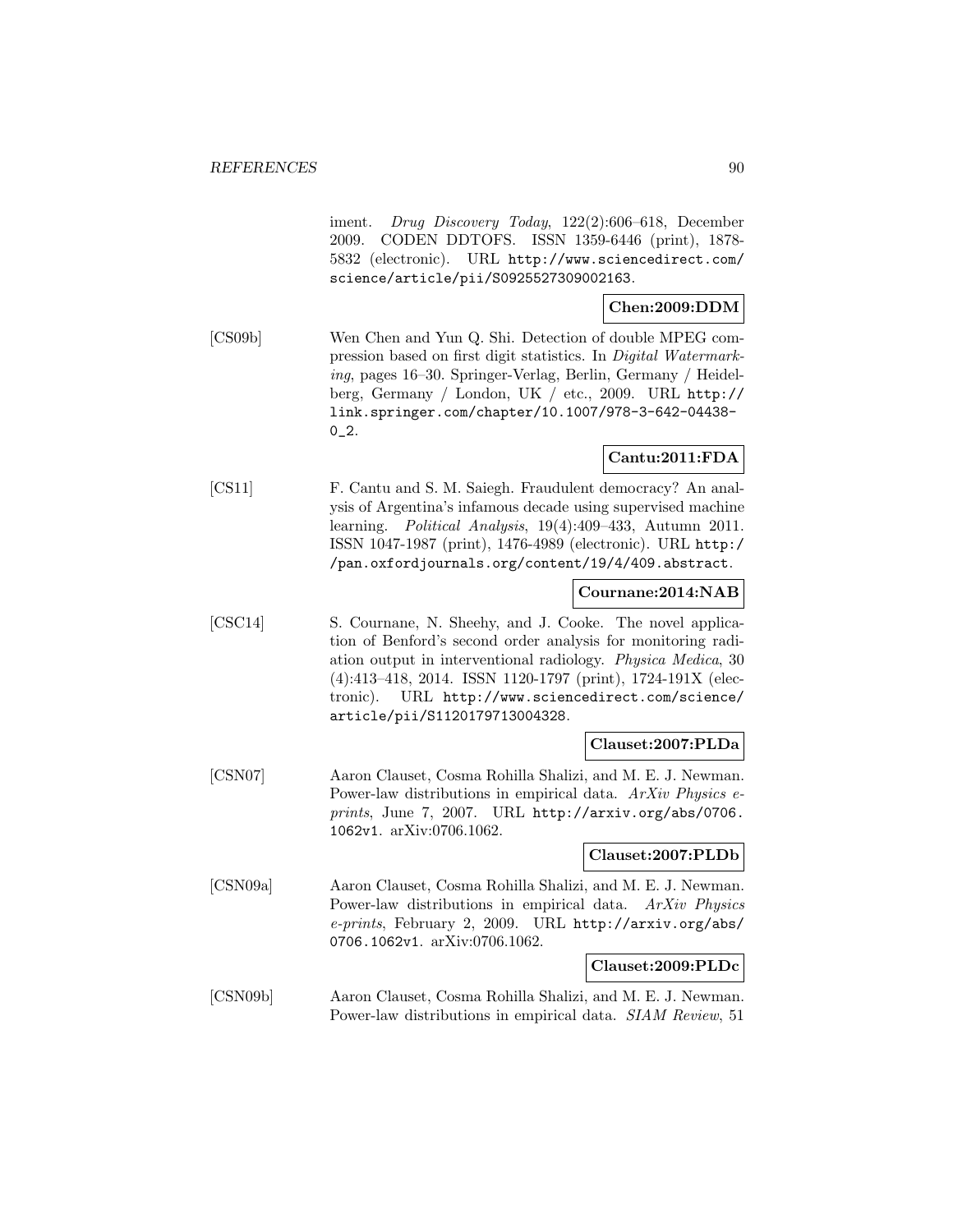(4):661–703, ???? 2009. CODEN SIREAD. ISSN 0036-1445 (print), 1095-7200 (electronic).

### **Czirok:1996:POP**

[CSV96] András Czirók, H. Eugene Stanley, and Tamás Vicsek. Possible origin of power-law behavior in *n*-tuple Zipf analysis. Physical Review E (Statistical physics, plasmas, fluids, and related interdisciplinary topics), 53(??):6371–??, June 1, 1996. CODEN PLEEE8. ISSN 1539-3755 (print), 1550-2376 (electronic). URL http://link.aps.org/doi/10. 1103/PhysRevE.53.6371.

### **Cleary:2005:ADA**

[CT05] Richard Cleary and Jay C. Thibodeau. Applying digital analysis using Benford's Law to detect fraud: The dangers of type I errors. Auditing: A Journal of Practice & Theory, 24(1):77– 81, May 2005. CODEN ???? ISSN 0278-0380 (print), 1558- 7991 (electronic). URL http://aaapubs.org/loi/ajpt; http://link.aip.org/link/AJPTXX/v24/i1/p77/s1.

#### **Chacko:2007:EPB**

[CT07] Manoj Chacko and P. Yageen Thomas. Estimation of a parameter of bivariate Pareto distribution by ranked set sampling. Journal of Applied Statistics, 34(6):703–714, 2007. CODEN ???? ISSN 0266-4763 (print), 1360-0532 (electronic).

#### **Tseng:2017:MBL**

[cTnHwH17] Hsiang chi Tseng, Wei neng Huang, and Ding wei Huang. Modified Benford's Law for two-exponent distributions. Scientometrics, 110(3):1403–1413, March 2017. CODEN SC-NTDX. ISSN 0138-9130 (print), 1588-2861 (electronic). URL http://link.springer.com/accesspage/article/ 10.1007/s11192-016-2217-6.

#### **Chen:1997:NHS**

[CW97] Weishing Chen and Tai-Hsi Wu. A non-homogeneous software reliability model based on Zipf's law. International Journal of Quality & Reliability Management, 14(4):409–431, ???? 1997. ISSN 0265-671X (print), 1758-6682 (electronic).

#### **Clauset:2007:FST**

[CYG07] Aaron Clauset, Maxwell Young, and Kristian Skrede Gleditsch. On the frequency of severe terrorist events. Jour-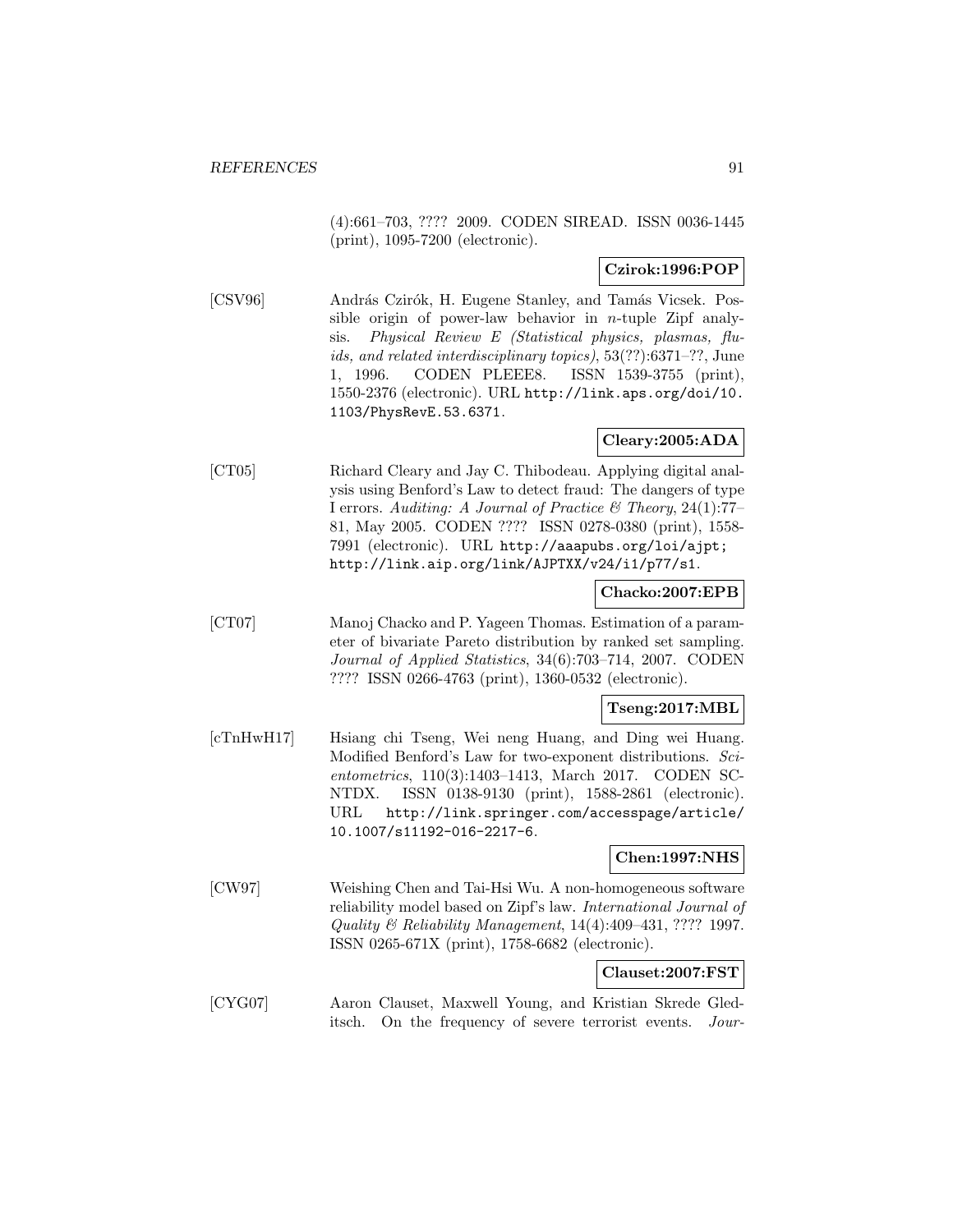nal of Conflict Resolution, 51(1):58–87, February 2007. CODEN JCFRAL. ISSN 0022-0027 (print), 1552-8766 (electronic). URL http://jcr.sagepub.com; http:// jcr.sagepub.com/content/51/1/58.abstract; http:/ /www.jstor.org/journals/00220027.html.

### **Chongde:1998:EMB**

[CZ98] Wang Chongde and Wang Zhe. Evaluation of the models for Bradford's Law. Scientometrics, 42(1):89–95, May 1998. CODEN SCNTDX. ISSN 0138-9130 (print), 1588-2861 (electronic). URL http://link.springer.com/article/10. 1007/BF02465014.

### **Chen:2004:MFM**

[CZ04] Yanguang Chen and Yixing Zhou. Multi-fractal measures of city-size distributions based on the three-parameter Zipf model. Chaos, Solitons & Fractals, 22(4):793–805, November 1, 2004. CODEN CSFOEH. ISSN 0960-0779 (print), 1873-2887 (electronic). URL http://www.sciencedirect. com/science/article/pii/S0960077904001031.

### **DaSilva:2020:BBS**

[Da 20] Stéphane Blondeau Da Silva. Benford or not Benford: A systematic but not always well-founded use of an elegant law in experimental fields. Communications in Mathematics and Statistics, 8(2):167–201, June 2020. CODEN ???? ISSN 2194- 6701 (print), 2194-671X (electronic). URL http://link. springer.com/article/10.1007/s40304-018-00172-1.

#### **DAlessandro:2020:BLM**

[D'A20] Angelo D'Alessandro. Benford's law and metabolomics: A tale of numbers and blood. Transfusion and Apheresis Science, 59 (6):103019, December 2020. ISSN 1473-0502 (print), 1878- 1683 (electronic).

#### **Davis:1976:SRI**

[Dav76] Basil Davis. Some remarks on initial digits. Fibonacci Quar $terly, 14(1):13-14, February 1976. CODEN FIBQAU. ISSN$ 0015-0517. URL http://www.fq.math.ca/Scanned/14-1/ davis.pdf.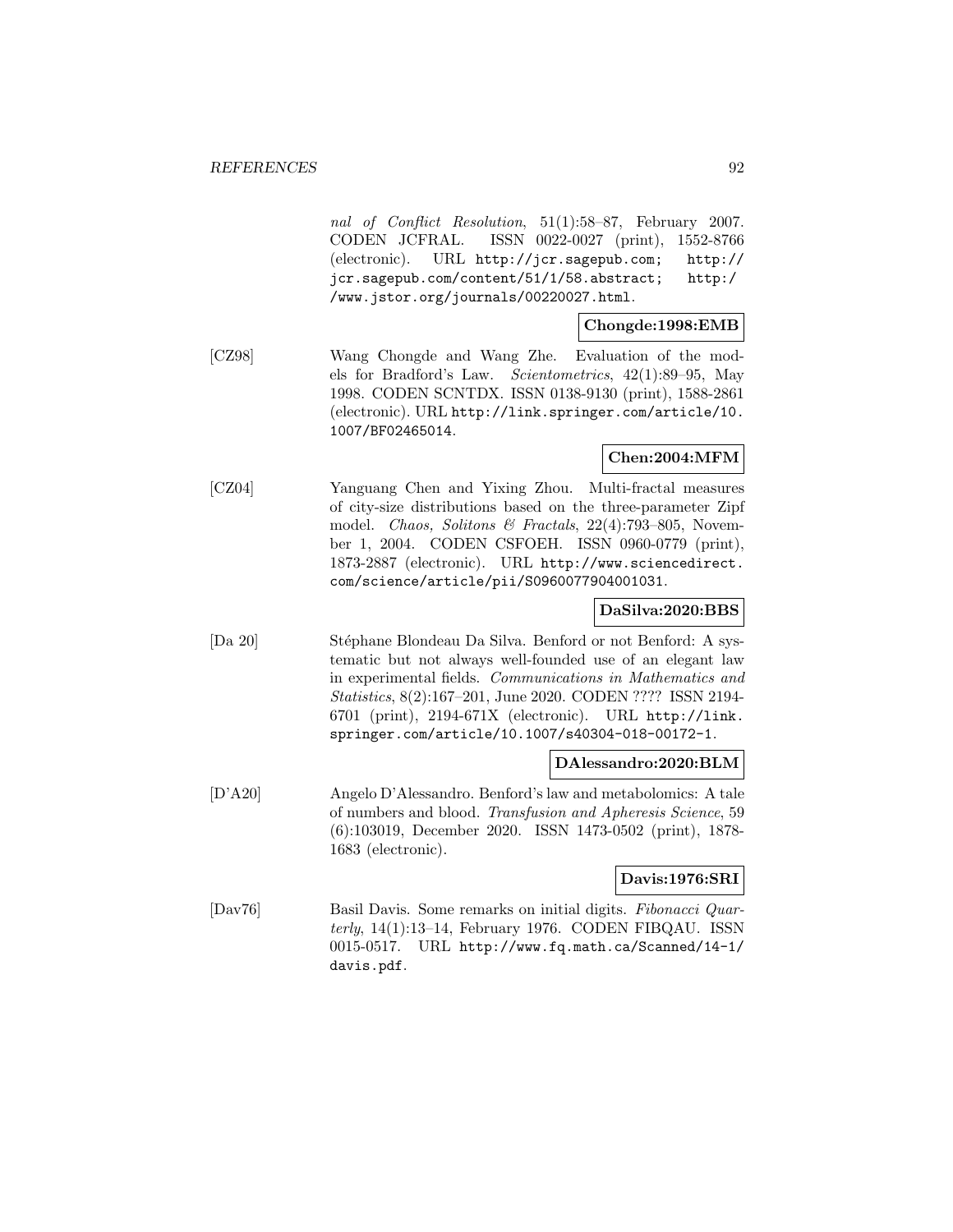#### **Dunstan:2014:GSD**

[DB14] D. J. Dunstan and A. J. Bushby. Grain size dependence of the strength of metals: The Hall–Petch effect does not scale as the inverse square root of grain size. International Journal of Plasticity, 53(0):56–65, 2014. CO-DEN IJPLER. ISSN 0749-6419 (print), 1879-2154 (electronic). URL http://www.sciencedirect.com/science/ article/pii/S074964191300140X.

### **Daniels:2017:BLQ**

[DCH<sup>+</sup>17] Jeremy Daniels, Samantha-Jo Caetano, Dirk Huyer, Andrew Stephen, John Fernandes, Alice Lytwyn, and Fred M. Hoppe. Benford's Law for quality assurance of manner of death counts in small and large databases. Journal of Forensic Sciences, 62 (5):1326–1331, June 2017. ISSN 0022-1198 (print), 1556-4029 (electronic).

#### **delCastillo:2015:LIG**

[dCS15] Joan del Castillo and Isabel Serra. Likelihood inference for generalized Pareto distribution. Computational Statistics & Data Analysis, 83(??):116–128, March 2015. CO-DEN CSDADW. ISSN 0167-9473 (print), 1872-7352 (electronic). URL http://www.sciencedirect.com/science/ article/pii/S0167947314003065.

#### **Dallacasa:2006:TBS**

[DD06] F. Dallacasa and Valerio Dallacasa. Temporal behaviour of stock data from Benford's law. In ????, editor, 5th International Conference: APLIMAT 2006, Slovak University of Technology, Bratislava, pages 425–432. ????, ????, 2006. ISBN ???? LCCN ???? US\$. URL http://archiv.aplimat.com/ 2006/Aplimat/Proceedings/Communications/Financial\_ Actuary\_math/Dallasca-Dallasca.pdf.

#### **Docampo:2009:BLA**

[DdA<sup>+</sup>09] Silvia Docampo, María del Mar Trigo, María Aira, Baltasar Cabezudo, and Antonio Flores-Moya. Benford's law applied to aerobiological data and its potential as a quality control tool. Aerobiologia, 25(4):275–283, December 2009. CO-DEN AROBFT. ISSN 0393-5965 (print), 1573-3025 (electronic). URL http://www.ingentaconnect.com/content/ klu/aero/2009/00000025/00000004/00009132.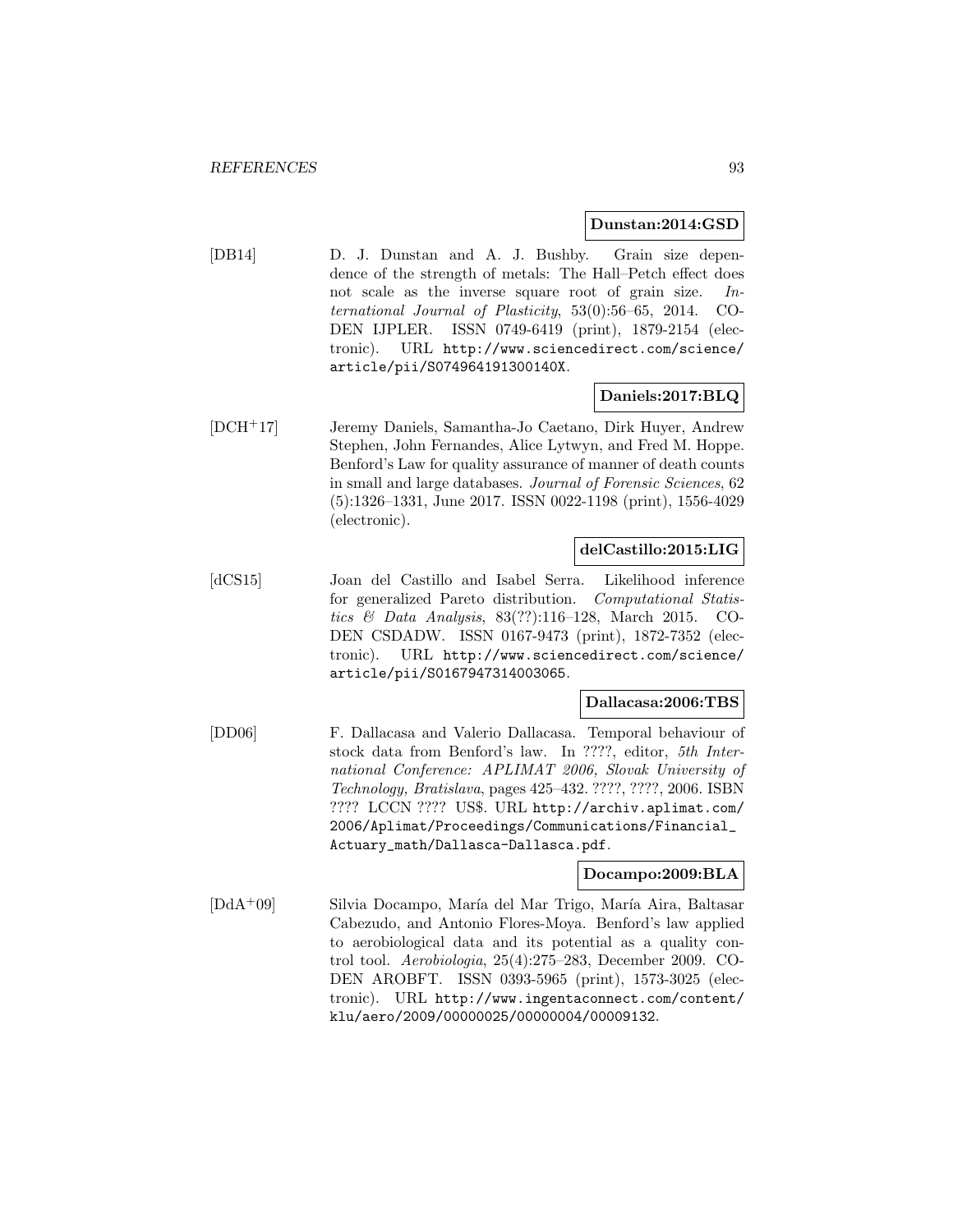#### **DeCeuster:1998:HPB**

[DDS98] Marc J. K. De Ceuster, Geert Dhaene, and Tom Schatteman. On the hypothesis of psychological barriers in stock markets and Benford's Law. Journal of Empirical Finance, 5(3):263–279, September 1998. CODEN JE-FIEC. ISSN 0927-5398 (print), 1879-1727 (electronic). URL http://www.sciencedirect.com/science/article/ pii/S0927539897000248.

#### **Deakin:1993:ADB**

[Dea93] Michael A. B. Deakin. Another derivation of Benford's law. Australian Mathematical Society Gazette, 20(5):162–163, 1993. CODEN ???? ISSN 0311-0729 (print), 1326-2297 (electronic).

## **Denisov:1997:FBS**

[Den97] S. Denisov. Fractal binary sequences: Tsallis thermodynamics and the Zipf law. Physics Letters A, 235(5):447–451, November 17, 1997. CODEN PYLAAG. ISSN 0375-9601 (print), 1873-2429 (electronic). URL http://www.sciencedirect. com/science/article/pii/S0375960197006889.

#### **Depken:2008:BZB**

[Dep08] Craig A. Depken II. Benford, Zipf and the blogosphere. Applied Economics Letters, 15(9):689–692, ???? 2008. ISSN 1350-4851 (print), 1466-4291 (electronic). URL http://www. tandfonline.com/doi/abs/10.1080/13504850600735270.

#### **Devooght:1957:LZM**

[Dev57] J. Devooght. Sur la loi de Zipf–Mandelbrot. (French) [on the Zipf–Mandelbrot law]. Acad. Roy. Belg. Bull. Cl. Sci. (5), 43: 244–251, 1957. CODEN ???? ISSN 0001-4141.

#### **Diaconis:1979:RP**

[DF79] Persi Diaconis and David Freedman. On rounding percentages. Journal of the American Statistical Association, 74(366): 359–364, June 1979. CODEN JSTNAL. ISSN 0162-1459 (print), 1537-274X (electronic). URL http://www.jstor. org/stable/2284288. The authors extend prior work on correctness of sums of rounded percentages [MYZ67], and criticize biased rounding practices in [Ben38].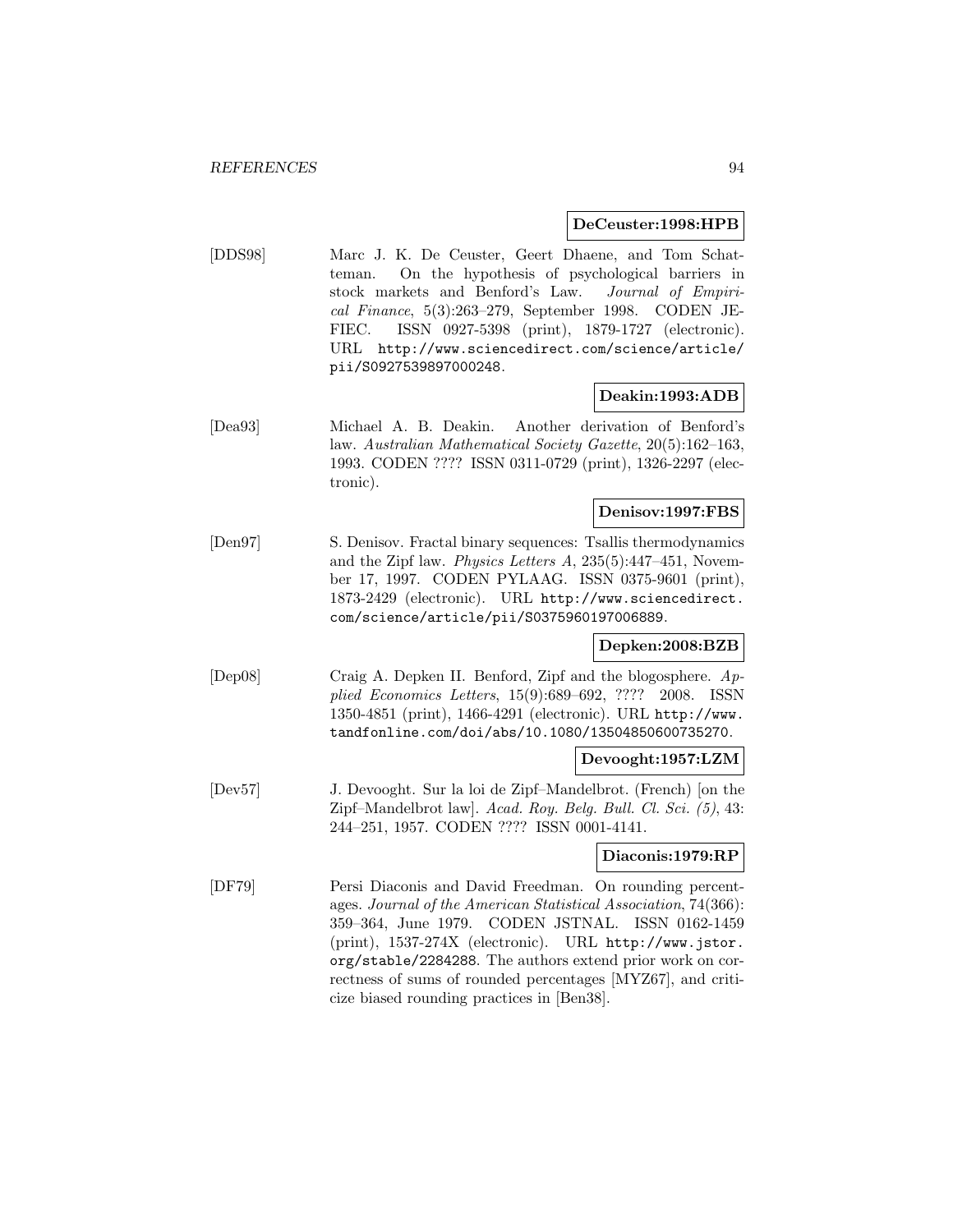**Drott:1978:EEB**

[DG78] M. Carl Drott and Belver C. Griffith. An empirical examination of Bradford's Law and the scattering of scientific literature. Journal of the American Society for Information Science, 29(5):238–246, September 1978. CODEN AISJB6. ISSN 0002-8231 (print), 1097-4571 (electronic).

#### **Debreceny:2010:DMJ**

[DG10] Roger S. Debreceny and Glen L. Gray. Data mining journal entries for fraud detection: An exploratory study. International Journal of Accounting Information Systems, 11(3):157–181, September 2010. CODEN IJAIA7. ISSN 1467-0895 (print), 1873-4723 (electronic). URL http://www.sciencedirect.com/science/article/ pii/S1467089510000540; http://www.sciencedirect. com/science/journal/14670895. See discussion [Gra10, Kri10].

# **Dorrell:2012:FFB**

[DG12] Darrell D. Dorrell and Gregory A. Gadawski. Financial forensics body of knowledge. Wiley finance. Wiley, New York, NY, USA, 2012. ISBN 0-470-88085-6 (hardcover), 1- 118-21897-3 (e-book), 1-118-21896-5 (e-book), 1-118-21898- 1 (e-book), 1-119-20073-3 (e-book). xvi + 541 pp. LCCN HV6769 .D675 2012. URL http://catalogimages.wiley. com/images/db/jimages/9780470880852.jpg; http:// site.ebrary.com/id/10534000.

#### **daSilvaAzevedo:2021:BLB**

[dGGd21] Caio da Silva Azevedo, Rodrigo Franco Gonçalves, Vagner Luiz Gava, and Mauro de Mesquita Spinola. A Benford's Law based methodology for fraud detection in social welfare programs: Bolsa Familia analysis. Physica A: Statistical Mechanics and its Applications, 567:125626, April 2021. CODEN PHYADX. ISSN 0378-4371 (print), 1873-2119 (electronic).

#### **diGiovanni:2013:FET**

[dGL13] Julian di Giovanni and Andrei A. Levchenko. Firm entry, trade, and welfare in Zipf's world. Journal of International Economics, 89(2):283–296, March 15, 2013. CO-DEN JIECBE. ISSN 0022-1996 (print), 1873-0353 (electronic). URL http://www.sciencedirect.com/science/ article/pii/S0022199612001365.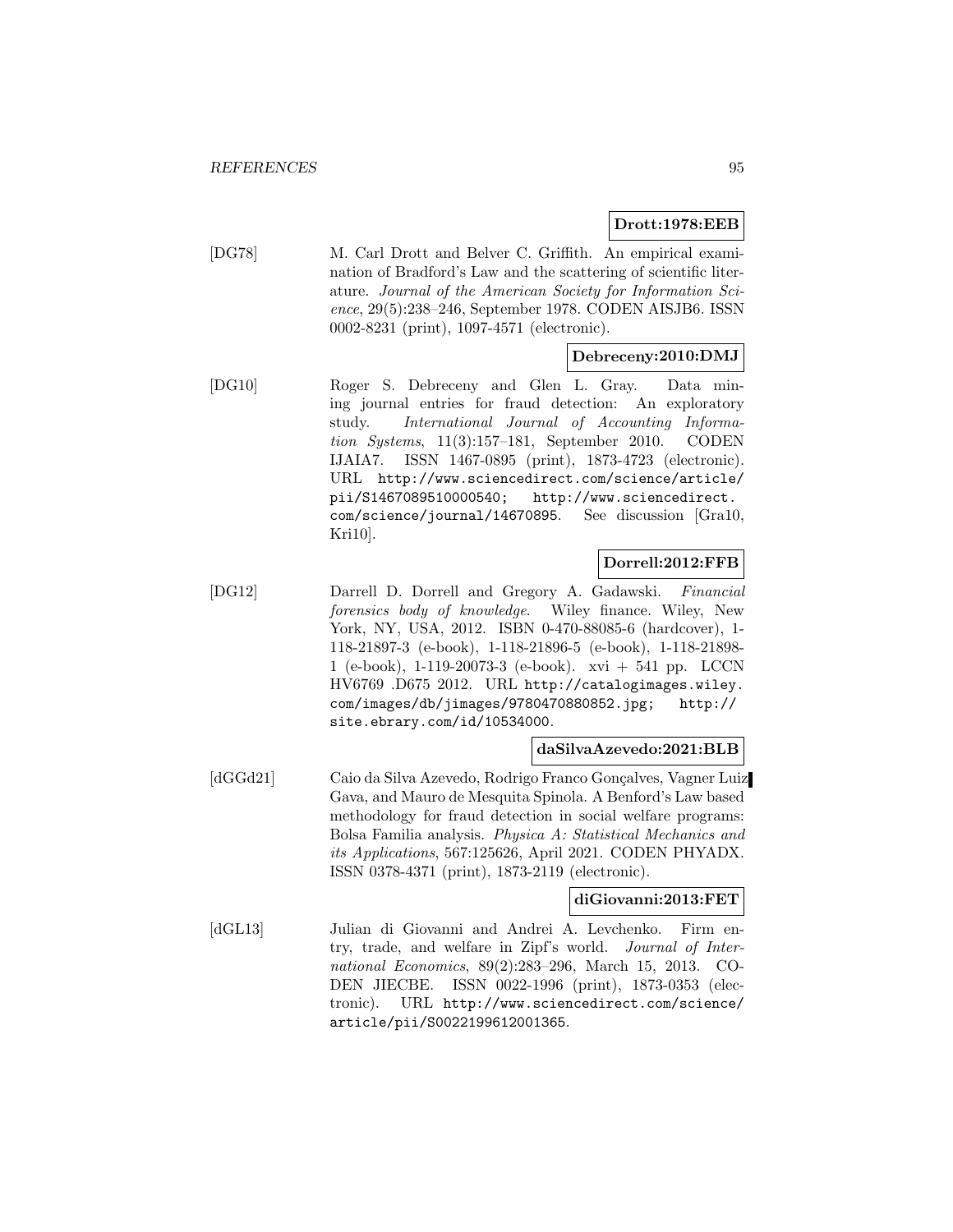#### **Durst:2020:IGD**

[DHL<sup>+</sup>20] R. F. Durst, C. Huynh, A. Lott, S. J. Miller, E. A. Palsson, W. Touw, and G. Vriend. The inverse gamma distribution and Benford's law. PUMP J. Undergrad. Res., 3:95–109, 2020. ISSN 2765-8724.

## **Durtschi:2004:EUB**

[DHP04] C. Durtschi, W. Hillison, and C. Pacini. The effective use of Benford's Law to assist in detecting fraud in accounting data. Journal of Forensic Accounting, 5(1):17–34, ???? 2004. CODEN ???? ISSN 1524-5586.

#### **Diaconis:1973:LMI**

[Dia73] Persi Diaconis. Limits of measures of the integers with applications to random number generators and the distribution of leading digits. Memorandum NS-211, Department of Statistics, Harvard University, Cambridge, MA, USA, March 22, 1973.

#### **Diaconis:1974:WSA**

[Dia74] Persi Diaconis. Weak and Strong Averages in probability and the theory numbers. Ph.D. thesis, Department of Statistics, Harvard University, Cambridge, MA, USA,  $1974$ . xvii  $+117$ pp.

### **Diaconis:1977:DLD**

[Dia77] Persi Diaconis. The distribution of leading digits and uniform distribution mod1. Annals of Probability, 5(1):72–81, February 1977. CODEN APBYAE. ISSN 0091-1798 (print), 2168-894X (electronic). URL http://projecteuclid.org/ euclid.aop/1176995891.

### **Diekmann:2002:DFM**

[Die02] Andreas Diekmann. Diagnose von Fehlerquellen und methodische Qualität in der sozialwissenschaftlichen Forschung. (German) [Diagnosis of errors and methodological quality in social science research. Report ITA-02-04, Institut für Technikfolgen-Abschätzung, Vienna, Austria, 2002. ???? pp.

### **Diekmann:2004:DEE**

[Die04a] Andreas Diekmann. Datenfälschung. Ergebnisse aus Experimenten mit der Benford Verteilung. (German) [Data falsifica-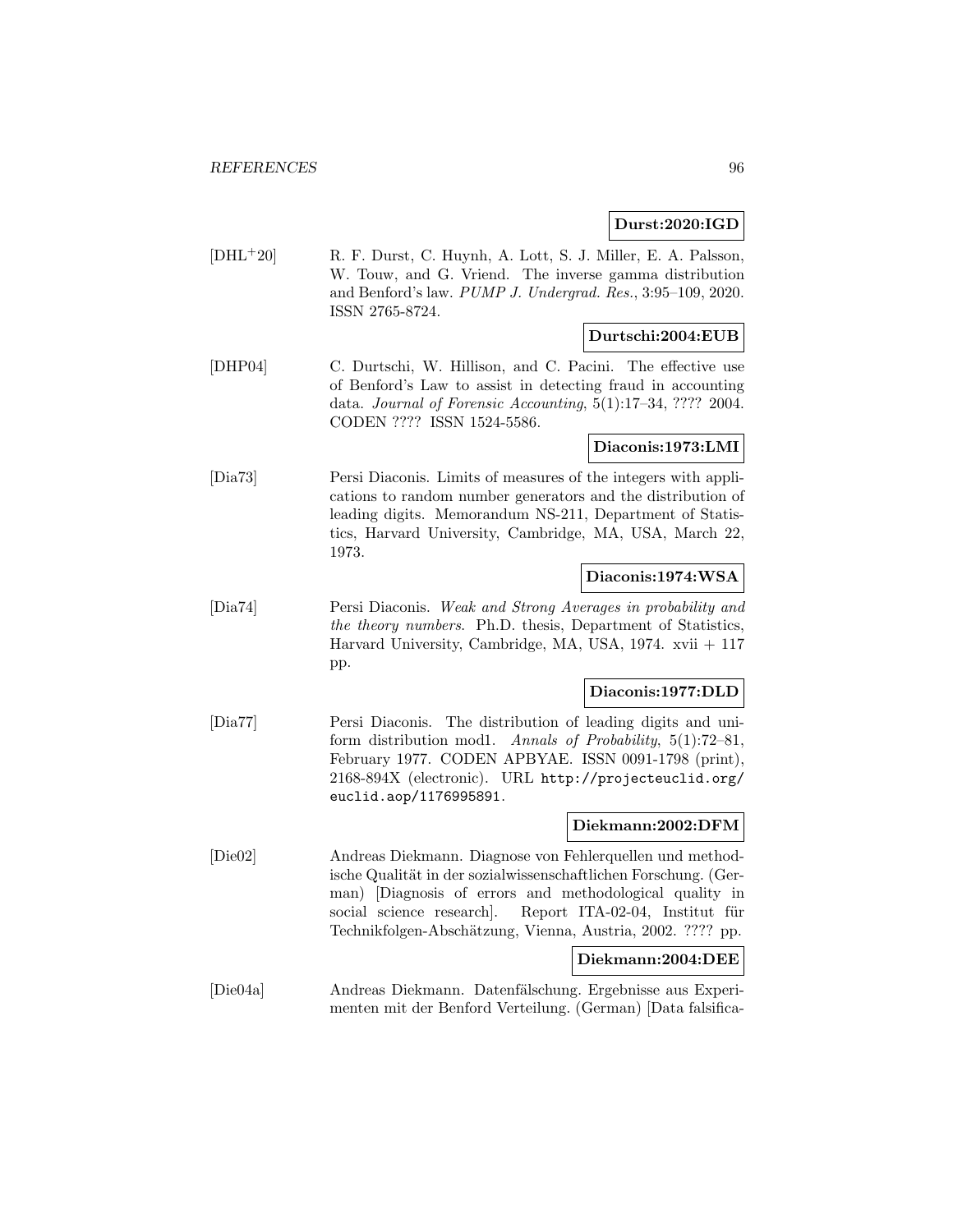|          | tion. Results from experiments with the Benford distribution.<br>Report, ETH Zürich, Zürich, Switzerland, 2004.                                                                                                                                                                                                                                          |
|----------|----------------------------------------------------------------------------------------------------------------------------------------------------------------------------------------------------------------------------------------------------------------------------------------------------------------------------------------------------------|
|          | Diekmann:2004:FDU                                                                                                                                                                                                                                                                                                                                        |
| [Die04b] | Andreas Diekmann. Not the first digit! Using Benford's Law<br>to detect fraudulent scientific data.<br>Report, ETH Zürich,<br>Zürich, Switzerland, October 2004. 26 pp. URL http://<br>rfe.cs.oswego.edu/eps/othr/papers/0507/0507001.pdf.                                                                                                               |
|          | Diekmann:2007:FDU                                                                                                                                                                                                                                                                                                                                        |
| [Die07]  | Not the first digit!<br>Andreas Diekmann.<br>Using Benford's<br>Law to detect fraudulent scientific data. Journal of Ap-<br>plied Statistics, 34(3-4):321-329, 2007. CODEN ???? ISSN<br>0266-4763 (print), 1360-0532 (electronic). URL http://www.<br>tandfonline.com/doi/abs/10.1080/02664760601004940.                                                 |
|          | Diekmann:2012:MUB                                                                                                                                                                                                                                                                                                                                        |
| [Die12]  | Andreas Diekmann. Making use of "Benford's Law" for the<br>randomized response technique. Sociological Methods and Re-<br>search, 41(2):325-334, May 2012. ISSN 0049-1241 (print),<br>1552-8294 (electronic). URL http://smr.sagepub.com/<br>content/41/2/325;<br>http://www.socio.ethz.ch/news/<br>Diekmann_Benford_RRT_SMR_2012.pdf.                   |
|          | Deligny:2010:RRL                                                                                                                                                                                                                                                                                                                                         |
| [DJ10a]  | H. Deligny and P. Jolissaint.<br>Relations de récurrence<br>linéaires, primitivité et loi de Benford. (French) [Linear re-<br>currence relations, primitivity, and Benford's Law].<br>ArXiv<br>e-prints, July 23, 2010. CODEN ????<br>ISSN ????<br>$_{\rm URL}$<br>http://adsabs.harvard.edu/abs/2010arXiv1007.5349D;<br>http://arxiv.org/abs/1007.5349. |
|          | Diekmann:2010:BLF                                                                                                                                                                                                                                                                                                                                        |
| [DJ10b]  | Andreas Diekmann and Ben Jann. Benford's Law and fraud<br>detection: Facts and legends. German Economic Review, 11<br>$(3):397-401$ , August 2010. CODEN ????<br>ISSN 1465-6485<br>$(print), 1468-0475$ (electronic).                                                                                                                                    |
|          | Deligny:2013:RRL                                                                                                                                                                                                                                                                                                                                         |
| DJ13     | Hugues Deligny and Paul Jolissaint. Relations de récurrence<br>linéaires, primitivité et loi de Benford. (French) [Linear re-<br>currence relations, primitivity, and Benford's law]. Elemente                                                                                                                                                           |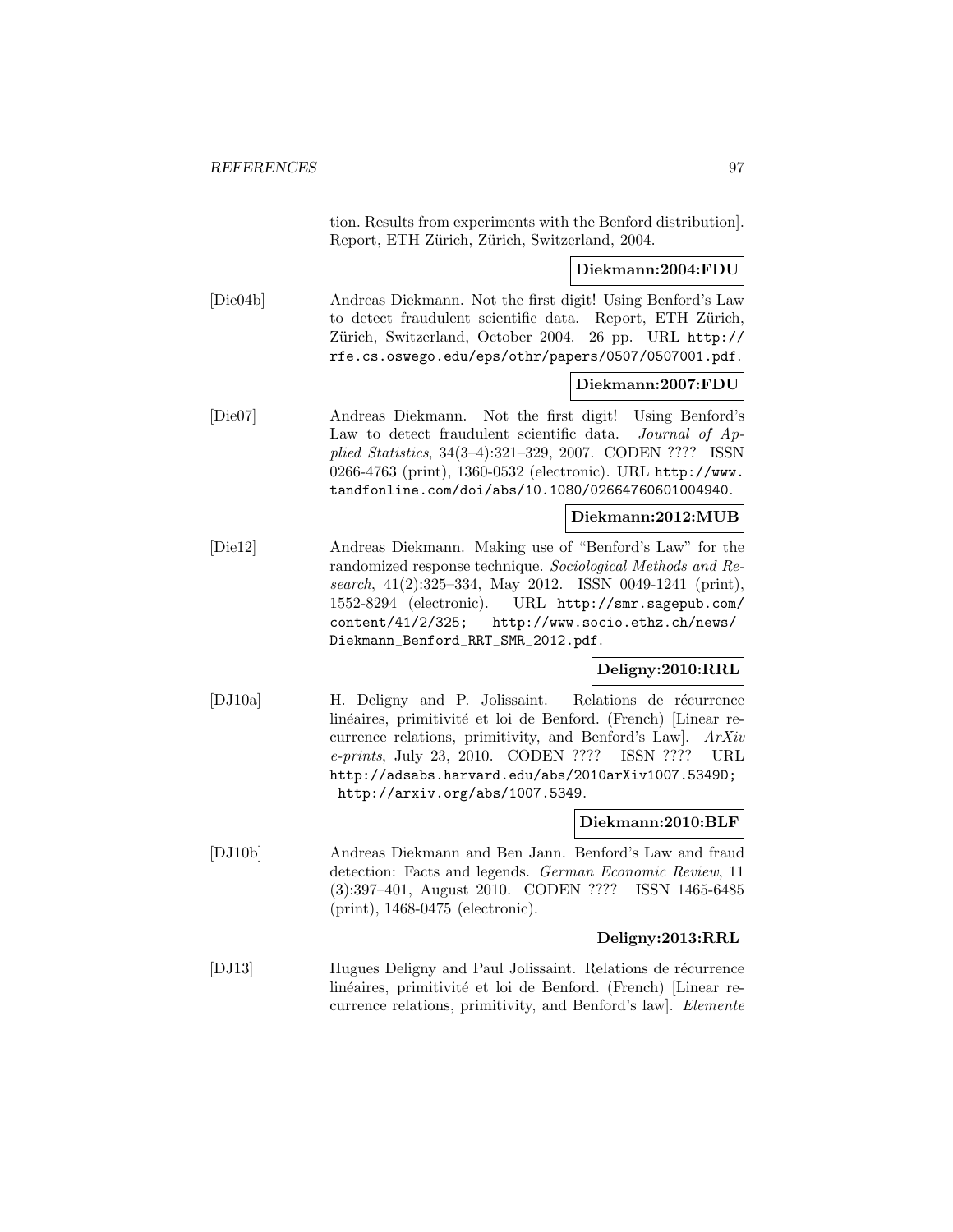der Mathematik, 68(1):9–21, 2013. ISSN 0013-6018 (print), 1420-8962 (electronic).

#### **Dorfleitner:2009:PBE**

[DK09] Gregor Dorfleitner and Christian Klein. Psychological barriers in European stock markets: Where are they? Global Finance Journal, 19(3):268–285, October 2009. CO-DEN ???? ISSN 1044-0283 (print), 1873-5665 (electronic). URL http://www.sciencedirect.com/science/ article/pii/S1044028308000549.

### **Decker:2007:GPC**

[DKM07] Ethan H. Decker, Andrew J. Kerkhoff, and Melanie E. Moses. Global patterns of city size distributions and their fundamental drivers. PLoS One, 2(9):e934, September 2007. CODEN POLNCL. ISSN 1932-6203. URL http://www.plosone.org/ article/info:doi/10.1371/journal.pone.0000934.

#### **Dumbgen:2007:EBA**

[DL07] L. Dümbgen and C. Leuenberger. Explicit bounds for the approximation error in Benford's law. ArXiv e-prints, May 2007. CODEN ???? ISSN ???? URL http://adsabs.harvard. edu/abs/2007arXiv0705.4488D.

#### **Dumbgen:2008:EBA**

[DL08] Lutz D¨umbgen and Christoph Leuenberger. Explicit bounds for the approximation error in Benford's law. Electronic Communications in Probability, 13:99–112, 2008. CO-DEN ???? ISSN 1083-589X. URL http://arxiv.org/ abs/0705.4488; http://weber.math.washington.edu/ ~ejpecp/ECP/index.php.

#### **Kristiansen:2004:BTZ**

[dLKHS04a] Kai de Lange Kristiansen, Geir Helgesen, and Arne T. Skjeltorp. Braid theory and Zipf relation used in dynamics of magnetic microparticles. Economics Letters, 30(1):2387–2388, May 1, 2004. CODEN ECLEDS. ISSN 0165-1765 (print), 1873-7374 (electronic). URL http://www.sciencedirect. com/science/article/pii/S0304885303019127.

#### **Kristiansen:2004:EOZ**

[dLKHS04b] Kai de Lange Kristiansen, Geir Helgesen, and Arne T. Skjeltorp. Experimental observation of Zipf–Mandelbrot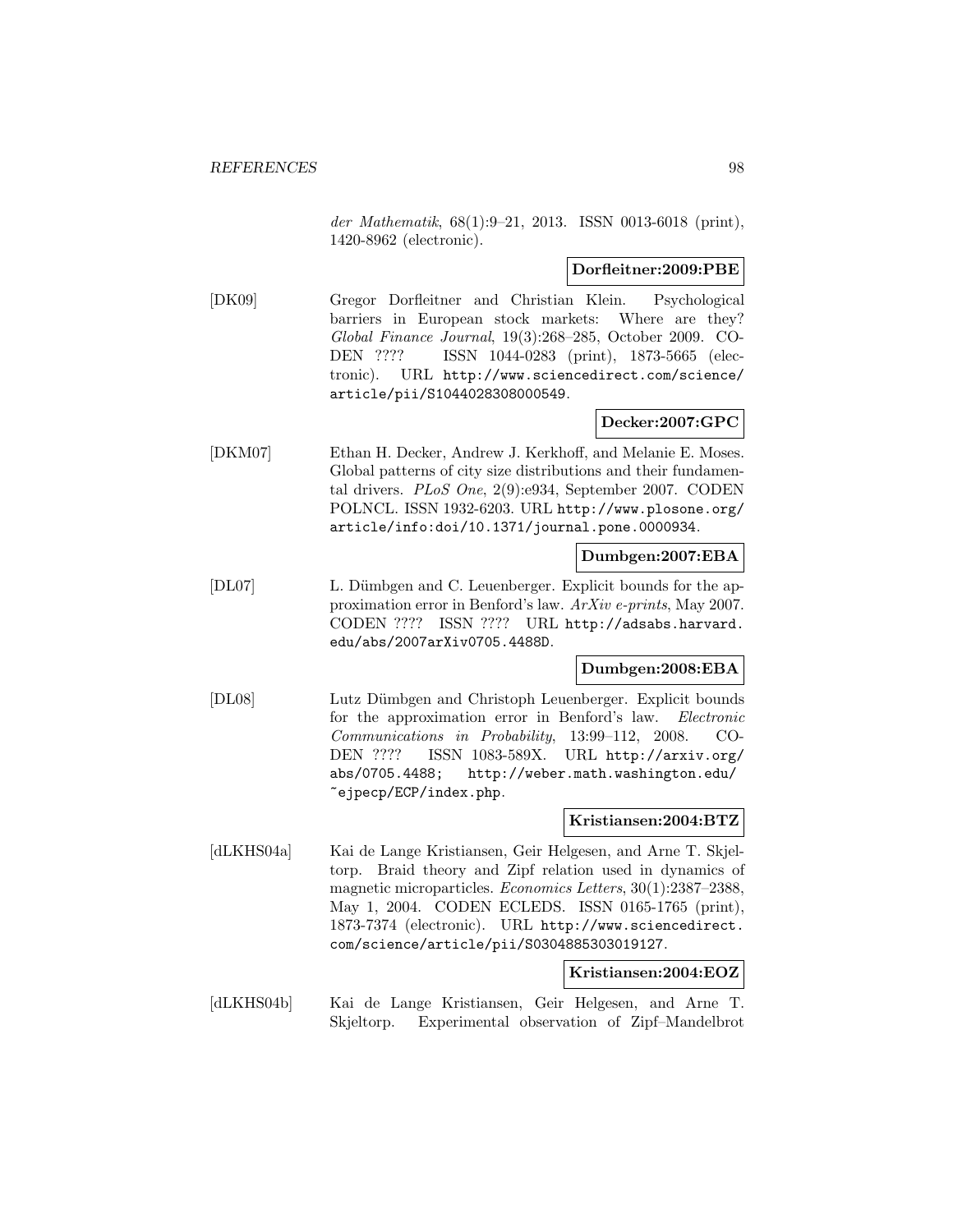relation. Physica A: Statistical Mechanics and its Applications, 335(3–4):413–420, April 15, 2004. CODEN PHYADX. ISSN 0378-4371 (print), 1873-2119 (electronic). URL http://www.sciencedirect.com/science/article/ pii/S0378437103011804. **Kristiansen:2006:BTZ** [dLKHS06] K. de Lange Kristiansen, G. Helgesen, and A. T. Skjeltorp. Braid theory and Zipf–Mandelbrot relation used in microparticle dynamics. European Physical Journal B: Condensed Matter and Complex Systems, 51(3):363–371, June 2006. CODEN EPJBFY. ISSN 1434-6028 (print), 1434-6036 (electronic). **Dehaene:1992:CLR** [DM92] Stanislas Dehaene and Jacques Mehler. Cross-linguistic regularities in the frequency of number words. Cognition, 43 (1):1–29, 1992. CODEN CGTNAU. ISSN 0010-0277 (print), 1873-7838 (electronic). URL http://www.sciencedirect. com/science/article/pii/001002779290030L. **Durst:2019:BLB** [DM19] Rebecca F. Durst and Steven J. Miller. Benford's law beyond independence: tracking Benford behavior in copula models. Involve, 12(7):1193–1218, 2019. ISSN 1944-4176. **Dlugosz:2009:VLD** [DMF09] Stephan Dlugosz and Ulrich Müller-Funk. The value of the last digit: statistical fraud detection with digit analysis. Advances in Data Analysis and Classification, 3(3):281–290, December 2009. URL http://link.springer.com/article/10.1007/ s11634-009-0048-5. **deMarchi:2006:AAS** [dMH06] Scott de Marchi and James Hamilton. Assessing the accuracy of self-reported data: an evaluation of the toxics release inventory. Journal of Risk and Uncertainty, 32(1):57–76, January 2006. CODEN JRUNEN. ISSN 0895-5646 (print), 1573-0476 (electronic). **Doyle:2011:ITA** [DMJH11] Laurance R. Doyle, Brenda McCowan, Simon Johnston, and Sean F. Hanser. Information theory, animal communica-

tion, and the search for extraterrestrial intelligence. Acta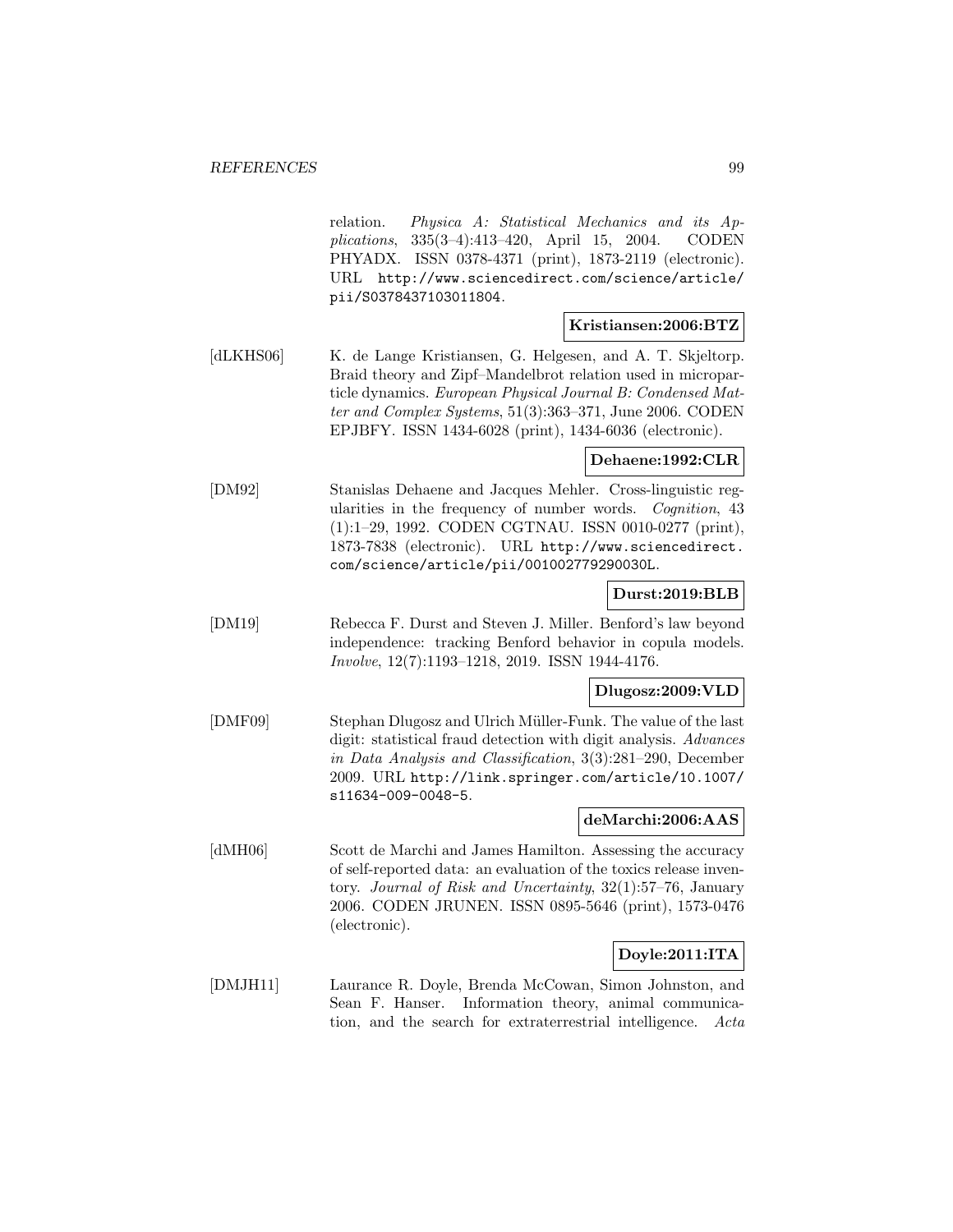Astronautica, 68(3–4):406–417, February/March 2011. CO-DEN AASTCF. ISSN 0094-5765 (print), 1879-2030 (electronic). URL http://www.sciencedirect.com/science/ article/pii/S0094576509005682. SETI Special Edition.

#### **Dorogovtsev:2006:FON**

[DMO06] S. N. Dorogovtsev, J. F. F. Mendes, and J. G. Oliveira. Frequency of occurrence of numbers in the World Wide Web. Physica A: Statistical Mechanics and its Applications, 360(2): 548–556, February 2006. CODEN PHYADX. ISSN 0378-4371 (print), 1873-2119 (electronic). URL http://arxiv.org/ abs/physics/0504185; http://www.sciencedirect.com/ science/article/pii/S0378437105006874.

### **Deckert:2010:IBL**

[DMO10] Joseph Deckert, Mikhail Myagkov, and Peter C. Ordeshook. The irrelevance of Benford's Law for detecting fraud in elections. CALTECH working paper 9, California Institute of Technology, Pasadena, CA, USA, March 9, 2010. 27 pp. URL http://vote.caltech.edu/drupal/node/327.

# **Deckert:2011:BLD**

[DMO11] Joseph Deckert, Mikhail Myagkov, and Peter C. Ordeshook. Benford's Law and the detection of election fraud. Political Analysis, 19(3):245–268, Summer 2011. ISSN 1047- 1987 (print), 1476-4989 (electronic). URL http://pan. oxfordjournals.org/content/19/3/245.abstract. See [Meb11] for a rebuttal.

### **Dahui:2005:TRZ**

[DMZ05] Wang Dahui, Li Menghui, and Di Zengru. True reason for Zipf's law in language. Physica A: Statistical Mechanics and its Applications, 358(2–4):545–550, December 15, 2005. CO-DEN PHYADX. ISSN 0378-4371 (print), 1873-2119 (electronic). URL http://www.sciencedirect.com/science/ article/pii/S0378437105004085.

#### **Drake:2000:CAA**

[DN00] Philip D. Drake and Mark J. Nigrini. Computer assisted analytical procedures using Benford's Law. Journal of Accounting Education, 18(2):127–146, Spring 2000. CO-DEN ???? ISSN 0748-5751 (print), 1873-1996 (electronic).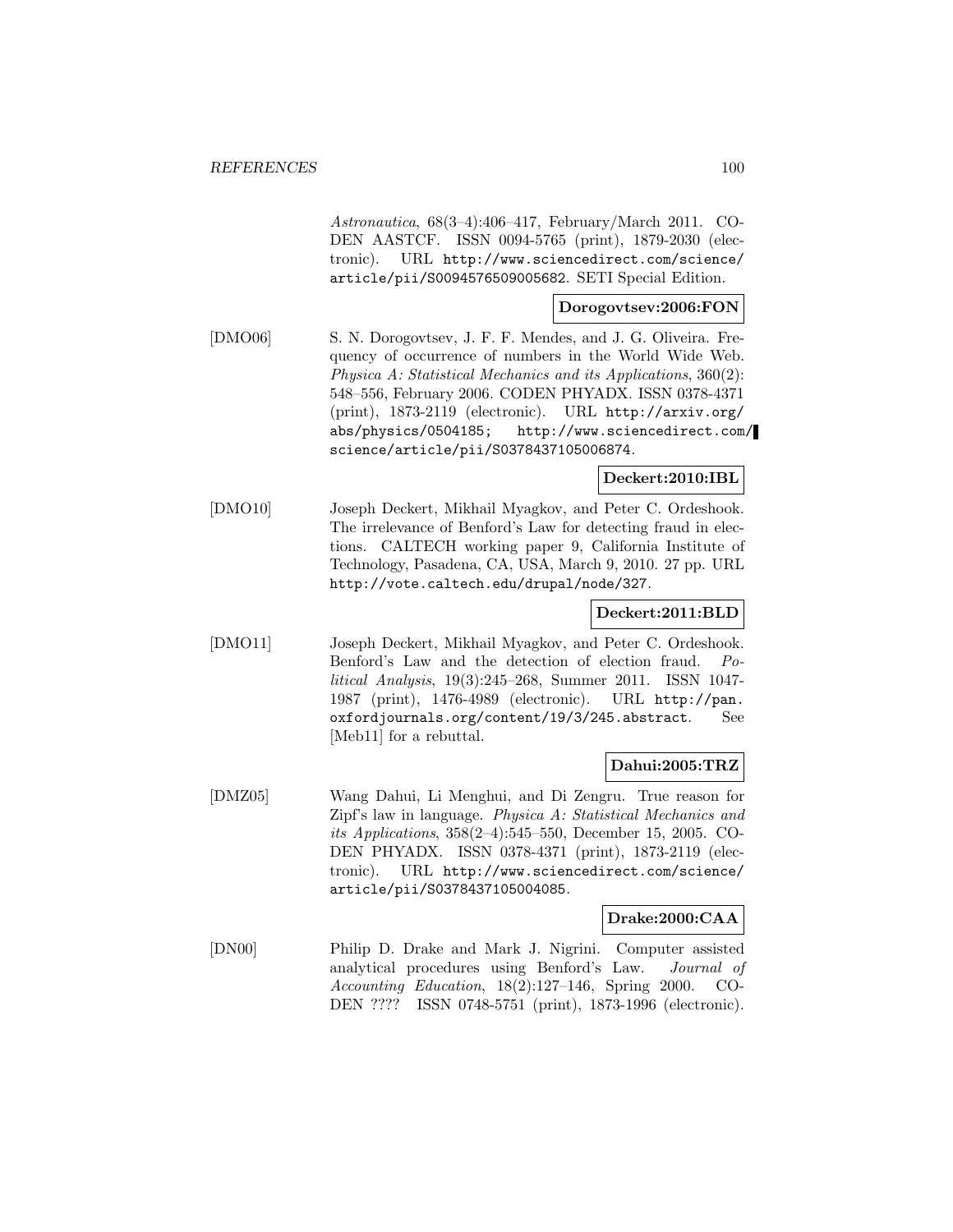URL http://www.sciencedirect.com/science/article/ pii/S0748575100000087; http://www.sciencedirect. com/science/journal/07485751.

# **Dixit:2010:EEP**

[DN10] U. J. Dixit and M. Jabbari Nooghabi. Efficient estimation in the Pareto distribution. Statistical Methodology, 7(6):687– 691, November 2010. CODEN ???? ISSN 1572-3127 (print), 1878-0954 (electronic). URL http://www.sciencedirect. com/science/article/pii/S1572312710000419.

### **Dixit:2011:EEP**

[DN11] U. J. Dixit and M. Jabbari Nooghabi. Efficient estimation in the Pareto distribution with the presence of outliers. Statistical Methodology, 8(4):340–355, July 2011. CO-DEN ???? ISSN 1572-3127 (print), 1878-0954 (electronic). URL http://www.sciencedirect.com/science/ article/pii/S1572312711000141.

### **Doolittle:1910:SNF**

[Doo10] C. L. Doolittle. Simon Newcomb, F.R.S., LL.D., D.C.L. Proceedings of the American Philosophical Society, 49(197):iii– xviii, October/December 1910. CODEN PAPCAA. ISSN 0003-049X (print), 2326-9243 (electronic). URL https:// www.jstor.org/stable/984092.

#### **Dolgikh:2001:PCS**

[DS01] Dmitry G. Dolgikh and Andrei M. Sukhov. Parameters of cache systems based on a Zipf-like distribution. Computer Networks (Amsterdam, Netherlands: 1999), 37(6):711– 716, December 15, 2001. CODEN ???? ISSN 1389-1286 (print), 1872-7069 (electronic). URL http://www.elsevier. nl/gej-ng/10/15/22/67/36/31/abstract.html; http: //www.sciencedirect.com/science/article/pii/S1389128601002432.

#### **DelAcebo:2005:BLN**

[DS05] Esteve Del Acebo and Mateu Sbert. Benford's Law for natural and synthetic images. In Neumann et al. [NSGP05], pages 169–176. ISBN 3-905673-27-4. ISSN 1816-0859. URL http:// www.eg.org/EG/DL/WS/COMPAESTH/COMPAESTH05/169-176. pdf.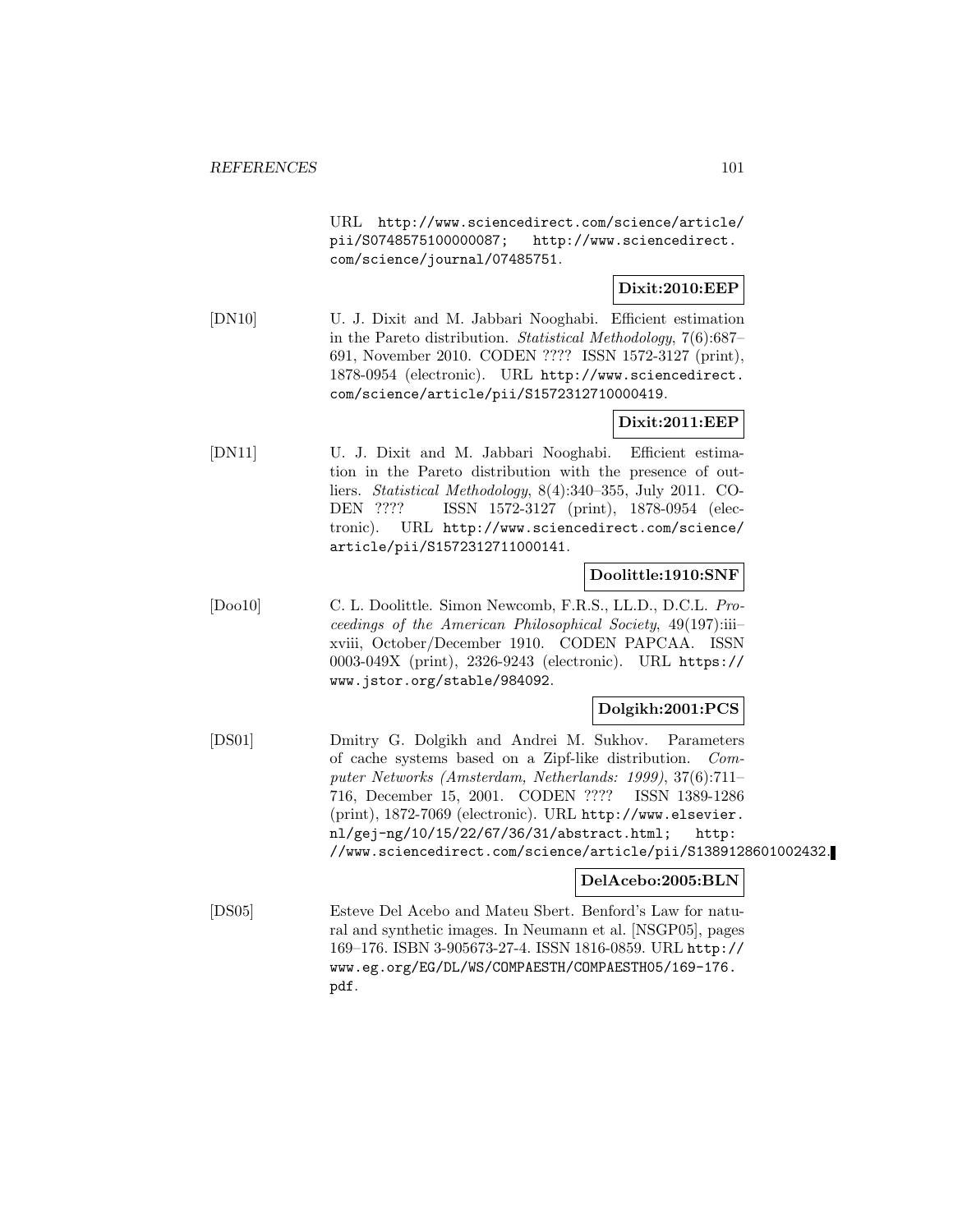#### **daSilva:2020:VNB**

[dSFSL20] A. J. da Silva, S. Floquet, D. O. C. Santos, and R. F. Lima. On the validation of the Newcomb–Benford law and the Weibull distribution in neuromuscular transmission. Physica A: Statistical Mechanics and its Applications, 553:124606, 15, 2020. CODEN PHYADX. ISSN 0378-4371 (print), 1873-2119 (electronic).

#### **Dubinsky:2001:MFF**

[Dub01] Bruce G. Dubinsky. Math formula fights fraud. Legal Times of Washington, XXIV(9):??, February 26, 2001. ISSN 0732-7536.

#### **Duncan:1967:AUD**

[Dun67] R. L. Duncan. An application of uniform distributions to the Fibonacci numbers. Fibonacci Quarterly, 5(2):137–140, April 1967. CODEN FIBQAU. ISSN 0015-0517. URL http://www. fq.math.ca/Scanned/5-2/duncan.pdf.

#### **Duncan:1969:NID**

[Dun69] R. L. Duncan. Note on the initial digit problem. Fibonacci Quarterly, 7(5):474–475, December 1969. CODEN FIBQAU. ISSN 0015-0517. URL http://www.fq.math.ca/Scanned/7- 5/duncan.pdf.

#### **Dunn:1980:SFW**

[Dun80] Stanley Dunn. Surveyor's forum: Working on interpretations. ACM Computing Surveys, 12(2):255, June 1980. CODEN CMSVAN. ISSN 0010-4892. See [Moh79, Moh80].

#### **Duran:1974:ACS**

[Dur74] J. Peter Duran. Almost convergence, summability and ergodicity. Canadian Journal of Mathematics = Journal canadien de mathématiques, 26(??):372-387, ???? 1974. CODEN CJ-MAAB. ISSN 0008-414X (print), 1496-4279 (electronic).

#### **Durrett:1991:PTE**

[Dur91] Richard Durrett. Probability: theory and examples. The Wadsworth and Brooks/Cole statistics/probability series. Wadsworth and Brooks/Cole Advanced Books and Software, Pacific Grove, CA, USA, 1991. ISBN 0-534-13206-5. ix  $+453$ pp. LCCN QA273 .D865 1991. US\$49.95.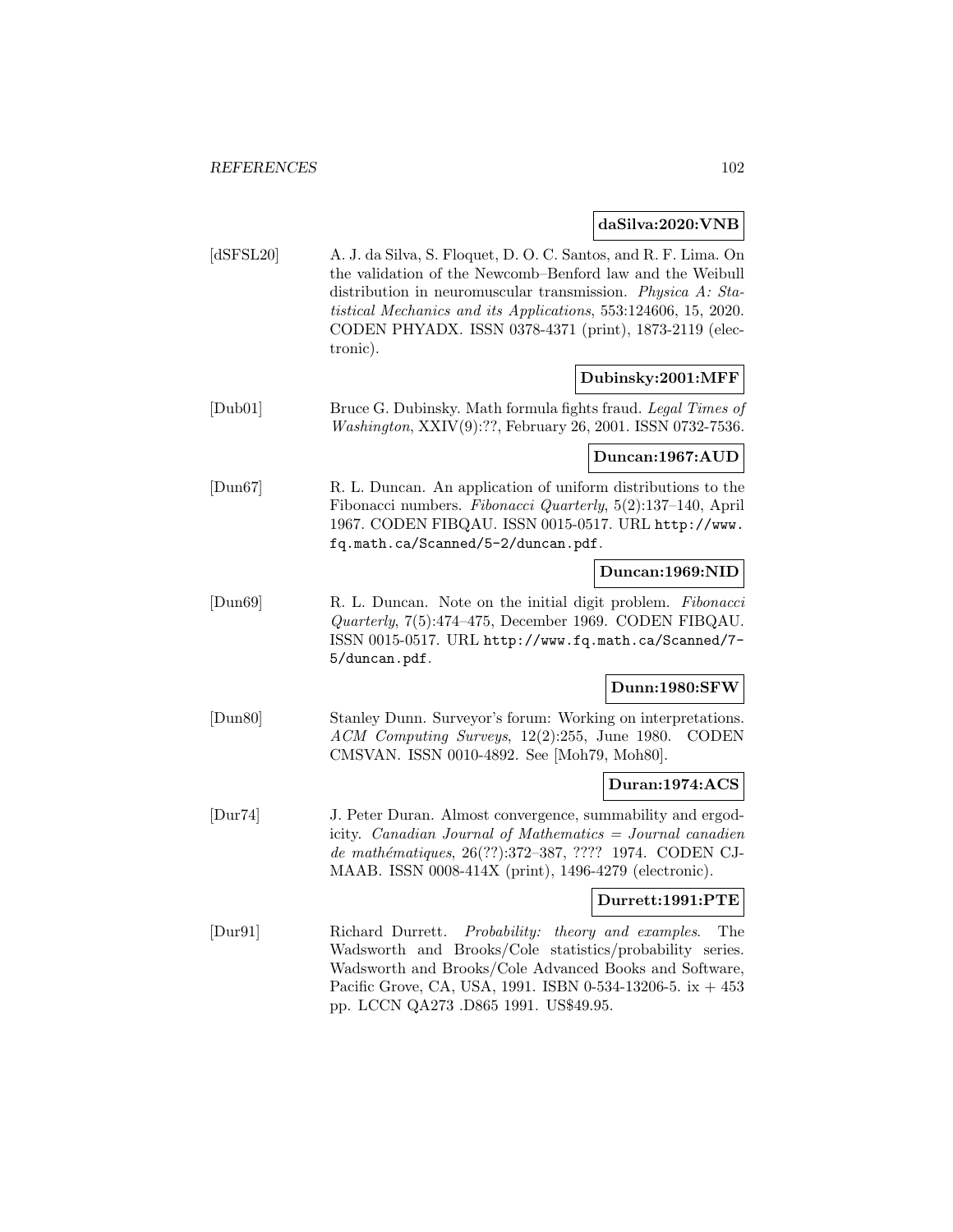**Durrett:2005:PTE**

[Dur05] Richard Durrett. Probability: theory and examples. Duxbury advanced series. Thomson Brooks/Cole, Belmont, CA, USA, third edition, 2005. ISBN 0-534-42441-4. xi  $+$  497 pp. LCCN QA273 .D865 2005.

### **Duranton:2006:SFZ**

[Dur06] Gilles Duranton. Some foundations for Zipf's law: Product proliferation and local spillovers. Regional Science and Urban Economics, 36(4):542–563, July 1, 2006. CO-DEN RSUEDM. ISSN 0166-0462 (print), 1879-2308 (electronic). URL http://www.sciencedirect.com/science/ article/pii/S0166046206000354.

### **deVries:2013:CLN**

[dVM13] Pepijn de Vries and Albertinka J. Murk. Compliance of LC50 and NOEC data with Benford's Law: An indication of reliability? Ecotoxicology and Environmental Safety, 98 (0):171–178, 2013. ISSN 0147-6513 (print), 1090-2414 (electronic). URL http://www.sciencedirect.com/science/ article/pii/S0147651313003692.

### **Dandurand:2015:DCP**

[DW15] Brian Dandurand and Margaret M. Wiecek. Distributed computation of Pareto sets. SIAM Journal on Optimization, 25 (2):1083–1109, ???? 2015. CODEN SJOPE8. ISSN 1052-6234 (print), 1095-7189 (electronic).

#### **Das:2003:RRE**

[DZ03] Somnath Das and Huai Zhang. Rounding-up in reported EPS, behavioral thresholds, and earnings management. Journal of Accounting and Economics, 35(1):31– 50, 2003. ISSN 0165-4101 (print), 1879-1980 (electronic). URL http://www.sciencedirect.com/science/article/ pii/S0165410102000964.

#### **Edwards:2011:LFP**

[EC11] Roderick Edwards and Laura Collins. Lexical frequency profiles and Zipf's Law. Language Learning, 61(1):1–30, 2011. ISSN 0023-8333 (print), 1467-9922 (electronic).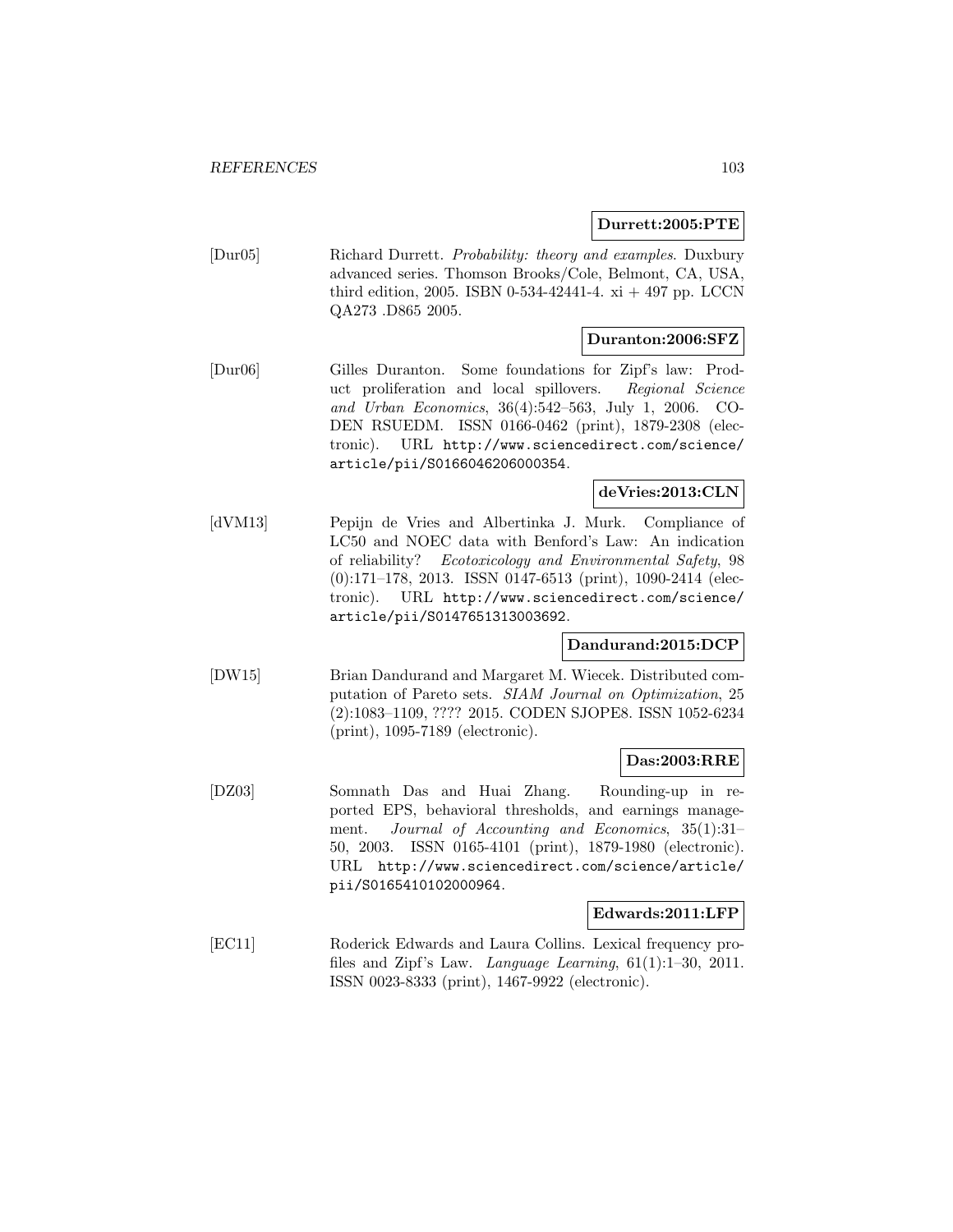#### **Eliazar:2012:PLC**

[EC12] Iddo I. Eliazar and Morrel H. Cohen. Power-law connections: From Zipf to Heaps and beyond. Information Processing and Management, 23(3):56–74, May 1, 2012. CO-DEN IPMADK. ISSN 0306-4573 (print), 1873-5371 (electronic). URL http://www.sciencedirect.com/science/ article/pii/S0003491613000171.

### **Egghe:2012:AGL**

[EG12a] Leo Egghe and Raf Guns. Applications of the generalized law of Benford to informetric data. Journal of the American Society for Information Science and Technology, 63(8):1662– 1665, August 2012. CODEN JASIEF. ISSN 1532-2882 (print), 1532-2890 (electronic). URL http://onlinelibrary.wiley. com/doi/10.1002/asi.22690/abstract.

# **Egghe:2012:BCA**

[EG12b] Leo Egghe and Raf Guns. Brief communication: Applications of the generalized law of Benford to informetric data. Journal of the American Society for Information Science and Technology, 63(8):1662–1665, August 2012. CODEN JASIEF. ISSN 1532-2882 (print), 1532-2890 (electronic).

### **Egghe:1985:CLL**

[Egg85] L. Egghe. Consequences of Lotka's Law for the Law of Bradford. Journal of Documentation, 41(3):173–189, ???? 1985. CODEN JDOCAS. ISSN 0022-0418 (print), 1758-7379 (electronic).

#### **Egghe:1986:RDB**

[Egg86] L. Egghe. Research: The dual of Bradford's Law. Journal of the American Society for Information Science, 37(4):246– 255, July 1986. CODEN AISJB6. ISSN 0002-8231 (print), 1097-4571 (electronic).

# **Egghe:1990:RND**

[Egg90a] L. Egghe. Research: A note on different Bradford multipliers. Journal of the American Society for Information Science, 41 (3):204–209, April 1990. CODEN AISJB6. ISSN 0002-8231 (print), 1097-4571 (electronic).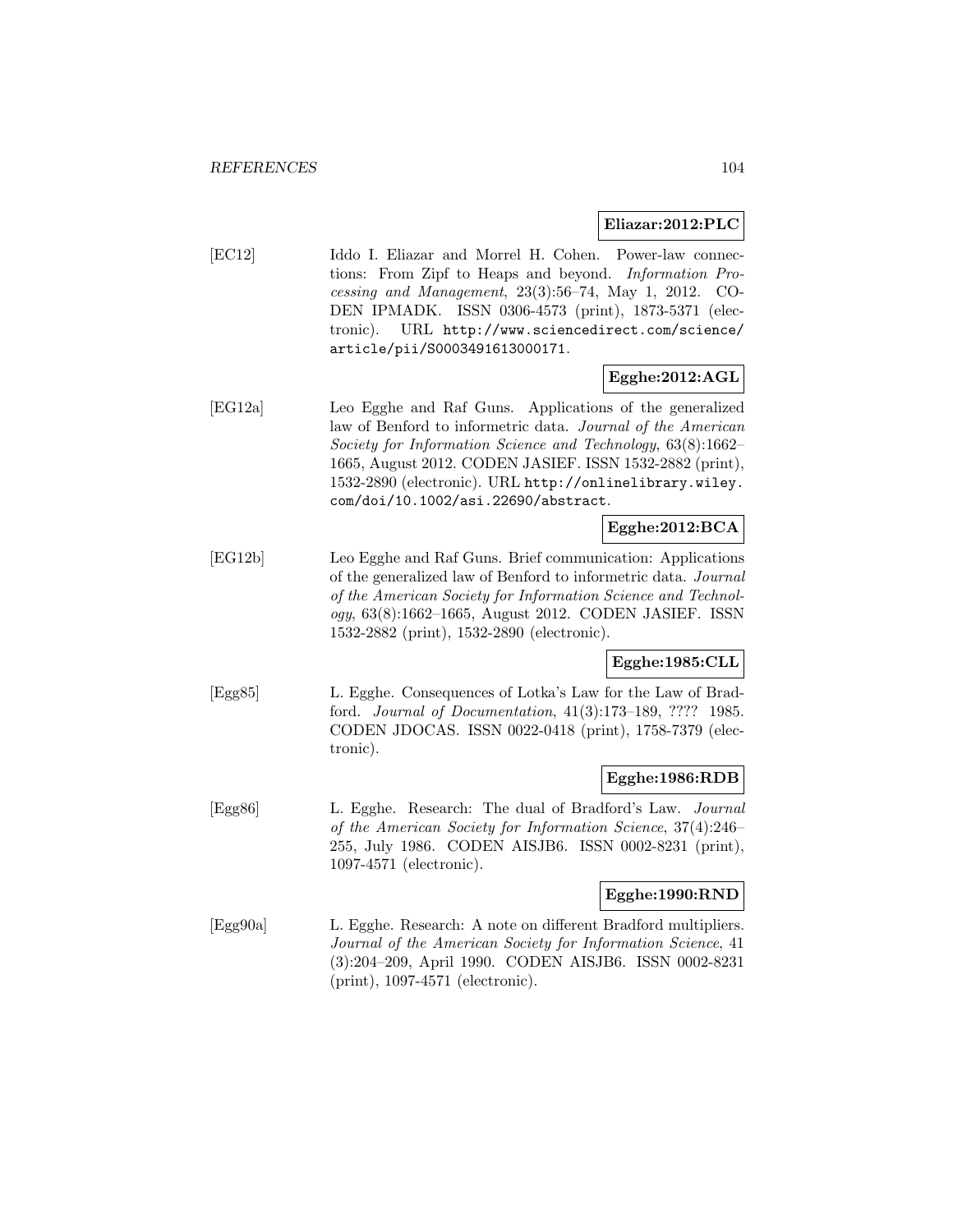#### **Egghe:1990:RAT**

| Egg90b | L. Egghe. Research: Applications of the theory of Bradford's   |
|--------|----------------------------------------------------------------|
|        | Law to the calculation of Leimkuhler's Law and to the com-     |
|        | pletion of bibliographies. Journal of the American Society for |
|        | Information Science, 41(7):469–492, October 1990. CODEN        |
|        | AISJB6. ISSN 0002-8231 (print), 1097-4571 (electronic).        |

# **Egghe:1994:RSF**

[Egg94] L. Egghe. Research: Special features of the author– publication relationship and a new explanation of Lotka's Law based on convolution theory. Journal of the American Society for Information Science, 45(6):422–427, July 1994. CODEN AISJB6. ISSN 0002-8231 (print), 1097-4571 (electronic).

### **Egghe:1999:LZM**

[Egg99a] L. Egghe. On the law of Zipf–Mandelbrot for multi-word phrases. Journal of the American Society for Information Science, 50(3):233–241, ???? 1999. CODEN AISJB6. ISSN 0002-8231 (print), 1097-4571 (electronic).

### **Egghe:1999:RLZ**

[Egg99b] L. Egghe. Research: On the law of Zipf–Mandelbrot for multiword phrases. Journal of the American Society for Information Science, 50(3):233–241, ???? 1999. CODEN AISJB6. ISSN 0002-8231 (print), 1097-4571 (electronic).

### **Egghe:2005:PPL**

[Egg05a] L. Egghe. The power of power laws and an interpretation of Lotkaian informetric systems as self-similar fractals. Journal of the American Society for Information Science and Technology, 56(7):669–675, May 2005. CODEN JASIEF. ISSN 1532-2882 (print), 1532-2890 (electronic).

### **Egghe:2005:RBC**

[Egg05b] L Egghe. Relations between the continuous and the discrete Lotka power function. Journal of the American Society for Information Science and Technology, 56(7):664–668, May 2005. CODEN JASIEF. ISSN 1532-2882 (print), 1532-2890 (electronic).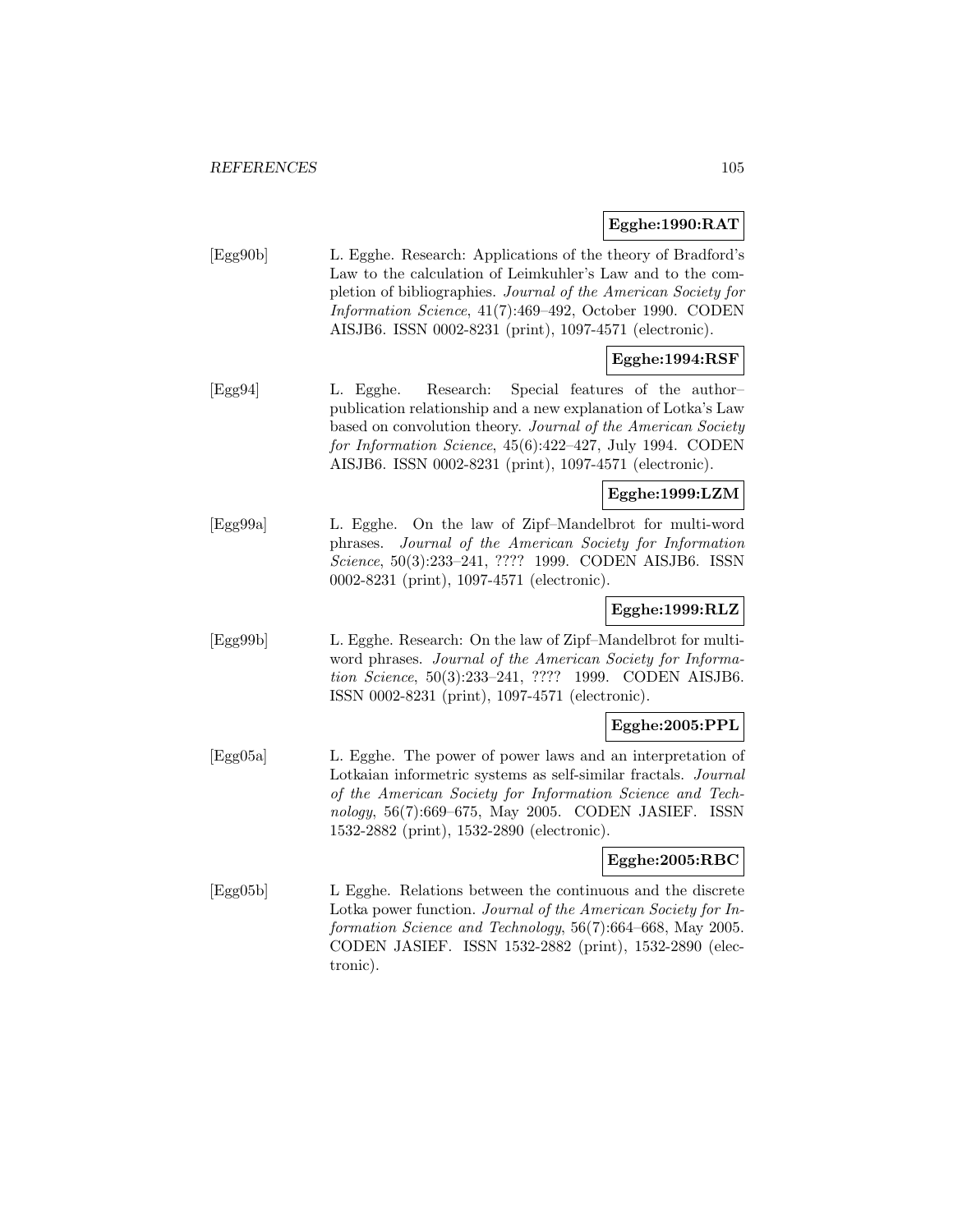### **Egghe:2005:ZLC**

[Egg05c] L. Egghe. Zipfian and Lotkaian continuous concentration theory. Journal of the American Society for Information Science and Technology, 56(9):935–945, July 2005. CODEN JASIEF. ISSN 1532-2882 (print), 1532-2890 (electronic).

# **Egghe:2005:PLI**

[Egg05d] Leo Egghe. Power laws in the information production process: Lotkaian informetrics. Elsevier, Amsterdam, The Netherlands, 2005. ISBN 0-12-088753-3, 0-08-048011-X (e-book). xvii + 427 pp. LCCN Z669.8 .E44 2005. See pages 204–205 for Benford's Law discussion.

# **Egghe:2006:DHL**

[Egg06] L. Egghe. The dependence of the height of a Lorenz curve of a Zipf function on the size of the system. Mathematical and Computer Modelling, 43(7–8):870–879, April 15, 2006. CO-DEN MCMOEG. ISSN 0895-7177 (print), 1872-9479 (electronic). URL http://www.sciencedirect.com/science/ article/pii/S089571770500508X.

## **Egghe:2007:UHL**

[Egg07] Leo Egghe. Untangling Herdan's Law and Heaps' Law: Mathematical and informetric arguments. Journal of the American Society for Information Science and Technology, 58(5):702– 709, March 2007. CODEN JASIEF. ISSN 1532-2882 (print), 1532-2890 (electronic).

#### **Egghe:2009:PRP**

[Egg09] Leo Egghe. Performance and its relation with productivity in Lotkaian systems. Scientometrics, 81(2):567–585, November 2009. CODEN SCNTDX. ISSN 0138-9130 (print), 1588-2861 (electronic). URL http://link.springer.com/article/10. 1007/s11192-008-2226-1.

### **Egghe:2010:CSS**

[Egg10a] L. Egghe. Characteristic scores and scales in a Lotkaian framework. Scientometrics, 83(2):455–462, May 2010. CODEN SCNTDX. ISSN 0138-9130 (print), 1588-2861 (electronic). URL http://link.springer.com/article/10. 1007/s11192-009-0009-y.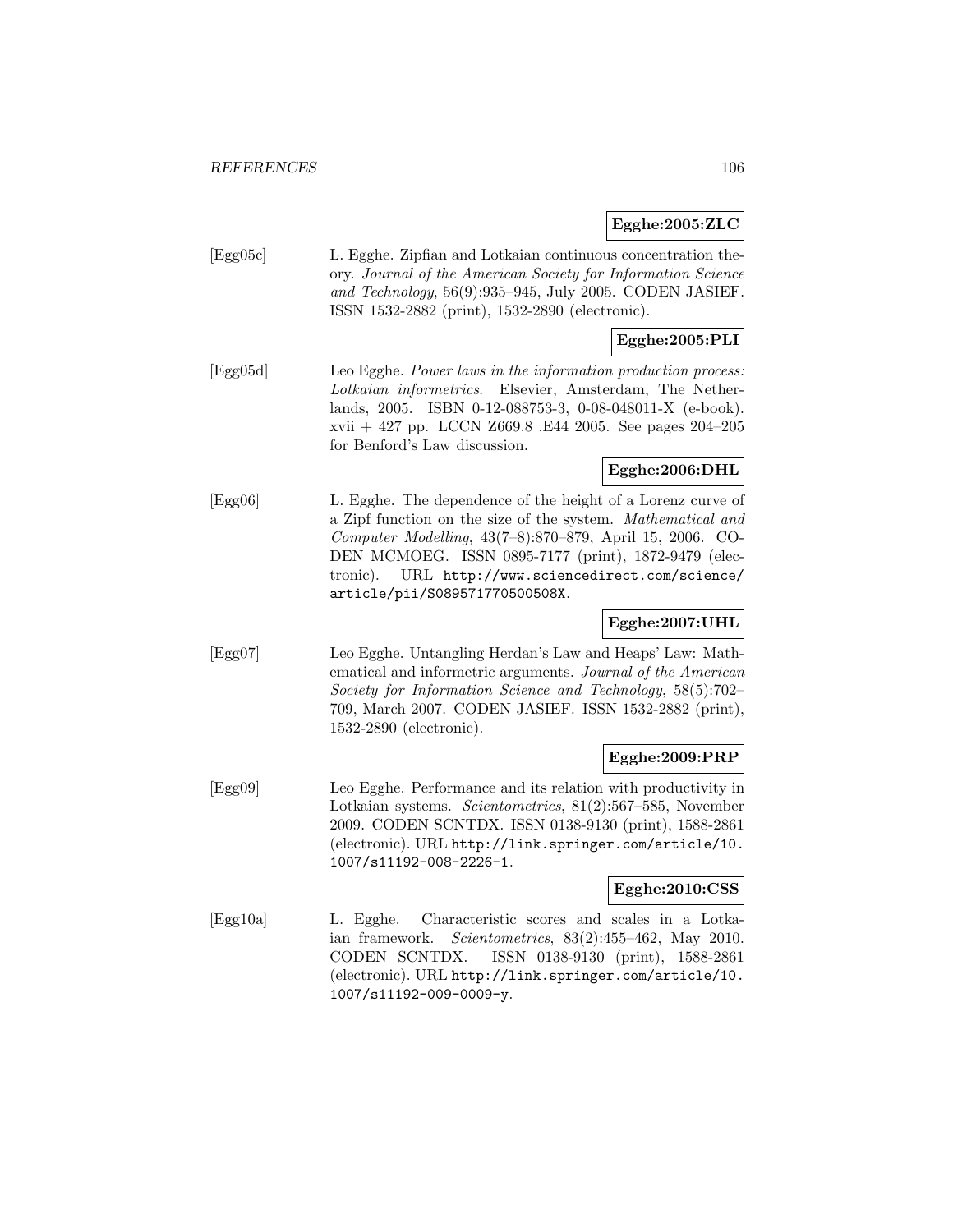#### **Egghe:2010:BCN**

| Egg10b | Leo Egghe. Brief communication: A new short proof of      |
|--------|-----------------------------------------------------------|
|        | Naranan's theorem, explaining Lotka's Law and Zipf's Law. |
|        | Journal of the American Society for Information Science   |
|        | and Technology, $61(12):2581-2583$ , December 2010. CODEN |
|        | JASIEF. ISSN 1532-2882 (print), 1532-2890 (electronic).   |

# **Egghe:2010:NSP**

[Egg10c] Leo Egghe. A new short proof of Naranan's theorem, explaining Lotka's Law and Zipf's Law. Journal of the American Society for Information Science and Technology, 61(12): 2581–2583, 2010. CODEN JASIEF. ISSN 1532-2882 (print), 1532-2890 (electronic).

# **Egghe:2011:BLS**

[Egg11] Leo Egghe. Benford's law is a simple consequence of Zipf's law. ISSI Newsletter, 7(3):55–56, September 2011. URL http:// www.issi-society.info/archives/newsletter27.pdf.

#### **Egghe:2013:FRB**

[Egg13] L. Egghe. The functional relation between the impact factor and the uncitedness factor revisited. Journal of Informetrics, 7(1):183–189, 2013. ISSN 1751-1577 (print), 1875- 5879 (electronic). URL http://www.sciencedirect.com/ science/article/pii/S1751157712000909.

### **Edelsbrunner:2014:BLC**

[EHM<sup>+</sup>14] X. Edelsbrunner, K. Huan, B. Mackall, S. J. Miller, J. Powell, C. Turnage-Butterbaugh, and M. Weinstein. Benford's Law, the Cauchy distribution and financial data. Report, ????, ????, 2014.

#### **Ectors:2020:ZPL**

[EKJ<sup>+</sup>20] Wim Ectors, Bruno Kochan, Davy Janssens, Tom Bellemans, and Geert Wets. Zipf's power law in activity schedules and the effect of aggregation. Future Generation Computer Systems, 107(??):1014–1025, June 2020. CO-DEN FGSEVI. ISSN 0167-739X (print), 1872-7115 (electronic). URL http://www.sciencedirect.com/science/ article/pii/S0167739X17321891.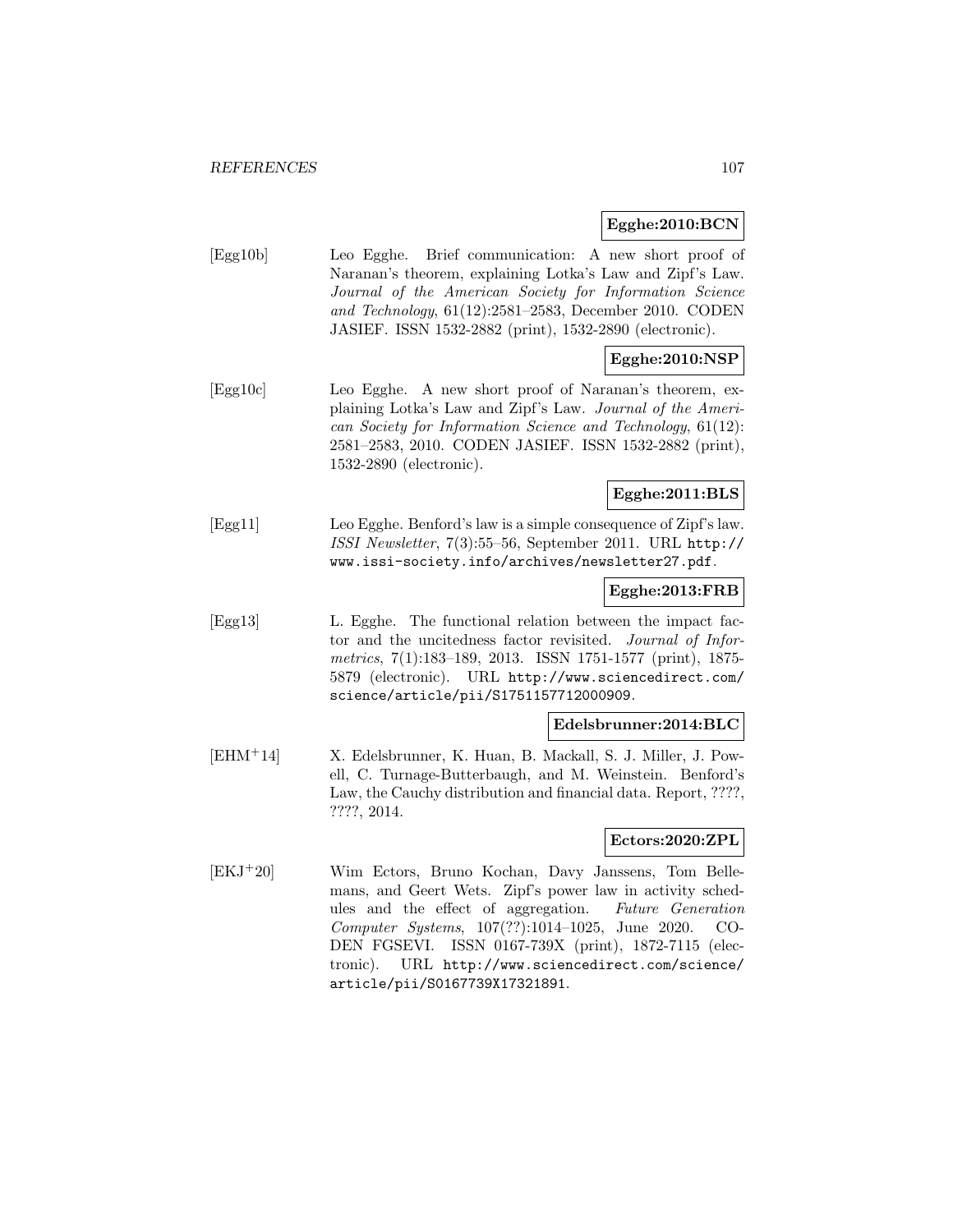#### **Engel:2003:BLE**

[EL03] Hans-Andreas Engel and Christoph Leuenberger. Benford's law for exponential random variables. Statistics  $\mathcal{C}$ Probability Letters, 63(4):361–365, July 15, 2003. CO-DEN SPLTDC. ISSN 0167-7152 (print), 1879-2103 (electronic). URL http://www.sciencedirect.com/science/ article/pii/S0167715203001019.

#### **Eliazar:2011:LLZ**

[Eli11] Iddo Eliazar. Limit laws for Zipf's law. Journal of Physics A (Mathematical and General), 44(2):022001, 2011. CODEN JPHAC5. ISSN 1751-8113 (print), 1751-8121 (electronic).

#### **Eliazar:2013:BLP**

[Eli13] Iddo I. Eliazar. Benford's Law: A Poisson perspective. Physica A: Statistical Mechanics and its Applications, 392(16):3360– 3373, 2013. CODEN PHYADX. ISSN 0378-4371 (print), 1873-2119 (electronic). URL http://www.sciencedirect. com/science/article/pii/S0378437113002902.

### **Elshoff:1978:SSC**

[Els78] James L. Elshoff. A study of the structural composition of PL/I programs. ACM SIGPLAN Notices, 13(6):29–37, June 1978. CODEN SINODQ. ISSN 0362-1340 (print), 1523-2867 (print), 1558-1160 (electronic).

#### **Eliahou:2011:MDP**

[EMS11] Shalom Eliahou, Bruno Massé, and Dominique Schneider. On the mantissa distribution of powers of natural and prime numbers. Preprint, Université du Littoral Côte d'Opale, Nord-Pas-de-Calais, France, November 15, 2011. 14 pp. URL http://fr.wikipedia.org/wiki/ Universit%C3%A9\_du\_Littoral\_C%C3%B4te\_d%27Opale; http://www-lmpa.univ-littoral.fr/publications/articles/ lmpa447.pdf.

#### **Eliahou:2012:MDP**

[EMS13] Shalom Eliahou, Bruno Massé, and Dominique Schneider. On the mantissa distribution of powers of natural and prime numbers. Acta Mathematica Hungarica, 139(1–2):1–5, April 2013. ISSN 0001-5954, 0236-5294, 1588-2632. URL http://link. springer.com/article/10.1007/s10474-012-0244-1.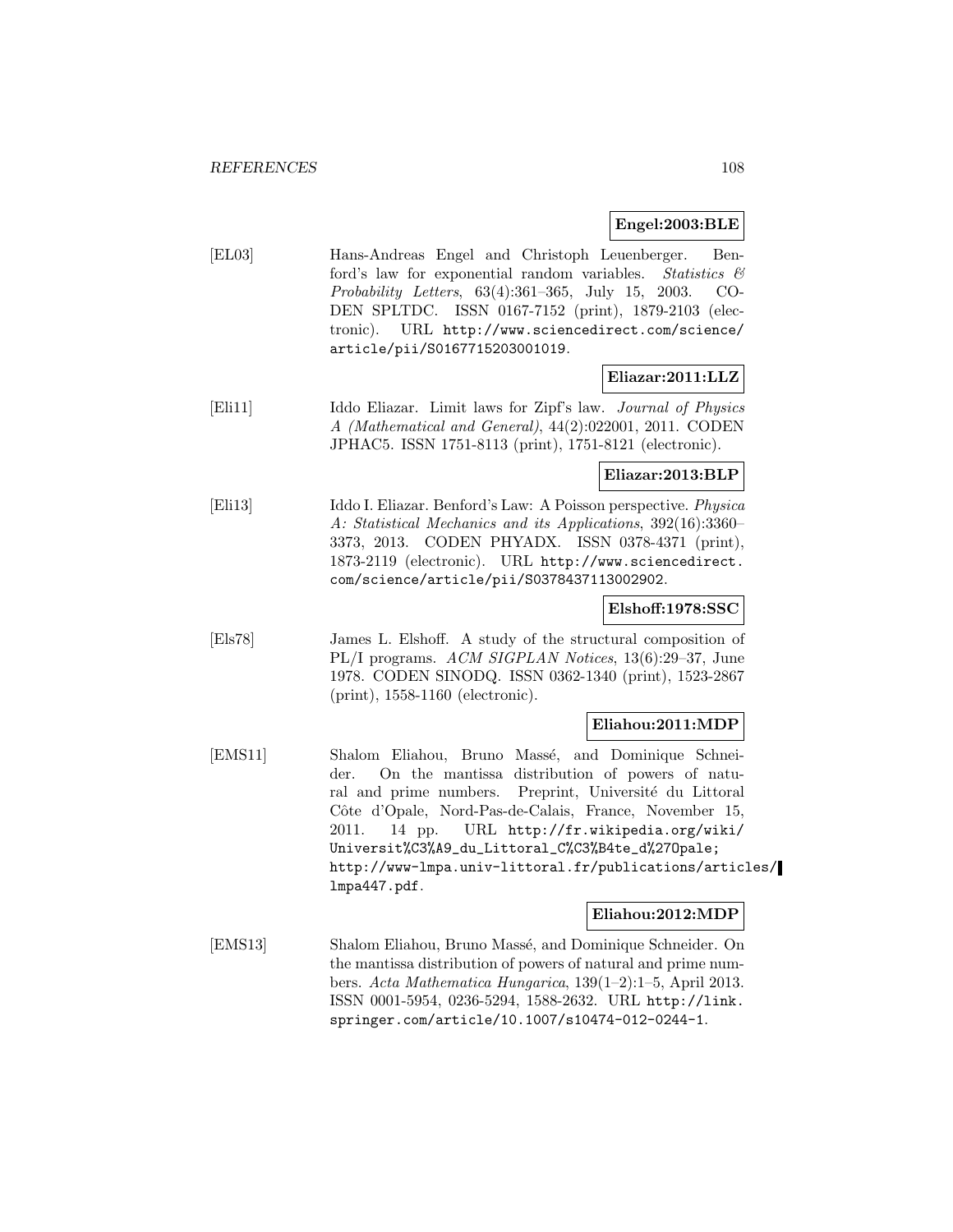## **Egghe:2002:DRC**

[ER02] L. Egghe and I. K. Ravichandra Rao. Duality revisited: Construction of fractional frequency distributions based on two dual Lotka laws. Journal of the American Society for Information Science and Technology, 53(10):789–801, ???? 2002. CODEN JASIEF. ISSN 1532-2882 (print), 1532-2890 (electronic).

## **Egghe:2012:TPS**

[ER12] Leo Egghe and Ronald Rousseau. Theory and practice of the shifted Lotka function. Scientometrics, 91(1):295–301, April 2012. CODEN SCNTDX. ISSN 0138-9130 (print), 1588-2861 (electronic). URL http://link.springer.com/article/10. 1007/s11192-011-0539-y.

## **elSehity:2005:PDA**

[eSHK05] Tarek el Sehity, Erik Hoelzl, and Erich Kirchler. Price developments after a nominal shock: Benford's Law and psychological pricing after the euro introduction. International Journal of Research in Marketing, 22(4):471–480, December 2005. CODEN IJRME6. ISSN 0167-8116 (print), 1873- 8001 (electronic). URL http://www.sciencedirect.com/ science/article/pii/S0167811605000522.

## **Estoup:1916:GSM**

[Est16] J. B. Estoup. *Gammes Sténographiques: méthode*  $\mathcal{C}$  *exer*cices pour l'acquisition de la vitesse (French) [Stenographic ranges: method and exercises for achieving speed]. Institut Sténographique de France, Paris, France, fourth edition, 1916. 151 pp. LCCN ???? This on shorthand writing is the earliest known publication of the power-law distribution of word frequencies, generally credited to [Zip32].

## **Fujiwara:2004:GPZ**

[FAD<sup>+</sup>04] Yoshi Fujiwara, Hideaki Aoyama, Corrado Di Guilmi, Wataru Souma, and Mauro Gallegati. Gibrat and Pareto–Zipf revisited with European firms. Physica A: Statistical Mechanics and its Applications, 344(1–2):112–116, December 1, 2004. CODEN PHYADX. ISSN 0378-4371 (print), 1873- 2119 (electronic). URL http://www.sciencedirect.com/ science/article/pii/S0378437104009173.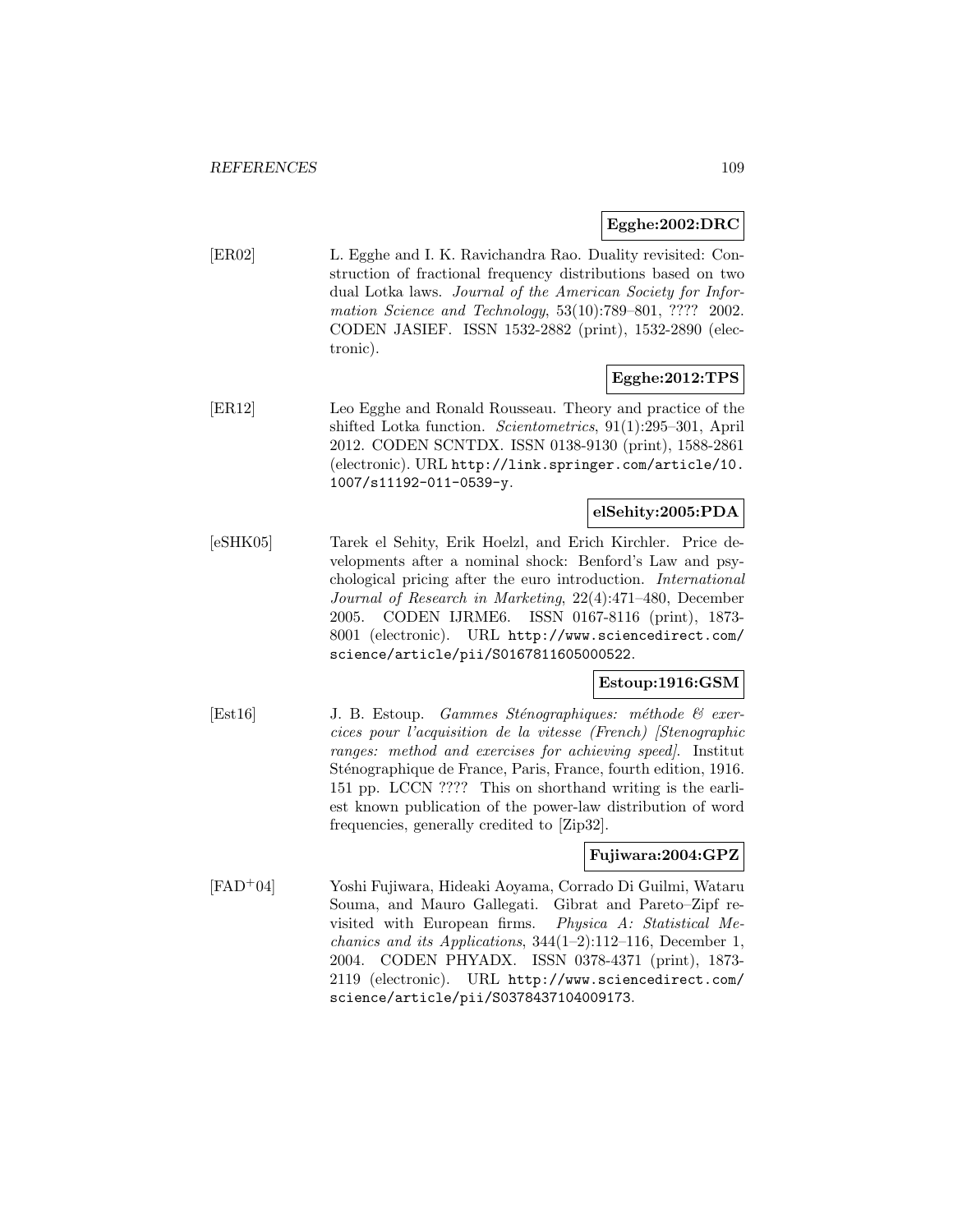#### **Fairthorne:1969:PDE**

[Fai69] Robert A. Fairthorne. Progress in documentation: Empirical hyperbolic distributions (Bradford–Zipf–Mandelbrot) for bibliometric description and prediction. Journal of Documentation, 25(4):313–343, December 1969. CODEN JDOCAS. ISSN 0022-0418 (print), 1758-7379 (electronic). Reprinted in  $[{\rm Fai}05]$ .

#### **Fairthorne:2005:PDE**

[Fai05] Robert A. Fairthorne. Progress in documentation: Empirical hyperbolic distributions (Bradford–Zipf–Mandelbrot) for bibliometric description and prediction. Journal of Documentation, 61(2):171–193, ???? 2005. CODEN JDOCAS. ISSN 0022-0418 (print), 1758-7379 (electronic). Reprint of [Fai69].

## **Ferariu:2014:PGP**

[FC14] L. Ferariu and C. Cimpanu. Pareto genetic path planning hybridized with multi-objective Dijkstra's algorithm. In 2014 18th International Conference System Theory, Control and Computing (ICSTCC), pages 341–346. IEEE Computer Society Press, 1109 Spring Street, Suite 300, Silver Spring, MD 20910, USA, 2014. URL http://ieeexplore.ieee.org/ stamp/stamp.jsp?arnumber=6982439.

## **Fang:2020:SCP**

[FC20] Guojun Fang and Qihong Chen. Several common probability distributions obey Benford's law. Physica A: Statistical Mechanics and its Applications, 540:123129, 8, 2020. CODEN PHYADX. ISSN 0378-4371 (print), 1873-2119 (electronic).

## **Fujiwara:2004:DPZ**

[FDA<sup>+</sup>04] Yoshi Fujiwara, Corrado Di Guilmi, Hideaki Aoyama, Mauro Gallegati, and Wataru Souma. Do Pareto–Zipf and Gibrat laws hold true? An analysis with European firms. Physica A: Statistical Mechanics and its Applications, 335(1–2):197–216, April 1, 2004. CODEN PHYADX. ISSN 0378-4371 (print), 1873-2119 (electronic). URL http://www.sciencedirect. com/science/article/pii/S0378437103011294.

#### **Fedorowicz:1982:TFZ**

[Fed82a] Jane Fedorowicz. The theoretical foundation of Zipf's Law and its application to the bibliographic database environment.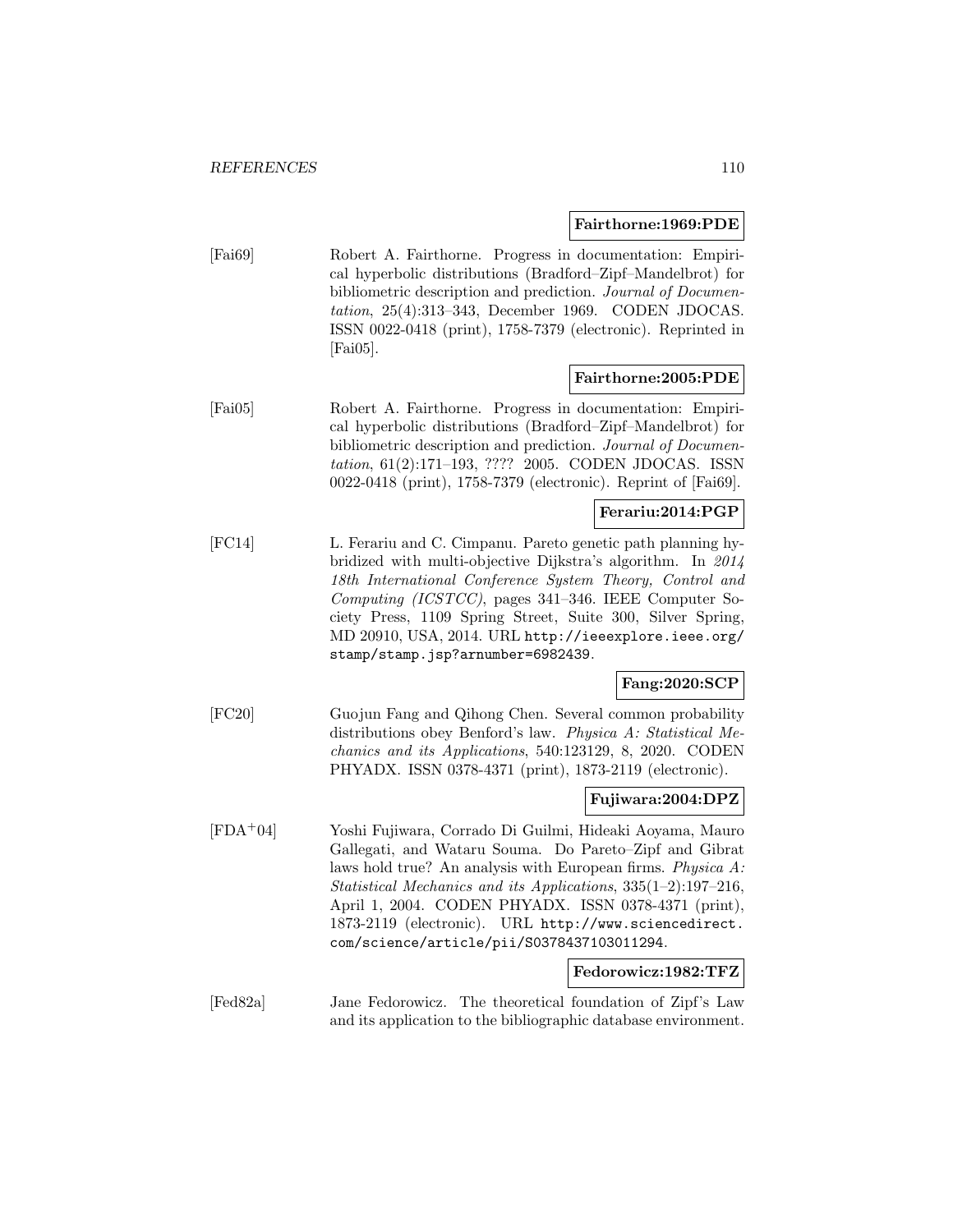Journal of the American Society for Information Science, 33 (5):285–293, 1982. CODEN AISJB6. ISSN 0002-8231 (print), 1097-4571 (electronic).

## **Fedorowicz:1982:ZMA**

[Fed82b] Jane Fedorowicz. A Zipfian model of an automatic bibliographic system: An application to MEDLINE. Journal of the American Society for Information Science, 33(4):223–232, July 1982. CODEN AISJB6. ISSN 0002-8231 (print), 1097- 4571 (electronic).

## **Fedorowicz:1984:DEU**

[Fed84] Jane Fedorowicz. Database evaluation using multiple regression techniques. SIGMOD Record (ACM Special Interest Group on Management of Data), 14(2):70–76, 1984. CODEN SRECD8. ISBN 0-89791-128-8. ISSN 0163-5808 (print), 1943- 5835 (electronic).

#### **Fedorowicz:1987:DPE**

[Fed87] Jane Fedorowicz. Database performance evaluation in an indexed file environment. ACM Transactions on Database Systems, 12(1):85–110, March 1987. CODEN ATDSD3. ISSN 0362-5915 (print), 1557-4644 (electronic). URL http: //www.acm.org/pubs/articles/journals/tods/1987-12- 1/p85-fedorowicz/p85-fedorowicz.pdf; http://www. acm.org/pubs/citations/journals/tods/1987-12-1/p85 fedorowicz/; http://www.acm.org/pubs/toc/Abstracts/ tods/13675.html.

#### **Feller:1950:IPT**

[Fel50] William Feller. Introduction to Probability Theory, volume 2 of Wiley series in probability and mathematical statistics. Probability and mathematical statistics. Wiley, New York, NY, USA, 1950. ???? pp. LCCN QA273 .F37.

#### **Feller:1957:IPT**

[Fel57] William Feller. Introduction to Probability Theory, volume 2. Wiley, New York, NY, USA, 1957. 461 (vol. 1), 626 (vol. 2) pp. LCCN QA273 .F3712. URL http://catdir.loc.gov/ catdir/toc/onix01/57010805.html.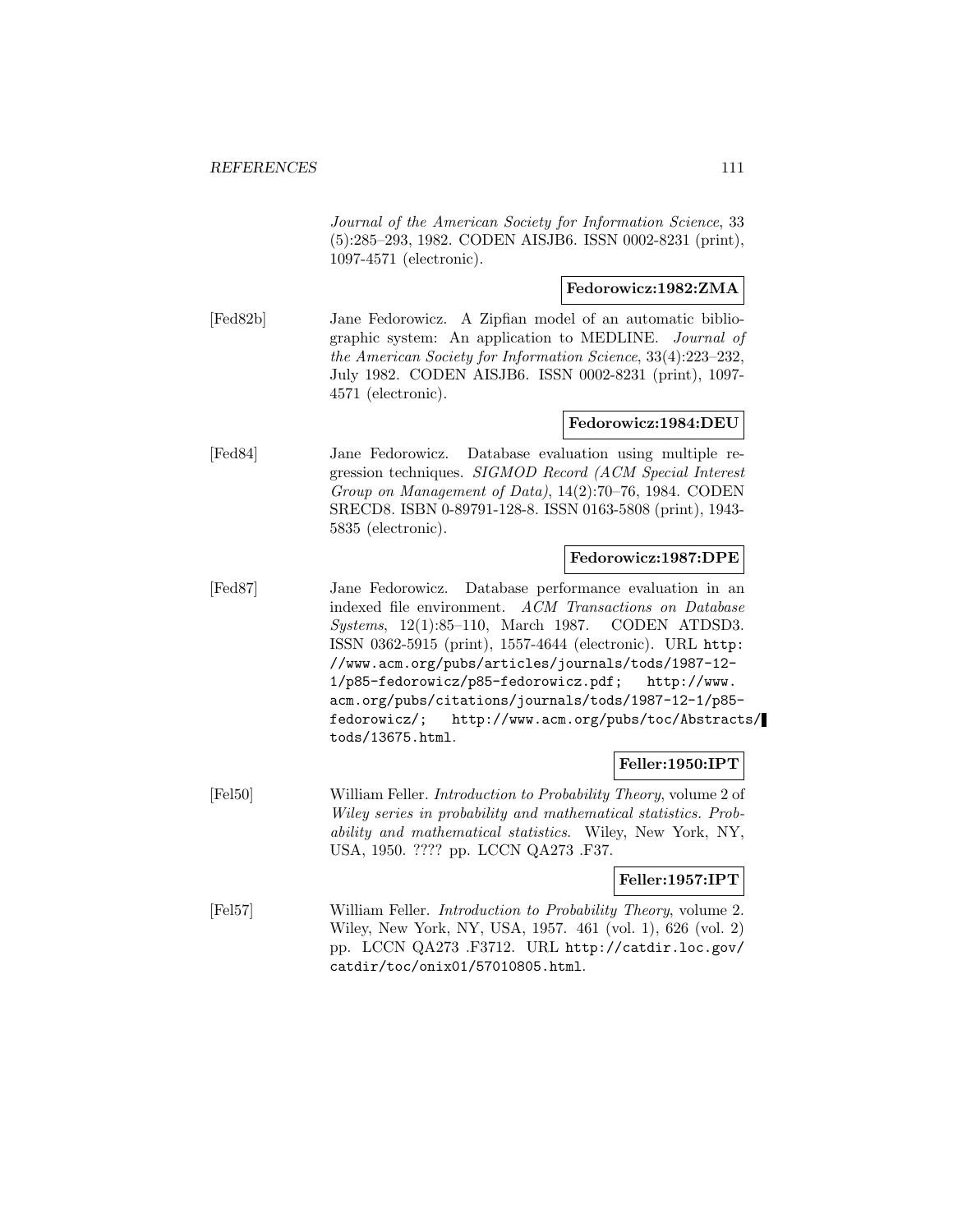# **Feller:1966:IPT**

| [Fe166]             | William Feller. Introduction to Probability Theory, volume 2 of<br>Wiley series in probability and mathematical statistics. Prob-<br>ability and mathematical statistics. Wiley, New York, NY,<br>USA, second edition, 1966. ISSN 0271-6232. xviii $+$ 626 pp.<br>LCCN QA273 .F3727 1966.               |
|---------------------|---------------------------------------------------------------------------------------------------------------------------------------------------------------------------------------------------------------------------------------------------------------------------------------------------------|
|                     | Feller:1968:IPT                                                                                                                                                                                                                                                                                         |
| [Fe168]             | William Feller. Introduction to Probability Theory and its Ap-<br>plications, volume 2. Wiley, New York, NY, USA, third edi-<br>tion, 1968. ISBN 0-471-25708-7. xviii $+509$ pp. LCCN QA273<br>.F3713. See [BH10a, BH10b] for a discussion of flaws in the<br>derivation of Benford's Law in this book. |
|                     | Fellman:2017:BP                                                                                                                                                                                                                                                                                         |
| [Fe17]              | Johan Fellman. Benford paradox. Arkhimedes, ??(4):26-33,<br>2017. CODEN AKMDA5. ISSN 0004-1920.                                                                                                                                                                                                         |
|                     | Fernandez:2013:SPC                                                                                                                                                                                                                                                                                      |
| [Fe <sub>13</sub> ] | Arturo J. Fernández.<br>Smallest Pareto confidence regions<br>Computational Statistics & Data Anal-<br>and applications.<br>ysis, 62(??):11-25, June 2013. CODEN CSDADW. ISSN<br>0167-9473 (print), 1872-7352 (electronic). URL http://www.<br>sciencedirect.com/science/article/pii/S0167947312004501. |
|                     | Fewster:2009:SEB                                                                                                                                                                                                                                                                                        |
| [Few09]             | Rachel M. Fewster. A simple explanation of Benford's Law.<br>The American Statistician, 63(1):26-32, February 2009. CO-<br>ISSN 0003-1305 (print), 1537-2731 (elec-<br>DEN ASTAAJ.<br>tronic). URL http://pubs.amstat.org/doi/pdfplus/10.<br>1198/tast.2009.0005.                                       |
|                     | Feldstein:1976:CED                                                                                                                                                                                                                                                                                      |
| [FG76]              | Alan Feldstein and Richard Goodman. Convergence estimates<br>for the distribution of trailing digits. Journal of the ACM, 23<br>(2):287-297, April 1976. CODEN JACOAH. ISSN 0004-5411<br>$(print), 1557-735X$ (electronic).                                                                             |
|                     | Farkas:2010:SUN                                                                                                                                                                                                                                                                                         |
| [FG10]              | Janos Farkas and György Gyurky. The significance of us-<br>ing the Newcomb-Benford law as a test of nuclear half-<br>life calculations. Acta Physica Polonica B, $41(6):1213-1221$ ,                                                                                                                    |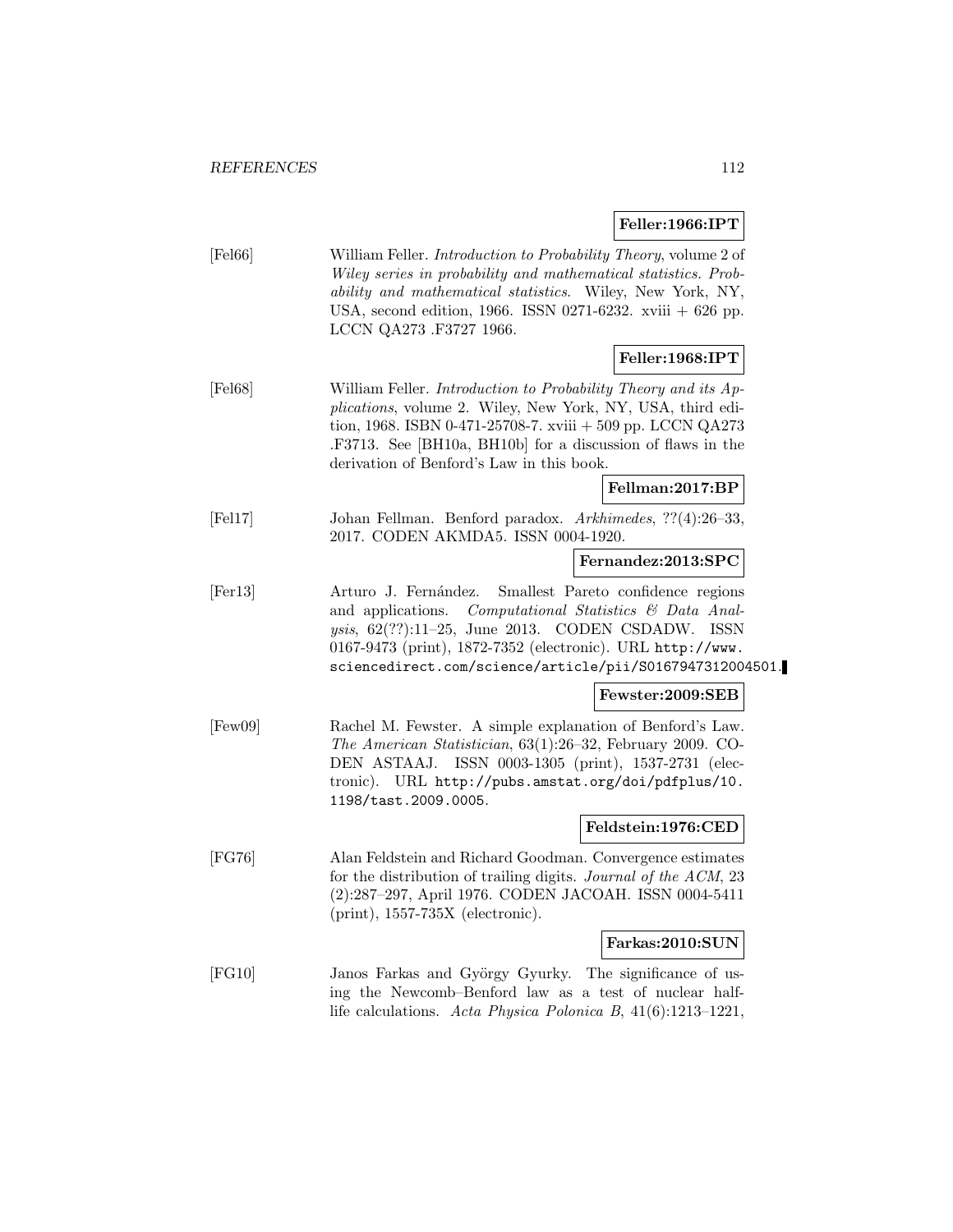2010. CODEN APOBBB. ISSN 0587-4254 (print), 1509- 5770 (electronic). URL http://adsabs.harvard.edu/abs/ 2010arXiv1006.3615F; http://arxiv.org/abs/1006.3615.

#### **Friar:2012:GSB**

[FGPM12] James L. Friar, Terrance Goldman, and Juan Pérez-Mercader. Genome sizes and the Benford distribution. PLoS One, 7(5): e36624:1–e36624:9, May 2012. CODEN POLNCL. ISSN 1932- 6203. URL http://journals.plos.org/plosone/article? id=10.1371/journal.pone.0036624.

## **Friar:2016:UBL**

[FGPM16] J. L. Friar, T. Goldman, and J. Pérez-Mercader. Ubiquity of Benford's Law and emergence of the reciprocal distribution. Physics Letters A, 380(22–23):1895–1899, 2016. CODEN PY-LAAG. ISSN 0375-9601 (print), 1873-2429 (electronic).

## **Farbaniec:2011:AFD**

[FGZZ11a] Marzena Farbaniec, Tadeusz Grabiński, Bartłomiej Zabłocki, and Wacław Zając. Application of the first digit law in credibility evaluation of the financial accounting data based on particular cases. Lecture slides for 10th International Congress on Internal Control, Internal Audit, Fraud and Anti-Corruption Issues, Kraków, September 14-16, 2011., 2011. URL http:/ /benford.pl/documents/benford\_pikw.pdf.

## **Farbaniec:2011:UBL**

[FGZZ11b] Marzena Farbaniec, Tadeusz Grabiński, Bartłomiej Zabłocki, and Wacław Zając. Using Benford's law to detect irregularities in the collection of data. In ????, editor, 10th International Congress on Internal Control, Internal Audit, Fraud and Anti-Corruption Issues, Kraków, September 14–16, 2011, page ?? ????, ????, 2011. ISBN ???? LCCN ????

## **Furry:1945:DND**

[FH45] W. H. Furry and Henry Hurwitz. Distribution of numbers and distribution of significant figures. Nature, 155(3924):52– 53, January 13, 1945. CODEN NATUAS. ISSN 0028-0836 (print), 1476-4687 (electronic). URL http://www.nature. com/nature/journal/v155/n3924/pdf/155052a0.pdf.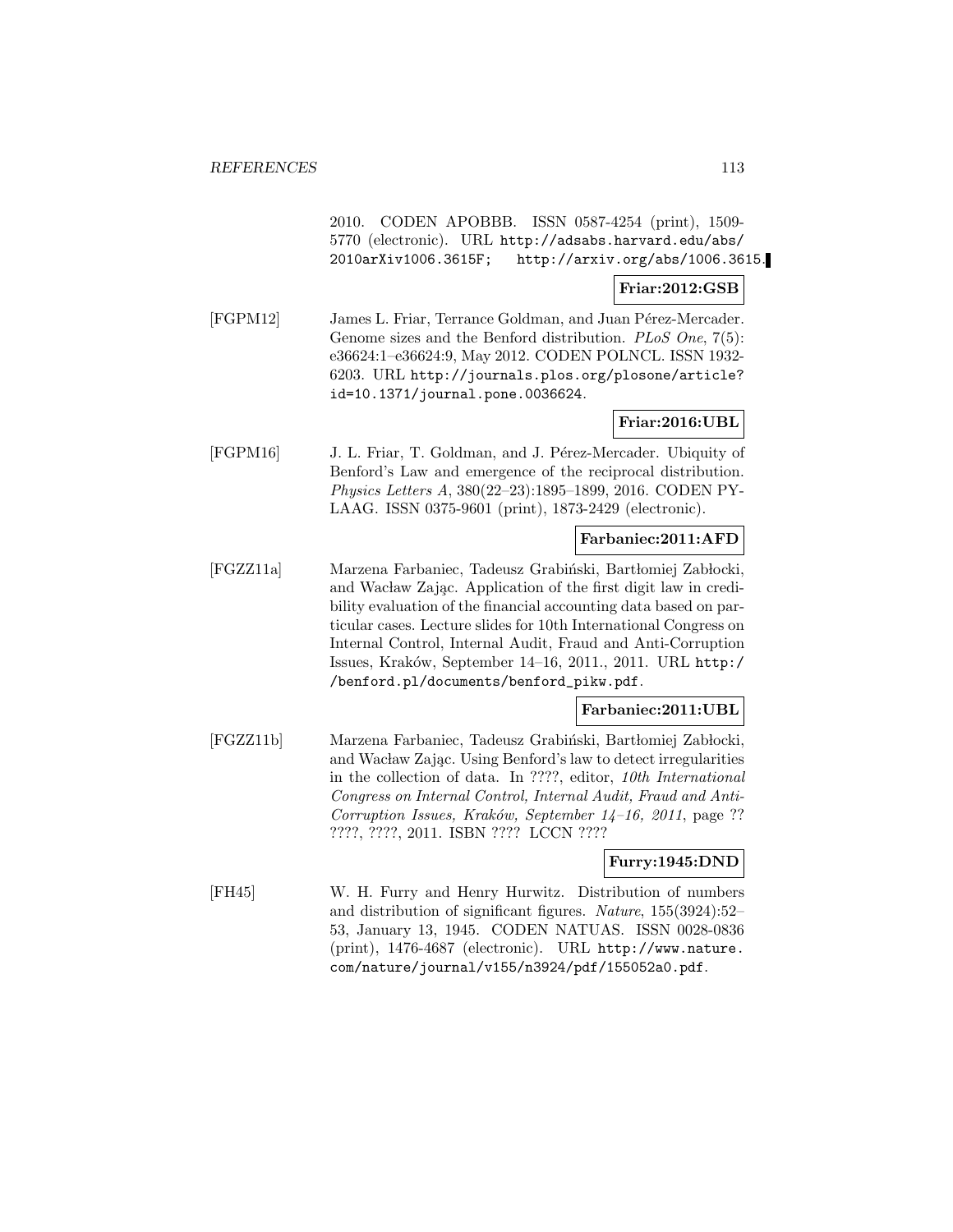**Furusawa:2003:ZLG**

[FK03] Chikara Furusawa and Kunihiko Kaneko. Zipf's Law in gene expression. Physical Review Letters, 90(??):088102, February 26, 2003. CODEN PRLTAO. ISSN 0031-9007 (print), 1079- 7114 (electronic), 1092-0145. URL http://link.aps.org/ doi/10.1103/PhysRevLett.90.088102.

## **Fuchs:1984:PDP**

[FL84] A. Fuchs and G. Letta. Sur le problème du premier chiffre décimal. (French) [On the problem of the first decimal digit]. Bollettino della Unione Matem`atica Italiana. Serie VI. B, 3: 451–461, 1984. ISSN 0392-4041.

## **Fuchs:1994:PDP**

[FL94] Aimé Fuchs and Giorgio Letta. Le problème du premier chiffre décimal pour les nombres premiers. (French) [the problem for the first decimal digit of prime numbers]. Rendiconti della Accademia Nazionale delle Scienze detta dei XL. Serie V. Memorie di Matemàtica, 18(1):81-87, ???? 1994. URL http://www.combinatorics.org/ojs/index. php/eljc/article/download/v3i2r25/pdf.

## **Fuchs:1996:PDP**

[FL96] Aimé Fuchs and Giorgio Letta. Le problème du premier chiffre décimal pour les nombres premiers. (French) [the problem for the first decimal digit of prime numbers]. Electronic Journal of Combinatorics, 3(2):R25:1–R25:7, ???? 1996. ISSN 1077-8926 (print), 1097-1440 (electronic). URL http:/ /www.combinatorics.org/ojs/index.php/eljc/article/ download/v3i2r25/pdf. The Foata Festschrift volume.

## **Flehinger:1966:PRI**

[Fle66] B. J. (Betty J.) Flehinger. On the probability that a random integer has initial digit A. American Mathematical Monthly, 73(10):1056–1061, December 1966. CODEN AMMYAE. ISSN 0002-9890 (print), 1930-0972 (electronic). URL http://www. jstor.org/stable/2314636.

## **Fleiss:1981:SMR**

[Fle81] Joseph L. Fleiss. Statistical Methods for Rates and Proportions. Wiley series in probability and mathematical statistics. Wiley, New York, NY, USA, second edition, 1981. ISBN 0-471-06428-9. xviii + 321 pp.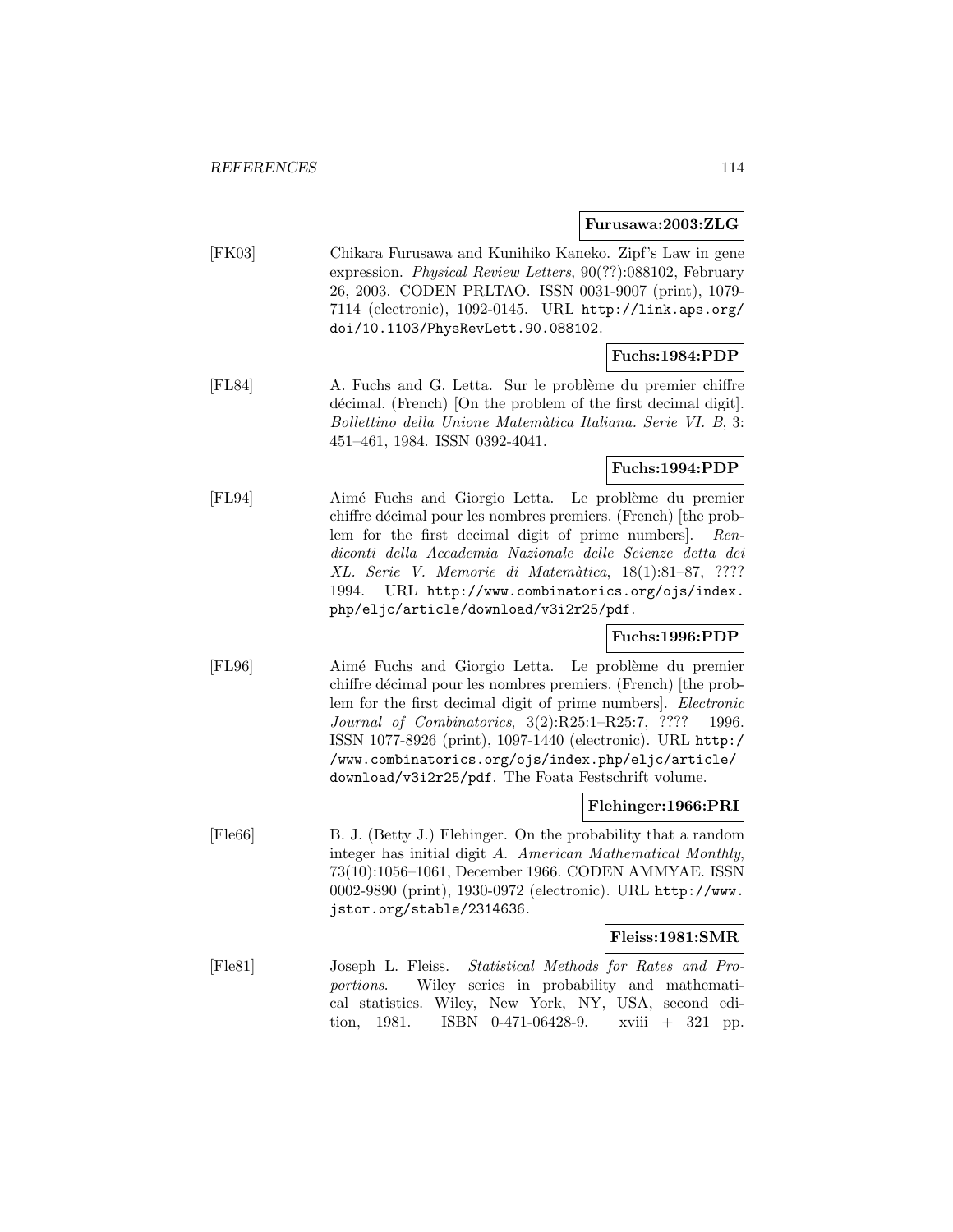LCCN QA279 .F58 1981. URL http://www.loc.gov/ catdir/description/wiley032/80026382.html; http: //www.loc.gov/catdir/enhancements/fy0607/80026382 b.html; http://www.loc.gov/catdir/toc/onix02/80026382. html.

#### **Farris:2021:RRB**

[FLM<sup>+</sup>21] Madeleine Farris, Noah Luntzlara, Steven J. Miller, Lily Shao, and Mengxi Wang. Recurrence relations and Benford's law. Stat. Methods Appl., 30(3):797–817, 2021. ISSN 1618-2510.

## **Fleiss:2003:SMR**

[FLP03] Joseph L. Fleiss, Bruce A. Levin, and Myunghee Cho Paik. Statistical Methods for Rates and Proportions. Wiley series in probability and statistics. Wiley, New York, NY, USA, third edition, 2003. ISBN 0-471-52629-0 (hardcover).  $xxvii +$ 760 pp. LCCN QA279 .F58 2003. URL http://www.loc. gov/catdir/bios/wiley042/2002191005.html; http:/ /www.loc.gov/catdir/description/wiley034/2002191005. html; http://www.loc.gov/catdir/toc/wiley031/2002191005. html.

## **Family:1989:KDG**

[FM89] Fereydoon Family and Paul Meakin. Kinetics of droplet growth processes: Simulations, theory, and experiments. Physical Review A (Atomic, Molecular, and Optical Physics), 40(7):3836–3854, October 1989. CODEN PLRAAN. ISSN 1050-2947 (print), 1094-1622, 1538-4446, 1538-4519. URL http://link.aps.org/doi/10.1103/PhysRevA.40.3836.

## **Filipponi:1995:SPA**

[FM95] Piero Filipponi and Renato Menicocci. Some probabilistic aspects of the terminal digits of Fibonacci numbers. Fibonacci Quarterly, 33(4):325–331, August 1995. CODEN FIBQAU. ISSN 0015-0517. URL http://www.fq.math.ca/Scanned/ 33-4/filipponi.pdf.

## **Fischer:2010:HCS**

[FMS10] Martin H. Fischer, Richard A. Mills, and Samuel Shaki. How to cook a SNARC: Number placement in text rapidly changes spatial-numerical associations. Brain and Cognition, 72(3): 333–336, April 2010. CODEN ???? ISSN 0278-2626 (print), 1090-2147 (electronic). URL http://www.sciencedirect. com/science/article/pii/S0278262609002024.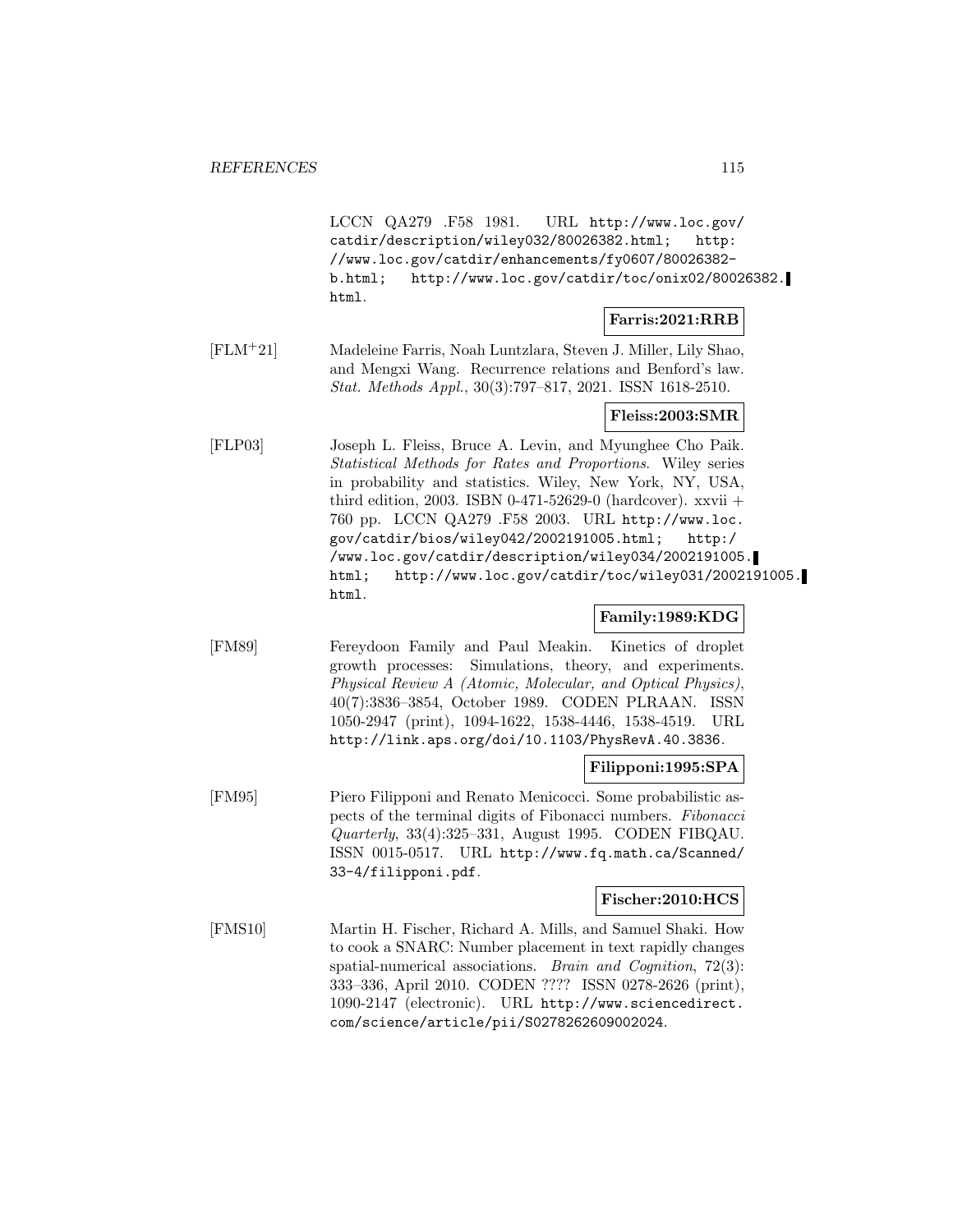#### **Ferreira:2015:LPA**

[FNP<sup>+</sup>15] Anselmo Ferreira, Luiz C. Navarro, Giuliano Pinheiro, Jefersson A. dos Santos, and Anderson Rocha. Laser printer attribution: Exploring new features and beyond. Forensic Science International, 247(0):105–125, 2015. ISSN 0379-0738 (print), 1872-6283 (electronic). URL http://www.sciencedirect. com/science/article/pii/S0379073814005064. See also [JHTS10].

## **Formann:2010:NBL**

[For10] Anton K. Formann. The Newcomb–Benford Law in its relation to some common distributions. PLoS One, 5(5):e10541:1e10541:13, May 2010. CODEN POLNCL. ISSN 1932- 6203. URL http://adsabs.harvard.edu/abs/2010PLoSO. ..510541F.

#### **Fontanari:2004:SNM**

[FP04] J. F. Fontanari and L. I. Perlovsky. Solvable null model for the distribution of word frequencies. Physical Review E (Statistical physics, plasmas, fluids, and related interdisciplinary topics), 70(??):042901, October 25, 2004. CODEN PLEEE8. ISSN 1539-3755 (print), 1550-2376 (electronic). URL http:/ /link.aps.org/doi/10.1103/PhysRevE.70.042901.

## **Franel:1917:PTL**

[Fra17] J. Franel. A propos des tables de logarithmes. (French) ` [On tables of logarithms]. Festschrift Naturforschenden der Gesellschaft in Zürich Vierteljahrsschrift, 62(??):286–295, ???? 1917. CODEN ???? ISSN ????

#### **FerreriCancho:2005:CZL**

[FRB05] Ramon Ferrer i Cancho, Oliver Riordan, and Béla Bollobás. The consequences of Zipf's law for syntax and symbolic reference. Proceedings of the Royal Society of London. Series B. Biological sciences, 272(1562):561–565, March 7, 2005. CO-DEN PRLBA4. ISSN 0962-8452 (print), 1471-2954 (electronic). URL http://rspb.royalsocietypublishing.org/ content/272/1562/561.full.

## **Friedberg:1984:DFD**

[Fri84] Stephen H. Friedberg. The distribution of first digits. College Mathematics Journal, 15(2):120–125, March 1984. CO-DEN ???? ISSN 0746-8342 (print), 1931-1346 (electronic).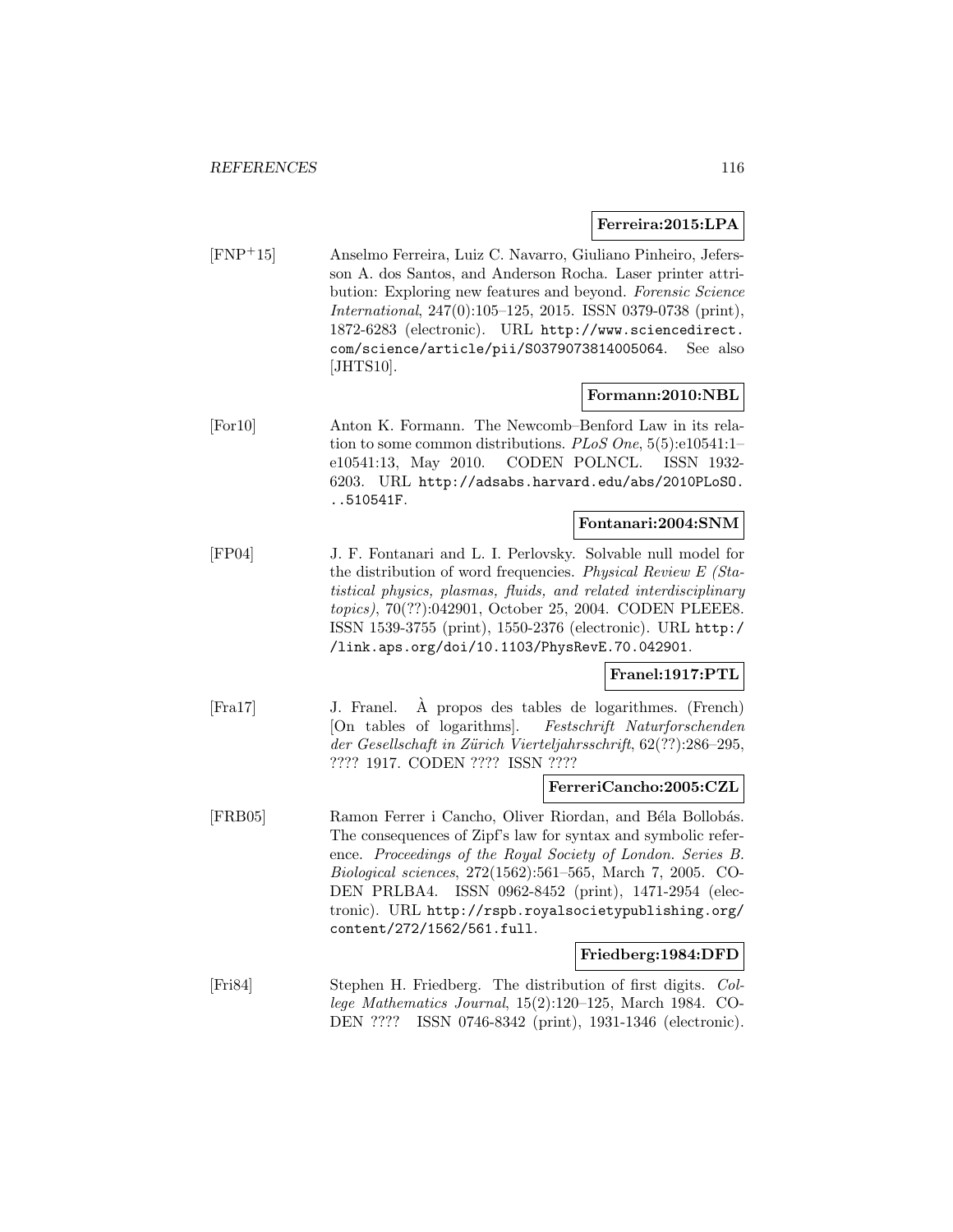URL http://www.jstor.org/stable/2686516; http:// www.tandfonline.com/doi/abs/10.1080/00494925.1984. 11972760.

## **Frunza:2016:CBL**

[Fru16] Marius-Christian Frunza. Benford's Law. In Marius-Christian Frunza, editor, Solving Modern Crime in Financial Markets, chapter 2K, pages 233–245. Academic Press, New York, USA, 2016. ISBN 0-12-804494-2 (hardcover), 0-12-804532-9 (e-book). URL http://www.sciencedirect.com/science/ article/pii/B9780128044940000176.

## **FerreriCancho:2002:ZLR**

[FS02] Ramon Ferrer i Cancho and Ricard V. Solé. Zipf's law and random texts. Advances in Complex Systems, 5(1):1–6, 2002. CODEN ???? ISSN 0219-5259.

#### **FerreriCancho:2003:LEO**

[FS03] Ramon Ferrer i Cancho and Ricard V. Solé. Least effort and the origins of scaling in human language. Proceedings of the National Academy of Sciences of the United States of America, 100(3):788–791, February 4, 2003. CODEN PNASA6. ISSN 0027-8424 (print), 1091-6490 (electronic).

## **Fu:2007:GBL**

[FSS07] D. Fu, Y. Q. Shi, and W. Su. A generalized Benford's law for JPEG coefficients and its applications in image forensics. In Edward J. Delp III and Ping Wah Wong, editors, Society of Photo-Optical Instrumentation Engineers (SPIE) Conference Series, volume 6505 of Society of Photo-Optical Instrumentation Engineers (SPIE) Conference Series. SPIE Optical Engineering Press, Bellingham, WA, USA, February 2007. ISSN 0277-786X (print), 1996-756X (electronic). URL http: //adsabs.harvard.edu/abs/2007SPIE.6505E..55F.

## **Feldstein:1986:OUS**

[FT86] Alan Feldstein and Peter Turner. Overflow, underflow, and severe loss of significance in floating-point addition and subtraction. IMA Journal of Numerical Analysis, 6(2):241–251, April 1986. CODEN IJNADH. ISSN 0272-4979 (print), 1464- 3642 (electronic).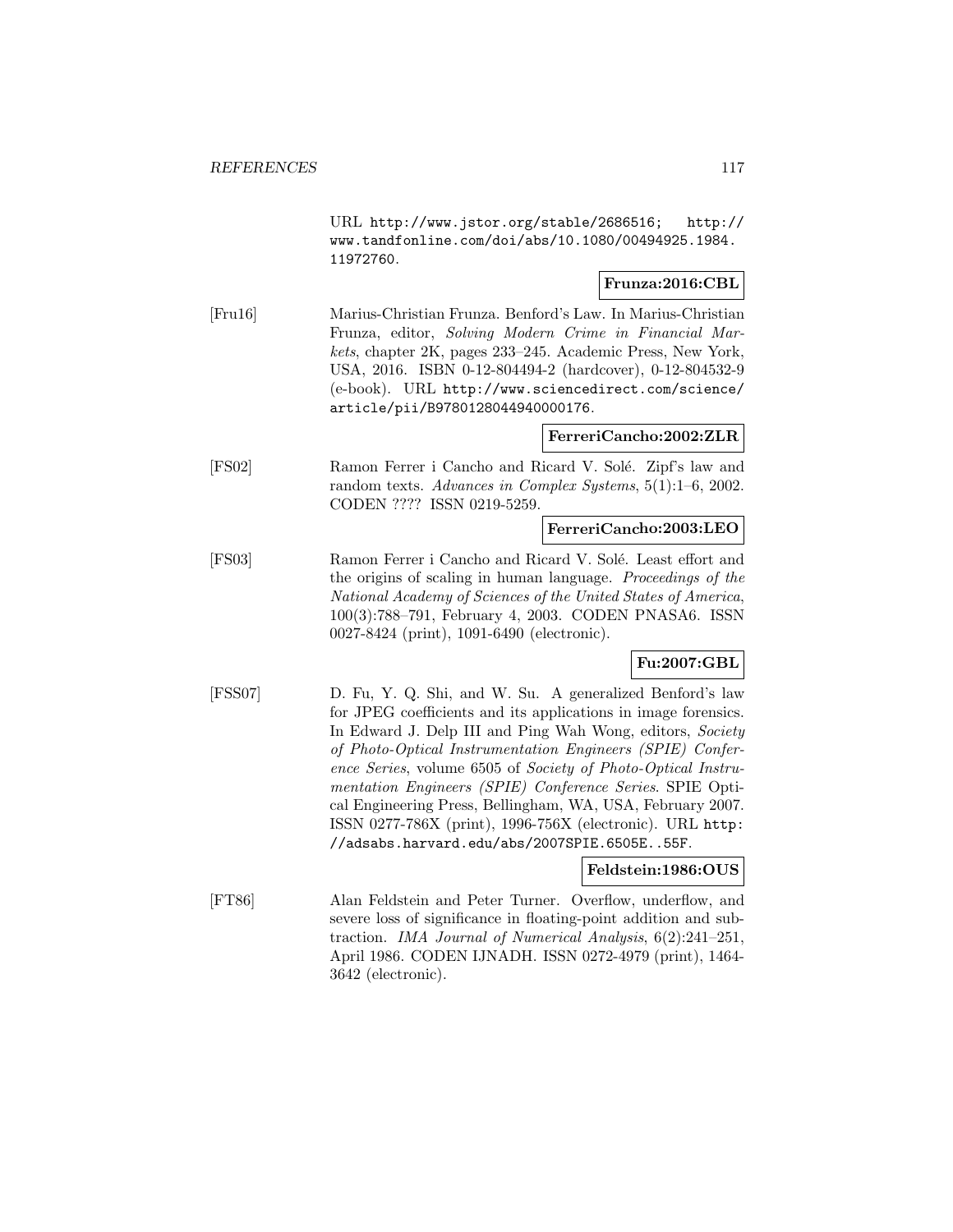## **Fujiwara:2004:ZLF**

[Fuj04] Yoshi Fujiwara. Zipf law in firms bankruptcy. Physica A: Statistical Mechanics and its Applications, 337(1–2):219–230, June 1, 2004. CODEN PHYADX. ISSN 0378-4371 (print), 1873-2119 (electronic). URL http://www.sciencedirect. com/science/article/pii/S0378437104001165.

## **Furlan:1946:HSU**

[Fur46] Luigi Vladimir Furlan. Das Harmoniegesetz der Statistik: Eine Untersuchung über die metrische Interdependenz der sozialen Erscheinungen. (German) [The Law of Harmony in statistics: an investigation of the metrical interdependence of social phenomena], volume 2 of Beihefte zum Assekuranzjahrbuch. Verlag für Recht und Gesellschaft A.-G., Basel, Switzerland, 1946. xii + 504 pp. LCCN HA29 .F85.

## **Faber:1985:AML**

[FWW85] Vance Faber, Andrew B. White, Jr., and G. Milton Wing. Analysis of a model that leads to the Pareto law of wealth distribution. Journal of Mathematical Analysis and Applications, 112(2):579–594, 1985. CODEN JMANAK. ISSN 0022-247X (print), 1096-0813 (electronic).

## **Gabaix:1999:ZLC**

[Gab99] Xavier Gabaix. Zipf's law for cities: An explanation. The Quarterly Journal of Economics, 114(3):739–767, 1999. CO-DEN QJECAT. ISSN 0033-5533 (print), 1531-4650 (electronic).

## **Gaite:2006:CSZ**

[Gai06] José Gaite. Cut-out sets and the Zipf law for fractal voids. Physica. D, Nonlinear phenomena, 223(2):248–255, November 15, 2006. CODEN PDNPDT. ISSN 0167-2789 (print), 1872-8022 (electronic). URL http://www.sciencedirect. com/science/article/pii/S0167278906003848.

## **Garcia:2011:FPA**

[Gar11] Juan Manuel Garcia Garcia. A fixed-point algorithm to estimate the Yule-Simon distribution parameter. Applied Mathematics and Computation, 217(21):8560–8566, July 1, 2011. CODEN AMHCBQ. ISSN 0096-3003 (print), 1873- 5649 (electronic). URL http://www.sciencedirect.com/ science/article/pii/S0096300311004607.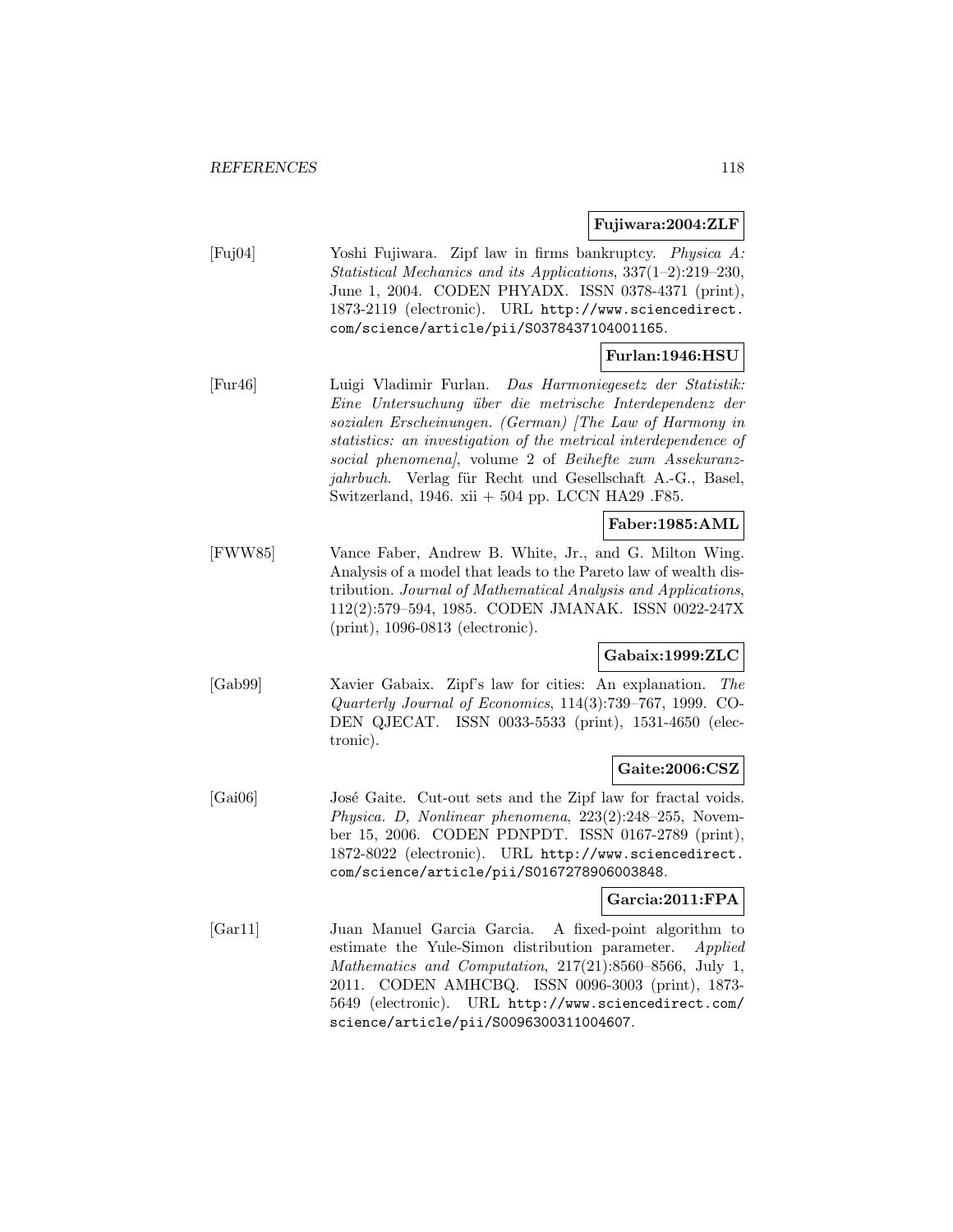#### **Gonzalez-Alvarez:2014:POH**

[GÁVRRL14] David L. González-Álvarez, Miguel A. Vega-Rodríguez, and Alvaro Rubio-Largo. Parallelizing and optimizing a hybrid ´ differential evolution with Pareto tournaments for discovering motifs in DNA sequences. The Journal of Supercomputing, 70(2):880–905, November 2014. CODEN JOSUED. ISSN 0920-8542 (print), 1573-0484 (electronic). URL http://link. springer.com/article/10.1007/s11227-014-1266-y.

## **Gangopadhyay:2013:EZL**

[GB13] Kausik Gangopadhyay and Banasri Basu. Evolution of Zipf's law for Indian urban agglomerations via-à-vis Chinese urban agglomerations. In Abergel et al. [ACCG13], pages 119–129. ISBN 88-470-2553-2, 88-470-2552-4.

## **Garcia-Berthou:2004:IBT**

[GBA04] Emili García-Berthou and Carles Alcaraz. Incongruence between test statistics and P values in medical papers. BMC Medical Research Methodology, 4(1):1–5, 2004. ISSN 1471- 2288.

## **Galveas:2021:FAS**

[GBF21] Daniel Galvˆeas, Fernando Barros, and Carlos Alessandro Fuzo. A forensic analysis of SARS-CoV-2 cases and COVID-19 mortality misreporting in the Brazilian population. Public Health, May 2021. CODEN PUHEAE. ISSN 0033-3506 (print), 1476-5616 (electronic).

#### **Garrabrant:2016:ALU**

[GBTB<sup>+</sup>16] Scott Garrabrant, Tsvi Benson-Tilsen, Siddharth Bhaskar, Abram Demski, Joanna Garrabrant, George Koleszarik, and Evan Lloyd. Asymptotic logical uncertainty and the Benford test. In Artificial General Intelligence (AGI 2016), volume 9782 of Lecture Notes in Computer Science, pages 202–211. Springer International Publishing, Cham, Switzerland, 2016. ISBN 3-319-41648-0 (print), 3-319-41649-9 (e-book).

#### **GomesdaSilva:2013:SAS**

[GC13] Carlos Gomes da Silva and Pedro M. R. Carreira. Selecting audit samples using Benford's Law. Auditing: A Journal of Practice & Theory, 32(2):53–65, May 2013. ISSN 0278-0380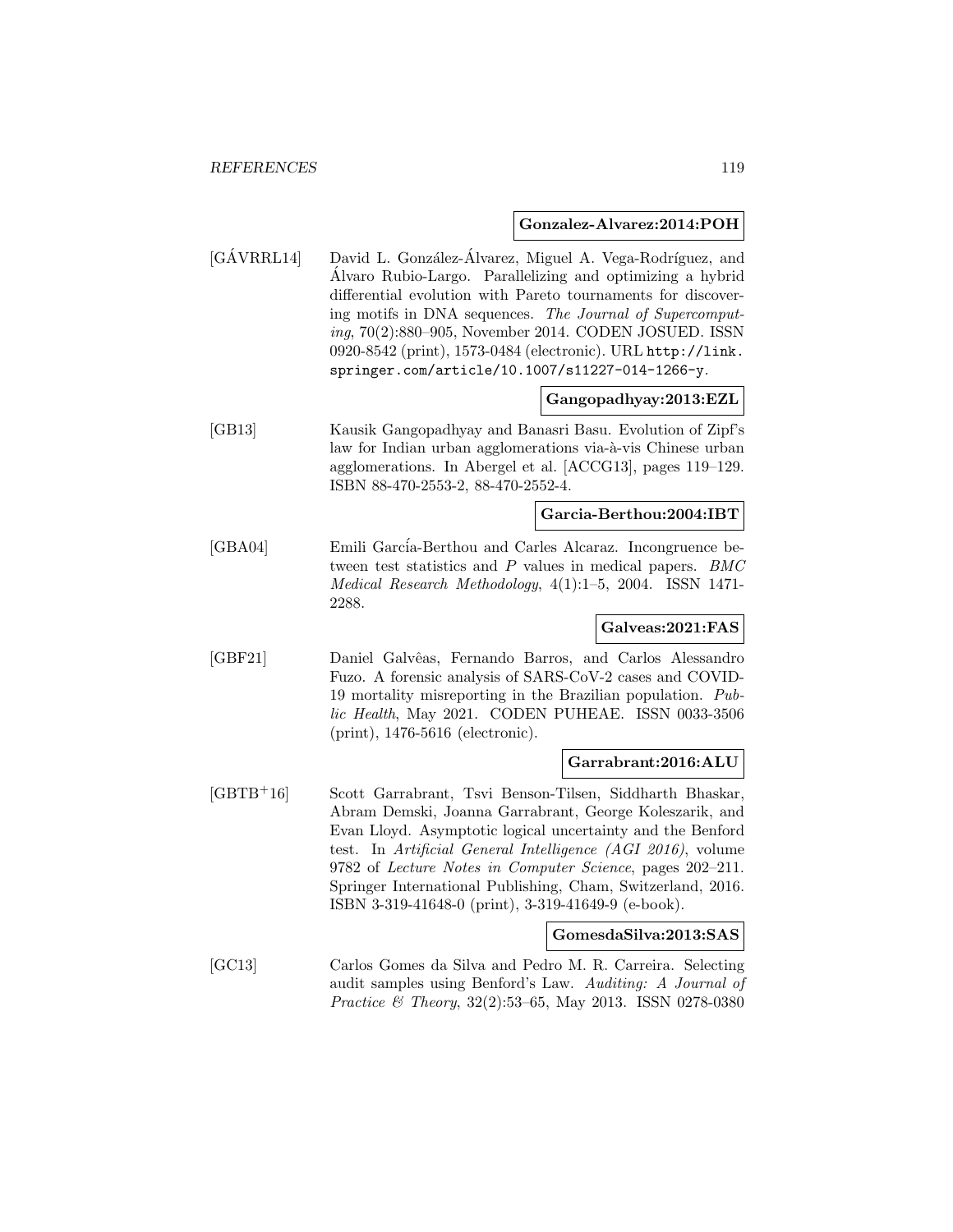(print), 1558-7991 (electronic). URL http://aaajournals. org/doi/pdf/10.2308/ajpt-50340.

## **Gama:2005:MLE**

[GCB<sup>+</sup>05] Joãao Gama, Rui Camacho, Pavel Brazdil, Alípio Mário Jorge, and Luís Torgo, editors. Machine learning  $-$  ECML 2005: 16th European Conference on Machine Learning, Porto, Portugal, October 3–7, 2005: proceedings, volume 3720 of Lecture Notes in Computer Science and Lecture Notes in Artificial Intelligence. Springer-Verlag, Berlin, Germany / Heidelberg, Germany / London, UK / etc., 2005. ISBN 3-540-29243-8. ISSN 0302-9743 (print), 1611-3349 (electronic). LCCN Q325.5 .E26 2005. URL http:// www.loc.gov/catdir/enhancements/fy0663/2005933045 d.html; http://www.springerlink.com/openurl.asp? genre=issue\%26issn=0302-9743\%26volume=3720.

## **Gauvrit:2008:PLB**

[GD08] Nicolas Gauvrit and Jean-Paul Delahaye. Pourquoi la loi de Benford n'est pas mystérieuse. (French) [Why Benford's law is not mysterious]. Mathématiques et Sciences Humaines = Mathematics and Social Sciences,  $46(182):7-15$ , 2008. CODEN ???? ISSN 0987-6936 (print), 1950-6821 (electronic). URL http://www.ehess.fr/revue-msh/pdf/ N182R1280.pdf.

## **Gauvrit:2009:SRI**

[GD09a] N. Gauvrit and J.-P. Delahaye. Scatter and regularity imply Benford's law ... and more. ArXiv e-prints, October 2009. CODEN ???? ISSN ???? URL http://adsabs.harvard.edu/abs/2009arXiv0910.1359G; http://arxiv.org/abs/0910.1359.

## **Gauvrit:2009:LBG**

[GD09b] Nicolas Gauvrit and Jean-Paul Delahaye. Loi de Benford générale. (French) [General Benford's law]. Math. Sci. Hum. Math. Soc. Sci., ??(186):5–15, 2009. CODEN ???? ISSN 0987-6936 (print), 1950-6821 (electronic). URL http://msh. revues.org/document11034.html.

## **Genolini:2010:EIP**

[GD10] Christophe Genolini and Tarak Driss. Eveiller l'intérêt pour la statistique par l'exemple. (French) [Raising inter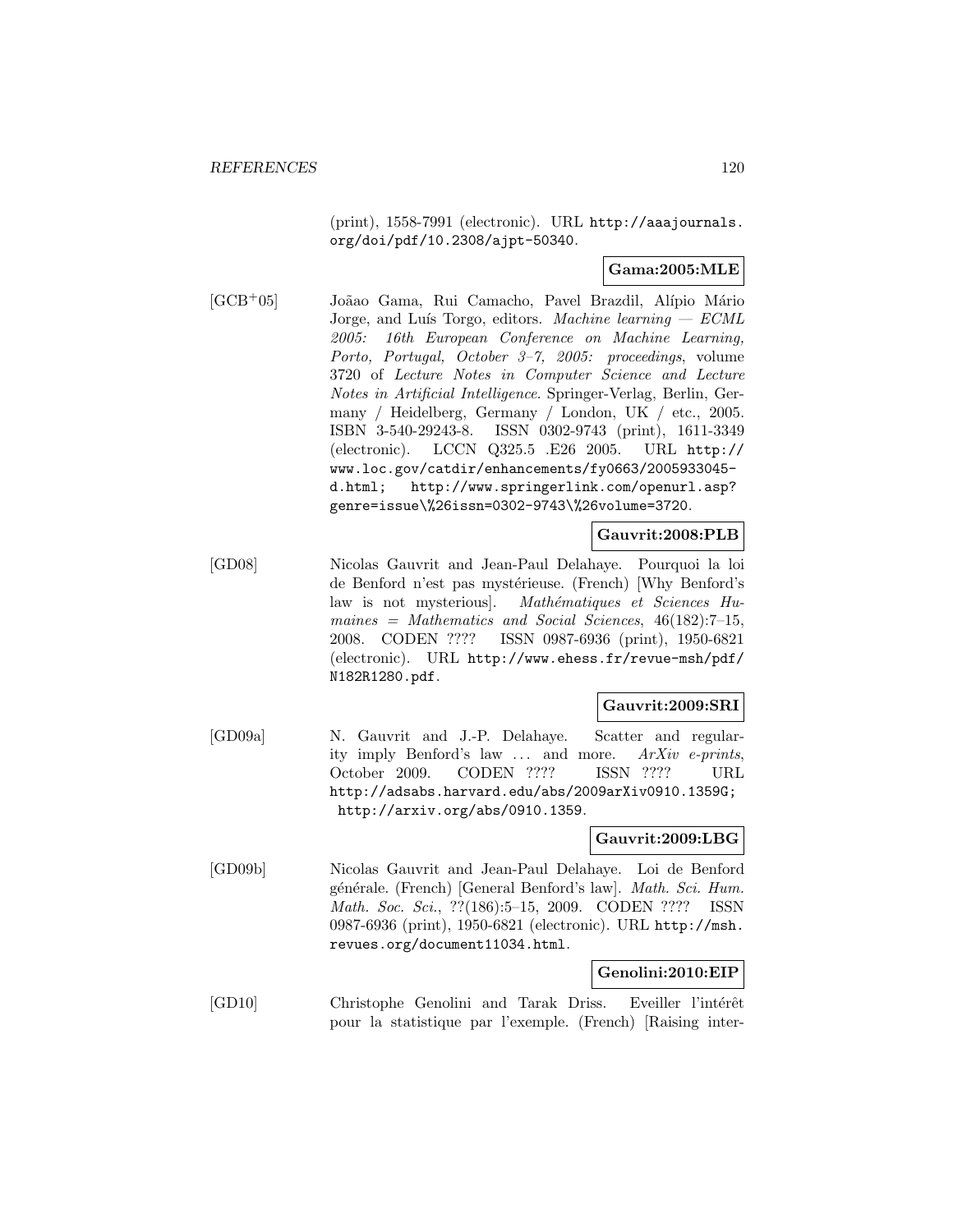est in statistics by example]. Statistique et Enseignement, 1(2):49–57, ???? 2010. CODEN ???? ISSN 2108-6745. URL http://publications-sfds.math.cnrs. fr/index.php/StatEns/article/view/16.

## **Gauvrit:2011:SRI**

[GD11] N. Gauvrit and J-P. Delahaye. Scatter and regularity implies Benford's Law... and more. In Zenil [Zen11], pages 53–69. ISBN 981-4327-74-3. LCCN QA274 .R363 2011.

## **Gray:2014:TGR**

[GD14] Glen L. Gray and Roger S. Debreceny. A taxonomy to guide research on the application of data mining to fraud detection in financial statement audits. International Journal of Accounting Information Systems, 15(4):357–380, 2014. CODEN IJAIA7. ISSN 1467-0895 (print), 1873-4723 (electronic). URL http://www.sciencedirect.com/science/ article/pii/S1467089514000323. 2013 Research Symposium on Information Integrity & Information Systems Assurance.

## **Geiringer:1948:RVF**

[Gei48] Hilda Geiringer. Review of L. V. Furlan's book: Das Harmoniegesetz der Statistik: Eine Untersuchung über die metrische Interdependenz der sozialen Erscheinungen. (German) [The Law of Harmony in statistics: an investigation of the metrical interdependence of social phenomena]. Journal of the American Statistical Association, 43(242):325–328, June 1948. CODEN JSTNAL. ISSN 0162-1459 (print), 1537-274X (electronic). URL http://www.jstor.org/stable/2280379. See [Fur46].

#### **Goudsmit:1944:SFN**

[GF44] S. A. Goudsmit and W. H. Furry. Significant figures of numbers in statistical tables. Nature, 154(3921):800-801, December 23, 1944. CODEN NATUAS. ISSN 0028-0836 (print), 1476-4687 (electronic). URL http://www.nature. com/nature/journal/v154/n3921/pdf/154800a0.pdf. See later work [LG78], and severe criticism [Rai76, Rai85].

## **Grekos:2003:RSC**

[GGA03] G. Grekos and R. Giuliano-Antonini. Regular sets and conditional density: an extension of Benford's law. In ????, ed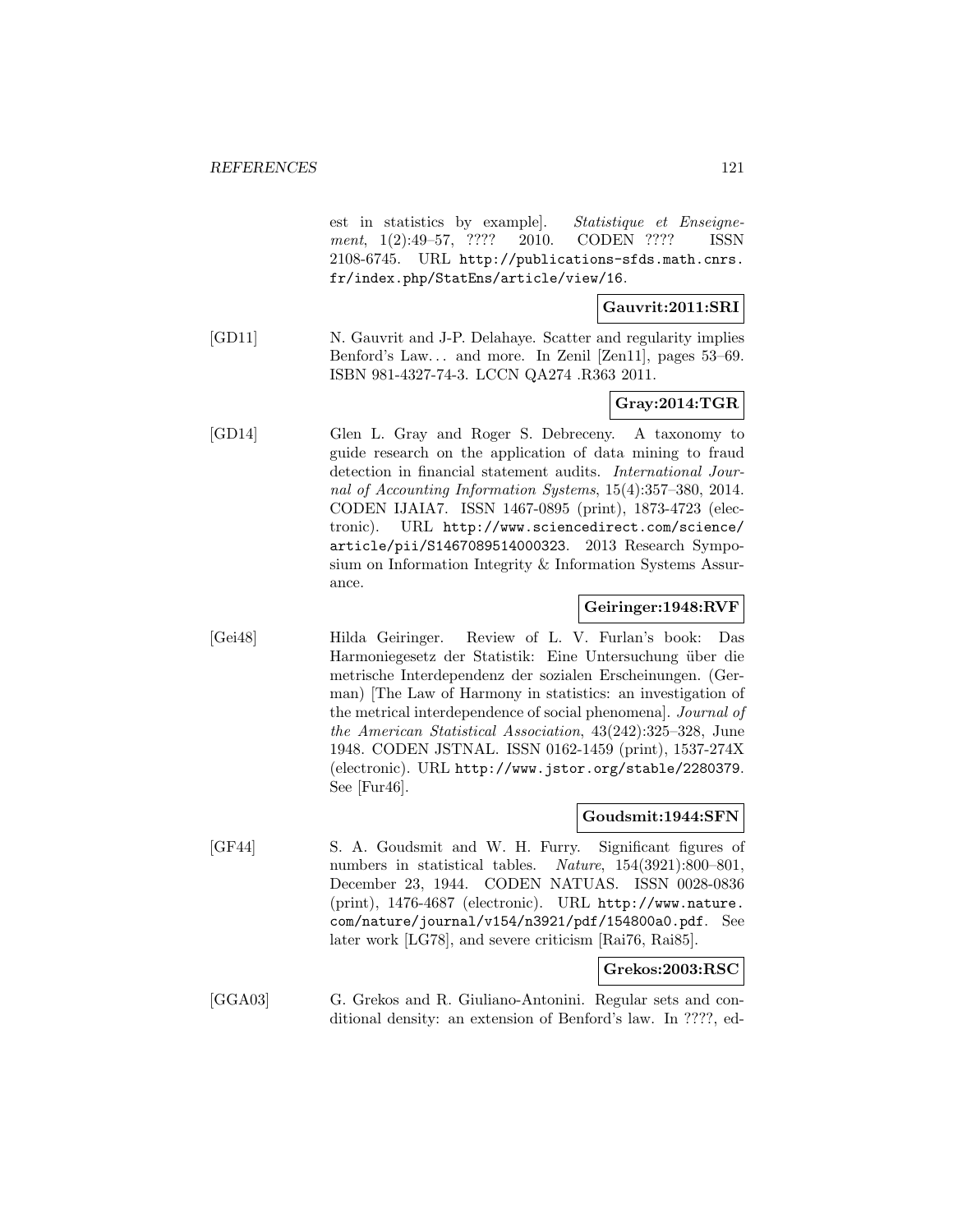itor, Journées Arithmétiques XXIII, Graz, July 6-12, 2003, page ?? ????, ????, 2003. ISBN ???? LCCN ????

## **Goegebeur:2015:ETI**

[GGO15] Yuri Goegebeur, Armelle Guillou, and Michael Osmann. An estimator for the tail index of an integrated conditional Pareto–Weibull-type model. Statistics & Probability Letters,  $103(??):8-16$ , August 2015. CODEN SPLTDC. ISSN 0167-7152 (print), 1879-2103 (electronic). URL http://www.sciencedirect.com/science/article/ pii/S0167715215001182.

## **Gonzales-Garcia:2009:BLM**

[GGP09] J. Gonzales-Garcia and G. Pastor. Benford's Law and macroeconomic data quality. Working paper, International Monetary Fund, Washington, DC, USA, 2009. URL http://papers. ssrn.com/sol3/papers.cfm?abstract\_id=1356437.

## **Gabaix:2003:TPL**

[GGPS03] Xavier Gabaix, Parameswaran Gopikrishnan, Vasiliki Plerou, and H. Eugene Stanley. A theory of power-law distributions in financial market fluctuations. Nature, 423(6937):267–270, May 15, 2003. CODEN NATUAS. ISSN 0028-0836 (print), 1476-4687 (electronic). URL http://www.nature.com/ nature/journal/v423/n6937/full/nature01624.html.

## **Graham:2009:SFD**

[GHP09] Scott D. J. Graham, John Hasseldine, and David Paton. Statistical fraud detection in a commercial lobster fishery. New Zealand Journal of Marine and Freshwater Research, 43(1): 457–463, 2009.

## **Gibrat:1931:IE**

- [Gib31] Robert Gibrat. Les Inégalités économiques. Librairie du Recueil Sirey, Paris, France, 1931. 286 pp. LCCN HB251.GIB. URL http://en.wikipedia.org/wiki/Gibrat%27s\_law. Applications: aux inégalités des richesses, à la concentration des entreprises, aux populations des villes, aux statistiques des familles, etc. d'une loi nouvelle. La loi de l'effet proportionnel. **Giles:2005:BLN**
- [Gil05] David E. Giles. Benford's Law and naturally occurring prices in certain ebaY auctions. Econometrics Working Paper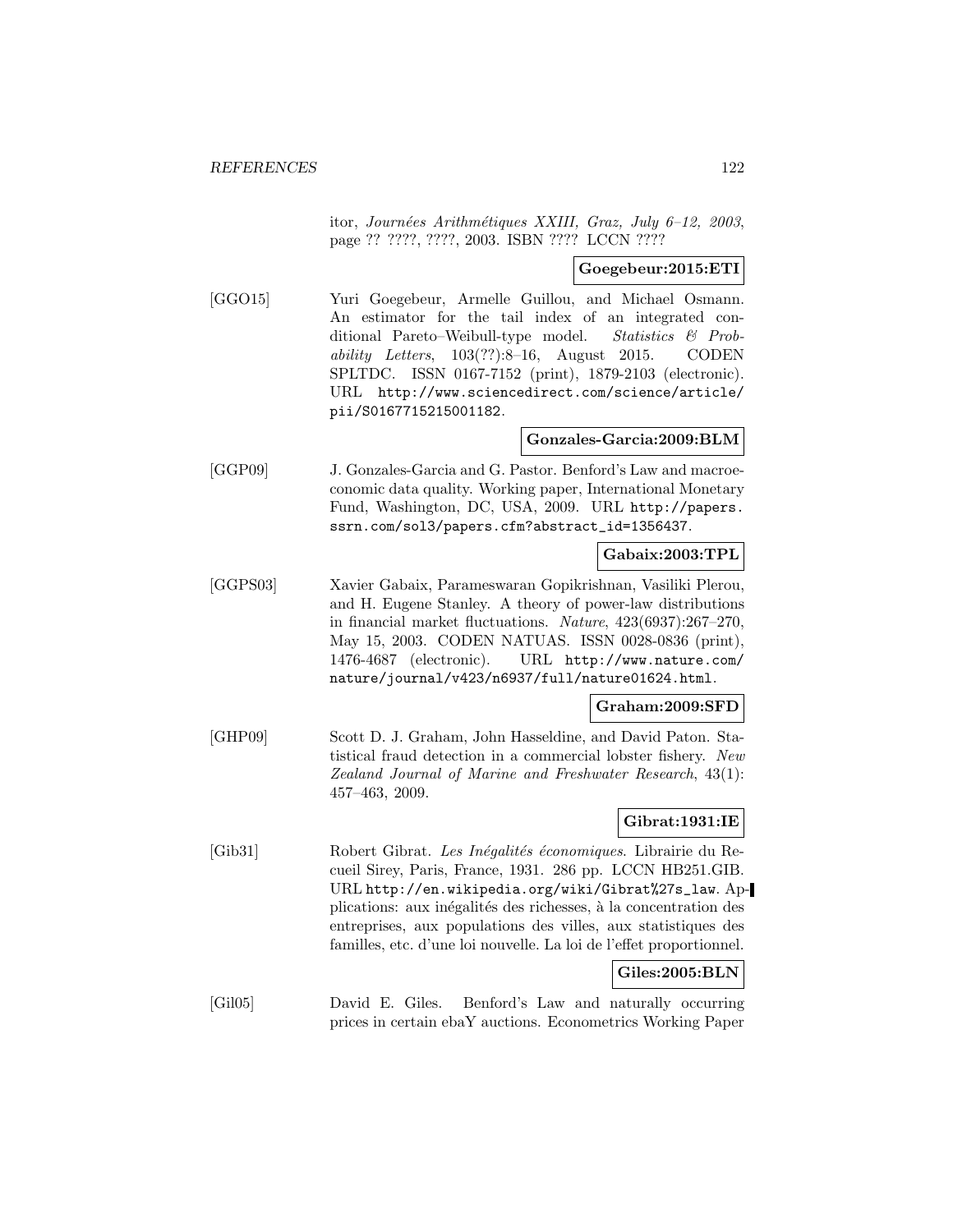EWP0505, Department of Economics, University of Victoria, Victoria, BC, Canada, May 2005. URL http://web.uvic. ca/econ/ewp0505.pdf.

## **Giles:2007:BLN**

[Gil07] D. E. Giles. Benford's Law and naturally occurring prices in certain eBay auctions. Applied Economics Letters, 14(3): 157–161, 2007. CODEN ???? ISSN 1350-4851 (print), 1466- 4291 (electronic). URL http://www.tandfonline.com/toc/ rael20/current.

## **Gini:1957:SFD**

[Gin57] Corrado Gini. Sulla frequenza delle cifre iniziali dei numeri osservati. (Italian) [On the frequency of initial digits of observed numbers]. Bulletin de l'Institut International de Statistique, 35(2):57–76, 1957. CODEN BISQA3. ISSN ???? 29th session, 2nd delivery, Rio de Janerio.

## **Giuliano:2011:WCS**

[Giu11] Rita Giuliano. Weak convergence of sequences from fractional parts of random variables and applications. Theory of Probability and Mathematical Statistics, 83 (??):49–58, ???? 2011. CODEN TPMSCO. ISSN 0094-9000 (print), 1547-7363 (electronic). URL http: //www.ams.org/journals/tpms/2011-83-00/S0094-9000- 2012-00841-7/S0094-9000-2012-00841-7.pdf.

## **Giuliano:2010:UPI**

[GJ10] Rita Giuliano and Elise Janvresse. A unifying probabilis- ´ tic interpretation of Benford's law. Uniform Distribution Theory, 5(2):169–182, 2010. CODEN ???? ISSN 1336- 913X. URL http://www.boku.ac.at/MATH/udt/vol05/no2/ 91GiulJan10-2.pdf.

## **Gonzalez-Jimenez:2010:BLN**

[GJARPGAC10] D. Gonzalez-Jimenez, E. Argones-Rua, F. Perez-Gonzalez, and J. L. Alba-Castro. Benford's Law for natural and synthetic images. In IEEE, editor, IEEE International Conference on Image Processing, pages 1245–1248. IEEE Computer Society Press, 1109 Spring Street, Suite 300, Silver Spring, MD 20910, USA, 2010.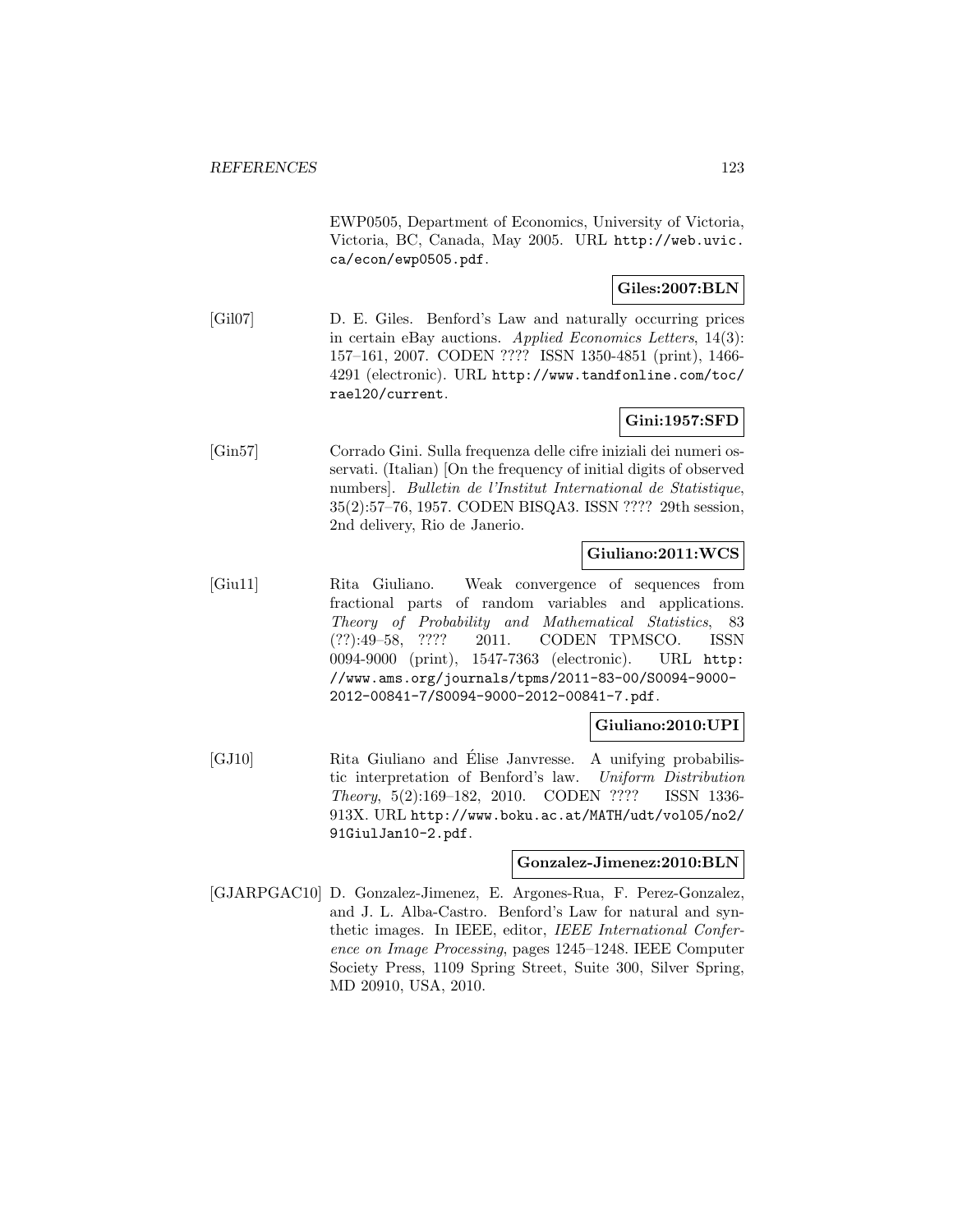#### **Grendar:2007:ENP**

[GJS07] Marian Grendar, George Judge, and Laura Schechter. An empirical non-parametric likelihood family of data-based Benford-like distributions. Physica A: Statistical Mechanics and its Applications, 380(0):429–438, July 1, 2007. CODEN PHYADX. ISSN 0378-4371 (print), 1873-2119 (electronic). URL http://adsabs.harvard.edu/abs/2007PhyA..380.. 429G; http://www.sciencedirect.com/science/article/ pii/S0378437107001963.

## **Gan:2006:ZLS**

[GLS06] Li Gan, Dong Li, and Shunfeng Song. Is the Zipf law spurious in explaining city-size distributions? Economics Letters, 92(2):256–262, August 1, 2006. CODEN ECLEDS. ISSN 0165-1765 (print), 1873-7374 (electronic). URL http://www.sciencedirect.com/science/article/ pii/S0165176506000772.

## **Gunther:1996:ZLE**

[GLSW96] R. Günther, L. Levitin, B. Schapiro, and P. Wagner. Zipf's law and the effect of ranking on probability distributions. International Journal of Theoretical Physics, 35(2):395–417, 1996. CODEN IJTPBM. ISSN 0020-7748 (print), 1572-9575 (electronic).

## **Gell-Mann:1997:ETZ**

[GM97a] Murray Gell-Mann. Empirical theory — Zipf's law. In The quark and the jaguar: adventures in the simple and the complex [GM97b], pages 92–97. ISBN 0-7167-2725-0 (paperback). LCCN QC774.G45 A3 1994. URL http://www. gbv.de/dms/bowker/toc/9780716725817.pdf; http:// www.zentralblattmath.org/zmath/en/search/?an=0833. 00011.

## **Gell-Mann:1997:QJA**

[GM97b] Murray Gell-Mann. The quark and the jaguar: adventures in the simple and the complex. W. H. Freeman and Company, New York, NY, USA, 1997. ISBN 0-7167- 2725-0 (paperback). xviii + 392 pp. LCCN QC774.G45 A3 1994. URL http://www.gbv.de/dms/bowker/toc/ 9780716725817.pdf; http://www.zentralblattmath.org/ zmath/en/search/?an=0833.00011.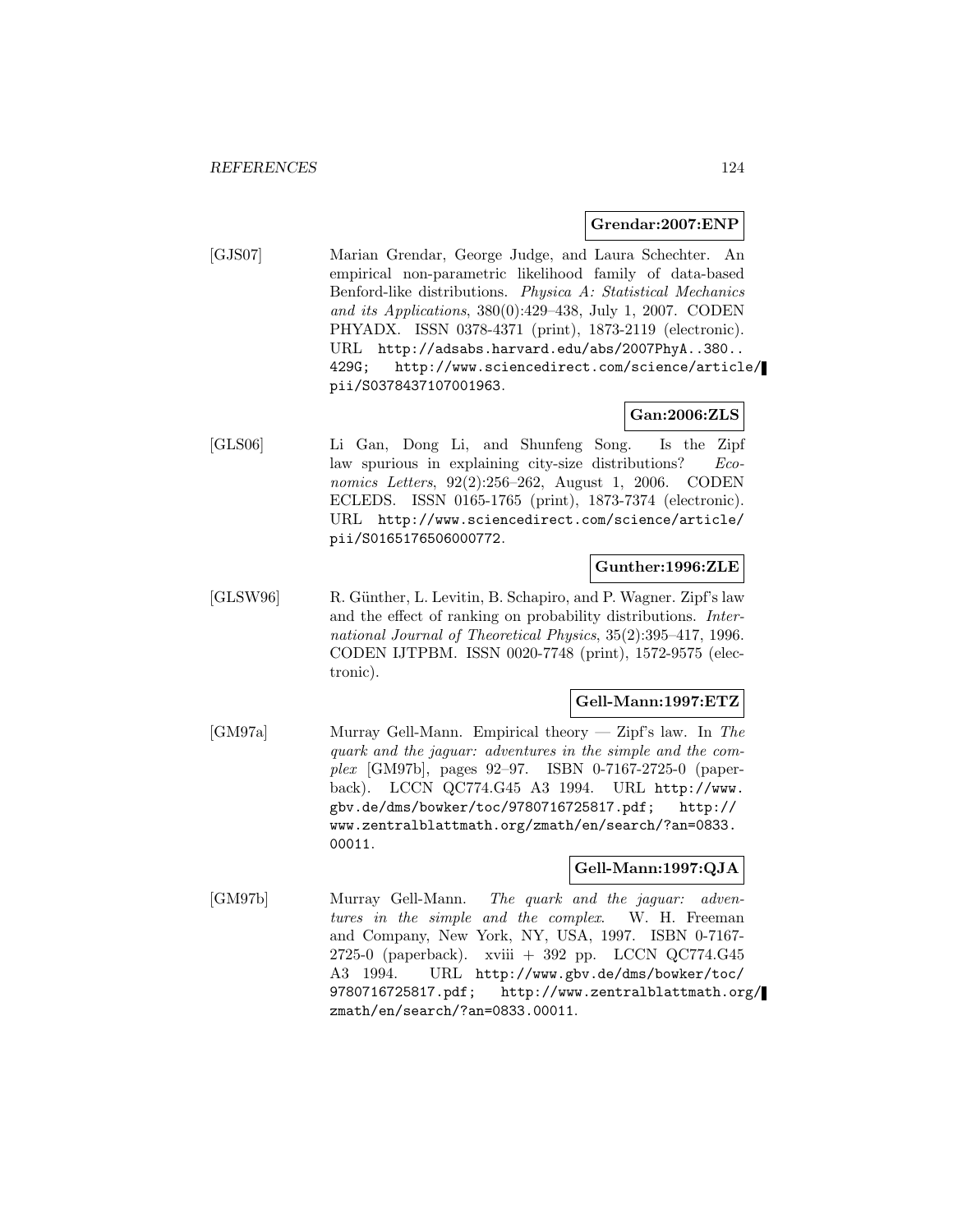# **Grandison:2008:BPK**

|         | aranuisun.2000.dr iv                                                                                                                                                                                                                                                                                                                                                   |
|---------|------------------------------------------------------------------------------------------------------------------------------------------------------------------------------------------------------------------------------------------------------------------------------------------------------------------------------------------------------------------------|
| [GM08]  | S. Grandison and R. J. Morris. Biological pathway kinetic rate<br>constants are scale-invariant. <i>Bioinformatics</i> , $24(6)$ :741-743,<br>???? 2008. ISSN 1367-4803 (print), 1367-4811 (electronic).<br>URL http://www.ncbi.nlm.nih.gov/pubmed/18238786.                                                                                                           |
|         | Geyer:2012:ABL                                                                                                                                                                                                                                                                                                                                                         |
| [GM12]  | A. Geyer and J. Martí. Applying Benford's law to volcanology.<br>Geology, 40(4):327-330, April 2012. URL http://geology.<br>gsapubs.org/content/40/4/327.                                                                                                                                                                                                              |
|         | Groharing:2022:BLC                                                                                                                                                                                                                                                                                                                                                     |
| [GM22]  | Brooks Groharing and David McCune. Benford's Law and<br>county-level votes in US Presidential elections.<br>Chance: a<br>magazine for people interested in the analysis of data, $35(2)$ :<br>4-10, 2022. CODEN CNDCE4. ISSN 0933-2480 (print), 1867-<br>2280 (electronic). URL http://www.tandfonline.com/doi/<br>full/10.1080/09332480.2022.2066408.                 |
|         | Goel:2015:PCA                                                                                                                                                                                                                                                                                                                                                          |
| [GML15] | Gagan Goel, Vahab Mirrokni, and Renato Paes Leme. Poly-<br>hedral clinching auctions and the AdWords polytope. Journal<br>of the ACM, 62(3):18:1-18:??, June 2015. CODEN JACOAH.<br>ISSN 0004-5411 (print), $1557-735X$ (electronic).                                                                                                                                  |
|         | Gisin:2009:EEV                                                                                                                                                                                                                                                                                                                                                         |
| [GMV09] | Vladimir Gisin, Andrey Markov, and Igor Vinukov. Estima-<br>tion of extreme values of returns using the Zipf-Mandelbrot<br>flow. International Journal of Pure and Applied Mathematics,<br>$50(2):245-250$ , 2009. CODEN ???? ISSN 1311-8080 (print),<br>1314-3395 (electronic).                                                                                       |
|         | $\operatorname{Gottwald:2002:NBL}$                                                                                                                                                                                                                                                                                                                                     |
| [GN02]  | Georg A. Gottwald and Matthew Nicol. On the nature of<br>Benford's Law. Physica A: Statistical Mechanics and its Ap-<br>plications, $303(3-4):387-396$ , January 15, 2002.<br><b>CODEN</b><br>ISSN 0378-4371 (print), 1873-2119 (electronic).<br>PHYADX.<br>http://adsabs.harvard.edu/abs/2002PhyA303<br>URL<br>http://www.sciencedirect.com/science/article/<br>387G; |

pii/S0378437101004976.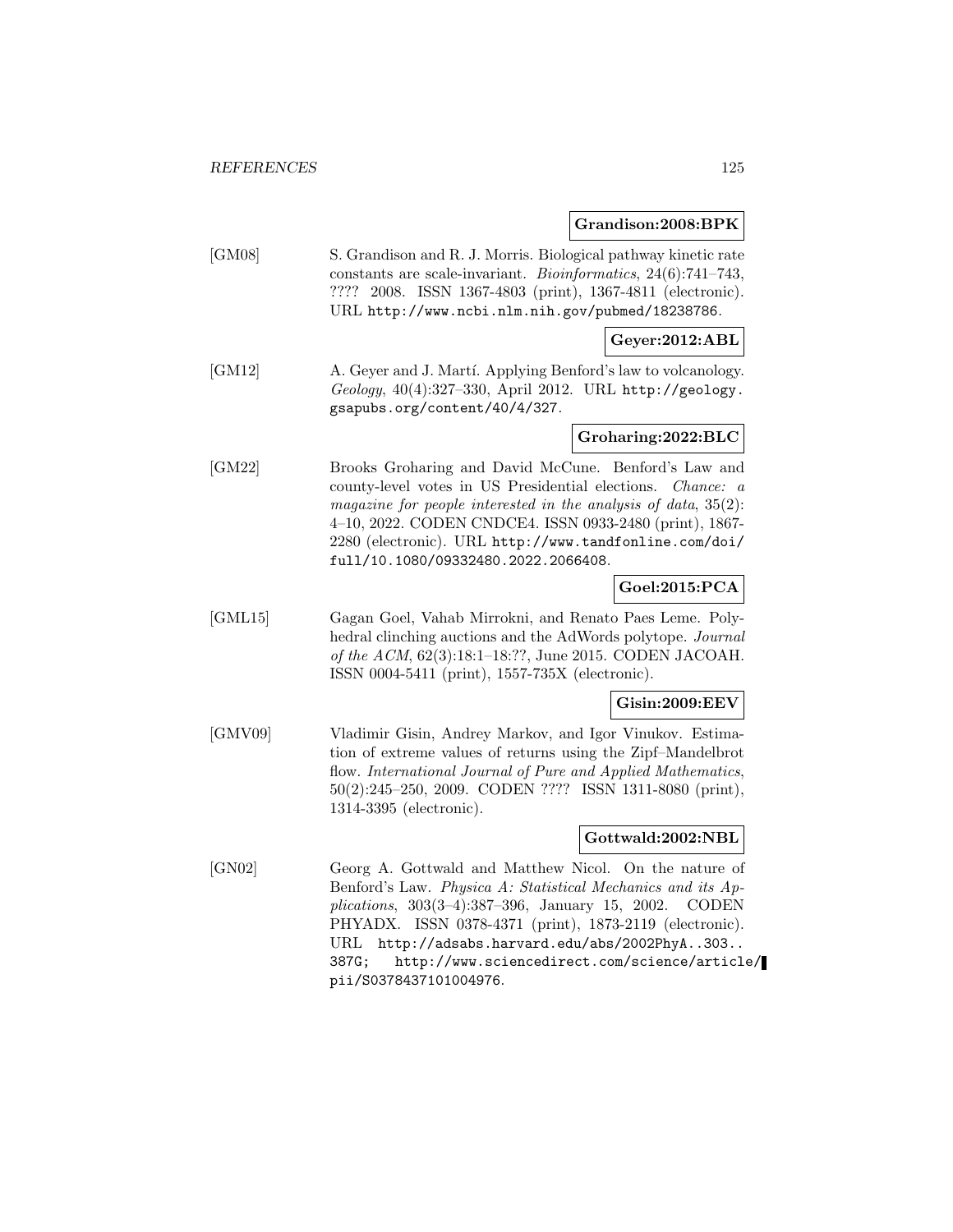## **Gupta:2007:IMS**

| [GN07] | Ariun K. Gupta and Saralees Nadarajah. Information ma-         |
|--------|----------------------------------------------------------------|
|        | trices for some bivariate Pareto distributions. Applied Mathe- |
|        | matics and Computation, $184(2):1069-1079$ , January 15, 2007. |
|        | CODEN AMHCBQ. ISSN 0096-3003 (print), 1873-5649 (elec-         |
|        | tronic).                                                       |

## **Good:1965:LE**

[Goo65] I. J. Good. Letter to the editor. The American Statistician, 19(3):43, June 1965. CODEN ASTAAJ. ISSN 0003-1305 (print), 1537-2731 (electronic). URL http://www.jstor. org/stable/2681423.

## **Goodman:2016:PPB**

[Goo16] William Goodman. The promises and pitfalls of Benford's law. Significance (Oxford, England), 13(3):38–41, June 2016. CODEN ???? ISSN 1740-9705 (print), 1740-9713 (electronic).

## **Gorroochurn:2012:BPB**

[Gor12a] Prakash Gorroochurn. Benford and the peculiar behavior of the first significant digit (1938). In Classic Problems of Probability [Gor12b], chapter 27, pages 233–239. ISBN 1-118-06325- 2 (paperback), 1-118-31432-8, 1-118-31433-6 (e-book), 1-118- 31434-4 (e-book), 1-118-31431-X (e-book). LCCN QA273.A4.

## **Gorroochurn:2012:CPP**

[Gor12b] Prakash Gorroochurn. Classic Problems of Probability. Wiley, New York, NY, USA, 2012. ISBN 1-118-06325-2 (paperback), 1-118-31432-8, 1-118-31433-6 (e-book), 1-118-31434- 4 (e-book), 1-118-31431-X (e-book). xi + 314 pp. LCCN QA273.A4.

## **Goto:1992:SEB**

[Got92] Kazuo Gotô. Some examples of Benford sequences. Math. J. Okayama Univ., 34:225–232 (1994), 1992. CODEN MJOKAP. ISSN 0030-1566.

## **Goudsmit:1977:PEP**

[Gou77] Samuel Goudsmit. Pitfalls in elementary probability. Proceedings of the American Philosophical Society, 121(2):188– 189, April 29, 1977. CODEN PAPCAA. ISSN 0003-049X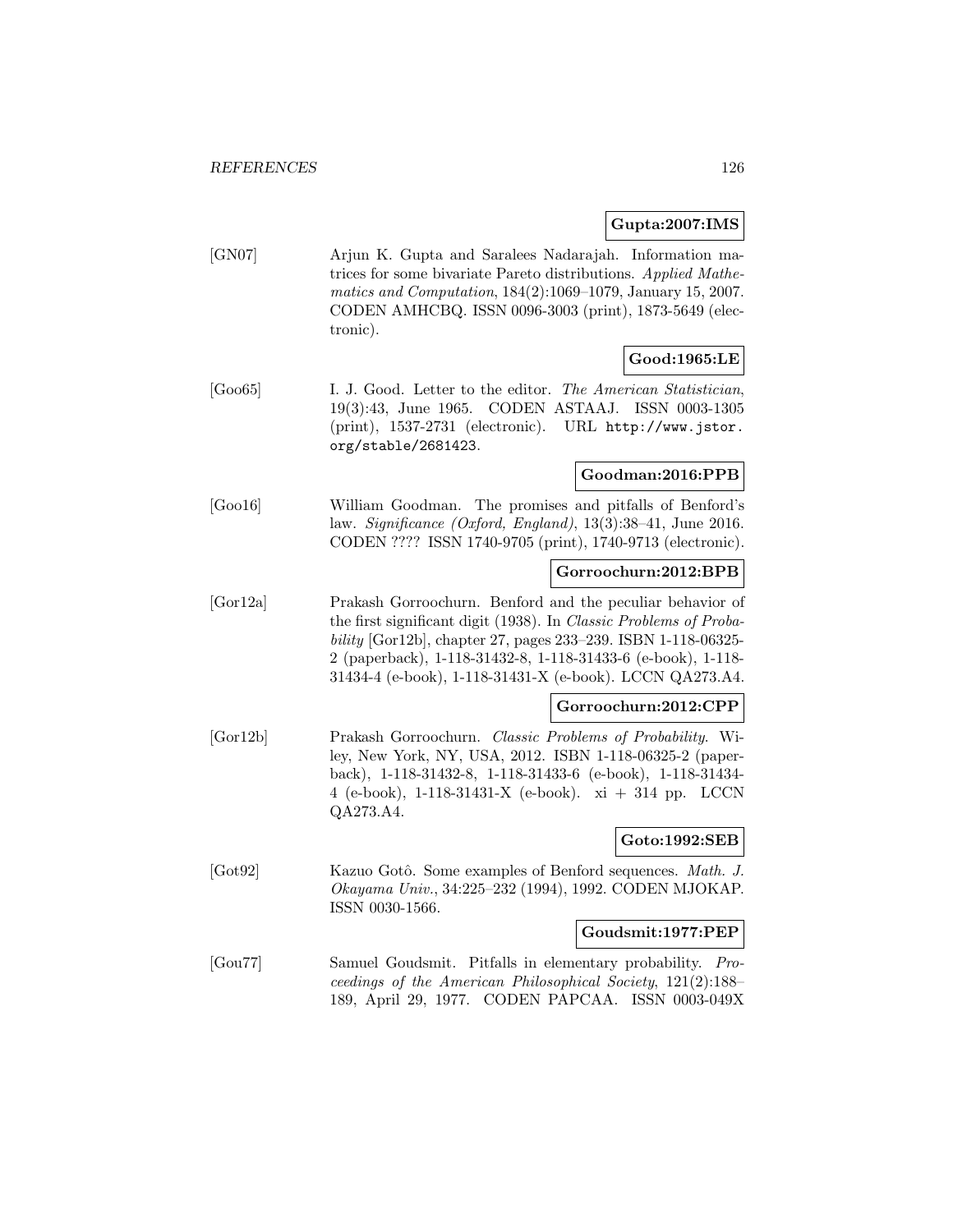(print), 2326-9243 (electronic). URL http://www.jstor. org/stable/986527. Based on a lecture presented November 11, 1976.

## **Grammatikos:2013:UBL**

[GP13] T. Grammatikos and N. I. Papanikolaou. Using Benford's Law to detect fraudulent practices in banking. SSRN Scholarly Paper 2352775, Social Science Research Network, Rochester, NY, USA, 2013.

## **Gava:2007:IQF**

[GR07] Alexandre Majola Gava and Luiz Roque de Souza Vitiello, Jr. Inflation, quarterly financial statements and fraud: Benford's Law and the Brazilian case. In EnAN-PAD 2007: XXXI Encontro da ANPAD. Rio de Janeiro  $/ RJ-22 a 26 de setembro de 2007, pages 1-13. ????$ ????, 2007. URL http://www.anpad.org.br/diversos/ trabalhos/EnANPAD/enanpad\_2007/CONT/2007\_CONA819.pdf.

## **Grabski:2010:DDM**

[Gra10] Severin Grabski. Discussion of "Data mining journal entries for fraud detection: An exploratory study". International Journal of Accounting Information Systems, 11(3):182–185, September 2010. CODEN IJAIA7. ISSN 1467-0895 (print), 1873-4723 (electronic). URL http://www.sciencedirect. com/science/article/pii/S1467089510000394. See [DG10, Kri10].

## **Green:1986:BRP**

[Gre86] M. W. Green. Book reviews: Pareto Distributions, by B. C. Arnold. Applied Statistics, 35(2):215, 1986. CODEN AP-STAG. ISSN 0035-9254 (print), 1467-9876 (electronic).

#### **Groos:1967:BCB**

[Gro67] Ole V. Groos. Brief communications: Bradford's Law and the Keenan–Atherton data. American Documentation, 18(1):46, January 1967. CODEN AMDOA7. ISSN 0096-946X (print), 1936-6108 (electronic).

## **Gelbukh:2001:ZHL**

[GS01] Alexander Gelbukh and Grigori Sidorov. Zipf and Heaps Laws' coefficients depend on language. Lecture Notes in Computer Science, 2004:332–??, 2001. CODEN LNCSD9. ISSN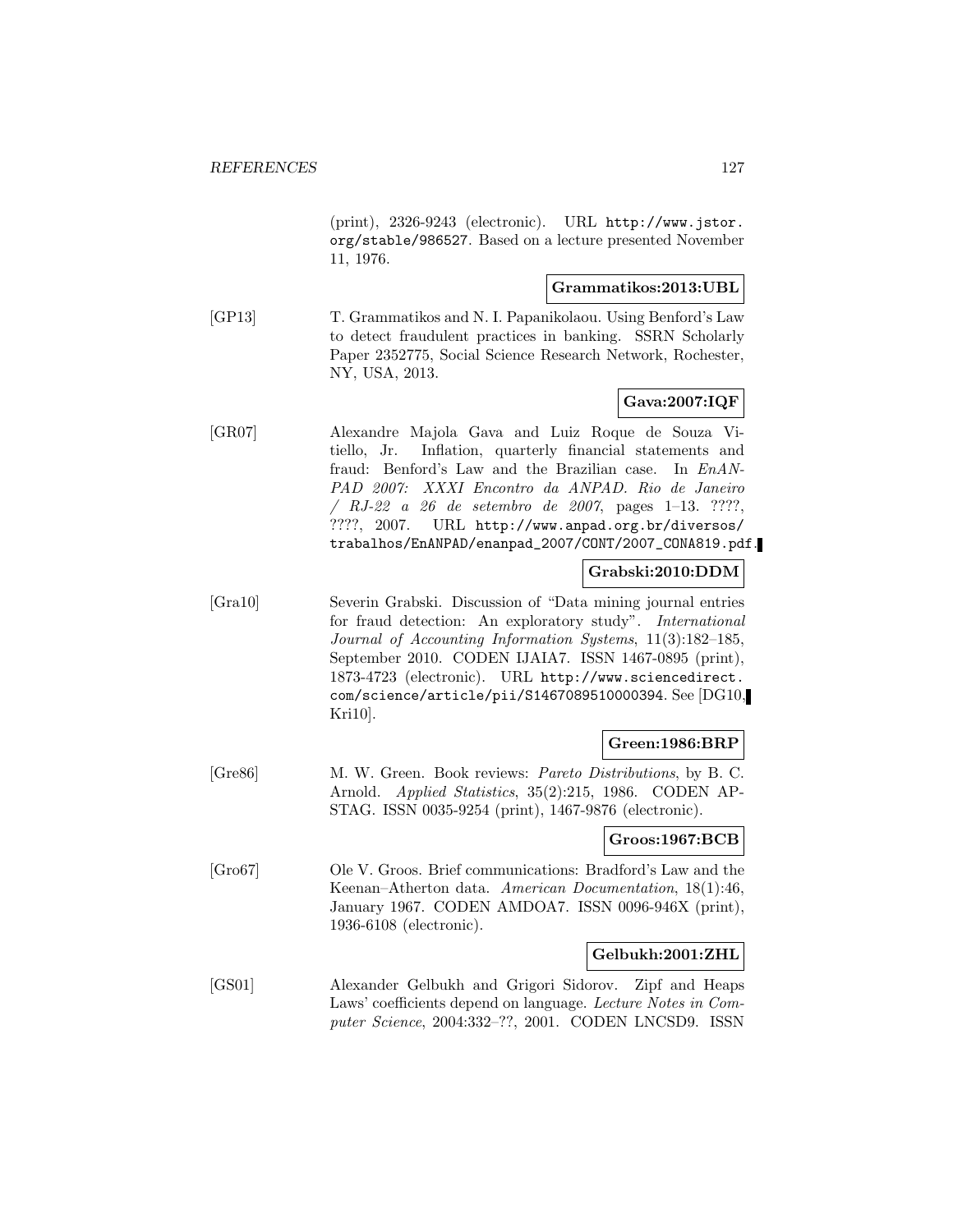0302-9743 (print), 1611-3349 (electronic). URL http://link. springer-ny.com/link/service/series/0558/bibs/2004/ 20040332.htm; http://link.springer-ny.com/link/service/ series/0558/papers/2004/20040332.pdf.

## **Gambini:2012:PDD**

[GSR12] Alessandro Gambini, Giovanni Mingari Scarpello, and Daniele Ritelli. Probability of digits by dividing random numbers: A  $\psi$ and  $\zeta$  functions approach. Expositiones Mathematicae, 30(3): 223–238, ???? 2012. CODEN ???? ISSN 0723-0869 (print), 1878-0792 (electronic). URL http://www.sciencedirect. com/science/article/pii/S0723086912000230.

## **Gunther:1992:PCZ**

[GSW92] R. Günther, B. Schapiro, and P. Wagner. Physical complexity and Zipf's law. International Journal of Theoretical Physics, 31(3):525–543, 1992. CODEN IJTPBM. ISSN 0020-7748 (print), 1572-9575 (electronic).

#### **Gigerenzer:1999:SHM**

[GT99] Gerd Gigerenzer and Peter M. Todd. Simple heuristics that make us smart. Evolution and cognition. Oxford University Press, Walton Street, Oxford OX2 6DP, UK, 1999. ISBN 0-19-512156-2. xv + 416 pp. LCCN BD260 .G54 1999. URL http://www.loc.gov/catdir/ enhancements/fy0640/98051084-d.html; http://www. loc.gov/catdir/enhancements/fy0640/98051084-t.html; http://www.loc.gov/catdir/enhancements/fy0726/98051084 b.html.

#### **Gunnel:2009:DBL**

[GT09] S. Günnel and K.-H. Tödter. Does Benford's Law hold in economic research and forecasting? Empirica, 36(3):273– 292, August 2009. CODEN ???? ISSN 0340-8744 (print), 1573-6911 (electronic). URL http://www.springerlink. com/content/100261/.

## **Guo:2007:DIM**

[GTC<sup>+</sup>07] Lei Guo, Enhua Tan, Songqing Chen, Zhen Xiao, and Xiaodong Zhang. Does Internet media traffic really follow Zipflike distribution? ACM SIGMETRICS Performance Evaluation Review, 35(1):359–360, June 2007. CODEN ???? ISSN 0163-5999 (print), 1557-9484 (electronic).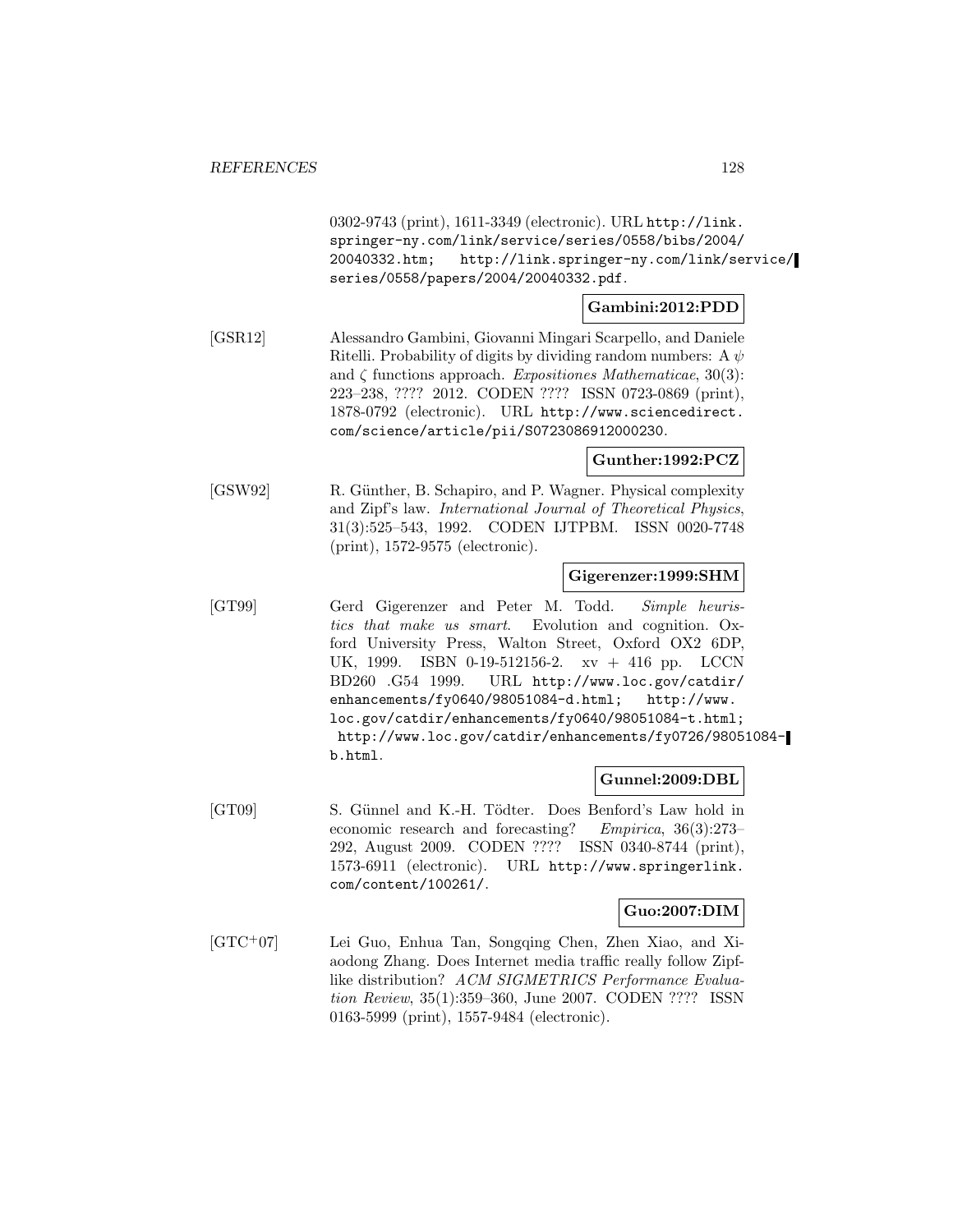## **Guettler:2012:BGQ**

[GTM12] S. Guettler, F. Thiemann, and R. A. E. Mueller. Benfords Gesetz: Ein Qualitätstest für statistische Reihen angewendet auf Handelsdaten für Agrarprodukte. (German) [Benford's Law: a quality test applied for statistical series on trade data for agricultural products. In M. Clasen, G. Fröhlich, H. Bernhardt, K. Hildebrand, and B. Theuvsen, editors, Informationstechnologie für eine nachhaltige Landbewirtschaftung. Fokus Forstwirtschaft. Referate der 32. GIL-Jahrestagung, 29. Februar–1. März 2012, Freising. (German) [Information technology for sustainable land management. Focus on forestry. Papers of the 32nd GIL Annual Conference 29, February–1 March 2012, Freising, volume 194 of Lecture Notes in Informatics, pages 111–114. Gesellschaft für Informatik., Bonn, Germany, 2012. ISBN 3-88579-288-5. ISSN 1617-5468. LCCN ???? URL http://www.gil-net.de/Publikationen/24\_ 111.pdf.

#### **Gunasekera:2015:GIR**

[Gun15] Sumith Gunasekera. Generalized inferences of  $R = \Pr(X >$ Y) for Pareto distribution. Statistical Papers, 56(2):333– 351, May 2015. CODEN STPAE4. ISSN 0932-5026 (print), 1613-9798 (electronic). URL http://link.springer.com/ article/10.1007/s00362-014-0584-8.

## **Guttag:2016:ICP**

[Gut16] John Guttag. Introduction to Computation and Programming Using Python: with Application to Understanding Data. MIT Press, Cambridge, MA, USA, second edition, 2016. ISBN 0- 262-52962-9 (paperback), 0-262-33738-X (e-book). xvii + 447 pp. LCCN QA76.73.P98 G88 2016.

## **Gent:2001:BL**

[GW01] Ian Gent and Toby Walsh. Benford's Law. Report, School of Computer Science, University of St. Andrews, and Department of Computer Science, University of York, St. Andrews, Scotland and York, England, February 2, 2001. 7 pp. URL http://www.dcs.st-and.ac.uk/~apes/reports/ apes-25-2001.pdf.

## **Geyer:2004:DFD**

[GW04] Christina Lynn Geyer and Patricia Pepple Williamson. Detecting fraud in data sets using Benford's Law. Communi-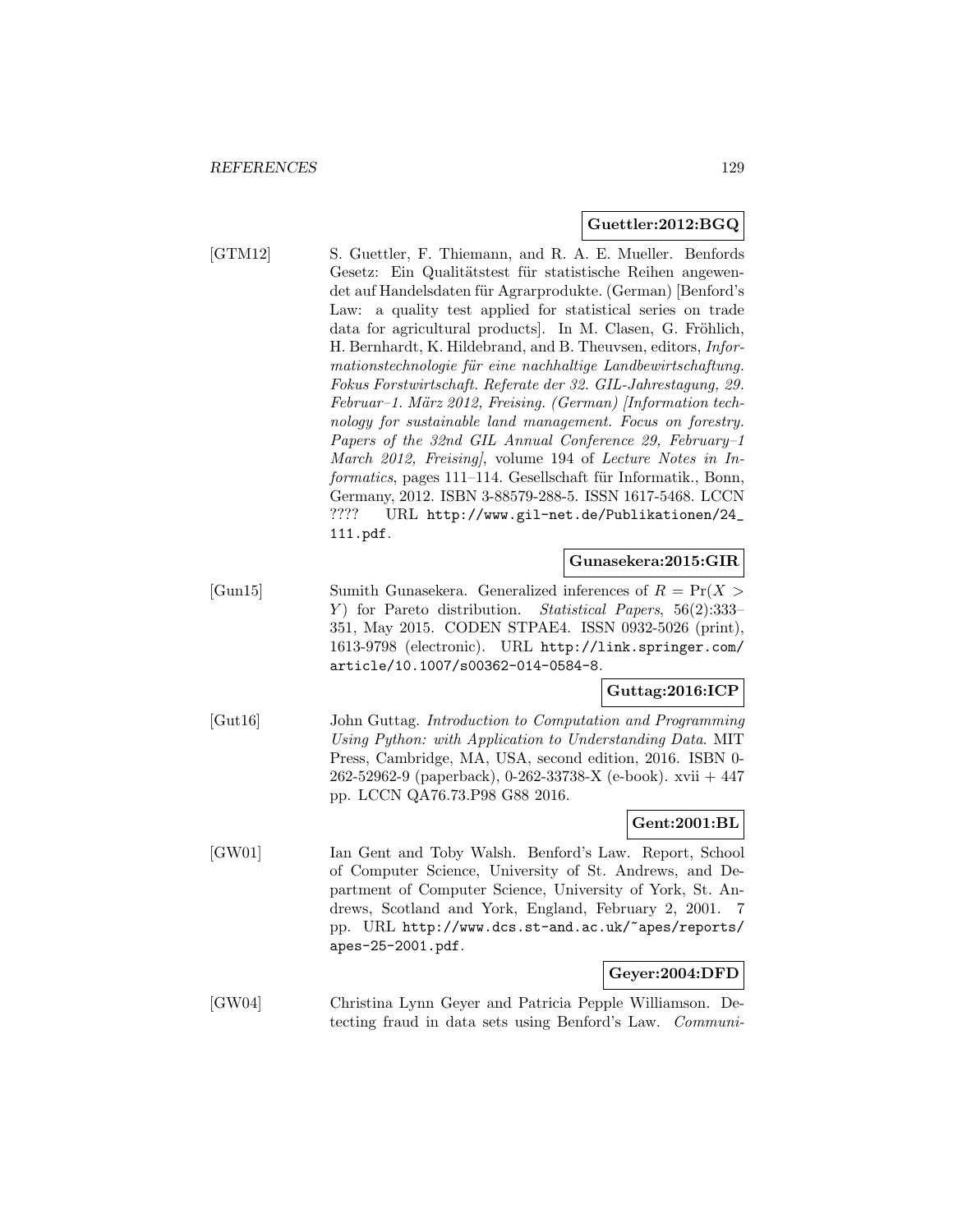cations in Statistics: Simulation and Computation, B33(1): 229–246, ???? 2004. CODEN CSSCDB. ISSN 0361-0918.

**Huberman:1999:IGD**

[HA99] Bernardo A. Huberman and Lada A. Adamic. Internet: Growth dynamics of the World-Wide Web. Nature, 401(6749): 131, September 9, 1999. CODEN NATUAS. ISSN 0028-0836 (print), 1476-4687 (electronic).

#### **Hafner:1969:CSR**

[Haf69] Everett M. Hafner. Circular slide roulette. Unpublished but dated 1969. Presented in 1975 in an address at Hampshire College, Amherst, MA, USA, 1969.

#### **Haferkorn:2013:HVA**

[Haf13] Martin Haferkorn. Humans vs. algorithms — who follows Newcomb–Benford's Law better with their order volume? In Fethi Rabhi and Peter Gomber, editors, Enterprise applications and services in the finance industry: 6th International Workshop, FinanceCom 2012, Barcelona, Spain, June 10, 2012. Revised papers, pages 61–70. Springer-Verlag, Berlin, Germany / Heidelberg, Germany / London, UK / etc., 2013. ISBN 3-642-36219-2. LCCN HG173 .I58 2012. URL http://link.springer.com/content/pdf/10. 1007/978-3-642-36219-4\_4.

## **Haight:1969:TPD**

[Hai69] F. A. Haight. Two probability distributions connected with Zipf's rank-size conjecture. Zastosowania Matematyki, 10: 225–228, 1969. CODEN ZAMTAK. ISSN 0044-1899.

#### **Hamming:1962:NMS**

[Ham62] R. W. (Richard Wesley) Hamming. Numerical methods for scientists and engineers. International Series in Pure and Applied Mathematics. McGraw-Hill, New York, NY, USA, 1962. xvii + 411 pp. LCCN QA297 .H28.

#### **Hamming:1970:DN**

[Ham70] R. W. Hamming. On the distribution of numbers. The Bell System Technical Journal, 49(8):1609–1625, October 1970. CODEN BSTJAN. ISSN 0005-8580. URL http://bstj. bell-labs.com/BSTJ/images/Vol49/bstj49-8-1609.pdf;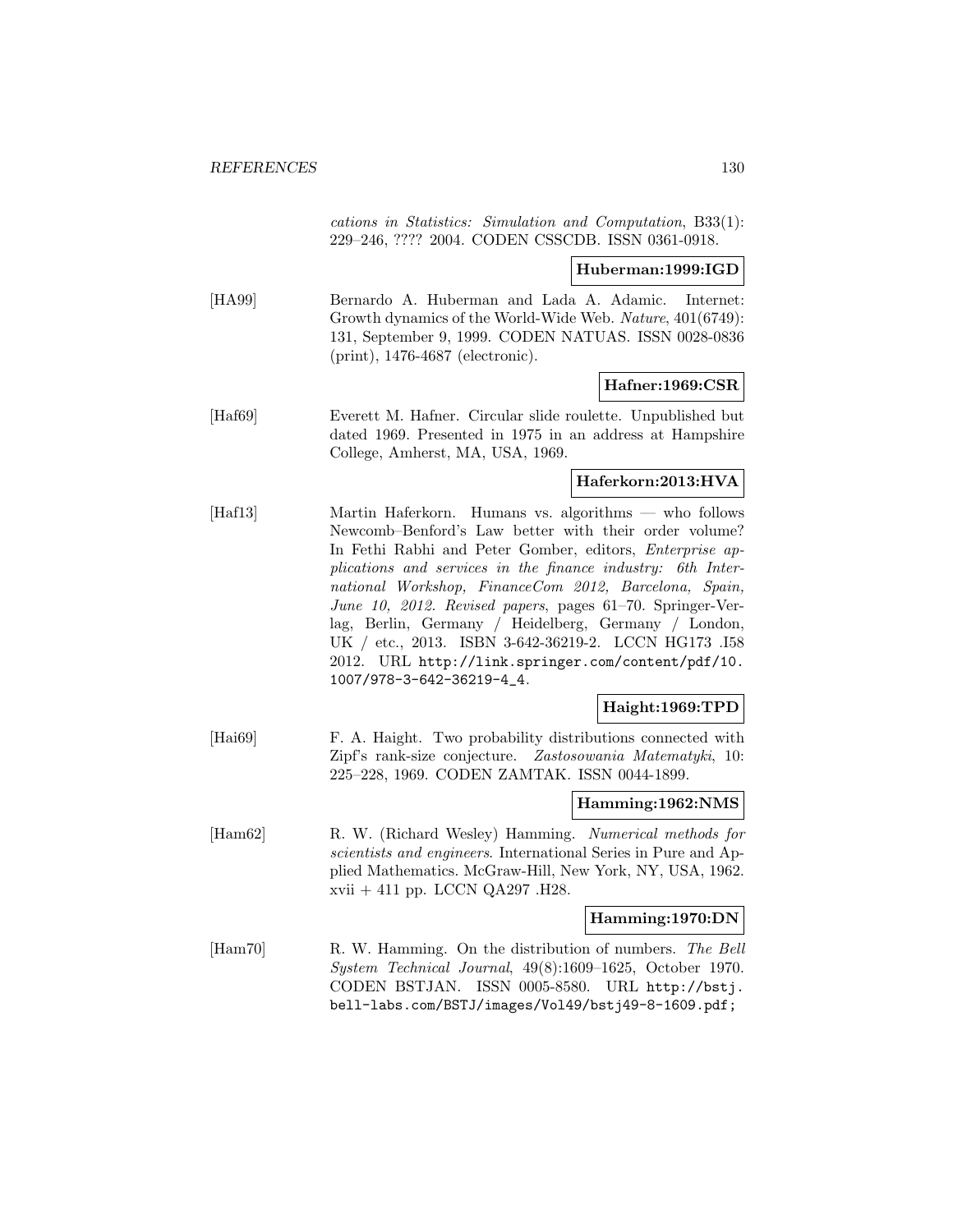http://www.alcatel-lucent.com/bstj/vol49-1970/articles/ bstj49-8-1609.pdf.

## **Hand:2007:DDD**

[Han07] David Hand. Deception and dishonesty with data: Fraud in science. Significance (Oxford, England), 4(1):22–25, March 2007. CODEN ???? ISSN 1740-9705 (print), 1740-9713 (electronic).

## **Hardy:1949:DS**

[Har49] G. H. (Godfrey Harold) Hardy. Divergent series. Clarendon Press, Oxford, UK, 1949. xvi + 396 pp. LCCN QA295 .H29.

## **Hardy:1991:DS**

[Har91] G. H. (Godfrey Harold) Hardy. Divergent series. Chelsea Pub. Co., New York, NY, USA, second edition, 1991. ISBN 0-8284-0334-1. xvi + 396 pp. LCCN QA295 .H29 1991.

## **Hartshorn:2009:BRB**

[Har09] Kevin Hartshorn. Book review: The fabulous Fibonacci numbers by Alfred Posamentier and Ingmar Lehmann. Journal of Mathematics and the Arts, 3(2):113–116, ???? 2009. CODEN ???? ISSN 1751-3472 (print), 1751-3480 (electronic). URL http://www.tandfonline.com/doi/abs/10. 1080/17513470902897569.

## **Haspers:1976:YFB**

[Has76] Jan H. Haspers. The yield formula and Bradford's Law. Journal of the American Society for Information Science, 27(5): 281–287, September 1976. CODEN AISJB6. ISSN 0002-8231 (print), 1097-4571 (electronic).

## **Hasan:2002:ADA**

[Has02] Bassam Hasan. Assessing data authenticity with Benford's law. Information Systems Control Journal, 6:??, 2002. CODEN ISYJFS. ISSN 1526-7407. URL http://www. isaca.org/Journal/Past-Issues/2002/Volume-6/Pages/ Assessing-Data-Authenticity-With-Benfords-Law.aspx.

#### **Hassan:2003:EDA**

[Has03] Bassam Hassan. Examining data accuracy and authenticity with leading digit frequency analysis. Industrial Manage-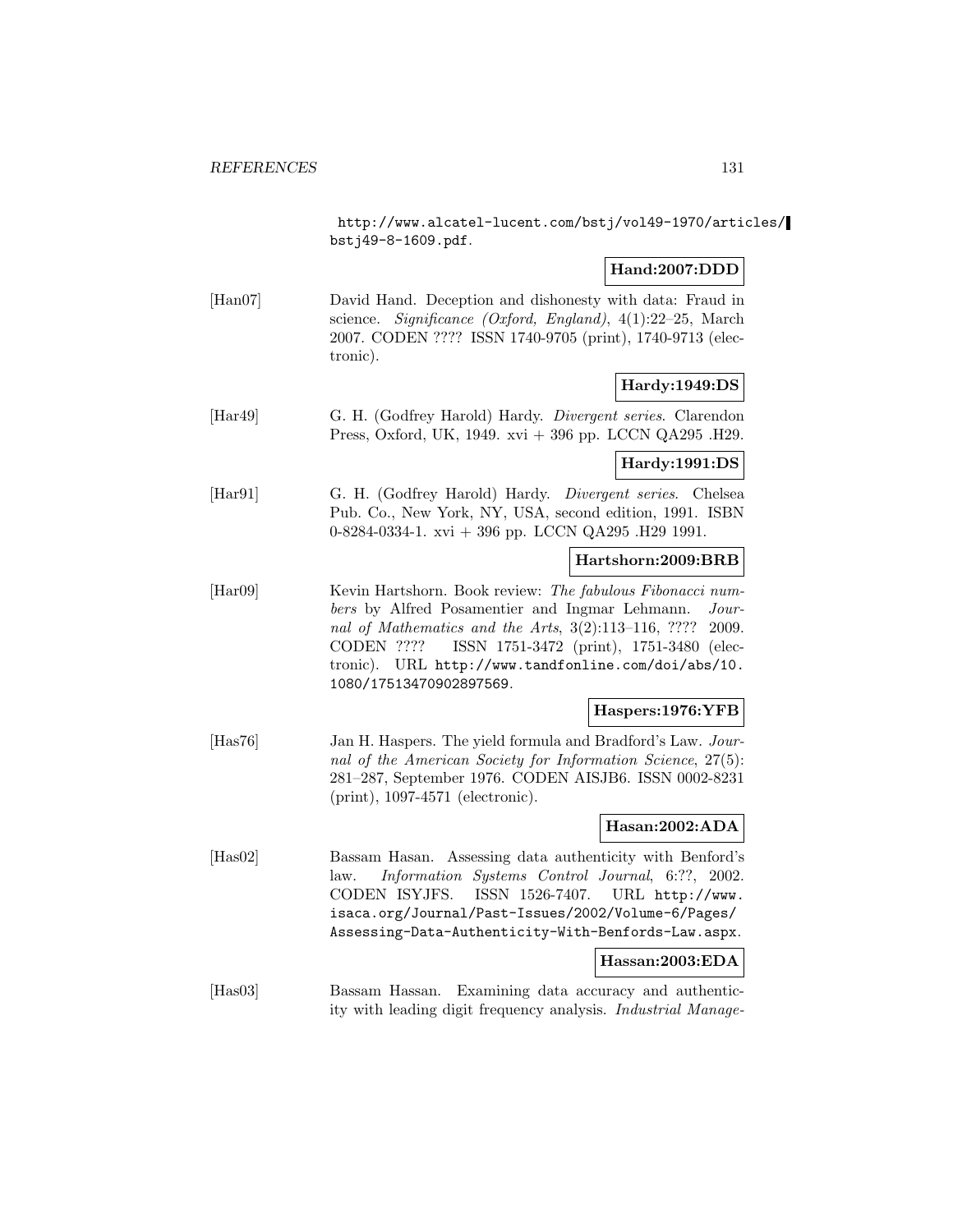$ment + Data Systems, 103(2):121–125, ???? 2003. CODEN$ MDSD8F. ISSN 0263-5577 (print), 1758-5783 (electronic).

## **Hasumi:2007:ITS**

[Has07] Tomohiro Hasumi. Interoccurrence time statistics in the two-dimensional Burridge–Knopoff earthquake model. Physical Review E (Statistical physics, plasmas, fluids, and related interdisciplinary topics), 76(??):026117, August 29, 2007. CODEN PLEEE8. ISSN 1539-3755 (print), 1550- 2376 (electronic). URL http://link.aps.org/doi/10. 1103/PhysRevE.76.026117.

## **Havlin:1995:DBZ**

[Hav95] Shlomo Havlin. The distance between Zipf plots. Physica A: Statistical Mechanics and its Applications, 216(1–2):148–150, June 1, 1995. CODEN PHYADX. ISSN 0378-4371 (print), 1873-2119 (electronic). URL http://www.sciencedirect. com/science/article/pii/037843719500069J.

## **Havil:2003:GEE**

[Hav03] Julian Havil. Gamma: Exploring Euler's Constant. Princeton University Press, Princeton, NJ, USA, 2003. ISBN 0-691- 09983-9. xxiii + 266 pp. LCCN QA41 .H23 2003. US\$29.95. URL http://www.loc.gov/catdir/description/prin031/ 2002192453.html.

## **Hayes:2008:LED**

[Hay08a] S. J. Hayes. Letter to the Editor: Does terminal digit preference occur in pathology? Journal of Clinical Pathology, 61 (8):975–976, ???? 2008. CODEN JCPAAK. ISSN 0021-9746 (print), 1472-4146 (electronic). URL http://jcp.bmj.com/ content/61/8/975.2.

## **Hayes:2008:TDP**

[Hay08b] S. J. Hayes. Terminal digit preference occurs in pathology reporting irrespective of patient management implication. Journal of Clinical Pathology,  $61(9):1071-1072$ , ???? 2008. CODEN JCPAAK. ISSN 0021-9746 (print), 1472- 4146 (electronic). URL http://jcp.bmj.com/content/61/ 9/1071.extract.

## **Hayes:2009:CBL**

[Hay09] S. J. Hayes. Correspondence: Benford's Law in relation to terminal digit preference. Journal of Clinical Pathology, 62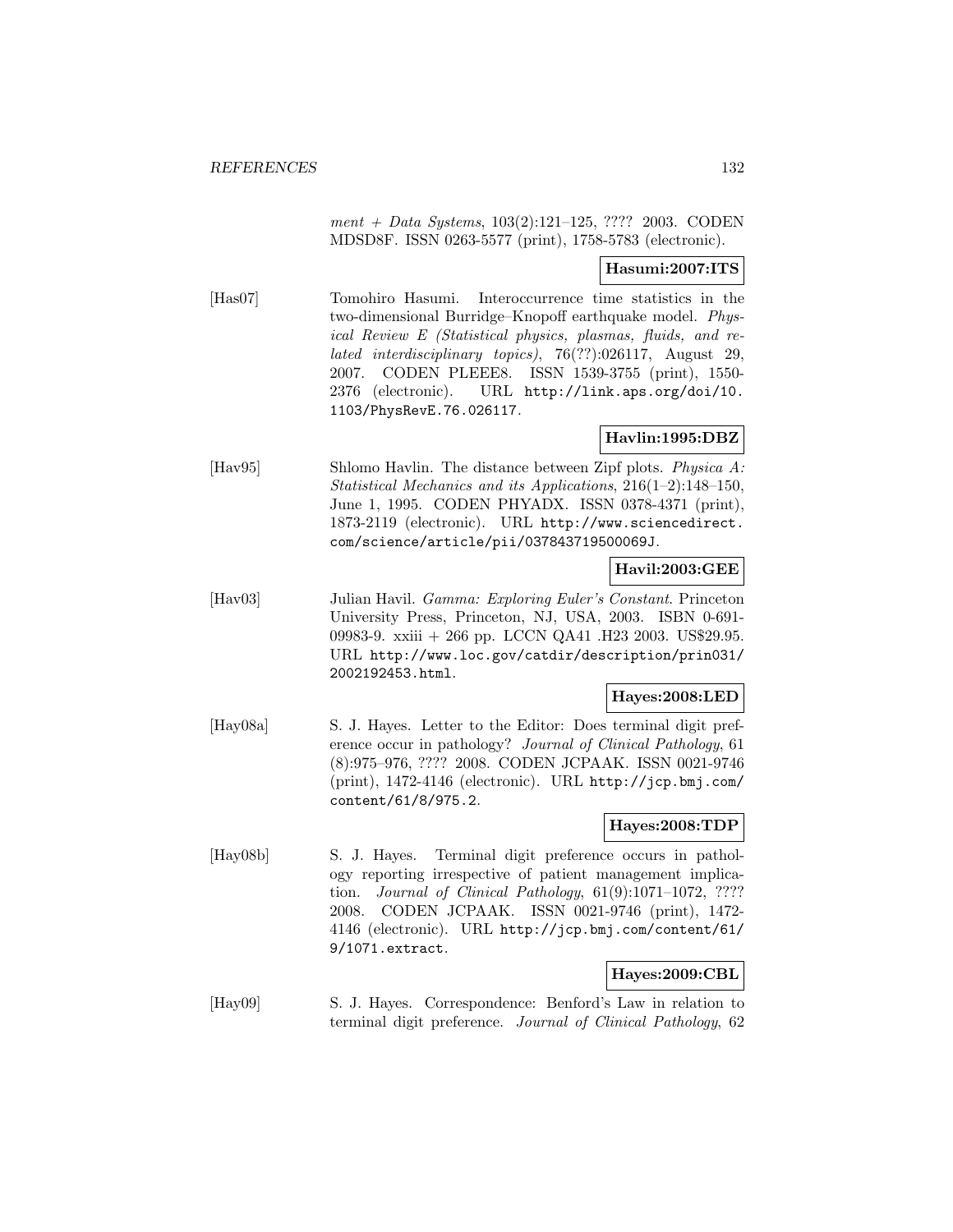(6):574–575, ???? 2009. CODEN JCPAAK. ISSN 0021-9746 (print), 1472-4146 (electronic). URL http://jcp.bmj.com/ content/62/6/575.2.extract.

## **Hartmann:2018:AVK**

[HB18] Sandro Hartmann and Daniel Brinkert. Aufdeckung von Versicherungsbetrug bei Kfz-Schäden mit Hilfe des Benford-Tests. (German) [Detection of insurance fraud for vehicle damage using the Benford test. Zeitschrift für die gesamte Versicherungswissenschaft, 107(1):41–59, January 2018. ISSN 0044-2585 (print), 1865-9748 (electronic).

## **Hales:2009:TBL**

[HCS09] Douglas N. Hales, Satya S. Chakravorty, and V. Sridharan. Testing Benford's Law for improving supply chain decisionmaking: A field experiment. International Journal of Production Economics, 122(2):606–618, December 2009. CO-DEN JPCEYE. ISSN 0925-5273 (print), 1873-7579 (electronic). URL http://www.sciencedirect.com/science/ article/pii/S0925527309002163.

## **Hubert:2013:DID**

[HDV13] Mia Hubert, Goedele Dierckx, and Dina Vanpaemel. Detecting influential data points for the Hill estimator in Pareto-type distributions. Computational Statistics & Data Analysis, 65(??):13–28, September 2013. CODEN CS-DADW. ISSN 0167-9473 (print), 1872-7352 (electronic). URL http://www.sciencedirect.com/science/article/ pii/S016794731200285X.

## **Heaps:1978:IRC**

[Hea78] Harold Stanley Heaps. Information retrieval, computational and theoretical aspects. Library and information science. Academic Press, New York, USA, 1978. ISBN 0-12-335750-0. xii + 344 pp. LCCN Z699 .H38.

## **Henriques:2011:WLB**

[Hen11] Diana B. Henriques. The wizard of lies: Bernie Madoff and the death of trust. Times Books/Henry Holt, New York, NY, USA, 2011. ISBN 0-8050-9134-3. xxiv + 419 pp. LCCN HV6692.M33 H46 2011.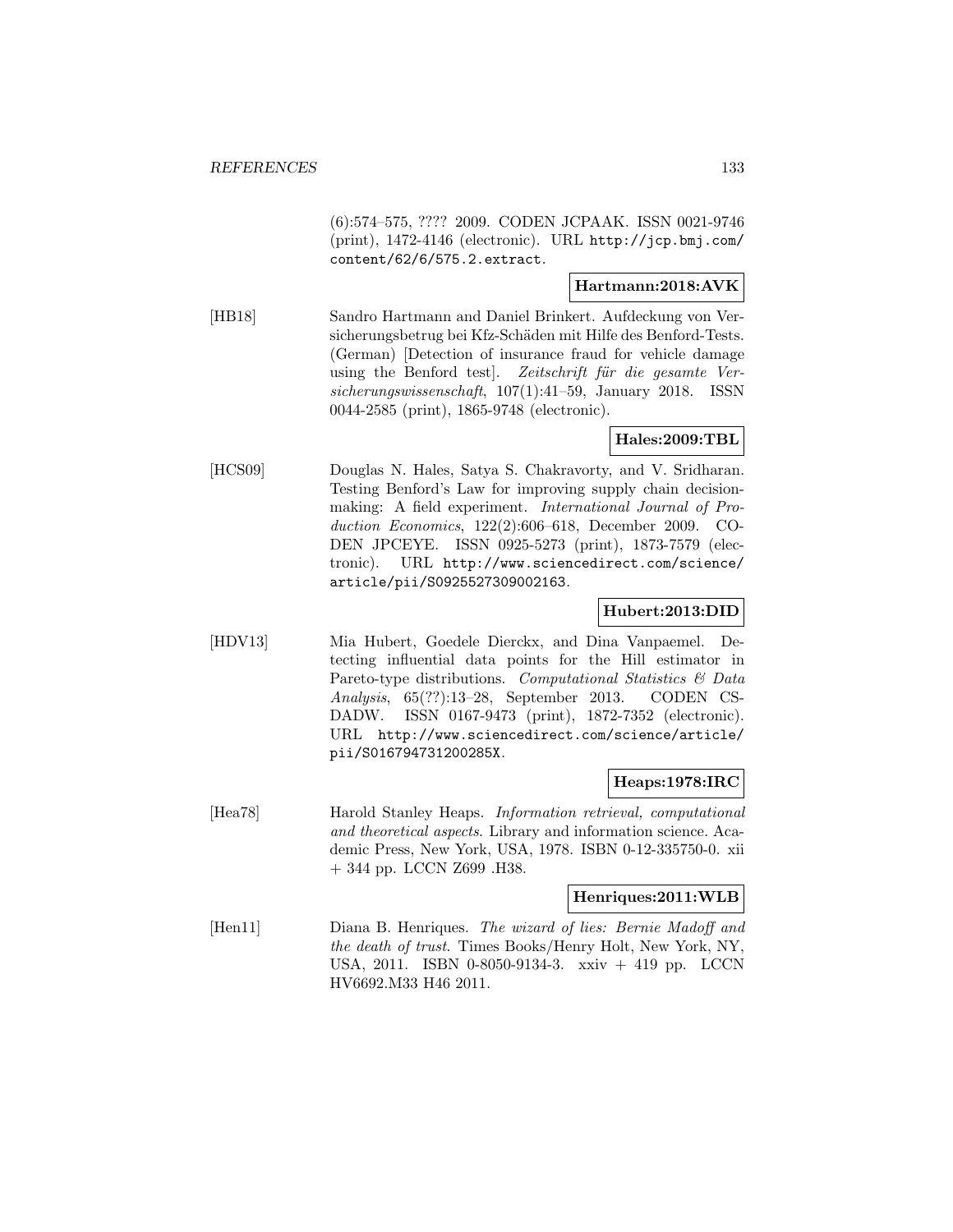## **Herzel:1957:SDD**

[Her57] Amato Herzel. Sulla distribuzione della cifre iniziali dei numeri statistici. (Italian) [On the frequency of initial digits of statistical numbers]. Atti dell XV e XVII Riunione, Societa Italiana di Statistica, ??(??):205–228, 1957. CODEN ???? ISSN ????

## **Herman:1998:TRI**

[Her98] Tom Herman. Tax report: An IRS blooper startles thousands of taxpayers. Wall Street Journal, ??(??):1, February 18, 1998. CODEN WSJOAF. ISSN 0099-9660. URL http://online. wsj.com/article/SB887753996209804500.html.

## **Herron:2010:EPO**

[Her10] Erik S. Herron. The effect of passive observation methods on Azerbaijan's 2008 presidential election and 2009 referendum. Electoral Studies, 29(3):417–424, 2010. ISSN 0261- 3794 (print), 1873-6890 (electronic). URL http://www. sciencedirect.com/science/article/pii/S0261379410000259. Special Symposium: Voters and Coalition Governments.

## **Hill:2016:HLI**

[HF16] Theodore P. Hill and Ronald F. Fox. Hubble's Law implies Benford's Law for distances to galaxies. Journal of Astrophysics and Astronomy, 37(1):??, February 2016. CODEN JASRD7. ISSN 0250-6335 (print), 0973-7758 (electronic). See [AL14b].

## **Hou:2014:PFD**

[HG14] **I-Hong Hou and Piyush Gupta. Proportionally fair distributed** resource allocation in multiband wireless systems. IEEE/ ACM Transactions on Networking, 22(6):1819–1830, December 2014. CODEN IEANEP. ISSN 1063-6692 (print), 1558- 2566 (electronic).

## **Hofmarcher:2013:FSD**

[HH13] P. Hofmarcher and K. Hornik. First significant digits and the credit derivative market during the financial crisis. Contemporary Economics, 7(2):21–29, ???? 2013. URL http://papers.ssrn.com/sol3/papers.cfm? abstract\_id=2286063.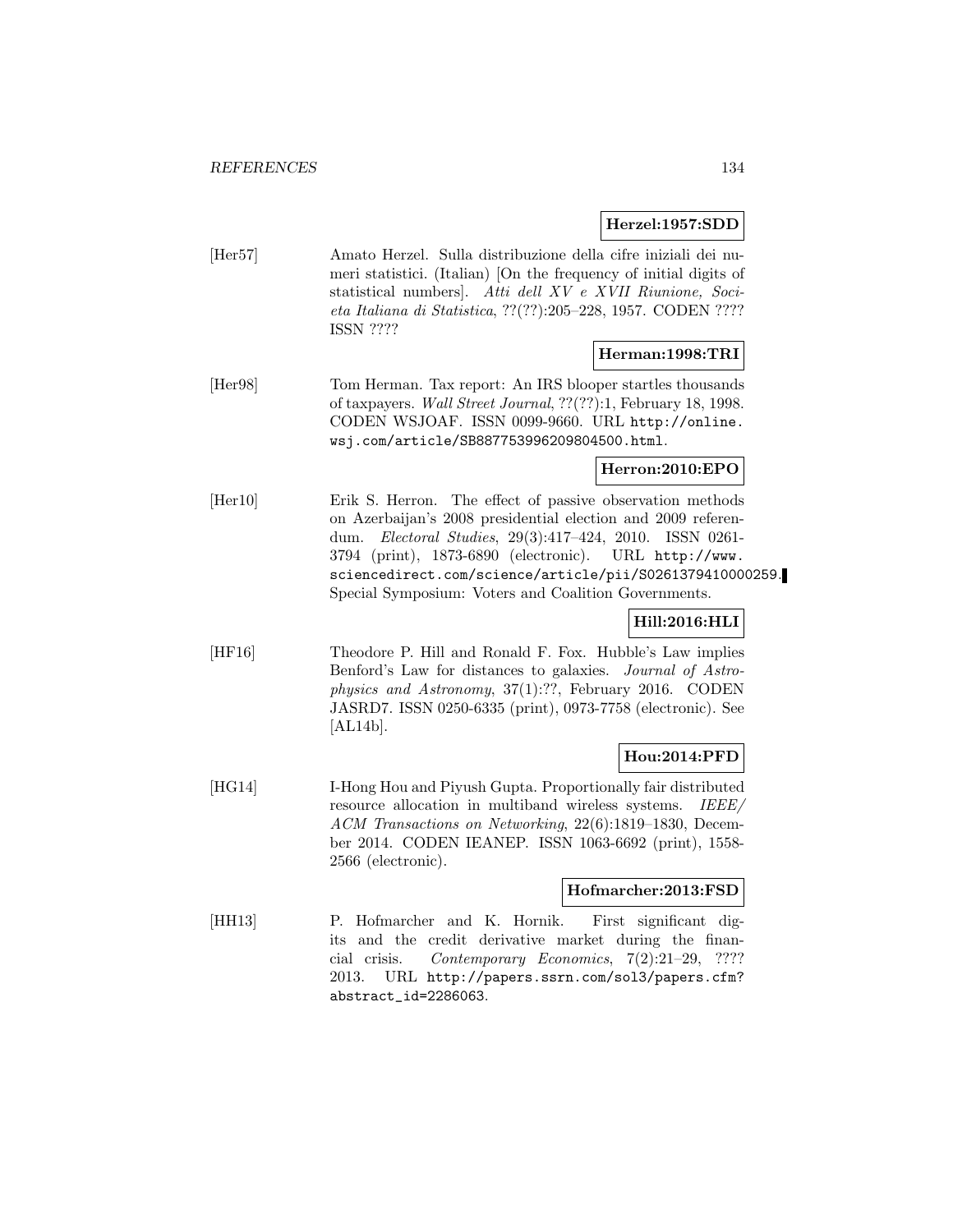## **Huang:2014:GSP**

[HHC<sup>+</sup>14] Mu-Hsuan Huang, Wei-Tzu Huang, Cheng-Ching Chang, Dar-Zen Chen, and Chang-Pin Lin. The greater scattering phenomenon beyond Bradford's law in patent citation. Journal of the Association for Information Science and Technology, 65(9):1917–1928, September 2014. CODEN ???? ISSN 2330-1643 (print), 2330-1643 (electronic).

## **Huettenberger:2014:DSM**

[HHG14] Lars Huettenberger, Christian Heine, and Christoph Garth. Decomposition and simplification of multivariate data using Pareto sets. IEEE Transactions on Visualization and Computer Graphics, 20(12):2684–2693, December 2014. CODEN ITVGEA. ISSN 1077-2626 (print), 1941-0506 (electronic), 2160-9306. URL http://csdl.computer.org/csdl/trans/ tg/2014/12/06875963-abs.html.

## **Hill:1970:ZLP**

[Hil70] Bruce M. Hill. Zipf's law and prior distributions for the composition of a population. Journal of the American Statistical Association, 65(331):1220–1232, September 1970. CODEN JSTNAL. ISSN 0162-1459 (print), 1537-274X (electronic). URL http://www.jstor.org/stable/2284288.

## **Hill:1974:RFF**

[Hil74] Bruce M. Hill. The rank-frequency form of Zipf's law. *Journal* of the American Statistical Association, 69(348):1017–1026, December 1974. CODEN JSTNAL. ISSN 0162-1459 (print), 1537-274X (electronic).

## **Hill:1988:RNG**

[Hil88] Theodore Hill. Random number guessing and the first digit phenomenon. Psychological Reports, 62(3):967–971, June 1988. CODEN PYRTAZ. ISSN 0033-2941 (print), 1558-691X (electronic). URL http://www.amsciepub.com/doi/abs/10. 2466/pr0.1988.62.3.967.

## **Hill:1995:BII**

[Hil95a] Theodore P. Hill. Base-invariance implies Benford's Law. Proceedings of the American Mathematical Society, 123(3): 887–895, March 1995. CODEN PAMYAR. ISSN 0002-9939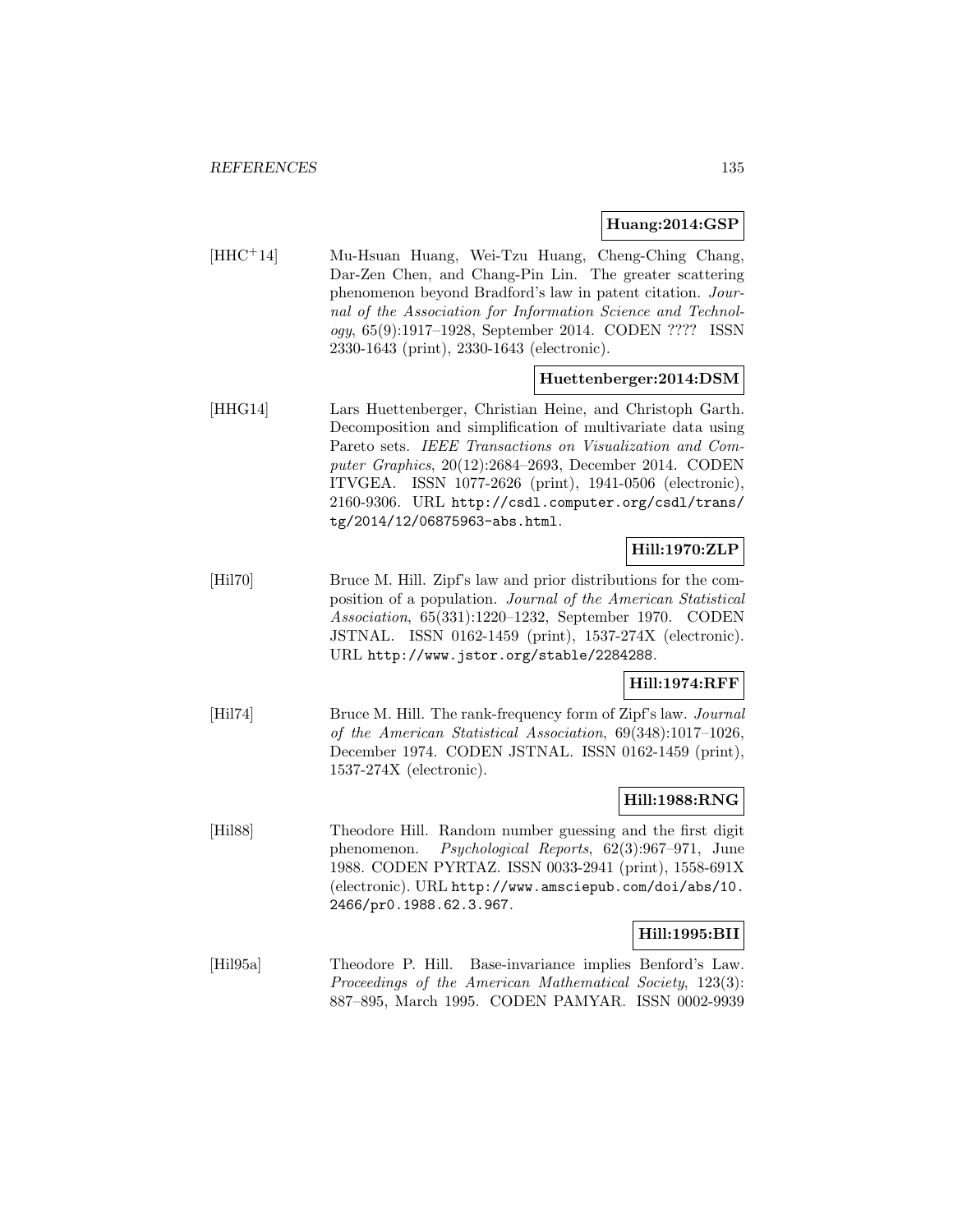(print), 1088-6826 (electronic). URL http://www.jstor. org/stable/2160815.

**Hill:1995:SDP**

[Hil95b] Theodore P. Hill. The significant-digit phenomenon. American Mathematical Monthly, 102(4):322–327, April 1995. CO-DEN AMMYAE. ISSN 0002-9890 (print), 1930-0972 (electronic).

## **Hill:1995:SDS**

[Hil95c] Theodore P. Hill. A statistical derivation of the significantdigit law. Statistical Science, 10(4):354–363, 1995. CODEN STSCEP. ISSN 0883-4237 (print), 2168-8745 (electronic). URL 2-P&origin=MSN; http://links.jstor.org/sici? sici=0883-4237(199511)10:4<354:ASDOTS>2.0.CO.

## **Hill:1996:NDT**

[Hil96] Theodore P. Hill. A note on distributions of true versus fabricated data. Preprint, Department of Mathematics, Georgia Institute of Technology, Atlanta, GA, USA, 1996. 4 pp. URL http://digitalcommons.calpoly.edu/ cgi/viewcontent.cgi?article=1046&context=rgp\_rsr.

## **Hill:1997:BL**

[Hil97] Theodore Hill. Benford's Law. In Michiel Hazewinkel, editor, Encyclopedia of Mathematics, Supplement I, volume 1, pages 102–103. Springer-Verlag, Berlin, Germany / Heidelberg, Germany / London, UK / etc., 1997. ISBN 90-481-4896-0. LCCN ????

## **Hill:1998:FDP**

[Hil98] Theodore P. Hill. The first digit phenomenon. American Scientist, 86(4):358–363, July/August 1998. CODEN AMSCAC. ISSN 0003-0996 (print), 1545-2786 (electronic). URL http: //people.math.gatech.edu/~hill/publications/PAPER% 20PDFS/TheFirstDigitPhenomenonAmericanScientist1996. pdf; http://www.math.gatech.edu/~hill/publications/ cv.dir/1st-dig.pdf.

## **Hill:1999:DFD**

[Hil99a] Theodore P. Hill. The difficulty of faking data. Chance: a magazine for people interested in the analysis of data, 12(3): 27–31, ???? 1999. CODEN CNDCE4. ISSN 0933-2480 (print),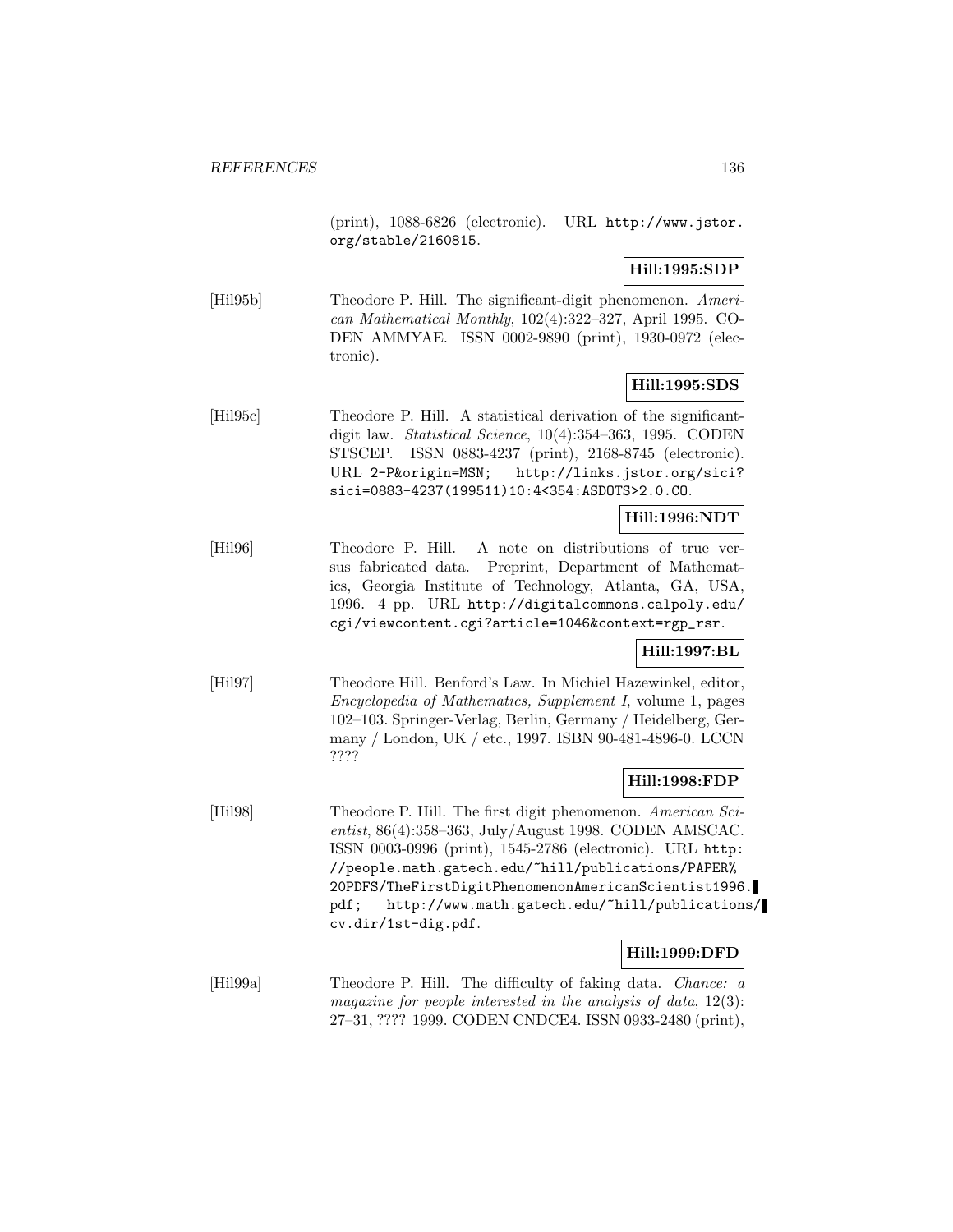1867-2280 (electronic). URL http://amstat.tandfonline. com/doi/abs/10.1080/09332480.1999.10542154.

## **Hill:1999:PCS**

[Hil99b] Theodore P. Hill. Le premier chiffre significatif fait sa loi. (French) [The first significant digit makes its law]. La Recherche: L'actualité des sciences,  $2(316)$ :72–76, January 1999. CODEN RCCHBV. ISSN 0029-5671 (print), 1625-9955 (electronic). URL http://www.larecherche.fr/savoirs/ autre/premier-chiffre-significatif-fait-sa-loi-01- 01-1999-70970.

## **Hill:2002:RAB**

[Hil02] T. P. Hill. Recent applications of Benford's law. In ????, editor, *Conference*, *Leiden University*, page ?? ????, ????, 2002. ISBN ???? LCCN ????

## **Hill:2011:LEB**

[Hil11] Theodore P. Hill. Letter to the editor: Benford's Law blunders. The American Statistician, 65(2):141, May 2011. CO-DEN ASTAAJ. ISSN 0003-1305 (print), 1537-2731 (electronic). URL http://www.tandfonline.com/doi/pdf/10. 1198/tast.2011.11011.

## **Han:2015:PSS**

[HJ15] Qixing Han and Daqing Jiang. Periodic solution for stochastic non-autonomous multispecies Lotka–Volterra mutualism type ecosystem. Applied Mathematics and Computation, 262(??):204–217, July 1, 2015. CODEN AMHCBQ. ISSN 0096-3003 (print), 1873-5649 (electronic). URL http://www. sciencedirect.com/science/article/pii/S0096300315005007.

## **Hui:2011:BLN**

[HJJYM11] Jiang Hui, Shen Jia-Jie, and Zhao Yu-Min. Benford's Law in nuclear structure physics. Chinese Physics Letters, 28(3): 32101–32104, March 2011. CODEN CPLEEU. ISSN 0256- 307X (print), 1741-3540 (electronic).

## **Horn:2006:DSA**

[HKKS06] B. Horn, M. Kreuzer, E. Kochs, and G. Schneider. Different states of anesthesia can be detected by Benford's Law. Journal of Neurosurgical Anesthesiology, 18(4):328–329, October 2006. ISSN 0898-4921 (print), 1537-1921 (electronic).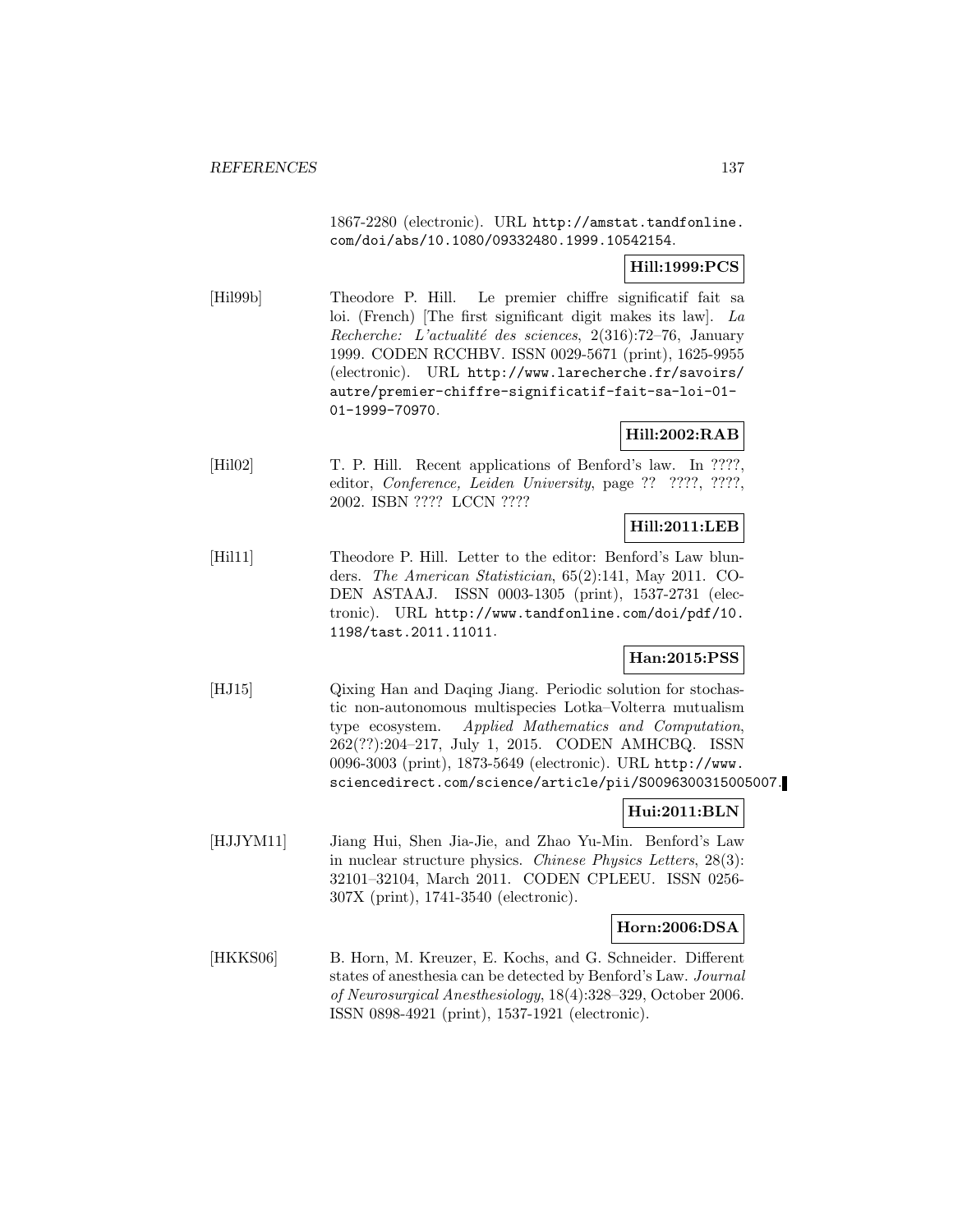#### **Handurukande:2006:PSB**

[HKL<sup>+</sup>06] S. B. Handurukande, A.-M. Kermarrec, F. Le Fessant, L. Massoulié, and S. Patarin. Peer sharing behaviour in the eDonkey network, and implications for the design of server-less file sharing systems. Operating Systems Review, 40(4):359–371, October 2006. CODEN OSRED8. ISSN 0163-5980 (print), 1943-586X (electronic).

## **Hackl:2014:CPP**

[HKWE14] Franz Hackl, Michael E. Kummer, and Rudolf Winter-Ebmer. 99 cent: Price points in e-commerce. Information Economics and Policy, 26(0):12–27, 2014. ISSN 0167-6245 (print), 1873- 5975 (electronic). URL http://www.sciencedirect.com/ science/article/pii/S0167624513000450.

## **Hamming:1965:NLB**

[HM65] R. W. Hamming and W. L. Mammel. A note on the location of the binary point in a computing machine. IEEE Transactions on Electronic Computers, EC-14(2):260–261, April 1965. CO-DEN IEECA8. ISSN 0367-7508. URL http://ieeexplore. ieee.org/stamp/stamp.jsp?tp=&arnumber=4038414.

## **Hjorland:2005:BLS**

[HN05] Birger Hjørland and Jeppe Nicolaisen. Bradford's law of scattering: ambiguities in the concept of "subject". In Fabio Crestani and Ian Ruthven, editors, Context: nature, impact, and role: 5th International Conference on Conceptions of Library and Information Sciences, CoLIS 2005, Glasgow, UK, June 4–8, 2005; proceedings, volume 3507 of Lecture Notes in Computer Science, pages 96–106. Springer-Verlag, Berlin, Germany / Heidelberg, Germany / London, UK / etc., 2005. ISBN 3-540-26178-8. LCCN Z672.5 .I5616 2005.

## **Huang:2020:TFL**

[HNY20] Yasheng Huang, Zhiyong Niu, and Clair Yang. Testing firmlevel data quality in China against Benford's law. Economics Letters, 192:109182, 4, 2020. CODEN ECLEDS. ISSN 0165- 1765 (print), 1873-7374 (electronic).

#### **Holewijn:1969:UDS**

[Hol69] Dr. P. J. Holewijn. On the uniform distribution of sequences of random variables. Zeitschrift für Wahrscheinlichkeitstheorie und verwandte Gebiete, 14(2):89–92, ???? 1969. CODEN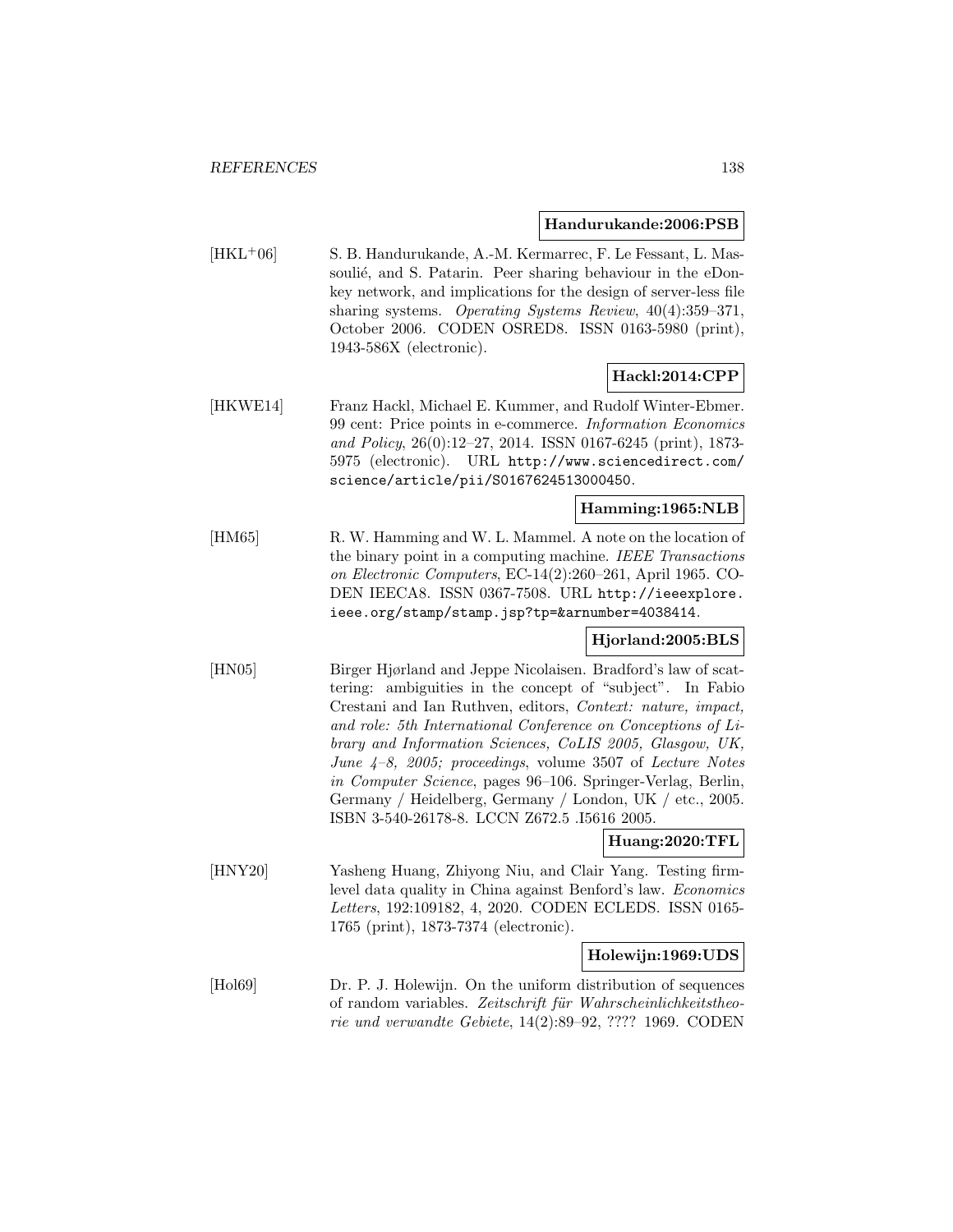ZWVGAA. ISSN 0044-3719. URL http://link.springer. com/article/10.1007/BF00537514.

## **Holz:2014:QCG**

[Hol14] Carsten A. Holz. The quality of China's GDP statistics. China Economic Review, 30(0):309–338, 2014. ISSN 1043- 951X (print), 1873-7781 (electronic). URL http://www. sciencedirect.com/science/article/pii/S1043951X14000753.

## **Holt:2018:WEW**

[Hol18] Jim Holt. When Einstein walked with Gödel: excursions to the edge of thought. Farrar, Strauss, and Giroux, New York, NY, USA, 2018. ISBN 0-374-14670-5 (hardcover), 0-374-71784-2 (e-book). xi + 368 pp. LCCN PS3608.O4943595 A6 2018.

## **Hoppe:2016:BLD**

[Hop16] Fred M. Hoppe. Benford's Law and distractors in multiple choice exams. International Journal of Mathematical Education in Science and Technology, 47(4):606–612, 2016. CODEN IJMEBM. ISSN 0020-739x (print), 1464-5211 (electronic).

## **Horgan:2009:BL**

[Hor09a] Jane M. Horgan. Benford's Law. In Probability with R: an introduction with computer science applications [Hor09b], chapter 9.4, pages 142–144. ISBN 0-470-28073-5 (cloth). LCCN QA76.9.M35 H863 2009. URL http://www.loc.gov/ catdir/toc/ecip0819/2008022817.html; http://www. wiley.com/WileyCDA/WileyTitle/productCd-0470280735. html.

## **Horgan:2009:PRI**

[Hor09b] Jane M. Horgan. Probability with R: an introduction with computer science applications. Wiley, New York, NY, USA, 2009. ISBN 0-470-28073-5 (cloth). xviii + 393 pp. LCCN QA76.9.M35 H863 2009. URL http://www.loc.gov/ catdir/toc/ecip0819/2008022817.html; http://www. wiley.com/WileyCDA/WileyTitle/productCd-0470280735. html.

#### **Hernando:2009:ZLF**

[HPV<sup>+</sup>09] A. Hernando, D. Puigdomènech, D. Villuendas, C. Vesperinas, and A. Plastino. Zipf's law from a Fisher variationalprinciple. Physics Letters A, 374(1):18–21, December 14,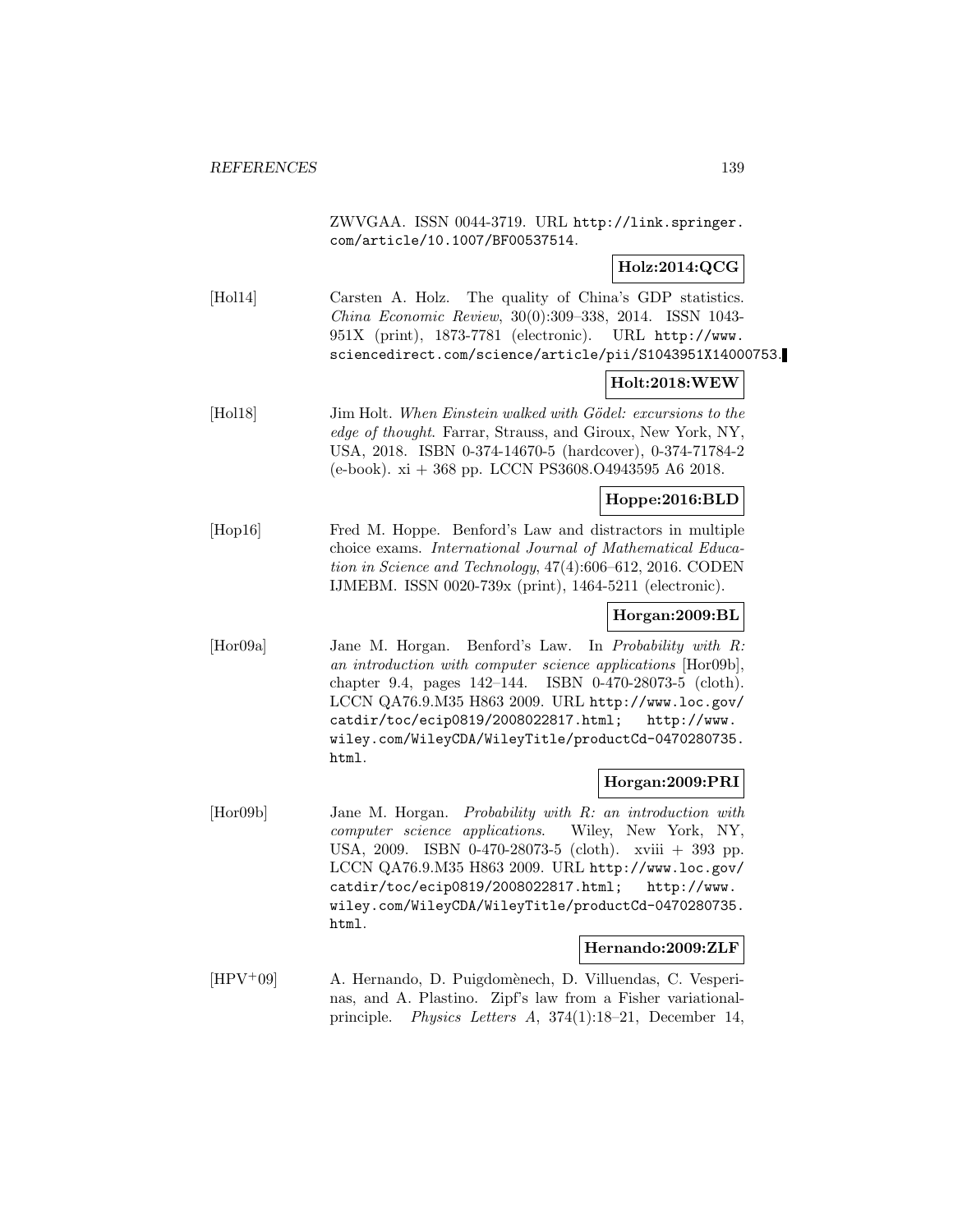2009. CODEN PYLAAG. ISSN 0375-9601 (print), 1873- 2429 (electronic). URL http://www.sciencedirect.com/ science/article/pii/S0375960109012894.

## **Hickman:2010:DAC**

[HR10] Matthew Hickman and Stephen Rice. Digital analysis of crime statistics: Does crime conform to Benford's Law? Journal of Quantitative Criminology, 26(3):333–349, September 2010. CODEN JQCRE6. ISSN 0748-4518 (print), 1573-7799 (electronic).

## **Hoyle01042002**

[HRJB02a] David C. Hoyle, Magnus Rattray, Ray Jupp, and Andrew Brass. Making sense of microarray data distributions. Bioinformatics, 18(4):576–584, 2002. ISSN 1367-4803 (print), 1367-4811 (electronic). URL http://bioinformatics. oxfordjournals.org/content/18/4/576.abstract.

## **Hoyle:2002:MSM**

[HRJB02b] David C. Hoyle, Magnus Rattray, Ray Jupp, and Andrew Brass. Making sense of microarray data distributions. *Bioin*formatics, 18(4):576–584, April 2002. ISSN 1367-4803 (print), 1367-4811 (electronic).

## **Huang:2001:PLE**

[HS01] Z. F. Huang and S. Solomon. Power, Lévy, exponential and Gaussian-like regimes in autocatalytic financial systems. European Physical Journal B: Condensed Matter and Complex Systems, 20(4):601–607, April 2001. CODEN EPJBFY. ISSN 1434-6028 (print), 1434-6036 (electronic). URL http://link. springer.com/article/10.1007/PL00011114.

## **Hill:2005:RDS**

[HS05] Theodore P. Hill and Klaus Schürger. Regularity of digits and significant digits of random variables. Stochastic Processes and Their Applications, 115(10):1723–1743, October 2005. CODEN STOPB7. ISSN 0304-4149 (print), 1879- 209X (electronic). URL http://www.sciencedirect.com/ science/article/pii/S0304414905000657.

## **Hefeeda:2008:TMP**

[HS08] Mohamed Hefeeda and Osama Saleh. Traffic modeling and proportional partial caching for peer-to-peer systems. IEEE/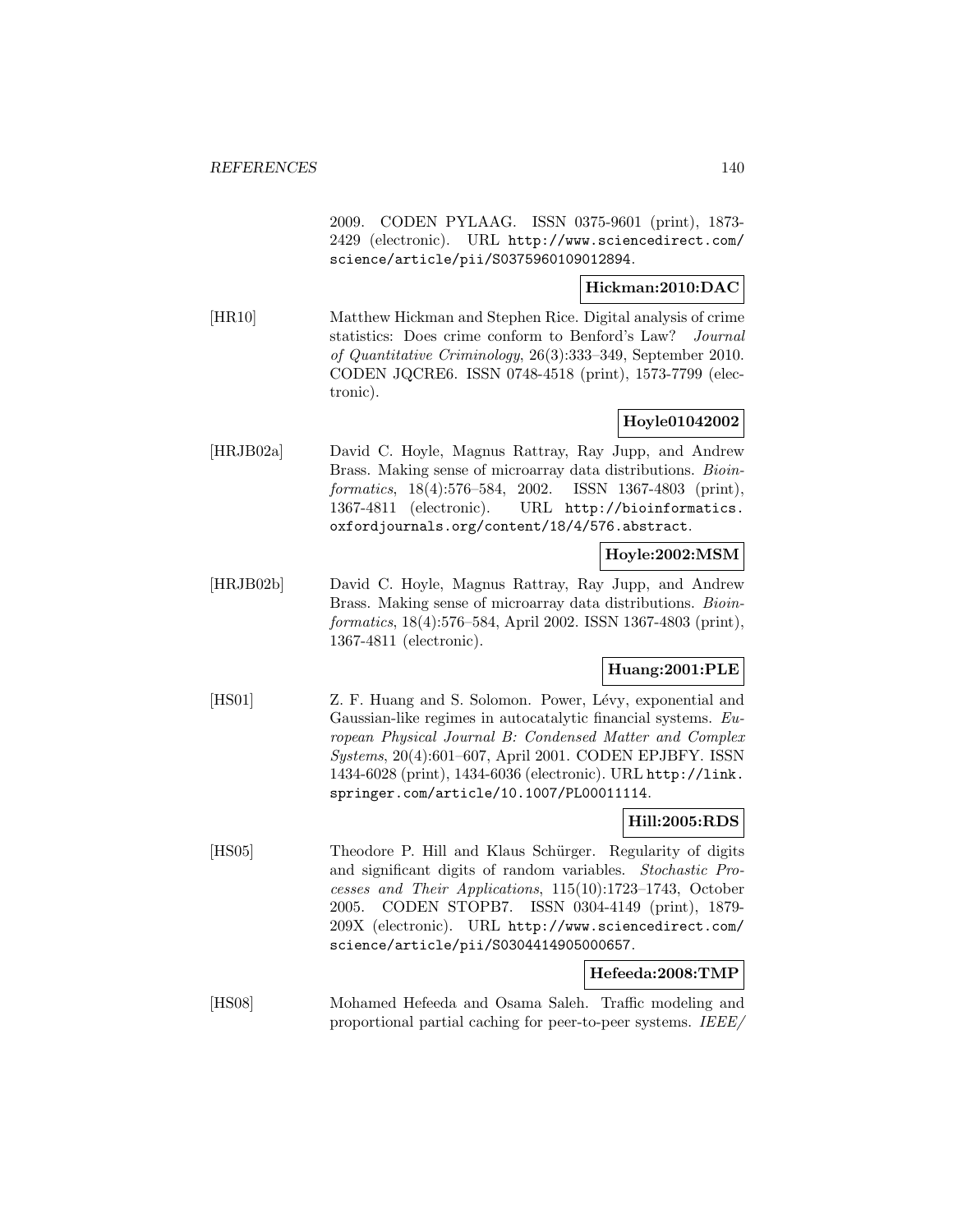ACM Transactions on Networking, 16(6):1447–1460, December 2008. CODEN IEANEP. ISSN 1063-6692 (print), 1558- 2566 (electronic).

## **Henselmann:2012:ABL**

[HSD12] Klaus Henselmann, Elisabeth Scherr, and Dominik Ditter. Applying Benford's Law to individual financial reports: An empirical investigation on the basis of SEC XBRL filings. Working Papers in Accounting Valuation Auditing, 2012-1: 1–23, 2012. URL http://hdl.handle.net/10419/88418; http://www.econstor.eu/bitstream/10419/88418/1/773918388. pdf.

## **Hisano:2011:PVD**

[HSM11] Ryohei Hisano, Didier Sornette, and Takayuki Mizuno. Predicted and verified deviations from Zipf's law in ecology of competing products. Physical Review E (Statistical physics, plasmas, fluids, and related interdisciplinary topics), 84(2): 026117, August 24, 2011. CODEN PLEEE8. ISSN 1539-3755 (print), 1550-2376 (electronic). URL http://link.aps.org/ doi/10.1103/PhysRevE.84.026117.

## **Hullemann:2017:ABL**

[HSM17] S. Hüllemann, G. Schüpfer, and J. Mauch. Application of Benford's law: a valuable tool for detecting scientific papers with fabricated data? *Der Anaesthesist*, 66(10):795–802, June 2017. ISSN 0003-2417 (print), 1432-055X (electronic).

## **Chakravorty:2008:TAE**

[HSR<sup>+</sup>08a] Douglas N. Hales, V. Sridharan, Abirami Radhakrishnan, Satya S. Chakravorty, and Samia M. Siha. Testing the accuracy of employee-reported data: An inexpensive alternative approach to traditional methods. European Journal of Operational Research, 189(3):583–593, September 16, 2008. CODEN EJORDT. ISSN 0377-2217 (print), 1872-6860 (electronic). URL http://www.sciencedirect.com/science/ article/pii/S0377221706011702.

## **Hales:2008:TAE**

[HSR<sup>+</sup>08b] Douglas N. Hales, V. Sridharan, Abirami Radhakrishnan, Satya S. Chakravorty, and Samia M. Siha. Testing the accuracy of employee-reported data: An inexpensive alternative approach to traditional methods. European Jour-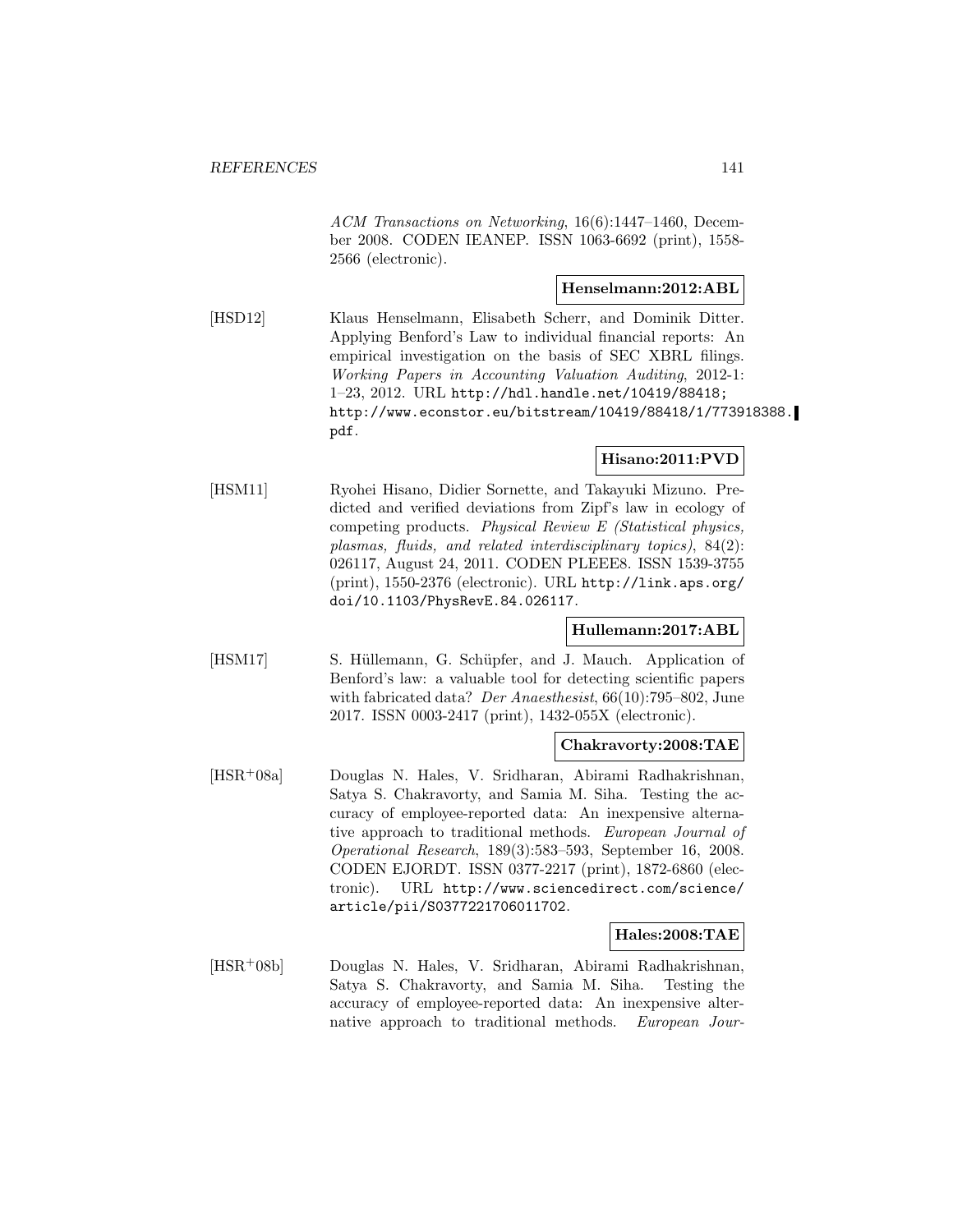|             | nal of Operational Research, 189(3):583-593, 2008.<br>CO-<br>DEN EJORDT. ISSN 0377-2217 (print), 1872-6860 (elec-<br>URL http://www.sciencedirect.com/science/<br>tronic).<br>article/pii/S0377221706011702.                                                                                                                                             |
|-------------|----------------------------------------------------------------------------------------------------------------------------------------------------------------------------------------------------------------------------------------------------------------------------------------------------------------------------------------------------------|
|             | Hsu:1948:ESM                                                                                                                                                                                                                                                                                                                                             |
| [ $Hsi48$ ] | E. H. Hsü. An experimental study on "mental numbers" and<br>a new application. The Journal of General Psychology, $38(1)$ :<br>57-67, ???? 1948. CODEN JGPSAY. ISSN 0022-1309 (print),<br>1940-0888 (electronic). URL http://www.tandfonline.com/<br>doi/abs/10.1080/00221309.1948.9711768.                                                              |
|             | Harremoes:2001:MEF                                                                                                                                                                                                                                                                                                                                       |
| [HT01]      | Peter Harremoës and Flemming Topsøe. Maximum entropy<br>fundamentals. <i>Entropy</i> , $3(3):191-226$ , September 2001. CO-<br>DEN ENTRFG. ISSN 1099-4300. URL http://www.mdpi.<br>com/1099-4300/3/3/191.                                                                                                                                                |
|             | Harremoes:2005:ZLHa                                                                                                                                                                                                                                                                                                                                      |
| [HT05a]     | Peter Harremoës and Flemming Topsoe. Zipf's law, hyper-<br>bolic distributions and entropy loss. Physica A: Statistical<br>Mechanics and its Applications, 328(3-4):315-318, August 1,<br>CODEN PHYADX. ISSN 0378-4371 (print), 1873-<br>2005.<br>2119 (electronic). URL http://www.sciencedirect.com/<br>science/article/pii/S1571065305051450.         |
|             | Harremoes:2005:ZLHb                                                                                                                                                                                                                                                                                                                                      |
| [HT05b]     | Peter Harremoës and Flemming Topsoe. Zipf's law, hyper-<br>bolic distributions and entropy loss. In Rudolf Ahlswede et al.,<br>editors, General theory of information transfer and combina-<br>torics., volume 21 of Electronic Notes in Discrete Mathemat-<br>ics, pages 315–318. Elsevier, Amsterdam, The Netherlands,<br>2005.                        |
|             | Harremoes:2006:ZLH                                                                                                                                                                                                                                                                                                                                       |
| [HT06]      | P. Harremoës and F. Topsoe. Zipf's law, hyperbolic distribu-<br>tions and entropy loss. In Rudolf Ahlswede et al., editors, Gen-<br>eral theory of information transfer and combinatorics, volume<br>4123 of Lecture Notes in Computer Science, pages 788–792.<br>Springer-Verlag, Berlin, Germany / Heidelberg, Germany /<br>London, UK $/$ etc., 2006. |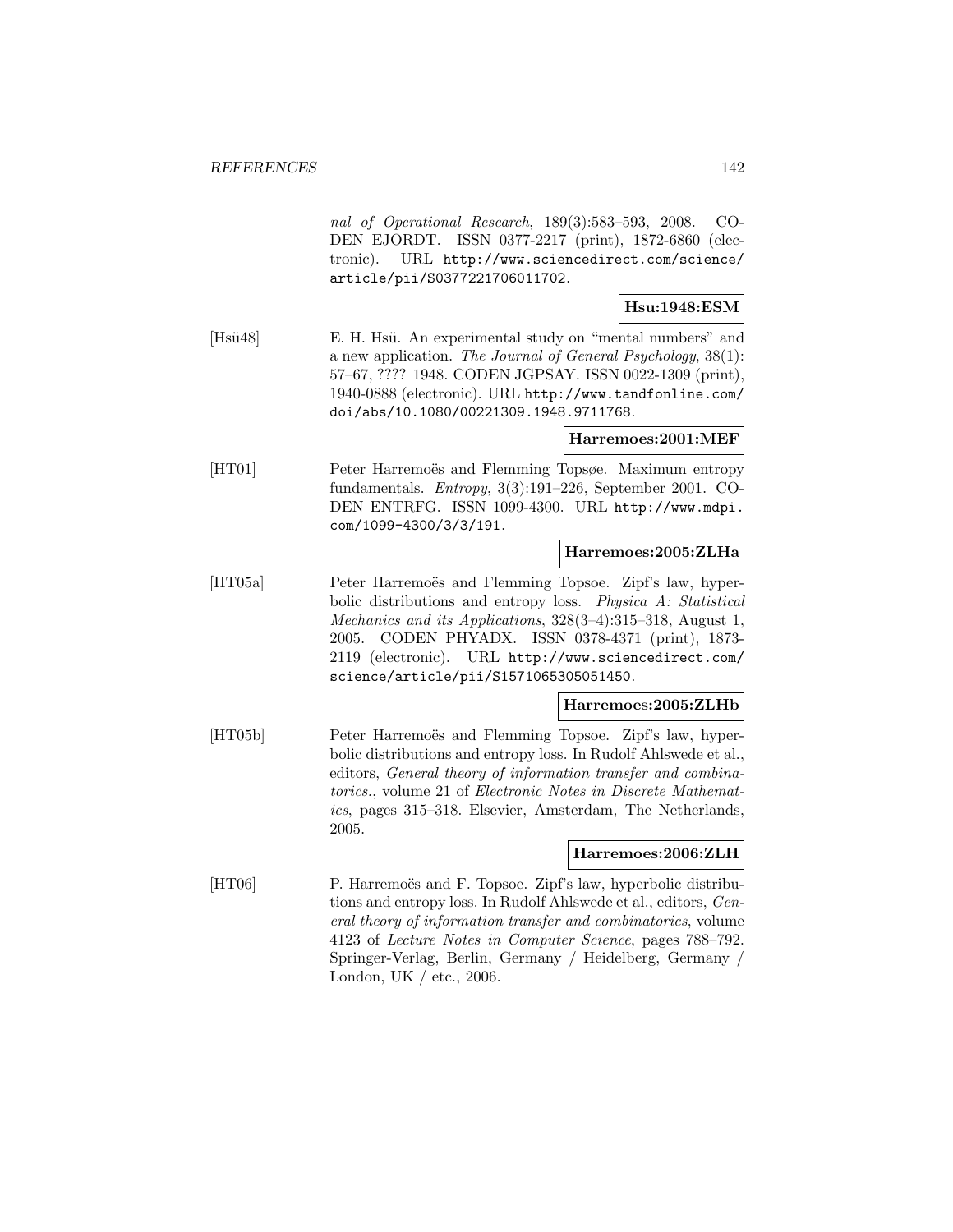## **Hubert:1976:NIB**

[Hub76] John J. Hubert. On the Naranan interpretation of Bradford's Law. Journal of the American Society for Information Science, 27(5):339–341, September 1976. CODEN AISJB6. ISSN 0002-8231 (print), 1097-4571 (electronic).

## **Hubert:1977:LEL**

[Hub77] John J. Hubert. Letters to the Editor: Lotka's Law in the humanities. Journal of the American Society for Information Science, 28(1):66, January 1977. CODEN AISJB6. ISSN 0002- 8231 (print), 1097-4571 (electronic).

#### **Hubert:1978:BCR**

[Hub78] John J. Hubert. Brief communications: A relationship between two forms of Bradford's Law. Journal of the American Society for Information Science, 29(3):159–161, May 1978. CODEN AISJB6. ISSN 0002-8231 (print), 1097-4571 (electronic).

## **Huber:2002:NMG**

[Hub02] John C. Huber. A new model that generates Lotka's Law. Journal of the American Society for Information Science and Technology, 53(3):209–219, ???? 2002. CODEN JASIEF. ISSN 1532-2882 (print), 1532-2890 (electronic).

## **Humenberger:2006:BGV**

[Hum06] Hans Humenberger. Das ,,Benford-Gesetz" ¨uber die Verteilung der ersten Ziffer von Zahn. (German) [Benford's law on the distribution of the first digit of numbers]. Report, Institut für Mathematik und Angewandte Statistik, Universität für Bodenkultur, Gregor Mendel-Straße 33, A-1180, Wien, Austria, August 2006. URL http://www.mathematik. uni-kassel.de/didaktik/HomePersonal/fischer/StochScan/ 1996-3\_Hum.pdf.

#### **Humenberger:2008:EBB**

[Hum08] H. Humenberger. Eine elementarmathematische Begründung des Benford-Gesetzes. (German) [An elementary mathematical derivation of the Benford Law]. Der Mathematikunterricht, 54(??):24–34, ???? 2008. CODEN ???? ISSN 0025- 5807. URL http://www.oemg.ac.at/DK/Didaktikhefte/ 2008%2520Band%252041/VortragHumenberger.pdf.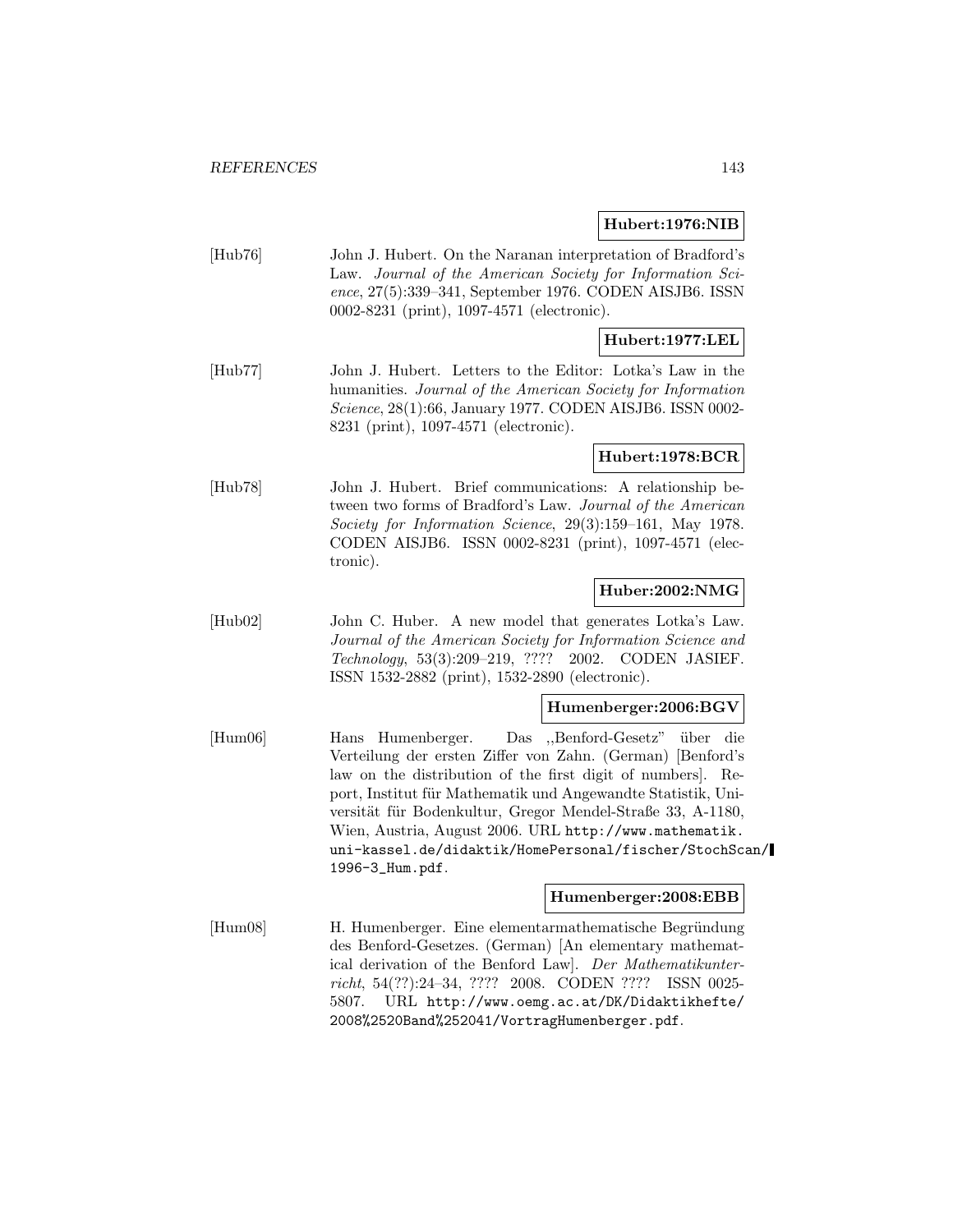#### **Humenberger:2018:BGW**

[Hum18] Hans Humenberger. Das Benford-Gesetz" — warum ist die Eins als führende Ziffer von Zahlen bevorzugt?. (German) The "Benford Law" — why is one preferred as the leading digit of numbers?]. In Hans-Stefan Siller, Gilbert Greefrath, and Werner Blum, editors, Neue Materialien für einen realitätsbezogenen Mathematikunterricht 4: 25 Jahre ISTRON-Gruppe - eine Best-of-Auswahl aus der ISTRON-Schriftenreihe, chapter 12, pages 161–176. Springer Fachmedien Wiesbaden, Wiesbaden, 2018. ISBN 978-36581-7-5-9-9-3.

## **Hungerbuhler:2007:BGF**

[Hün07] Norbert Hüngerbühler. Benfords Gesetz über führende Ziffern. Wie die Mathematik Steuersündern das Fürchten lehrt [Benford's Law on leading digits. mathematics teaches tax evaders to fear]. Report, EducETH, Zürich, Switzerland, March 2, 2007. 24 pp. URL http://www.educ.ethz.ch/unt/ um/mathe/ana/benford/Benford\_Fuehrende\_Ziffern.pdf.

#### **Hurlimann:2003:GBL**

[Hür03] Werner Hürlimann. A generalized Benford law and its application. Advances and Applications in Statistics, 3(3):217–228, 2003. CODEN ???? ISSN 0972-3617.

## **Hurlimann:2004:IPB**

[Hür04] Werner Hürlimann. Integer powers and Benford's law. International Journal of Pure and Applied Mathematics, 11(1): 39–46, 2004. CODEN ???? ISSN 1311-8080 (print), 1314-3395 (electronic).

## **Hurlimann:2006:BLB**

[Hür06a] Werner Hürlimann. Benford's Law from 1881 to 2006: a bibliography. Report, Feldstrasse 145, CH-8004 Zürich, Switzerland, July 5, 2006. 15 pp. URL http://arxiv.org/pdf/ math.ST/0607168.

#### **Hurlimann:2006:GBL**

[Hür06b] Werner Hürlimann. Generalizing Benford's law using power laws: application to integer sequences. ArXiv Mathematics e-prints, July 2006. CODEN ???? ISSN ???? URL http:// adsabs.harvard.edu/abs/2006math......7166H.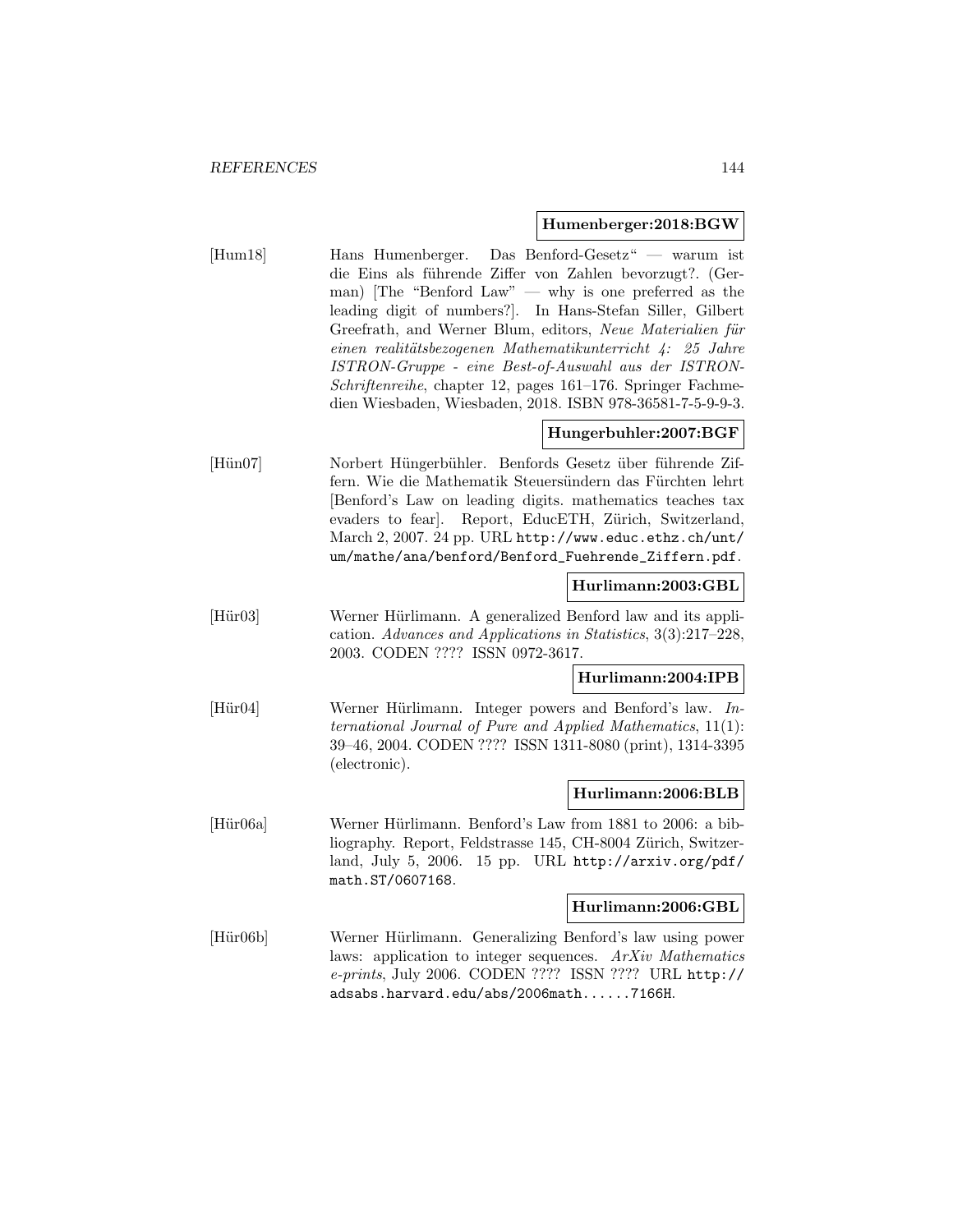### **Hurlimann:2009:GBL**

[Hür09] Werner Hürlimann. Generalizing Benford's law using power laws: application to integer sequences. International Journal of Mathematics and Mathematical Sciences, page 10, 2009. CODEN ???? ISSN 0161-1712 (print), 1687-0425 (electronic). URL http://arxiv.org/abs/math/0607166. Article ID 970284.

### **Hurlimann:2015:BLS**

[Hür15a] Werner Hürlimann. Benford's Law in scientific research. International Journal of Scientific and Engineering Research, 6 (7):143–148, July 2015. ISSN 2229-5518. URL http://www. ijser.org/onlineResearchPaperViewer.aspx?Benfords-Law-in-Scientific-Research.pdf.

#### **Hurlimann:2015:FDT**

[Hür15b] Werner Hürlimann. A first digit theorem for powerful integer powers. SpringerPlus, 4(1):576:1–576:??, October 6, 2015. CODEN SPRIFB. ISSN 2193-1801. URL http://link. springer.com/article/10.1186/s40064-015-1370-3.

### **Hurlimann:2015:URU**

[Hür15c] Werner Hürlimann. On the uniform random upper bound family of first significant digit distributions. *Journal of Infor*metrics, 9(2):349–358, 2015. ISSN 1751-1577 (print), 1875- 5879 (electronic). URL http://www.sciencedirect.com/ science/article/pii/S1751157715000255.

### **Hobza:2001:NBL**

[HV01] Tomáš Hobza and Igor Vajda. On the Newcomb–Benford law in models of statistical data. Revista Matemática Complutense, 14(2):407–420, 2001. CODEN ???? ISSN 1139-1138, 1696-8220, 1988-2807.

# **Hardy:1975:ITN**

[HW75a] Godfrey H. Hardy and Edward M. Wright. An Introduction to the Theory of Numbers. Clarendon Press, Oxford, UK, fourth edition, 1975. ISBN 0-19-853310-1. 421 pp. LCCN ????

### **Hill:1975:SFZ**

[HW75b] Bruce M. Hill and Michael Woodroofe. Stronger forms of Zipf's law. Journal of the American Statistical Association, 70(349):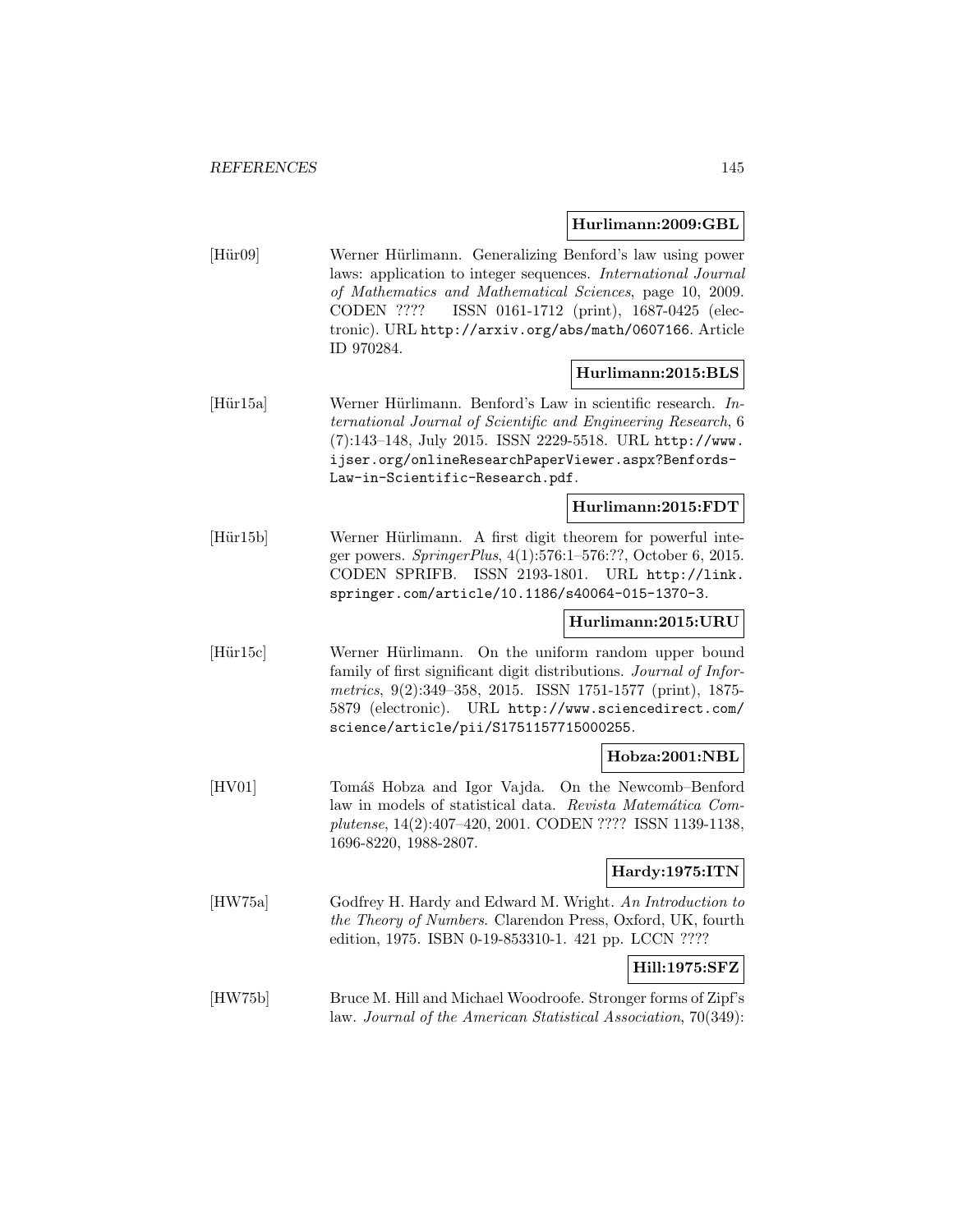212–219, March 1975. CODEN JSTNAL. ISSN 0162-1459 (print), 1537-274X (electronic).

### **Hoare:1986:DFS**

[HW86] G. T. Q. Hoare and E. Wright. The distribution of first significant digits. The Mathematical Gazette, 70(451):34–37, March 1986. CODEN MAGAAS. ISSN 0025-5572 (print), 2056-6328 (electronic). URL http://www.jstor.org/stable/3615826.

### **Hosking:1987:PQE**

[HW87] J. R. M. Hosking and J. R. Wallis. Parameter and quantile estimation for the generalized Pareto distribution. Technometrics, 29(3):339–349, ???? 1987. CODEN TCMTA2. ISSN 0040-1706 (print), 1537-2723 (electronic).

### **Hu:2015:EES**

[HW15] Yangzi Hu and Fuke Wu. Exponential extinction of a stochastic Lotka–Volterra model with expectations in coefficients. IMA Journal of Applied Mathematics, 80(4):1219–1234, August 2015. CODEN IJAMDM. ISSN 0272-4960 (print), 1464- 3634 (electronic). URL http://imamat.oxfordjournals. org/content/80/4/1219.

### **Huang:2008:IZL**

[HYYH08] Shi-Ming Huang, David C. Yen, Luen-Wei Yang, and Jing-Shiuan Hua. An investigation of Zipf's Law for fraud detection  $(DSS# 06-10-1826R(2))$ . Decision Support Systems, 46(1):70–83, December 2008. CODEN DSSYDK. ISSN 0167-9236 (print), 1873-5797 (electronic). URL http://www.sciencedirect.com/science/article/ pii/S0167923608001073.

# **Hein:2012:SFF**

[HZKS12] J. Hein, R. Zobrist, C. Konrad, and G. Schuepfer. Scientific fraud in 20 falsified anesthesia papers. Der Anaesthesist, 61(6):543–549, June 2012. CODEN ANATAE. ISSN 0003- 2417 (print), 1432-055X (electronic). URL http://link. springer.com/article/10.1007/s00101-012-2029-x.

### **He:2014:EPD**

[HZZ14] Hui He, Na Zhou, and Ruiming Zhang. On estimation for the Pareto distribution. Statistical Methodology, 21(??):49– 58, November 2014. CODEN ???? ISSN 1572-3127 (print),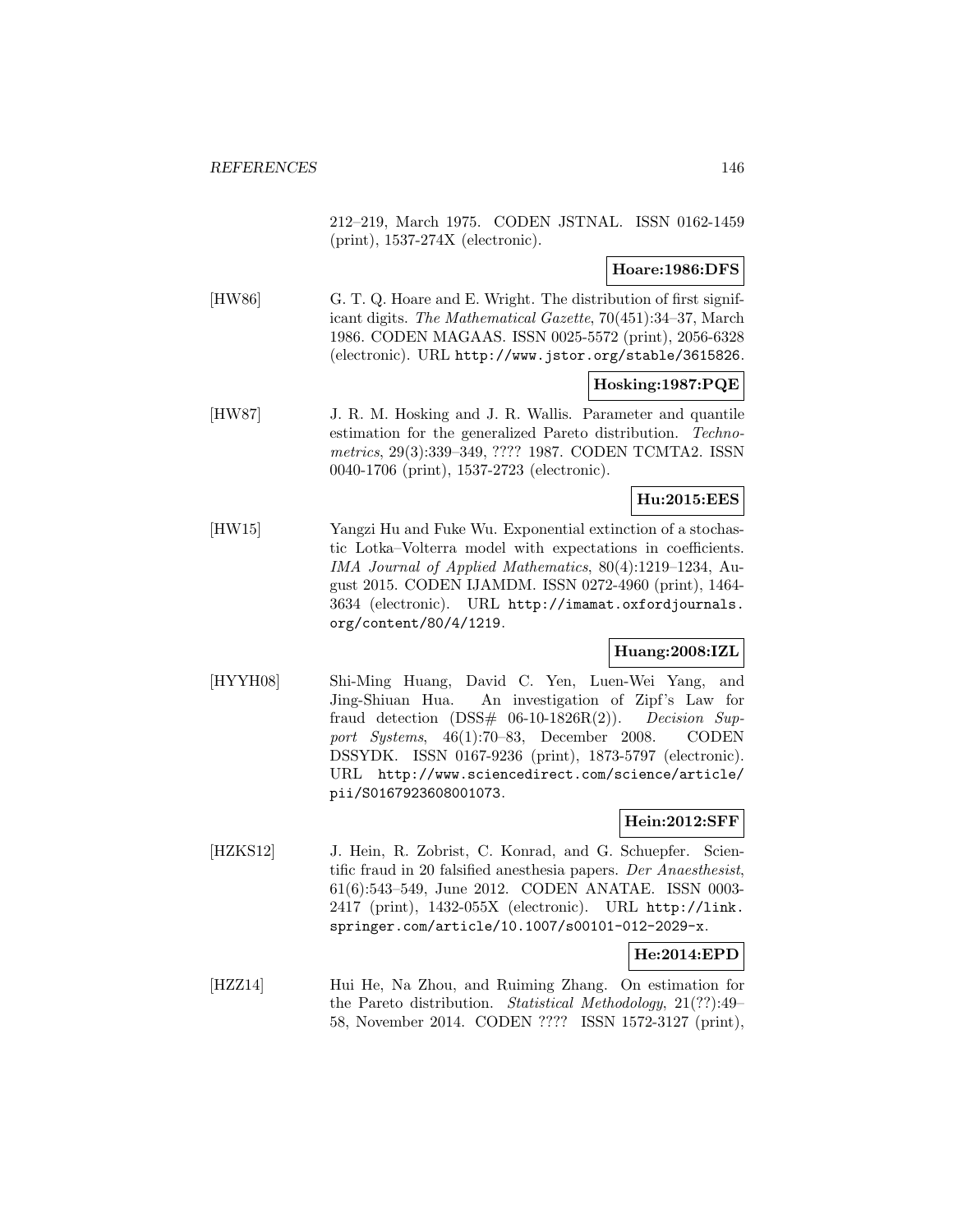1878-0954 (electronic). URL http://www.sciencedirect. com/science/article/pii/S1572312714000288.

**Ferrer-i-Cancho:2010:RTD**

[iCE10] Ramon Ferrer i Cancho and Brita Elvevåg. Random texts do not exhibit the real Zipf's Law-like rank distribution. *PLoS* One, 5(3):e9411:1–e9411:10, March 2010. CODEN POL-NCL. ISSN 1932-6203. URL http://journals.plos.org/ plosone/article?id=10.1371/journal.pone.0009411.

**Ferrer-i-Cancho:2018:OZM**

[iCV18] Ramon Ferrer i Cancho and Michael S. Vitevitch. The origins of Zipf's meaning-frequency law. Journal of the Association for Information Science and Technology, 69(11):1369– 1379, November 2018. CODEN ???? ISSN 2330-1643 (print), 2330-1643 (electronic).

### **Ipeirotis:2008:CAH**

[IG08] Panagiotis G. Ipeirotis and Luis Gravano. Classification-aware hidden-web text database selection. ACM Transactions on Information Systems, 26(2):6:1–6:??, March 2008. CODEN ATISET. ISSN 1046-8188.

### **Iorliam:2014:DBI**

[IHPS14] A. Iorliam, A. T. S. Ho, N. Poh, and Y. Q. Shi. Do biometric images follow Benford's Law? In 2014 International Workshop on Biometrics and Forensics (IWBF), pages 1–6. IEEE Computer Society Press, 1109 Spring Street, Suite 300, Silver Spring, MD 20910, USA, March 2014.

#### **Iorliam:2017:UBL**

[IHWZ17] Aamo Iorliam, Anthony T. S. Ho, Adrian Waller, and Xi Zhao. Using Benford's Law divergence and neural networks for classification and source identification of biometric images. In Y. Shi, H. Kim, F. Perez-Gonzalez, and F. Liu, editors, *Digi*tal Forensics and Watermarking (IWDW 2016), volume 10082 of Lecture Notes in Computer Science, pages 88–105. Springer International Publishing, Cham, Switzerland, 2017.

### **Israeloff:1996:CZD**

[IKC96] N. E. Israeloff, M. Kagalenko, and K. Chan. Can Zipf distinguish language from noise in noncoding DNA? Physical Review Letters, 76(11):1976–??, March 11, 1996. CO-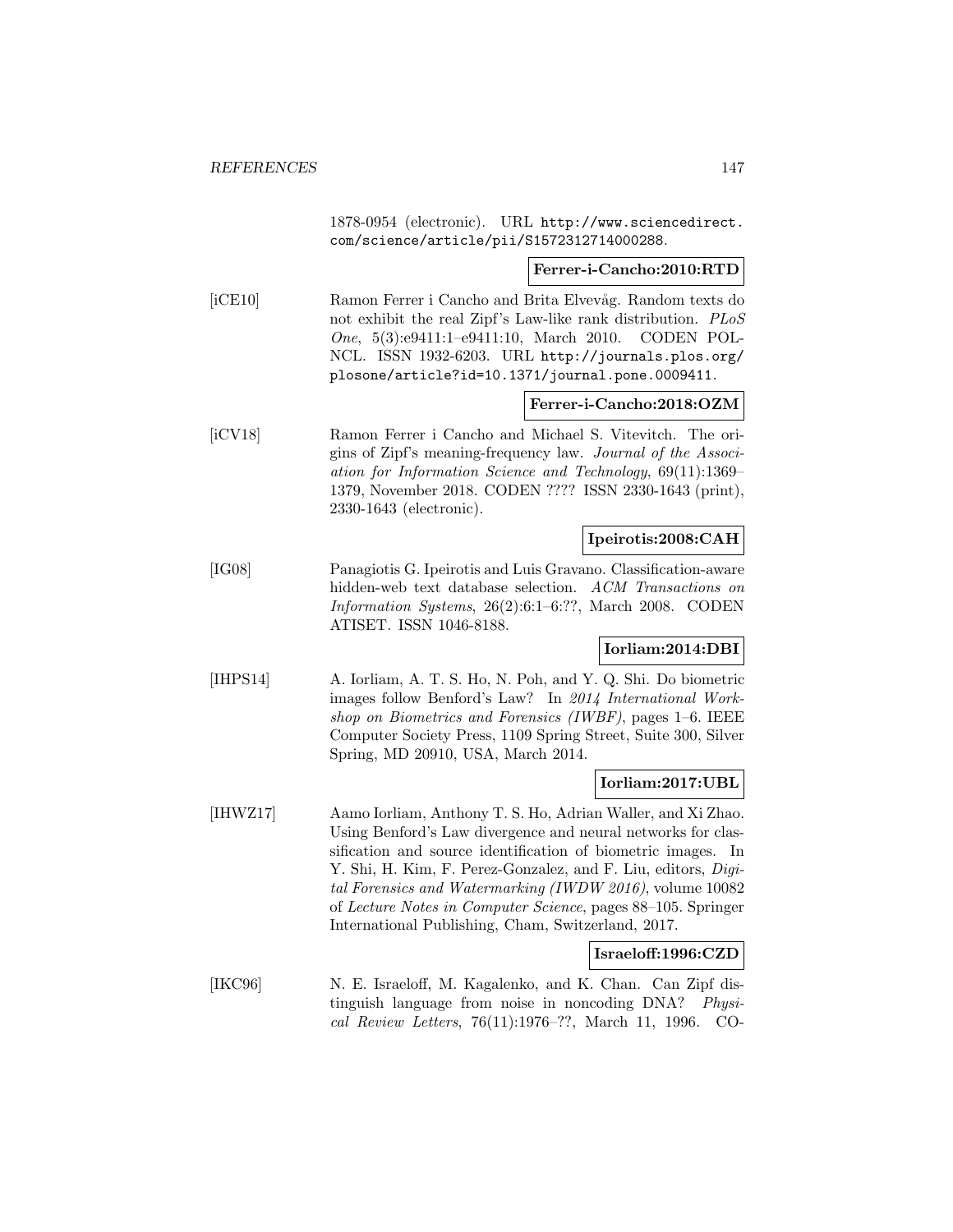DEN PRLTAO. ISSN 0031-9007 (print), 1079-7114 (electronic), 1092-0145. URL http://link.aps.org/doi/10. 1103/PhysRevLett.76.1976.

### **Iafrate:2015:EDN**

[IMS15] Joseph R. Iafrate, Steven J. Miller, and Frederick W. Strauch. Equipartitions and a distribution for numbers: A statistical model for Benford's Law. Physical Review E (Statistical physics, plasmas, fluids, and related interdisciplinary topics), 91(6):062138:1–062138:6, June 2015. CODEN PLEEE8. ISSN 1539-3755 (print), 1550-2376 (electronic). URL http://link. aps.org/doi/10.1103/PhysRevE.91.062138.

### **Ioannides:2003:ZLC**

[IO03] Yannis M. Ioannides and Henry G. Overman. Zipf's law for cities: an empirical examination. Regional Science and Urban Economics, 33(2):127–137, March 1, 2003. CO-DEN RSUEDM. ISSN 0166-0462 (print), 1879-2308 (electronic). URL http://www.sciencedirect.com/science/ article/pii/S0166046202000066.

### **Ioannidis:2005:WMP**

[Ioa05] John P. A. Ioannidis. Why most published research findings are false. PLoS Medicine, 2(8):696–701, August 2005. CODEN PMLEAC. ISSN 1549-1277 (print), 1549-1676 (electronic). URL http://www.plosmedicine.org/article/ info:doi/10.1371/journal.pmed.0020124.

### **Irmay:1997:RBZ**

[Irm97] Shragga Irmay. The relationship between Zipf's law and the distribution of first digits. *Journal of Applied Statis*tics, 24(4):383–393, August 1, 1997. CODEN ???? ISSN 0266-4763 (print), 1360-0532 (electronic). URL http://www. tandfonline.com/doi/abs/10.1080/02664769723594.

### **Iyengar:1983:SPL**

[IRU83] S. Sitharama Iyengar, A. K. Rajagopal, and V. R. R. Uppuluri. String patterns of leading digits. Applied Mathematics and Computation, 12(4):321–337, July 1983. CO-DEN AMHCBQ. ISSN 0096-3003 (print), 1873-5649 (electronic). URL http://www.sciencedirect.com/science/ article/pii/0096300383900450.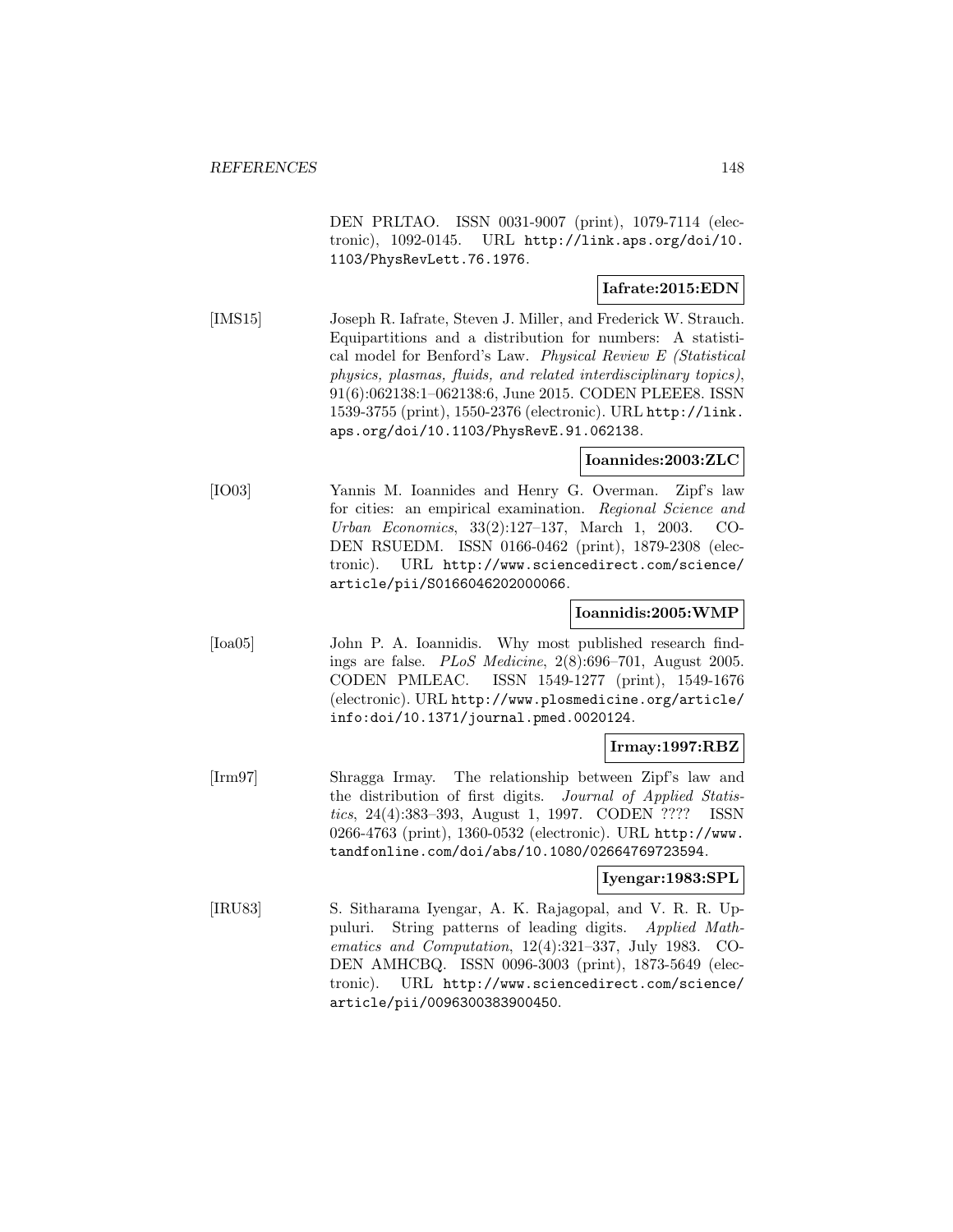#### **Ismail:2004:SES**

| [Im04] | Sanaa Ismail. A simple estimator for the shape parameter of        |
|--------|--------------------------------------------------------------------|
|        | the Pareto distribution with economics and medical applica-        |
|        | tions. Journal of Applied Statistics, $31(1):3-13$ , January 2004. |
|        | CODEN ???? ISSN 0266-4763 (print), 1360-0532 (electronic).         |
|        |                                                                    |

### **Iudica:2012:BLM**

[Iud12] Federico Iudica. Benford's Law: Mathematical properties and forensic accounting applications. Master's thesis, Facoltà di Impresa e Management, Cattedra di Matematica, Luiss Guido Carli University, Rome, Italy, 2012. iv  $+56$  pp. URL http:/ /tesi.eprints.luiss.it/8189/1/iudica-tesi-2012.pdf.

### **Izsak:2006:MLE**

[Izs06] F. Izsák. Maximum likelihood estimation for constrained parameters of multinomial distributions — application to Zipf–Mandelbrot models. Computational Statistics & Data Analysis, 51(3):1575–1583, December 1, 2006. CODEN CS-DADW. ISSN 0167-9473 (print), 1872-7352 (electronic). URL http://www.sciencedirect.com/science/article/ pii/S016794730600154X.

### **Jamain:2001:BL**

[Jam01] Adrien Jamain. Benford's Law. Master's thesis, Department of Mathematics, Imperial College of London and ENSIMAG, London, UK, 2001. ???? pp. URL http://www.math. ualberta.ca/~aberger/benford\_bibliography/jamain\_thesis01. pdf. Not found in Imperial College Library or COPAC catalogs on 16 February 2013. URL link is broken too.

#### **Janvresse:2012:QCP**

 $[Jan12]$  Elise Janvresse. Quelques contributions aux probabilités et à la théorie ergodique. (French) [Some contributions to probability theory and ergodic theory]. Document de synthèse présenté pour l'Habilitation à Diriger des Recherches, l'Université de Rouen, Rouen, France, February 17, 2012. 67 pp. URL http://www.univ-rouen.fr/LMRS/Persopage/ Janvresse/hdr\_Janvresse.pdf.

### **Jasak:2010:BZR**

[Jas10] Zoran Jasak. Benfordov zakon i reinforcement učenje. (Bosnian) [Benford's Law and reinforcement learning]. Mag-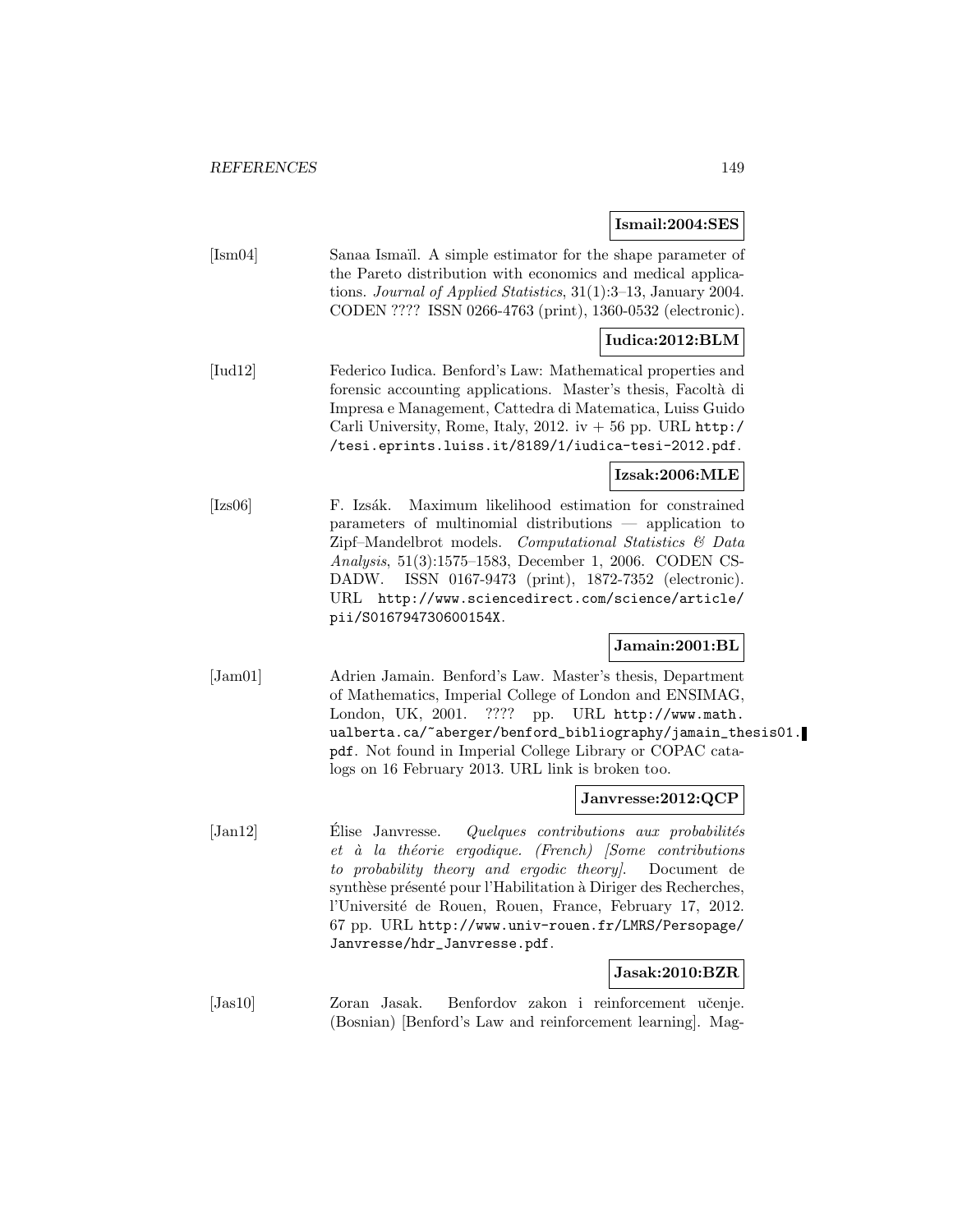istarski Rad (M.Sc. thesis), Prirodno-Matematicki Fakultet, Odsjek za matematiku, Ju Univerzitet u Tuzla, Tuzla, Bosnia and Herzegovina, December 2010. 124 pp. URL http://www.math.ualberta.ca/~aberger/benford\_ bibliography/jasak\_10.pdf.

**Janvresse:2011:AAU**

[JD11] Elise Janvresse and Thierry De La Rue. Averaging along uniform random integers. ArXiv e-prints, 2011. URL http:// arxiv.org/abs/1103.1719.

**Janvresse:2012:AAU**

[JD12] Elise Janvresse and Thierry De La Rue. Averaging along uniform random integers. Uniform Distribution Theory, 7(2): 35–60, ???? 2012. ISSN 1336-913X. URL http://www.boku. ac.at/MATH/udt/vol07/no2/03JanRue16-11.pdf.

**Janvresse:2004:UDB**

[JdlR04] Elise Janvresse and Thierry de la Rue. From uniform distribu- ´ tions to Benford's law. Journal of Applied Probability, 41(4): 1203–1210, 2004. CODEN JPRBAM. ISSN 0021-9002 (print), 1475-6072 (electronic). URL http://projecteuclid.org/ getRecord?id=euclid.jap/1101840566; http://www.jstor. org/stable/4141393; https://www.univ-rouen.fr/LMRS/ Persopage/Delarue/Publis/PDF/uniform\_distribution\_ to\_Benford\_law.pdf.

#### **Janvresse:2009:BL**

[JdlR09] Elise Janvresse and Thierry de la Rue. Benford's law. Butl. Soc. Catalana Mat., 24(1):5–12, 2009. CODEN ???? ISSN 0214-316X. Translated by Frederic Utzet.

#### **Jech:1992:LDL**

[Jec92] Thomas Jech. The logarithmic distribution of leading digits and finitely additive measures. Discrete Mathematics, 108(1– 3):53–57, ???? 1992. CODEN DSMHA4. ISSN 0012-365X (print), 1872-681X (electronic).

### **Jeevanand:1997:BEB**

[Jee97] E. S. Jeevanand. Bayes estimation of  $P(X_2 < X_1)$  for a bivariate Pareto distribution. Journal of the Royal Statistical Society. Series D (The Statistician), 46(1):93–99, ???? 1997.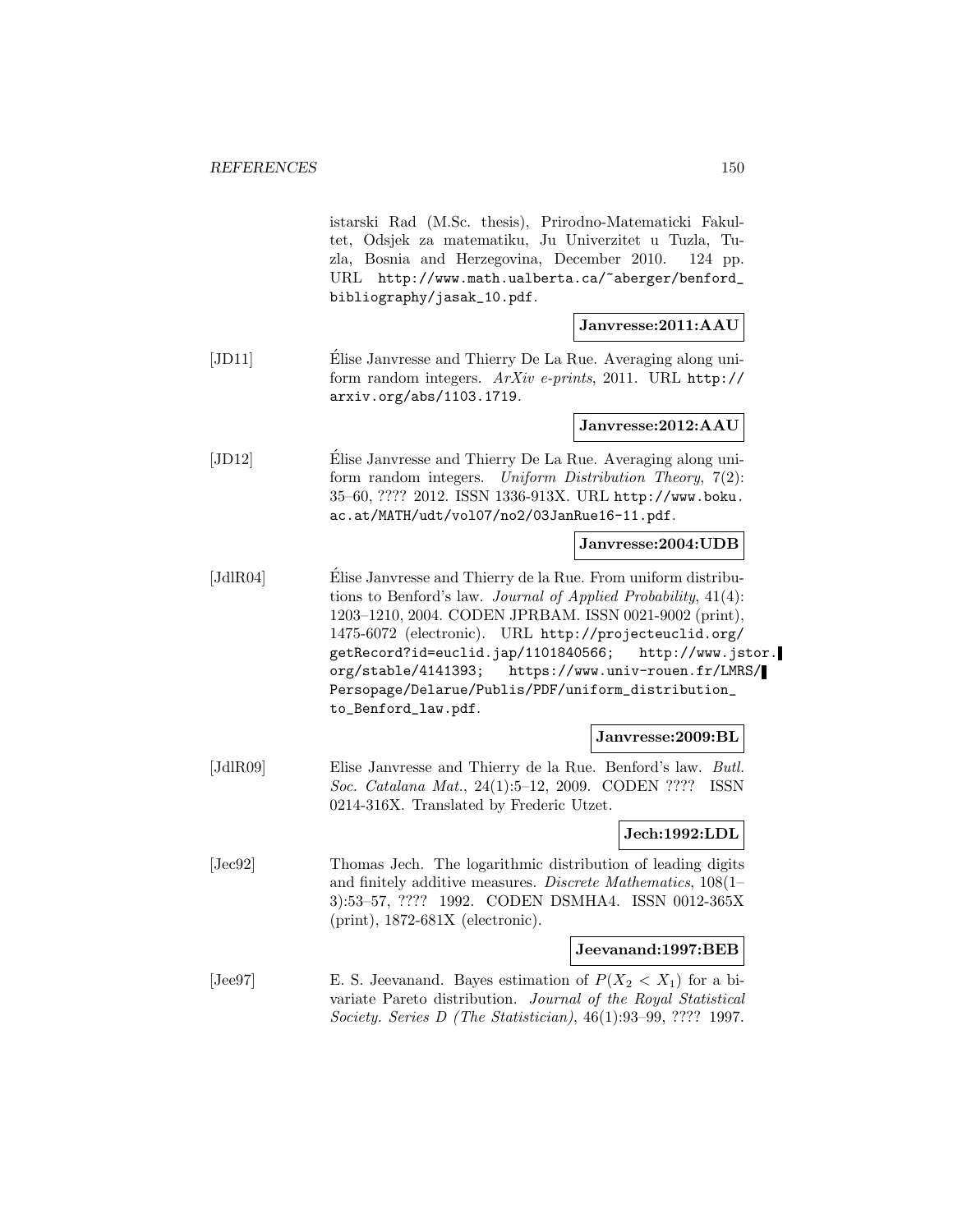CODEN ???? ISSN 0039-0526 (print), 1467-9884 (electronic). URL http://www.jstor.org/stable/2988496.

### **Jiang:2010:NMS**

[JHTS10] Weina Jiang, Anthony T. S. Ho, Helen Treharne, and Yun Q. Shi. A novel multi-size block Benford's Law scheme for printer identification. Lecture Notes in Computer Science, 6297: 643–652, 2010. CODEN LNCSD9. ISSN 0302-9743 (print), 1611-3349 (electronic). URL http://link.springer.com/ content/pdf/10.1007/978-3-642-15702-8\_59.

# **Jin:2009:AUR**

[Jin09a] Jang C. Jin. Asian university rankings in international and development economics: An application of Zipf's Law. Review of International Economics, 17(1):137–143, 2009. ISSN 0965- 7576 (print), 1467-9396 (electronic).

# **Jin:2009:PME**

[Jin09b] Jang C. Jin. Publications in mathematical economics and econometrics: ranking of Asian universities and an application of Zipf's Law. Asian-Pacific Economic Literature, 23(2):116– 122, 2009. ISSN 0818-9935 (print), 1467-8411 (electronic).

### **Jelenkovic:2008:CMS**

[JK08] Predrag R. Jelenković and Xiaozhu Kang. Characterizing the miss sequence of the LRU cache. ACM SIGMETRICS Performance Evaluation Review, 36(2):119–121, September 2008. CODEN ???? ISSN 0163-5999 (print), 1557-9484 (electronic).

### **Jang:2008:CDH**

[JKK<sup>+</sup>08] Dennis Jang, Jung Uk Kang, Alex Kruckman, Jun Kudo, and Steven J. Miller. Chains of distributions, hierarchical Bayesian models and Benford's Law. arxiv.org, pages 1–15, May 27, 2008. CODEN ???? ISSN ???? URL http://adsabs.harvard.edu/abs/2008arXiv0805.4226J; http://arxiv.org/abs/0805.4226.

### **Jang:2009:CDH**

[JKK<sup>+</sup>09] D. Jang, J. U. Kang, A. Kruckman, J. Kudo, and Steven J. Miller. Chains of distributions, hierarchical Bayesian models and Benford's Law. Journal of Algebra, Number Theory: Advances and Applications, 1(1):37–60, March 2009. CODEN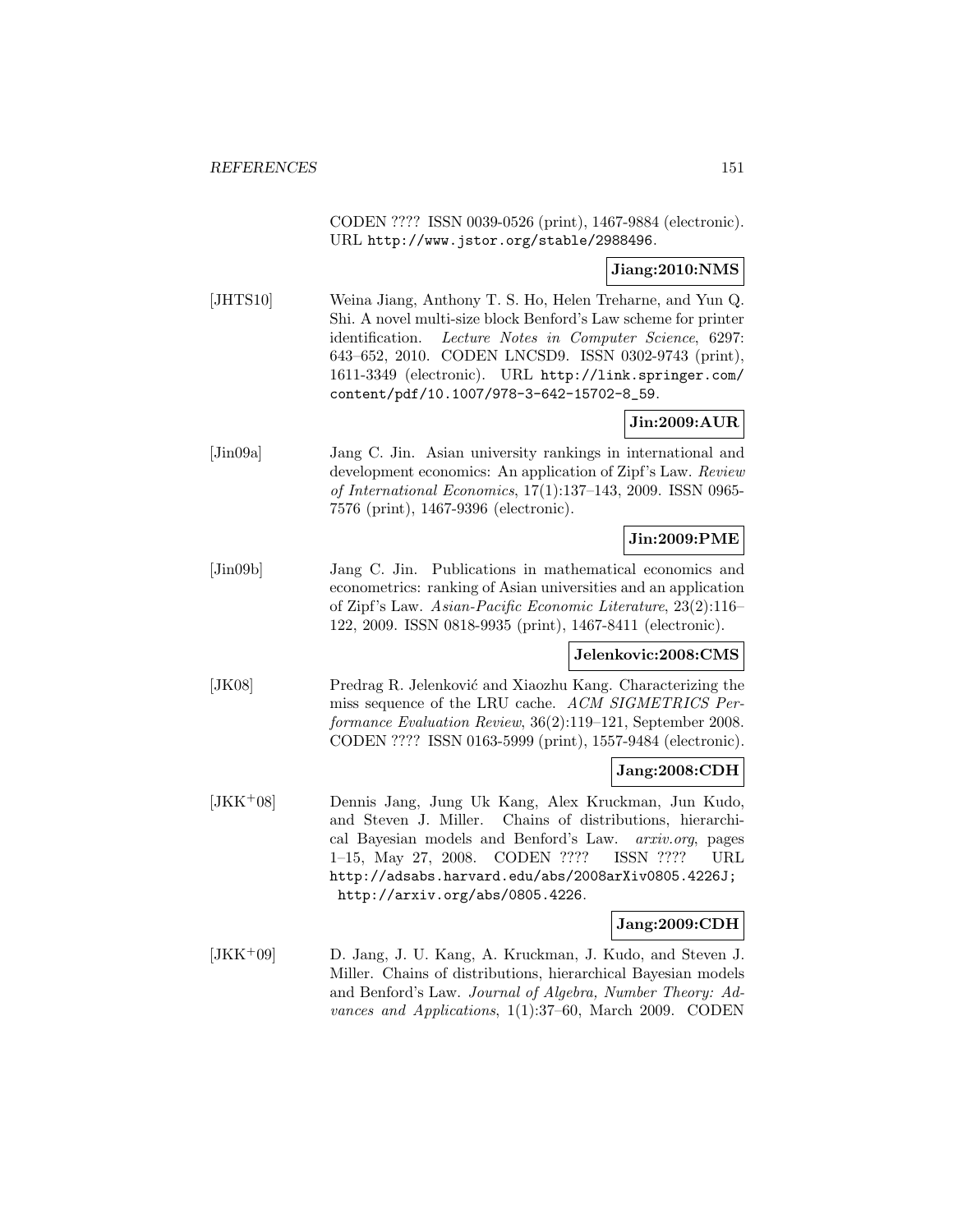???? ISSN 0972-5555. URL http://adsabs.harvard.edu/ abs/2008arXiv0805.4226J.

# **Jager:2008:DAD**

[JL08] Hendrik Jager and Pierre Liardet. Distributions arithm´etiques des dénominateurs de convergents de fractions continues. (French) [arithmetic distributions of the denominators of continued fractions]. Proceedings of the Koninklijke Nederlandse Akademie van Wetenschappen, Series A, Indagationes mathematicae, 91(2):181–197, June 20, 2008. CO-DEN ???? ISSN 1385-7258 (print), 1878-5972 (electronic). URL http://www.sciencedirect.com/science/ article/pii/S138572588880026X.

# **Jolion:2001:IBL**

[Jol01] Jean-Michel Jolion. Images and Benford's law. Journal of Mathematical Imaging and Vision: JMIV, 14(1):73–81, 2001. CODEN JMIVEK. ISSN 0924-9907 (print), 1573-7683 (electronic). URL http://link.springer.com/article/10. 1023/A%3A1008363415314. See comments and extensions in [Mil15a, Chapter 19].

### **Jolissaint:2005:LBR**

[Jol05] Paul Jolissaint. Loi de Benford, relations de récurrence et suites équidistribuées. (French) [Benford's law, recurrence relations, and equidistributed sequences]. Elemente der Mathematik, 60(1):10–18, 2005. CODEN ???? ISSN 0013-6018 (print), 1420-8962 (electronic).

### **Jolissaint:2009:LBR**

[Jol09] Paul Jolissaint. Loi de Benford, relations de récurrence et suites équidistribuées. II. (French) [Benford's law, recurrence relations, and equidistributed sequences. II]. Elemente der Mathematik, 64(1):21–36, 2009. CODEN ???? ISSN 0013- 6018 (print), 1420-8962 (electronic).

### **Jones:2002:LDR**

[Jon02] B. K. Jones. Logarithmic distributions in reliability analysis. Microelectronics and Reliability, 42(4–5):779–786, April/ May 2002. CODEN MCRLAS. ISSN 0026-2714 (print), 1872- 941X (electronic). URL http://www.sciencedirect.com/ science/article/pii/S0026271402000318.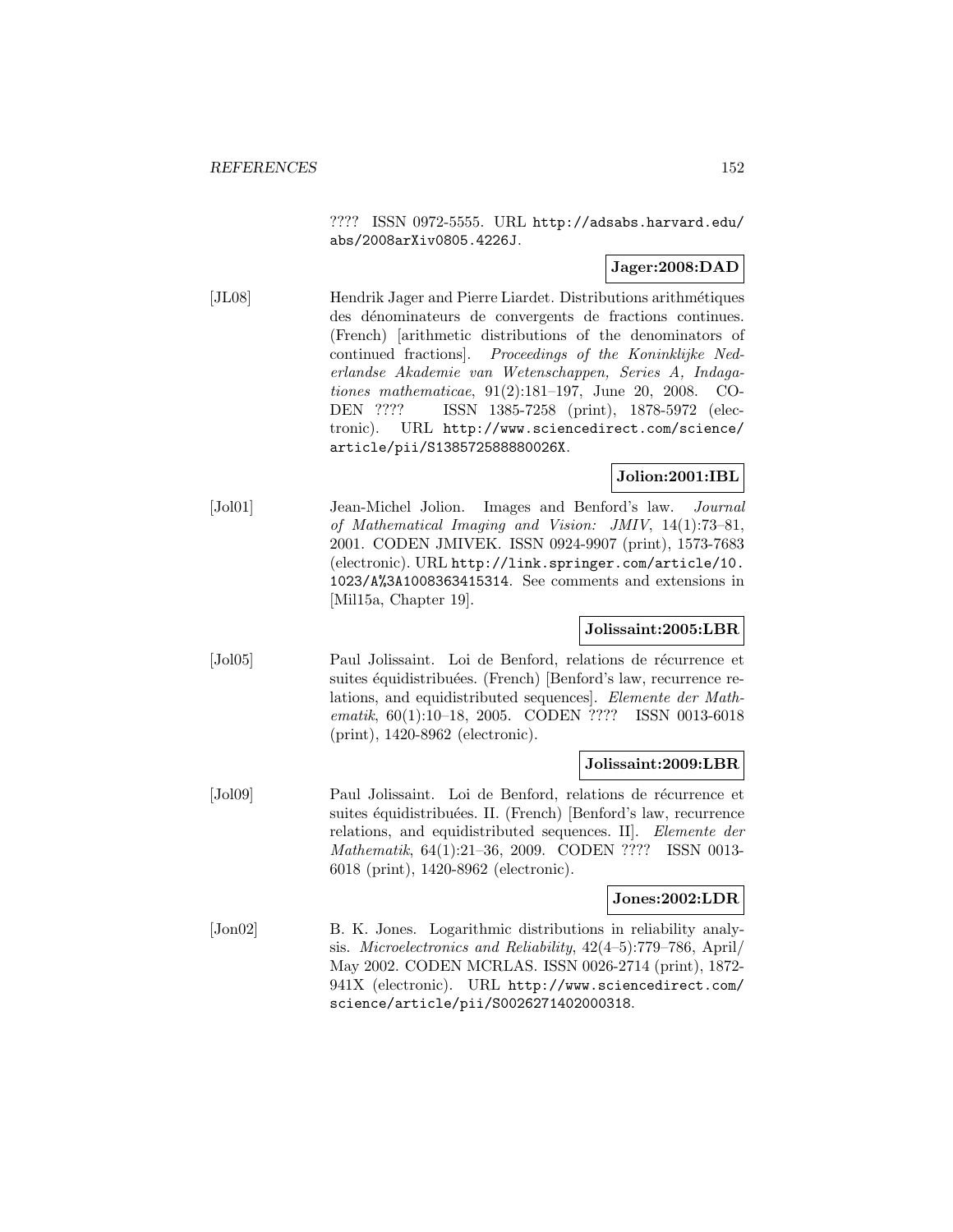#### **Jansen:2001:RNP**

[JP01] C. J. M. Jansen and M. M. W. Pollmann. On round numbers: Pragmatic aspects of numerical expressions. Journal of Quantitative Linguistics, 8(3):187–201, ???? 2001. ISSN 0929-6174 (print), 1744-5035 (electronic). URL http://www. tandfonline.com/doi/abs/10.1076/jqul.8.3.187.4095.

# **Judge:2006:DPS**

[JS06] George Judge and Laura Schechter. Detecting problems in survey data using Benford's law. Preprint, University of California at Berkeley and University of Wisconsin at Madison, Berkeley, CA, USA and Madison, WI, USA, November 1, 2006. 30 pp. URL http://www.aae.wisc.edu/lschechter/ benford.pdf.

# **Judge:2009:DPS**

[JS09] G. Judge and L. Schechter. Detecting problems in survey data using Benford's Law. Journal of Human Resources, 44(1):1–24, Winter 2009. CODEN JHREA9. ISSN 0022- 166X (print), 1548-8004 (electronic). URL http://jhr. uwpress.org/content/44/1/1.abstract; http://www. ssc.wisc.edu/jhr/2009ab/judge1.htm.

### **Jiang:2011:BLN**

[JSZ11] Hui Jiang, Jia-Jie Shen, and Yu-Min Zhao. Benford's law in nuclear structure physics. Chinese Physics Letters, 28(3): 032101, ???? 2011. CODEN CPLEEU. ISSN 0256-307X (print), 1741-3540 (electronic). See also [FNP<sup>+</sup>15].

### **Jameson:2014:BLC**

[JTY14] Marie Jameson, Jesse Thomer, and Lynelle Ye. Benford's Law for coefficients of newforms. arxiv.org, ??(??):??, July 7, 2014. URL http://arxiv.org/abs/1407.1577.

### **Jameson:2016:BLC**

[JTY16] Marie Jameson, Jesse Thorner, and Lynnelle Ye. Benford's Law for coefficients of newforms. International Journal of Number Theory, 12(2):483–494, March 2016. ISSN 1793- 0421 (print), 1793-7310 (electronic). URL https://www. worldscientific.com/doi/10.1142/S1793042116500299.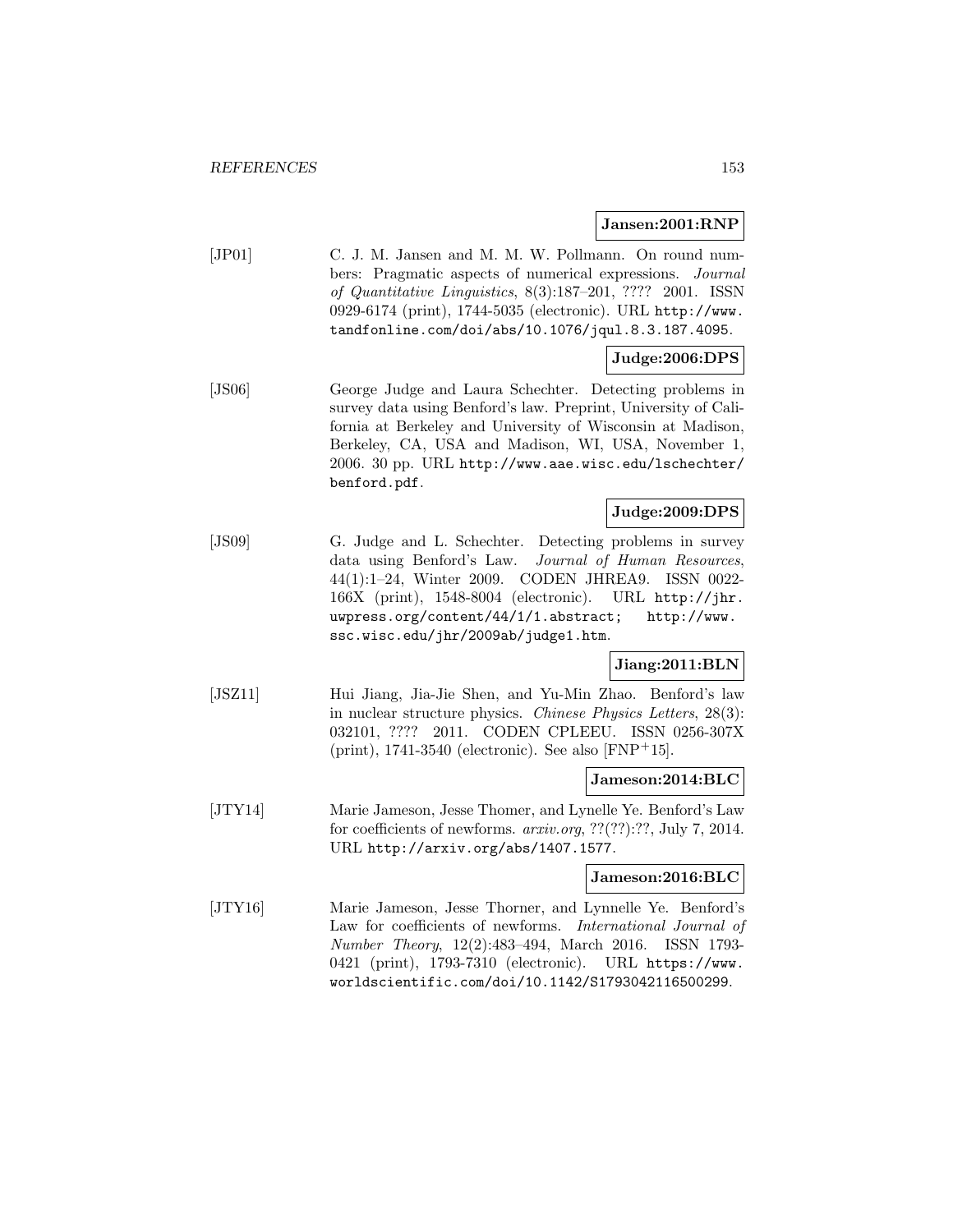# **Judson:2004:GBF**

| [Jud04]  | Horace Freeland Judson. The Great Betrayal: Fraud in Sci-<br>ence. Harcourt, Orlando, FL, USA, 2004. ISBN 0-15-100877-<br>9. xiv + 463 pp. LCCN Q175.37 .J84 2004. URL http:/<br>/www.loc.gov/catdir/bios/har051/2004005906.html;<br>http://www.loc.gov/catdir/description/har051/2004005906.<br>http://www.loc.gov/catdir/samples/har051/2004005906.<br>html;<br>http://www.loc.gov/catdir/toc/ecip0416/2004005906.<br>html;<br>html. |
|----------|----------------------------------------------------------------------------------------------------------------------------------------------------------------------------------------------------------------------------------------------------------------------------------------------------------------------------------------------------------------------------------------------------------------------------------------|
|          | Kohyama:1984:TIC                                                                                                                                                                                                                                                                                                                                                                                                                       |
| [KA84]   | Tamotsu Kohyama and Yōji Aizawa. Theory of the intermit-<br>tent chaos. $1/f$ spectrum and the Pareto-Zipf law. Progress of<br>Theoretical Physics, 71(5):917-929, 1984. CODEN PTPKAV.<br>ISSN 0033-068X (print), 1347-4081 (electronic).                                                                                                                                                                                              |
|          | Khataei:2015:PPB                                                                                                                                                                                                                                                                                                                                                                                                                       |
| [KA15]   | Amirsam Khataei and Ali Arya. Personalized presentation<br>builder for persuasive communication. Communication Design<br>Quarterly Review, $3(3):25-32$ , May 2015. CODEN ???? ISSN<br>2166-1200 (print), 2166-1642 (electronic).                                                                                                                                                                                                      |
|          | Kafri:2008:SIS                                                                                                                                                                                                                                                                                                                                                                                                                         |
| [Kaf08]  | Oded Kafri.<br>Sociological inequality and the Second Law.<br>ArXiv e-prints, 2008. URL http://arxiv.org/abs/0805.<br>3206.                                                                                                                                                                                                                                                                                                            |
|          | Kafri:2009:DNE                                                                                                                                                                                                                                                                                                                                                                                                                         |
| [Kaf09a] | Oded Kafri. The distributions in nature and entropy principle.<br>ArXiv e-prints, July 28, 2009. URL http://arxiv.org/abs/<br>0907.4852.                                                                                                                                                                                                                                                                                               |
|          | Kafri:2009:EPD                                                                                                                                                                                                                                                                                                                                                                                                                         |
| [Kaf09b] | Oded Kafri. Entropy principle in direct derivation of Benford's<br>Law. ArXiv e-prints, January 2009. CODEN ???? ISSN ????<br>http://adsabs.harvard.edu/abs/2009arXiv0901.<br>URL<br>http://arxiv.org/abs/0901.3047.<br>3047K;                                                                                                                                                                                                         |
|          | Kumar:2003:BLA                                                                                                                                                                                                                                                                                                                                                                                                                         |
| [KB03]   | Kuldeep Kumar and Sukanto Bhattacharya. Benford's law<br>and its application in financial fraud detection. In Cheng-Few<br>Lee, editor, Advances in Financial Planning and Forecasting,                                                                                                                                                                                                                                                |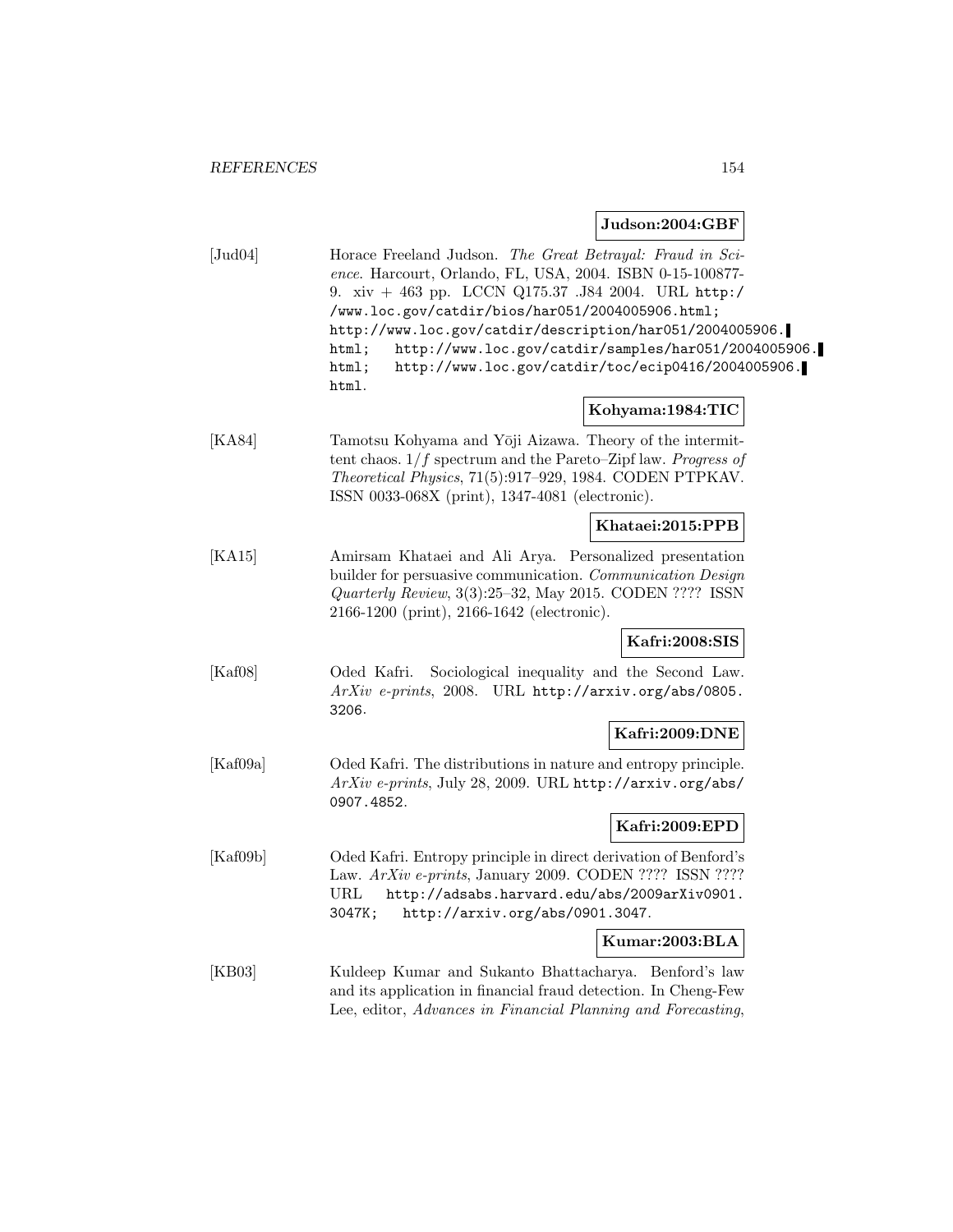volume 11, pages 57–70. Elsevier, Amsterdam, The Netherlands, 2003. ISBN 0-7623-1016-2. ISSN 1046-5847. LCCN ????

### **Kumar:2007:DDD**

[KB07] Kuldeep Kumar and Sukanto Bhattacharya. Detecting the dubious digits: Benford's law in forensic accounting. Significance (Oxford, England), 4(2):81–83, June 2007. CODEN ???? ISSN 1740-9705 (print), 1740-9713 (electronic).

### **Kaynar:2010:FSM**

[KBHR10] B. Kaynar, A. Berger, T. P. Hill, and A. Ridder. Finitestate Markov chains obey Benford's Law. ArXiv e-prints, March 2, 2010. CODEN ???? ISSN ???? URL http://adsabs.harvard.edu/abs/2010arXiv1003.0562K; http://arxiv.org/abs/1003.0562.

### **Kotz:2004:FDP**

[KBRV04] Samuel Kotz, N. Balakrishnan, Campbell B. Read, and Brani Vidakovic. First-digit problem. In Samuel Kotz, N. Balakrishnan, Campbell B. Read, and Brani Vidakovic, editors, Encyclopedia of Statistical Sciences, page ?? Wiley, New York, NY, USA, second edition, 2004. ISBN 0-471-66719-6 (e-book).

### **Katz:1986:FDP**

[KC86] Talbot M. Katz and Daniel I. A. Cohen. The first digit property for exponential sequences is independent of the underlying distribution. Fibonacci Quarterly, 24(1):2–7, February 1986. CODEN FIBQAU. ISSN 0015-0517. URL http://www. fq.math.ca/Scanned/24-1/katz.pdf.

#### **Kemperman:1975:BDM**

[Kem75] J. H. B. Kemperman. Bounds on the discrepancy modulo 1 of a real random variable. Bulletin  $-$  Institute of Mathematical Statistics, 4(1):138, ???? 1975. CODEN SMBCVA. ISSN 0146-3942. Abstract no. 75t-47.

#### **Krevitt:1972:BCC**

[KG72a] Beth Krevitt and Belver C. Griffith. Brief communications: A comparison of several Zipf-type distributions in their goodness of fit to language data. Journal of the American Society for Information Science, 23(3):220–221, May 1972. CODEN AISJB6. ISSN 0002-8231 (print), 1097-4571 (electronic).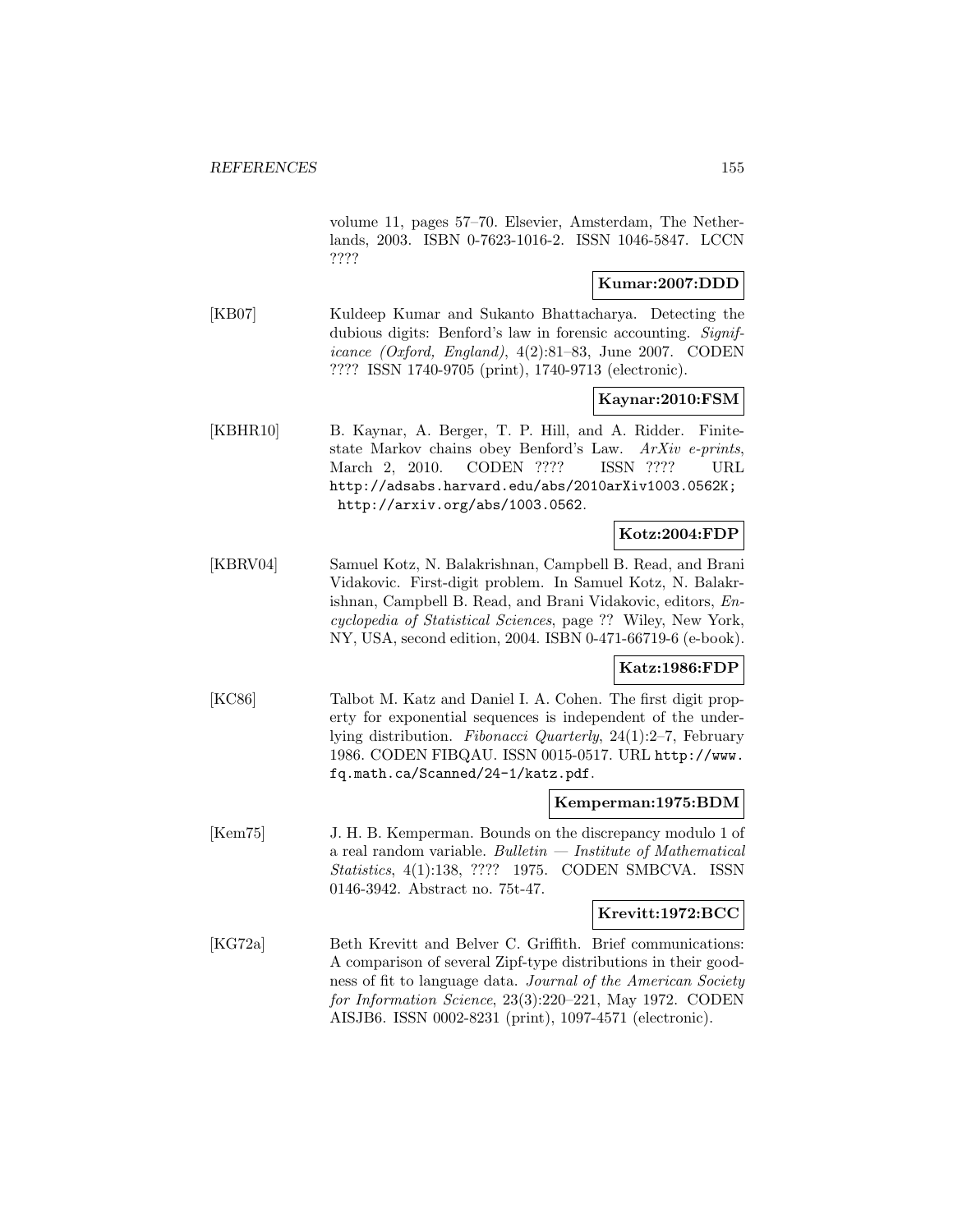#### **Krevitt:1972:CSZ**

[KG72b] Beth Krevitt and Belver C. Griffith. A comparison of several Zipf-type distributions in their goodness of fit to language data. Journal of the American Society for Information Science, 23(3):220–221, 1972. CODEN AISJB6. ISSN 0002-8231 (print), 1097-4571 (electronic).

# **Koenig:1995:BCL**

[KH95] Michael Koenig and Toni Harrell. Brief communications: Lotka's Law, Price's urn, and electronic publishing. Journal of the American Society for Information Science, 46(5):386– 388, June 1995. CODEN AISJB6. ISSN 0002-8231 (print), 1097-4571 (electronic).

### **Kawamura:2002:UZL**

[KH02] Kenji Kawamura and Naomichi Hatano. Universality of Zipf's law. Journal of the Physical Society of Japan, 71(5):1211– 1213, 2002. CODEN JUPSAU. ISSN 0031-9015 (print), 1347- 4073 (electronic). URL http://jpsj.ipap.jp/.

### **Kim:2012:BLN**

[Kim12] Sangrak Kim. Benford's Law in non-equilibrium processes: Droplet collisions case. Physica A: Statistical Mechanics and its Applications, 391(20):4970–4975, October 15, 2012. CO-DEN PHYADX. ISSN 0378-4371 (print), 1873-2119 (electronic). URL http://www.sciencedirect.com/science/ article/pii/S0378437112004141.

#### **Kanter:1995:MPL**

[KK95] I. Kanter and D. A. Kessler. Markov processes: Linguistics and Zipf's Law. Physical Review Letters, 74(??):4559–??, May 29, 1995. CODEN PRLTAO. ISSN 0031-9007 (print), 1079- 7114 (electronic), 1092-0145. URL http://link.aps.org/ doi/10.1103/PhysRevLett.74.4559.

#### **Kazemitabar:2020:MCD**

[KK20] Jalil Kazemitabar and Javad Kazemitabar. Measuring the conformity of distributions to Benford's Law. Communications in Statistics: Theory and Methods, 49(14):3530–3536, 2020. CODEN CSTMDC. ISSN 0361-0926 (print), 1532-415X (electronic). URL http://www.tandfonline.com/doi/full/ 10.1080/03610926.2019.1590599.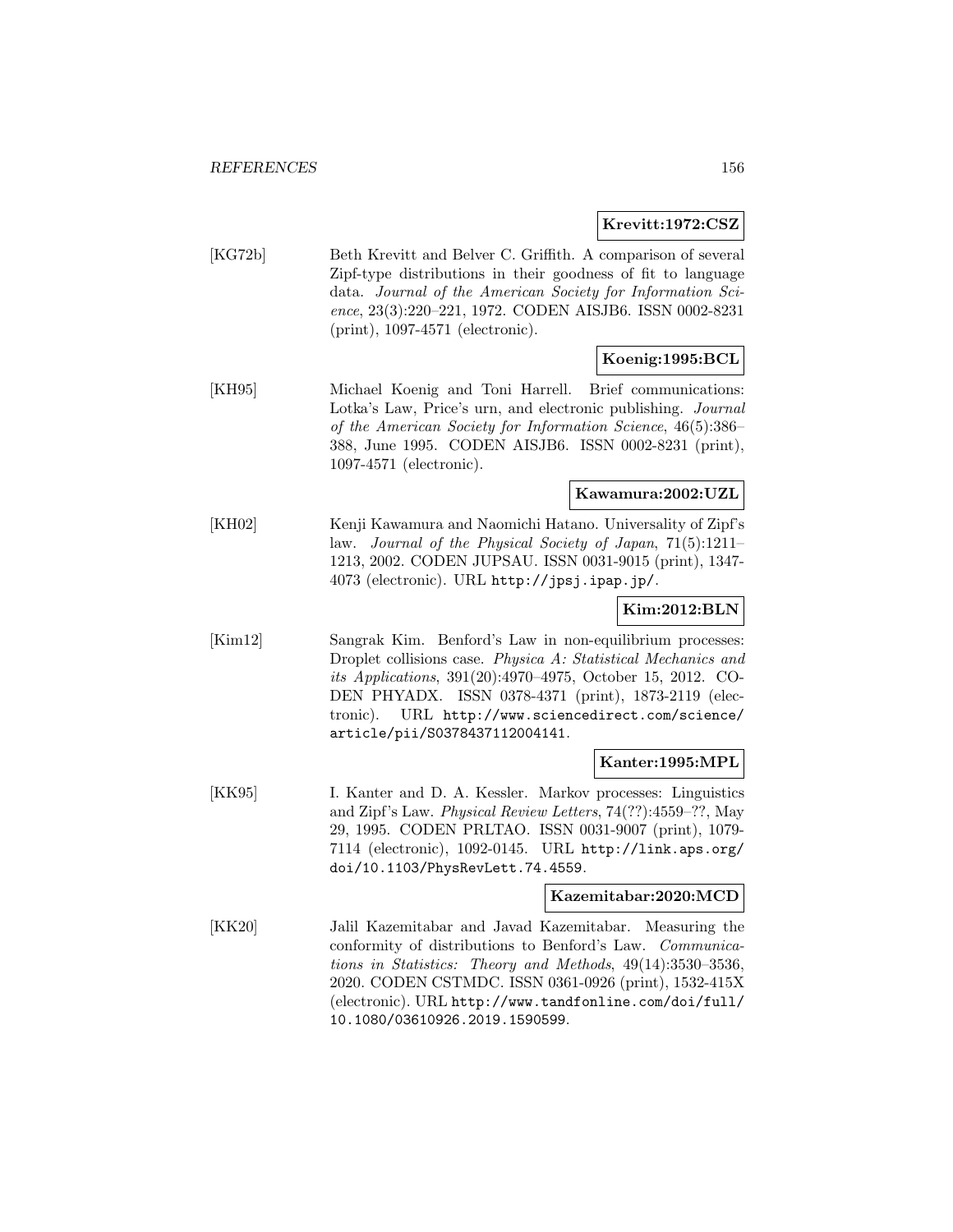#### **Karmeshu:1984:RBL**

[KLC84] Karmeshu, N. C. Lind, and V. Cano. Rationales for Bradford's Law. Scientometrics, 6(4):233–241, July 1984. CODEN SCNTDX. ISSN 0138-9130 (print), 1588-2861 (electronic). URL http://link.springer.com/article/10. 1007/BF02279358.

### **Klepac:2017:CDS**

[Kle17] Goran Klepac. Cognitive data science automatic fraud detection solution, based on Benford's Law, fuzzy logic with elements of machine learning. In A. Sangaiah, A. Thangavelu, and Sundaram V. Meenakshi, editors, Cognitive Computing for Big Data Systems Over IoT, Lecture Notes on Data Engineering and Communications Technologies, pages 79–95. Springer International Publishing, Cham, Switzerland, December 2017. ISBN 3-319-70687-X (print), 3-319-70688-8 (electronic).

### **Kontorovich:2005:BLV**

[KM05] Alex V. Kontorovich and Steven J. Miller. Benford's law, values of L-functions and the  $3x + 1$  problem. Acta Arithmetica, 120(3):269–297, 2005. CODEN AARIA9. ISSN 0065-1036 (print), 1730-6264 (electronic). URL http://adsabs.harvard.edu/abs/2005AcAri.120..269K; http://arxiv.org/abs/math/0412003.

### **Kalinin:2011:UEF**

[KM11] K. Kalinin and Walter R. Mebane, Jr. Understanding electoral frauds through evolution of Russian federalism: From "bargaining loyalty" to "signaling loyalty". In ????, editor, Proceedings of the 2011 Annual Meeting of the Midwest Political Science Association, Chicago, IL, March 31–April 2, 2011, page ?? ????, ????, 2011.

# **Kim:2009:ITA**

[KMN09] Hyo-Jeong Kim, Michael Mannino, and Robert J. Nieschwietz. Information technology acceptance in the internal audit profession: Impact of technology features and complexity. International Journal of Accounting Information Systems, 10 (4):214–228, 2009. CODEN IJAIA7. ISSN 1467-0895 (print), 1873-4723 (electronic). URL http://www.sciencedirect. com/science/article/pii/S1467089509000360. Ninth In-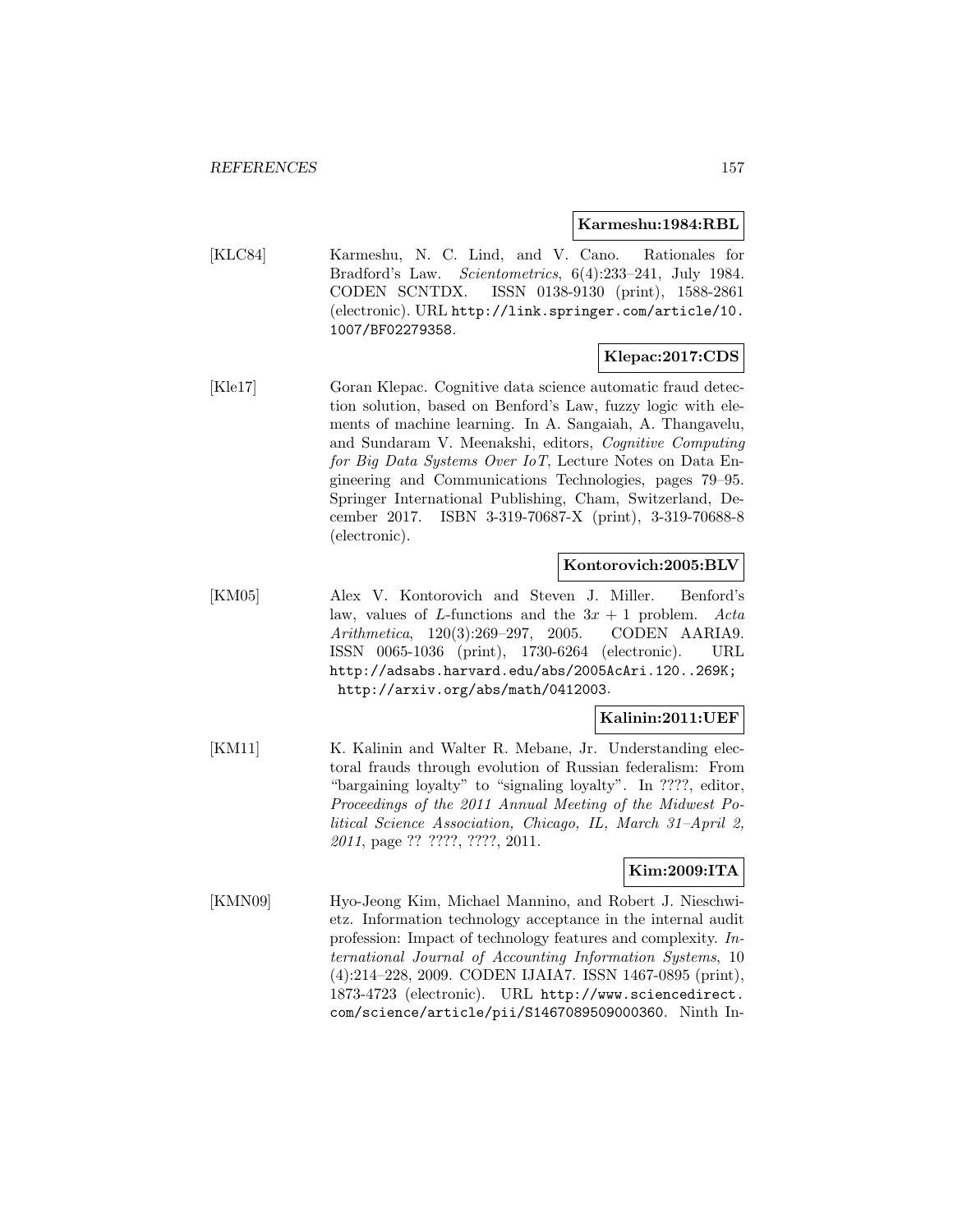ternational Research Symposium on Accounting Information Systems (IRSAIS).

## **Kuipers:1974:UDS**

[KN74] Lauwerens Kuipers and Harald Niederreiter. Uniform distribution of sequences. Pure and applied mathematics. Wiley, New York, NY, USA, 1974. ISBN 0-471-51045-9. xiv + 390 pp. LCCN QA292 .K84.

### **Katsikas:1990:CDG**

[KN90] A. A. Katsikas and J. S. Nicolis. Chaotic dynamics of generating Markov partitions and linguistic sequences mimicking Zipf's law. Nuovo Cimento D (1), 12(2):177–195, 1990. CODEN NCSDDN. ISSN 0392-6737 (print), 1826-9893 (electronic).

#### **Katsikas:1991:CDG**

[KN91] A. A. Katsikas and J. S. Nicolis. Chaotic dynamics of generating Markov partitions, and linguistic sequences mimicking Zipf's law. Lecture Notes in Computer Science, 565:335–??, 1991. CODEN LNCSD9. ISSN 0302-9743 (print), 1611-3349 (electronic).

### **Kuipers:2006:UDS**

[KN06] Lauwerens Kuipers and Harald Niederreiter. Uniform distribution of sequences. Dover Publications, Inc., New York, NY, USA, 2006. ISBN 0-486-45019-8 (paperback). xviii + 390 pp. LCCN QA292 .K84 2006. URL http:// www.loc.gov/catdir/enhancements/fy0625/2005056064 d.html; http://www.loc.gov/catdir/toc/fy0612/2005056064. html.

### **Kanemitsu:1988:BLF**

[KNRS88] Shigeru Kanemitsu, Kenji Nagasaka, Gérard Rauzy, and Jau-Shyong Shiue. On Benford's law: the first digit problem. In Probability theory and mathematical statistics (Kyoto, 1986), volume 1299 of Lecture Notes in Math., pages 158–169. Springer-Verlag, Berlin, Germany / Heidelberg, Germany / London, UK / etc., 1988.

### **Kitsuregawa:1989:EBS**

[KNT89] Masaru Kitsuregawa, Masaya Nakayama, and Mikio Takagi. The effect of bucket size tuning in the dynamic hybrid GRACE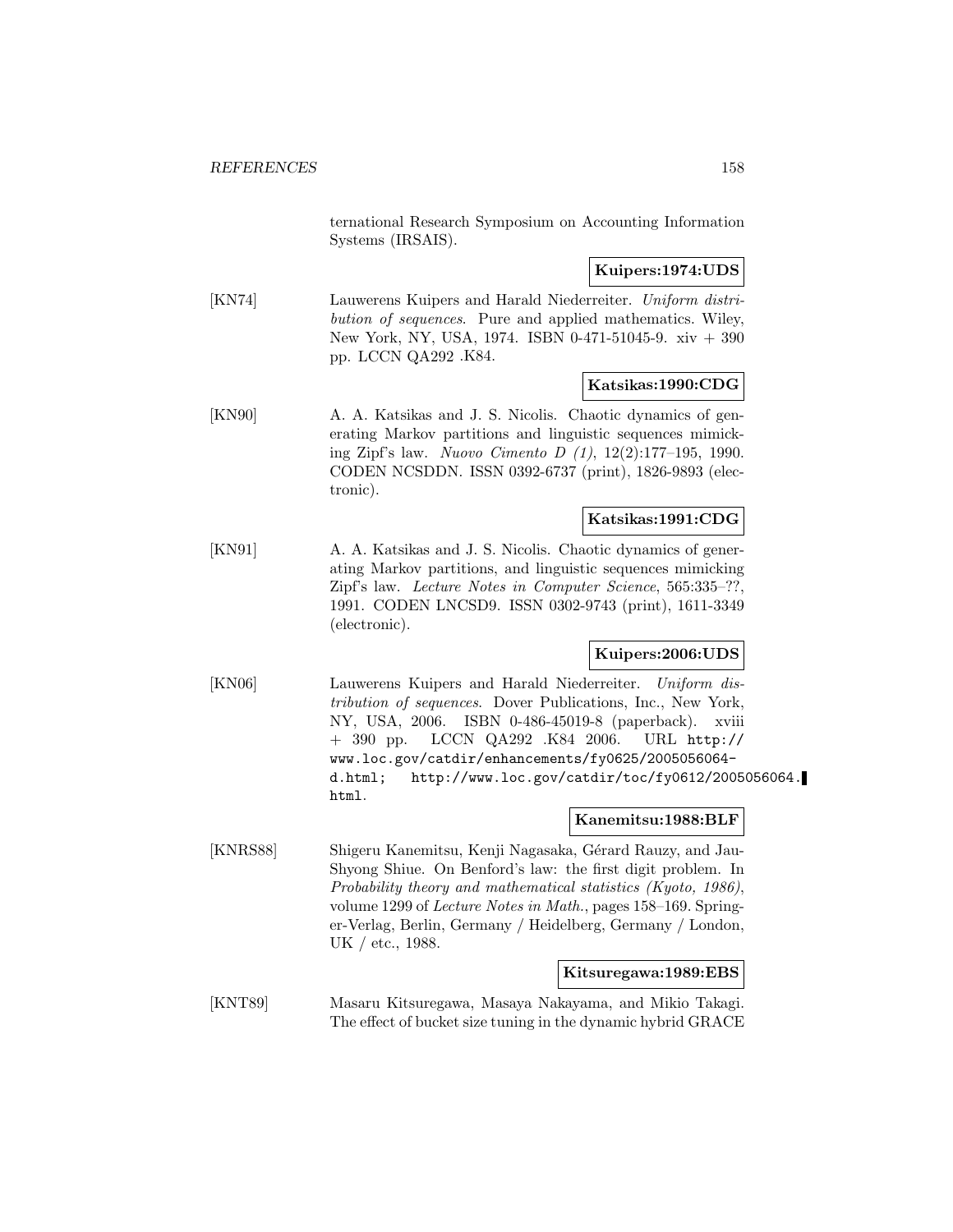hash join method. In Apers and Wiederhold [AW89], pages 257–266. CODEN VLDBDP. ISBN 1-55860-101-5. LCCN QA 76.9 D3 I61 1989.

# **Knuth:1969:SA**

[Knu69] Donald E. Knuth. *Seminumerical Algorithms*, volume 2 of The Art of Computer Programming. Addison-Wesley, Reading, MA, USA, 1969. ISBN 0-201-03802-1. xi + 624 pp. LCCN QA76.5 .K57. US\$19.75.

### **Knuth:1998:SA**

[Knu98] Donald E. Knuth. Seminumerical Algorithms, volume 2 of The Art of Computer Programming. Addison-Wesley, Reading, MA, USA, third edition, 1998. ISBN 0-201-89684-2. xiii + 762 pp. LCCN QA76.6 .K64 1997. US\$52.75. See section 4.2.4V, The Fraction Parts, pages 254–262, for a discussion of Benford's Law.

# **Knudsen:2001:ZLC**

[Knu01] Thorbjørn Knudsen. Zipf's law for cities and beyond: the case of Denmark. The American Journal of Economics and Sociology, 60(1):123–146, January 2001. CODEN AJESA3. ISSN 0002-9246 (print), 1536-7150 (electronic). URL http:/ /www.jstor.org/stable/3487947.

### **Koch:2020:BLC**

[KO20] Christoffer Koch and Ken Okamura. Benford's Law and COVID-19 reporting. Economics Letters, 196:109573, November 2020. CODEN ECLEDS. ISSN 0165-1765 (print), 1873- 7374 (electronic).

#### **Konheim:1965:MDT**

[Kon65] Alan G. Konheim. Mantissa distributions (in Technical Notes and Short Papers). Mathematics of Computation, 19(89):143– 144, April 1965. CODEN MCMPAF. ISSN 0025-5718 (print), 1088-6842 (electronic).

#### **Kossovsky:2006:TBU**

[Kos06] Alex Ely Kossovsky. Towards a better understanding of the leading digits phenomena. ArXiv Mathematics e-prints, 2006. URL http://arxiv.org/abs/math/0612627.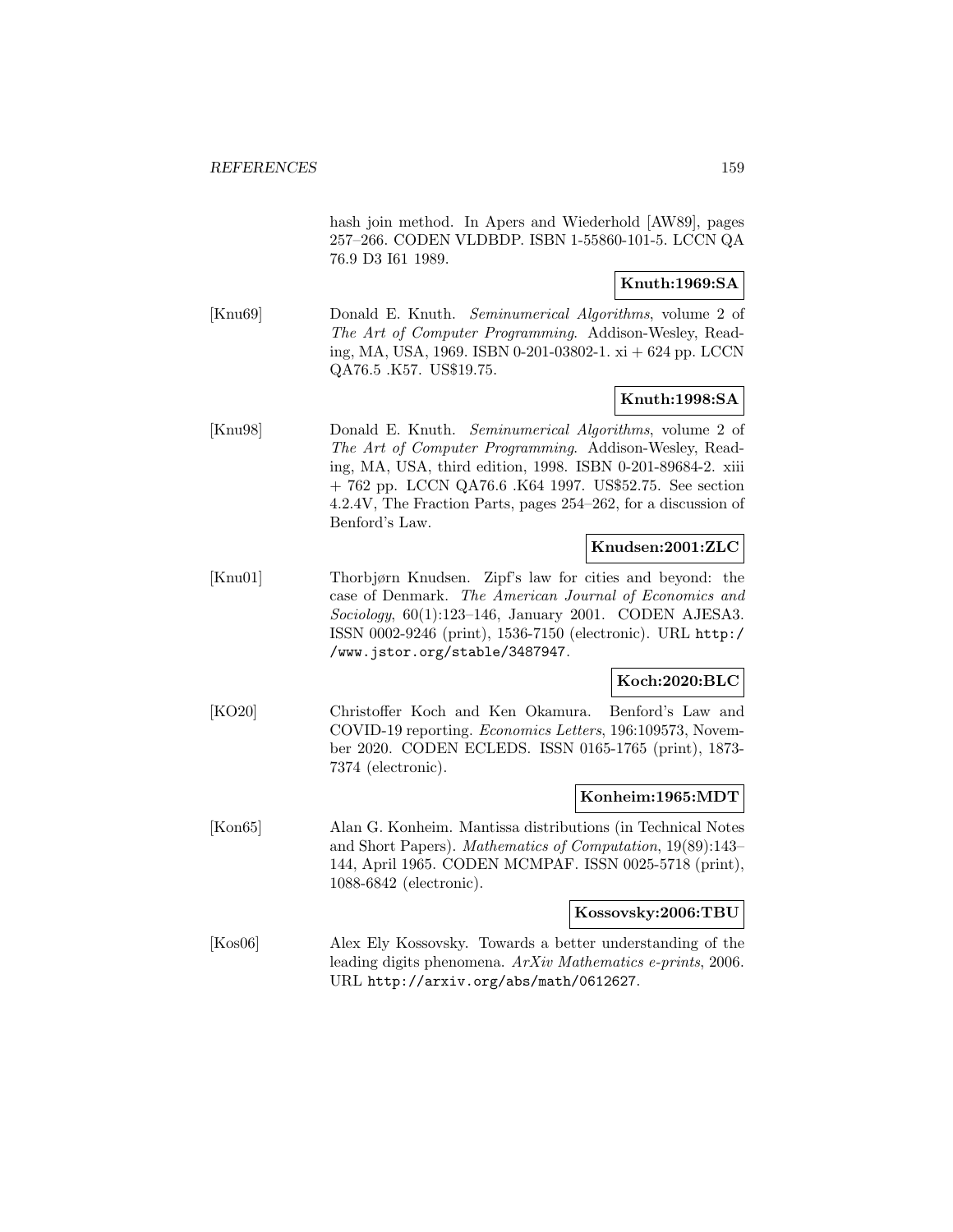**Kossovsky:2012:SNR**

[Kos12] Alex Ely Kossovsky. Statistician's new role as a detective — testing data for fraud. Ciencias Económica,  $30(2)$ : 179–200, ???? 2012. ISSN 0252-9521 (print), 2215-3489 (electronic). URL http://revistas.ucr.ac.cr/index.php/ economicas/article/view/8015/7634.

### **Kossovsky:2013:RQO**

[Kos13] A. Ely Kossovsky. On the relative quantities occurring within physical data sets. arxiv.org, May 2013. URL http:// adsabs.harvard.edu/abs/2013arXiv1305.1893E.

#### **Kossovsky:2015:BLT**

[Kos15] Alex Ely Kossovsky. *Benford's Law: theory, the general law* of relative quantities, and forensic fraud detection applications. World Scientific Publishing Co. Pte. Ltd., P. O. Box 128, Farrer Road, Singapore 9128, 2015. ISBN 981-4583-68-5 (hardcover), 981-4583-69-3 (e-book). xxi + 649 pp. LCCN HV8079.F7 K67 2015.

### **Kulikova:2004:OSS**

[KP04] A. A. Kulikova and Yu. V. Prokhorov. One-sided stable distributions and Benford's law. Teor. Veroyatn. Primen., 49(1): 178–184, 2004. CODEN ???? ISSN 0040-361X.

### **Kulikova:2005:CAS**

[KP05] A. A. Kulikova and Yu. V. Prokhorov. Completely asymmetric stable laws and Benford's Law. Theory of Probability and its Applications, 49(1):163–169, March 2005. CODEN TPRBAU. ISSN 0040-585X (print), 1095-7219 (electronic). URL http:/ /epubs.siam.org/sam-bin/dbq/article/98094.

### **Krishna:2009:DBD**

[KP09] Hare Krishna and Pramendra Singh Pundir. Discrete Burr and discrete Pareto distributions. Statistical Methodology, 6(2):177–188, March 2009. CODEN ???? ISSN 1572- 3127 (print), 1878-0954 (electronic). URL http://www. sciencedirect.com/science/article/pii/S157231270800052X.

### **Kozubowski:2015:DTP**

[KPF15] Tomasz J. Kozubowski, Anna K. Panorska, and Matthew L. Forister. A discrete truncated Pareto distribution. Sta-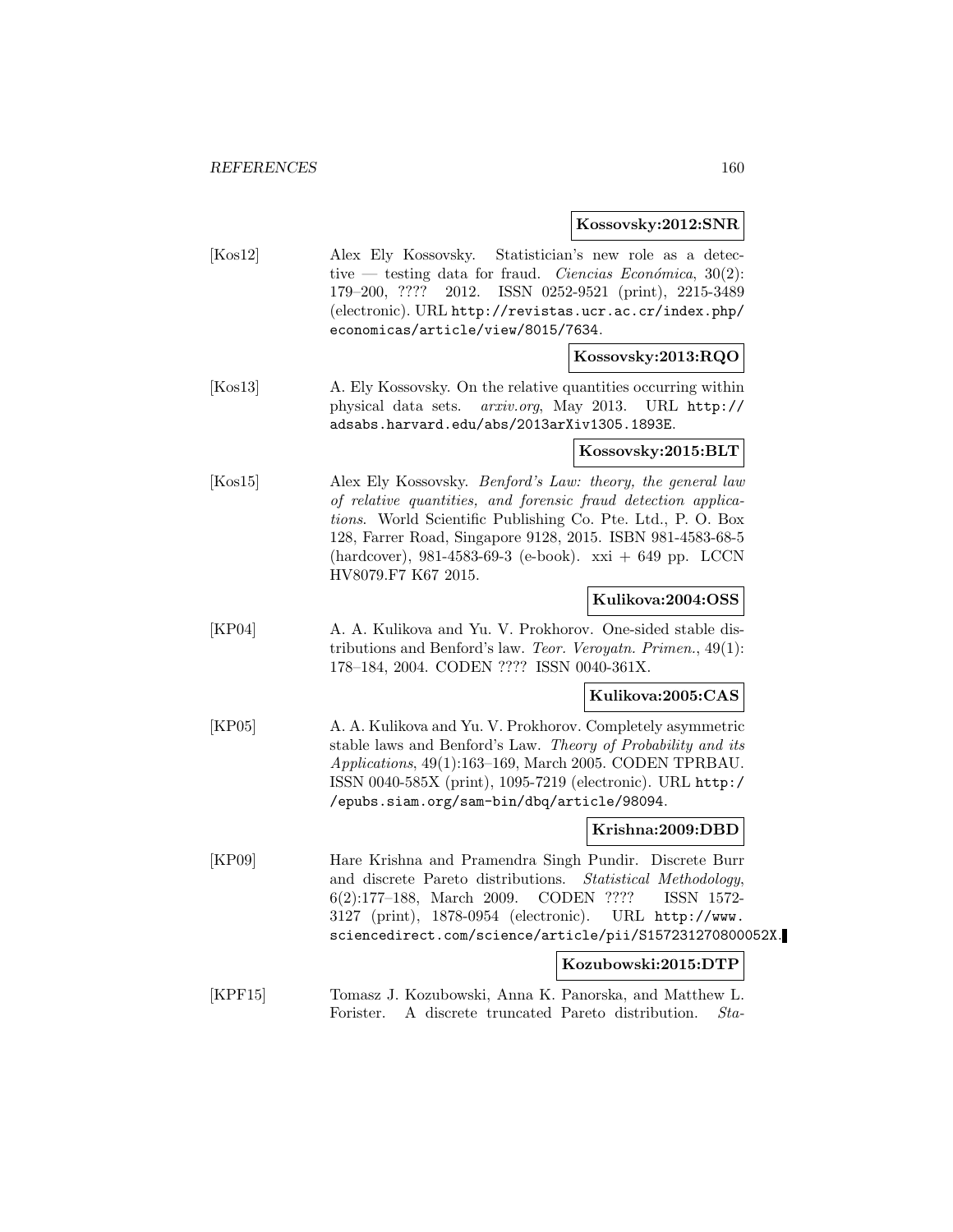tistical Methodology, 26(??):135–150, September 2015. CO-DEN ???? ISSN 1572-3127 (print), 1878-0954 (electronic). URL http://www.sciencedirect.com/science/ article/pii/S1572312715000313.

# **Klar:2010:ZLL**

[KPH10] B. Klar, P. R. Parthasarathy, and N. Henze. Zipf and Lerch limit of birth and death processes. Probability in the Engineering and Informational Sciences, 24(1):129–144, 2010. CODEN ???? ISSN 0269-9648 (print), 1469-8951 (electronic).

### **Kulikova:2005:HFD**

[KPK05] A. A. Kulikova, Yu. V. Prokhorov, and V. I. Khokhlov. H. F. D. (H-function distribution) and the Benford law. I. Teor. Veroyatn. Primen., 50(2):366–371, 2005. CODEN ???? ISSN 0040-361X.

### **Kulikova:2006:HFD**

[KPK06] A. A. Kulikova, Yu. V. Prokhorov, and V. I. Khokhlov. H.F.D. (H-function distribution) and Benford's Law. I. Theory of Probability and its Applications, 50(2):311–315, January 2006. CODEN TPRBAU. ISSN 0040-585X (print), 1095-7219 (electronic). URL http://epubs.siam.org/tvp/ resource/1/tprbau/v50/i2/p311\_s1.

### **Kennard:1981:MDF**

[KR81] Robert W. Kennard and John E. Reith. M32. On the distribution of first digits. Communications in Statistics: Simulation and Computation, 10(1):97–98, 1981. CODEN CSSCDB. ISSN 0361-0918. URL http://www.tandfonline.com/doi/ abs/10.1080/03610918108812195.

### **Kretschmer:2001:RAI**

[KR01] Hildrun Kretschmer and Ronald Rousseau. Research: Author inflation leads to a breakdown of Lotka's Law. Journal of the American Society for Information Science and Technology, 52 (8):610–614, ???? 2001. CODEN JASIEF. ISSN 1532-2882 (print), 1532-2890 (electronic).

#### **Kollath-Romano:2004:DSD**

[KR04] P. Kollath-Romano. On the distribution of significant digits in numbers. Preprint, Rensselaer Polytechnic Institute, Troy, NY, USA, 2004.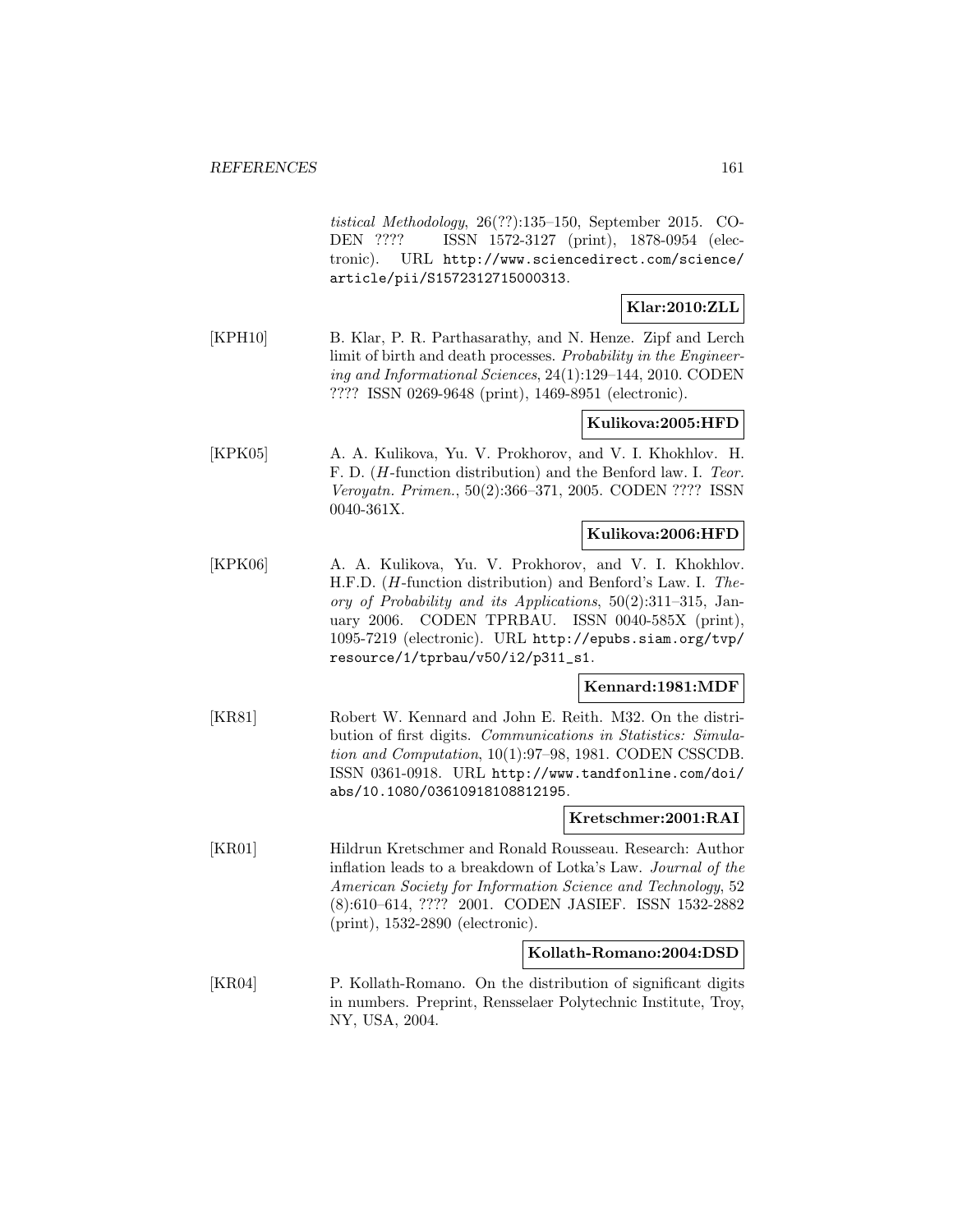#### **Khosravani:2012:TIB**

| [KR12] | A. Khosravani and C. Rasinariu. Transformation invariance   |
|--------|-------------------------------------------------------------|
|        | of Benford variables and their numerical modeling. In Niola |
|        | et al. [NKZ12], pages 57–61. ISBN 1-61804-080-4 (paper-     |
|        | back). LCCN ???? URL http://www.wseas.us/e-library/         |
|        | conferences/2012/SaintMalo/ACMIN/ACMIN-06.pdf.              |

### **Khosravani:2013:DBD**

[KR13] Azar Khosravani and Constantin Rasinariu. n-digit Benford distributed random variables. Advances and Applications in Statistics, 36(2):119–130, October 2013. CODEN ???? ISSN 0972-3617. URL http://www.pphmj.com/abstract/7887. htm.

### **Khosravani:2015:DBC**

[KR15] Azar Khosravani and Constantin Rasinariu. n-digit Benford converges to Benford. International Journal of Mathematics and Mathematical Sciences, pages Art. ID 123816, 4, 2015. ISSN 0161-1712 (print), 1687-0425 (electronic).

### **Kramer:2015:MJE**

[Krä15] Walter Krämer. Miller, S. J. (ed.): *Benford's law. Theory and* applications. Statistical Papers, 56(4):1251–1252, November 2015. CODEN STPAE4. ISSN 0932-5026 (print), 1613-9798 (electronic). URL http://link.springer.com/accesspage/ article/10.1007/s00362-015-0717-8.

### **Kreifelts:1973:OBG**

[Kre73] Thomas Kreifelts. Optimale Basiswahl für eine Gleitkomma-Arithmetik. (German) [Optimal choice of basis for a floatingpoint arithmetic]. Computing: Archiv für Informatik und Numerik, 11(4):353–363, December 1973. CODEN CMPTA2. ISSN 0010-485X (print), 1436-5057 (electronic). See correction [Kre75].

### **Kreifelts:1975:OBF**

[Kre75] T. Kreifelts. Optimale Basiswahl für eine Gleitkomma-Arithmetik (Berichtigung) (German) Optimal Basis Choice for a Floating-Point Arithmetic (Correction). Computing: Archiv für Informatik und Numerik, 14(3):313-314, September 1975. CODEN CMPTA2. ISSN 0010-485X (print), 1436- 5057 (electronic). See [Kre73].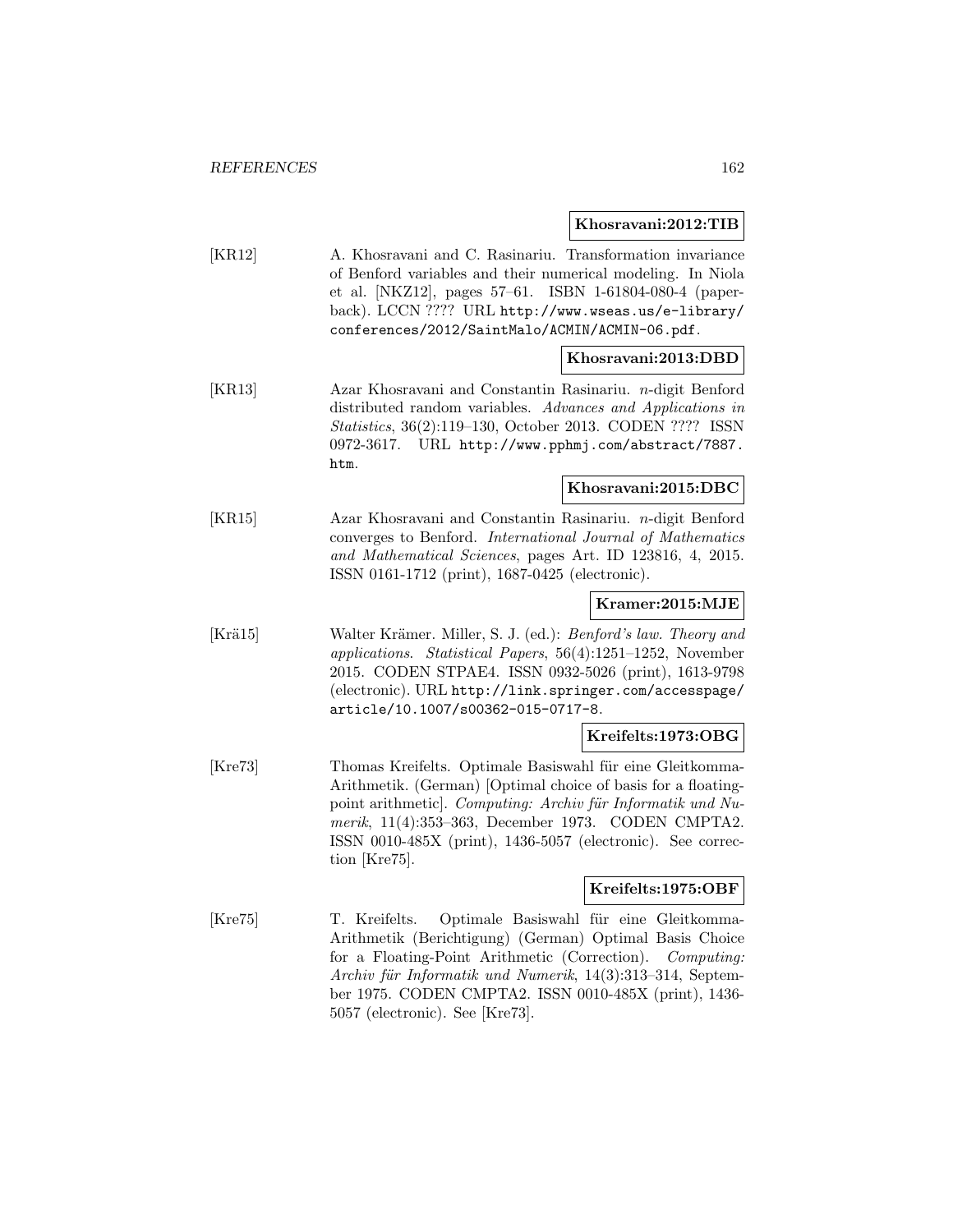### **Kreiner:2002:FDL**

| [Kre02] | W. A. Kreiner. First digit law. Preprint, Abteilung Chemische |
|---------|---------------------------------------------------------------|
|         | Physik, Arbeitsgruppe Laseranwendungen, Universität Ulm,      |
|         | Ulm, Germany, May 3, 2002. 7 pp. URL http://vts.uni-          |
|         | ulm.de/docs/2002/1441/vts_1441.pdf.                           |
|         | Kreiner: 2003: NBL                                            |
|         |                                                               |
| [Kre03] | W. A. Kreiner. On the Newcomb-Benford law. Zeitschrift        |
|         | für Naturforschung, 58a(11):618-622, ???? 2003. CODEN         |

ZNTFA2. ISSN 0372-9516. URL http://www.znaturforsch. com/aa/v58a/s58a0618.pdf.

#### **Krisciunas:1977:LEL**

[Kri77] Kevin Krisciunas. Letters to the Editor: Lotka's Law — year by year. Journal of the American Society for Information Science, 28(1):65–66, January 1977. CODEN AISJB6. ISSN 0002-8231 (print), 1097-4571 (electronic).

# **Kriel:2010:DDM**

[Kri10] Eckhardt Kriel. Discussion of "Data mining journal entries for fraud detection: An exploratory study". International Journal of Accounting Information Systems, 11(3):186–188, September 2010. CODEN IJAIA7. ISSN 1467-0895 (print), 1873- 4723 (electronic). URL http://www.sciencedirect.com/ science/article/pii/S1467089510000400. See [DG10, Gra10].

### **Krugman:1996:CMU**

[Kru96a] Paul Krugman. Confronting the mystery of urban hierarchy. Journal of the Japanese and International Economies, 10(4):399–418, December 1996. CODEN JJIEBD. ISSN 0889-1583 (print), 1095-8681 (electronic). URL http://www. sciencedirect.com/science/article/pii/S0889158396900234.

### **Krugman:1996:SOE**

[Kru96b] Paul R. Krugman. The Self-Organizing Economy. Blackwell Publishers, Cambridge, MA, USA, 1996. ISBN 1-55786-699-6 (paperback). vi + 122 pp. LCCN HB199 .K75 1996.

# **Krygier:2009:PRB**

[Kry09] J. Krygier. Psychological relevance of Benford's Law: Sensitivity to statistical regularities and implications for theories of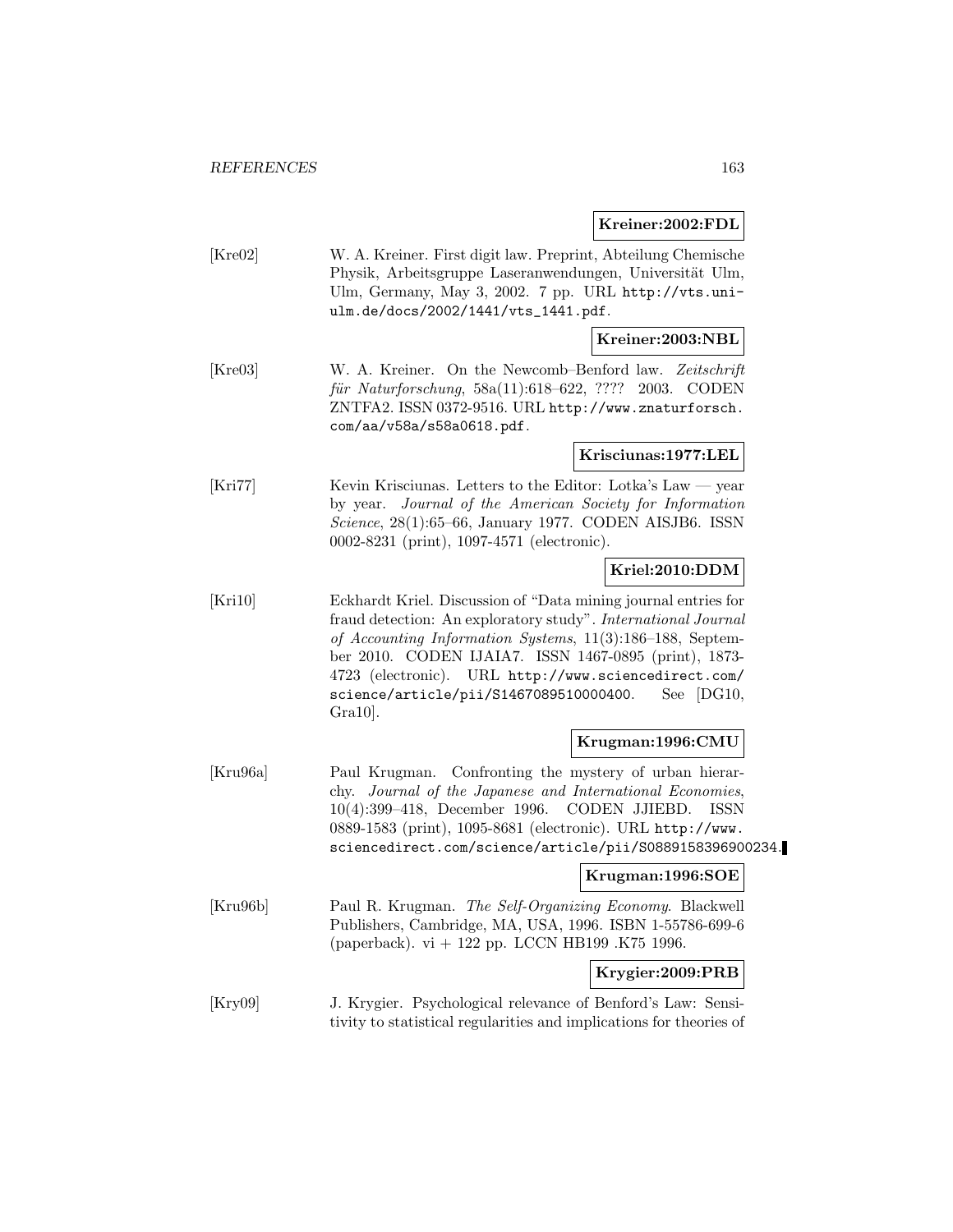number representation. Honours thesis, University of Sydney, Sydney, NSW, Australia, 2009.

### **Kibria:2010:PTE**

[KS10] B. M. Golam Kibria and A. K. Md. E. Saleh. Preliminary test estimation of the parameters of exponential and Pareto distributions for censored samples. *Statistical Papers*, 51(4): 757–773, December 2010. CODEN STPAE4. ISSN 0932- 5026 (print), 1613-9798 (electronic). URL http://link. springer.com/article/10.1007/s00362-008-0163-y.

### **Karthik:2016:ETS**

[KSG<sup>+</sup>16] Deepak Karthik, Gil Stelzer, Sivan Gershanov, Danny Baranes, and Mali Salmon-Divon. Elucidating tissue specific genes using the Benford distribution. BMC Genomics, 17(1), August 2016. ISSN 1471-2164.

# **Kim:2011:ZAS**

[KSH11] SeongKi Kim, HaYoon Song, and SangYong Han. ZipfAllocation: an algorithm for static allocation of movies in a cluster of video servers.  $Software - Practice$  and Experience, 41 (6):695–716, May 2011. CODEN SPEXBL. ISSN 0038-0644 (print), 1097-024X (electronic).

# **Kuipers:1973:RPD**

[KsS73] L. Kuipers and Jau shyong Shiue. Remark on a paper by Duncan and Brown on the sequence of logarithms of certain recursive sequences. Fibonacci Quarterly, 11(3):292–293, October 1973. CODEN FIBQAU. ISSN 0015-0517. URL http://www. fq.math.ca/Scanned/11-3/kuipers.pdf. See [BD70].

### **Kubovy:1977:RAA**

[Kub77] M. Kubovy. Response availability and the apparent spontaneity of numerical choices. Journal of Experimental Psychology: Human Performance and Performance, 3(2): 359–364, May 1977. ISSN 0096-1523 (print), 1939-1277 (electronic). URL http://psycnet.apa.org/index.cfm?fa= search.displayrecord&uid=1977-30946-001.

### **Kuipers:1969:RPR**

[Kui69] L. Kuipers. Remark on a paper by R. L. Duncan concerning the uniform distribution mod 1 of the sequence of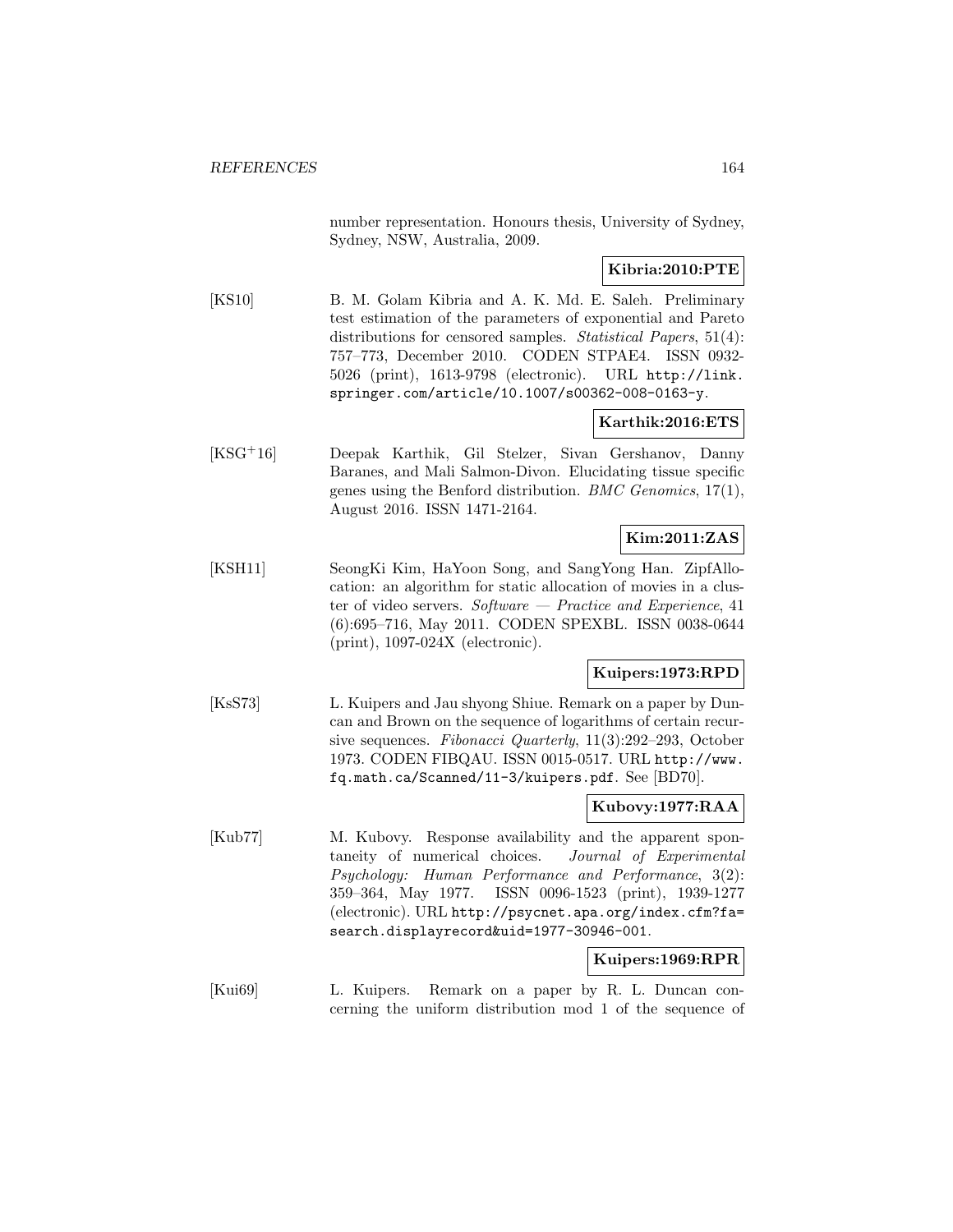the logarithms of the Fibonacci numbers. Fibonacci Quarterly, 7(5):465–466, December 1969. CODEN FIBQAU. ISSN 0015-0517. URL http://www.fq.math.ca/Scanned/7- 5/kuipers-a.pdf.

### **Kunoff:1987:FDP**

[Kun87] Sharon Kunoff. N! has the first digit property. Fibonacci Quarterly, 25(4):365–367, November 1987. CODEN FIBQAU. ISSN 0015-0517. URL http://www.fq.math.ca/Scanned/ 25-4/kunoff.pdf.

### **Kechedzhi:2005:RDW**

[KUY05] K. E. Kechedzhi, O. V. Usatenko, and V. A. Yampol'skii. Rank distributions of words in correlated symbolic systems and the Zipf law. Physical Review E (Statistical physics, plasmas, fluids, and related interdisciplinary topics), 72(4): 046138, October 28, 2005. CODEN PLEEE8. ISSN 1539-3755 (print), 1550-2376 (electronic). URL http://link.aps.org/ doi/10.1103/PhysRevE.72.046138.

### **Kraus:2014:DWD**

[KV14] Cornelia Kraus and Raul Valverde. A data warehouse design for the detection of fraud in the supply chain by using the Benford's Law. American Journal of Applied Sciences, 11(9): 1507–1518, September 2014. CODEN AJASCJ. ISSN 1546- 9239 (print), 1554-3641 (electronic).

### **Krakar:2008:ABL**

[KŽ08a] Zdravko Krakar and Mario Žgela. Application of Benford's Law in payment system auditing. In Boris Aurer and Miroslav Baća, editors, Proceedings of the 19th Central European Conference on Information and Intelligent Systems (CE-CIS 2008), pages 187–193. Fakultet organizacije i informatike, Varaždin, Croatia, 2008.

### **Krakar:2008:EBL**

[KZ08b] Zdravko Krakar and Mario Zgela. Evaluation of Benford's Law: application in stock prices and stock turnover. In Mario Plenković, editor, Society and Technology 2008, pages 57– 71. Hrvatsko komunikološko društvo, Zagreb, Croatia, 2008. ISBN ???? LCCN ????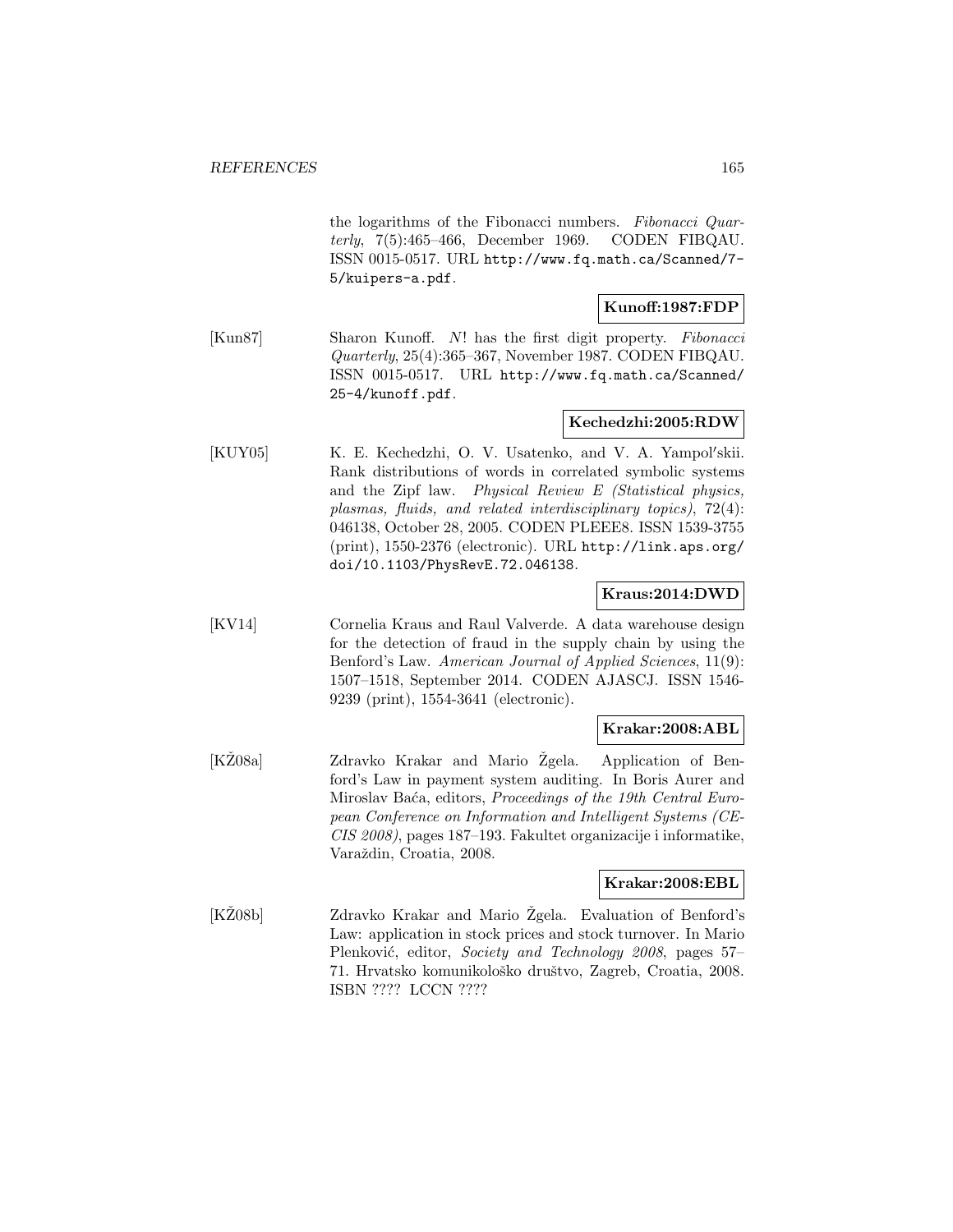#### **Kudryashov:2015:APE**

[KZ15] Nikolay A. Kudryashov and Anastasia S. Zakharchenko. Analytical properties and exact solutions of the Lotka– Volterra competition system. Applied Mathematics and Computation, 254(??):219–228, March 1, 2015. CODEN AMHCBQ. ISSN 0096-3003 (print), 1873-5649 (electronic). URL http://www.sciencedirect.com/science/article/ pii/S0096300314017743.

### **Lacasa:2018:NBL**

[Lac18] Lucas Lacasa. Newcomb–Benford law helps customs officers to detect fraud in international trade. Proceedings of the National Academy of Sciences of the United States of America, 116(1):11–13, December 2018. CODEN PNASA6. ISSN 0027-8424 (print), 1091-6490 (electronic). URL https://www. pnas.org/cgi/doi/10.1073/pnas.1819470116.

### **Lu:2014:ODE**

[LACL14] Lu Lu, Christine M. Anderson-Cook, and Dennis K. J. Lin. Optimal designed experiments using a Pareto front search for focused preference of multiple objectives. Computational Statistics & Data Analysis, 71(??):1178–1192, March 2014. CODEN CSDADW. ISSN 0167-9473 (print), 1872-7352 (electronic). URL http://www.sciencedirect.com/science/ article/pii/S0167947313001382.

#### **Lagarias:1985:PG**

[Lag85] Jeffrey C. Lagarias. The  $3x + 1$  problem and its generalizations. American Mathematical Monthly, 92(1):3–23, January 1985. CODEN AMMYAE. ISSN 0002-9890 (print), 1930-0972 (electronic).

### **Lagarias:2003:PAB**

[Lag03] Jeffrey C. Lagarias. The  $3x + 1$  problem: An annotated bibliography (1963–1999) (sorted by author). *arxiv.org*, ?? (??), September 2003. URL http://arxiv.org/abs/math/ 0309224.

#### **Lagarias:2010:UCP**

[Lag10] Jeffrey C. Lagarias, editor. The ultimate challenge: the  $3x +$ 1 problem. American Mathematical Society, Providence, RI, USA, 2010. ISBN 0-8218-4940-9. xiv + 344 pp. LCCN QA292 .U48 2010.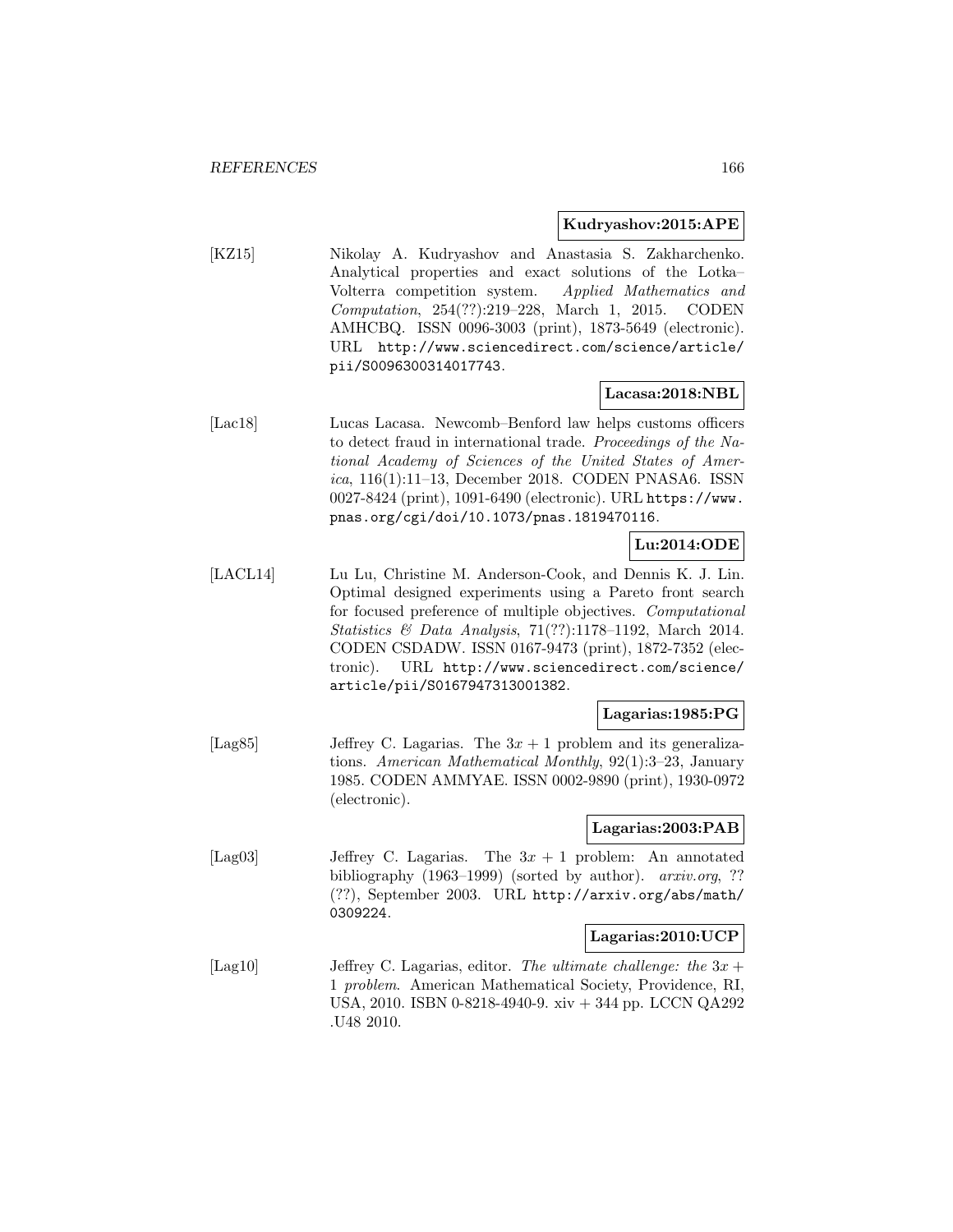#### **Lafouge:2015:DTP**

[LAL15] Thierry Lafouge, Abdellatif Agouzal, and Genevieve Lallich. The deconstruction of a text: the permanence of the generalized Zipf law — the inter-textual relationship between entropy and effort amount. Scientometrics, 104(1):193–217, July 2015. CODEN SCNTDX. ISSN 0138-9130 (print), 1588-2861 (electronic). URL http://link.springer.com/article/10. 1007/s11192-015-1600-z.

### **Lanza:2000:UDA**

[Lan00] R. B. Lanza. Using digital analysis to detect fraud: Review of the DATAS(R) statistical analysis tool. Journal of Forensic Accounting, 1(??):291–296, ???? 2000. CODEN ???? ISSN 1524-5586. URL http://www.rtedwards.com/ journals/JFA/.

### **Lanza:2003:FSP**

[Lan03] Richard B. Lanza. Fear not the software: Proactively detecting occupational fraud using computer audit reports. Fraud Magazine, ??(??):??, September/February 2003. ISSN 1553- 6645. URL http://www.fraud-magazine.com/article. aspx?id=4294967868.

### **Lanza:2004:CBS**

[Lan04] Richard B. Lanza. Comparing best software for fraud examinations: Fraud data interrogation tools. Fraud Magazine, ??(??):??, November/December 2004. ISSN 1553-6645. URL http://www.fraud-magazine.com/article.aspx?id= 4294967837.

### **Lu:2005:DFH**

[LB05] Fletcher Lu and J. Efrim Boritz. Detecting fraud in health insurance data: Learning to model incomplete Benford's Law distributions. In Gama et al. [GCB+05], pages 633– 640. ISBN 3-540-29243-8. ISSN 0302-9743 (print), 1611-3349 (electronic). LCCN Q325.5 .E26 2005. URL http://link. springer.com/chapter/10.1007/11564096\_63.

#### **Leydesdorff:2006:CPL**

[LB06a] Loet Leydesdorff and Stephen Bensman. Classification and power laws: the logarithmic transformation. Journal of the American Society for Information Science and Technology, 57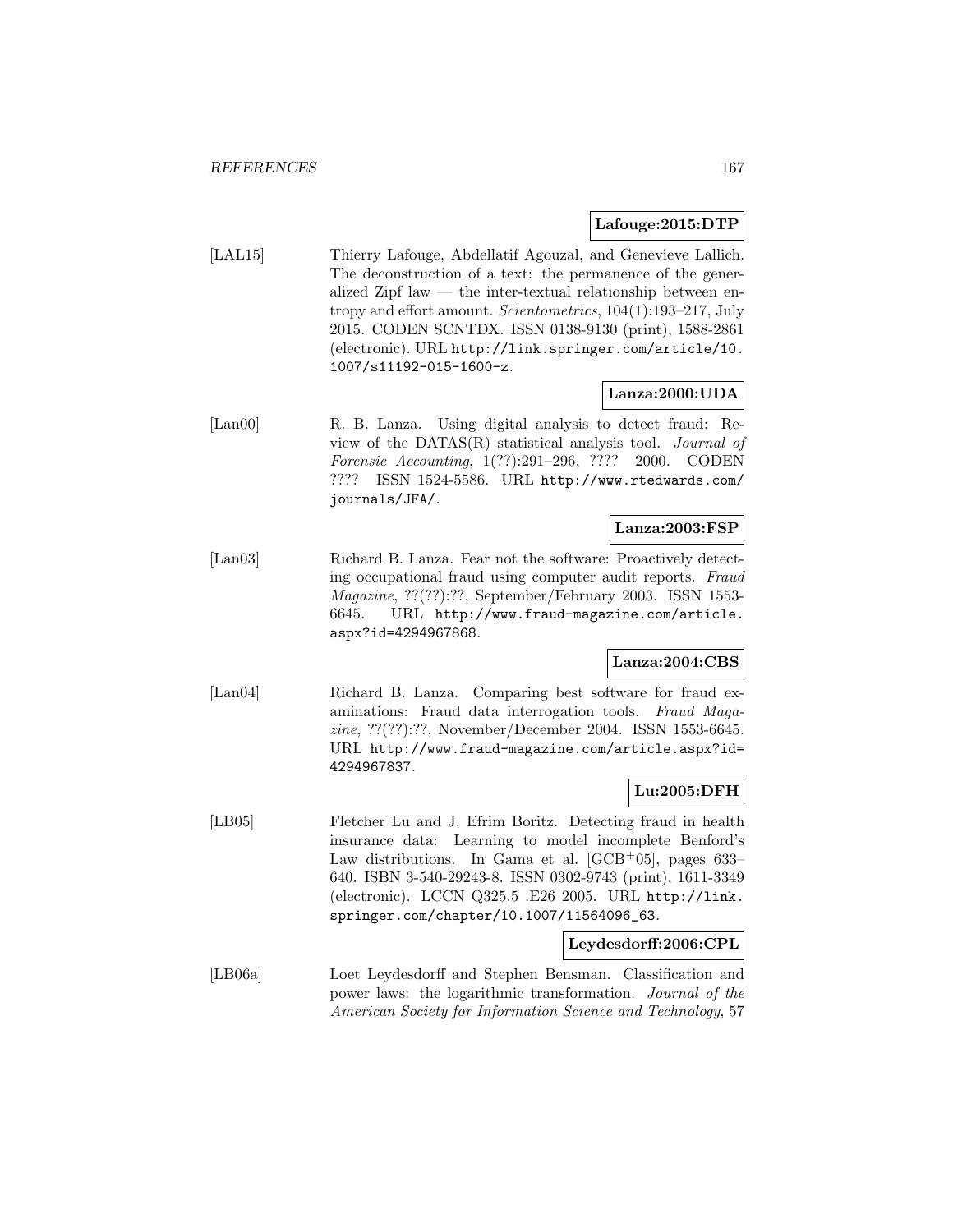(11):1470–1486, September 2006. CODEN JASIEF. ISSN 1532-2882 (print), 1532-2890 (electronic).

**Lu:2006:BCF**

[LB06b] F. Lu and J. E. Boritz. Building a case for fraud using Benford's law with reinforcement learning. In ????, editor, Uncertainty in Artificial Intelligence: Proceedings of the 22nd Conference, page ?? ????, ????, 2006.

#### **Loetscher:2007:ENS**

[LB07] T. Loetscher and P. Brugger. Exploring number space by random digit generation. Experimental Brain Research, 180 (4):655–665, July 2007. CODEN EXBRAP. ISSN 0014- 4819 (print), 1432-1106 (electronic). URL http://link. springer.com/article/10.1007/s00221-007-0889-0.

#### **Lansey:2009:ISR**

[LB09] Jonathan C. Lansey and Bruce Bukiet. Internet search result probabilities: Heaps' Law and word associativity. Journal of Quantitative Linguistics, 16(1):40–66, ???? 2009. CODEN ???? ISSN 0929-6174 (print), 1744-5035 (electronic). URL http://www.tandfonline.com/doi/abs/10. 1080/09296170802514153.

### **Leemann:2014:SAS**

[LB14] Lucas Leemann and Daniel Bochsler. A systematic approach to study electoral fraud. Electoral Studies, 35(0): 33–47, 2014. ISSN 0261-3794 (print), 1873-6890 (electronic). URL http://www.sciencedirect.com/science/ article/pii/S0261379414000390.

### **Lu:2006:AFD**

[LBC06] Fletcher Lu, J. Efrim Boritz, and Dominic Covvey. Adaptive fraud detection using Benford's law. In Advances in artificial intelligence, volume 4013 of Lecture Notes in Computer Science, pages 347–358. Springer-Verlag, Berlin, Germany / Heidelberg, Germany / London, UK / etc., 2006.

### **Levene:2001:ZLW**

[LBL01] Mark Levene, José Borges, and George Loizou. Zipf's law for Web surfers. Knowledge and Information Systems, 3(1): 120–129, 2001. CODEN KISNCR. ISSN 0219-1377.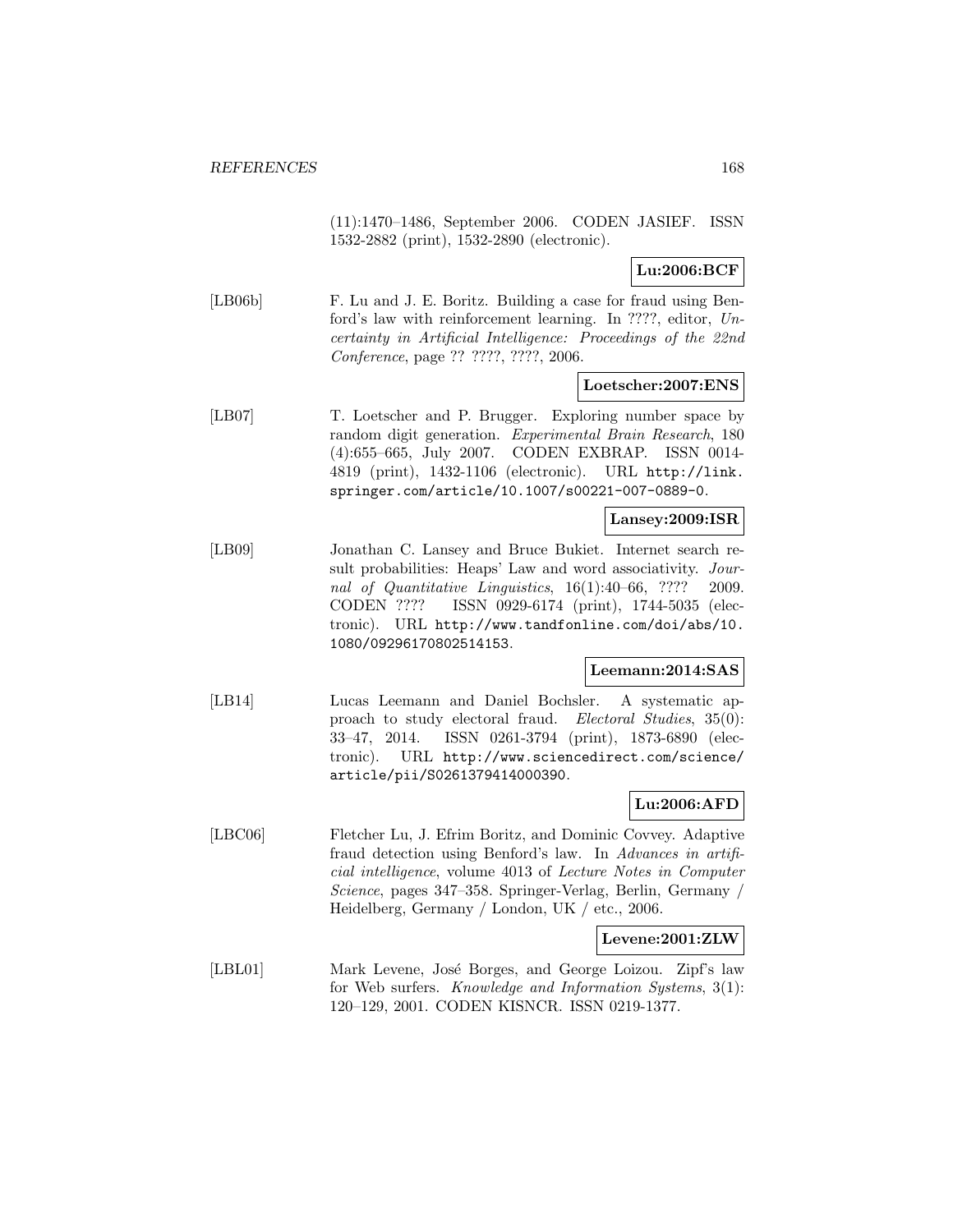# **Liu:2015:DSD**

[LC15] Qun Liu and Qingmei Chen. Dynamics of stochastic delay Lotka–Volterra systems with impulsive toxicant input and Lévy noise in polluted environments. Applied Mathematics and Computation, 256(??):52–67, April 1, 2015. CO-DEN AMHCBQ. ISSN 0096-3003 (print), 1873-5649 (electronic). URL http://www.sciencedirect.com/science/ article/pii/S0096300315000235.

# **Lu:2005:CZL**

[LCC<sup>+</sup>05] Tim Lu, Christine M. Costello, Peter J. P. Croucher, Robert Häsler, Günther Deuschl, and Stefan Schreiber. Can Zipf's law be adapted to normalize microarrays? BMC Bioinformatics, 6(??):37–49, ???? 2005. CODEN BBMIC4. ISSN 1471-2105. URL http://link.springer.com/article/10.1186/1471- 2105-6-37; http://www.biomedcentral.com/1471-2105/ 6/37.

# **Lee:2010:SAR**

[LCJ10] Joanne Lee, Wendy K. Tam Cho, and George G. Judge. Stigler's approach to recovering the distribution of first significant digits in natural data sets. Statistics & Probability Letters,  $80(2):82-88$ , January 15, 2010. CODEN SPLTDC. ISSN 0167-7152 (print), 1879-2103 (electronic). URL http://www.sciencedirect.com/science/article/ pii/S0167715209003563.

# **Lee:2015:GBL**

[LCJ15] Joanne Lee, Wendy K. Tam Cho, and George Judge. Generalizing Benford's Law. In Miller [Mil15a], pages 304–316. ISBN 0-691-14761-2 (hardcover), 1-4008-6659-6 (e-book). LCCN QA273.6 .B46 2015. URL http://press.princeton.edu/ titles/10527.html.

### **Liu:2015:SPA**

[LCY<sup>+</sup>15] Si Liu, Qiang Chen, Shuicheng Yan, Changsheng Xu, and Hanqing Lu. Snap & Play: Auto-generated personalized findthe-difference game. ACM Transactions on Intelligent Systems and Technology (TIST),  $5(4):65:1-65:$ ??, January 2015. CODEN ???? ISSN 2157-6904 (print), 2157-6912 (electronic).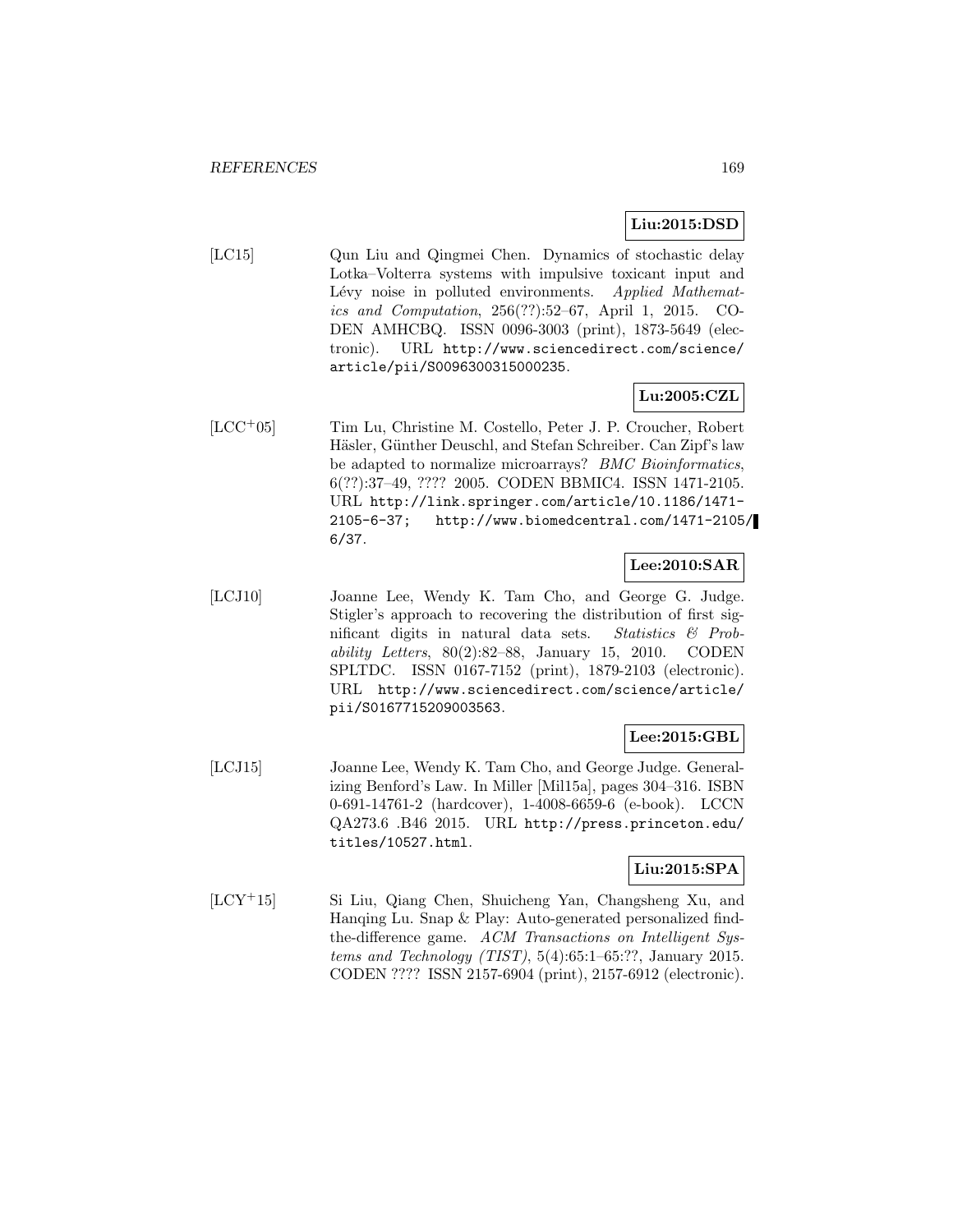#### **Lehner:2004:DVG**

[LD04] B. Lehner and P. Doll. Development and validation of a global database of lakes. Journal of Hydrology, 296(1–4):1–22, August 20, 2004. CODEN JHYDA7. ISSN 0022-1694 (print), 1879-2707 (electronic). URL http://www.sciencedirect. com/science/article/pii/S0022169404001404.

### **Lang:1989:UAB**

[LDJ89] Sheau-Dong Lang, James R. Driscoll, and Jiann H. Jou. A unified analysis of batched searching of sequential and treestructured files. ACM Transactions on Database Systems, 14(4):604–618, December 1989. CODEN ATDSD3. ISSN 0362-5915 (print), 1557-4644 (electronic). URL http:// www.acm.org/pubs/articles/journals/tods/1989-14-4/ p604-lang/p604-lang.pdf; http://www.acm.org/pubs/ citations/journals/tods/1989-14-4/p604-lang/; http: //www.acm.org/pubs/toc/Abstracts/tods/76908.html.

### **Lewis:2015:SDA**

[LEC<sup>+</sup>15] Peter R. Lewis, Lukas Esterle, Arjun Chandra, Bernhard Rinner, Jim Torresen, and Xin Yao. Static, dynamic, and adaptive heterogeneity in distributed smart camera networks. ACM Transactions on Autonomous and Adaptive Systems (TAAS), 10(2):8:1–8:??, June 2015. CODEN ???? ISSN 1556-4665 (print), 1556-4703 (electronic).

### **Leemis:2015:BLG**

[Lee15] Lawrence Leemis. Benford's Law geometry. In Miller [Mil15a], pages 109–118. ISBN 0-691-14761-2 (hardcover), 1-4008-6659- 6 (e-book). LCCN QA273.6 .B46 2015. URL http://press. princeton.edu/titles/10527.html.

### **Lee:2018:PIB**

[Lee18] Edward D. Lee. Partisan intuition belies strong, institutional consensus and wide Zipf's Law for voting blocs in US Supreme Court. Journal of Statistical Physics, 173(6):1722–1733, December 2018. CODEN JSTPSB. ISSN 0022-4715 (print), 1572-9613 (electronic).

### **Lefort:1982:LOA**

[Lef82] B. Lefort. L'emploi des outils au cours de taches d'entretien et la loi de Zipf–Mandelbrot. (French) [the use of tools in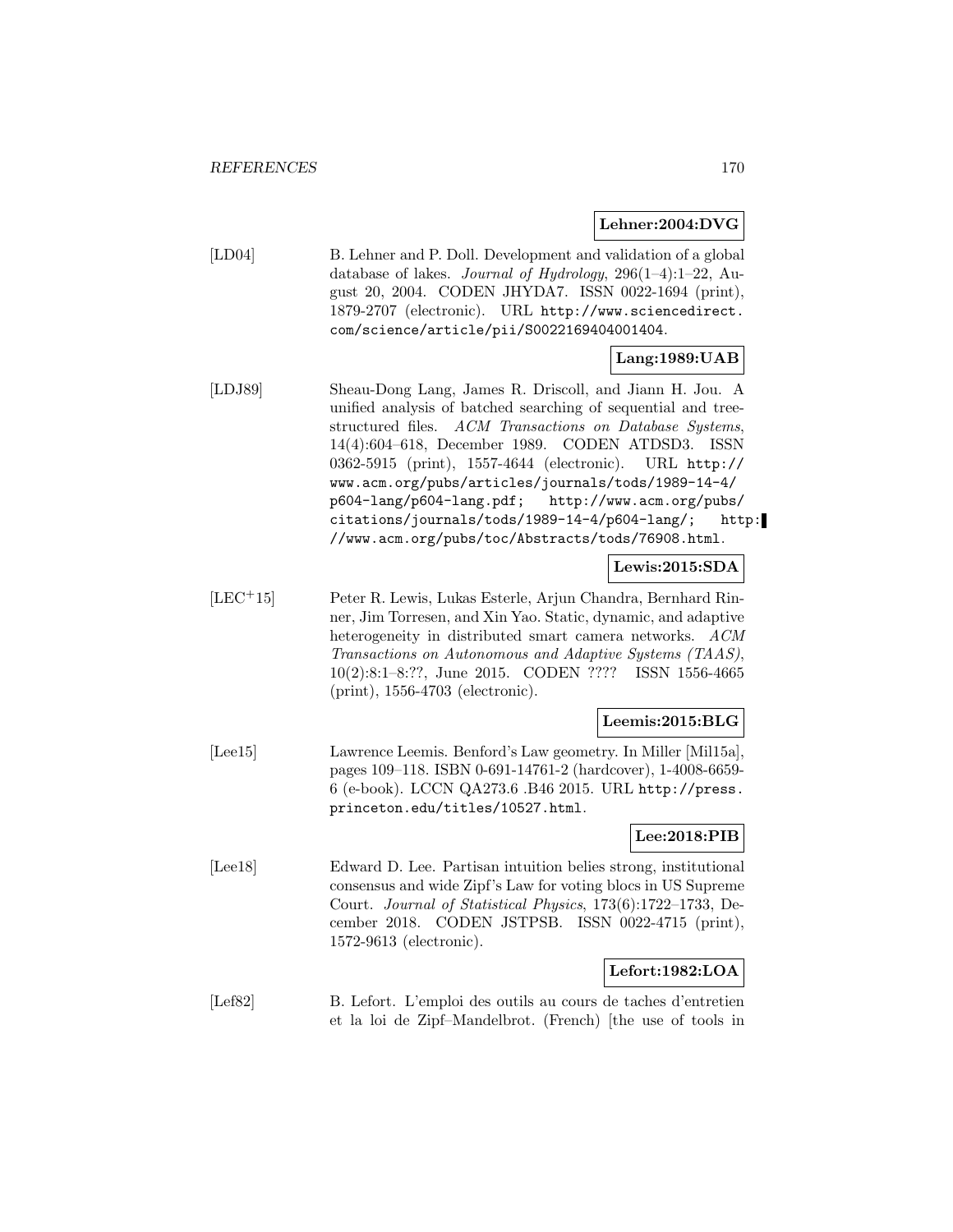maintenance tasks and the Zipf–Mandelbrot Law]. Le Travail Humain, 45(2):307–316, ???? 1982. CODEN TRHUAH. ISSN 0041-1868 (print), 2104-3663 (electronic). URL http://www. jstor.org/stable/40657805. **Leimkuhler:1980:EFB** [Lei80] Ferdinand F. Leimkuhler. An exact formulation of Bradford's Law. Journal of Documentation, 36(4):285–292, ???? 1980. CODEN JDOCAS. ISSN 0022-0418 (print), 1758-7379 (electronic). **Lemons:1986:NTD** [Lem86] Don S. Lemons. On the number of things and the distribution of first digits. American Journal of Physics, 54(9):816–817, September 1986. CODEN AJPIAS. ISSN 0002-9505 (print), 1943-2909 (electronic). URL http://ajp.aapt.org/. **Ley:1996:PDU** [Ley96] Eduardo Ley. On the peculiar distribution of the U.S. stock indexes' digits. The American Statistician, 50(4):311– 313, November 1996. CODEN ASTAAJ. ISSN 0003-1305 (print), 1537-2731 (electronic). URL http://www.jstor. org/stable/2684926. **Li:2016:QNS** [LF16] Qinglei Li and Zuntao Fu. Quantifying non-stationarity effects on organization of atmospheric turbulent eddy motion by Benford's law. Communications in Nonlinear Science and Numerical Simulation, 33(??):91–98, April 2016. ISSN 1007- 5704 (print), 1878-7274 (electronic). **Lindsay:2004:DFD** [LFCR04] D. H. Lindsay, P. S. Foote, A. Campbell, and D. R. Reilly. Detecting fraud in the data using automatic intervention detection. Fraud Magazine, ??(??):??, January/February 2004. ISSN 1553-6645. **Li:2015:BBL** [LFY15] Qinglei Li, Zuntao Fu, and Naiming Yuan. Beyond Benford's Law: Distinguishing noise from chaos. PLoS One, 10 (6):e0129161:1–e0129161:11, June 1, 2015. CODEN POL-NCL. ISSN 1932-6203. URL http://journals.plos.org/

plosone/article?id=10.1371/journal.pone.0129161.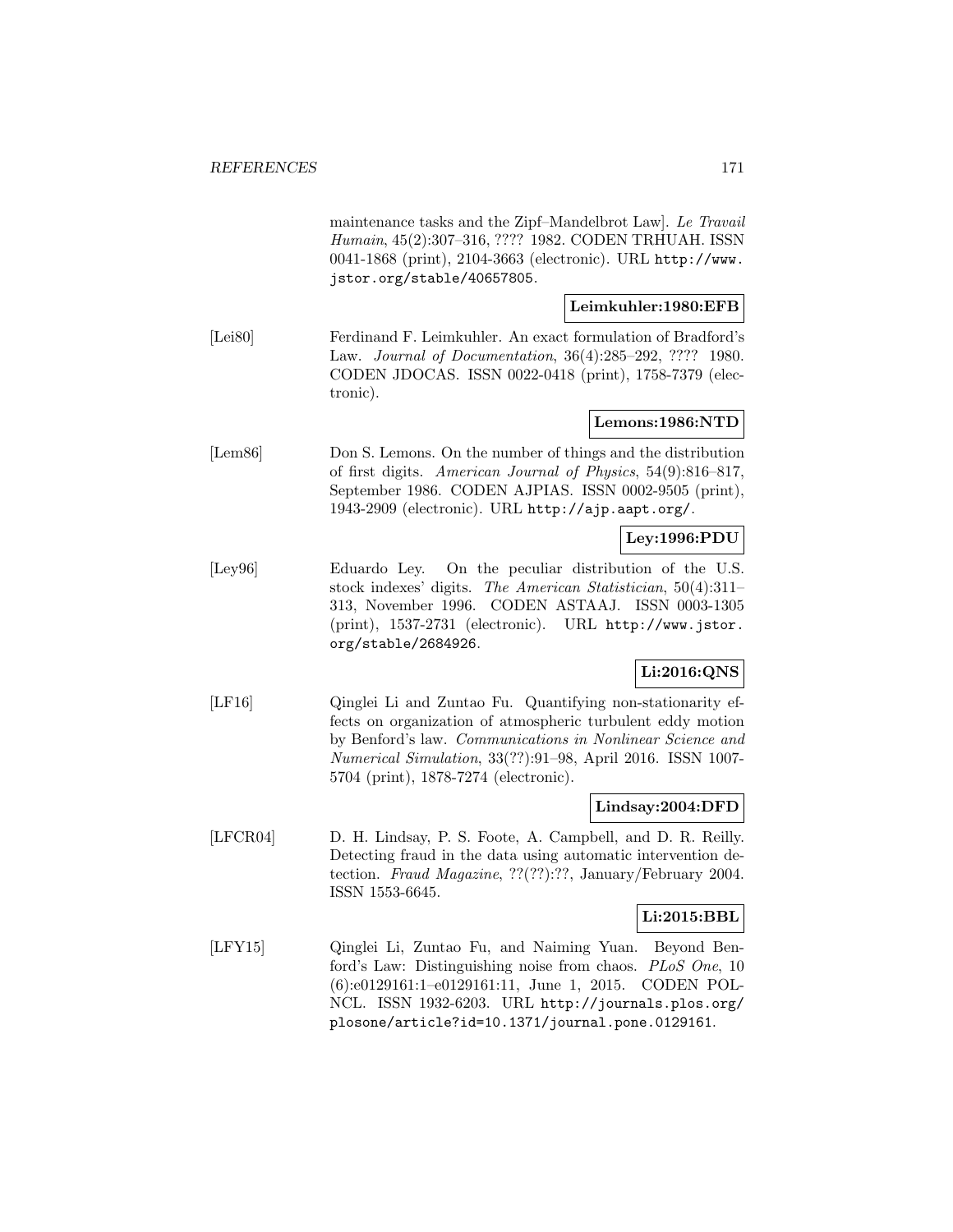### **Logan:1978:FDP**

[LG78] Jonothan L. Logan and Samuel A. Goudsmit. The first digit phenomenon. Proceedings of the American Philosophical Society, 122(4):193–197, August 18, 1978. CODEN PAPCAA. ISSN 0003-049X (print), 2326-9243 (electronic). URL http:/ /links.jstor.org/sici?sici=0003-049X(19780818)122% 3A4%3C193%3ATFDP%3E2.0.CO%3B2-C; http://www.jstor. org/stable/986530. This paper contains derivations of both Stigler's Law and Benford's Law, and receives strong criticism in [Rai85]. This paper contains an important historical note that is recorded in entry [Ben38].

# **Lu:2010:BLP**

[LG10] Ocean Fan Lu and David E. Giles. Benford's Law and psychological barriers in certain eBay auctions. Applied Economics Letters, 17(10):1005–1008, ???? 2010. CODEN ???? ISSN 1350-4851 (print), 1466-4291 (electronic). URL http://www. tandfonline.com/doi/abs/10.1080/13504850802631814.

### **Lee:2020:CFC**

[LHJ20] Kang-Bok Lee, Sumin Han, and Yeasung Jeong. COVID-19, flattening the curve, and Benford's law. Physica A: Statistical Mechanics and its Applications, 559:125090, December 2020. CODEN PHYADX. ISSN 0378-4371 (print), 1873-2119 (electronic).

### **Lin:2015:DES**

[LHK<sup>+</sup>15] Cheng-Yen Lin, Chung-Wen Huang, Chi-Bang Kuan, Shi-Yu Huang, and Jenq-Kuen Lee. The design and experiments of a SID-based power-aware simulator for embedded multicore systems. ACM Transactions on Design Automation of Electronic Systems (TODAES), 20(2):22:1–22:??, February 2015. CODEN ATASFO. ISSN 1084-4309 (print), 1557-7309 (electronic).

# **Li:1992:RTE**

[Li92] W. Li. Random texts exhibit Zipf's-law-like word frequency distribution. IEEE Transactions on Information Theory, 38 (6):1842–1845, ???? 1992. CODEN IETTAW. ISSN 0018- 9448 (print), 1557-9654 (electronic).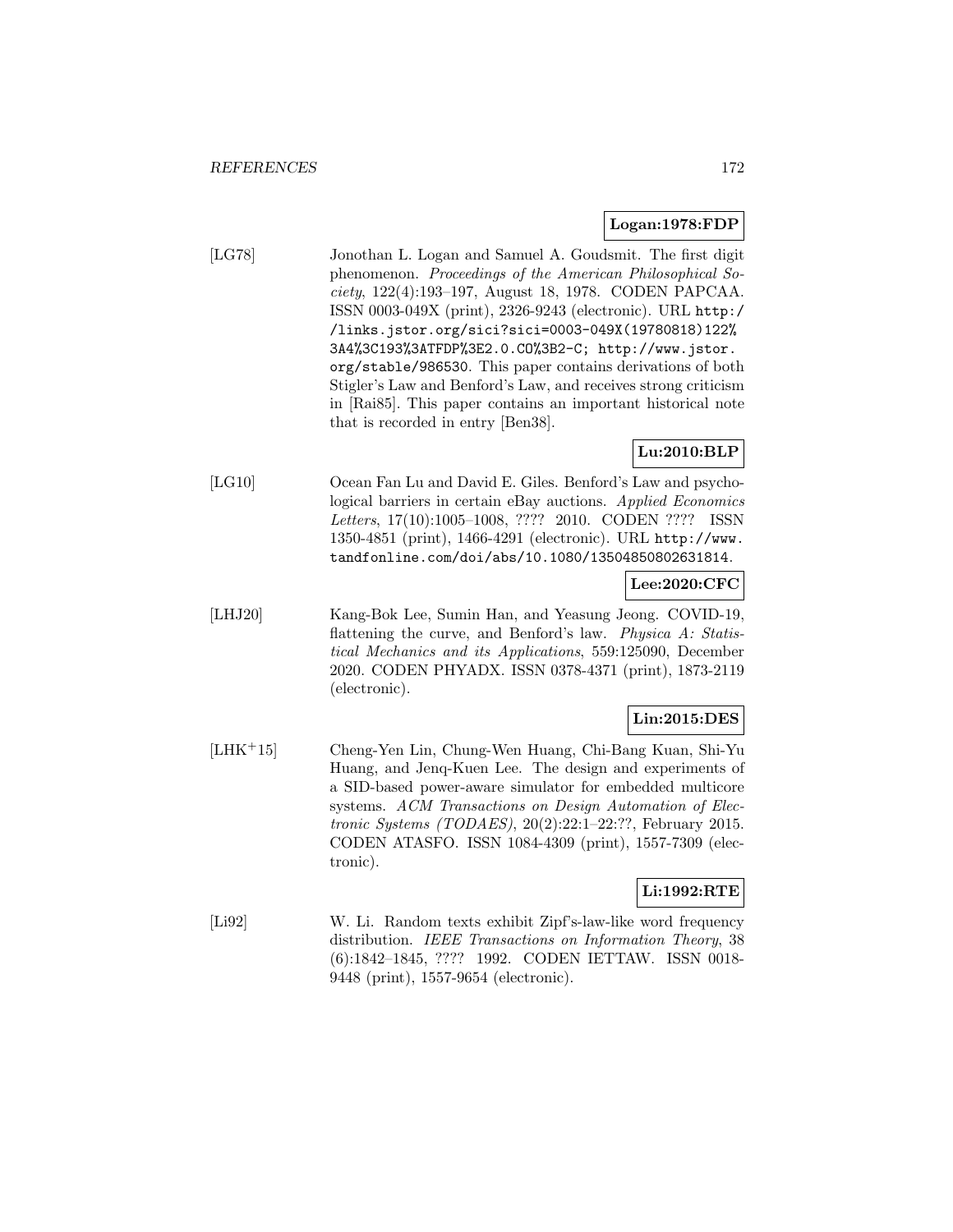# **Li:2011:ZLB**

[Li11] Wentian Li. Zipf's Law bibliography. Web site., August 2011. URL http://www.nslij-genetics.org/wli/zipf/. The site holds 870 references (in untagged reference-list form) up to 11 August 2011.

### **Lim:2006:BRB**

[Lim06] Nena Lim. Book review: The new forensics: investigating corporate fraud and the theft of intellectual property, J. Anastasi. John Wiley & Sons, New Jersey (2003). Digital Investigation, 3(4):245–246, 2006. ISSN 1742-2876 (print), 1873- 202X (electronic). URL http://www.sciencedirect.com/ science/article/pii/S174228760600106X.

# **Lines:1986:NYT**

[Lin86] Malcolm E. Lines. A number for your thoughts: facts and speculations about numbers from Euclid to the latest computers. Adam Hilger Ltd., Bristol, UK, 1986. ISBN 0-85274- 495-1 (paperback). vi + 214 pp. LCCN QA241 .L617 1986. URL http://www.loc.gov/catdir/enhancements/fy0668/ 86183277-d.html.

### **Linville:2008:PFN**

[Lin08] Mark Linville. The problem of false negative results in the use of digit analysis. Journal of Applied Business Research, 24 (1):17–25, First Quarter 2008. ISSN 0892-7626 (print), 2157- 8834 (electronic). URL http://www.cluteinstitute.com/ ojs/index.php/JABR/article/view/1363.

### **Lindstrom:2020:VRC**

[Lin20] Peter Lindstrom. Variable-radix coding of the reals. In Cornea et al. [CLT20], pages 111–116. ISBN 1-72817-120-2, 1-72817-121-0. ISSN 2576-2265. LCCN ???? URL https:// ieeexplore.ieee.org/servlet/opac?punumber=9146973.

### **Lipovetsky:2009:PLD**

[Lip09] Stan Lipovetsky. Pareto 80/20 law: derivation via random partitioning. International Journal of Mathematical Education in Science and Technology, 40(2):271–277, ???? 2009. CODEN IJMEBM. ISSN 0020-739X (print), 1464-5211 (electronic). URL http://www.tandfonline.com/doi/abs/10. 1080/00207390802213609.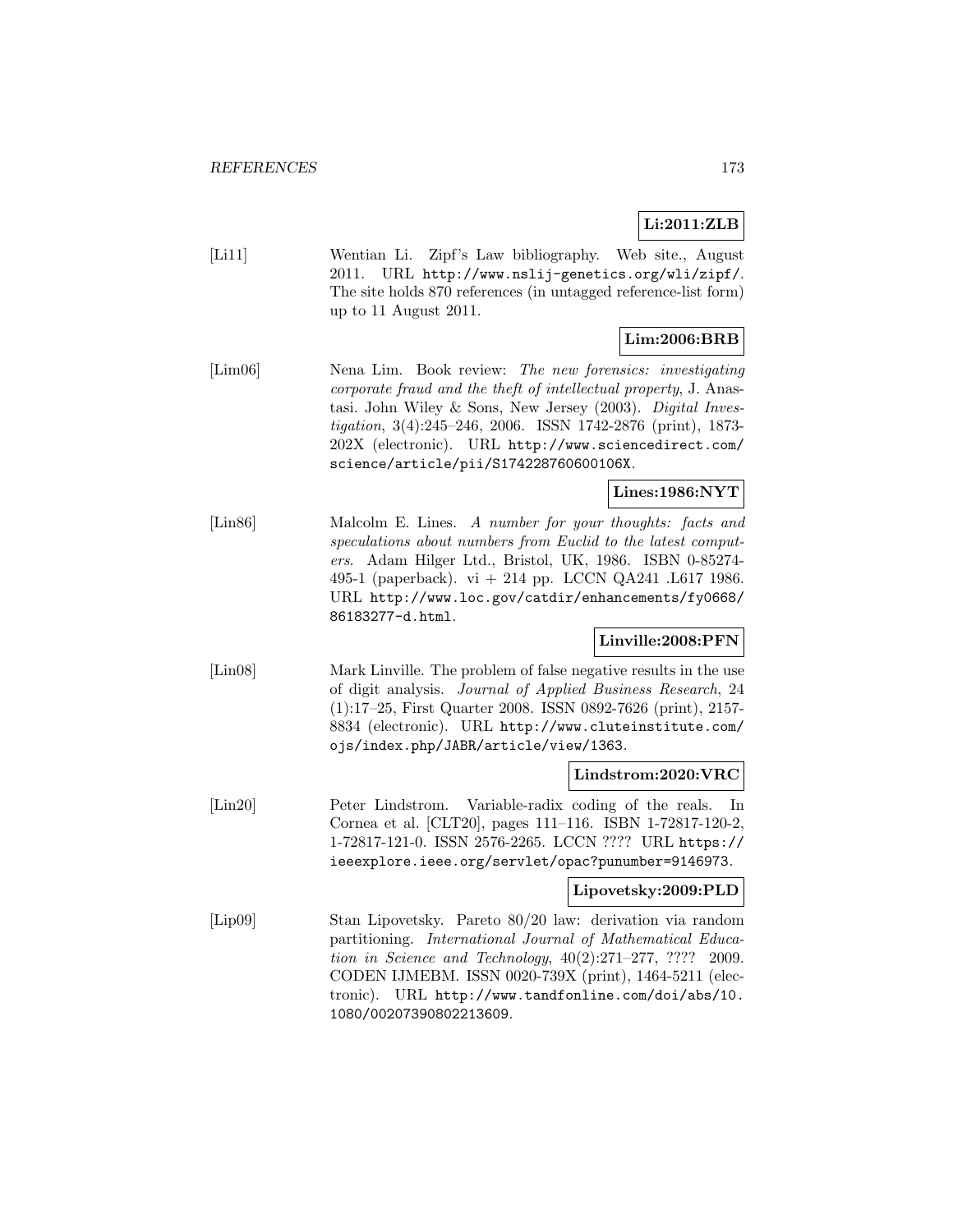# **Liu:2008:MNS**

[Liu08] Cheng-Shi Liu. Maximal non-symmetric entropy leads naturally to Zipf's law. Fractals,  $16(1):99-101$ ,  $2008$ . CODEN FRACEG. ISSN 0218-348X.

# **Liu:2015:ASN**

[Liu15] Qun Liu. Analysis of a stochastic non-autonomous foodlimited Lotka–Volterra cooperative model. Applied Mathematics and Computation, 254(??):1–8, March 1, 2015. CO-DEN AMHCBQ. ISSN 0096-3003 (print), 1873-5649 (electronic). URL http://www.sciencedirect.com/science/ article/pii/S0096300314018037.

# **Livio:2002:GRS**

[Liv02] Mario Livio. The Golden Ratio: the Story of Phi, the World's Most Astonishing Number. Broadway Books, New York, NY, USA, 2002. ISBN 0-7679-0815-5. viii + 294 pp. LCCN QA466 .L58 2002. US\$24.95, CAN\$37.95. Benford's Law is treated on pages 231–237.

### **LimKaiJie:2012:CES**

[LK12] Shawn Lim Kai Jie and Mohandas Kalaichelvan. A critical evaluation of the significance of round numbers in European equity markets in light of the predictions from Benford's Law. International Research Journal of Finance and Economics, 95(??):196–210, August 28, 2012. ISSN 1450-2887. URL http://mpra.ub.uni-muenchen.de/40960/; http: //mpra.ub.uni-muenchen.de/40960/1/IRJFE\_95\_15.pdf.

### **Luque:2008:FDF**

[LL08] Bartolo Luque and Lucas Lacasa. The first digit frequencies of primes and Riemann zeta zeros tend to uniformity following a size-dependent generalized Benford's law. ArXiv e-prints, November 2008. CODEN ???? ISSN ???? URL http://adsabs.harvard.edu/abs/2008arXiv0811.3302L; http://arxiv.org/abs/0811.3302. See published paper [LL09].

#### **Luque:2009:FDF**

[LL09] Bartolo Luque and Lucas Lacasa. The first digit frequencies of prime numbers and Riemann zeta zeros. Proceedings of the Royal Society A: Mathematical, Physical, & En-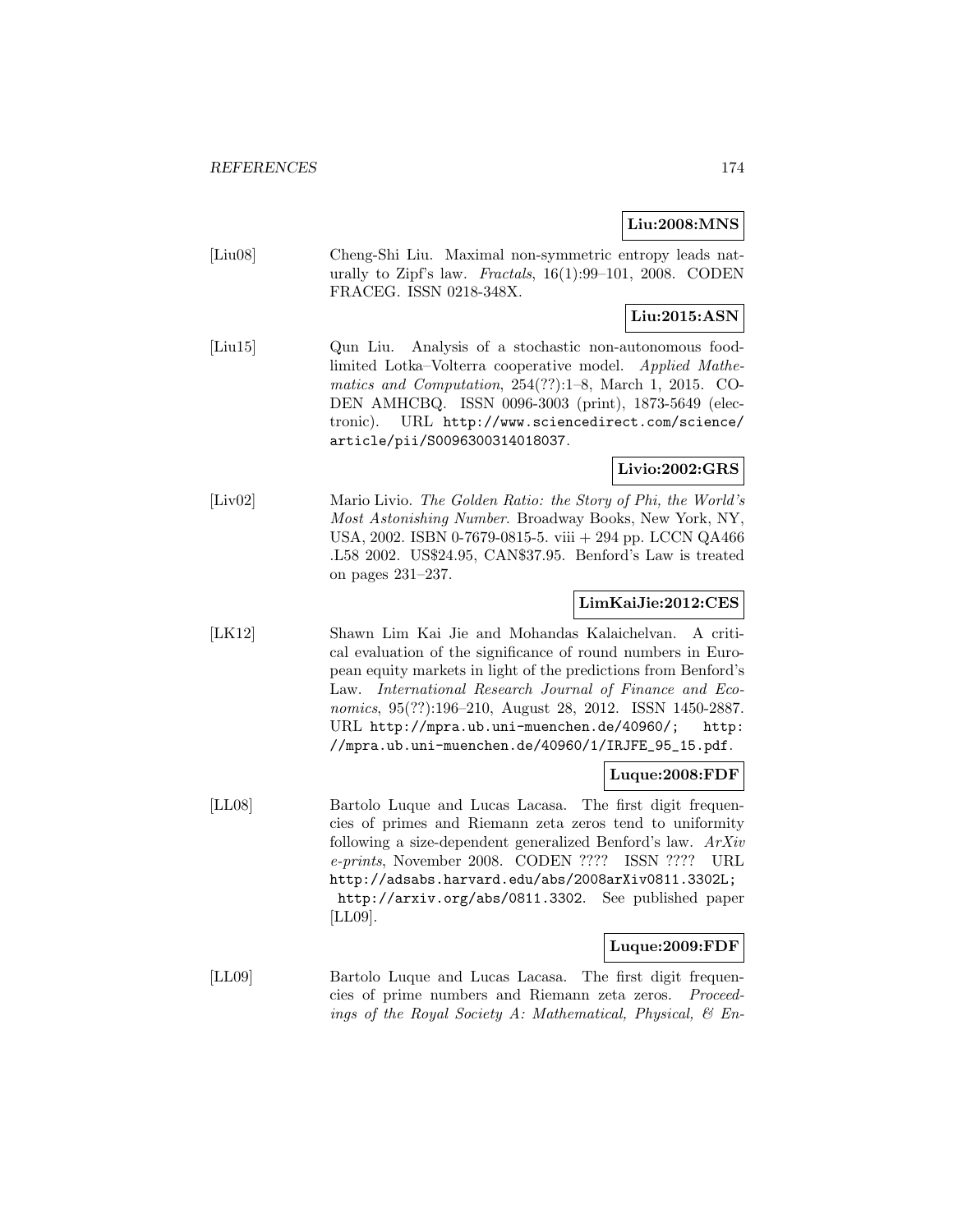gineering Sciences, 465(2107):2197–2216, July 8, 2009. CO-DEN PRLAAZ. ISSN 1364-5021 (print), 1471-2946 (electronic). URL http://rspa.royalsocietypublishing.org/ content/465/2107/2197.abstract.

### **LoBuglio:2015:WDT**

[LLD15] David Lo Buglio, Vanessa Lardinois, and Livio De Luca. What do thirty-one columns say about a "theoretical" thirty-second? Journal on Computing and Cultural Heritage (JOCCH), 8(1): 6:1–6:??, February 2015. CODEN ???? ISSN 1556-4673 (print), 1556-4711 (electronic).

### **Lowe:1999:FDL**

[LMH99] Tomas Lowe, Sally Murphy, and Justin Hayward. The first digit law. Report ??, Department of Computing, Imperial College, London, UK, June 1999. URL http://users.isr.ist. utl.pt/~jmrs/research/TopicsLinks/Benford/hayward. pdf; http://www.doc.ic.ac.uk/~jjh97/suprema/main\_page. html.

### **Lolbert:2008:NEG**

[Lol08] Tamás Lolbert. On the non-existence of a general Benford's law. Mathematical Social Sciences, 55(2):103–106, March 2008. CODEN MSOSDD. ISSN 0165-4896 (print), 1879- 3118 (electronic). URL http://www.sciencedirect.com/ science/article/pii/S0165489607000935.

#### **Longfellow:1992:LER**

[Lon92] Charles A. Longfellow, Jr. Letters to the Editor: Regarding "Lotka's Law and the Kolmogorov–Smirnov Test: An Error in Calculation". Journal of the American Society for Information Science, 43(7):518, August 1992. CODEN AISJB6. ISSN 0002-8231 (print), 1097-4571 (electronic). See [Lou92].

### **Leinicke:2006:FFN**

[LOR06] Linda M. Leinicke, Joyce A. Ostrosky, and W. Max Rexroad. Fighting fraud by the numbers: Digital analysis primer. Fraud Magazine, ??(??):??, January/February 2006. ISSN 1553- 6645. URL http://www.fraud-magazine.com/article. aspx?id=4294967620.

### **Losee:2001:TDB**

[Los01] Robert M. Losee. Term dependence: a basis for Luhn and Zipf models. Journal of the American Society for Information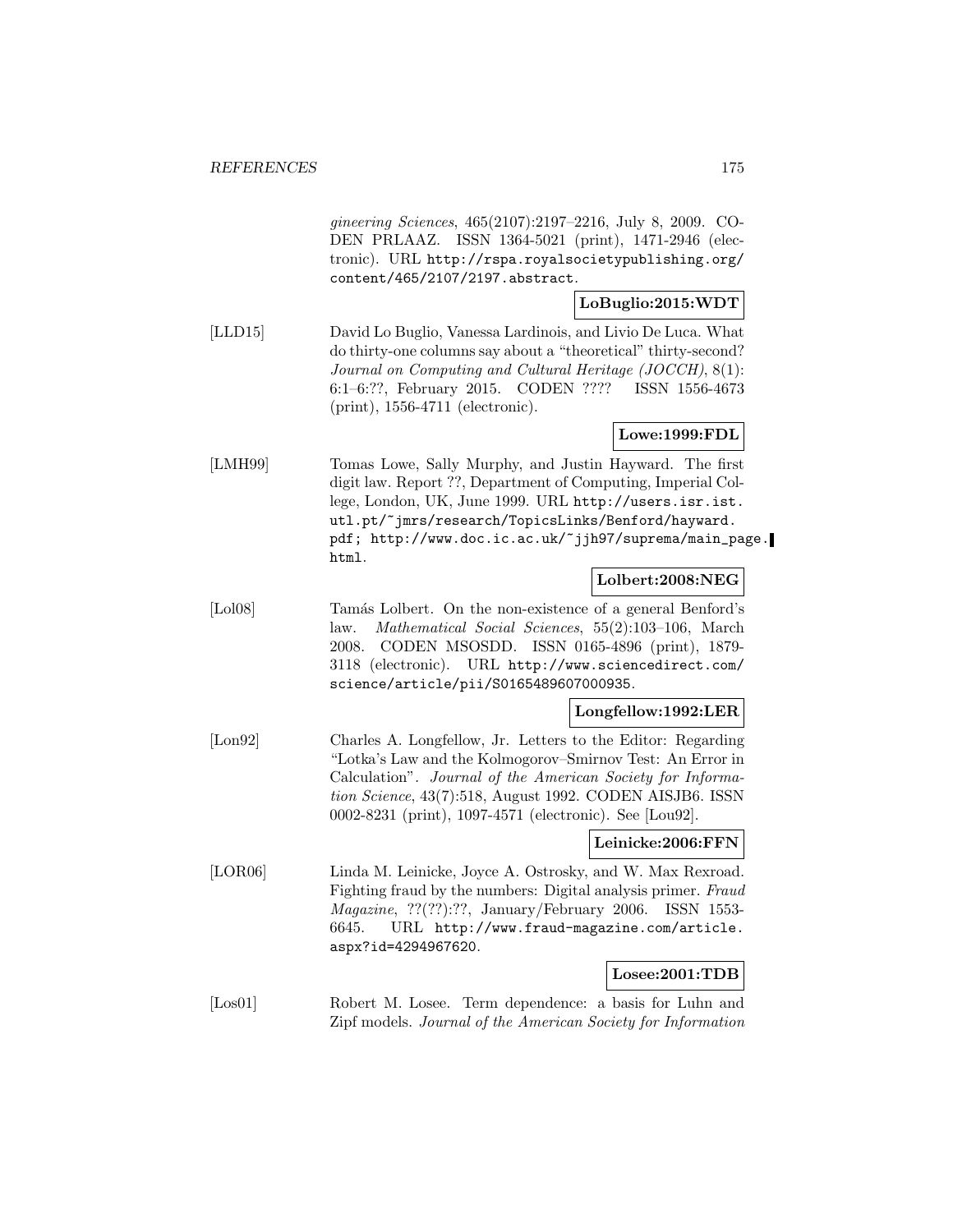Science and Technology, 52(12):1019–1025, 2001. CODEN JASIEF. ISSN 1532-2882 (print), 1532-2890 (electronic).

### **Lotka:1926:FDS**

[Lot26] Alfred J. Lotka. The frequency distribution of scientific productivity. Journal of the Washington Academy of Sciences, 16 (12):317–323, June 19, 1926. CODEN JWASA3. ISSN 0043- 0439. URL http://www.jstor.org/stable/24529203. This is the earliest known publication on the phenomenon known as Zipf's Law, here applied to publication counts of chemists and physicists. Lotka's Law (a term possibly first used in [Zip49]) says that the number of authors producing  $n$  publications is about  $1/n^2$  of the number producing only one. This 'law' seems to have been misunderstood and misapplied in other fields; see [Pot81].

### **Loughner:1992:BCL**

[Lou92] William Loughner. Brief communications: Lotka's Law and the Kolmogorov–Smirnov test: an error in calculation. Journal of the American Society for Information Science, 43(2): 149–150, March 1992. CODEN AISJB6. ISSN 0002-8231 (print), 1097-4571 (electronic). See comment [Lon92].

#### **Lowe:2000:BLF**

[Low00a] R. Lowe. Benford's Law and fraud detection. Chartered Accountants Journal of New Zealand, 79(10):32–36, ???? 2000. ISSN 1172-9929.

### **Lowe:2000:WBL**

[Low00b] R. Lowe. When Benford's Law is broken. Chartered Accountants Journal of New Zealand, 79(11):24–27, ???? 2000. ISSN 1172-9929.

### **Loynes:1973:SRP**

[Loy73] R. M. Loynes. Some results in the probabilistic theory of asymptotic uniform distribution modulo 1. Zeitschrift für Wahrscheinlichkeitstheorie und verwandte Gebiete, 26 (1):33–41, ???? 1973. CODEN ZWVGAA. ISSN 0044- 3719. URL http://link.springer.com/article/10.1007/ BF00533958.

### **Llamocca:2015:DEP**

[LP15] Daniel Llamocca and Marios Pattichis. Dynamic energy, performance, and accuracy optimization and management using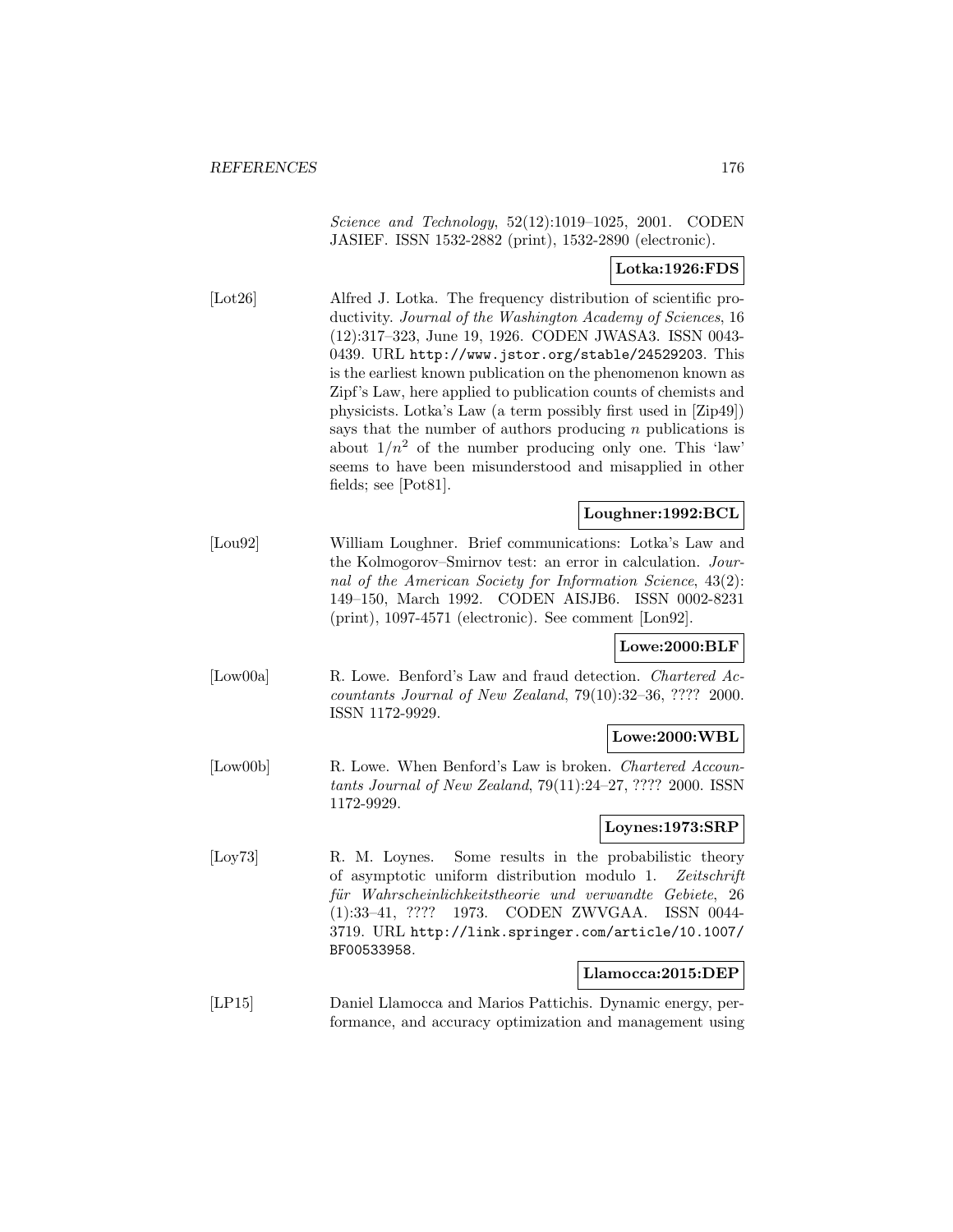automatically generated constraints for separable 2D FIR filtering for digital video processing. ACM Transactions on Reconfigurable Technology and Systems (TRETS), 7(4):4:1–4:??, January 2015. CODEN ???? ISSN 1936-7406 (print), 1936- 7414 (electronic).

### **Lagarias:2005:BLF**

[LS05] J. C. Lagarias and K. Soundararajan. Benford's law for the  $3x + 1$  function. ArXiv Mathematics e-prints, September 2005. CODEN ???? ISSN ???? URL http://adsabs.harvard.edu/abs/2005math......9175L; http://arxiv.org/abs/math/0509175.

**Lagarias:2006:BLF**

[LS06] Jeffrey C. Lagarias and K. Soundararajan. Benford's law for the  $3x + 1$  function. *J. London Math. Soc.* (2), 74(2):289–303, 2006. CODEN JLMSAK. ISSN 0024-6107 (print), 1469-7750 (electronic).

## **Lyons:2011:NSF**

[LS11] M. Lyons and E. Carl-Ludwig Siegel. NON-Shor factorization via BEQS BEC: Watkins number-theory "pure"-mathematics ∪ with statistical-physics: Benford log-law inversion to ONLY BEQS digit  $d = 0$  BEC!!! In APS March Meeting Abstracts, page K1142. American Physical Society, ????, March 2011. URL http://adsabs.harvard.edu/abs/2011APS.. MAR.K1142L.

### **Luca:2014:FDF**

[LS14] Florian Luca and Pantelimon Stănică. On the first digits of the Fibonacci numbers and their Euler function. Uniform Distribution Theory, 9(1):21–25, 2014. ISSN 1336-913X (print), 2309-5377 (electronic). URL https://math.boku. ac.at/udt/vol09/no1/03LucaStanica.pdf.

### **Leemis:2000:SDS**

[LSE00] Lawrence M. Leemis, Bruce W. Schmeiser, and Diane L. Evans. Survival distributions satisfying Benford's Law. The American Statistician, 54(4):236–241, November 2000. CO-DEN ASTAAJ. ISSN 0003-1305 (print), 1537-2731 (electronic). URL http://www.amstat.org/publications/tas/ Leemis.htm; http://www.jstor.org/stable/2685773.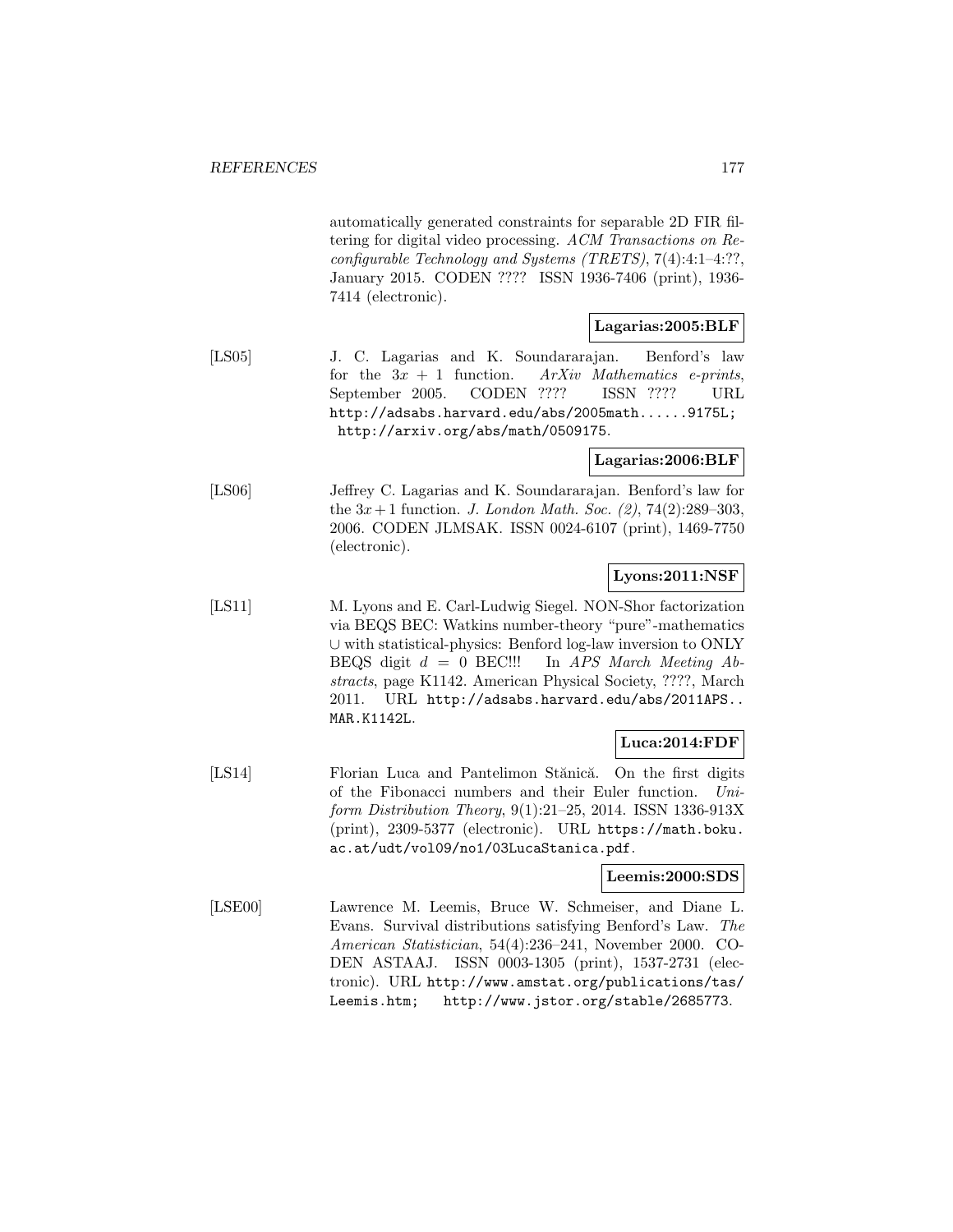### **Lei:2000:EIN**

[LSS00] Skylar Lei, Michael Smith, and Giancarlo Succi. Empirical investigation of a novel approach to check the integrity of software engineering measuring processes. In ACM [ACM00], page 773. ISBN 1-58113-206-9, 0-7803-6325-6 (casebound), 0-7803-6326-4 (microfiche). LCCN QA76 N271 2000.

# **Lu:2007:UFD**

[Lu07] Fletcher Lu. Uncovering fraud in direct marketing data with a fraud auditing case builder. In Knowledge Discovery in Databases: PKDD 2007, pages 540–547. Springer-Verlag, Berlin, Germany / Heidelberg, Germany / London, UK / etc., 2007. URL http://link.springer.com/chapter/10.1007/ 978-3-540-74976-9\_56.

# **Ley:1994:TPB**

[LV94] Eduadro Ley and Hal R. Varian. Are there psychological barriers in the Dow–Jones index? Applied Financial Economics, 4(3):217–224, ???? 1994. CODEN ???? ISSN 0960-3107 (print), 1466-4305 (electronic). URL http://www. tandfonline.com/doi/abs/10.1080/758526902.

### **Lagarias:1992:PTS**

[LW92] J. C. Lagarias and A. Weiss. The 3x + 1 problem: Two stochastic models. Annals of Applied Probability, 2(1):229– 261, February 1992. CODEN ???? ISSN 1050-5164. URL http://projecteuclid.org/euclid.aoap/1177005779.

### **Lin:2014:CCE**

[LW14] Fengyi Lin and Sheng-Fu Wu. Comparison of cosmetic earnings management for the developed markets and emerging markets: Some empirical evidence from the United States and Taiwan. Economic Modelling, 36(0):466–473, 2014. ISSN 0264-9993 (print), 1873-6122 (electronic). URL http://www.sciencedirect.com/science/article/ pii/S0264999313004288.

### **Lin:2014:RAA**

[LWFW14] Fengyi Lin, Chung-Min Wu, Tzu-Yi Fang, and Jheng-Ci Wun. The relations among accounting conservatism, institutional investors and earnings manipulation. Economic Modelling, 37(0):164–174, 2014. ISSN 0264-9993 (print), 1873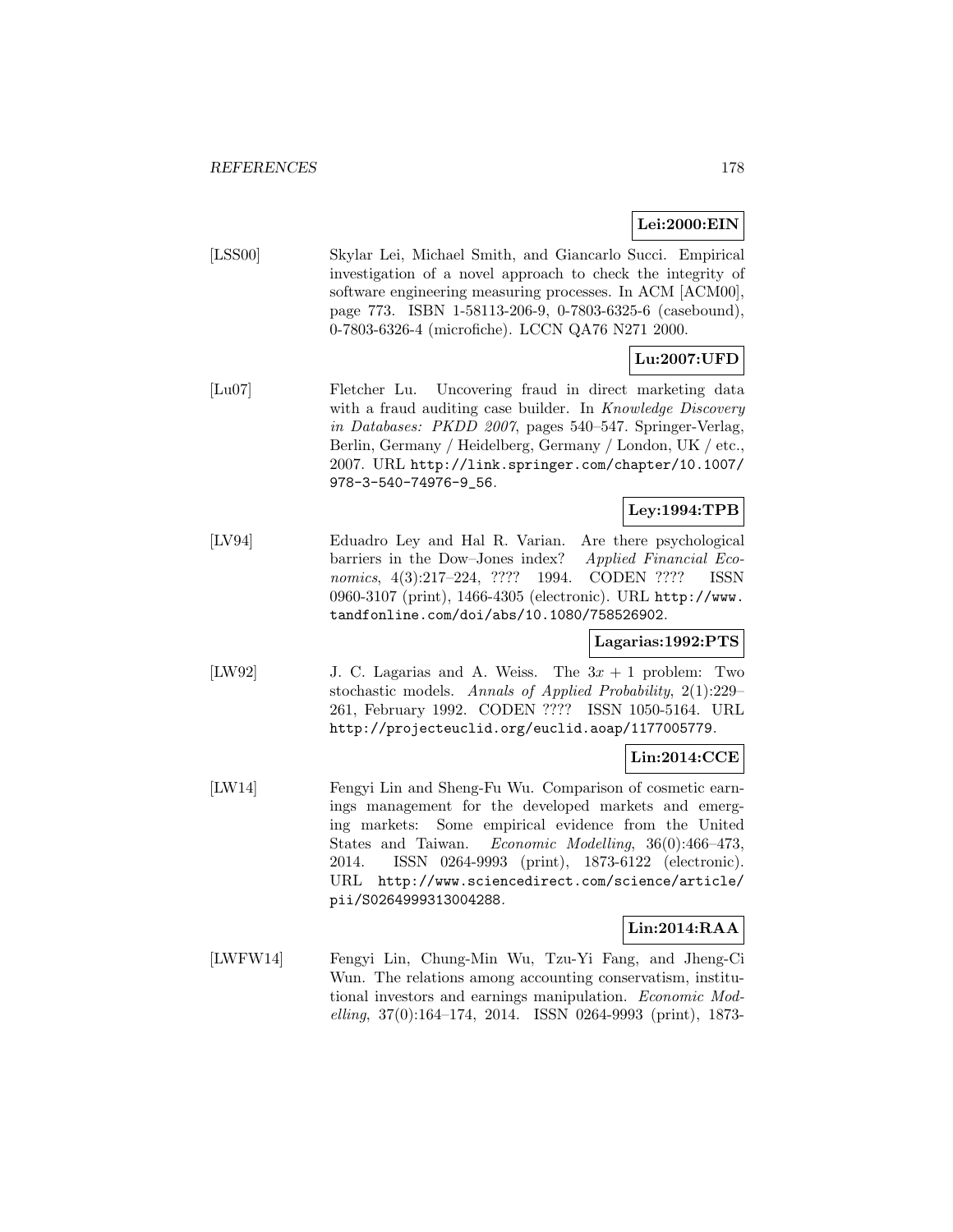6122 (electronic). URL http://www.sciencedirect.com/ science/article/pii/S0264999313004471.

# **Liu:2010:CIE**

[LWY10] Hongyan Liu, Xiaoyu Wang, and Yinghui Yang. Comments on "An integrated efficient solution for computing frequent and top-k elements in data streams". ACM Transactions on Database Systems, 35(2):15:1–15:??, April 2010. CODEN ATDSD3. ISSN 0362-5915 (print), 1557-4644 (electronic). See [MAE06].

# **Li:2005:ZLP**

[LX05] Yujian Li and Chuangbai Xiao. Zipf's law probably existing in protein sequences. J. Beijing Univ. Technol., 31(4):366–368, 2005. CODEN ???? ISSN ????

# **Li:2002:ZLI**

[LY02] Wentian Li and Yaning Yang. Zipf's Law in importance of genes for cancer classification using microarray data. Journal of Theoretical Biology, 219(4):539–551, December 21, 2002. CODEN JTBIAP. ISSN 0022-5193 (print), 1095-8541 (electronic). URL http://www.sciencedirect.com/science/ article/pii/S0022519302931450.

### **Luo:2015:IAD**

[LYH15] Da Luo, Rui Yang, and Jiwu Huang. Identification of AMR decompressed audio. Digital Signal Processing, 37 (0):85–91, 2015. ISSN 1051-2004 (print), 1095-4333 (electronic). URL http://www.sciencedirect.com/science/ article/pii/S1051200414003200.

### **Li:2009:PDD**

[LYY09] Weihai Li, Yuan Yuan, and Nenghai Yu. Passive detection of doctored JPEG image via block artifact grid extraction. Signal Processing, 89(9):1821–1829, 2009. CO-DEN SPRODR. ISSN 0165-1684 (print), 1872-7557 (electronic). URL http://www.sciencedirect.com/science/ article/pii/S0165168409001315.

### **Li:2012:DTR**

[LZL<sup>+</sup>12] Xiang Hua Li, Yu Qian Zhao, Miao Liao, Frank Y. Shih, and Yun Q. Shi. Detection of tampered region for JPEG images by using mode-based first digit features. EURASIP Journal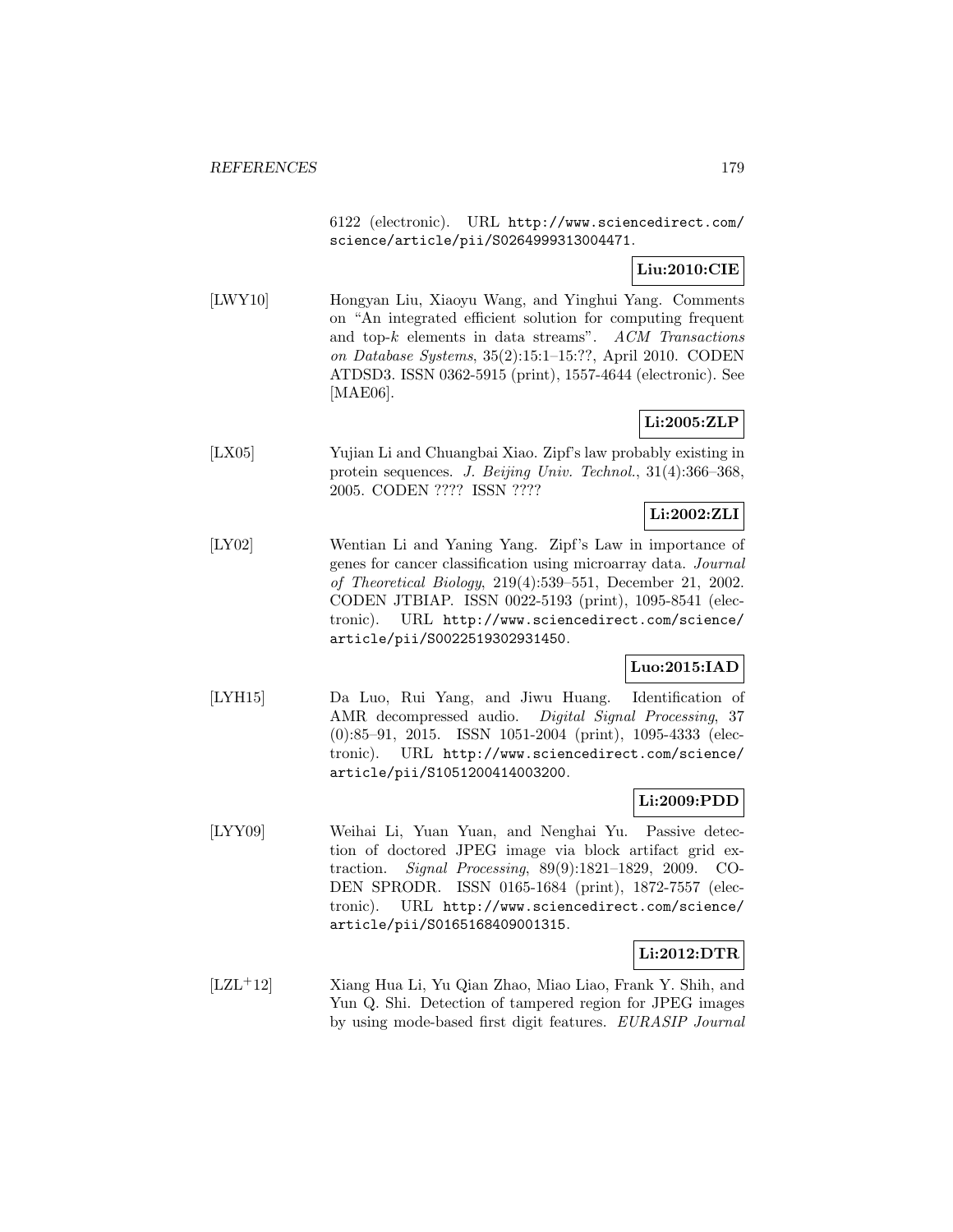on Advances in Signal Processing, 2012(1):190:1–190:??, August 2012. CODEN ???? ISSN 1687-6172 (print), 1687-6180 (electronic). URL http://link.springer.com/article/10. 1186/1687-6180-2012-190.

# **Liu:2011:BLC**

[LZNR11] X. J. Liu, X. P. Zhang, D. D. Ni, and Z. Z. Ren. Benford's law and cross-sections of  $A(n, \alpha)B$  reactions. European Physical Journal A: Hadrons and Nuclei, 47:78, June 2011. CODEN EPJAFV. ISSN 1434-6001 (print), 1434-601X (electronic). URL http://adsabs.harvard.edu/abs/2011EPJA...47... 78L.

# **Lu:2013:DZH**

[LZZ13] Linyuan Lü, Zi-Ke Zhang, and Tao Zhou. Deviation of Zipf's and Heaps' Laws in human languages with limited dictionary sizes. Scientific Reports, 3(??):1-7, ???? 2013. CODEN SRCEC3. ISSN 2045-2322. URL http://www.nature.com/ srep/2013/130130/srep01082/full/srep01082.html.

### **Mir:2018:BLS**

[MA18] Tariq Ahmad Mir and Marcel Ausloos. Benford's law: a "sleeping beauty" sleeping in the dirty pages of logarithmic tables. Journal of the Association for Information Science and Technology, 69(3):349–358, March 2018. CODEN ???? ISSN 2330-1643 (print), 2330-1643 (electronic).

### **Macaulay:1922:PLG**

[Mac22] F. R. Macaulay. Pareto's law and the general problem of mathematical describing the frequency of distribution of income. In W. C. Mitchell, editor, Income in the United States: Its Amount and Distribution: 1909–1919, page ?? National Bureau of Economic Research, New York, NY, USA, 1922. LCCN ????

### **MacDougall:2014:AIC**

[Mac14a] Margaret MacDougall. Assessing the integrity of clinical data: When is statistical evidence too good to be true? Topoi: An International Review of Philosophy, 33(2):323– 337, October 2014. ISSN 0167-7411 (print), 1572-8749 (electronic). URL http://link.springer.com/article/10. 1007/s11245-013-9216-5.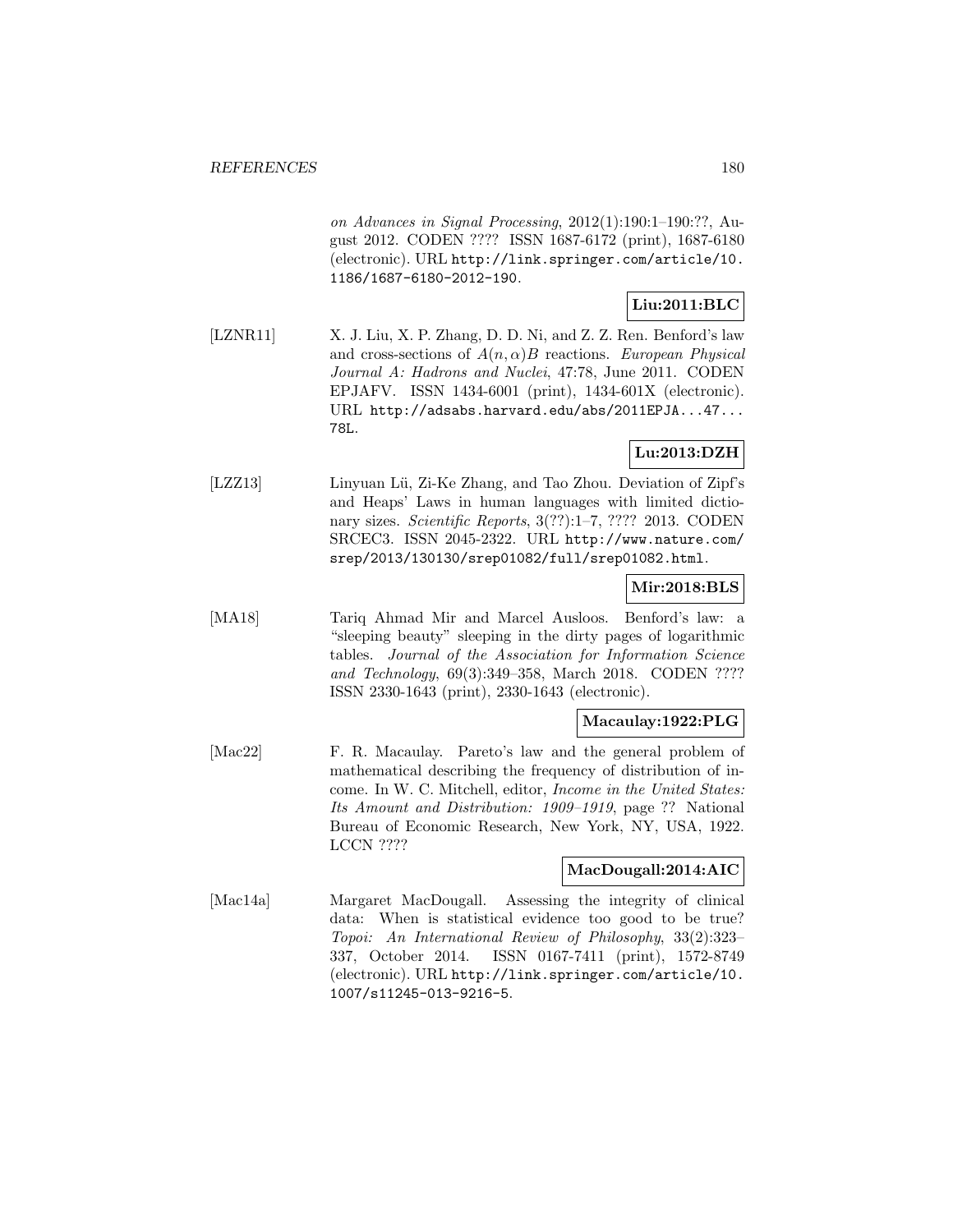# **Mir:2014:BLP**

[MAC14b] Tariq Ahmad Mir, Marcel Ausloos, and Roy Cerqueti. Benford's law predicted digit distribution of aggregated income taxes: the surprising conformity of Italian cities and regions. European Physical Journal B: Condensed Matter and Complex Systems, 87(11), 2014. CODEN EPJBFY. ISSN 1434-6028 (print), 1434-6036 (electronic).

# **Martinson:2005:SBB**

[MAdV05] Brian C. Martinson, Melissa S. Anderson, and Raymond de Vries. Scientists behaving badly. Nature, 435(7043):737– 738, June 9, 2005. CODEN NATUAS. ISSN 0028-0836 (print), 1476-4687 (electronic). URL http://www.nature. com/nature/journal/v435/n7043/pdf/435737a.pdf.

# **Metwally:2006:IES**

[MAE06] Ahmed Metwally, Divyakant Agrawal, and Amr El Abbadi. An integrated efficient solution for computing frequent and top-k elements in data streams. ACM Transactions on Database Systems, 31(3):1095–1133, September 2006. CO-DEN ATDSD3. ISSN 0362-5915 (print), 1557-4644 (electronic). See comments in [LWY10].

# **Mandelbrot:1953:ITS**

[Man53] Benoît B. Mandelbrot. An informational theory of the statistical structure of languages. In Willis Jackson, editor, Communication theory: papers read at a Symposium on "Applications of Communication Theory" held at the Institution of Electrical Engineers, London, September 22nd–26th 1952, pages 486–502. Butterworths, London, UK, 1953. LCCN Q350 .S92 1952. URL http://lccn.loc.gov/53004215; http: //www.nytimes.com/2010/10/17/us/17mandelbrot.html.

# **Mandelbrot:1959:NCS**

[Man59] Benoît Mandelbrot. A note on a class of skew distribution functions: analysis and critique of a paper by H. A. Simon. Information and Control, 2(??):90–99, April 1959. CODEN IFCNA4. ISSN 0019-9958 (print), 1878-2981 (electronic). See [Sim55].

# **Mandelbrot:1960:PLL**

[Man60] Benoît Mandelbrot. The Pareto–Levy law and the distribution of income. International Economic Review, 1(??):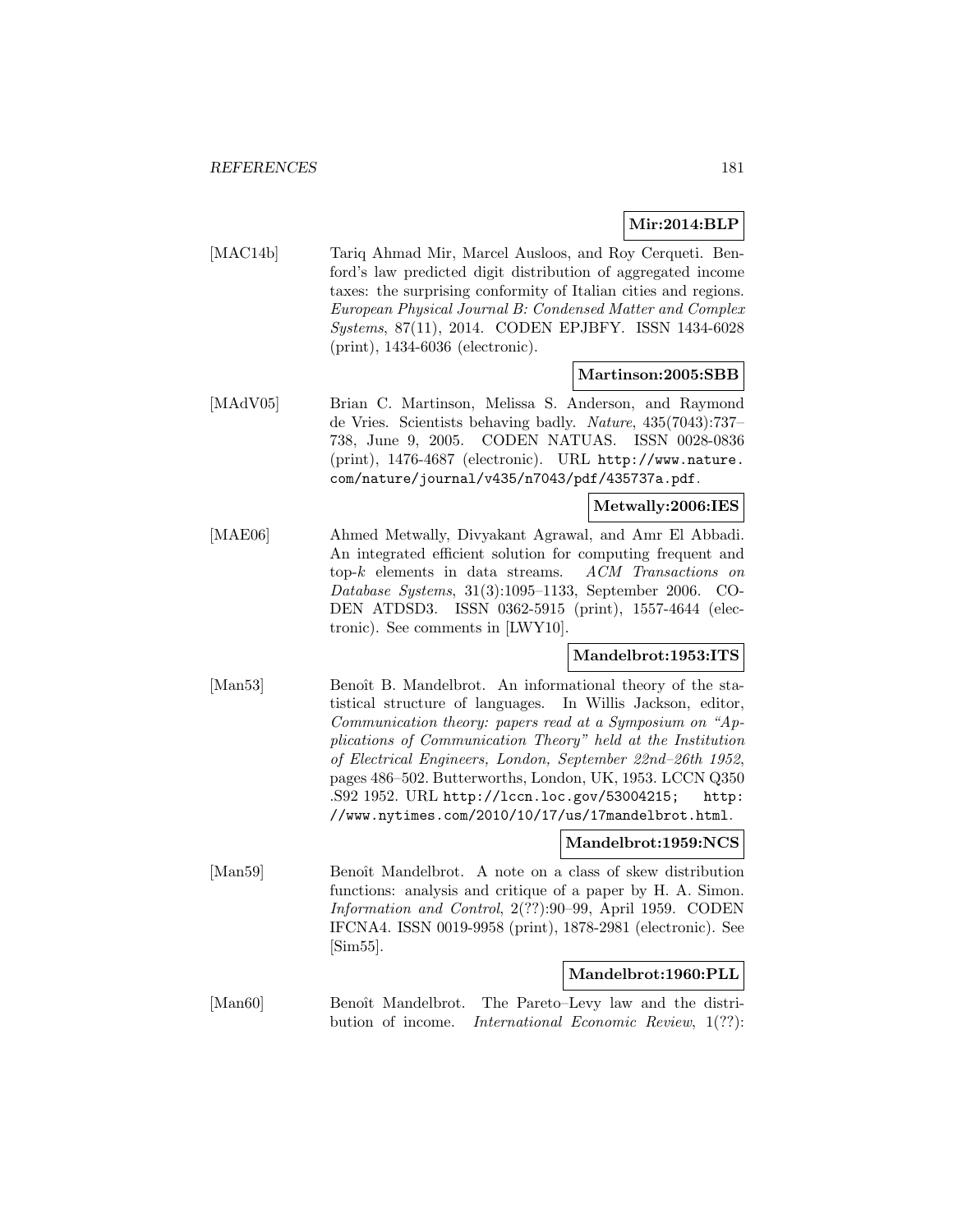|          | 79-106, ???? 1960. CODEN INERAE. ISSN 0020-6598<br>(print), 1468-2354 (electronic). URL http://www.ingenta.<br>com/journals/browse/bpl/iere.                                                                                                                                                               |                     |  |
|----------|------------------------------------------------------------------------------------------------------------------------------------------------------------------------------------------------------------------------------------------------------------------------------------------------------------|---------------------|--|
|          |                                                                                                                                                                                                                                                                                                            | Mandelbrot:1962:SNR |  |
| [Man62]  | Benoît Mandelbrot. Statistics of natural resources and the law<br>of Pareto. Research Note NC-146, IBM, Yorktown Heights,<br>NY, USA, June 29, 1962.                                                                                                                                                       |                     |  |
|          |                                                                                                                                                                                                                                                                                                            | Manin:2008:ZLA      |  |
| [Man08]  | Dmitrii Y. Manin. Zipf's Law and avoidance of excessive syn-<br>onymy. Cognitive Science, 32(7):1075-1098, 2008. CODEN<br>COGSD5. ISSN 0364-0213 (print), 1551-6709 (electronic).                                                                                                                          |                     |  |
|          |                                                                                                                                                                                                                                                                                                            | Marcus:2012:UFA     |  |
| [Mar12]  | Adam Marcus. Update on Fujii: Anesthesia journal finds over-<br>whelming statistical evidence of data fabrication. Web site<br>article., March 8, 2012. URL https://retractionwatch.<br>com/2012/03/08/update-on-fujii-anesthesia-journal-<br>finds-overwhelming-statistical-evidence-of-data-fabrication/ |                     |  |
|          |                                                                                                                                                                                                                                                                                                            | Maslov:2005:GTS     |  |
| [Mas05a] | V. P. Maslov. On a general theorem of set theory that leads to<br>the Gibbs, Bose–Einstein, and Pareto distributions and to the<br>Zipf-Mandelbrot law for the stock market. Matematicheskie<br>Zametki, 78(6):870-877, 2005. CODEN ???? ISSN 0025-567X.                                                   |                     |  |
|          |                                                                                                                                                                                                                                                                                                            | Maslov:2005:RZLb    |  |
| [Mas05b] | V. P. Maslov. Refinement of Zipf's law for frequency dictio-<br>naries. <i>Doklady Mathematics</i> , 72(3):942-945, 2005. CODEN<br>???? ISSN 1064-5624 (print), 1531-8362 (electronic).                                                                                                                    |                     |  |
|          |                                                                                                                                                                                                                                                                                                            | Maslov:2005:RZLa    |  |
| [Mas05c] | V. P. Maslov. Refining Zipf's law for frequency dictionaries.<br>Doklady Akademii Nauk SSSR, 405(5):591-594, 2005. CO-<br>DEN DANKAS. ISSN 0869-5652.                                                                                                                                                      |                     |  |
|          |                                                                                                                                                                                                                                                                                                            | Maslov:2005:ZML     |  |
| [Mas05d] | V. P. Maslov. The Zipf-Mandelbrot law: quantization and an<br>application to the stock market. Russian Journal of Math-<br>ematical Physics, 12(4):483-488, 2005. CODEN RJMPEL.<br>ISSN 1061-9208 (print), 1555-6638 (electronic).                                                                         |                     |  |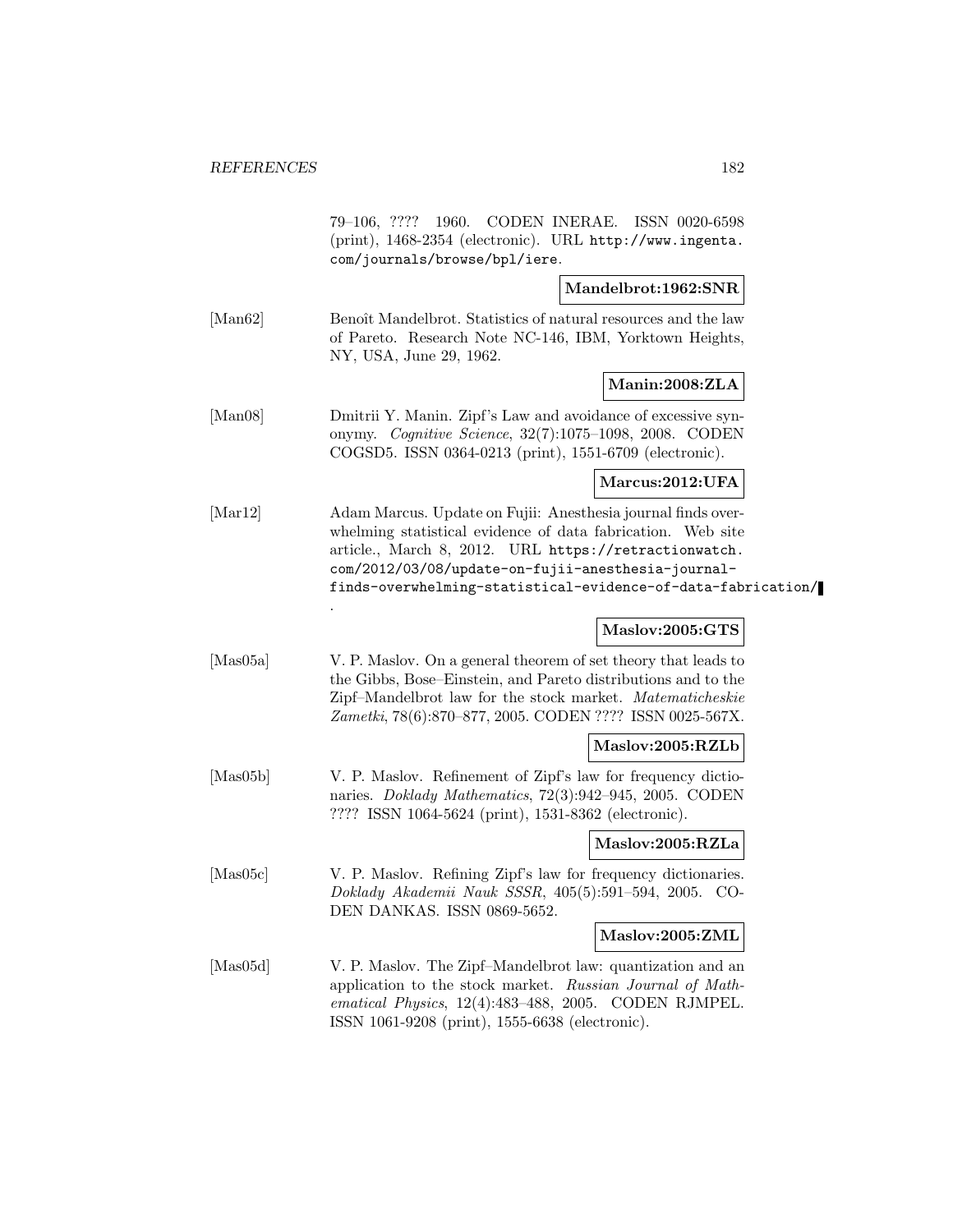#### **Maslov:2006:BGA**

[Mas06a] V. P. Maslov. Bose gas of anharmonic oscillators and a refinement of Zipf's law. Teoreticheskaya i Matematicheskaya Fizika, 148(3):495–496, 2006. CODEN TMFZAL. ISSN 0564- 6162.

# **Maslov:2006:NAD**

[Mas06b] V. P. Maslov. Negative asymptotic dimension, a new condensate, and their relation to the quantized Zipf law. Matematicheskie Zametki, 80(6):856–863, 2006. CODEN ???? ISSN 0025-567X.

# **Maslov:2006:RZM**

[Mas06c] V. P. Maslov. A refinement of the Zipf–Mandelbrot law and lacunarity in an ideal gas. Teoreticheskaya i Matematicheskaya Fizika, 147(3):511–512, 2006. CODEN TMFZAL. ISSN 0564- 6162.

#### **Maslova:2006:ZLV**

[Mas06d] T. V. Maslova. On the Zipf law and the V. P. Maslov formula for semiotic systems. Doklady Akademii Nauk SSSR, 411(6): 754–757, 2006. CODEN DANKAS. ISSN 0869-5652.

# **Maslova:2006:ZLM**

[Mas06e] T. V. Maslova. Zipf's law and Maslov's formula as applied to semiotic systems. Doklady Mathematics, 74(3):917–920, 2006. CODEN ???? ISSN 1064-5624 (print), 1531-8362 (electronic).

# **Maslov:2007:PTZ**

[Mas07] V. P. Maslov. Phase transitions of the zeroth kind and the quantization of the Zipf law. Teoreticheskaya i Matematicheskaya Fizika, 150(1):118–142, 2007. CODEN TMFZAL. ISSN 0564-6162.

#### **Matthews:1999:PO**

[Mat99] Robert Matthews. The power of one. New Scientist, 163 (2194):27–30, July 10, 1999. CODEN NWSCAL. ISSN 0262-4079 (print), 1364-8500 (electronic). URL http://www. fortunecity.com/emachines/e11/86/one.html; http: //www.newscientist.com/article/mg16321944.600-thepower-of-one.html.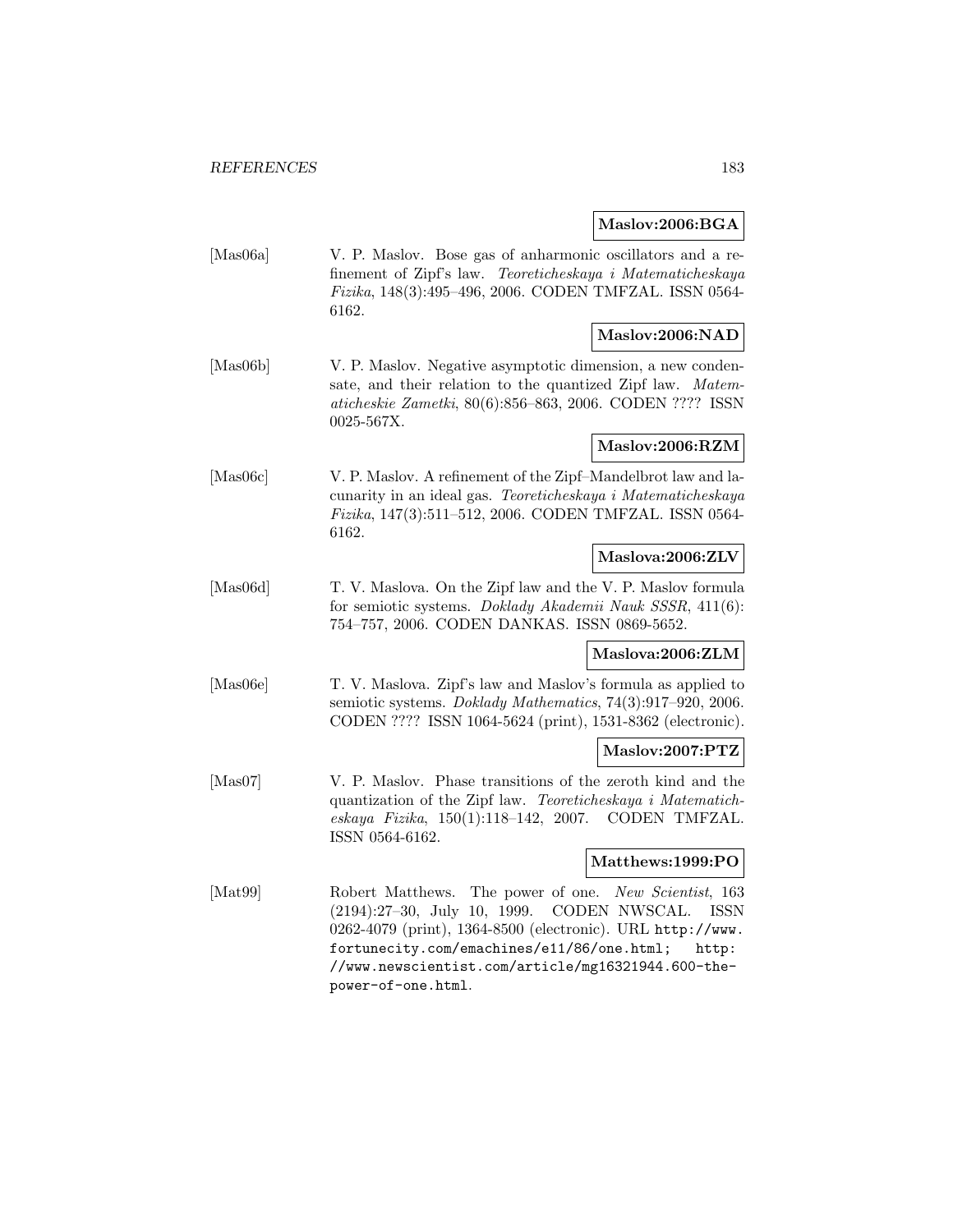# **Mayr:2008:EBE**

[May08] Philipp Mayr. An evaluation of Bradfordizing effects. Collnet Journal of Scientometrics and Information Management, 2 (2):21–27, 2008. CODEN ???? ISSN 0973-7766 (print), 2168- 930X (electronic).

# **Mantegna:1994:LFN**

[MBG<sup>+</sup>94] R. N. Mantegna, S. V. Buldyrev, A. L. Goldberger, S. Havlin, C. K. Peng, M. Simons, and H. E. Stanley. Linguistic features of noncoding DNA sequences. Physical Review Letters, 73(??): 3169–??, December 5, 1994. CODEN PRLTAO. ISSN 0031- 9007 (print), 1079-7114 (electronic), 1092-0145. URL http: //link.aps.org/doi/10.1103/PhysRevLett.73.3169. See comment [Vos96] and reply [MBG<sup>+</sup>96].

# **Mantegna:1995:SAC**

[MBG<sup>+</sup>95] R. N. Mantegna, S. V. Buldyrev, A. L. Goldberger, S. Havlin, C.-K. Peng, M. Simons, and H. E. Stanley. Systematic analysis of coding and noncoding DNA sequences using methods of statistical linguistics. Physical Review E (Statistical physics, plasmas, fluids, and related interdisciplinary topics), 52(??): 2939–??, September 1, 1995. CODEN PLEEE8. ISSN 1539- 3755 (print), 1550-2376 (electronic). URL http://link.aps. org/doi/10.1103/PhysRevE.52.2939.

#### **Mantegna:1996:MAR**

[MBG<sup>+96]</sup> R. N. Mantegna, S. V. Buldyrev, A. L. Goldberger, S. Havlin, C.-K. Peng, M. Simons, and H. E. Stanley. Mantegna et al. reply. Physical Review Letters, 76:1979–1981, March 1996. CODEN PRLTAO. ISSN 0031-9007 (print), 1079-7114 (electronic), 1092-0145. URL http://link.aps.org/doi/10. 1103/PhysRevLett.76.1979. See [MBG<sup>+</sup>94, Vos96].

#### **Malcai:1999:PLD**

[MBS99] Ofer Malcai, Ofer Biham, and Sorin Solomon. Power-law distributions and Lévy-stable intermittent fluctuations in stochastic systems of many autocatalytic elements. Physical Review E (Statistical physics, plasmas, fluids, and related interdisciplinary topics), 60(2):1299–1303, August 1999. CODEN PLEEE8. ISSN 1539-3755 (print), 1550- 2376 (electronic). URL http://link.aps.org/doi/10. 1103/PhysRevE.60.1299.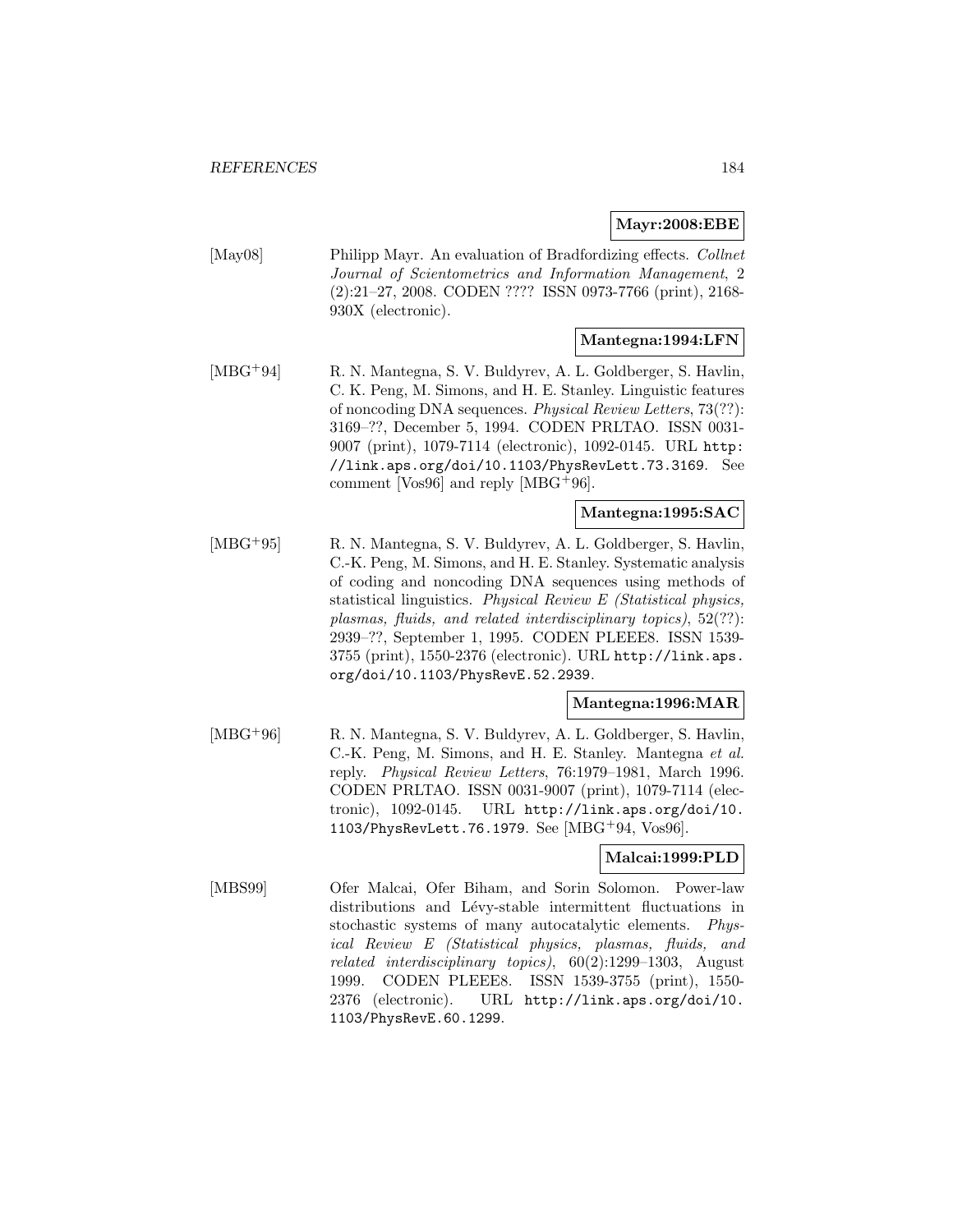#### **McAllister:2003:ARE**

[McA03] James W. McAllister. Algorithmic randomness in empirical data. Studies in History and Philosophy of Science Part A, 34(3):633–646, September 2003. CODEN SHPSB5. ISSN 0039-3681 (print), 1879-2510 (electronic). URL http://www.sciencedirect.com/science/article/ pii/S0039368103000475. See replies [TGD05, McA05].

# **McAllister:2005:ACE**

[McA05] James W. McAllister. Algorithmic compression of empirical data: reply to Twardy, Gardner, and Dowe. Studies in History and Philosophy of Science Part A, 36(2):403–410, June 2005. CODEN SHPSB5. ISSN 0039-3681 (print), 1879-2510 (electronic). URL http://www.sciencedirect.com/science/ article/pii/S0039368105000221. See [McA03, TGD05].

# **McGrayne:2011:TWH**

[McG11] Sharon Bertsch McGrayne. The theory that would not die: how Bayes' rule cracked the Enigma code, hunted down Russian submarines, and emerged triumphant from two centuries of controversy. Yale University Press, New Haven, CT, USA, 2011. ISBN 0-300-16969-8. xiii + 320 pp. LCCN QA279.5 .M415 2011.

# **McKee:1980:POR**

[McK80] Arnold F. McKee. The Pareto optimum: Reconcilable with social thought? International Journal of Social Economics, 7 (7):366–375, ???? 1980. CODEN ISLEBC. ISSN 0306-8293 (print), 1758-6712 (electronic).

# **Mosimann:2002:TDE**

[MDDK02] James Mosimann, John Dahlberg, Nancy Davidian, and John Krueger. Terminal digits and the examination of questioned data. Accountability in Research, 9(2):75–92, ???? 2002. CO-DEN ARQAEZ. ISSN 0898-9621 (print), 1545-5815 (electronic). URL http://www.tandfonline.com/doi/abs/10. 1080/08989620212969.

# **McCowan:2005:AUZ**

[MDJH05] B. McCowan, L. R. Doyle, J. M. Jenkins, and S. F. Hanser. The appropriate use of Zipf's law in animal communication studies. Animal Behaviour, 69(1):F1–F7, January 20,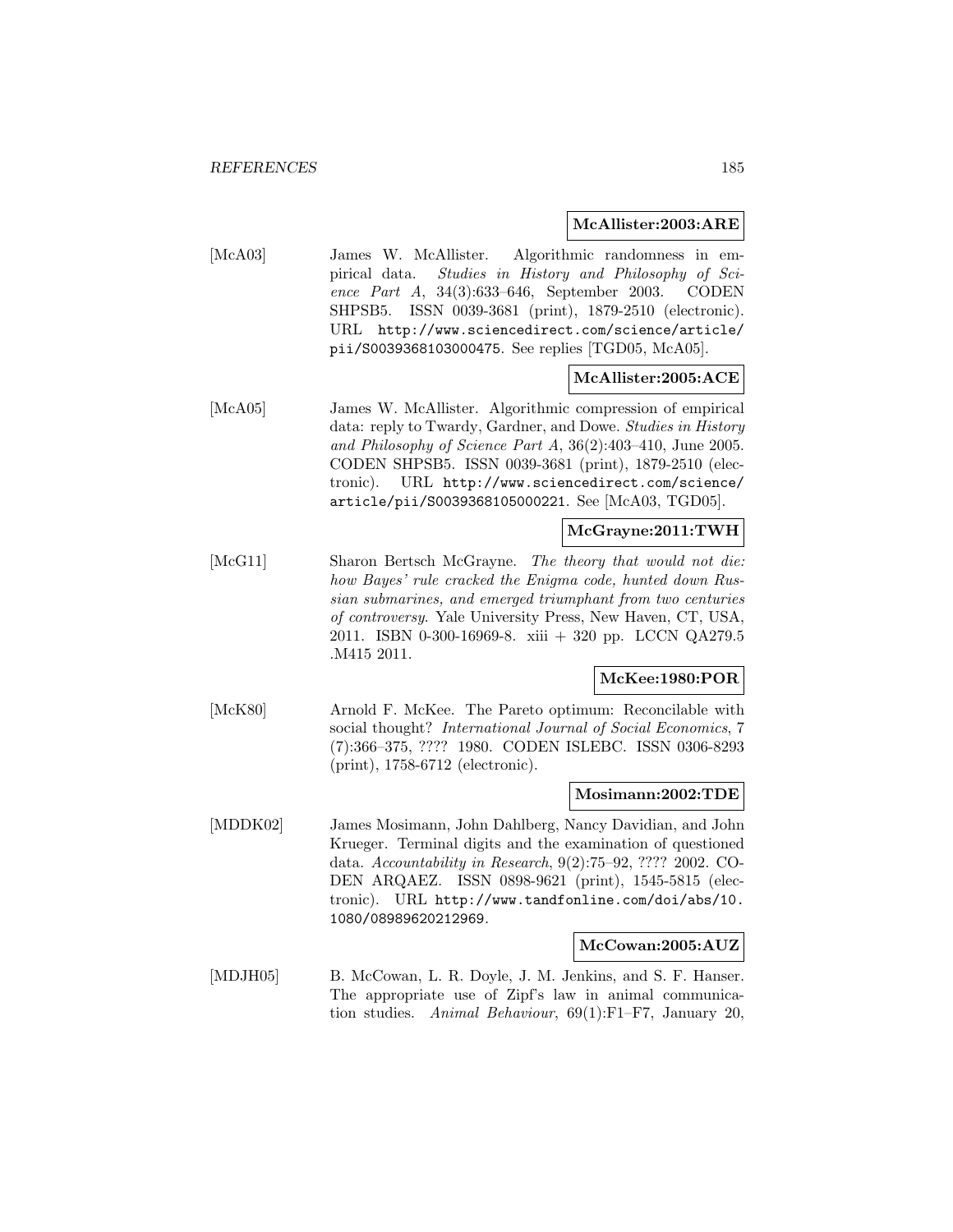2005. CODEN ANBEA8. ISSN 0003-3472 (print), 1095- 8282 (electronic). URL http://www.sciencedirect.com/ science/article/pii/S000334720400346X.

# **Moret:2006:NBL**

[MdSPZ06] M. A. Moret, V. de Senna, M. G. Pereira, and G. F. Zebende. Newcomb–Benford law in astrophysical sources. International Journal of Modern Physics C [Physics and Computers], 17 (11):1597–1604, ???? 2006. CODEN IJMPEO. ISSN 0129- 1831 (print), 1793-6586 (electronic). URL http://adsabs. harvard.edu/abs/2006IJMPC..17.1597M.

# **Moret:2009:GSA**

[MdSSZ09] M. A. Moret, V. de Senna, M. C. Santana, and G. F. Zebende. Geometric structural aspects of proteins and Newcomb–Benford Law. International Journal of Modern Physics C [Physics and Computers], 20(12):1981–1988, ???? 2009. CODEN IJMPEO. ISSN 0129-1831 (print), 1793- 6586 (electronic). URL http://adsabs.harvard.edu/abs/ 2009IJMPC..20.1981M.

# **Mbona:2022:FSU**

[ME22] Innocent Mbona and Jan H. P. Eloff. Feature selection using Benford's law to support detection of malicious social media bots. Information Sciences, 582:369–381, 2022. CODEN ISI-JBC. ISSN 0020-0255 (print), 1872-6291 (electronic).

# **Mebane:2006:DAE**

[Meb06a] Walter R. Mebane, Jr. Detecting attempted election theft: Vote counts, voting machines and Benford's Law. In ????, editor, 2006 Annual Meeting of the Midwest Political Science Association, April 20–23, Palmer House, Chicago, pages i + 50. ????, ????, April 19, 2006. ISBN ???? LCCN ???? URL http://www.umich.edu/~wmebane/mw06.pdf.

# **Mebane:2006:EFS**

[Meb06b] Walter R. Mebane, Jr. Election forensics: The second-digit Benford's Law test and recent American Presidential elections. In ????, editor, Election Fraud Conference, Salt Lake City, Utah, September 29–30, 2006, page ?? ????, ????, 2006. ISBN ???? LCCN ???? URL http://www-personal.umich.edu/~ wmebane/fraud06.pdf.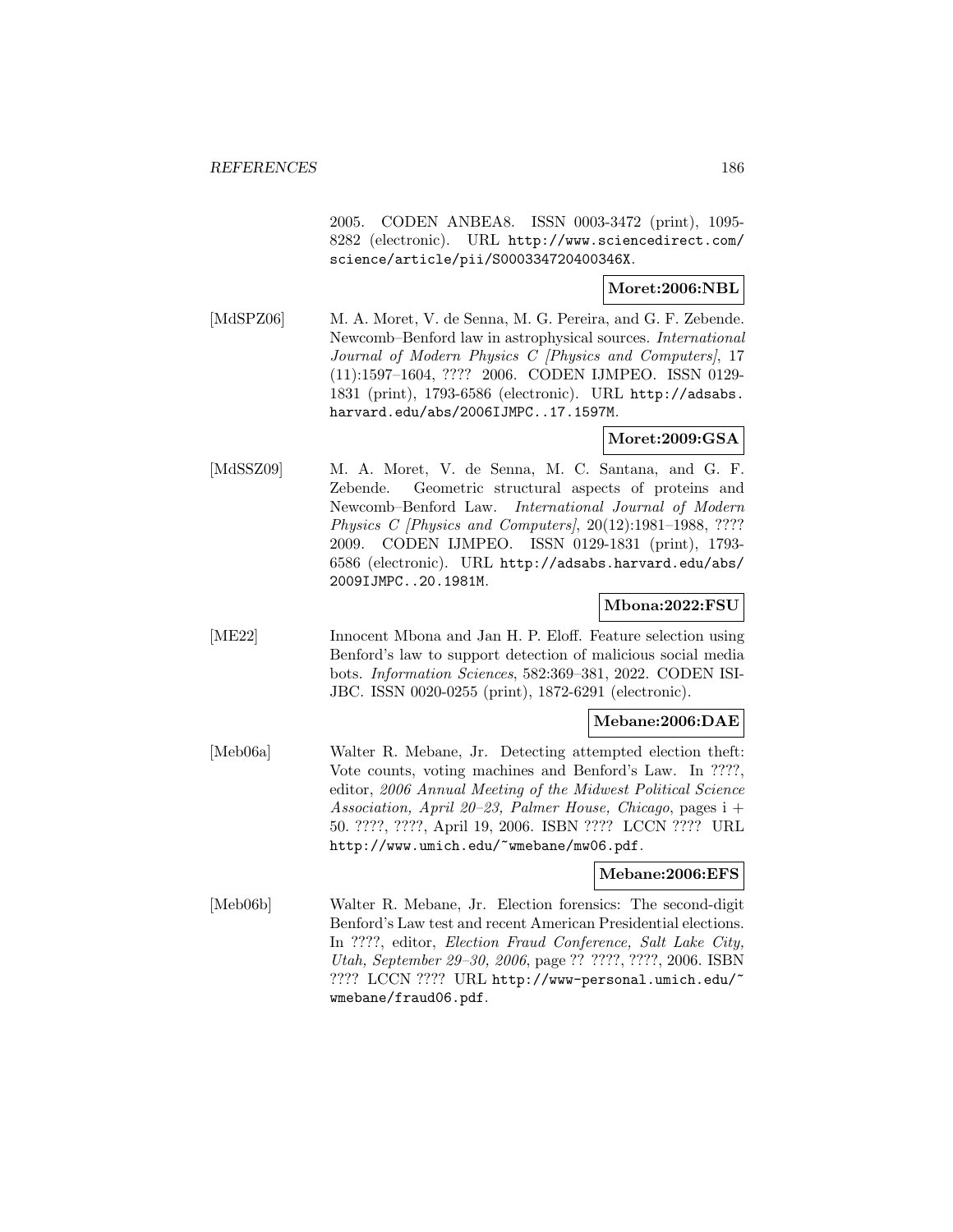**Mebane:2006:EFV**

|          | iviedaile.2000.ET v                                                                                                                                                                                                                                                                                                                                                                                                                                                                |  |
|----------|------------------------------------------------------------------------------------------------------------------------------------------------------------------------------------------------------------------------------------------------------------------------------------------------------------------------------------------------------------------------------------------------------------------------------------------------------------------------------------|--|
| [Meb06c] | Walter R. Mebane, Jr. Election forensics: Vote counts and<br>Benford's Law. In ????, editor, 2006 Summer Meeting of the<br>Political Methodology Society, UC-Davis, July 20-22, 2006,<br>pages ii $+$ 48. ????, ????, July 18, 2006. ISBN ???? LCCN<br>???? URL http://www.umich.edu/~wmebane/pm06.pdf.                                                                                                                                                                            |  |
|          | Mebane:2007:SD                                                                                                                                                                                                                                                                                                                                                                                                                                                                     |  |
| [Meb07]  | Walter R. Mebane, Jr. Statistics for digits. In ????, editor,<br>2007 Summer Meeting of the Political Methodology Society,<br>Pennsylvania State University, July 18-21, 2007, pages 1-21.<br>????, ????, July 2, 2007. ISBN ???? LCCN ???? URL http:<br>//www.umich.edu/~wmebane/pm07.pdf.                                                                                                                                                                                        |  |
|          | Mebane:2008:EFO                                                                                                                                                                                                                                                                                                                                                                                                                                                                    |  |
| [Meb08a] | Walter R. Mebane, Jr. Election forensics: Outlier and digit<br>tests in America and Russia. In ????, editor, The American<br>Electoral Process conference, Center for the Study of Demo-<br>cratic Politics, Princeton University, May 1-3, 2008, pages i<br>+ 26. ????, ????, 2008. ISBN ???? LCCN ???? URL http:/<br>/www.umich.edu/"wmebane/aep2008.pdf.                                                                                                                        |  |
|          | Mebane:2008:EFSa                                                                                                                                                                                                                                                                                                                                                                                                                                                                   |  |
| [Meb08b] | Walter R. Mebane, Jr. Election forensics: The second-digit<br>Benford's Law test and recent American Presidential elections.<br>In R. Michael Alvarez, Thad E. Hall, and Susan D. Hyde, edi-<br>tors, The Art and Science of Studying Election Fraud: Detec-<br>tion, Prevention, and Consequences, pages ii $+30$ . Brookings<br>Institution, Washington, DC, USA, 2008. ISBN ???? LCCN<br>???? URL http://www.umich.edu/~wmebane/fraud06.pdf.<br>Preprint dated 3 November 2006. |  |
|          | Mebane:2008:EFSb                                                                                                                                                                                                                                                                                                                                                                                                                                                                   |  |
| [Meb08c] | Walter R. Mebane, Jr. Election forensics: the second-digit<br>Benford's Law test and recent American presidential elec-<br>tions. In Alvarez et al. [AHH08], page ?? ISBN 0-8157-0138-1<br>(hardcover), 0-8157-0139-X (paperback). LCCN JK1994.E43<br>URL http://www.loc.gov/catdir/toc/ecip0810/<br>2008.<br>2008005719.html.<br>Mebane:2009:NPE                                                                                                                                  |  |
| [Meb09]  | Walter R. Mebane, Jr. Note on the Presidential election in                                                                                                                                                                                                                                                                                                                                                                                                                         |  |
|          | Iran. Report ????, University of Michigan, Ann Arbor, MI,                                                                                                                                                                                                                                                                                                                                                                                                                          |  |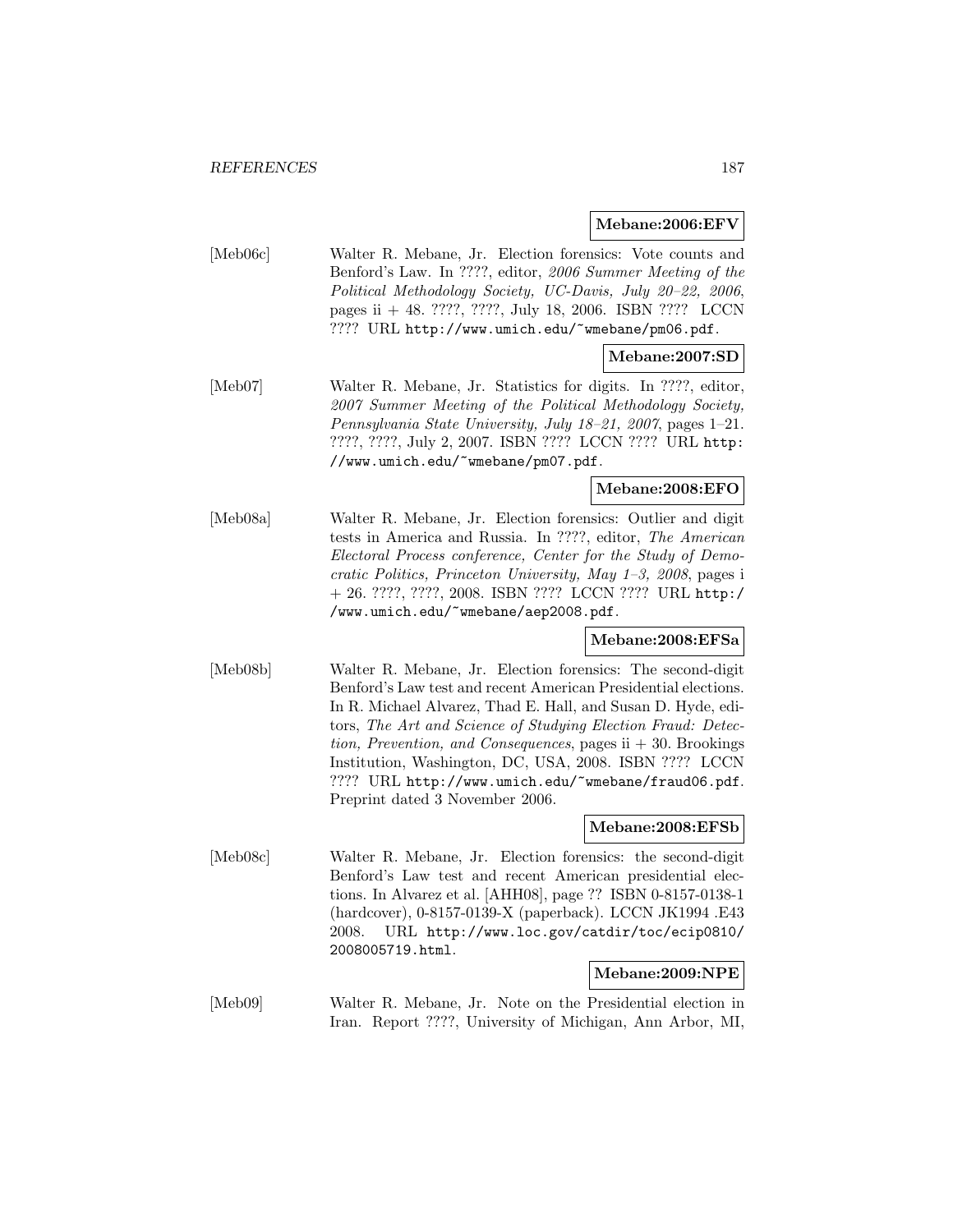USA, June 2009. URL http://www.umich.edu/rvwmebane/ note29jun2009.pdf.

# **Mebane:2010:EFSa**

[Meb10a] Walter R. Mebane, Jr. Election fraud or strategic voting? In ????, editor, Proceedings of the 2010 Annual Meeting of the Midwest Political Science Association, Chicago, IL, April 22–25, 2010, page ?? ????, ????, 2010.

# **Mebane:2010:EFSb**

[Meb10b] Walter R. Mebane, Jr. Election fraud or strategic voting? Can second-digit tests tell the difference? In ????, editor, 2010 Summer Meeting of the Political Methodology Society, University of Iowa, July 22–24, 2010, pages 1–49. ????, ????, 2010. ISBN ???? URL http://www.umich.edu/~wmebane/ pm10.pdf.

# **Mebane:2010:FPE**

[Meb10c] Walter R. Mebane, Jr. Fraud in the 2009 Presidential Election in Iran? Chance: a magazine for people interested in the analysis of data,  $23(1):6-15$ , March 2010. CODEN CNDCE4. ISSN 0933-2480 (print), 1867-2280 (electronic). URL http://www.springerlink.com/content/ 0337v415563q0753/abstract/.

# **Mebane:2010:MSD**

[Meb10d] Walter R. Mebane, Jr. Memo on second-digit tests done on precinct counts for Democratic Senate primary in South Carolina, 2010. Report, University of Michigan, Ann Arbor, MI, USA, June 12, 2010. URL http://www.umich.edu/~ wmebane/SCmemo12jun2010.pdf.

# **Mebane:2011:CBL**

[Meb11] Walter R. Mebane, Jr. Comment on Benford's Law and the detection of election fraud. Political Analysis, 19(3):269–272, Summer 18, 2011. CODEN ???? ISSN 1047-1987 (print), 1476-4989 (electronic). URL http://pan.oxfordjournals. org/content/19/3/269.abstract. See [DMO11].

# **Mebane:2012:SDT**

[Meb12] Walter R. Mebane, Jr. Second-digit tests for voters' election strategies and election fraud. In ????, editor, Proceedings of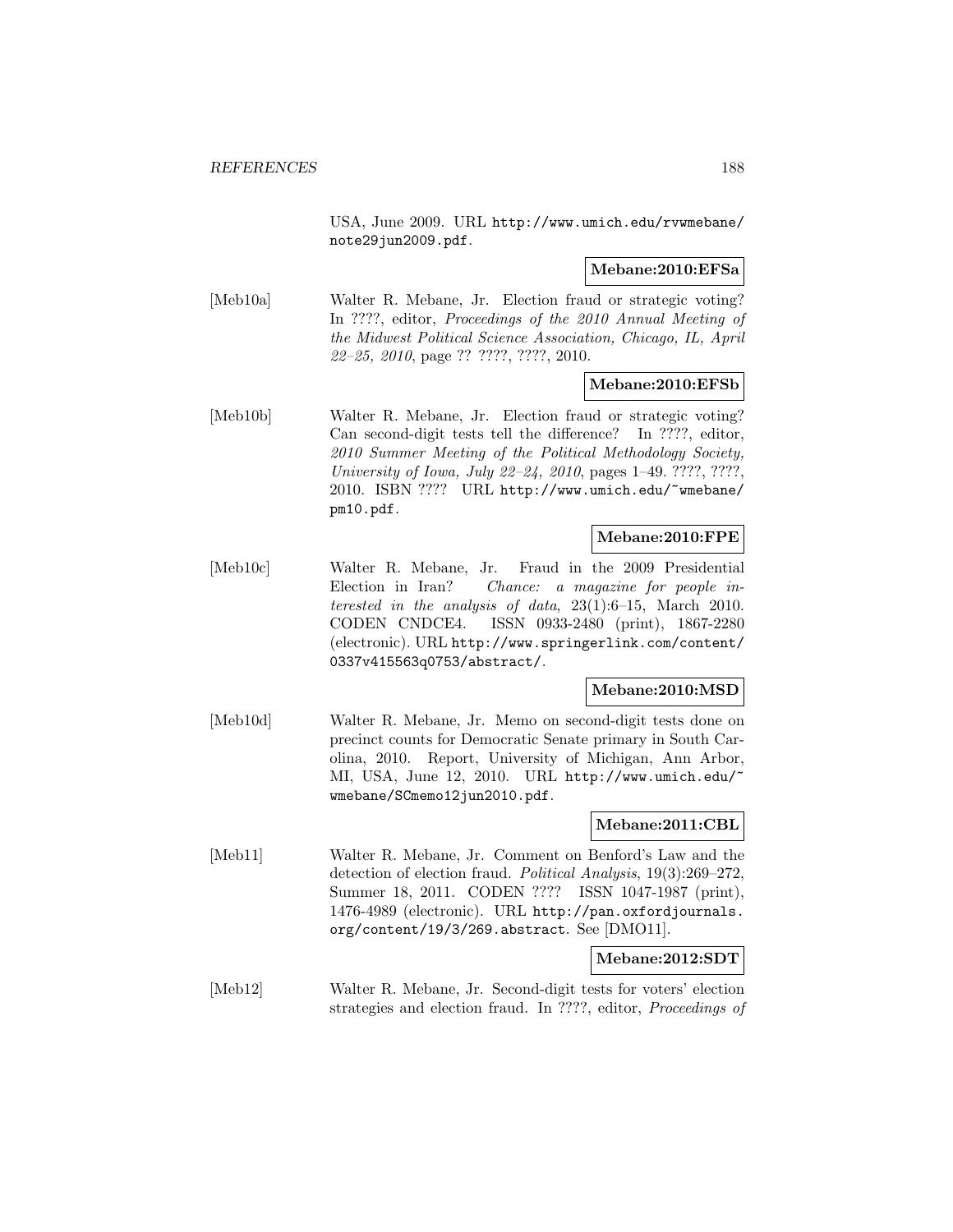the 2012 Annual Meeting of the Midwest Political Science Association, Chicago, IL, April 11–14, 2012, page ?? ????, ????, 2012.

# **Mebane:2015:CVC**

[Meb15] Walter R. Mebane, Jr. Can vote counts' digits and Benford's Law diagnose elections? In Miller [Mil15a], pages 212– 222. ISBN 0-691-14761-2 (hardcover), 1-4008-6659-6 (e-book). LCCN QA273.6 .B46 2015. URL http://press.princeton. edu/titles/10527.html.

# **Mebane:20xx:EF**

[Mebxx] Walter R. Mebane, Jr. Election Forensics. ????, ????, 20xx. ???? pp. Book in preparation.

# **Meintanis:2009:UAT**

[Mei09] Simos G. Meintanis. A unified approach of testing for discrete and continuous Pareto laws. Statistical Papers, 50(3):569– 580, June 2009. CODEN STPAE4. ISSN 0932-5026 (print), 1613-9798 (electronic). URL http://link.springer.com/ article/10.1007/s00362-007-0103-2.

# **Mellor:2006:GKZ**

[Mel06] Andy Mellor. Book review: G. K. Zipf, The Psychobiology of Language (1935) MIT Press, Cambridge, MA. System, 34(3):455–457, September 20, 2006. CODEN ???? ISSN 0346-251X (print), 1879-3282 (electronic). URL http://www.sciencedirect.com/science/article/ pii/S0346251X06000674.

# **Mumic:2021:MTD**

[MF21] Nermina Mumic and Peter Filzmoser. A multivariate test for detecting fraud based on Benford's law, with application to music streaming data. Stat. Methods Appl., 30(3):819–840, 2021. ISSN 1618-2510.

#### **Mansury:2007:EZL**

[MG07a] Yuri Mansury and László Gulyás. The emergence of Zipf's Law in a system of cities: an agent-based simulation approach. Journal of Economic Dynamics and Control, 31(7):2438–2460, July 15, 2007. CODEN JEDCDH. ISSN 0165-1889 (print), 1879-1743 (electronic). URL http://www.sciencedirect. com/science/article/pii/S0165188906001527.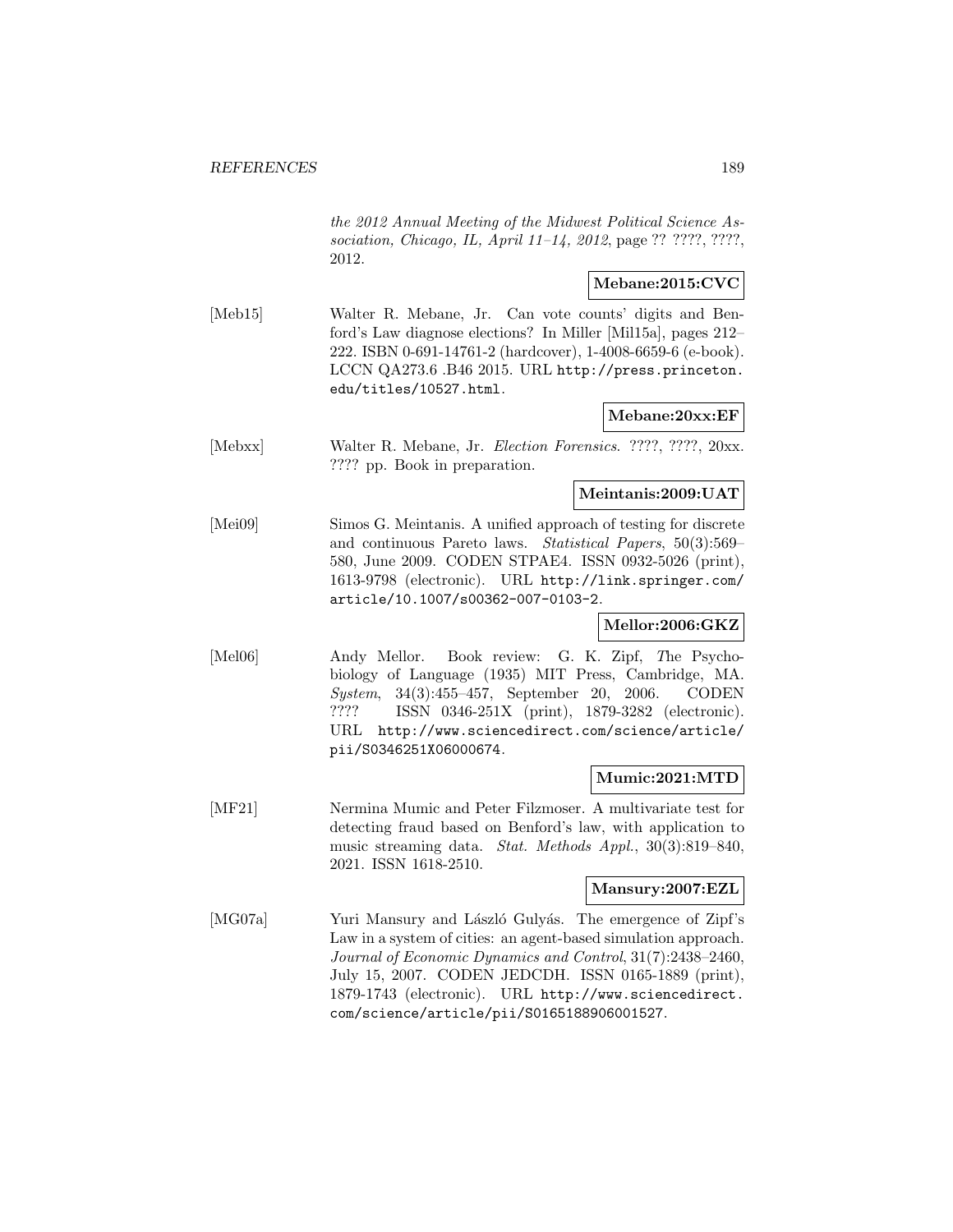#### **Morris:2007:MRT**

[MG07b] Steven A. Morris and Michel L. Goldstein. Manifestation of research teams in journal literature: a growth model of papers, authors, collaboration, coauthorship, weak ties, and Lotka's Law. Journal of the American Society for Information Science and Technology, 58(12):1764–1782, October 2007. CODEN JASIEF. ISSN 1532-2882 (print), 1532-2890 (electronic).

# **McCartney:2015:TSD**

[MG15] Mark McCartney and David H. Glass. A three-state dynamical model for religious affiliation. Physica A: Statistical Mechanics and its Applications, 419(0):145–152, 2015. CO-DEN PHYADX. ISSN 0378-4371 (print), 1873-2119 (electronic). URL http://www.sciencedirect.com/science/ article/pii/S0378437114008206.

#### **Makse:1995:MUG**

[MHS95] Hernán A. Makse, Shlomo Havlin, and H. Eugene Stanley. Modelling urban growth patterns. Nature, 377(6550):608– 612, October 19, 1995. CODEN NATUAS. ISSN 0028-0836 (print), 1476-4687 (electronic). URL http://www.nature. com/nature/journal/v377/n6550/abs/377608a0.html.

# **Miller:1957:SEI**

[Mil57] George A. Miller. Some effects of intermittent silence. The American Journal of Psychology, 70(2):311–314, June 1957. CODEN AJPCAA. ISSN 0002-9556 (print), 1939-8298 (electronic). URL http://www.jstor.org/stable/1419346.

# **Miller:2004:STB**

[Mil04] Steven J. Miller. Some thoughts on Benford's law. Preprint, Williams College, Williamstown, MA 01267 USA, 2004. URL http://www.williams.edu/go/math/sjmiller/ public\_html/BrownClasses/1/BenfordTreatise.pdf.

# **Miller:2015:BLT**

[Mil15a] Steven J. Miller, editor. Benford's Law: theory and applications. Princeton University Press, Princeton, NJ, USA, 2015. ISBN 0-691-14761-2 (hardcover), 1-4008-6659-6 (e-book). xxvi + 438 pp. LCCN QA273.6 .B46 2015. URL http://press. princeton.edu/titles/10527.html.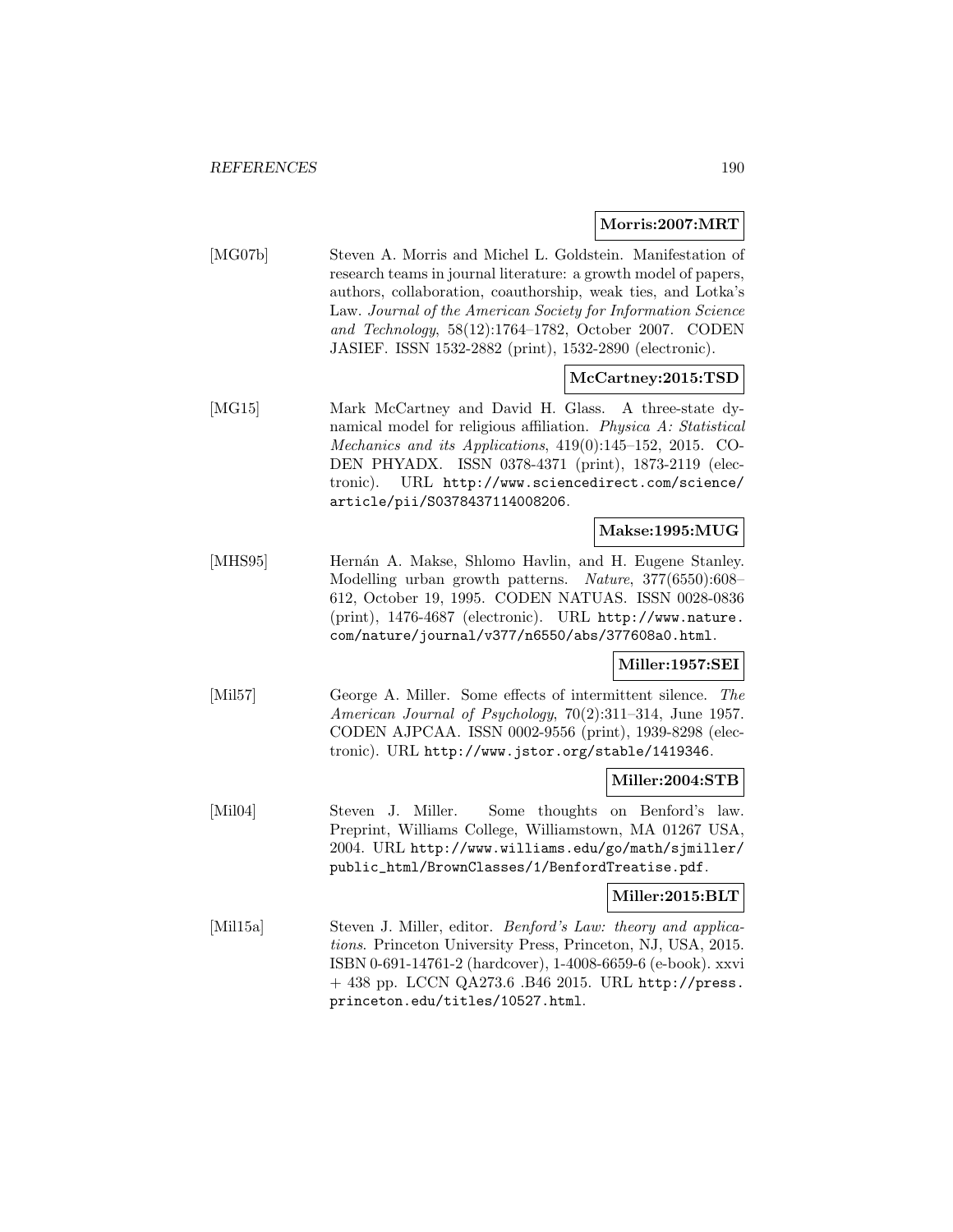#### **Miller:2015:FAB**

[Mil15b] Steven J. Miller. Fourier analysis and Benford's Law. In Benford's Law: theory and applications [Mil15a], pages 68– 105. ISBN 0-691-14761-2 (hardcover), 1-4008-6659-6 (e-book). LCCN QA273.6 .B46 2015. URL http://press.princeton. edu/titles/10527.html.

#### **Miller:2015:HSOa**

[Mil15c] Steven J. Miller. How a simple observation from the 1800s about patterns in big data sets can fight fraud. The Conversation, ??(??):??, December 10, 2015. URL https:// theconversation.com/how-a-simple-observation-fromthe-1800s-about-patterns-in-big-data-sets-can-fightfraud-42683.

# **Miller:2015:HSOb**

[Mil15d] Steven J. Miller. How a simple observation from the 1800s about patterns in big data sets can fight fraud. Scientific Computing, ??(??):??, December 10, 2015. CODEN SCHRCU. ISSN 1930-5753 (print), 1930-6156 (electronic). URL http:/ /www.scientificcomputing.com/articles/2015/12/howsimple-observation-1800s-about-patterns-big-data-setscan-fight-fraud.

# **Miller:2015:QIB**

[Mil15e] Steven J. Miller. A quick introduction to Benford's Law. In Benford's Law: theory and applications [Mil15a], pages 3– 22. ISBN 0-691-14761-2 (hardcover), 1-4008-6659-6 (e-book). LCCN QA273.6 .B46 2015. URL http://press.princeton. edu/titles/10527.html.

# **Mir:2011:LLD**

[Mir11] Tariq Ahmad Mir. Law of the leading digits and the ideological struggle for numbers. ArXiv e-prints, page 11, 2011. URL http://arxiv.org/abs/1104.3948.

#### **Mir:2012:LDD**

[Mir12a] T. A. Mir. The leading digit distribution of the worldwide illicit financial flows. ArXiv e-prints, 2012. URL http:// arxiv.org/abs/1201.3432.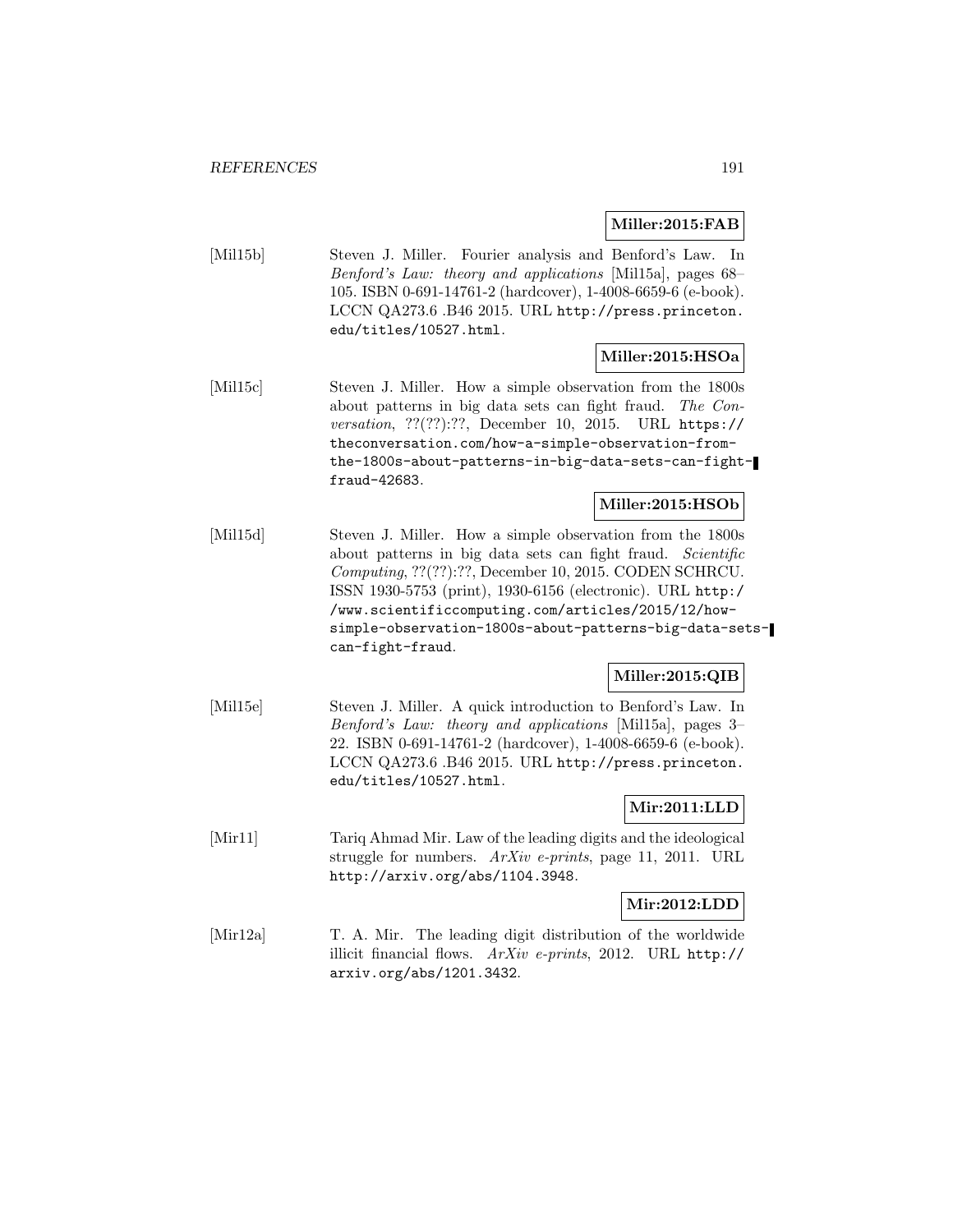# **Mir:2012:LLD**

[Mir12b] Tariq Ahmad Mir. The law of the leading digits and the world religions. Physica A: Statistical Mechanics and its Applications, 391(3):792–798, February 1, 2012. CO-DEN PHYADX. ISSN 0378-4371 (print), 1873-2119 (electronic). URL http://www.sciencedirect.com/science/ article/pii/S0378437111007175.

# **Mir:2014:BLB**

[Mir14] T. A. Mir. The Benford Law behavior of the religious activity data. Physica A: Statistical Mechanics and its Applications, 408(0):1–9, 2014. CODEN PHYADX. ISSN 0378-4371 (print), 1873-2119 (electronic). URL http://www.sciencedirect. com/science/article/pii/S0378437114002854.

# **Mir:2016:LDD**

[Mir16] T. A. Mir. The leading digit distribution of the worldwide illicit financial flows. Quality  $\mathcal{C}$  Quantity, 50(1):271-281, January 2016. CODEN QQEJAV. ISSN 0033-5177 (print), 1573-7845 (electronic). URL http://link.springer.com/ article/10.1007/s11135-014-0147-z.

# **Mitzenmacher:2003:BHG**

[Mit03] Michael Mitzenmacher. A brief history of generative models for power law and lognormal distributions. Internet Mathematics, 1(2):226–251, December 2003. CODEN ???? ISSN 1542-7951 (print), 1944-9488 (electronic). URL http:/ /projecteuclid.org/euclid.im/1089229510; http:// www.eecs.harvard.edu/~michaelm/CS223/powerlaw.pdf; http://www.tandfonline.com/toc/uinm20/1/2.

# **Marulli:1979:BCB**

[MK79] Luciana Marulli and Michael E. D. Koenig. Brief communications: Bradford distribution of data elements. Journal of the American Society for Information Science, 30(2):107–108, March 1979. CODEN AISJB6. ISSN 0002-8231 (print), 1097- 4571 (electronic).

# **Miller:2005:BLV**

[MK05] Steven J. Miller and A. Kontorovich. Benford's law, values of L-functions and the  $3x + 1$  problem. Acta Arithmetica, 120 (3):269–297, ???? 2005. CODEN AARIA9. ISSN 0065-1036 (print), 1730-6264 (electronic).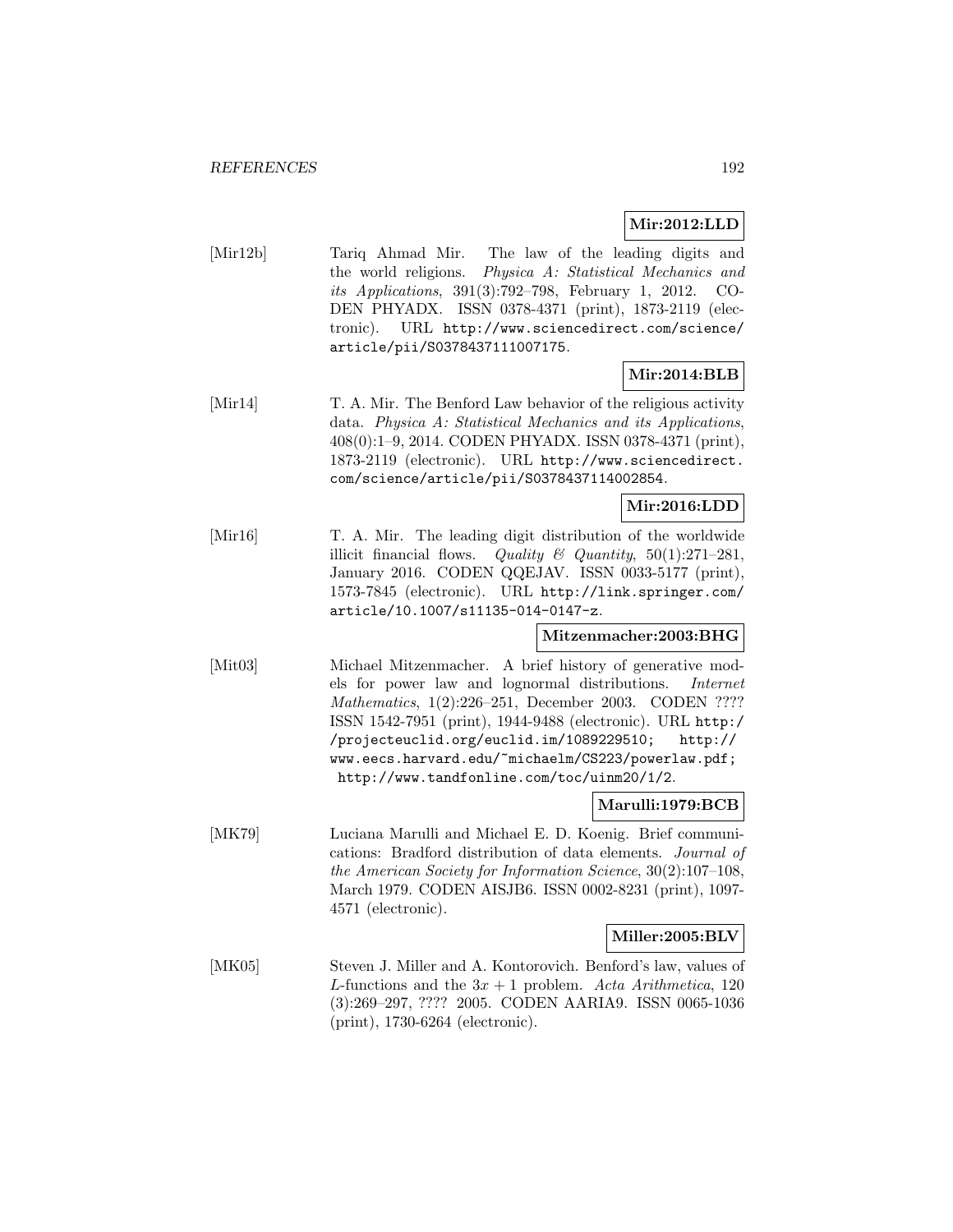# **Mebane:2009:EFR**

|        | 100000000000011                                                                                                                                                                                                                                                                                                                                 |  |
|--------|-------------------------------------------------------------------------------------------------------------------------------------------------------------------------------------------------------------------------------------------------------------------------------------------------------------------------------------------------|--|
| [MK09] | Walter R. Mebane, Jr. and K. Kalinin. Electoral falsification<br>in Russia: Complex diagnostics selections 2003-2004, 2007-<br>2008. Russian Electoral Review, 2(??):57-70, ???? 2009.                                                                                                                                                          |  |
|        | Mebane:2010:EFR                                                                                                                                                                                                                                                                                                                                 |  |
| [MK10] | Walter R. Mebane, Jr. and K. Kalinin. Electoral fraud in<br>Russia: Vote counts analysis using second-digit mean tests.<br>In ????, editor, Proceedings of the 2010 Annual Meeting of<br>the Midwest Political Science Association, Chicago, IL, April<br>22-25, 2010, page ?? ????, ????, 2010.                                                |  |
|        | Mebane:2013:SDI                                                                                                                                                                                                                                                                                                                                 |  |
| [MK13] | Walter R. Mebane, Jr. and T. Kent. Second digit implications<br>of voters' strategies and mobilizations in the United States<br>during the 2000s. In ????, editor, Proceedings of the 2013<br>Annual Meeting of the Midwest Political Science Association,<br>Chicago, IL, April 11-14, 2013, page ?? ????, ????, 2013.                         |  |
|        | McLaughlin:1984:DFI                                                                                                                                                                                                                                                                                                                             |  |
| [ML84] | William I. McLaughlin and Sylvia A. Lundy. Digit functions<br>of integer sequences. Fibonacci Quarterly, $22(2):105-115$ , May<br>1984. CODEN FIBQAU. ISSN 0015-0517. URL http://www.<br>fq.math.ca/Scanned/22-2/mclaughlin.pdf.                                                                                                                |  |
|        | Macon:1950:DFD                                                                                                                                                                                                                                                                                                                                  |  |
| [MM50] | N. Macon and L. Moser. On the distribution of first digits<br>of powers. Scripta Mathematica, 16(??):290-291, ???? 1950.<br>CODEN ???? ISSN 0036-9713.                                                                                                                                                                                          |  |
|        | MacRoberts:1982:REL                                                                                                                                                                                                                                                                                                                             |  |
| [MM82] | Michael H. MacRoberts and Barbara R. MacRoberts.<br>А<br>re-evaluation of Lotka's Law of Scientific Productivity.<br>$So-$<br>cial Studies of Science, $12(3):443-450$ , August 1, 1982. CO-<br>ISSN 0306-3127 (print), 1460-3659 (elec-<br>DEN SSSCDH.<br>URL https://journals.sagepub.com/doi/pdf/<br>tronic).<br>10.1177/030631282012003005. |  |
|        | Maia:1984:UBL                                                                                                                                                                                                                                                                                                                                   |  |
| [MM84] | M. J. F. Maia and M. D. Maia. On the unity of Bradford's<br>Law. Journal of Documentation, 40(3):206-216, ???? 1984.<br>CODEN JDOCAS. ISSN 0022-0418 (print), 1758-7379 (elec-<br>tronic).                                                                                                                                                      |  |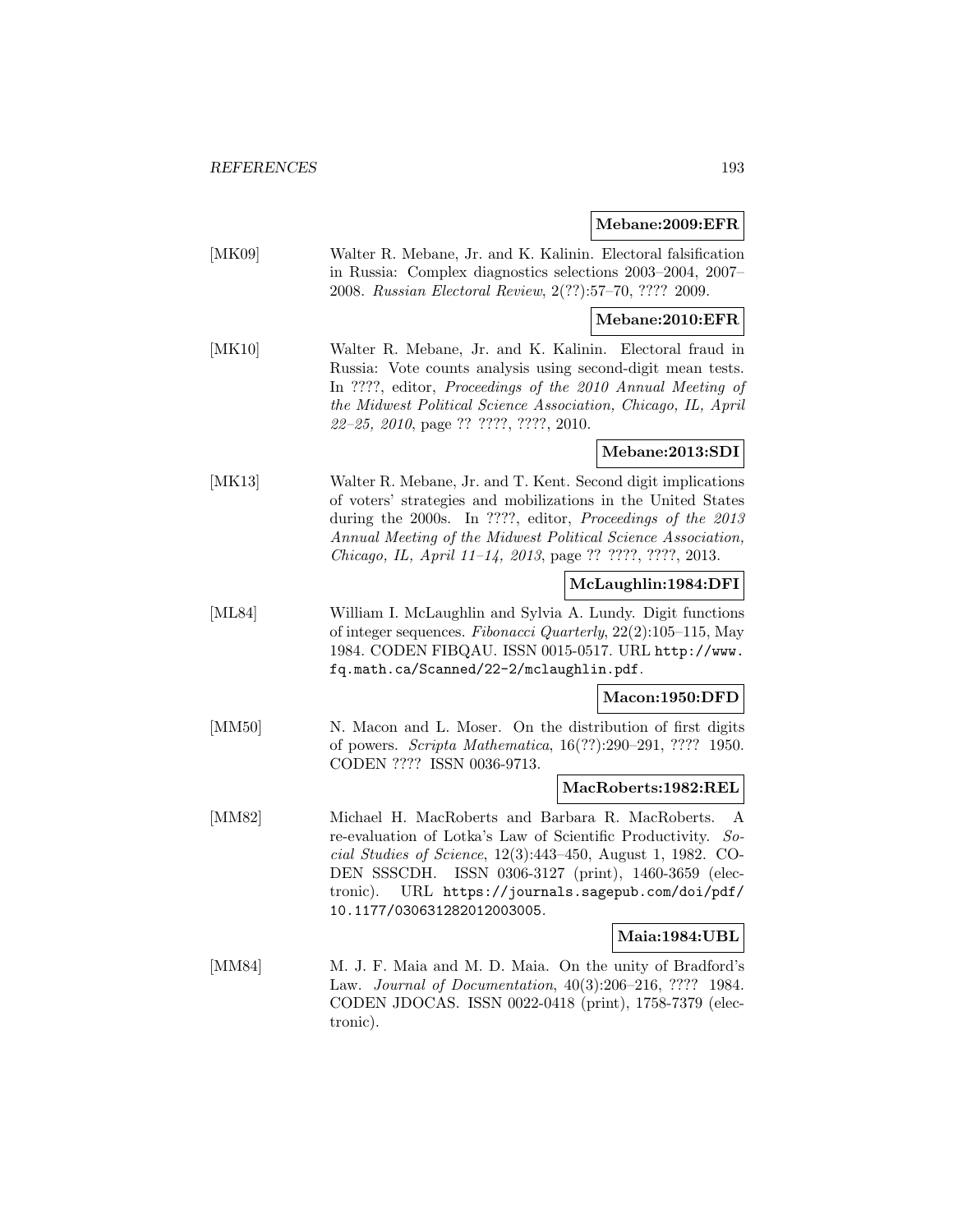#### **MacRoberts:1986:QMC**

[MM86] Michael H. MacRoberts and Barbara R. MacRoberts. Quantitative measures of communication in science: a study of the formal level. Social Studies of Science, 16(1):151–172, February 1, 1986. CODEN SSSCDH. ISSN 0306-3127 (print), 1460- 3659 (electronic). URL https://journals.sagepub.com/ doi/pdf/10.1177/030631286016001008. See [Sti87] and reply [MM87].

# **MacRoberts:1987:MFU**

[MM87] Michael H. MacRoberts and Barbara R. MacRoberts. Measurement in the face of universal uncertainty: a reply to Stigler. Social Studies of Science, 17(2):334–336, May 1, 1987. CODEN SSSCDH. ISSN 0306-3127 (print), 1460- 3659 (electronic). URL https://journals.sagepub.com/ doi/pdf/10.1177/030631287017002008. See [MM86].

# **Miller:1999:JFM**

[MM99] Irwin Miller and Marylees Miller. John E. Freund's mathematical statistics. Prentice-Hall, Upper Saddle River, NJ, USA, sixth edition, 1999. ISBN 0-13-123613-X. xii + 624 pp. LCCN QA276 .M4726 1999.

# **Miller:2004:JFM**

[MM04] Irwin Miller and Marylees Miller. John E. Freund's mathematical statistics with applications. Prentice-Hall, Upper Saddle River, NJ, USA, seventh edition, 2004. ISBN 0-13-142706-7. x + 614 pp. LCCN QA276 .M4726 2004.

# **Maslov:2006:ZLR**

[MM06] V. P. Maslov and T. V. Maslova. On Zipf's law and rank distributions in linguistics and semiotics. Matematicheskie Zametki, 80(5):718–732, 2006. CODEN ???? ISSN 0025-567X.

# **Miller:2014:JFM**

[MM14] Irwin Miller and Marylees Miller. John E. Freund's mathematical statistics with applications. Pearson, Boston, MA, USA, eighth edition, 2014. ISBN 0-321-80709-X (hardcover). xi + 529 pp. LCCN QA276 .M4726 2014.

#### **Manack:2015:LDL**

[MM15] Corey Manack and Steven J. Miller. Leading digit laws on linear Lie groups. Research in Number Theory, 1(1):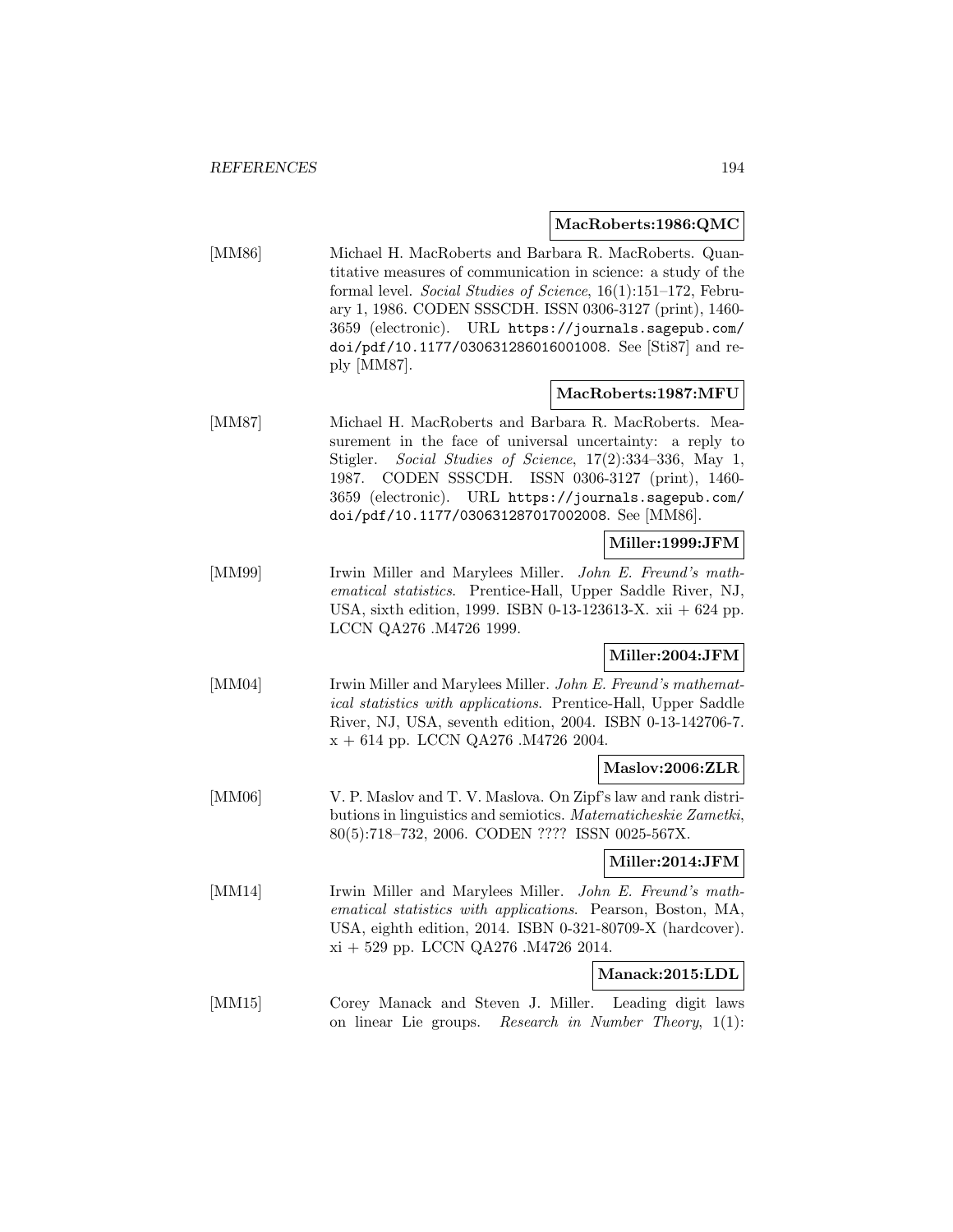22:1–22:19, December 2015. CODEN ???? ISSN 2363- 9555. URL http://link.springer.com/article/10.1007/ s40993-015-0024-4.

# **Marchand:2021:BLC**

[MM21] Chase Marchand and Dalton Maahs. Benford's Law and COVID-19 data. Chance: a magazine for people interested in the analysis of data,  $34(2):31-38$ ,  $2021$ . CODEN CNDCE4. ISSN 0933-2480 (print), 1867-2280 (electronic).

# **Malacarne:2001:QED**

[MML01] L. C. Malacarne, R. S. Mendes, and E. K. Lenzi. q-exponential distribution in urban agglomeration. Physical Review E (Statistical physics, plasmas, fluids, and related interdisciplinary topics), 65(??):017106, December 21, 2001. CODEN PLEEE8. ISSN 1539-3755 (print), 1550-2376 (electronic). URL http:/ /link.aps.org/doi/10.1103/PhysRevE.65.017106.

# **Miller:2006:MCL**

[MN06a] Steven J. Miller and M. J. Nigrini. The Modulo 1 Central Limit Theorem and Benford's Law for products. International Journal of Algebra, 3(3):119–130, July 2006. CODEN ???? ISSN 1312-8868 (print), 1314-7595 (electronic). URL http://adsabs.harvard.edu/abs/2006math. .....7686M; http://arxiv.org/abs/math/0607686.

# **Miller:2006:OSB**

[MN06b] Steven J. Miller and M. J. Nigrini. Order statistics and Benford's Law. ArXiv Mathematics e-prints, January 2006. CO-DEN ???? ISSN ???? URL http://adsabs.harvard.edu/ abs/2006math......1344M.

# **Miller:2008:MCL**

[MN08a] Steven J. Miller and Mark J. Nigrini. The modulo 1 central limit theorem and Benford's Law for products. International Journal of Algebra, 2(3):119–130, 2008. CO-DEN ???? ISSN 1312-8868 (print), 1314-7595 (electronic). URL http://www.m-hikari.com/ija/ija-password-2008/ ija-password1-4-2008/millerIJA1-4-2008.pdf.

# **Miller:2008:OSB**

[MN08b] Steven J. Miller and Mark J. Nigrini. Order statistics and Benford's law. International Journal of Mathematics and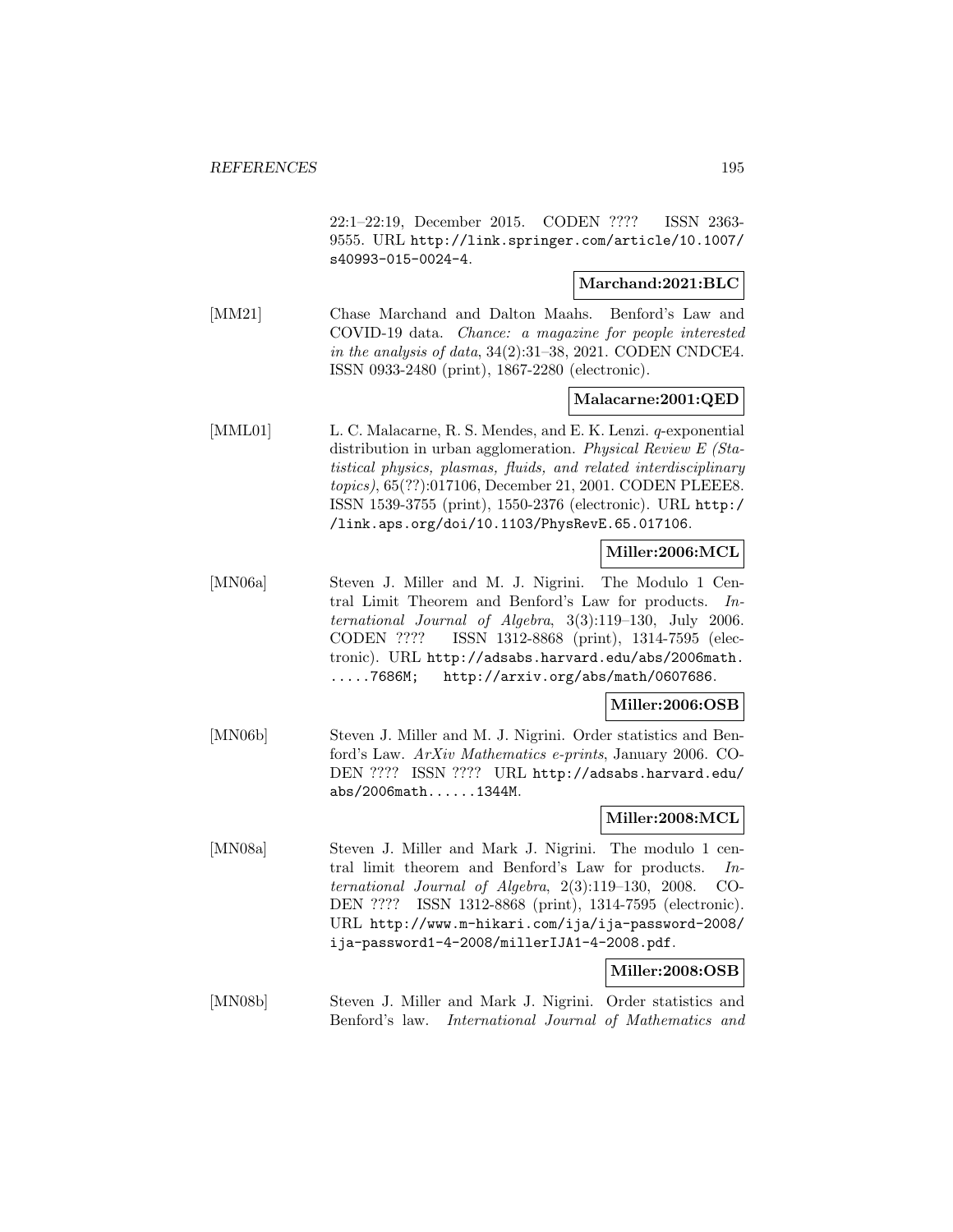Mathematical Sciences, pages 382948:1–382948:19, 2008. CO-DEN ???? ISSN 0161-1712 (print), 1687-0425 (electronic). URL http://arxiv.org/abs/math/0601344; https:// www.hindawi.com/journals/ijmms/2008/382948/. Article ID 382948.

# **Mitov:2014:EAP**

[MN14] Kosto V. Mitov and Saralees Nadarajah. Extremal and additive processes generated by Pareto distributed random vectors. ESAIM: Probability and Statistics, 18(??):667–??, ???? 2014. CODEN ???? ISSN 1292-8100 (print), 1262-3318 (electronic).

# **Ma:2005:CBL**

[MNW<sup>+</sup>05] Y. G. Ma, J. B. Natowitz, R. Wada, K. Hagel, J. Wang, T. Keutgen, Z. Majka, M. Murray, L. Qin, P. Smith, R. Alfaro, J. Cibor, M. Cinausero, Y. El Masri, D. Fabris, E. Fioretto, A. Keksis, M. Lunardon, A. Makeev, N. Marie, E. Martin, A. Martinez-Davalos, A. Menchaca-Rocha, G. Nebbia, G. Prete, V. Rizzi, A. Ruangma, D. V. Shetty, G. Souliotis, P. Staszel, M. Veselsky, G. Viesti, E. M. Winchester, and S. J. Yennello. Critical behavior in light nuclear systems: Experimental aspects. Physical Review C (Nuclear Physics),  $71(5)$ : 054606, May 26, 2005. CODEN PRVCAN. ISSN 0556-2813 (print), 1089-490X, 1538-4497. URL http://link.aps.org/ doi/10.1103/PhysRevC.71.054606.

# **Mochty:2002:AMI**

[Moc02] L. Mochty. Die Aufdeckung von Manipulationen im Rechnungswesen — Was leistet das Benford's Law?. (German) [The disclosure of accounting manipulations — what does Benford's Law mean?]. Die Wirtschaftsprüfung,  $14(??)$ :725–736, ???? 2002. CODEN ???? ISSN 0043-6313.

# **Mochty:2017:ABL**

[Moc17] Ludwig Mochty. Die Achillesferse des Benford's Law: KMUs. (German) [The Achilles heel of Benford's Law: SMEs]. In B. Kaluza, K. Braun, H. Beschorner, and B. Rolfes, editors, Betriebswirtschaftliche Fragen zu Steuern, Finanzierung, Banken und Management, pages 39–55. Springer Fachmedien Wiesbaden, Wiesbaden, Germany, 2017.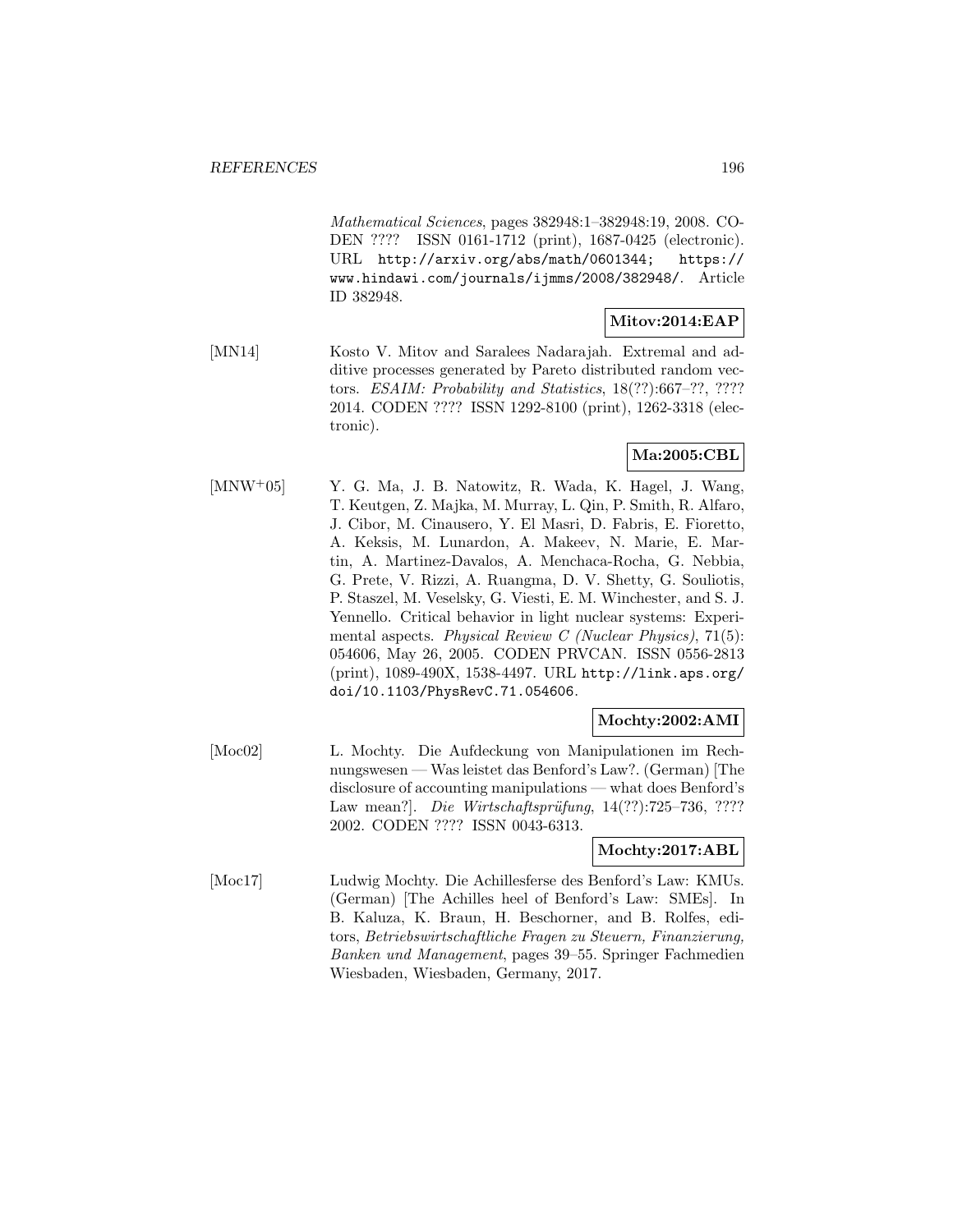# **Mohanty:1979:MMQ**

|                  | Monanty:1979:MMQ                                                                                                                                                                                                                                                                                                                              |  |
|------------------|-----------------------------------------------------------------------------------------------------------------------------------------------------------------------------------------------------------------------------------------------------------------------------------------------------------------------------------------------|--|
| [Moh79]          | Siba N. Mohanty. Models and measurements for quality as-<br>sessment of software. ACM Computing Surveys, $11(3):251-$<br>275, September 1979. CODEN CMSVAN. ISSN 0010-4892.<br>See also [Dun80, Moh80].                                                                                                                                       |  |
|                  | Mohanty:1980:SFW                                                                                                                                                                                                                                                                                                                              |  |
| $[{\rm Moh80}]$  | Siba Mohanty. Surveyor's forum: Working on interpretations.<br>$ACM$ Computing Surveys, $12(2):256$ , June 1980.<br><b>CODEN</b><br>CMSVAN. ISSN 0010-4892. See [Moh79, Dun80].                                                                                                                                                               |  |
|                  | Moller:2009:MQA                                                                                                                                                                                                                                                                                                                               |  |
| $[M\ddot{o}l09]$ | M. Möller. Measuring the quality of auditing services with the<br>help of Benford's Law – an empirical analysis and discussion of<br>this methodical approach. Report ??, Institute for Accounting<br>and Control, University of Zürich, Zürich, Switzerland, April<br>24, 2009. 25 pp. URL http://ssrn.com/abstract=1529307.                 |  |
|                  | Montemurro:2001:BZM                                                                                                                                                                                                                                                                                                                           |  |
| [Mon01]          | Marcelo A. Montemurro. Beyond the Zipf-Mandelbrot law<br>in quantitative linguistics.<br>Physica A: Statistical Mechan-<br>ics and its Applications, 300(3-4):567-578, November 15,<br>CODEN PHYADX. ISSN 0378-4371 (print), 1873-<br>2001.<br>2119 (electronic). URL http://www.sciencedirect.com/<br>science/article/pii/S0378437101003557. |  |
|                  | Moon:1936:SBI                                                                                                                                                                                                                                                                                                                                 |  |
| [Moo36]          | Parry Moon. The Scientific Basis of Illuminating Engineering.<br>McGraw-Hill, New York, NY, USA, 1936. $xi + 608$ pp. LCCN<br>TH7703 .M65.                                                                                                                                                                                                    |  |
|                  | Morse:1981:IEB                                                                                                                                                                                                                                                                                                                                |  |
| [Mor81]          | Philip M. Morse. Implications of the exact Bradford distribu-<br>tion. Journal of the American Society for Information Science,<br>32(1):43-50, January 1981. CODEN AISJB6. ISSN 0002-8231<br>$(print), 1097-4571$ (electronic).                                                                                                              |  |
|                  | Morters: 2001: BGV                                                                                                                                                                                                                                                                                                                            |  |
| $[\text{Mör}01]$ | Peter Mörters. Benford's Gesetz über die Verteilung der Zif-<br>fern. (German) [Benford's law on the distribution of digits].<br>Habilitationsvorlesung, ????, Kaiserslauten, Germany, and<br>Bath, UK, ????<br>2001. 4 pp. URL http://people.bath.<br>ac.uk/maspm/benford.ps.                                                                |  |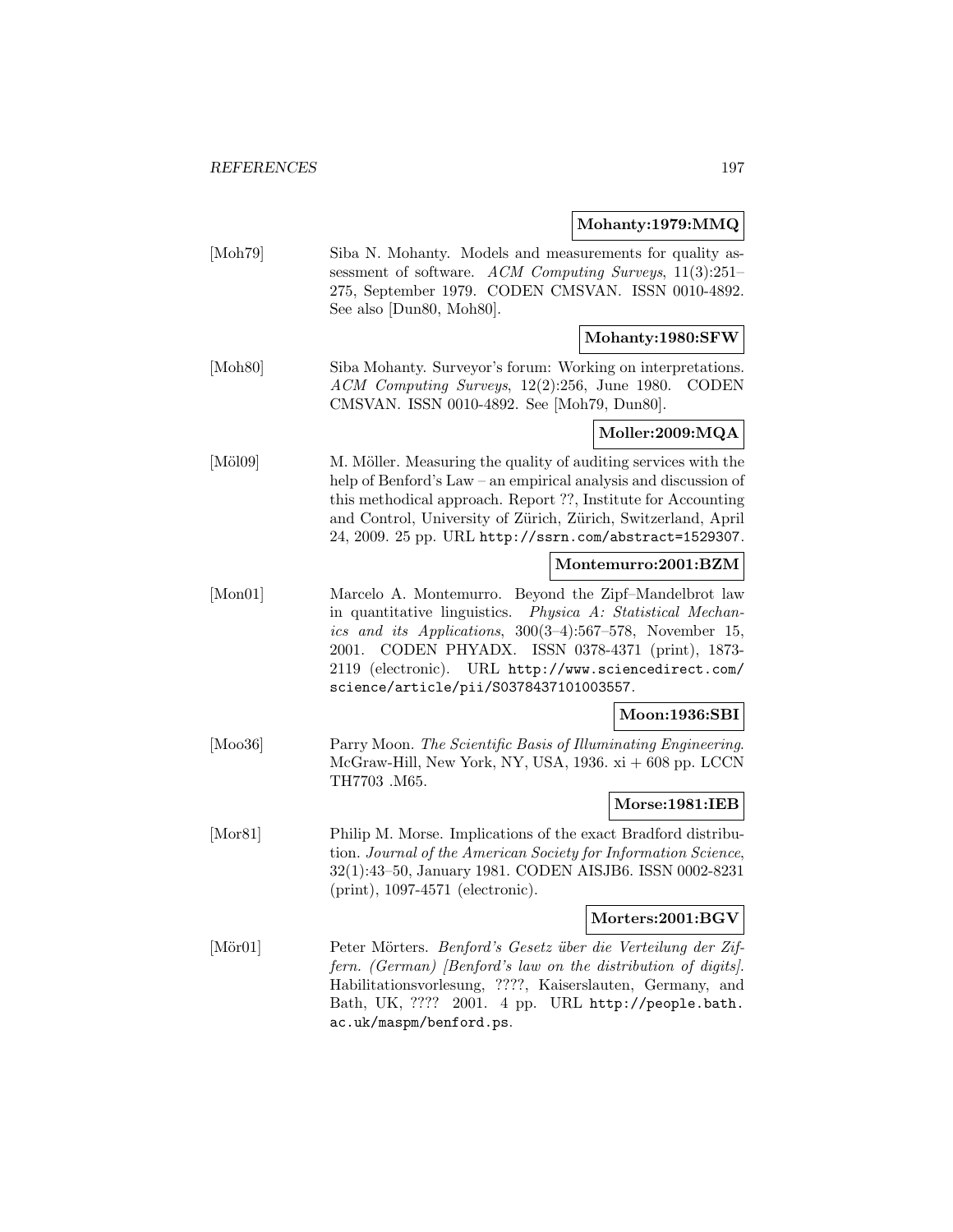#### **Morrow:2006:BLF**

[Mor06] John Morrow. Benford's Law, families of distributions and a test basis. Report, University of Wisconsin–Madison, Madison, WI, USA, ???? 2006. URL http://www.johnmorrow. info/projects/benford/benfordMain.pdf. Revised draft of 9 October 2010.

# **Morrison:2010:MG**

[Mor10] Kent E. Morrison. The multiplication game. Mathematics Magazine, 83(??):100–110, April 2010. CODEN MAMGA8. ISSN 0025-570X. URL http://www.calpoly. edu/~kmorriso/Research/multgameMMfinal.pdf.

# **Manaris:2002:PTR**

[MPM02] B. Manaris, T. Purewal, and C. McCormick. Progress towards recognizing and classifying beautiful music with computers: MIDI-encoded music and the Zipf-Mandelbrot Law. In IEEE, editor, Proceedings: IEEE SoutheastCon 2002: April 5–7, 2002, Embassy Suites Hotel, Columbia, South Carolina, USA, pages 52–57. IEEE Computer Society Press, 1109 Spring Street, Suite 300, Silver Spring, MD 20910, USA, 2002. ISBN 0-7803-7252-2. LCCN TK7801 .I56 2002. URL http:// ieeexplore.ieee.org/servlet/opac?punumber=7814.

# **Manaris:2006:IES**

[MPPH06] Bill Manaris, Luca Pellicoro, George Pothering, and Harland Hodges. Investigating Esperanto's statistical proportions relative to other languages using neural networks and Zipf's law. In ????, editor, 2006 IASTED International Conference on Artificial Intelligence and Applications (AIA 2006), February 13–16, 2006, Innsbruck, Austria, pages 1–7. Acta Press, ????, 2006. ISBN ???? LCCN ???? URL http://www.cs.cofc. edu/~manaris/uploads/Main/IASTED2006.pdf.

# **Malevergne:2011:TPA**

[MPS11] Yannick Malevergne, Vladilen Pisarenko, and Didier Sornette. Testing the Pareto against the lognormal distributions with the uniformly most powerful unbiased test applied to the distribution of cities. Physical Review E (Statistical physics, plasmas, fluids, and related interdisciplinary topics), 83(3): 036111, March 22, 2011. CODEN PLEEE8. ISSN 1539-3755 (print), 1550-2376 (electronic). URL http://link.aps.org/ doi/10.1103/PhysRevE.83.036111.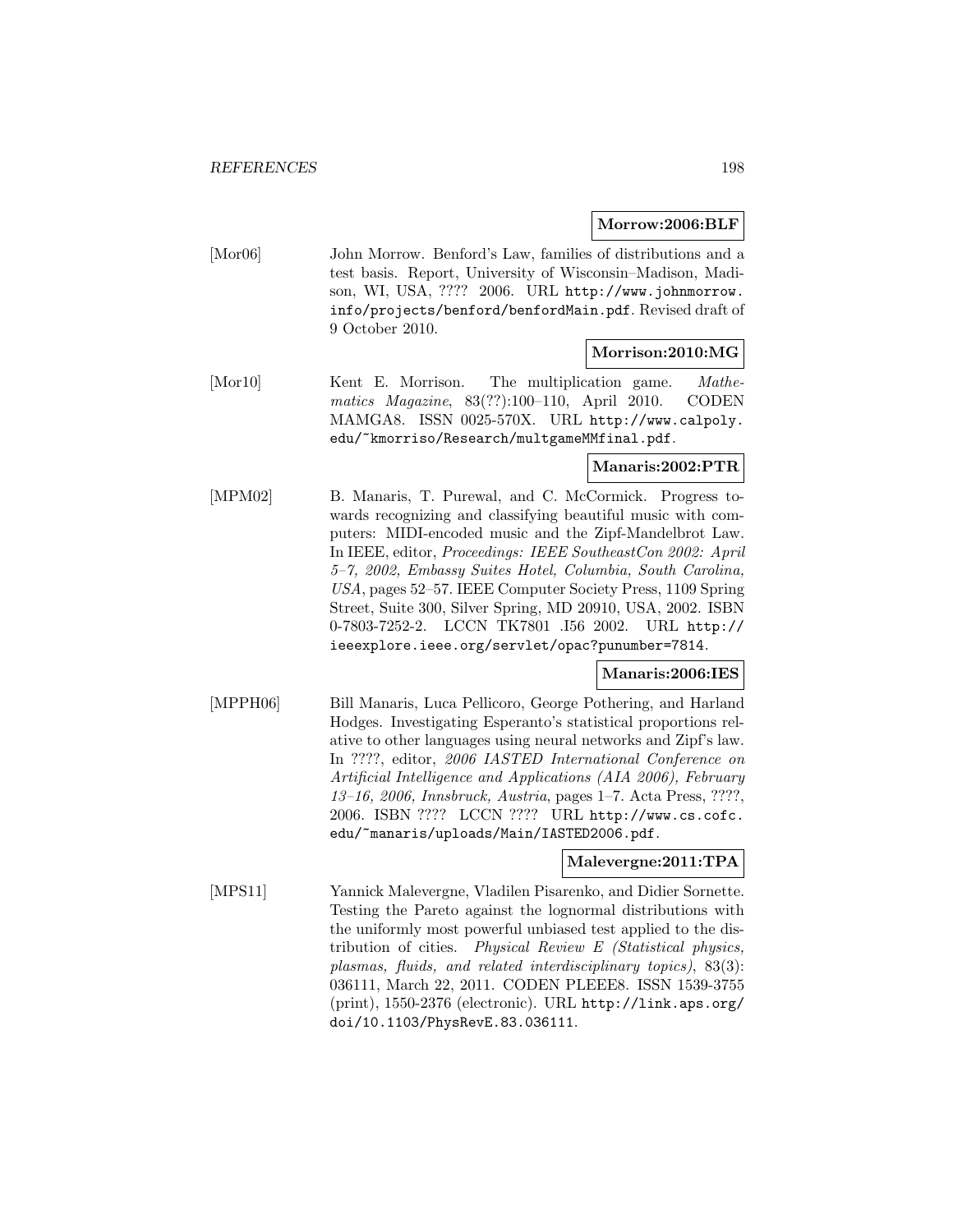#### **Moura:2006:ZLB**

[MR06] Newton J. Moura, Jr. and Marcelo B. Ribeiro. Zipf law for Brazilian cities. Journal of Theoretical Biology, 219(4):441– 448, July 15, 2006. CODEN JTBIAP. ISSN 0022-5193 (print), 1095-8541 (electronic). URL http://www.sciencedirect. com/science/article/pii/S0378437105012422.

# **Manaris:2005:ZLM**

[MRM<sup>+</sup>05] Bill Manaris, Juan Romero, Penousal Machado, Dwight Krehbiel, Timothy Hirzel, Walter Pharr, and Robert B. Davis. Zipf's law, music classification, and aesthetics. Computer Music Journal, 29(1):55–69, Spring 2005. CODEN CMUJDY. ISSN 0148-9267 (print), 1531-5169 (electronic). URL http://muse.jhu.edu/journals/cmj/summary/v029/ 29.1manaris.html; http://muse.jhu.edu/journals/computer\_ music\_journal/v029/29.1manaris.pdf.

# **Manoochehrnia:2010:BLA**

[MRR<sup>+</sup>10] P. Manoochehrnia, F. Rachidi, M. Rubinstein, W. Schulz, and G. Diendorfer. Benford's Law and its application to lightning data. IEEE Transactions on Electromagnetic Compatibility, 52(4):956–961, November 2010. CODEN IEMCAE. ISSN 0018-9375 (print), 1558-187X (electronic).

# **Martinez-Rodriguez:2011:MUE**

[MRSCCS11] A. M. Martínez-Rodríguez, A. J. Sáez-Castillo, and A. Conde-Sánchez. Modelling using an extended Yule distribution. Computational Statistics & Data Analysis,  $55(1):863-873$ , January 1, 2011. CODEN CSDADW. ISSN 0167-9473 (print), 1872- 7352 (electronic). URL http://www.sciencedirect.com/ science/article/pii/S0167947310002872.

#### **Montroll:1983:NOD**

[MS83] Elliott W. Montroll and Michael F. Shlesinger. On 1/f noise and other distributions with long tails. Proceedings of the National Academy of Sciences of the United States of America, 79(10):3380–3383, May 15, 1983. CODEN PNASA6. ISSN 0027-8424 (print), 1091-6490 (electronic). URL http://www. pnas.org/content/79/10/3380.abstract.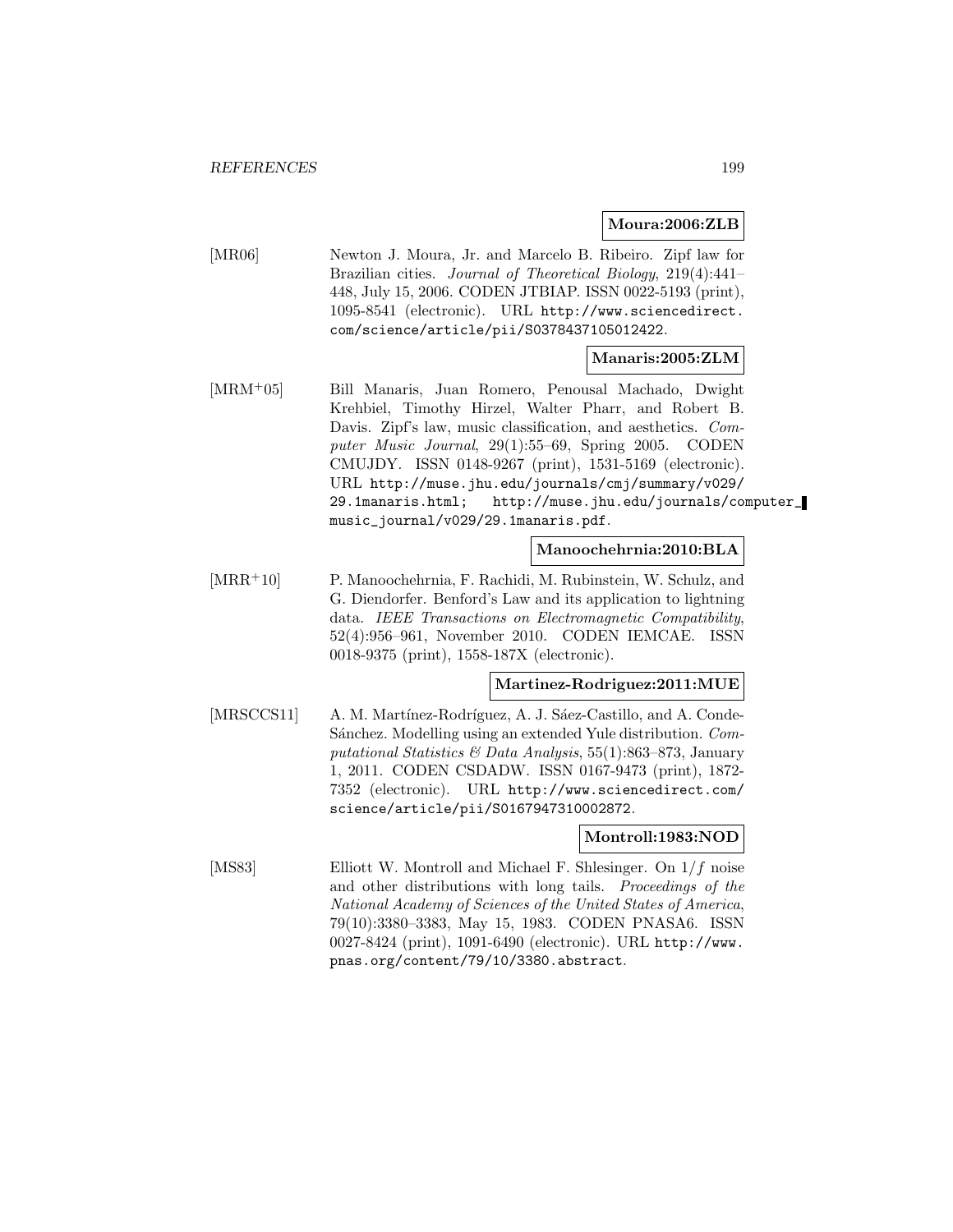#### **Mitchell:2008:TST**

[MS08] James G. Mitchell and Laurent Seuront. Towards a seascape topology II: Zipf analysis of one-dimensional patterns. Journal of Marine Systems, 69(3–4):328–338, February 2008. CO-DEN JMASE5. ISSN 0924-7963 (print), 1879-1573 (electronic). URL http://www.sciencedirect.com/science/ article/pii/S0924796307000632.

# **Mahdian:2009:UNI**

[MS09] Babak Mahdian and Stanislav Saic. Using noise inconsistencies for blind image forensics. Image and Vision Computing, 27(10):1497–1503, 2009. CODEN IV-CODK. ISSN 0262-8856 (print), 1872-8138 (electronic). URL http://www.sciencedirect.com/science/article/ pii/S0262885609000146. Special Section: Computer Vision Methods for Ambient Intelligence.

# **Mahdian:2010:BBM**

[MS10] Babak Mahdian and Stanislav Saic. A bibliography on blind methods for identifying image forgery. Signal Processing: Image Communication, 25(6):389–399, July 2010. CODEN SPICEF. ISSN 0923-5965 (print), 1879-2677 (electronic). URL http://www.sciencedirect.com/science/ article/pii/S0923596510000536.

# **Masse:2011:SWD**

[MS11] Bruno Massé and Dominique Schneider. A survey on weighted densities and their connection with the first digit phenomenon. Rocky Mountain Journal of Mathematics, 41(5):1395–1415, ???? 2011. CODEN RMJMAE. ISSN 0035-7596 (print), 1945- 3795 (electronic). URL http://rmmc.asu.edu/abstracts/ rmj/vol41-5/surv-masspag1.pdf.

# **Masse:2012:RNS**

[MS12] Bruno Massé and Dominique Schneider. Random number sequences and the first digit phenomenon. Electronic Journal of Probability, 17:86:1–86:17, 2012. CODEN ???? ISSN 1083- 6489. URL http://ejp.ejpecp.org/article/view/1900.

#### **Michalski:2013:DCF**

[MS13] T. Michalski and G. Stoltz. Do countries falsify economic data strategically? Some evidence that they might.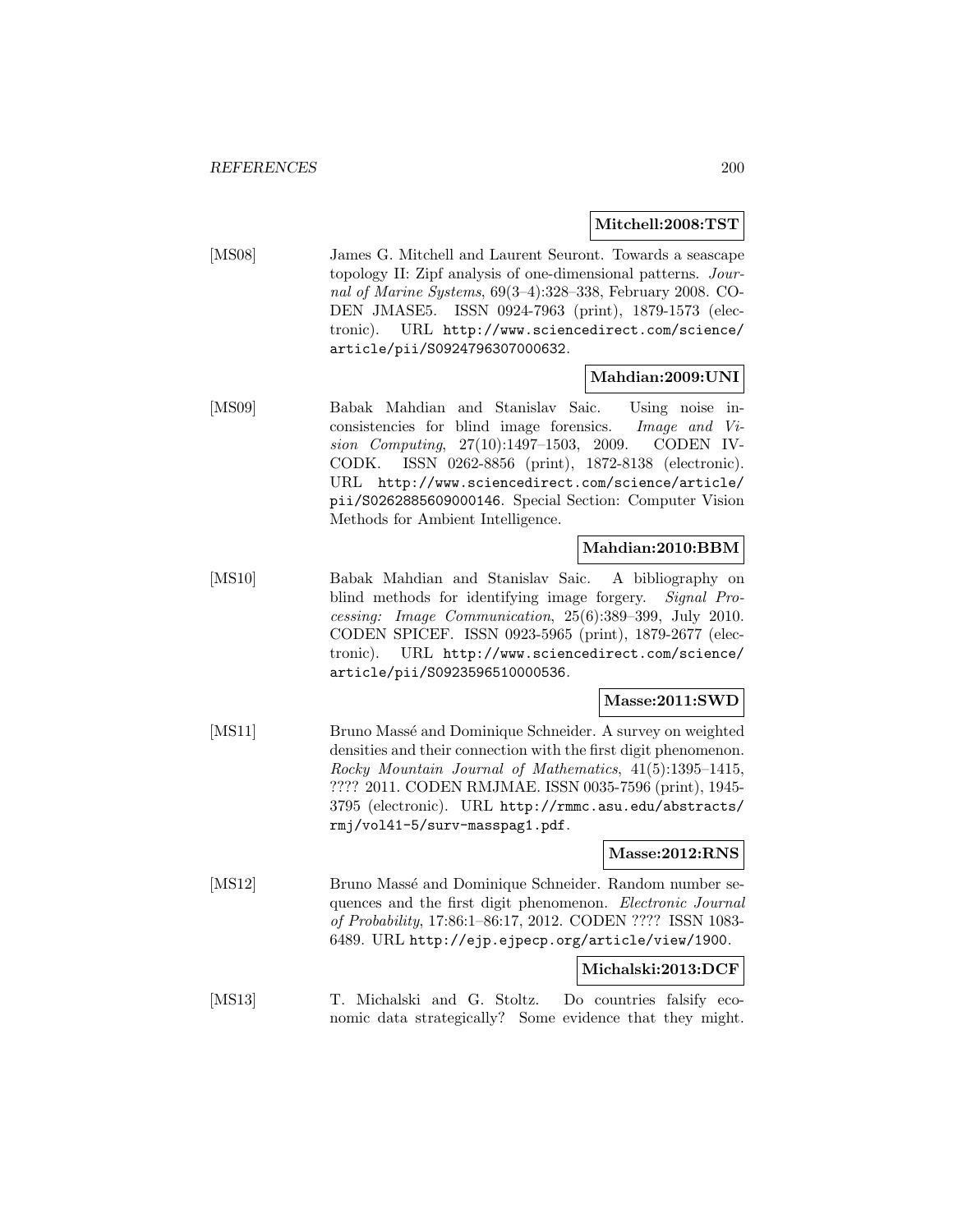Review of Economics and Statistics, 95(2):591–616, May 2013. CODEN RECSA9. ISSN 0034-6535 (print), 1530-9142 (electronic). URL http://www.mitpressjournals.org/doi/ abs/10.1162/REST\_a\_00274.

#### **Masse:2015:FGS**

[MS15] Bruno Massé and Dominique Schneider. Fast growing sequences of numbers and the first digit phenomenon. International Journal of Number Theory, 11(3):705–719, May 2015. ISSN 1793-0421 (print), 1793-7310 (electronic). URL https://www.worldscientific.com/doi/10. 1142/S1793042115500384.

# **Michel:2011:QAC**

[MSA<sup>+</sup>11] Jean-Baptiste Michel, Yuan Kui Shen, Aviva Presser Aiden, Adrian Veres, Matthew K. Gray, The Google Books Team, Joseph P. Pickett, Dale Hoiberg, Dan Clancy, Peter Norvig, Jon Orwant, Steven Pinker, Martin A. Nowak, and Erez Lieberman Aiden. Quantitative analysis of culture using millions of digitized books. Science, 331(6014):176–182, January 14, 2011. CODEN SCIEAS. ISSN 0036-8075 (print), 1095-9203 (electronic). URL http://www.sciencemag.org/ content/331/6014/176.abstract.

#### **Maillart:2008:ETZ**

[MSSvK08] T. Maillart, D. Sornette, S. Spaeth, and G. von Krogh. Empirical tests of Zipf's Law mechanism in open source Linux distribution. Physical Review Letters, 101(21):218701, November 19, 2008. CODEN PRLTAO. ISSN 0031-9007 (print), 1079-7114 (electronic), 1092-0145. URL http://link.aps. org/doi/10.1103/PhysRevLett.101.218701.

#### **Miller:2006:IMN**

[MTB06] Steven J. Miller and Ramin Takloo-Bighash. An Invitation to Modern Number Theory. Princeton University Press, Princeton, NJ, USA, 2006. ISBN 0-691-12060-9 (hardcover).  $xx +$ 503 pp. LCCN QA241 .M5344 2006.

# **Milani:2013:AAB**

[MTT13] S. Milani, M. Tagliasacchi, and S. Tubaro. Antiforensics attacks to Benford's Law for the detection of double compressed images. In 2013 IEEE International Conference on Acoustics, Speech and Signal Processing, pages 3053–3057. IEEE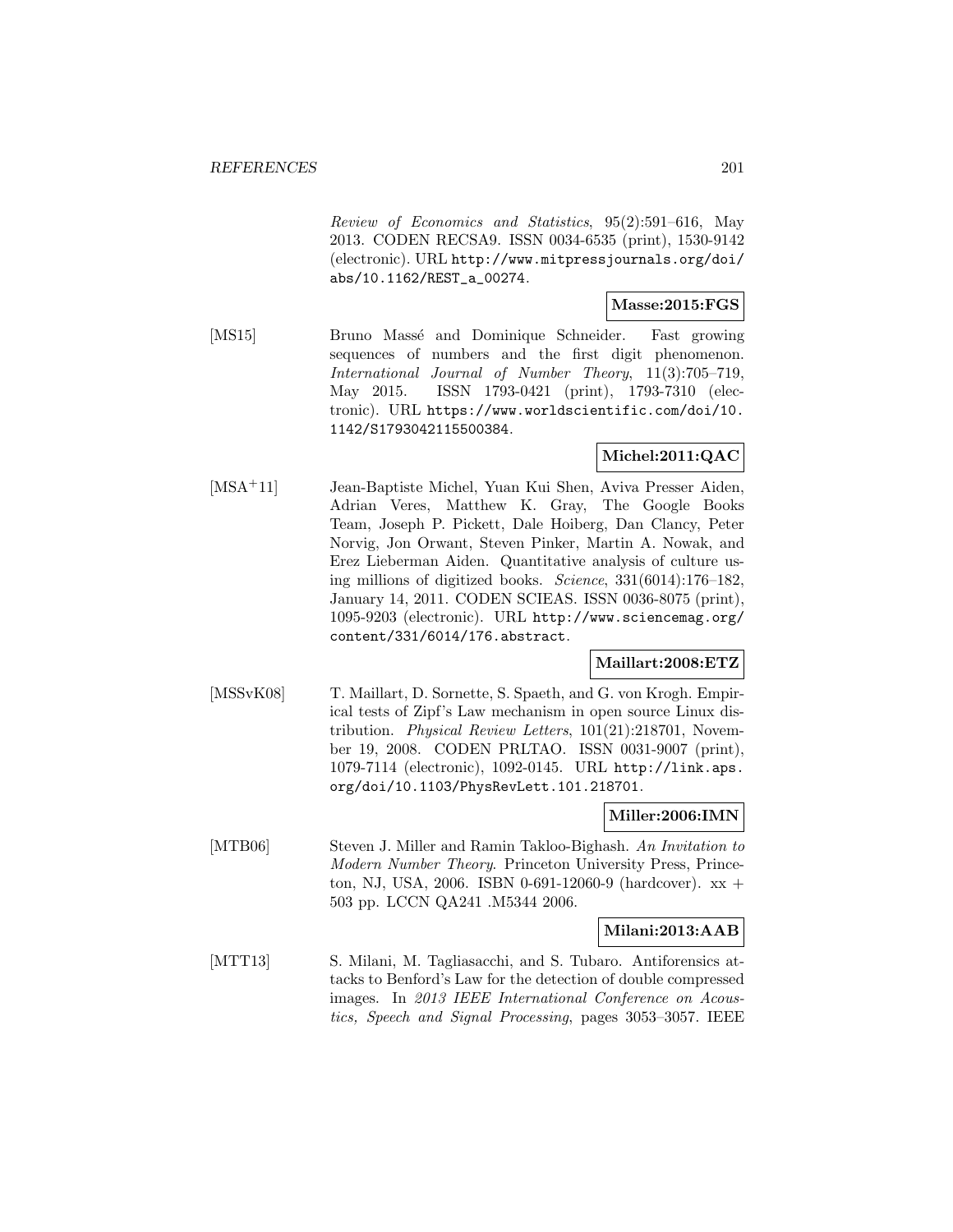Computer Society Press, 1109 Spring Street, Suite 300, Silver Spring, MD 20910, USA, May 2013. ISSN 1520-6149.

# **Mizuno:2008:PLE**

[MTTT08] Takayuki Mizuno, Masahiro Toriyama, Takao Terano, and Misako Takayasu. Pareto law of the expenditure of a person in convenience stores. Physica A: Statistical Mechanics and its Applications, 387(15):3931–3935, 2008. CODEN PHYADX. ISSN 0378-4371 (print), 1873-2119 (electronic).

# **Muller:2003:AZP**

[Mül03] Mathias Müller. Anwendungsmöglichkeiten der Ziffernanalyse in der Prüfungspraxis mit Schwerpunkt auf Benford's Law. (German) [Applications of the digit analysis in the audit practice with a focus on Benford's Law]. Diplomarbeit, Wirtschaftsuniversität Wien, Wien, Austria, ???? 2003.  $v + 75$  pp. URL http://permalink.obvsg.at/wuw/AC03895842.

# **Muller:2011:HAS**

[Mül11] Hans Christian Müller. How an arcane statistical law could have prevented the Greek disaster. Economics Intelligence, ??(??):??, July 28, 2011. CODEN ???? ISSN ???? URL http://economicsintelligence.com/2011/07/28/ how-an-arcane-statistical-law-could-have-preventedthe-greek-disaster/.

# **Murphy:1973:BCL**

[Mur73a] Larry J. Murphy. Brief communications: "Lotka's Law in the humanities?". Journal of the American Society for Information Science, 24(6):461–462, November 1973. CODEN AISJB6. ISSN 0002-8231 (print), 1097-4571 (electronic).

# **Murphy:1973:LLH**

[Mur73b] Larry J. Murphy. Lotka's Law in the humanities? Journal of the American Society for Information Science, 24(6):461–462, November/December 1973. CODEN AISJB6. ISSN 0002-8231 (print), 1097-4571 (electronic).

# **Manaris:2003:EMZ**

[MVW<sup>+</sup>03] Bill Manaris, Dallas Vaughan, Christopher Wagner, Juan Romero, and Robert B. Davis. Evolutionary music and the Zipf–Mandelbrot Law: Developing fitness functions for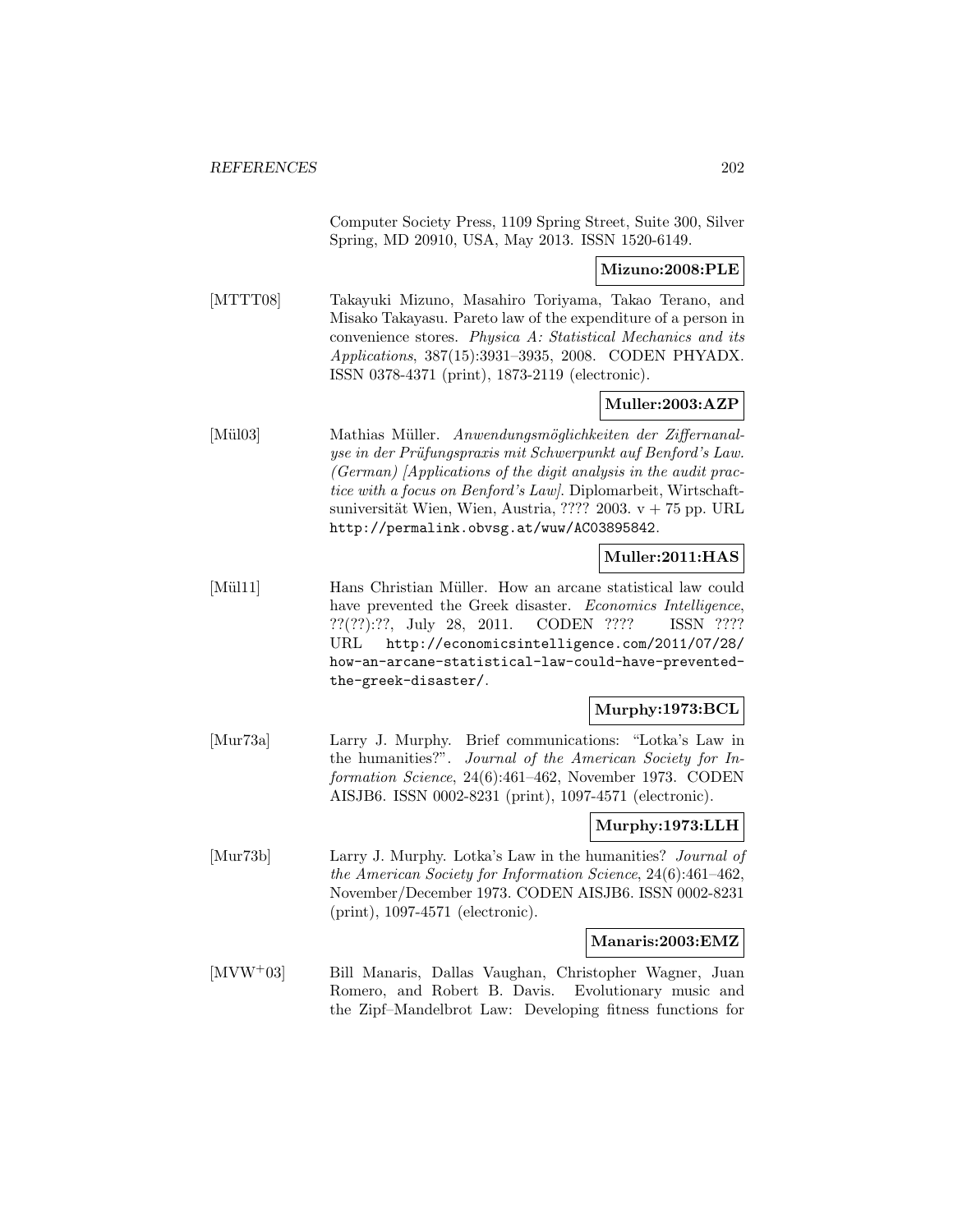pleasant music. In Raidl [Rai03], pages 522–534. CO-DEN LNCSD9. ISBN 3-540-00976-0 (softcover). ISSN 0302- 9743 (print), 1611-3349 (electronic). LCCN QA76.618 .E899 2003. URL http://link.springer-ny.com/link/service/ series/0558/tocs/t2611.htm; http://www.springerlink. com/content/978-3-540-00976-4; http://www.springerlink. com/openurl.asp?genre=issue&issn=0302-9743&volume= 2611.

# **Molchanov:2004:BEL**

[MW04] Stanislav Molchanov and Xian Wang. On the Benford's empirical law. Random Oper. Stochastic Equations, 12(3):201–210, 2004. CODEN ???? ISSN 0926-6364 (print), 1569-397X (electronic).

#### **Mosimann:1995:DFC**

[MWE95] James E. Mosimann, Claire V. Wiseman, and Ruth E. Edelman. Data fabrication: Can people generate random digits? Accountability in Research, 4(1):31–55, ???? 1995. CO-DEN ARQAEZ. ISSN 0898-9621 (print), 1545-5815 (electronic). URL http://www.tandfonline.com/doi/abs/10. 1080/08989629508573866.

# **Mercik:1999:SAI**

[MWS99] Szymon Mercik, Karina Weron, and Zuzanna Siwy. Statistical analysis of ionic current fluctuations in membrane channels. Physical Review E (Statistical physics, plasmas, fluids, and related interdisciplinary topics), 60(6):7343–7348, December 1, 1999. CODEN PLEEE8. ISSN 1539-3755 (print), 1550-2376 (electronic). URL http://link.aps.org/doi/10. 1103/PhysRevE.60.7343.

# **Marden:2014:APO**

[MYP14] Jason R. Marden, H. Peyton Young, and Lucy Y. Pao. Achieving Pareto optimality through distributed learning. SIAM Journal on Control and Optimization, 52(5):2753–2770, ???? 2014. CODEN SJCODC. ISSN 0363-0129 (print), 1095-7138 (electronic).

# **Mosteller:1967:DSR**

[MYZ67] Frederick Mosteller, Cleo Youtz, and Douglas Zahn. The distribution of sums of rounded percentages. Demography, 4(2):850–858, June 1967. CODEN ???? ISSN 0070-3370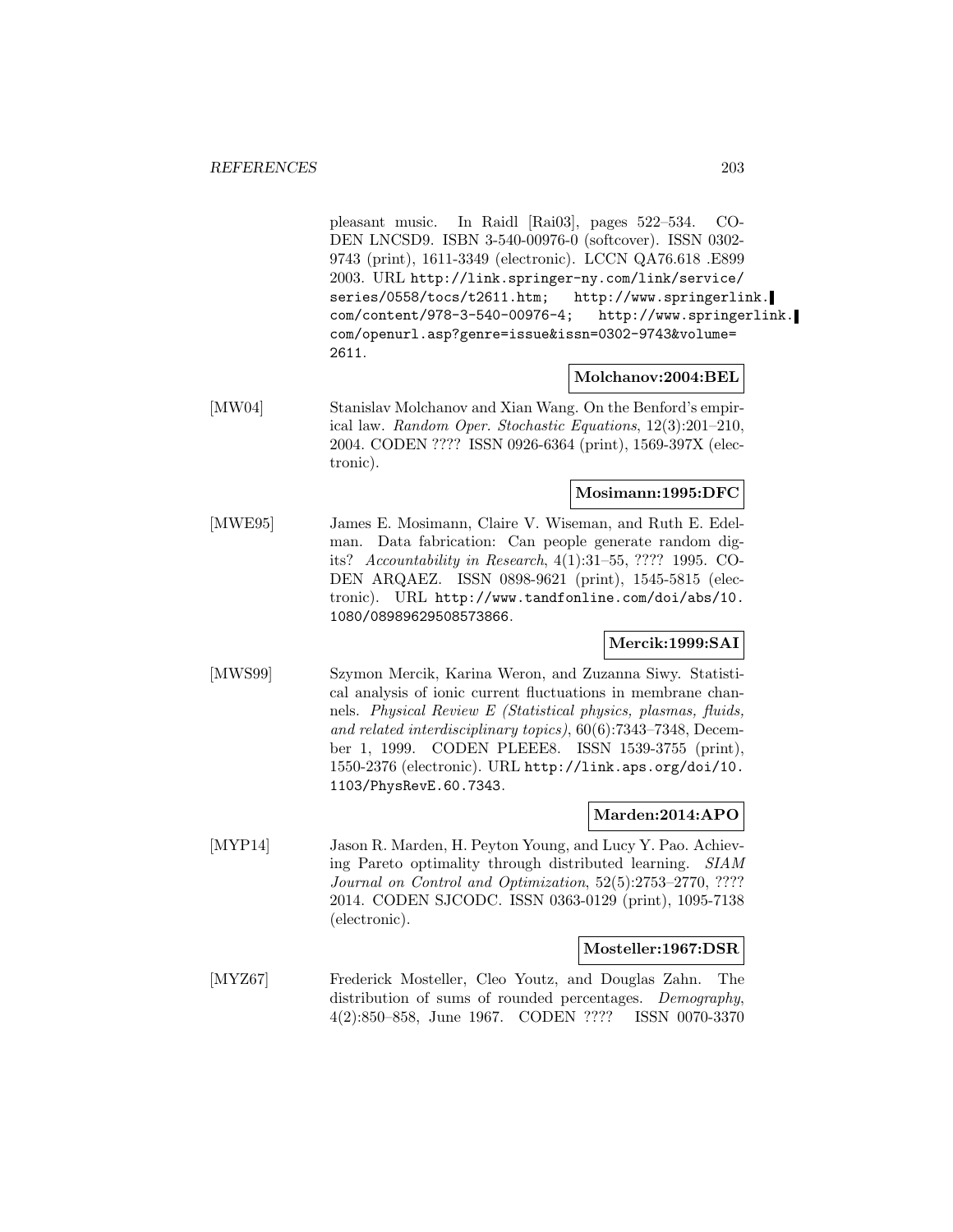(print), 1533-7790 (electronic). URL http://muse.jhu.edu/ journals/dem/; http://www.biomedsearch.com/nih/Distribution-Sums-Rounded-Percentages/21318695.html; http://www. jstor.org/stable/2060324. See [DF79] for further work. **Manrubia:1998:IMU** [MZ98a] Susanna C. Manrubia and Damián H. Zanette. Intermittency model for urban development. Physical Review E (Statistical physics, plasmas, fluids, and related interdisciplinary topics), 58(1):295–302, July 1998. CODEN PLEEE8. ISSN 1539-3755 (print), 1550-2376 (electronic). URL http://link.aps.org/ doi/10.1103/PhysRevE.58.295. **Marsili:1998:IIL** [MZ98b] Matteo Marsili and Yi-Cheng Zhang. Interacting individuals leading to Zipf's Law. Physical Review Letters, 80(??): 2741–??, March 23, 1998. CODEN PRLTAO. ISSN 0031- 9007 (print), 1079-7114 (electronic), 1092-0145. URL http:/ /link.aps.org/doi/10.1103/PhysRevLett.80.2741. **Manrubia:1999:SMP** [MZ99] Susanna C. Manrubia and Damián H. Zanette. Stochastic multiplicative processes with reset events. Physical Review E (Statistical physics, plasmas, fluids, and related interdisciplinary topics), 59(5):4945–4948, May 1999. CODEN PLEEE8. ISSN 1539-3755 (print), 1550-2376 (electronic). URL http://link.aps.org/doi/10.1103/ PhysRevE.59.4945. **Mishra:2015:PGMa** [MZLH15a] Nikita Mishra, Huazhe Zhang, John D. Lafferty, and Henry Hoffmann. A probabilistic graphical model-based approach for minimizing energy under performance constraints. ACM SIGARCH Computer Architecture News, 43(1):267–281, March 2015. CODEN CANED2. ISSN 0163-5964 (print), 1943-5851 (electronic). **Mishra:2015:PGMb** [MZLH15b] Nikita Mishra, Huazhe Zhang, John D. Lafferty, and Henry Hoffmann. A probabilistic graphical model-based approach for minimizing energy under performance constraints. ACM SIGPLAN Notices, 50(4):267–281, April 2015. CODEN SIN-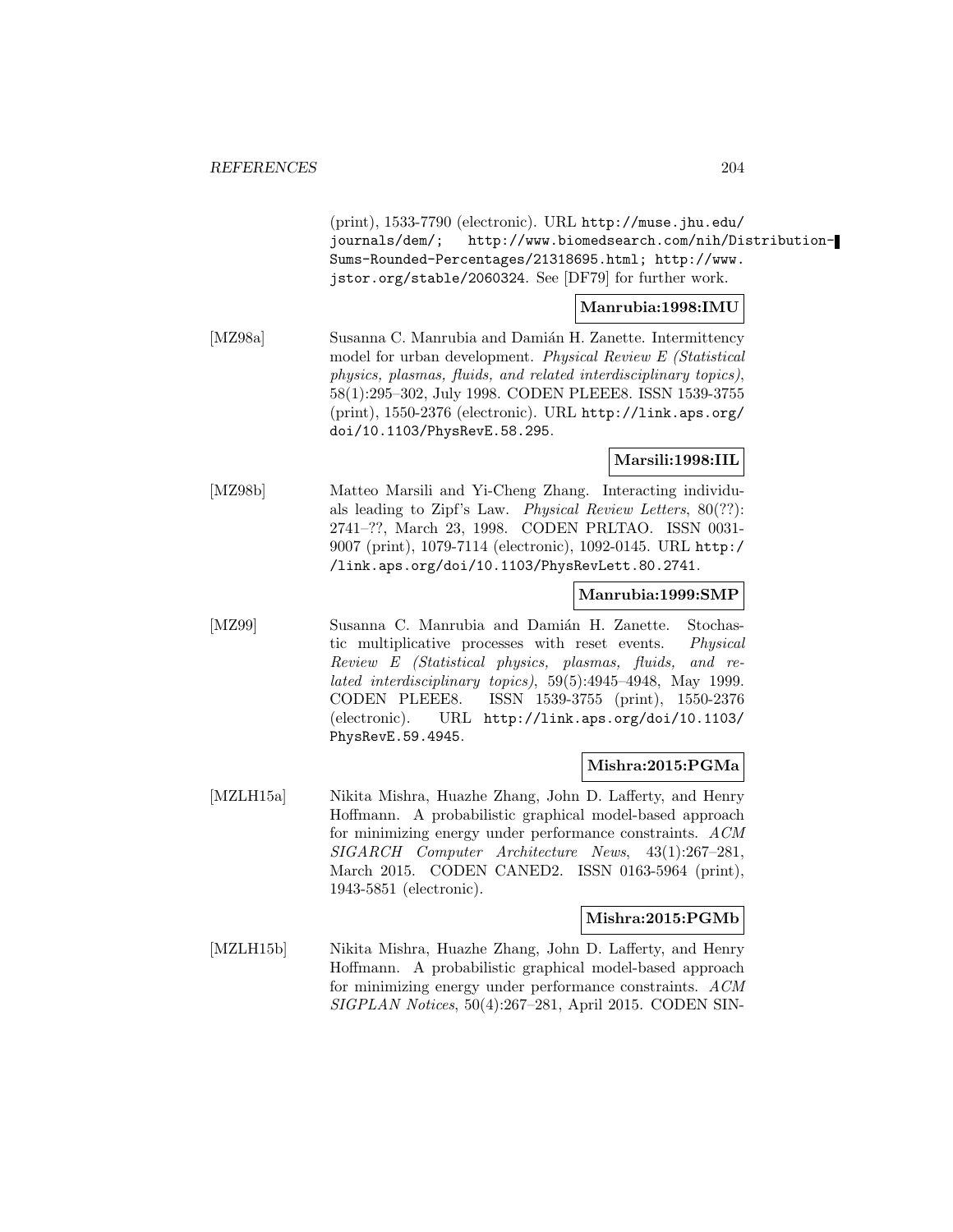ODQ. ISSN 0362-1340 (print), 1523-2867 (print), 1558-1160 (electronic).

#### **Manrubia:1999:TDS**

[MZS99] Susanna C. Manrubia, Damián H. Zanette, and Ricard V. Solé. Transient dynamics and scaling phenomena in urban growth. Fractals, 7(1):1–8, March 1999. CODEN FRACEG. ISSN 0218-348X. URL http://www.worldscientific.com/ doi/abs/10.1142/S0218348X99000025.

#### **Nagasaka:1984:BL**

[Nag84] Kenji Nagasaka. On Benford's law. Annals of the Institute of Statistical Mathematics (Tokyo), 36(1):337–352, ???? 1984. CODEN AISXAD. ISSN 0020-3157 (print), 1572-9052 (electronic). URL http://link.springer.com/article/10. 1007/BF02481974.

#### **Nagasaka:2005:BLD**

[Nag05] Kenji Nagasaka. Benford's law with different basis. In G. Barat, H. Daudé, M. Laurent, P. Liardet, S. Louboutin, and A. Thomas, editors, Journées Arithmétiques XXIV, Marseilles, July  $4-8$ , 2005, Université de Provence and Université de la Méditerranée and CNRS Marseilles, France, pages 1–2. ????, ????, 2005. ISBN ???? LCCN ???? URL http:// atlas-conferences.com/c/a/r/e/47.htm.

# **Naldi:2003:CIZ**

[Nal03] M. Naldi. Concentration indices and Zipf's law. Economics Letters, 78(3):329–334, March 2003. CODEN ECLEDS. ISSN 0165-1765 (print), 1873-7374 (electronic). URL http://www.sciencedirect.com/science/article/ pii/S0165176502002513.

#### **NunesAmaral:1998:PLS**

[NBH<sup>+</sup>98] Luís A. Nunes Amaral, Sergey V. Buldyrev, Shlomo Havlin, Michael A. Salinger, and H. Eugene Stanley. Power law scaling for a system of interacting units with complex internal structure. Physical Review Letters, 80(7):1385–1388, February 16, 1998. CODEN PRLTAO. ISSN 0031-9007 (print), 1079-7114 (electronic), 1092-0145. URL http://link.aps. org/doi/10.1103/PhysRevLett.80.1385.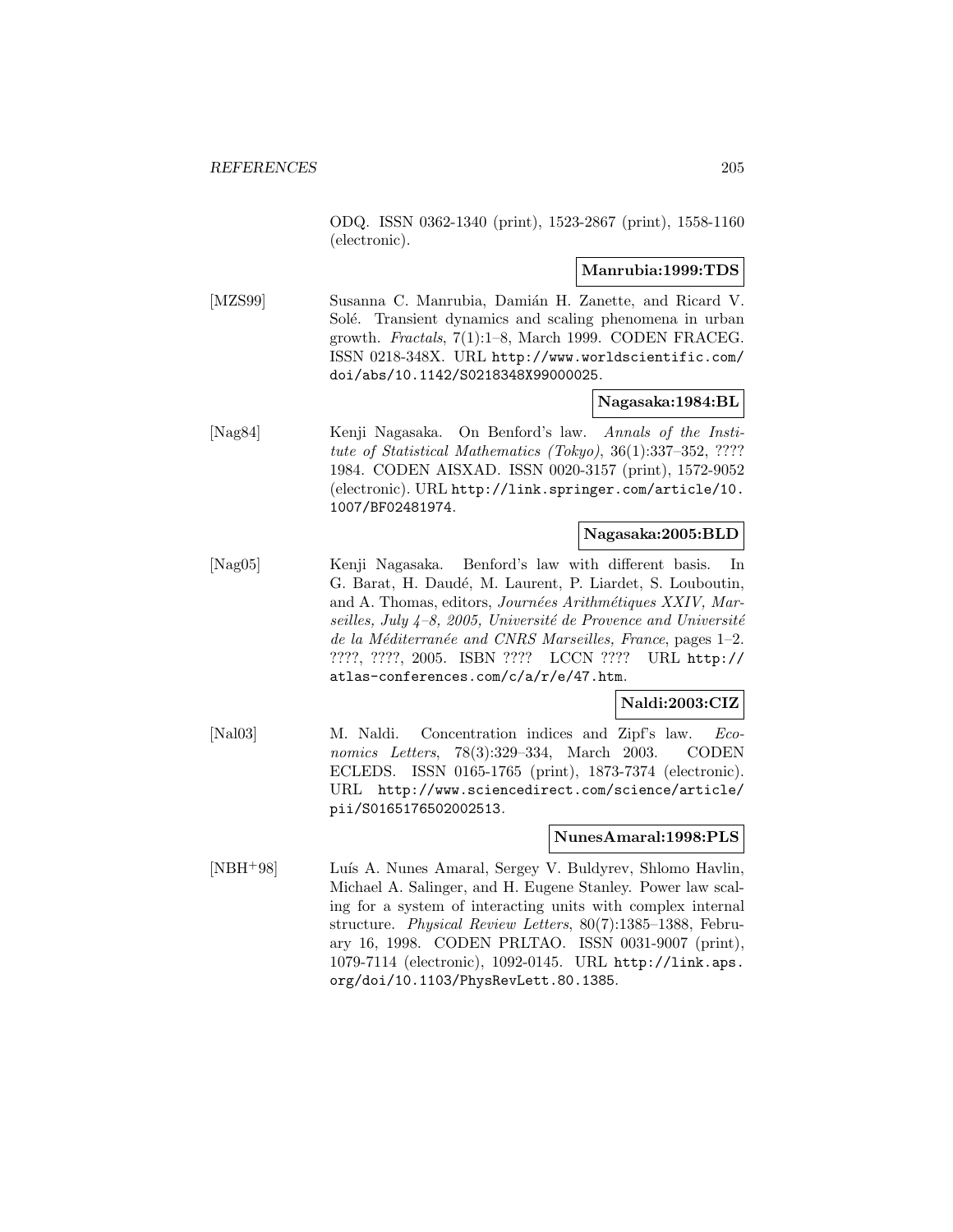#### **Newbold:2010:SBE**

[NCT10] Paul Newbold, William L. Carlson, and Betty Thorne. Statistics for Business and Economics. Pearson, Boston, MA, USA, seventh edition, 2010. ISBN 0-13-507248-4. 986 + 16 pp. LCCN QA276.18 .N49 2010.

# **Newbold:2013:SBE**

[NCT13] Paul Newbold, William L. (William Lee) Carlson, and Betty Thorne. Statistics for Business and Economics. Pearson Education, Harlow, Essex, UK, eighth edition, 2013. ISBN 0-273- 76706-2. 792 pp. LCCN HF1017 .N48 2013.

#### **Nisbet:2009:CFD**

[NEM09] Robert Nisbet, John Elder, and Gary Miner. Chapter 17 — fraud detection. In Handbook of Statistical Analysis and Data Mining Applications, pages 347– 361. Academic Press, Boston, 2009. ISBN 0-12-374765-1. URL http://www.sciencedirect.com/science/article/ pii/B9780123747655000176.

#### **Newcomb:1881:NFU**

[New81] Simon Newcomb. Note on the frequency of use of the different digits in natural numbers. American Journal of Mathematics, 4(1–4):39–40, 1881. CODEN AJMAAN. ISSN 0002-9327 (print), 1080-6377 (electronic). URL http://www.jstor. org/stable/2369148.

# **Newman:2005:PLP**

[New05] M. E. J. Newman. Power laws, Pareto distributions and Zipf's law. Contemporary Physics, 46(5):323–351, September 2005. CODEN CTPHAF. ISSN 0010-7514 (print), 1366-5812 (electronic).

#### **Nabeshima:2004:ZLP**

[NG04] Terutaka Nabeshima and Yukio-Pegio Gunji. Zipf's law in phonograms and Weibull distribution in ideograms: comparison of English with Japanese. Biosystems (A6E), 73 (2):131–139, February 20, 2004. CODEN BSYMBO. ISSN 0303-2647 (print), 1872-8324 (electronic). URL http://www. sciencedirect.com/science/article/pii/S0303264703002260.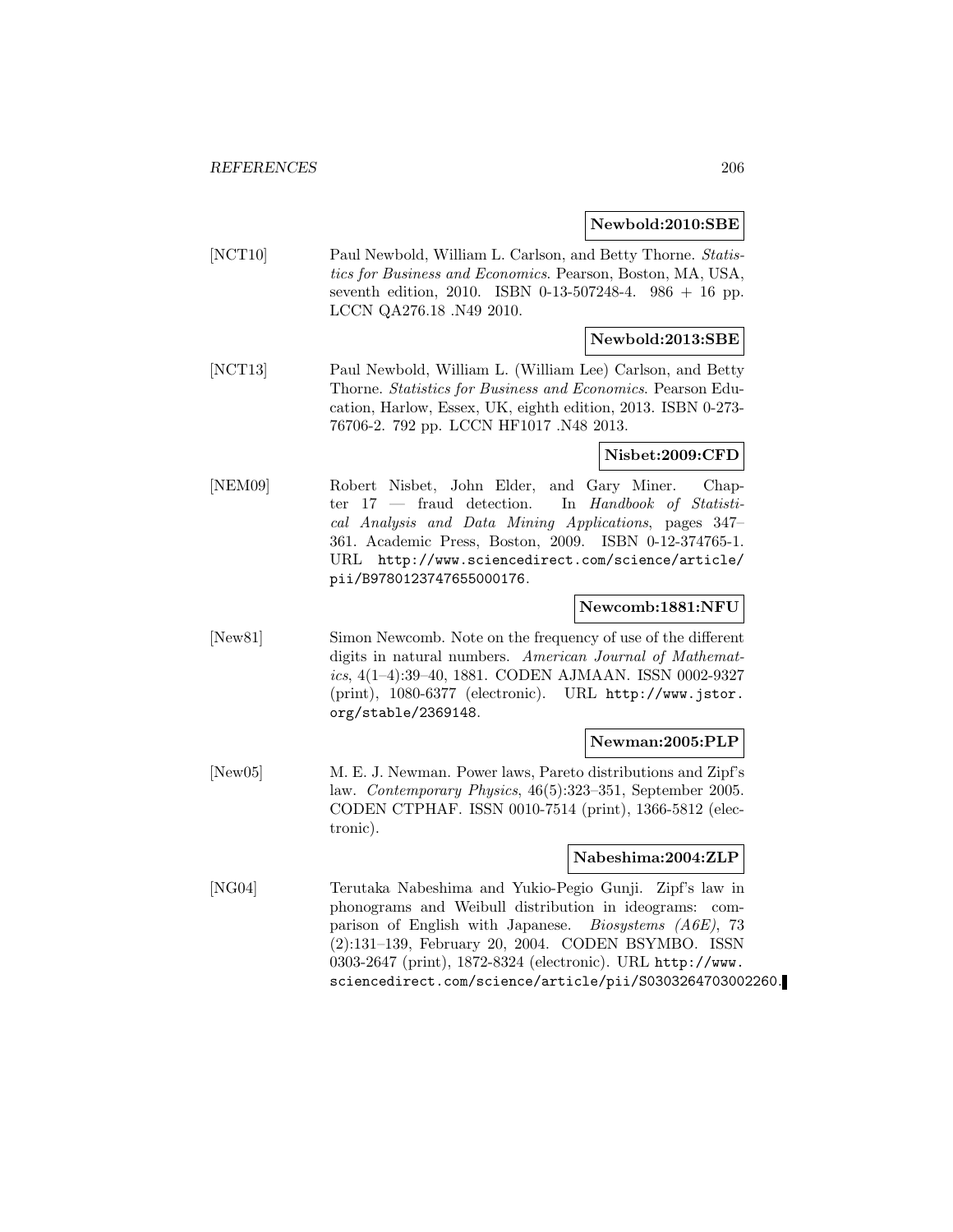# **Newby:2003:OSS**

[NGJ03] Gregory B. Newby, Jane Greenberg, and Paul Jones. Open source software development and Lotka's Law: Bibliometric patterns in programming. Journal of the American Society for Information Science and Technology, 54(2):169–178, January 15, 2003. CODEN JASIEF. ISSN 1532-2882 (print), 1532- 2890 (electronic). See comments [Bur04].

# **Nicolaisen:2007:PPB**

[NH07] Jeppe Nicolaisen and Birger Hjørland. Practical potentials of Bradford's law: a critical examination of the received view. Journal of Documentation, 63(3):359–377, ???? 2007. CO-DEN JDOCAS. ISSN 0022-0418 (print), 1758-7379 (electronic).

# **Neubert:2016:IPP**

[NHD16] T. Neubert, M. Hildebrandt, and J. Dittmann. Image preprocessing detection: Evaluation of Benford's Law, spatial and frequency domain feature performance. In 2016 First International Workshop on Sensing, Processing and Learning for Intelligent Machines (SPLINE), pages 1–5. IEEE Computer Society Press, 1109 Spring Street, Suite 300, Silver Spring, MD 20910, USA, July 2016.

# **Nicholls:1987:BCE**

[Nic87a] Paul Travis Nicholls. Brief communications: Estimation of Zipf parameters. Journal of the American Society for Information Science, 38(6):443–445, November 1987. CODEN AISJB6. ISSN 0002-8231 (print), 1097-4571 (electronic).

#### **Nicholls:1987:EZP**

[Nic87b] Paul Travis Nicholls. Estimation of Zipf parameters. Journal of the American Society for Information Science, 38(6):443– 445, 1987. CODEN AISJB6. ISSN 0002-8231 (print), 1097- 4571 (electronic).

#### **Nicolis:1988:PBZ**

[Nic88] John S. Nicolis. On the parallel between Zipf's law and  $1/f$ processes in chaotic systems possessing coexisting attractors. In Synergetics, order and chaos (Madrid, 1987), pages 723– 734. World Sci. Publ., Teaneck, NJ, USA, 1988.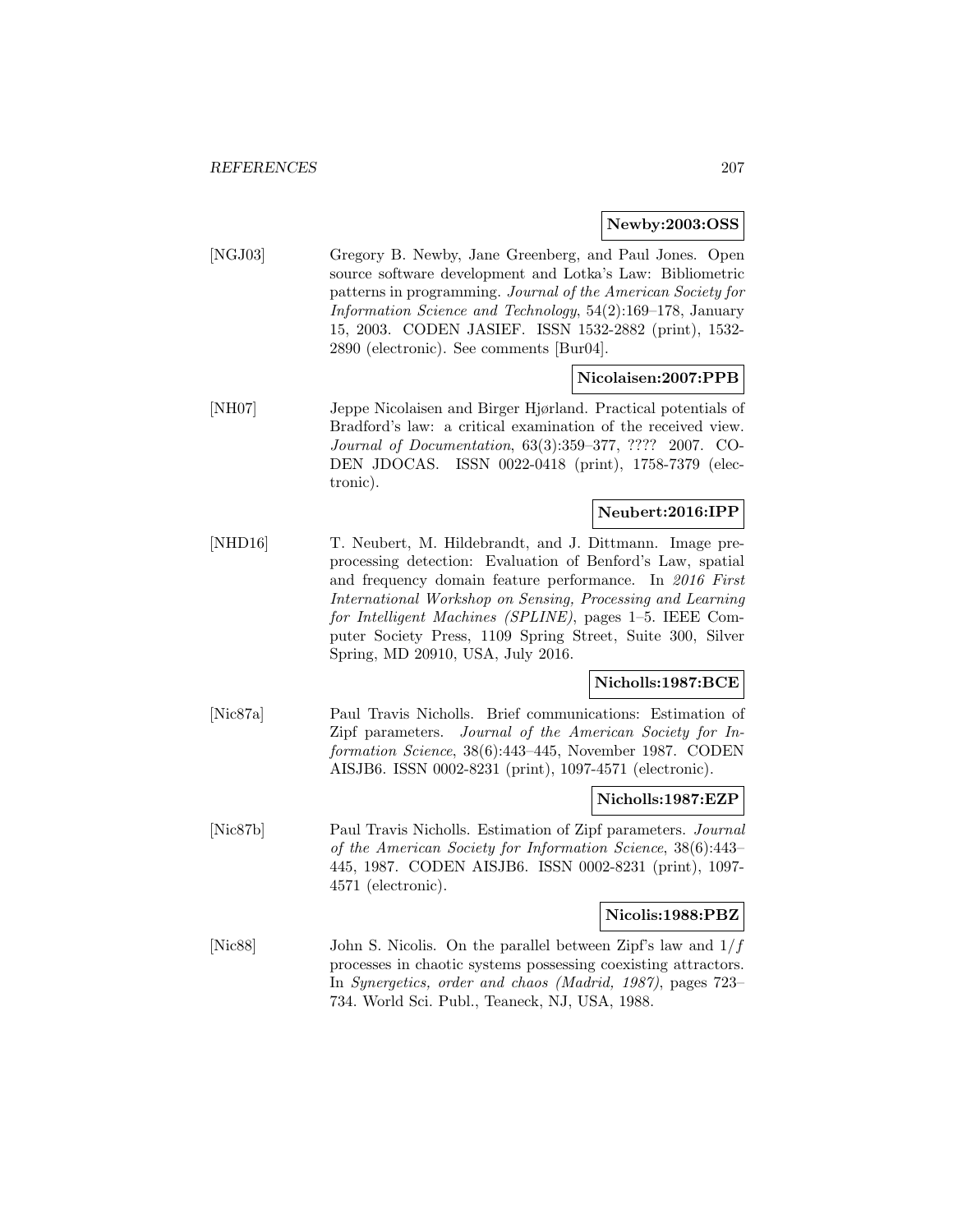#### **Nicholls:1989:RBM**

[Nic89] Paul Travis Nicholls. Research: Bibliometric modeling processes and the empirical validity of Lotka's Law. Journal of the American Society for Information Science, 40(6):379–385, November 1989. CODEN AISJB6. ISSN 0002-8231 (print), 1097-4571 (electronic).

# **Nigrini:1992:DIE**

[Nig92] Mark John Nigrini. The detection of income tax evasion through an analysis of digital distributions. Ph.D. dissertation, Department of Accounting/Business Law, University of Cincinnati, Cincinnati, OH, USA, August 28, 1992. xvi + 309 pp. URL http://search.proquest.com/docview/ 304052348.

# **Nigrini:1993:CBL**

[Nig93] Mark Nigrini. Can Benford's Law be used in forensic accounting? The Balance Sheet, ??(??):7–8, June 1993. CODEN ???? ISSN ????

# **Nigrini:1994:UDF**

[Nig94] Mark J. Nigrini. Using digital frequencies to detect fraud. The White Paper, ??(2):3–6, April/May 1994.

# **Nigrini:1996:DAR**

[Nig96a] Mark J. Nigrini. Digital analysis and the reduction of auditor litigation risk. In M. Ettredge, editor, Proceedings of the 1996 Deloitte & Touche I University of Kansas Symposium on Auditing Problems, pages 69–81. University of Kansas, Lawrence, KS, USA, 1996.

# **Nigrini:1996:TCA**

[Nig96b] Mark J. Nigrini. A taxpayer compliance application of Benford's Law. Journal of the American Taxation Association, 18 (1):72–91, ???? 1996. CODEN ???? ISSN 0198-9073 (print), 1558-8017 (electronic).

# **Nigrini:1997:DAT**

[Nig97] Mark J. Nigrini. Digital Analysis Tests and Statistics. The Nigrini Institute, Inc., Allen, TX, USA, ???? 1997. URL http://www.nigrini.com/data\_software/Program\_ Details\_2009.docx.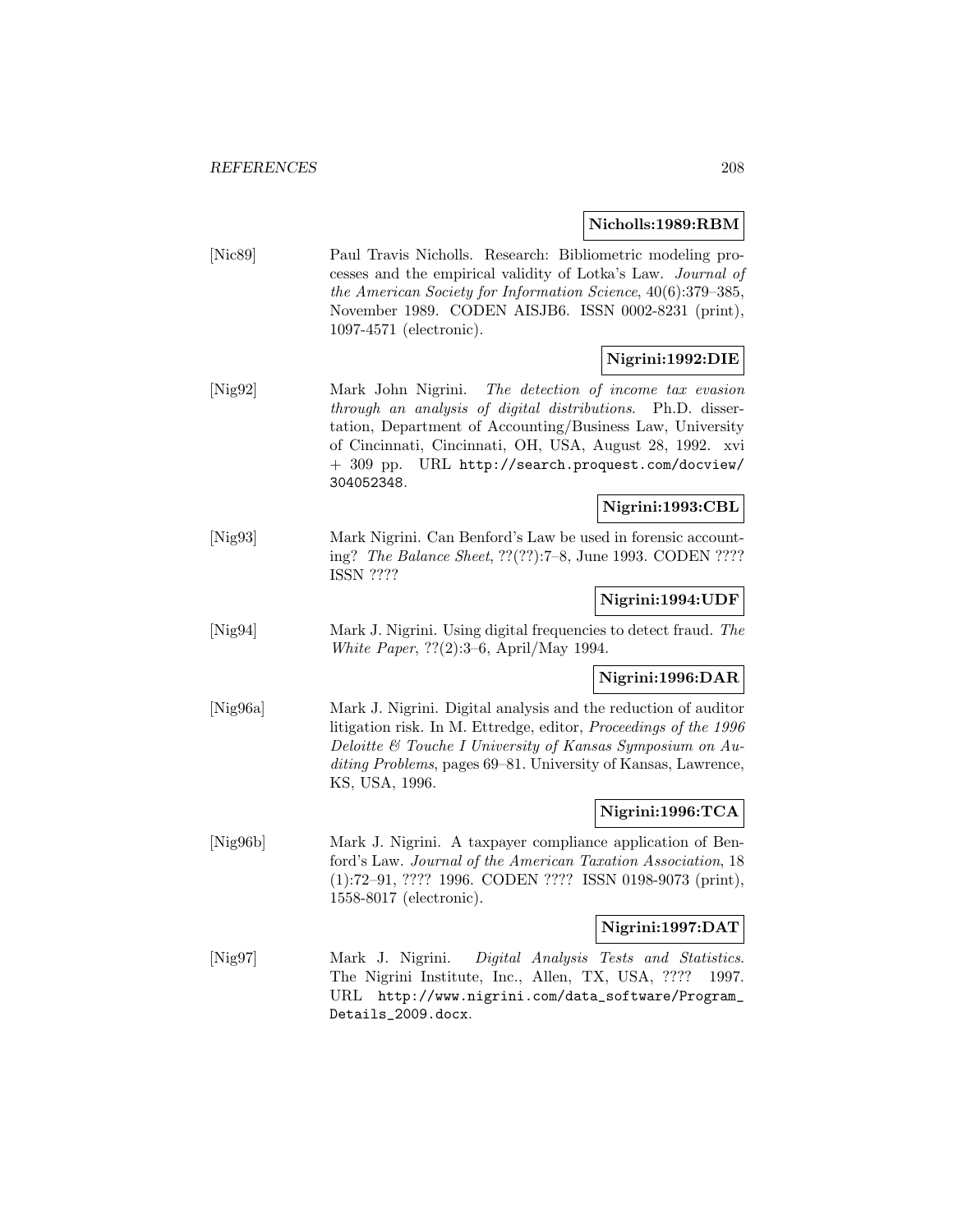#### **Nigrini:1998:DIB**

[Nig98] Mark J. Nigrini. Dow illustrates Benford's Law. New York Times, ??(??):F4, August 4, 1998. CODEN NYTIAO. ISSN 0362-4331 (print), 1542-667X, 1553-8095. URL http:// search.proquest.com/hnpnewyorktimes/docview/109901848/ 13C4AB0BB5661D397CE/1.

# **Nigrini:1999:AVD**

[Nig99a] Mark J. Nigrini. Adding value with digital analysis. The Internal Auditor: Journal of the Institute of Internal Auditors, 56(1):21–23, ???? 1999. CODEN ITAUAB. ISSN 0020-5745.

#### **Nigrini:1999:IGY**

[Nig99b] Mark J. Nigrini. I've got your number: How a mathematical phenomenon can help CPAs uncover fraud and other irregularities. Journal of Accountancy, 187(2): 79–83, May 1999. CODEN JACYAD. ISSN 0021- 8448 (print), 1945-0729 (electronic). URL http://www. aicpa.org/pubs/jofa/may1999/nigrini.htm; http:// www.journalofaccountancy.com/issues/1999/may/nigrini. html.

# **Nigrini:1999:PPF**

[Nig99c] Mark J. Nigrini. Peculiar patterns of first digits. IEEE Potentials, 18(2):24–27, April/May 1999. CODEN IEPTDF. ISSN 0278-6648 (print), 1558-1772 (electronic).

# **Nigrini:2000:CA**

[Nig00a] Mark J. Nigrini. Continuous auditing. Preprint, Ernst & Young Center for Auditing Research and Advanced Technology, University of Kansas, Lawrence, KS, USA, August 30, 2000. 23 pp. URL https://aaahq.org/audit/midyear/ 01midyear/papers/nigrini\_continuous\_audit.pdf.

# **Nigrini:2000:DAT**

[Nig00b] Mark J. Nigrini. Digital analysis tests and statistics: using digit and number patterns and Benford's law to detect errors, biases, fraud, irregularities, and processing inefficiencies. Nigrini Institute Inc., Allen, TX, USA, 2000. 242 pp. LCCN ????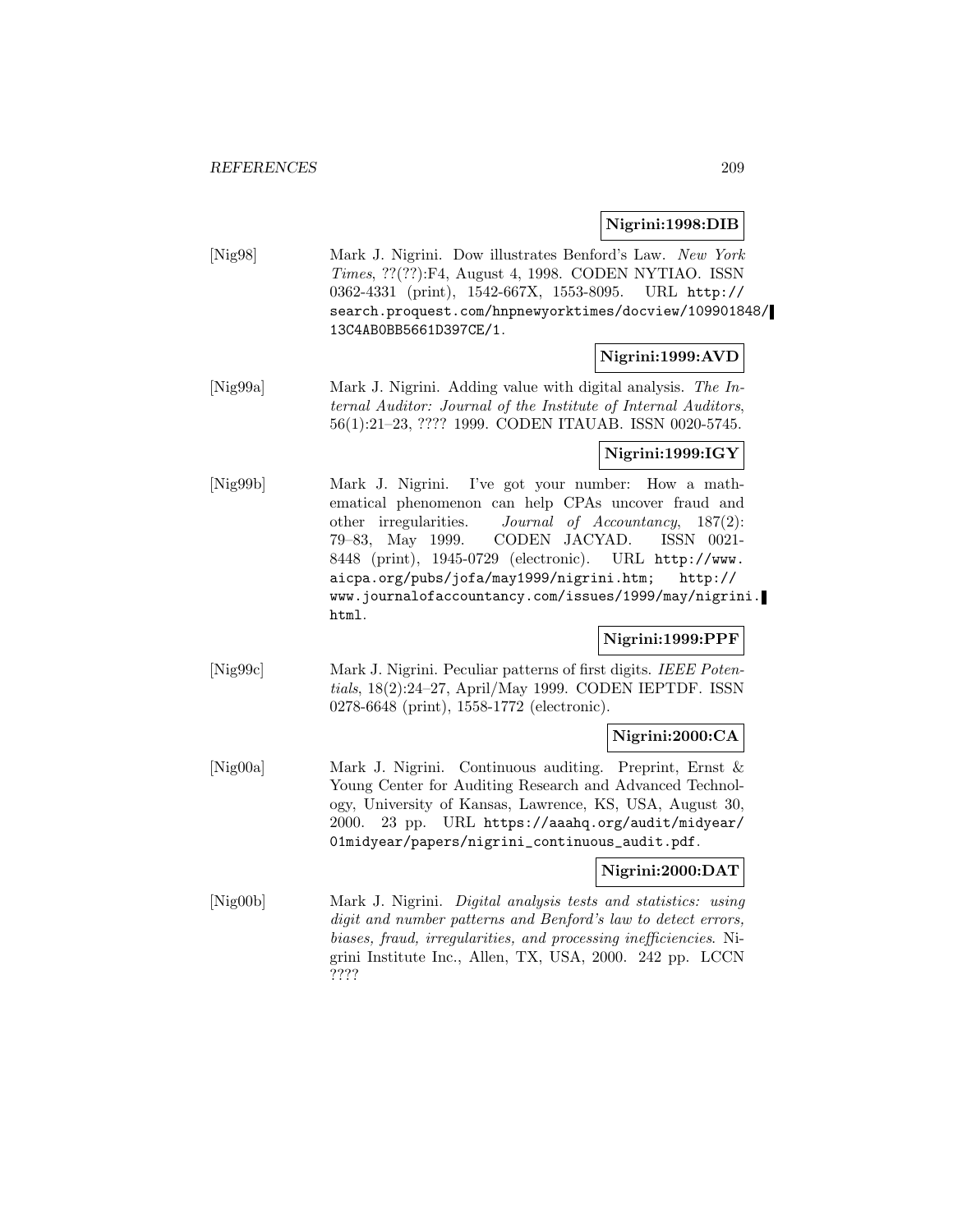#### **Nigrini:2000:DAU**

[Nig00c] Mark John Nigrini. Digital analysis using Benford's law: tests and statistics for auditors. Global Audit Publications, Vancouver, BC, Canada, second edition, 2000. ISBN 189449709 (??invalid ISBN??). xvii + 278 pp. LCCN ????

# **Nigrini:2001:DAU**

[Nig01] Mark Nigrini. Digital analysis using Benford's law: Tests and statistics for auditors. EDPACS, 28(9):1–2, ???? 2001. CO-DEN EDPCDF. ISSN 0736-6981 (print), 1936-1009 (electronic). URL http://www.tandfonline.com/doi/abs/10. 1201/1079/43266.28.9.20010301/30389.4.

# **Nigrini:2005:ACI**

[Nig05] Mark Nigrini. An assessment of the change in the incidence of earnings management around the Enron–Andersen episode. Review of Accounting and Finance, 4(1):92–110, ???? 2005. ISSN 1475-7702 (print), 1758-7700 (electronic). URL http://www.emeraldinsight.com/journals. htm?issn=1475-7702&volume=4&issue=1&articleid=1657234.

# **Nigrini:2011:BLA**

[Nig11a] Mark J. Nigrini. Benford's Law: Assessing conformity. In Forensic analytics: methods and techniques for forensic accounting investigations [Nig11e], pages 109–129. ISBN 0- 470-89046-0, 1-118-08763-1 (e-book), 1-118-08766-6 (e-book), 1-118-08768-2 (e-book), 1-118-38679-5 (e-book). LCCN HV6768 .N54 2011. URL http://catdir.loc.gov/catdir/ enhancements/fy1107/2011007210-d.html; http://catdir. loc.gov/catdir/enhancements/fy1107/2011007210-t.html; http://catdir.loc.gov/catdir/enhancements/fy1109/ 2011007210-b.html.

# **Nigrini:2011:BLB**

[Nig11b] Mark J. Nigrini. Benford's Law: The basics. In Forensic analytics: methods and techniques for forensic accounting investigations [Nig11e], pages 85–108. ISBN 0-470- 89046-0, 1-118-08763-1 (e-book), 1-118-08766-6 (e-book), 1-118-08768-2 (e-book), 1-118-38679-5 (e-book). LCCN HV6768 .N54 2011. URL http://catdir.loc.gov/catdir/ enhancements/fy1107/2011007210-d.html; http://catdir. loc.gov/catdir/enhancements/fy1107/2011007210-t.html;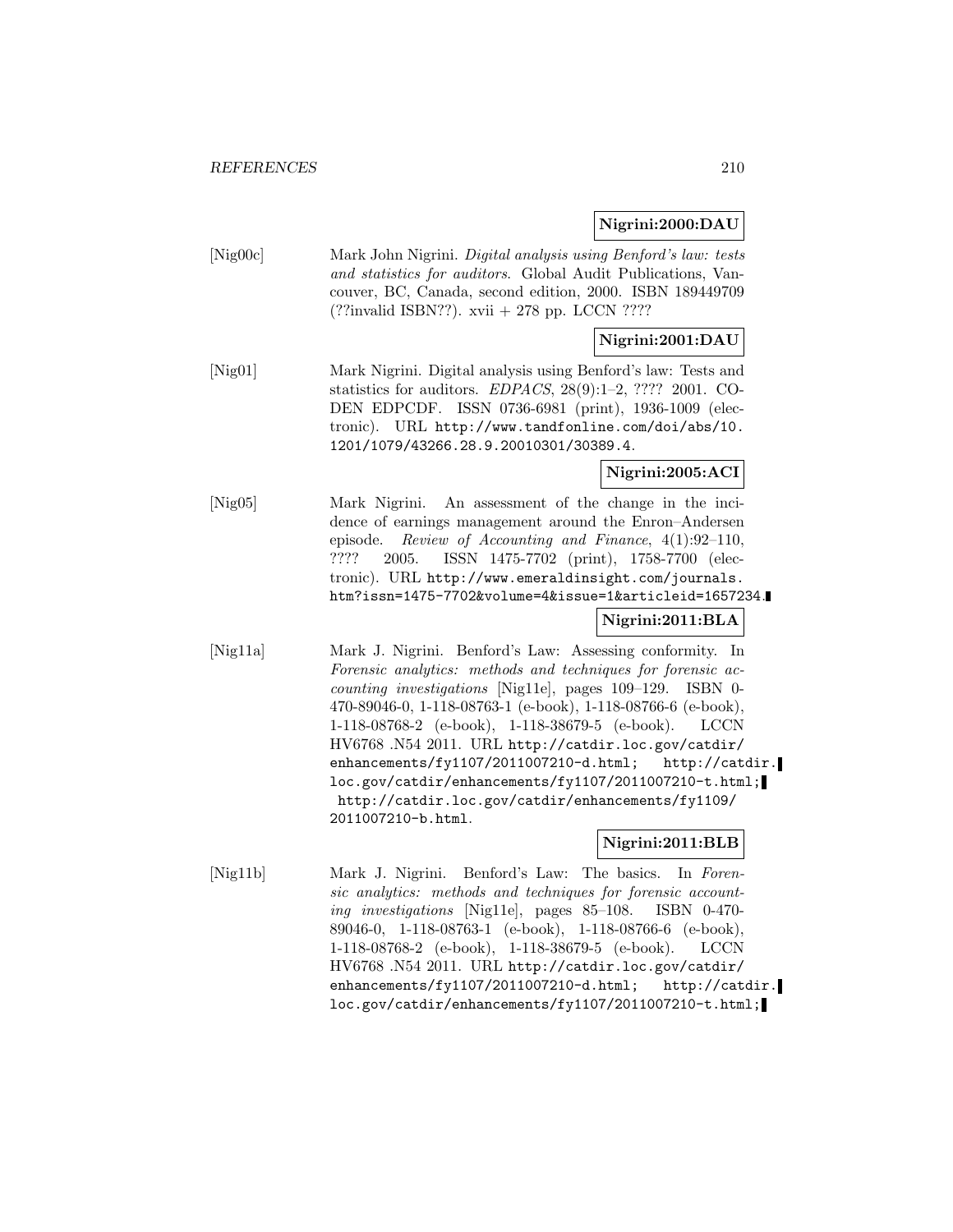http://catdir.loc.gov/catdir/enhancements/fy1109/ 2011007210-b.html.

# **Nigrini:2011:BLN**

[Nig11c] Mark J. Nigrini. Benford's Law: The number duplication and last-two digits tests. In Forensic analytics: methods and techniques for forensic accounting investigations [Nig11e], pages 153–172. ISBN 0-470- 89046-0, 1-118-08763-1 (e-book), 1-118-08766-6 (e-book), 1-118-08768-2 (e-book), 1-118-38679-5 (e-book). LCCN HV6768 .N54 2011. URL http://catdir.loc.gov/catdir/ enhancements/fy1107/2011007210-d.html; http://catdir. loc.gov/catdir/enhancements/fy1107/2011007210-t.html; http://catdir.loc.gov/catdir/enhancements/fy1109/ 2011007210-b.html.

# **Nigrini:2011:BLS**

[Nig11d] Mark J. Nigrini. Benford's Law: The second-order and summation tests. In Forensic analytics: methods and techniques for forensic accounting investigations [Nig11e], pages 130–152. ISBN 0-470-89046-0, 1-118-08763-1 (e-book), 1-118-08766- 6 (e-book), 1-118-08768-2 (e-book), 1-118-38679-5 (e-book). LCCN HV6768 .N54 2011. URL http://catdir.loc.gov/ catdir/enhancements/fy1107/2011007210-d.html; http: //catdir.loc.gov/catdir/enhancements/fy1107/2011007210 t.html; http://catdir.loc.gov/catdir/enhancements/ fy1109/2011007210-b.html.

# **Nigrini:2011:FAM**

[Nig11e] Mark J. (Mark John) Nigrini. Forensic analytics: methods and techniques for forensic accounting investigations. Wiley corporate F and A. Wiley, New York, NY, USA, 2011. ISBN 0- 470-89046-0, 1-118-08763-1 (e-book), 1-118-08766-6 (e-book), 1-118-08768-2 (e-book), 1-118-38679-5 (e-book). xvi + 463 pp. LCCN HV6768 .N54 2011. URL http://catdir.loc.gov/ catdir/enhancements/fy1107/2011007210-d.html; http: //catdir.loc.gov/catdir/enhancements/fy1107/2011007210 t.html; http://catdir.loc.gov/catdir/enhancements/ fy1109/2011007210-b.html.

# **Nigrini:2012:BLA**

[Nig12] Mark J. (Mark John) Nigrini. Benford's Law: Applications for Forensic Accounting, Auditing, and Fraud Detec-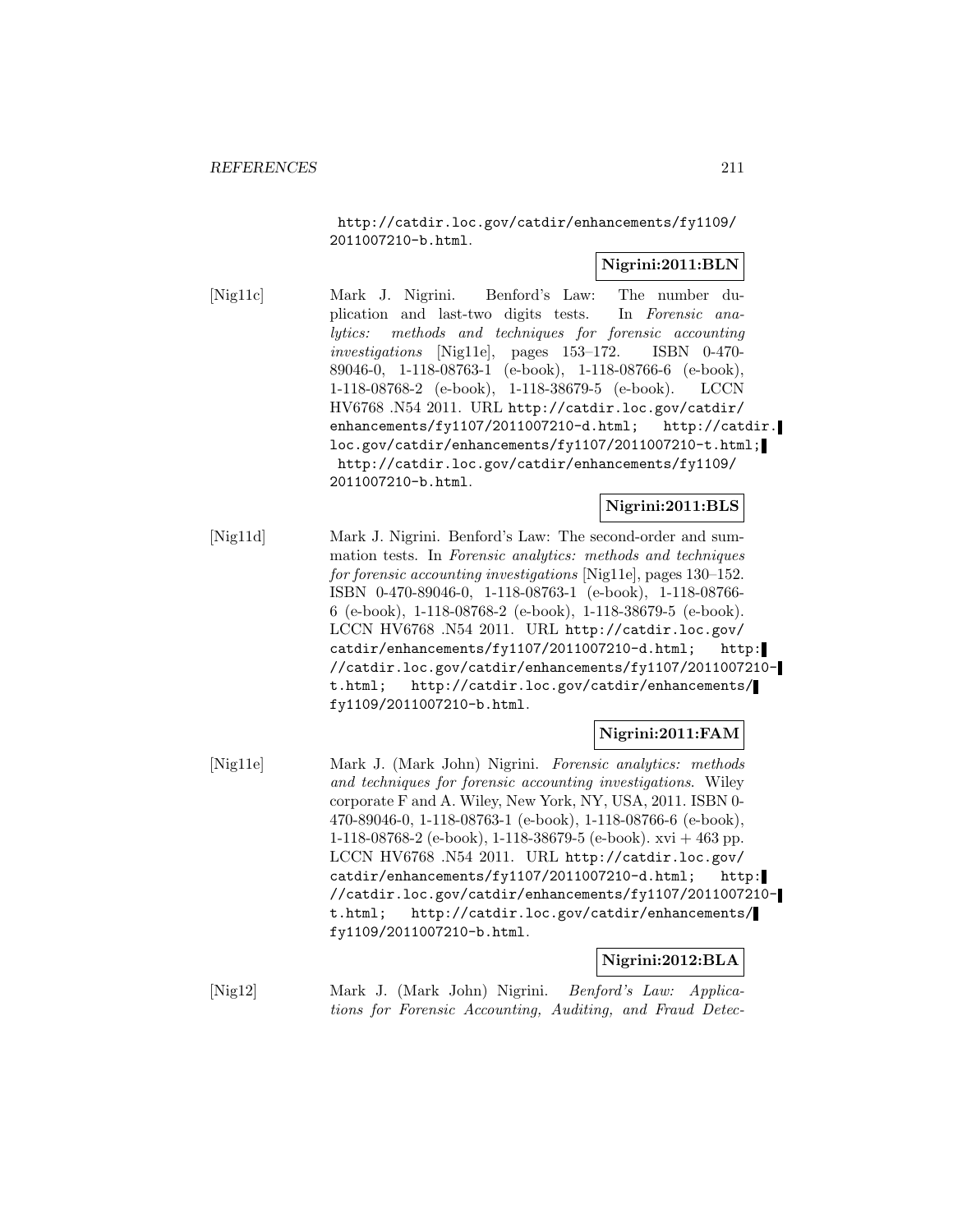tion. Wiley, New York, NY, USA, 2012. ISBN 1-118- 15285-9 (hardcover), 1-118-28226-4, 1-118-28284-1, 1-118- 28686-3. xviii + 330 pp. LCCN HV6691 .N54 2012. URL http://www.scribd.com/doc/86733139/Benford-s-Law-Applications-for-Forensic-Accounting-Auditingand-Fraud-Detection.

# **Nigrini:2015:DFE**

[Nig15] Mark Nigrini. Detecting fraud and errors using Benford's Law. In Miller [Mil15a], pages 191–211. ISBN 0-691-14761-2 (hardcover), 1-4008-6659-6 (e-book). LCCN QA273.6 .B46 2015. URL http://press.princeton.edu/titles/10527.html.

#### **Nillsen:2010:RRD**

[Nil10] Rodney Victor Nillsen. Randomness and recurrence in dynamical systems: a real analysis approach, volume 31 of The Carus mathematical monographs. Mathematical Association of America, Washington, DC, USA, 2010. ISBN 0-88385-043- 5. xviii + 357 pp. LCCN QA614.8 .N55 2010.

# **Nitsch:2005:ZZ**

[Nit05] Volker Nitsch. Zipf zipped. Journal of Urban Economics, 57(1):86–100, January 15, 2005. CODEN JUECDW. ISSN 0094-1190 (print), 1095-9068 (electronic). URL http://www. sciencedirect.com/science/article/pii/S0094119004000981.

#### **Nadarajah:2007:CPG**

[NK07] Saralees Nadarajah and Samuel Kotz. On the convolution of Pareto and gamma distributions. Computer Networks (Amsterdam, Netherlands: 1999), 51(12):3650–3654, August 22, 2007. CODEN ???? ISSN 1389-1286 (print), 1872-7069 (electronic).

# **Nguyen:2003:DPL**

[NKL03] H. T. Nguyen, V. Kreinovich, and L. Longpre. Dirty pages of logarithm tables, lifetime of the universe, and subjective (fuzzy) probabilities on finite and infinite intervals. IEEE Transactions on Fuzzy Systems, 1:67–73, 2003. CODEN IEFSEV. ISSN 1063-6706 (print), 1941-0034 (electronic). The 12th IEE International Conference on Fuzzy Systems. FUZZ'03.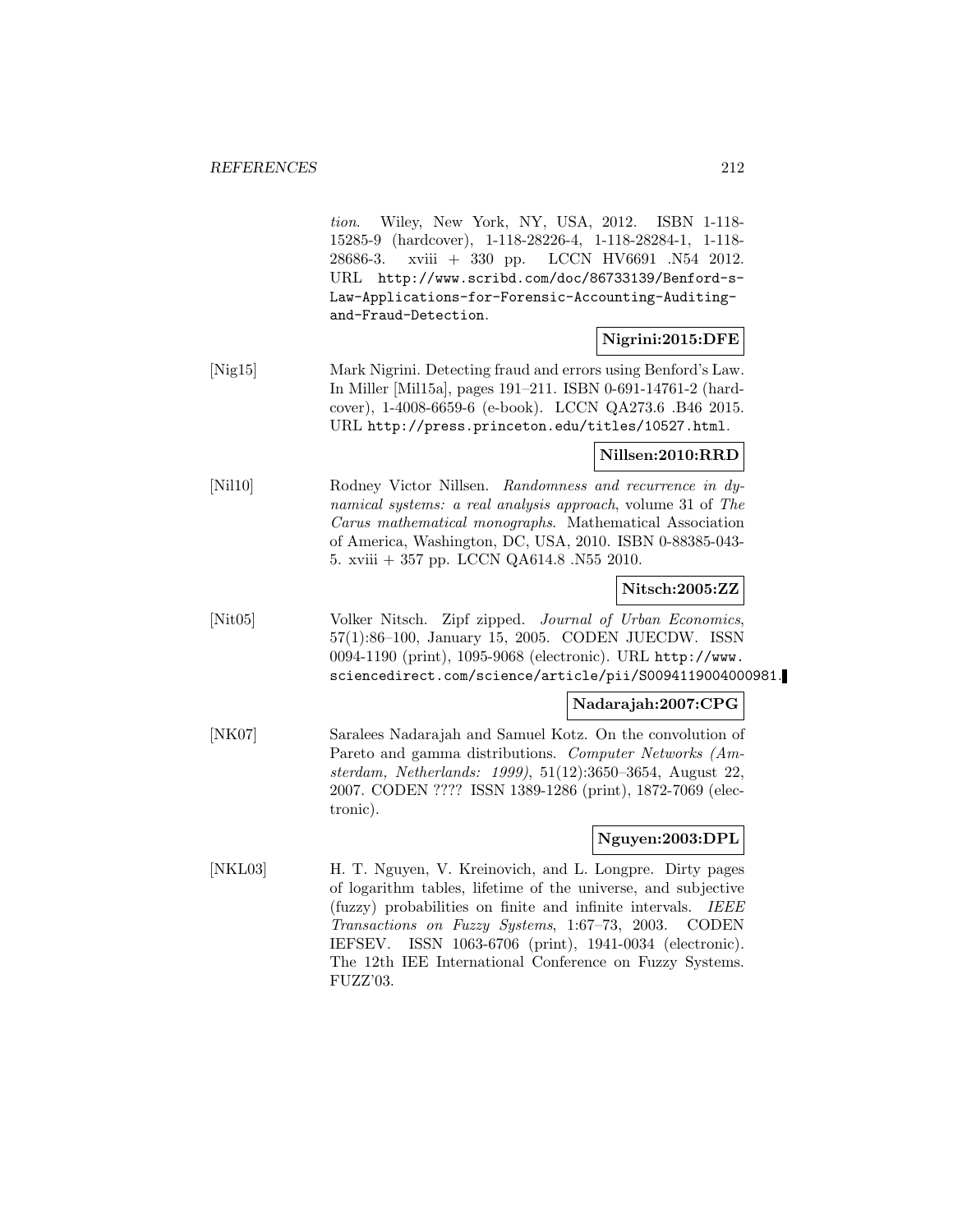#### **Nguyen:2004:DPL**

[NKL04] Hung T. Nguyen, Vladik Kreinovich, and Luc Longpré. Dirty pages of logarithm tables, lifetime of the universe, and (subjective) probabilities on finite and infinite intervals. Reliable Computing = Nadezhnye vychisleniia, 10(2):83–106, April 2004. CODEN RCOMF8. ISSN 1385-3139 (print), 1573-1340 (electronic). URL http://link.springer. com/article/10.1023/B%3AREOM.0000015848.19449.12/; http://www.springerlink.com/openurl.asp?genre=article& issn=1385-3139&volume=10&issue=2&spage=83; http: //www.springerlink.com/openurl.asp?genre=article&issn= 1385-3139&volume=10&issue=2&spage=83-106.

# **Noll:2015:FAO**

[NKRS15] Tobias Nöll, Johannes Köhler, Gerd Reis, and Didier Stricker. Fully automatic, omnidirectional acquisition of geometry and appearance in the context of cultural heritage preservation. Journal on Computing and Cultural Heritage (JOCCH), 8 (1):2:1–2:??, February 2015. CODEN ???? ISSN 1556-4673 (print), 1556-4711 (electronic).

# **Nagasaka:1990:BLL**

[NKS90] Kenji Nagasaka, Shigeru Kanemitsu, and Jau-Shyong Shiue. Benford's law: the logarithmic law of first digit. In Number theory, Vol. I (Budapest, 1987), volume 51 of Colloq. Math. Soc. János Bolyai, pages 361–391. North-Holland Publishing Co., Amsterdam, The Netherlands, 1990.

# **Niola:2012:RRA**

[NKZ12] Vincenzo Niola, Michel Kadoch, and Alexander Zemliak, editors. Recent researches in automatic control and electronics: proceedings of the 14th International conference on automatic control, modelling and simulation (ACMOS '12): proceedings of the 11th International conference on microelectronics, nanoelectronics, optoelectronics (MINO '12): Saint Malo and Mont Saint-Michel, France, April 2–4, 2012. WSEAS, ???, Greece, 2012. ISBN 1-61804-080-4 (paperback). LCCN ????

# **Nigrini:1997:UBL**

[NM97] Mark J. Nigrini and L. J. Mittermaier. The use of Benford's Law as an aid in analytical procedures. Auditing: A Journal of Practice & Theory, 16(2):52–67, ???? 1997. CODEN ????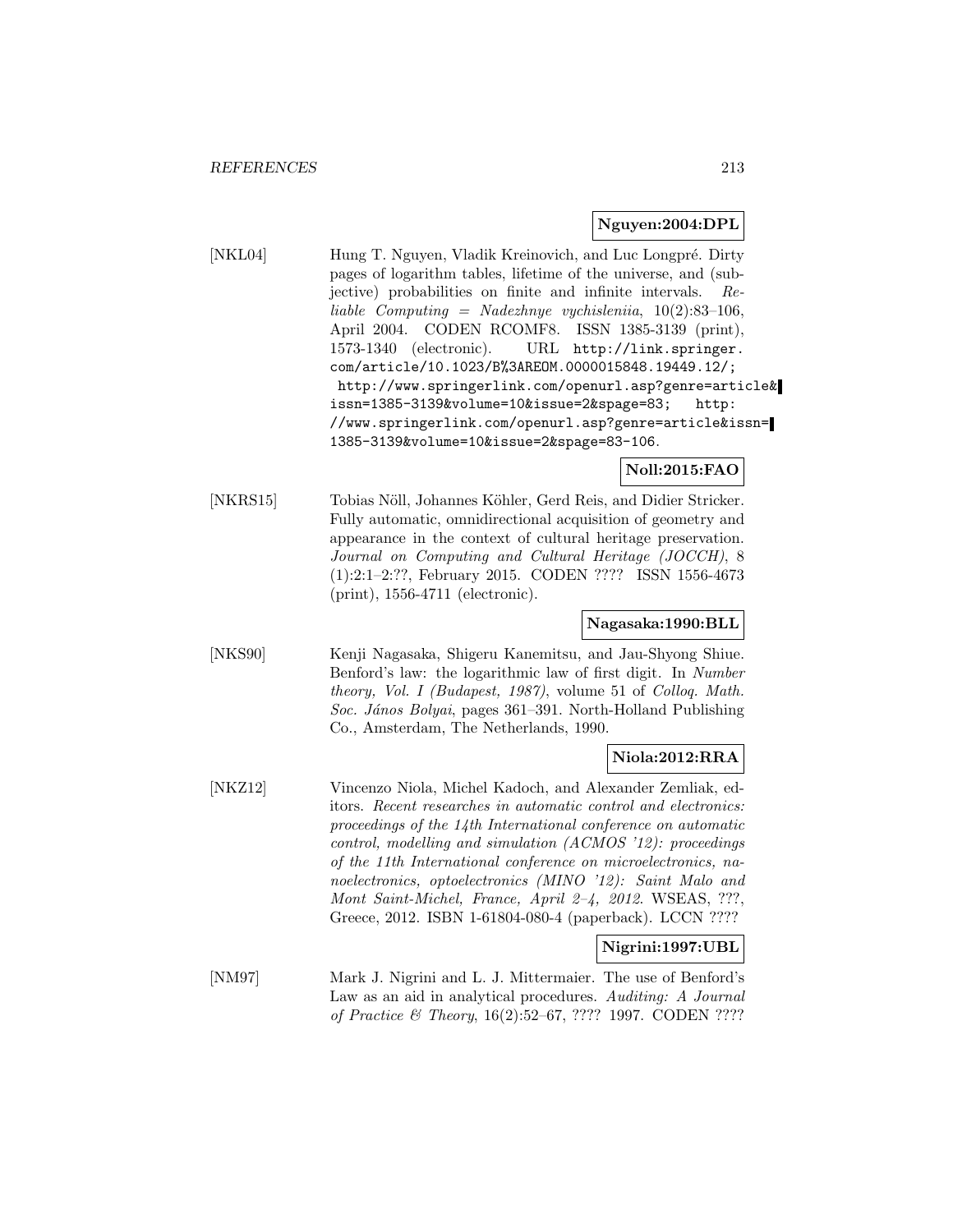ISSN 0278-0380 (print), 1558-7991 (electronic). URL http:/ /aaapubs.org/loi/ajpt.

# **Nigrini:2006:BLA**

[NM06] M. J. Nigrini and Steven J. Miller. Benford's law applied to hydrology data — results and relevance to other geophysical data. Preprint, ????, ????, ???? 2006.

# **Nigrini:2007:BLA**

[NM07a] Mark J. Nigrini and Steven J. Miller. Benford's Law applied to hydrology data — results and relevance to other geophysical data. Mathematical Geology, 39(5):469–490, July 2007. CODEN MATGED. ISSN 0882-8121 (print), 1573-8868 (electronic). URL http://link.springer.com/article/10. 1007/s11004-007-9109-5; http://www.springerlink. com/content/m2274ng70435u3x6/.

# **Nye:2007:PEN**

[NM07b] J. Nye and C. Moul. The political economy of numbers: On the application of Benford's Law to international macroeconomic statistics. B. E. Journal of Macroeconomics, 7(1):??, ???? 2007. CODEN ???? ISSN 1935-1690. URL http:// www.bepress.com/bejm/vol7/iss1/art17.

# **Nigrini:2009:DDU**

[NM09] Mark J. Nigrini and Steven J. Miller. Data diagnostics using second-order tests of Benford's Law. Auditing: A Journal of Practice & Theory, 28(2):305–324, November 2009. CODEN ???? ISSN 0278-0380 (print), 1558-7991 (electronic). URL http://aaapubs.org/loi/ajpt; http:// link.aip.org/link/AJPTXX/v28/i2/p305/s1.

# **Nicolis:1989:CDM**

[NNN89] G. Nicolis, C. Nicolis, and John S. Nicolis. Chaotic dynamics, Markov partitions, and Zipf's law. Journal of Statistical Physics, 54(3–4):915–924, February 1989. CODEN JSTPSB. ISSN 0022-4715 (print), 1572-9613 (electronic). URL http:/ /link.springer.com/article/10.1007/BF01019781.

#### **Norris:2013:NRA**

[Nor13] Pippa Norris. The new research agenda studying electoral integrity. Electoral Studies, 32(4):563–575, 2013. ISSN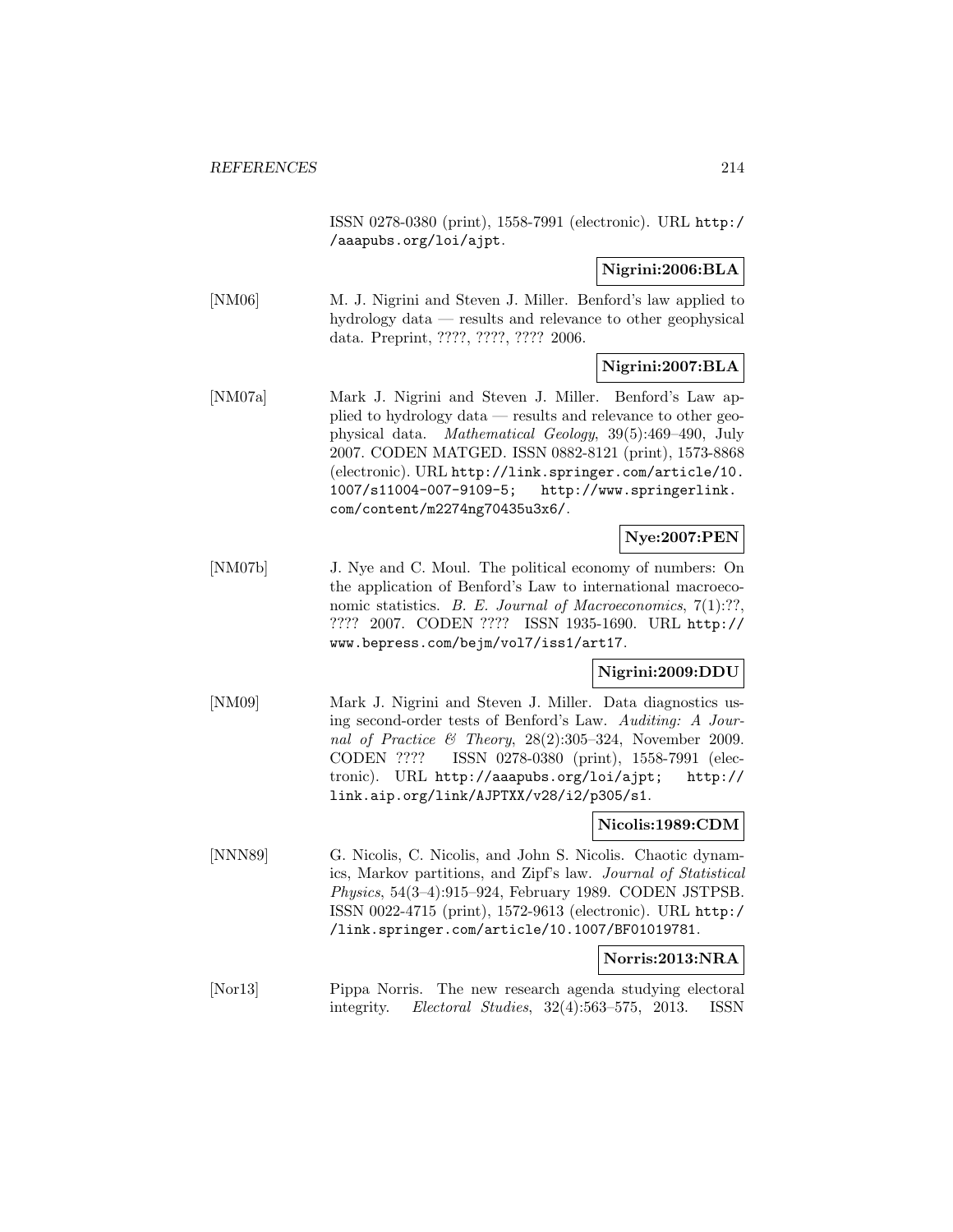0261-3794 (print), 1873-6890 (electronic). URL http://www. sciencedirect.com/science/article/pii/S0261379413001157. Special Symposium: The new research agenda on electoral integrity.

# **Novikov:2010:APB**

[Nov10] V. P. Novikov. Aspectual principle, Benford's Law and Russell's Paradox. ArXiv e-prints, December 2010. CODEN ???? ISSN ???? URL http://adsabs.harvard.edu/abs/ 2010arXiv1012.5537N; http://arxiv.org/abs/1012.5537.

#### **Newman:2002:ME**

[NP02] M. E. J. (Mark E. J.) Newman and Richard G. Palmer. Modeling extinction. Santa Fe Institute studies in the sciences of complexity. Oxford University Press, Walton Street, Oxford OX2 6DP, UK, 2002. ISBN 0-19-515946-2 (paperback), 0-19-515945-4 (hardcover). xii + 102 pp. LCCN QH78 .N48 2002.

# **Nebel:2012:DHG**

[NP12] J.-C. Nebel and S. Pezzulli. Distribution of human genes observes Zipf's Law. Kingston University Research  $\mathcal{B}$  Innovation Reports (KURIR), 8(??):1–9, ???? 2012. ISSN 1749- 5652. URL http://staffnet.kingston.ac.uk/~ku33185/ Papers/PDFformat/Kurir12.pdf.

# **Ni:2008:BLH**

[NR08] D. Ni and Z. Ren. Benford's law and half-lives of unstable nuclei. European Physical Journal A: Hadrons and Nuclei, 38:251–255, December 2008. CODEN EPJAFV. ISSN 1434- 6001 (print), 1434-601X (electronic). URL http://adsabs. harvard.edu/abs/2008EPJA...38..251N.

# **Nagasaka:1987:BLL**

[NS87] Kenji Nagasaka and Jau-Shyong Shiue. Benford's law for linear recurrence sequences. Tsukuba J. Math., 11(2):341–351, 1987. CODEN ???? ISSN 0387-4982.

**Newman:1996:ASC**

[NS96] M. E. J. Newman and Kim Sneppen. Avalanches, scaling, and coherent noise. Physical Review E (Statistical physics, plasmas, fluids, and related interdisciplinary topics), 54(6):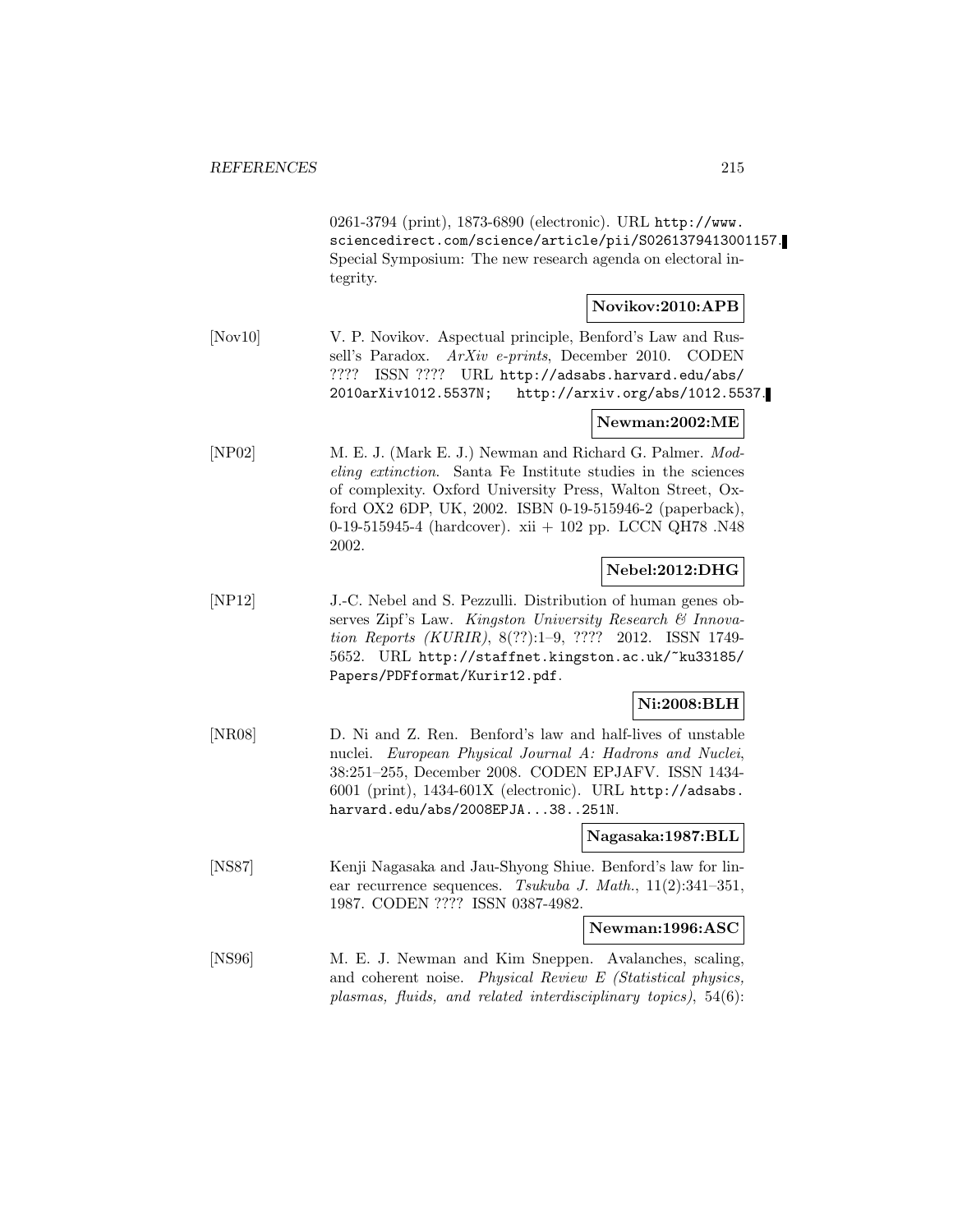6226–6231, December 1996. CODEN PLEEE8. ISSN 1539- 3755 (print), 1550-2376 (electronic). URL http://link.aps. org/doi/10.1103/PhysRevE.54.6226.

# **Neumann:2005:CAE**

[NSGP05] László Neumann, Mateu Sbert, Bruce Gooch, and Werner Purgathofer, editors. Computational aesthetics 2005: Eurographics Workshop on Computational Aesthetics in Graphics, Visualization and Imaging, Girona, Spain, 18–20 May 2005, Computational aesthetics. Eurographics Association, Aire-la-Ville, Switzerland, 2005. ISBN 3-905673-27-4. ISSN 1816- 0859.

#### **Nicolis:1989:PBZ**

[NT89] John S. Nicolis and Ichiro Tsuda. On the parallel between Zipf's law and  $1/f$  processes in chaotic systems possessing coexisting attractors. Progress of Theoretical Physics, 82(2): 254–274, 1989. CODEN PTPKAV. ISSN 0033-068X (print), 1347-4081 (electronic).

# **Ni:2009:BLD**

[NWR09] Dong-Dong Ni, Lai Wei, and Zhong-Zhou Ren. Benford's Law and β-decay half-lives. Communications in Theoretical Physics, 51(4):713–716, April 2009. CODEN CT-PHDI. ISSN 0253-6102 (print), 1572-9494 (electronic). URL http://adsabs.harvard.edu/abs/2009CoTPh..51..713N; http://stacks.iop.org/0253-6102/51/i=4/a=25.

# **Ozer:2013:BLD**

[OB13] G. Ozer and B. Babacan. Benford's Law and digital analysis: Application on Turkish banking sector. Business and Economics Research Journal, 4(1):29–41, 2013. ISSN 1309-2448.

#### **Orlov:1983:SSZ**

[OC83] Yu. K. Orlov and R. Ya. Chitashvili. The statistical significance of Zipf's distribution. Soobshch. Akad. Nauk Gruzin. SSR, 109(3):505–508, 1983. CODEN ???? ISSN 0132-1447.

#### **Obradovic:2015:GFT**

[OJM15] Marko Obradović, Milan Jovanović, and Bojana Milosević. Goodness-of-fit tests for Pareto distribution based on a characterization and their asymptotics. Statistics: A Journal of Theoretical and Applied Statistics, 49(5):1026–1041, 2015.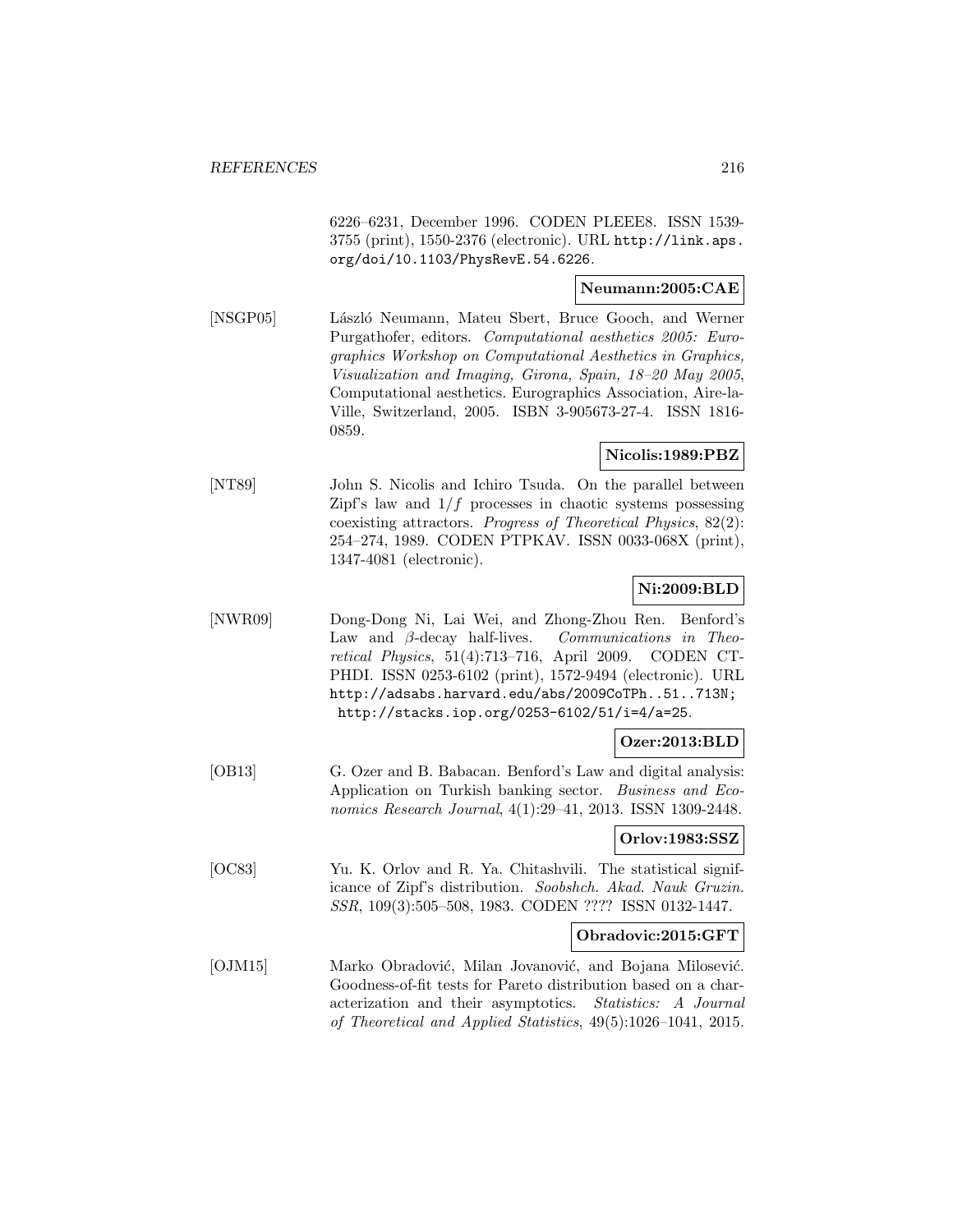CODEN MOSSD5. ISSN 0233-1888 (print), 1029-4910 (electronic).

#### **Ogasawara:2006:ZLH**

[OKO06] Osamu Ogasawara, Shoko Kawamoto, and Kousaku Okubo. Zipf's law and human transcriptomes: an explanation with an evolutionary model. Comptes Rendus Biologies, 326(10–11):1097–1101, July 1, 2006. CODEN CR-BOCM. ISSN 1631-0691 (print), 1768-3238 (electronic). URL http://www.sciencedirect.com/science/article/ pii/S1631069103002294.

# **Oleksy:2010:DMB**

[Ole10] Marius Oleksy. Data Mining und Benford's Law als Controllinginstrumente. (German) [Data Mining and Benford's Law as controlling instruments], volume 45 of Wismarer Schriften zu Management und Recht. Europäischer Hochschulverlag, Bremen, Germany, 2010. ISBN 3-86741-405-X. 181 (est.) pp. LCCN ???? URL http://www.amazon.de/Data-Mining-Benfords-Law-Controllinginstrumente/dp/386741405X.

# **Oleksy:2014:DMB**

[Ole14] Marius Oleksy. Data Mining und Benford's Law als Controllinginstrumente. (German) [Data mining and Benford's Law as controlling instruments], volume 45 of Wismarer Schriften zu Management und Recht. EHV Academicpress, Bremen, Germany, 2014. ISBN 3-86741-923-X (paperback), 3-86741- 928-0. 220 pp. LCCN ???? URL http://deposit.dnb.de/cgi-bin/dokserv?id=4627278\%26prov=M\%26dok\  $_{\text{var=1}\%26dok\text{-}ext=htm.}$ 

# **Osareh:2011:LLA**

[OM11] Farideh Osareh and Esmaeel Mostafavi. Lotka's Law and authorship distribution in computer science using Web of Science (WoS) during 1986–2009. Collnet Journal of Scientometrics and Information Management, 5(2):171–183, 2011. CODEN ???? ISSN 0973-7766 (print), 2168-930X (electronic).

# **Orita:2010:UBL**

[OMNO10] Masaya Orita, Ayako Moritomo, Tatsuya Niimi, and Kazuki Ohno. Use of Benford's Law in drug discovery data. Drug Discovery Today, 15(9–10):328–331, May 2010. CO-DEN DDTOFS. ISSN 1359-6446 (print), 1878-5832 (elec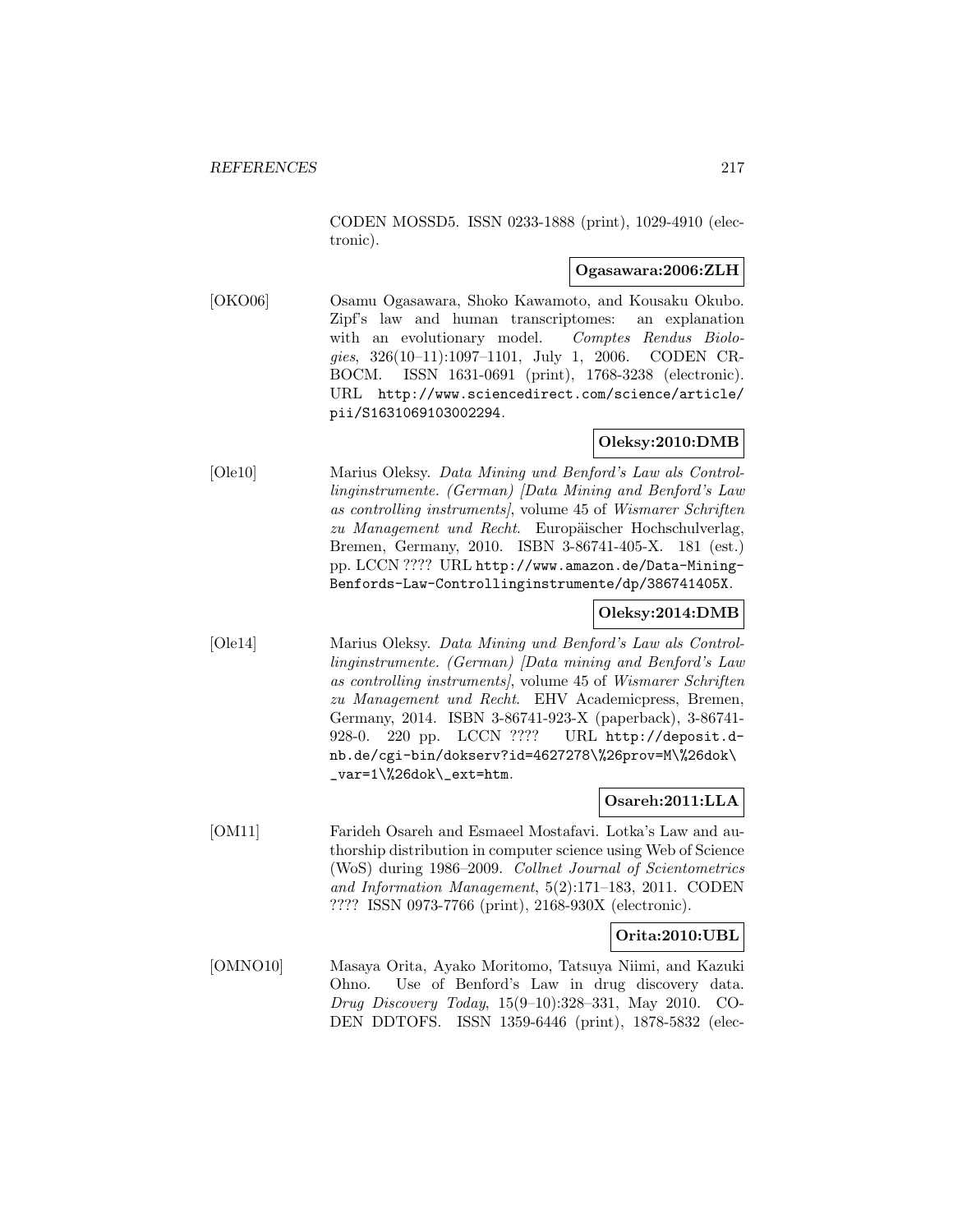tronic). URL http://www.sciencedirect.com/science/ article/pii/S1359644610000796.

## **Oteo:2007:DPE**

[OR07] J. A. Oteo and J. Ros. Double precision errors in the logistic map: Statistical study and dynamical interpretation. Physical Review E (Statistical physics, plasmas, fluids, and related interdisciplinary topics), 76:036214, September 2007. CODEN PLEEE8. ISSN 1539-3755 (print), 1550-2376 (electronic). URL http://link.aps.org/doi/10. 1103/PhysRevE.76.036214.

# **Oransky:2017:TCT**

[Ora17] Ivar Oransky. Two in 100 clinical trials in eight major journals likely contain inaccurate data: Study. Web site article., June 5, 2017. URL https://retractionwatch.com/2017/06/05/ two-100-clinical-trials-eight-major-journals-likelycontain-inaccurate-data-study/.

# **Orlov:1970:GZM**

[Orl70] Ju. K. Orlov. A generalization of the Zipf–Mandelbrot law. Sakharthvelos SSR Mecnierebatha Akademiis Moambe, 57:37– 40, 1970. CODEN ???? ISSN ????

# **Orlov:1976:CBP**

[Orl76] Ju. K. Orlov. The connection between the Pareto distribution and the generalized Zipf–Mandelbrot law. Sakharthvelos SSR Mecnierebatha Akademiis Moambe, 83(1):57–60, 1976. CO-DEN ???? ISSN ????

#### **Okuyama:1999:ZLI**

[OTT99] K. Okuyama, M. Takayasu, and H. Takayasu. Zipf's law in income distribution of companies. Physica A: Statistical Mechanics and its Applications, 269(1):125–131, July 1, 1999. CODEN PHYADX. ISSN 0378-4371 (print), 1873- 2119 (electronic). URL http://www.sciencedirect.com/ science/article/pii/S0378437199000862.

#### **Oluic-Vukovic:1993:LEW**

[OV93] Vesna Oluić-Vuković. Letters to the Editor: Why has Bradford's Law been an elusive phenomenon so far? Journal of the American Society for Information Science, 44(3):182–183,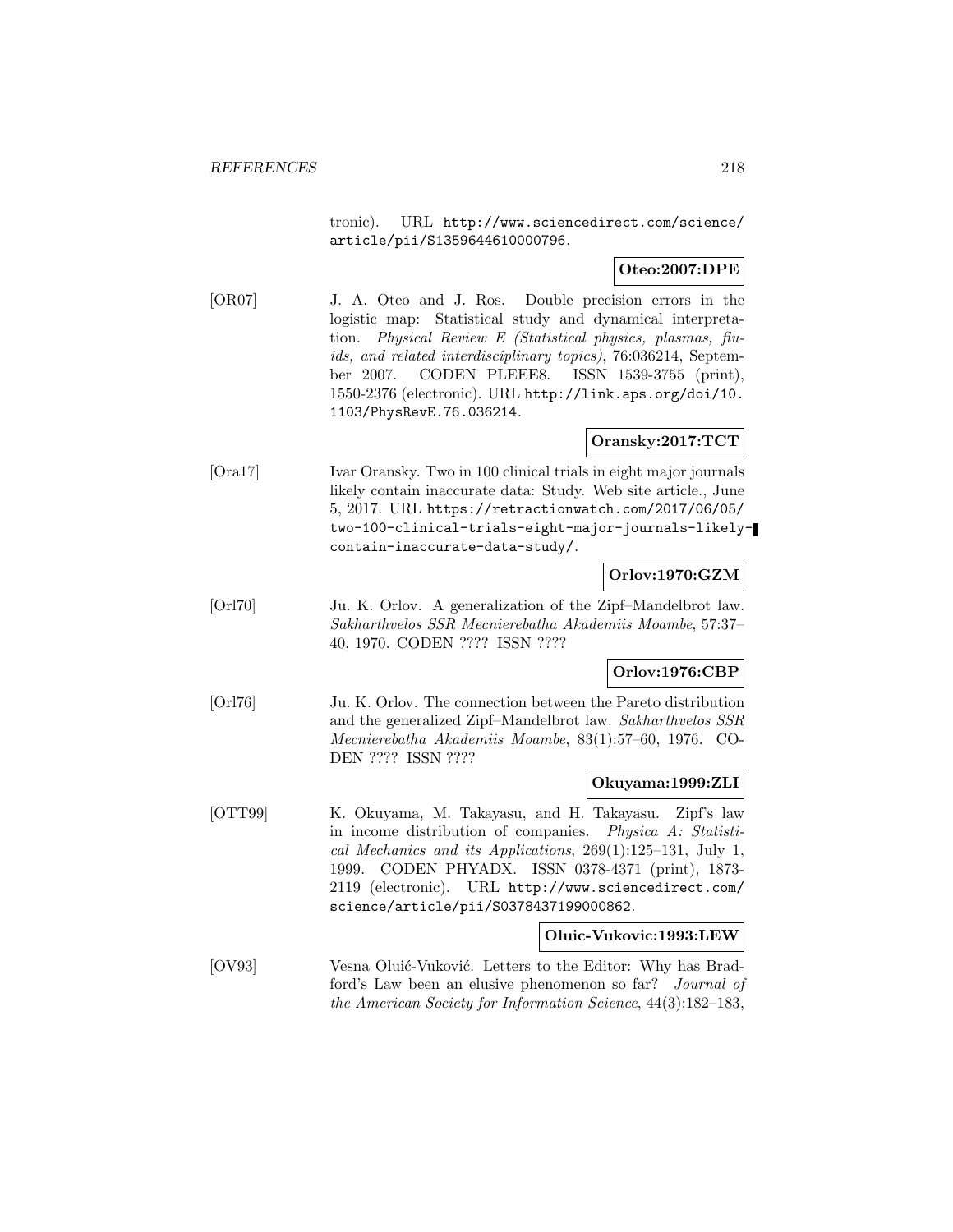April 1993. CODEN AISJB6. ISSN 0002-8231 (print), 1097- 4571 (electronic).

#### **Oluic-Vukovic:1995:LED**

[OV95] Vesna Oluić-Vuković. Letters to the Editor: On the dynamic behavior of Bradford's Law. Journal of the American Society for Information Science, 46(10):798–799, December 1995. CODEN AISJB6. ISSN 0002-8231 (print), 1097-4571 (electronic).

#### **Oluic-Vukovic:1997:BDC**

[OV97] Vesna Oluić-Vuković. Bradford's distribution: From the classical bibliometric "law" to the more general stochastic models. Journal of the American Society for Information Science, 48 (9):833–842, September 1997. CODEN AISJB6. ISSN 0002- 8231 (print), 1097-4571 (electronic).

## **Odueke:2012:TFA**

[OW12] Adeola Odueke and George R. S. Weir. Triage in forensic accounting using Zipf's Law. In George R. S. Weir and A. Al-Nemrat, editors, Issues in Cybercrime, Security and Digtal Forensics, pages 33–43. University of Strathclyde Publishing, Glasgow, UK, 2012. ISBN ???? LCCN ???? URL http://www.cis.strath. ac.uk/cis/research/publications/papers/strath\_cis\_ publication\_2590.pdf.

# **Pain:2008:BLC**

[Pai08] Jean-Christophe Pain. Benford's law and complex atomic spectra. Physical Review E (Statistical physics, plasmas, fluids, and related interdisciplinary topics),  $77(1):012102:1-$ 012102:3, January 2008. CODEN PLEEE8. ISSN 1539- 3755 (print), 1550-2376 (electronic). URL http://adsabs. harvard.edu/abs/2008PhRvE..77a2102P; http://pre. aps.org/abstract/PRE/v77/i1/e012102.

## **Pain:2013:RSA**

[Pai13] Jean-Christophe Pain. Regularities and symmetries in atomic structure and spectra. High Energy Density Physics, 9(3): 392–401, September 2013. CODEN HEDPBW. ISSN 1574- 1818 (print), 1878-0563 (electronic). URL http://www. sciencedirect.com/science/article/pii/S1574181813000475.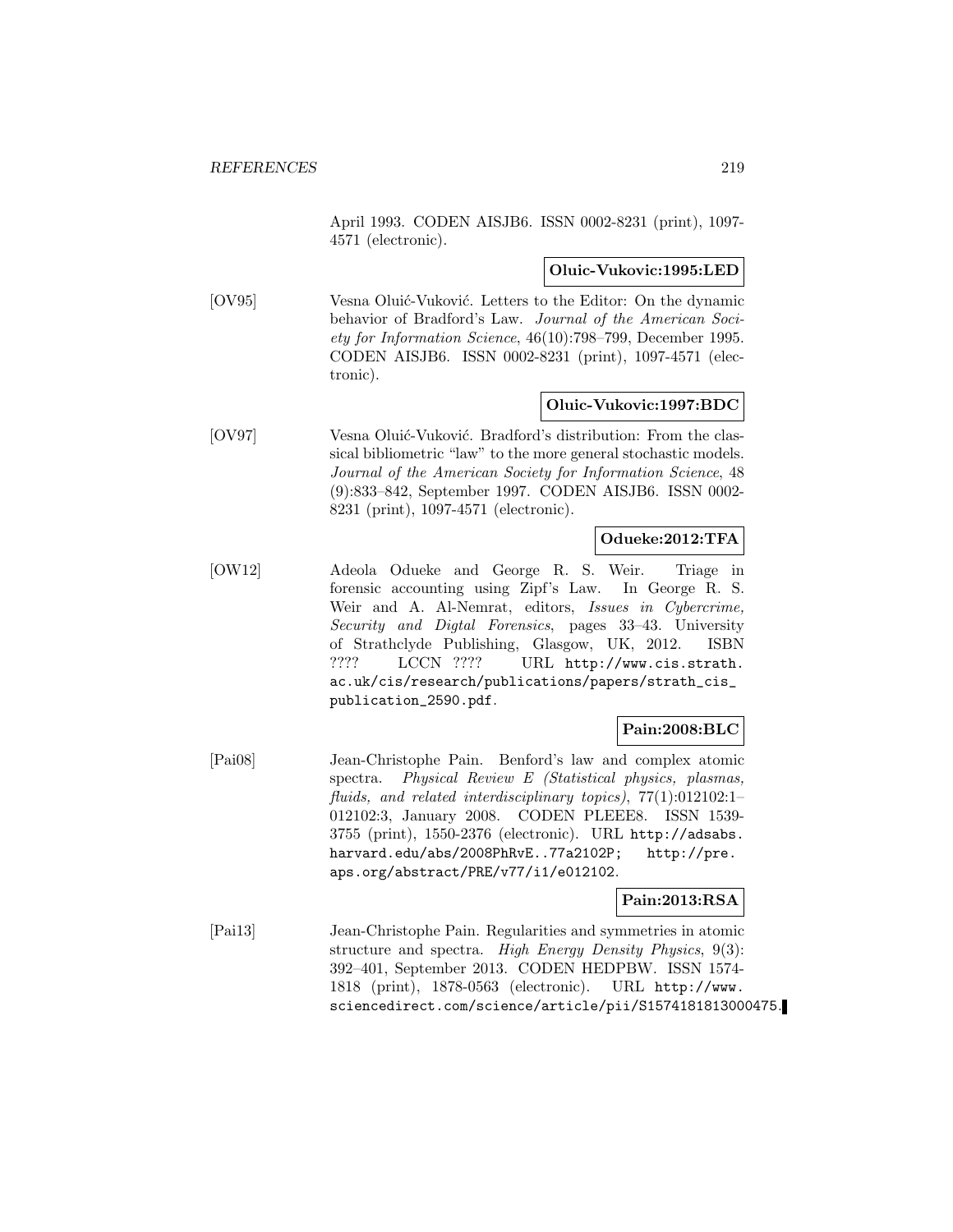# **Pao:1985:LLT**

[Pao85] Miranda Lee Pao. Lotka's law: a testing procedure. Information Processing and Management, 21(4):305–320, ???? 1985. CODEN IPMADK. ISSN 0306-4573 (print), 1873-5371 (electronic).

# **Pao:1986:EEL**

[Pao86a] Miranda Lee Pao. An empirical examination of Lotka's Law. Journal of the American Society for Information Science, 37 (1):26–33, January 1986. CODEN AISJB6. ISSN 0002-8231 (print), 1097-4571 (electronic).

## **Pao:1986:REE**

[Pao86b] Miranda Lee Pao. Research: An empirical examination of Lotka's Law. Journal of the American Society for Information Science, 37(1):26–33, January 1986. CODEN AISJB6. ISSN 0002-8231 (print), 1097-4571 (electronic).

# **Pareto:1896:CEP**

[Parg7] Vilfredo Pareto. Cours d'économie politique professé a l'université de Lausanne. (French)  $[Course\ on\ political\ econ$ omy given at the University of Lausanne]. F. Rouge, Lausanne, Switzerland, 1896–1897. ???? pp. LCCN HB173 .P22.

## **Partridge:1975:DDW**

[Par75] D. Partridge. A dynamic database which automatically removes unwanted generalisation for the efficient analysis of language features that exhibit a disparate frequency distribution. The Computer Journal, 18(1):43–48, February 1975. CODEN CMPJA6. ISSN 0010-4620 (print), 1460- 2067 (electronic). URL http://www3.oup.co.uk/computer\_ journal/hdb/Volume\_18/Issue\_01/tiff/43.tif; http:/ /www3.oup.co.uk/computer\_journal/hdb/Volume\_18/Issue\_ 01/tiff/44.tif; http://www3.oup.co.uk/computer\_journal/ hdb/Volume\_18/Issue\_01/tiff/45.tif; http://www3. oup.co.uk/computer\_journal/hdb/Volume\_18/Issue\_01/ tiff/46.tif; http://www3.oup.co.uk/computer\_journal/ hdb/Volume\_18/Issue\_01/tiff/47.tif; http://www3. oup.co.uk/computer\_journal/hdb/Volume\_18/Issue\_01/ tiff/48.tif.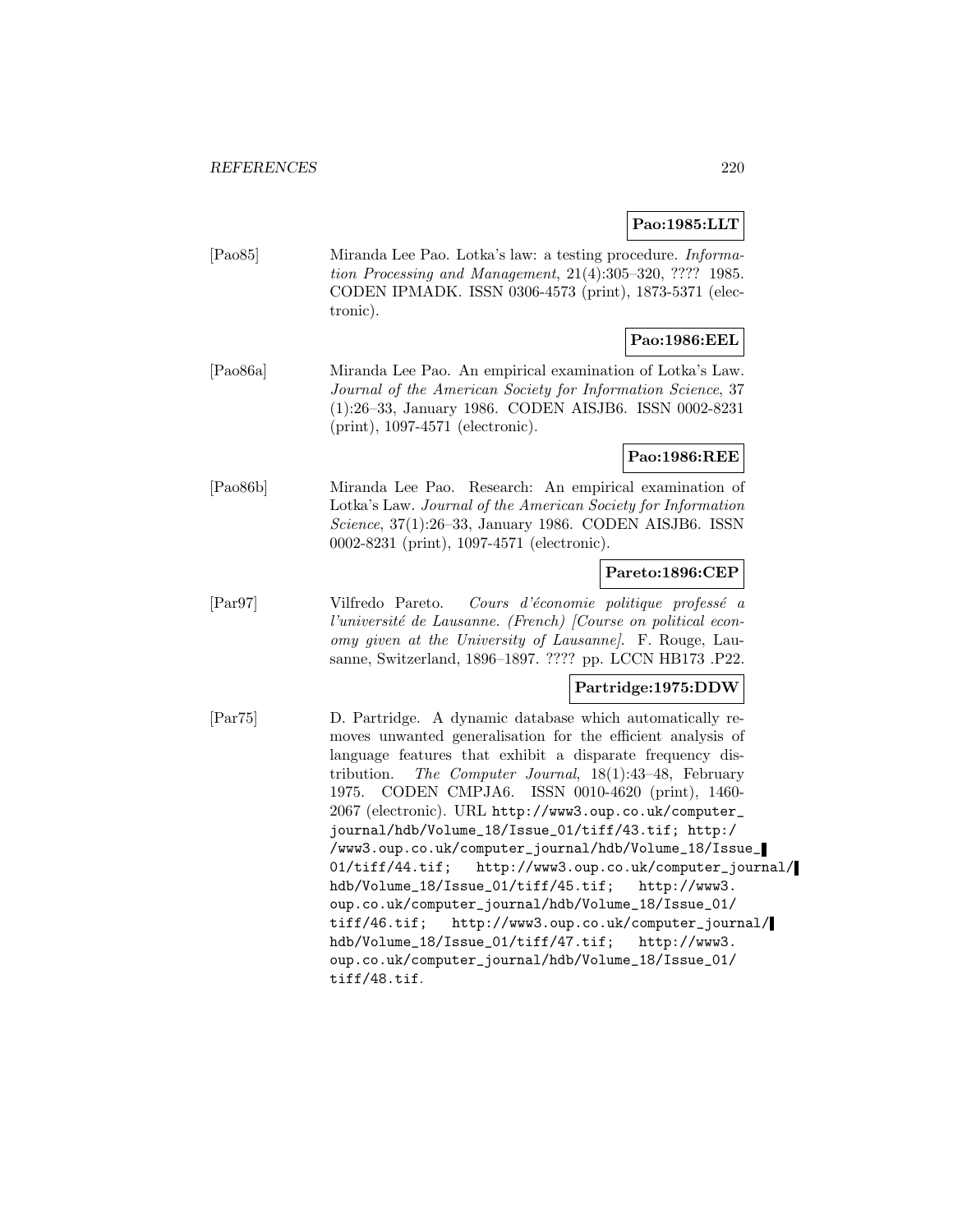#### **Pavlov:1981:DFF**

[Pav81] A. I. Pavlov. On the distribution of fractions and F. Benford's law. Izvestiia Akademii Nauk. USSR Seriia Matematicheskaia (Moscow), 45(4):760–774, 927, 1981. CODEN IZAMAT. ISSN 0373-2436.

## **Pavlov:1982:DFP**

[Pav82] A. I. Pavlov. On the distribution of fractional parts and Benford's Law. Mathematics of the  $USSR - Izvestiya, 19(1):65-$ 77, ???? 1982. CODEN MUSIAE. ISSN 0025-5726 (print), 2169-5075 (electronic). URL http://stacks.iop.org/0025- 5726/19/i=1/a=A05.

# **Paech:2007:ZLN**

[PBP07] Kerstin Paech, Wolfgang Bauer, and Scott Pratt. Zipf's law in nuclear multifragmentation and percolation theory. Physical Review C (Nuclear Physics), 76(??):054603, November 15, 2007. CODEN PRVCAN. ISSN 0556-2813 (print), 1089-490X, 1538-4497. URL http://link.aps.org/doi/10. 1103/PhysRevC.76.054603.

# **Pedrotti:1994:ALU**

[Ped94] A. Pedrotti. Analysis of a list-update strategy. Information Processing Letters, 52(3):115–121, November 11, 1994. CODEN IFPLAT. ISSN 0020-0190 (print), 1872-6119 (electronic).

# **Peng:2010:ZLC**

[Pen10] Guohua Peng. Zipf's law for Chinese cities: Rolling sample regressions. Physica A: Statistical Mechanics and its Applications, 389(18):3804–3813, September 15, 2010. CO-DEN PHYADX. ISSN 0378-4371 (print), 1873-2119 (electronic). URL http://www.sciencedirect.com/science/ article/pii/S037843711000381X.

#### **Perline:1982:EVM**

[Per82] Richard K. Perline. An extreme value model of weakly harmonic (Pareto–Zipf type) laws. Thesis (Ph.D.), Department of Behavioral Sciences, The University of Chicago, Chicago, IL, USA, December 1982. 129 pp. URL http://search. proquest.com/docview/251796701.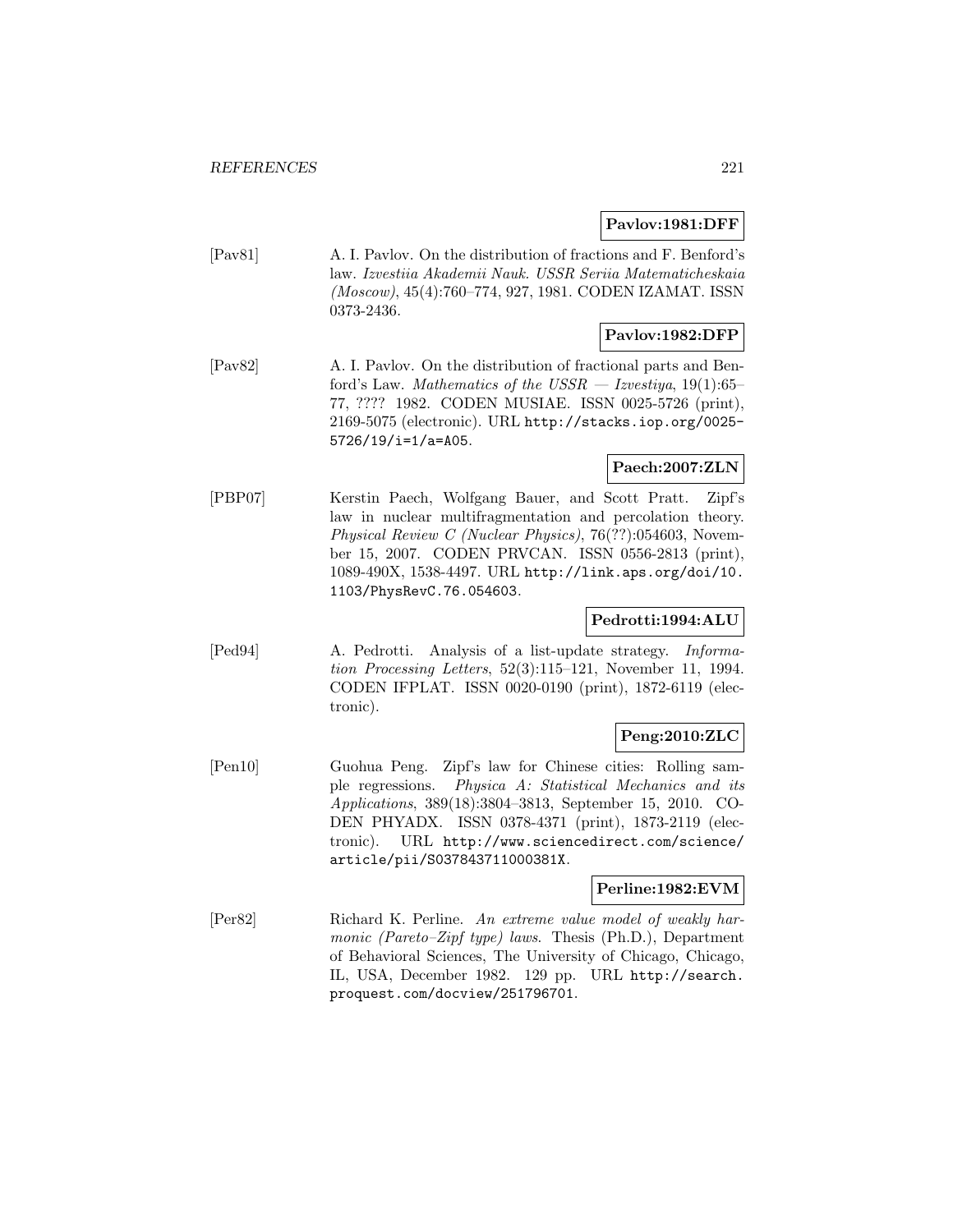#### **Peritz:1990:BDB**

[Per90] Bluma C. Peritz. A Bradford distribution for bibliometrics. Scientometrics, 18(5–6):323–329, May 1990. CO-DEN SCNTDX. ISSN 0138-9130 (print), 1588-2861 (electronic). URL http://link.springer.com/article/10. 1007/BF02020148.

#### **Perline:1996:ZLC**

[Per96] Richard Perline. Zipf's law, the Central Limit Theorem, and the random division of the unit interval. Physical Review E (Statistical physics, plasmas, fluids, and related interdisciplinary topics), 54(1):220–223, July 1, 1996. CODEN PLEEE8. ISSN 1539-3755 (print), 1550-2376 (electronic). URL http://link.aps.org/doi/10.1103/ PhysRevE.54.220.

#### **Perline:2005:SWF**

[Per05] Richard Perline. Strong, weak and false inverse power laws. Statistical Science, 20(1):68–88, ???? 2005. CODEN STSCEP. ISSN 0883-4237 (print), 2168-8745 (electronic).

# **Perin:2007:CNA**

[Pér07] Stephen Périn. The constructal nature of the air traffic system. In Constructal Theory of Social Dynamics, pages 119– 145. Springer-Verlag, Berlin, Germany / Heidelberg, Germany / London, UK / etc., 2007. URL http://link. springer.com/chapter/10.1007/978-0-387-47681-0\_6.

# **Perc:2010:ZLL**

[Per10] Matjaˇz Perc. Zipf's law and log-normal distributions in measures of scientific output across fields and institutions: 40 years of Slovenia's research as an example. Journal of Informetrics, 4(3):358–364, July 1, 2010. CO-DEN ???? ISSN 1751-1577 (print), 1875-5879 (electronic). URL http://www.sciencedirect.com/science/ article/pii/S1751157710000234.

#### **Petersen:1966:RMT**

[Pet66] Gordon Marshall Petersen. Regular Matrix Transformations. McGraw-Hill, New York, NY, USA,  $1966$ . viii  $+ 142$  pp. LCCN QA263 .P415 1966.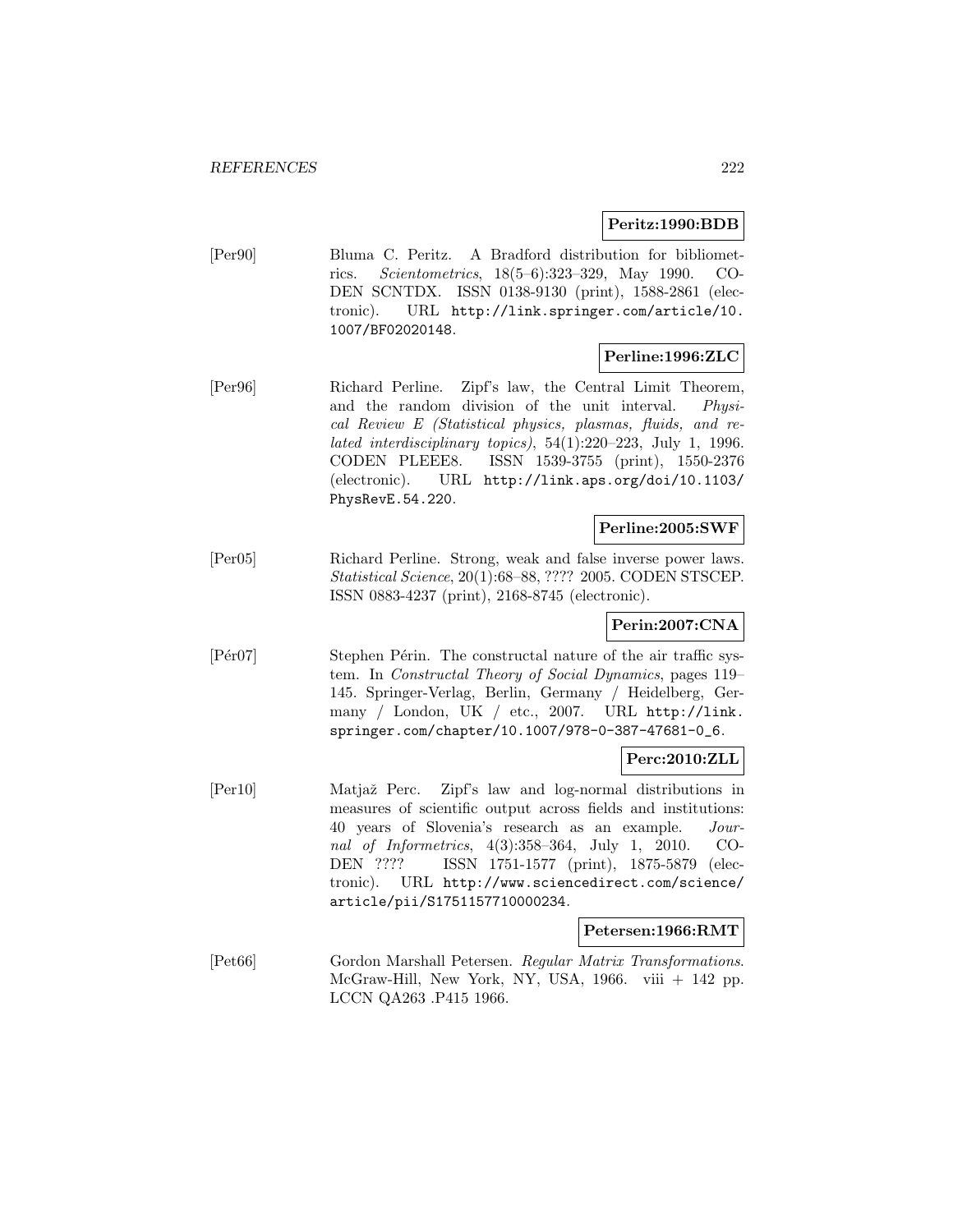#### **Petruszewycz:1973:LLE**

[Pet73] M. Petruszewycz. L'histoire de la loi d'Estoup–Zipf: documents. (French) [The history of the Estoup–Zipf law]. Math. Sci. Humaines, ??(44):41–56, 1973. CODEN ???? ISSN 0025- 5815.

## **Peters:1981:EFB**

[Pet81a] James V. Peters. An equivalent form of Benford's Law. Fibonacci Quarterly, 19(1):74–76, February 1981. CODEN FIBQAU. ISSN 0015-0517. URL http://www.fq.math.ca/ Scanned/19-1/peters.pdf.

## **Peters:1981:SCC**

[Pet81b] James V. Peters. Short communications: a combinatoric proof of Benford's law. Aequationes Mathematicae, 23(1):122–123, 1981. CODEN AEMABN. ISSN 0001-9054 (print), 1420-8903 (electronic). URL http://link.springer.com/accesspage/ article/10.1007/BF02188018.

# **Peter:2003:ADE**

[Pet03] Manfred Peter. The asymptotic distribution of elements in automatic sequences. Theoretical Computer Science, 301(1 3): 285–312, 2003. CODEN TCSCDI. ISSN 0304-3975 (print), 1879-2294 (electronic). URL http://www.sciencedirect. com/science/article/pii/S030439750200587X.

#### **Petek:2008:PNH**

[Pet08] Marija Petek. Personal name headings in COBIB: Testing Lotka's law. Scientometrics, 75(1):175–188, April 2008. CODEN SCNTDX. ISSN 0138-9130 (print), 1588-2861 (electronic). URL http://link.springer.com/article/10. 1007/s11192-007-1829-2.

#### **Perez-Gonzalez:2007:GBL**

[PGHA07] F. Pérez-González, G. L. Heileman, and C. T. Abdallah. A generalization of Benford's Law and its application to images. In 2007 European Control Conference (ECC), pages 3613– 3619. IEEE Computer Society Press, 1109 Spring Street, Suite 300, Silver Spring, MD 20910, USA, July 2007.

# **Peng:2010:SFW**

[PGLL10] Fei Peng, Re-Si Guo, Chang-Tsun Li, and Min Long. A semi-fragile watermarking algorithm for authenticating 2D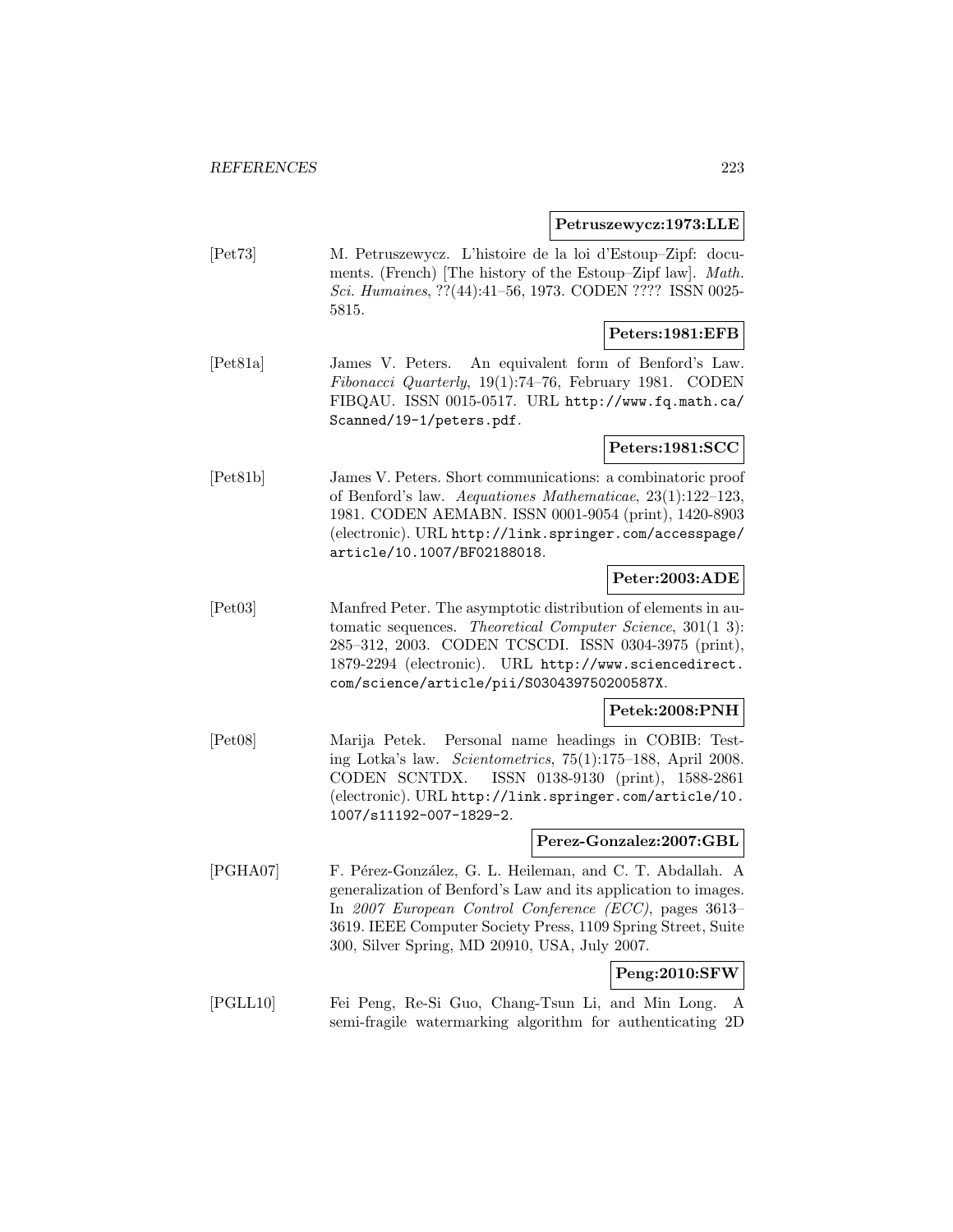CAD engineering graphics based on log-polar transformation. Computer-Aided Design, 42(12):1207–1216, 2010. CO-DEN CAIDA5. ISSN 0010-4485 (print), 1879-2685 (electronic). URL http://www.sciencedirect.com/science/ article/pii/S0010448510001491.

#### **Perez-Gonzalez:2015:ABL**

[PGQA+15] Fernando Pérez-González, Tu-Thach Quach, Chaouki T. Abdallah, Gregory L. Heileman, and Steven J. Miller. Application of Benford's Law to images. In Miller [Mil15a], pages 338– 370. ISBN 0-691-14761-2 (hardcover), 1-4008-6659-6 (e-book). LCCN QA273.6 .B46 2015. URL http://press.princeton. edu/titles/10527.html.

#### **Phatarfod:2013:SAB**

[Pha13] Ravi Phatarfod. Some aspects of the Benford law of leading significant digits. The Mathematical Scientist, 38(2): 73–85, 2013. ISSN 0312-3685 (print), 1475-6080 (electronic). URL http://appliedprobability.org/content. aspx?Group=tms&Page=tmsabstracts38\_2#one.

#### **Pinkham:1961:DFS**

[Pin61] Roger S. Pinkham. On the distribution of first significant digits. Annals of Mathematical Statistics, 32(4):1223–1230, December 1961. CODEN AASTAD. ISSN 0003-4851. URL http://www.jstor.org/stable/2237922.

## **Piva:2013:OIF**

[Piv13] Alessandro Piva. An overview on image forensics. ISRN Signal Processing, 2013(??):496701, ???? 2013. ISSN 2090-5041 (print), 2090-505X (electronic). URL http://www.isrn.com/ journals/sp/2013/496701/.

#### **Praunlich:1978:BDN**

[PK78] Peter Praunlich and Michael Kroll. Bradford's distribution: a new formulation. Journal of the American Society for Information Science, 29(2):51–55, March 1978. CODEN AISJB6. ISSN 0002-8231 (print), 1097-4571 (electronic).

# **Posch:2006:ADP**

[PK06] Peter N. Posch and Welf A. Kreiner. Analysing digits for portfolio formation and index tracking. Journal of Asset Manage-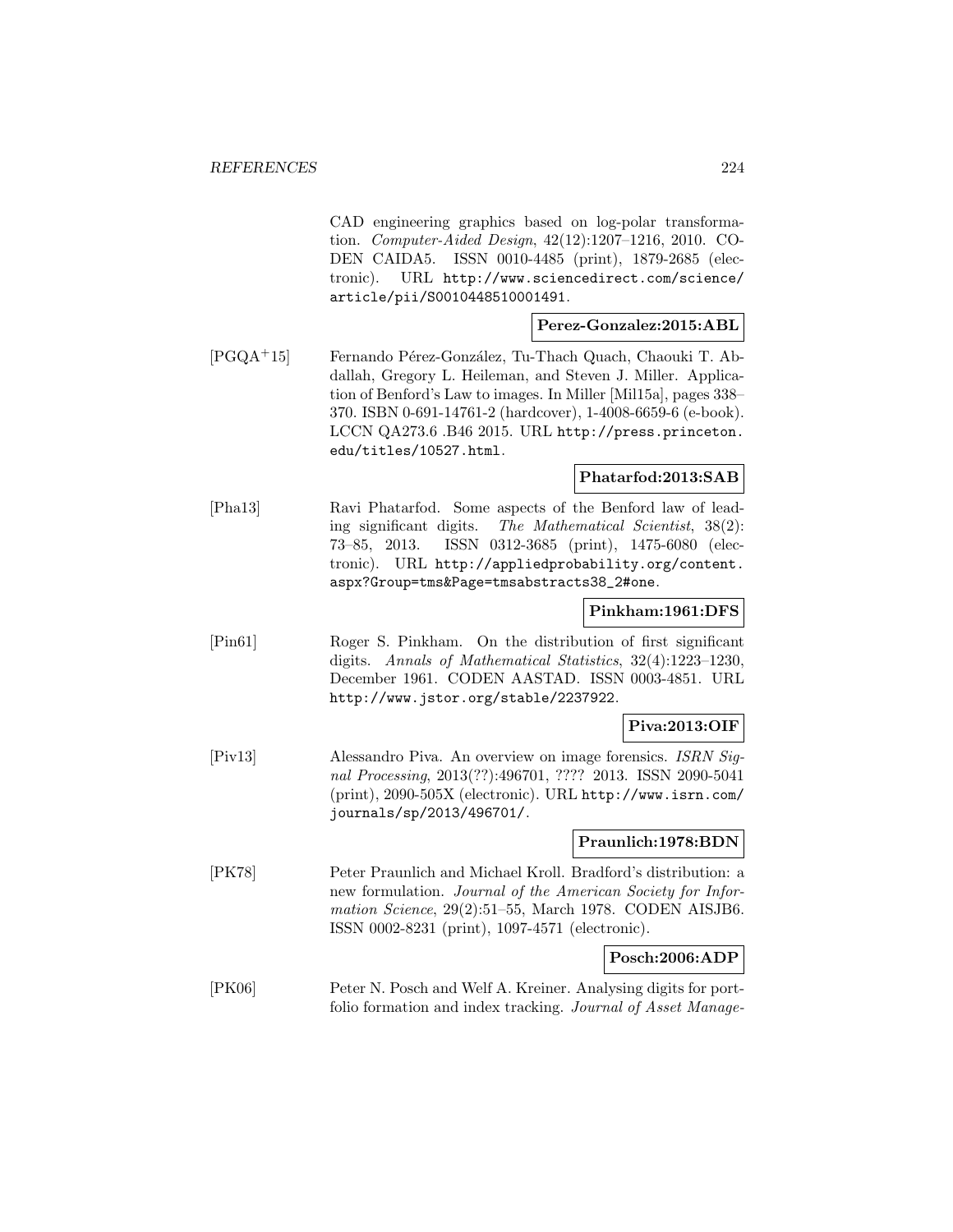ment, 7(1):69-80, May 2006. CODEN ???? ISSN 1470-8272 (print), 1479-179X (electronic).

## **Pontigo:1986:QAB**

[PL86] J. Pontigo and F. W. Lancaster. Qualitative aspects of the Bradford distribution. Scientometrics, 9(1–2):59–70, January 1986. CODEN SCNTDX. ISSN 0138-9130 (print), 1588-2861 (electronic). URL http://link.springer.com/article/10. 1007/BF02016608.

# **Li:2004:DBL**

[pLCjW04] Zhi peng Li, Lin Cong, and Hua jia Wang. Discussion on Benford's Law and its application. ArXiv e-prints, pages 1–13, 2004. CODEN ???? ISSN ???? URL http://adsabs.harvard.edu/abs/2004math......8057L; http://arxiv.org/abs/math/0408057.

# **Piqueira:1999:ZLO**

[PMdM<sup>+</sup>99] J. R. C. Piqueira, L. H. A. Monteiro, T. M. C. de Magalhães, R. T. Ramos, R. B. Sassi, and E. G. Cruz. Zipf's Law organizes a psychiatric ward. Journal of Theoretical Biology, 198(3):439–443, June 7, 1999. CODEN JT-BIAP. ISSN 0022-5193 (print), 1095-8541 (electronic). URL http://www.sciencedirect.com/science/article/ pii/S0022519399909232.

#### **Pocheau:1998:SRS**

[Poc98] A. Pocheau. Scale ratios, statistical symmetries and intermittency. Europhysics Letters, 43(4):410–415, August 1998. CODEN EULEEJ. ISSN 0295-5075 (print), 1286-4854 (electronic).

# **Pocheau:2006:SDL**

[Poc06] A. Pocheau. The significant digit law: a paradigm of statistical scale symmetries. European Physical Journal B: Condensed Matter and Complex Systems, 49(4):491–511, February 2006. CODEN EPJBFY. ISSN 1434-6028 (print), 1434-6036 (electronic). URL http://link.springer.com/article/10. 1140/epjb/e2006-00084-2.

# **Poincare:1912:CPL**

[Poi12] H. Poincaré. Calcul des Probabilités: Leçons professées pendant le deuxiè me semestre  $1893-1894$ . (French) [Calcula-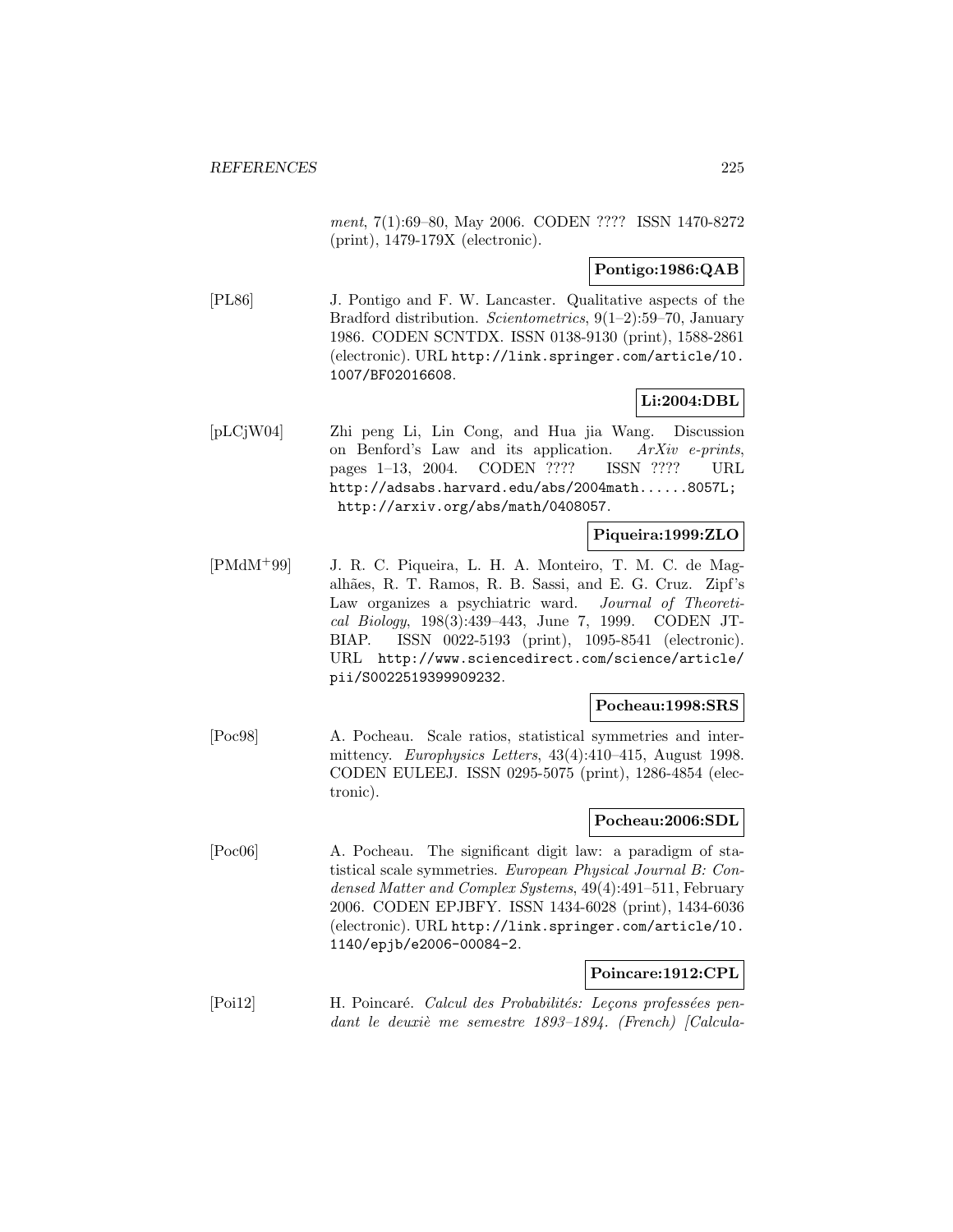tion of Probabilities: Lectures from the second semester 1893– 1894. Gauthier-Villars, Paris, France, 1912. ii  $+274$  pp. LCCN QA273 .P75.

# **Pope:1975:BLP**

[Pop75] Andrew Pope. Bradford's Law and the periodical literature of information science. Journal of the American Society for Information Science, 26(4):207–213, July 1975. CODEN AISJB6. ISSN 0002-8231 (print), 1097-4571 (electronic).

## **Popescu:2002:LNZ**

[Pop02] Ioan-Iovitz Popescu. On the Lavelette's nonlinear Zipf's law. Web preprint., February 2002. URL http://alpha2.infim. ro/~ltpd/Zipf's\_Law.html.

## **Posch:2004:BBH**

[Pos04a] Peter N. Posch. Benford or not-Benford? How to test for the first digit law. Working paper., Department of Finance, University of Ulm, Ulm, Germany, 2004.

## **Posch:2004:SSD**

[Pos04b] Peter N. Posch. A survey on sequences and distribution functions satisfying Benford's law. Working paper., Department of Finance, University of Ulm, Ulm, Germany, October 25, 2004. URL http://www.posch.org/paper/posch\_ benforddist.pdf.

# **Posch:2004:ZFB**

[Pos04c] Peter N. Posch. Ziffernanalyse in der Fälschungsaufspürung. Benford's Gesetz und Steuererklärungen in Theorie und Praxis. (German) [digit analysis in fake tracing. Benford's Law and tax returns in theory and practice]. Arbeitspapier, Abteilung Finanzwirtschaft, University Ulm, Ulm, Germany, October 2004.

# **Posch:2005:ZTP**

[Pos05] Peter N. Posch. Ziffernanalyse in Theorie und Praxis: Testverfahren zur Fälschungsaufspürung mit Benfords Gesetz. Berichte aus der Statistik. Shaker, Aachen, Germany, 2005. ISBN 3-8322-4492-1. iv + 87 + v pp. LCCN ???? EUR 29.80 (DE). URL http://www.gbv.de/dms/hbz/toc/ ht014717371.pdf.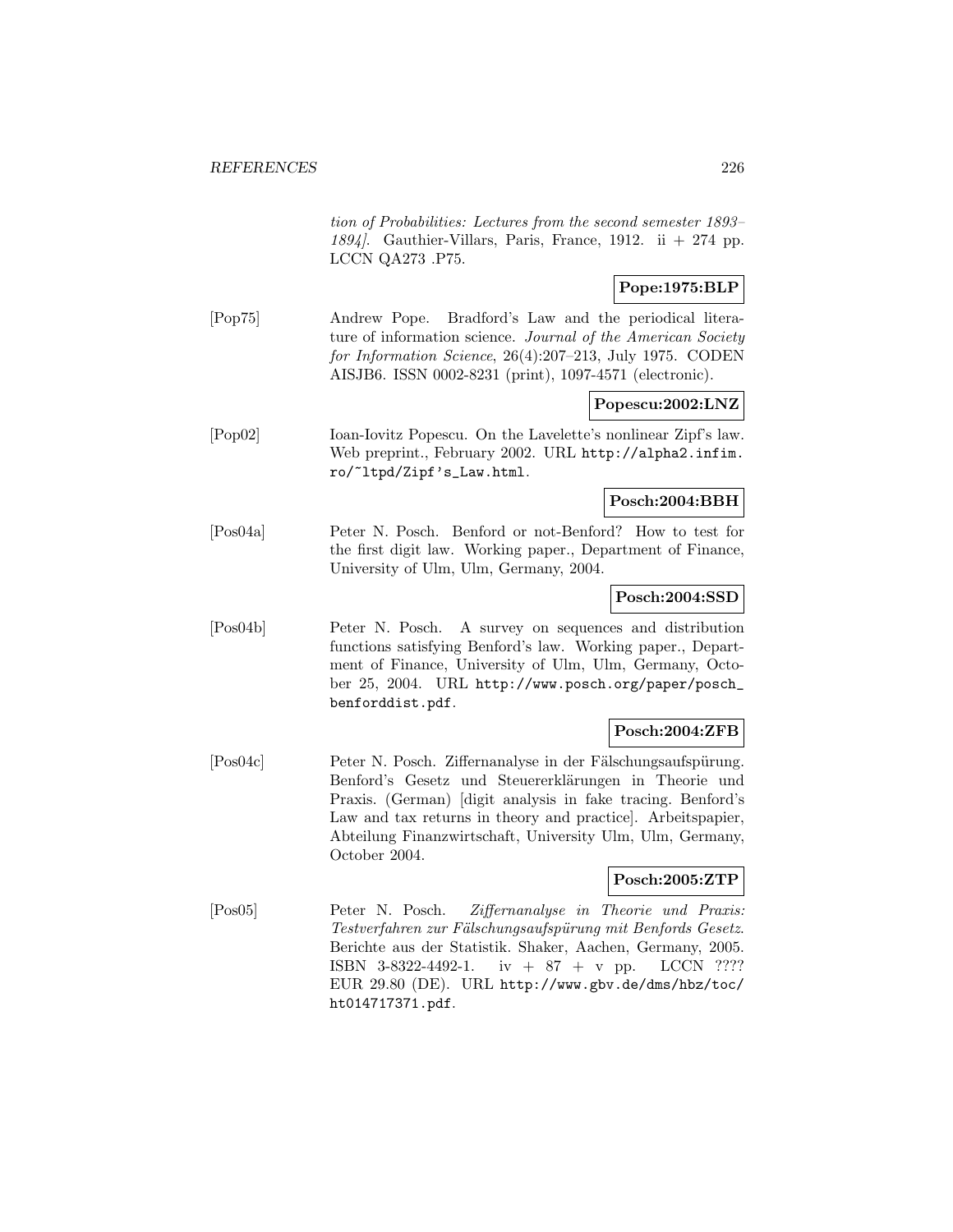## **Posch:2010:ZNB**

[Pos10] Peter N. Posch. Ziffernanalyse mit dem Newcomb–Benford Gesetz in Theorie und Praxis. (German) [Digit analysis with the Newcomb–Benford law in theory and practice]. Verlag Europäische Wirtschaft, Munich, Germany, second edition, 2010. ISBN ???? 105 (est.) pp. LCCN ????

## **Potter:1981:LLR**

[Pot81] William Gray Potter. Lotka's Law revisited. Library Trends, 31(2):21–39, Summer 1981. CODEN LIBTA3. ISSN 0024-2594 (print), 1559-0682 (electronic). URL http:/ /citeseerx.ist.psu.edu/viewdoc/summary?doi=10.1.1. 172.9842.

# **Padmanabhan:2000:CAD**

[PQ00] Venkata N. Padmanabhan and Lili Qiu. The content and access dynamics of a busy Web server (poster session). ACM SIGMETRICS Performance Evaluation Review, 28(1):122– 123, June 2000. CODEN ???? ISSN 0163-5999 (print), 1557- 9484 (electronic).

#### **Pollack:2022:DSB**

[PR22] Paul Pollack and Akash Singha Roy. Dirichlet, Sierpiński, and Benford. Journal of Number Theory, 239(??):352–364, October 2022. CODEN JNUTA9. ISSN 0022-314X (print), 1096-1658 (electronic). URL http://www.sciencedirect. com/science/article/pii/S0022314X22000099.

#### **Prather:1988:CET**

[Pra88] R. E. Prather. Comparison and extension of theories of Zipf and Halstead. The Computer Journal, 31(3): 248–252, June 1988. CODEN CMPJA6. ISSN 0010- 4620 (print), 1460-2067 (electronic). URL http://www3. oup.co.uk/computer\_journal/hdb/Volume\_31/Issue\_03/ tiff/248.tif; http://www3.oup.co.uk/computer\_journal/ hdb/Volume\_31/Issue\_03/tiff/249.tif; http://www3. oup.co.uk/computer\_journal/hdb/Volume\_31/Issue\_03/ tiff/250.tif; http://www3.oup.co.uk/computer\_journal/ hdb/Volume\_31/Issue\_03/tiff/251.tif; http://www3. oup.co.uk/computer\_journal/hdb/Volume\_31/Issue\_03/ tiff/252.tif.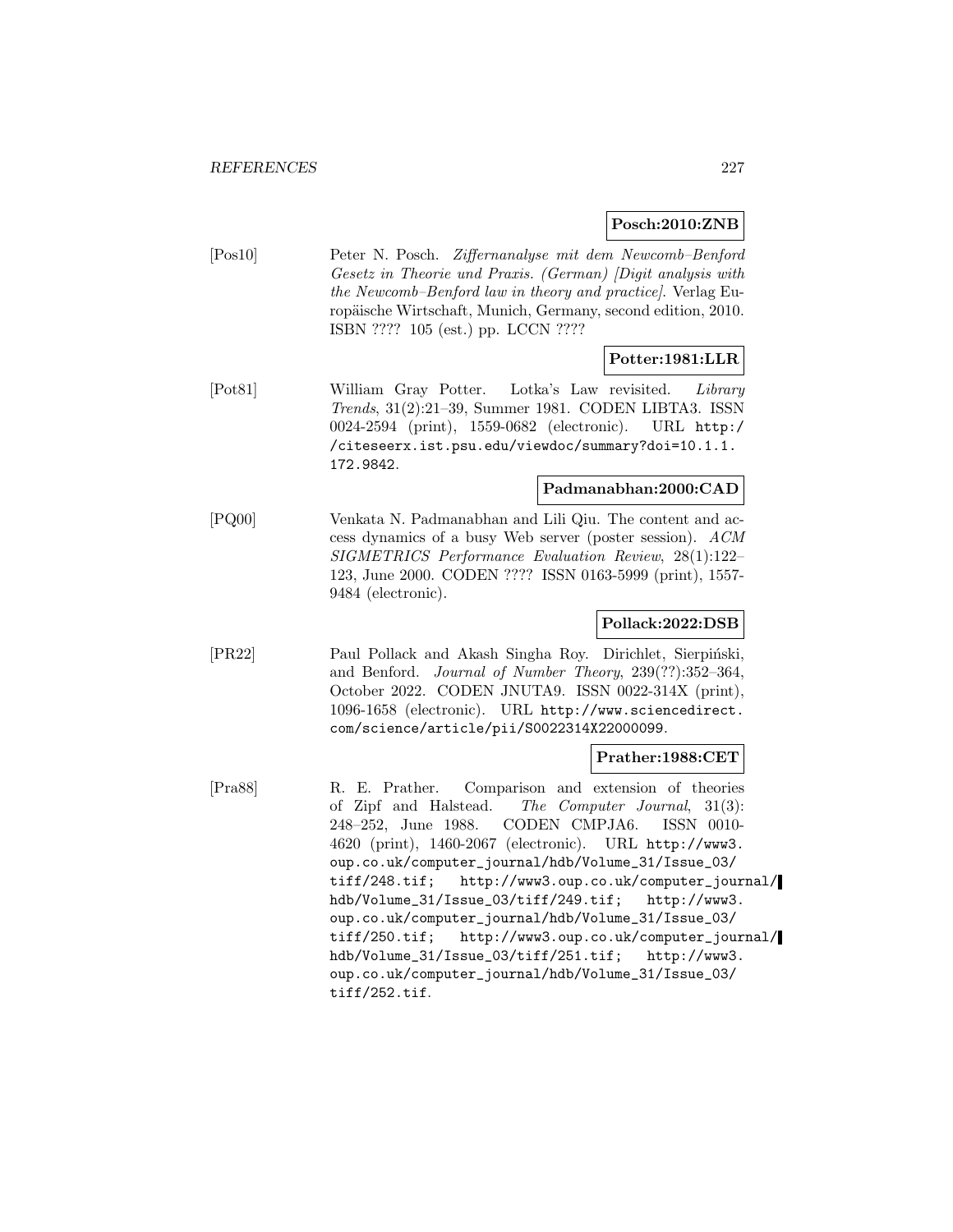#### **Preece:1981:DFD**

[Pre81] D. A. Preece. Distributions of final digits in data. Journal of the Royal Statistical Society. Series D (The Statistician), 30(1):31–60, March 1981. ISSN 0039-0526 (print), 1467-9884 (electronic). URL http://www.jstor.org/stable/2987702.

#### **Paredaens:2009:PTE**

[PS09] Jan Paredaens and Jianwen Su, editors. Proceedings of the twenty-eighth ACM SIGMOD-SIGACT-SIGART symposium on Principles of database systems, PODS'09, Providence, Rhode Island, June 29–July 1, 2009. ACM Press, New York, NY 10036, USA, 2009. ISBN 1-60558-553-X. LCCN ????

## **Pan:2010:EJC**

[PSM10] Da Pan, Lijing Shao, and Bo-Qiang Ma. Benford's Law in statistical physics. Wolfram Online Demonstrations Projects., 2010. URL http://demonstrations.wolfram. com/BenfordsLawInStatisticalPhysics/.

#### **Pericchi:2004:LNB**

[PT04] Luis R´aul Pericchi and David Torres. La Ley de Newcomb– Benford y sus aplicaciones al referendum revocatorio en Venezuela. (Spanish) [the Newcomb–Benford Law and its applications to the recall referendum in Venezuela]. In ????, editor, Third Universidad Simon Bolivar Seminar on Statistical Analyses of the Venezuelan Recall Referendum, pages 1–7. ????, ????, October 1, 2004. URL http://esdata.info/pdf/ pericchi-torres.pdf; https://sites.google.com/a/ upr.edu/probability-and-statistics/home/techical-reports. Reporte Técnico no-definitivo 2a. Presented on September 23, 2004.

# **Pericchi:2011:QAD**

[PT11] Luis Pericchi and David Torres. Quick anomaly detection by the Newcomb–Benford law, with applications to electoral processes data from the USA, Puerto Rico and Venezuela. Statistical Science, 26(4):502–516, 2011. CODEN STSCEP. ISSN 0883-4237 (print), 2168-8745 (electronic). URL http:/ /projecteuclid.org/euclid.ss/1330437932.

## **Pietronero:1998:UDN**

[PTTV98] L. Pietronero, E. Tosatti, V. Tosatti, and A. Vespignani. The uneven distribution of numbers in nature.  $ArXiv$  e-prints,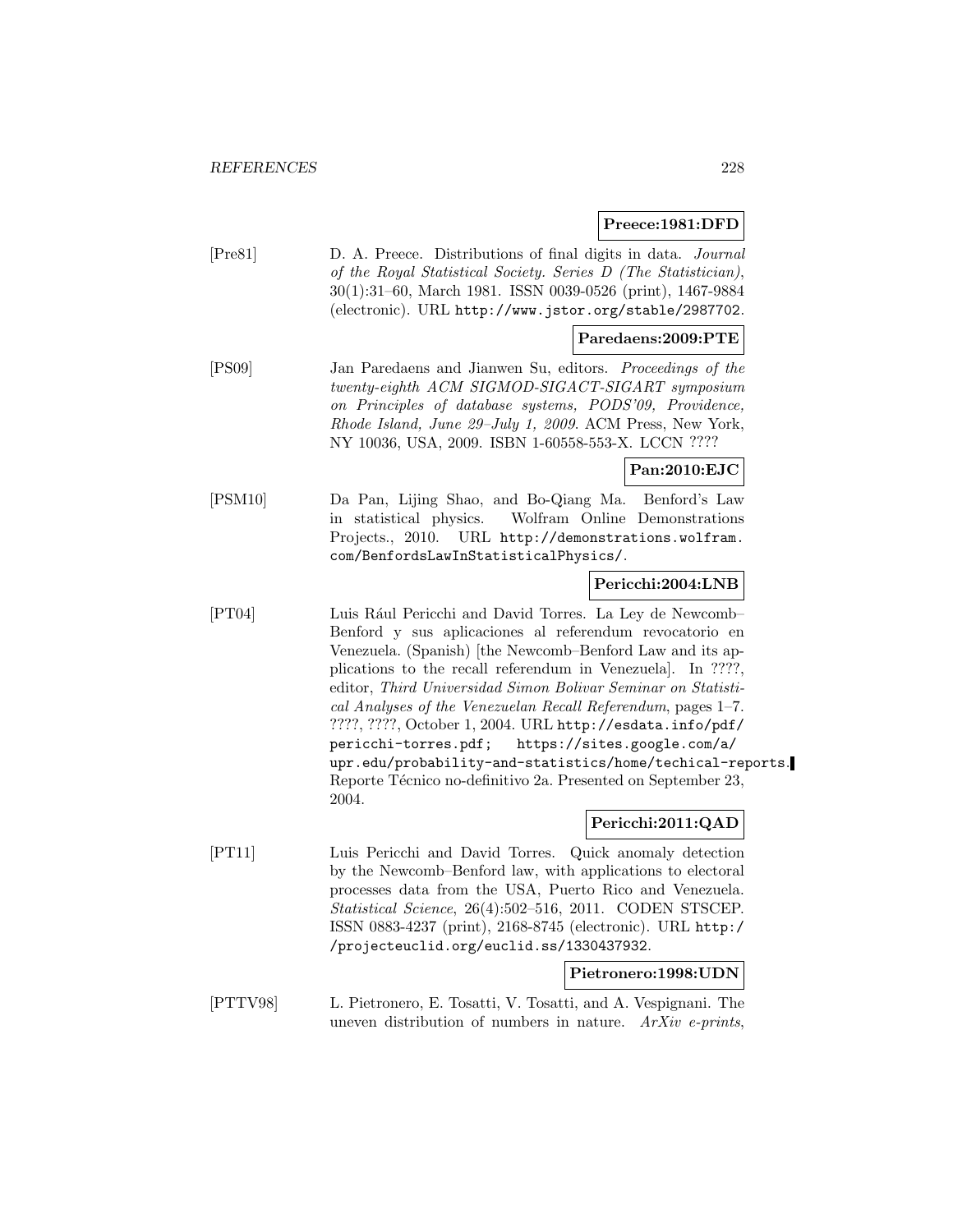page 9, August 27, 1998. URL http://arxiv.org/abs/condmat/9808305.

#### **Pietronero:2001:EUD**

[PTTV01] L. Pietronero, E. Tosatti, V. Tosatti, and A. Vespignani. Explaining the uneven distribution of numbers in nature: the laws of Benford and Zipf. Physica A: Statistical Mechanics and its Applications, 293(1–2):297– 304, April 1, 2001. CODEN PHYADX. ISSN 0378- 4371 (print), 1873-2119 (electronic). URL http://adsabs. harvard.edu/abs/2001PhyA..293..297P; http://www. sciencedirect.com/science/article/pii/S0378437100006336.

## **Patil:1986:DFD**

[PU86] S. A. Patil and V. R. R. Uppuluri. The distribution of first j digits. College Mathematics Journal, 17(3):240–243, May 1986. CODEN ???? ISSN 0746-8342 (print), 1931-1346 (electronic). URL http://www.jstor.org/stable/2686982; http://www.tandfonline.com/doi/abs/10.1080/07468342. 1986.11972963.

## **Pustet:2004:ZHH**

[Pus04] Regina Pustet. Zipf and his heirs. Language Sciences, 26(1): 1–25, January 1, 2004. CODEN ???? ISSN 0388-0001 (print), 1873-5746 (electronic). URL http://www.sciencedirect. com/science/article/pii/S0388000103000184.

#### **Quarantelli:2004:ISA**

[QBP<sup>+</sup>04] Mario Quarantelli, Karim Berkouk, Anna Prinster, Brigitte Landeau, Claus Svarer, Laszlo Balkay, Bruno Alfano, Arturo Brunetti, Jean-Claude Baron, and Marco Salvatore. Integrated software for the analysis of brain PET/SPECT studies with partial-volume effect correction. Journal of Nuclear Medicine, 45(2):192–201, February 1, 2004. CO-DEN JNMEAQ. ISSN 0161-5505 (print), 1535-5667 (electronic). URL http://jnm.snmjournals.org/content/45/ 2/192.abstract.

#### **Quick:2003:BLD**

[QW03] Reiner Quick and Matthias Wolz. Benford's Law in deutschen Rechnungslegungsdaten. (German) [Benford's Law in German accounting data]. Betriebswirtschaftliche Forschung und Praxis, 55(2):208–224, ???? 2003. CODEN ???? ISSN 0340- 5370.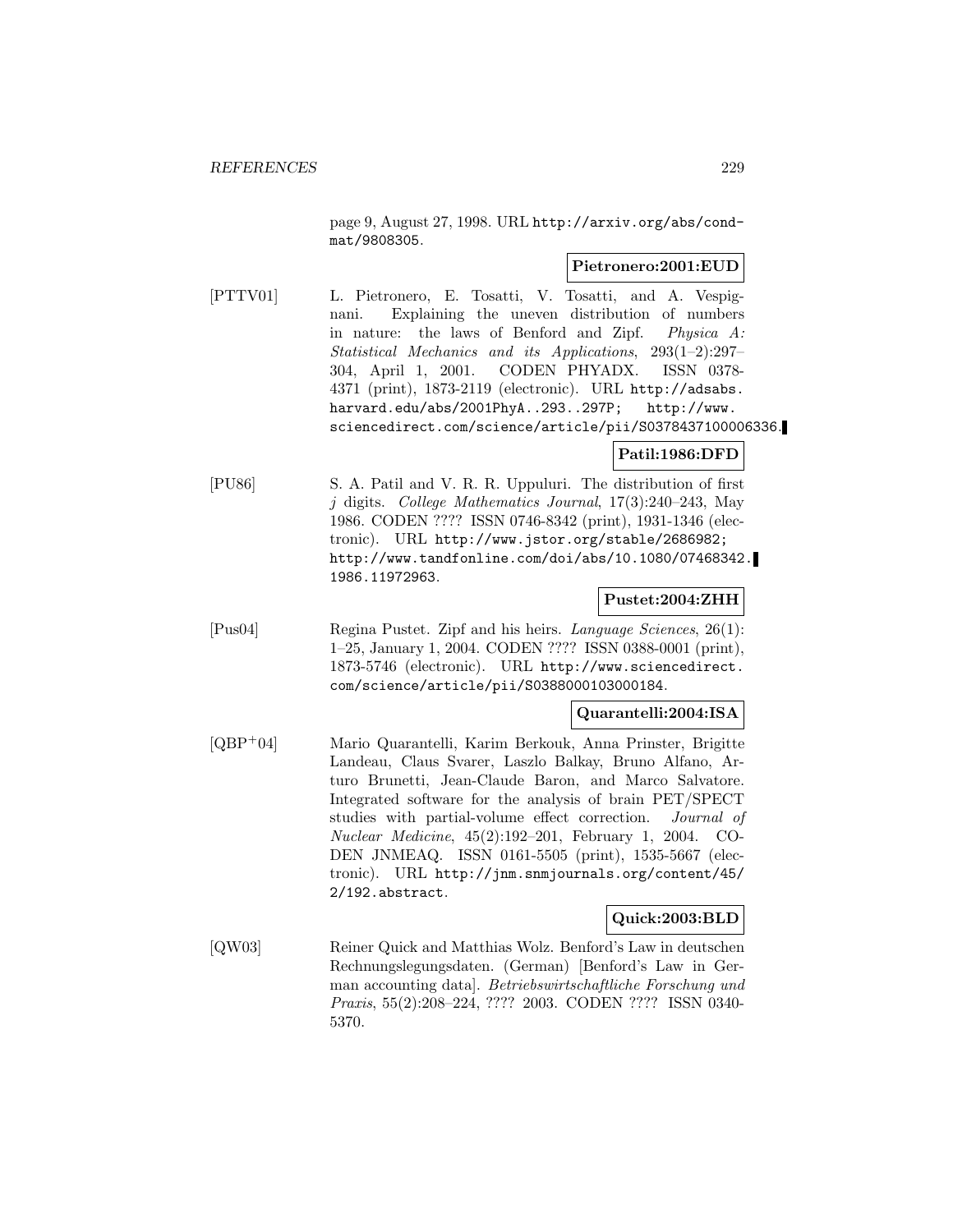## **Qadir:2010:EJC**

[QZH10] G. Qadir, X. Zhao, and A. T. S. Ho. Estimating JPEG2000 compression for image forensics using Benford's Law. In Society of Photo-Optical Instrumentation Engineers (SPIE) Conference Series, volume 7723 of Society of Photo-Optical Instrumentation Engineers (SPIE) Conference Series. SPIE Optical Engineering Press, Bellingham, WA, USA, April 2010. URL http://adsabs.harvard.edu/abs/2010SPIE.7723E..14Q.

# **Qadir:2011:IFG**

[QZHC11] G. Qadir, X. Zhao, A. T. Ho, and M. Casey. Image forensic of glare feature for improving image retrieval using Benford's Law. In 2011 IEEE International Symposium of Circuits and Systems (ISCAS), pages 2661–2664. IEEE Computer Society Press, 1109 Spring Street, Suite 300, Silver Spring, MD 20910, USA, May 2011. ISSN 0271-4302.

# **Raimi:1969:PDF**

[Rai69a] R. Raimi. The peculiar distribution of first significant digits. Scientific American, 221(6):109–120, December 1969. CO-DEN SCAMAC. ISSN 0036-8733 (print), 1946-7087 (electronic).

#### **Raimi:1969:DFS**

[Rai69b] R. A. Raimi. On the distribution of first significant figures. American Mathematical Monthly, 76(4):342–348, April 1969. CODEN AMMYAE. ISSN 0002-9890 (print), 1930-0972 (electronic).

#### **Raimi:1976:FDP**

[Rai76] Ralph A. Raimi. The first digit problem. American Mathematical Monthly, 83(7):521–538, August/September 1976. CO-DEN AMMYAE. ISSN 0002-9890 (print), 1930-0972 (electronic). URL http://www.jstor.org/stable/2319349.

## **Raimi:1985:FDP**

[Rai85] Ralph A. Raimi. The first digit phenomenon again. Proceedings of the American Philosophical Society, 129(2):211–219, June 1985. CODEN PAPCAA. ISSN 0003-049X (print), 2326- 9243 (electronic). URL http://www.jstor.org/stable/ 986989. This paper contains strong criticism of a derivation of Benford's Law [LG78].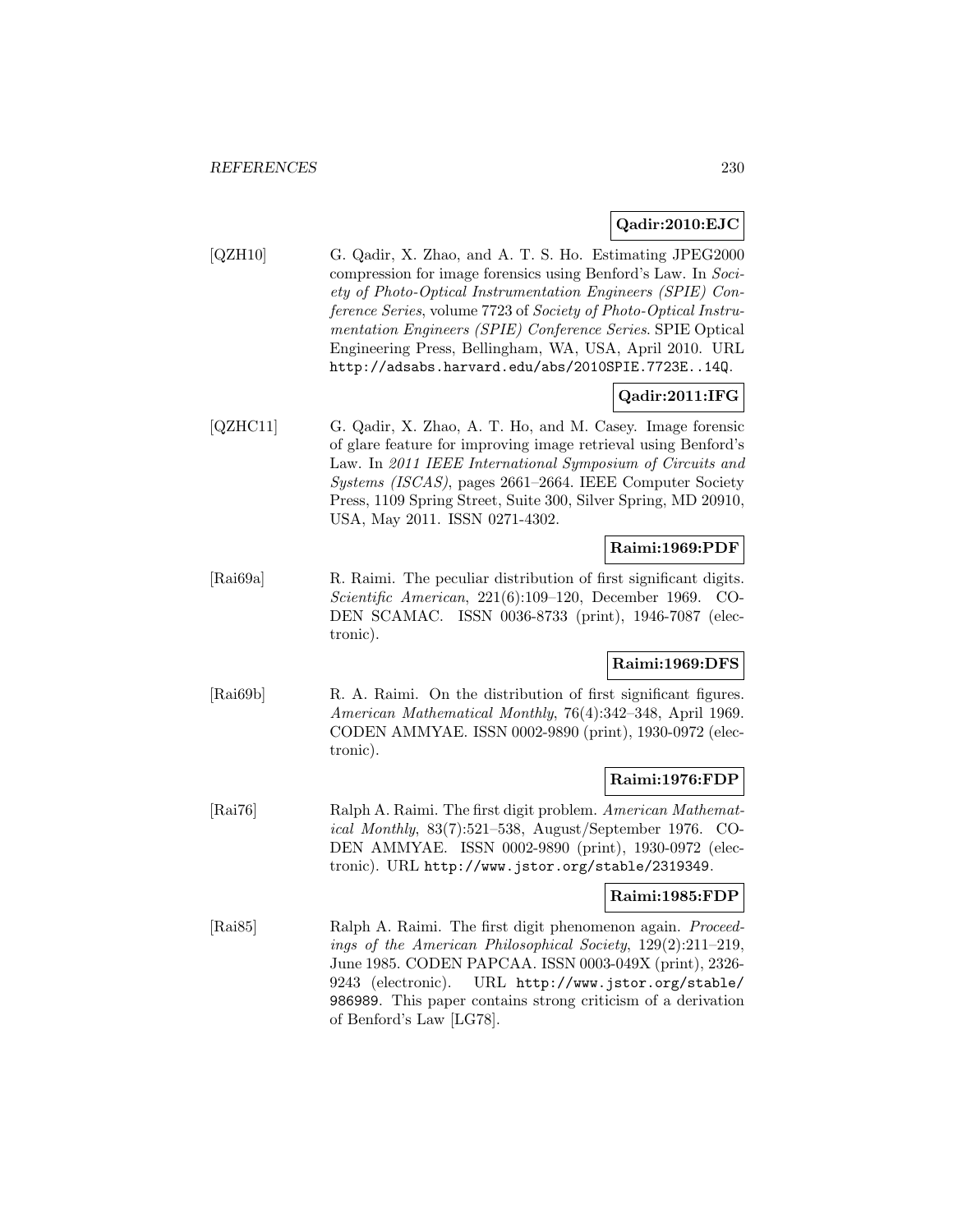## **Raidl:2003:AEC**

[Rai03] Gunther Raidl, editor. Applications of evolutionary computing: EvoWorkshops 2003: EvoBIO, EvoCOP, EvoIASP, EvoMUSART, EvoROB, and EvoSTIM, Essex, UK, April 14–16, 2003: Proceedings, volume 2611 of Lecture Notes in Computer Science. Springer-Verlag, Berlin, Germany / Heidelberg, Germany / London, UK / etc., 2003. CO-DEN LNCSD9. ISBN 3-540-00976-0 (softcover). ISSN 0302- 9743 (print), 1611-3349 (electronic). LCCN QA76.618 .E899 2003. URL http://link.springer-ny.com/link/service/ series/0558/tocs/t2611.htm; http://www.springerlink. com/content/978-3-540-00976-4; http://www.springerlink. com/openurl.asp?genre=issue&issn=0302-9743&volume= 2611.

#### **Ravikumar:2008:BND**

[Rav08] Bala Ravikumar. The Benford–Newcomb distribution and unambiguous context-free languages. International Journal of Foundations of Computer Science (IJFCS), 19(3):717–727, June 2008. CODEN IFCSEN. ISSN 0129-0541 (print), 1793- 6373 (electronic).

# **Raqab:2010:PPD**

[RAV10] Mohammad Z. Raqab, A. Asgharzadeh, and R. Valiollahi. Prediction for Pareto distribution based on progressively Type-II censored samples. Computational Statistics & Data Analysis, 54(7):1732–1743, July 1, 2010. CO-DEN CSDADW. ISSN 0167-9473 (print), 1872-7352 (electronic). URL http://www.sciencedirect.com/science/ article/pii/S0167947310000563.

#### **Rubino:2015:ILB**

[RBXM15] Irene Rubino, Claudia Barberis, Jetmir Xhembulla, and Giovanni Malnati. Integrating a location-based mobile game in the museum visit: Evaluating visitors' behaviour and learning. Journal on Computing and Cultural Heritage (JOCCH), 8(3):15:1–15:??, May 2015. CODEN ???? ISSN 1556-4673 (print), 1556-4711 (electronic).

## **Riccioni:2018:RPF**

[RC18] Jessica Riccioni and Roy Cerqueti. Regular paths in financial markets: investigating the Benford's law. Chaos, Solitons  $\mathcal{B}$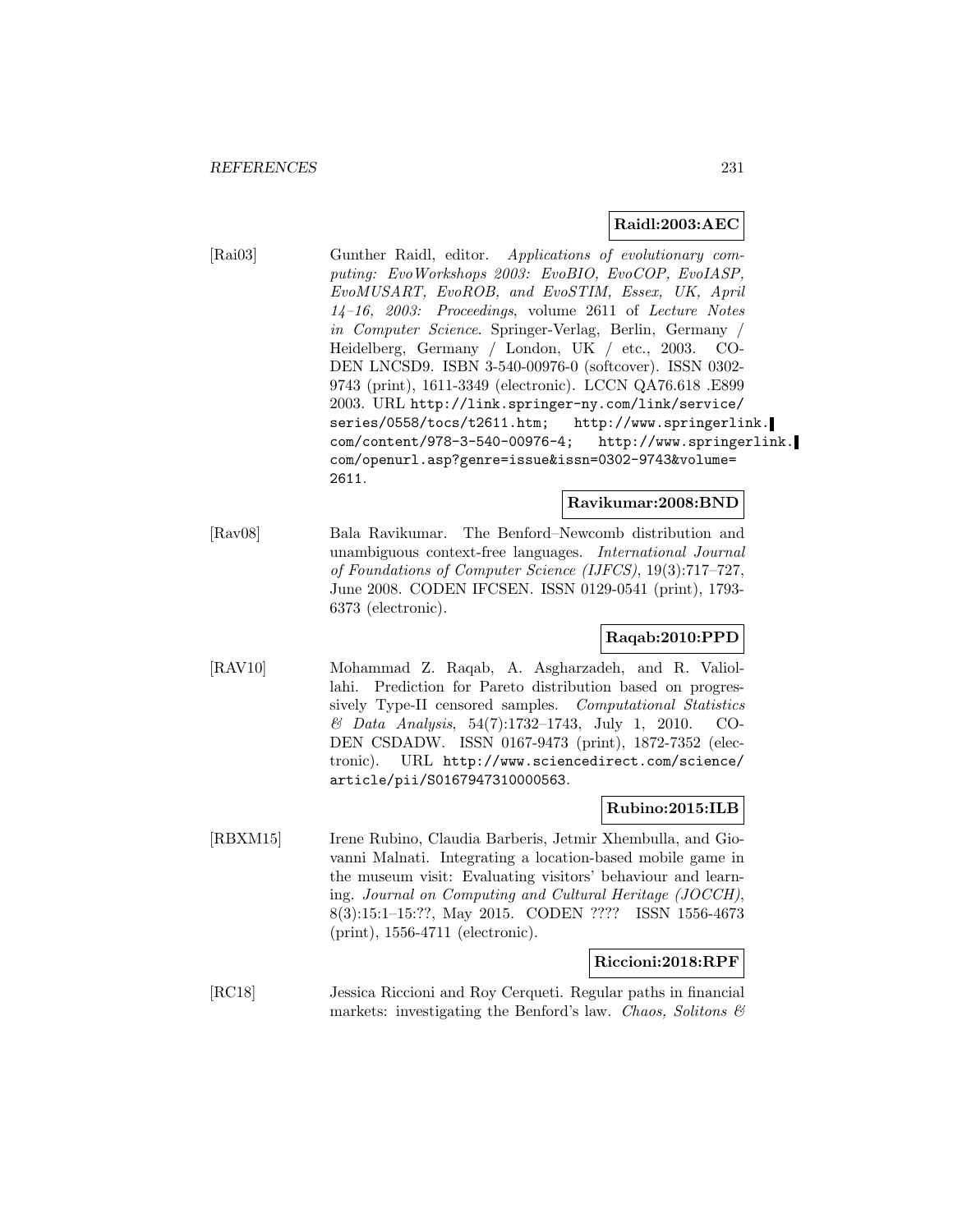Fractals, 107:186–194, 2018. CODEN CSFOEH. ISSN 0960- 0779 (print), 1873-2887 (electronic).

## **Rezayan:2010:SRG**

[RDFM10] Hani Rezayan, Mahmoud Reza Delavar, Andrew Ulrich Frank, and A. Mansouri. Spatial rules that generate urban patterns: Emergence of the power law in the distribution of axial line length. International Journal of Applied Earth Observation and Geoinformation, 12(5):317–330, 2010. ISSN 0303-2434. URL http://www.sciencedirect.com/science/ article/pii/S0303243410000413.

## **Reed:2001:PZO**

[Ree01] William J. Reed. The Pareto, Zipf and other power laws. Economics Letters, 74(1):15–19, December 20, 2001. CO-DEN ECLEDS. ISSN 0165-1765 (print), 1873-7374 (electronic). URL http://www.sciencedirect.com/science/ article/pii/S0165176501005249.

# **Reed:2003:PLI**

[Ree03] William J. Reed. The Pareto law of incomes—an explanation and an extension. Physica A: Statistical Mechanics and its Applications, 319(1–4):469–486, 2003. CODEN PHYADX. ISSN 0378-4371 (print), 1873-2119 (electronic).

# **Ree:2006:PLD**

[Ree06] Suhan Ree. Power-law distributions from additive preferential redistributions. Physical Review E (Statistical physics, plasmas, fluids, and related interdisciplinary topics), 73(??): 026115, February 15, 2006. CODEN PLEEE8. ISSN 1539- 3755 (print), 1550-2376 (electronic). URL http://link.aps. org/doi/10.1103/PhysRevE.73.026115.

## **Regazzini:1982:BFL**

[Reg82] Eugenio Regazzini. The Benford–Furlan law as a statistical law. Statistica (Bologna), 42(3):351–370, 1982. CODEN STATDJ. ISSN 0390-590X (print), 1973-2201 (electronic).

#### **Regan:2012:BLB**

[Reg12] K. W. Regan. Benford's Law and baseball. Web document, July 29, 2012. URL http://rjlipton.wordpress. com/2012/07/29/benfords-law-and-baseball/.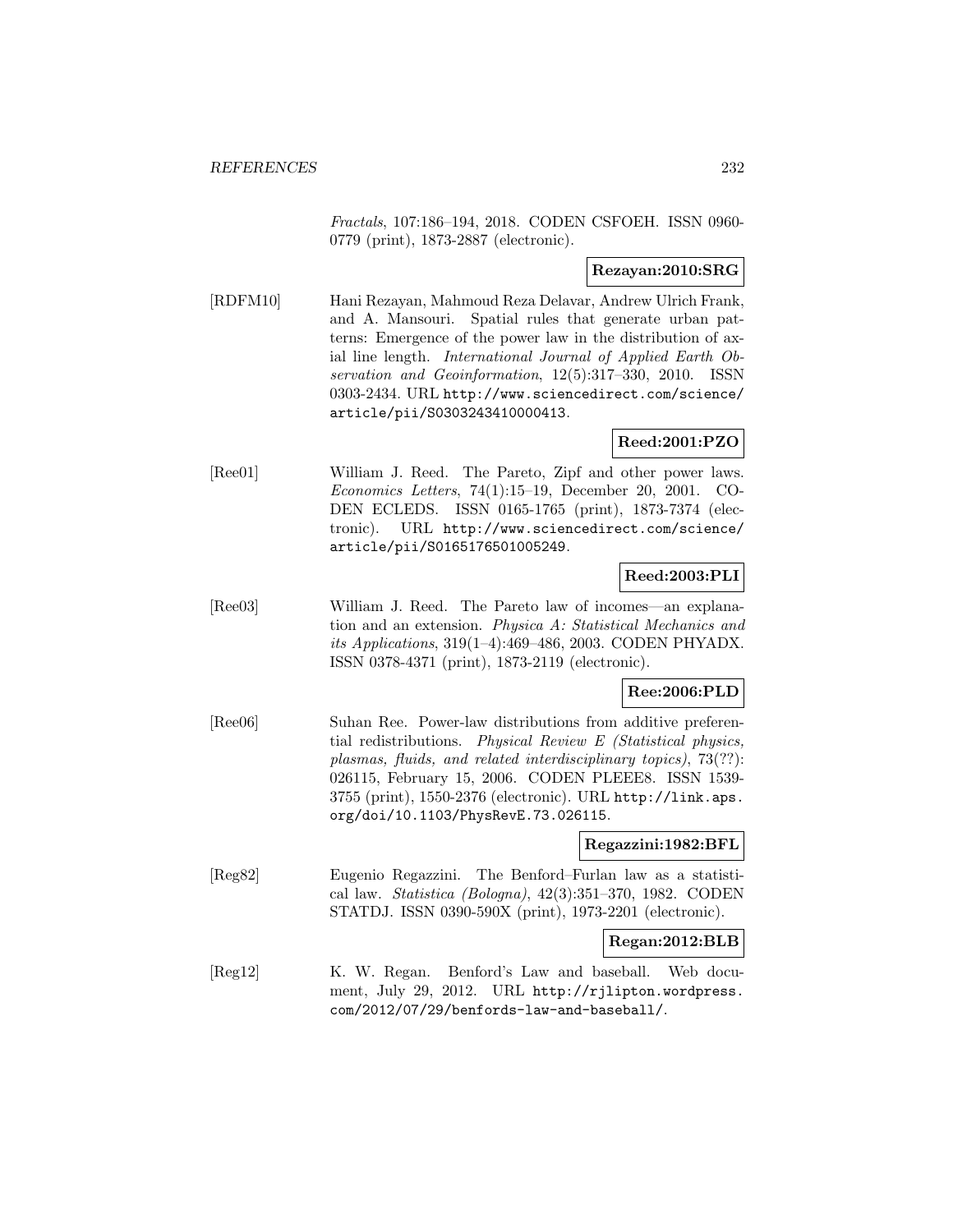## **Rauch:2011:FFE**

[RGBE11] Bernhard Rauch, Max Göttsche, Gernot Brähler, and Stefan Engel. Fact and fiction in EU-governmental economic data. German Economic Review, 12(3):243–255, August 2011. ISSN 1465-6485 (print), 1468-0475 (electronic). URL http://onlinelibrary.wiley.com/doi/10. 1111/j.1468-0475.2011.00542.x/abstract.

## **Rauch:2014:DVS**

[RGBK14] Bernhard Rauch, Max Göttsche, Gernot Brähler, and Thomas Kronfeld. Deficit versus social statistics: Empirical evidence for the effectiveness of Benford's Law. Applied Economics Letters, 21(3):147-151, ???? 2014. ISSN 1350-4851 (print), 1466-4291 (electronic). URL http://www.tandfonline.com/ doi/full/10.1080/13504851.2013.844319.

## **Rauch:2013:LME**

[RGE13] Bernhard Rauch, M. Göttsche, and Florian El Mouaaouy. LI-BOR manipulation — empirical analysis of financial market benchmarks using Benford's Law. Social Sciences Research Network, ??(??):26, December 5, 2013. URL http://papers. ssrn.com/sol3/papers.cfm?abstract\_id=2363895.

#### **Rauch:2014:DPM**

[RGL14] Bernhard Rauch, Max Göttsche, and Stephan Langenegger. Detecting problems in military expenditure data using digital analysis. Defence and Peace Economics, 25(2):97–111, ???? 2014. URL http://www.tandfonline.com/doi/full/ 10.1080/10242694.2013.763438.

# **Reed:2002:GFG**

[RH02] William J. Reed and Barry D. Hughes. From gene families and genera to incomes and Internet file sizes: Why power laws are so common in nature. Physical Review E (Statistical physics, plasmas, fluids, and related interdisciplinary topics), 66(6): 067103, December 2002. CODEN PLEEE8. ISSN 1539-3755 (print), 1550-2376 (electronic). URL http://link.aps.org/ doi/10.1103/PhysRevE.66.067103.

# **Ristic:2008:GSP**

[Ris08] Miroslav M. Ristić. A generalized semi-Pareto minification process. Statistical Papers, 49(2):343–351, April 2008.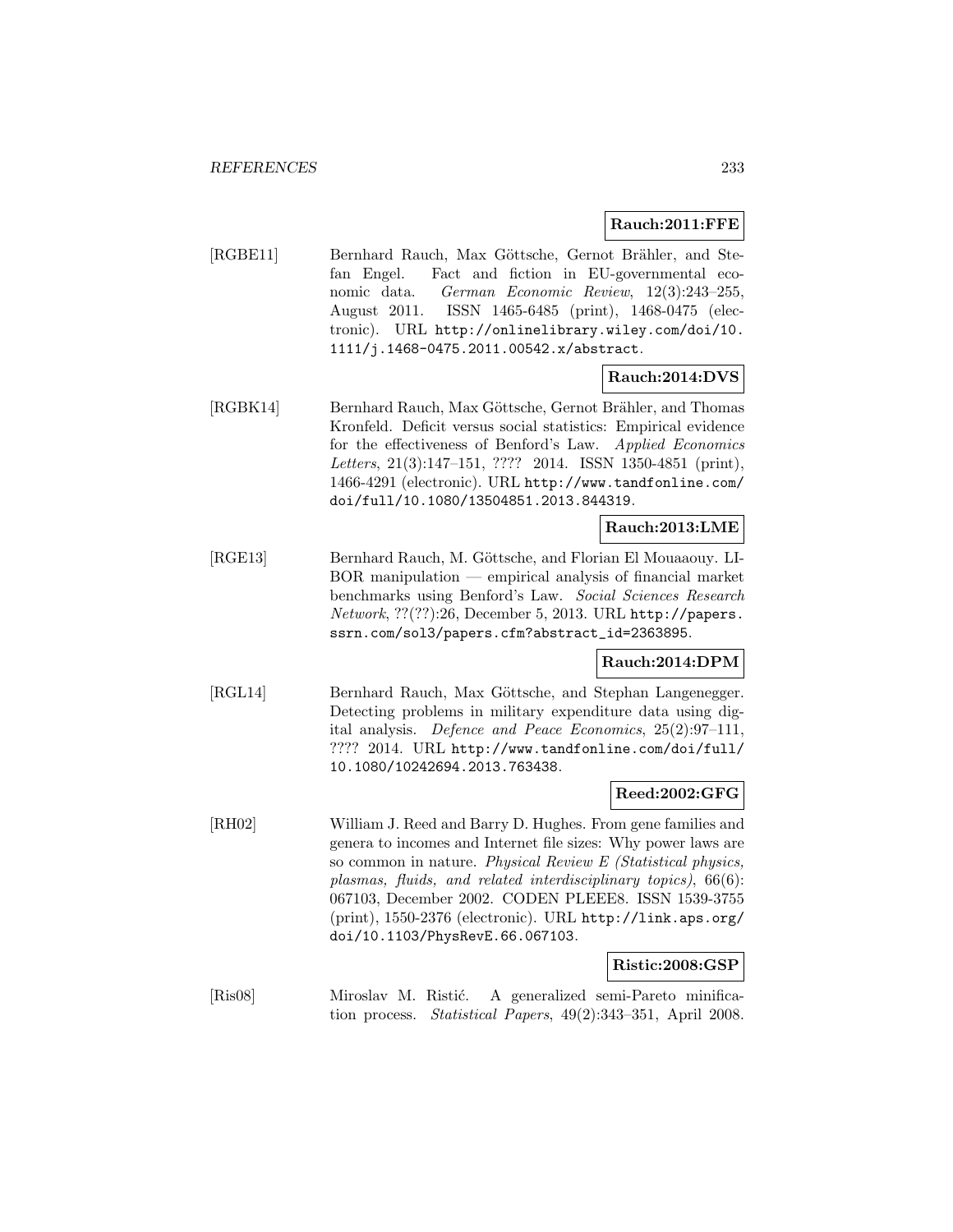CODEN STPAE4. ISSN 0932-5026 (print), 1613-9798 (electronic). URL http://link.springer.com/article/10. 1007/s00362-006-0017-4.

## **Radhakrishnan:1979:LLC**

[RK79] T. Radhakrishnan and R. Kernizan. Lotka's Law and computer science literature. Journal of the American Society for Information Science, 30(1):51–54, January 1979. CODEN AISJB6. ISSN 0002-8231 (print), 1097-4571 (electronic).

## **Romano:2011:NLR**

[RM11] Paul K. Romano and Harry McLaughlin. On non-linear recursive sequences and Benford's Law. Fibonacci Quarterly, 49(2): 134–138, May 2011. CODEN FIBQAU. ISSN 0015-0517. URL http://www.fq.math.ca/Abstracts/49-2/romano.pdf.

## **Rane:2014:BLG**

[RMB<sup>+</sup>14] Ameya Deepak Rane, Utkarsh Mishra, Anindya Biswas, Aditi Sen(De), and Ujjwal Sen. Benford's Law gives better scaling exponents in phase transitions of quantum XY models. Physical Review E (Statistical physics, plasmas, fluids, and related interdisciplinary topics), 90(2):022144:1–022144:8, August 29, 2014. CODEN PLEEE8. ISSN 1539-3755 (print), 1550-2376 (electronic). URL http://link.aps.org/doi/10. 1103/PhysRevE.90.022144.

## **Rousset:1998:CPV**

[RME98] Olivier G. Rousset, Yilong Ma, and Alan C. Evans. Correction for partial volume effects in PET: Principle and validation. Journal of Nuclear Medicine, 39(5):904–911, May 1998. CODEN JNMEAQ. ISSN 0161-5505 (print), 1535-5667 (electronic). URL http://jnm.snmjournals.org/content/ 39/5/904.full.pdf+html.

#### **Robertson:1997:FEM**

[Rob97] Jack C. Robertson. Fraud Examination for Managers and Auditors. Viesca Books, Austin, TX, USA, 1997 edition, 1997. ISBN 0-9656785-0-4. vii + 564 pp. LCCN HV8079.F7 R63 1997.

#### **Robledo:2011:LZB**

[Rob11] Alberto Robledo. Laws of Zipf and Benford, intermittency, and critical fluctuations. Chinese Science Bulletin,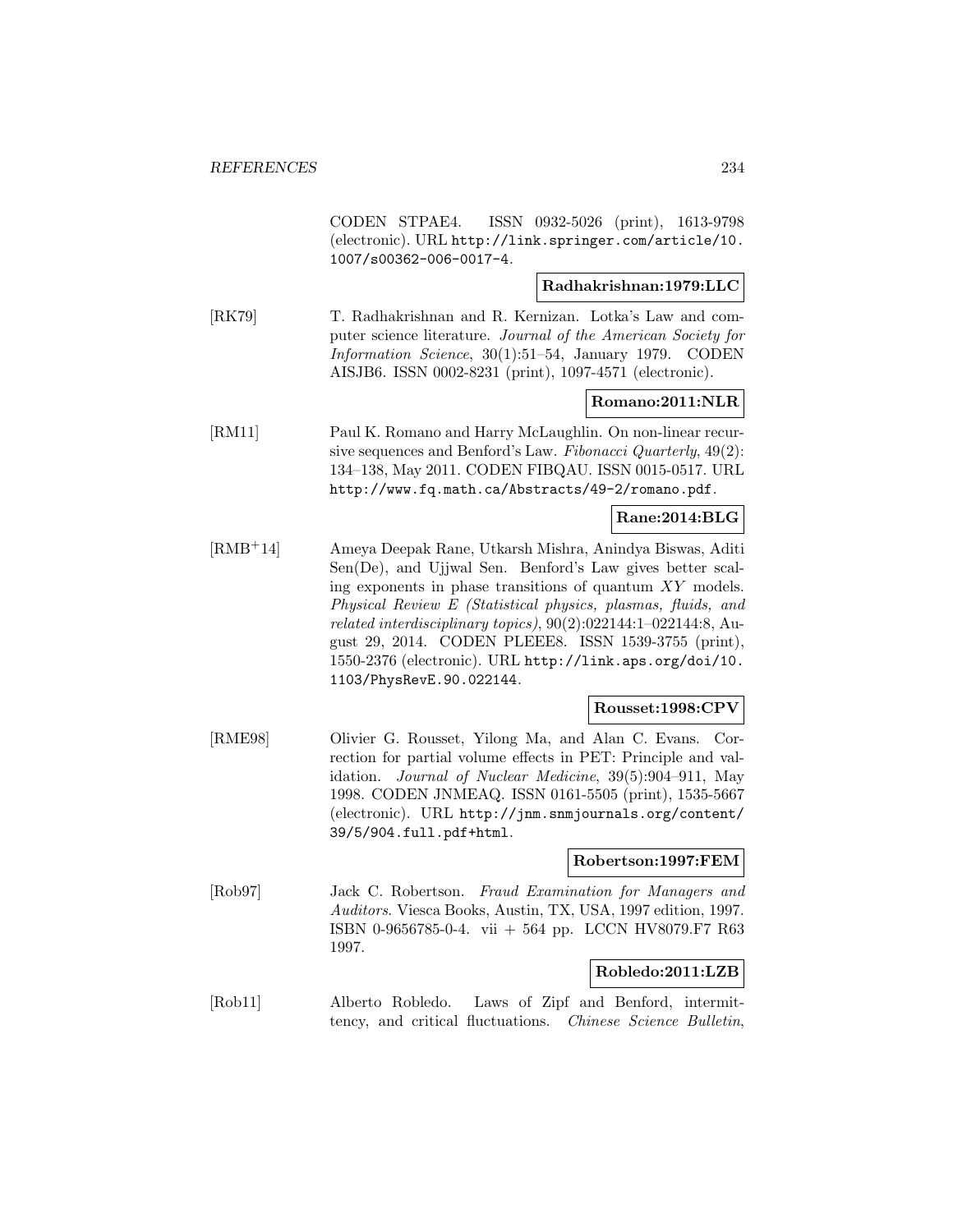56(34):3643–3648, 2011. ISSN 1001-6538 (print), 1861-9541 (electronic). URL http://link.springer.com/article/10. 1007/s11434-011-4827-y.

## **Rodriguez:2004:FSD**

[Rod04] Ricardo J. Rodriguez. First significant digit patterns from mixtures of uniform distributions. The American Statis $tician$ ,  $58(1):64-71$ , February 2004. CODEN ASTAAJ. ISSN 0003-1305 (print), 1537-2731 (electronic). URL http: //oberon.ingentaselect.com/cgi-bin/linker?ini=asa& reqidx=/cw/asa/00031305/v58n1/s13/p64.

#### **Ross:2011:BLG**

[Ros11] Kenneth A. Ross. Benford's Law, a growth industry. American Mathematical Monthly, 118(7):571–583, August/September 2011. CODEN AMMYAE. ISSN 0002-9890 (print), 1930-0972 (electronic). URL http://www.jstor.org/stable/10.4169; http://www.jstor.org/stable/pdfplus/10.4169/amer. math.monthly.118.07.571.pdf; http://www.maa.org/ history/presidents/ross.html.

# **Ross:2012:FDS**

[Ros12] Kenneth A. Ross. First digits of squares and cubes. Mathematics Magazine, 85(1):37–43, February 2012. CODEN MAMGA8. ISSN 0025-570X. URL http://www.maa.org/ history/presidents/ross.html.

# **Rouault:1976:PAE**

[Rou76a] Alain Rouault. Propriétés asymptotiques d'un n-échantillon d'une variable aléatoire dénombrable connues sous le nom de lois de Zipf. (French) [asymptotic properties of an  $n$ -sample of a denumerable random variable known under the name of Zipf's law]. Comptes Rendus Hebdomadaires des Séances de l'Académie des Sciences. Séries A et B, 283(6):Aiv, A379– A380, 1976. CODEN CHASAP. ISSN 0151-0509.

## **Rouault:1976:SML**

[Rou76b] Alain Rouault. Sources markoviennes et lois de Zipf. (French) [Markovian source and Zipf laws]. Comptes Rendus Hebdomadaires des Séances de l'Académie des Sciences. Séries A et B, 283(10):Aiii, A789–A790, 1976. CODEN CHASAP. ISSN 0151-0509.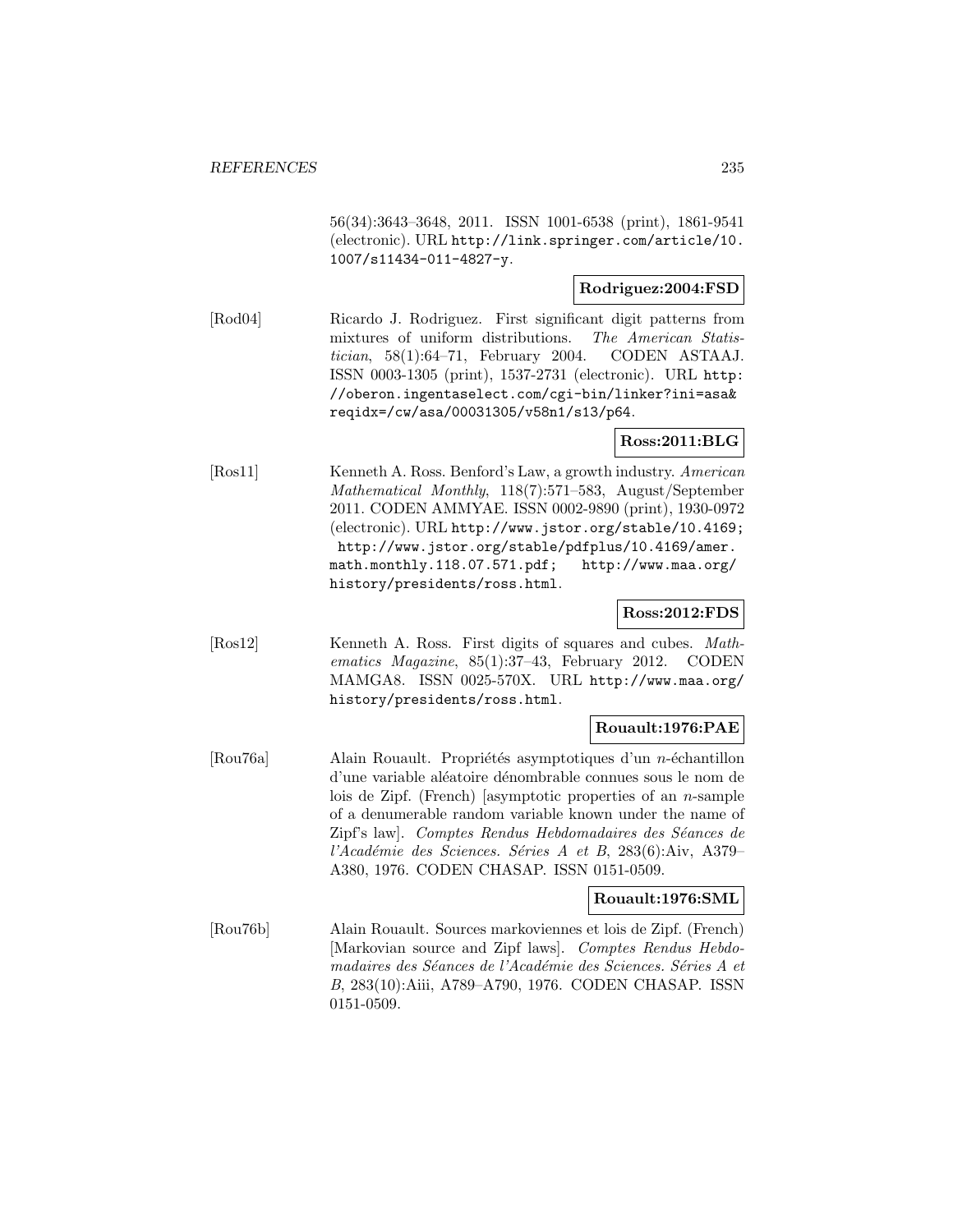#### **Rouault:1978:LZS**

[Rou78] Alain Rouault. Lois de Zipf et sources markoviennes. (French)  $[Zipf's law and Markovian sources]$ . Ann. Inst. H. Poincaré Sect. B (N.S.), 14(2):169–188, 1978. CODEN AHPBAR. ISSN 0020-2347.

## **Rousseau:1992:RBR**

[Rou92] Ronald Rousseau. Research: Breakdown of the robustness property of Lotka's Law: the case of adjusted counts for multiauthorship attribution. Journal of the American Society for Information Science, 43(10):645–647, December 1992. CO-DEN AISJB6. ISSN 0002-8231 (print), 1097-4571 (electronic).

## **Rousseau:2005:RFE**

[Rou05] Ronald Rousseau. Robert Fairthorne and the empirical power laws. Journal of Documentation, 61(2):194–202, ???? 2005. CODEN JDOCAS. ISSN 0022-0418 (print), 1758-7379 (electronic).

#### **Roukema:2009:BLA**

[Rou09] Boudewijn F. Roukema. Benford's Law anomalies in the 2009 Iranian presidential election.  $ArXiv$  e-prints, June 16, 2009. CODEN ???? ISSN ???? URL http://adsabs.harvard.edu/abs/2009arXiv0906.2789R; http://arxiv.org/abs/0906.2789.

#### **Rousseau:2010:AFO**

[Rou10] Christiane Rousseau. Apprendre à frauder ou à détecter les fraudes. (French) [Learning to defraud or to detect fraud].  $Accrom \alpha th$ , 5:2–7, Eté–automne 2010. ISSN 1911-0197. URL http://accromath.uqam.ca/contents/pdf/Benford.pdf.

#### **Roukema:2014:FDA**

[Rou14] Boudewijn F. Roukema. A first-digit anomaly in the 2009 Iranian Presidential election. Journal of Applied Statistics, 41 (1):164–199, 2014. ISSN 0266-4763 (print), 1360-0532 (electronic).

#### **Roukema:2015:CBL**

[Rou15] Boudewijn F. Roukema. Complementing Benford's Law for small N: a local bootstrap. In Miller [Mil15a], pages 223– 232. ISBN 0-691-14761-2 (hardcover), 1-4008-6659-6 (e-book).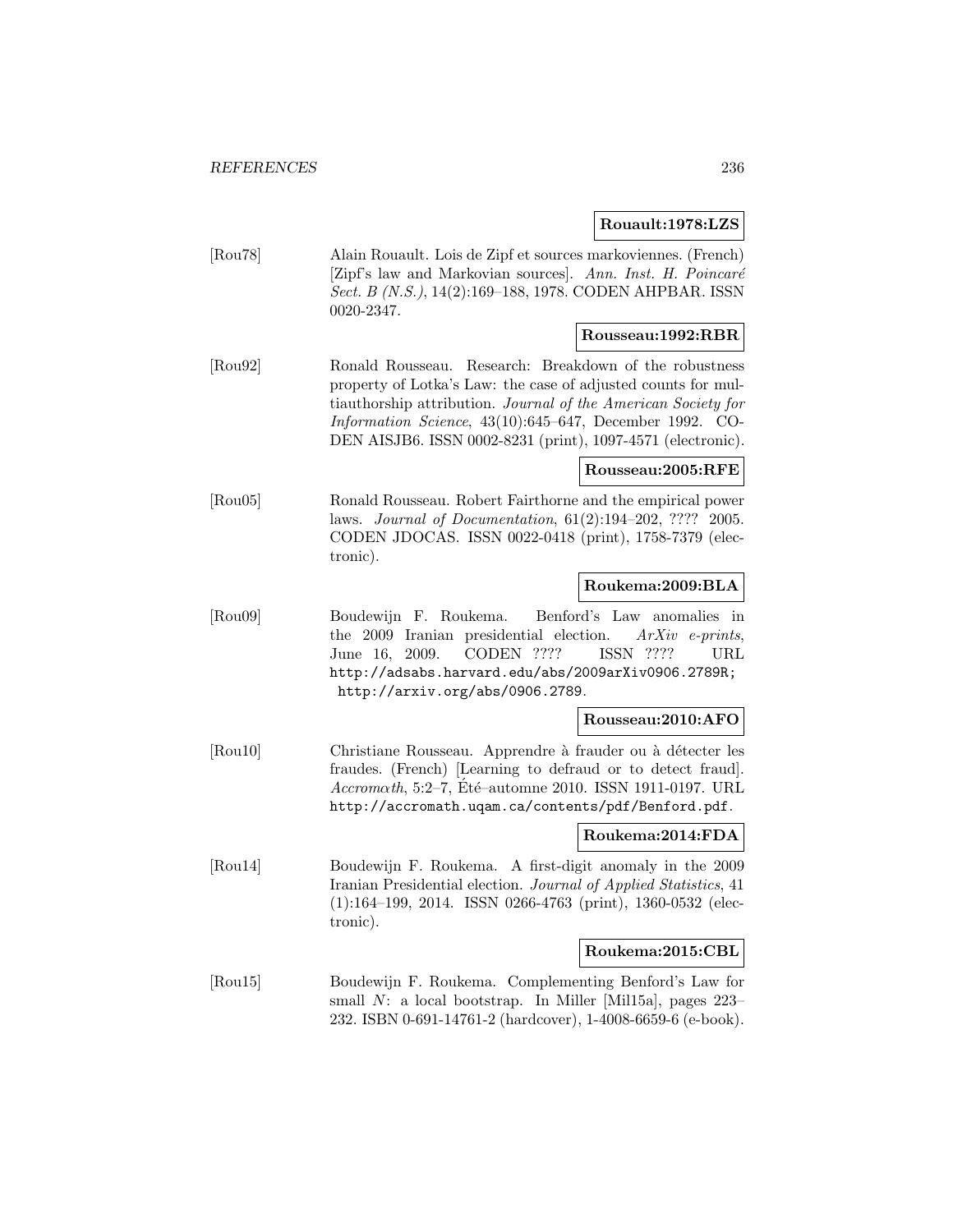LCCN QA273.6 .B46 2015. URL http://press.princeton. edu/titles/10527.html.

#### **Rowlands:2005:EAD**

[Row05] Ian Rowlands. Emerald authorship data, Lotka's law and research productivity. ASLIB Proceedings, 57(1):5-10, ???? 2005. CODEN ASLPAO. ISSN 0001-253X (print), 1758-3748 (electronic).

# **Rose:2003:TEF**

[RR03] Anna M. Rose and Jacob M. Rose. Turn Excel into a financial sleuth: an easy-to-use digital analysis tool can red-flag irregularities. Journal of Accountancy, 196(2):58–??, August 2003. CODEN JACYAD. ISSN 0021-8448 (print), 1945-0729 (electronic). URL http://www.journalofaccountancy.com/ Issues/2003/Aug/TurnExcelIntoAFinancialSleuth.

#### **Romero-Rochin:2009:DBL**

[RR09] V. Romero-Rochin. A derivation of Benford's Law ... and a vindication of Newcomb. ArXiv e-prints, September 2009. CODEN ???? ISSN ???? URL http://adsabs.harvard. edu/abs/2009arXiv0909.3822R; http://arxiv.org/abs/ 0909.3822.

# **Rawlings:2004:EBP**

[RRR04] Philip K. Rawlings, David Reguera, and Howard Reiss. Entropic basis of the Pareto law. Physica A: Statistical Mechanics and its Applications, 343(1–4):643–652, 2004. CODEN PHYADX. ISSN 0378-4371 (print), 1873-2119 (electronic).

#### **Ravisankar:2011:DFS**

[RRRB11] P. Ravisankar, V. Ravi, G. Raghava Rao, and I. Bose. Detection of financial statement fraud and feature selection using data mining techniques. Decision Support Systems, 50(2):491–500, January 2011. CODEN DSSYDK. ISSN 0167-9236 (print), 1873-5797 (electronic). URL http://www.sciencedirect.com/science/article/ pii/S0167923610001879.

#### **Ramanana-Rahary:2009:APR**

[RRZR09] Suzy Ramanana-Rahary, Michel Zitt, and Ronald Rousseau. Aggregation properties of relative impact and other classical indicators: Convexity issues and the Yule–Simpson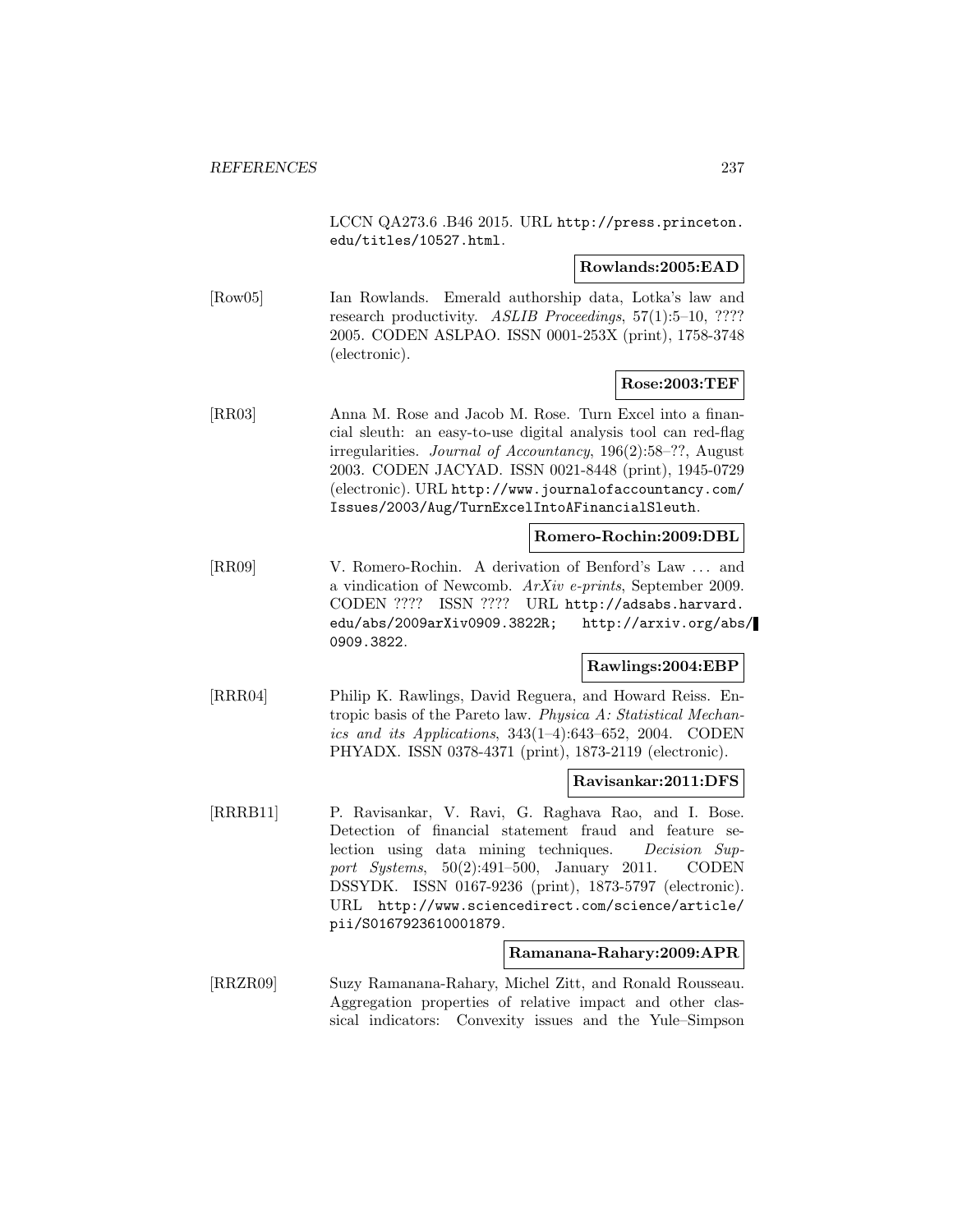paradox. Scientometrics, 79(2):311–327, May 2009. CO-DEN SCNTDX. ISSN 0138-9130 (print), 1588-2861 (electronic). URL http://link.springer.com/article/10. 1007/s11192-009-0420-4.

#### **Ruankong:2019:CTB**

[RS19] Pongpol Ruankong and Songkiat Sumetkijakan. Chains of truncated beta distributions and Benford's law. Unif. Distrib. Theory, 14(2):27–32, 2019. ISSN 1336-913X.

## **Ramsden:1998:ZLB**

[RV98] J. J. Ramsden and J. Vohradský. Zipf-like behavior in procaryotic protein expression. Physical Review E (Statistical physics, plasmas, fluids, and related interdisciplinary topics), 58(??):7777–??, December 1, 1998. CODEN PLEEE8. ISSN 1539-3755 (print), 1550-2376 (electronic). URL http://link. aps.org/doi/10.1103/PhysRevE.58.7777.

## **Rajabpour:2009:SRC**

[RV09] M. A. Rajabpour and S. M. Vaez Allaei. Scaling relations for contour lines of rough surfaces. Physical Review E (Statistical physics, plasmas, fluids, and related interdisciplinary topics), 80(1):011115, July 13, 2009. CODEN PLEEE8. ISSN 1539- 3755 (print), 1550-2376 (electronic). URL http://link.aps. org/doi/10.1103/PhysRevE.80.011115.

#### **Raman:2015:CSC**

[RVAN15] Raghu Raman, Smrithi Venkatasubramanian, Krishnashree Achuthan, and Prema Nedungadi. Computer science (CS) education in Indian schools: Situation analysis using Darmstadt model. ACM Transactions on Computing Education, 15 (2):7:1–7:??, May 2015. CODEN ???? ISSN 1946-6226.

#### **Ribeiro:2015:MPE**

[RZS<sup>+</sup>15] Marco Tulio Ribeiro, Nivio Ziviani, Edleno Silva De Moura, Itamar Hata, Anisio Lacerda, and Adriano Veloso. Multiobjective Pareto-efficient approaches for recommender systems. ACM Transactions on Intelligent Systems and Technology (TIST), 5(4):53:1–53:??, January 2015. CODEN ???? ISSN 2157-6904 (print), 2157-6912 (electronic).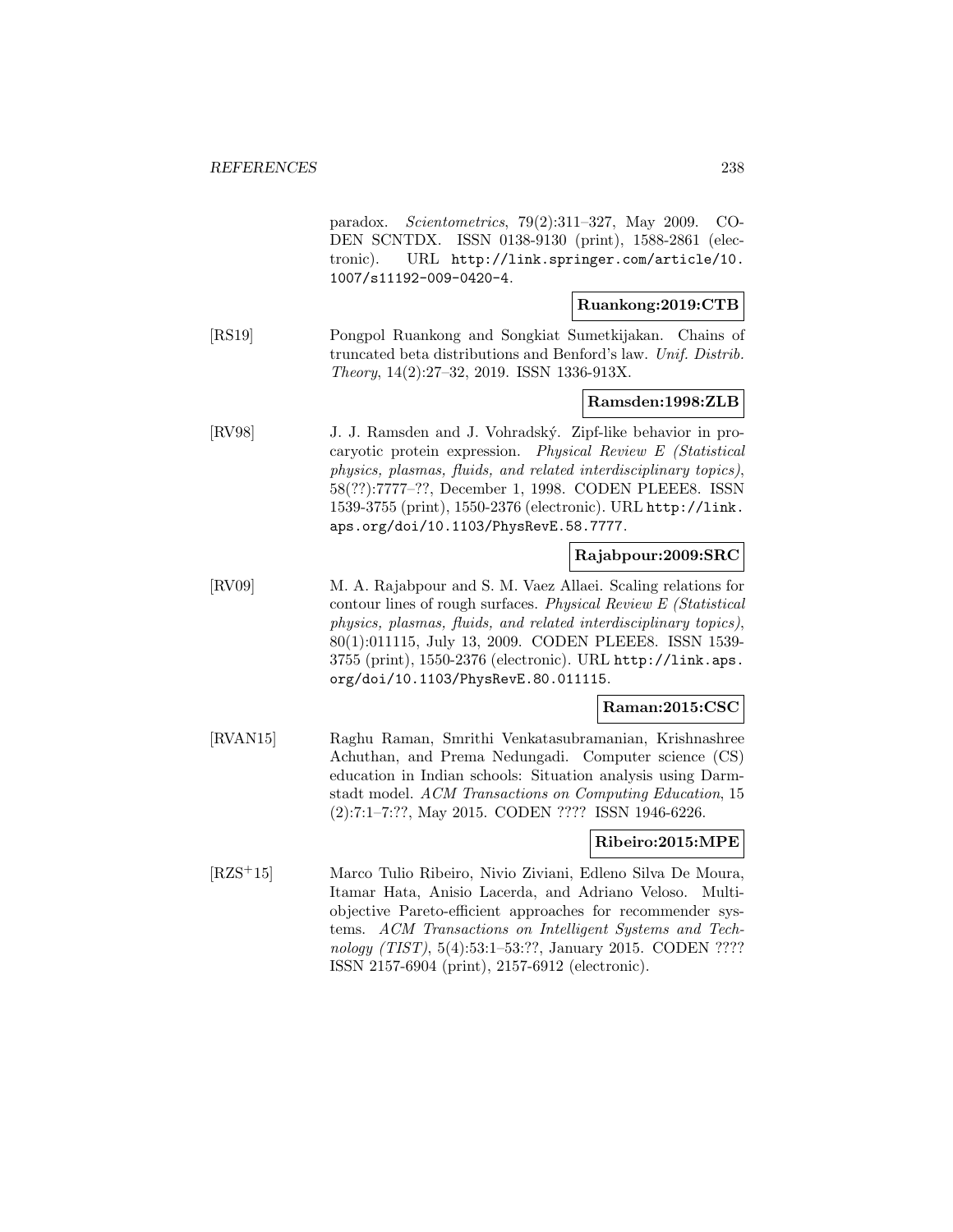#### **Stanley:2000:SIU**

[SAG<sup>+</sup>00] H. E. Stanley, L. A. N. Amaral, P. Gopikrishnan, P. Ch. Ivanov, T. H. Keitt, and V. Plerou. Scale invariance and universality: organizing principles in complex systems. Physica A: Statistical Mechanics and its Applications, 281(1–4):60–68, June 15, 2000. CODEN PHYADX. ISSN 0378-4371 (print), 1873-2119 (electronic). URL http://www.sciencedirect. com/science/article/pii/S0378437100001953.

#### **Salsburg:1997:DPB**

[Sal97] David Salsburg. Digit preferences in the Bible. Chance: a magazine for people interested in the analysis of data,  $10(4)$ : 46–48, ???? 1997. CODEN CNDCE4. ISSN 0933-2480 (print), 1867-2280 (electronic). URL http://amstat.tandfonline. com/doi/full/10.1080/09332480.1997.10542065.

**Sanders:1987:PPUa**

[San87a] Robert Sanders. The Pareto Principle: Its use and abuse. Journal of Consumer Marketing, 4(1):47–50, ???? 1987. CO-DEN ???? ISSN 0736-3761.

# **Sanders:1987:PPUb**

[San87b] Robert Sanders. The Pareto Principle: Its use and abuse. Journal of Services Marketing, 1(2):37–40, ???? 1987. CO-DEN ???? ISSN 0887-6045.

#### **Sanders:1988:PPU**

[San88] Robert Sanders. The Pareto Principle: Its use and abuse. Journal of Business & Industrial Marketing, 3(2):37–40, ???? 1988. CODEN ???? ISSN 0885-8624.

#### **Sanders:1992:PPU**

[San92] Robert Sanders. The Pareto Principle: its use and abuse. Journal of Product & Brand Management, 1(2):37–40, ???? 1992. CODEN ???? ISSN 1061-0421.

## **Sandon:2002:DPC**

[San02a] F. Sandon. Do populations conform to the law of anomalous numbers? Population, 57(4):755–761, ???? 2002. URL http://www.persee.fr/doc/pop\_1634-2941\_2002\_ num\_57\_4\_18419.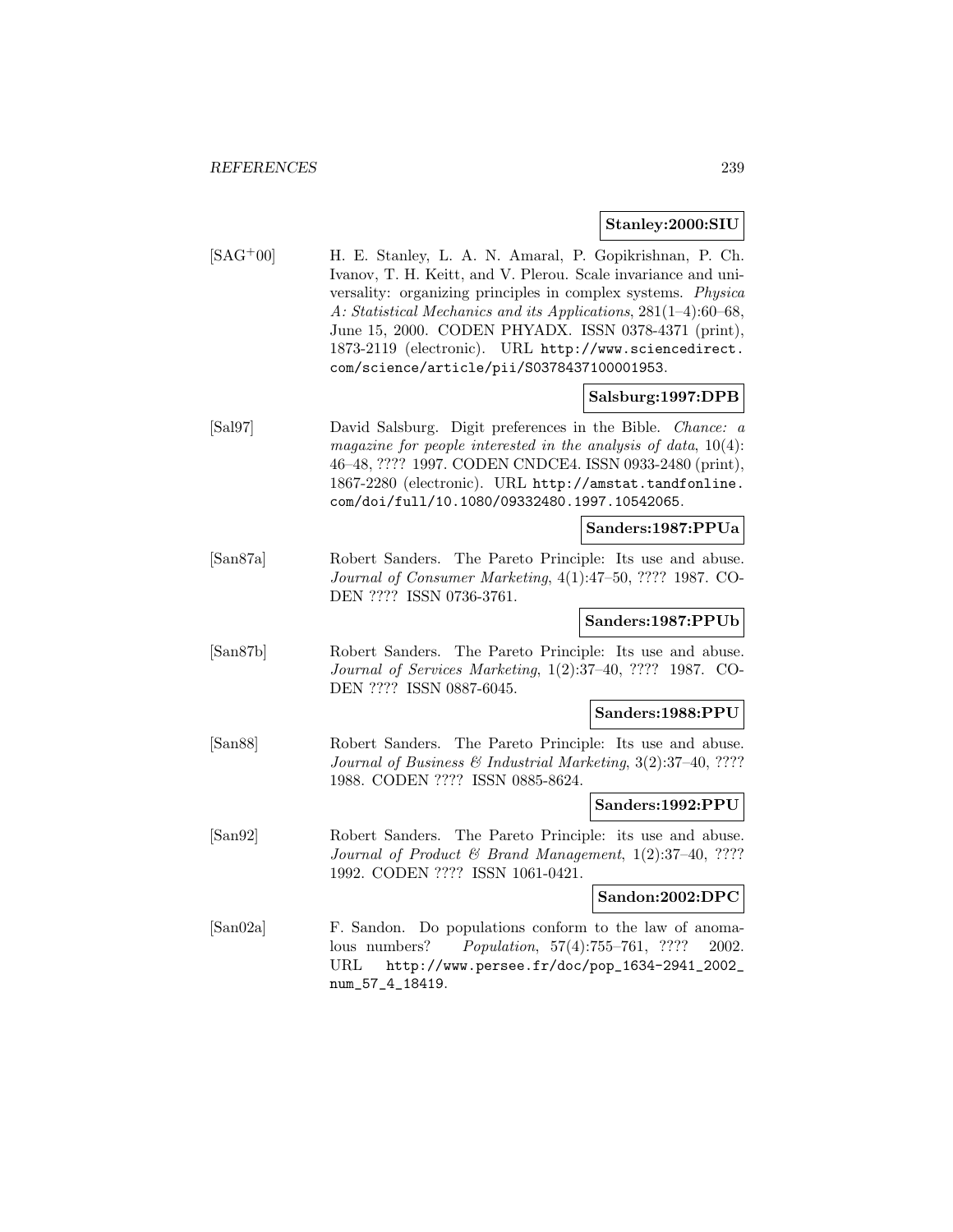#### **Sandron:2002:DPC**

[San02b] Frédéric Sandron. Do populations conform to the Law of Anomalous Numbers? Population, 57(4-5):755-761, ???? 2002. CODEN ???? ISSN 1169-1018. URL http:/ /www.cairn.info/article\_p.php?ID\_ARTICLE=POPE\_204\_ 0753. Translation from French by S. R. Hayford.

# **Sandron:2002:PSE**

[San02c] Frédéric Sandron. Les populations suivent-elles la loi des nombres anomaux? (French). [Do populations conform to the Law of Anomalous Numbers?]. Population (French edition), 57(4–5):761–768, ???? 2002. CODEN POPUAQ. ISSN 0032-4663 (print), 1957-7966 (electronic). URL http: //www.persee.fr/web/revues/home/prescript/article/ pop\_0032-4663\_2002\_num\_57\_4\_16873.

#### **Sarkar:1973:OSD**

[Sar73] B. P. Sarkar. An observation on the significant digits of the binomial coefficients and factorials. Sankhyā (Indian Journal of Statistics), Series B. Methodological, 35(??):363–364, ???? 1973. CODEN SANBBV. ISSN 0581-5738.

## **Saville:2004:SWN**

[Sav04] Adrian D. Saville. Sorry, wrong number. How accounting data are wrong and how the numbers can be fixed. Preprint, ????, ????, ???? 2004.

# **Saville:2006:UBL**

[Sav06] Adrian D. Saville. Using Benford's law to detect data error and fraud: An examination of companies listed on the Johannesburg Stock Exchange. South African Journal of Economic and Management Sciences, 9(3):341–354, ???? 2006. CODEN ???? ISSN 1015-8812 (print), 2222-3436 (electronic).

#### **Sundheim:1993:FNT**

[SB93] R. Sundheim and B. Busta. Fibonacci numbers tend to obey Benford's Law: an extension of Wlodarski and Sentance. Working paper, St. Cloud State University, St. Cloud, MN, USA, ???? 1993.

# **Singh:2015:ABL**

[SB15] N. Singh and R. Bansal. Analysis of Benford's Law in digital image forensics. In Signal Processing and Communica-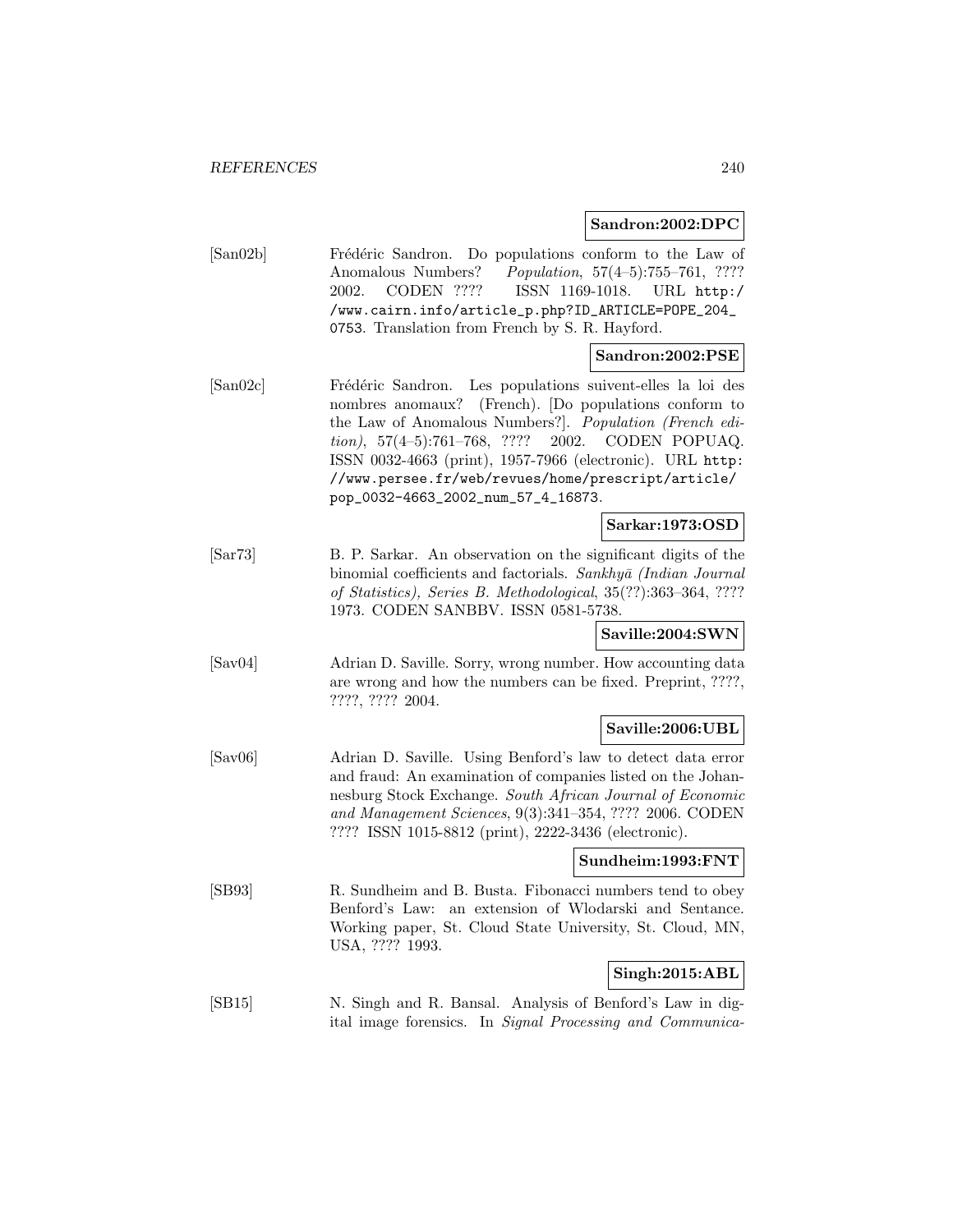tion (ICSC), 2015 International Conference on, pages 413– 418. IEEE Computer Society Press, 1109 Spring Street, Suite 300, Silver Spring, MD 20910, USA, March 2015.

# **Sellke:2001:CVT**

[SBB01] Thomas Sellke, M. J. Bayarri, and James O. Berger. Calibration of p values for testing precise null hypotheses. The American Statistician, 55(1):62–71, February 2001. CO-DEN ASTAAJ. ISSN 0003-1305 (print), 1537-2731 (electronic). URL http://www.amstat.org/publications/tas/ Sellke.htm; http://www.jstor.org/stable/2685531; http://www.tandfonline.com/doi/abs/10.1198/000313001300339950.

## **Stanley:1995:ZPS**

[SBH<sup>+</sup>95] Michael H. R. Stanley, Sergey V. Buldyrev, Shlomo Havlin, Rosario N. Mantegna, Michael A. Salinger, and H. Eugene Stanley. Zipf plots and the size distribution of firms. Economics Letters, 49(4):453–457, October 15, 1995. CO-DEN ECLEDS. ISSN 0165-1765 (print), 1873-7374 (electronic). URL http://www.sciencedirect.com/science/ article/pii/016517659500696D.

# **Snyder:2001:SAO**

[SCD01] Mark A. Snyder, James H. Curry, and Anne M. Dougherty. Stochastic aspects of one-dimensional discrete dynamical systems: Benford's law. Physical Review E (Statistical physics, plasmas, fluids, and related interdisciplinary topics), 64(2):026222:1–026222:5, August 2001. CODEN PLEEE8. ISSN 1539-3755 (print), 1550-2376 (electronic). URL http://adsabs.harvard.edu/abs/2001PhRvE..64b6222S; http://pre.aps.org/abstract/PRE/v64/i2/e026222.

# **Swanson:2003:DPF**

[SCE03] David Swanson, Moon Jung Cho, and John Eltinge. Detecting possibly fraudulent or error-prone survey data using Benford's Law. In ????, editor, Proceedings of the Survey Research Section, pages 4172–4177. American Statistical Association, Washington, DC, USA, 2003. ISBN ???? LCCN ???? URL http://www.amstat.org/sections/srms/ proceedings/y2003/Files/JSM2003-000205.pdf..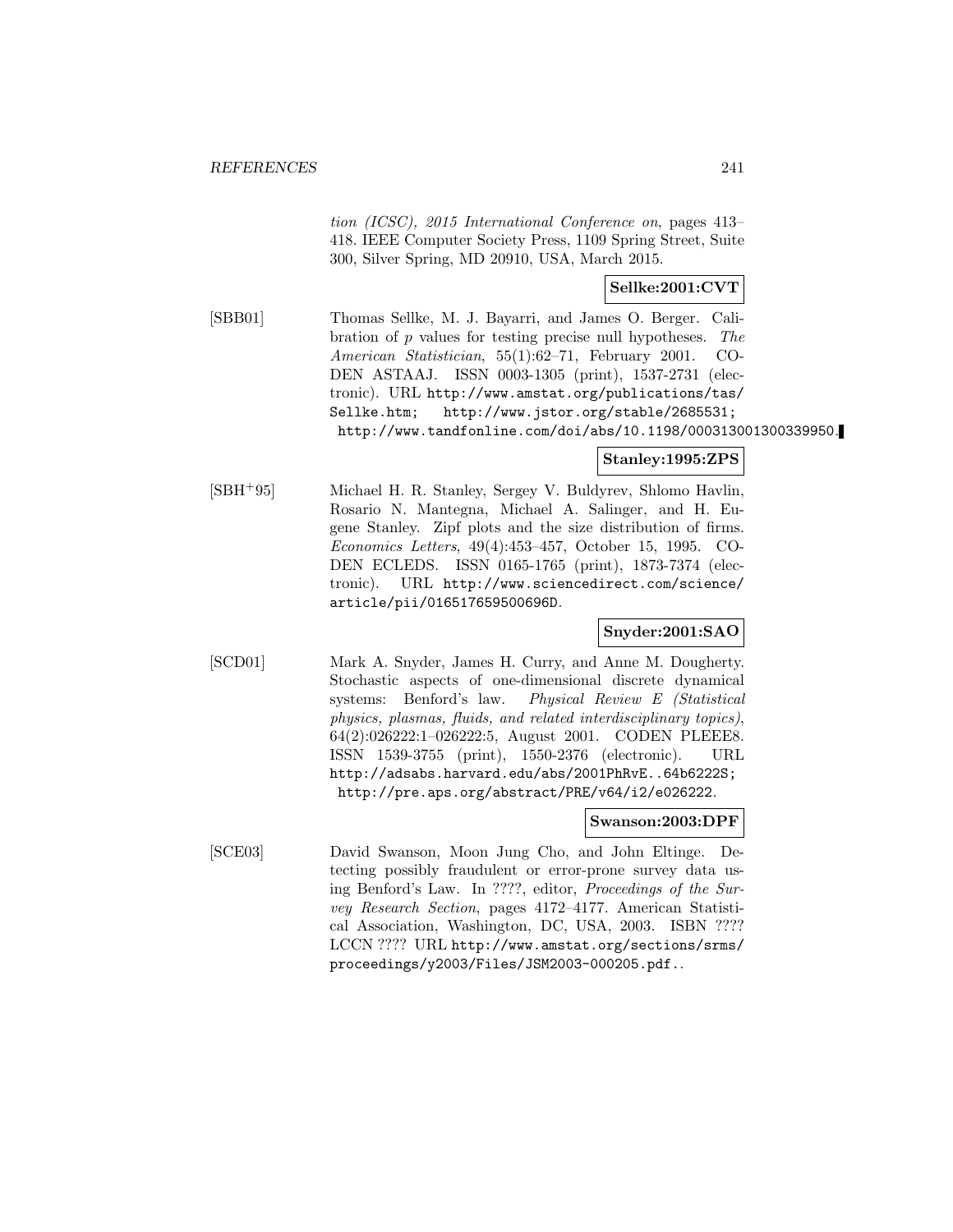# **Schatte:1973:VMG**

| $\lbrack \text{Sch} 73 \rbrack$ | Peter Schatte. Zur Verteilung der Mantisse in der Gleitkom-<br>madarstellung einer Zufallsgröße. (German) [distribution of<br>the mantissa in the floating-point representation of a ran-<br>dom variable]. Zeitschrift für Angewandte Mathematik und<br>Mechanik, 53(??):553-565, ???? 1973. CODEN ZAMMAX.<br>ISSN 0044-2267 (print), 1521-4001 (electronic). |
|---------------------------------|----------------------------------------------------------------------------------------------------------------------------------------------------------------------------------------------------------------------------------------------------------------------------------------------------------------------------------------------------------------|
|                                 | Schorr:1974:LLL                                                                                                                                                                                                                                                                                                                                                |
| $\lbrack \mathrm{Sch}74\rbrack$ | Alan E. Schorr. Lotka's Law and library science. $RQ$ , 14(1):<br>32-33, Fall 1974. CODEN ???? ISSN 0033-7072.                                                                                                                                                                                                                                                 |
|                                 | Schorr:1975:LLM                                                                                                                                                                                                                                                                                                                                                |
| [Sch75a]                        | Alan E. Schorr. Lotka's Law and map librarianship. Journal of<br>the American Society for Information Science, 26(3):189-190,<br>May/June 1975. CODEN AISJB6. ISSN 0002-8231 (print),<br>1097-4571 (electronic).                                                                                                                                               |
|                                 | Schorr:1975:LLH                                                                                                                                                                                                                                                                                                                                                |
| [Sch75b]                        | Alan E. Schorr. Lotka's Law and the history of legal medicine.<br>Research in Librarianship, 30(??):205-209, September 1975.<br>CODEN ???? ISSN 0034-5245.                                                                                                                                                                                                     |
|                                 | Schorr:1975:BCL                                                                                                                                                                                                                                                                                                                                                |
| [Sch75c]                        | Alan Edward Schorr. Brief communications: Lotka's Law and<br>Map Librarianship. Journal of the American Society for Infor-<br>mation Science, 26(3):189-190, May 1975. CODEN AISJB6.<br>ISSN 0002-8231 (print), 1097-4571 (electronic).                                                                                                                        |
|                                 | Schatte:1981:RVL                                                                                                                                                                                                                                                                                                                                               |
| [Sch81]                         | Peter Schatte. On random variables with logarithmic mantissa<br>distribution relative to several bases. Elektronische Informa-<br>tionsverarbeitung und Kybernetik (EIK), $17(??):293-295, ????$<br>1981. CODEN EIVKAX. ISSN 0013-5712.                                                                                                                        |
|                                 | Schatte:1983:SUD                                                                                                                                                                                                                                                                                                                                               |
| [Sch83a]                        | On $H_{\infty}$ -summability and the uniform dis-<br>Peter Schatte.<br>tribution of sequences. Mathematische Nachrichten, 113(1):<br>????<br>1983.<br>CODEN MTMNAQ.<br>ISSN 0025-<br>$237 - 243$ ,<br>URL http://onlinelibrary.wiley.com/doi/10.<br>584X.<br>1002/mana.19831130122/abstract.                                                                   |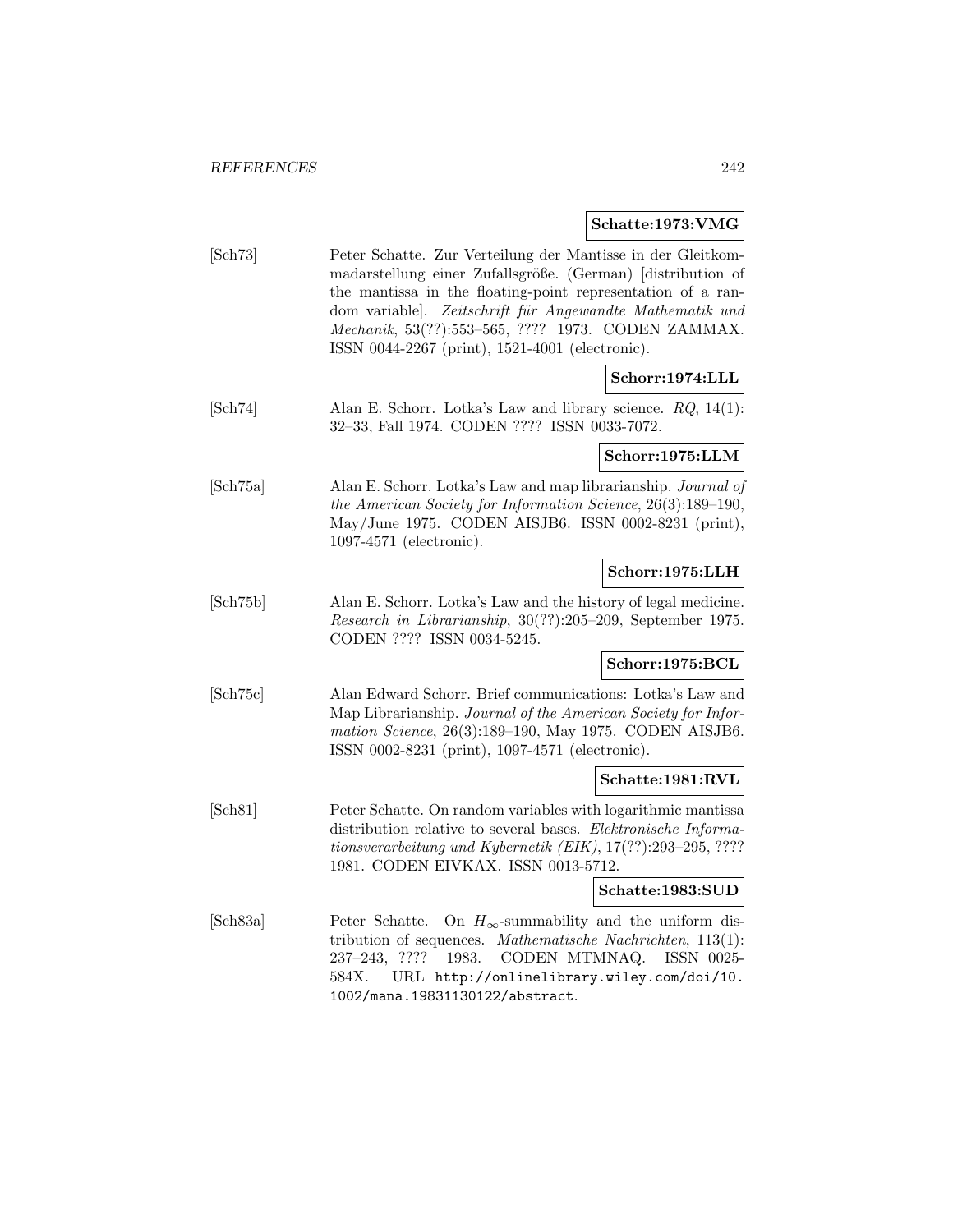#### **Schatte:1983:AUD**

[Sch83b] Peter Schatte. On the asymptotic uniform distribution of sums reduced mod1. Mathematische Nachrichten, 115(1): 257–281, ???? 1983. CODEN MTMNAQ. ISSN 0025- 584X. URL http://onlinelibrary.wiley.com/doi/10. 1002/mana.19841150121/abstract.

#### **Schatte:1984:AUD**

[Sch84] Peter Schatte. On the asymptotic uniform distribution of sums reduced mod1. Mathematische Nachrichten, 115(1): 275–281, ???? 1984. CODEN MTMNAQ. ISSN 0025- 584X. URL http://onlinelibrary.wiley.com/doi/10. 1002/mana.19841150121/abstract.

# **Schatte:1986:ALD**

[Sch86] Peter Schatte. On the asymptotic logarithmic distribution of the floating-point mantissas of sums. Mathematische Nachrichten, 127(1):7–20, ???? 1986. CODEN MTMNAQ. ISSN 0025-584X. URL http://onlinelibrary.wiley.com/ doi/10.1002/mana.19861270102/abstract.

# **Schatte:1987:ABM**

[Sch87a] Peter Schatte. On the asymptotic behaviour of the mantissa distribution of sums. Journal of Information Processing and Cybernetics: EIK, 23(??):353–360, ???? 1987. CODEN JI-CYE5. ISSN 0863-0593.

#### **Schatte:1987:SEU**

 $[Sch87b]$  Peter Schatte. Some estimates of the  $\mathcal{H}_{\infty}$ -uniform distribution. Monatshefte für Mathematik,  $103(3):233-249$ , September 1987. CODEN MNMTA2. ISSN 0026-9255 (print), 1436-5081 (electronic). URL http://link.springer.com/article/10. 1007/BF01364342.

#### **Schatte:1988:LIL**

[Sch88a] Peter Schatte. On a law of the iterated logarithm for sums mod1 with application to Benford's law. Probability Theory and Related Fields, 77(2):167–178, February 1988. CODEN PTRFEU. ISSN 0178-8051 (print), 1432-2064 (electronic). URL http://link.springer.com/article/10. 1007/BF00334035.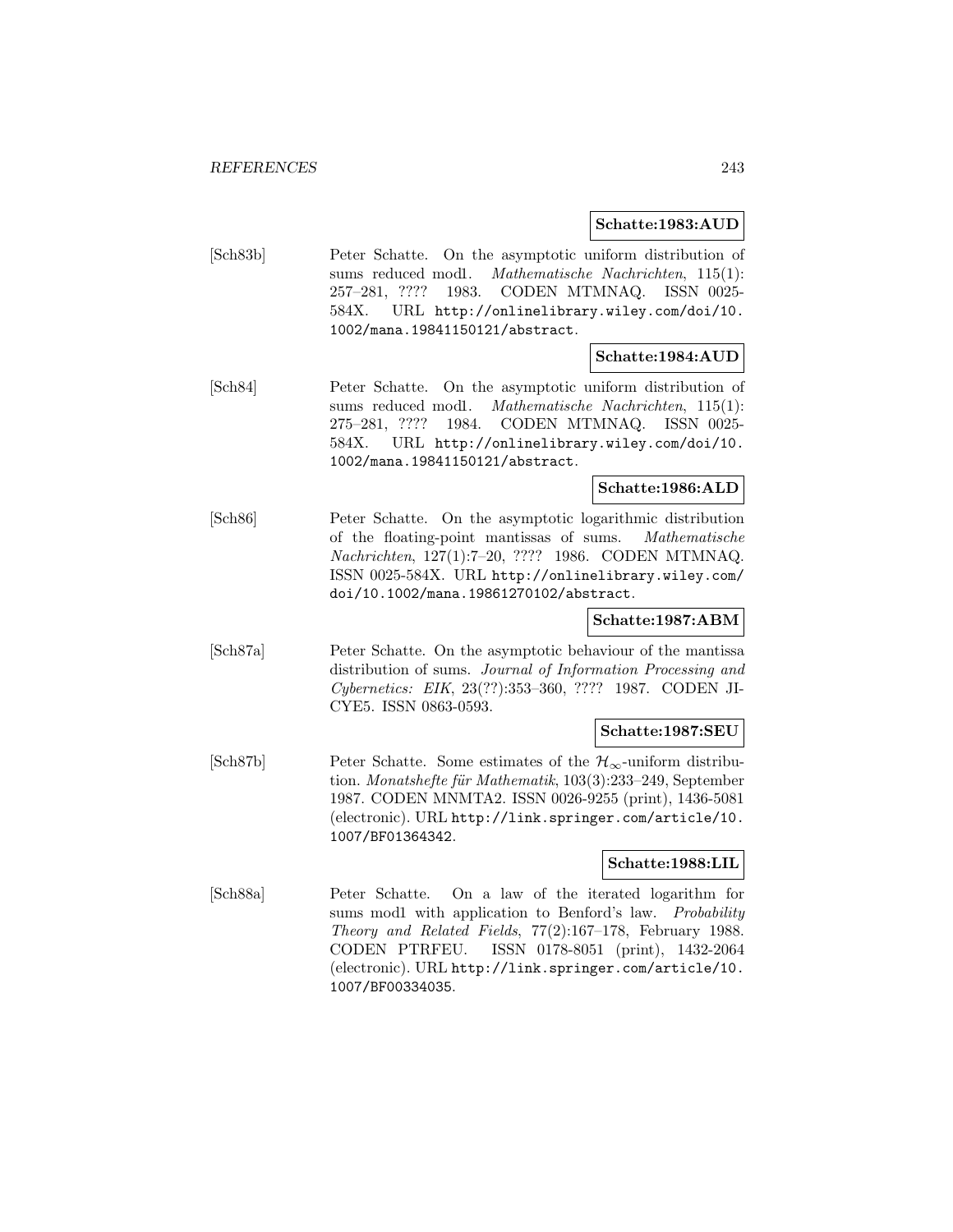**Schatte:1988:MDC**

| [Sch88b] | Peter Schatte. On mantissa distribution in computing and    |
|----------|-------------------------------------------------------------|
|          | Benford's law. Journal of Information Processing and Cyber- |
|          | netics: EIK, 24(9):443-455, ???? 1988. CODEN JICYE5.        |
|          | ISSN 0863-0593.                                             |
|          | $ \operatorname{Schatter:1988:ASC} $                        |

[Sch88c] Peter Schatte. On the almost sure convergence of floatingpoint mantissas and Benford's Law. Mathematische Nachrichten, 135(1):79–83, ???? 1988. CODEN MTMNAQ. ISSN 0025- 584X.

#### **Schatte:1988:UDC**

[Sch88d] Peter Schatte. On the uniform distribution of certain sequences and Benford's law. Mathematische Nachrichten, 136 (1):271–273, 1988. CODEN MTMNAQ. ISSN 0025-584X.

#### **Schatte:1989:MUD**

[Sch89] Peter Schatte. On measures of uniformly distributed sequences and Benford's law. Monatshefte für Mathematik, 107(3):245–256, 1989. CODEN MNMTA2. ISSN 0026-9255 (print), 1436-5081 (electronic).

#### **Schatte:1990:BLC**

[Sch90] Peter Schatte. On Benford's law for continued fractions. Mathematische Nachrichten, 148:137–144, 1990. CODEN MTM-NAQ. ISSN 0025-584X.

## **Schatte:1991:ULI**

[Sch91a] P. Schatte. On a uniform law of the iterated logarithm for sums mod 1 and Benford's law. Litovsk. Mat. Sb., 31(1):205– 217, 1991. CODEN ???? ISSN 0132-2818.

#### **Schroeder:1991:FCP**

[Sch91b] Manfred Schroeder. Fractals, Chaos, Power Laws. W. H. Freeman and Company, New York, NY, USA, 1991. ISBN 0-671-74217-5, 0-7167-2136-8, 0-7167-2357-3. xviii + 429 pp. LCCN QD921 .S3 1990.

#### **Schatte:1998:BLV**

[Sch98] P. Schatte. On Benford's law to variable base. Statistics & Probability Letters, 37(4):391–397, March 30, 1998. CO-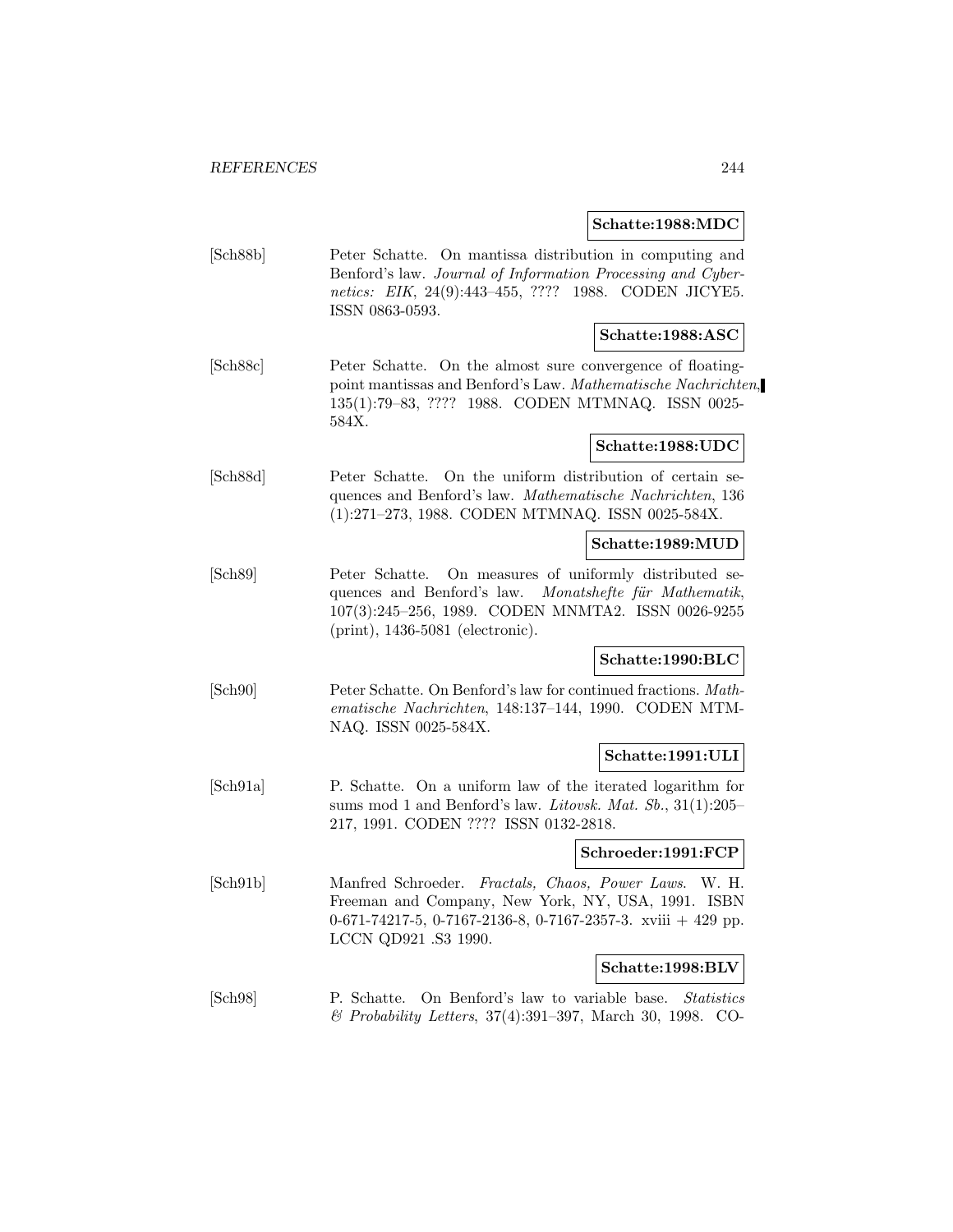DEN SPLTDC. ISSN 0167-7152 (print), 1879-2103 (electronic). URL http://www.sciencedirect.com/science/ article/pii/S0167715297001429.

# **Schneider:2006:RAS**

[Sch06] Reto U. Schneider. Das R¨atsel der abgegriffenen Seiten: Vor über hundert Jahren stiess ein Astronom auf ein merkwürdiges statistisches Gesetz, das heute Steuerbetrüger entlarven soll. (German) [The puzzle of the worn pages: More than a hundred years ago an astronomer came across a strange statistical law that will now expose tax cheats]. NZZ Folio: Die Zeitschrift der Neuen Zürcher Zeitung,  $??(1/06)$ ,  $????2006$ . URL http://www-x.nzz. ch/folio/curr/articles/schneider\_2.html; http:// www.nzzfolio.ch/www/d80bd71b-b264-4db4-afd0-277884b93470/ showarticle/4c9a5444-883e-4e6b-8a4c-6c31f32c02f3.aspx.

#### **Schurger:2008:EBS**

[Sch08] Klaus Schürger. Extensions of Black–Scholes processes and Benford's Law. Stochastic Processes and Their Applications, 118(7):1219–1243, July 2008. CODEN STOPB7. ISSN 0304- 4149 (print), 1879-209X (electronic). URL http://www. sciencedirect.com/science/article/pii/S0304414907001391.

#### **Schraepler:2010:BLI**

[Sch10] J¨org-Peter Schraepler. Benford's Law as an instrument for fraud detection in surveys using the data of the Socio-Economic Panel (SOEP). SOEP paper 273, Socio-Economic Panel, Deutsches Institut für Wirtschaftsforschung, Berlin, Germany, March 2, 2010. ii  $+56$  pp. URL http://www. diw.de/documents/publikationen/73/diw\_01.c.349061. de/diw\_sp0273.pdf.

#### **Schurger:2015:LPB**

[Sch15] Klaus Schürger. Lévy processes and Benford's Law. In Miller [Mil15a], pages 135–173. ISBN 0-691-14761-2 (hardcover), 1-4008-6659-6 (e-book). LCCN QA273.6 .B46 2015. URL http: //press.princeton.edu/titles/10527.html.

#### **Scollnik:2013:CTP**

[Sco13] David P. M. Scollnik. Comments on two papers concerning estimation of the parameters of the Pareto distribution in the presence of outliers. Statistical Methodology, 13(??):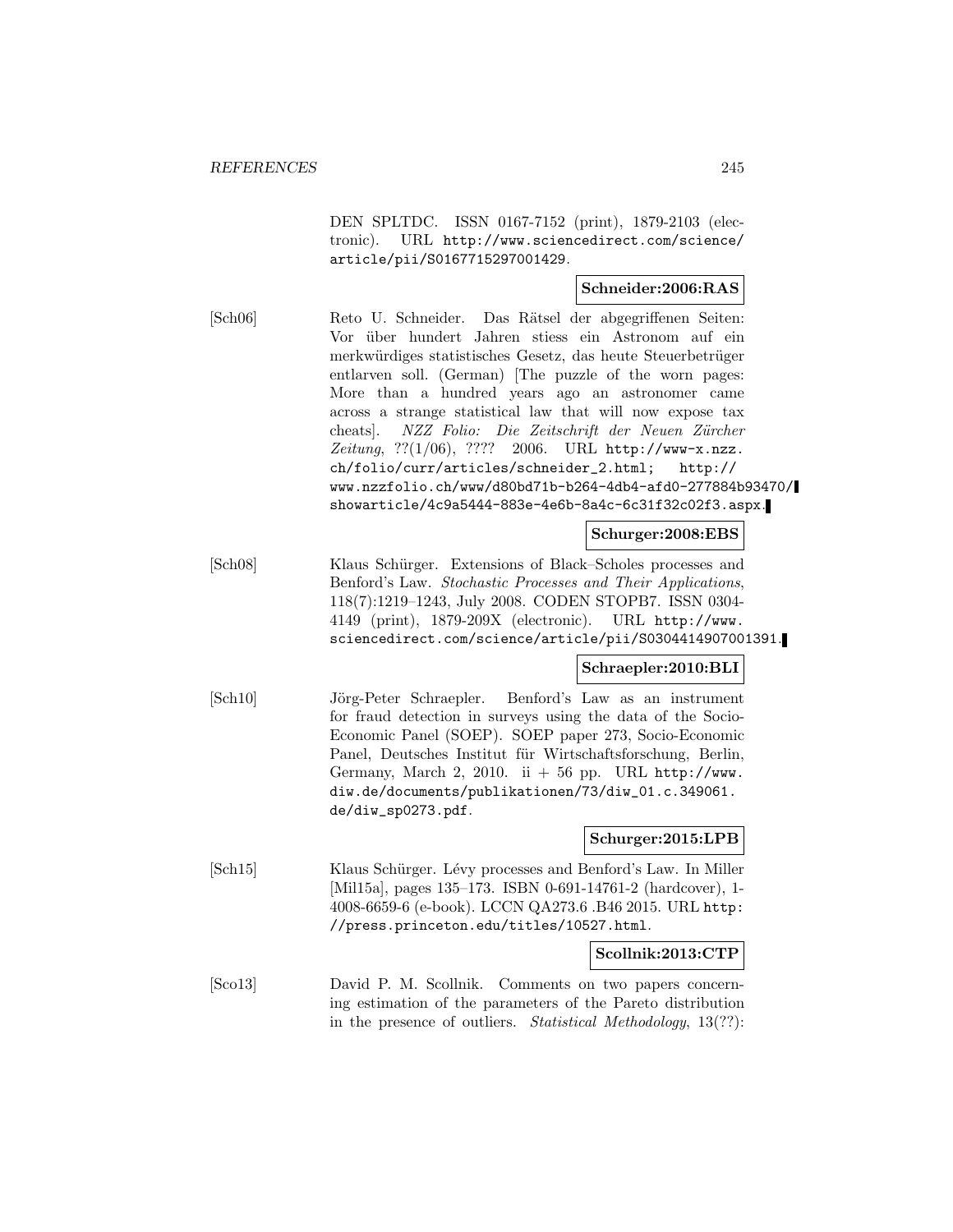1–11, July 2013. CODEN ???? ISSN 1572-3127 (print), 1878-0954 (electronic). URL http://www.sciencedirect. com/science/article/pii/S1572312712000822.

#### **Samson:1978:STU**

[SD78] W. B. Samson and R. H. Davis. Search times using hash tables for records with non-unique keys. The Computer Journal, 21(3):210–214, August 1978. CODEN CM-PJA6. ISSN 0010-4620 (print), 1460-2067 (electronic). URL http://www3.oup.co.uk/computer\_journal/hdb/Volume\_ 21/Issue\_03/tiff/210.tif; http://www3.oup.co.uk/ computer\_journal/hdb/Volume\_21/Issue\_03/tiff/211.tif; http://www3.oup.co.uk/computer\_journal/hdb/Volume\_ 21/Issue\_03/tiff/212.tif; http://www3.oup.co.uk/ computer\_journal/hdb/Volume\_21/Issue\_03/tiff/213.tif; http://www3.oup.co.uk/computer\_journal/hdb/Volume\_ 21/Issue\_03/tiff/214.tif.

## **Savanur:2014:LLA**

[SDK14] Kiran Savanur, S. Gayathri Devi, and P. V. Konnur. Lotka's Law and authorship distribution in the journal of 'Columbia Law Review'. Collnet Journal of Scientometrics and Information Management, 8(1):193–208, 2014. CODEN ???? ISSN 0973-7766 (print), 2168-930X (electronic).

#### **Seaman:2002:BLB**

[Sea02a] R. S. Seaman. Benford's law and and background field errors in data assimilation. Preprint, Bureau of Meteorology Research Centre, Melbourne, Australia, ???? 2002. URL http: //amm.bom.gov.au/amoj/docs/2002/seaman.pdf.

#### **Seaman:2002:RBL**

[Sea02b] R. S. Seaman. The relevance of Benford's Law to background field errors in data assimilation. Australian Meteorological Magazine, 51(1):25–33, ???? 2002. CODEN AMMGAS. ISSN 0004-9743. URL http://www.bom.gov.au/amm/docs/2002/ seaman.pdf; http://www.bom.gov.au/amm/docs/2002/ seaman\_hres.pdf.

#### **Semboloni:2008:HCS**

[Sem08] F. Semboloni. Hierarchy, cities size distribution and Zipf's law. European Physical Journal B: Condensed Matter and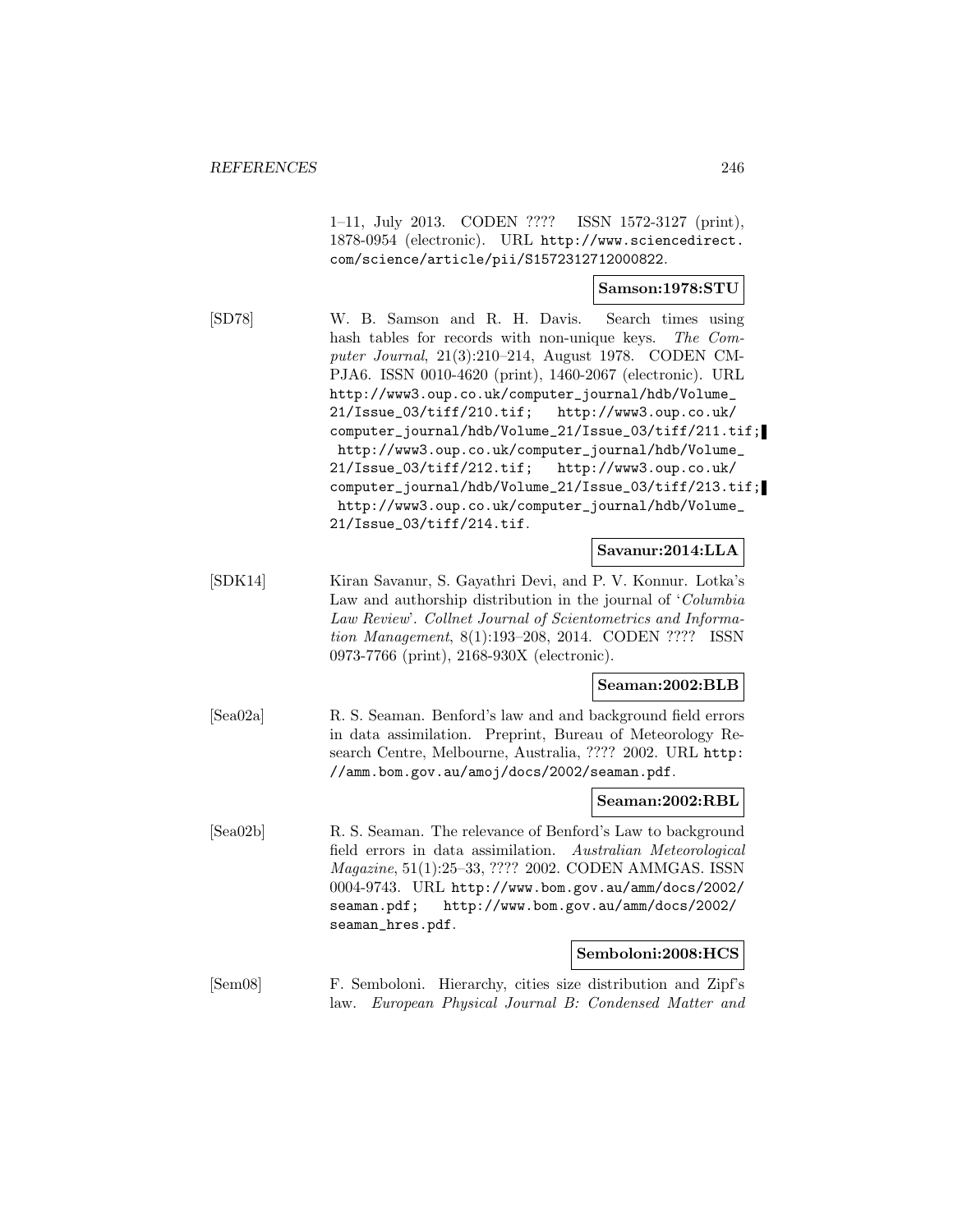Complex Systems, 63(3):295–301, 2008. CODEN EPJBFY. ISSN 1434-6028 (print), 1434-6036 (electronic).

**Sentance:1973:FAB**

[Sen73] W. A. Sentance. A further analysis of Benford's Law. Fibonacci Quarterly, 11(5):490–494, December 1973. CODEN FIBQAU. ISSN 0015-0517. URL http://www.fq.math.ca/ Scanned/11-5/sentance.pdf.

## **Sigurd:2004:WLS**

[SEOV04] Bengt Sigurd, Mats Eeg-Olofsson, and Joost Van Weijer. Word length, sentence length and frequency — Zipf revisited. Studia Linguistica, 58(1):37–52, 2004. ISSN 0039-3193 (print), 1467-9582 (electronic).

#### **Scott:2001:BLE**

[SF01] P. D. Scott and M. Fasli. Benford's Law: An empirical investigation and a novel explanation. CSM Technical Report 349, Department of Computer Science, University Essex, Colchester, UK, October 26, 2001. URL http://www.essex. ac.uk/csee/research/publications/technicalreports/ 2001/CSM-349.pdf.

#### **Shaki:2008:RSN**

[SF08] Samuel Shaki and Martin H. Fischer. Reading space into numbers — a cross-linguistic comparison of the SNARC effect. Cognition, 108(2):590–599, August 2008. CO-DEN CGTNAU. ISSN 0010-0277 (print), 1873-7838 (electronic). URL http://www.sciencedirect.com/science/ article/pii/S0010027708000978.

# **Shi:2011:ESP**

[SF11] Yun-Quing Shi and DongDong Fu. Apparatus and method for a generalized Benford's Law analysis of DCT and JPEG coefficients. US Patent 7940989., May 10, 2011. URL http:/ /www.google.com/patents/US7940989. US Patent Application 11/772,636 filed 2 July 2007. US Patent issued 10 May 2011.

# **Sole:2000:SLH**

[SG00] Ricard Vicente Solé and Brian Goodwin. Signs of Life: How Complexity Pervades Biology. Basic Books, New York, NY,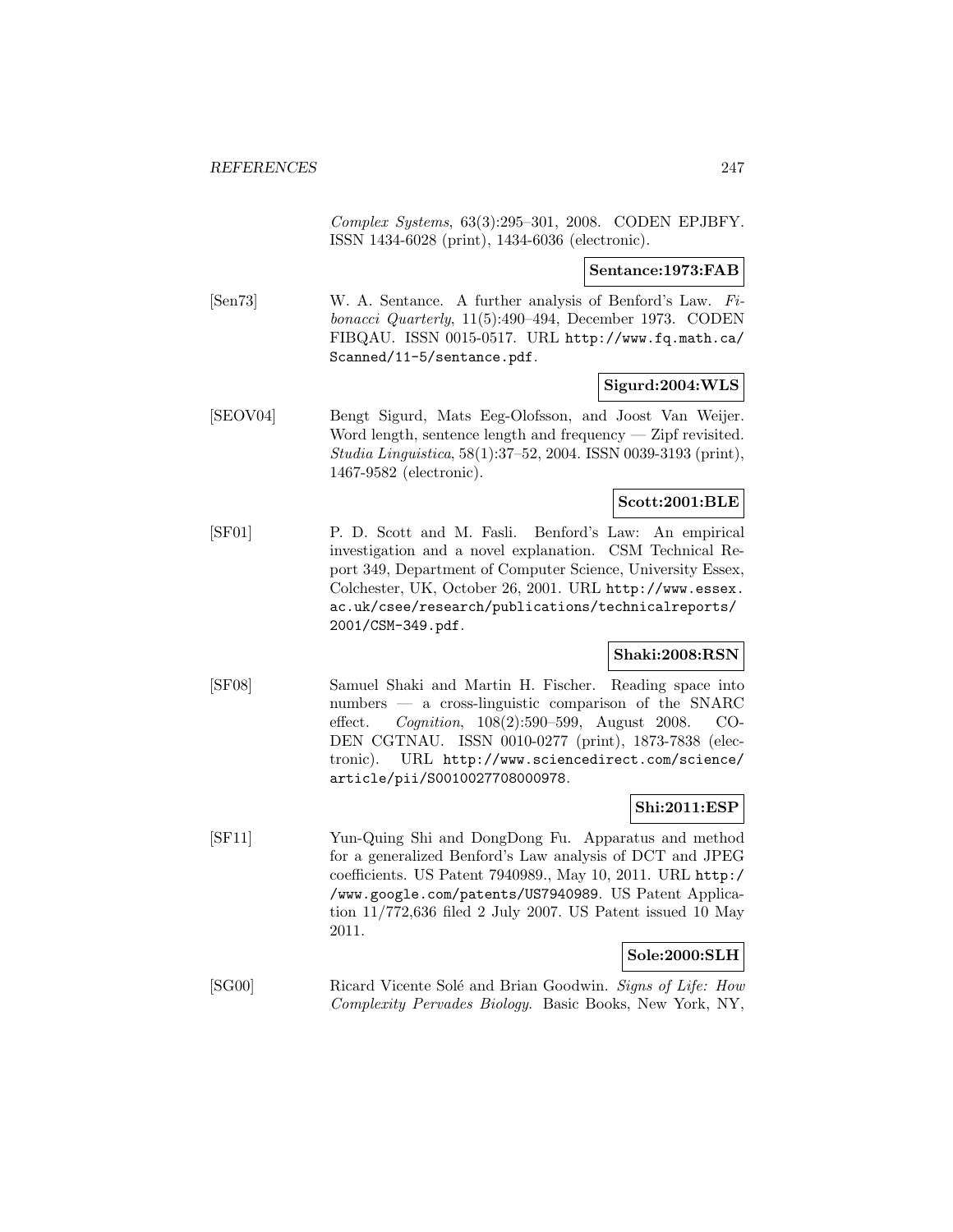USA, 2000. ISBN 0-465-01927-7, 0-465-01928-5 (paperback). xi + 322 pp. LCCN QH501 .S65 2000.

#### **Skousen:2004:AUP**

[SGW04] Christopher J. Skousen, Liming Guan, and T. Sterling Wetzel. Anomalies and unusual patterns in reported earnings: Japanese managers round earnings. Journal of International Financial Management and Accounting, 15(3):212–234, October 2004. CODEN ???? ISSN 0954-1314 (print), 1467-646X (electronic).

# **Suh:2010:CAB**

[SH10] Ikseon Suh and T. Christopher Headrick. A comparative analysis of the bootstrap versus traditional statistical procedures applied to digital analysis based on Benford's Law. Journal of Forensic and Investigative Accounting, 2(2):144–175, July/December 2010. CODEN ???? ISSN 2165-3755. URL http://epublications.marquette.edu/account\_fac/31; http://www.bus.lsu.edu/accounting/faculty/lcrumbley/ jfia/Articles/FullText/2010v2n2a7.pdf; http://www. bus.lsu.edu/accounting/faculty/lcrumbley/jfia/Articles/ v2n2.htm.

## **Shanbhag:1989:BRBa**

[Sha89] D. N. Shanbhag. Book review: Pareto Distributions, by B. C. Arnold. Journal of the Royal Statistical Society. Series A (Statistics in Society), 152(2):253–254, ???? 1989. CODEN JSSAEF. ISSN 0964-1998 (print), 1467-985X (electronic). URL http://www.jstor.org/stable/2982920.

#### **Shan:2005:GZD**

[Sha05] Shi Shan. On the generalized Zipf distribution. Part I. Information Processing and Management, 41(6):1369–1386, December 1, 2005. CODEN IPMADK. ISSN 0306-4573 (print), 1873-5371 (electronic). URL http://www.sciencedirect. com/science/article/pii/S030645730500018X.

#### **Schupfer:2012:FWG**

[SHC<sup>+</sup>12] G. Schüpfer, J. Hein, M. Casutt, L. Steiner, and C. Konrad. Vom Finanz- zum Wissenschaftsbetrug: Methode, den Irrungen in der medizinischen Literatur beizukommen. (German) [From financial to scientific fraud: Method to overcome errors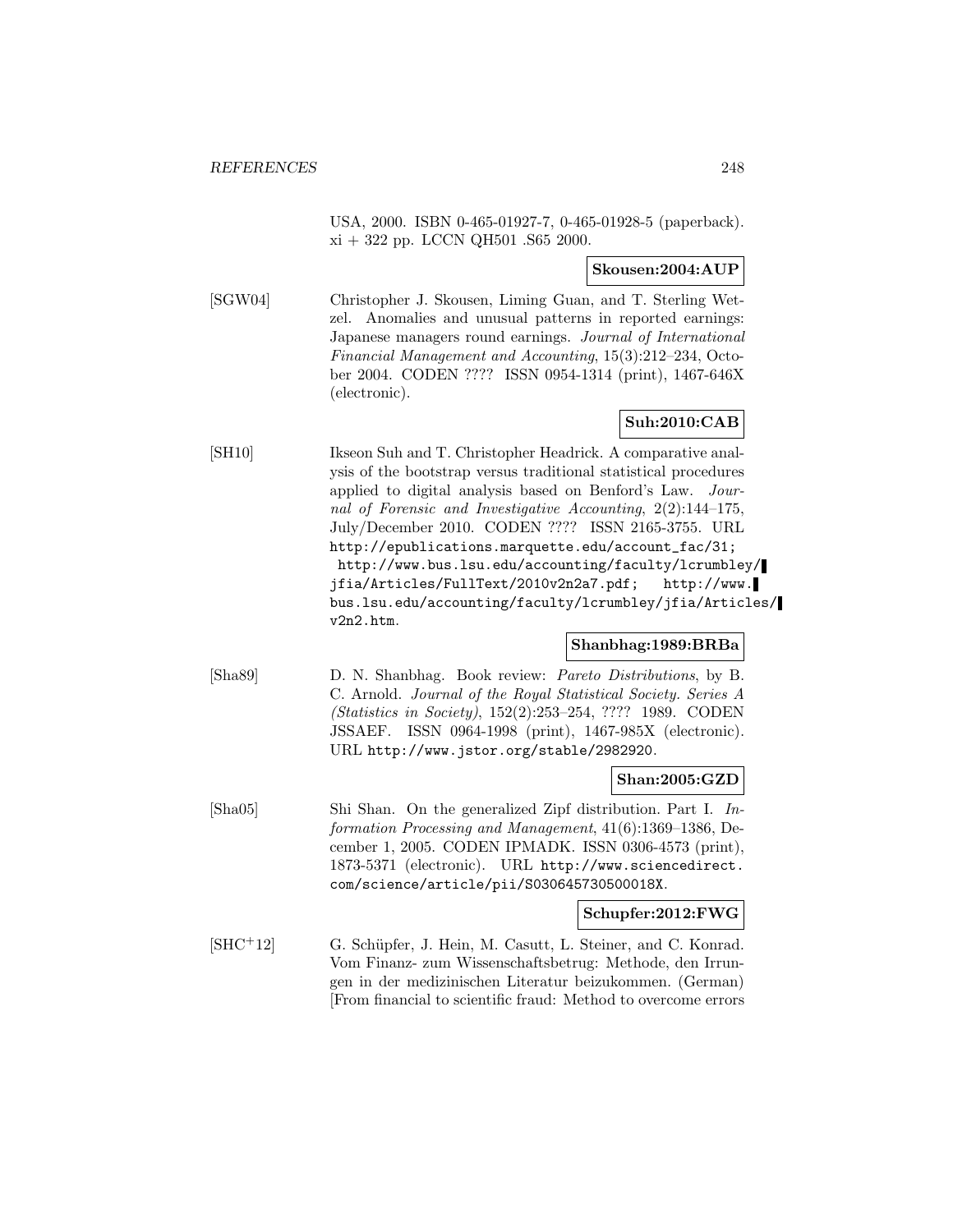in the medical literature]. Der Anaesthesist, 61(6):537–542, June 2012. ISSN 0003-2417 (print), 1432-055X (electronic).

#### **Shenton:1968:PDM**

[She68] L. R. Shenton. Periodicity and density of modified Fibonacci sequences. Fibonacci Quarterly, 6(2):109–116, April 1968. CODEN FIBQAU. ISSN 0015-0517. URL http://www.fq. math.ca/Scanned/6-2/shenton.pdf.

# **Sheppard:1994:TNA**

[She94] Lee A. Sheppard. Tax Notes audits the Clintons. Tax Notes Today, ??(??):18–23, April 4, 1994. URL http://www. bankler.com/docs/Tax\_Notes\_Audits\_the\_Clintons.pdf.

#### **Shelburne:2012:ED**

[She12] Brian Shelburne. The ENIAC's 1949 determination of  $\pi$ . IEEE Annals of the History of Computing, 99(PrePrints), 2012. CODEN IAHCEX. ISSN 1058-6180 (print), 1934-1547 (electronic).

## **Shieh:1989:BZE**

[Shi89] Yeung-Nan Shieh. The Beckmann–Zipf effect and plant location under uniform pricing. Economics Letters, 30(1):89–92, January 1, 1989. CODEN ECLEDS. ISSN 0165-1765 (print), 1873-7374 (electronic). URL http://www.sciencedirect. com/science/article/pii/0165176589901626.

# **Shi:2009:FDL**

[Shi09] Yun Q. Shi. First Digit Law and its application to digital forensics. Lecture Notes in Computer Science, 5450: 448–453, 2009. CODEN LNCSD9. ISSN 0302-9743 (print), 1611-3349 (electronic). URL http://link.springer.com/ content/pdf/10.1007/978-3-642-04438-0\_37.

#### **Slepkov:2013:BLT**

[SID13] Aaron D. Slepkov, Kevin B. Ironside, and David DiBattista. Benford's Law: Textbook exercises and multiple-choice testbanks. arXiv.org, ??(??):??, November 19, 2013. URL http: //arxiv.org/abs/1311.4787v1.

#### **Slepkov:2015:BLT**

[SID15] Aaron D. Slepkov, Kevin B. Ironside, and David DiBattista. Benford's Law: Textbook exercises and multiple-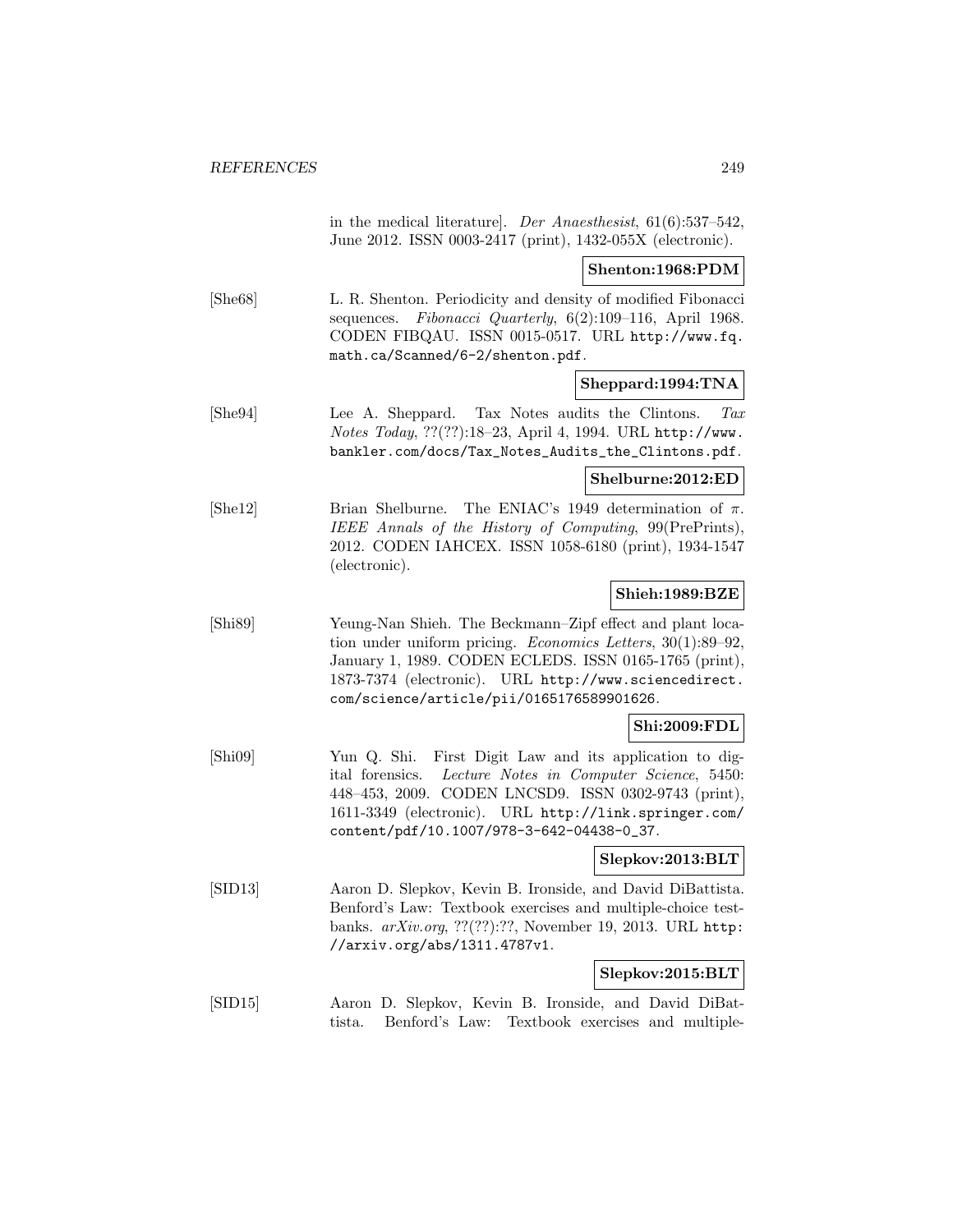|                                | choice testbanks. PLoS One, $10(2):e0117972:1-e0117972:13$ ,<br>CODEN POLNCL.<br>February 17, 2015.<br>ISSN 1932-<br>6203. URL http://journals.plos.org/plosone/article?<br>id=10.1371/journal.pone.0117972.                                                                                                                              |
|--------------------------------|-------------------------------------------------------------------------------------------------------------------------------------------------------------------------------------------------------------------------------------------------------------------------------------------------------------------------------------------|
|                                | Simon: 1955: CSD                                                                                                                                                                                                                                                                                                                          |
| $\left[\text{Sim55}\right]$    | Herbert A. Simon.<br>On a class of skew distribution func-<br>tions. Biometrika, $42(3/4):425-440$ , December 1955. CODEN<br>ISSN 0006-3444 (print), 1464-3510 (electronic).<br>BIOKAX.<br>URL http://www.jstor.org/stable/2333389.                                                                                                       |
|                                | Simon:1998:ADC                                                                                                                                                                                                                                                                                                                            |
| [Sim98]                        | Jonathan Simon. An analysis of the distribution of combina-<br>tions chosen by UK National Lottery players. Journal of Risk<br>and Uncertainty, 17(3):243-277, 1998. CODEN JRUNEN.<br>ISSN 0895-5646 (print), 1573-0476 (electronic).                                                                                                     |
|                                | Simons:2007:SIP                                                                                                                                                                                                                                                                                                                           |
| $\lbrack \text{Sim07} \rbrack$ | A simple (inductive) proof for the<br>John L. Simons.<br>non-existence of 2-cycles of the $3x + 1$ problem.<br>$Jour-$<br>nal of Number Theory, $123(1):10-17$ , March 2007.<br>CO-<br>ISSN 0022-314X (print), 1096-1658 (elec-<br>DEN JNUTA9.<br>URL http://www.sciencedirect.com/science/<br>tronic).<br>article/pii/S0022314X06001223. |
|                                | Singmaster:1974:RSB                                                                                                                                                                                                                                                                                                                       |
| $[\text{Sin}74]$               | Recurrent sequences and Benford's law.<br>D. Singmaster.<br>Preprint submitted to Fibonacci Quarterly in 1974, but never<br>published there., 1974.                                                                                                                                                                                       |
|                                | Sinai:2003:SP                                                                                                                                                                                                                                                                                                                             |
| $[\text{Sin}03]$               | Ya. G. Sinai. Statistical $(3x+1)$ problem. Communications on<br>Pure and Applied Mathematics (New York), 56(7):1016-1028,<br>July 2003. CODEN CPAMAT, CPMAMV. ISSN 0010-3640<br>(print), 1097-0312 (electronic). Dedicated to the memory of<br>Jürgen K. Moser.                                                                          |
|                                | Sjoberg:2014:AAS                                                                                                                                                                                                                                                                                                                          |
| [Sjo14]                        | Fredrik M. Sjoberg. Autocratic adaptation: The strategic use<br>of transparency and the persistence of election fraud. Elec-<br>toral Studies, 33(0):233-245, 2014. ISSN 0261-3794 (print),<br>1873-6890 (electronic). URL http://www.sciencedirect.                                                                                      |

com/science/article/pii/S0261379413001273.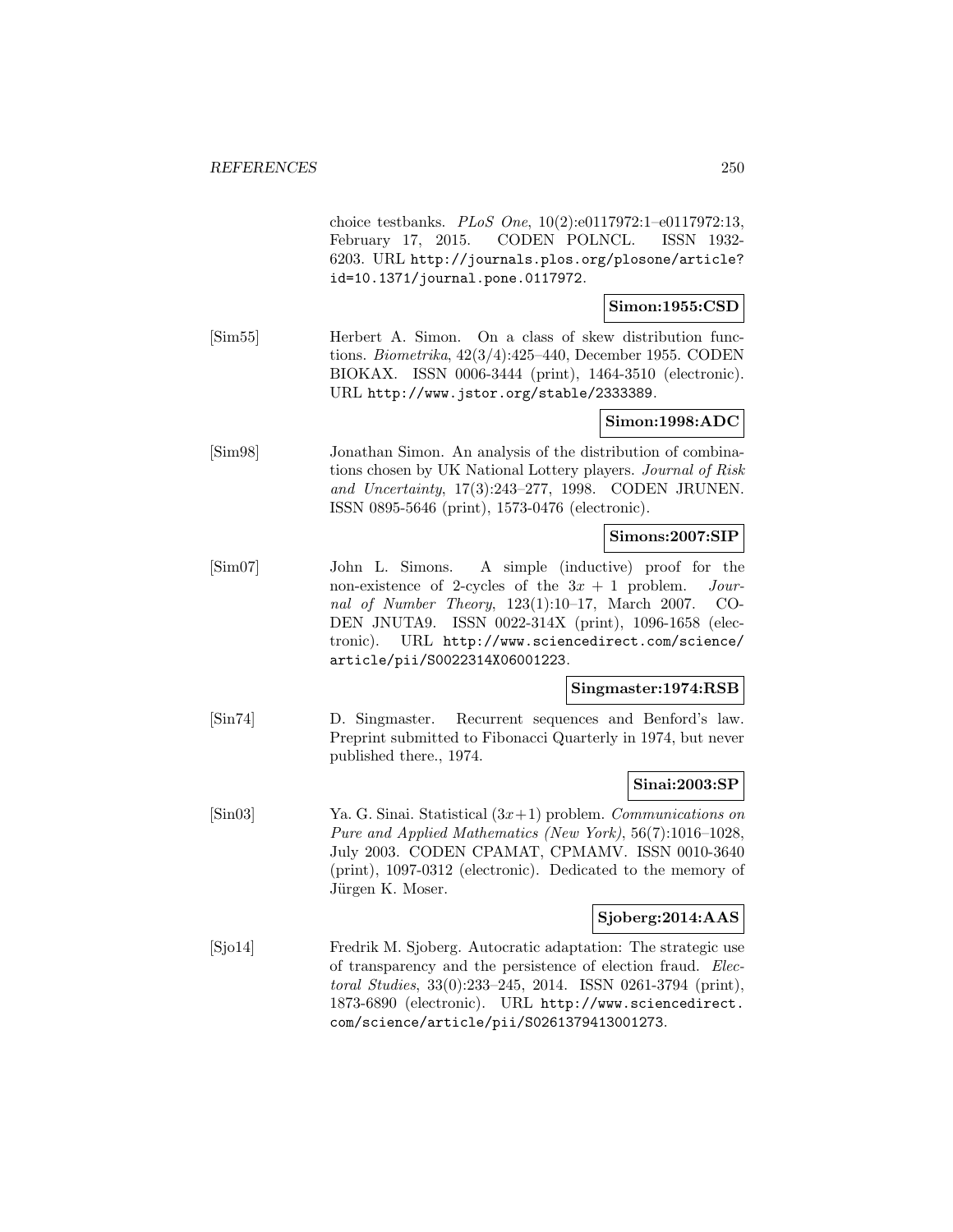## **Serra:2015:POA**

[SJP<sup>+</sup>15] Edoardo Serra, Sushil Jajodia, Andrea Pugliese, Antonino Rullo, and V. S. Subrahmanian. Pareto-optimal adversarial defense of enterprise systems. ACM Transactions on Information and System Security,  $17(3):11:1-11:??$ , March 2015. CODEN ATISBQ. ISSN 1094-9224 (print), 1557-7406 (electronic).

#### **Solomon:1996:SSE**

[SL96] Sorin Solomon and Moshe Levy. Spontaneous scaling emergence in generic stochastic systems. International Journal of Modern Physics C [Physics and Computers], 7(5):745–752, October 1996. CODEN IJMPEO. ISSN 0129-1831 (print), 1793-6586 (electronic). URL http://www.worldscientific. com/doi/abs/10.1142/S0129183196000624.

#### **Slijepcevic:1998:NID**

[Sli98] Siniša Slijepčević. A note on initial digits of recurrence sequences. Fibonacci Quarterly, 36(4):305-308, August 1998. CODEN FIBQAU. ISSN 0015-0517. URL http://www.fq. math.ca/Scanned/36-4/slijepcevic.pdf.

# **Sheng:2016:DCA**

[SLS<sup>+</sup>16] Guorui Sheng, Tao Li, Qingtang Su, Beijing Chen, and Yi Tang. Detection of content-aware image resizing based on Benford's law. Soft computing: newsletter of the Canadian Society for Fuzzy Information and Neural Systems, 21(19): 5693–5701, April 2016. ISSN 1432-7643 (print), 1433-7479 (electronic).

#### **Sole:1996:ESO**

[SM96] Ricard V. Sol´e and Susanna C. Manrubia. Extinction and self-organized criticality in a model of large-scale evolution. Physical Review E (Statistical physics, plasmas, fluids, and related interdisciplinary topics), 54(1):R42–R45, July 1996. CODEN PLEEE8. ISSN 1539-3755 (print), 1550-2376 (electronic). URL http://link.aps.org/doi/10. 1103/PhysRevE.54.R42.

#### **Sanches:2006:IRU**

[SM06a] João M. Sanches and Jorge S. Marques. Image reconstruction using the Benford Law. In 2006 IEEE International Conference on Image Processing, Atlanta, Georgia, 8–11 October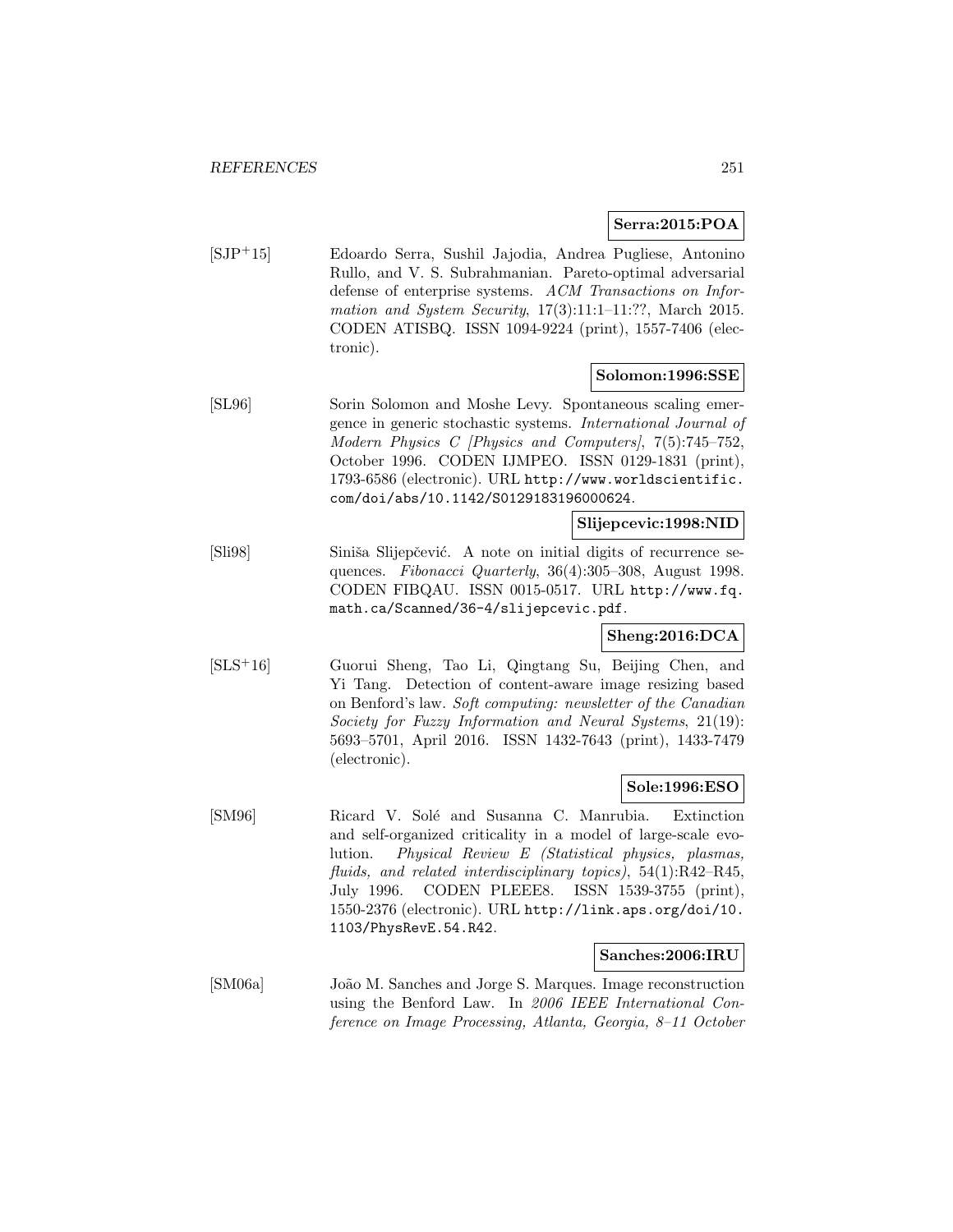2006, pages 2029–2032. IEEE Computer Society Press, 1109 Spring Street, Suite 300, Silver Spring, MD 20910, USA, 2006. ISBN 1-4244-0480-0. ISSN 1522-4880.

# **Sugimoto:2006:AFP**

[SM06b] Toyoaki Sugimoto and Naoto Miyoshi. On the asymptotics of fault probability in least-recently-used caching with Zipftype request distribution. Random Structures and Algorithms, 29(3):296–323, 2006. CODEN RSALFD. ISSN 1042-9832 (print), 1098-2418 (electronic).

## **Seuront:2008:TST**

[SM08] Laurent Seuront and James G. Mitchell. Towards a seascape typology. I. Zipf versus Pareto laws. Journal of Marine Systems, 69(3–4):310–327, February 2008. CODEN JMASE5. ISSN 0924-7963 (print), 1879-1573 (electronic). URL http://www.sciencedirect.com/science/article/ pii/S0924796307000620.

#### **Shao:2009:FDD**

[SM09] Lijing Shao and Bo-Qiang Ma. First digit distribution of hadron full width. Modern Physics Letters A (MPLA), 24 (40):3275–3282, ???? 2009. CODEN MPLAEQ. ISSN 0217- 7323 (print), 1793-6632 (electronic).

## **Shao:2010:EMD**

[SM10a] Lijing Shao and Bo-Qiang Ma. Empirical mantissa distributions of pulsars. Astroparticle Physics, 33(4):255–262, May 2010. CODEN APHYEE. ISSN 0927-6505 (print), 1873- 2852 (electronic). URL http://arxiv.org/abs/1005.1702; http://www.sciencedirect.com/science/article/pii/ S0927650510000447.

#### **Shao:2010:FDD**

[SM10b] Lijing Shao and Bo-Qiang Ma. First digit distribution of hadron full width. ArXiv e-prints, April 19, 2010. URL http: //arxiv.org/abs/1004.3077.

#### **Shao:2010:FDLa**

[SM10c] Lijing Shao and Bo-Qiang Ma. First-digit law in nonextensive statistics. ArXiv e-prints, 2010. URL http://arxiv.org/ abs/1010.2699.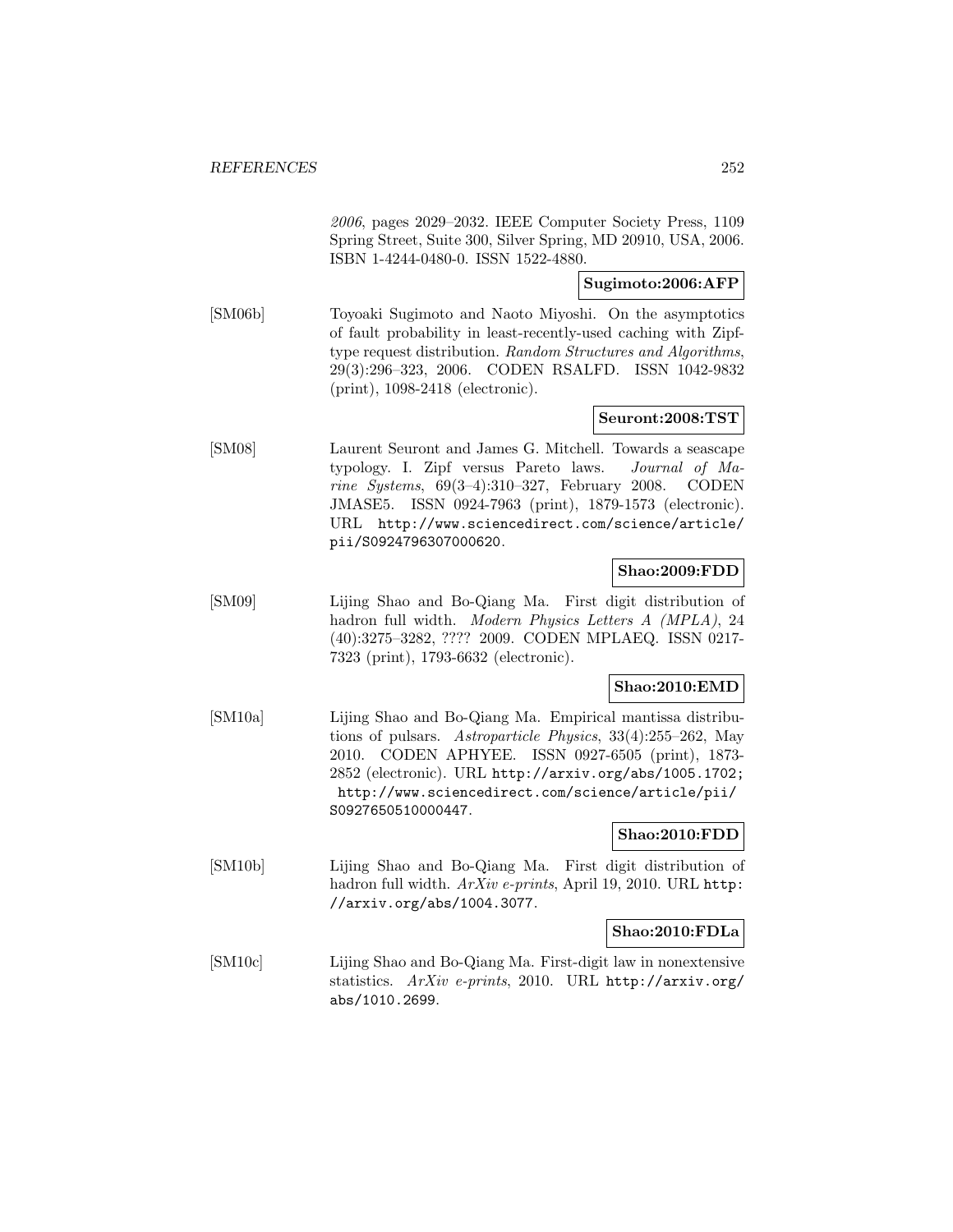#### **Shao:2010:FDLb**

[SM10d] Lijing Shao and Bo-Qiang Ma. First-digit law in nonextensive statistics. Physical Review E (Statistical physics, plasmas, fluids, and related interdisciplinary topics), 82(4):041110, October 2010. CODEN PLEEE8. ISSN 1539-3755 (print), 1550-2376 (electronic). URL http://link.aps.org/doi/10. 1103/PhysRevE.82.041110; http://pre.aps.org/abstract/ PRE/v82/i4/e041110.

#### **Shao:2010:SDL**

[SM10e] Lijing Shao and Bo-Qiang Ma. The significant digit law in statistical physics. Physica A: Statistical Mechanics and its Applications, 389(16):3109–3116, May 2010. CO-DEN PHYADX. ISSN 0378-4371 (print), 1873-2119 (electronic). URL http://arxiv.org/abs/1005.0660; http: //inspirehep.net/record/855898; http://inspirehep. net/record/873155; http://www.sciencedirect.com/ science/article/pii/S0378437110003596.

#### **Shikano:2011:WDD**

[SM11] S. Shikano and V. Mack. When does 2nd digit Benford's Lawtest signal an election fraud? Facts or misleading test results. Jahrbücher für Nationalökonomie und Statistik, 231(5– 6):719–732, ???? 2011. URL http://benfordonline.net/ fullreference/1015.

#### **Smith:1997:EBL**

[Smi97] Steven W. Smith. Explaining Benford's Law. In The Scientist and Engineer's Guide to Digital Signal Processing, chapter 34, pages 701–722. California Technical Publishing, San Diego, CA, USA, 1997. ISBN 0-9660176-3-3. LCCN TK5102.9 .S57 1997. URL http://www.dspguide.com/ch34.htm.

#### **Smith:2013:BNS**

[Smi13] Aaron Carl Smith. Benford–Newcomb subsequences for fraud detection. arXiv.org, ??(??):??, January 22, 2013. URL http: //arxiv.org/abs/1301.6086v1.

#### **Saichev:2010:TZL**

[SMS10] Alexander Saichev, Yannick Malevergne, and Didier Sornette. Theory of Zipf's law and beyond, volume 632 of Lecture Notes in Economics and Mathematical Systems. Springer-Verlag,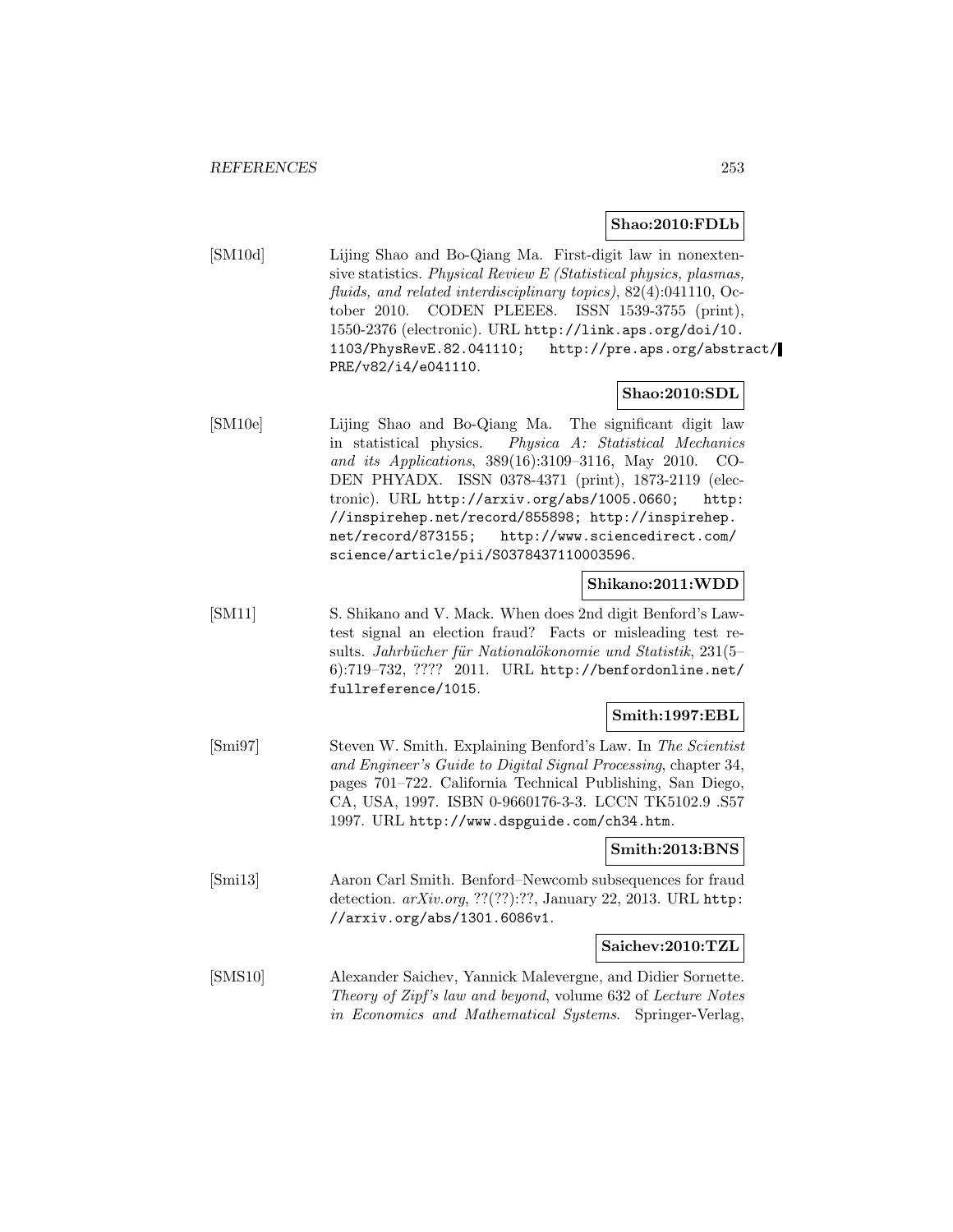Berlin, Germany / Heidelberg, Germany / London, UK / etc., 2010. ISBN 3-642-02945-0. xii + 171 pp.

**Schatte:1991:NBL**

[SN91] P. Schatte and K. Nagasaka. A note on Benford's law for second order linear recurrences with periodical coefficients. Zeitschrift für Analysis und ihre Anwendungen,  $10(2):251-$ 254, 1991. CODEN ???? ISSN 0232-2064 (print), 1661-4534 (electronic).

#### **Soliman:2000:BPP**

[Sol00] Ahmed A. Soliman. Bayes prediction in a Pareto lifetime model with random sample size. Journal of the Royal Statistical Society. Series D (The Statistician), 49(1):51–62, ???? 2000. CODEN ???? ISSN 0039-0526 (print), 1467-9884 (electronic). URL http://www.jstor.org/stable/2681255.

### **Soo:2005:ZLC**

[Soo05] Kwok Tong Soo. Zipf's Law for cities: a cross-country investigation. Regional Science and Urban Economics, 35(3): 239–263, May 1, 2005. CODEN RSUEDM. ISSN 0166- 0462 (print), 1879-2308 (electronic). URL http://www. sciencedirect.com/science/article/pii/S016604620400033X.

#### **Soo:2013:ZGG**

[Soo13] Kwok Tong Soo. Zipf, Gibrat and geography: Evidence from China, India and Brazil. Papers in Regional Science, page ??, 2013. ISSN 1056-8190 (print), 1435-5957 (electronic).

#### **Sorell:2012:ZLV**

[Sor12] C. Joseph Sorell. Zipf's Law and vocabulary. In Carol A. Chapelle, editor, The Encyclopedia of Applied Linguistics. Wiley, New York, NY, USA, 2012. ISBN 1-4051-9843-5.

# **Speed:2009:YWP**

[Spe09] T. Speed. You want proof? Bulletin — Institute of Mathematical Statistics, 38(??):11–??, ???? 2009. CODEN SM-BCVA. ISSN 0146-3942. URL http://bulletin.imstat. org/archive/.

# **Shebaro:2010:LTC**

[SPGC10] Bilal Shebaro, Fernando Perez-Gonzalez, and Jedidiah R. Crandall. Leaving timing-channel fingerprints in hidden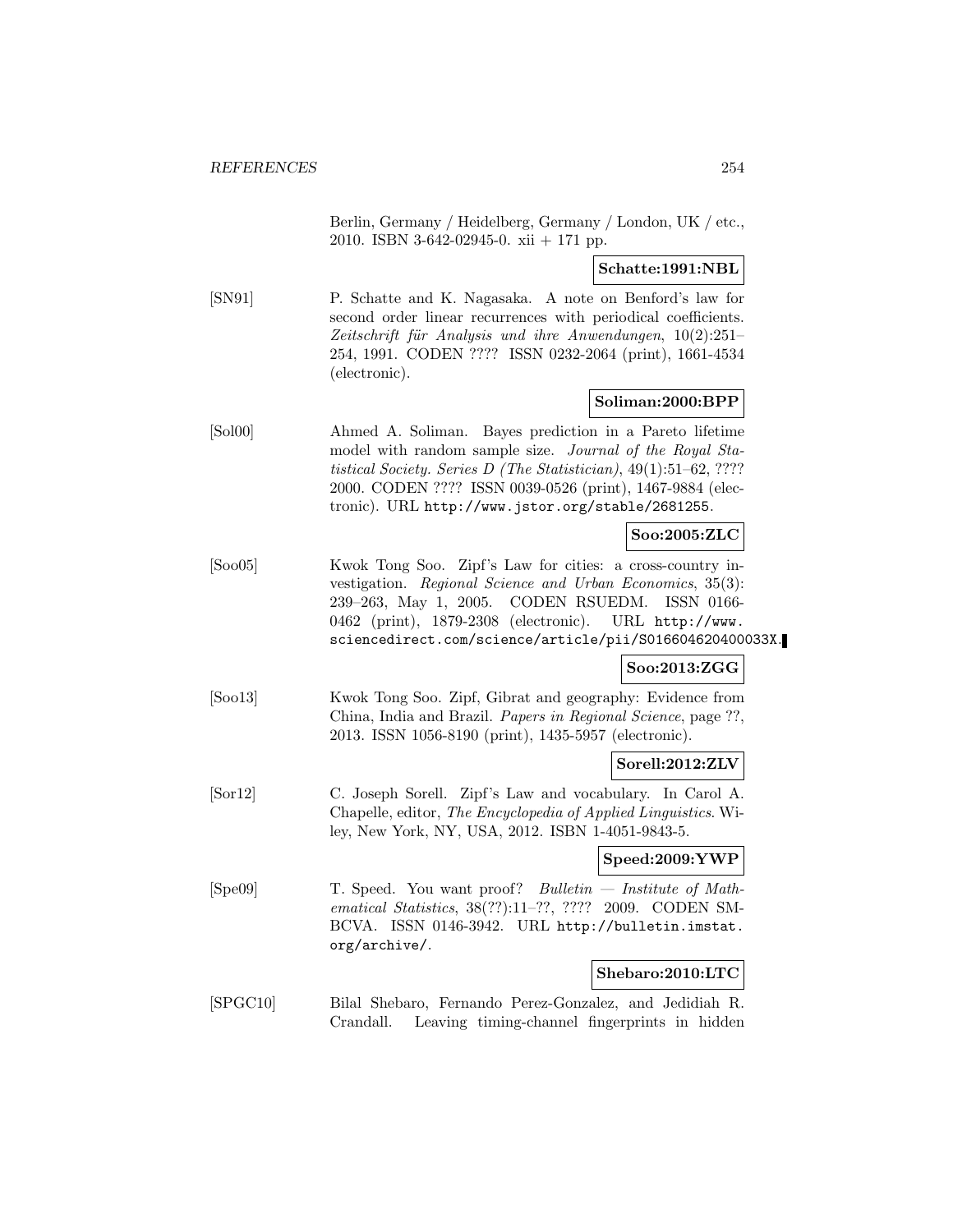service log files. Digital Investigation, 7, Supplement $(0)$ : S104–S113, 2010. ISSN 1742-2876 (print), 1873-202X (electronic). URL http://www.sciencedirect.com/science/ article/pii/S174228761000040X. The Proceedings of the Tenth Annual DFRWS Conference.

### **Sottili:2012:BLT**

[SPGM12] Gianluca Sottili, Danilo M. Palladino, Biagio Giaccio, and Paolo Messina. Benford's Law in time series analysis of seismic clusters. Mathematical Geosciences, 44(5):619–634, July 2012. CODEN ???? ISSN 1874-8953 (print), 1874-8961 (electronic). URL http://link.springer.com/article/10. 1007/s11004-012-9398-1.

### **Shukla:2017:BDE**

[SPP17] Abhishek Shukla, Ankit Kumar Pandey, and Anirban Pathak. Benford's distribution in extrasolar world: Do the exoplanets follow Benford's distribution? Journal of Astrophysics and Astronomy, 38(1), March 2017. CODEN JASRD7. ISSN 0250- 6335 (print), 0973-7758 (electronic).

### **Solomon:2001:SPZ**

[SR01] Sorin Solomon and Peter Richmond. Stability of Pareto–Zipf law in non-stationary economies. In Economics with heterogeneous interacting agents (Marseille, 2000), volume 503 of Lecture Notes in Econom. and Math. Systems, pages 141–159. Springer-Verlag, Berlin, Germany / Heidelberg, Germany / London, UK / etc., 2001.

### **Srivastava:2013:FD**

[Sri13] Tanya Kaushal Srivastava. The first digit 1. Resonance, 18 (12):1073–1085, December 2013. CODEN RESOFE. ISSN 0971-8044 (print), 0973-712X (electronic). URL http:// link.springer.com/article/10.1007/s12045-013-0135 y.

# **Schuette:2006:TFZ**

[SS06] Paul Schuette and Marcus C. Spruill. Tail fit and the Zipf– Pareto law. Extremes, 9(3–4):243–261, 2006. CODEN ???? ISSN 1386-1999.

# **Stosic:2009:CSM**

[SS09] Borko D. Stosić and Tatijana Stosić. Comment on "Ising" model on the scale-free network with a Cayley-tree-like struc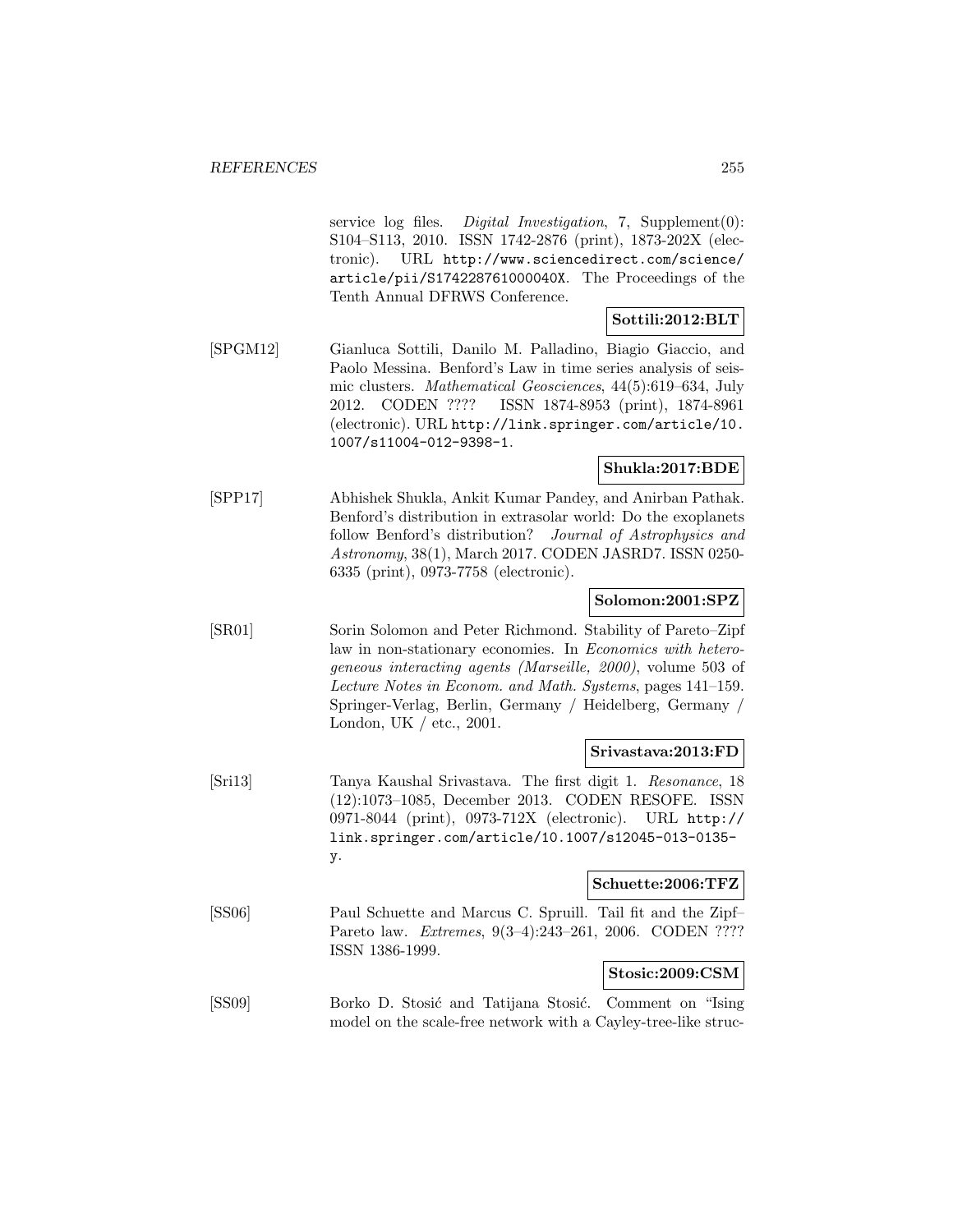ture". Physical Review E (Statistical physics, plasmas, fluids, and related interdisciplinary topics), 79(April):048101, April 24, 2009. CODEN PLEEE8. ISSN 1539-3755 (print), 1550-2376 (electronic). URL http://link.aps.org/doi/10. 1103/PhysRevE.79.048101.

### **Singleton:2010:FAF**

[SS10] Tommie Singleton and Aaron J. Singleton. Fraud auditing and forensic accounting. Wiley corporate F and A. Wiley, New York, NY, USA, fourth edition, 2010. ISBN 0-470-56413-X. xiv + 317 pp. LCCN HV8079.W47 B65 2010. URL http://catalogimages.wiley.com/images/ db/jimages/9780470564134.jpg; http://catdir.loc. gov/catdir/enhancements/fy1007/2010013504-d.html; http://catdir.loc.gov/catdir/enhancements/fy1007/2010013504 t.html; http://catdir.loc.gov/catdir/enhancements/ fy1011/2010013504-b.html.

**SenDe:2011:BLD**

[SS11] Aditi Sen De and Ujjwal Sen. Benford's law detects quantum phase transitions similarly as earthquakes. Europhysics Letters, 95(5):50008, September 2011. CODEN EULEEJ. ISSN 0295-5075 (print), 1286-4854 (electronic). URL http:/ /arxiv.org/abs/1103.5398.

# **Song:2012:QEM**

[SS12] Jongwoo Song and Seongjoo Song. A quantile estimation for massive data with generalized Pareto distribution. Computational Statistics & Data Analysis, 56(1):143-150, January 1, 2012. CODEN CSDADW. ISSN 0167-9473 (print), 1872- 7352 (electronic). URL http://www.sciencedirect.com/ science/article/pii/S0167947311002477.

#### **Schaefer:2005:AIF**

[SSMW05] Christin Schaefer, Jörg-Peter Schräpler, Klaus-Robert Müller, and Gert G. Wagner. Automatic identification of faked and fraudulent interviews in the German SOEP. Journal of Applied Social Science Studies, 125(??):183–193, 2005. URL https://www.diw.de/documents/publikationen/73/ diw\_01.c.42515.de/dp441.pdf.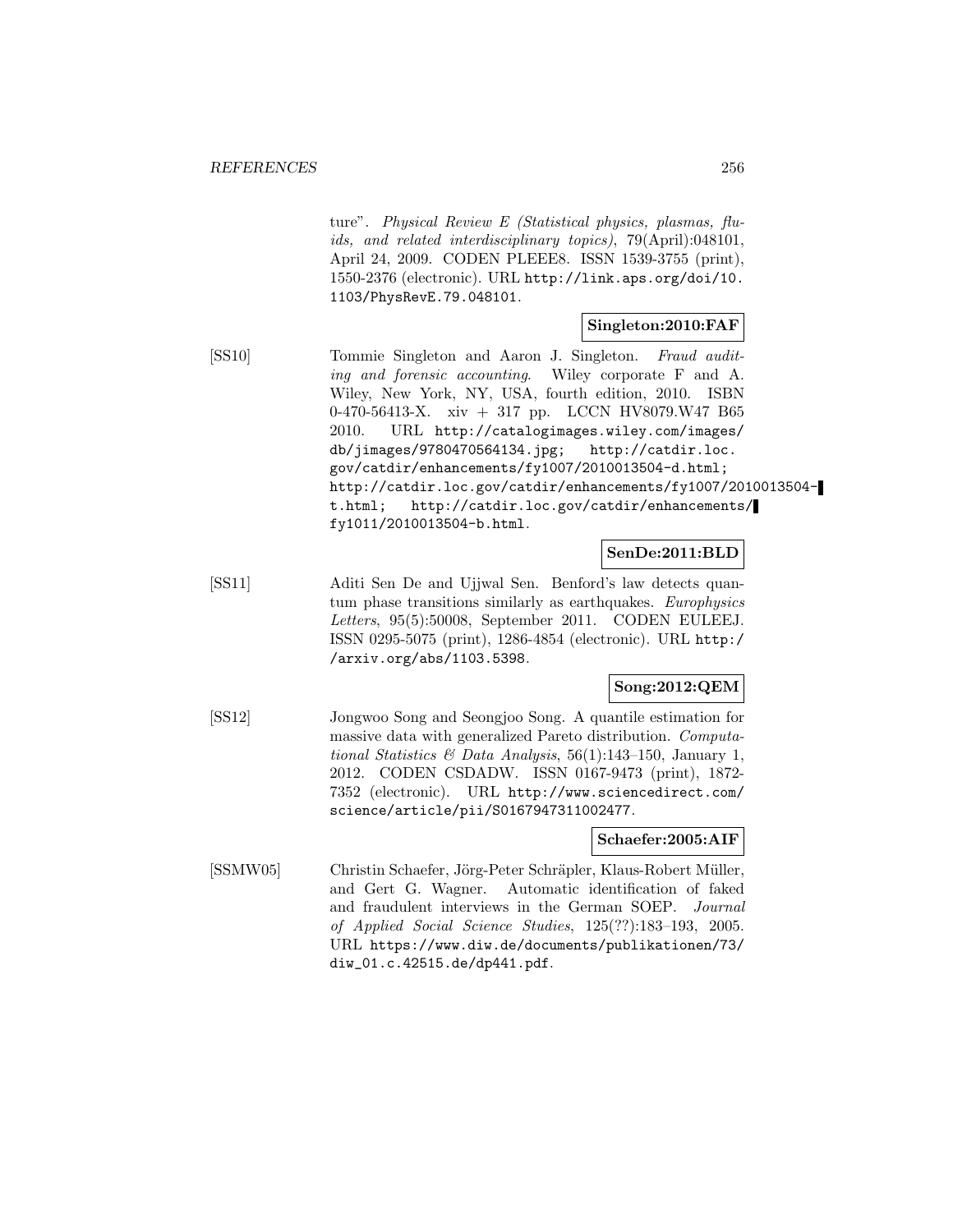### **Stamp:1914:NIP**

[Sta14] J. C. Stamp. A new illustration of Pareto's law. Journal of the Royal Statistical Society, 77(2):200–204, January 1914. ISSN 0952-8385. URL http://www.jstor.org/stable/2339802.

### **Stanley:1999:SUR**

[Sta99] H. Eugene Stanley. Scaling, universality, and renormalization: Three pillars of modern critical phenomena. Reviews of Modern Physics, 71(2):S358–S366, March 1999. CODEN RMPHAT. ISSN 0034-6861 (print), 1538-4527 (electronic), 1539-0756. URL http://link.aps.org/doi/10.1103/ RevModPhys.71.S358; http://rmp.aps.org/abstract/ RMP/v71/i2/pS358\_1.

# **Stadje:2005:APD**

[Sta05] Wolfgang Stadje. Asymptotic properties of digit sequences of random numbers. Mathematische Nachrichten, 278(10):1209– 1229, ???? 2005. CODEN MTMNAQ. ISSN 0025-584X.

#### **Stalcup:2010:BLH**

[Sta10] Ken Stalcup. Benford's Law: How a simple misconception can trip up a fraudster and how a savvy CFE can spot it. Fraud Magazine, ??(??):??, January/February 2010. ISSN 1553-6645. URL http://www.fraud-magazine.com/ article.aspx?id=203.

#### **Sambridge:2011:BLF**

[STA11] Malcolm Sambridge, Hrvoje Tkalčić, and Pierre Arroucau. Benford's law of first digits: from mathematical curiosity to change detector. Asia Pacific Mathematics Newsletter, 1(4): 1–6, October 2011. ISSN 2010-3484.

#### **Stanton:2012:DFU**

[Sta12] Gabriella Stanton. Detecting fraud: Utilizing new technology to advance the audit profession. Honors thesis, University of New Hampshire, Durham, NH 03824, USA, Spring 2012. 26 pp. URL http://scholars.unh.edu/cgi/viewcontent. cgi?article=1017&context=honors.

#### **Sterbenz:1974:FPC**

[Ste74] Pat H. Sterbenz. Floating Point Computation. Prentice-Hall Series in Automatic Computation. Prentice-Hall, Upper Sad-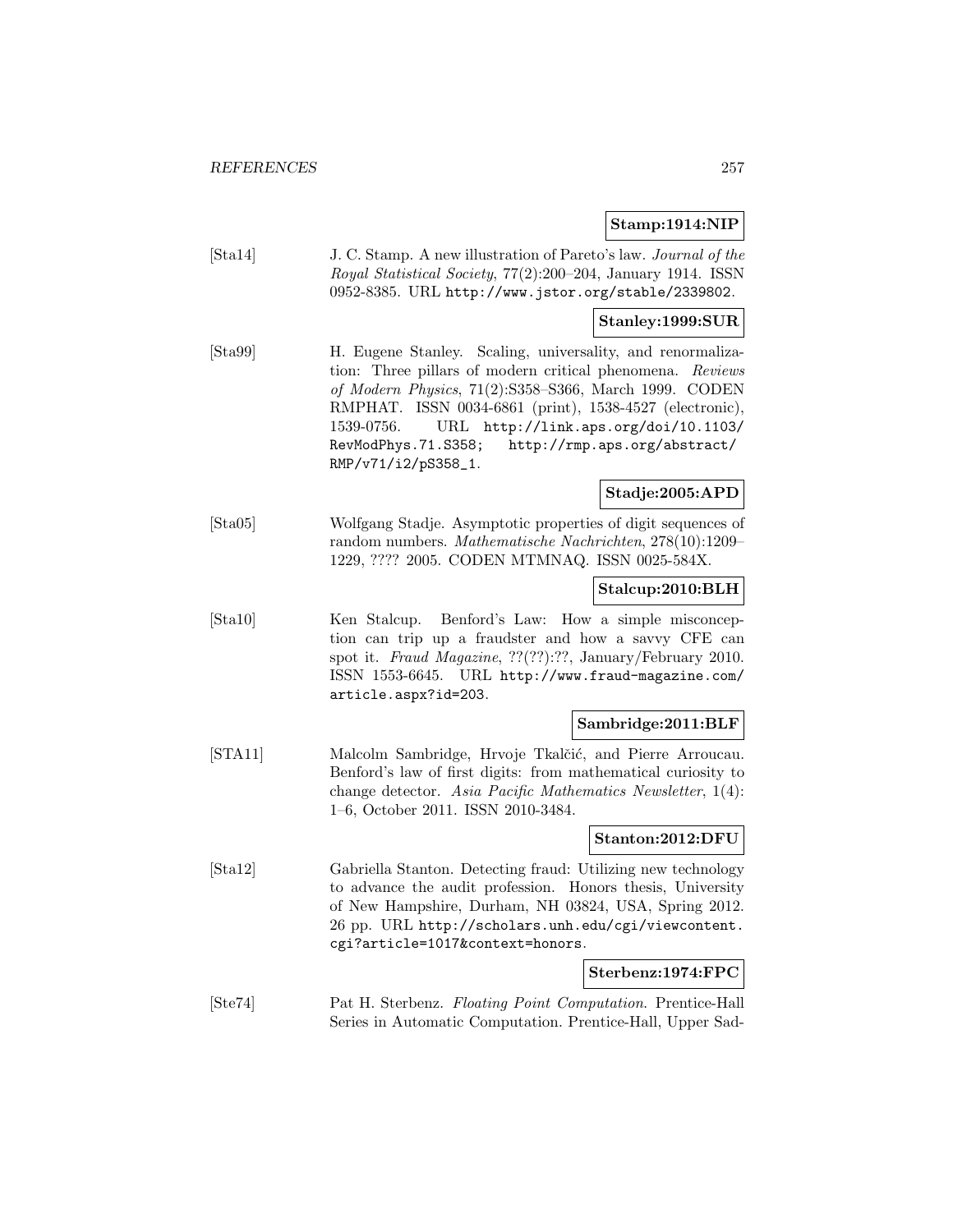dle River, NJ, USA, 1974. ISBN 0-13-322495-3. xiv + 316 pp. LCCN QA76.8.I12 S771 1974.

#### **Stewart:1993:LAN**

[Ste93] Ian Stewart. The law of anomalous numbers. Working paper, Mathematics Institute, University of Warwick, Warwick, UK, 1993. Published in Spektrum der Wissenschaft (April 1994).

### **Stigler:1945:DLD**

[Sti45] George J. Stigler. The distribution of leading digits in statistical tables. Unpublished, but written about 1945–1946, and presented in an 1975 address at Haskell Hall, University of Chicago. Stigler's distribution is more complex than that of Newcomb and Benford. Stigler has  $F_d = (d \ln(d) - (d+1) \ln(d+1))$  $1 + (1 + (10/9) \ln(10)))/9$ , which gives leading-digit frequencies of 0.2413, 0.1832, 0.1455, 0.1174, 0.0950, 0.0764, 0.0605, 0.0465, and 0.0342. See [LCJ10] for a comparison of the Benford and Stigler distributions, and their relations to Zipf and Pareto distributions. For derivations of Stigler's distribution, see [LG78, Rai85]., 1945. URL http://www.nobelprize. org/nobel\_prizes/economics/laureates/1982/.

#### **Stigler:1987:PMF**

[Sti87] Stephen M. Stigler. Precise measurement in the face of error: a comment on MacRoberts and MacRoberts. Social Studies of Science, 17(2):332–334, May 1, 1987. CODEN SSSCDH. ISSN 0306-3127 (print), 1460-3659 (electronic). URL https://journals.sagepub.com/doi/ pdf/10.1177/030631287017002007. See [MM86] and reply [MM87].

#### **Sambridge:2009:ABL**

[STJ09] M. Sambridge, H. Tkalcic, and A. Jackson. On the applicability of Benford's Law in the geosciences. AGU Fall Meeting Abstracts, pages A1756–??, December 2009. CODEN ???? ISSN ???? URL http://adsabs.harvard.edu/abs/2009AGUFM. S33A1756S.

#### **Sambridge:2010:BLN**

[STJ10] M. Sambridge, Hrvoje Tkalčić, and A. Jackson. Benford's law in the natural sciences. Geophysical Research Letters, 37(22): L22301–L22306, ???? 2010. CODEN GPRLAJ. ISSN 0094- 8276 (print), 1944-8007 (electronic). URL http://adsabs.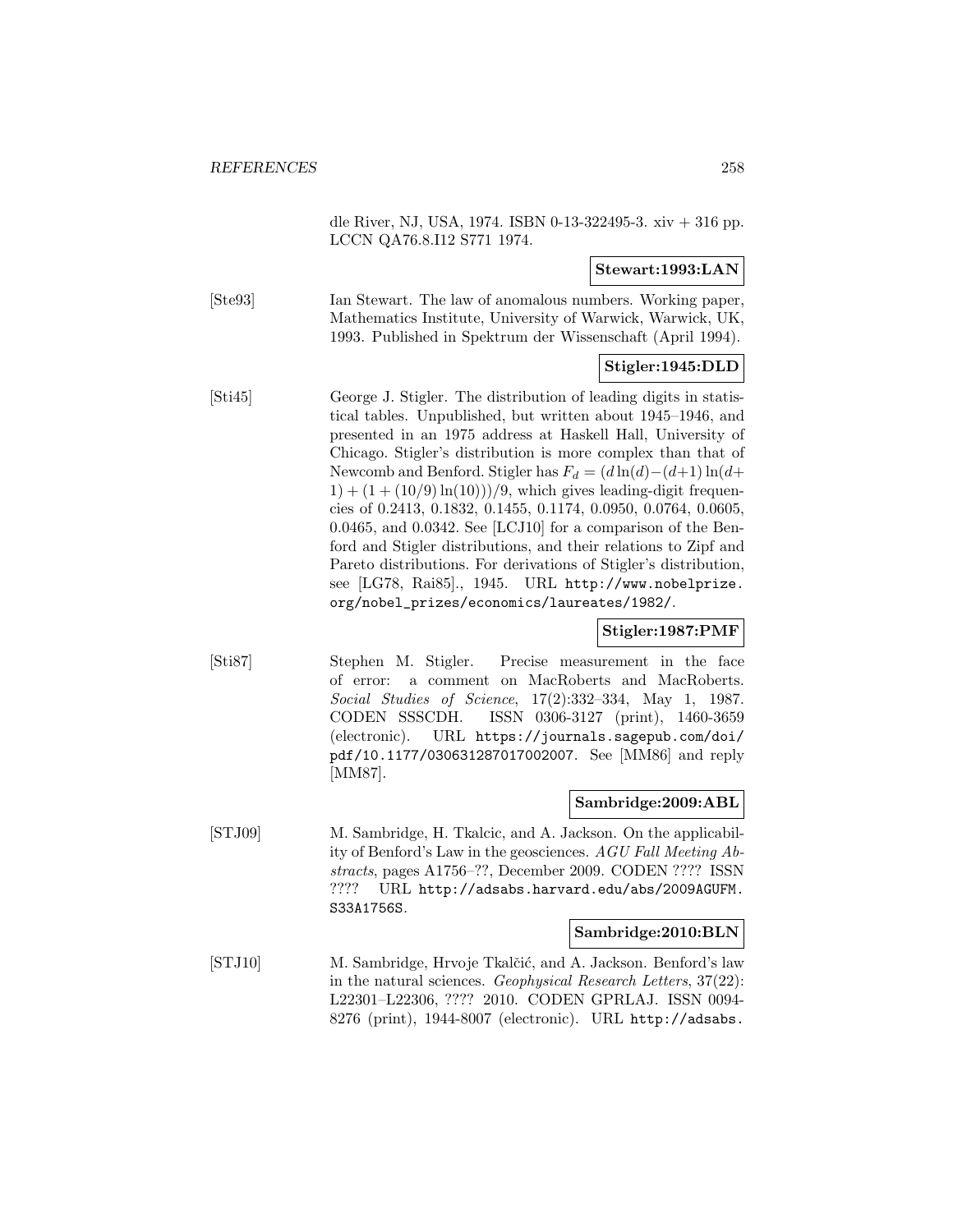harvard.edu/abs/2010GeoRL..3722301S; http://www. agu.org/pubs/crossref/2010/2010GL044830.shtml.

#### **Stoerk:2016:SCB**

[Sto16] Thomas Stoerk. Statistical corruption in Beijing's air quality data has likely ended in 2012. Atmospheric Environment, 127(??):365–371, 2016. CODEN ATENBP. ISSN 1352-2310 (print), 1873-2844 (electronic). URL http://www. sciencedirect.com/science/article/pii/S1352231015306336.

#### **Strzalka:2010:SPB**

[Str10] Dominik Strzałka. On some properties of Benford's law. Journal of the Korean Mathematical Society, 47(5):1055–1075, 2010. CODEN JKMSDG. ISSN 0304-9914.

**Strauch:2012:UP**

[Str12] O. Strauch. Unsolved problems. Uniform Distribution Theory, ??(??):1–98, ???? 2012. ISSN 1336-913X. URL http: //www.boku.ac.at/MATH/udt/unsolvedproblems.pdf. Unsolved Problems Section on the home page of Uniform Distribution Theory.

### **Sudhier:2010:BLS**

[Sud10] K. G. Sudhier. Bradford's law of scattering revisited: A study based on the references in doctoral theses in the area of physics. Collnet Journal of Scientometrics and Information Management, 4(2):35–47, 2010. CODEN ???? ISSN 0973-7766 (print), 2168-930X (electronic).

#### **Sun:1928:EFD**

[Sun28] C. P. Sun. On the examination of final digits by experiments in artificial sampling. *Biometrika*,  $20A(1/2):64-68$ , July 1928. CODEN BIOKAX. ISSN 0006-3444 (print), 1464-3510 (electronic). URL http://www.jstor.org/stable/2331941.

#### **Sury:1993:FPD**

[Sur93] B. Sury. Fractional parts of  $\log p$  and a digit function. Expositiones Mathematicae, 11(4):381–384, ???? 1993. ISSN 0723-0869 (print), 1878-0792 (electronic). URL ????.

#### **Shengmin:2010:DSC**

[SW10] Z. Shengmin and W. Wenchao. Does [sic] Chinese stock indices agree with Benford's Law? In IEEE, editor, 2010 In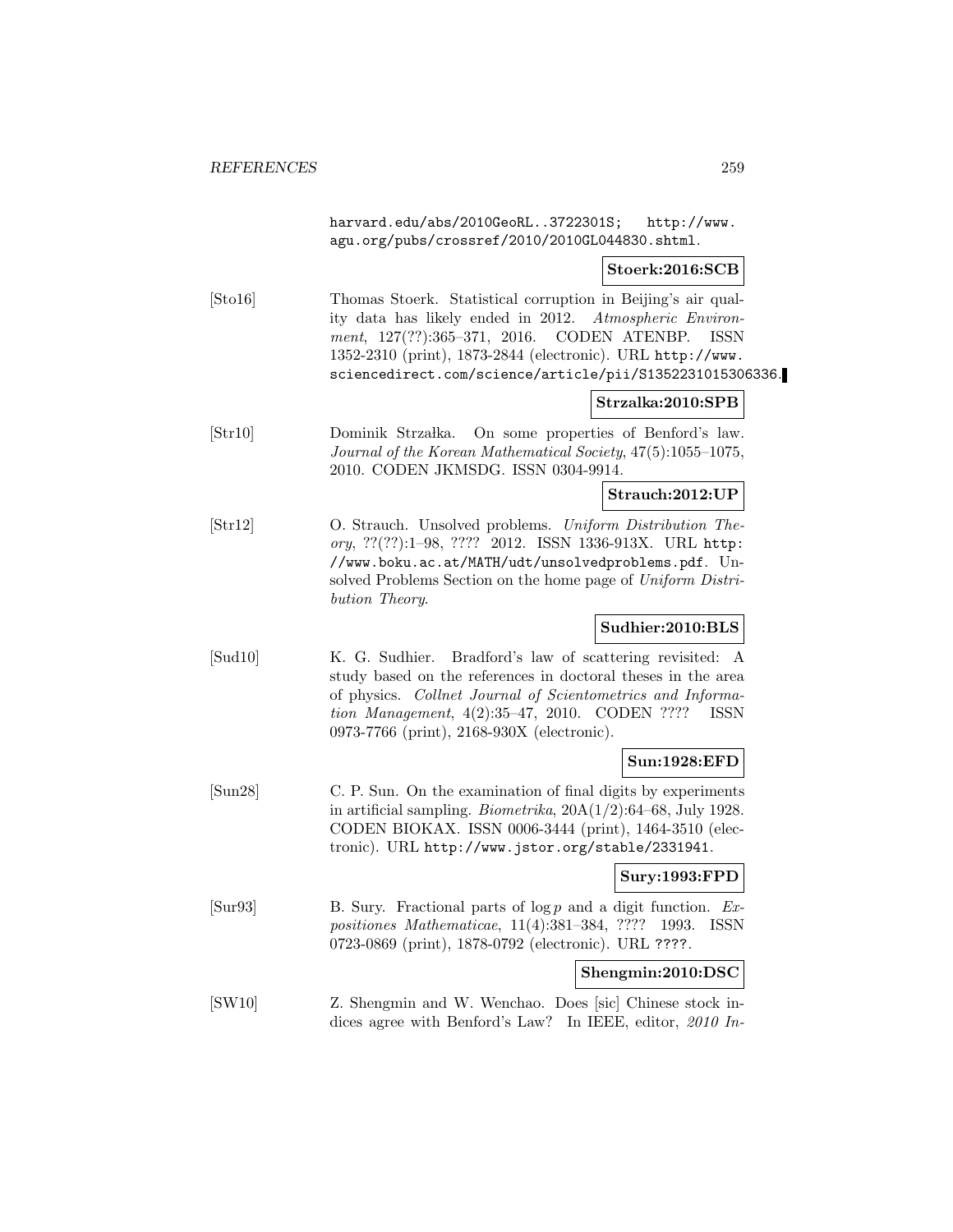ternational Conference on Management and Service Science (MASS), 24–26 Aug. 2010, Wuhan, China, pages 1–3. IEEE Computer Society Press, 1109 Spring Street, Suite 300, Silver Spring, MD 20910, USA, 2010. ISBN 1-4244-5325-9, 1-4244- 5326-7. LCCN ????

#### **Szekely:1990:PKN**

[Szé90] Gábor J. Székely. *Paradoxa: klassische und neue Uberraschungen* aus Wahrscheinlichkeitsrechnung und mathematischer Statistik. (German) [Paradoxes: traditional and new surprises in probability and mathematical statistics]. Deutsch, Thun, Switzerland, 1990. ISBN 3-87144-850-8. 239 pp. LCCN ???? URL http://www.gbv.de/dms/hbz/toc/ht003363686.pdf; http://www.zentralblatt-math.org/zmath/en/search/ ?an=0743.60004. Translation by Ulrike Leitner from the Hungarian original.

### **Szewczak:2010:LTR**

[Sze10] Zbigniew S. Szewczak. A limit theorem for random sums modulo 1. Statistics & Probability Letters,  $80(9-10)$ :747-751, May 2010. CODEN SPLTDC. ISSN 0167-7152 (print), 1879- 2103 (electronic). URL http://www.sciencedirect.com/ science/article/pii/S0167715210000106.

### **Saldana-Zepeda:2010:GFT**

[SZVHA10] Dayna P. Salda˜na-Zepeda, Humberto Vaquera-Huerta, and Barry C. Arnold. A goodness of fit test for the Pareto distribution in the presence of type II censoring, based on the cumulative hazard function. Computational Statistics & Data Analysis, 54(4):833–842, April 1, 2010. CO-DEN CSDADW. ISSN 0167-9473 (print), 1872-7352 (electronic). URL http://www.sciencedirect.com/science/ article/pii/S0167947309004071.

#### **Tavangar:2012:SUC**

[TA12] Mahdi Tavangar and Majid Asadi. Some unified characterization results on the generalized Pareto distributions based on generalized order statistics. Metrika, 75(7):997–1007, October 2012. CODEN MTRKA8. ISSN 0026-1335 (print), 1435-926X (electronic). URL http://link.springer.com/article/10. 1007/s00184-011-0364-6.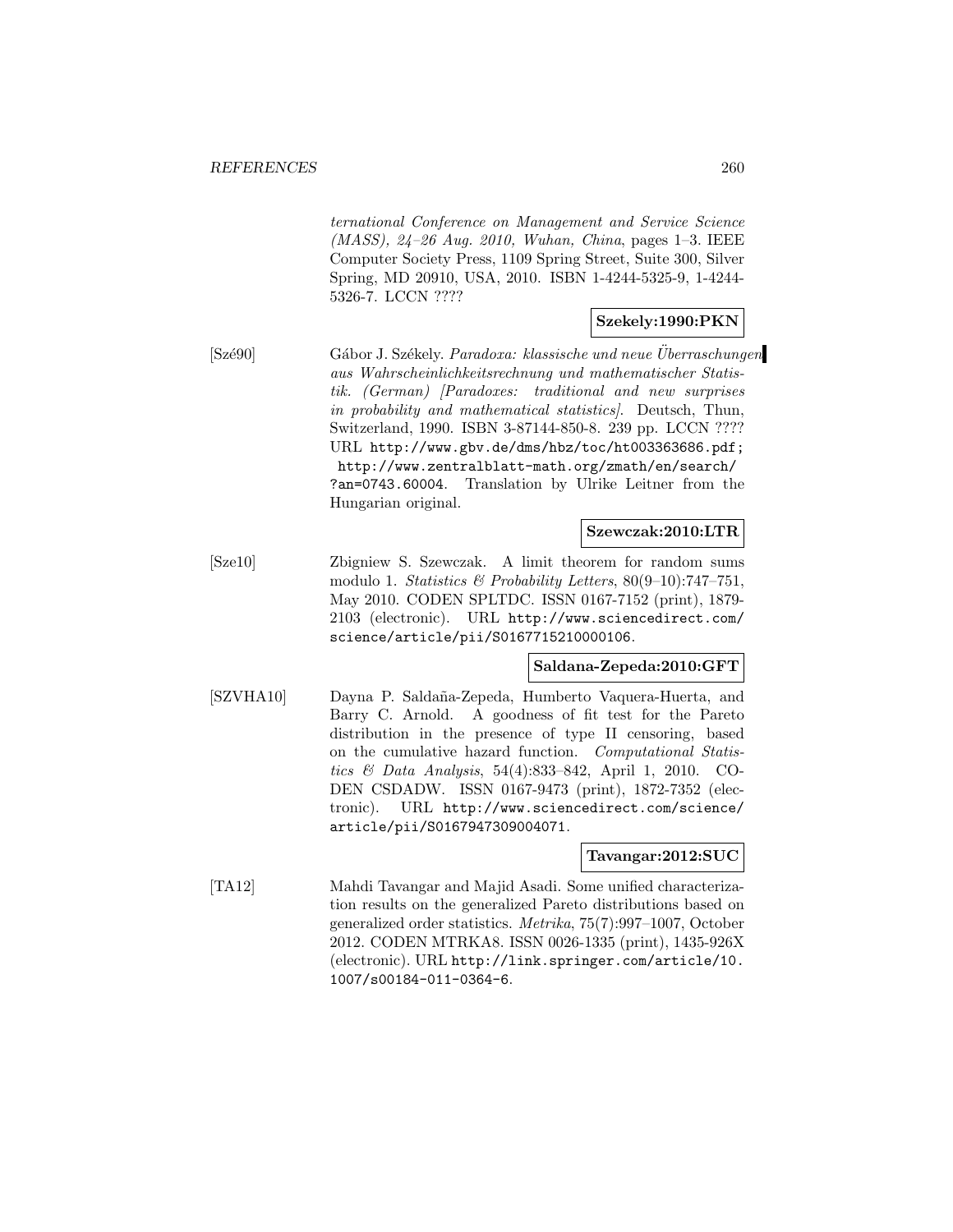#### **Taguchi:1970:ZLC**

[Tag70] Tokio Taguchi. On Zipf's law. A characterization of distributions in linguistics and demography. Proceedings of the Institute of Statistical Mathematics, 17:83–90, 1970. CODEN ???? ISSN 0912-6112.

# **Tao:2009:BLZ**

[Tao09] Terrence Tao. Benford's law, Zipf's law, and the Pareto distribution. Web document., 2009. URL http://terrytao. wordpress.com/2009/07/03/benfords-law-zipfs-law-andthe-pareto-distribution/.

#### **Taylor:2005:TMT**

[Tay05] Jonathan Taylor. Too many ties? An empirical analysis of the Venezuelan recall referendum counts. Technical report ??, Department of Statistics, Stanford University, Stanford, CA 94305, USA, 2005. URL http://esdata.info/pdf/Taylor-Ties.pdf; http://www.benfordonline.net/fullreference/ 577.

### **Tapp:2000:UTD**

[TB00] D. J. Tapp and D. B. Burg. Using technology to detect fraud. Pennsylvania CPA Journal, 71(4):20–23, ???? 2000. ISSN 0746-1062.

# **Troll:1998:ZLC**

[TbG98] G. Troll and P. beim Graben. Zipf's law is not a consequence of the Central Limit Theorem. Physical Review E (Statistical physics, plasmas, fluids, and related interdisciplinary topics), 57(3):1347–1355, February 1, 1998. CODEN PLEEE8. ISSN 1539-3755 (print), 1550-2376 (electronic). URL http:// link.aps.org/doi/10.1103/PhysRevE.57.1347; http: //pre.aps.org/abstract/PRE/v57/i2/p1347\_1.

### **Tolle:2000:DDS**

[TBL00] Charles R. Tolle, Joanne L. Budzien, and Randall A. Laviolette. Do dynamical systems follow Benford's law? Chaos (Woodbury, NY), 10(2):331–336, ???? 2000. CODEN CHAOEH. ISSN 1054-1500. URL http://adsabs.harvard. edu/abs/2000Chaos..10..331T; http://link.aip.org/ link/chaoeh/v10/i2/p331/s1; http://link.aip.org/ link/doi/10.1063/1.166498.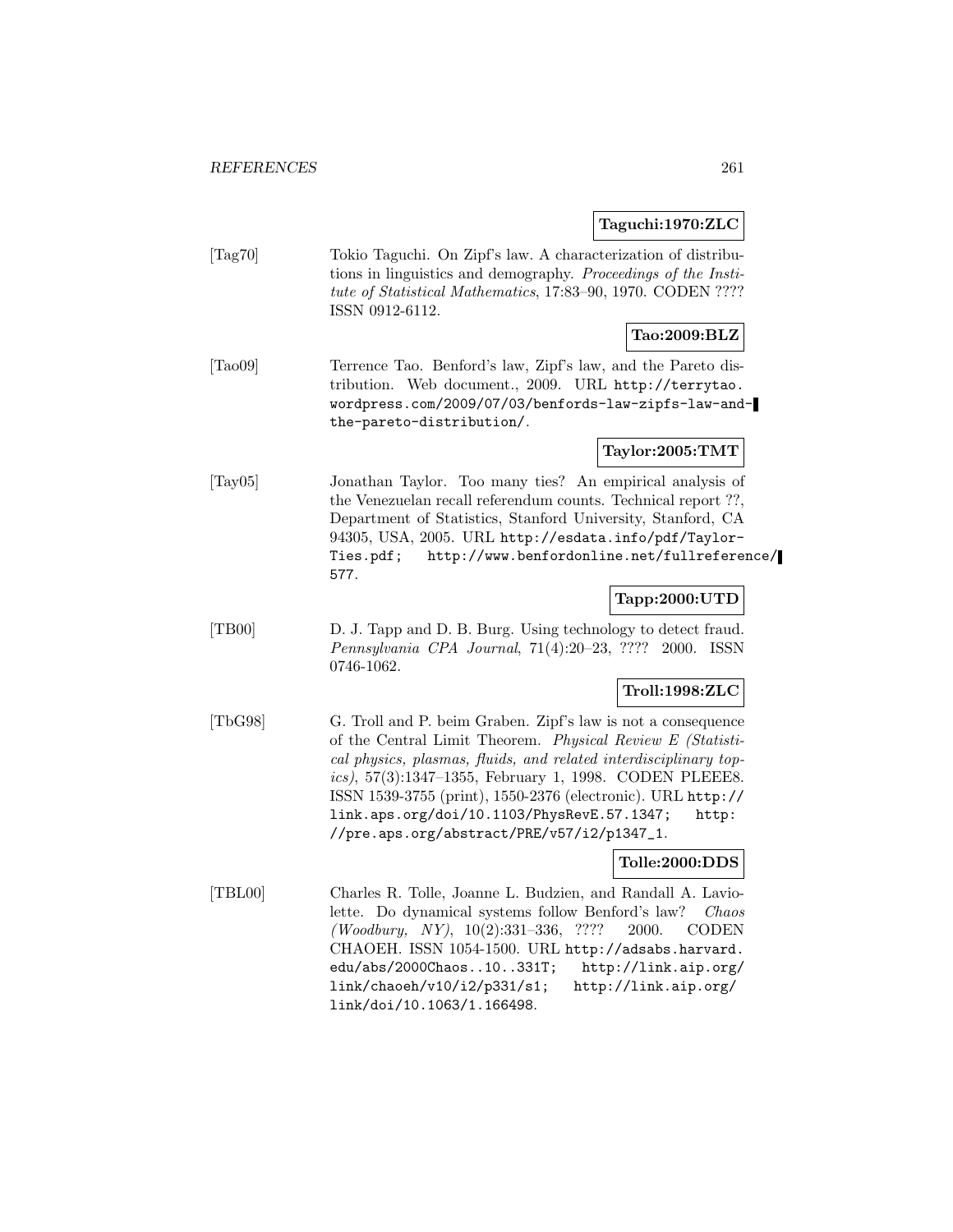**Torres:2007:HDN**

[TFGS07] J. Torres, S. Fern´andez, A. Gamero, and A. Sola. How do numbers begin? (the first digit law). European Journal of Physics, 28(3):L17–L25, May 2007. CODEN EJPHD4. ISSN 0143-0807 (print), 1361-6404 (electronic). URL http://iopscience. iop.org/0143-0807/28/3/N04.

### **Twardy:2005:EDS**

[TGD05] Charles Twardy, Steve Gardner, and David L. Dowe. Empirical data sets are algorithmically compressible: reply to McAllister? Studies in History and Philosophy of Science Part A, 36(2):391–402, June 2005. CODEN SH-PSB5. ISSN 0039-3681 (print), 1879-2510 (electronic). URL http://www.sciencedirect.com/science/article/ pii/S003936810500021X. See [McA03, McA05].

### **Tavangar:2013:CGP**

[TH13] Mahdi Tavangar and Marzieh Hashemi. On characterizations of the generalized Pareto distributions based on progressively censored order statistics. Statistical Papers, 54(2):381– 390, May 2013. CODEN STPAE4. ISSN 0932-5026 (print), 1613-9798 (electronic). URL http://link.springer.com/ article/10.1007/s00362-012-0434-5.

### **Thomas:1989:UPR**

[Tho89] Jacob K. Thomas. Unusual patterns in reported earnings. The Accounting Review, 59(4):773–787, October 1989. CODEN ACRVAS. ISSN 0001-4826 (print), 1558-7967 (electronic). URL http://www.jstor.org/stable/247861.

#### **Tichy:1985:UDD**

[Tic85] Robert F. Tichy. Uniform distribution and diophantine inequalities. Monatshefte für Mathematik,  $99(2):147-152$ , June 1985. CODEN MNMTA2. ISSN 0026-9255 (print), 1436-5081 (electronic). URL http://link.springer.com/article/10. 1007/BF01304194.

#### **Tichy:1986:GZU**

[Tic86] Robert F. Tichy. Gleichverteilung und zahlentheoretische Ungleichungen II. (German) [Uniform distribution and numbertheoretic inequalities II]. Anzeiger der Österreichischen Akademie der Wissenschaften. Mathematisch-Naturwissenschaftliche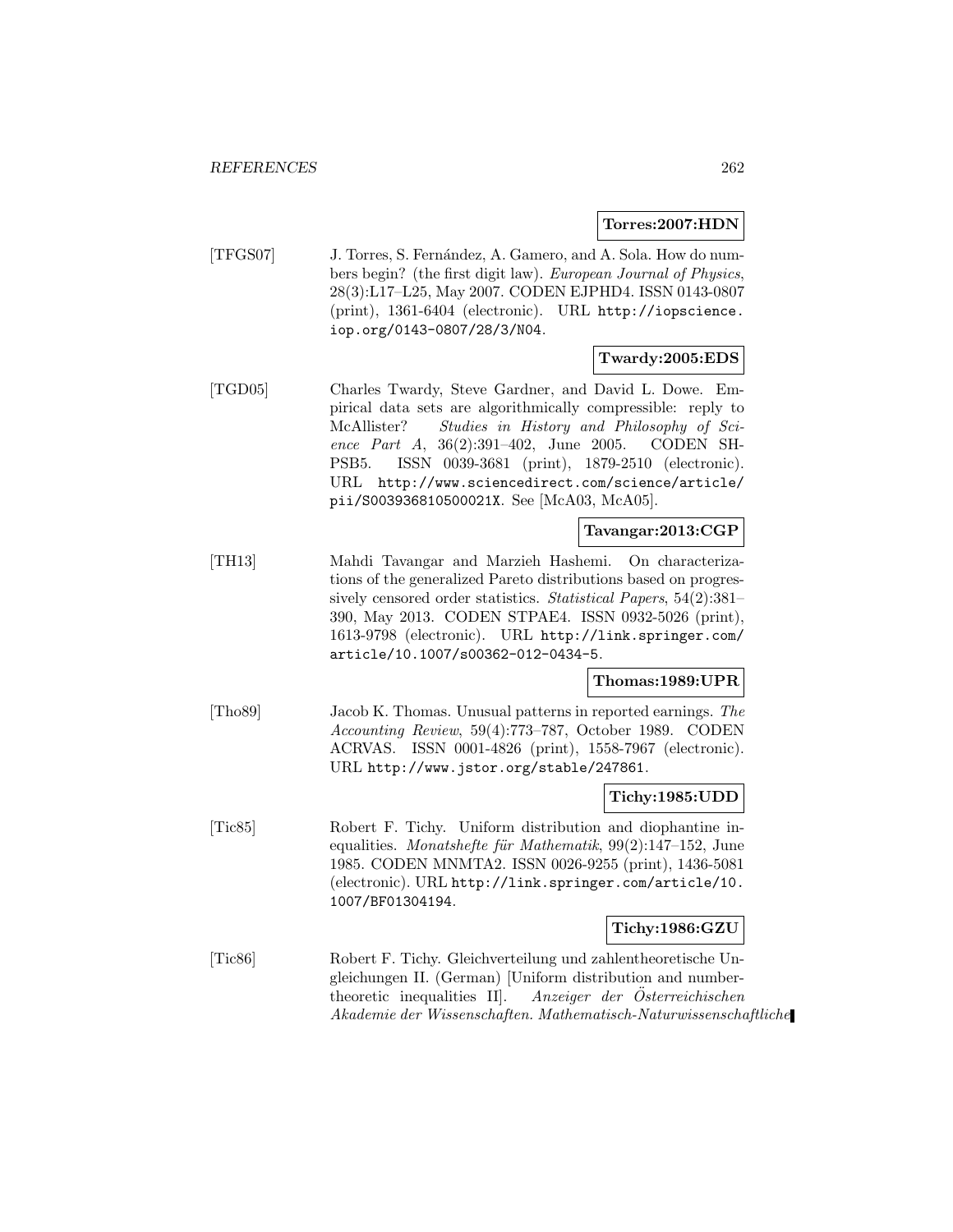Klasse, 122(1985)(??):95–99, ???? 1986. CODEN OSAWA8. ISSN 0065-535X. URL ????.

**Tichy:1987:GS**

[Tic87] Robert F. Tichy. Gleichverteilung zum Summierungsverfahren  $H_{\infty}$ . (German) [Uniform distribution to the  $H_{\infty}$  summation method]. Mathematische Nachrichten, 131(??):119–125, ???? 1987. CODEN MTMNAQ. ISSN 0025-584X. URL ????.

### **Tichy:1988:SRC**

[Tic88] Robert F. Tichy. Statistische Resultate ¨uber computergerechte Darstellungen von Zahlen. (German) [statistical results on computer-oriented representations of numbers]. Anzeiger der Osterreichischen Akademie der Wissenschaften. ¨ Mathematisch-Naturwissenschaftliche Klasse, 1987(??):1–8, ???? 1988. CODEN OSAWA8. ISSN 0065-535X. URL ?? ??.

# **Tijms:2004:UPC**

[Tij04] Henk C. Tijms. Understanding probability: chance rules in everyday life. Cambridge University Press, Cambridge, UK, 2004. ISBN 0-521-83329-9 (hardcover), 0-521-54036-4 (paperback).  $x + 380$  pp. LCCN QA273 .T48 2004.

# **Tijms:2007:UPC**

[Tij07] H. C. Tijms. Understanding probability: chance rules in everyday life. Cambridge University Press, Cambridge, UK, second edition, 2007. ISBN 0-511-34626-3 (e-book), 0-511-35003-1 (ebook), 0-521-70172-4 (paperback).  $x + 442$  pp. LCCN QA273 .T48 2007.

### **Tijms:2012:UPC**

[Tij12] Henk C. Tijms. Understanding probability: chance rules in everyday life. Cambridge University Press, Cambridge, UK, third edition, 2012. ISBN 1-107-65856-X.  $x + 562$  pp. LCCN QA273.

# **Tripathi:2014:IEP**

[TKP14] Yogesh Mani Tripathi, Somesh Kumar, and C. Petropoulos. Improved estimators for parameters of a Pareto distribution with a restricted scale. Statistical Methodology, 18(??):1-13, May 2014. CODEN ???? ISSN 1572-3127 (print), 1878- 0954 (electronic). URL http://www.sciencedirect.com/ science/article/pii/S1572312713000749.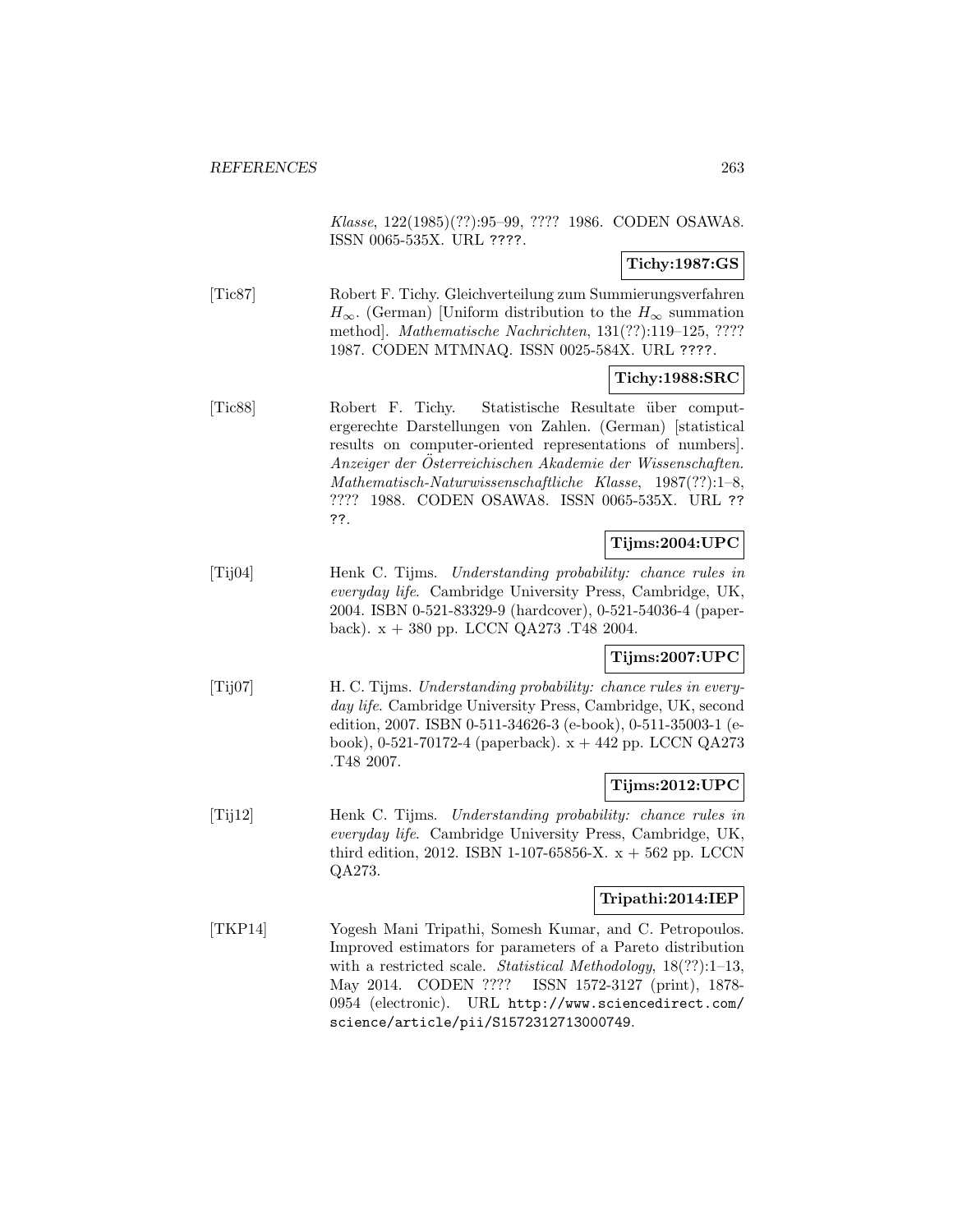### **Taylor:2002:STD**

[TMS02] Rosemary N. Taylor, Damian J. McEntegart, and Eleanor C. Stillman. Statistical techniques to detect fraud and other data irregularities in clinical questionnaire data. Drug Information Journal, 36(1):115–125, January 2002. ISSN 0092- 8615. URL http://www.diahome.org/DIAHome/resources/ content.aspx?type=eopdf&file=%2Fproductfiles%2F8357% 2Fdiaj\_11524.pdf????.

### **Tague:1987:MVZ**

[TN87] Jean Tague and Paul Nicholls. The maximal value of a Zipf size variable: Sampling properties and relationship to other parameters. Information Processing and Management, 23(3):155–170, June 7, 1987. CODEN IP-MADK. ISSN 0306-4573 (print), 1873-5371 (electronic). URL http://www.sciencedirect.com/science/article/ pii/030645738790001X.

# **Todter:2009:BLI**

[Töd09] Karl-Heinz Tödter. Benford's Law as an indicator of fraud in economics. German Economic Review, 10(3):339–351, August 2009. CODEN ???? ISSN 1465-6485 (print), 1468-0475 (electronic).

### **Too:1992:UDM**

[Too92] Yeu-Hua Too. On the uniform distribution modulo one of some log-like sequences. Proceedings of the Japan Academy, Series A. Mathematical Sciences, 68(9):269–272, ???? 1992. ISSN 0021-4280. URL http://projecteuclid.org/euclid. pja/1195511634.

# **TorresNunez:2006:NBL**

[Tor06] David A. Torres Núñez. Newcomb–Benford's Law: Applications to electoral processes, bioinformatics, and the stock index. M.S. thesis, Center for Bioststatistics and Bioinformatics, University of Puerto Rico, Río Piedras Campus, PO Box 23355, San Juan, PR 00931-3355, May 2006.

### **Trubnikov:1991:SDZ**

[TR91] B. A. Trubnikov and I. A. Rumynskiı̆. A simple derivation of the Zipf–Krylov law for words and the possibility of its "evolution" interpretation. Doklady Akademii Nauk SSSR, 321(2):270–275, 1991. CODEN DANKAS. ISSN 0002-3264.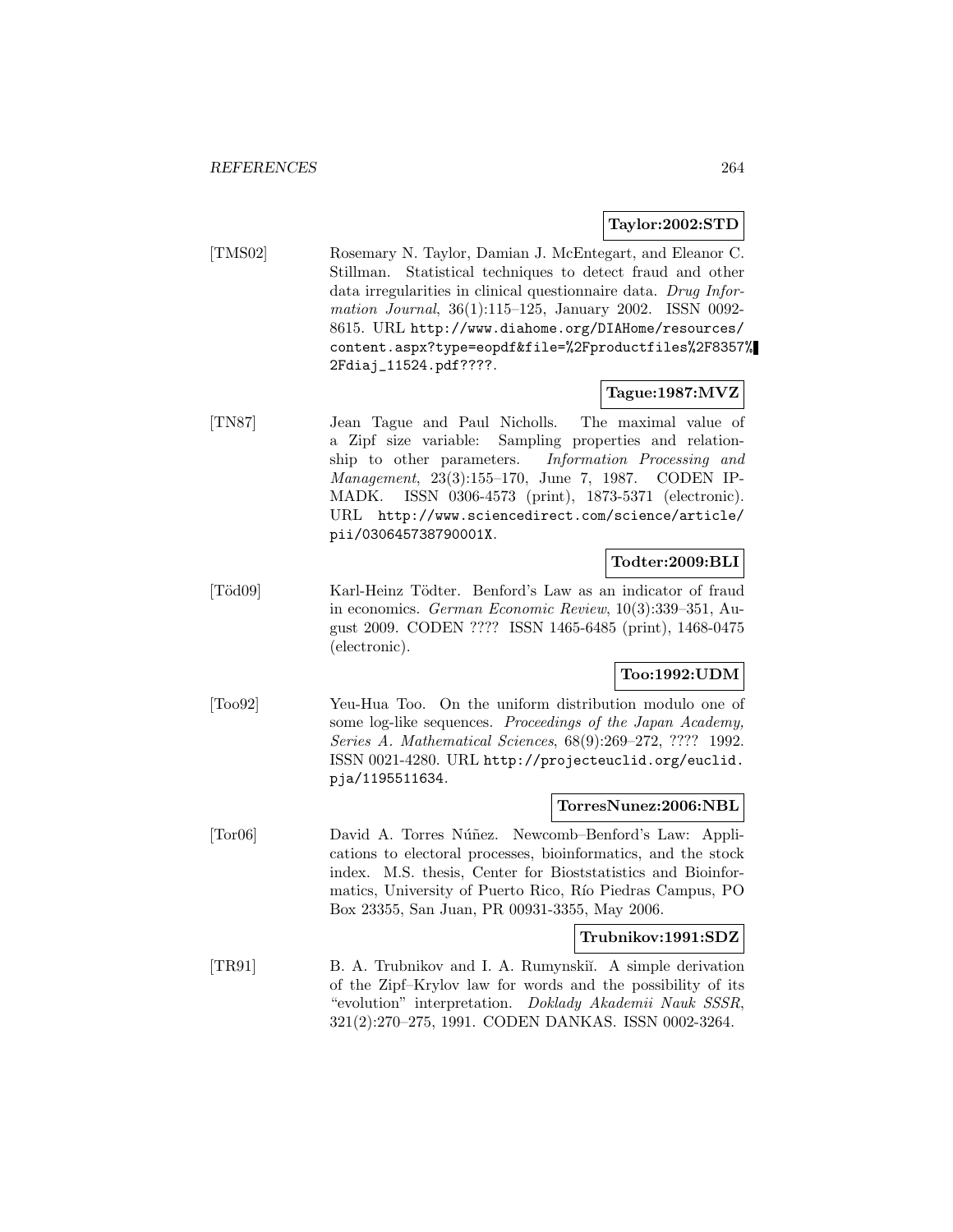#### **Trachtenberg:1992:WFR**

[Tra92] M. Trachtenberg. Why failure rates observe Zipf's law in operational software. IEEE Transactions on Reliability, 41(3): 386–389, 1992. CODEN IEERAJ. ISSN 0018-9529 (print), 1558-1721 (electronic).

### **Taimori:2012:PTS**

[TRB<sup>+</sup>12] A. Taimori, F. Razzazi, A. Behrad, A. Ahmadi, and M. Babaie-Zadeh. A proper transform for satisfying Benford's Law and its application to double JPEG image forensics. In 2012 IEEE International Symposium on Signal Processing and Information Technology (ISSPIT), pages 000240–000244. IEEE Computer Society Press, 1109 Spring Street, Suite 300, Silver Spring, MD 20910, USA, December 2012. ISSN 2162-7843. URL http://ieeexplore.ieee.org/document/ 6621294/.

### **Tritch:1994:MAC**

[TS94] Teresa Tritch and Mary L. Sprouse. Money audits the Clintons. Money Magazine, ??(??):84–98, April 1, 1994. URL http://money.cnn.com/magazines/moneymag/ moneymag\_archive/1994/04/01/88775/index.htm.

#### **Tsao:1974:DSD**

[Tsa74] Nai Kuan Tsao. On the distributions of significant digits and roundoff errors. Communications of the ACM, 17(5):269–271, May 1974. CODEN CACMA2. ISSN 0001-0782 (print), 1557- 7317 (electronic).

#### **Tsonis:1997:ZLS**

[TST97] A. A. Tsonis, C. Schultz, and P. A. Tsonis. Zipf's Law and the structure and evolution of languages. Complexity, 2(5):12–13, 1997. CODEN COMPFS. ISSN 1076-2787 (print), 1099-0526 (electronic).

### **Tsuji:1952:UDN**

[Tsu52] M. Tsuji. On the uniform distribution of numbers mod1. Journal of the Mathematical Society of Japan, 4(3–4):313–322, ???? 1952. CODEN NISUBC. ISSN 0025-5645. URL http:/ /projecteuclid.org/euclid.jmsj/1261415780.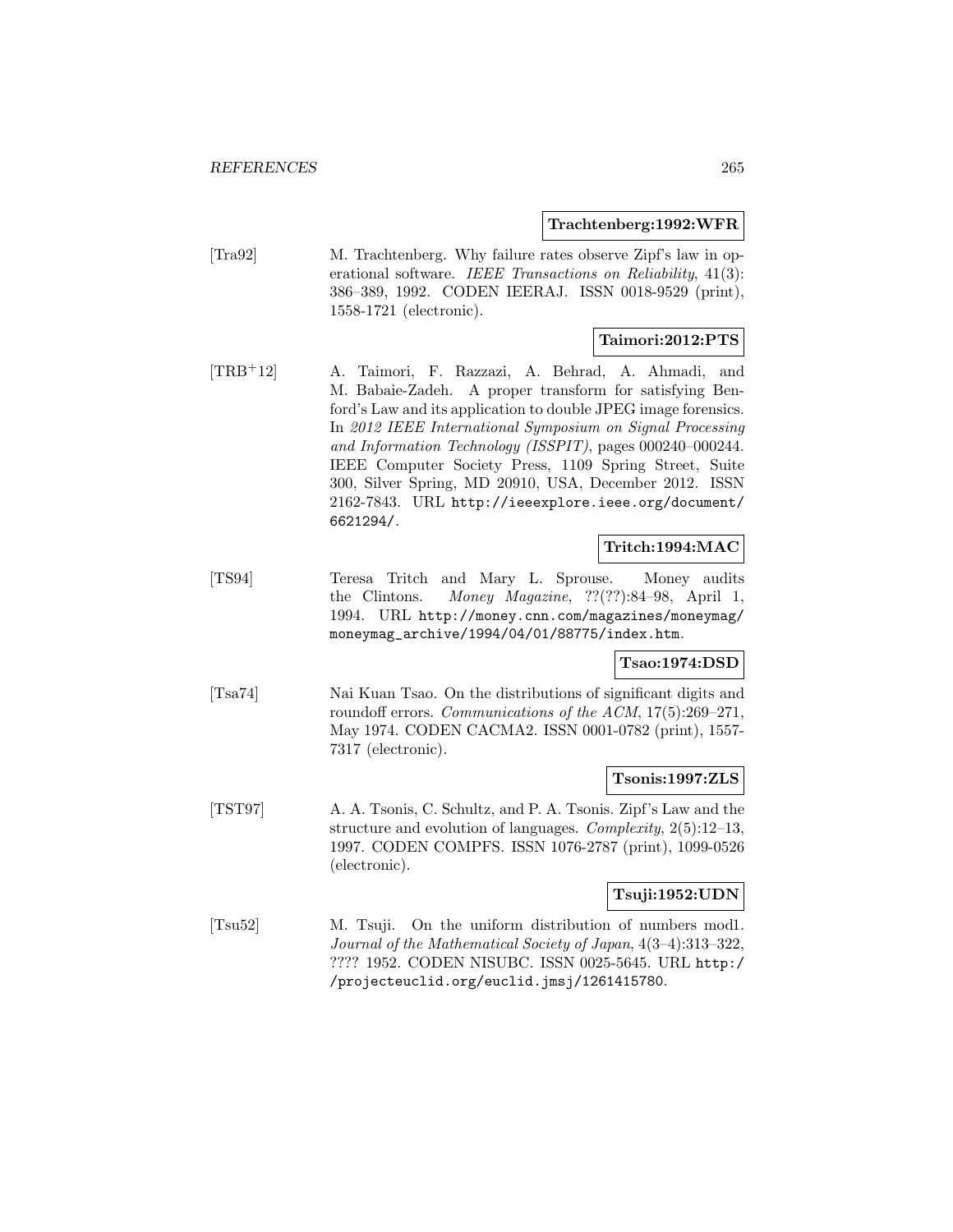### **Tuldava:1985:FST**

[Tul85] Yu. A. Tuldava. The frequency structure of a text and Zipf's law. *Tartu Riikl. Ül. Toimetised*,  $??(711):93-116$ , 1985. CO-DEN ???? ISSN ????

### **Turner:1982:DLS**

[Tur82] Peter R. Turner. The distribution of leading significant digits. IMA Journal of Numerical Analysis, 2(4):407–412, October 1982. CODEN IJNADH. ISSN 0272-4979 (print), 1464-3642 (electronic).

#### **Turner:1984:FRD**

[Tur84] Peter R. Turner. Further revelations on l.s.d. IMA Journal of Numerical Analysis, 4(2):225–231, April 1984. CODEN IJNADH. ISSN 0272-4979 (print), 1464-3642 (electronic).

### **Turner:1987:DDI**

[Tur87] Peter R. Turner. The distribution of l.s.d. and its implications for computer design. The Mathematical Gazette, 71(455):26– 31, March 1987. CODEN MAGAAS. ISSN 0025-5572 (print), 2056-6328 (electronic). [l.s.d. = least significant digits]. The topic is variously known as Benford's Law, the Law of Anomalous Numbers, and Zipf's Law.

### **Tosic:2021:UBL**

[TV21] Aleksandar Tošić and Jernej Vičič. Use of Benford's law on academic publishing networks. Journal of Informetrics, 15(3):Article 101163, August 2021. CODEN ???? ISSN 1751-1577 (print), 1875-5879 (electronic). URL http://www.sciencedirect.com/science/article/ pii/S1751157721000341.

### **Thorp:1971:PCD**

[TW71] E. Thorp and R. Whitley. Poincaré's conjecture and the distribution of digits in logarithm tables. Compositio Mathematica, 21(??):233–250, ???? 1971. CODEN CMPMAF. ISSN 0010-437X (print), 1570-5846 (electronic).

#### **Tang:2011:ESP**

[TW11] Lian Tang and Da Hui Wang. An explanation of the shift parameter  $\rho$  in the Zipf–Mandelbrot law. Beijing Shifan Daxue Xuebao, 47(1):97–100, 2011. CODEN BSDKDH. ISSN 0476- 0301.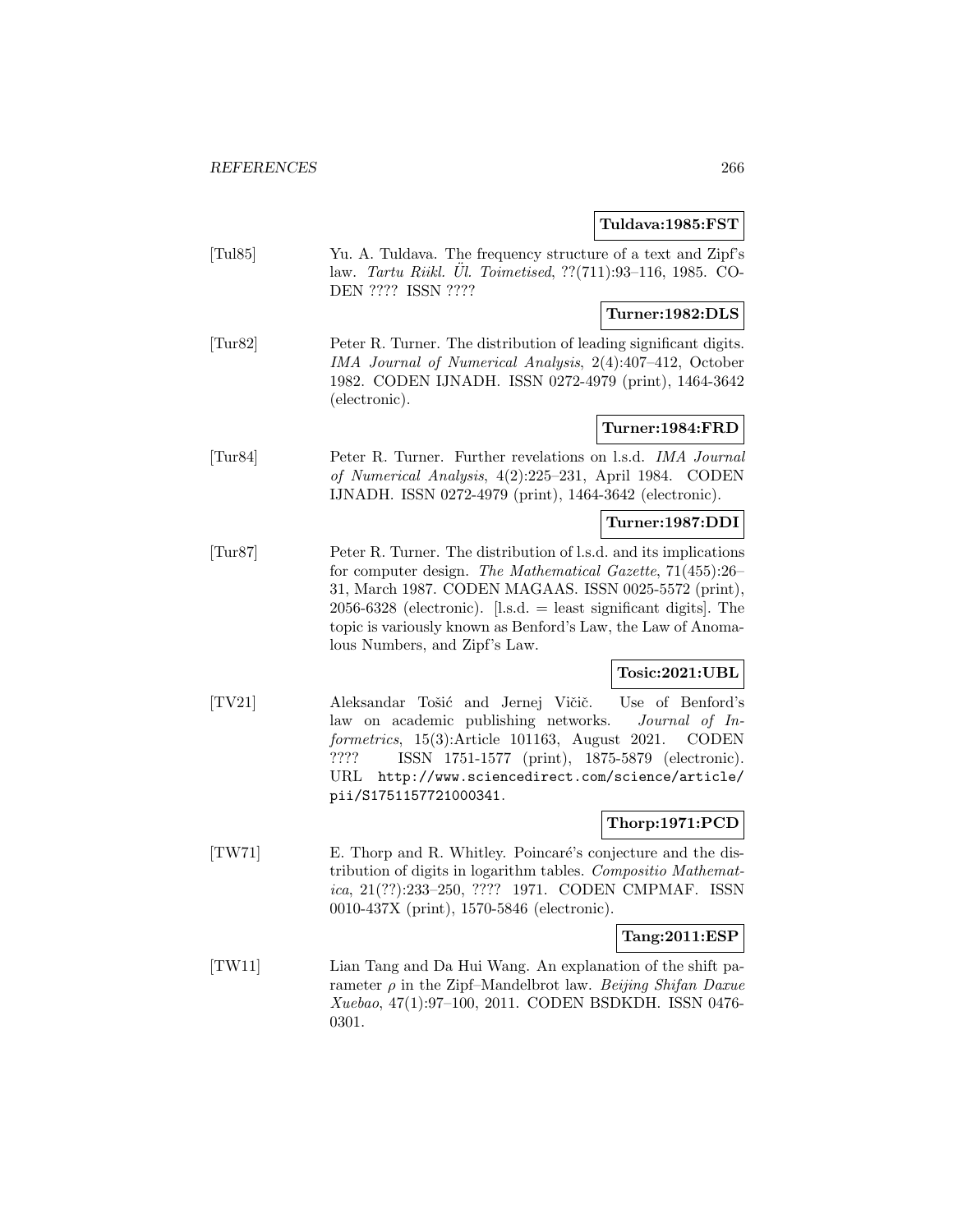### **Uppuluri:1985:DFD**

[UP85] V. R. R. Uppuluri and S. A. Patil. The distribution of the first j digits of beta related random variables. Communications in Statistics: Simulation and Computation, 14(2):467–472, 1985. CODEN CSSCDB. ISSN 0361-0918.

# **Urzua:2000:SET**

[Urz00] Carlos M. Urzúa. A simple and efficient test for Zipf's law. Economics Letters, 66(3):257–260, March 1, 2000. CO-DEN ECLEDS. ISSN 0165-1765 (print), 1873-7374 (electronic). URL http://www.sciencedirect.com/science/ article/pii/S0165176599002153.

# **Urzua:2011:TZL**

[Urz11] Carlos M. Urz´ua. Testing for Zipf's law: a common pitfall. Economics Letters, 112(3):254–255, September 1, 2011. CODEN ECLEDS. ISSN 0165-1765 (print), 1873-7374 (electronic). URL http://www.sciencedirect.com/science/ article/pii/S0165176511002266.

### **Uzer:2010:MTC**

[Uze10] Ali Uzer. Multiplicative type complex calculus as an alternative to the classical calculus. Computers and Mathematics with Applications, 60(10):2725–2737, November 2010. CO-DEN CMAPDK. ISSN 0898-1221 (print), 1873-7668 (electronic). URL http://www.sciencedirect.com/science/ article/pii/S0898122110006747.

#### **Vandewalle:1999:ZAF**

[VA99] N. Vandewalle and M. Ausloos. The *n*-Zipf analysis of financial data series and biased data series. Physica A: Statistical Mechanics and its Applications, 268(1–2):240–249, June 1, 1999. CODEN PHYADX. ISSN 0378-4371 (print), 1873- 2119 (electronic). URL http://www.sciencedirect.com/ science/article/pii/S037843719900031X.

#### **Villasenor-Alva:2009:BGF**

[VAGE09] José A. Villaseñor-Alva and Elizabeth González-Estrada. A bootstrap goodness of fit test for the generalized Pareto distribution. Computational Statistics & Data Analysis, 53(11):3835–3841, September 1, 2009. CODEN CS-DADW. ISSN 0167-9473 (print), 1872-7352 (electronic).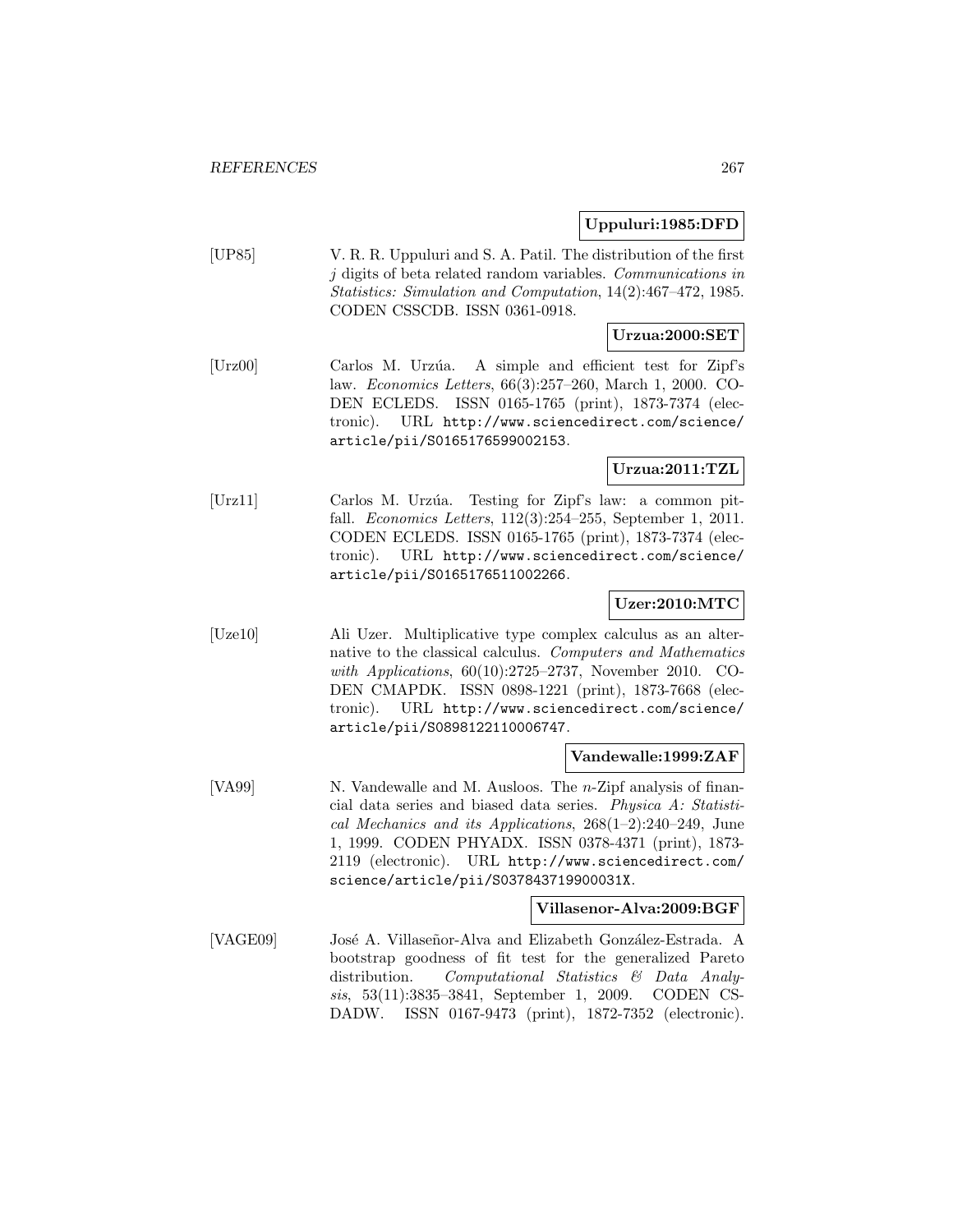URL http://www.sciencedirect.com/science/article/ pii/S0167947309001406.

#### **Vallee:2011:BMF**

[Val11] Robert Vallée. Benoît Mandelbrot — further notes.  $Kyber$ netes, 40(9-10):??, ???? 2011. CODEN KBNTA3. ISSN 0368-492X (print), 1758-7883 (electronic). URL http://www. emeraldinsight.com/journals.htm?issn=0368-492X&volume= 40&issue=9/10&articleid=17003220.

#### **Valadier:2012:BPR**

[Val12] Michel Valadier. The Benford phenomenon for random variables. Discussion of Feller's way. ArXiv e-prints, page 23, March 9, 2012. URL http://arxiv.org/abs/1203.2518.

**VanCaneghem:2002:EMI**

[Van02] T. Van Caneghem. Earnings management induced by cognitive reference points. The British Accounting Review, 34 (2):167–178, 2002. ISSN 0890-8389 (print), 1095-8347 (electronic). URL http://www.sciencedirect.com/science/ article/pii/S0890838902901903.

#### **VanCaneghem:2015:NFSa**

[Van15a] Tom Van Caneghem. NPO financial statement quality: An empirical analysis based on Benford's Law. VOLUNTAS: International Journal of Voluntary and Nonprofit Organizations, 26(1):1–24, February 2015. ISSN 0957-8765 (print), 1573-7888 (electronic). URL http://link.springer.com/article/10. 1007/s11266-015-9629-4.

#### **VanCaneghem:2015:NFSb**

[Van15b] Tom Van Caneghem. NPO financial statement quality: An empirical analysis based on Benford's Law. VOLUNTAS: International Journal of Voluntary and Nonprofit Organizations, 27(6):2685–2708, August 2015. ISSN 0957-8765 (print), 1573- 7888 (electronic).

#### **Varian:1972:LEB**

[Var72] Hal R. Varian. Letter to the Editor: Benford's Law. The American Statistician, 26(3):65–66, June 1972. CO-DEN ASTAAJ. ISSN 0003-1305 (print), 1537-2731 (electronic). URL http://links.jstor.org/sici?sici=0003- 1305%28197206%2926%3A3%3C62%3ALTTE%3E2.0.CO%3B2-Q.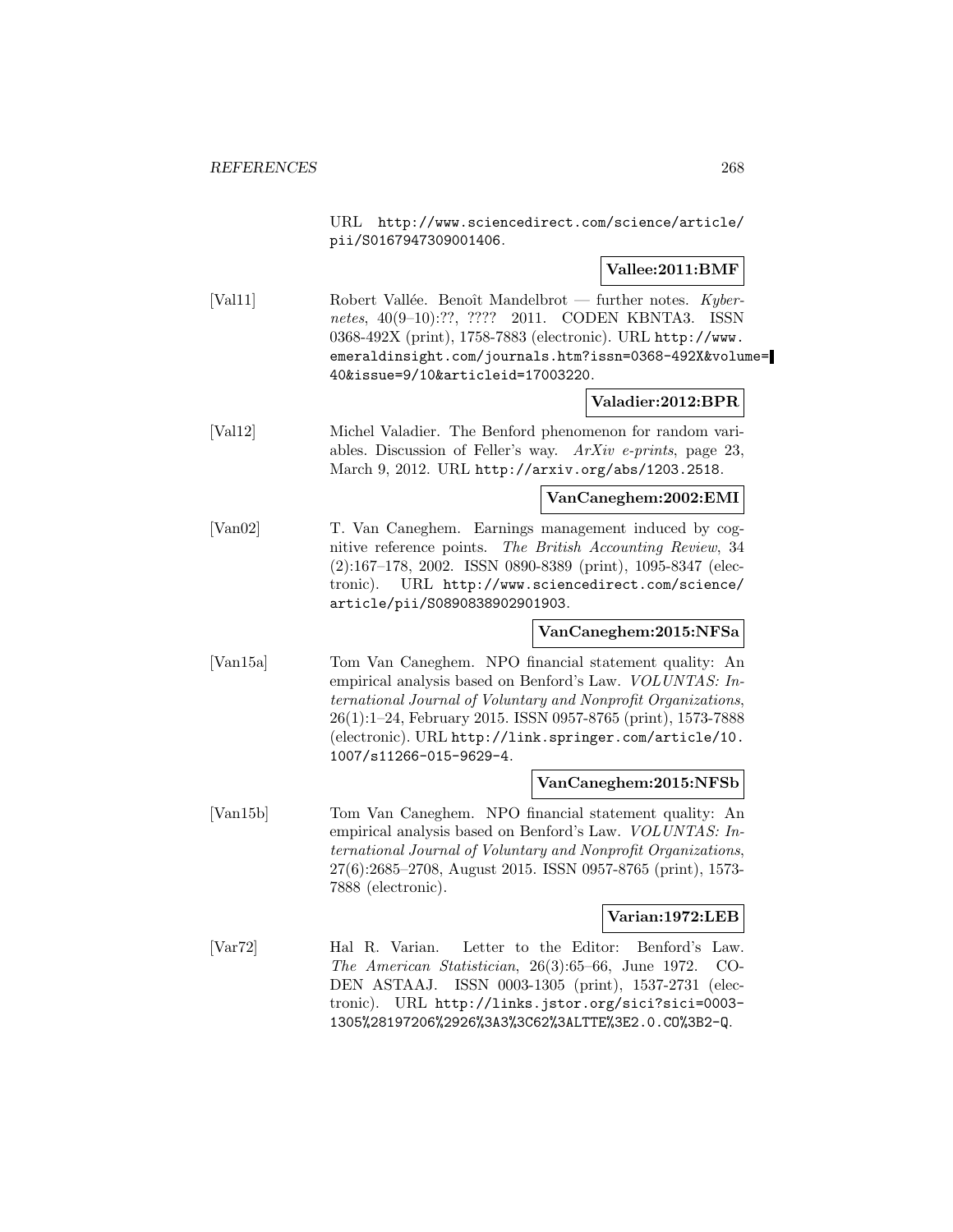### **Vardi:1999:PCS**

[Var99] Ilan Vardi. Premiers chiffres significatifs et nombres algébriques. (French) [significant leading digits and algebraic numbers]. Comptes rendus de l'Académie des sciences. Série I, Mathématique, 328(9):749–754, May 1999. CODEN CASMEI. ISSN 0764-4442 (print), 1778-3577 (electronic). URL http://www.sciencedirect.com/science/article/ pii/S0764444299802651.

#### **Volchenkov:2008:SUC**

[VB08] D. Volchenkov and Ph. Blanchard. Scaling and universality in city space syntax: Between Zipf and Matthew. Physica A: Statistical Mechanics and its Applications, 387(10):2353–2364, April 1, 2008. CODEN PHYADX. ISSN 0378-4371 (print), 1873-2119 (electronic). URL http://www.sciencedirect. com/science/article/pii/S0378437107012630.

### **VandenBroeck:1990:LFB**

[VK90] C. Van den Broeck and R. Kawai. Learning in feedforward Boolean networks. Physical Review A (Atomic, Molecular, and Optical Physics), 42(??):6210–??, November 15, 1990. CODEN PLRAAN. ISSN 1050-2947 (print), 1094-1622, 1538- 4446, 1538-4519. URL http://link.aps.org/doi/10.1103/ PhysRevA.42.6210.

### **Vlachy:1972:VFS**

[Vla72] Jan Vlach´y. Variable factors in scientific communities (observations on Lotka's Law). Teorie a Metoda, 4(??):91–120, ???? 1972. CODEN ???? ISSN ????

#### **Vlachy:1976:TFL**

[Vla76] Jan Vlachý. Time factor in Lotka's Law. Probleme de Informare si Documentare, 10(2):44–87, ???? 1976. CODEN PIDCA6. ISSN 0032-924X.

#### **Vlachy:1979:FDS**

[Vla79] Jan Vlach´y. Frequency distribution of scientific performance: a bibliography of Lotka's Law and related phenomena. Scientometrics, 1(1):107–130, September 1979. CODEN SCNTDX. ISSN 0138-9130 (print), 1588-2861 (electronic). URL http://link.springer.com/article/ 10.1007/BF02016844; http://www.springerlink.com/ content/0138-9130/.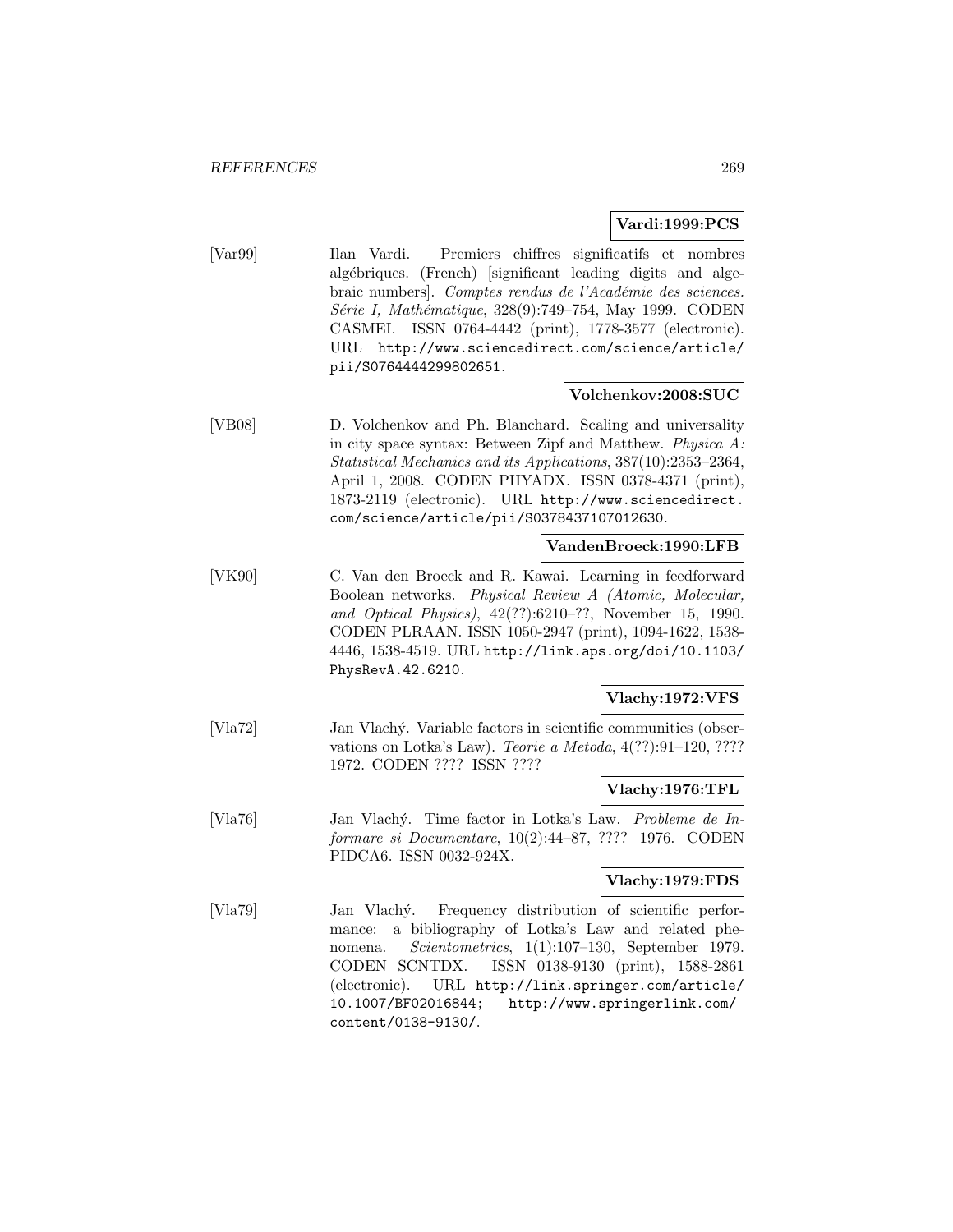#### **vanLeijenhorst:2005:FDH**

[vLvdW05] D. C. van Leijenhorst and Th. P. van der Weide. A formal derivation of Heaps' law. Information Sciences, 170(2–4):263– 272, 2005. CODEN ISIJBC. ISSN 0020-0255 (print), 1872- 6291 (electronic).

### **Vanichpun:2004:OCU**

[VM04] Sarut Vanichpun and Armand M. Makowski. The output of a cache under the independent reference model: where did the locality of reference go? ACM SIGMETRICS Performance Evaluation Review, 32(1):295–306, June 2004. CODEN ???? ISSN 0163-5999 (print), 1557-9484 (electronic).

### **Vogt:2000:BGS**

[Vog00] W. Vogt. Benford's Gesetz: Steuer- und Budgetsündern auf der Spur — Zahlen lügen nichts. (German) [Benford's Law: tax and budget sinners lying on the track — numbers do not lie]. Schweizer Versicherung, 9(??):27–29, ???? 2000. URL ????.

### **Volcic:2020:UDB**

[Vol20] Aljoša Volčič. Uniform distribution, Benford's law and scaleinvariance. Bollettino della Unione matematica italiana, 13 (4):539–543, 2020. CODEN BLUMAM. ISSN 1972-6724.

#### **Voos:1974:BCL**

[Voo74a] Henry Voos. Brief communications: Lotka and information science. Journal of the American Society for Information Science, 25(4):270–272, July 1974. CODEN AISJB6. ISSN 0002- 8231 (print), 1097-4571 (electronic).

#### **Voos:1974:LIS**

[Voo74b] Henry Voos. Lotka and information science. Journal of the American Society for Information Science, 25(4):270–272, July/August 1974. CODEN AISJB6. ISSN 0002-8231 (print), 1097-4571 (electronic).

#### **Voss:1996:CLF**

[Vos96] Richard F. Voss. Comment on "Linguistic Features of Noncoding DNA Sequences". Physical Review Letters, 76(11):1978, March 1996. CODEN PRLTAO. ISSN 0031-9007 (print),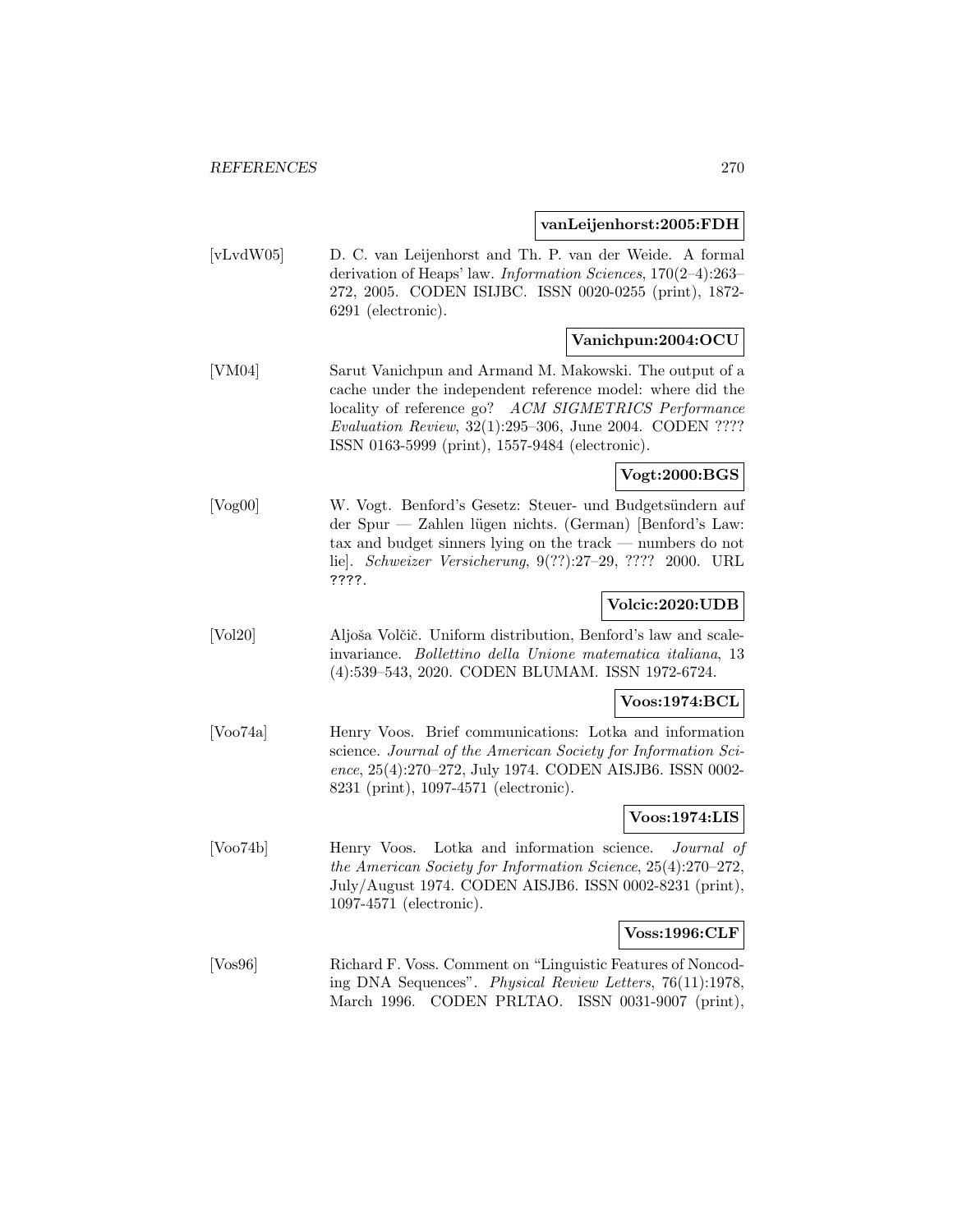1079-7114 (electronic), 1092-0145. URL http://link.aps. org/doi/10.1103/PhysRevLett.76.1978. See [MBG<sup>+</sup>94] and reply [MBG+96].

### **Vuko:2008:UBL**

[Vuk08] Tina Vuko. Using Benford's Law to detect earnings management practice: the case of listed companies in Croatia. Global Business & Economics Anthology, 1(??):69–74, ???? 2008. CODEN ???? ISSN 1553-1333.

#### **VandeWalle:2006:ZGK**

[VW06] J. Van de Walle and K. Willems. Zipf, George Kingsley (1902–1950). Journal of Economic Dynamics and Control, 31(7):756–757, July 15, 2006. CODEN JED-CDH. ISSN 0165-1889 (print), 1879-1743 (electronic). URL http://www.sciencedirect.com/science/article/ pii/B008044854204726X.

#### **Velleman:2022:ECD**

[VW22] Paul Velleman and Howard Wainer. Exploring COVID data with Benford's and zipf's laws. *Chance: a magazine for peo*ple interested in the analysis of data, 35(2):11–15, 2022. CO-DEN CNDCE4. ISSN 0933-2480 (print), 1867-2280 (electronic). URL http://www.tandfonline.com/doi/full/10. 1080/09332480.2022.2066410.

#### **vanZyl:2013:GPD**

[vZ13] J. Martin van Zyl. The generalized Pareto distribution fitted to research outputs of countries. Scientometrics, 94(3): 1099–1109, March 2013. CODEN SCNTDX. ISSN 0138- 9130 (print), 1588-2861 (electronic). URL http://link. springer.com/article/10.1007/s11192-012-0798-2.

#### **Wagon:2010:BLD**

[Wag10] S. Wagon. Benford's Law and data spread, 2010. URL http:/ /demonstrations.wolfram.com/BenfordsLawAndDataSpread. Web site.

#### **Wallace:2002:AQD**

[Wal02] W. A. Wallace. Assessing the quality of data used for benchmarking and decision making. Journal of Government Financial Management, 51(3):16–22, ???? 2002. ISSN 1533-1385.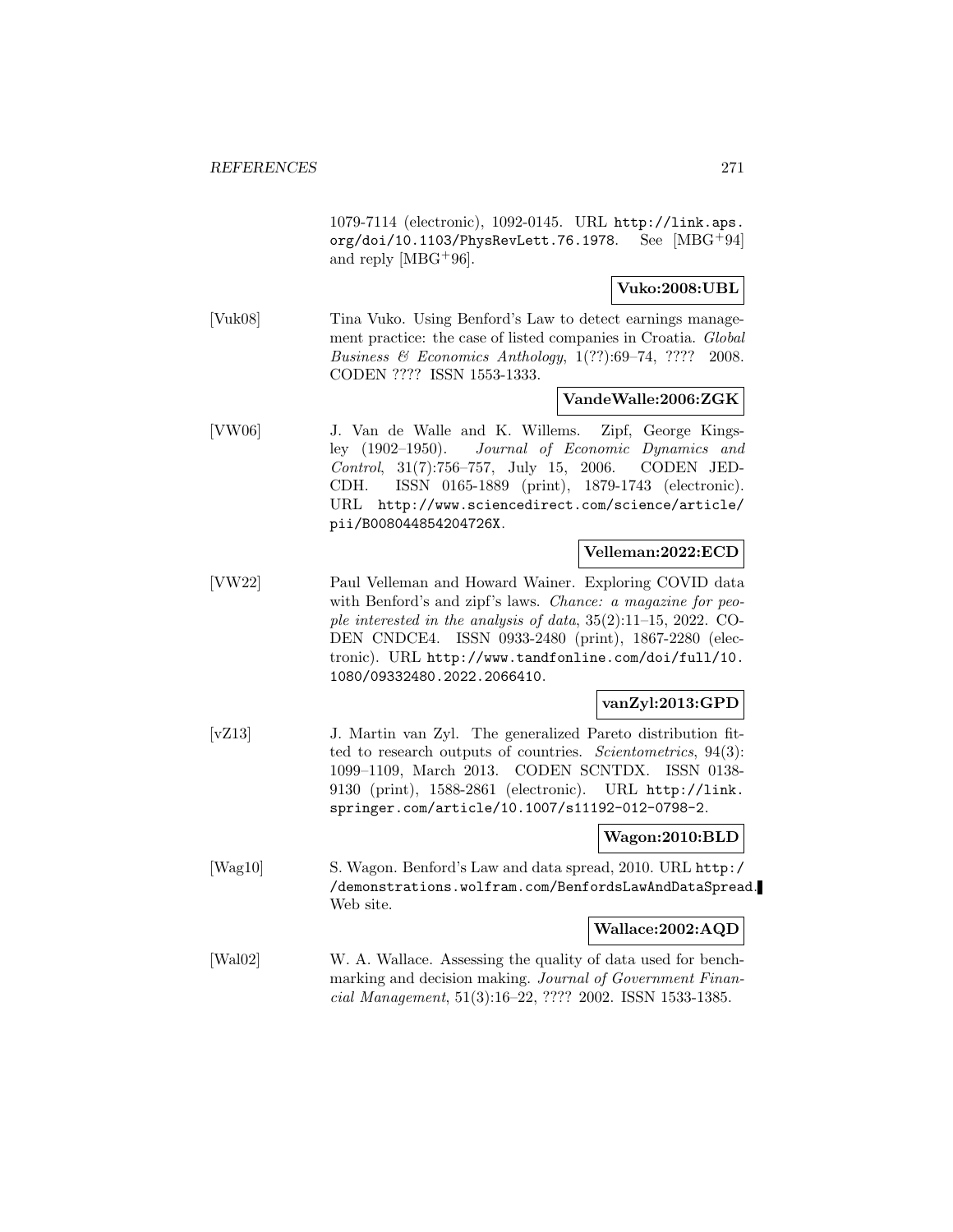#### **Wales:2003:IWI**

[Wal03] Elspeth Wales. Is it worth investing in software to combat fraud? Computer Fraud & Security, 2003(5):6– 8, 2003. ISSN 1361-3723 (print), 1873-7056 (electronic). URL http://www.sciencedirect.com/science/article/ pii/S1361372303050097.

# **Wang:2011:BLR**

[Wan11a] Jialan Wang. Benford's law: a revised analysis. Blog posting, October 24, 2011. URL http://econerdfood.blogspot. com/2011/10/benfords-law-revised-analysis.html.

### **Wang:2011:BLD**

[Wan11b] Jialan Wang. Benford's Law and the decreasing reliability of accounting data for US firms. Studies in everyday life: Investigations and experiments on food, ethics, economics, and the environment. Blog posting, October 9, 2011. URL http://econerdfood.blogspot.com/2011/10/ benfords-law-and-decreasing-reliability.html.

# **Wang:2015:SPW**

[Wan15] Xiaohuan Wang. Stability of planar waves in a Lotka– Volterra system. Applied Mathematics and Computation, 259(??):313–326, May 15, 2015. CODEN AMHCBQ. ISSN 0096-3003 (print), 1873-5649 (electronic). URL http://www. sciencedirect.com/science/article/pii/S0096300315002398.

### **Wapner:2012:UEC**

[Wap12] Leonard M. Wapner. Unexpected expectations: the curiosities of a mathematical crystal ball. CRC Press, 2000 N.W. Corporate Blvd., Boca Raton, FL 33431-9868, USA, 2012. ISBN 1-56881-721-5 (hardback). xvi + 204 pp. LCCN QA95 .W34 2012.

#### **Warren:2003:DLD**

[War03a] Henry S. Warren. The distribution of leading digits. In Hacker's delight [War03b], chapter 15.3, pages 264–267. ISBN 0-201-91465-4. LCCN QA76.6 .W375 2003. URL http:// www.awprofessional.com/bookstore/product.asp?isbn= 0201914654; http://www.hackersdelight.org/; http: //www.hackersdelight.org/hackerTOC.pdf; http://www. informit.com/content/images/chap3\_0201914654/elementLinks/ 0201914654.pdf. While this book does not specifically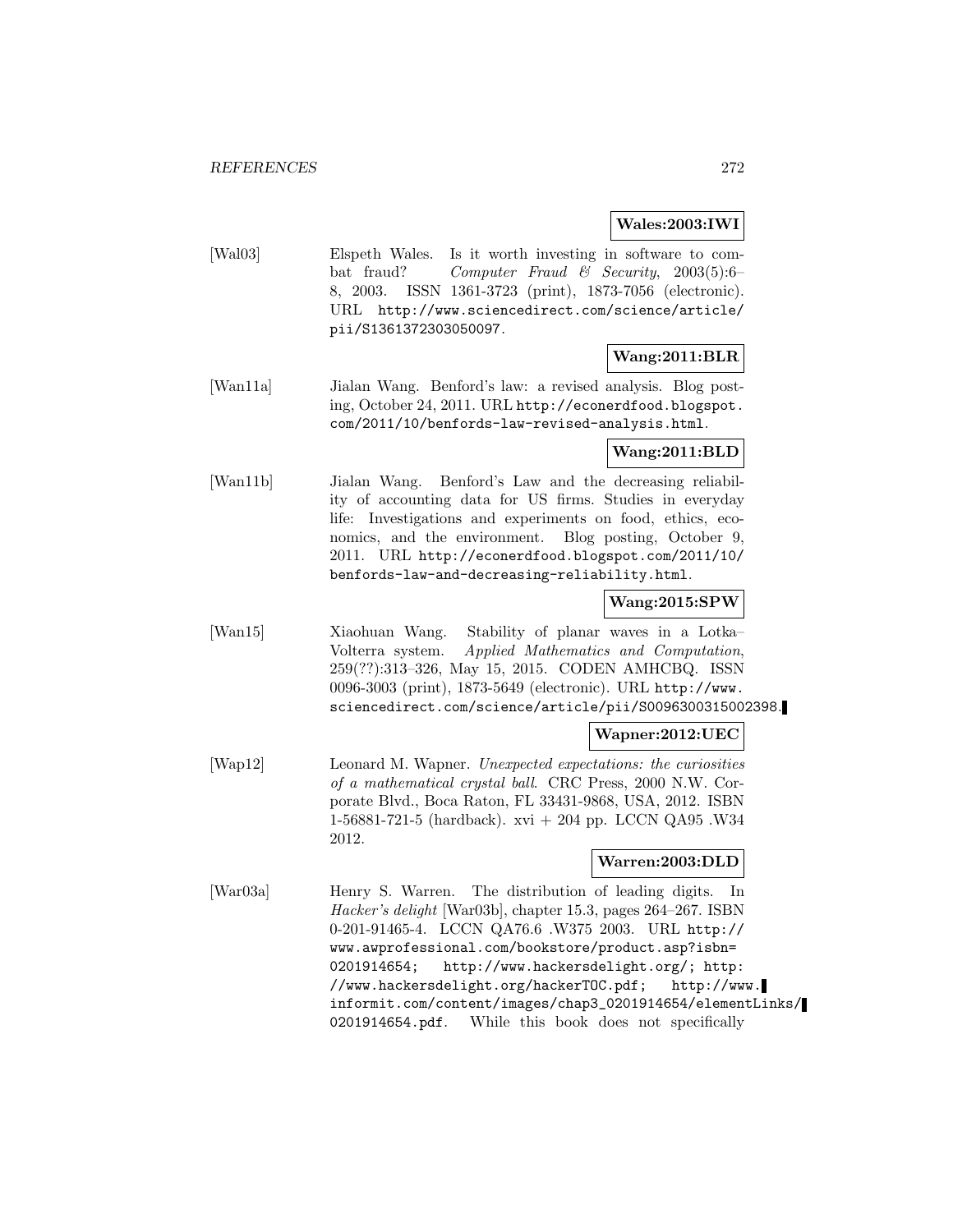address computational aspects of floating-point arithmetic (apart from the nine-page Chapter 15), it has extensive coverage of, and clever algorithms for, integer arithmetic operations that are fundamental for implementing hardware floatingarithmetic and software multiple-precision arithmetic.

#### **Warren:2003:HD**

[War03b] Henry S. Warren. *Hacker's delight*. Addison-Wesley, Reading, MA, USA, 2003. ISBN 0-201-91465-4. xiv + 306 pp. LCCN QA76.6 .W375 2003. URL http://www.awprofessional. com/bookstore/product.asp?isbn=0201914654; http: //www.hackersdelight.org/; http://www.hackersdelight. org/hackerTOC.pdf; http://www.informit.com/content/ images/chap3\_0201914654/elementLinks/0201914654.pdf. While this book does not specifically address computational aspects of floating-point arithmetic (apart from the nine-page Chapter 15), it has extensive coverage of, and clever algorithms for, integer arithmetic operations that are fundamental for implementing hardware floating-arithmetic and software multiple-precision arithmetic.

#### **Washington:1981:BLF**

[Was81] Lawrence C. Washington. Benford's Law for Fibonacci and Lucas numbers. Fibonacci Quarterly, 19(2):175–177, April 1981. CODEN FIBQAU. ISSN 0015-0517. URL http:// www.fq.math.ca/Scanned/19-2/washington.pdf.

#### **Wase:2021:BLB**

[Was21] Viktor Wase. Benford's Law in the Beale ciphers. Cryptologia, 45(3):282–286, 2021. CODEN CRYPE6. ISSN 0161-1194 (print), 1558-1586 (electronic). URL http://www. tandfonline.com/doi/full/10.1080/01611194.2020.1821409.

### **Watanabe:1996:EZL**

[Wat96a] Makoto S. Watanabe. Erratum: Zipf's law in percolation. Physical Review E (Statistical physics, plasmas, fluids, and related interdisciplinary topics), 54(??):4483, October 1, 1996. CODEN PLEEE8. ISSN 1539-3755 (print), 1550-2376 (electronic). URL http://link.aps.org/doi/10. 1103/PhysRevE.54.4483. See [Wat96b].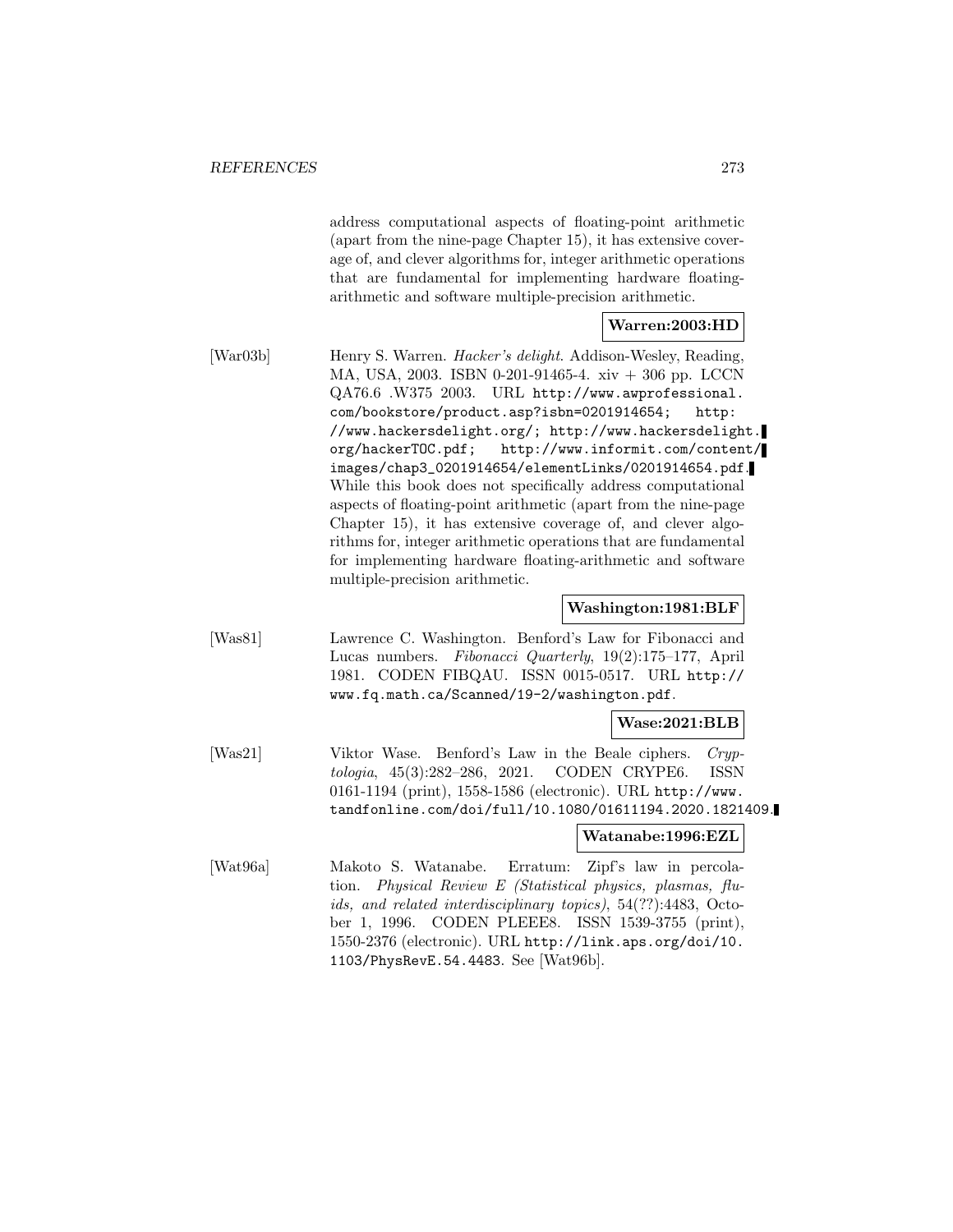#### **Watanabe:1996:ZLP**

[Wat96b] Makoto S. Watanabe. Zipf's law in percolation. Physical Review E (Statistical physics, plasmas, fluids, and related interdisciplinary topics), 53(??):4187–4190, April 1, 1996. CODEN PLEEE8. ISSN 1539-3755 (print), 1550- 2376 (electronic). URL http://link.aps.org/doi/10. 1103/PhysRevE.53.4187. See erratum [Wat96a].

### **Woods:2015:PDP**

[WAT15] Louis Woods, Gustavo Alonso, and Jens Teubner. Parallelizing data processing on FPGAs with shifter lists. ACM Transactions on Reconfigurable Technology and Systems (TRETS), 8(2):7:1–7:??, April 2015. CODEN ???? ISSN 1936-7406 (print), 1936-7414 (electronic).

# **Wu:2003:IPD**

[WC03] Shuo-Jye Wu and Chun-Tao Chang. Inference in the Pareto distribution based on progressive Type II censoring with random removals. Journal of Applied Statistics, 30(2):163–172, ???? 2003. CODEN ???? ISSN 0266-4763 (print), 1360-0532 (electronic).

# **Wang:2009:UBL**

[WCCK09] J. Wang, B. H. Cha, S. H. Cho, and C. C. J. Kuo. Understanding Benford's Law and its vulnerability in image forensics. In IEEE, editor, 2009 IEEE International Conference on Multimedia and Expo, pages 1568–1571. IEEE Computer Society Press, 1109 Spring Street, Suite 300, Silver Spring, MD 20910, USA, June 2009. ISSN 1945-7871.

### **Wells:2007:QPV**

[WCP<sup>+</sup>07] K. Wells, J. Chiverton, M. Partridge, M. Barry, H. Kadhem, and B. Ott. Quantifying the partial volume effect in PET using Benford's Law. IEEE Transactions on Nuclear Science, 54 (5):1616–1625, October 2007. CODEN IRNSAM. ISSN 0018- 9499 (print), 1558-1578 (electronic). URL http://adsabs. harvard.edu/abs/2007ITNS...54.1616W.

#### **Wagner-Dobler:1995:DLL**

[WDB95] Roland Wagner-Döbler and Jan Berg. The dependence of Lotka's Law on the selection of time periods in the development of scientific areas and authors. Journal of Documen-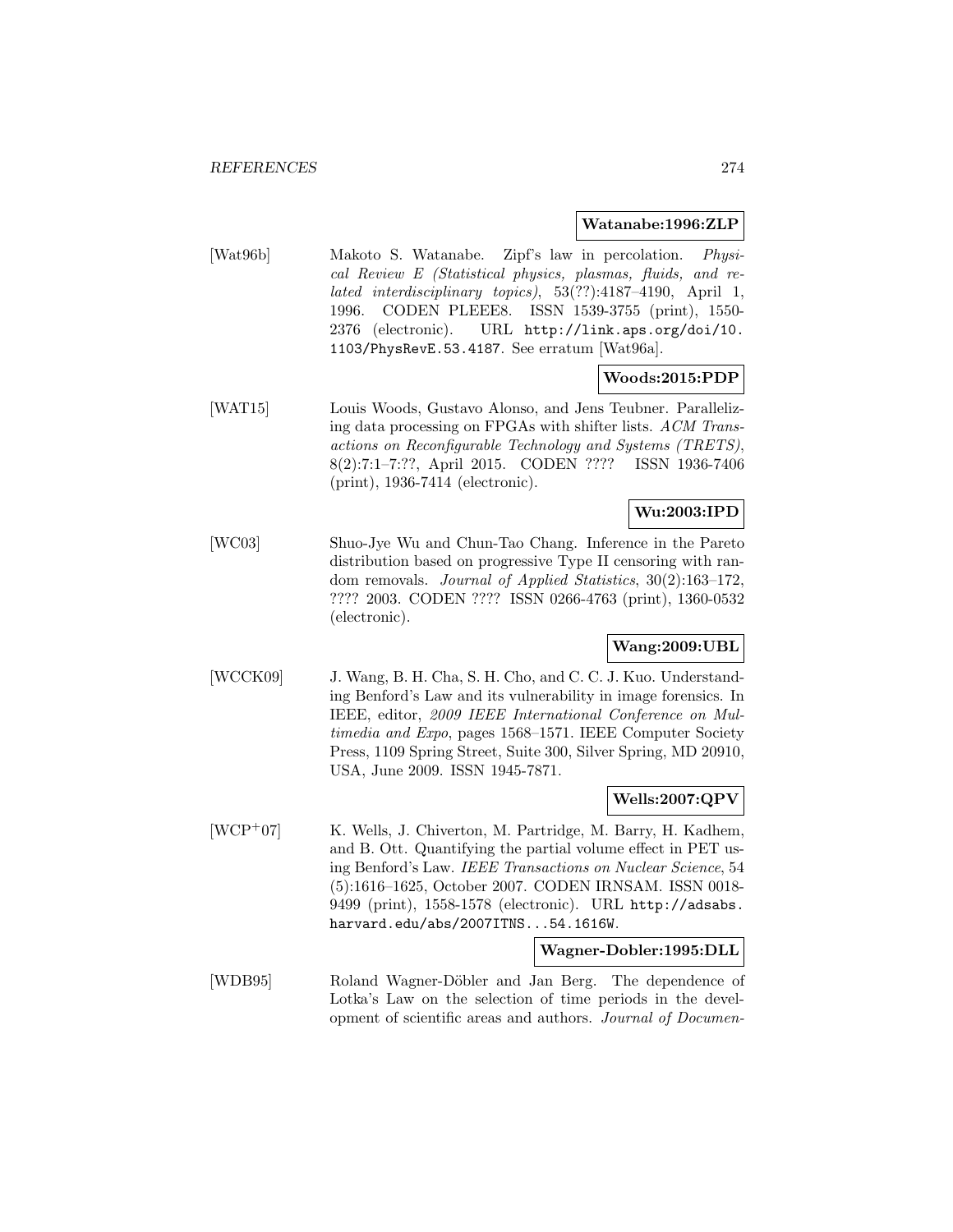tation, 51(1):28–43, ???? 1995. CODEN JDOCAS. ISSN 0022-0418 (print), 1758-7379 (electronic).

**Wolf:1993:PSM**

[WDY93] Joel L. Wolf, Daniel M. Dias, and Philip S. Yu. Parallel sort merge join algorithm for managing data skew. IEEE Transactions on Parallel and Distributed Systems, 4(1):70–86, January 1993. CODEN ITDSEO. ISSN 1045-9219 (print), 1558- 2183 (electronic).

#### **Weaver:1963:LLT**

[Wea63] Warren Weaver. Lady Luck: The Theory of Probability. Doubleday Anchor Series, New York, NY, USA, 1963. 392 pp. LCCN QA273 .W4. Benford's Law is discussed on pp. 270– 277.

### **Weaver:1982:LLT**

[Wea82] Warren Weaver. Lady Luck: the theory of probability. Dover Publications, Inc., New York, NY, USA, 1982. ISBN 0-486- 24342-7. 392 pp. LCCN QA273 .W4 1982. URL http://www. loc.gov/catdir/description/dover031/82007396.html.

#### **Webb:1975:DFD**

[Web75] William Webb. Distribution of the first digits of Fibonacci numbers. Fibonacci Quarterly, 13(4):334–336, December 1975. CODEN FIBQAU. ISSN 0015-0517. URL http://www.fq. math.ca/Scanned/13-4/webb.pdf.

#### **Weisstein:2011:BL**

[Wei11] Eric W. Weisstein. Benford's Law. MathWorld—A Wolfram Web Resource, 2011. URL http://mathworld.wolfram.com/ BenfordsLaw.html.

#### **Wells:2005:PNM**

[Wel05] D. G. (David G.) Wells. Prime Numbers: the Most Mysterious Figures in Math. Wiley, New York, NY, USA, 2005. ISBN 0-471-46234-9 (hardcover), 0-471-71892-0 (ebook). xv + 272 pp. LCCN QA246 .W35 2005. URL http:// www.loc.gov/catdir/enhancements/fy0616/2004019974 b.html; http://www.loc.gov/catdir/enhancements/fy0616/ 2004019974-d.html; http://www.loc.gov/catdir/toc/ ecip0422/2004019974.html.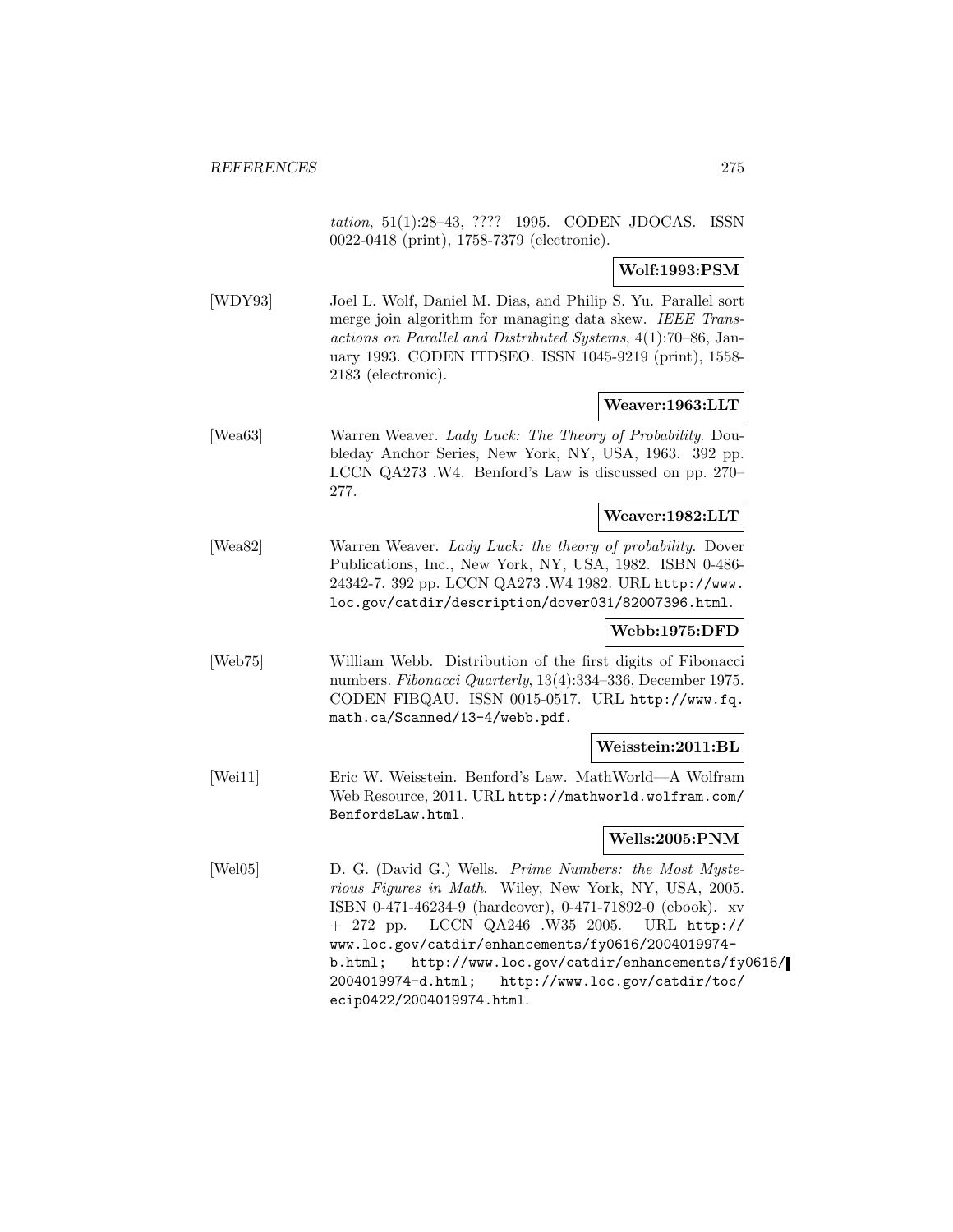### **Weyl:1915:GZM**

[Wey15] Hermann Weyl. Über die Gleichverteilung von Zahlen mod. Eins. (German) [On the uniform distribution of numbers mod. one]. Mathematische Annalen, 77(3):313–352, ???? 1915. CO-DEN MAANA3. ISSN 0025-5831 (print), 1432-1807 (electronic).

# **Wilk:1968:PPM**

[WG68] M. B. Wilk and R. Gnanadesikan. Probability plotting methods for the analysis of data. Biometrika, 55(1):1–17, March 1968. CODEN BIOKAX. ISSN 0006-3444 (print), 1464-3510 (electronic). URL http://www.jstor.org/stable/2334448.

### **Woodroofe:1975:ZL**

[WH75] Michael Woodroofe and Bruce Hill. On Zipf's law. Journal of Applied Probability, 12(3):425–434, September 1975. CODEN JPRBAM. ISSN 0021-9002 (print), 1475-6072 (electronic). URL http://www.jstor.org/stable/3212857.

### **Whitney:1972:MNI**

[Whi72] R. E. Whitney. Mathematical notes: Initial digits for the sequence of primes. American Mathematical Monthly, 79(2): 150–152, February 1972. CODEN AMMYAE. ISSN 0002-9890 (print), 1930-0972 (electronic).

### **White:1982:FSS**

[Whi82] Warren H. White. On the form of steady-state solutions to the coagulation equations. Journal of Colloid and Interface Science, 87(1):204–208, May 1982. CO-DEN JCISA5. ISSN 0021-9797 (print), 1095-7103 (electronic). URL http://www.sciencedirect.com/science/ article/pii/0021979782903824.

### **Whittaker:1983:SID**

[Whi83] James V. Whittaker. On scale-invariant distributions. SIAM Journal on Applied Mathematics, 43(2):257–267, April 1983. CODEN SMJMAP. ISSN 0036-1399 (print), 1095-712X (electronic).

### **Wainer:2013:VRS**

[WHN13] Howard Wainer, Polina Harik, and John Neter. Visual revelations: Stigler's Law of Eponymy and Marey's train schedule: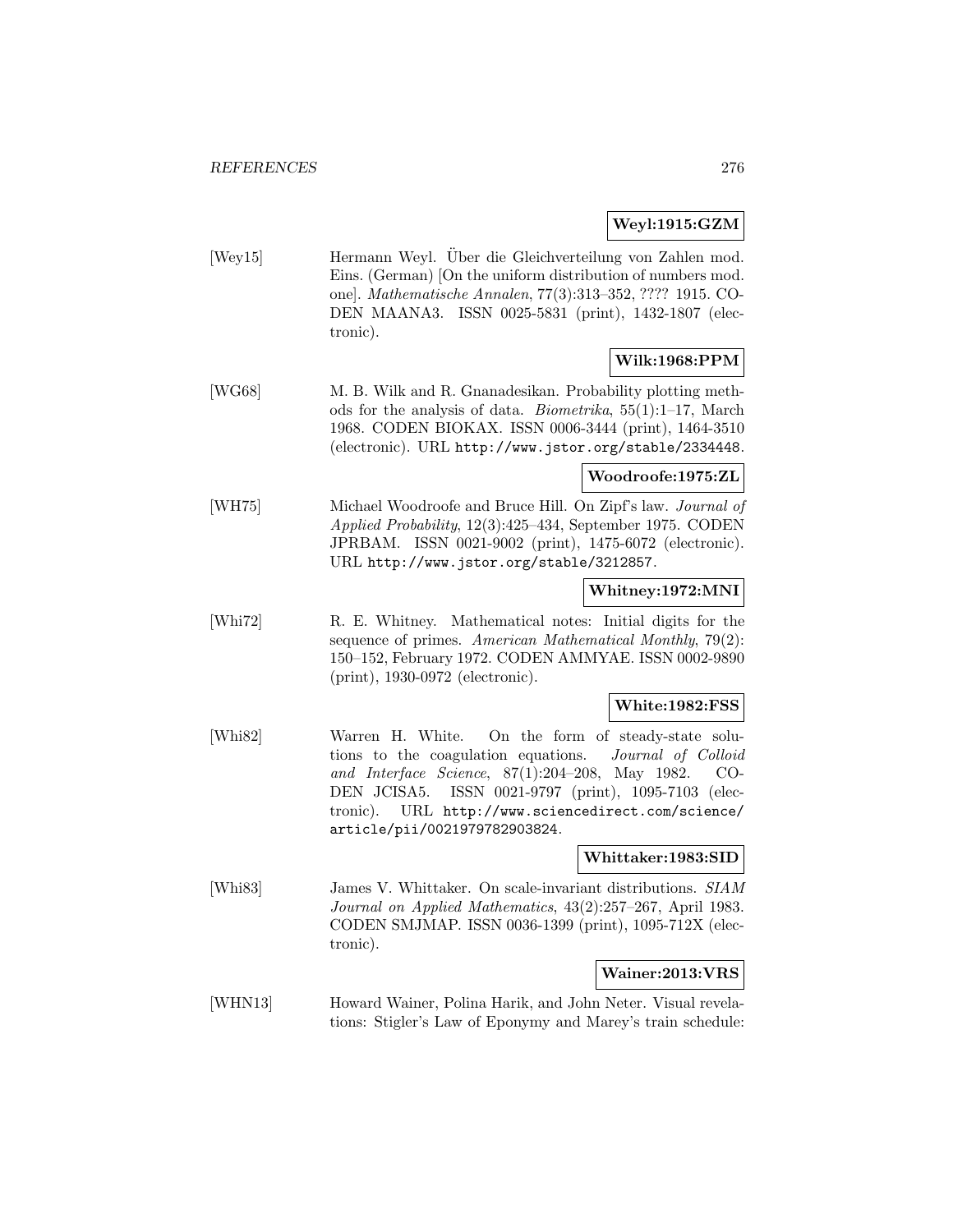Did Serjev do it before Ibry, and what about Jules Petiet? Chance: a magazine for people interested in the analysis of data, 26(1):53–56, 2013. CODEN CNDCE4. ISSN 0933-2480 (print), 1867-2280 (electronic).

### **Walthoe:1999:LNO**

[WHP99] Jon Walthoe, Robert Hunt, and Mike Pearson. Looking out for number one. Plus Magazine, ??(??):1–9, September 1999. URL http://plus.maths.org/issue9/features/benford/ 2pdf/index.html/op.pdf. Published by the University of Cambridge Millennium Mathematics Project.

### **Wilkinson:1972:ABL**

[Wil72] Elizabeth A. Wilkinson. The ambiguity of Bradford's Law. Journal of Documentation, 28(2):122–130, ???? 1972. CO-DEN JDOCAS. ISSN 0022-0418 (print), 1758-7379 (electronic).

### **Wilkinson:2006:RPC**

[Wil06] Leland Wilkinson. Revising the Pareto chart. The American Statistician, 60(4):332–334, November 2006. CODEN AS-TAAJ. ISSN 0003-1305 (print), 1537-2731 (electronic).

#### **Wirsching:1998:DSG**

[Wir98] Günther J. Wirsching. The dynamical system generated by the  $3n + 1$  function, volume 1681 of Lecture Notes in Mathematics. Springer-Verlag, Berlin, Germany / Heidelberg, Germany / London, UK / etc., 1998. ISBN 3-540-63970-5 (softcover). ISSN 0075-8434  $(print)$ , 1617-9692 (electronic). vii  $+$  158 pp. LCCN QA3 .L28 no. 1681. URL http://www.loc.gov/catdir/ enhancements/fy0818/97051329-d.html; http://www. loc.gov/catdir/enhancements/fy0818/97051329-t.html.

#### **Wlodarski:1971:FLN**

[Wlo71] J. Wlodarski. Fibonacci and Lucas numbers tend to obey Benford's Law. Fibonacci Quarterly, 9(1):87–88, February 1971. CODEN FIBQAU. ISSN 0015-0517. URL http://www.fq. math.ca/Scanned/9-1/wlodarski2.pdf.

# **Wjcik:2013:HFI**

[Wój13a] Michał Ryszard Wójcik. How fast increasing powers of a continuous random variable converge to Benford's Law. Statis-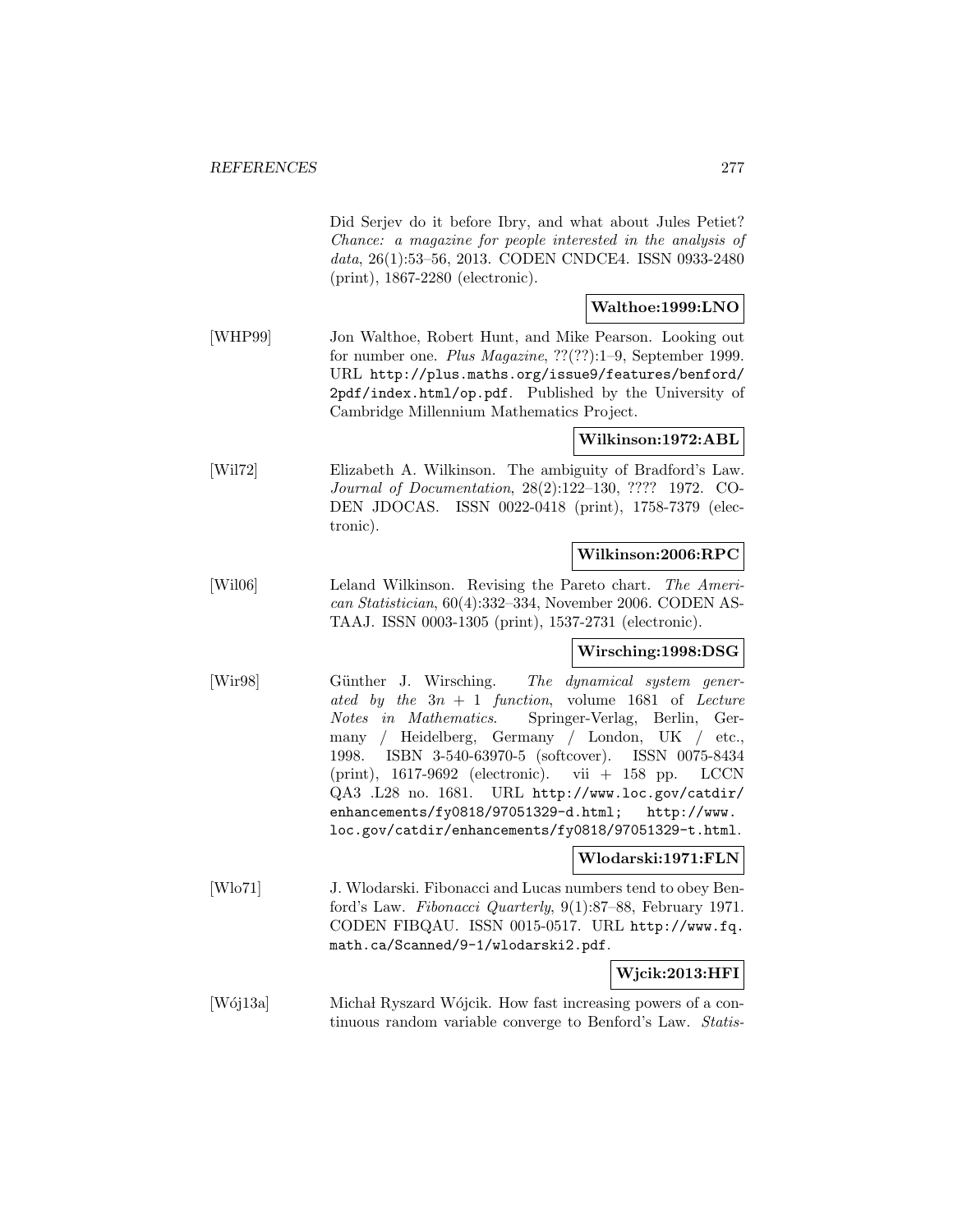tics & Probability Letters, 83(12):2688–2692, 2013. CO-DEN SPLTDC. ISSN 0167-7152 (print), 1879-2103 (electronic). URL http://www.sciencedirect.com/science/ article/pii/S0167715213002927.

# **Wojcik:2013:HFI**

[Woj13b] Michal Ryszard Wójcik. How fast increasing powers of a continuous random variable converge to Benford's Law. Statistics & Probability Letters,  $83(12):2688-2692$ , December 2013. CODEN SPLTDC. ISSN 0167-7152 (print), 1879-2103 (electronic). URL http://www.sciencedirect.com/science/ article/pii/S0167715213002927.

# **Wojcik:2014:CBL**

[Wój14] Michał Ryszard Wójcik. A characterization of Benford's Law through generalized scale-invariance. Mathematical Social Sciences, 71(??):1–5, September 2014. ISSN 0165-4896 (print), 1879-3118 (electronic). URL http://www.sciencedirect. com/science/article/pii/S0165489614000262.

### **Wong:1969:GDS**

[Won69] James Teng Wong. On the Generalization of the Distribution of the Significant Digits Under Computation. Ph.D. thesis, Department of Mathematics, Oregon State University, Corvallis, OR, USA, 1969. 52 pp. URL http://search.proquest.com/ docview/302476508?accountid=14677.

#### **Worthen:1975:ABL**

[Wor75] Dennis B. Worthen. The application of Bradford's Law to monographs. *Journal of Documentation*, 31(1):19–25, ???? 1975. CODEN JDOCAS. ISSN 0022-0418 (print), 1758-7379 (electronic).

### **Wu:2003:PDC**

[WR03] Wei Biao Wu and Chinya V. Ravishankar. The performance of difference coding for sets and relational tables. Journal of the ACM, 50(5):665–693, September 2003. CODEN JACOAH. ISSN 0004-5411 (print), 1557-735X (electronic).

# **Whyman:2015:ICC**

[WSB15] G. Whyman, E. Shulzinger, and Ed. Bormashenko. Intuitive considerations clarifying the origin and applicability of the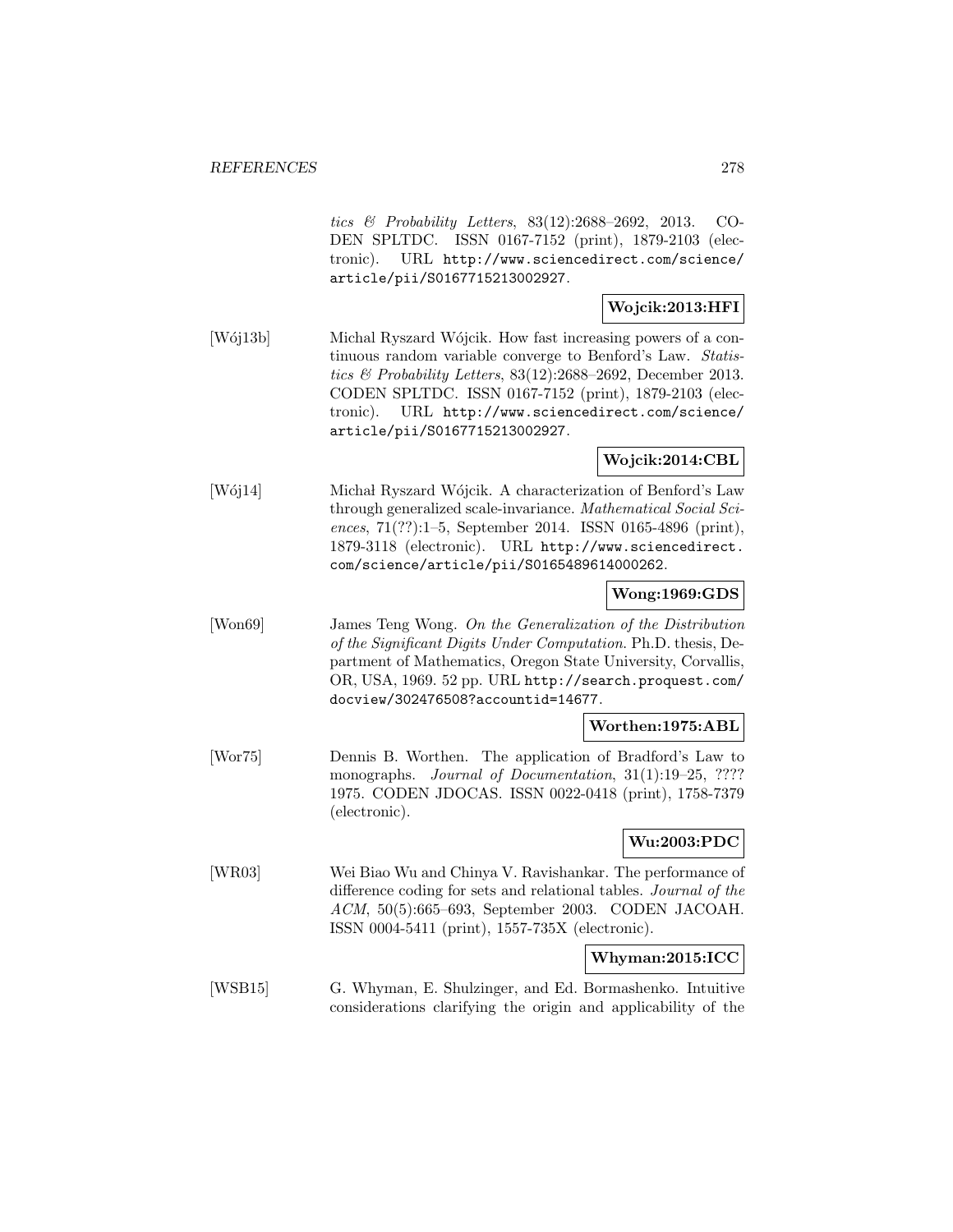Benford Law. arXiv.org, ??(??):12, October 25, 2015. URL http://arxiv.org/abs/1510.07220v2.

### **Whyman:2016:ICC**

[WSB16] G. Whyman, E. Shulzinger, and Ed. Bormashenko. Intuitive considerations clarifying the origin and applicability of the Benford Law. Results in Physics, 6(??):3–6, 2016. ISSN 2211-3797. URL http://www.sciencedirect.com/science/ article/pii/S2211379715000728.

### **Watrin:2008:BLI**

[WSU08] C. Watrin, R. Struffert, and R. Ullmann. Benford's Law: An instrument for selecting tax audit targets? Review of Managerial Science, 2(3):219–237, November 2008. CO-DEN ???? ISSN 1863-6683 (print), 1863-6691 (electronic). URL http://link.springer.com/article/10. 1007/s11846-008-0019-9.

# **Winter:2011:DFU**

[WSY11] Christian Winter, Markus Schneider, and York Yannikos. Detecting fraud using modified Benford analysis. In Gilbert Peterson and Sujeet Shenoi, editors, Advances in Digital Forensics VII: 7th IFIP WG 11.9 International Conference on Digital Forensics, Orlando, FL, USA, January 31– February 2, 2011, Revised Selected Papers. Springer-Verlag, Berlin, Germany / Heidelberg, Germany / London, UK / etc., 2011. ISBN 3-642-24211-1 (paperback), 3-642-24212-X (e-book). LCCN HV8079.C65 I357 2011. US\$. URL http://link. springer.com/chapter/10.1007/978-3-642-24212-0\_10/.

#### **Wu:2008:IEP**

[Wu08] Shu-Fei Wu. Interval estimation for a Pareto distribution based on a doubly type II censored sample. Computational Statistics & Data Analysis, 52(7):3779–3788, March 15, 2008. CODEN CSDADW. ISSN 0167-9473 (print), 1872-7352 (electronic). URL http://www.sciencedirect.com/science/ article/pii/S0167947308000030.

### **Wolf:1993:PHJ**

[WYTD93] Joel L. Wolf, Philip S. Yu, John Turek, and Daniel M. Dias. A parallel hash join algorithm for managing data skew. IEEE Transactions on Parallel and Distributed Systems, 4(12):1355–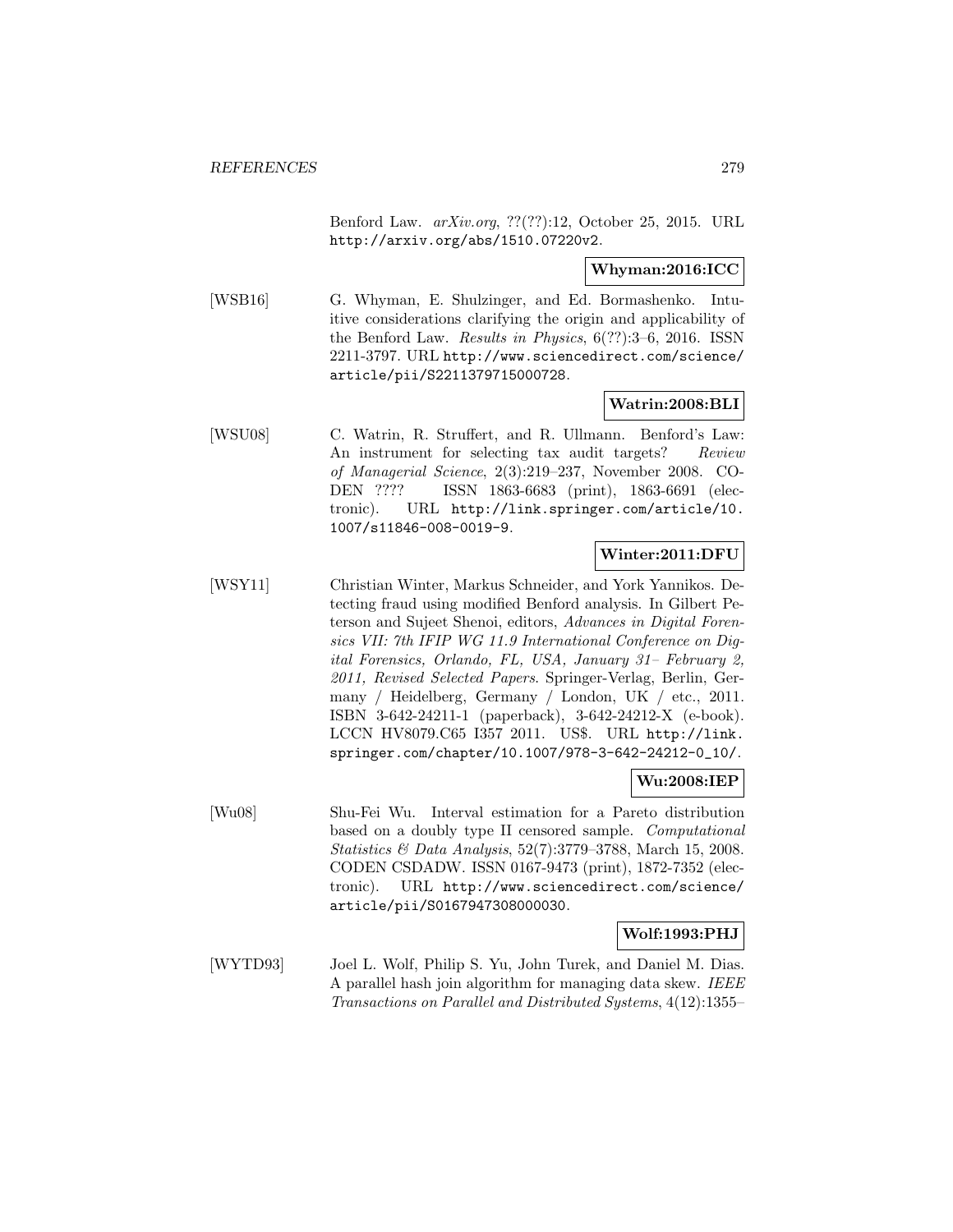1371, December 1993. CODEN ITDSEO. ISSN 1045-9219 (print), 1558-2183 (electronic).

# **Wang:2012:LPW**

[WZS12] Dongbo Wang, Danhao Zhu, and Xinning Su. Lotka phenomenon in the words' syntactic distribution complexity. Scientometrics, 90(2):483–498, February 2012. CO-DEN SCNTDX. ISSN 0138-9130 (print), 1588-2861 (electronic). URL http://link.springer.com/article/10. 1007/s11192-011-0546-z.

# **Xie:2014:GTK**

[XLW14] Min Xie, Laks V. S. Lakshmanan, and Peter T. Wood. Generating top- $k$  packages via preference elicitation. Proceedings of the VLDB Endowment, 7(14):1941–1952, October 2014. CO-DEN ???? ISSN 2150-8097.

# **Xekalaki:1989:APY**

[XP89] E. Xekalaki and J. Panaretos. On the association of the Pareto and the Yule distribution. Theory of Probability and its Applications, 33(1):191–195, ???? 1989. CODEN TPRBAU. ISSN 0040-585X (print), 1095-7219 (electronic).

# **Xie:2009:FAS**

[XS09] Tao Xie and Yao Sun. A file assignment strategy independent of workload characteristic assumptions. ACM Transactions on Storage, 5(3):10:1–10:??, November 2009. CODEN ???? ISSN 1553-3077 (print), 1553-3093 (electronic).

# **Xu:2011:PCG**

[XWLD11] B. Xu, J. Wang, G. Liu, and Y. Dai. Photorealistic computer graphics forensics based on leading digit law. Journal of Electronics (China), 28(1):95–100, ???? 2011. URL http://link. springer.com/article/10.1007/s11767-011-0474-3.

#### **Yavuz:1974:ZLE**

[Yav74] Davras Yavuz. Zipf's law and entropy. IEEE Transactions on Information Theory, 20(5):650, 1974. CODEN IETTAW. ISSN 0018-9448 (print), 1557-9654 (electronic).

# **Yang:2015:ERP**

[YD15] Ziyun Yang and Xiaobo Dong. Earnings roundup in private and public bank holding companies. Advances in Account-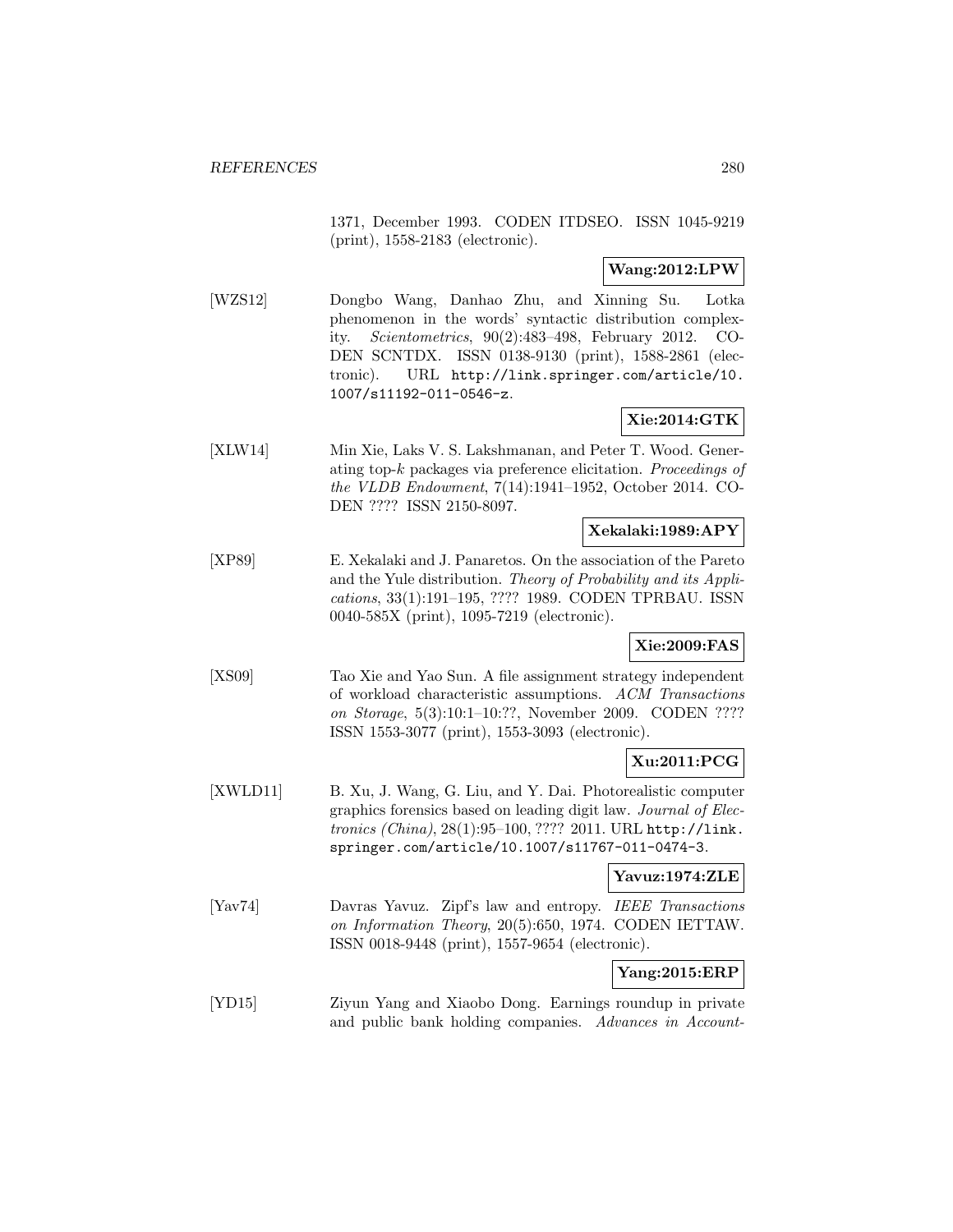|                                | ing, 31(1):96-99, 2015. ISSN 0882-6110. URL http://www.<br>sciencedirect.com/science/article/pii/S088261101500005X.                                                                                                                                                                                                     |
|--------------------------------|-------------------------------------------------------------------------------------------------------------------------------------------------------------------------------------------------------------------------------------------------------------------------------------------------------------------------|
|                                | Yeh:1990:ODT                                                                                                                                                                                                                                                                                                            |
| [Yeh90]                        | Hsiaw-Chan Yeh. One discrete time series model for fat-tailed<br>integer random variables: Zipf process. Bulletin of the In-<br>stitute of Mathematics. Academia Sinica, 18(1):19-33, 1990.<br>CODEN BIMSDG. ISSN 0304-9825.                                                                                            |
|                                | Yeh:2002:SMZ                                                                                                                                                                                                                                                                                                            |
| [Yeh02]                        | Six multivariate Zipf distributions and<br>Hsiaw-Chan Yeh.<br>their related properties. Statistics $\mathcal{B}$ Probability Letters, 56<br>(2):131-141, January 15, 2002. CODEN SPLTDC. ISSN<br>0167-7152 (print), 1879-2103 (electronic). URL http://www.<br>sciencedirect.com/science/article/pii/S0167715201001493. |
|                                | Yeh:2007:SMD                                                                                                                                                                                                                                                                                                            |
| [Yeh07]                        | Hsiaw-Chan Yeh. Some multivariate discrete time series mod-<br>els for dependent multivariate Zipf counts. Bulletin of the<br>Institute of Mathematics. Academia Sinica. New Series, 2(1):<br>29-53, 2007. CODEN ???? ISSN 0304-9825.                                                                                   |
|                                | Ylvisaker:1977:TR                                                                                                                                                                                                                                                                                                       |
| [Y] <sub>V</sub> 77            | Donald Ylvisaker. Test resistance.<br>Journal of the Ameri-<br>can Statistical Association, 72(359):551-556, September 1977.<br>CODEN JSTNAL. ISSN 0162-1459 (print), 1537-274X (elec-<br>tronic). URL http://www.jstor.org/stable/2286216.                                                                             |
|                                | Yang:2014:RAE                                                                                                                                                                                                                                                                                                           |
| [YLX14]                        | Z. K. Yang, D. M. Lin, and M. Z. Xu. The re-applicability ex-<br>plore of Lotka's Law in patent documents. Collnet Journal of<br>Scientometrics and Information Management, 8(1):183-191,<br>2014. CODEN ???? ISSN 0973-7766 (print), 2168-930X (elec-<br>tronic).                                                      |
|                                | York:2000:ATB                                                                                                                                                                                                                                                                                                           |
| $[\text{Yor}00]$               | Auditing technique $-$ Benford's law.<br>D. York.<br>Accoun-<br>tancy: The journal of the Institute of Chartered Accountants<br>in England and Wales, 126(1283):126-??, ???? 2000. CODEN<br>ACTYAD. ISSN 0001-4664.                                                                                                     |
|                                | Young:2013:ATL                                                                                                                                                                                                                                                                                                          |
| $\lbrack \text{You13} \rbrack$ | D. S. Young.<br>Approximate tolerance limits for Zipf-<br>Mandelbrot distributions. Physica A: Statistical Mechanics                                                                                                                                                                                                    |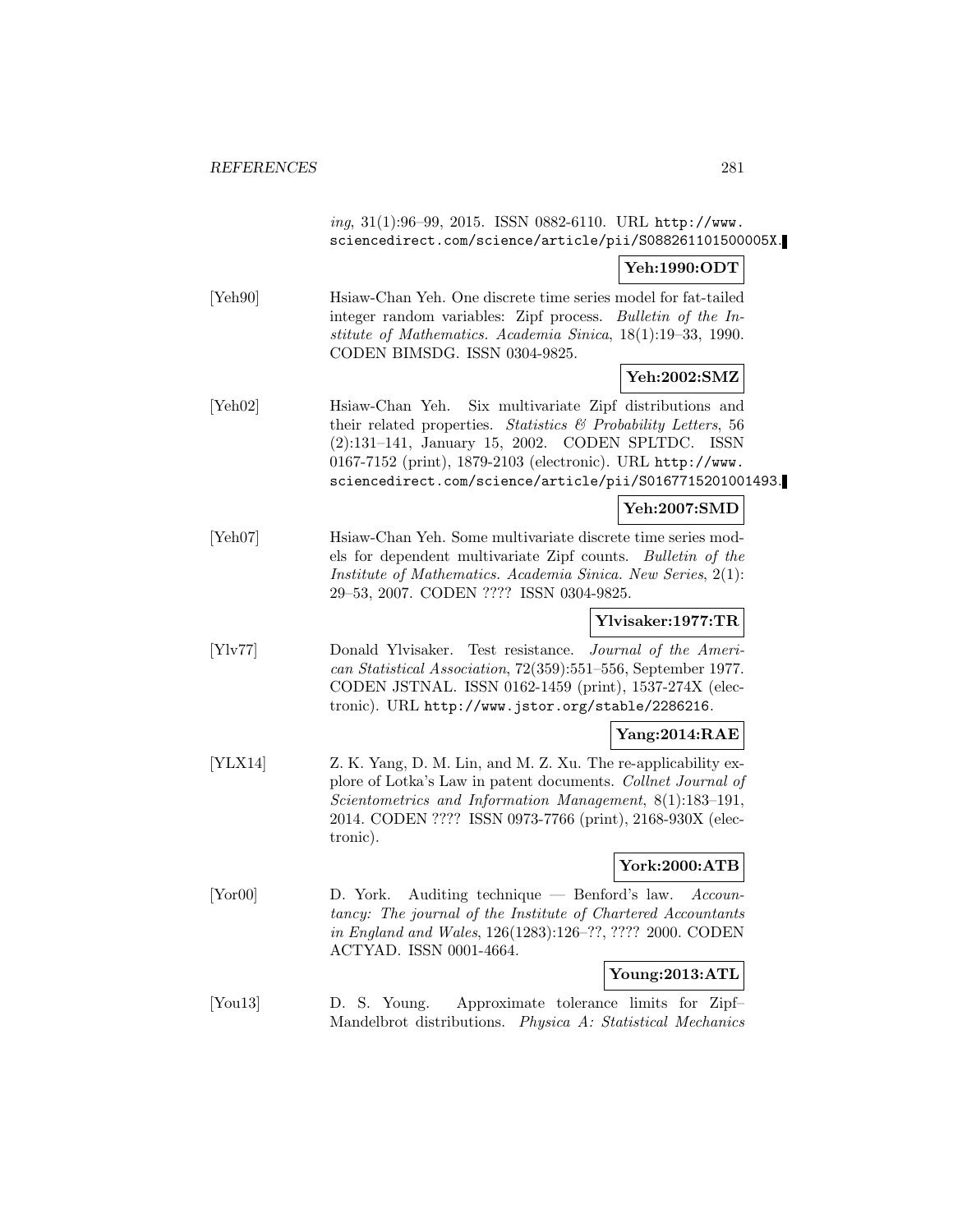and its Applications, 392(7):1702–1711, April 1, 2013. CO-DEN PHYADX. ISSN 0378-4371 (print), 1873-2119 (electronic). URL http://www.sciencedirect.com/science/ article/pii/S0378437112010497.

# **Yan:2013:CNE**

[YSC13] Su Yan, W. Scott Spangler, and Ying Chen. Chemical name extraction based on automatic training data generation and rich feature set. IEEE/ACM Transactions on Computational Biology and Bioinformatics, 10(5):1218–1233, September 2013. CODEN ITCBCY. ISSN 1545-5963 (print), 1557- 9964 (electronic).

# **Yuan:1984:LOC**

[Yua84] Y. Yuan. On the least Q-order of convergence of variable metric algorithms. IMA Journal of Numerical Analysis, 4 (2):233–239, April 1984. CODEN IJNADH. ISSN 0272-4979 (print), 1464-3642 (electronic).

# **Yule:1925:MTE**

[Yul25] G. Udny Yule. A mathematical theory of evolution, based on the conclusions of Dr. J. C. Willis, F.R.S. Philosophical transactions of the Royal Society of London Series B, Biological sciences, 213(??):21–87, May 14, 1925. CODEN PTRBAE. ISSN 0962-8436 (print), 1471-2970 (electronic). URL http://rstb. royalsocietypublishing.org/content/213/402-410/21.

# **Yule:1927:RS**

[Yul27] G. Udny Yule. On reading a scale. Journal of the Royal Statistical Society, 90(3):570–587, ???? 1927. ISSN 0952-8385. URL http://www.jstor.org/stable/2341205. See related later work [Pre81].

# **Yang:2016:WSZ**

[YZ16] Yue Yang and Jianwen Zhu. Write skew and Zipf distribution: Evidence and implications. ACM Transactions on Storage, 12 (4):21:1–21:??, August 2016. CODEN ???? ISSN 1553-3077 (print), 1553-3093 (electronic).

#### **Zornig:1995:URZ**

[ZA95] Peter Zörnig and Gabriel Altmann. Unified representation of Zipf distributions. Computational Statistics &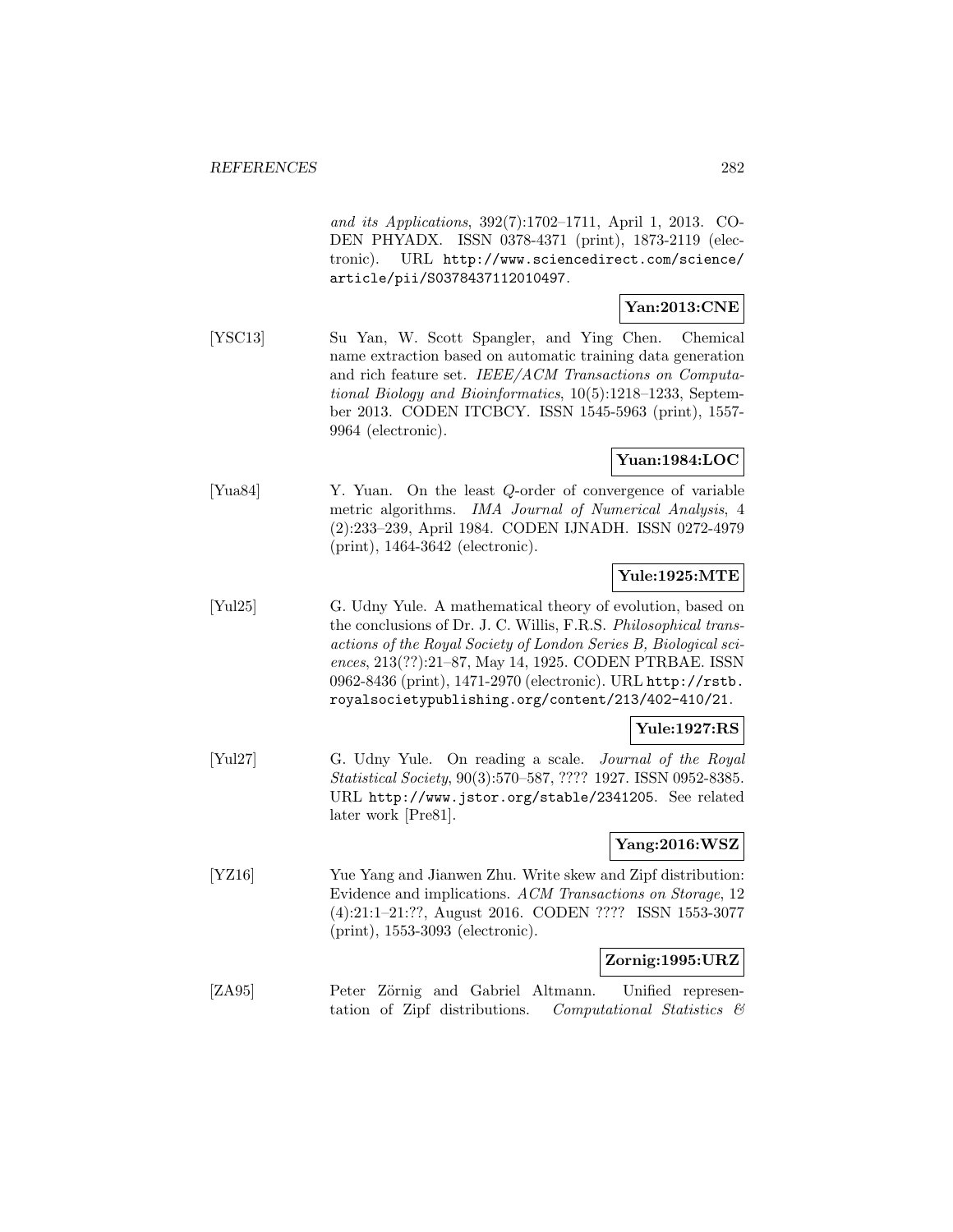Data Analysis, 19(4):461–473, April 1, 1995. CODEN CS-DADW. ISSN 0167-9473 (print), 1872-7352 (electronic). URL http://www.sciencedirect.com/science/article/ pii/0167947394000098.

# **Zeller:1970:TLG**

[ZB70] Karl Zeller and Wolfgang Beekmann. Theorie der Limitierungsverfahren. (German) [Theory of limiting processes], volume 15 of Ergebnisse der Mathematik und ihrer Grenzgebiete. Springer-Verlag, Berlin, Germany / Heidelberg, Germany / London, UK / etc., second edition, 1970. xii  $+314$ pp. LCCN QA295 .Z4 1970.

### **Zhang:2009:ZDT**

[ZCW09] Jianhua Zhang, Qinghua Chen, and Yougui Wang. Zipf distribution in top Chinese firms and an economic explanation. Physica A: Statistical Mechanics and its Applications, 388(10):2020–2024, May 15, 2009. CODEN PHYADX. ISSN 0378-4371 (print), 1873-2119 (electronic). URL http://www.sciencedirect.com/science/article/ pii/S0378437109000806.

# **Zgela:2011:ATC**

[ZD11] Mario Zgela and Jasminka Dobša. Analysis of top 500 Central and East European companies net income using Benford's Law. Journal of Informational and Organizational Sciences, 35(2):215–228, December 2011. ISSN 1846- 3312 (print), 1846-9418 (electronic). URL http://hrcak. srce.hr/file/111658; http://hrcak.srce.hr/index. php?show=clanak&id\_clanak\_jezik=111658. Prosinac 2011 conference.

# **Zeng:2012:TMB**

[ZDCW12] Jianping Zeng, Jiangjiao Duan, Wenjun Cao, and Chengrong Wu. Topics modeling based on selective Zipf distribution. Expert Systems with Applications, 39(7):6541–6546, June 1, 2012. CODEN ESAPEH. ISSN 0957-4174 (print), 1873- 6793 (electronic). URL http://www.sciencedirect.com/ science/article/pii/S0957417411017222.

### **Zeller:1958:TLG**

[Zel58] Karl Zeller. Theorie der Limitierungsverfahren. (German) [Theory of limiting processes], volume 15 of Ergebnisse der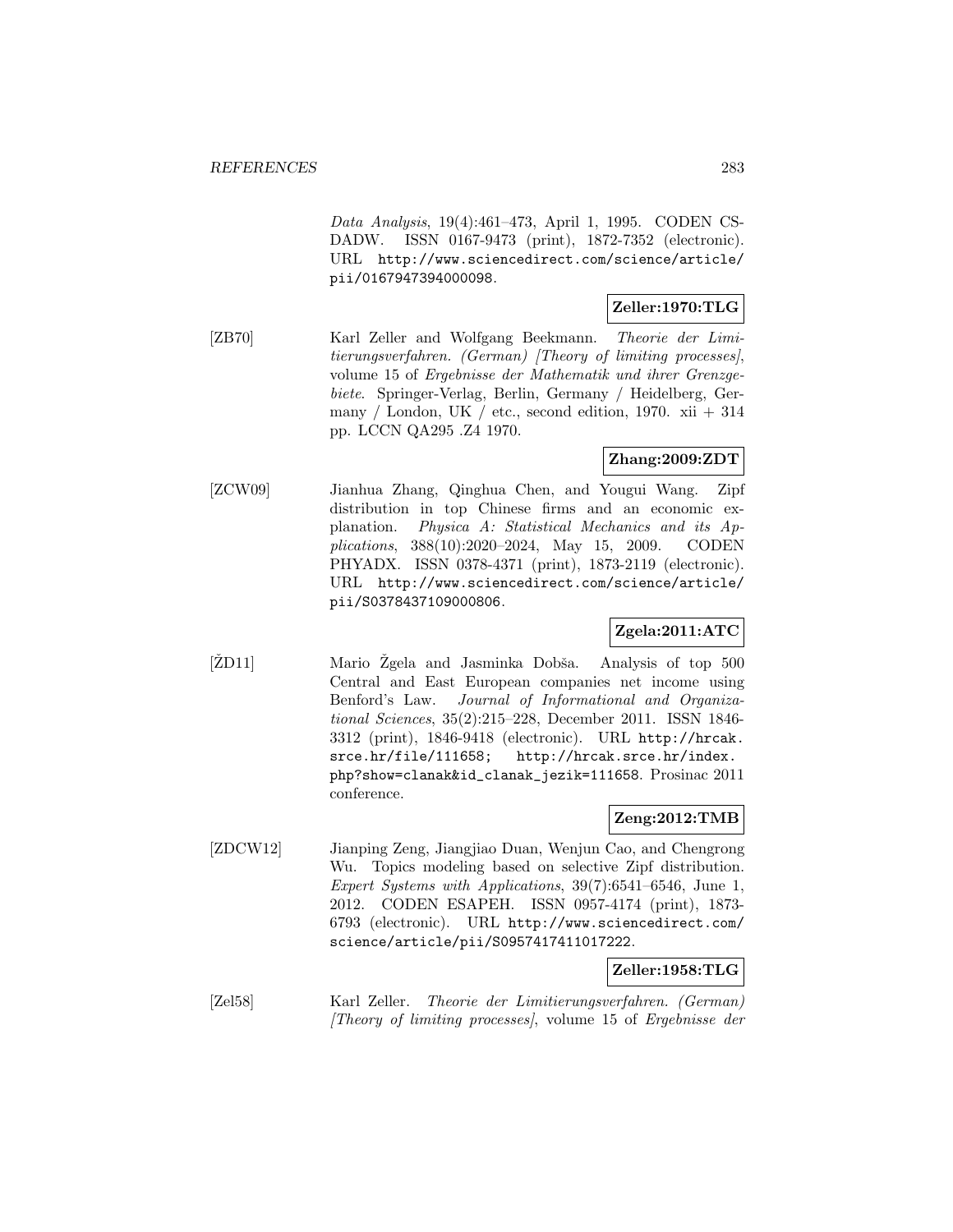Mathematik und ihrer Grenzgebiete. Springer-Verlag, Berlin, Germany / Heidelberg, Germany / London, UK / etc., 1958. 242 pp. LCCN QA295 .Z4.

# **Zenil:2011:RTC**

[Zen11] Hector Zenil, editor. Randomness through computation: some answers, more questions. World Scientific Publishing Co. Pte. Ltd., P. O. Box 128, Farrer Road, Singapore 9128, 2011. ISBN 981-4327-74-3. xviii + 419 pp. LCCN QA274 .R363 2011.

# **Zhao:2015:UCA**

[ZF15] Peng Zhao and Engui Fan. A unified construction for the algebro-geometric quasiperiodic solutions of the Lotka– Volterra and relativistic Lotka–Volterra hierarchy. Journal of Mathematical Physics, 56(4):043501, April 2015. CODEN JMAPAQ. ISSN 0022-2488 (print), 1089-7658 (electronic), 1527-2427.

# **Zhao:2009:IFU**

[ZHS09] Xi Zhao, A. T. S. Ho, and Y. Q. Shi. Image forensics using generalised Benford's Law for accurate detection of unknown JPEG compression in watermarked images. In 2009 16th International Conference on Digital Signal Processing, pages 1–8. IEEE Computer Society Press, 1109 Spring Street, Suite 300, Silver Spring, MD 20910, USA, July 2009. ISSN 1546-1874.

### **Zipf:1929:RFD**

[Zip29] George Kingsley Zipf. Relative frequency as a determinant of phonetic change. Harvard Studies in Classical Philology, 40(??):1–95, ???? 1929. CODEN ???? ISSN 0073-0688. URL http://www.jstor.org/journals/00730688.html; http://www.jstor.org/stable/310585.

### **Zipf:1932:SSP**

[Zip32] George Kingsley Zipf. Selected studies of the principle of relative frequency in language. Harvard University Press, Cambridge, MA, USA, 1932. 51 pp. LCCN P123 .Z5. This book is the origin of Zipf's Law, but the phenomenon was apparently first reported two decades earlier in [Aue13] for city populations, in [Est16] for word frequencies, and in [Lot26] for researcher publication counts.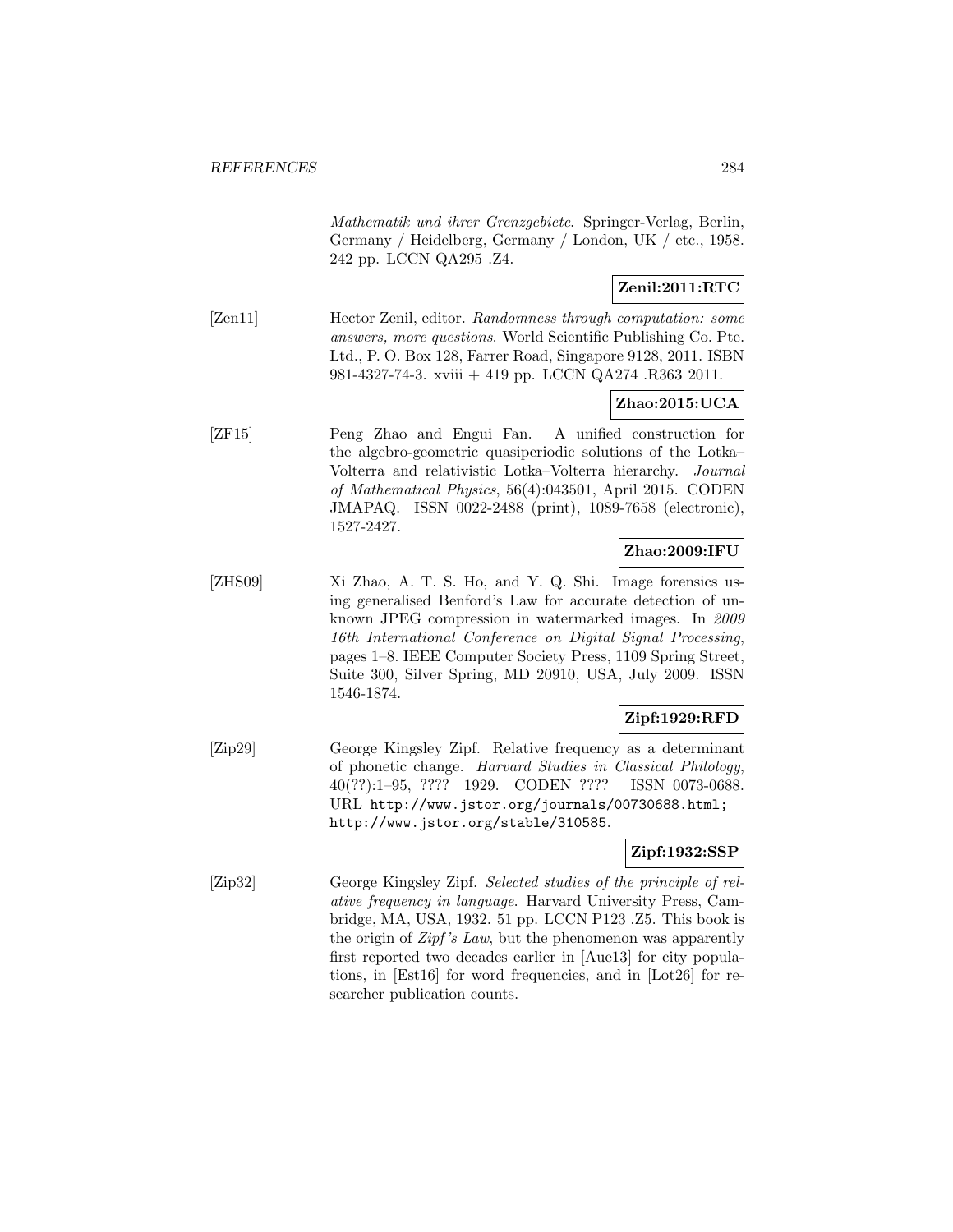# **Zipf:1935:PBL**

| [Zip35]         | George Kingsley Zipf. The psycho-biology of language: an<br>introduction to dynamic philology. Houghton-Mifflin, Boston,<br>MA, USA, 1935. ix + 336 pp. LCCN P105 .Z5.                                                                                                                                                                                                                                                                                                                                  |
|-----------------|---------------------------------------------------------------------------------------------------------------------------------------------------------------------------------------------------------------------------------------------------------------------------------------------------------------------------------------------------------------------------------------------------------------------------------------------------------------------------------------------------------|
|                 | Zipf:1949:HBP                                                                                                                                                                                                                                                                                                                                                                                                                                                                                           |
| [Zip49]         | George Kingsley Zipf. Human behaviour and the principle of<br>least effort. Hafner Pub. Co., New York, NY, USA, 1949. xi<br>$+573$ pp. LCCN H91 .Z5 1949a.                                                                                                                                                                                                                                                                                                                                              |
|                 | Zipf:1965:PBL                                                                                                                                                                                                                                                                                                                                                                                                                                                                                           |
| [Zip65]         | George Kingsley Zipf. The psycho-biology of language:<br>a n<br>introduction to dynamic philology. MIT Press, Cambridge,<br>MA, USA, 1965. xv + 336 pp. LCCN P105.Z5 1965.                                                                                                                                                                                                                                                                                                                              |
|                 | Zahran:2014:EAS                                                                                                                                                                                                                                                                                                                                                                                                                                                                                         |
| [ZIWU14]        | Sammy Zahran, Terrence Iverson, Stephan Weiler, and An-<br>thony Underwood. Evidence that the accuracy of self-reported<br>lead emissions data improved: A puzzle and discussion. Jour-<br>nal of Risk and Uncertainty, 49(3):235-257, 2014. CODEN<br>JRUNEN. ISSN 0895-5646 (print), 1573-0476 (electronic).                                                                                                                                                                                           |
|                 | Krakar:2009:ABL                                                                                                                                                                                                                                                                                                                                                                                                                                                                                         |
| $[\text{ŽK09}]$ | Mario Zgela and Zdravko Krakar.<br>Application of Ben-<br>ford's Law in payment system auditing.<br>Journal of In-<br>formational and Organizational Sciences, 33(1):39-51, ????<br>CODEN ????<br>ISSN 1846-3312 (print), 1846-<br>2009.<br>9418 (electronic).<br>URL http://bib.irb.hr/datoteka/<br>457819.04_Application_of_Benford_s_Law_in_Payment_<br>Systems_Auditing1.pdf;<br>http://jios.foi.hr/index.<br>php/jios/article/view/108/66;<br>http://jios.foi.hr/<br>index.php/jios/issue/view/13. |
|                 | Zanette:1997:RIU                                                                                                                                                                                                                                                                                                                                                                                                                                                                                        |
| [ZM97]          | Damián H. Zanette and Susanna C. Manrubia. Role of in-<br>termittency in urban development: A model of large-scale<br>city formation. Physical Review Letters, 79(3):523-526, July<br>3, 1997. CODEN PRLTAO. ISSN 0031-9007 (print), 1079-<br>7114 (electronic), 1092-0145. URL http://link.aps.org/<br>doi/10.1103/PhysRevLett.79.523.                                                                                                                                                                 |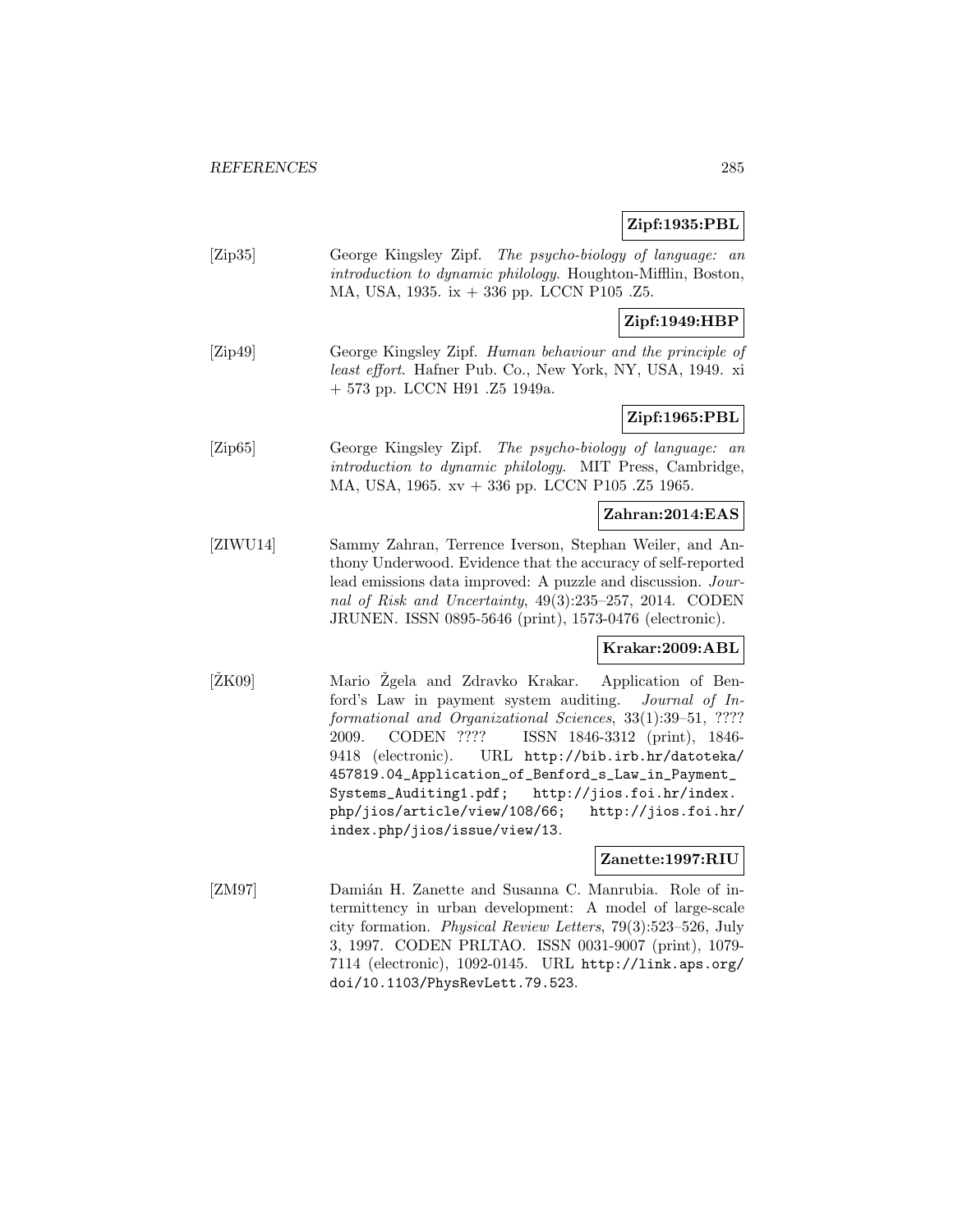#### **Zanette:2001:VTC**

[ZM01] Damián H. Zanette and Susanna C. Manrubia. Vertical transmission of culture and the distribution of family names. Physica A: Statistical Mechanics and its Applications, 295(1–2):1– 8, June 1, 2001. CODEN PHYADX. ISSN 0378-4371 (print), 1873-2119 (electronic). URL http://www.sciencedirect. com/science/article/pii/S0378437101000462.

### **Ziliak:2008:CSS**

[ZM08] Stephen Thomas Ziliak and Deirdre N. McCloskey. The Cult of Statistical Significance: How the Standard Error Costs Us Jobs, Justice, and Lives. Economics, cognition, and society. University of Michigan Press, Ann Arbor, MI, USA, 2008. ISBN 0-472-07007-X (cloth), 0-472-05007-9 (paperback). xxiii + 321 pp. LCCN HB137 .Z55 2008. URL http://www.loc. gov/catdir/enhancements/fy0809/2007035401-d.html.

#### **Zomaya:2014:POC**

[Zom14] Albert Y. Zomaya. Pareto-optimal cloud bursting. IEEE Transactions on Parallel and Distributed Systems, 25(10): 2670–2682, October 2014. CODEN ITDSEO. ISSN 1045-9219 (print), 1558-2183 (electronic). URL http://www.computer. org/csdl/trans/td/2014/10/06587242-abs.html.

### **Zorzi:2011:BL**

[Zor11] Alberto Zorzi. 95.22 Benford's law and  $\pi$ . The Mathematical Gazette, 95(533):264–266, July 2011. CODEN MAGAAS. ISSN 0025-5572 (print), 2056-6328 (electronic).

#### **Zornig:2015:ZLR**

[Zör15] Peter Zörnig. Zipf's law for randomly generated frequencies: explicit tests for the goodness-of-fit. Journal of Statistical Computation and Simulation, 85(11):2202–2213, 2015. CODEN JSCSAJ. ISSN 0094-9655 (print), 1026-7778 (electronic), 1563-5163.

#### **Zhang:2011:ETO**

[ZS11] Qunzhi Zhang and Didier Sornette. Empirical test of the origin of Zipf's law in growing social networks. Physica A: Statistical Mechanics and its Applications, 390(23–24): 4124–4130, November 1, 2011. CODEN PHYADX. ISSN